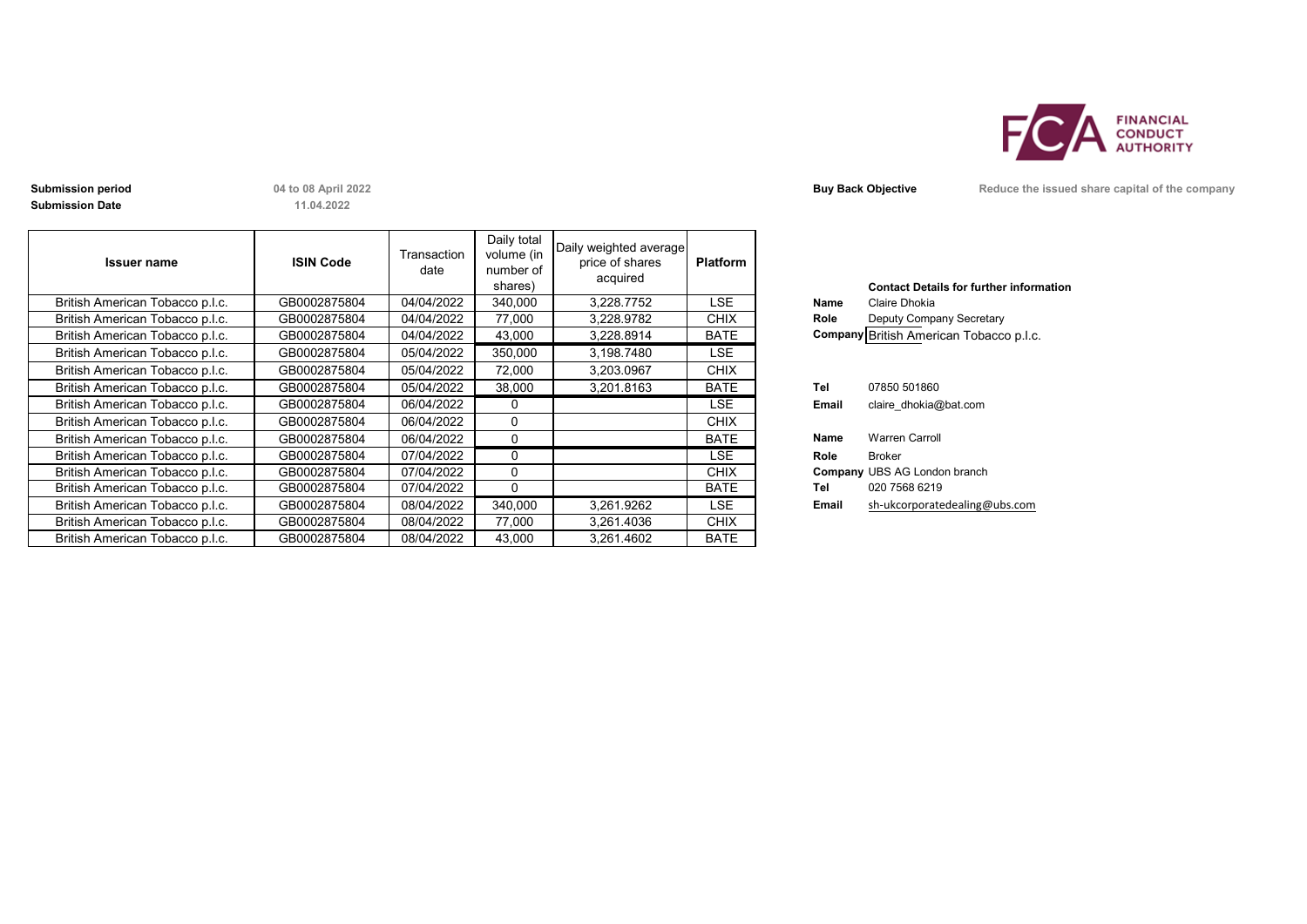

| <b>Issuer name</b>                                                 | <b>ISIN</b>                  | Intermediary name                                          | <b>Intermediary Code</b> | <b>Transaction Date</b>  | <b>Transaction Time</b> | <b>Time Zone</b>         | Volume         | Price                |                   | Platform           | <b>Transaction reference</b>         |
|--------------------------------------------------------------------|------------------------------|------------------------------------------------------------|--------------------------|--------------------------|-------------------------|--------------------------|----------------|----------------------|-------------------|--------------------|--------------------------------------|
|                                                                    |                              |                                                            |                          |                          |                         |                          |                |                      | Currency          | Code               | number                               |
| British American Tobacco p.l.c.                                    | GB0002875804                 | <b>UBS AG London Branch</b>                                | <b>UBSWGB2L</b>          | 04/04/2022               | 16:24:32                | <b>GMT</b>               | 38             | 3,237.00             | GBP               | <b>CHIX</b>        | G220404000000346                     |
| British American Tobacco p.l.c.                                    | GB0002875804                 | <b>UBS AG London Branch</b>                                | UBSWGB2L                 | 04/04/2022               | 16:24:11                | <b>GMT</b>               | 65             | 3,237.00             | GBP               | <b>CHIX</b>        | G220404000000346                     |
| British American Tobacco p.l.c.                                    | GB0002875804                 | <b>UBS AG London Branch</b>                                | UBSWGB2L                 | 04/04/2022               | 16:24:11                | <b>GMT</b>               | 33             | 3,237.00             | <b>GBP</b>        | <b>BATE</b>        | G220404000000346                     |
| British American Tobacco p.l.c.                                    | GB0002875804                 | <b>UBS AG London Branch</b>                                | UBSWGB2L                 | 04/04/2022               | 16:24:09                | <b>GMT</b>               | 49             | 3,237.50             | GBP               | LSE                | G220404000000346                     |
| British American Tobacco p.l.c.                                    | GB0002875804                 | <b>UBS AG London Branch</b>                                | UBSWGB2L                 | 04/04/2022               | 16:24:09                | <b>GMT</b>               | 118            | 3,237.50             | GBP               | LSE                | G220404000000346                     |
| British American Tobacco p.l.c.                                    | GB0002875804                 | <b>UBS AG London Branch</b>                                | UBSWGB2L                 | 04/04/2022               | 16:24:09                | <b>GMT</b>               | 207            | 3,237.50             | <b>GBP</b>        | LSE                | G220404000000346                     |
| British American Tobacco p.l.c.                                    | GB0002875804                 | <b>UBS AG London Branch</b>                                | UBSWGB2L                 | 04/04/2022               | 16:24:09                | <b>GMT</b>               | 154            | 3,237.50             | GBP               | <b>LSE</b>         | G220404000000346                     |
| British American Tobacco p.l.c.                                    | GB0002875804                 | <b>UBS AG London Branch</b>                                | UBSWGB2L                 | 04/04/2022               | 16:24:09                | <b>GMT</b>               | 50             | 3,237.50             | GBP               | LSE                | G220404000000346                     |
| British American Tobacco p.l.c.                                    | GB0002875804                 | <b>UBS AG London Branch</b>                                | UBSWGB2L                 | 04/04/2022               | 16:23:59                | <b>GMT</b>               | 20             | 3,237.00             | <b>GBP</b>        | <b>CHIX</b>        | G220404000000346                     |
| British American Tobacco p.l.c.                                    | GB0002875804                 | <b>UBS AG London Branch</b>                                | UBSWGB2L                 | 04/04/2022               | 16:23:59                | <b>GMT</b>               | 25             | 3,237.00             | GBP               | <b>CHIX</b>        | G220404000000346                     |
| British American Tobacco p.l.c.                                    | GB0002875804                 | <b>UBS AG London Branch</b>                                | UBSWGB2L                 | 04/04/2022               | 16:23:59                | <b>GMT</b>               | $\mathbf{3}$   | 3,237.00             | GBP               | <b>BATE</b>        | G220404000000346                     |
| British American Tobacco p.l.c.                                    | GB0002875804                 | <b>UBS AG London Branch</b>                                | UBSWGB2L                 | 04/04/2022               | 16:23:44                | <b>GMT</b>               | 82             | 3,237.00             | GBP               | <b>CHIX</b>        | G220404000000346                     |
| British American Tobacco p.l.c.                                    | GB0002875804                 | <b>UBS AG London Branch</b>                                | UBSWGB2L                 | 04/04/2022               | 16:23:41                | <b>GMT</b>               | 364            | 3,237.50             | GBP               | <b>LSE</b>         | G220404000000346                     |
| British American Tobacco p.l.c.                                    | GB0002875804                 | <b>UBS AG London Branch</b>                                | UBSWGB2L                 | 04/04/2022               | 16:23:41                | <b>GMT</b>               | 293            | 3,237.50             | GBP               | LSE                | G220404000000346                     |
| British American Tobacco p.l.c.                                    | GB0002875804                 | <b>UBS AG London Branch</b>                                | UBSWGB2L                 | 04/04/2022               | 16:23:26                | <b>GMT</b>               | 89             | 3,237.50             | <b>GBP</b>        | <b>CHIX</b>        | G220404000000346                     |
| British American Tobacco p.l.c.                                    | GB0002875804                 | <b>UBS AG London Branch</b>                                | UBSWGB2L                 | 04/04/2022               | 16:23:26                | <b>GMT</b>               | 22             | 3,237.50             | GBP               | <b>BATE</b>        | G220404000000346                     |
| British American Tobacco p.l.c.                                    | GB0002875804                 | <b>UBS AG London Branch</b>                                | UBSWGB2L                 | 04/04/2022               | 16:23:26                | <b>GMT</b>               | 100            | 3,237.50             | GBP               | <b>BATE</b>        | G220404000000346                     |
| British American Tobacco p.l.c.                                    | GB0002875804                 | <b>UBS AG London Branch</b>                                | UBSWGB2L                 | 04/04/2022               | 16:23:11                | <b>GMT</b>               | 199            | 3,238.00             | <b>GBP</b>        | LSE                | G220404000000346                     |
| British American Tobacco p.l.c.                                    | GB0002875804                 | <b>UBS AG London Branch</b>                                | UBSWGB2L                 | 04/04/2022               | 16:23:11                | <b>GMT</b>               | 250            | 3,238.00             | GBP               | LSE                | G220404000000346                     |
| British American Tobacco p.l.c.                                    | GB0002875804                 | <b>UBS AG London Branch</b>                                | UBSWGB2L                 | 04/04/2022               | 16:23:11                | <b>GMT</b>               | 154            | 3,238.00             | GBP               | LSE                | G220404000000346                     |
| British American Tobacco p.l.c.                                    | GB0002875804                 | <b>UBS AG London Branch</b>                                | UBSWGB2L                 | 04/04/2022               | 16:23:11                | <b>GMT</b>               | 85             | 3,238.00             | <b>GBP</b>        | <b>CHIX</b>        | G220404000000346                     |
| British American Tobacco p.l.c.                                    | GB0002875804                 | <b>UBS AG London Branch</b>                                | UBSWGB2L                 | 04/04/2022               | 16:23:11                | <b>GMT</b>               | 368            | 3,238.00             | GBP               | <b>BATE</b>        | G220404000000346                     |
| British American Tobacco p.l.c.                                    | GB0002875804                 | <b>UBS AG London Branch</b>                                | UBSWGB2L                 | 04/04/2022               | 16:23:11                | <b>GMT</b>               | 170            | 3,238.00             | <b>GBP</b>        | <b>CHIX</b>        | G220404000000346                     |
| British American Tobacco p.l.c.                                    | GB0002875804                 | <b>UBS AG London Branch</b>                                | UBSWGB2L                 | 04/04/2022               | 16:22:57                | <b>GMT</b>               | 63             | 3,238.00             | <b>GBP</b>        | LSE                | G220404000000346                     |
| British American Tobacco p.l.c.                                    | GB0002875804                 | <b>UBS AG London Branch</b>                                | UBSWGB2L                 | 04/04/2022               | 16:22:57                | <b>GMT</b>               | 283            | 3,238.00             | GBP               | LSE                | G220404000000346                     |
| British American Tobacco p.l.c.                                    | GB0002875804                 | <b>UBS AG London Branch</b>                                | UBSWGB2L                 | 04/04/2022               | 16:22:57                | <b>GMT</b>               | 63             | 3,238.00             | <b>GBP</b>        | LSE                | G220404000000346                     |
| British American Tobacco p.l.c.                                    | GB0002875804                 | <b>UBS AG London Branch</b>                                | UBSWGB2L                 | 04/04/2022               | 16:22:57                | <b>GMT</b>               | 346            | 3,238.00             | <b>GBP</b>        | LSE                | G220404000000346                     |
| British American Tobacco p.l.c.                                    | GB0002875804                 | <b>UBS AG London Branch</b>                                | UBSWGB2L                 | 04/04/2022               | 16:22:57                | <b>GMT</b>               | 15             | 3,238.00             | GBP               | LSE                | G220404000000346                     |
| British American Tobacco p.l.c.                                    | GB0002875804                 | <b>UBS AG London Branch</b>                                | UBSWGB2L                 | 04/04/2022               | 16:22:49                | <b>GMT</b>               | 14             | 3,237.50             | <b>GBP</b>        | <b>CHIX</b>        | G220404000000346                     |
| British American Tobacco p.l.c.                                    | GB0002875804                 | <b>UBS AG London Branch</b>                                | UBSWGB2L                 | 04/04/2022               | 16:22:49                | <b>GMT</b>               | 43             | 3,237.50             | <b>GBP</b>        | LSE                | G220404000000346                     |
| British American Tobacco p.l.c.                                    | GB0002875804                 | <b>UBS AG London Branch</b>                                | UBSWGB2L                 | 04/04/2022               | 16:22:49                | <b>GMT</b>               | 87             | 3,237.50             | GBP               | LSE                | G220404000000346                     |
| British American Tobacco p.l.c.                                    | GB0002875804                 | <b>UBS AG London Branch</b>                                | UBSWGB2L                 | 04/04/2022               | 16:22:34                | <b>GMT</b>               | 841            | 3,236.50             | GBP               | LSE                | G220404000000346                     |
| British American Tobacco p.l.c.                                    | GB0002875804                 | <b>UBS AG London Branch</b>                                | UBSWGB2L                 | 04/04/2022               | 16:22:32                | <b>GMT</b>               | 31             | 3,236.50             | <b>GBP</b>        | LSE                | G220404000000346                     |
| British American Tobacco p.l.c.                                    | GB0002875804                 | <b>UBS AG London Branch</b>                                | UBSWGB2L                 | 04/04/2022               | 16:22:32                | <b>GMT</b>               | 70             | 3,236.50             | <b>GBP</b>        | LSE                | G220404000000346                     |
| British American Tobacco p.l.c.                                    | GB0002875804                 | <b>UBS AG London Branch</b>                                | UBSWGB2L                 | 04/04/2022               | 16:22:32                | <b>GMT</b>               | 141            | 3,236.50             | <b>GBP</b>        | LSE                | G220404000000346                     |
| British American Tobacco p.l.c.                                    | GB0002875804                 | <b>UBS AG London Branch</b>                                | UBSWGB2L                 | 04/04/2022               | 16:22:32                | <b>GMT</b>               | $\overline{4}$ | 3,236.50             | GBP               | <b>CHIX</b>        | G220404000000346                     |
| British American Tobacco p.l.c.                                    | GB0002875804                 | <b>UBS AG London Branch</b>                                | UBSWGB2L                 | 04/04/2022               | 16:22:32                | <b>GMT</b>               | 109            | 3,236.50             | <b>GBP</b>        | <b>CHIX</b>        | G220404000000346                     |
| British American Tobacco p.l.c.                                    | GB0002875804                 | <b>UBS AG London Branch</b>                                | UBSWGB2L<br>UBSWGB2L     | 04/04/2022               | 16:22:32                | <b>GMT</b>               | 87<br>250      | 3,236.50             | GBP               | <b>CHIX</b><br>LSE | G220404000000346                     |
| British American Tobacco p.l.c.                                    | GB0002875804                 | <b>UBS AG London Branch</b>                                | UBSWGB2L                 | 04/04/2022               | 16:22:17                | <b>GMT</b>               |                | 3,236.50             | <b>GBP</b><br>GBP |                    | G220404000000346                     |
| British American Tobacco p.l.c.                                    | GB0002875804                 | <b>UBS AG London Branch</b><br><b>UBS AG London Branch</b> | UBSWGB2L                 | 04/04/2022               | 16:22:14                | <b>GMT</b><br><b>GMT</b> | 126<br>581     | 3,236.50<br>3,237.00 | <b>GBP</b>        | <b>CHIX</b><br>LSE | G220404000000346<br>G220404000000346 |
| British American Tobacco p.l.c.<br>British American Tobacco p.l.c. | GB0002875804<br>GB0002875804 | <b>UBS AG London Branch</b>                                | UBSWGB2L                 | 04/04/2022<br>04/04/2022 | 16:21:43<br>16:21:42    | <b>GMT</b>               | 114            | 3,237.50             | <b>GBP</b>        | <b>BATE</b>        | G220404000000346                     |
| British American Tobacco p.l.c.                                    | GB0002875804                 | <b>UBS AG London Branch</b>                                | UBSWGB2L                 | 04/04/2022               | 16:21:39                | <b>GMT</b>               | 582            | 3,238.00             | GBP               | <b>LSE</b>         | G220404000000346                     |
| British American Tobacco p.l.c.                                    | GB0002875804                 | <b>UBS AG London Branch</b>                                | UBSWGB2L                 | 04/04/2022               | 16:21:39                | <b>GMT</b>               | 107            | 3,238.00             | <b>GBP</b>        | <b>BATE</b>        | G220404000000346                     |
| British American Tobacco p.l.c.                                    | GB0002875804                 | <b>UBS AG London Branch</b>                                | UBSWGB2L                 | 04/04/2022               | 16:21:32                | <b>GMT</b>               | 98             | 3,238.50             | GBP               | <b>CHIX</b>        | G220404000000346                     |
|                                                                    |                              |                                                            |                          |                          |                         |                          |                |                      |                   |                    |                                      |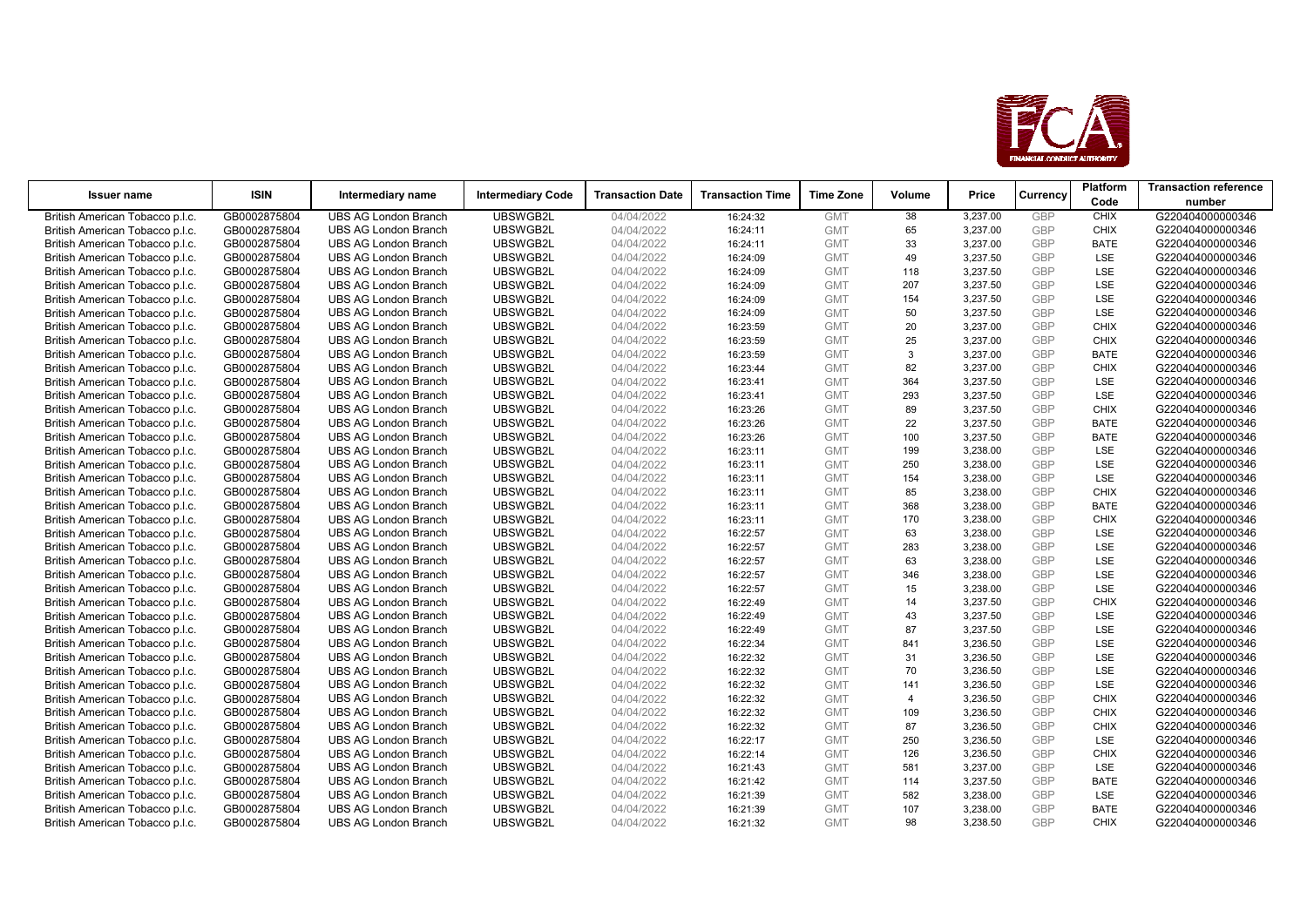| British American Tobacco p.l.c. | GB0002875804 | <b>UBS AG London Branch</b> | UBSWGB2L | 04/04/2022 | 16:21:32 | <b>GMT</b> | 29  | 3,238.50 | <b>GBP</b> | <b>CHIX</b> | G220404000000346 |
|---------------------------------|--------------|-----------------------------|----------|------------|----------|------------|-----|----------|------------|-------------|------------------|
|                                 |              |                             |          |            |          |            | 21  |          | <b>GBP</b> | <b>CHIX</b> |                  |
| British American Tobacco p.l.c. | GB0002875804 | <b>UBS AG London Branch</b> | UBSWGB2L | 04/04/2022 | 16:21:32 | <b>GMT</b> |     | 3,238.50 |            |             | G220404000000346 |
| British American Tobacco p.l.c. | GB0002875804 | <b>UBS AG London Branch</b> | UBSWGB2L | 04/04/2022 | 16:21:32 | <b>GMT</b> | 39  | 3,238.50 | <b>GBP</b> | <b>CHIX</b> | G220404000000346 |
| British American Tobacco p.l.c. | GB0002875804 | <b>UBS AG London Branch</b> | UBSWGB2L | 04/04/2022 | 16:21:32 | <b>GMT</b> | 37  | 3,238.50 | <b>GBP</b> | <b>CHIX</b> | G220404000000346 |
| British American Tobacco p.l.c. | GB0002875804 | <b>UBS AG London Branch</b> | UBSWGB2L | 04/04/2022 | 16:21:32 | <b>GMT</b> | 47  | 3,238.50 | <b>GBP</b> | <b>CHIX</b> | G220404000000346 |
| British American Tobacco p.l.c. | GB0002875804 | <b>UBS AG London Branch</b> | UBSWGB2L | 04/04/2022 | 16:21:08 | <b>GMT</b> | 521 | 3,238.00 | <b>GBP</b> | LSE         | G220404000000346 |
| British American Tobacco p.l.c. | GB0002875804 | <b>UBS AG London Branch</b> | UBSWGB2L | 04/04/2022 | 16:21:08 | <b>GMT</b> | 89  | 3,238.00 | <b>GBP</b> | LSE         | G220404000000346 |
| British American Tobacco p.l.c. | GB0002875804 | <b>UBS AG London Branch</b> | UBSWGB2L | 04/04/2022 | 16:21:08 | <b>GMT</b> | 97  | 3,238.00 | <b>GBP</b> | <b>CHIX</b> | G220404000000346 |
| British American Tobacco p.l.c. | GB0002875804 | <b>UBS AG London Branch</b> | UBSWGB2L | 04/04/2022 | 16:20:45 | <b>GMT</b> | 116 | 3,238.00 | <b>GBP</b> | <b>BATE</b> | G220404000000346 |
| British American Tobacco p.l.c. | GB0002875804 | <b>UBS AG London Branch</b> | UBSWGB2L | 04/04/2022 | 16:20:45 | <b>GMT</b> | 261 | 3,238.00 | <b>GBP</b> | LSE         | G220404000000346 |
| British American Tobacco p.l.c. | GB0002875804 | <b>UBS AG London Branch</b> | UBSWGB2L | 04/04/2022 | 16:20:45 | <b>GMT</b> | 430 | 3,238.00 | <b>GBP</b> | LSE         | G220404000000346 |
| British American Tobacco p.l.c. | GB0002875804 | <b>UBS AG London Branch</b> | UBSWGB2L | 04/04/2022 | 16:20:45 | <b>GMT</b> | 14  | 3,238.00 | <b>GBP</b> | LSE         | G220404000000346 |
| British American Tobacco p.l.c. | GB0002875804 | <b>UBS AG London Branch</b> | UBSWGB2L | 04/04/2022 | 16:20:45 | <b>GMT</b> | 9   | 3,238.00 | <b>GBP</b> | LSE         | G220404000000346 |
| British American Tobacco p.l.c. | GB0002875804 | <b>UBS AG London Branch</b> | UBSWGB2L | 04/04/2022 | 16:20:45 | <b>GMT</b> | 149 | 3,238.00 | <b>GBP</b> | LSE         | G220404000000346 |
| British American Tobacco p.l.c. | GB0002875804 | <b>UBS AG London Branch</b> | UBSWGB2L | 04/04/2022 | 16:20:31 | <b>GMT</b> | 105 | 3,237.00 | <b>GBP</b> | <b>CHIX</b> | G220404000000346 |
| British American Tobacco p.l.c. | GB0002875804 | <b>UBS AG London Branch</b> | UBSWGB2L | 04/04/2022 | 16:20:18 | <b>GMT</b> | 43  | 3,237.50 | <b>GBP</b> | <b>CHIX</b> | G220404000000346 |
| British American Tobacco p.l.c. | GB0002875804 | <b>UBS AG London Branch</b> | UBSWGB2L | 04/04/2022 | 16:20:01 | <b>GMT</b> | 88  | 3,237.50 | <b>GBP</b> | <b>CHIX</b> | G220404000000346 |
| British American Tobacco p.l.c. | GB0002875804 | <b>UBS AG London Branch</b> | UBSWGB2L | 04/04/2022 | 16:20:01 | <b>GMT</b> | 651 | 3,237.50 | <b>GBP</b> | LSE         | G220404000000346 |
|                                 |              | <b>UBS AG London Branch</b> | UBSWGB2L |            |          |            | 107 |          |            |             |                  |
| British American Tobacco p.l.c. | GB0002875804 |                             |          | 04/04/2022 | 16:20:01 | <b>GMT</b> |     | 3,237.50 | <b>GBP</b> | <b>BATE</b> | G220404000000346 |
| British American Tobacco p.l.c. | GB0002875804 | <b>UBS AG London Branch</b> | UBSWGB2L | 04/04/2022 | 16:19:49 | <b>GMT</b> | 99  | 3,238.00 | <b>GBP</b> | <b>CHIX</b> | G220404000000346 |
| British American Tobacco p.l.c. | GB0002875804 | <b>UBS AG London Branch</b> | UBSWGB2L | 04/04/2022 | 16:19:49 | <b>GMT</b> | 118 | 3,238.00 | <b>GBP</b> | <b>CHIX</b> | G220404000000346 |
| British American Tobacco p.l.c. | GB0002875804 | <b>UBS AG London Branch</b> | UBSWGB2L | 04/04/2022 | 16:19:49 | <b>GMT</b> | 23  | 3,238.00 | <b>GBP</b> | <b>BATE</b> | G220404000000346 |
| British American Tobacco p.l.c. | GB0002875804 | <b>UBS AG London Branch</b> | UBSWGB2L | 04/04/2022 | 16:19:42 | <b>GMT</b> | 250 | 3,238.00 | <b>GBP</b> | LSE         | G220404000000346 |
| British American Tobacco p.l.c. | GB0002875804 | <b>UBS AG London Branch</b> | UBSWGB2L | 04/04/2022 | 16:19:42 | <b>GMT</b> | 78  | 3,238.00 | <b>GBP</b> | LSE         | G220404000000346 |
| British American Tobacco p.l.c. | GB0002875804 | <b>UBS AG London Branch</b> | UBSWGB2L | 04/04/2022 | 16:19:42 | <b>GMT</b> | 154 | 3,238.00 | <b>GBP</b> | LSE         | G220404000000346 |
| British American Tobacco p.l.c. | GB0002875804 | <b>UBS AG London Branch</b> | UBSWGB2L | 04/04/2022 | 16:19:42 | <b>GMT</b> | 78  | 3,238.00 | <b>GBP</b> | LSE         | G220404000000346 |
| British American Tobacco p.l.c. | GB0002875804 | <b>UBS AG London Branch</b> | UBSWGB2L | 04/04/2022 | 16:19:42 | <b>GMT</b> | 32  | 3,238.00 | <b>GBP</b> | LSE         | G220404000000346 |
| British American Tobacco p.l.c. | GB0002875804 | <b>UBS AG London Branch</b> | UBSWGB2L | 04/04/2022 | 16:19:00 | <b>GMT</b> | 89  | 3,237.00 | <b>GBP</b> | <b>CHIX</b> | G220404000000346 |
| British American Tobacco p.l.c. | GB0002875804 | <b>UBS AG London Branch</b> | UBSWGB2L | 04/04/2022 | 16:18:59 | <b>GMT</b> | 113 | 3,237.50 | <b>GBP</b> | <b>BATE</b> | G220404000000346 |
| British American Tobacco p.l.c. | GB0002875804 | <b>UBS AG London Branch</b> | UBSWGB2L | 04/04/2022 | 16:18:54 | <b>GMT</b> | 710 | 3,238.00 | <b>GBP</b> | LSE         | G220404000000346 |
| British American Tobacco p.l.c. | GB0002875804 | <b>UBS AG London Branch</b> | UBSWGB2L | 04/04/2022 | 16:18:54 | <b>GMT</b> | 112 | 3,238.00 | <b>GBP</b> | <b>BATE</b> | G220404000000346 |
| British American Tobacco p.l.c. | GB0002875804 | <b>UBS AG London Branch</b> | UBSWGB2L | 04/04/2022 | 16:18:42 | <b>GMT</b> | 177 | 3,238.50 | <b>GBP</b> | <b>CHIX</b> | G220404000000346 |
| British American Tobacco p.l.c. | GB0002875804 | <b>UBS AG London Branch</b> | UBSWGB2L | 04/04/2022 | 16:18:20 | <b>GMT</b> | 285 | 3,237.50 | <b>GBP</b> | LSE         | G220404000000346 |
| British American Tobacco p.l.c. | GB0002875804 | <b>UBS AG London Branch</b> | UBSWGB2L | 04/04/2022 | 16:18:20 | <b>GMT</b> | 393 | 3,237.50 | <b>GBP</b> | LSE         | G220404000000346 |
| British American Tobacco p.l.c. | GB0002875804 | <b>UBS AG London Branch</b> | UBSWGB2L | 04/04/2022 | 16:18:12 | <b>GMT</b> | 94  | 3,238.00 | <b>GBP</b> | <b>CHIX</b> | G220404000000346 |
| British American Tobacco p.l.c. | GB0002875804 | <b>UBS AG London Branch</b> | UBSWGB2L | 04/04/2022 | 16:18:12 | <b>GMT</b> | 115 | 3,238.00 | <b>GBP</b> | <b>BATE</b> | G220404000000346 |
| British American Tobacco p.l.c. | GB0002875804 | <b>UBS AG London Branch</b> | UBSWGB2L | 04/04/2022 | 16:18:06 | <b>GMT</b> | 18  | 3,238.00 | <b>GBP</b> | <b>CHIX</b> | G220404000000346 |
| British American Tobacco p.l.c. | GB0002875804 | <b>UBS AG London Branch</b> | UBSWGB2L | 04/04/2022 | 16:17:56 | <b>GMT</b> | 9   | 3,237.50 | <b>GBP</b> | <b>CHIX</b> | G220404000000346 |
| British American Tobacco p.l.c. | GB0002875804 | <b>UBS AG London Branch</b> | UBSWGB2L | 04/04/2022 | 16:17:56 | <b>GMT</b> | 20  | 3,237.50 | <b>GBP</b> | <b>CHIX</b> | G220404000000346 |
| British American Tobacco p.l.c. | GB0002875804 | <b>UBS AG London Branch</b> | UBSWGB2L | 04/04/2022 | 16:17:56 | <b>GMT</b> | 119 | 3,237.50 | <b>GBP</b> | <b>CHIX</b> | G220404000000346 |
| British American Tobacco p.l.c. | GB0002875804 | <b>UBS AG London Branch</b> | UBSWGB2L | 04/04/2022 | 16:17:55 | <b>GMT</b> | 69  | 3,237.50 | <b>GBP</b> | LSE         | G220404000000346 |
| British American Tobacco p.l.c. | GB0002875804 | <b>UBS AG London Branch</b> | UBSWGB2L | 04/04/2022 | 16:17:55 | <b>GMT</b> | 32  | 3,237.50 | <b>GBP</b> | LSE         | G220404000000346 |
| British American Tobacco p.l.c. | GB0002875804 | <b>UBS AG London Branch</b> | UBSWGB2L | 04/04/2022 | 16:17:55 | <b>GMT</b> | 613 | 3,237.50 | <b>GBP</b> | LSE         | G220404000000346 |
| British American Tobacco p.l.c. |              | <b>UBS AG London Branch</b> | UBSWGB2L | 04/04/2022 |          | <b>GMT</b> | 152 | 3,237.00 | <b>GBP</b> | <b>CHIX</b> |                  |
|                                 | GB0002875804 |                             | UBSWGB2L |            | 16:17:37 |            |     |          |            |             | G220404000000346 |
| British American Tobacco p.l.c. | GB0002875804 | <b>UBS AG London Branch</b> |          | 04/04/2022 | 16:17:37 | <b>GMT</b> | 132 | 3,237.00 | <b>GBP</b> | <b>BATE</b> | G220404000000346 |
| British American Tobacco p.l.c. | GB0002875804 | <b>UBS AG London Branch</b> | UBSWGB2L | 04/04/2022 | 16:17:36 | <b>GMT</b> | 19  | 3,237.00 | <b>GBP</b> | <b>CHIX</b> | G220404000000346 |
| British American Tobacco p.l.c. | GB0002875804 | <b>UBS AG London Branch</b> | UBSWGB2L | 04/04/2022 | 16:17:36 | <b>GMT</b> | 30  | 3,237.00 | <b>GBP</b> | <b>CHIX</b> | G220404000000346 |
| British American Tobacco p.l.c. | GB0002875804 | <b>UBS AG London Branch</b> | UBSWGB2L | 04/04/2022 | 16:17:36 | <b>GMT</b> | 12  | 3,237.00 | <b>GBP</b> | <b>CHIX</b> | G220404000000346 |
| British American Tobacco p.l.c. | GB0002875804 | <b>UBS AG London Branch</b> | UBSWGB2L | 04/04/2022 | 16:17:35 | <b>GMT</b> | 70  | 3,237.00 | <b>GBP</b> | LSE         | G220404000000346 |
| British American Tobacco p.l.c. | GB0002875804 | <b>UBS AG London Branch</b> | UBSWGB2L | 04/04/2022 | 16:17:35 | <b>GMT</b> | 96  | 3,237.00 | <b>GBP</b> | LSE         | G220404000000346 |
| British American Tobacco p.l.c. | GB0002875804 | <b>UBS AG London Branch</b> | UBSWGB2L | 04/04/2022 | 16:17:35 | <b>GMT</b> | 14  | 3,237.00 | <b>GBP</b> | LSE         | G220404000000346 |
| British American Tobacco p.l.c. | GB0002875804 | <b>UBS AG London Branch</b> | UBSWGB2L | 04/04/2022 | 16:17:35 | <b>GMT</b> | 154 | 3,237.00 | <b>GBP</b> | LSE         | G220404000000346 |
| British American Tobacco p.l.c. | GB0002875804 | <b>UBS AG London Branch</b> | UBSWGB2L | 04/04/2022 | 16:17:22 | <b>GMT</b> | 9   | 3,236.50 | <b>GBP</b> | <b>CHIX</b> | G220404000000346 |
| British American Tobacco p.l.c. | GB0002875804 | <b>UBS AG London Branch</b> | UBSWGB2L | 04/04/2022 | 16:17:22 | <b>GMT</b> | 45  | 3.236.50 | GBP        | <b>CHIX</b> | G220404000000346 |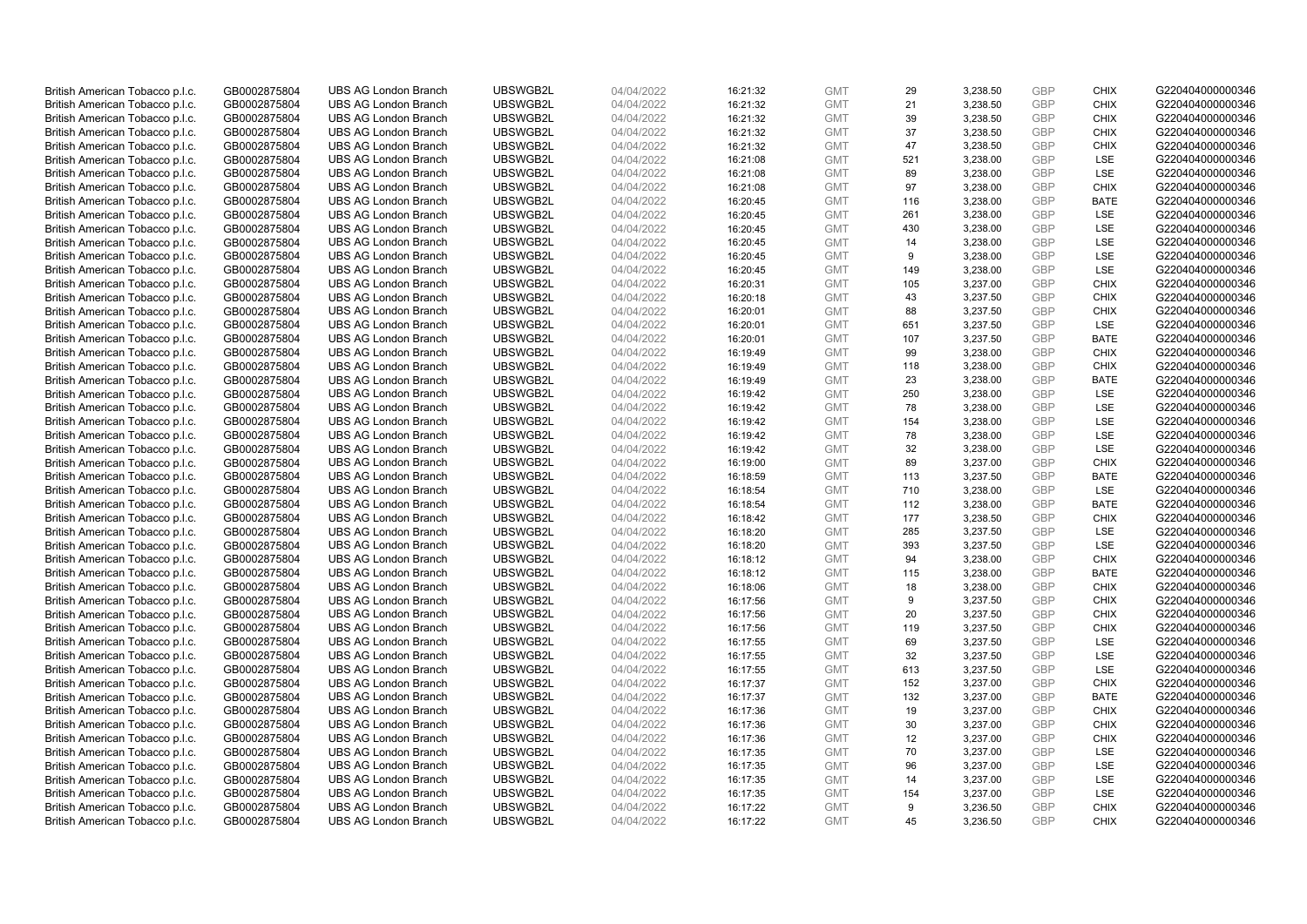| British American Tobacco p.l.c. | GB0002875804 | <b>UBS AG London Branch</b> | UBSWGB2L | 04/04/2022 | 16:17:22 | <b>GMT</b>               | 22         | 3,236.50 | <b>GBP</b> | <b>CHIX</b>               | G220404000000346 |
|---------------------------------|--------------|-----------------------------|----------|------------|----------|--------------------------|------------|----------|------------|---------------------------|------------------|
| British American Tobacco p.l.c. | GB0002875804 | <b>UBS AG London Branch</b> | UBSWGB2L | 04/04/2022 | 16:16:12 | <b>GMT</b>               | 33         | 3,236.00 | <b>GBP</b> | LSE                       | G220404000000346 |
| British American Tobacco p.l.c. | GB0002875804 | <b>UBS AG London Branch</b> | UBSWGB2L | 04/04/2022 | 16:16:12 | <b>GMT</b>               | 280        | 3,236.00 | <b>GBP</b> | LSE                       | G220404000000346 |
| British American Tobacco p.l.c. | GB0002875804 | <b>UBS AG London Branch</b> | UBSWGB2L | 04/04/2022 | 16:16:12 | <b>GMT</b>               | 154        | 3,236.00 | GBP        | LSE                       | G220404000000346 |
|                                 |              |                             |          |            |          |                          |            |          | GBP        | LSE                       |                  |
| British American Tobacco p.l.c. | GB0002875804 | <b>UBS AG London Branch</b> | UBSWGB2L | 04/04/2022 | 16:16:12 | <b>GMT</b>               | 250        | 3,236.00 |            |                           | G220404000000346 |
| British American Tobacco p.l.c. | GB0002875804 | <b>UBS AG London Branch</b> | UBSWGB2L | 04/04/2022 | 16:16:12 | <b>GMT</b>               | 83         | 3,236.00 | <b>GBP</b> | <b>CHIX</b>               | G220404000000346 |
| British American Tobacco p.l.c. | GB0002875804 | <b>UBS AG London Branch</b> | UBSWGB2L | 04/04/2022 | 16:16:12 | <b>GMT</b>               | 117        | 3,236.00 | GBP        | <b>BATE</b>               | G220404000000346 |
| British American Tobacco p.l.c. | GB0002875804 | <b>UBS AG London Branch</b> | UBSWGB2L | 04/04/2022 | 16:16:00 | <b>GMT</b>               | 91         | 3,236.50 | <b>GBP</b> | <b>CHIX</b>               | G220404000000346 |
| British American Tobacco p.l.c. | GB0002875804 | <b>UBS AG London Branch</b> | UBSWGB2L | 04/04/2022 | 16:15:59 | <b>GMT</b>               | 80         | 3,237.00 | <b>GBP</b> | <b>CHIX</b>               | G220404000000346 |
| British American Tobacco p.l.c. | GB0002875804 | <b>UBS AG London Branch</b> | UBSWGB2L | 04/04/2022 | 16:15:59 | <b>GMT</b>               | 605        | 3,237.00 | <b>GBP</b> | LSE                       | G220404000000346 |
| British American Tobacco p.l.c. | GB0002875804 | <b>UBS AG London Branch</b> | UBSWGB2L | 04/04/2022 | 16:15:59 | <b>GMT</b>               | 91         | 3,237.00 | <b>GBP</b> | <b>CHIX</b>               | G220404000000346 |
| British American Tobacco p.l.c. | GB0002875804 | <b>UBS AG London Branch</b> | UBSWGB2L | 04/04/2022 | 16:15:45 | <b>GMT</b>               | 175        | 3,237.50 | <b>GBP</b> | LSE                       | G220404000000346 |
| British American Tobacco p.l.c. | GB0002875804 | <b>UBS AG London Branch</b> | UBSWGB2L | 04/04/2022 | 16:15:45 | <b>GMT</b>               | 154        | 3,237.50 | <b>GBP</b> | LSE                       | G220404000000346 |
| British American Tobacco p.l.c. | GB0002875804 | <b>UBS AG London Branch</b> | UBSWGB2L | 04/04/2022 | 16:15:45 | <b>GMT</b>               | 119        | 3,237.50 | <b>GBP</b> | LSE                       | G220404000000346 |
| British American Tobacco p.l.c. | GB0002875804 | <b>UBS AG London Branch</b> | UBSWGB2L | 04/04/2022 | 16:15:45 | <b>GMT</b>               | 250        | 3,237.50 | <b>GBP</b> | LSE                       | G220404000000346 |
| British American Tobacco p.l.c. | GB0002875804 | <b>UBS AG London Branch</b> | UBSWGB2L | 04/04/2022 | 16:15:24 | <b>GMT</b>               | 2          | 3,237.00 | GBP        | <b>CHIX</b>               | G220404000000346 |
| British American Tobacco p.l.c. | GB0002875804 | <b>UBS AG London Branch</b> | UBSWGB2L | 04/04/2022 | 16:15:24 | <b>GMT</b>               | 70         | 3,237.00 | <b>GBP</b> | <b>CHIX</b>               | G220404000000346 |
| British American Tobacco p.l.c. | GB0002875804 | <b>UBS AG London Branch</b> | UBSWGB2L | 04/04/2022 | 16:15:24 | <b>GMT</b>               | 10         | 3,237.00 | GBP        | <b>CHIX</b>               | G220404000000346 |
| British American Tobacco p.l.c. | GB0002875804 | <b>UBS AG London Branch</b> | UBSWGB2L | 04/04/2022 | 16:15:16 | <b>GMT</b>               | 123        | 3,236.50 | <b>GBP</b> | <b>BATE</b>               | G220404000000346 |
| British American Tobacco p.l.c. | GB0002875804 | <b>UBS AG London Branch</b> | UBSWGB2L | 04/04/2022 | 16:15:16 | <b>GMT</b>               | 170        | 3,237.00 | GBP        | <b>BATE</b>               | G220404000000346 |
| British American Tobacco p.l.c. | GB0002875804 | <b>UBS AG London Branch</b> | UBSWGB2L | 04/04/2022 | 16:15:15 | <b>GMT</b>               | 104        | 3,237.00 | GBP        | <b>CHIX</b>               | G220404000000346 |
| British American Tobacco p.l.c. | GB0002875804 | <b>UBS AG London Branch</b> | UBSWGB2L | 04/04/2022 | 16:14:48 | <b>GMT</b>               | 675        | 3,237.00 | <b>GBP</b> | LSE                       | G220404000000346 |
| British American Tobacco p.l.c. | GB0002875804 | <b>UBS AG London Branch</b> | UBSWGB2L | 04/04/2022 | 16:14:48 | <b>GMT</b>               | 33         | 3,237.00 | <b>GBP</b> | LSE                       | G220404000000346 |
| British American Tobacco p.l.c. | GB0002875804 | <b>UBS AG London Branch</b> | UBSWGB2L | 04/04/2022 | 16:14:48 | <b>GMT</b>               | 105        | 3,237.00 | <b>GBP</b> | <b>CHIX</b>               | G220404000000346 |
| British American Tobacco p.l.c. | GB0002875804 | <b>UBS AG London Branch</b> | UBSWGB2L | 04/04/2022 | 16:14:05 | <b>GMT</b>               | 160        | 3,236.50 | <b>GBP</b> | <b>BATE</b>               | G220404000000346 |
|                                 |              | <b>UBS AG London Branch</b> | UBSWGB2L |            |          | <b>GMT</b>               | 577        |          | <b>GBP</b> | LSE                       | G220404000000346 |
| British American Tobacco p.l.c. | GB0002875804 |                             |          | 04/04/2022 | 16:14:05 |                          |            | 3,236.50 |            |                           |                  |
| British American Tobacco p.l.c. | GB0002875804 | <b>UBS AG London Branch</b> | UBSWGB2L | 04/04/2022 | 16:13:51 | <b>GMT</b>               | 115        | 3,236.50 | <b>GBP</b> | <b>CHIX</b>               | G220404000000346 |
| British American Tobacco p.l.c. | GB0002875804 | <b>UBS AG London Branch</b> | UBSWGB2L | 04/04/2022 | 16:13:51 | <b>GMT</b>               | 710        | 3,236.50 | <b>GBP</b> | LSE                       | G220404000000346 |
| British American Tobacco p.l.c. | GB0002875804 | <b>UBS AG London Branch</b> | UBSWGB2L | 04/04/2022 | 16:13:51 | <b>GMT</b>               | 156        | 3,236.50 | GBP        | <b>CHIX</b>               | G220404000000346 |
| British American Tobacco p.l.c. | GB0002875804 | <b>UBS AG London Branch</b> | UBSWGB2L | 04/04/2022 | 16:13:47 | <b>GMT</b>               | 40         | 3,236.50 | GBP        | <b>CHIX</b>               | G220404000000346 |
| British American Tobacco p.l.c. | GB0002875804 | <b>UBS AG London Branch</b> | UBSWGB2L | 04/04/2022 | 16:13:34 | <b>GMT</b>               | 25         | 3,236.00 | GBP        | <b>CHIX</b>               | G220404000000346 |
| British American Tobacco p.l.c. | GB0002875804 | <b>UBS AG London Branch</b> | UBSWGB2L | 04/04/2022 | 16:12:33 | <b>GMT</b>               | 85         | 3,233.00 | <b>GBP</b> | <b>CHIX</b>               | G220404000000346 |
| British American Tobacco p.l.c. | GB0002875804 | <b>UBS AG London Branch</b> | UBSWGB2L | 04/04/2022 | 16:12:30 | <b>GMT</b>               | 107        | 3,233.50 | <b>GBP</b> | <b>BATE</b>               | G220404000000346 |
| British American Tobacco p.l.c. | GB0002875804 | <b>UBS AG London Branch</b> | UBSWGB2L | 04/04/2022 | 16:12:20 | <b>GMT</b>               | 676        | 3,234.00 | GBP        | LSE                       | G220404000000346 |
| British American Tobacco p.l.c. | GB0002875804 | <b>UBS AG London Branch</b> | UBSWGB2L | 04/04/2022 | 16:12:20 | <b>GMT</b>               | 114        | 3,234.00 | GBP        | <b>BATE</b>               | G220404000000346 |
| British American Tobacco p.l.c. | GB0002875804 | <b>UBS AG London Branch</b> | UBSWGB2L | 04/04/2022 | 16:12:20 | <b>GMT</b>               | 128        | 3,234.00 | <b>GBP</b> | <b>CHIX</b>               | G220404000000346 |
| British American Tobacco p.l.c. | GB0002875804 | <b>UBS AG London Branch</b> | UBSWGB2L | 04/04/2022 | 16:12:20 | <b>GMT</b>               | 583        | 3,234.00 | GBP        | <b>LSE</b>                | G220404000000346 |
| British American Tobacco p.l.c. | GB0002875804 | <b>UBS AG London Branch</b> | UBSWGB2L | 04/04/2022 | 16:12:20 | <b>GMT</b>               | 103        | 3,234.00 | <b>GBP</b> | <b>CHIX</b>               | G220404000000346 |
| British American Tobacco p.l.c. | GB0002875804 | <b>UBS AG London Branch</b> | UBSWGB2L | 04/04/2022 | 16:11:59 | <b>GMT</b>               | 154        | 3,234.00 | <b>GBP</b> | LSE                       | G220404000000346 |
| British American Tobacco p.l.c. | GB0002875804 | <b>UBS AG London Branch</b> | UBSWGB2L | 04/04/2022 | 16:11:59 | <b>GMT</b>               | 658        | 3,234.00 | <b>GBP</b> | <b>LSE</b>                | G220404000000346 |
| British American Tobacco p.l.c. | GB0002875804 | <b>UBS AG London Branch</b> | UBSWGB2L | 04/04/2022 | 16:11:59 | <b>GMT</b>               | 126        | 3,234.00 | GBP        | <b>CHIX</b>               | G220404000000346 |
| British American Tobacco p.l.c. | GB0002875804 | <b>UBS AG London Branch</b> | UBSWGB2L | 04/04/2022 | 16:11:04 | <b>GMT</b>               | 120        | 3,233.00 | <b>GBP</b> | <b>CHIX</b>               | G220404000000346 |
| British American Tobacco p.l.c. | GB0002875804 | <b>UBS AG London Branch</b> | UBSWGB2L | 04/04/2022 | 16:11:04 | <b>GMT</b>               | 31         | 3,233.00 | GBP        | <b>CHIX</b>               | G220404000000346 |
| British American Tobacco p.l.c. | GB0002875804 | <b>UBS AG London Branch</b> | UBSWGB2L | 04/04/2022 | 16:10:32 | <b>GMT</b>               | 109        | 3,232.50 | GBP        | <b>BATE</b>               | G220404000000346 |
| British American Tobacco p.l.c. | GB0002875804 | <b>UBS AG London Branch</b> | UBSWGB2L | 04/04/2022 | 16:10:32 | <b>GMT</b>               | 3          | 3,233.00 | <b>GBP</b> | <b>CHIX</b>               | G220404000000346 |
| British American Tobacco p.l.c. | GB0002875804 | <b>UBS AG London Branch</b> | UBSWGB2L | 04/04/2022 | 16:10:31 | <b>GMT</b>               | 605        | 3,233.00 | <b>GBP</b> | LSE                       | G220404000000346 |
| British American Tobacco p.l.c. | GB0002875804 | <b>UBS AG London Branch</b> | UBSWGB2L | 04/04/2022 | 16:10:31 | <b>GMT</b>               | 114        | 3,233.00 | GBP        | <b>BATE</b>               | G220404000000346 |
| British American Tobacco p.l.c. | GB0002875804 | <b>UBS AG London Branch</b> | UBSWGB2L | 04/04/2022 | 16:10:31 | <b>GMT</b>               | 631        | 3,233.00 | GBP        | LSE                       | G220404000000346 |
| British American Tobacco p.l.c. | GB0002875804 | <b>UBS AG London Branch</b> | UBSWGB2L | 04/04/2022 | 16:10:21 | <b>GMT</b>               | 100        | 3,233.00 | <b>GBP</b> | <b>CHIX</b>               | G220404000000346 |
| British American Tobacco p.l.c. | GB0002875804 | <b>UBS AG London Branch</b> | UBSWGB2L | 04/04/2022 | 16:10:21 | <b>GMT</b>               | 104        | 3,233.00 | GBP        | <b>CHIX</b>               | G220404000000346 |
| British American Tobacco p.l.c. | GB0002875804 | <b>UBS AG London Branch</b> | UBSWGB2L | 04/04/2022 | 16:09:57 | <b>GMT</b>               | 42         | 3,233.00 | <b>GBP</b> | <b>CHIX</b>               | G220404000000346 |
| British American Tobacco p.l.c. | GB0002875804 | <b>UBS AG London Branch</b> | UBSWGB2L | 04/04/2022 | 16:09:50 | <b>GMT</b>               | 44         | 3,233.00 | <b>GBP</b> | <b>CHIX</b>               | G220404000000346 |
|                                 | GB0002875804 |                             |          |            |          |                          |            |          | GBP        |                           |                  |
| British American Tobacco p.l.c. |              | <b>UBS AG London Branch</b> | UBSWGB2L | 04/04/2022 | 16:09:31 | <b>GMT</b><br><b>GMT</b> | 297<br>123 | 3,233.00 | GBP        | <b>LSE</b><br><b>BATE</b> | G220404000000346 |
| British American Tobacco p.l.c. | GB0002875804 | <b>UBS AG London Branch</b> | UBSWGB2L | 04/04/2022 | 16:09:31 |                          |            | 3,233.00 |            |                           | G220404000000346 |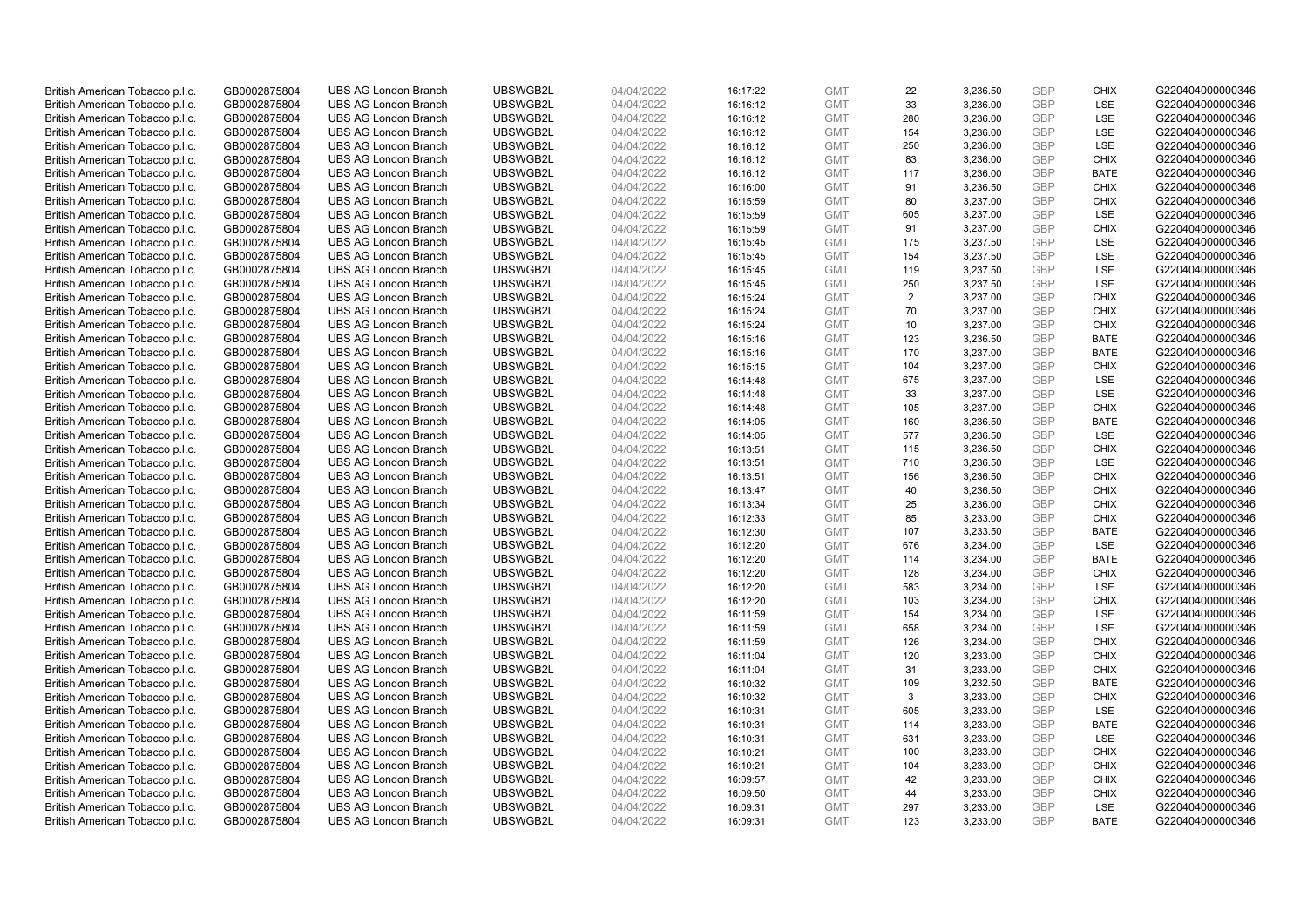| British American Tobacco p.l.c. | GB0002875804 | <b>UBS AG London Branch</b> | UBSWGB2L | 04/04/2022 | 16:09:31 | <b>GMT</b> | 89             | 3,233.00 | <b>GBP</b> | <b>CHIX</b> | G220404000000346 |
|---------------------------------|--------------|-----------------------------|----------|------------|----------|------------|----------------|----------|------------|-------------|------------------|
|                                 |              |                             |          |            |          |            |                |          | GBP        | LSE         |                  |
| British American Tobacco p.l.c. | GB0002875804 | <b>UBS AG London Branch</b> | UBSWGB2L | 04/04/2022 | 16:09:31 | <b>GMT</b> | 348            | 3,233.00 |            |             | G220404000000346 |
| British American Tobacco p.l.c. | GB0002875804 | <b>UBS AG London Branch</b> | UBSWGB2L | 04/04/2022 | 16:09:04 | <b>GMT</b> | 16             | 3,234.00 | <b>GBP</b> | <b>CHIX</b> | G220404000000346 |
| British American Tobacco p.l.c. | GB0002875804 | <b>UBS AG London Branch</b> | UBSWGB2L | 04/04/2022 | 16:09:04 | <b>GMT</b> | 250            | 3,234.00 | <b>GBP</b> | LSE         | G220404000000346 |
| British American Tobacco p.l.c. | GB0002875804 | <b>UBS AG London Branch</b> | UBSWGB2L | 04/04/2022 | 16:09:04 | <b>GMT</b> | 130            | 3,234.00 | <b>GBP</b> | <b>CHIX</b> | G220404000000346 |
| British American Tobacco p.l.c. | GB0002875804 | <b>UBS AG London Branch</b> | UBSWGB2L | 04/04/2022 | 16:09:04 | <b>GMT</b> | 686            | 3,234.00 | <b>GBP</b> | LSE         | G220404000000346 |
| British American Tobacco p.l.c. | GB0002875804 | <b>UBS AG London Branch</b> | UBSWGB2L | 04/04/2022 | 16:08:52 | <b>GMT</b> | 93             | 3,234.50 | <b>GBP</b> | <b>CHIX</b> | G220404000000346 |
| British American Tobacco p.l.c. | GB0002875804 | <b>UBS AG London Branch</b> | UBSWGB2L | 04/04/2022 | 16:08:52 | <b>GMT</b> | 102            | 3,234.00 | <b>GBP</b> | <b>BATE</b> | G220404000000346 |
| British American Tobacco p.l.c. | GB0002875804 | <b>UBS AG London Branch</b> | UBSWGB2L | 04/04/2022 | 16:08:52 | <b>GMT</b> | 721            | 3,234.50 | <b>GBP</b> | LSE         | G220404000000346 |
| British American Tobacco p.l.c. | GB0002875804 | <b>UBS AG London Branch</b> | UBSWGB2L | 04/04/2022 | 16:08:52 | <b>GMT</b> | 135            | 3,234.50 | <b>GBP</b> | <b>CHIX</b> | G220404000000346 |
| British American Tobacco p.l.c. | GB0002875804 | <b>UBS AG London Branch</b> | UBSWGB2L | 04/04/2022 | 16:08:07 | <b>GMT</b> | 116            | 3,234.00 | <b>GBP</b> | <b>BATE</b> | G220404000000346 |
| British American Tobacco p.l.c. | GB0002875804 | <b>UBS AG London Branch</b> | UBSWGB2L | 04/04/2022 | 16:07:53 | <b>GMT</b> | 640            | 3,234.00 | <b>GBP</b> | LSE         | G220404000000346 |
| British American Tobacco p.l.c. | GB0002875804 | <b>UBS AG London Branch</b> | UBSWGB2L | 04/04/2022 | 16:07:52 | <b>GMT</b> | 638            | 3,234.50 | <b>GBP</b> | LSE         | G220404000000346 |
| British American Tobacco p.l.c. | GB0002875804 | <b>UBS AG London Branch</b> | UBSWGB2L | 04/04/2022 | 16:07:52 | <b>GMT</b> | 89             | 3,234.50 | <b>GBP</b> | <b>CHIX</b> | G220404000000346 |
| British American Tobacco p.l.c. | GB0002875804 | <b>UBS AG London Branch</b> | UBSWGB2L | 04/04/2022 | 16:07:52 | <b>GMT</b> | 154            | 3,234.50 | <b>GBP</b> | <b>BATE</b> | G220404000000346 |
| British American Tobacco p.l.c. | GB0002875804 | <b>UBS AG London Branch</b> | UBSWGB2L | 04/04/2022 | 16:07:52 | <b>GMT</b> | 78             | 3,234.50 | <b>GBP</b> | <b>CHIX</b> | G220404000000346 |
| British American Tobacco p.l.c. | GB0002875804 | <b>UBS AG London Branch</b> | UBSWGB2L | 04/04/2022 | 16:07:52 | <b>GMT</b> | 10             | 3,234.50 | <b>GBP</b> | <b>CHIX</b> | G220404000000346 |
| British American Tobacco p.l.c. | GB0002875804 | <b>UBS AG London Branch</b> | UBSWGB2L | 04/04/2022 | 16:07:24 | <b>GMT</b> | $\overline{2}$ | 3,234.00 | <b>GBP</b> | <b>BATE</b> | G220404000000346 |
| British American Tobacco p.l.c. | GB0002875804 | <b>UBS AG London Branch</b> | UBSWGB2L | 04/04/2022 | 16:07:22 | <b>GMT</b> | 8              | 3,234.00 | <b>GBP</b> | <b>BATE</b> | G220404000000346 |
| British American Tobacco p.l.c. | GB0002875804 | <b>UBS AG London Branch</b> | UBSWGB2L | 04/04/2022 | 16:07:18 | <b>GMT</b> | 398            | 3,233.50 | <b>GBP</b> | LSE         | G220404000000346 |
| British American Tobacco p.l.c. | GB0002875804 | <b>UBS AG London Branch</b> | UBSWGB2L | 04/04/2022 | 16:07:18 | <b>GMT</b> | 19             | 3,234.00 | <b>GBP</b> | <b>BATE</b> | G220404000000346 |
| British American Tobacco p.l.c. | GB0002875804 | <b>UBS AG London Branch</b> | UBSWGB2L | 04/04/2022 | 16:07:18 | <b>GMT</b> | 411            | 3,233.50 | <b>GBP</b> | LSE         | G220404000000346 |
| British American Tobacco p.l.c. | GB0002875804 | <b>UBS AG London Branch</b> | UBSWGB2L | 04/04/2022 |          | <b>GMT</b> | 97             | 3,234.00 | <b>GBP</b> | <b>CHIX</b> | G220404000000346 |
| British American Tobacco p.l.c. | GB0002875804 | <b>UBS AG London Branch</b> | UBSWGB2L | 04/04/2022 | 16:07:15 | <b>GMT</b> | 97             |          | <b>GBP</b> | <b>CHIX</b> | G220404000000346 |
|                                 |              |                             |          |            | 16:06:55 |            |                | 3,233.50 |            |             |                  |
| British American Tobacco p.l.c. | GB0002875804 | <b>UBS AG London Branch</b> | UBSWGB2L | 04/04/2022 | 16:06:35 | <b>GMT</b> | 93             | 3,233.00 | <b>GBP</b> | <b>CHIX</b> | G220404000000346 |
| British American Tobacco p.l.c. | GB0002875804 | <b>UBS AG London Branch</b> | UBSWGB2L | 04/04/2022 | 16:06:18 | <b>GMT</b> | 85             | 3,232.50 | <b>GBP</b> | <b>CHIX</b> | G220404000000346 |
| British American Tobacco p.l.c. | GB0002875804 | <b>UBS AG London Branch</b> | UBSWGB2L | 04/04/2022 | 16:06:18 | <b>GMT</b> | 602            | 3,232.00 | <b>GBP</b> | LSE         | G220404000000346 |
| British American Tobacco p.l.c. | GB0002875804 | <b>UBS AG London Branch</b> | UBSWGB2L | 04/04/2022 | 16:06:17 | <b>GMT</b> | 642            | 3,232.50 | <b>GBP</b> | LSE         | G220404000000346 |
| British American Tobacco p.l.c. | GB0002875804 | <b>UBS AG London Branch</b> | UBSWGB2L | 04/04/2022 | 16:06:04 | <b>GMT</b> | 123            | 3,233.00 | <b>GBP</b> | <b>BATE</b> | G220404000000346 |
| British American Tobacco p.l.c. | GB0002875804 | <b>UBS AG London Branch</b> | UBSWGB2L | 04/04/2022 | 16:05:55 | <b>GMT</b> | 720            | 3,233.50 | <b>GBP</b> | LSE         | G220404000000346 |
| British American Tobacco p.l.c. | GB0002875804 | <b>UBS AG London Branch</b> | UBSWGB2L | 04/04/2022 | 16:05:55 | <b>GMT</b> | 91             | 3,233.50 | <b>GBP</b> | <b>CHIX</b> | G220404000000346 |
| British American Tobacco p.l.c. | GB0002875804 | <b>UBS AG London Branch</b> | UBSWGB2L | 04/04/2022 | 16:05:55 | <b>GMT</b> | 82             | 3,233.50 | <b>GBP</b> | <b>BATE</b> | G220404000000346 |
| British American Tobacco p.l.c. | GB0002875804 | <b>UBS AG London Branch</b> | UBSWGB2L | 04/04/2022 | 16:05:55 | <b>GMT</b> | 26             | 3,233.50 | <b>GBP</b> | <b>BATE</b> | G220404000000346 |
| British American Tobacco p.l.c. | GB0002875804 | <b>UBS AG London Branch</b> | UBSWGB2L | 04/04/2022 | 16:05:12 | <b>GMT</b> | 250            | 3,233.00 | <b>GBP</b> | LSE         | G220404000000346 |
| British American Tobacco p.l.c. | GB0002875804 | <b>UBS AG London Branch</b> | UBSWGB2L | 04/04/2022 | 16:05:12 | <b>GMT</b> | 154            | 3,233.00 | <b>GBP</b> | LSE         | G220404000000346 |
| British American Tobacco p.l.c. | GB0002875804 | <b>UBS AG London Branch</b> | UBSWGB2L | 04/04/2022 | 16:05:12 | <b>GMT</b> | 88             | 3,233.00 | <b>GBP</b> | <b>CHIX</b> | G220404000000346 |
| British American Tobacco p.l.c. | GB0002875804 | <b>UBS AG London Branch</b> | UBSWGB2L | 04/04/2022 | 16:05:12 | <b>GMT</b> | 61             | 3,233.50 | <b>GBP</b> | <b>CHIX</b> | G220404000000346 |
| British American Tobacco p.l.c. | GB0002875804 | <b>UBS AG London Branch</b> | UBSWGB2L | 04/04/2022 | 16:05:12 | <b>GMT</b> | 11             | 3,233.50 | <b>GBP</b> | <b>CHIX</b> | G220404000000346 |
| British American Tobacco p.l.c. | GB0002875804 | <b>UBS AG London Branch</b> | UBSWGB2L | 04/04/2022 | 16:04:58 | <b>GMT</b> | 27             | 3,233.00 | <b>GBP</b> | <b>BATE</b> | G220404000000346 |
| British American Tobacco p.l.c. | GB0002875804 | <b>UBS AG London Branch</b> | UBSWGB2L | 04/04/2022 | 16:04:54 | <b>GMT</b> | 106            | 3,233.00 | <b>GBP</b> | <b>BATE</b> | G220404000000346 |
| British American Tobacco p.l.c. | GB0002875804 | <b>UBS AG London Branch</b> | UBSWGB2L | 04/04/2022 | 16:04:54 | <b>GMT</b> | 599            | 3,233.00 | <b>GBP</b> | LSE         | G220404000000346 |
| British American Tobacco p.l.c. | GB0002875804 | <b>UBS AG London Branch</b> | UBSWGB2L | 04/04/2022 | 16:04:34 | <b>GMT</b> | 84             | 3,232.50 | <b>GBP</b> | <b>CHIX</b> | G220404000000346 |
| British American Tobacco p.l.c. | GB0002875804 | <b>UBS AG London Branch</b> | UBSWGB2L | 04/04/2022 | 16:04:31 | <b>GMT</b> | 43             | 3,232.50 | <b>GBP</b> | <b>CHIX</b> | G220404000000346 |
| British American Tobacco p.l.c. | GB0002875804 | <b>UBS AG London Branch</b> | UBSWGB2L | 04/04/2022 | 16:04:31 | <b>GMT</b> | 10             | 3,232.50 | <b>GBP</b> | <b>CHIX</b> | G220404000000346 |
| British American Tobacco p.l.c. | GB0002875804 | <b>UBS AG London Branch</b> | UBSWGB2L | 04/04/2022 | 16:04:29 | <b>GMT</b> | 39             | 3,232.50 | <b>GBP</b> | <b>CHIX</b> | G220404000000346 |
| British American Tobacco p.l.c. | GB0002875804 | <b>UBS AG London Branch</b> | UBSWGB2L | 04/04/2022 | 16:04:27 | <b>GMT</b> | 74             | 3,232.50 | <b>GBP</b> | <b>CHIX</b> | G220404000000346 |
| British American Tobacco p.l.c. | GB0002875804 | <b>UBS AG London Branch</b> | UBSWGB2L | 04/04/2022 | 16:04:27 | <b>GMT</b> | 649            | 3,232.00 | <b>GBP</b> | LSE         | G220404000000346 |
| British American Tobacco p.l.c. | GB0002875804 | <b>UBS AG London Branch</b> | UBSWGB2L | 04/04/2022 | 16:04:22 | <b>GMT</b> | 3              | 3,232.50 | <b>GBP</b> | <b>CHIX</b> | G220404000000346 |
| British American Tobacco p.l.c. | GB0002875804 | <b>UBS AG London Branch</b> | UBSWGB2L | 04/04/2022 | 16:04:17 | <b>GMT</b> | 72             | 3,232.50 | <b>GBP</b> | <b>BATE</b> | G220404000000346 |
| British American Tobacco p.l.c. | GB0002875804 | <b>UBS AG London Branch</b> | UBSWGB2L | 04/04/2022 | 16:03:53 | <b>GMT</b> | 84             | 3,232.50 | <b>GBP</b> | <b>CHIX</b> | G220404000000346 |
| British American Tobacco p.l.c. | GB0002875804 | <b>UBS AG London Branch</b> | UBSWGB2L | 04/04/2022 | 16:03:53 | <b>GMT</b> | 85             | 3,232.50 | <b>GBP</b> | <b>CHIX</b> | G220404000000346 |
| British American Tobacco p.l.c. | GB0002875804 | <b>UBS AG London Branch</b> | UBSWGB2L | 04/04/2022 | 16:03:53 | <b>GMT</b> | $\mathbf{1}$   | 3,232.50 | <b>GBP</b> | <b>CHIX</b> | G220404000000346 |
| British American Tobacco p.l.c. | GB0002875804 | <b>UBS AG London Branch</b> | UBSWGB2L | 04/04/2022 | 16:03:48 | <b>GMT</b> | 122            | 3,232.50 | <b>GBP</b> | <b>BATE</b> | G220404000000346 |
| British American Tobacco p.l.c. | GB0002875804 | <b>UBS AG London Branch</b> | UBSWGB2L | 04/04/2022 | 16:03:45 | <b>GMT</b> | 626            | 3.233.00 | GBP        | LSE         | G220404000000346 |
|                                 |              |                             |          |            |          |            |                |          |            |             |                  |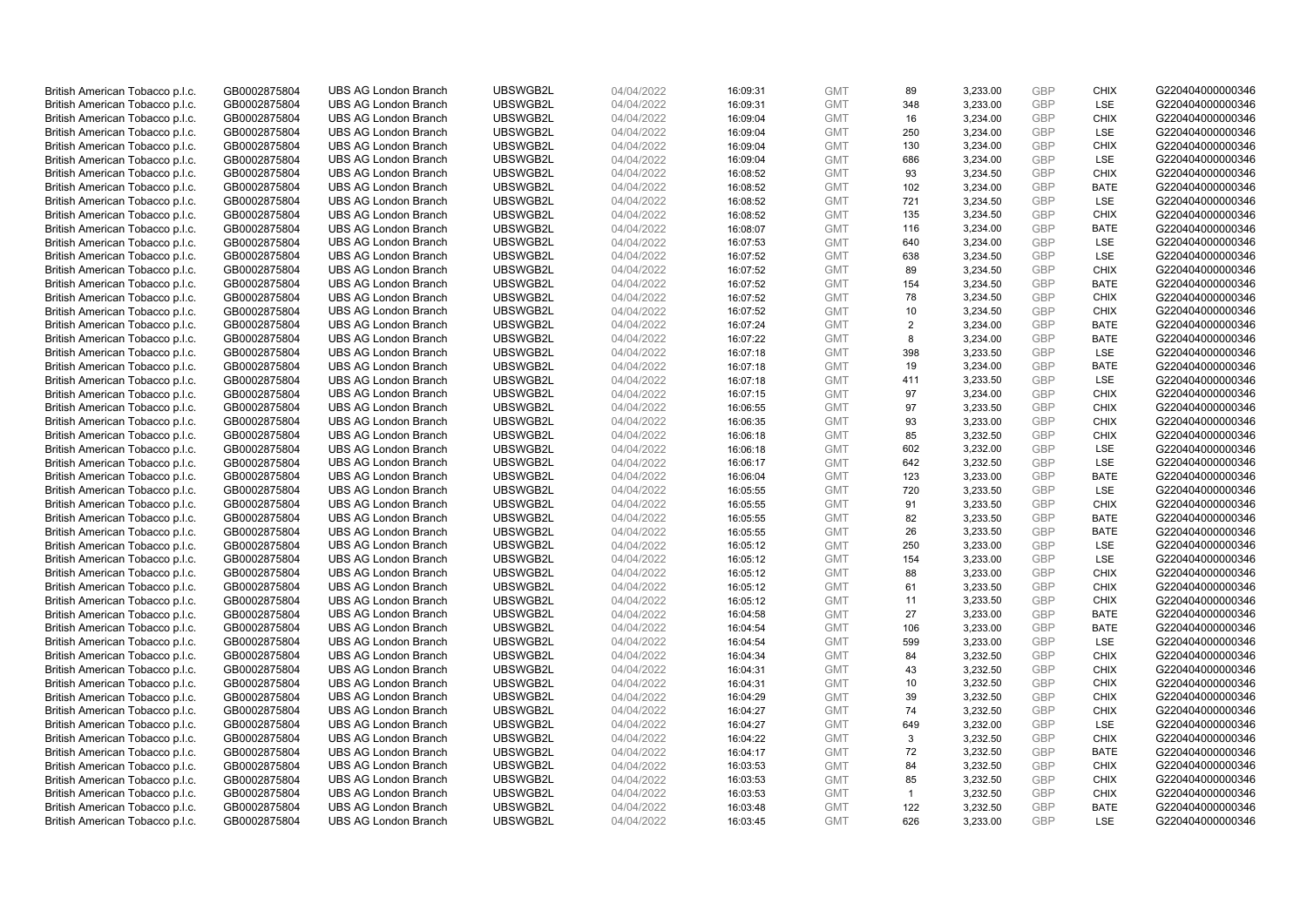| British American Tobacco p.l.c. | GB0002875804 | <b>UBS AG London Branch</b> | UBSWGB2L | 04/04/2022 | 16:03:45 | <b>GMT</b> | 113            | 3,233.00 | <b>GBP</b>        | <b>CHIX</b> | G220404000000346 |
|---------------------------------|--------------|-----------------------------|----------|------------|----------|------------|----------------|----------|-------------------|-------------|------------------|
| British American Tobacco p.l.c. | GB0002875804 | <b>UBS AG London Branch</b> | UBSWGB2L | 04/04/2022 | 16:03:16 | <b>GMT</b> | 120            | 3,232.50 | <b>GBP</b>        | <b>BATE</b> | G220404000000346 |
| British American Tobacco p.l.c. | GB0002875804 | <b>UBS AG London Branch</b> | UBSWGB2L | 04/04/2022 | 16:03:12 | <b>GMT</b> | 718            | 3,232.50 | GBP               | LSE         | G220404000000346 |
| British American Tobacco p.l.c. | GB0002875804 | <b>UBS AG London Branch</b> | UBSWGB2L | 04/04/2022 | 16:03:11 | <b>GMT</b> | 98             | 3,233.00 | GBP               | <b>CHIX</b> | G220404000000346 |
|                                 |              |                             |          |            |          |            |                |          | <b>GBP</b>        | LSE         |                  |
| British American Tobacco p.l.c. | GB0002875804 | <b>UBS AG London Branch</b> | UBSWGB2L | 04/04/2022 | 16:03:11 | <b>GMT</b> | 154            | 3,233.00 |                   |             | G220404000000346 |
| British American Tobacco p.l.c. | GB0002875804 | <b>UBS AG London Branch</b> | UBSWGB2L | 04/04/2022 | 16:03:11 | <b>GMT</b> | 250            | 3,233.00 | <b>GBP</b>        | <b>LSE</b>  | G220404000000346 |
| British American Tobacco p.l.c. | GB0002875804 | <b>UBS AG London Branch</b> | UBSWGB2L | 04/04/2022 | 16:03:11 | <b>GMT</b> | 653            | 3,233.00 | <b>GBP</b>        | LSE         | G220404000000346 |
| British American Tobacco p.l.c. | GB0002875804 | <b>UBS AG London Branch</b> | UBSWGB2L | 04/04/2022 | 16:03:11 | <b>GMT</b> | 55             | 3,233.00 | <b>GBP</b>        | <b>CHIX</b> | G220404000000346 |
| British American Tobacco p.l.c. | GB0002875804 | <b>UBS AG London Branch</b> | UBSWGB2L | 04/04/2022 | 16:03:11 | <b>GMT</b> | 52             | 3,233.00 | <b>GBP</b>        | <b>CHIX</b> | G220404000000346 |
| British American Tobacco p.l.c. | GB0002875804 | <b>UBS AG London Branch</b> | UBSWGB2L | 04/04/2022 | 16:02:53 | <b>GMT</b> | 19             | 3,232.00 | <b>GBP</b>        | <b>CHIX</b> | G220404000000346 |
| British American Tobacco p.l.c. | GB0002875804 | <b>UBS AG London Branch</b> | UBSWGB2L | 04/04/2022 | 16:02:42 | <b>GMT</b> | 59             | 3,232.00 | <b>GBP</b>        | <b>BATE</b> | G220404000000346 |
| British American Tobacco p.l.c. | GB0002875804 | <b>UBS AG London Branch</b> | UBSWGB2L | 04/04/2022 | 16:02:15 | <b>GMT</b> | 8              | 3,232.00 | <b>GBP</b>        | <b>CHIX</b> | G220404000000346 |
| British American Tobacco p.l.c. | GB0002875804 | <b>UBS AG London Branch</b> | UBSWGB2L | 04/04/2022 | 16:01:57 | <b>GMT</b> | 114            | 3,231.50 | <b>GBP</b>        | <b>BATE</b> | G220404000000346 |
| British American Tobacco p.l.c. | GB0002875804 | <b>UBS AG London Branch</b> | UBSWGB2L | 04/04/2022 | 16:01:57 | <b>GMT</b> | 91             | 3,232.00 | <b>GBP</b>        | <b>CHIX</b> | G220404000000346 |
| British American Tobacco p.l.c. | GB0002875804 | <b>UBS AG London Branch</b> | UBSWGB2L | 04/04/2022 | 16:01:57 | <b>GMT</b> | 13             | 3,232.00 | <b>GBP</b>        | <b>CHIX</b> | G220404000000346 |
| British American Tobacco p.l.c. | GB0002875804 | <b>UBS AG London Branch</b> | UBSWGB2L | 04/04/2022 | 16:01:57 | <b>GMT</b> | 86             | 3,232.00 | GBP               | <b>CHIX</b> | G220404000000346 |
| British American Tobacco p.l.c. | GB0002875804 | <b>UBS AG London Branch</b> | UBSWGB2L | 04/04/2022 | 16:01:35 | <b>GMT</b> | 8              | 3,232.00 | GBP               | <b>CHIX</b> | G220404000000346 |
| British American Tobacco p.l.c. | GB0002875804 | <b>UBS AG London Branch</b> | UBSWGB2L | 04/04/2022 | 16:01:35 | <b>GMT</b> | 651            | 3,231.50 | GBP               | LSE         | G220404000000346 |
| British American Tobacco p.l.c. | GB0002875804 | <b>UBS AG London Branch</b> | UBSWGB2L | 04/04/2022 | 16:01:35 | <b>GMT</b> | 583            | 3,231.50 | <b>GBP</b>        | <b>LSE</b>  | G220404000000346 |
| British American Tobacco p.l.c. | GB0002875804 | <b>UBS AG London Branch</b> | UBSWGB2L | 04/04/2022 | 16:01:35 | <b>GMT</b> | 100            | 3,232.00 | <b>GBP</b>        | <b>CHIX</b> | G220404000000346 |
| British American Tobacco p.l.c. | GB0002875804 | <b>UBS AG London Branch</b> | UBSWGB2L | 04/04/2022 | 16:01:35 | <b>GMT</b> | 250            | 3,232.00 | GBP               | LSE         | G220404000000346 |
| British American Tobacco p.l.c. | GB0002875804 | <b>UBS AG London Branch</b> | UBSWGB2L | 04/04/2022 | 16:01:35 | <b>GMT</b> | 154            | 3,232.00 | GBP               | LSE         | G220404000000346 |
| British American Tobacco p.l.c. | GB0002875804 | <b>UBS AG London Branch</b> | UBSWGB2L | 04/04/2022 | 16:01:35 | <b>GMT</b> | 254            | 3,232.00 | <b>GBP</b>        | LSE         | G220404000000346 |
| British American Tobacco p.l.c. | GB0002875804 | <b>UBS AG London Branch</b> | UBSWGB2L | 04/04/2022 | 16:01:11 | <b>GMT</b> | 114            | 3,231.00 | GBP               | <b>CHIX</b> | G220404000000346 |
| British American Tobacco p.l.c. | GB0002875804 | <b>UBS AG London Branch</b> | UBSWGB2L | 04/04/2022 | 16:01:11 | <b>GMT</b> | $\overline{2}$ | 3,231.00 | <b>GBP</b>        | <b>CHIX</b> | G220404000000346 |
| British American Tobacco p.l.c. | GB0002875804 | <b>UBS AG London Branch</b> | UBSWGB2L | 04/04/2022 | 16:01:02 | <b>GMT</b> | 65             | 3,231.00 | GBP               | <b>CHIX</b> | G220404000000346 |
| British American Tobacco p.l.c. | GB0002875804 | <b>UBS AG London Branch</b> | UBSWGB2L | 04/04/2022 | 16:01:02 | <b>GMT</b> | 31             | 3,231.00 | <b>GBP</b>        | <b>CHIX</b> | G220404000000346 |
| British American Tobacco p.l.c. | GB0002875804 | <b>UBS AG London Branch</b> | UBSWGB2L | 04/04/2022 | 16:00:34 | <b>GMT</b> | 507            | 3,230.00 | <b>GBP</b>        | LSE         | G220404000000346 |
|                                 |              |                             | UBSWGB2L |            |          |            |                |          |                   | LSE         |                  |
| British American Tobacco p.l.c. | GB0002875804 | <b>UBS AG London Branch</b> | UBSWGB2L | 04/04/2022 | 16:00:34 | <b>GMT</b> | 181            | 3,230.00 | <b>GBP</b><br>GBP |             | G220404000000346 |
| British American Tobacco p.l.c. | GB0002875804 | <b>UBS AG London Branch</b> |          | 04/04/2022 | 16:00:01 | <b>GMT</b> | 106            | 3,230.50 |                   | <b>BATE</b> | G220404000000346 |
| British American Tobacco p.l.c. | GB0002875804 | <b>UBS AG London Branch</b> | UBSWGB2L | 04/04/2022 | 16:00:00 | <b>GMT</b> | 89             | 3,230.50 | GBP               | <b>CHIX</b> | G220404000000346 |
| British American Tobacco p.l.c. | GB0002875804 | <b>UBS AG London Branch</b> | UBSWGB2L | 04/04/2022 | 15:59:59 | <b>GMT</b> | 325            | 3,231.50 | <b>GBP</b>        | <b>LSE</b>  | G220404000000346 |
| British American Tobacco p.l.c. | GB0002875804 | <b>UBS AG London Branch</b> | UBSWGB2L | 04/04/2022 | 15:59:59 | <b>GMT</b> | 132            | 3,231.50 | <b>GBP</b>        | LSE         | G220404000000346 |
| British American Tobacco p.l.c. | GB0002875804 | <b>UBS AG London Branch</b> | UBSWGB2L | 04/04/2022 | 15:59:59 | <b>GMT</b> | 43             | 3,231.50 | GBP               | LSE         | G220404000000346 |
| British American Tobacco p.l.c. | GB0002875804 | <b>UBS AG London Branch</b> | UBSWGB2L | 04/04/2022 | 15:59:53 | <b>GMT</b> | 248            | 3,231.00 | GBP               | LSE         | G220404000000346 |
| British American Tobacco p.l.c. | GB0002875804 | <b>UBS AG London Branch</b> | UBSWGB2L | 04/04/2022 | 15:59:42 | <b>GMT</b> | 83             | 3,231.50 | <b>GBP</b>        | <b>CHIX</b> | G220404000000346 |
| British American Tobacco p.l.c. | GB0002875804 | <b>UBS AG London Branch</b> | UBSWGB2L | 04/04/2022 | 15:59:42 | <b>GMT</b> | 86             | 3,231.50 | GBP               | <b>CHIX</b> | G220404000000346 |
| British American Tobacco p.l.c. | GB0002875804 | <b>UBS AG London Branch</b> | UBSWGB2L | 04/04/2022 | 15:59:41 | <b>GMT</b> | 111            | 3,232.00 | <b>GBP</b>        | <b>BATE</b> | G220404000000346 |
| British American Tobacco p.l.c. | GB0002875804 | <b>UBS AG London Branch</b> | UBSWGB2L | 04/04/2022 | 15:59:41 | <b>GMT</b> | 91             | 3,232.00 | <b>GBP</b>        | <b>BATE</b> | G220404000000346 |
| British American Tobacco p.l.c. | GB0002875804 | <b>UBS AG London Branch</b> | UBSWGB2L | 04/04/2022 | 15:59:39 | <b>GMT</b> | 847            | 3,232.00 | <b>GBP</b>        | <b>LSE</b>  | G220404000000346 |
| British American Tobacco p.l.c. | GB0002875804 | <b>UBS AG London Branch</b> | UBSWGB2L | 04/04/2022 | 15:59:33 | <b>GMT</b> | 26             | 3,232.00 | <b>GBP</b>        | <b>BATE</b> | G220404000000346 |
| British American Tobacco p.l.c. | GB0002875804 | <b>UBS AG London Branch</b> | UBSWGB2L | 04/04/2022 | 15:59:23 | <b>GMT</b> | 68             | 3,232.50 | <b>GBP</b>        | <b>LSE</b>  | G220404000000346 |
| British American Tobacco p.l.c. | GB0002875804 | <b>UBS AG London Branch</b> | UBSWGB2L | 04/04/2022 | 15:59:23 | <b>GMT</b> | 250            | 3,232.50 | GBP               | LSE         | G220404000000346 |
| British American Tobacco p.l.c. | GB0002875804 | <b>UBS AG London Branch</b> | UBSWGB2L | 04/04/2022 | 15:59:23 | <b>GMT</b> | 370            | 3,232.50 | GBP               | LSE         | G220404000000346 |
| British American Tobacco p.l.c. | GB0002875804 | <b>UBS AG London Branch</b> | UBSWGB2L | 04/04/2022 | 15:59:17 | <b>GMT</b> | 116            | 3,232.50 | <b>GBP</b>        | <b>CHIX</b> | G220404000000346 |
| British American Tobacco p.l.c. | GB0002875804 | <b>UBS AG London Branch</b> | UBSWGB2L | 04/04/2022 | 15:59:17 | <b>GMT</b> | 112            | 3,233.00 | <b>GBP</b>        | <b>CHIX</b> | G220404000000346 |
| British American Tobacco p.l.c. | GB0002875804 | <b>UBS AG London Branch</b> | UBSWGB2L | 04/04/2022 | 15:59:17 | <b>GMT</b> | 130            | 3,233.00 | <b>GBP</b>        | <b>CHIX</b> | G220404000000346 |
| British American Tobacco p.l.c. | GB0002875804 | <b>UBS AG London Branch</b> | UBSWGB2L | 04/04/2022 | 15:59:17 | <b>GMT</b> | 538            | 3,233.00 | GBP               | LSE         | G220404000000346 |
| British American Tobacco p.l.c. | GB0002875804 | <b>UBS AG London Branch</b> | UBSWGB2L | 04/04/2022 | 15:59:17 | <b>GMT</b> | 679            | 3,233.00 | <b>GBP</b>        | LSE         | G220404000000346 |
| British American Tobacco p.l.c. | GB0002875804 | <b>UBS AG London Branch</b> | UBSWGB2L | 04/04/2022 | 15:58:29 | <b>GMT</b> | 92             | 3,232.00 | GBP               | <b>CHIX</b> | G220404000000346 |
| British American Tobacco p.l.c. | GB0002875804 | <b>UBS AG London Branch</b> | UBSWGB2L | 04/04/2022 | 15:58:29 | <b>GMT</b> | 98             | 3,232.00 | <b>GBP</b>        | <b>CHIX</b> | G220404000000346 |
| British American Tobacco p.l.c. | GB0002875804 | <b>UBS AG London Branch</b> | UBSWGB2L | 04/04/2022 | 15:58:29 | <b>GMT</b> | 91             | 3,232.00 | <b>GBP</b>        | <b>CHIX</b> | G220404000000346 |
| British American Tobacco p.l.c. | GB0002875804 | <b>UBS AG London Branch</b> | UBSWGB2L | 04/04/2022 | 15:58:29 | <b>GMT</b> | 110            | 3,232.00 | GBP               | <b>BATE</b> | G220404000000346 |
| British American Tobacco p.l.c. | GB0002875804 | <b>UBS AG London Branch</b> | UBSWGB2L | 04/04/2022 | 15:58:23 | <b>GMT</b> | 369            | 3,232.00 | GBP               | <b>LSE</b>  | G220404000000346 |
|                                 |              |                             |          |            |          |            |                |          |                   |             |                  |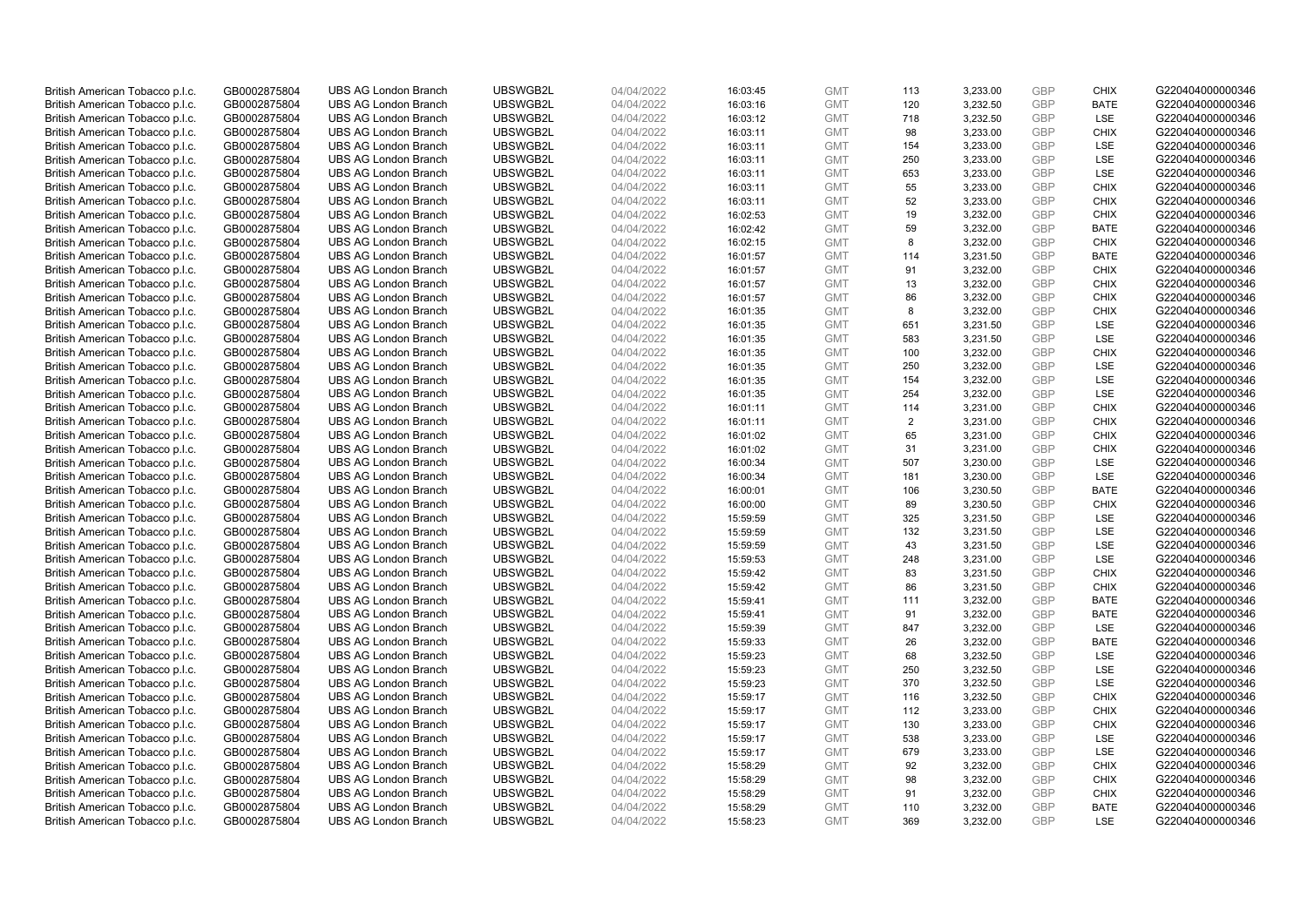| British American Tobacco p.l.c. | GB0002875804                 | <b>UBS AG London Branch</b> | UBSWGB2L | 04/04/2022 | 15:58:23 | <b>GMT</b> | 228            | 3,232.00 | <b>GBP</b> | LSE                | G220404000000346 |
|---------------------------------|------------------------------|-----------------------------|----------|------------|----------|------------|----------------|----------|------------|--------------------|------------------|
| British American Tobacco p.l.c. | GB0002875804                 | <b>UBS AG London Branch</b> | UBSWGB2L | 04/04/2022 | 15:58:00 | <b>GMT</b> | 11             | 3,232.50 | GBP        | <b>BATE</b>        | G220404000000346 |
| British American Tobacco p.l.c. | GB0002875804                 | <b>UBS AG London Branch</b> | UBSWGB2L | 04/04/2022 | 15:57:58 | <b>GMT</b> | 100            | 3,232.50 | GBP        | <b>BATE</b>        | G220404000000346 |
| British American Tobacco p.l.c. | GB0002875804                 | <b>UBS AG London Branch</b> | UBSWGB2L | 04/04/2022 | 15:57:58 | <b>GMT</b> | $\overline{2}$ | 3,232.50 | GBP        | <b>BATE</b>        | G220404000000346 |
| British American Tobacco p.l.c. | GB0002875804                 | <b>UBS AG London Branch</b> | UBSWGB2L | 04/04/2022 | 15:57:53 | <b>GMT</b> | 19             | 3,232.50 | GBP        | <b>BATE</b>        | G220404000000346 |
| British American Tobacco p.l.c. | GB0002875804                 | <b>UBS AG London Branch</b> | UBSWGB2L | 04/04/2022 | 15:57:52 | <b>GMT</b> | 2              | 3,232.50 | <b>GBP</b> | <b>BATE</b>        | G220404000000346 |
| British American Tobacco p.l.c. | GB0002875804                 | <b>UBS AG London Branch</b> | UBSWGB2L | 04/04/2022 | 15:57:31 | <b>GMT</b> | 94             | 3,232.50 | GBP        | <b>CHIX</b>        | G220404000000346 |
| British American Tobacco p.l.c. | GB0002875804                 | <b>UBS AG London Branch</b> | UBSWGB2L | 04/04/2022 | 15:57:22 | <b>GMT</b> | 415            | 3,232.00 | GBP        | <b>LSE</b>         | G220404000000346 |
| British American Tobacco p.l.c. | GB0002875804                 | <b>UBS AG London Branch</b> | UBSWGB2L | 04/04/2022 | 15:57:22 | <b>GMT</b> | 217            | 3,232.00 | GBP        | LSE                | G220404000000346 |
| British American Tobacco p.l.c. | GB0002875804                 | <b>UBS AG London Branch</b> | UBSWGB2L | 04/04/2022 | 15:57:14 | <b>GMT</b> | 89             | 3,232.00 | <b>GBP</b> | <b>CHIX</b>        | G220404000000346 |
| British American Tobacco p.l.c. | GB0002875804                 | <b>UBS AG London Branch</b> | UBSWGB2L | 04/04/2022 | 15:56:36 | <b>GMT</b> | 118            | 3.231.00 | GBP        | <b>BATE</b>        | G220404000000346 |
| British American Tobacco p.l.c. | GB0002875804                 | <b>UBS AG London Branch</b> | UBSWGB2L | 04/04/2022 | 15:56:12 | <b>GMT</b> | 59             | 3,233.50 | <b>GBP</b> | <b>CHIX</b>        | G220404000000346 |
| British American Tobacco p.l.c. | GB0002875804                 | <b>UBS AG London Branch</b> | UBSWGB2L | 04/04/2022 | 15:56:12 | <b>GMT</b> | 78             | 3,233.50 | GBP        | <b>CHIX</b>        | G220404000000346 |
| British American Tobacco p.l.c. | GB0002875804                 | <b>UBS AG London Branch</b> | UBSWGB2L | 04/04/2022 | 15:56:11 | <b>GMT</b> | 100            | 3,233.50 | <b>GBP</b> | <b>BATE</b>        | G220404000000346 |
| British American Tobacco p.l.c. | GB0002875804                 | <b>UBS AG London Branch</b> | UBSWGB2L | 04/04/2022 | 15:56:11 | <b>GMT</b> | 13             | 3,233.50 | <b>GBP</b> | <b>BATE</b>        | G220404000000346 |
| British American Tobacco p.l.c. | GB0002875804                 | <b>UBS AG London Branch</b> | UBSWGB2L | 04/04/2022 | 15:56:11 | <b>GMT</b> | 701            | 3,233.00 | <b>GBP</b> | LSE                | G220404000000346 |
| British American Tobacco p.l.c. | GB0002875804                 | <b>UBS AG London Branch</b> | UBSWGB2L | 04/04/2022 | 15:56:11 | <b>GMT</b> | 82             | 3,233.50 | GBP        | <b>CHIX</b>        | G220404000000346 |
| British American Tobacco p.l.c. | GB0002875804                 | <b>UBS AG London Branch</b> | UBSWGB2L | 04/04/2022 | 15:56:11 | <b>GMT</b> | 693            | 3,233.50 | <b>GBP</b> | LSE                | G220404000000346 |
| British American Tobacco p.l.c. | GB0002875804                 | <b>UBS AG London Branch</b> | UBSWGB2L | 04/04/2022 | 15:56:11 | <b>GMT</b> | 94             | 3,233.50 | <b>GBP</b> | <b>CHIX</b>        | G220404000000346 |
| British American Tobacco p.l.c. | GB0002875804                 | <b>UBS AG London Branch</b> | UBSWGB2L | 04/04/2022 | 15:56:11 | <b>GMT</b> | 109            | 3,233.50 | <b>GBP</b> | <b>BATE</b>        | G220404000000346 |
| British American Tobacco p.l.c. | GB0002875804                 | <b>UBS AG London Branch</b> | UBSWGB2L | 04/04/2022 | 15:55:30 | <b>GMT</b> | 28             | 3,233.50 | GBP        | <b>CHIX</b>        | G220404000000346 |
| British American Tobacco p.l.c. | GB0002875804                 | <b>UBS AG London Branch</b> | UBSWGB2L | 04/04/2022 | 15:55:22 | <b>GMT</b> | 79             | 3,233.50 | GBP        | <b>BATE</b>        | G220404000000346 |
| British American Tobacco p.l.c. | GB0002875804                 | <b>UBS AG London Branch</b> | UBSWGB2L | 04/04/2022 | 15:55:22 | <b>GMT</b> | 3              | 3,233.50 | <b>GBP</b> | <b>BATE</b>        | G220404000000346 |
| British American Tobacco p.l.c. | GB0002875804                 | <b>UBS AG London Branch</b> | UBSWGB2L | 04/04/2022 | 15:55:18 | <b>GMT</b> | 208            | 3,233.50 | GBP        | <b>LSE</b>         | G220404000000346 |
| British American Tobacco p.l.c. | GB0002875804                 | <b>UBS AG London Branch</b> | UBSWGB2L | 04/04/2022 | 15:55:18 | <b>GMT</b> | 154            | 3,233.50 | <b>GBP</b> | LSE                | G220404000000346 |
| British American Tobacco p.l.c. | GB0002875804                 | <b>UBS AG London Branch</b> | UBSWGB2L | 04/04/2022 | 15:55:18 | <b>GMT</b> | 138            | 3,233.50 | <b>GBP</b> | LSE                | G220404000000346 |
| British American Tobacco p.l.c. | GB0002875804                 | <b>UBS AG London Branch</b> | UBSWGB2L | 04/04/2022 | 15:55:15 | <b>GMT</b> | $\mathbf{1}$   | 3,233.50 | <b>GBP</b> | <b>BATE</b>        | G220404000000346 |
| British American Tobacco p.l.c. | GB0002875804                 | <b>UBS AG London Branch</b> | UBSWGB2L | 04/04/2022 | 15:55:12 | <b>GMT</b> | 10             | 3,233.50 | <b>GBP</b> | <b>BATE</b>        | G220404000000346 |
| British American Tobacco p.l.c. | GB0002875804                 | <b>UBS AG London Branch</b> | UBSWGB2L | 04/04/2022 | 15:55:08 | <b>GMT</b> | 20             | 3,233.50 | <b>GBP</b> | <b>CHIX</b>        | G220404000000346 |
| British American Tobacco p.l.c. | GB0002875804                 | <b>UBS AG London Branch</b> | UBSWGB2L | 04/04/2022 | 15:54:59 | <b>GMT</b> | 23             | 3,232.50 | GBP        | <b>BATE</b>        | G220404000000346 |
| British American Tobacco p.l.c. | GB0002875804                 | <b>UBS AG London Branch</b> | UBSWGB2L | 04/04/2022 | 15:54:59 | <b>GMT</b> | 683            | 3,233.00 | GBP        | LSE                | G220404000000346 |
| British American Tobacco p.l.c. | GB0002875804                 | <b>UBS AG London Branch</b> | UBSWGB2L | 04/04/2022 | 15:54:59 | <b>GMT</b> | 100            | 3,233.50 | <b>GBP</b> | <b>CHIX</b>        | G220404000000346 |
| British American Tobacco p.l.c. | GB0002875804                 | <b>UBS AG London Branch</b> | UBSWGB2L | 04/04/2022 | 15:54:59 | <b>GMT</b> | 29             | 3,233.50 | <b>GBP</b> | <b>CHIX</b>        | G220404000000346 |
| British American Tobacco p.l.c. | GB0002875804                 | <b>UBS AG London Branch</b> | UBSWGB2L | 04/04/2022 | 15:54:58 | <b>GMT</b> | 3              | 3,233.50 | GBP        | <b>CHIX</b>        | G220404000000346 |
| British American Tobacco p.l.c. | GB0002875804                 | <b>UBS AG London Branch</b> | UBSWGB2L | 04/04/2022 | 15:54:22 | <b>GMT</b> | 100            | 3,233.00 | GBP        | <b>CHIX</b>        | G220404000000346 |
| British American Tobacco p.l.c. | GB0002875804                 | <b>UBS AG London Branch</b> | UBSWGB2L | 04/04/2022 | 15:54:22 | <b>GMT</b> | 17             | 3,233.00 | <b>GBP</b> | <b>CHIX</b>        | G220404000000346 |
| British American Tobacco p.l.c. | GB0002875804                 | <b>UBS AG London Branch</b> | UBSWGB2L | 04/04/2022 | 15:54:22 | <b>GMT</b> | 101            | 3,232.50 | GBP        | <b>BATE</b>        | G220404000000346 |
| British American Tobacco p.l.c. | GB0002875804                 | <b>UBS AG London Branch</b> | UBSWGB2L | 04/04/2022 | 15:54:20 | <b>GMT</b> | 681            | 3,232.50 | <b>GBP</b> | LSE                | G220404000000346 |
| British American Tobacco p.l.c. | GB0002875804                 | <b>UBS AG London Branch</b> | UBSWGB2L | 04/04/2022 | 15:54:20 | <b>GMT</b> | 121            | 3,233.00 | <b>GBP</b> | <b>BATE</b>        | G220404000000346 |
| British American Tobacco p.l.c. | GB0002875804                 | <b>UBS AG London Branch</b> | UBSWGB2L | 04/04/2022 | 15:54:01 | <b>GMT</b> | 105            | 3,233.00 | <b>GBP</b> | <b>CHIX</b>        | G220404000000346 |
| British American Tobacco p.l.c. | GB0002875804                 | <b>UBS AG London Branch</b> | UBSWGB2L | 04/04/2022 | 15:54:01 | <b>GMT</b> | 77             | 3,232.50 | <b>GBP</b> | <b>LSE</b>         | G220404000000346 |
| British American Tobacco p.l.c. | GB0002875804                 | <b>UBS AG London Branch</b> | UBSWGB2L | 04/04/2022 | 15:54:01 | <b>GMT</b> | 575            | 3,232.50 | <b>GBP</b> | LSE                | G220404000000346 |
| British American Tobacco p.l.c. | GB0002875804                 | <b>UBS AG London Branch</b> | UBSWGB2L | 04/04/2022 | 15:53:50 | <b>GMT</b> | 25             | 3,233.00 | GBP        | <b>CHIX</b>        | G220404000000346 |
| British American Tobacco p.l.c. |                              | <b>UBS AG London Branch</b> | UBSWGB2L | 04/04/2022 | 15:53:48 | <b>GMT</b> | 29             | 3,233.00 | GBP        | <b>CHIX</b>        | G220404000000346 |
| British American Tobacco p.l.c. | GB0002875804<br>GB0002875804 | <b>UBS AG London Branch</b> | UBSWGB2L | 04/04/2022 | 15:53:48 | <b>GMT</b> | 98             | 3,233.00 | <b>GBP</b> | <b>CHIX</b>        | G220404000000346 |
|                                 |                              |                             |          |            |          |            |                |          | <b>GBP</b> |                    |                  |
| British American Tobacco p.l.c. | GB0002875804                 | <b>UBS AG London Branch</b> | UBSWGB2L | 04/04/2022 | 15:53:48 | <b>GMT</b> | 160<br>677     | 3,233.00 |            | <b>CHIX</b><br>LSE | G220404000000346 |
| British American Tobacco p.l.c. | GB0002875804                 | <b>UBS AG London Branch</b> | UBSWGB2L | 04/04/2022 | 15:53:48 | <b>GMT</b> |                | 3,233.00 | <b>GBP</b> |                    | G220404000000346 |
| British American Tobacco p.l.c. | GB0002875804                 | <b>UBS AG London Branch</b> | UBSWGB2L | 04/04/2022 | 15:53:48 | <b>GMT</b> | 458            | 3,233.00 | GBP        | LSE                | G220404000000346 |
| British American Tobacco p.l.c. | GB0002875804                 | <b>UBS AG London Branch</b> | UBSWGB2L | 04/04/2022 | 15:53:48 | <b>GMT</b> | 100            | 3,233.00 | <b>GBP</b> | LSE                | G220404000000346 |
| British American Tobacco p.l.c. | GB0002875804                 | <b>UBS AG London Branch</b> | UBSWGB2L | 04/04/2022 | 15:53:48 | <b>GMT</b> | 98             | 3,233.00 | GBP        | <b>LSE</b>         | G220404000000346 |
| British American Tobacco p.l.c. | GB0002875804                 | <b>UBS AG London Branch</b> | UBSWGB2L | 04/04/2022 | 15:53:48 | <b>GMT</b> | 12             | 3,233.00 | GBP        | <b>CHIX</b>        | G220404000000346 |
| British American Tobacco p.l.c. | GB0002875804                 | <b>UBS AG London Branch</b> | UBSWGB2L | 04/04/2022 | 15:52:07 | <b>GMT</b> | 24             | 3,231.00 | <b>GBP</b> | <b>BATE</b>        | G220404000000346 |
| British American Tobacco p.l.c. | GB0002875804                 | <b>UBS AG London Branch</b> | UBSWGB2L | 04/04/2022 | 15:52:07 | <b>GMT</b> | 13             | 3,231.00 | GBP        | <b>BATE</b>        | G220404000000346 |
| British American Tobacco p.l.c. | GB0002875804                 | <b>UBS AG London Branch</b> | UBSWGB2L | 04/04/2022 | 15:52:06 | <b>GMT</b> | 31             | 3,231.00 | GBP        | <b>BATE</b>        | G220404000000346 |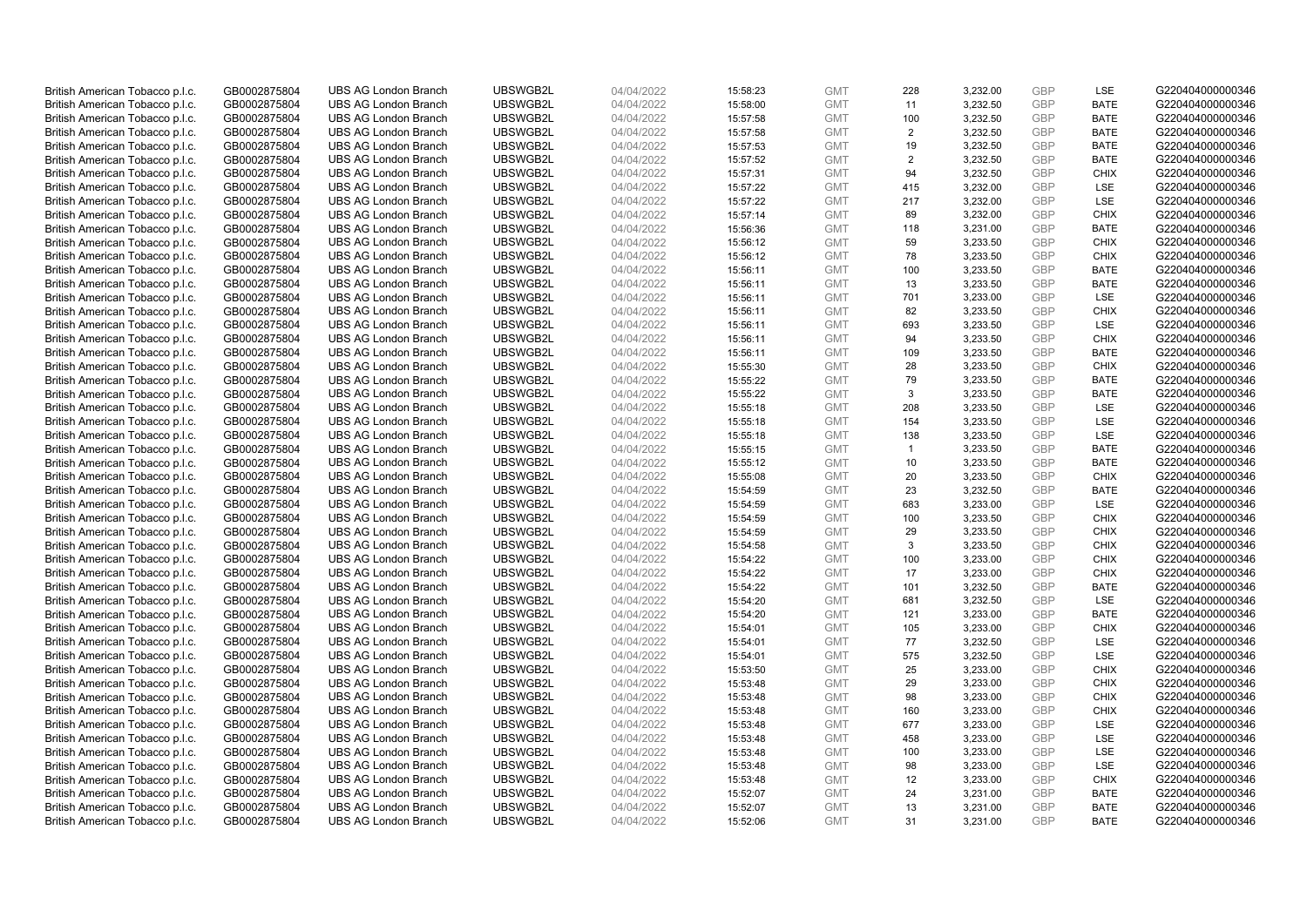| British American Tobacco p.l.c. | GB0002875804 |                             | UBSWGB2L | 04/04/2022 |          | <b>GMT</b> |                |          | <b>GBP</b>               |                            | G220404000000346 |
|---------------------------------|--------------|-----------------------------|----------|------------|----------|------------|----------------|----------|--------------------------|----------------------------|------------------|
|                                 |              | <b>UBS AG London Branch</b> |          |            | 15:52:06 |            | 37<br>91       | 3,231.00 | GBP                      | <b>BATE</b><br><b>CHIX</b> |                  |
| British American Tobacco p.l.c. | GB0002875804 | <b>UBS AG London Branch</b> | UBSWGB2L | 04/04/2022 | 15:52:00 | <b>GMT</b> |                | 3,232.00 |                          |                            | G220404000000346 |
| British American Tobacco p.l.c. | GB0002875804 | <b>UBS AG London Branch</b> | UBSWGB2L | 04/04/2022 | 15:52:00 | <b>GMT</b> | 616            | 3,232.00 | <b>GBP</b>               | LSE                        | G220404000000346 |
| British American Tobacco p.l.c. | GB0002875804 | <b>UBS AG London Branch</b> | UBSWGB2L | 04/04/2022 | 15:51:58 | <b>GMT</b> | 711            | 3,232.50 | <b>GBP</b>               | LSE                        | G220404000000346 |
| British American Tobacco p.l.c. | GB0002875804 | <b>UBS AG London Branch</b> | UBSWGB2L | 04/04/2022 | 15:51:58 | <b>GMT</b> | 122            | 3,232.50 | <b>GBP</b>               | <b>BATE</b>                | G220404000000346 |
| British American Tobacco p.l.c. | GB0002875804 | <b>UBS AG London Branch</b> | UBSWGB2L | 04/04/2022 | 15:51:50 | <b>GMT</b> | 97             | 3,233.00 | <b>GBP</b>               | <b>CHIX</b>                | G220404000000346 |
| British American Tobacco p.l.c. | GB0002875804 | <b>UBS AG London Branch</b> | UBSWGB2L | 04/04/2022 | 15:51:50 | <b>GMT</b> | 40             | 3,233.00 | <b>GBP</b>               | <b>CHIX</b>                | G220404000000346 |
| British American Tobacco p.l.c. | GB0002875804 | <b>UBS AG London Branch</b> | UBSWGB2L | 04/04/2022 | 15:51:50 | <b>GMT</b> | 211            | 3,233.00 | <b>GBP</b>               | LSE                        | G220404000000346 |
| British American Tobacco p.l.c. | GB0002875804 | <b>UBS AG London Branch</b> | UBSWGB2L | 04/04/2022 | 15:51:50 | <b>GMT</b> | 440            | 3,233.00 | <b>GBP</b>               | LSE                        | G220404000000346 |
| British American Tobacco p.l.c. | GB0002875804 | <b>UBS AG London Branch</b> | UBSWGB2L | 04/04/2022 | 15:51:50 | <b>GMT</b> | 124            | 3,233.00 | <b>GBP</b>               | <b>BATE</b>                | G220404000000346 |
| British American Tobacco p.l.c. | GB0002875804 | <b>UBS AG London Branch</b> | UBSWGB2L | 04/04/2022 | 15:51:49 | <b>GMT</b> | 62             | 3,233.00 | <b>GBP</b>               | LSE                        | G220404000000346 |
| British American Tobacco p.l.c. | GB0002875804 | <b>UBS AG London Branch</b> | UBSWGB2L | 04/04/2022 | 15:51:04 | <b>GMT</b> | 79             | 3,231.50 | <b>GBP</b>               | <b>CHIX</b>                | G220404000000346 |
| British American Tobacco p.l.c. | GB0002875804 | <b>UBS AG London Branch</b> | UBSWGB2L | 04/04/2022 | 15:51:04 | <b>GMT</b> | 10             | 3,231.50 | <b>GBP</b>               | <b>CHIX</b>                | G220404000000346 |
| British American Tobacco p.l.c. | GB0002875804 | <b>UBS AG London Branch</b> | UBSWGB2L | 04/04/2022 | 15:51:04 | <b>GMT</b> | 154            | 3,231.50 | <b>GBP</b>               | LSE                        | G220404000000346 |
| British American Tobacco p.l.c. | GB0002875804 | <b>UBS AG London Branch</b> | UBSWGB2L | 04/04/2022 | 15:51:04 | <b>GMT</b> | 204            | 3,231.50 | <b>GBP</b>               | LSE                        | G220404000000346 |
| British American Tobacco p.l.c. | GB0002875804 | <b>UBS AG London Branch</b> | UBSWGB2L | 04/04/2022 | 15:50:52 | <b>GMT</b> | 609            | 3,231.50 | <b>GBP</b>               | LSE                        | G220404000000346 |
| British American Tobacco p.l.c. | GB0002875804 | <b>UBS AG London Branch</b> | UBSWGB2L | 04/04/2022 | 15:50:49 | <b>GMT</b> | 96             | 3,231.50 | <b>GBP</b>               | <b>CHIX</b>                | G220404000000346 |
| British American Tobacco p.l.c. | GB0002875804 | <b>UBS AG London Branch</b> | UBSWGB2L | 04/04/2022 | 15:50:41 | <b>GMT</b> | 23             | 3,232.00 | <b>GBP</b>               | <b>CHIX</b>                | G220404000000346 |
| British American Tobacco p.l.c. | GB0002875804 | <b>UBS AG London Branch</b> | UBSWGB2L | 04/04/2022 | 15:50:41 | <b>GMT</b> | 250            | 3,232.00 | <b>GBP</b>               | <b>LSE</b>                 | G220404000000346 |
| British American Tobacco p.l.c. | GB0002875804 | <b>UBS AG London Branch</b> | UBSWGB2L | 04/04/2022 | 15:50:41 | <b>GMT</b> | 154            | 3,232.00 | <b>GBP</b>               | LSE                        | G220404000000346 |
| British American Tobacco p.l.c. | GB0002875804 | <b>UBS AG London Branch</b> | UBSWGB2L | 04/04/2022 | 15:50:34 | <b>GMT</b> | $\overline{2}$ | 3,232.00 | <b>GBP</b>               | <b>CHIX</b>                | G220404000000346 |
| British American Tobacco p.l.c. | GB0002875804 | <b>UBS AG London Branch</b> | UBSWGB2L | 04/04/2022 | 15:50:23 | <b>GMT</b> | 118            | 3,231.00 | <b>GBP</b>               | <b>BATE</b>                | G220404000000346 |
| British American Tobacco p.l.c. | GB0002875804 | <b>UBS AG London Branch</b> | UBSWGB2L | 04/04/2022 | 15:50:23 | <b>GMT</b> | 100            | 3,231.50 | <b>GBP</b>               | <b>CHIX</b>                | G220404000000346 |
| British American Tobacco p.l.c. | GB0002875804 | <b>UBS AG London Branch</b> | UBSWGB2L | 04/04/2022 | 15:50:23 | <b>GMT</b> | 100            | 3,231.50 | <b>GBP</b>               | <b>CHIX</b>                | G220404000000346 |
| British American Tobacco p.l.c. | GB0002875804 | <b>UBS AG London Branch</b> | UBSWGB2L | 04/04/2022 | 15:50:23 | <b>GMT</b> | 536            | 3,231.00 | <b>GBP</b>               | LSE                        | G220404000000346 |
| British American Tobacco p.l.c. | GB0002875804 | <b>UBS AG London Branch</b> | UBSWGB2L | 04/04/2022 | 15:50:23 | <b>GMT</b> | 73             | 3,231.00 | <b>GBP</b>               | LSE                        | G220404000000346 |
| British American Tobacco p.l.c. | GB0002875804 | <b>UBS AG London Branch</b> | UBSWGB2L | 04/04/2022 | 15:50:12 | <b>GMT</b> | 89             | 3,231.50 | <b>GBP</b>               | <b>CHIX</b>                | G220404000000346 |
| British American Tobacco p.l.c. | GB0002875804 | <b>UBS AG London Branch</b> | UBSWGB2L | 04/04/2022 | 15:50:12 | <b>GMT</b> | $\mathbf{1}$   | 3,231.50 | <b>GBP</b>               | <b>CHIX</b>                | G220404000000346 |
| British American Tobacco p.l.c. | GB0002875804 | <b>UBS AG London Branch</b> | UBSWGB2L | 04/04/2022 | 15:49:49 | <b>GMT</b> | $\overline{2}$ | 3,231.00 | <b>GBP</b>               | <b>CHIX</b>                | G220404000000346 |
| British American Tobacco p.l.c. | GB0002875804 | <b>UBS AG London Branch</b> | UBSWGB2L | 04/04/2022 | 15:49:44 | <b>GMT</b> | 92             | 3,230.50 | <b>GBP</b>               | <b>CHIX</b>                | G220404000000346 |
| British American Tobacco p.l.c. | GB0002875804 | <b>UBS AG London Branch</b> | UBSWGB2L | 04/04/2022 | 15:48:40 | <b>GMT</b> | 139            | 3,228.50 | <b>GBP</b>               | <b>CHIX</b>                | G220404000000346 |
| British American Tobacco p.l.c. | GB0002875804 | <b>UBS AG London Branch</b> | UBSWGB2L | 04/04/2022 | 15:48:38 | <b>GMT</b> | 113            | 3,229.00 | <b>GBP</b>               | <b>BATE</b>                | G220404000000346 |
| British American Tobacco p.l.c. | GB0002875804 | <b>UBS AG London Branch</b> | UBSWGB2L | 04/04/2022 | 15:48:38 | <b>GMT</b> | 3              | 3,229.50 | <b>GBP</b>               | LSE                        | G220404000000346 |
| British American Tobacco p.l.c. | GB0002875804 | <b>UBS AG London Branch</b> | UBSWGB2L | 04/04/2022 | 15:48:38 | <b>GMT</b> | 250            | 3,229.50 | <b>GBP</b>               | LSE                        | G220404000000346 |
| British American Tobacco p.l.c. | GB0002875804 | <b>UBS AG London Branch</b> | UBSWGB2L | 04/04/2022 | 15:48:38 | <b>GMT</b> | 250            | 3,229.50 | <b>GBP</b>               | LSE                        | G220404000000346 |
| British American Tobacco p.l.c. | GB0002875804 | <b>UBS AG London Branch</b> | UBSWGB2L | 04/04/2022 | 15:48:38 | <b>GMT</b> | 154            | 3,229.50 | <b>GBP</b>               | LSE                        | G220404000000346 |
| British American Tobacco p.l.c. | GB0002875804 | <b>UBS AG London Branch</b> | UBSWGB2L | 04/04/2022 | 15:48:38 | <b>GMT</b> | 541            | 3,229.50 | <b>GBP</b>               | LSE                        | G220404000000346 |
| British American Tobacco p.l.c. | GB0002875804 | <b>UBS AG London Branch</b> | UBSWGB2L | 04/04/2022 | 15:48:38 | <b>GMT</b> | 178            | 3,229.50 | <b>GBP</b>               | LSE                        | G220404000000346 |
|                                 |              | <b>UBS AG London Branch</b> | UBSWGB2L |            |          | <b>GMT</b> | 2              |          | <b>GBP</b>               | <b>BATE</b>                | G220404000000346 |
| British American Tobacco p.l.c. | GB0002875804 |                             |          | 04/04/2022 | 15:48:36 |            |                | 3,230.00 |                          |                            |                  |
| British American Tobacco p.l.c. | GB0002875804 | <b>UBS AG London Branch</b> | UBSWGB2L | 04/04/2022 | 15:48:30 | <b>GMT</b> | 100            | 3,230.00 | <b>GBP</b><br><b>GBP</b> | <b>BATE</b>                | G220404000000346 |
| British American Tobacco p.l.c. | GB0002875804 | <b>UBS AG London Branch</b> | UBSWGB2L | 04/04/2022 | 15:48:30 | <b>GMT</b> | 12             | 3,230.00 |                          | <b>BATE</b>                | G220404000000346 |
| British American Tobacco p.l.c. | GB0002875804 | <b>UBS AG London Branch</b> | UBSWGB2L | 04/04/2022 | 15:48:12 | <b>GMT</b> | 59             | 3,230.00 | <b>GBP</b>               | <b>BATE</b>                | G220404000000346 |
| British American Tobacco p.l.c. | GB0002875804 | <b>UBS AG London Branch</b> | UBSWGB2L | 04/04/2022 | 15:48:05 | <b>GMT</b> | 25             | 3,230.00 | <b>GBP</b>               | <b>CHIX</b>                | G220404000000346 |
| British American Tobacco p.l.c. | GB0002875804 | <b>UBS AG London Branch</b> | UBSWGB2L | 04/04/2022 | 15:48:03 | <b>GMT</b> | 99             | 3,230.00 | <b>GBP</b>               | <b>CHIX</b>                | G220404000000346 |
| British American Tobacco p.l.c. | GB0002875804 | <b>UBS AG London Branch</b> | UBSWGB2L | 04/04/2022 | 15:47:41 | <b>GMT</b> | 103            | 3,230.50 | <b>GBP</b>               | <b>LSE</b>                 | G220404000000346 |
| British American Tobacco p.l.c. | GB0002875804 | <b>UBS AG London Branch</b> | UBSWGB2L | 04/04/2022 | 15:47:41 | <b>GMT</b> | 526            | 3,230.50 | <b>GBP</b>               | LSE                        | G220404000000346 |
| British American Tobacco p.l.c. | GB0002875804 | <b>UBS AG London Branch</b> | UBSWGB2L | 04/04/2022 | 15:47:31 | <b>GMT</b> | 140            | 3,231.00 | <b>GBP</b>               | <b>CHIX</b>                | G220404000000346 |
| British American Tobacco p.l.c. | GB0002875804 | <b>UBS AG London Branch</b> | UBSWGB2L | 04/04/2022 | 15:47:07 | <b>GMT</b> | 656            | 3,231.00 | <b>GBP</b>               | LSE                        | G220404000000346 |
| British American Tobacco p.l.c. | GB0002875804 | <b>UBS AG London Branch</b> | UBSWGB2L | 04/04/2022 | 15:47:07 | <b>GMT</b> | 112            | 3,231.00 | <b>GBP</b>               | <b>BATE</b>                | G220404000000346 |
| British American Tobacco p.l.c. | GB0002875804 | <b>UBS AG London Branch</b> | UBSWGB2L | 04/04/2022 | 15:47:00 | <b>GMT</b> | 29             | 3,231.50 | <b>GBP</b>               | <b>CHIX</b>                | G220404000000346 |
| British American Tobacco p.l.c. | GB0002875804 | <b>UBS AG London Branch</b> | UBSWGB2L | 04/04/2022 | 15:46:58 | <b>GMT</b> | 358            | 3,231.50 | <b>GBP</b>               | LSE                        | G220404000000346 |
| British American Tobacco p.l.c. | GB0002875804 | <b>UBS AG London Branch</b> | UBSWGB2L | 04/04/2022 | 15:46:58 | <b>GMT</b> | 270            | 3,231.50 | <b>GBP</b>               | LSE                        | G220404000000346 |
| British American Tobacco p.l.c. | GB0002875804 | <b>UBS AG London Branch</b> | UBSWGB2L | 04/04/2022 | 15:46:56 | <b>GMT</b> | 37             | 3,232.00 | <b>GBP</b>               | <b>CHIX</b>                | G220404000000346 |
| British American Tobacco p.l.c. | GB0002875804 | <b>UBS AG London Branch</b> | UBSWGB2L | 04/04/2022 | 15:46:56 | <b>GMT</b> | 27             | 3.232.00 | GBP                      | <b>CHIX</b>                | G220404000000346 |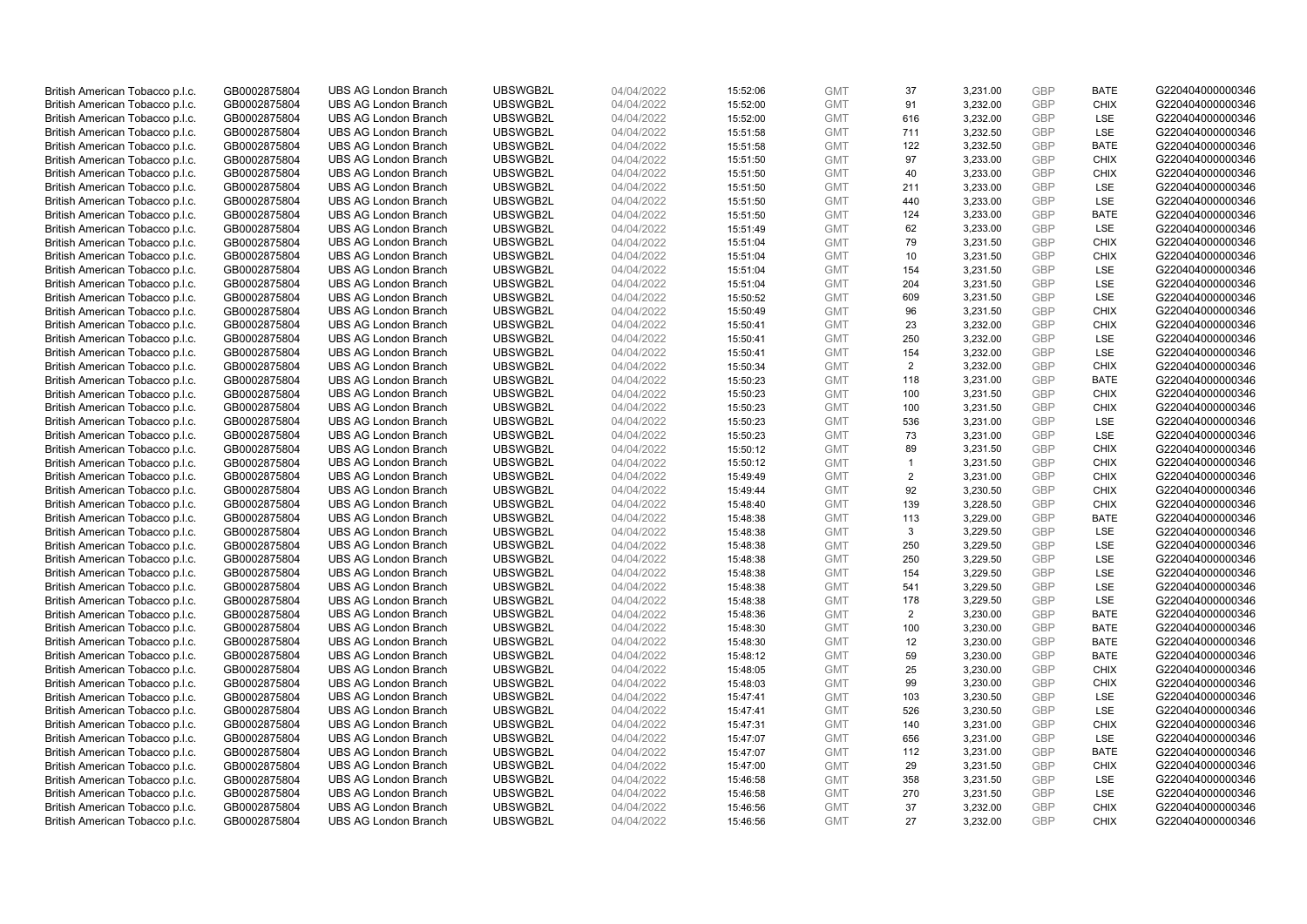| British American Tobacco p.l.c. | GB0002875804 | <b>UBS AG London Branch</b>                                | UBSWGB2L             | 04/04/2022 | 15:46:35 | <b>GMT</b>               | 738            | 3,231.00             | <b>GBP</b>               | LSE                | G220404000000346                     |
|---------------------------------|--------------|------------------------------------------------------------|----------------------|------------|----------|--------------------------|----------------|----------------------|--------------------------|--------------------|--------------------------------------|
| British American Tobacco p.l.c. | GB0002875804 | <b>UBS AG London Branch</b>                                | UBSWGB2L             | 04/04/2022 | 15:46:35 | <b>GMT</b>               | 60             | 3,231.00             | <b>GBP</b>               | <b>BATE</b>        | G220404000000346                     |
| British American Tobacco p.l.c. | GB0002875804 | <b>UBS AG London Branch</b>                                | UBSWGB2L             | 04/04/2022 | 15:46:35 | <b>GMT</b>               | 47             | 3,231.00             | <b>GBP</b>               | <b>BATE</b>        | G220404000000346                     |
| British American Tobacco p.l.c. | GB0002875804 | <b>UBS AG London Branch</b>                                | UBSWGB2L             | 04/04/2022 | 15:46:30 | <b>GMT</b>               | 230            | 3,231.50             | <b>GBP</b>               | LSE                | G220404000000346                     |
|                                 |              |                                                            |                      |            |          |                          |                |                      | <b>GBP</b>               | LSE                |                                      |
| British American Tobacco p.l.c. | GB0002875804 | <b>UBS AG London Branch</b>                                | UBSWGB2L             | 04/04/2022 | 15:46:30 | <b>GMT</b>               | 154            | 3,231.50             |                          |                    | G220404000000346                     |
| British American Tobacco p.l.c. | GB0002875804 | <b>UBS AG London Branch</b>                                | UBSWGB2L             | 04/04/2022 | 15:46:30 | <b>GMT</b>               | 117            | 3,231.50             | <b>GBP</b>               | <b>CHIX</b>        | G220404000000346                     |
| British American Tobacco p.l.c. | GB0002875804 | <b>UBS AG London Branch</b>                                | UBSWGB2L             | 04/04/2022 | 15:46:30 | <b>GMT</b>               | 122            | 3,231.50             | <b>GBP</b>               | <b>BATE</b>        | G220404000000346                     |
| British American Tobacco p.l.c. | GB0002875804 | <b>UBS AG London Branch</b>                                | UBSWGB2L             | 04/04/2022 | 15:46:26 | <b>GMT</b>               | 81             | 3,232.00             | <b>GBP</b>               | <b>CHIX</b>        | G220404000000346                     |
| British American Tobacco p.l.c. | GB0002875804 | <b>UBS AG London Branch</b>                                | UBSWGB2L             | 04/04/2022 | 15:46:26 | <b>GMT</b>               | 8              | 3,232.00             | <b>GBP</b>               | <b>CHIX</b>        | G220404000000346                     |
| British American Tobacco p.l.c. | GB0002875804 | <b>UBS AG London Branch</b>                                | UBSWGB2L             | 04/04/2022 | 15:46:26 | <b>GMT</b>               | 20             | 3,232.00             | <b>GBP</b>               | <b>CHIX</b>        | G220404000000346                     |
| British American Tobacco p.l.c. | GB0002875804 | <b>UBS AG London Branch</b>                                | UBSWGB2L             | 04/04/2022 | 15:46:26 | <b>GMT</b>               | 17             | 3,232.00             | <b>GBP</b>               | <b>CHIX</b>        | G220404000000346                     |
| British American Tobacco p.l.c. | GB0002875804 | <b>UBS AG London Branch</b>                                | UBSWGB2L             | 04/04/2022 | 15:46:25 | <b>GMT</b>               | $\overline{2}$ | 3,231.50             | <b>GBP</b>               | <b>CHIX</b>        | G220404000000346                     |
| British American Tobacco p.l.c. | GB0002875804 | <b>UBS AG London Branch</b>                                | UBSWGB2L             | 04/04/2022 | 15:46:25 | <b>GMT</b>               | 32             | 3,231.50             | <b>GBP</b>               | <b>CHIX</b>        | G220404000000346                     |
| British American Tobacco p.l.c. | GB0002875804 | <b>UBS AG London Branch</b>                                | UBSWGB2L             | 04/04/2022 | 15:46:25 | <b>GMT</b>               | 8              | 3,231.50             | <b>GBP</b>               | <b>CHIX</b>        | G220404000000346                     |
| British American Tobacco p.l.c. | GB0002875804 | <b>UBS AG London Branch</b>                                | UBSWGB2L             | 04/04/2022 | 15:46:04 | <b>GMT</b>               | 79             | 3,231.00             | <b>GBP</b>               | <b>CHIX</b>        | G220404000000346                     |
| British American Tobacco p.l.c. | GB0002875804 | <b>UBS AG London Branch</b>                                | UBSWGB2L             | 04/04/2022 | 15:46:04 | <b>GMT</b>               | 6              | 3,231.00             | <b>GBP</b>               | <b>CHIX</b>        | G220404000000346                     |
| British American Tobacco p.l.c. | GB0002875804 | <b>UBS AG London Branch</b>                                | UBSWGB2L             | 04/04/2022 | 15:45:50 | <b>GMT</b>               | 20             | 3,231.00             | <b>GBP</b>               | <b>CHIX</b>        | G220404000000346                     |
| British American Tobacco p.l.c. | GB0002875804 | <b>UBS AG London Branch</b>                                | UBSWGB2L             | 04/04/2022 | 15:45:30 | <b>GMT</b>               | 3              | 3,229.50             | <b>GBP</b>               | <b>CHIX</b>        | G220404000000346                     |
| British American Tobacco p.l.c. | GB0002875804 | <b>UBS AG London Branch</b>                                | UBSWGB2L             | 04/04/2022 | 15:45:25 | <b>GMT</b>               | 31             | 3,229.50             | <b>GBP</b>               | <b>CHIX</b>        | G220404000000346                     |
| British American Tobacco p.l.c. | GB0002875804 | <b>UBS AG London Branch</b>                                | UBSWGB2L             | 04/04/2022 | 15:45:23 | <b>GMT</b>               | 103            | 3,230.00             | <b>GBP</b>               | <b>BATE</b>        | G220404000000346                     |
| British American Tobacco p.l.c. | GB0002875804 | <b>UBS AG London Branch</b>                                | UBSWGB2L             | 04/04/2022 | 15:45:23 | <b>GMT</b>               | $\overline{7}$ | 3,230.00             | <b>GBP</b>               | <b>BATE</b>        | G220404000000346                     |
| British American Tobacco p.l.c. | GB0002875804 | <b>UBS AG London Branch</b>                                | UBSWGB2L             | 04/04/2022 | 15:44:57 | <b>GMT</b>               | 220            | 3,230.50             | <b>GBP</b>               | LSE                | G220404000000346                     |
| British American Tobacco p.l.c. | GB0002875804 | <b>UBS AG London Branch</b>                                | UBSWGB2L             | 04/04/2022 | 15:44:57 | <b>GMT</b>               | 339            | 3,230.50             | <b>GBP</b>               | LSE                | G220404000000346                     |
| British American Tobacco p.l.c. | GB0002875804 | <b>UBS AG London Branch</b>                                | UBSWGB2L             | 04/04/2022 | 15:44:57 | <b>GMT</b>               | 154            | 3,230.50             | <b>GBP</b>               | LSE                | G220404000000346                     |
| British American Tobacco p.l.c. | GB0002875804 | <b>UBS AG London Branch</b>                                | UBSWGB2L             | 04/04/2022 | 15:44:41 | <b>GMT</b>               | 58             | 3,231.00             | <b>GBP</b>               | <b>CHIX</b>        | G220404000000346                     |
| British American Tobacco p.l.c. | GB0002875804 | <b>UBS AG London Branch</b>                                | UBSWGB2L             | 04/04/2022 | 15:44:41 | <b>GMT</b>               | 3              | 3,231.00             | <b>GBP</b>               | <b>CHIX</b>        | G220404000000346                     |
| British American Tobacco p.l.c. | GB0002875804 | <b>UBS AG London Branch</b>                                | UBSWGB2L             | 04/04/2022 | 15:44:41 | <b>GMT</b>               | 3              | 3,231.00             | <b>GBP</b>               | <b>CHIX</b>        | G220404000000346                     |
| British American Tobacco p.l.c. | GB0002875804 | <b>UBS AG London Branch</b>                                | UBSWGB2L             | 04/04/2022 | 15:44:41 | <b>GMT</b>               | 27             | 3,231.00             | <b>GBP</b>               | <b>CHIX</b>        | G220404000000346                     |
| British American Tobacco p.l.c. | GB0002875804 | <b>UBS AG London Branch</b>                                | UBSWGB2L             | 04/04/2022 | 15:44:29 | <b>GMT</b>               | 98             | 3,230.50             | <b>GBP</b>               | <b>CHIX</b>        | G220404000000346                     |
| British American Tobacco p.l.c. | GB0002875804 | <b>UBS AG London Branch</b>                                | UBSWGB2L             | 04/04/2022 | 15:44:29 | <b>GMT</b>               | 612            | 3,230.50             | <b>GBP</b>               | LSE                | G220404000000346                     |
| British American Tobacco p.l.c. | GB0002875804 | <b>UBS AG London Branch</b>                                | UBSWGB2L             | 04/04/2022 | 15:44:28 | <b>GMT</b>               | 89             | 3,231.00             | <b>GBP</b>               | <b>CHIX</b>        | G220404000000346                     |
| British American Tobacco p.l.c. | GB0002875804 | <b>UBS AG London Branch</b>                                | UBSWGB2L             | 04/04/2022 | 15:44:28 | <b>GMT</b>               | 476            | 3,231.00             | <b>GBP</b>               | LSE                | G220404000000346                     |
| British American Tobacco p.l.c. | GB0002875804 | <b>UBS AG London Branch</b>                                | UBSWGB2L             | 04/04/2022 | 15:44:28 | <b>GMT</b>               | 210            | 3,231.00             | <b>GBP</b>               | LSE                | G220404000000346                     |
|                                 |              |                                                            |                      |            |          |                          | 84             |                      |                          |                    |                                      |
| British American Tobacco p.l.c. | GB0002875804 | <b>UBS AG London Branch</b><br><b>UBS AG London Branch</b> | UBSWGB2L<br>UBSWGB2L | 04/04/2022 | 15:44:28 | <b>GMT</b><br><b>GMT</b> | 121            | 3,231.00<br>3,231.00 | <b>GBP</b><br><b>GBP</b> | <b>CHIX</b><br>LSE | G220404000000346<br>G220404000000346 |
| British American Tobacco p.l.c. | GB0002875804 |                                                            |                      | 04/04/2022 | 15:44:13 |                          |                |                      |                          |                    |                                      |
| British American Tobacco p.l.c. | GB0002875804 | <b>UBS AG London Branch</b>                                | UBSWGB2L             | 04/04/2022 | 15:44:13 | <b>GMT</b>               | 250            | 3,231.00             | <b>GBP</b>               | LSE                | G220404000000346                     |
| British American Tobacco p.l.c. | GB0002875804 | <b>UBS AG London Branch</b>                                | UBSWGB2L             | 04/04/2022 | 15:44:03 | <b>GMT</b>               | 25             | 3,230.50             | <b>GBP</b>               | <b>CHIX</b>        | G220404000000346                     |
| British American Tobacco p.l.c. | GB0002875804 | <b>UBS AG London Branch</b>                                | UBSWGB2L             | 04/04/2022 | 15:43:34 | <b>GMT</b>               | 8              | 3,230.00             | <b>GBP</b>               | <b>CHIX</b>        | G220404000000346                     |
| British American Tobacco p.l.c. | GB0002875804 | <b>UBS AG London Branch</b>                                | UBSWGB2L             | 04/04/2022 | 15:43:09 | <b>GMT</b>               | 611            | 3,229.00             | <b>GBP</b>               | LSE                | G220404000000346                     |
| British American Tobacco p.l.c. | GB0002875804 | <b>UBS AG London Branch</b>                                | UBSWGB2L             | 04/04/2022 | 15:43:09 | <b>GMT</b>               | 91             | 3,229.50             | <b>GBP</b>               | <b>CHIX</b>        | G220404000000346                     |
| British American Tobacco p.l.c. | GB0002875804 | <b>UBS AG London Branch</b>                                | UBSWGB2L             | 04/04/2022 | 15:43:07 | <b>GMT</b>               | 105            | 3,230.00             | <b>GBP</b>               | <b>BATE</b>        | G220404000000346                     |
| British American Tobacco p.l.c. | GB0002875804 | <b>UBS AG London Branch</b>                                | UBSWGB2L             | 04/04/2022 | 15:42:54 | <b>GMT</b>               | 46             | 3,231.00             | <b>GBP</b>               | <b>CHIX</b>        | G220404000000346                     |
| British American Tobacco p.l.c. | GB0002875804 | <b>UBS AG London Branch</b>                                | UBSWGB2L             | 04/04/2022 | 15:42:54 | <b>GMT</b>               | 51             | 3,231.00             | <b>GBP</b>               | <b>CHIX</b>        | G220404000000346                     |
| British American Tobacco p.l.c. | GB0002875804 | <b>UBS AG London Branch</b>                                | UBSWGB2L             | 04/04/2022 | 15:42:27 | <b>GMT</b>               | 50             | 3,231.00             | <b>GBP</b>               | <b>CHIX</b>        | G220404000000346                     |
| British American Tobacco p.l.c. | GB0002875804 | <b>UBS AG London Branch</b>                                | UBSWGB2L             | 04/04/2022 | 15:42:26 | <b>GMT</b>               | 695            | 3,231.00             | <b>GBP</b>               | LSE                | G220404000000346                     |
| British American Tobacco p.l.c. | GB0002875804 | <b>UBS AG London Branch</b>                                | UBSWGB2L             | 04/04/2022 | 15:42:26 | <b>GMT</b>               | 119            | 3,231.00             | <b>GBP</b>               | <b>BATE</b>        | G220404000000346                     |
| British American Tobacco p.l.c. | GB0002875804 | <b>UBS AG London Branch</b>                                | UBSWGB2L             | 04/04/2022 | 15:42:26 | <b>GMT</b>               | 166            | 3,231.00             | <b>GBP</b>               | <b>CHIX</b>        | G220404000000346                     |
| British American Tobacco p.l.c. | GB0002875804 | <b>UBS AG London Branch</b>                                | UBSWGB2L             | 04/04/2022 | 15:42:26 | <b>GMT</b>               | 635            | 3,231.00             | <b>GBP</b>               | LSE                | G220404000000346                     |
| British American Tobacco p.l.c. | GB0002875804 | <b>UBS AG London Branch</b>                                | UBSWGB2L             | 04/04/2022 | 15:41:43 | <b>GMT</b>               | 17             | 3,232.50             | <b>GBP</b>               | <b>BATE</b>        | G220404000000346                     |
| British American Tobacco p.l.c. | GB0002875804 | <b>UBS AG London Branch</b>                                | UBSWGB2L             | 04/04/2022 | 15:41:43 | <b>GMT</b>               | 100            | 3,232.50             | <b>GBP</b>               | <b>BATE</b>        | G220404000000346                     |
| British American Tobacco p.l.c. | GB0002875804 | <b>UBS AG London Branch</b>                                | UBSWGB2L             | 04/04/2022 | 15:41:43 | <b>GMT</b>               | 60             | 3,232.50             | <b>GBP</b>               | <b>BATE</b>        | G220404000000346                     |
| British American Tobacco p.l.c. | GB0002875804 | <b>UBS AG London Branch</b>                                | UBSWGB2L             | 04/04/2022 | 15:41:43 | <b>GMT</b>               | 61             | 3,232.50             | <b>GBP</b>               | <b>BATE</b>        | G220404000000346                     |
| British American Tobacco p.l.c. | GB0002875804 | <b>UBS AG London Branch</b>                                | UBSWGB2L             | 04/04/2022 | 15:41:42 | <b>GMT</b>               | 136            | 3,233.00             | <b>GBP</b>               | <b>CHIX</b>        | G220404000000346                     |
| British American Tobacco p.l.c. | GB0002875804 | <b>UBS AG London Branch</b>                                | UBSWGB2L             | 04/04/2022 | 15:41:34 | <b>GMT</b>               | 581            | 3.233.00             | GBP                      | LSE                | G220404000000346                     |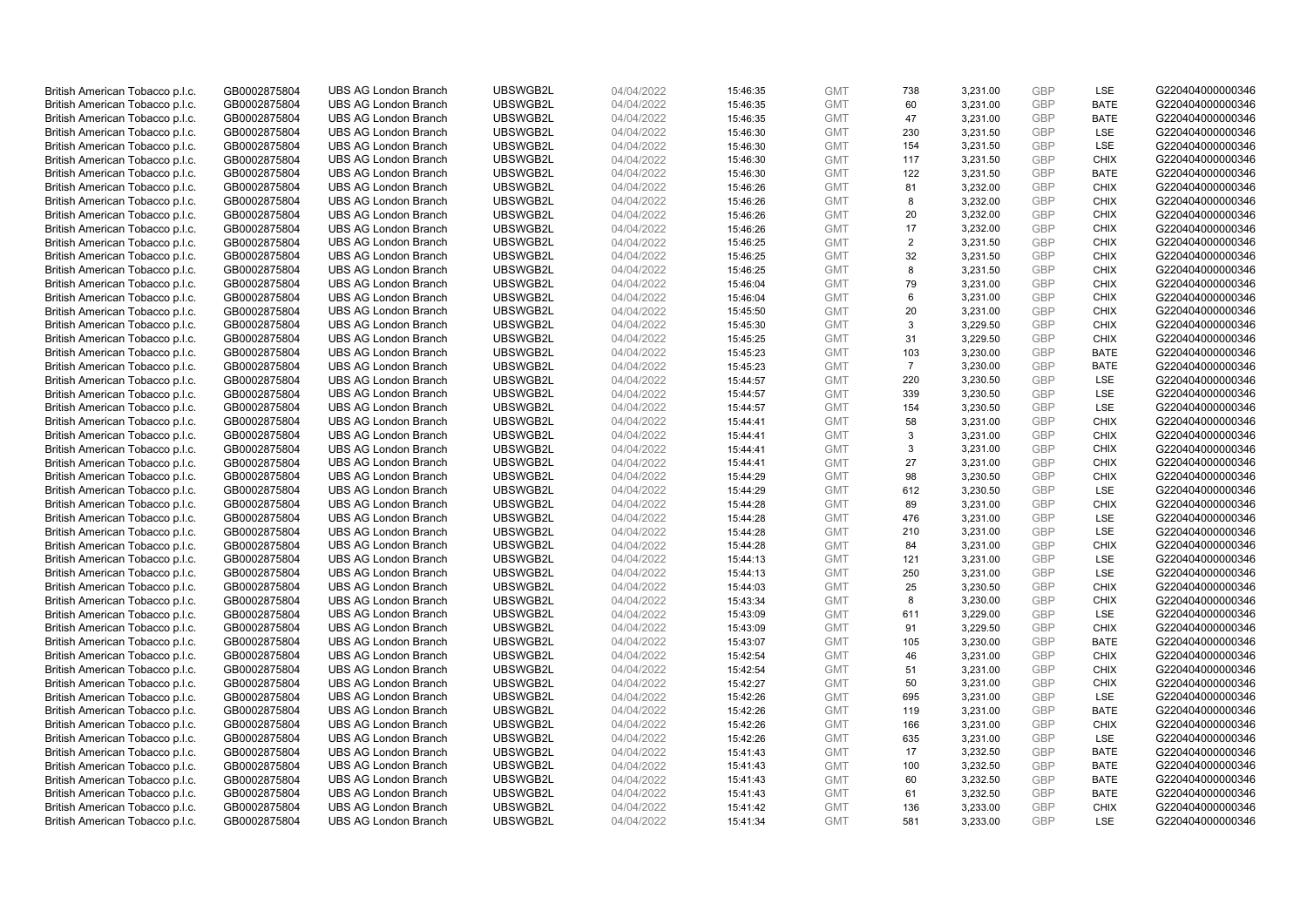| British American Tobacco p.l.c. | GB0002875804                 | <b>UBS AG London Branch</b> | UBSWGB2L | 04/04/2022               | 15:41:34 | <b>GMT</b>               | 658            | 3,233.50             | <b>GBP</b>        | LSE                       | G220404000000346 |
|---------------------------------|------------------------------|-----------------------------|----------|--------------------------|----------|--------------------------|----------------|----------------------|-------------------|---------------------------|------------------|
| British American Tobacco p.l.c. | GB0002875804                 | <b>UBS AG London Branch</b> | UBSWGB2L | 04/04/2022               | 15:41:06 | <b>GMT</b>               | 106            | 3,232.00             | <b>GBP</b>        | <b>BATE</b>               | G220404000000346 |
| British American Tobacco p.l.c. | GB0002875804                 | <b>UBS AG London Branch</b> | UBSWGB2L | 04/04/2022               | 15:41:06 | <b>GMT</b>               | 98             | 3,232.00             | <b>GBP</b>        | <b>CHIX</b>               | G220404000000346 |
| British American Tobacco p.l.c. | GB0002875804                 | <b>UBS AG London Branch</b> | UBSWGB2L | 04/04/2022               | 15:41:06 | <b>GMT</b>               | 565            | 3,232.00             | <b>GBP</b>        | LSE                       | G220404000000346 |
| British American Tobacco p.l.c. | GB0002875804                 | <b>UBS AG London Branch</b> | UBSWGB2L | 04/04/2022               | 15:41:06 | <b>GMT</b>               | 124            | 3,232.00             | <b>GBP</b>        | LSE                       | G220404000000346 |
| British American Tobacco p.l.c. | GB0002875804                 | <b>UBS AG London Branch</b> | UBSWGB2L | 04/04/2022               | 15:41:02 | <b>GMT</b>               | 250            | 3,232.50             | GBP               | LSE                       | G220404000000346 |
| British American Tobacco p.l.c. | GB0002875804                 | <b>UBS AG London Branch</b> | UBSWGB2L | 04/04/2022               | 15:41:02 | <b>GMT</b>               | 230            | 3,232.50             | <b>GBP</b>        | LSE                       | G220404000000346 |
| British American Tobacco p.l.c. | GB0002875804                 | <b>UBS AG London Branch</b> | UBSWGB2L | 04/04/2022               | 15:41:02 | <b>GMT</b>               | 230            | 3,232.50             | <b>GBP</b>        | LSE                       | G220404000000346 |
| British American Tobacco p.l.c. | GB0002875804                 | <b>UBS AG London Branch</b> | UBSWGB2L | 04/04/2022               | 15:41:02 | <b>GMT</b>               | 92             | 3,232.50             | <b>GBP</b>        | <b>CHIX</b>               | G220404000000346 |
| British American Tobacco p.l.c. | GB0002875804                 | <b>UBS AG London Branch</b> | UBSWGB2L | 04/04/2022               | 15:40:45 | <b>GMT</b>               | 663            | 3,232.00             | <b>GBP</b>        | <b>LSE</b>                | G220404000000346 |
| British American Tobacco p.l.c. | GB0002875804                 | <b>UBS AG London Branch</b> | UBSWGB2L | 04/04/2022               | 15:40:08 | <b>GMT</b>               | 77             | 3,229.50             | <b>GBP</b>        | <b>CHIX</b>               | G220404000000346 |
| British American Tobacco p.l.c. | GB0002875804                 | <b>UBS AG London Branch</b> | UBSWGB2L | 04/04/2022               | 15:40:08 | <b>GMT</b>               | 22             | 3,229.50             | <b>GBP</b>        | <b>CHIX</b>               | G220404000000346 |
| British American Tobacco p.l.c. | GB0002875804                 | <b>UBS AG London Branch</b> | UBSWGB2L | 04/04/2022               | 15:40:06 | <b>GMT</b>               | 74             | 3,229.50             | <b>GBP</b>        | <b>CHIX</b>               | G220404000000346 |
| British American Tobacco p.l.c. | GB0002875804                 | <b>UBS AG London Branch</b> | UBSWGB2L | 04/04/2022               | 15:40:06 | <b>GMT</b>               | 88             | 3,229.50             | <b>GBP</b>        | <b>CHIX</b>               | G220404000000346 |
| British American Tobacco p.l.c. | GB0002875804                 | <b>UBS AG London Branch</b> | UBSWGB2L | 04/04/2022               | 15:40:06 | <b>GMT</b>               | $\overline{7}$ | 3,229.50             | <b>GBP</b>        | <b>CHIX</b>               | G220404000000346 |
| British American Tobacco p.l.c. | GB0002875804                 | <b>UBS AG London Branch</b> | UBSWGB2L | 04/04/2022               | 15:39:29 | <b>GMT</b>               | 123            | 3,228.00             | <b>GBP</b>        | <b>BATE</b>               | G220404000000346 |
| British American Tobacco p.l.c. | GB0002875804                 | <b>UBS AG London Branch</b> | UBSWGB2L | 04/04/2022               | 15:39:20 | <b>GMT</b>               | 606            | 3,228.50             | <b>GBP</b>        | LSE                       | G220404000000346 |
| British American Tobacco p.l.c. | GB0002875804                 | <b>UBS AG London Branch</b> | UBSWGB2L | 04/04/2022               | 15:39:19 | <b>GMT</b>               | 614            | 3,228.50             | <b>GBP</b>        | LSE                       | G220404000000346 |
| British American Tobacco p.l.c. | GB0002875804                 | <b>UBS AG London Branch</b> | UBSWGB2L | 04/04/2022               | 15:39:10 | <b>GMT</b>               | 180            | 3,229.00             | <b>GBP</b>        | <b>CHIX</b>               | G220404000000346 |
| British American Tobacco p.l.c. | GB0002875804                 | <b>UBS AG London Branch</b> | UBSWGB2L | 04/04/2022               | 15:38:52 | <b>GMT</b>               | 636            | 3,228.50             | <b>GBP</b>        | LSE                       | G220404000000346 |
| British American Tobacco p.l.c. | GB0002875804                 | <b>UBS AG London Branch</b> | UBSWGB2L | 04/04/2022               | 15:38:44 | <b>GMT</b>               | 26             | 3,228.00             | <b>GBP</b>        | <b>CHIX</b>               | G220404000000346 |
| British American Tobacco p.l.c. | GB0002875804                 | <b>UBS AG London Branch</b> | UBSWGB2L | 04/04/2022               | 15:38:44 | <b>GMT</b>               | 147            | 3,228.00             | <b>GBP</b>        | <b>CHIX</b>               | G220404000000346 |
| British American Tobacco p.l.c. | GB0002875804                 | <b>UBS AG London Branch</b> | UBSWGB2L | 04/04/2022               | 15:38:18 | <b>GMT</b>               | 118            | 3,227.00             | <b>GBP</b>        | <b>CHIX</b>               | G220404000000346 |
| British American Tobacco p.l.c. | GB0002875804                 | <b>UBS AG London Branch</b> | UBSWGB2L | 04/04/2022               | 15:38:18 | <b>GMT</b>               | 964            | 3,227.00             | <b>GBP</b>        | LSE                       | G220404000000346 |
| British American Tobacco p.l.c. | GB0002875804                 | <b>UBS AG London Branch</b> | UBSWGB2L | 04/04/2022               | 15:38:18 | <b>GMT</b>               | 111            | 3,227.00             | <b>GBP</b>        | <b>BATE</b>               | G220404000000346 |
| British American Tobacco p.l.c. | GB0002875804                 | <b>UBS AG London Branch</b> | UBSWGB2L | 04/04/2022               | 15:38:12 | <b>GMT</b>               | 245            | 3,227.50             | <b>GBP</b>        | LSE                       | G220404000000346 |
| British American Tobacco p.l.c. | GB0002875804                 | <b>UBS AG London Branch</b> | UBSWGB2L | 04/04/2022               | 15:38:12 | <b>GMT</b>               | 347            | 3,227.50             | <b>GBP</b>        | LSE                       | G220404000000346 |
| British American Tobacco p.l.c. | GB0002875804                 | <b>UBS AG London Branch</b> | UBSWGB2L | 04/04/2022               | 15:37:42 | <b>GMT</b>               | 81             | 3,228.00             | <b>GBP</b>        | <b>CHIX</b>               | G220404000000346 |
| British American Tobacco p.l.c. | GB0002875804                 | <b>UBS AG London Branch</b> | UBSWGB2L | 04/04/2022               | 15:37:42 | <b>GMT</b>               | $\overline{4}$ | 3,228.00             | <b>GBP</b>        | <b>CHIX</b>               | G220404000000346 |
| British American Tobacco p.l.c. | GB0002875804                 | <b>UBS AG London Branch</b> | UBSWGB2L | 04/04/2022               | 15:37:42 | <b>GMT</b>               | 41             | 3,228.00             | <b>GBP</b>        | <b>CHIX</b>               | G220404000000346 |
| British American Tobacco p.l.c. | GB0002875804                 | <b>UBS AG London Branch</b> | UBSWGB2L | 04/04/2022               | 15:37:42 | <b>GMT</b>               | 39             | 3,228.00             | <b>GBP</b>        | <b>CHIX</b>               | G220404000000346 |
| British American Tobacco p.l.c. | GB0002875804                 | <b>UBS AG London Branch</b> | UBSWGB2L | 04/04/2022               | 15:37:17 | <b>GMT</b>               | 100            | 3,227.50             | <b>GBP</b>        | <b>BATE</b>               | G220404000000346 |
| British American Tobacco p.l.c. | GB0002875804                 | <b>UBS AG London Branch</b> | UBSWGB2L | 04/04/2022               | 15:37:17 | <b>GMT</b>               | 14             | 3,227.50             | <b>GBP</b>        | <b>BATE</b>               | G220404000000346 |
| British American Tobacco p.l.c. | GB0002875804                 | <b>UBS AG London Branch</b> | UBSWGB2L | 04/04/2022               | 15:37:02 | <b>GMT</b>               | 59             | 3,227.50             | <b>GBP</b>        | <b>BATE</b>               | G220404000000346 |
| British American Tobacco p.l.c. | GB0002875804                 | <b>UBS AG London Branch</b> | UBSWGB2L | 04/04/2022               | 15:36:24 | <b>GMT</b>               | 93             | 3,228.00             | <b>GBP</b>        | <b>CHIX</b>               | G220404000000346 |
| British American Tobacco p.l.c. | GB0002875804                 | <b>UBS AG London Branch</b> | UBSWGB2L | 04/04/2022               | 15:36:17 | <b>GMT</b>               | 121            | 3,228.50             | <b>GBP</b>        | <b>BATE</b>               | G220404000000346 |
| British American Tobacco p.l.c. | GB0002875804                 | <b>UBS AG London Branch</b> | UBSWGB2L | 04/04/2022               | 15:36:14 | <b>GMT</b>               | 347            | 3.229.00             | <b>GBP</b>        | LSE                       | G220404000000346 |
| British American Tobacco p.l.c. | GB0002875804                 | <b>UBS AG London Branch</b> | UBSWGB2L | 04/04/2022               | 15:36:14 | <b>GMT</b>               | 267            | 3,229.00             | <b>GBP</b>        | LSE                       | G220404000000346 |
| British American Tobacco p.l.c. | GB0002875804                 | <b>UBS AG London Branch</b> | UBSWGB2L | 04/04/2022               | 15:36:14 | <b>GMT</b>               | 85             | 3,229.00             | <b>GBP</b>        | <b>CHIX</b>               | G220404000000346 |
| British American Tobacco p.l.c. | GB0002875804                 | <b>UBS AG London Branch</b> | UBSWGB2L | 04/04/2022               | 15:36:14 | <b>GMT</b>               | 82             | 3,229.00             | <b>GBP</b>        | <b>CHIX</b>               | G220404000000346 |
| British American Tobacco p.l.c. | GB0002875804                 | <b>UBS AG London Branch</b> | UBSWGB2L | 04/04/2022               | 15:36:08 | <b>GMT</b>               | 101            | 3,229.50             | <b>GBP</b>        | <b>CHIX</b>               | G220404000000346 |
| British American Tobacco p.l.c. | GB0002875804                 | <b>UBS AG London Branch</b> | UBSWGB2L | 04/04/2022               | 15:36:08 | <b>GMT</b>               | 622            | 3,229.50             | <b>GBP</b>        | LSE                       | G220404000000346 |
| British American Tobacco p.l.c. | GB0002875804                 | <b>UBS AG London Branch</b> | UBSWGB2L | 04/04/2022               | 15:35:45 | <b>GMT</b>               | 23             | 3,230.00             | <b>GBP</b>        | <b>CHIX</b>               | G220404000000346 |
| British American Tobacco p.l.c. | GB0002875804                 | <b>UBS AG London Branch</b> | UBSWGB2L | 04/04/2022               | 15:35:41 | <b>GMT</b>               | $\overline{2}$ | 3,230.00             | <b>GBP</b>        | <b>CHIX</b>               | G220404000000346 |
| British American Tobacco p.l.c. | GB0002875804                 | UBS AG London Branch        | UBSWGB2L | 04/04/2022               | 15:35:29 | <b>GMT</b>               | 9              | 3,229.00             | <b>GBP</b>        | <b>BATE</b>               | G220404000000346 |
| British American Tobacco p.l.c. | GB0002875804                 | <b>UBS AG London Branch</b> | UBSWGB2L | 04/04/2022               | 15:35:28 | <b>GMT</b>               | 59             | 3,229.00             | <b>GBP</b>        | <b>BATE</b>               | G220404000000346 |
| British American Tobacco p.l.c. | GB0002875804                 | <b>UBS AG London Branch</b> | UBSWGB2L | 04/04/2022               | 15:35:28 | <b>GMT</b>               | 28             | 3,229.00             | <b>GBP</b>        | <b>CHIX</b>               | G220404000000346 |
| British American Tobacco p.l.c. | GB0002875804                 | <b>UBS AG London Branch</b> | UBSWGB2L | 04/04/2022               | 15:35:28 | <b>GMT</b>               | 148            | 3,229.00             | <b>GBP</b>        | LSE                       | G220404000000346 |
| British American Tobacco p.l.c. | GB0002875804                 | <b>UBS AG London Branch</b> | UBSWGB2L | 04/04/2022               | 15:35:28 | <b>GMT</b>               | 500            | 3,229.00             | <b>GBP</b>        | LSE                       | G220404000000346 |
| British American Tobacco p.l.c. | GB0002875804                 | <b>UBS AG London Branch</b> | UBSWGB2L | 04/04/2022               | 15:35:28 | <b>GMT</b>               | 50             | 3,229.00             | <b>GBP</b>        | LSE                       | G220404000000346 |
| British American Tobacco p.l.c. | GB0002875804                 | <b>UBS AG London Branch</b> | UBSWGB2L | 04/04/2022               | 15:35:28 | <b>GMT</b>               | 86             | 3,229.00             | <b>GBP</b>        | <b>CHIX</b>               | G220404000000346 |
| British American Tobacco p.l.c. | GB0002875804                 | <b>UBS AG London Branch</b> | UBSWGB2L | 04/04/2022               | 15:34:53 | <b>GMT</b>               | 81             | 3,229.00             | <b>GBP</b>        | <b>CHIX</b>               | G220404000000346 |
| British American Tobacco p.l.c. | GB0002875804<br>GB0002875804 | <b>UBS AG London Branch</b> | UBSWGB2L | 04/04/2022<br>04/04/2022 | 15:34:53 | <b>GMT</b><br><b>GMT</b> | 113<br>100     | 3,229.00<br>3.229.00 | <b>GBP</b><br>GBP | <b>LSE</b><br><b>BATE</b> | G220404000000346 |
| British American Tobacco p.l.c. |                              | <b>UBS AG London Branch</b> | UBSWGB2L |                          | 15:34:53 |                          |                |                      |                   |                           | G220404000000346 |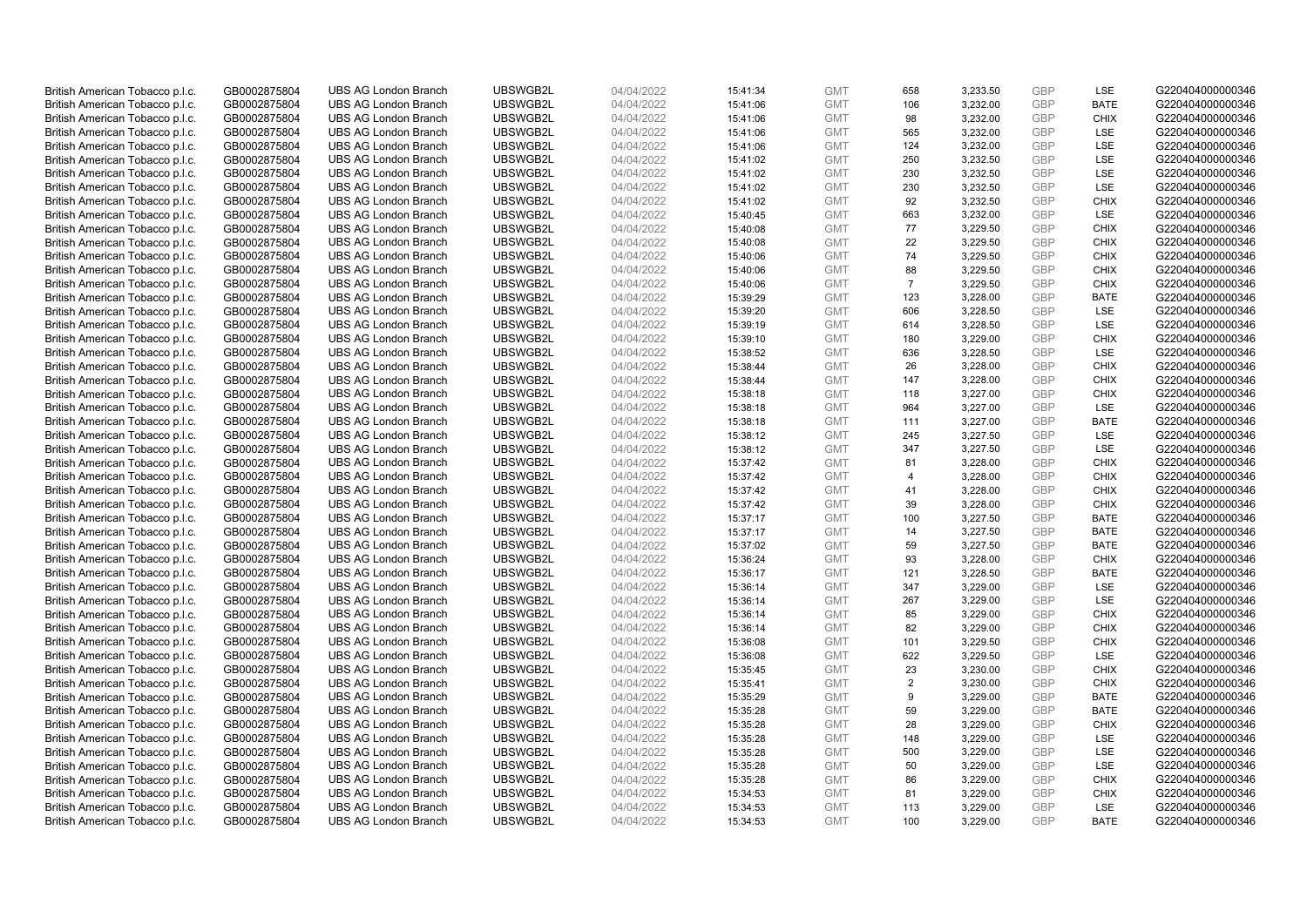| British American Tobacco p.l.c. | GB0002875804 | <b>UBS AG London Branch</b> | UBSWGB2L | 04/04/2022 | 15:34:53 | <b>GMT</b> | 432            | 3,229.00 | <b>GBP</b>               | LSE         | G220404000000346 |
|---------------------------------|--------------|-----------------------------|----------|------------|----------|------------|----------------|----------|--------------------------|-------------|------------------|
| British American Tobacco p.l.c. | GB0002875804 | <b>UBS AG London Branch</b> | UBSWGB2L | 04/04/2022 | 15:34:53 | <b>GMT</b> | 31             | 3,229.00 | <b>GBP</b>               | LSE         | G220404000000346 |
| British American Tobacco p.l.c. | GB0002875804 | <b>UBS AG London Branch</b> | UBSWGB2L | 04/04/2022 | 15:34:53 | <b>GMT</b> | 6              | 3,229.00 | <b>GBP</b>               | <b>BATE</b> | G220404000000346 |
|                                 |              |                             | UBSWGB2L |            |          |            |                |          | <b>GBP</b>               |             |                  |
| British American Tobacco p.l.c. | GB0002875804 | <b>UBS AG London Branch</b> |          | 04/04/2022 | 15:34:44 | <b>GMT</b> | 99             | 3,229.50 |                          | <b>CHIX</b> | G220404000000346 |
| British American Tobacco p.l.c. | GB0002875804 | <b>UBS AG London Branch</b> | UBSWGB2L | 04/04/2022 | 15:34:44 | <b>GMT</b> | 707            | 3,229.50 | <b>GBP</b>               | LSE         | G220404000000346 |
| British American Tobacco p.l.c. | GB0002875804 | <b>UBS AG London Branch</b> | UBSWGB2L | 04/04/2022 | 15:33:49 | <b>GMT</b> | 100            | 3,229.00 | <b>GBP</b>               | <b>BATE</b> | G220404000000346 |
| British American Tobacco p.l.c. | GB0002875804 | <b>UBS AG London Branch</b> | UBSWGB2L | 04/04/2022 | 15:33:33 | <b>GMT</b> | 94             | 3,230.50 | <b>GBP</b>               | <b>CHIX</b> | G220404000000346 |
| British American Tobacco p.l.c. | GB0002875804 | <b>UBS AG London Branch</b> | UBSWGB2L | 04/04/2022 | 15:33:33 | <b>GMT</b> | 74             | 3,230.50 | <b>GBP</b>               | LSE         | G220404000000346 |
| British American Tobacco p.l.c. | GB0002875804 | <b>UBS AG London Branch</b> | UBSWGB2L | 04/04/2022 | 15:33:32 | <b>GMT</b> | 20             | 3,231.00 | <b>GBP</b>               | <b>CHIX</b> | G220404000000346 |
| British American Tobacco p.l.c. | GB0002875804 | <b>UBS AG London Branch</b> | UBSWGB2L | 04/04/2022 | 15:33:31 | <b>GMT</b> | 623            | 3,230.50 | <b>GBP</b>               | LSE         | G220404000000346 |
| British American Tobacco p.l.c. | GB0002875804 | <b>UBS AG London Branch</b> | UBSWGB2L | 04/04/2022 | 15:33:29 | <b>GMT</b> | 81             | 3,231.00 | <b>GBP</b>               | <b>BATE</b> | G220404000000346 |
| British American Tobacco p.l.c. | GB0002875804 | <b>UBS AG London Branch</b> | UBSWGB2L | 04/04/2022 | 15:33:29 | <b>GMT</b> | 52             | 3,231.00 | <b>GBP</b>               | <b>BATE</b> | G220404000000346 |
| British American Tobacco p.l.c. | GB0002875804 | <b>UBS AG London Branch</b> | UBSWGB2L | 04/04/2022 | 15:33:23 | <b>GMT</b> | 21             | 3,231.00 | <b>GBP</b>               | <b>BATE</b> | G220404000000346 |
| British American Tobacco p.l.c. | GB0002875804 | <b>UBS AG London Branch</b> | UBSWGB2L | 04/04/2022 | 15:33:18 | <b>GMT</b> | 122            | 3,232.00 | <b>GBP</b>               | <b>CHIX</b> | G220404000000346 |
| British American Tobacco p.l.c. | GB0002875804 | <b>UBS AG London Branch</b> | UBSWGB2L | 04/04/2022 | 15:33:18 | <b>GMT</b> | 23             | 3,231.50 | <b>GBP</b>               | <b>CHIX</b> | G220404000000346 |
| British American Tobacco p.l.c. | GB0002875804 | <b>UBS AG London Branch</b> | UBSWGB2L | 04/04/2022 | 15:33:16 | <b>GMT</b> | 20             | 3,231.50 | <b>GBP</b>               | <b>CHIX</b> | G220404000000346 |
| British American Tobacco p.l.c. | GB0002875804 | <b>UBS AG London Branch</b> | UBSWGB2L | 04/04/2022 | 15:33:07 | <b>GMT</b> | 247            | 3,232.50 | <b>GBP</b>               | LSE         | G220404000000346 |
| British American Tobacco p.l.c. | GB0002875804 | <b>UBS AG London Branch</b> | UBSWGB2L | 04/04/2022 | 15:33:07 | <b>GMT</b> | 16             | 3,232.50 | <b>GBP</b>               | LSE         | G220404000000346 |
| British American Tobacco p.l.c. | GB0002875804 | <b>UBS AG London Branch</b> | UBSWGB2L | 04/04/2022 | 15:33:07 | <b>GMT</b> | 147            | 3,232.50 | <b>GBP</b>               | <b>LSE</b>  | G220404000000346 |
| British American Tobacco p.l.c. | GB0002875804 | <b>UBS AG London Branch</b> | UBSWGB2L | 04/04/2022 | 15:33:07 | <b>GMT</b> | 77             | 3,233.00 | <b>GBP</b>               | <b>BATE</b> | G220404000000346 |
| British American Tobacco p.l.c. | GB0002875804 | <b>UBS AG London Branch</b> | UBSWGB2L | 04/04/2022 | 15:33:07 | <b>GMT</b> | 3              | 3,233.00 | <b>GBP</b>               | <b>BATE</b> | G220404000000346 |
| British American Tobacco p.l.c. | GB0002875804 | <b>UBS AG London Branch</b> | UBSWGB2L | 04/04/2022 | 15:33:07 | <b>GMT</b> | 83             | 3,233.00 | <b>GBP</b>               | <b>CHIX</b> | G220404000000346 |
| British American Tobacco p.l.c. | GB0002875804 | <b>UBS AG London Branch</b> | UBSWGB2L | 04/04/2022 | 15:33:07 | <b>GMT</b> | 67             | 3,233.00 | <b>GBP</b>               | <b>BATE</b> | G220404000000346 |
| British American Tobacco p.l.c. | GB0002875804 | <b>UBS AG London Branch</b> | UBSWGB2L | 04/04/2022 | 15:32:48 | <b>GMT</b> | 19             | 3,232.50 | <b>GBP</b>               | <b>CHIX</b> | G220404000000346 |
| British American Tobacco p.l.c. | GB0002875804 | <b>UBS AG London Branch</b> | UBSWGB2L | 04/04/2022 | 15:32:48 | <b>GMT</b> | 8              | 3,232.50 | <b>GBP</b>               | <b>CHIX</b> | G220404000000346 |
| British American Tobacco p.l.c. | GB0002875804 | <b>UBS AG London Branch</b> | UBSWGB2L | 04/04/2022 | 15:32:39 | <b>GMT</b> | 162            | 3,232.50 | <b>GBP</b>               | LSE         | G220404000000346 |
| British American Tobacco p.l.c. | GB0002875804 | <b>UBS AG London Branch</b> | UBSWGB2L | 04/04/2022 | 15:32:39 | <b>GMT</b> | 250            | 3,232.50 | <b>GBP</b>               | LSE         | G220404000000346 |
| British American Tobacco p.l.c. | GB0002875804 | <b>UBS AG London Branch</b> | UBSWGB2L | 04/04/2022 | 15:32:39 | <b>GMT</b> | 154            | 3,232.50 | <b>GBP</b>               | LSE         | G220404000000346 |
| British American Tobacco p.l.c. | GB0002875804 | <b>UBS AG London Branch</b> | UBSWGB2L | 04/04/2022 | 15:32:39 | <b>GMT</b> | 194            | 3,232.50 | <b>GBP</b>               | LSE         | G220404000000346 |
| British American Tobacco p.l.c. | GB0002875804 | <b>UBS AG London Branch</b> | UBSWGB2L | 04/04/2022 | 15:32:39 | <b>GMT</b> | 70             | 3,232.50 | <b>GBP</b>               | <b>CHIX</b> | G220404000000346 |
| British American Tobacco p.l.c. | GB0002875804 | <b>UBS AG London Branch</b> | UBSWGB2L | 04/04/2022 | 15:32:05 | <b>GMT</b> | 639            | 3,231.00 | <b>GBP</b>               | LSE         | G220404000000346 |
| British American Tobacco p.l.c. | GB0002875804 | <b>UBS AG London Branch</b> | UBSWGB2L | 04/04/2022 | 15:31:50 | <b>GMT</b> | 3              | 3,229.50 | <b>GBP</b>               | BATE        | G220404000000346 |
| British American Tobacco p.l.c. | GB0002875804 | <b>UBS AG London Branch</b> | UBSWGB2L | 04/04/2022 | 15:31:49 | <b>GMT</b> | 122            | 3,229.50 | <b>GBP</b>               | <b>BATE</b> | G220404000000346 |
| British American Tobacco p.l.c. | GB0002875804 | <b>UBS AG London Branch</b> | UBSWGB2L | 04/04/2022 | 15:31:49 | <b>GMT</b> | 6              | 3,229.50 | GBP                      | <b>BATE</b> | G220404000000346 |
| British American Tobacco p.l.c. | GB0002875804 | <b>UBS AG London Branch</b> | UBSWGB2L | 04/04/2022 | 15:31:49 | <b>GMT</b> | 69             | 3,230.00 | <b>GBP</b>               | <b>CHIX</b> | G220404000000346 |
| British American Tobacco p.l.c. | GB0002875804 | <b>UBS AG London Branch</b> | UBSWGB2L | 04/04/2022 | 15:31:49 | <b>GMT</b> | 32             | 3,230.00 | <b>GBP</b>               | <b>CHIX</b> | G220404000000346 |
| British American Tobacco p.l.c. | GB0002875804 | <b>UBS AG London Branch</b> | UBSWGB2L | 04/04/2022 | 15:31:34 | <b>GMT</b> | 110            | 3,229.50 | <b>GBP</b>               | <b>BATE</b> | G220404000000346 |
| British American Tobacco p.l.c. | GB0002875804 | <b>UBS AG London Branch</b> | UBSWGB2L | 04/04/2022 | 15:31:33 | <b>GMT</b> | 655            | 3,229.25 | <b>GBP</b>               | LSE         | G220404000000346 |
|                                 |              | <b>UBS AG London Branch</b> | UBSWGB2L |            |          | <b>GMT</b> | 2              |          | <b>GBP</b>               | <b>CHIX</b> | G220404000000346 |
| British American Tobacco p.l.c. | GB0002875804 |                             |          | 04/04/2022 | 15:31:31 |            |                | 3,230.00 |                          |             |                  |
| British American Tobacco p.l.c. | GB0002875804 | <b>UBS AG London Branch</b> | UBSWGB2L | 04/04/2022 | 15:31:31 | <b>GMT</b> | 28             | 3,230.00 | <b>GBP</b><br><b>GBP</b> | <b>CHIX</b> | G220404000000346 |
| British American Tobacco p.l.c. | GB0002875804 | <b>UBS AG London Branch</b> | UBSWGB2L | 04/04/2022 | 15:31:31 | <b>GMT</b> | $\overline{2}$ | 3,229.50 |                          | <b>CHIX</b> | G220404000000346 |
| British American Tobacco p.l.c. | GB0002875804 | <b>UBS AG London Branch</b> | UBSWGB2L | 04/04/2022 | 15:31:31 | <b>GMT</b> | 118            | 3,230.00 | <b>GBP</b>               | <b>CHIX</b> | G220404000000346 |
| British American Tobacco p.l.c. | GB0002875804 | <b>UBS AG London Branch</b> | UBSWGB2L | 04/04/2022 | 15:31:31 | <b>GMT</b> | 100            | 3,230.00 | <b>GBP</b>               | <b>CHIX</b> | G220404000000346 |
| British American Tobacco p.l.c. | GB0002875804 | <b>UBS AG London Branch</b> | UBSWGB2L | 04/04/2022 | 15:31:21 | <b>GMT</b> | 630            | 3,229.25 | <b>GBP</b>               | LSE         | G220404000000346 |
| British American Tobacco p.l.c. | GB0002875804 | <b>UBS AG London Branch</b> | UBSWGB2L | 04/04/2022 | 15:31:14 | <b>GMT</b> | $\mathbf{1}$   | 3,229.50 | <b>GBP</b>               | <b>BATE</b> | G220404000000346 |
| British American Tobacco p.l.c. | GB0002875804 | <b>UBS AG London Branch</b> | UBSWGB2L | 04/04/2022 | 15:31:00 | <b>GMT</b> | 40             | 3,229.00 | <b>GBP</b>               | <b>CHIX</b> | G220404000000346 |
| British American Tobacco p.l.c. | GB0002875804 | <b>UBS AG London Branch</b> | UBSWGB2L | 04/04/2022 | 15:30:58 | <b>GMT</b> | 240            | 3,229.00 | <b>GBP</b>               | LSE         | G220404000000346 |
| British American Tobacco p.l.c. | GB0002875804 | <b>UBS AG London Branch</b> | UBSWGB2L | 04/04/2022 | 15:30:58 | <b>GMT</b> | 250            | 3,229.00 | <b>GBP</b>               | LSE         | G220404000000346 |
| British American Tobacco p.l.c. | GB0002875804 | <b>UBS AG London Branch</b> | UBSWGB2L | 04/04/2022 | 15:30:58 | <b>GMT</b> | 699            | 3,229.00 | <b>GBP</b>               | LSE         | G220404000000346 |
| British American Tobacco p.l.c. | GB0002875804 | <b>UBS AG London Branch</b> | UBSWGB2L | 04/04/2022 | 15:30:13 | <b>GMT</b> | 100            | 3,229.00 | <b>GBP</b>               | <b>CHIX</b> | G220404000000346 |
| British American Tobacco p.l.c. | GB0002875804 | <b>UBS AG London Branch</b> | UBSWGB2L | 04/04/2022 | 15:30:13 | <b>GMT</b> | 11             | 3,229.00 | <b>GBP</b>               | <b>CHIX</b> | G220404000000346 |
| British American Tobacco p.l.c. | GB0002875804 | <b>UBS AG London Branch</b> | UBSWGB2L | 04/04/2022 | 15:30:13 | <b>GMT</b> | 26             | 3,229.00 | <b>GBP</b>               | <b>CHIX</b> | G220404000000346 |
| British American Tobacco p.l.c. | GB0002875804 | <b>UBS AG London Branch</b> | UBSWGB2L | 04/04/2022 | 15:30:01 | <b>GMT</b> | 694            | 3,229.00 | <b>GBP</b>               | <b>LSE</b>  | G220404000000346 |
| British American Tobacco p.l.c. | GB0002875804 | <b>UBS AG London Branch</b> | UBSWGB2L | 04/04/2022 | 15:30:01 | <b>GMT</b> | 2              | 3.229.50 | GBP                      | <b>CHIX</b> | G220404000000346 |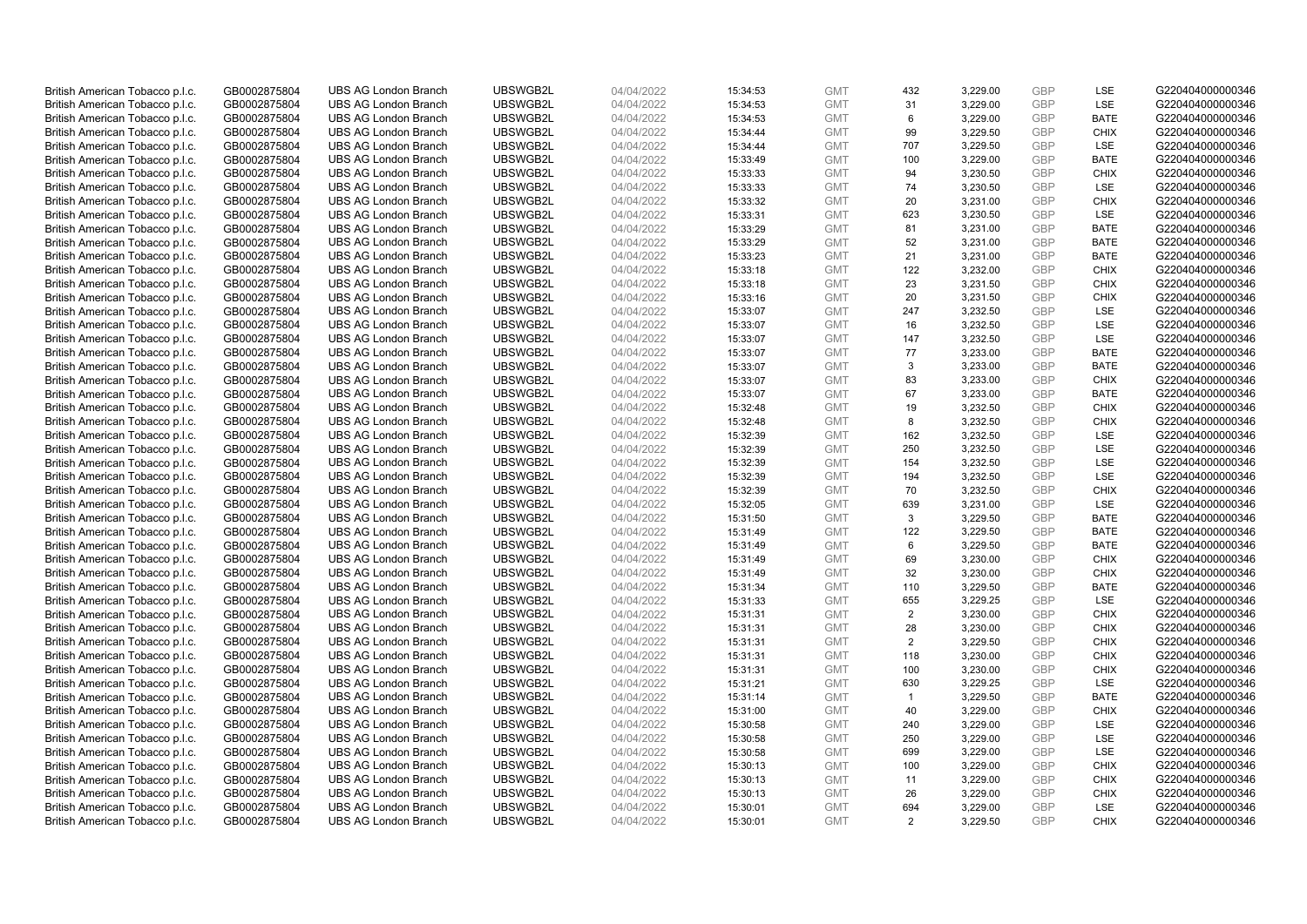| British American Tobacco p.l.c. | GB0002875804 | <b>UBS AG London Branch</b> | UBSWGB2L | 04/04/2022 | 15:29:56 | <b>GMT</b> | 3              | 3,229.50 | <b>GBP</b>               | <b>CHIX</b> | G220404000000346 |
|---------------------------------|--------------|-----------------------------|----------|------------|----------|------------|----------------|----------|--------------------------|-------------|------------------|
| British American Tobacco p.l.c. | GB0002875804 | <b>UBS AG London Branch</b> | UBSWGB2L | 04/04/2022 | 15:29:32 | <b>GMT</b> | 85             | 3,228.50 | <b>GBP</b>               | <b>BATE</b> | G220404000000346 |
| British American Tobacco p.l.c. | GB0002875804 | <b>UBS AG London Branch</b> | UBSWGB2L | 04/04/2022 | 15:29:28 | <b>GMT</b> | 31             | 3,228.50 | <b>GBP</b>               | <b>BATE</b> | G220404000000346 |
|                                 |              |                             | UBSWGB2L |            |          |            |                |          | <b>GBP</b>               |             |                  |
| British American Tobacco p.l.c. | GB0002875804 | <b>UBS AG London Branch</b> |          | 04/04/2022 | 15:29:24 | <b>GMT</b> | 94             | 3,229.50 |                          | <b>CHIX</b> | G220404000000346 |
| British American Tobacco p.l.c. | GB0002875804 | <b>UBS AG London Branch</b> | UBSWGB2L | 04/04/2022 | 15:29:11 | <b>GMT</b> | 112            | 3,229.00 | <b>GBP</b>               | <b>CHIX</b> | G220404000000346 |
| British American Tobacco p.l.c. | GB0002875804 | <b>UBS AG London Branch</b> | UBSWGB2L | 04/04/2022 | 15:29:10 | <b>GMT</b> | 630            | 3,229.00 | <b>GBP</b>               | LSE         | G220404000000346 |
| British American Tobacco p.l.c. | GB0002875804 | <b>UBS AG London Branch</b> | UBSWGB2L | 04/04/2022 | 15:28:52 | <b>GMT</b> | 622            | 3,229.00 | <b>GBP</b>               | LSE         | G220404000000346 |
| British American Tobacco p.l.c. | GB0002875804 | <b>UBS AG London Branch</b> | UBSWGB2L | 04/04/2022 | 15:28:52 | <b>GMT</b> | 181            | 3,229.00 | <b>GBP</b>               | <b>BATE</b> | G220404000000346 |
| British American Tobacco p.l.c. | GB0002875804 | <b>UBS AG London Branch</b> | UBSWGB2L | 04/04/2022 | 15:28:48 | <b>GMT</b> | $\overline{2}$ | 3,229.50 | <b>GBP</b>               | <b>BATE</b> | G220404000000346 |
| British American Tobacco p.l.c. | GB0002875804 | <b>UBS AG London Branch</b> | UBSWGB2L | 04/04/2022 | 15:28:43 | <b>GMT</b> | 81             | 3,230.00 | <b>GBP</b>               | <b>CHIX</b> | G220404000000346 |
| British American Tobacco p.l.c. | GB0002875804 | <b>UBS AG London Branch</b> | UBSWGB2L | 04/04/2022 | 15:28:43 | <b>GMT</b> | 83             | 3,229.50 | <b>GBP</b>               | <b>CHIX</b> | G220404000000346 |
| British American Tobacco p.l.c. | GB0002875804 | <b>UBS AG London Branch</b> | UBSWGB2L | 04/04/2022 | 15:28:40 | <b>GMT</b> | 27             | 3,229.50 | <b>GBP</b>               | <b>CHIX</b> | G220404000000346 |
| British American Tobacco p.l.c. | GB0002875804 | <b>UBS AG London Branch</b> | UBSWGB2L | 04/04/2022 | 15:28:40 | <b>GMT</b> | 26             | 3,229.50 | <b>GBP</b>               | <b>CHIX</b> | G220404000000346 |
| British American Tobacco p.l.c. | GB0002875804 | <b>UBS AG London Branch</b> | UBSWGB2L | 04/04/2022 | 15:28:38 | <b>GMT</b> | 20             | 3,229.50 | <b>GBP</b>               | <b>CHIX</b> | G220404000000346 |
| British American Tobacco p.l.c. | GB0002875804 | <b>UBS AG London Branch</b> | UBSWGB2L | 04/04/2022 | 15:28:36 | <b>GMT</b> | 90             | 3,229.50 | <b>GBP</b>               | <b>CHIX</b> | G220404000000346 |
| British American Tobacco p.l.c. | GB0002875804 | <b>UBS AG London Branch</b> | UBSWGB2L | 04/04/2022 | 15:28:32 | <b>GMT</b> | 603            | 3,229.75 | <b>GBP</b>               | LSE         | G220404000000346 |
| British American Tobacco p.l.c. | GB0002875804 | <b>UBS AG London Branch</b> | UBSWGB2L | 04/04/2022 | 15:27:56 | <b>GMT</b> | 291            | 3,229.00 | <b>GBP</b>               | LSE         | G220404000000346 |
| British American Tobacco p.l.c. | GB0002875804 | <b>UBS AG London Branch</b> | UBSWGB2L | 04/04/2022 | 15:27:56 | <b>GMT</b> | 250            | 3,229.00 | <b>GBP</b>               | LSE         | G220404000000346 |
| British American Tobacco p.l.c. | GB0002875804 | <b>UBS AG London Branch</b> | UBSWGB2L | 04/04/2022 | 15:27:56 | <b>GMT</b> | 154            | 3,229.00 | <b>GBP</b>               | <b>LSE</b>  | G220404000000346 |
| British American Tobacco p.l.c. | GB0002875804 | <b>UBS AG London Branch</b> | UBSWGB2L | 04/04/2022 | 15:27:56 | <b>GMT</b> | 640            | 3,229.00 | <b>GBP</b>               | LSE         | G220404000000346 |
| British American Tobacco p.l.c. | GB0002875804 | <b>UBS AG London Branch</b> | UBSWGB2L | 04/04/2022 | 15:27:56 | <b>GMT</b> | 137            | 3,229.00 | <b>GBP</b>               | <b>BATE</b> | G220404000000346 |
| British American Tobacco p.l.c. | GB0002875804 | <b>UBS AG London Branch</b> | UBSWGB2L | 04/04/2022 | 15:27:56 | <b>GMT</b> | 93             | 3,229.00 | <b>GBP</b>               | <b>CHIX</b> | G220404000000346 |
| British American Tobacco p.l.c. | GB0002875804 | <b>UBS AG London Branch</b> | UBSWGB2L | 04/04/2022 | 15:27:49 | <b>GMT</b> | 222            | 3,229.50 | <b>GBP</b>               | <b>CHIX</b> | G220404000000346 |
| British American Tobacco p.l.c. | GB0002875804 | <b>UBS AG London Branch</b> | UBSWGB2L | 04/04/2022 | 15:26:49 | <b>GMT</b> | 115            | 3,227.50 | <b>GBP</b>               | LSE         | G220404000000346 |
| British American Tobacco p.l.c. | GB0002875804 | <b>UBS AG London Branch</b> | UBSWGB2L | 04/04/2022 | 15:26:49 | <b>GMT</b> | 115            | 3,227.50 | <b>GBP</b>               | LSE         | G220404000000346 |
| British American Tobacco p.l.c. | GB0002875804 | <b>UBS AG London Branch</b> | UBSWGB2L | 04/04/2022 | 15:26:49 | <b>GMT</b> | 394            | 3,227.50 | <b>GBP</b>               | LSE         | G220404000000346 |
| British American Tobacco p.l.c. | GB0002875804 | <b>UBS AG London Branch</b> | UBSWGB2L | 04/04/2022 | 15:26:49 | <b>GMT</b> | 633            | 3,227.50 | <b>GBP</b>               | LSE         | G220404000000346 |
| British American Tobacco p.l.c. | GB0002875804 | <b>UBS AG London Branch</b> | UBSWGB2L | 04/04/2022 | 15:26:49 | <b>GMT</b> | 48             | 3,227.50 | <b>GBP</b>               | LSE         | G220404000000346 |
| British American Tobacco p.l.c. | GB0002875804 | <b>UBS AG London Branch</b> | UBSWGB2L | 04/04/2022 | 15:26:49 | <b>GMT</b> | 142            | 3,227.50 | <b>GBP</b>               | <b>BATE</b> | G220404000000346 |
| British American Tobacco p.l.c. | GB0002875804 | <b>UBS AG London Branch</b> | UBSWGB2L | 04/04/2022 | 15:26:41 | <b>GMT</b> | 30             | 3,228.00 | <b>GBP</b>               | <b>CHIX</b> | G220404000000346 |
| British American Tobacco p.l.c. | GB0002875804 | <b>UBS AG London Branch</b> | UBSWGB2L | 04/04/2022 | 15:26:41 | <b>GMT</b> | 19             | 3,228.00 | <b>GBP</b>               | <b>CHIX</b> | G220404000000346 |
| British American Tobacco p.l.c. | GB0002875804 | <b>UBS AG London Branch</b> | UBSWGB2L | 04/04/2022 | 15:26:33 | <b>GMT</b> | 250            | 3,228.00 | <b>GBP</b>               | LSE         | G220404000000346 |
| British American Tobacco p.l.c. | GB0002875804 | <b>UBS AG London Branch</b> | UBSWGB2L | 04/04/2022 | 15:26:33 | <b>GMT</b> | 38             | 3,228.00 | <b>GBP</b>               | LSE         | G220404000000346 |
| British American Tobacco p.l.c. | GB0002875804 | <b>UBS AG London Branch</b> | UBSWGB2L | 04/04/2022 | 15:26:33 | <b>GMT</b> | 58             | 3,228.00 | <b>GBP</b>               | <b>CHIX</b> | G220404000000346 |
| British American Tobacco p.l.c. | GB0002875804 | <b>UBS AG London Branch</b> | UBSWGB2L | 04/04/2022 | 15:26:33 | <b>GMT</b> | 110            | 3,228.00 | <b>GBP</b>               | <b>CHIX</b> | G220404000000346 |
| British American Tobacco p.l.c. | GB0002875804 | <b>UBS AG London Branch</b> | UBSWGB2L | 04/04/2022 | 15:25:37 | <b>GMT</b> | 4              | 3,226.50 | <b>GBP</b>               | <b>CHIX</b> | G220404000000346 |
| British American Tobacco p.l.c. | GB0002875804 | <b>UBS AG London Branch</b> | UBSWGB2L | 04/04/2022 | 15:25:25 | <b>GMT</b> | 19             | 3,227.50 | <b>GBP</b>               | <b>CHIX</b> | G220404000000346 |
| British American Tobacco p.l.c. | GB0002875804 | <b>UBS AG London Branch</b> | UBSWGB2L | 04/04/2022 | 15:25:23 | <b>GMT</b> | 17             | 3,227.50 | <b>GBP</b>               | <b>CHIX</b> | G220404000000346 |
|                                 |              | <b>UBS AG London Branch</b> | UBSWGB2L |            |          | <b>GMT</b> | 25             |          | <b>GBP</b>               | <b>CHIX</b> | G220404000000346 |
| British American Tobacco p.l.c. | GB0002875804 |                             |          | 04/04/2022 | 15:25:23 |            |                | 3,227.50 |                          |             |                  |
| British American Tobacco p.l.c. | GB0002875804 | <b>UBS AG London Branch</b> | UBSWGB2L | 04/04/2022 | 15:25:19 | <b>GMT</b> | 270<br>250     | 3,227.50 | <b>GBP</b><br><b>GBP</b> | LSE<br>LSE  | G220404000000346 |
| British American Tobacco p.l.c. | GB0002875804 | <b>UBS AG London Branch</b> | UBSWGB2L | 04/04/2022 | 15:25:19 | <b>GMT</b> |                | 3,227.50 |                          |             | G220404000000346 |
| British American Tobacco p.l.c. | GB0002875804 | <b>UBS AG London Branch</b> | UBSWGB2L | 04/04/2022 | 15:25:19 | <b>GMT</b> | 127            | 3,227.50 | <b>GBP</b>               | LSE         | G220404000000346 |
| British American Tobacco p.l.c. | GB0002875804 | <b>UBS AG London Branch</b> | UBSWGB2L | 04/04/2022 | 15:25:02 | <b>GMT</b> | 28             | 3,227.50 | <b>GBP</b>               | <b>CHIX</b> | G220404000000346 |
| British American Tobacco p.l.c. | GB0002875804 | <b>UBS AG London Branch</b> | UBSWGB2L | 04/04/2022 | 15:25:00 | <b>GMT</b> | 28             | 3,227.50 | <b>GBP</b>               | <b>CHIX</b> | G220404000000346 |
| British American Tobacco p.l.c. | GB0002875804 | <b>UBS AG London Branch</b> | UBSWGB2L | 04/04/2022 | 15:24:32 | <b>GMT</b> | 82             | 3,228.00 | <b>GBP</b>               | <b>BATE</b> | G220404000000346 |
| British American Tobacco p.l.c. | GB0002875804 | <b>UBS AG London Branch</b> | UBSWGB2L | 04/04/2022 | 15:24:32 | <b>GMT</b> | 24             | 3,228.00 | <b>GBP</b>               | <b>BATE</b> | G220404000000346 |
| British American Tobacco p.l.c. | GB0002875804 | <b>UBS AG London Branch</b> | UBSWGB2L | 04/04/2022 | 15:24:27 | <b>GMT</b> | 660            | 3,228.50 | <b>GBP</b>               | <b>LSE</b>  | G220404000000346 |
| British American Tobacco p.l.c. | GB0002875804 | <b>UBS AG London Branch</b> | UBSWGB2L | 04/04/2022 | 15:24:19 | <b>GMT</b> | 92             | 3,229.00 | <b>GBP</b>               | <b>BATE</b> | G220404000000346 |
| British American Tobacco p.l.c. | GB0002875804 | <b>UBS AG London Branch</b> | UBSWGB2L | 04/04/2022 | 15:24:19 | <b>GMT</b> | 12             | 3,229.00 | <b>GBP</b>               | <b>BATE</b> | G220404000000346 |
| British American Tobacco p.l.c. | GB0002875804 | <b>UBS AG London Branch</b> | UBSWGB2L | 04/04/2022 | 15:24:17 | <b>GMT</b> | 92             | 3,229.50 | <b>GBP</b>               | <b>CHIX</b> | G220404000000346 |
| British American Tobacco p.l.c. | GB0002875804 | <b>UBS AG London Branch</b> | UBSWGB2L | 04/04/2022 | 15:24:17 | <b>GMT</b> | 618            | 3,229.50 | <b>GBP</b>               | LSE         | G220404000000346 |
| British American Tobacco p.l.c. | GB0002875804 | <b>UBS AG London Branch</b> | UBSWGB2L | 04/04/2022 | 15:24:09 | <b>GMT</b> | 16             | 3,230.00 | <b>GBP</b>               | <b>CHIX</b> | G220404000000346 |
| British American Tobacco p.l.c. | GB0002875804 | <b>UBS AG London Branch</b> | UBSWGB2L | 04/04/2022 | 15:24:09 | <b>GMT</b> | 100            | 3,230.00 | <b>GBP</b>               | <b>CHIX</b> | G220404000000346 |
| British American Tobacco p.l.c. | GB0002875804 | <b>UBS AG London Branch</b> | UBSWGB2L | 04/04/2022 | 15:23:55 | <b>GMT</b> | 10             | 3.229.50 | GBP                      | <b>CHIX</b> | G220404000000346 |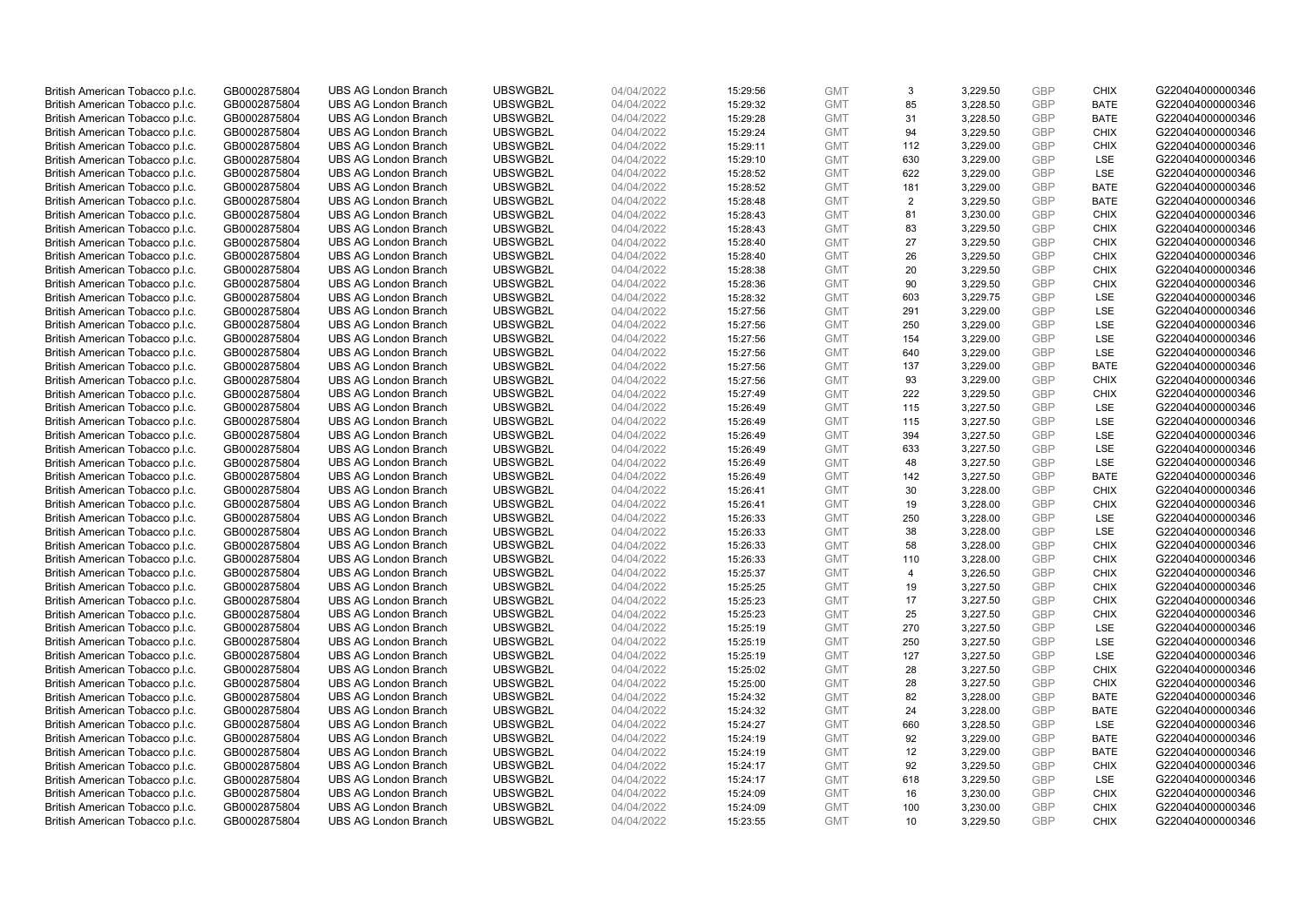| British American Tobacco p.l.c. | GB0002875804 | <b>UBS AG London Branch</b> | UBSWGB2L | 04/04/2022 | 15:23:54 | <b>GMT</b> | 3              | 3,229.50 | <b>GBP</b>               | <b>CHIX</b> | G220404000000346 |
|---------------------------------|--------------|-----------------------------|----------|------------|----------|------------|----------------|----------|--------------------------|-------------|------------------|
| British American Tobacco p.l.c. | GB0002875804 | <b>UBS AG London Branch</b> | UBSWGB2L | 04/04/2022 | 15:23:52 | <b>GMT</b> | 24             | 3,229.50 | <b>GBP</b>               | <b>CHIX</b> | G220404000000346 |
| British American Tobacco p.l.c. | GB0002875804 | <b>UBS AG London Branch</b> | UBSWGB2L | 04/04/2022 | 15:23:46 | <b>GMT</b> | $\mathbf{1}$   | 3,229.50 | <b>GBP</b>               | <b>CHIX</b> | G220404000000346 |
|                                 |              |                             | UBSWGB2L |            |          |            |                |          | <b>GBP</b>               |             |                  |
| British American Tobacco p.l.c. | GB0002875804 | <b>UBS AG London Branch</b> |          | 04/04/2022 | 15:23:32 | <b>GMT</b> | 624            | 3,228.50 |                          | LSE         | G220404000000346 |
| British American Tobacco p.l.c. | GB0002875804 | <b>UBS AG London Branch</b> | UBSWGB2L | 04/04/2022 | 15:23:32 | <b>GMT</b> | 105            | 3,228.50 | <b>GBP</b>               | <b>BATE</b> | G220404000000346 |
| British American Tobacco p.l.c. | GB0002875804 | <b>UBS AG London Branch</b> | UBSWGB2L | 04/04/2022 | 15:23:32 | <b>GMT</b> | 13             | 3,229.00 | <b>GBP</b>               | BATE        | G220404000000346 |
| British American Tobacco p.l.c. | GB0002875804 | <b>UBS AG London Branch</b> | UBSWGB2L | 04/04/2022 | 15:23:32 | <b>GMT</b> | 78             | 3,229.00 | <b>GBP</b>               | <b>BATE</b> | G220404000000346 |
| British American Tobacco p.l.c. | GB0002875804 | <b>UBS AG London Branch</b> | UBSWGB2L | 04/04/2022 | 15:23:32 | <b>GMT</b> | 10             | 3,229.00 | <b>GBP</b>               | <b>BATE</b> | G220404000000346 |
| British American Tobacco p.l.c. | GB0002875804 | <b>UBS AG London Branch</b> | UBSWGB2L | 04/04/2022 | 15:23:32 | <b>GMT</b> | 20             | 3,229.00 | <b>GBP</b>               | <b>BATE</b> | G220404000000346 |
| British American Tobacco p.l.c. | GB0002875804 | <b>UBS AG London Branch</b> | UBSWGB2L | 04/04/2022 | 15:23:32 | <b>GMT</b> | 121            | 3,229.00 | <b>GBP</b>               | <b>CHIX</b> | G220404000000346 |
| British American Tobacco p.l.c. | GB0002875804 | <b>UBS AG London Branch</b> | UBSWGB2L | 04/04/2022 | 15:23:25 | <b>GMT</b> | 41             | 3,229.50 | <b>GBP</b>               | <b>CHIX</b> | G220404000000346 |
| British American Tobacco p.l.c. | GB0002875804 | <b>UBS AG London Branch</b> | UBSWGB2L | 04/04/2022 | 15:22:55 | <b>GMT</b> | 61             | 3,229.00 | <b>GBP</b>               | <b>CHIX</b> | G220404000000346 |
| British American Tobacco p.l.c. | GB0002875804 | <b>UBS AG London Branch</b> | UBSWGB2L | 04/04/2022 | 15:22:54 | <b>GMT</b> | 250            | 3,229.00 | <b>GBP</b>               | LSE         | G220404000000346 |
| British American Tobacco p.l.c. | GB0002875804 | <b>UBS AG London Branch</b> | UBSWGB2L | 04/04/2022 | 15:22:54 | <b>GMT</b> | 210            | 3,229.00 | <b>GBP</b>               | LSE         | G220404000000346 |
| British American Tobacco p.l.c. | GB0002875804 | <b>UBS AG London Branch</b> | UBSWGB2L | 04/04/2022 | 15:22:54 | <b>GMT</b> | 250            | 3,229.00 | <b>GBP</b>               | LSE         | G220404000000346 |
| British American Tobacco p.l.c. | GB0002875804 | <b>UBS AG London Branch</b> | UBSWGB2L | 04/04/2022 | 15:22:54 | <b>GMT</b> | 81             | 3,229.00 | <b>GBP</b>               | <b>CHIX</b> | G220404000000346 |
| British American Tobacco p.l.c. | GB0002875804 | <b>UBS AG London Branch</b> | UBSWGB2L | 04/04/2022 | 15:22:49 | <b>GMT</b> | $\overline{7}$ | 3,229.50 | <b>GBP</b>               | <b>CHIX</b> | G220404000000346 |
| British American Tobacco p.l.c. | GB0002875804 | <b>UBS AG London Branch</b> | UBSWGB2L | 04/04/2022 | 15:22:26 | <b>GMT</b> | $\overline{7}$ | 3,229.00 | <b>GBP</b>               | <b>CHIX</b> | G220404000000346 |
| British American Tobacco p.l.c. | GB0002875804 | <b>UBS AG London Branch</b> | UBSWGB2L | 04/04/2022 | 15:22:26 | <b>GMT</b> | 71             | 3,229.00 | <b>GBP</b>               | <b>CHIX</b> | G220404000000346 |
| British American Tobacco p.l.c. | GB0002875804 | <b>UBS AG London Branch</b> | UBSWGB2L | 04/04/2022 | 15:22:26 | <b>GMT</b> | 319            | 3,229.00 | <b>GBP</b>               | LSE         | G220404000000346 |
| British American Tobacco p.l.c. | GB0002875804 | <b>UBS AG London Branch</b> | UBSWGB2L | 04/04/2022 | 15:22:26 | <b>GMT</b> | 263            | 3,229.00 | <b>GBP</b>               | LSE         | G220404000000346 |
| British American Tobacco p.l.c. | GB0002875804 | <b>UBS AG London Branch</b> | UBSWGB2L | 04/04/2022 | 15:22:05 | <b>GMT</b> | 61             | 3,229.00 | <b>GBP</b>               | <b>BATE</b> | G220404000000346 |
| British American Tobacco p.l.c. | GB0002875804 | <b>UBS AG London Branch</b> | UBSWGB2L | 04/04/2022 | 15:22:00 | <b>GMT</b> | 110            | 3,229.00 | <b>GBP</b>               | <b>CHIX</b> | G220404000000346 |
| British American Tobacco p.l.c. | GB0002875804 | <b>UBS AG London Branch</b> | UBSWGB2L | 04/04/2022 | 15:22:00 | <b>GMT</b> | 102            | 3,229.00 | <b>GBP</b>               | <b>BATE</b> | G220404000000346 |
| British American Tobacco p.l.c. | GB0002875804 | <b>UBS AG London Branch</b> | UBSWGB2L | 04/04/2022 | 15:21:57 | <b>GMT</b> | 6              | 3,229.50 | <b>GBP</b>               | <b>CHIX</b> | G220404000000346 |
| British American Tobacco p.l.c. | GB0002875804 | <b>UBS AG London Branch</b> | UBSWGB2L | 04/04/2022 | 15:21:54 | <b>GMT</b> | 652            | 3,229.25 | <b>GBP</b>               | LSE         | G220404000000346 |
| British American Tobacco p.l.c. | GB0002875804 | <b>UBS AG London Branch</b> | UBSWGB2L | 04/04/2022 | 15:21:40 | <b>GMT</b> | 27             | 3,229.00 | <b>GBP</b>               | <b>CHIX</b> | G220404000000346 |
| British American Tobacco p.l.c. | GB0002875804 | <b>UBS AG London Branch</b> | UBSWGB2L | 04/04/2022 | 15:21:39 | <b>GMT</b> | 250            | 3,229.00 | <b>GBP</b>               | LSE         | G220404000000346 |
| British American Tobacco p.l.c. | GB0002875804 | <b>UBS AG London Branch</b> | UBSWGB2L | 04/04/2022 | 15:21:39 | <b>GMT</b> | 154            | 3,229.00 | <b>GBP</b>               | LSE         | G220404000000346 |
| British American Tobacco p.l.c. | GB0002875804 | <b>UBS AG London Branch</b> | UBSWGB2L | 04/04/2022 | 15:21:39 | <b>GMT</b> | 132            | 3,229.00 | <b>GBP</b>               | LSE         | G220404000000346 |
| British American Tobacco p.l.c. | GB0002875804 | <b>UBS AG London Branch</b> | UBSWGB2L | 04/04/2022 | 15:21:39 | <b>GMT</b> | 110            | 3,229.00 | <b>GBP</b>               | <b>CHIX</b> | G220404000000346 |
| British American Tobacco p.l.c. | GB0002875804 | <b>UBS AG London Branch</b> | UBSWGB2L | 04/04/2022 | 15:21:39 | <b>GMT</b> | 58             | 3,229.00 | <b>GBP</b>               | <b>CHIX</b> | G220404000000346 |
| British American Tobacco p.l.c. | GB0002875804 | <b>UBS AG London Branch</b> | UBSWGB2L | 04/04/2022 | 15:21:35 | <b>GMT</b> | 24             | 3,229.50 | <b>GBP</b>               | <b>CHIX</b> | G220404000000346 |
| British American Tobacco p.l.c. | GB0002875804 | <b>UBS AG London Branch</b> | UBSWGB2L | 04/04/2022 | 15:21:05 | <b>GMT</b> | 22             | 3,228.50 | <b>GBP</b>               | <b>CHIX</b> | G220404000000346 |
| British American Tobacco p.l.c. | GB0002875804 | <b>UBS AG London Branch</b> | UBSWGB2L | 04/04/2022 | 15:21:05 | <b>GMT</b> | 154            | 3,228.50 | <b>GBP</b>               | LSE         | G220404000000346 |
| British American Tobacco p.l.c. | GB0002875804 | <b>UBS AG London Branch</b> | UBSWGB2L | 04/04/2022 | 15:21:05 | <b>GMT</b> | 82             | 3,228.50 | <b>GBP</b>               | LSE         | G220404000000346 |
| British American Tobacco p.l.c. | GB0002875804 | <b>UBS AG London Branch</b> | UBSWGB2L | 04/04/2022 | 15:21:05 | <b>GMT</b> | 250            | 3,228.50 | <b>GBP</b>               | LSE         | G220404000000346 |
| British American Tobacco p.l.c. |              | <b>UBS AG London Branch</b> | UBSWGB2L | 04/04/2022 | 15:20:35 | <b>GMT</b> | 11             | 3,228.00 | <b>GBP</b>               | <b>BATE</b> | G220404000000346 |
|                                 | GB0002875804 | <b>UBS AG London Branch</b> | UBSWGB2L |            |          | <b>GMT</b> | 3              |          |                          | <b>BATE</b> | G220404000000346 |
| British American Tobacco p.l.c. | GB0002875804 |                             |          | 04/04/2022 | 15:20:31 |            |                | 3,228.00 | <b>GBP</b>               |             |                  |
| British American Tobacco p.l.c. | GB0002875804 | <b>UBS AG London Branch</b> | UBSWGB2L | 04/04/2022 | 15:20:31 | <b>GMT</b> | 130<br>24      | 3,228.00 | <b>GBP</b><br><b>GBP</b> | <b>CHIX</b> | G220404000000346 |
| British American Tobacco p.l.c. | GB0002875804 | <b>UBS AG London Branch</b> | UBSWGB2L | 04/04/2022 | 15:20:23 | <b>GMT</b> |                | 3,228.50 |                          | <b>CHIX</b> | G220404000000346 |
| British American Tobacco p.l.c. | GB0002875804 | <b>UBS AG London Branch</b> | UBSWGB2L | 04/04/2022 | 15:20:22 | <b>GMT</b> | 24             | 3,228.50 | <b>GBP</b>               | <b>CHIX</b> | G220404000000346 |
| British American Tobacco p.l.c. | GB0002875804 | <b>UBS AG London Branch</b> | UBSWGB2L | 04/04/2022 | 15:20:22 | <b>GMT</b> | $\mathbf{1}$   | 3,228.50 | <b>GBP</b>               | <b>CHIX</b> | G220404000000346 |
| British American Tobacco p.l.c. | GB0002875804 | <b>UBS AG London Branch</b> | UBSWGB2L | 04/04/2022 | 15:20:06 | <b>GMT</b> | 73             | 3,228.50 | <b>GBP</b>               | LSE         | G220404000000346 |
| British American Tobacco p.l.c. | GB0002875804 | <b>UBS AG London Branch</b> | UBSWGB2L | 04/04/2022 | 15:20:06 | <b>GMT</b> | 154            | 3,228.50 | <b>GBP</b>               | LSE         | G220404000000346 |
| British American Tobacco p.l.c. | GB0002875804 | <b>UBS AG London Branch</b> | UBSWGB2L | 04/04/2022 | 15:20:06 | <b>GMT</b> | 250            | 3,228.00 | <b>GBP</b>               | LSE         | G220404000000346 |
| British American Tobacco p.l.c. | GB0002875804 | <b>UBS AG London Branch</b> | UBSWGB2L | 04/04/2022 | 15:20:06 | <b>GMT</b> | 154            | 3,228.00 | <b>GBP</b>               | LSE         | G220404000000346 |
| British American Tobacco p.l.c. | GB0002875804 | <b>UBS AG London Branch</b> | UBSWGB2L | 04/04/2022 | 15:20:06 | <b>GMT</b> | 83             | 3,228.00 | <b>GBP</b>               | <b>CHIX</b> | G220404000000346 |
| British American Tobacco p.l.c. | GB0002875804 | <b>UBS AG London Branch</b> | UBSWGB2L | 04/04/2022 | 15:20:06 | <b>GMT</b> | 102            | 3,228.50 | <b>GBP</b>               | <b>CHIX</b> | G220404000000346 |
| British American Tobacco p.l.c. | GB0002875804 | <b>UBS AG London Branch</b> | UBSWGB2L | 04/04/2022 | 15:19:34 | <b>GMT</b> | 960            | 3,228.50 | <b>GBP</b>               | LSE         | G220404000000346 |
| British American Tobacco p.l.c. | GB0002875804 | <b>UBS AG London Branch</b> | UBSWGB2L | 04/04/2022 | 15:19:20 | <b>GMT</b> | 115            | 3,228.00 | <b>GBP</b>               | <b>BATE</b> | G220404000000346 |
| British American Tobacco p.l.c. | GB0002875804 | <b>UBS AG London Branch</b> | UBSWGB2L | 04/04/2022 | 15:19:19 | <b>GMT</b> | 119            | 3,228.00 | <b>GBP</b>               | <b>BATE</b> | G220404000000346 |
| British American Tobacco p.l.c. | GB0002875804 | <b>UBS AG London Branch</b> | UBSWGB2L | 04/04/2022 | 15:19:19 | <b>GMT</b> | 107            | 3,228.00 | <b>GBP</b>               | <b>BATE</b> | G220404000000346 |
| British American Tobacco p.l.c. | GB0002875804 | <b>UBS AG London Branch</b> | UBSWGB2L | 04/04/2022 | 15:19:07 | <b>GMT</b> | 105            | 3.229.00 | GBP                      | <b>BATE</b> | G220404000000346 |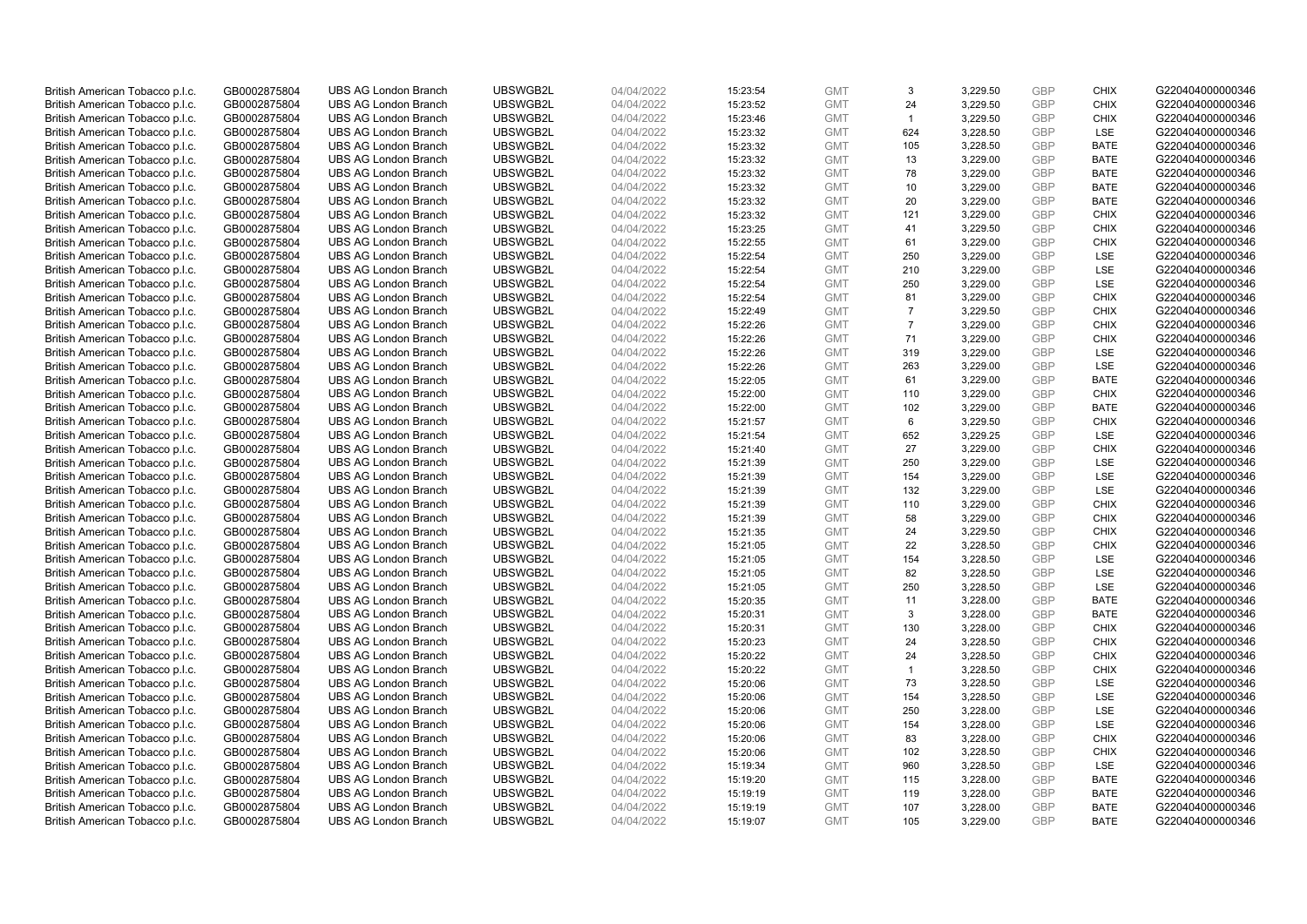| British American Tobacco p.l.c.                                    | GB0002875804                 | <b>UBS AG London Branch</b>                                | UBSWGB2L             | 04/04/2022               | 15:19:07             | <b>GMT</b>               | $\overline{7}$ | 3,228.50             | <b>GBP</b>               | <b>BATE</b>                | G220404000000346                     |
|--------------------------------------------------------------------|------------------------------|------------------------------------------------------------|----------------------|--------------------------|----------------------|--------------------------|----------------|----------------------|--------------------------|----------------------------|--------------------------------------|
| British American Tobacco p.l.c.                                    | GB0002875804                 | <b>UBS AG London Branch</b>                                | UBSWGB2L             | 04/04/2022               | 15:18:58             | <b>GMT</b>               | 129            | 3,229.00             | <b>GBP</b>               | <b>CHIX</b>                | G220404000000346                     |
| British American Tobacco p.l.c.                                    | GB0002875804                 | <b>UBS AG London Branch</b>                                | UBSWGB2L             | 04/04/2022               | 15:18:58             | <b>GMT</b>               | 465            | 3,229.00             | <b>GBP</b>               | LSE                        | G220404000000346                     |
| British American Tobacco p.l.c.                                    | GB0002875804                 | <b>UBS AG London Branch</b>                                | UBSWGB2L             | 04/04/2022               | 15:18:58             | <b>GMT</b>               | 202            | 3,229.00             | <b>GBP</b>               | LSE                        | G220404000000346                     |
| British American Tobacco p.l.c.                                    | GB0002875804                 | <b>UBS AG London Branch</b>                                | UBSWGB2L             | 04/04/2022               | 15:18:45             | <b>GMT</b>               | $\overline{2}$ | 3,229.00             | <b>GBP</b>               | <b>CHIX</b>                | G220404000000346                     |
| British American Tobacco p.l.c.                                    | GB0002875804                 | <b>UBS AG London Branch</b>                                | UBSWGB2L             | 04/04/2022               | 15:18:45             | <b>GMT</b>               | $\overline{2}$ | 3,229.00             | <b>GBP</b>               | <b>CHIX</b>                | G220404000000346                     |
| British American Tobacco p.l.c.                                    | GB0002875804                 | <b>UBS AG London Branch</b>                                | UBSWGB2L             | 04/04/2022               | 15:18:45             | <b>GMT</b>               | 21             | 3,229.00             | <b>GBP</b>               | <b>CHIX</b>                | G220404000000346                     |
| British American Tobacco p.l.c.                                    | GB0002875804                 | <b>UBS AG London Branch</b>                                | UBSWGB2L             | 04/04/2022               | 15:18:45             | <b>GMT</b>               | 248            | 3,229.00             | <b>GBP</b>               | LSE                        | G220404000000346                     |
| British American Tobacco p.l.c.                                    | GB0002875804                 | <b>UBS AG London Branch</b>                                | UBSWGB2L             | 04/04/2022               | 15:18:42             | <b>GMT</b>               | 19             | 3,229.00             | <b>GBP</b>               | <b>CHIX</b>                | G220404000000346                     |
| British American Tobacco p.l.c.                                    | GB0002875804                 | <b>UBS AG London Branch</b>                                | UBSWGB2L             | 04/04/2022               | 15:18:42             | <b>GMT</b>               | 11             | 3,229.00             | <b>GBP</b>               | <b>CHIX</b>                | G220404000000346                     |
| British American Tobacco p.l.c.                                    | GB0002875804                 | <b>UBS AG London Branch</b>                                | UBSWGB2L             | 04/04/2022               | 15:18:42             | <b>GMT</b>               | 31             | 3,229.00             | <b>GBP</b>               | <b>CHIX</b>                | G220404000000346                     |
| British American Tobacco p.l.c.                                    | GB0002875804                 | <b>UBS AG London Branch</b>                                | UBSWGB2L             | 04/04/2022               | 15:18:03             | <b>GMT</b>               | 82             | 3,228.00             | <b>GBP</b>               | <b>CHIX</b>                | G220404000000346                     |
| British American Tobacco p.l.c.                                    | GB0002875804                 | <b>UBS AG London Branch</b>                                | UBSWGB2L             | 04/04/2022               | 15:17:52             | <b>GMT</b>               | 100            | 3,229.00             | <b>GBP</b>               | <b>CHIX</b>                | G220404000000346                     |
| British American Tobacco p.l.c.                                    | GB0002875804                 | <b>UBS AG London Branch</b>                                | UBSWGB2L             | 04/04/2022               | 15:17:52             | <b>GMT</b>               | 25             | 3,229.00             | <b>GBP</b>               | <b>CHIX</b>                | G220404000000346                     |
| British American Tobacco p.l.c.                                    | GB0002875804                 | <b>UBS AG London Branch</b>                                | UBSWGB2L             | 04/04/2022               | 15:17:51             | <b>GMT</b>               | 9              | 3,228.50             | <b>GBP</b>               | <b>CHIX</b>                | G220404000000346                     |
| British American Tobacco p.l.c.                                    | GB0002875804                 | <b>UBS AG London Branch</b>                                | UBSWGB2L             | 04/04/2022               | 15:17:38             | <b>GMT</b>               | 236            | 3,229.00             | <b>GBP</b>               | LSE                        | G220404000000346                     |
| British American Tobacco p.l.c.                                    | GB0002875804                 | <b>UBS AG London Branch</b>                                | UBSWGB2L             | 04/04/2022               | 15:17:38             | <b>GMT</b>               | 220            | 3,229.00             | <b>GBP</b>               | LSE                        | G220404000000346                     |
| British American Tobacco p.l.c.                                    | GB0002875804                 | <b>UBS AG London Branch</b>                                | UBSWGB2L             | 04/04/2022               | 15:17:38             | <b>GMT</b>               | 154            | 3,229.00             | <b>GBP</b>               | LSE                        | G220404000000346                     |
| British American Tobacco p.l.c.                                    | GB0002875804                 | <b>UBS AG London Branch</b>                                | UBSWGB2L             | 04/04/2022               | 15:17:38             | <b>GMT</b>               | 260            | 3,228.50             | <b>GBP</b>               | LSE                        | G220404000000346                     |
| British American Tobacco p.l.c.                                    | GB0002875804                 | <b>UBS AG London Branch</b>                                | UBSWGB2L             | 04/04/2022               | 15:17:38             | <b>GMT</b>               | 46             | 3,228.50             | <b>GBP</b>               | LSE                        | G220404000000346                     |
| British American Tobacco p.l.c.                                    | GB0002875804                 | <b>UBS AG London Branch</b>                                | UBSWGB2L             | 04/04/2022               | 15:17:38             | <b>GMT</b>               | 21             | 3,229.00             | <b>GBP</b>               | <b>CHIX</b>                | G220404000000346                     |
| British American Tobacco p.l.c.                                    | GB0002875804                 | <b>UBS AG London Branch</b>                                | UBSWGB2L             | 04/04/2022               | 15:17:38             | <b>GMT</b>               | 80             | 3,229.00             | <b>GBP</b>               | <b>CHIX</b>                | G220404000000346                     |
| British American Tobacco p.l.c.                                    | GB0002875804                 | <b>UBS AG London Branch</b>                                | UBSWGB2L             | 04/04/2022               | 15:17:38             | <b>GMT</b>               | 658            | 3,228.50             | <b>GBP</b>               | LSE                        | G220404000000346                     |
| British American Tobacco p.l.c.                                    | GB0002875804                 | <b>UBS AG London Branch</b>                                | UBSWGB2L             | 04/04/2022               | 15:17:38             | <b>GMT</b>               | 89             | 3,228.50             | <b>GBP</b>               | <b>CHIX</b>                | G220404000000346                     |
| British American Tobacco p.l.c.                                    | GB0002875804                 | <b>UBS AG London Branch</b>                                | UBSWGB2L             | 04/04/2022               | 15:17:17             | <b>GMT</b>               | $\overline{7}$ | 3,228.50             | <b>GBP</b>               | <b>CHIX</b>                | G220404000000346                     |
| British American Tobacco p.l.c.                                    | GB0002875804                 | <b>UBS AG London Branch</b>                                | UBSWGB2L             | 04/04/2022               | 15:17:17             | <b>GMT</b>               | 25             | 3,228.50             | <b>GBP</b>               | <b>CHIX</b>                | G220404000000346                     |
| British American Tobacco p.l.c.                                    | GB0002875804                 | <b>UBS AG London Branch</b>                                | UBSWGB2L             | 04/04/2022               | 15:16:54             | <b>GMT</b>               | 107            | 3,228.00             | <b>GBP</b>               | <b>BATE</b>                | G220404000000346                     |
| British American Tobacco p.l.c.                                    | GB0002875804                 | <b>UBS AG London Branch</b>                                | UBSWGB2L             | 04/04/2022               | 15:16:54             | <b>GMT</b>               | $\overline{7}$ | 3,228.00             | <b>GBP</b>               | <b>BATE</b>                | G220404000000346                     |
| British American Tobacco p.l.c.                                    | GB0002875804                 | <b>UBS AG London Branch</b>                                | UBSWGB2L             | 04/04/2022               | 15:16:51             | <b>GMT</b>               | 200            | 3,228.50             | <b>GBP</b>               | LSE                        | G220404000000346                     |
| British American Tobacco p.l.c.                                    | GB0002875804                 | <b>UBS AG London Branch</b>                                | UBSWGB2L             | 04/04/2022               | 15:16:37             | <b>GMT</b>               | 592            | 3,228.50             | <b>GBP</b>               | LSE                        | G220404000000346                     |
| British American Tobacco p.l.c.                                    | GB0002875804                 | <b>UBS AG London Branch</b>                                | UBSWGB2L             | 04/04/2022               | 15:16:19             | <b>GMT</b>               | 98             | 3,228.00             | <b>GBP</b>               | <b>CHIX</b>                | G220404000000346                     |
| British American Tobacco p.l.c.                                    | GB0002875804                 | <b>UBS AG London Branch</b>                                | UBSWGB2L             | 04/04/2022               | 15:16:11             | <b>GMT</b>               | 106            | 3,228.50             | <b>GBP</b>               | <b>BATE</b>                | G220404000000346                     |
| British American Tobacco p.l.c.                                    | GB0002875804                 | <b>UBS AG London Branch</b>                                | UBSWGB2L             | 04/04/2022               | 15:16:11             | <b>GMT</b>               | 120            | 3,228.50             | <b>GBP</b>               | <b>BATE</b>                | G220404000000346                     |
| British American Tobacco p.l.c.                                    | GB0002875804                 | <b>UBS AG London Branch</b>                                | UBSWGB2L             | 04/04/2022               | 15:16:11             | <b>GMT</b>               | 114            | 3,228.50             | <b>GBP</b>               | <b>CHIX</b>                | G220404000000346                     |
| British American Tobacco p.l.c.                                    | GB0002875804                 | <b>UBS AG London Branch</b>                                | UBSWGB2L             | 04/04/2022               | 15:16:11             | <b>GMT</b>               | 88             | 3,228.50             | <b>GBP</b>               | <b>CHIX</b>                | G220404000000346                     |
| British American Tobacco p.l.c.                                    | GB0002875804                 | <b>UBS AG London Branch</b>                                | UBSWGB2L             | 04/04/2022               | 15:16:11             | <b>GMT</b>               | 577            | 3,228.50             | <b>GBP</b>               | LSE                        | G220404000000346                     |
| British American Tobacco p.l.c.                                    | GB0002875804                 | <b>UBS AG London Branch</b>                                | UBSWGB2L             | 04/04/2022               | 15:15:27             | <b>GMT</b>               | 92             | 3,228.50             | <b>GBP</b>               | <b>CHIX</b>                | G220404000000346                     |
| British American Tobacco p.l.c.                                    | GB0002875804                 | <b>UBS AG London Branch</b>                                | UBSWGB2L             | 04/04/2022               | 15:15:27             | <b>GMT</b>               | 40             | 3,228.50             | <b>GBP</b>               | <b>BATE</b>                | G220404000000346                     |
| British American Tobacco p.l.c.                                    | GB0002875804                 | <b>UBS AG London Branch</b>                                | UBSWGB2L             | 04/04/2022               | 15:15:27             | <b>GMT</b>               | 66             | 3,228.50             | <b>GBP</b>               | <b>BATE</b>                | G220404000000346                     |
| British American Tobacco p.l.c.                                    | GB0002875804                 | <b>UBS AG London Branch</b>                                | UBSWGB2L             | 04/04/2022               | 15:15:16             | <b>GMT</b>               | 634            | 3,229.00             | <b>GBP</b>               | LSE                        | G220404000000346                     |
| British American Tobacco p.l.c.                                    | GB0002875804                 | <b>UBS AG London Branch</b>                                | UBSWGB2L             | 04/04/2022               | 15:14:55             | <b>GMT</b>               | 248            | 3,229.00             | GBP                      | <b>LSE</b>                 | G220404000000346                     |
| British American Tobacco p.l.c.                                    | GB0002875804                 | <b>UBS AG London Branch</b>                                | UBSWGB2L             | 04/04/2022               | 15:14:55             | <b>GMT</b>               | 404            | 3,229.00             | <b>GBP</b>               | LSE                        | G220404000000346                     |
| British American Tobacco p.l.c.                                    | GB0002875804                 | <b>UBS AG London Branch</b>                                | UBSWGB2L             | 04/04/2022               | 15:14:55             | <b>GMT</b>               | 100            | 3,229.50             | <b>GBP</b>               | <b>CHIX</b>                | G220404000000346                     |
| British American Tobacco p.l.c.                                    | GB0002875804                 | <b>UBS AG London Branch</b>                                | UBSWGB2L             | 04/04/2022               | 15:14:55             | <b>GMT</b>               | 44             | 3,229.50             | <b>GBP</b>               | <b>CHIX</b>                | G220404000000346                     |
| British American Tobacco p.l.c.                                    | GB0002875804                 | UBS AG London Branch                                       | UBSWGB2L             | 04/04/2022               | 15:14:50             | <b>GMT</b>               | $\mathbf{1}$   | 3,229.50             | <b>GBP</b>               | <b>CHIX</b>                | G220404000000346                     |
| British American Tobacco p.l.c.                                    | GB0002875804                 | <b>UBS AG London Branch</b>                                | UBSWGB2L             | 04/04/2022               | 15:14:50             | <b>GMT</b>               | 120            | 3,229.50             | <b>GBP</b>               | <b>CHIX</b>                | G220404000000346                     |
| British American Tobacco p.l.c.                                    | GB0002875804                 | <b>UBS AG London Branch</b>                                | UBSWGB2L<br>UBSWGB2L | 04/04/2022               | 15:14:50             | <b>GMT</b>               | 621            | 3,229.50             | <b>GBP</b><br><b>GBP</b> | LSE<br><b>BATE</b>         | G220404000000346<br>G220404000000346 |
| British American Tobacco p.l.c.                                    | GB0002875804                 | <b>UBS AG London Branch</b>                                |                      | 04/04/2022               | 15:14:00             | <b>GMT</b>               | 118            | 3,227.50             |                          |                            |                                      |
| British American Tobacco p.l.c.<br>British American Tobacco p.l.c. | GB0002875804<br>GB0002875804 | <b>UBS AG London Branch</b><br><b>UBS AG London Branch</b> | UBSWGB2L<br>UBSWGB2L | 04/04/2022<br>04/04/2022 | 15:13:40<br>15:13:40 | <b>GMT</b><br><b>GMT</b> | 62<br>120      | 3,228.50             | <b>GBP</b><br><b>GBP</b> | <b>CHIX</b><br><b>CHIX</b> | G220404000000346<br>G220404000000346 |
| British American Tobacco p.l.c.                                    | GB0002875804                 | <b>UBS AG London Branch</b>                                | UBSWGB2L             | 04/04/2022               | 15:13:40             | <b>GMT</b>               | 279            | 3,228.50<br>3,228.50 | <b>GBP</b>               | LSE                        | G220404000000346                     |
| British American Tobacco p.l.c.                                    | GB0002875804                 | <b>UBS AG London Branch</b>                                | UBSWGB2L             | 04/04/2022               | 15:13:40             | <b>GMT</b>               | 346            | 3,228.50             | <b>GBP</b>               | LSE                        | G220404000000346                     |
| British American Tobacco p.l.c.                                    | GB0002875804                 | <b>UBS AG London Branch</b>                                | UBSWGB2L             | 04/04/2022               | 15:13:36             | <b>GMT</b>               | 2              | 3,229.00             | <b>GBP</b>               | <b>CHIX</b>                | G220404000000346                     |
| British American Tobacco p.l.c.                                    | GB0002875804                 | <b>UBS AG London Branch</b>                                | UBSWGB2L             | 04/04/2022               | 15:13:30             | <b>GMT</b>               | 606            | 3.228.50             | GBP                      | <b>LSE</b>                 | G220404000000346                     |
|                                                                    |                              |                                                            |                      |                          |                      |                          |                |                      |                          |                            |                                      |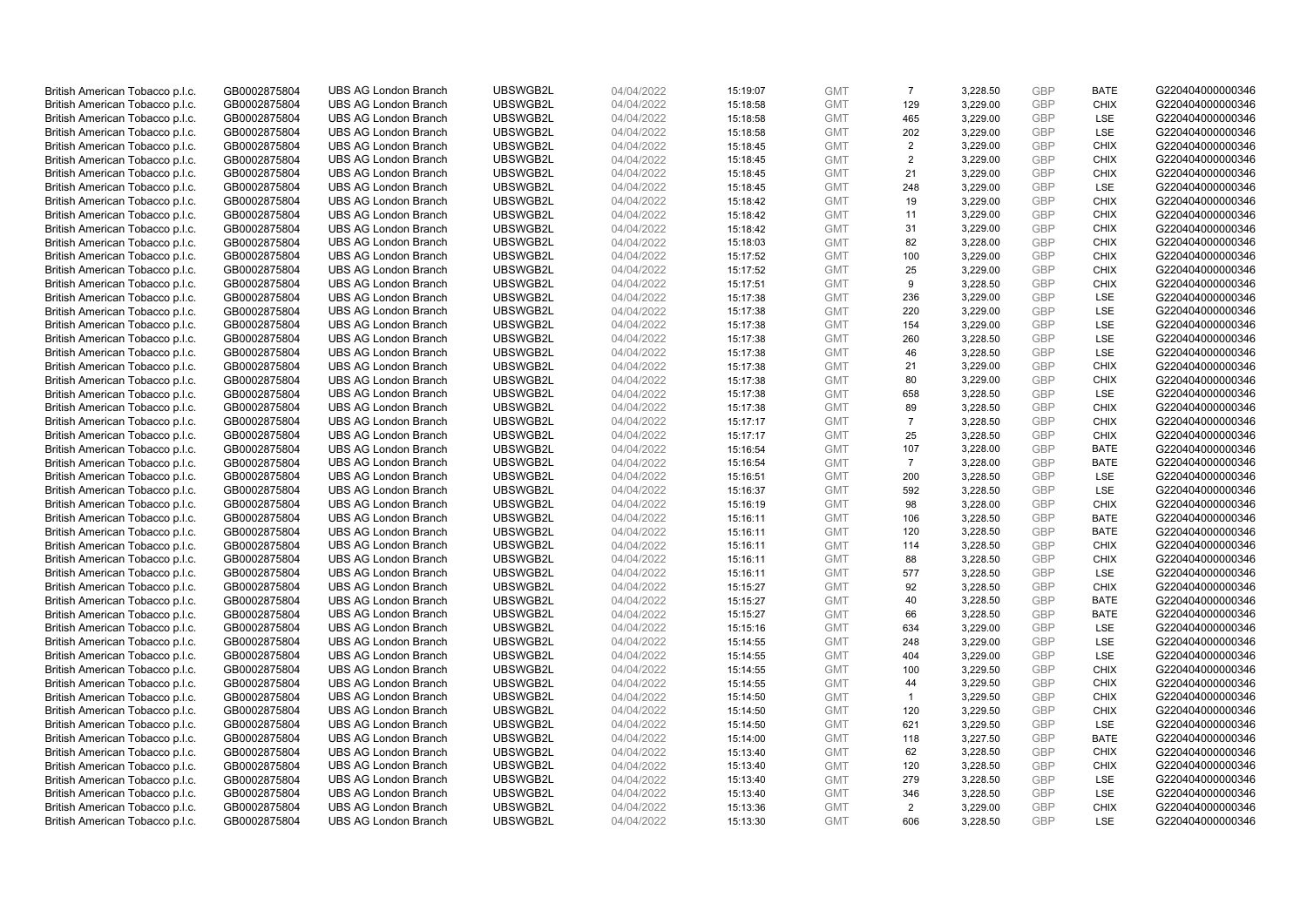| British American Tobacco p.l.c. | GB0002875804 | <b>UBS AG London Branch</b>                                | UBSWGB2L             | 04/04/2022 |          | <b>GMT</b>               | 58             | 3,228.50             | <b>GBP</b>               | <b>CHIX</b> | G220404000000346                     |
|---------------------------------|--------------|------------------------------------------------------------|----------------------|------------|----------|--------------------------|----------------|----------------------|--------------------------|-------------|--------------------------------------|
|                                 |              |                                                            |                      |            | 15:13:17 |                          |                |                      | <b>GBP</b>               | <b>CHIX</b> |                                      |
| British American Tobacco p.l.c. | GB0002875804 | <b>UBS AG London Branch</b>                                | UBSWGB2L             | 04/04/2022 | 15:13:17 | <b>GMT</b>               | 90             | 3,228.50             |                          |             | G220404000000346                     |
| British American Tobacco p.l.c. | GB0002875804 | <b>UBS AG London Branch</b>                                | UBSWGB2L             | 04/04/2022 | 15:12:39 | <b>GMT</b>               | 79             | 3,227.00             | <b>GBP</b>               | LSE         | G220404000000346                     |
| British American Tobacco p.l.c. | GB0002875804 | <b>UBS AG London Branch</b>                                | UBSWGB2L             | 04/04/2022 | 15:12:39 | <b>GMT</b>               | 154            | 3,227.00             | <b>GBP</b>               | LSE         | G220404000000346                     |
| British American Tobacco p.l.c. | GB0002875804 | <b>UBS AG London Branch</b>                                | UBSWGB2L             | 04/04/2022 | 15:12:39 | <b>GMT</b>               | 250            | 3,227.00             | <b>GBP</b>               | LSE         | G220404000000346                     |
| British American Tobacco p.l.c. | GB0002875804 | <b>UBS AG London Branch</b>                                | UBSWGB2L             | 04/04/2022 | 15:12:39 | <b>GMT</b>               | 210            | 3,227.00             | <b>GBP</b>               | LSE         | G220404000000346                     |
| British American Tobacco p.l.c. | GB0002875804 | <b>UBS AG London Branch</b>                                | UBSWGB2L             | 04/04/2022 | 15:12:39 | <b>GMT</b>               | 97             | 3,226.50             | <b>GBP</b>               | <b>CHIX</b> | G220404000000346                     |
| British American Tobacco p.l.c. | GB0002875804 | <b>UBS AG London Branch</b>                                | UBSWGB2L             | 04/04/2022 | 15:12:39 | <b>GMT</b>               | 579            | 3,227.50             | <b>GBP</b>               | LSE         | G220404000000346                     |
| British American Tobacco p.l.c. | GB0002875804 | <b>UBS AG London Branch</b>                                | UBSWGB2L             | 04/04/2022 | 15:12:15 | <b>GMT</b>               | 88             | 3,226.00             | <b>GBP</b>               | <b>CHIX</b> | G220404000000346                     |
| British American Tobacco p.l.c. | GB0002875804 | <b>UBS AG London Branch</b>                                | UBSWGB2L             | 04/04/2022 | 15:12:15 | <b>GMT</b>               | 120            | 3,226.50             | <b>GBP</b>               | <b>BATE</b> | G220404000000346                     |
| British American Tobacco p.l.c. | GB0002875804 | <b>UBS AG London Branch</b>                                | UBSWGB2L             | 04/04/2022 | 15:12:15 | <b>GMT</b>               | 635            | 3,226.50             | <b>GBP</b>               | <b>LSE</b>  | G220404000000346                     |
| British American Tobacco p.l.c. | GB0002875804 | <b>UBS AG London Branch</b>                                | UBSWGB2L             | 04/04/2022 | 15:12:15 | <b>GMT</b>               | 102            | 3,226.50             | <b>GBP</b>               | <b>BATE</b> | G220404000000346                     |
| British American Tobacco p.l.c. | GB0002875804 | <b>UBS AG London Branch</b>                                | UBSWGB2L             | 04/04/2022 | 15:12:15 | <b>GMT</b>               | 53             | 3,226.50             | <b>GBP</b>               | <b>BATE</b> | G220404000000346                     |
| British American Tobacco p.l.c. | GB0002875804 | <b>UBS AG London Branch</b>                                | UBSWGB2L             | 04/04/2022 | 15:12:15 | <b>GMT</b>               | 48             | 3,226.50             | <b>GBP</b>               | <b>BATE</b> | G220404000000346                     |
| British American Tobacco p.l.c. | GB0002875804 | <b>UBS AG London Branch</b>                                | UBSWGB2L             | 04/04/2022 | 15:12:03 | <b>GMT</b>               | 100            | 3,227.00             | <b>GBP</b>               | <b>CHIX</b> | G220404000000346                     |
| British American Tobacco p.l.c. | GB0002875804 | <b>UBS AG London Branch</b>                                | UBSWGB2L             | 04/04/2022 | 15:12:02 | <b>GMT</b>               | 203            | 3,227.50             | <b>GBP</b>               | LSE         | G220404000000346                     |
| British American Tobacco p.l.c. | GB0002875804 | <b>UBS AG London Branch</b>                                | UBSWGB2L             | 04/04/2022 | 15:12:02 | <b>GMT</b>               | $\mathbf{1}$   | 3,227.50             | <b>GBP</b>               | <b>CHIX</b> | G220404000000346                     |
| British American Tobacco p.l.c. | GB0002875804 | <b>UBS AG London Branch</b>                                | UBSWGB2L             | 04/04/2022 | 15:12:02 | <b>GMT</b>               | 203            | 3,227.50             | <b>GBP</b>               | LSE         | G220404000000346                     |
| British American Tobacco p.l.c. | GB0002875804 | <b>UBS AG London Branch</b>                                | UBSWGB2L             | 04/04/2022 | 15:12:02 | <b>GMT</b>               | 82             | 3,227.50             | <b>GBP</b>               | <b>LSE</b>  | G220404000000346                     |
| British American Tobacco p.l.c. | GB0002875804 | <b>UBS AG London Branch</b>                                | UBSWGB2L             | 04/04/2022 | 15:12:02 | <b>GMT</b>               | 230            | 3,227.50             | <b>GBP</b>               | LSE         | G220404000000346                     |
| British American Tobacco p.l.c. | GB0002875804 | <b>UBS AG London Branch</b>                                | UBSWGB2L             | 04/04/2022 | 15:12:02 | <b>GMT</b>               | 230            | 3,227.50             | <b>GBP</b>               | LSE         | G220404000000346                     |
| British American Tobacco p.l.c. | GB0002875804 | <b>UBS AG London Branch</b>                                | UBSWGB2L             | 04/04/2022 | 15:12:02 | <b>GMT</b>               | 57             | 3,227.50             | <b>GBP</b>               | <b>CHIX</b> | G220404000000346                     |
| British American Tobacco p.l.c. | GB0002875804 | <b>UBS AG London Branch</b>                                | UBSWGB2L             | 04/04/2022 | 15:12:02 | <b>GMT</b>               | 110            | 3,227.50             | <b>GBP</b>               | <b>CHIX</b> | G220404000000346                     |
| British American Tobacco p.l.c. | GB0002875804 | <b>UBS AG London Branch</b>                                | UBSWGB2L             | 04/04/2022 | 15:11:01 | <b>GMT</b>               | 592            | 3,226.50             | <b>GBP</b>               | <b>LSE</b>  | G220404000000346                     |
| British American Tobacco p.l.c. | GB0002875804 | <b>UBS AG London Branch</b>                                | UBSWGB2L             | 04/04/2022 | 15:10:52 | <b>GMT</b>               | 100            | 3,227.00             | <b>GBP</b>               | <b>CHIX</b> | G220404000000346                     |
| British American Tobacco p.l.c. | GB0002875804 | <b>UBS AG London Branch</b>                                | UBSWGB2L             | 04/04/2022 | 15:10:31 | <b>GMT</b>               | 10             | 3,226.00             | <b>GBP</b>               | <b>CHIX</b> | G220404000000346                     |
| British American Tobacco p.l.c. | GB0002875804 | <b>UBS AG London Branch</b>                                | UBSWGB2L             | 04/04/2022 | 15:10:30 | <b>GMT</b>               | $\overline{2}$ | 3,226.00             | <b>GBP</b>               | <b>CHIX</b> | G220404000000346                     |
| British American Tobacco p.l.c. | GB0002875804 | <b>UBS AG London Branch</b>                                | UBSWGB2L             | 04/04/2022 | 15:10:28 | <b>GMT</b>               | 41             | 3,226.00             | <b>GBP</b>               | <b>CHIX</b> | G220404000000346                     |
| British American Tobacco p.l.c. | GB0002875804 | <b>UBS AG London Branch</b>                                | UBSWGB2L             | 04/04/2022 | 15:10:24 | <b>GMT</b>               | 154            | 3,227.00             | <b>GBP</b>               | LSE         | G220404000000346                     |
| British American Tobacco p.l.c. | GB0002875804 | <b>UBS AG London Branch</b>                                | UBSWGB2L             | 04/04/2022 | 15:10:24 | <b>GMT</b>               | 50             | 3,227.00             | <b>GBP</b>               | <b>BATE</b> | G220404000000346                     |
| British American Tobacco p.l.c. | GB0002875804 | <b>UBS AG London Branch</b>                                | UBSWGB2L             | 04/04/2022 | 15:10:24 | <b>GMT</b>               | 34             | 3,227.00             | <b>GBP</b>               | <b>BATE</b> | G220404000000346                     |
| British American Tobacco p.l.c. | GB0002875804 | <b>UBS AG London Branch</b>                                | UBSWGB2L             | 04/04/2022 | 15:10:24 | <b>GMT</b>               | 28             | 3,227.00             | <b>GBP</b>               | BATE        | G220404000000346                     |
| British American Tobacco p.l.c. | GB0002875804 | <b>UBS AG London Branch</b>                                | UBSWGB2L             | 04/04/2022 | 15:10:24 | <b>GMT</b>               | 3              | 3,227.00             | <b>GBP</b>               | <b>BATE</b> | G220404000000346                     |
|                                 |              |                                                            |                      |            |          |                          | 248            |                      |                          | LSE         |                                      |
| British American Tobacco p.l.c. | GB0002875804 | <b>UBS AG London Branch</b><br><b>UBS AG London Branch</b> | UBSWGB2L<br>UBSWGB2L | 04/04/2022 | 15:10:24 | <b>GMT</b><br><b>GMT</b> | 250            | 3,227.50<br>3,227.50 | <b>GBP</b><br><b>GBP</b> | LSE         | G220404000000346<br>G220404000000346 |
| British American Tobacco p.l.c. | GB0002875804 |                                                            |                      | 04/04/2022 | 15:10:24 |                          |                |                      |                          |             |                                      |
| British American Tobacco p.l.c. | GB0002875804 | <b>UBS AG London Branch</b>                                | UBSWGB2L             | 04/04/2022 | 15:10:24 | <b>GMT</b>               | 62             | 3,227.50             | <b>GBP</b>               | <b>CHIX</b> | G220404000000346                     |
| British American Tobacco p.l.c. | GB0002875804 | <b>UBS AG London Branch</b>                                | UBSWGB2L             | 04/04/2022 | 15:10:24 | <b>GMT</b>               | 160            | 3,227.50             | <b>GBP</b>               | <b>CHIX</b> | G220404000000346                     |
| British American Tobacco p.l.c. | GB0002875804 | <b>UBS AG London Branch</b>                                | UBSWGB2L             | 04/04/2022 | 15:10:24 | <b>GMT</b>               | 280            | 3,227.50             | <b>GBP</b>               | LSE         | G220404000000346                     |
| British American Tobacco p.l.c. | GB0002875804 | <b>UBS AG London Branch</b>                                | UBSWGB2L             | 04/04/2022 | 15:10:24 | <b>GMT</b>               | 324            | 3,227.50             | <b>GBP</b>               | LSE         | G220404000000346                     |
| British American Tobacco p.l.c. | GB0002875804 | <b>UBS AG London Branch</b>                                | UBSWGB2L             | 04/04/2022 | 15:10:24 | <b>GMT</b>               | 104            | 3,227.50             | <b>GBP</b>               | <b>BATE</b> | G220404000000346                     |
| British American Tobacco p.l.c. | GB0002875804 | <b>UBS AG London Branch</b>                                | UBSWGB2L             | 04/04/2022 | 15:10:24 | <b>GMT</b>               | 106            | 3,227.50             | <b>GBP</b>               | <b>BATE</b> | G220404000000346                     |
| British American Tobacco p.l.c. | GB0002875804 | <b>UBS AG London Branch</b>                                | UBSWGB2L             | 04/04/2022 | 15:09:44 | <b>GMT</b>               | 94             | 3,228.00             | <b>GBP</b>               | <b>CHIX</b> | G220404000000346                     |
| British American Tobacco p.l.c. | GB0002875804 | <b>UBS AG London Branch</b>                                | UBSWGB2L             | 04/04/2022 | 15:09:29 | <b>GMT</b>               | 17             | 3,228.00             | <b>GBP</b>               | <b>CHIX</b> | G220404000000346                     |
| British American Tobacco p.l.c. | GB0002875804 | <b>UBS AG London Branch</b>                                | UBSWGB2L             | 04/04/2022 | 15:09:29 | <b>GMT</b>               | 43             | 3,228.00             | <b>GBP</b>               | <b>CHIX</b> | G220404000000346                     |
| British American Tobacco p.l.c. | GB0002875804 | <b>UBS AG London Branch</b>                                | UBSWGB2L             | 04/04/2022 | 15:09:29 | <b>GMT</b>               | 12             | 3,228.00             | <b>GBP</b>               | <b>CHIX</b> | G220404000000346                     |
| British American Tobacco p.l.c. | GB0002875804 | <b>UBS AG London Branch</b>                                | UBSWGB2L             | 04/04/2022 | 15:09:29 | <b>GMT</b>               | 54             | 3,228.00             | <b>GBP</b>               | <b>CHIX</b> | G220404000000346                     |
| British American Tobacco p.l.c. | GB0002875804 | <b>UBS AG London Branch</b>                                | UBSWGB2L             | 04/04/2022 | 15:09:29 | <b>GMT</b>               | 37             | 3,228.00             | <b>GBP</b>               | <b>CHIX</b> | G220404000000346                     |
| British American Tobacco p.l.c. | GB0002875804 | <b>UBS AG London Branch</b>                                | UBSWGB2L             | 04/04/2022 | 15:09:29 | <b>GMT</b>               | 154            | 3,228.50             | <b>GBP</b>               | LSE         | G220404000000346                     |
| British American Tobacco p.l.c. | GB0002875804 | <b>UBS AG London Branch</b>                                | UBSWGB2L             | 04/04/2022 | 15:09:29 | <b>GMT</b>               | 250            | 3,228.50             | <b>GBP</b>               | LSE         | G220404000000346                     |
| British American Tobacco p.l.c. | GB0002875804 | <b>UBS AG London Branch</b>                                | UBSWGB2L             | 04/04/2022 | 15:09:15 | <b>GMT</b>               | 65             | 3,228.00             | <b>GBP</b>               | <b>LSE</b>  | G220404000000346                     |
| British American Tobacco p.l.c. | GB0002875804 | <b>UBS AG London Branch</b>                                | UBSWGB2L             | 04/04/2022 | 15:09:15 | <b>GMT</b>               | 278            | 3,228.00             | <b>GBP</b>               | LSE         | G220404000000346                     |
| British American Tobacco p.l.c. | GB0002875804 | <b>UBS AG London Branch</b>                                | UBSWGB2L             | 04/04/2022 | 15:09:15 | <b>GMT</b>               | 264            | 3,228.00             | <b>GBP</b>               | LSE         | G220404000000346                     |
| British American Tobacco p.l.c. | GB0002875804 | <b>UBS AG London Branch</b>                                | UBSWGB2L             | 04/04/2022 | 15:08:45 | <b>GMT</b>               | 52             | 3,227.50             | <b>GBP</b>               | LSE         | G220404000000346                     |
| British American Tobacco p.l.c. | GB0002875804 | <b>UBS AG London Branch</b>                                | UBSWGB2L             | 04/04/2022 | 15:08:45 | <b>GMT</b>               | 118            | 3.227.50             | GBP                      | LSE         | G220404000000346                     |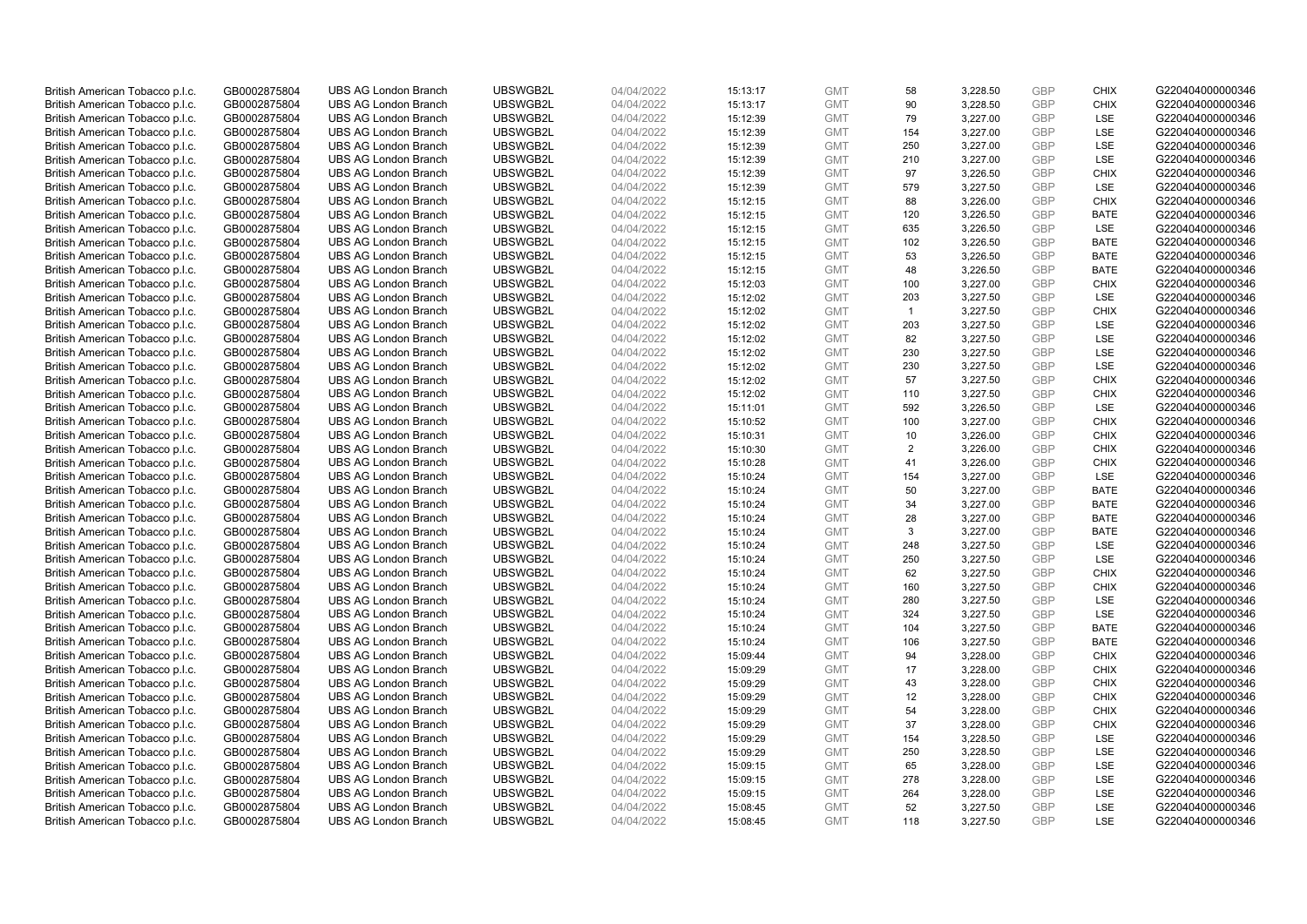| British American Tobacco p.l.c. | GB0002875804                 | <b>UBS AG London Branch</b> | UBSWGB2L | 04/04/2022               | 15:08:45 | <b>GMT</b>               | 52             | 3,227.50             | <b>GBP</b>        | <b>LSE</b>                | G220404000000346 |
|---------------------------------|------------------------------|-----------------------------|----------|--------------------------|----------|--------------------------|----------------|----------------------|-------------------|---------------------------|------------------|
| British American Tobacco p.l.c. | GB0002875804                 | <b>UBS AG London Branch</b> | UBSWGB2L | 04/04/2022               | 15:08:45 | <b>GMT</b>               | 322            | 3,227.50             | <b>GBP</b>        | LSE                       | G220404000000346 |
| British American Tobacco p.l.c. | GB0002875804                 | <b>UBS AG London Branch</b> | UBSWGB2L | 04/04/2022               | 15:08:45 | <b>GMT</b>               | 250            | 3,227.50             | <b>GBP</b>        | LSE                       | G220404000000346 |
| British American Tobacco p.l.c. | GB0002875804                 | <b>UBS AG London Branch</b> | UBSWGB2L | 04/04/2022               | 15:08:45 | <b>GMT</b>               | 122            | 3,227.50             | <b>GBP</b>        | LSE                       | G220404000000346 |
| British American Tobacco p.l.c. | GB0002875804                 | <b>UBS AG London Branch</b> | UBSWGB2L | 04/04/2022               | 15:08:45 | <b>GMT</b>               | 100            | 3,227.50             | <b>GBP</b>        | LSE                       | G220404000000346 |
| British American Tobacco p.l.c. | GB0002875804                 | <b>UBS AG London Branch</b> | UBSWGB2L | 04/04/2022               | 15:08:19 | <b>GMT</b>               | 110            | 3,227.50             | <b>GBP</b>        | <b>CHIX</b>               | G220404000000346 |
| British American Tobacco p.l.c. | GB0002875804                 | <b>UBS AG London Branch</b> | UBSWGB2L | 04/04/2022               | 15:08:19 | <b>GMT</b>               | 48             | 3,227.50             | <b>GBP</b>        | <b>CHIX</b>               | G220404000000346 |
| British American Tobacco p.l.c. | GB0002875804                 | <b>UBS AG London Branch</b> | UBSWGB2L | 04/04/2022               | 15:07:42 | <b>GMT</b>               | 10             | 3,227.50             | <b>GBP</b>        | <b>BATE</b>               | G220404000000346 |
| British American Tobacco p.l.c. | GB0002875804                 | <b>UBS AG London Branch</b> | UBSWGB2L | 04/04/2022               | 15:07:42 | <b>GMT</b>               | 114            | 3,227.50             | <b>GBP</b>        | <b>BATE</b>               | G220404000000346 |
| British American Tobacco p.l.c. | GB0002875804                 | <b>UBS AG London Branch</b> | UBSWGB2L | 04/04/2022               | 15:07:41 | <b>GMT</b>               | 105            | 3,228.00             | <b>GBP</b>        | <b>CHIX</b>               | G220404000000346 |
| British American Tobacco p.l.c. | GB0002875804                 | <b>UBS AG London Branch</b> | UBSWGB2L | 04/04/2022               | 15:07:41 | <b>GMT</b>               | 700            | 3,229.00             | <b>GBP</b>        | LSE                       | G220404000000346 |
| British American Tobacco p.l.c. | GB0002875804                 | <b>UBS AG London Branch</b> | UBSWGB2L | 04/04/2022               | 15:07:41 | <b>GMT</b>               | 109            | 3,229.00             | <b>GBP</b>        | <b>BATE</b>               | G220404000000346 |
| British American Tobacco p.l.c. | GB0002875804                 | <b>UBS AG London Branch</b> | UBSWGB2L | 04/04/2022               | 15:07:29 | <b>GMT</b>               | 100            | 3,229.50             | <b>GBP</b>        | <b>BATE</b>               | G220404000000346 |
| British American Tobacco p.l.c. | GB0002875804                 | <b>UBS AG London Branch</b> | UBSWGB2L | 04/04/2022               | 15:07:29 | <b>GMT</b>               | 76             | 3,229.50             | <b>GBP</b>        | <b>BATE</b>               | G220404000000346 |
| British American Tobacco p.l.c. | GB0002875804                 | <b>UBS AG London Branch</b> | UBSWGB2L | 04/04/2022               | 15:07:22 | <b>GMT</b>               | 20             | 3,229.50             | <b>GBP</b>        | <b>CHIX</b>               | G220404000000346 |
| British American Tobacco p.l.c. | GB0002875804                 | <b>UBS AG London Branch</b> | UBSWGB2L | 04/04/2022               | 15:07:22 | <b>GMT</b>               | 100            | 3,229.50             | <b>GBP</b>        | <b>CHIX</b>               | G220404000000346 |
| British American Tobacco p.l.c. | GB0002875804                 | <b>UBS AG London Branch</b> | UBSWGB2L | 04/04/2022               | 15:07:22 | <b>GMT</b>               | 33             | 3,229.50             | <b>GBP</b>        | <b>CHIX</b>               | G220404000000346 |
| British American Tobacco p.l.c. | GB0002875804                 | <b>UBS AG London Branch</b> | UBSWGB2L | 04/04/2022               | 15:07:22 | <b>GMT</b>               | 19             | 3,229.50             | <b>GBP</b>        | <b>CHIX</b>               | G220404000000346 |
| British American Tobacco p.l.c. | GB0002875804                 | <b>UBS AG London Branch</b> | UBSWGB2L | 04/04/2022               | 15:07:22 | <b>GMT</b>               | 31             | 3,229.50             | <b>GBP</b>        | <b>CHIX</b>               | G220404000000346 |
| British American Tobacco p.l.c. | GB0002875804                 | <b>UBS AG London Branch</b> | UBSWGB2L | 04/04/2022               | 15:07:22 | <b>GMT</b>               | 20             | 3,229.50             | <b>GBP</b>        | <b>CHIX</b>               | G220404000000346 |
| British American Tobacco p.l.c. | GB0002875804                 | <b>UBS AG London Branch</b> | UBSWGB2L | 04/04/2022               | 15:07:22 | <b>GMT</b>               | $\overline{2}$ | 3,229.50             | <b>GBP</b>        | <b>CHIX</b>               | G220404000000346 |
| British American Tobacco p.l.c. | GB0002875804                 | <b>UBS AG London Branch</b> | UBSWGB2L | 04/04/2022               | 15:07:20 | <b>GMT</b>               | 100            | 3,229.50             | <b>GBP</b>        | <b>BATE</b>               | G220404000000346 |
| British American Tobacco p.l.c. | GB0002875804                 | <b>UBS AG London Branch</b> | UBSWGB2L | 04/04/2022               | 15:07:20 | <b>GMT</b>               | $\overline{7}$ | 3,229.50             | <b>GBP</b>        | <b>BATE</b>               | G220404000000346 |
| British American Tobacco p.l.c. | GB0002875804                 | <b>UBS AG London Branch</b> | UBSWGB2L | 04/04/2022               | 15:07:17 | <b>GMT</b>               | 856            | 3,229.25             | <b>GBP</b>        | LSE                       | G220404000000346 |
| British American Tobacco p.l.c. | GB0002875804                 | <b>UBS AG London Branch</b> | UBSWGB2L | 04/04/2022               | 15:07:12 | <b>GMT</b>               | 15             | 3,229.50             | <b>GBP</b>        | <b>CHIX</b>               | G220404000000346 |
| British American Tobacco p.l.c. | GB0002875804                 | <b>UBS AG London Branch</b> | UBSWGB2L | 04/04/2022               | 15:07:12 | <b>GMT</b>               | 21             | 3,229.50             | <b>GBP</b>        | <b>CHIX</b>               | G220404000000346 |
| British American Tobacco p.l.c. | GB0002875804                 | <b>UBS AG London Branch</b> | UBSWGB2L | 04/04/2022               | 15:07:12 | <b>GMT</b>               | 65             | 3,229.50             | <b>GBP</b>        | <b>CHIX</b>               | G220404000000346 |
| British American Tobacco p.l.c. | GB0002875804                 | <b>UBS AG London Branch</b> | UBSWGB2L | 04/04/2022               | 15:06:27 | <b>GMT</b>               | 100            | 3,228.00             | <b>GBP</b>        | LSE                       | G220404000000346 |
| British American Tobacco p.l.c. | GB0002875804                 | <b>UBS AG London Branch</b> | UBSWGB2L | 04/04/2022               | 15:06:27 | <b>GMT</b>               | 566            | 3,228.00             | <b>GBP</b>        | LSE                       | G220404000000346 |
| British American Tobacco p.l.c. | GB0002875804                 | <b>UBS AG London Branch</b> | UBSWGB2L | 04/04/2022               | 15:06:27 | <b>GMT</b>               | 98             | 3,228.00             | <b>GBP</b>        | <b>CHIX</b>               | G220404000000346 |
| British American Tobacco p.l.c. | GB0002875804                 | <b>UBS AG London Branch</b> | UBSWGB2L | 04/04/2022               | 15:06:21 | <b>GMT</b>               | 623            | 3,228.50             | <b>GBP</b>        | LSE                       | G220404000000346 |
| British American Tobacco p.l.c. | GB0002875804                 | <b>UBS AG London Branch</b> | UBSWGB2L | 04/04/2022               | 15:06:03 | <b>GMT</b>               | 93             | 3,228.00             | <b>GBP</b>        | <b>CHIX</b>               | G220404000000346 |
| British American Tobacco p.l.c. | GB0002875804                 | <b>UBS AG London Branch</b> | UBSWGB2L | 04/04/2022               | 15:06:03 | <b>GMT</b>               | 61             | 3,228.00             | <b>GBP</b>        | <b>CHIX</b>               | G220404000000346 |
| British American Tobacco p.l.c. | GB0002875804                 | <b>UBS AG London Branch</b> | UBSWGB2L | 04/04/2022               | 15:05:51 | <b>GMT</b>               | 33             | 3,228.00             | <b>GBP</b>        | <b>CHIX</b>               | G220404000000346 |
| British American Tobacco p.l.c. | GB0002875804                 | <b>UBS AG London Branch</b> | UBSWGB2L | 04/04/2022               | 15:05:42 | <b>GMT</b>               | 140            | 3,228.50             | <b>GBP</b>        | <b>BATE</b>               | G220404000000346 |
| British American Tobacco p.l.c. | GB0002875804                 | <b>UBS AG London Branch</b> | UBSWGB2L | 04/04/2022               | 15:05:16 | <b>GMT</b>               | 83             | 3,229.00             | <b>GBP</b>        | LSE                       | G220404000000346 |
| British American Tobacco p.l.c. | GB0002875804                 | <b>UBS AG London Branch</b> | UBSWGB2L | 04/04/2022               | 15:05:16 | <b>GMT</b>               | 373            | 3.229.00             | <b>GBP</b>        | LSE                       | G220404000000346 |
| British American Tobacco p.l.c. | GB0002875804                 | <b>UBS AG London Branch</b> | UBSWGB2L | 04/04/2022               | 15:05:16 | <b>GMT</b>               | 14             | 3,229.00             | <b>GBP</b>        | LSE                       | G220404000000346 |
| British American Tobacco p.l.c. | GB0002875804                 | <b>UBS AG London Branch</b> | UBSWGB2L | 04/04/2022               | 15:05:16 | <b>GMT</b>               | 19             | 3,229.00             | <b>GBP</b>        | <b>BATE</b>               | G220404000000346 |
| British American Tobacco p.l.c. | GB0002875804                 | <b>UBS AG London Branch</b> | UBSWGB2L | 04/04/2022               | 15:05:16 | <b>GMT</b>               | 231            | 3,229.00             | <b>GBP</b>        | LSE                       | G220404000000346 |
| British American Tobacco p.l.c. | GB0002875804                 | <b>UBS AG London Branch</b> | UBSWGB2L | 04/04/2022               | 15:05:16 | <b>GMT</b>               | 116            | 3,229.00             | <b>GBP</b>        | <b>BATE</b>               | G220404000000346 |
| British American Tobacco p.l.c. | GB0002875804                 | <b>UBS AG London Branch</b> | UBSWGB2L | 04/04/2022               | 15:05:16 | <b>GMT</b>               | 27             | 3,229.00             | <b>GBP</b>        | <b>BATE</b>               | G220404000000346 |
| British American Tobacco p.l.c. | GB0002875804                 | <b>UBS AG London Branch</b> | UBSWGB2L | 04/04/2022               | 15:05:14 | <b>GMT</b>               | 1194           | 3,229.25             | <b>GBP</b>        | LSE                       | G220404000000346 |
| British American Tobacco p.l.c. | GB0002875804                 | <b>UBS AG London Branch</b> | UBSWGB2L | 04/04/2022               | 15:05:12 | <b>GMT</b>               | 75             | 3,229.50             | <b>GBP</b>        | <b>CHIX</b>               | G220404000000346 |
| British American Tobacco p.l.c. | GB0002875804                 | UBS AG London Branch        | UBSWGB2L | 04/04/2022               | 15:05:12 | <b>GMT</b>               | 25             | 3,229.50             | <b>GBP</b>        | <b>CHIX</b>               | G220404000000346 |
| British American Tobacco p.l.c. | GB0002875804                 | <b>UBS AG London Branch</b> | UBSWGB2L | 04/04/2022               | 15:05:12 | <b>GMT</b>               | 72             | 3,229.50             | <b>GBP</b>        | <b>CHIX</b>               | G220404000000346 |
| British American Tobacco p.l.c. | GB0002875804                 | <b>UBS AG London Branch</b> | UBSWGB2L | 04/04/2022               | 15:05:12 | <b>GMT</b>               | 88             | 3,229.50             | <b>GBP</b>        | <b>CHIX</b>               | G220404000000346 |
| British American Tobacco p.l.c. | GB0002875804                 | <b>UBS AG London Branch</b> | UBSWGB2L | 04/04/2022               | 15:05:01 | <b>GMT</b>               | 23             | 3,229.50             | <b>GBP</b>        | <b>CHIX</b>               | G220404000000346 |
| British American Tobacco p.l.c. | GB0002875804                 | <b>UBS AG London Branch</b> | UBSWGB2L | 04/04/2022               | 15:04:39 | <b>GMT</b>               | 98             | 3,229.00             | <b>GBP</b>        | <b>CHIX</b>               | G220404000000346 |
| British American Tobacco p.l.c. | GB0002875804                 | <b>UBS AG London Branch</b> | UBSWGB2L | 04/04/2022               | 15:04:39 | <b>GMT</b>               | 3              | 3,229.00             | <b>GBP</b>        | <b>CHIX</b>               | G220404000000346 |
| British American Tobacco p.l.c. | GB0002875804                 | <b>UBS AG London Branch</b> | UBSWGB2L | 04/04/2022               | 15:04:38 | <b>GMT</b>               | 38             | 3,229.00             | <b>GBP</b>        | <b>CHIX</b>               | G220404000000346 |
| British American Tobacco p.l.c. | GB0002875804                 | <b>UBS AG London Branch</b> | UBSWGB2L | 04/04/2022               | 15:04:23 | <b>GMT</b>               | 86             | 3,228.50             | <b>GBP</b>        | <b>CHIX</b>               | G220404000000346 |
| British American Tobacco p.l.c. | GB0002875804<br>GB0002875804 | <b>UBS AG London Branch</b> | UBSWGB2L | 04/04/2022<br>04/04/2022 | 15:04:12 | <b>GMT</b><br><b>GMT</b> | 607<br>117     | 3,228.50<br>3.228.50 | <b>GBP</b><br>GBP | <b>LSE</b><br><b>BATE</b> | G220404000000346 |
| British American Tobacco p.l.c. |                              | <b>UBS AG London Branch</b> | UBSWGB2L |                          | 15:04:12 |                          |                |                      |                   |                           | G220404000000346 |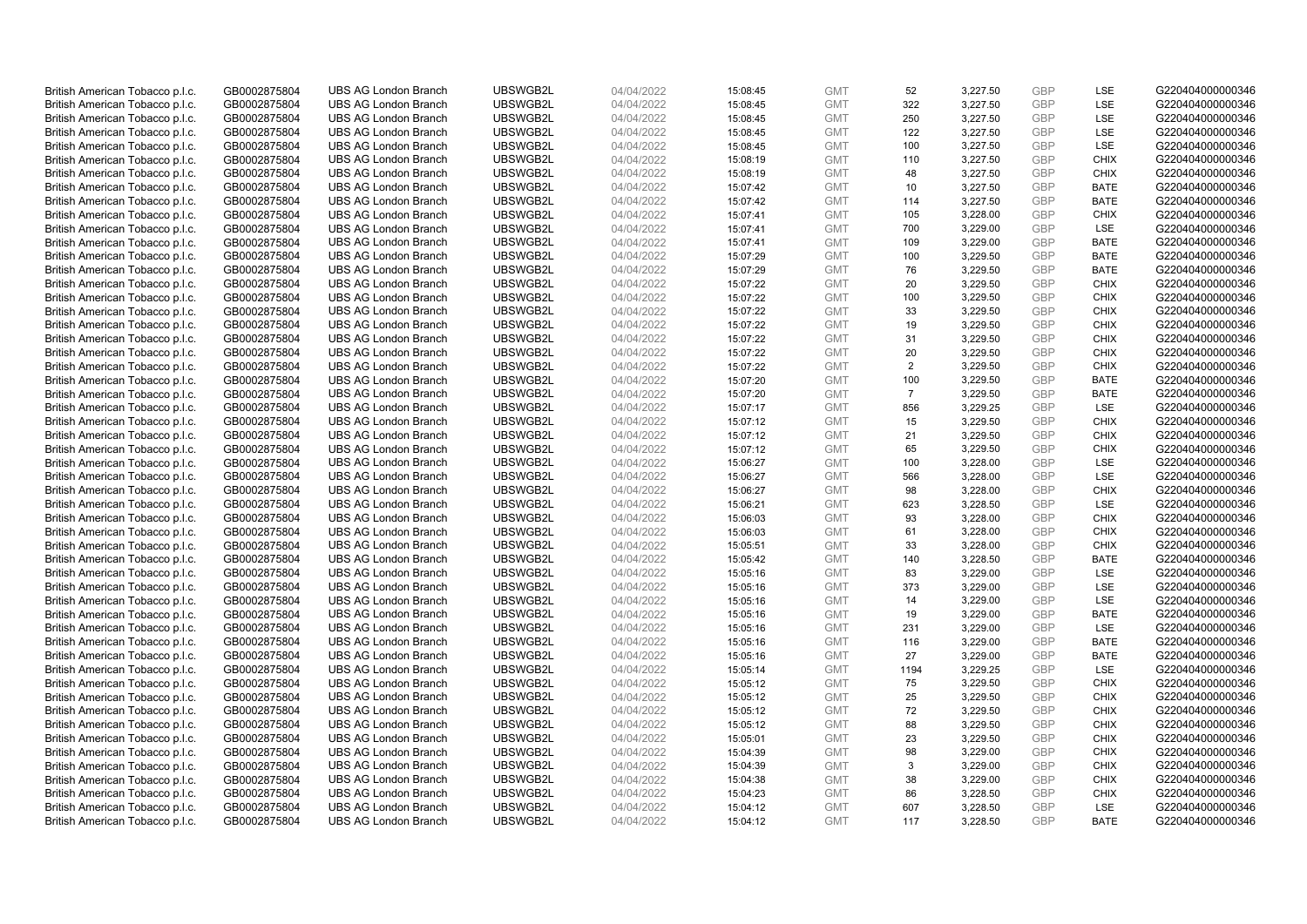| British American Tobacco p.l.c.                                    | GB0002875804                 | <b>UBS AG London Branch</b>                                | UBSWGB2L             | 04/04/2022               | 15:03:58             | <b>GMT</b>               | 3              | 3,229.00             | <b>GBP</b>               | <b>CHIX</b>        | G220404000000346                     |
|--------------------------------------------------------------------|------------------------------|------------------------------------------------------------|----------------------|--------------------------|----------------------|--------------------------|----------------|----------------------|--------------------------|--------------------|--------------------------------------|
| British American Tobacco p.l.c.                                    | GB0002875804                 | <b>UBS AG London Branch</b>                                | UBSWGB2L             | 04/04/2022               | 15:03:58             | <b>GMT</b>               | 36             | 3,229.00             | <b>GBP</b>               | <b>CHIX</b>        | G220404000000346                     |
| British American Tobacco p.l.c.                                    | GB0002875804                 | <b>UBS AG London Branch</b>                                | UBSWGB2L             | 04/04/2022               | 15:03:38             | <b>GMT</b>               | 83             | 3,228.00             | <b>GBP</b>               | <b>CHIX</b>        | G220404000000346                     |
| British American Tobacco p.l.c.                                    | GB0002875804                 | <b>UBS AG London Branch</b>                                | UBSWGB2L             | 04/04/2022               | 15:03:38             | <b>GMT</b>               | 586            | 3,228.50             | <b>GBP</b>               | LSE                | G220404000000346                     |
| British American Tobacco p.l.c.                                    | GB0002875804                 | <b>UBS AG London Branch</b>                                | UBSWGB2L             | 04/04/2022               | 15:03:38             | <b>GMT</b>               | 123            | 3,228.50             | <b>GBP</b>               | <b>BATE</b>        | G220404000000346                     |
| British American Tobacco p.l.c.                                    | GB0002875804                 | <b>UBS AG London Branch</b>                                | UBSWGB2L             | 04/04/2022               | 15:03:37             | <b>GMT</b>               | 130            | 3,229.00             | GBP                      | <b>CHIX</b>        | G220404000000346                     |
| British American Tobacco p.l.c.                                    | GB0002875804                 | <b>UBS AG London Branch</b>                                | UBSWGB2L             | 04/04/2022               | 15:03:27             | <b>GMT</b>               | 154            | 3,229.00             | <b>GBP</b>               | LSE                | G220404000000346                     |
| British American Tobacco p.l.c.                                    | GB0002875804                 | <b>UBS AG London Branch</b>                                | UBSWGB2L             | 04/04/2022               | 15:03:27             | <b>GMT</b>               | 250            | 3,229.00             | <b>GBP</b>               | LSE                | G220404000000346                     |
| British American Tobacco p.l.c.                                    | GB0002875804                 | <b>UBS AG London Branch</b>                                | UBSWGB2L             | 04/04/2022               | 15:03:27             | <b>GMT</b>               | 250            | 3,229.00             | <b>GBP</b>               | LSE                | G220404000000346                     |
| British American Tobacco p.l.c.                                    | GB0002875804                 | <b>UBS AG London Branch</b>                                | UBSWGB2L             | 04/04/2022               | 15:03:27             | <b>GMT</b>               | 208            | 3,229.00             | GBP                      | <b>LSE</b>         | G220404000000346                     |
| British American Tobacco p.l.c.                                    | GB0002875804                 | <b>UBS AG London Branch</b>                                | UBSWGB2L             | 04/04/2022               | 15:03:27             | <b>GMT</b>               | 154            | 3,229.00             | <b>GBP</b>               | LSE                | G220404000000346                     |
| British American Tobacco p.l.c.                                    | GB0002875804                 | <b>UBS AG London Branch</b>                                | UBSWGB2L             | 04/04/2022               | 15:03:16             | <b>GMT</b>               | 258            | 3,228.00             | <b>GBP</b>               | LSE                | G220404000000346                     |
| British American Tobacco p.l.c.                                    | GB0002875804                 | <b>UBS AG London Branch</b>                                | UBSWGB2L             | 04/04/2022               | 15:03:16             | <b>GMT</b>               | 26             | 3,228.00             | <b>GBP</b>               | <b>CHIX</b>        | G220404000000346                     |
| British American Tobacco p.l.c.                                    | GB0002875804                 | <b>UBS AG London Branch</b>                                | UBSWGB2L             | 04/04/2022               | 15:03:16             | <b>GMT</b>               | 64             | 3,228.00             | <b>GBP</b>               | <b>CHIX</b>        | G220404000000346                     |
| British American Tobacco p.l.c.                                    | GB0002875804                 | <b>UBS AG London Branch</b>                                | UBSWGB2L             | 04/04/2022               | 15:03:16             | <b>GMT</b>               | 376            | 3,228.00             | <b>GBP</b>               | LSE                | G220404000000346                     |
| British American Tobacco p.l.c.                                    | GB0002875804                 | <b>UBS AG London Branch</b>                                | UBSWGB2L             | 04/04/2022               | 15:03:04             | <b>GMT</b>               | 120            | 3,227.50             | <b>GBP</b>               | <b>BATE</b>        | G220404000000346                     |
| British American Tobacco p.l.c.                                    | GB0002875804                 | <b>UBS AG London Branch</b>                                | UBSWGB2L             | 04/04/2022               | 15:03:04             | <b>GMT</b>               | 95             | 3,227.50             | <b>GBP</b>               | <b>CHIX</b>        | G220404000000346                     |
| British American Tobacco p.l.c.                                    | GB0002875804                 | <b>UBS AG London Branch</b>                                | UBSWGB2L             | 04/04/2022               | 15:02:36             | <b>GMT</b>               | 250            | 3,227.50             | <b>GBP</b>               | LSE                | G220404000000346                     |
| British American Tobacco p.l.c.                                    | GB0002875804                 | <b>UBS AG London Branch</b>                                | UBSWGB2L             | 04/04/2022               | 15:02:36             | <b>GMT</b>               | 210            | 3,227.50             | <b>GBP</b>               | LSE                | G220404000000346                     |
| British American Tobacco p.l.c.                                    | GB0002875804                 | <b>UBS AG London Branch</b>                                | UBSWGB2L             | 04/04/2022               | 15:02:36             | <b>GMT</b>               | 447            | 3,227.50             | <b>GBP</b>               | LSE                | G220404000000346                     |
| British American Tobacco p.l.c.                                    | GB0002875804                 | <b>UBS AG London Branch</b>                                | UBSWGB2L             | 04/04/2022               | 15:02:36             | <b>GMT</b>               | 88             | 3,227.50             | <b>GBP</b>               | <b>CHIX</b>        | G220404000000346                     |
| British American Tobacco p.l.c.                                    | GB0002875804                 | <b>UBS AG London Branch</b>                                | UBSWGB2L             | 04/04/2022               | 15:02:36             | <b>GMT</b>               | 208            | 3,227.50             | <b>GBP</b>               | LSE                | G220404000000346                     |
| British American Tobacco p.l.c.                                    | GB0002875804                 | <b>UBS AG London Branch</b>                                | UBSWGB2L             | 04/04/2022               | 15:02:29             | <b>GMT</b>               | 91             | 3,227.50             | <b>GBP</b>               | <b>CHIX</b>        | G220404000000346                     |
| British American Tobacco p.l.c.                                    | GB0002875804                 | <b>UBS AG London Branch</b>                                | UBSWGB2L             | 04/04/2022               | 15:02:29             | <b>GMT</b>               | 38             | 3,227.50             | <b>GBP</b>               | <b>CHIX</b>        | G220404000000346                     |
| British American Tobacco p.l.c.                                    | GB0002875804                 | <b>UBS AG London Branch</b>                                | UBSWGB2L             | 04/04/2022               | 15:02:07             | <b>GMT</b>               | 710            | 3,228.50             | <b>GBP</b>               | LSE                | G220404000000346                     |
| British American Tobacco p.l.c.                                    | GB0002875804                 | <b>UBS AG London Branch</b>                                | UBSWGB2L             | 04/04/2022               | 15:02:07             | <b>GMT</b>               | 112            | 3,229.00             | <b>GBP</b>               | LSE                | G220404000000346                     |
| British American Tobacco p.l.c.                                    | GB0002875804                 | <b>UBS AG London Branch</b>                                | UBSWGB2L             | 04/04/2022               | 15:01:48             | <b>GMT</b>               | 2              | 3,227.50             | <b>GBP</b>               | <b>CHIX</b>        | G220404000000346                     |
| British American Tobacco p.l.c.                                    | GB0002875804                 | <b>UBS AG London Branch</b>                                | UBSWGB2L             | 04/04/2022               | 15:01:44             | <b>GMT</b>               | 671            | 3,227.50             | <b>GBP</b>               | LSE                | G220404000000346                     |
| British American Tobacco p.l.c.                                    | GB0002875804                 | <b>UBS AG London Branch</b>                                | UBSWGB2L             | 04/04/2022               | 15:01:44             | <b>GMT</b>               | 150            | 3,227.50             | <b>GBP</b>               | <b>BATE</b>        | G220404000000346                     |
| British American Tobacco p.l.c.                                    | GB0002875804                 | <b>UBS AG London Branch</b>                                | UBSWGB2L             | 04/04/2022               | 15:01:43             | <b>GMT</b>               | 10             | 3,228.00             | <b>GBP</b>               | <b>BATE</b>        | G220404000000346                     |
| British American Tobacco p.l.c.                                    | GB0002875804                 | <b>UBS AG London Branch</b>                                | UBSWGB2L             | 04/04/2022               | 15:01:30             | <b>GMT</b>               | 98             | 3,228.00             | <b>GBP</b>               | <b>CHIX</b>        | G220404000000346                     |
| British American Tobacco p.l.c.                                    | GB0002875804                 | <b>UBS AG London Branch</b>                                | UBSWGB2L             | 04/04/2022               | 15:01:30             | <b>GMT</b>               | $\mathbf{1}$   | 3,228.00             | <b>GBP</b>               | <b>CHIX</b>        | G220404000000346                     |
| British American Tobacco p.l.c.                                    | GB0002875804                 | <b>UBS AG London Branch</b>                                | UBSWGB2L             | 04/04/2022               | 15:01:30             | <b>GMT</b>               | 91             | 3,228.00             | <b>GBP</b>               | <b>CHIX</b>        | G220404000000346                     |
| British American Tobacco p.l.c.                                    | GB0002875804                 | <b>UBS AG London Branch</b>                                | UBSWGB2L             | 04/04/2022               | 15:01:30             | <b>GMT</b>               | 673            | 3,228.50             | <b>GBP</b>               | LSE                | G220404000000346                     |
| British American Tobacco p.l.c.                                    | GB0002875804                 | <b>UBS AG London Branch</b>                                | UBSWGB2L             | 04/04/2022               | 15:01:26             | <b>GMT</b>               | 21             | 3,229.00             | <b>GBP</b>               | <b>BATE</b>        | G220404000000346                     |
| British American Tobacco p.l.c.                                    | GB0002875804                 | <b>UBS AG London Branch</b>                                | UBSWGB2L             | 04/04/2022               | 15:01:25             | <b>GMT</b>               | $\overline{7}$ | 3,229.00             | <b>GBP</b>               | <b>BATE</b>        | G220404000000346                     |
| British American Tobacco p.l.c.                                    | GB0002875804                 | <b>UBS AG London Branch</b>                                | UBSWGB2L             | 04/04/2022               | 15:01:20             | <b>GMT</b>               | 100            | 3.229.00             | <b>GBP</b>               | <b>CHIX</b>        | G220404000000346                     |
| British American Tobacco p.l.c.                                    | GB0002875804                 | <b>UBS AG London Branch</b>                                | UBSWGB2L             | 04/04/2022               | 15:01:20             | <b>GMT</b>               | 26             | 3,229.00             | <b>GBP</b>               | <b>CHIX</b>        | G220404000000346                     |
| British American Tobacco p.l.c.                                    | GB0002875804                 | <b>UBS AG London Branch</b>                                | UBSWGB2L             | 04/04/2022               | 15:01:12             | <b>GMT</b>               | 34             | 3,228.50             | <b>GBP</b>               | <b>CHIX</b>        | G220404000000346                     |
| British American Tobacco p.l.c.                                    | GB0002875804                 | <b>UBS AG London Branch</b>                                | UBSWGB2L             | 04/04/2022               | 15:00:38             | <b>GMT</b>               | 102<br>665     | 3,228.50             | <b>GBP</b><br><b>GBP</b> | <b>BATE</b><br>LSE | G220404000000346                     |
| British American Tobacco p.l.c.                                    | GB0002875804                 | <b>UBS AG London Branch</b><br><b>UBS AG London Branch</b> | UBSWGB2L<br>UBSWGB2L | 04/04/2022               | 15:00:38             | <b>GMT</b><br><b>GMT</b> | 114            | 3,228.50<br>3,228.50 | <b>GBP</b>               | <b>BATE</b>        | G220404000000346<br>G220404000000346 |
| British American Tobacco p.l.c.                                    | GB0002875804<br>GB0002875804 | <b>UBS AG London Branch</b>                                | UBSWGB2L             | 04/04/2022<br>04/04/2022 | 15:00:38<br>15:00:36 | <b>GMT</b>               | 40             |                      | <b>GBP</b>               | LSE                | G220404000000346                     |
| British American Tobacco p.l.c.<br>British American Tobacco p.l.c. | GB0002875804                 | <b>UBS AG London Branch</b>                                | UBSWGB2L             | 04/04/2022               | 15:00:36             | <b>GMT</b>               | 260            | 3,229.00<br>3,229.00 | <b>GBP</b>               | LSE                | G220404000000346                     |
| British American Tobacco p.l.c.                                    | GB0002875804                 | UBS AG London Branch                                       | UBSWGB2L             | 04/04/2022               | 15:00:36             | <b>GMT</b>               | 260            | 3,229.00             | <b>GBP</b>               | <b>LSE</b>         | G220404000000346                     |
| British American Tobacco p.l.c.                                    | GB0002875804                 | <b>UBS AG London Branch</b>                                | UBSWGB2L             | 04/04/2022               | 15:00:36             | <b>GMT</b>               | 250            | 3,229.00             | <b>GBP</b>               | LSE                | G220404000000346                     |
| British American Tobacco p.l.c.                                    | GB0002875804                 | <b>UBS AG London Branch</b>                                | UBSWGB2L             | 04/04/2022               | 15:00:36             | <b>GMT</b>               | 82             | 3,229.00             | <b>GBP</b>               | LSE                | G220404000000346                     |
| British American Tobacco p.l.c.                                    | GB0002875804                 | <b>UBS AG London Branch</b>                                | UBSWGB2L             | 04/04/2022               | 15:00:34             | <b>GMT</b>               | 5              | 3,229.00             | <b>GBP</b>               | LSE                | G220404000000346                     |
| British American Tobacco p.l.c.                                    | GB0002875804                 | <b>UBS AG London Branch</b>                                | UBSWGB2L             | 04/04/2022               | 15:00:34             | <b>GMT</b>               | 197            | 3,229.00             | <b>GBP</b>               | LSE                | G220404000000346                     |
| British American Tobacco p.l.c.                                    | GB0002875804                 | <b>UBS AG London Branch</b>                                | UBSWGB2L             | 04/04/2022               | 15:00:34             | <b>GMT</b>               | 146            | 3,229.00             | <b>GBP</b>               | LSE                | G220404000000346                     |
| British American Tobacco p.l.c.                                    | GB0002875804                 | <b>UBS AG London Branch</b>                                | UBSWGB2L             | 04/04/2022               | 15:00:34             | <b>GMT</b>               | 79             | 3,229.00             | <b>GBP</b>               | LSE                | G220404000000346                     |
| British American Tobacco p.l.c.                                    | GB0002875804                 | <b>UBS AG London Branch</b>                                | UBSWGB2L             | 04/04/2022               | 15:00:33             | <b>GMT</b>               | 80             | 3,229.00             | <b>GBP</b>               | <b>CHIX</b>        | G220404000000346                     |
| British American Tobacco p.l.c.                                    | GB0002875804                 | <b>UBS AG London Branch</b>                                | UBSWGB2L             | 04/04/2022               | 15:00:33             | <b>GMT</b>               | 3              | 3,229.00             | <b>GBP</b>               | <b>CHIX</b>        | G220404000000346                     |
| British American Tobacco p.l.c.                                    | GB0002875804                 | <b>UBS AG London Branch</b>                                | UBSWGB2L             | 04/04/2022               | 15:00:25             | <b>GMT</b>               | 35             | 3.229.00             | GBP                      | <b>CHIX</b>        | G220404000000346                     |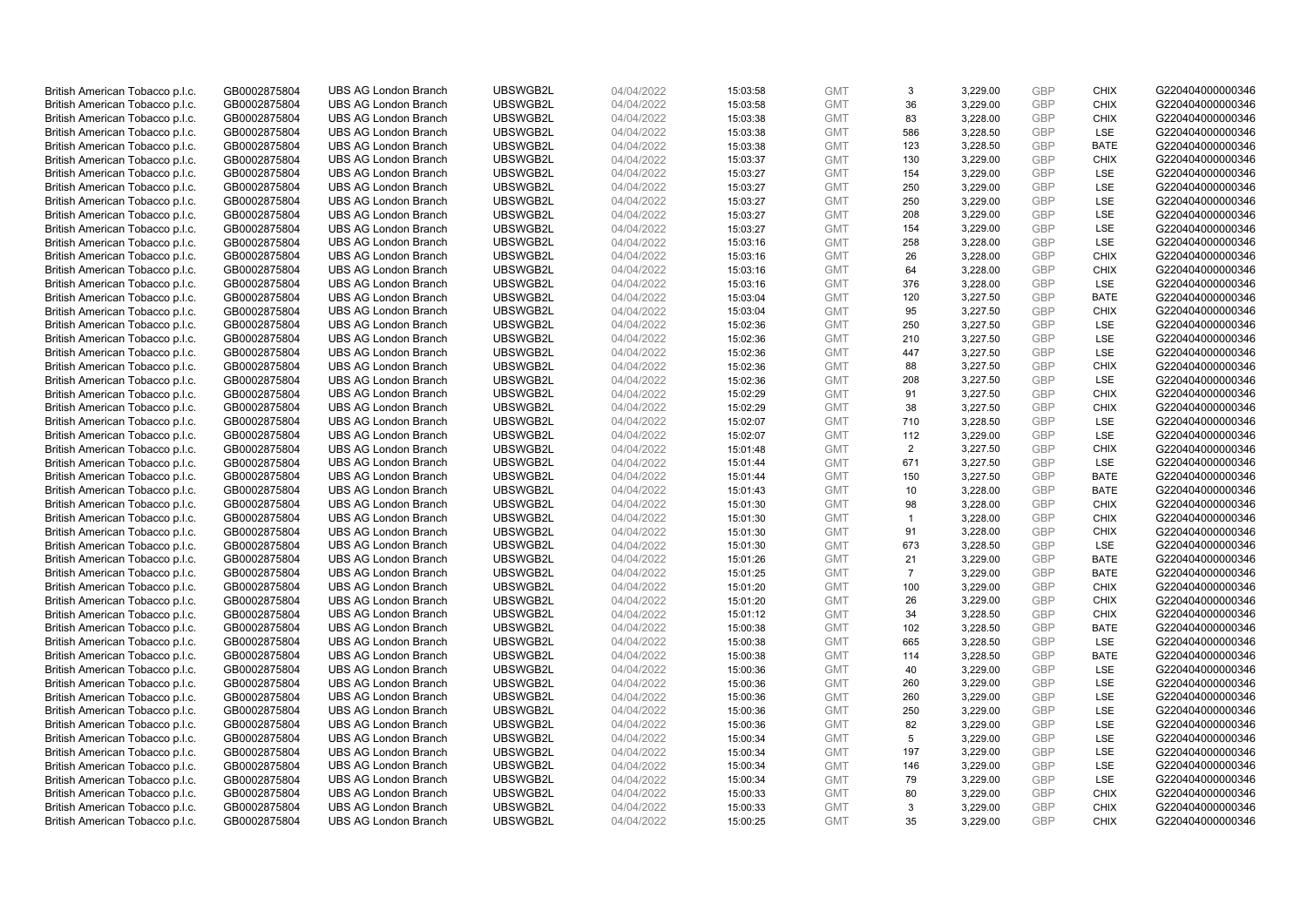| British American Tobacco p.l.c. | GB0002875804 | <b>UBS AG London Branch</b> | UBSWGB2L             | 04/04/2022 | 15:00:23 | <b>GMT</b> | 43             | 3,229.00 | <b>GBP</b> | <b>CHIX</b> | G220404000000346 |
|---------------------------------|--------------|-----------------------------|----------------------|------------|----------|------------|----------------|----------|------------|-------------|------------------|
|                                 | GB0002875804 | <b>UBS AG London Branch</b> | UBSWGB2L             | 04/04/2022 |          | <b>GMT</b> | 10             | 3,229.00 | <b>GBP</b> | <b>CHIX</b> | G220404000000346 |
| British American Tobacco p.l.c. |              |                             |                      |            | 15:00:23 |            |                |          |            |             |                  |
| British American Tobacco p.l.c. | GB0002875804 | <b>UBS AG London Branch</b> | UBSWGB2L             | 04/04/2022 | 15:00:23 | <b>GMT</b> | 72             | 3,229.00 | <b>GBP</b> | <b>BATE</b> | G220404000000346 |
| British American Tobacco p.l.c. | GB0002875804 | <b>UBS AG London Branch</b> | UBSWGB2L             | 04/04/2022 | 15:00:06 | <b>GMT</b> | 200            | 3,229.00 | <b>GBP</b> | <b>CHIX</b> | G220404000000346 |
| British American Tobacco p.l.c. | GB0002875804 | <b>UBS AG London Branch</b> | UBSWGB2L             | 04/04/2022 | 15:00:06 | <b>GMT</b> | 53             | 3,229.00 | <b>GBP</b> | <b>CHIX</b> | G220404000000346 |
| British American Tobacco p.l.c. | GB0002875804 | <b>UBS AG London Branch</b> | UBSWGB2L             | 04/04/2022 | 15:00:03 | <b>GMT</b> | 3              | 3,229.00 | <b>GBP</b> | <b>CHIX</b> | G220404000000346 |
| British American Tobacco p.l.c. | GB0002875804 | <b>UBS AG London Branch</b> | UBSWGB2L             | 04/04/2022 | 15:00:02 | <b>GMT</b> | 91             | 3,229.00 | <b>GBP</b> | <b>CHIX</b> | G220404000000346 |
| British American Tobacco p.l.c. | GB0002875804 | <b>UBS AG London Branch</b> | UBSWGB2L             | 04/04/2022 | 14:59:54 | <b>GMT</b> | 18             | 3,229.00 | <b>GBP</b> | <b>CHIX</b> | G220404000000346 |
| British American Tobacco p.l.c. | GB0002875804 | <b>UBS AG London Branch</b> | UBSWGB2L             | 04/04/2022 | 14:59:39 | <b>GMT</b> | 618            | 3,228.50 | <b>GBP</b> | LSE         | G220404000000346 |
| British American Tobacco p.l.c. | GB0002875804 | <b>UBS AG London Branch</b> | UBSWGB2L             | 04/04/2022 | 14:59:13 | <b>GMT</b> | 656            | 3,228.50 | <b>GBP</b> | LSE         | G220404000000346 |
| British American Tobacco p.l.c. | GB0002875804 | <b>UBS AG London Branch</b> | UBSWGB2L             | 04/04/2022 | 14:59:13 | <b>GMT</b> | 89             | 3,228.50 | <b>GBP</b> | <b>CHIX</b> | G220404000000346 |
| British American Tobacco p.l.c. | GB0002875804 | <b>UBS AG London Branch</b> | UBSWGB2L             | 04/04/2022 | 14:59:13 | <b>GMT</b> | 138            | 3,229.00 | <b>GBP</b> | <b>CHIX</b> | G220404000000346 |
| British American Tobacco p.l.c. | GB0002875804 | <b>UBS AG London Branch</b> | UBSWGB2L             | 04/04/2022 | 14:59:13 | <b>GMT</b> | 10             | 3,228.50 | <b>GBP</b> | <b>CHIX</b> | G220404000000346 |
| British American Tobacco p.l.c. | GB0002875804 | <b>UBS AG London Branch</b> | UBSWGB2L             | 04/04/2022 | 14:59:13 | <b>GMT</b> | 689            | 3,229.00 | <b>GBP</b> | LSE         | G220404000000346 |
| British American Tobacco p.l.c. | GB0002875804 | <b>UBS AG London Branch</b> | UBSWGB2L             | 04/04/2022 | 14:58:30 | <b>GMT</b> | 121            | 3,227.50 | <b>GBP</b> | <b>BATE</b> | G220404000000346 |
| British American Tobacco p.l.c. | GB0002875804 | <b>UBS AG London Branch</b> | UBSWGB2L             | 04/04/2022 | 14:58:30 | <b>GMT</b> | 663            | 3,227.50 | <b>GBP</b> | LSE         | G220404000000346 |
| British American Tobacco p.l.c. | GB0002875804 | <b>UBS AG London Branch</b> | UBSWGB2L             | 04/04/2022 | 14:58:29 | <b>GMT</b> | 142            | 3,228.00 | <b>GBP</b> | <b>CHIX</b> | G220404000000346 |
| British American Tobacco p.l.c. | GB0002875804 | <b>UBS AG London Branch</b> | UBSWGB2L             | 04/04/2022 | 14:58:29 | <b>GMT</b> | 218            | 3,228.00 | <b>GBP</b> | <b>BATE</b> | G220404000000346 |
|                                 |              | <b>UBS AG London Branch</b> | UBSWGB2L             |            |          |            |                |          |            | <b>LSE</b>  |                  |
| British American Tobacco p.l.c. | GB0002875804 |                             |                      | 04/04/2022 | 14:58:29 | <b>GMT</b> | 356            | 3,228.00 | <b>GBP</b> |             | G220404000000346 |
| British American Tobacco p.l.c. | GB0002875804 | <b>UBS AG London Branch</b> | UBSWGB2L             | 04/04/2022 | 14:58:29 | <b>GMT</b> | 73             | 3,228.00 | <b>GBP</b> | LSE         | G220404000000346 |
| British American Tobacco p.l.c. | GB0002875804 | <b>UBS AG London Branch</b> | UBSWGB2L             | 04/04/2022 | 14:58:29 | <b>GMT</b> | 186            | 3,228.00 | <b>GBP</b> | LSE         | G220404000000346 |
| British American Tobacco p.l.c. | GB0002875804 | <b>UBS AG London Branch</b> | UBSWGB2L             | 04/04/2022 | 14:58:24 | <b>GMT</b> | 210            | 3,228.50 | <b>GBP</b> | LSE         | G220404000000346 |
| British American Tobacco p.l.c. | GB0002875804 | <b>UBS AG London Branch</b> | UBSWGB2L             | 04/04/2022 | 14:58:24 | <b>GMT</b> | 247            | 3,228.50 | <b>GBP</b> | LSE         | G220404000000346 |
| British American Tobacco p.l.c. | GB0002875804 | <b>UBS AG London Branch</b> | UBSWGB2L             | 04/04/2022 | 14:58:21 | <b>GMT</b> | 9              | 3,228.50 | <b>GBP</b> | <b>BATE</b> | G220404000000346 |
| British American Tobacco p.l.c. | GB0002875804 | <b>UBS AG London Branch</b> | UBSWGB2L             | 04/04/2022 | 14:58:17 | <b>GMT</b> | 250            | 3,228.50 | <b>GBP</b> | LSE         | G220404000000346 |
| British American Tobacco p.l.c. | GB0002875804 | <b>UBS AG London Branch</b> | UBSWGB2L             | 04/04/2022 | 14:58:17 | <b>GMT</b> | 210            | 3,228.50 | <b>GBP</b> | LSE         | G220404000000346 |
| British American Tobacco p.l.c. | GB0002875804 | <b>UBS AG London Branch</b> | UBSWGB2L             | 04/04/2022 | 14:58:09 | <b>GMT</b> | 155            | 3,228.50 | <b>GBP</b> | <b>CHIX</b> | G220404000000346 |
| British American Tobacco p.l.c. | GB0002875804 | <b>UBS AG London Branch</b> | UBSWGB2L             | 04/04/2022 | 14:58:09 | <b>GMT</b> | 180            | 3,228.50 | <b>GBP</b> | <b>CHIX</b> | G220404000000346 |
| British American Tobacco p.l.c. | GB0002875804 | <b>UBS AG London Branch</b> | UBSWGB2L             | 04/04/2022 | 14:58:09 | <b>GMT</b> | 34             | 3,228.50 | <b>GBP</b> | <b>CHIX</b> | G220404000000346 |
| British American Tobacco p.l.c. | GB0002875804 | <b>UBS AG London Branch</b> | UBSWGB2L             | 04/04/2022 | 14:57:20 | <b>GMT</b> | 784            | 3,227.50 | <b>GBP</b> | LSE         | G220404000000346 |
| British American Tobacco p.l.c. | GB0002875804 | <b>UBS AG London Branch</b> | UBSWGB2L             | 04/04/2022 | 14:57:20 | <b>GMT</b> | 149            | 3,227.50 | <b>GBP</b> | <b>BATE</b> | G220404000000346 |
| British American Tobacco p.l.c. | GB0002875804 | <b>UBS AG London Branch</b> | UBSWGB2L             | 04/04/2022 | 14:57:14 | <b>GMT</b> | 124            | 3,228.00 | <b>GBP</b> | BATE        | G220404000000346 |
| British American Tobacco p.l.c. | GB0002875804 | <b>UBS AG London Branch</b> | UBSWGB2L             | 04/04/2022 | 14:57:14 | <b>GMT</b> | $\overline{4}$ | 3,227.50 | <b>GBP</b> | <b>BATE</b> | G220404000000346 |
| British American Tobacco p.l.c. | GB0002875804 | <b>UBS AG London Branch</b> | UBSWGB2L             | 04/04/2022 | 14:57:14 | <b>GMT</b> | 594            | 3,228.00 | <b>GBP</b> | LSE         | G220404000000346 |
| British American Tobacco p.l.c. | GB0002875804 | <b>UBS AG London Branch</b> | UBSWGB2L             | 04/04/2022 | 14:57:14 | <b>GMT</b> | 93             | 3,228.00 | <b>GBP</b> | <b>CHIX</b> | G220404000000346 |
| British American Tobacco p.l.c. | GB0002875804 | <b>UBS AG London Branch</b> | UBSWGB2L             | 04/04/2022 | 14:57:00 | <b>GMT</b> | 96             | 3,228.50 | <b>GBP</b> | <b>CHIX</b> | G220404000000346 |
| British American Tobacco p.l.c. | GB0002875804 | <b>UBS AG London Branch</b> | UBSWGB2L             | 04/04/2022 | 14:57:00 | <b>GMT</b> | 762            | 3,228.50 | <b>GBP</b> | LSE         | G220404000000346 |
| British American Tobacco p.l.c. | GB0002875804 | <b>UBS AG London Branch</b> | UBSWGB2L             | 04/04/2022 | 14:56:48 | <b>GMT</b> | 53             | 3,228.00 | <b>GBP</b> | <b>CHIX</b> | G220404000000346 |
| British American Tobacco p.l.c. | GB0002875804 | <b>UBS AG London Branch</b> | UBSWGB2L             | 04/04/2022 | 14:56:48 | <b>GMT</b> | 43             | 3,228.00 | <b>GBP</b> | <b>CHIX</b> | G220404000000346 |
| British American Tobacco p.l.c. | GB0002875804 | <b>UBS AG London Branch</b> | UBSWGB2L             | 04/04/2022 | 14:56:37 | <b>GMT</b> | 80             | 3,226.50 | <b>GBP</b> | <b>CHIX</b> | G220404000000346 |
| British American Tobacco p.l.c. | GB0002875804 | <b>UBS AG London Branch</b> | UBSWGB2L             | 04/04/2022 | 14:55:54 | <b>GMT</b> | 8              | 3,222.50 | <b>GBP</b> | <b>BATE</b> | G220404000000346 |
| British American Tobacco p.l.c. | GB0002875804 | <b>UBS AG London Branch</b> | UBSWGB2L             | 04/04/2022 | 14:55:54 | <b>GMT</b> | 103            | 3,222.50 | <b>GBP</b> | <b>BATE</b> | G220404000000346 |
| British American Tobacco p.l.c. | GB0002875804 | <b>UBS AG London Branch</b> | UBSWGB2L             | 04/04/2022 | 14:55:54 | <b>GMT</b> | 108            | 3,222.50 | <b>GBP</b> | <b>BATE</b> | G220404000000346 |
| British American Tobacco p.l.c. | GB0002875804 | <b>UBS AG London Branch</b> | UBSWGB2L             | 04/04/2022 | 14:55:54 | <b>GMT</b> | 656            | 3,223.00 | <b>GBP</b> | LSE         | G220404000000346 |
| British American Tobacco p.l.c. | GB0002875804 | <b>UBS AG London Branch</b> | UBSWGB2L             | 04/04/2022 | 14:55:54 | <b>GMT</b> | 91             | 3,223.00 | <b>GBP</b> | <b>CHIX</b> | G220404000000346 |
|                                 |              | <b>UBS AG London Branch</b> | UBSWGB2L             | 04/04/2022 |          | <b>GMT</b> |                |          | <b>GBP</b> | LSE         | G220404000000346 |
| British American Tobacco p.l.c. | GB0002875804 |                             |                      |            | 14:55:49 | <b>GMT</b> | 710<br>121     | 3,223.50 | <b>GBP</b> | <b>CHIX</b> |                  |
| British American Tobacco p.l.c. | GB0002875804 | <b>UBS AG London Branch</b> | UBSWGB2L<br>UBSWGB2L | 04/04/2022 | 14:55:40 |            |                | 3,222.50 | <b>GBP</b> | <b>LSE</b>  | G220404000000346 |
| British American Tobacco p.l.c. | GB0002875804 | <b>UBS AG London Branch</b> |                      | 04/04/2022 | 14:55:40 | <b>GMT</b> | 666            | 3,222.50 |            |             | G220404000000346 |
| British American Tobacco p.l.c. | GB0002875804 | <b>UBS AG London Branch</b> | UBSWGB2L             | 04/04/2022 | 14:55:28 | <b>GMT</b> | 130            | 3,223.00 | <b>GBP</b> | <b>CHIX</b> | G220404000000346 |
| British American Tobacco p.l.c. | GB0002875804 | <b>UBS AG London Branch</b> | UBSWGB2L             | 04/04/2022 | 14:54:42 | <b>GMT</b> | 34             | 3,220.50 | <b>GBP</b> | <b>CHIX</b> | G220404000000346 |
| British American Tobacco p.l.c. | GB0002875804 | <b>UBS AG London Branch</b> | UBSWGB2L             | 04/04/2022 | 14:54:42 | <b>GMT</b> | 100            | 3,220.50 | <b>GBP</b> | <b>CHIX</b> | G220404000000346 |
| British American Tobacco p.l.c. | GB0002875804 | <b>UBS AG London Branch</b> | UBSWGB2L             | 04/04/2022 | 14:54:42 | <b>GMT</b> | 17             | 3,220.50 | <b>GBP</b> | <b>CHIX</b> | G220404000000346 |
| British American Tobacco p.l.c. | GB0002875804 | <b>UBS AG London Branch</b> | UBSWGB2L             | 04/04/2022 | 14:54:25 | <b>GMT</b> | 8              | 3,220.00 | <b>GBP</b> | <b>CHIX</b> | G220404000000346 |
| British American Tobacco p.l.c. | GB0002875804 | <b>UBS AG London Branch</b> | UBSWGB2L             | 04/04/2022 | 14:54:10 | <b>GMT</b> | 205            | 3.219.00 | GBP        | <b>LSE</b>  | G220404000000346 |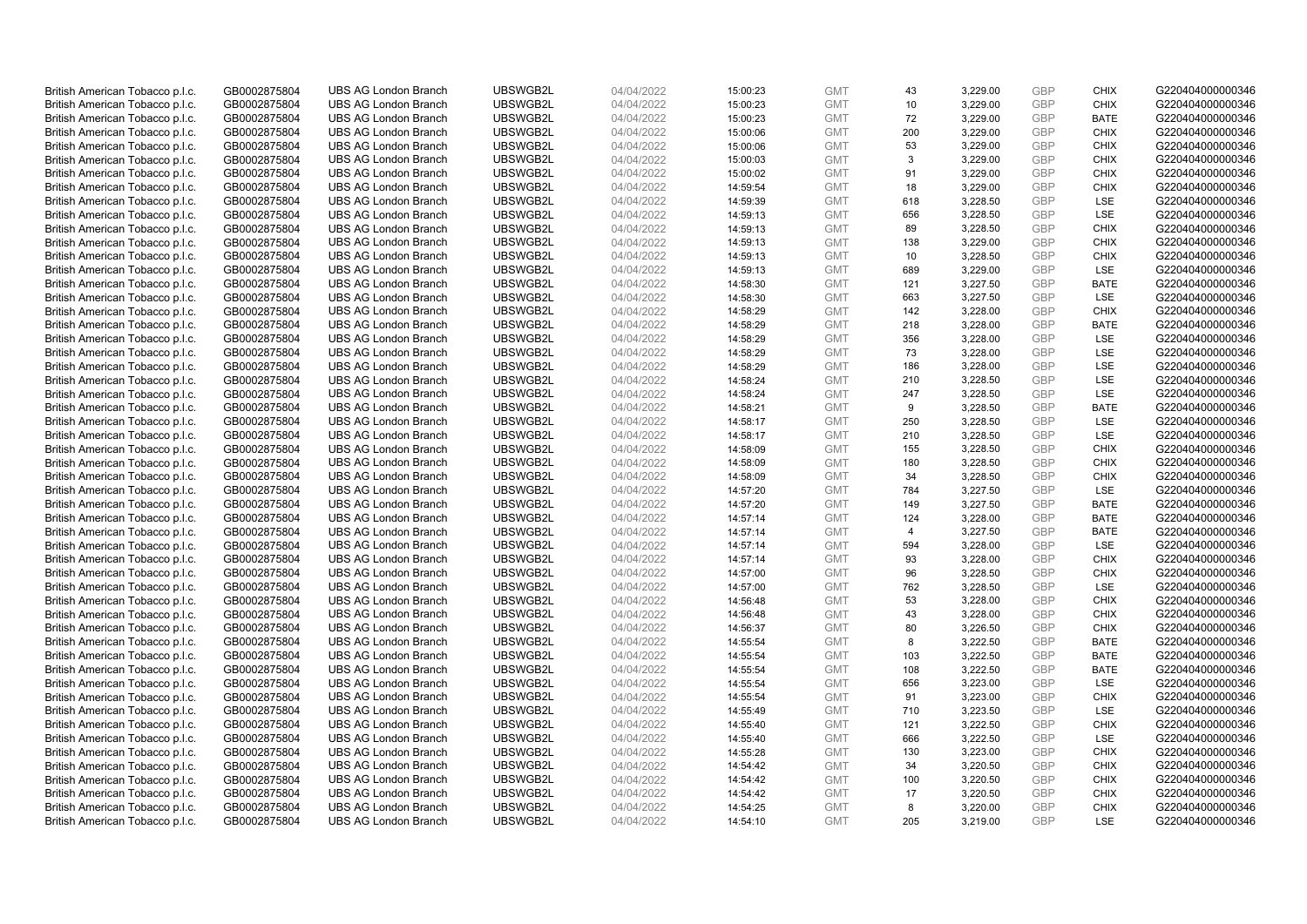| British American Tobacco p.l.c. | GB0002875804                 | <b>UBS AG London Branch</b> | UBSWGB2L | 04/04/2022               | 14:54:10 | <b>GMT</b>               | 487                   | 3,219.00             | <b>GBP</b>        | LSE                        | G220404000000346 |
|---------------------------------|------------------------------|-----------------------------|----------|--------------------------|----------|--------------------------|-----------------------|----------------------|-------------------|----------------------------|------------------|
| British American Tobacco p.l.c. | GB0002875804                 | <b>UBS AG London Branch</b> | UBSWGB2L | 04/04/2022               | 14:54:10 | <b>GMT</b>               | 9                     | 3,219.00             | <b>GBP</b>        | <b>BATE</b>                | G220404000000346 |
| British American Tobacco p.l.c. | GB0002875804                 | <b>UBS AG London Branch</b> | UBSWGB2L | 04/04/2022               | 14:54:10 | <b>GMT</b>               | 100                   | 3,219.00             | <b>GBP</b>        | <b>BATE</b>                | G220404000000346 |
| British American Tobacco p.l.c. | GB0002875804                 | <b>UBS AG London Branch</b> | UBSWGB2L | 04/04/2022               | 14:54:09 | <b>GMT</b>               | 123                   | 3,219.50             | <b>GBP</b>        | <b>BATE</b>                | G220404000000346 |
| British American Tobacco p.l.c. | GB0002875804                 | <b>UBS AG London Branch</b> | UBSWGB2L | 04/04/2022               | 14:54:08 | <b>GMT</b>               | 100                   | 3,219.50             | <b>GBP</b>        | <b>BATE</b>                | G220404000000346 |
| British American Tobacco p.l.c. | GB0002875804                 | <b>UBS AG London Branch</b> | UBSWGB2L | 04/04/2022               | 14:54:08 | <b>GMT</b>               | 6                     | 3,219.50             | <b>GBP</b>        | <b>BATE</b>                | G220404000000346 |
| British American Tobacco p.l.c. | GB0002875804                 | <b>UBS AG London Branch</b> | UBSWGB2L | 04/04/2022               | 14:54:04 | <b>GMT</b>               | 40                    | 3,219.50             | <b>GBP</b>        | <b>CHIX</b>                | G220404000000346 |
| British American Tobacco p.l.c. | GB0002875804                 | <b>UBS AG London Branch</b> | UBSWGB2L | 04/04/2022               | 14:54:03 | <b>GMT</b>               | 195                   | 3,219.50             | <b>GBP</b>        | LSE                        | G220404000000346 |
| British American Tobacco p.l.c. | GB0002875804                 | <b>UBS AG London Branch</b> | UBSWGB2L | 04/04/2022               | 14:54:03 | <b>GMT</b>               | 401                   | 3,219.50             | <b>GBP</b>        | LSE                        | G220404000000346 |
| British American Tobacco p.l.c. | GB0002875804                 | <b>UBS AG London Branch</b> | UBSWGB2L | 04/04/2022               | 14:53:53 | <b>GMT</b>               | 100                   | 3,220.50             | <b>GBP</b>        | <b>CHIX</b>                | G220404000000346 |
| British American Tobacco p.l.c. | GB0002875804                 | <b>UBS AG London Branch</b> | UBSWGB2L | 04/04/2022               | 14:53:53 | <b>GMT</b>               | 35                    | 3,220.50             | <b>GBP</b>        | <b>CHIX</b>                | G220404000000346 |
| British American Tobacco p.l.c. | GB0002875804                 | <b>UBS AG London Branch</b> | UBSWGB2L | 04/04/2022               | 14:53:40 | <b>GMT</b>               | 27                    | 3,218.50             | <b>GBP</b>        | <b>CHIX</b>                | G220404000000346 |
| British American Tobacco p.l.c. | GB0002875804                 | <b>UBS AG London Branch</b> | UBSWGB2L | 04/04/2022               | 14:53:40 | <b>GMT</b>               | $\overline{2}$        | 3,218.50             | <b>GBP</b>        | <b>CHIX</b>                | G220404000000346 |
| British American Tobacco p.l.c. | GB0002875804                 | <b>UBS AG London Branch</b> | UBSWGB2L | 04/04/2022               | 14:53:24 | <b>GMT</b>               | 496                   | 3,218.00             | <b>GBP</b>        | LSE                        | G220404000000346 |
| British American Tobacco p.l.c. | GB0002875804                 | <b>UBS AG London Branch</b> | UBSWGB2L | 04/04/2022               | 14:53:24 | <b>GMT</b>               | 121                   | 3,218.00             | <b>GBP</b>        | LSE                        | G220404000000346 |
| British American Tobacco p.l.c. | GB0002875804                 | <b>UBS AG London Branch</b> | UBSWGB2L | 04/04/2022               | 14:53:03 | <b>GMT</b>               | 92                    | 3,217.00             | <b>GBP</b>        | <b>CHIX</b>                | G220404000000346 |
| British American Tobacco p.l.c. | GB0002875804                 | <b>UBS AG London Branch</b> | UBSWGB2L | 04/04/2022               | 14:53:03 | <b>GMT</b>               | 592                   | 3,217.50             | <b>GBP</b>        | <b>LSE</b>                 | G220404000000346 |
| British American Tobacco p.l.c. | GB0002875804                 | <b>UBS AG London Branch</b> | UBSWGB2L | 04/04/2022               | 14:52:45 | <b>GMT</b>               | 694                   | 3,217.00             | <b>GBP</b>        | LSE                        | G220404000000346 |
| British American Tobacco p.l.c. | GB0002875804                 | <b>UBS AG London Branch</b> | UBSWGB2L | 04/04/2022               | 14:52:44 | <b>GMT</b>               | 3                     | 3,217.50             | <b>GBP</b>        | <b>BATE</b>                | G220404000000346 |
| British American Tobacco p.l.c. | GB0002875804                 | <b>UBS AG London Branch</b> | UBSWGB2L | 04/04/2022               | 14:52:44 | <b>GMT</b>               | 100                   | 3,217.50             | <b>GBP</b>        | <b>BATE</b>                | G220404000000346 |
| British American Tobacco p.l.c. | GB0002875804                 | <b>UBS AG London Branch</b> | UBSWGB2L | 04/04/2022               | 14:52:36 | <b>GMT</b>               | 60                    | 3,217.50             | <b>GBP</b>        | LSE                        | G220404000000346 |
| British American Tobacco p.l.c. | GB0002875804                 | <b>UBS AG London Branch</b> | UBSWGB2L | 04/04/2022               | 14:52:36 | <b>GMT</b>               | 637                   | 3,217.50             | <b>GBP</b>        | LSE                        | G220404000000346 |
| British American Tobacco p.l.c. | GB0002875804                 | <b>UBS AG London Branch</b> | UBSWGB2L | 04/04/2022               | 14:52:36 | <b>GMT</b>               | 46                    | 3,218.00             | <b>GBP</b>        | <b>CHIX</b>                | G220404000000346 |
| British American Tobacco p.l.c. | GB0002875804                 | <b>UBS AG London Branch</b> | UBSWGB2L | 04/04/2022               | 14:52:36 | <b>GMT</b>               | 54                    | 3,218.00             | <b>GBP</b>        | <b>CHIX</b>                | G220404000000346 |
| British American Tobacco p.l.c. | GB0002875804                 | <b>UBS AG London Branch</b> | UBSWGB2L | 04/04/2022               | 14:52:36 | <b>GMT</b>               | 28                    | 3,218.00             | <b>GBP</b>        | <b>CHIX</b>                | G220404000000346 |
| British American Tobacco p.l.c. | GB0002875804                 | <b>UBS AG London Branch</b> | UBSWGB2L | 04/04/2022               | 14:52:13 | <b>GMT</b>               | 120                   | 3,217.50             | <b>GBP</b>        | <b>CHIX</b>                | G220404000000346 |
| British American Tobacco p.l.c. | GB0002875804                 | <b>UBS AG London Branch</b> | UBSWGB2L | 04/04/2022               | 14:52:00 | <b>GMT</b>               | 120                   | 3,217.50             | <b>GBP</b>        | LSE                        | G220404000000346 |
| British American Tobacco p.l.c. | GB0002875804                 | <b>UBS AG London Branch</b> | UBSWGB2L | 04/04/2022               | 14:52:00 | <b>GMT</b>               | 120                   | 3,217.50             | <b>GBP</b>        | LSE                        | G220404000000346 |
| British American Tobacco p.l.c. | GB0002875804                 | <b>UBS AG London Branch</b> | UBSWGB2L | 04/04/2022               | 14:52:00 | <b>GMT</b>               | 189                   | 3,217.50             | <b>GBP</b>        | LSE                        | G220404000000346 |
| British American Tobacco p.l.c. | GB0002875804                 | <b>UBS AG London Branch</b> | UBSWGB2L | 04/04/2022               | 14:52:00 | <b>GMT</b>               | 189                   | 3,217.50             | <b>GBP</b>        | LSE                        | G220404000000346 |
| British American Tobacco p.l.c. | GB0002875804                 | <b>UBS AG London Branch</b> | UBSWGB2L | 04/04/2022               | 14:52:00 | <b>GMT</b>               | 12                    | 3,217.50             | <b>GBP</b>        | LSE                        | G220404000000346 |
| British American Tobacco p.l.c. | GB0002875804                 | <b>UBS AG London Branch</b> | UBSWGB2L | 04/04/2022               | 14:52:00 | <b>GMT</b>               | 22                    | 3,217.50             | <b>GBP</b>        | LSE                        | G220404000000346 |
| British American Tobacco p.l.c. | GB0002875804                 | <b>UBS AG London Branch</b> | UBSWGB2L | 04/04/2022               | 14:51:58 | <b>GMT</b>               | 36                    | 3,218.00             | <b>GBP</b>        | <b>CHIX</b>                | G220404000000346 |
| British American Tobacco p.l.c. | GB0002875804                 | <b>UBS AG London Branch</b> | UBSWGB2L | 04/04/2022               | 14:51:46 | <b>GMT</b>               | 25                    | 3,217.50             | <b>GBP</b>        | <b>CHIX</b>                | G220404000000346 |
| British American Tobacco p.l.c. | GB0002875804                 | <b>UBS AG London Branch</b> | UBSWGB2L | 04/04/2022               | 14:51:12 | <b>GMT</b>               | 146                   | 3,216.50             | <b>GBP</b>        | LSE                        | G220404000000346 |
| British American Tobacco p.l.c. | GB0002875804                 | <b>UBS AG London Branch</b> | UBSWGB2L | 04/04/2022               | 14:51:12 | <b>GMT</b>               | 500                   | 3,216.50             | <b>GBP</b>        | LSE                        | G220404000000346 |
| British American Tobacco p.l.c. | GB0002875804                 | <b>UBS AG London Branch</b> | UBSWGB2L | 04/04/2022               | 14:51:12 | <b>GMT</b>               | 98                    | 3.216.50             | <b>GBP</b>        | <b>CHIX</b>                | G220404000000346 |
| British American Tobacco p.l.c. | GB0002875804                 | <b>UBS AG London Branch</b> | UBSWGB2L | 04/04/2022               | 14:51:10 | <b>GMT</b>               | $\overline{2}$        | 3,217.00             | <b>GBP</b>        | <b>CHIX</b>                | G220404000000346 |
| British American Tobacco p.l.c. | GB0002875804                 | <b>UBS AG London Branch</b> | UBSWGB2L | 04/04/2022               | 14:51:10 | <b>GMT</b>               | 78                    | 3,217.00             | <b>GBP</b>        | <b>CHIX</b>                | G220404000000346 |
| British American Tobacco p.l.c. | GB0002875804                 | <b>UBS AG London Branch</b> | UBSWGB2L | 04/04/2022               | 14:51:10 | <b>GMT</b>               | 91                    | 3,217.00             | <b>GBP</b>        | <b>CHIX</b>                | G220404000000346 |
| British American Tobacco p.l.c. | GB0002875804                 | <b>UBS AG London Branch</b> | UBSWGB2L | 04/04/2022               | 14:51:10 | <b>GMT</b>               | $\overline{2}$        | 3,217.00             | <b>GBP</b>        | <b>CHIX</b>                | G220404000000346 |
| British American Tobacco p.l.c. | GB0002875804                 | <b>UBS AG London Branch</b> | UBSWGB2L | 04/04/2022               | 14:51:07 | <b>GMT</b>               | 323                   | 3,217.00             | <b>GBP</b>        | LSE                        | G220404000000346 |
| British American Tobacco p.l.c. | GB0002875804                 | <b>UBS AG London Branch</b> | UBSWGB2L | 04/04/2022               | 14:51:07 | <b>GMT</b>               | 260                   | 3,217.00             | <b>GBP</b>        | LSE                        | G220404000000346 |
| British American Tobacco p.l.c. | GB0002875804                 | <b>UBS AG London Branch</b> | UBSWGB2L | 04/04/2022               | 14:50:25 | <b>GMT</b>               | $\mathbf{1}$          | 3,217.50             | <b>GBP</b>        | <b>BATE</b>                | G220404000000346 |
| British American Tobacco p.l.c. | GB0002875804                 | UBS AG London Branch        | UBSWGB2L | 04/04/2022               | 14:50:25 | <b>GMT</b>               | 115                   | 3,217.50             | <b>GBP</b>        | <b>BATE</b>                | G220404000000346 |
| British American Tobacco p.l.c. | GB0002875804                 | <b>UBS AG London Branch</b> | UBSWGB2L | 04/04/2022               | 14:50:25 | <b>GMT</b>               | 586                   | 3,218.00             | <b>GBP</b>        | LSE                        | G220404000000346 |
| British American Tobacco p.l.c. | GB0002875804                 | <b>UBS AG London Branch</b> | UBSWGB2L | 04/04/2022               | 14:50:17 | <b>GMT</b>               | 118                   | 3,218.50             | <b>GBP</b>        | <b>CHIX</b>                | G220404000000346 |
| British American Tobacco p.l.c. | GB0002875804                 | <b>UBS AG London Branch</b> | UBSWGB2L | 04/04/2022               | 14:50:14 | <b>GMT</b>               | 124                   | 3,218.50             | <b>GBP</b>        | <b>BATE</b>                | G220404000000346 |
| British American Tobacco p.l.c. | GB0002875804                 | <b>UBS AG London Branch</b> | UBSWGB2L | 04/04/2022               | 14:50:11 | <b>GMT</b>               | 80                    | 3,219.00             | <b>GBP</b>        | <b>CHIX</b>                | G220404000000346 |
| British American Tobacco p.l.c. | GB0002875804                 | <b>UBS AG London Branch</b> | UBSWGB2L | 04/04/2022               | 14:50:11 | <b>GMT</b>               | 598                   | 3,219.50             | <b>GBP</b>        | <b>LSE</b>                 | G220404000000346 |
| British American Tobacco p.l.c. | GB0002875804                 | <b>UBS AG London Branch</b> | UBSWGB2L | 04/04/2022               | 14:49:53 | <b>GMT</b>               | 131                   | 3,219.00             | <b>GBP</b>        | <b>CHIX</b>                | G220404000000346 |
| British American Tobacco p.l.c. | GB0002875804                 | <b>UBS AG London Branch</b> | UBSWGB2L | 04/04/2022               | 14:49:49 | <b>GMT</b>               | 584                   | 3,219.50             | <b>GBP</b>        | LSE                        | G220404000000346 |
| British American Tobacco p.l.c. | GB0002875804<br>GB0002875804 | <b>UBS AG London Branch</b> | UBSWGB2L | 04/04/2022<br>04/04/2022 | 14:49:48 | <b>GMT</b><br><b>GMT</b> | 100<br>$\overline{7}$ | 3,220.50<br>3.220.50 | <b>GBP</b><br>GBP | <b>BATE</b><br><b>BATE</b> | G220404000000346 |
| British American Tobacco p.l.c. |                              | <b>UBS AG London Branch</b> | UBSWGB2L |                          | 14:49:48 |                          |                       |                      |                   |                            | G220404000000346 |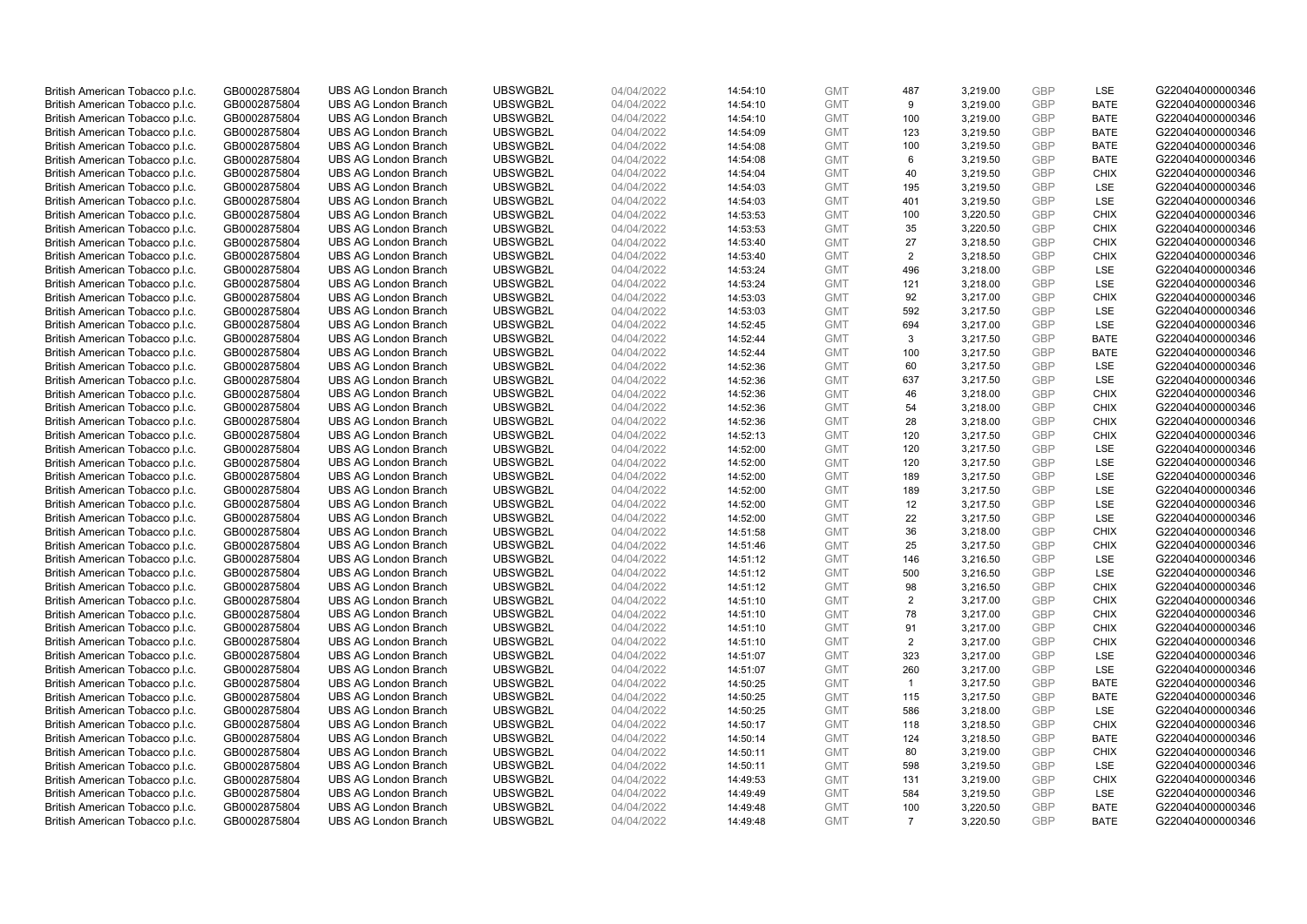| British American Tobacco p.l.c. | GB0002875804 | <b>UBS AG London Branch</b> | UBSWGB2L | 04/04/2022 | 14:49:48 | <b>GMT</b> | 82             | 3,220.00 | <b>GBP</b>               | <b>CHIX</b> | G220404000000346 |
|---------------------------------|--------------|-----------------------------|----------|------------|----------|------------|----------------|----------|--------------------------|-------------|------------------|
| British American Tobacco p.l.c. | GB0002875804 | <b>UBS AG London Branch</b> | UBSWGB2L | 04/04/2022 | 14:49:48 | <b>GMT</b> | 108            | 3,220.00 | <b>GBP</b>               | <b>BATE</b> | G220404000000346 |
| British American Tobacco p.l.c. | GB0002875804 | <b>UBS AG London Branch</b> | UBSWGB2L | 04/04/2022 | 14:49:48 | <b>GMT</b> | 612            | 3,220.00 | <b>GBP</b>               | LSE         | G220404000000346 |
|                                 |              |                             | UBSWGB2L |            |          |            |                |          | <b>GBP</b>               |             |                  |
| British American Tobacco p.l.c. | GB0002875804 | <b>UBS AG London Branch</b> |          | 04/04/2022 | 14:49:48 | <b>GMT</b> | 106            | 3,220.00 |                          | <b>BATE</b> | G220404000000346 |
| British American Tobacco p.l.c. | GB0002875804 | <b>UBS AG London Branch</b> | UBSWGB2L | 04/04/2022 | 14:49:48 | <b>GMT</b> | 90             | 3,220.00 | <b>GBP</b>               | <b>CHIX</b> | G220404000000346 |
| British American Tobacco p.l.c. | GB0002875804 | <b>UBS AG London Branch</b> | UBSWGB2L | 04/04/2022 | 14:49:48 | <b>GMT</b> | 81             | 3,220.00 | <b>GBP</b>               | <b>CHIX</b> | G220404000000346 |
| British American Tobacco p.l.c. | GB0002875804 | <b>UBS AG London Branch</b> | UBSWGB2L | 04/04/2022 | 14:49:23 | <b>GMT</b> | 199            | 3,220.00 | <b>GBP</b>               | LSE         | G220404000000346 |
| British American Tobacco p.l.c. | GB0002875804 | <b>UBS AG London Branch</b> | UBSWGB2L | 04/04/2022 | 14:49:23 | <b>GMT</b> | 481            | 3,220.00 | <b>GBP</b>               | LSE         | G220404000000346 |
| British American Tobacco p.l.c. | GB0002875804 | <b>UBS AG London Branch</b> | UBSWGB2L | 04/04/2022 | 14:49:23 | <b>GMT</b> | 83             | 3,220.00 | <b>GBP</b>               | <b>CHIX</b> | G220404000000346 |
| British American Tobacco p.l.c. | GB0002875804 | <b>UBS AG London Branch</b> | UBSWGB2L | 04/04/2022 | 14:49:23 | <b>GMT</b> | 613            | 3,220.00 | <b>GBP</b>               | LSE         | G220404000000346 |
| British American Tobacco p.l.c. | GB0002875804 | <b>UBS AG London Branch</b> | UBSWGB2L | 04/04/2022 | 14:49:12 | <b>GMT</b> | 94             | 3,219.50 | <b>GBP</b>               | <b>CHIX</b> | G220404000000346 |
| British American Tobacco p.l.c. | GB0002875804 | <b>UBS AG London Branch</b> | UBSWGB2L | 04/04/2022 | 14:48:51 | <b>GMT</b> | 91             | 3,218.50 | <b>GBP</b>               | <b>CHIX</b> | G220404000000346 |
| British American Tobacco p.l.c. | GB0002875804 | <b>UBS AG London Branch</b> | UBSWGB2L | 04/04/2022 | 14:48:50 | <b>GMT</b> | 669            | 3,218.50 | <b>GBP</b>               | LSE         | G220404000000346 |
| British American Tobacco p.l.c. | GB0002875804 | <b>UBS AG London Branch</b> | UBSWGB2L | 04/04/2022 | 14:48:36 | <b>GMT</b> | 590            | 3,218.00 | <b>GBP</b>               | LSE         | G220404000000346 |
| British American Tobacco p.l.c. | GB0002875804 | <b>UBS AG London Branch</b> | UBSWGB2L | 04/04/2022 | 14:48:36 | <b>GMT</b> | 82             | 3,218.00 | <b>GBP</b>               | <b>CHIX</b> | G220404000000346 |
| British American Tobacco p.l.c. | GB0002875804 | <b>UBS AG London Branch</b> | UBSWGB2L | 04/04/2022 | 14:48:01 | <b>GMT</b> | 102            | 3,215.00 | <b>GBP</b>               | <b>BATE</b> | G220404000000346 |
| British American Tobacco p.l.c. | GB0002875804 | <b>UBS AG London Branch</b> | UBSWGB2L | 04/04/2022 | 14:48:01 | <b>GMT</b> | 111            | 3,215.00 | GBP                      | <b>BATE</b> | G220404000000346 |
| British American Tobacco p.l.c. | GB0002875804 | <b>UBS AG London Branch</b> | UBSWGB2L | 04/04/2022 | 14:48:01 | <b>GMT</b> | 31             | 3,215.00 | <b>GBP</b>               | <b>BATE</b> | G220404000000346 |
| British American Tobacco p.l.c. | GB0002875804 | <b>UBS AG London Branch</b> | UBSWGB2L | 04/04/2022 | 14:48:01 | <b>GMT</b> | 84             | 3,215.00 | <b>GBP</b>               | <b>BATE</b> | G220404000000346 |
| British American Tobacco p.l.c. | GB0002875804 | <b>UBS AG London Branch</b> | UBSWGB2L | 04/04/2022 | 14:48:01 | <b>GMT</b> | 593            | 3,215.00 | <b>GBP</b>               | LSE         | G220404000000346 |
| British American Tobacco p.l.c. | GB0002875804 | <b>UBS AG London Branch</b> | UBSWGB2L | 04/04/2022 | 14:47:58 | <b>GMT</b> | 13             | 3,215.50 | <b>GBP</b>               | <b>CHIX</b> | G220404000000346 |
| British American Tobacco p.l.c. | GB0002875804 | <b>UBS AG London Branch</b> | UBSWGB2L | 04/04/2022 | 14:47:58 | <b>GMT</b> | 100            | 3,215.50 | <b>GBP</b>               | <b>CHIX</b> | G220404000000346 |
| British American Tobacco p.l.c. | GB0002875804 | <b>UBS AG London Branch</b> | UBSWGB2L | 04/04/2022 | 14:47:56 | <b>GMT</b> | 567            | 3,215.50 | <b>GBP</b>               | LSE         | G220404000000346 |
| British American Tobacco p.l.c. | GB0002875804 | <b>UBS AG London Branch</b> | UBSWGB2L | 04/04/2022 | 14:47:56 | <b>GMT</b> | 142            | 3,215.50 | <b>GBP</b>               | <b>LSE</b>  | G220404000000346 |
| British American Tobacco p.l.c. | GB0002875804 | <b>UBS AG London Branch</b> | UBSWGB2L | 04/04/2022 | 14:47:56 | <b>GMT</b> | 89             | 3,215.50 | <b>GBP</b>               | <b>CHIX</b> | G220404000000346 |
| British American Tobacco p.l.c. | GB0002875804 | <b>UBS AG London Branch</b> | UBSWGB2L | 04/04/2022 | 14:47:32 | <b>GMT</b> | 86             | 3,215.50 | <b>GBP</b>               | <b>CHIX</b> | G220404000000346 |
| British American Tobacco p.l.c. | GB0002875804 | <b>UBS AG London Branch</b> | UBSWGB2L | 04/04/2022 | 14:47:17 | <b>GMT</b> | 127            | 3,215.50 | <b>GBP</b>               | LSE         | G220404000000346 |
| British American Tobacco p.l.c. | GB0002875804 | <b>UBS AG London Branch</b> | UBSWGB2L | 04/04/2022 | 14:47:17 | <b>GMT</b> | 580            | 3,215.50 | <b>GBP</b>               | LSE         | G220404000000346 |
| British American Tobacco p.l.c. | GB0002875804 | <b>UBS AG London Branch</b> | UBSWGB2L | 04/04/2022 | 14:47:17 | <b>GMT</b> | 108            | 3,215.50 | <b>GBP</b>               | <b>CHIX</b> | G220404000000346 |
| British American Tobacco p.l.c. | GB0002875804 | <b>UBS AG London Branch</b> | UBSWGB2L | 04/04/2022 | 14:46:58 | <b>GMT</b> | 124            | 3,216.00 | <b>GBP</b>               | <b>BATE</b> | G220404000000346 |
| British American Tobacco p.l.c. | GB0002875804 | <b>UBS AG London Branch</b> | UBSWGB2L | 04/04/2022 | 14:46:52 | <b>GMT</b> | 90             | 3,216.50 | <b>GBP</b>               | <b>CHIX</b> | G220404000000346 |
| British American Tobacco p.l.c. | GB0002875804 | <b>UBS AG London Branch</b> | UBSWGB2L | 04/04/2022 | 14:46:50 | <b>GMT</b> | 219            | 3,217.00 | <b>GBP</b>               | <b>CHIX</b> | G220404000000346 |
| British American Tobacco p.l.c. | GB0002875804 | <b>UBS AG London Branch</b> | UBSWGB2L | 04/04/2022 | 14:46:36 | <b>GMT</b> | $\overline{1}$ | 3,215.50 | <b>GBP</b>               | <b>CHIX</b> | G220404000000346 |
| British American Tobacco p.l.c. | GB0002875804 | <b>UBS AG London Branch</b> | UBSWGB2L | 04/04/2022 | 14:46:20 | <b>GMT</b> | 578            | 3,215.50 | <b>GBP</b>               | LSE         | G220404000000346 |
| British American Tobacco p.l.c. | GB0002875804 | <b>UBS AG London Branch</b> | UBSWGB2L | 04/04/2022 | 14:45:48 | <b>GMT</b> | 594            | 3,214.00 | <b>GBP</b>               | LSE         | G220404000000346 |
| British American Tobacco p.l.c. | GB0002875804 | <b>UBS AG London Branch</b> | UBSWGB2L | 04/04/2022 | 14:45:22 | <b>GMT</b> | 111            | 3,214.00 | <b>GBP</b>               | <b>BATE</b> | G220404000000346 |
| British American Tobacco p.l.c. | GB0002875804 | <b>UBS AG London Branch</b> | UBSWGB2L | 04/04/2022 | 14:45:17 | <b>GMT</b> | 95             | 3,214.50 | <b>GBP</b>               | <b>CHIX</b> | G220404000000346 |
| British American Tobacco p.l.c. | GB0002875804 | <b>UBS AG London Branch</b> | UBSWGB2L | 04/04/2022 | 14:45:16 | <b>GMT</b> | 664            | 3,215.00 | <b>GBP</b>               | LSE         | G220404000000346 |
|                                 |              | <b>UBS AG London Branch</b> | UBSWGB2L |            |          | <b>GMT</b> | 118            |          | <b>GBP</b>               | <b>CHIX</b> | G220404000000346 |
| British American Tobacco p.l.c. | GB0002875804 |                             |          | 04/04/2022 | 14:45:12 |            |                | 3,215.50 |                          |             |                  |
| British American Tobacco p.l.c. | GB0002875804 | <b>UBS AG London Branch</b> | UBSWGB2L | 04/04/2022 | 14:45:12 | <b>GMT</b> | 664            | 3,215.50 | <b>GBP</b><br><b>GBP</b> | <b>LSE</b>  | G220404000000346 |
| British American Tobacco p.l.c. | GB0002875804 | <b>UBS AG London Branch</b> | UBSWGB2L | 04/04/2022 | 14:44:44 | <b>GMT</b> | 91             | 3,216.00 |                          | <b>CHIX</b> | G220404000000346 |
| British American Tobacco p.l.c. | GB0002875804 | <b>UBS AG London Branch</b> | UBSWGB2L | 04/04/2022 | 14:44:44 | <b>GMT</b> | 3              | 3,216.00 | <b>GBP</b>               | <b>CHIX</b> | G220404000000346 |
| British American Tobacco p.l.c. | GB0002875804 | <b>UBS AG London Branch</b> | UBSWGB2L | 04/04/2022 | 14:44:43 | <b>GMT</b> | 110            | 3,216.00 | <b>GBP</b>               | <b>BATE</b> | G220404000000346 |
| British American Tobacco p.l.c. | GB0002875804 | <b>UBS AG London Branch</b> | UBSWGB2L | 04/04/2022 | 14:44:43 | <b>GMT</b> | 583            | 3,215.50 | <b>GBP</b>               | LSE         | G220404000000346 |
| British American Tobacco p.l.c. | GB0002875804 | <b>UBS AG London Branch</b> | UBSWGB2L | 04/04/2022 | 14:44:43 | <b>GMT</b> | 2              | 3,216.00 | <b>GBP</b>               | <b>BATE</b> | G220404000000346 |
| British American Tobacco p.l.c. | GB0002875804 | <b>UBS AG London Branch</b> | UBSWGB2L | 04/04/2022 | 14:44:35 | <b>GMT</b> | 100            | 3,216.00 | <b>GBP</b>               | <b>BATE</b> | G220404000000346 |
| British American Tobacco p.l.c. | GB0002875804 | <b>UBS AG London Branch</b> | UBSWGB2L | 04/04/2022 | 14:44:35 | <b>GMT</b> | 2              | 3,216.00 | <b>GBP</b>               | <b>BATE</b> | G220404000000346 |
| British American Tobacco p.l.c. | GB0002875804 | <b>UBS AG London Branch</b> | UBSWGB2L | 04/04/2022 | 14:44:35 | <b>GMT</b> | 104            | 3,216.00 | <b>GBP</b>               | <b>BATE</b> | G220404000000346 |
| British American Tobacco p.l.c. | GB0002875804 | <b>UBS AG London Branch</b> | UBSWGB2L | 04/04/2022 | 14:44:27 | <b>GMT</b> | 12             | 3,216.50 | <b>GBP</b>               | <b>CHIX</b> | G220404000000346 |
| British American Tobacco p.l.c. | GB0002875804 | <b>UBS AG London Branch</b> | UBSWGB2L | 04/04/2022 | 14:44:27 | <b>GMT</b> | 79             | 3,216.50 | <b>GBP</b>               | <b>CHIX</b> | G220404000000346 |
| British American Tobacco p.l.c. | GB0002875804 | <b>UBS AG London Branch</b> | UBSWGB2L | 04/04/2022 | 14:44:26 | <b>GMT</b> | 108            | 3,216.50 | <b>GBP</b>               | <b>CHIX</b> | G220404000000346 |
| British American Tobacco p.l.c. | GB0002875804 | <b>UBS AG London Branch</b> | UBSWGB2L | 04/04/2022 | 14:44:26 | <b>GMT</b> | 94             | 3,216.50 | <b>GBP</b>               | <b>CHIX</b> | G220404000000346 |
| British American Tobacco p.l.c. | GB0002875804 | <b>UBS AG London Branch</b> | UBSWGB2L | 04/04/2022 | 14:44:15 | <b>GMT</b> | 92             | 3,216.50 | <b>GBP</b>               | <b>CHIX</b> | G220404000000346 |
| British American Tobacco p.l.c. | GB0002875804 | <b>UBS AG London Branch</b> | UBSWGB2L | 04/04/2022 | 14:44:03 | <b>GMT</b> | 6              | 3.217.00 | GBP                      | <b>LSE</b>  | G220404000000346 |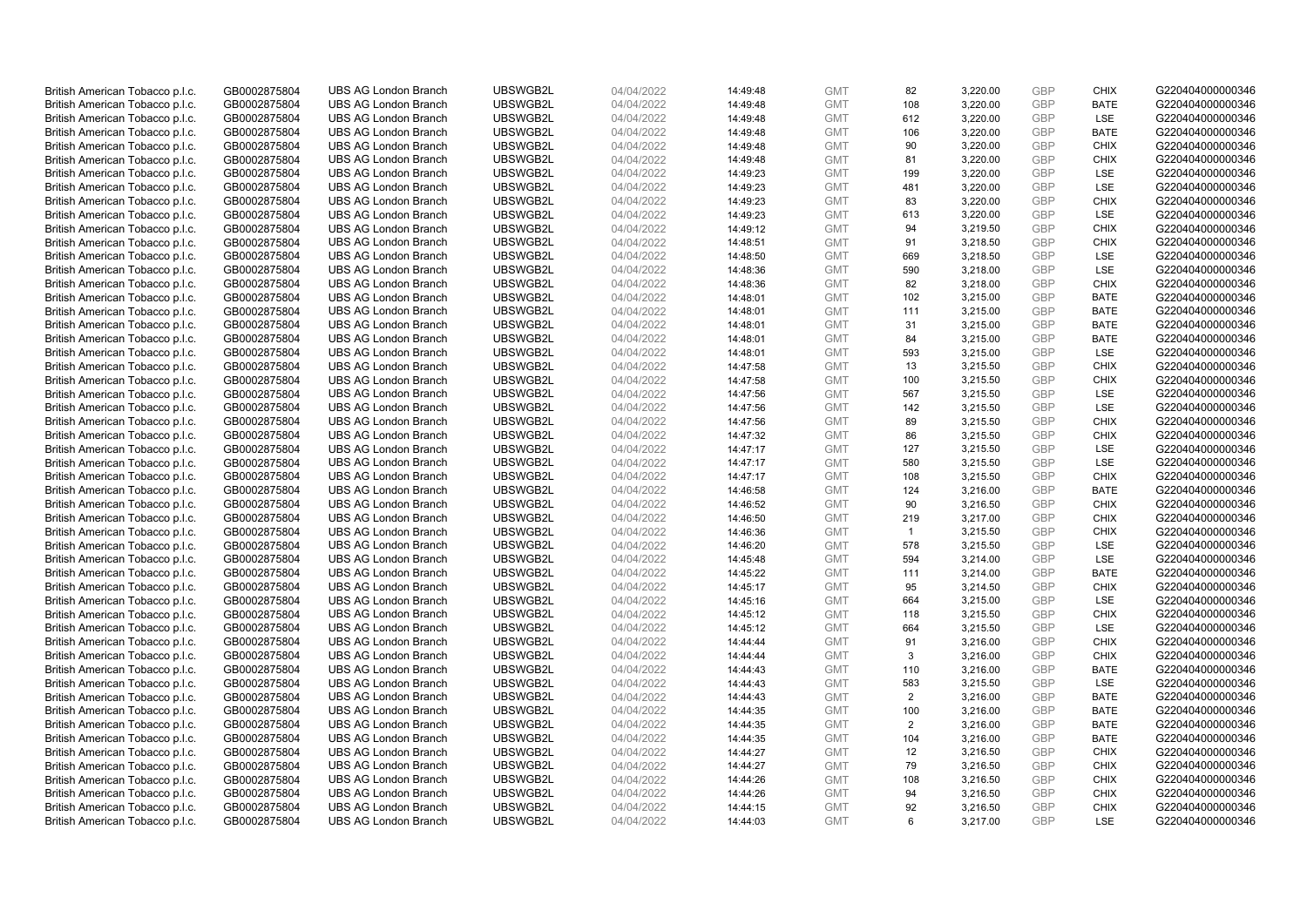| British American Tobacco p.l.c. | GB0002875804 | <b>UBS AG London Branch</b> | UBSWGB2L | 04/04/2022 | 14:44:03 | <b>GMT</b> | 57  | 3,217.00 | <b>GBP</b>               | <b>CHIX</b>                | G220404000000346 |
|---------------------------------|--------------|-----------------------------|----------|------------|----------|------------|-----|----------|--------------------------|----------------------------|------------------|
| British American Tobacco p.l.c. | GB0002875804 | <b>UBS AG London Branch</b> | UBSWGB2L | 04/04/2022 | 14:44:03 | <b>GMT</b> | 28  | 3,217.00 | <b>GBP</b>               | <b>CHIX</b>                | G220404000000346 |
| British American Tobacco p.l.c. | GB0002875804 | <b>UBS AG London Branch</b> | UBSWGB2L | 04/04/2022 | 14:44:02 | <b>GMT</b> | 643 | 3,217.00 | <b>GBP</b>               | LSE                        | G220404000000346 |
|                                 |              |                             | UBSWGB2L |            |          |            |     |          | <b>GBP</b>               |                            |                  |
| British American Tobacco p.l.c. | GB0002875804 | <b>UBS AG London Branch</b> |          | 04/04/2022 | 14:43:56 | <b>GMT</b> | 625 | 3,217.00 |                          | LSE                        | G220404000000346 |
| British American Tobacco p.l.c. | GB0002875804 | <b>UBS AG London Branch</b> | UBSWGB2L | 04/04/2022 | 14:43:39 | <b>GMT</b> | 62  | 3,216.50 | <b>GBP</b>               | <b>CHIX</b>                | G220404000000346 |
| British American Tobacco p.l.c. | GB0002875804 | <b>UBS AG London Branch</b> | UBSWGB2L | 04/04/2022 | 14:43:31 | <b>GMT</b> | 623 | 3,218.00 | <b>GBP</b>               | LSE                        | G220404000000346 |
| British American Tobacco p.l.c. | GB0002875804 | <b>UBS AG London Branch</b> | UBSWGB2L | 04/04/2022 | 14:43:09 | <b>GMT</b> | 80  | 3,215.00 | <b>GBP</b>               | <b>BATE</b>                | G220404000000346 |
| British American Tobacco p.l.c. | GB0002875804 | <b>UBS AG London Branch</b> | UBSWGB2L | 04/04/2022 | 14:43:09 | <b>GMT</b> | 56  | 3,215.00 | <b>GBP</b>               | <b>BATE</b>                | G220404000000346 |
| British American Tobacco p.l.c. | GB0002875804 | <b>UBS AG London Branch</b> | UBSWGB2L | 04/04/2022 | 14:43:09 | <b>GMT</b> | 54  | 3,215.00 | <b>GBP</b>               | <b>BATE</b>                | G220404000000346 |
| British American Tobacco p.l.c. | GB0002875804 | <b>UBS AG London Branch</b> | UBSWGB2L | 04/04/2022 | 14:43:09 | <b>GMT</b> | 50  | 3,215.00 | <b>GBP</b>               | <b>BATE</b>                | G220404000000346 |
| British American Tobacco p.l.c. | GB0002875804 | <b>UBS AG London Branch</b> | UBSWGB2L | 04/04/2022 | 14:43:09 | <b>GMT</b> | 97  | 3,215.00 | <b>GBP</b>               | <b>CHIX</b>                | G220404000000346 |
| British American Tobacco p.l.c. | GB0002875804 | <b>UBS AG London Branch</b> | UBSWGB2L | 04/04/2022 | 14:43:09 | <b>GMT</b> | 14  | 3,215.00 | <b>GBP</b>               | <b>BATE</b>                | G220404000000346 |
| British American Tobacco p.l.c. | GB0002875804 | <b>UBS AG London Branch</b> | UBSWGB2L | 04/04/2022 | 14:43:09 | <b>GMT</b> | 55  | 3,215.00 | <b>GBP</b>               | <b>BATE</b>                | G220404000000346 |
| British American Tobacco p.l.c. | GB0002875804 | <b>UBS AG London Branch</b> | UBSWGB2L | 04/04/2022 | 14:43:04 | <b>GMT</b> | 581 | 3,215.50 | <b>GBP</b>               | LSE                        | G220404000000346 |
| British American Tobacco p.l.c. | GB0002875804 | <b>UBS AG London Branch</b> | UBSWGB2L | 04/04/2022 | 14:43:02 | <b>GMT</b> | 100 | 3,216.00 | <b>GBP</b>               | <b>CHIX</b>                | G220404000000346 |
| British American Tobacco p.l.c. | GB0002875804 | <b>UBS AG London Branch</b> | UBSWGB2L | 04/04/2022 | 14:42:56 | <b>GMT</b> | 62  | 3,216.00 | <b>GBP</b>               | <b>CHIX</b>                | G220404000000346 |
| British American Tobacco p.l.c. | GB0002875804 | <b>UBS AG London Branch</b> | UBSWGB2L | 04/04/2022 | 14:42:55 | <b>GMT</b> | 200 | 3,216.00 | <b>GBP</b>               | <b>BATE</b>                | G220404000000346 |
| British American Tobacco p.l.c. | GB0002875804 | <b>UBS AG London Branch</b> | UBSWGB2L | 04/04/2022 | 14:42:55 | <b>GMT</b> | 167 | 3,216.00 | <b>GBP</b>               | <b>BATE</b>                | G220404000000346 |
| British American Tobacco p.l.c. | GB0002875804 | <b>UBS AG London Branch</b> | UBSWGB2L | 04/04/2022 | 14:42:55 | <b>GMT</b> | 706 | 3,216.00 | <b>GBP</b>               | <b>LSE</b>                 | G220404000000346 |
| British American Tobacco p.l.c. | GB0002875804 | <b>UBS AG London Branch</b> | UBSWGB2L | 04/04/2022 | 14:42:38 | <b>GMT</b> | 67  | 3,215.00 | <b>GBP</b>               | <b>CHIX</b>                | G220404000000346 |
| British American Tobacco p.l.c. | GB0002875804 | <b>UBS AG London Branch</b> | UBSWGB2L | 04/04/2022 | 14:42:35 | <b>GMT</b> | 69  | 3,215.00 | <b>GBP</b>               | <b>CHIX</b>                | G220404000000346 |
| British American Tobacco p.l.c. | GB0002875804 | <b>UBS AG London Branch</b> | UBSWGB2L | 04/04/2022 | 14:42:35 | <b>GMT</b> | 100 | 3,215.00 | <b>GBP</b>               | <b>CHIX</b>                | G220404000000346 |
| British American Tobacco p.l.c. | GB0002875804 | <b>UBS AG London Branch</b> | UBSWGB2L | 04/04/2022 | 14:42:26 | <b>GMT</b> | 100 | 3,215.00 | <b>GBP</b>               | <b>CHIX</b>                | G220404000000346 |
| British American Tobacco p.l.c. | GB0002875804 | <b>UBS AG London Branch</b> | UBSWGB2L | 04/04/2022 | 14:42:26 | <b>GMT</b> | 134 | 3,215.00 | <b>GBP</b>               | <b>LSE</b>                 | G220404000000346 |
| British American Tobacco p.l.c. | GB0002875804 | <b>UBS AG London Branch</b> | UBSWGB2L | 04/04/2022 | 14:42:26 | <b>GMT</b> | 539 | 3,215.00 | <b>GBP</b>               | LSE                        | G220404000000346 |
| British American Tobacco p.l.c. | GB0002875804 | <b>UBS AG London Branch</b> | UBSWGB2L | 04/04/2022 | 14:41:56 | <b>GMT</b> | 100 | 3,213.00 | <b>GBP</b>               | <b>CHIX</b>                | G220404000000346 |
| British American Tobacco p.l.c. | GB0002875804 | <b>UBS AG London Branch</b> | UBSWGB2L | 04/04/2022 | 14:41:48 | <b>GMT</b> | 89  | 3,213.00 | <b>GBP</b>               | <b>CHIX</b>                | G220404000000346 |
| British American Tobacco p.l.c. | GB0002875804 | <b>UBS AG London Branch</b> | UBSWGB2L | 04/04/2022 | 14:41:42 | <b>GMT</b> | 702 | 3,213.50 | <b>GBP</b>               | <b>LSE</b>                 | G220404000000346 |
| British American Tobacco p.l.c. | GB0002875804 | <b>UBS AG London Branch</b> | UBSWGB2L | 04/04/2022 | 14:41:32 | <b>GMT</b> | 589 | 3,214.00 | <b>GBP</b>               | LSE                        | G220404000000346 |
| British American Tobacco p.l.c. | GB0002875804 | <b>UBS AG London Branch</b> | UBSWGB2L | 04/04/2022 | 14:41:15 | <b>GMT</b> | 296 | 3,211.00 | <b>GBP</b>               | LSE                        | G220404000000346 |
| British American Tobacco p.l.c. | GB0002875804 | <b>UBS AG London Branch</b> | UBSWGB2L | 04/04/2022 | 14:41:15 | <b>GMT</b> | 280 | 3,211.00 | <b>GBP</b>               | LSE                        | G220404000000346 |
| British American Tobacco p.l.c. | GB0002875804 | <b>UBS AG London Branch</b> | UBSWGB2L | 04/04/2022 | 14:40:42 | <b>GMT</b> | 21  | 3,210.00 | <b>GBP</b>               | BATE                       | G220404000000346 |
| British American Tobacco p.l.c. | GB0002875804 | <b>UBS AG London Branch</b> | UBSWGB2L | 04/04/2022 | 14:40:42 | <b>GMT</b> | 88  | 3,210.00 | <b>GBP</b>               | <b>BATE</b>                | G220404000000346 |
| British American Tobacco p.l.c. | GB0002875804 | <b>UBS AG London Branch</b> | UBSWGB2L | 04/04/2022 | 14:40:42 | <b>GMT</b> | 88  | 3,210.00 | GBP                      | <b>CHIX</b>                | G220404000000346 |
| British American Tobacco p.l.c. | GB0002875804 | <b>UBS AG London Branch</b> | UBSWGB2L | 04/04/2022 | 14:40:41 | <b>GMT</b> | 21  | 3,210.50 | <b>GBP</b>               | <b>CHIX</b>                | G220404000000346 |
| British American Tobacco p.l.c. | GB0002875804 | <b>UBS AG London Branch</b> | UBSWGB2L | 04/04/2022 | 14:40:37 | <b>GMT</b> | 148 | 3,210.50 | <b>GBP</b>               | <b>CHIX</b>                | G220404000000346 |
| British American Tobacco p.l.c. | GB0002875804 | <b>UBS AG London Branch</b> | UBSWGB2L | 04/04/2022 | 14:40:36 | <b>GMT</b> | 592 | 3,210.50 | <b>GBP</b>               | <b>LSE</b>                 | G220404000000346 |
| British American Tobacco p.l.c. | GB0002875804 | <b>UBS AG London Branch</b> | UBSWGB2L | 04/04/2022 | 14:40:33 | <b>GMT</b> | 100 | 3,211.00 | <b>GBP</b>               | <b>CHIX</b>                | G220404000000346 |
|                                 |              | <b>UBS AG London Branch</b> | UBSWGB2L |            |          | <b>GMT</b> | 581 |          | <b>GBP</b>               | LSE                        | G220404000000346 |
| British American Tobacco p.l.c. | GB0002875804 |                             |          | 04/04/2022 | 14:40:23 |            |     | 3,210.50 |                          |                            |                  |
| British American Tobacco p.l.c. | GB0002875804 | <b>UBS AG London Branch</b> | UBSWGB2L | 04/04/2022 | 14:40:23 | <b>GMT</b> | 125 | 3,210.50 | <b>GBP</b><br><b>GBP</b> | <b>BATE</b><br><b>CHIX</b> | G220404000000346 |
| British American Tobacco p.l.c. | GB0002875804 | <b>UBS AG London Branch</b> | UBSWGB2L | 04/04/2022 | 14:40:16 | <b>GMT</b> | 121 | 3,211.50 |                          |                            | G220404000000346 |
| British American Tobacco p.l.c. | GB0002875804 | <b>UBS AG London Branch</b> | UBSWGB2L | 04/04/2022 | 14:40:16 | <b>GMT</b> | 623 | 3,211.00 | <b>GBP</b>               | LSE                        | G220404000000346 |
| British American Tobacco p.l.c. | GB0002875804 | <b>UBS AG London Branch</b> | UBSWGB2L | 04/04/2022 | 14:40:16 | <b>GMT</b> | 95  | 3,211.50 | <b>GBP</b>               | <b>CHIX</b>                | G220404000000346 |
| British American Tobacco p.l.c. | GB0002875804 | <b>UBS AG London Branch</b> | UBSWGB2L | 04/04/2022 | 14:40:03 | <b>GMT</b> | 95  | 3,210.50 | <b>GBP</b>               | <b>CHIX</b>                | G220404000000346 |
| British American Tobacco p.l.c. | GB0002875804 | <b>UBS AG London Branch</b> | UBSWGB2L | 04/04/2022 | 14:39:38 | <b>GMT</b> | 707 | 3,210.00 | <b>GBP</b>               | LSE                        | G220404000000346 |
| British American Tobacco p.l.c. | GB0002875804 | <b>UBS AG London Branch</b> | UBSWGB2L | 04/04/2022 | 14:39:10 | <b>GMT</b> | 100 | 3,208.50 | <b>GBP</b>               | <b>CHIX</b>                | G220404000000346 |
| British American Tobacco p.l.c. | GB0002875804 | <b>UBS AG London Branch</b> | UBSWGB2L | 04/04/2022 | 14:39:10 | <b>GMT</b> | 107 | 3,209.00 | <b>GBP</b>               | <b>BATE</b>                | G220404000000346 |
| British American Tobacco p.l.c. | GB0002875804 | <b>UBS AG London Branch</b> | UBSWGB2L | 04/04/2022 | 14:39:10 | <b>GMT</b> | 640 | 3,209.00 | <b>GBP</b>               | LSE                        | G220404000000346 |
| British American Tobacco p.l.c. | GB0002875804 | <b>UBS AG London Branch</b> | UBSWGB2L | 04/04/2022 | 14:39:10 | <b>GMT</b> | 11  | 3,209.00 | <b>GBP</b>               | <b>BATE</b>                | G220404000000346 |
| British American Tobacco p.l.c. | GB0002875804 | <b>UBS AG London Branch</b> | UBSWGB2L | 04/04/2022 | 14:39:10 | <b>GMT</b> | 100 | 3,209.50 | <b>GBP</b>               | <b>CHIX</b>                | G220404000000346 |
| British American Tobacco p.l.c. | GB0002875804 | <b>UBS AG London Branch</b> | UBSWGB2L | 04/04/2022 | 14:39:01 | <b>GMT</b> | 588 | 3,209.50 | <b>GBP</b>               | LSE                        | G220404000000346 |
| British American Tobacco p.l.c. | GB0002875804 | <b>UBS AG London Branch</b> | UBSWGB2L | 04/04/2022 | 14:39:01 | <b>GMT</b> | 103 | 3,209.50 | <b>GBP</b>               | <b>CHIX</b>                | G220404000000346 |
| British American Tobacco p.l.c. | GB0002875804 | <b>UBS AG London Branch</b> | UBSWGB2L | 04/04/2022 | 14:39:01 | <b>GMT</b> | 710 | 3,210.50 | <b>GBP</b>               | <b>LSE</b>                 | G220404000000346 |
| British American Tobacco p.l.c. | GB0002875804 | <b>UBS AG London Branch</b> | UBSWGB2L | 04/04/2022 | 14:38:22 | <b>GMT</b> | 50  | 3.209.50 | GBP                      | <b>BATE</b>                | G220404000000346 |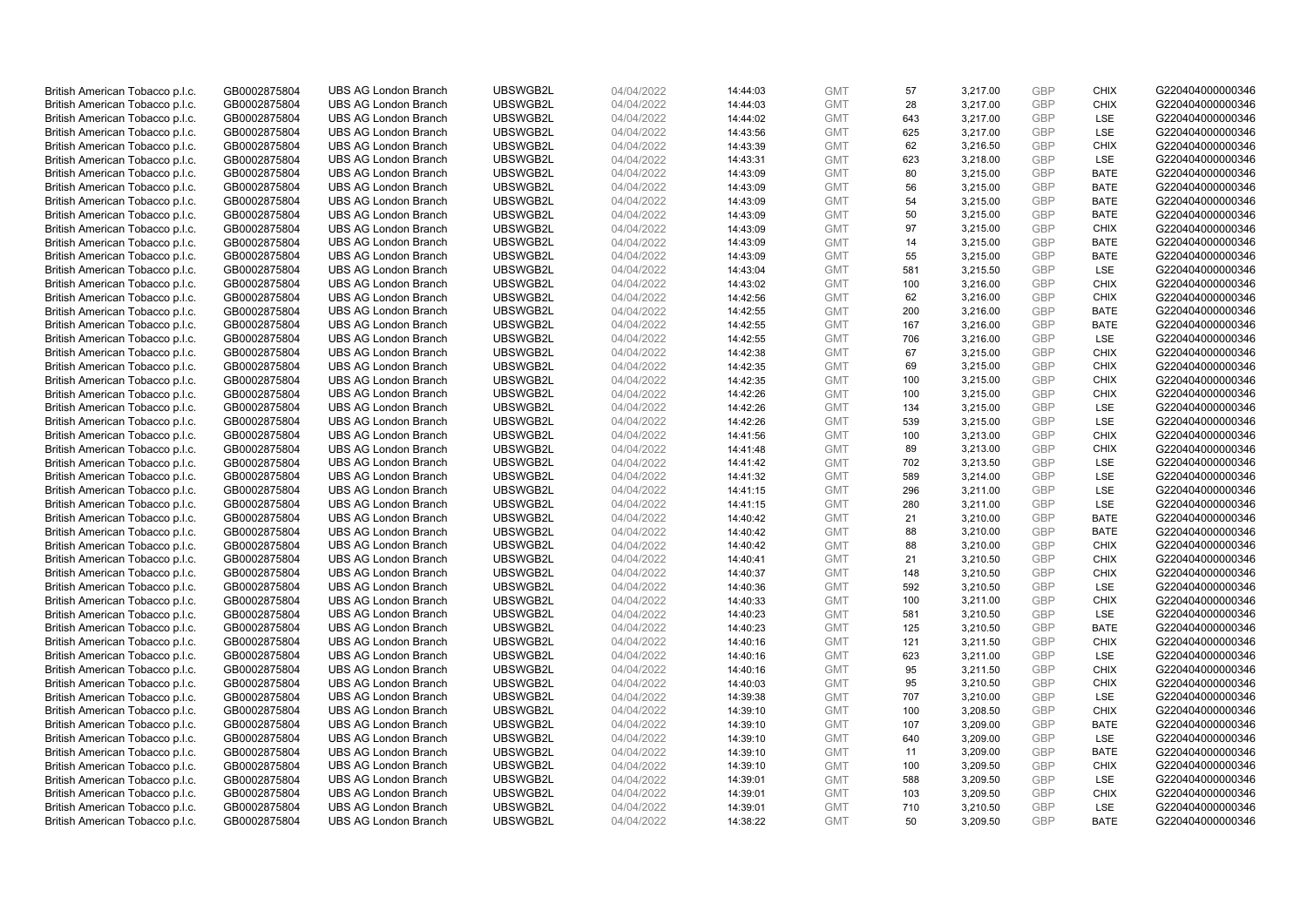| British American Tobacco p.l.c. | GB0002875804 | <b>UBS AG London Branch</b> | UBSWGB2L | 04/04/2022 | 14:38:22 | <b>GMT</b> | 93             | 3,209.50 | <b>GBP</b>               | <b>CHIX</b>        | G220404000000346 |
|---------------------------------|--------------|-----------------------------|----------|------------|----------|------------|----------------|----------|--------------------------|--------------------|------------------|
| British American Tobacco p.l.c. | GB0002875804 | <b>UBS AG London Branch</b> | UBSWGB2L | 04/04/2022 | 14:38:22 | <b>GMT</b> | 615            | 3,209.50 | <b>GBP</b>               | <b>LSE</b>         | G220404000000346 |
| British American Tobacco p.l.c. | GB0002875804 | <b>UBS AG London Branch</b> | UBSWGB2L | 04/04/2022 | 14:38:12 | <b>GMT</b> | 650            | 3,211.50 | <b>GBP</b>               | LSE                | G220404000000346 |
|                                 |              |                             | UBSWGB2L |            |          |            |                |          | <b>GBP</b>               |                    |                  |
| British American Tobacco p.l.c. | GB0002875804 | <b>UBS AG London Branch</b> |          | 04/04/2022 | 14:38:04 | <b>GMT</b> | 91             | 3,212.00 |                          | <b>CHIX</b>        | G220404000000346 |
| British American Tobacco p.l.c. | GB0002875804 | <b>UBS AG London Branch</b> | UBSWGB2L | 04/04/2022 | 14:38:03 | <b>GMT</b> | 123            | 3,213.50 | <b>GBP</b>               | <b>BATE</b>        | G220404000000346 |
| British American Tobacco p.l.c. | GB0002875804 | <b>UBS AG London Branch</b> | UBSWGB2L | 04/04/2022 | 14:38:03 | <b>GMT</b> | 92             | 3,213.50 | <b>GBP</b>               | <b>CHIX</b>        | G220404000000346 |
| British American Tobacco p.l.c. | GB0002875804 | <b>UBS AG London Branch</b> | UBSWGB2L | 04/04/2022 | 14:38:03 | <b>GMT</b> | 100            | 3,213.50 | <b>GBP</b>               | <b>BATE</b>        | G220404000000346 |
| British American Tobacco p.l.c. | GB0002875804 | <b>UBS AG London Branch</b> | UBSWGB2L | 04/04/2022 | 14:37:56 | <b>GMT</b> | $\overline{7}$ | 3,214.50 | <b>GBP</b>               | <b>CHIX</b>        | G220404000000346 |
| British American Tobacco p.l.c. | GB0002875804 | <b>UBS AG London Branch</b> | UBSWGB2L | 04/04/2022 | 14:37:51 | <b>GMT</b> | 602            | 3,214.50 | <b>GBP</b>               | LSE                | G220404000000346 |
| British American Tobacco p.l.c. | GB0002875804 | <b>UBS AG London Branch</b> | UBSWGB2L | 04/04/2022 | 14:37:51 | <b>GMT</b> | $\mathbf{1}$   | 3,214.50 | <b>GBP</b>               | <b>CHIX</b>        | G220404000000346 |
| British American Tobacco p.l.c. | GB0002875804 | <b>UBS AG London Branch</b> | UBSWGB2L | 04/04/2022 | 14:37:51 | <b>GMT</b> | 95             | 3,214.50 | <b>GBP</b>               | <b>CHIX</b>        | G220404000000346 |
| British American Tobacco p.l.c. | GB0002875804 | <b>UBS AG London Branch</b> | UBSWGB2L | 04/04/2022 | 14:37:50 | <b>GMT</b> | 89             | 3,214.50 | <b>GBP</b>               | <b>CHIX</b>        | G220404000000346 |
| British American Tobacco p.l.c. | GB0002875804 | <b>UBS AG London Branch</b> | UBSWGB2L | 04/04/2022 | 14:37:49 | <b>GMT</b> | 131            | 3,215.00 | <b>GBP</b>               | LSE                | G220404000000346 |
| British American Tobacco p.l.c. | GB0002875804 | <b>UBS AG London Branch</b> | UBSWGB2L | 04/04/2022 | 14:37:49 | <b>GMT</b> | 400            | 3,215.00 | <b>GBP</b>               | LSE                | G220404000000346 |
| British American Tobacco p.l.c. | GB0002875804 | <b>UBS AG London Branch</b> | UBSWGB2L | 04/04/2022 | 14:37:49 | <b>GMT</b> | 89             | 3,215.00 | GBP                      | <b>LSE</b>         | G220404000000346 |
| British American Tobacco p.l.c. | GB0002875804 | <b>UBS AG London Branch</b> | UBSWGB2L | 04/04/2022 | 14:37:49 | <b>GMT</b> | 14             | 3,215.00 | <b>GBP</b>               | LSE                | G220404000000346 |
| British American Tobacco p.l.c. | GB0002875804 | <b>UBS AG London Branch</b> | UBSWGB2L | 04/04/2022 | 14:37:27 | <b>GMT</b> | 257            | 3,214.50 | <b>GBP</b>               | LSE                | G220404000000346 |
| British American Tobacco p.l.c. | GB0002875804 | <b>UBS AG London Branch</b> | UBSWGB2L | 04/04/2022 | 14:37:27 | <b>GMT</b> | 677            | 3,215.50 | <b>GBP</b>               | LSE                | G220404000000346 |
| British American Tobacco p.l.c. | GB0002875804 | <b>UBS AG London Branch</b> | UBSWGB2L | 04/04/2022 | 14:37:05 | <b>GMT</b> | 92             | 3,215.50 | <b>GBP</b>               | <b>CHIX</b>        | G220404000000346 |
| British American Tobacco p.l.c. | GB0002875804 | <b>UBS AG London Branch</b> | UBSWGB2L | 04/04/2022 | 14:37:01 | <b>GMT</b> | 121            | 3,215.50 | <b>GBP</b>               | <b>BATE</b>        | G220404000000346 |
| British American Tobacco p.l.c. | GB0002875804 | <b>UBS AG London Branch</b> | UBSWGB2L | 04/04/2022 | 14:36:58 | <b>GMT</b> | 125            | 3,217.50 | <b>GBP</b>               | <b>CHIX</b>        | G220404000000346 |
| British American Tobacco p.l.c. | GB0002875804 | <b>UBS AG London Branch</b> | UBSWGB2L | 04/04/2022 | 14:36:58 | <b>GMT</b> | 28             | 3,218.00 | <b>GBP</b>               | <b>CHIX</b>        | G220404000000346 |
| British American Tobacco p.l.c. | GB0002875804 | <b>UBS AG London Branch</b> | UBSWGB2L | 04/04/2022 | 14:36:58 | <b>GMT</b> | 467            | 3,218.00 | <b>GBP</b>               | LSE                | G220404000000346 |
| British American Tobacco p.l.c. | GB0002875804 | <b>UBS AG London Branch</b> | UBSWGB2L | 04/04/2022 | 14:36:58 | <b>GMT</b> | 212            | 3,218.00 | <b>GBP</b>               | <b>LSE</b>         | G220404000000346 |
| British American Tobacco p.l.c. | GB0002875804 | <b>UBS AG London Branch</b> | UBSWGB2L | 04/04/2022 | 14:36:58 | <b>GMT</b> | 90             | 3,218.50 | <b>GBP</b>               | <b>CHIX</b>        | G220404000000346 |
| British American Tobacco p.l.c. | GB0002875804 | <b>UBS AG London Branch</b> | UBSWGB2L | 04/04/2022 | 14:36:49 | <b>GMT</b> | 77             | 3,218.50 | <b>GBP</b>               | <b>CHIX</b>        | G220404000000346 |
| British American Tobacco p.l.c. | GB0002875804 | <b>UBS AG London Branch</b> | UBSWGB2L | 04/04/2022 | 14:36:42 | <b>GMT</b> | $\overline{4}$ | 3,218.50 | <b>GBP</b>               | <b>CHIX</b>        | G220404000000346 |
| British American Tobacco p.l.c. | GB0002875804 | <b>UBS AG London Branch</b> | UBSWGB2L | 04/04/2022 | 14:36:42 | <b>GMT</b> | $\overline{7}$ | 3,218.50 | <b>GBP</b>               | <b>CHIX</b>        | G220404000000346 |
| British American Tobacco p.l.c. | GB0002875804 | <b>UBS AG London Branch</b> | UBSWGB2L | 04/04/2022 | 14:36:32 | <b>GMT</b> | 652            | 3,219.00 | <b>GBP</b>               | LSE                | G220404000000346 |
| British American Tobacco p.l.c. | GB0002875804 | <b>UBS AG London Branch</b> | UBSWGB2L | 04/04/2022 | 14:36:32 | <b>GMT</b> | 95             | 3,219.00 | <b>GBP</b>               | <b>BATE</b>        | G220404000000346 |
| British American Tobacco p.l.c. | GB0002875804 | <b>UBS AG London Branch</b> | UBSWGB2L | 04/04/2022 | 14:36:32 | <b>GMT</b> | 28             | 3,219.00 | <b>GBP</b>               | <b>BATE</b>        | G220404000000346 |
| British American Tobacco p.l.c. | GB0002875804 | <b>UBS AG London Branch</b> | UBSWGB2L | 04/04/2022 | 14:36:32 | <b>GMT</b> | 42             | 3,219.00 | <b>GBP</b>               | BATE               | G220404000000346 |
| British American Tobacco p.l.c. | GB0002875804 | <b>UBS AG London Branch</b> | UBSWGB2L | 04/04/2022 | 14:36:32 | <b>GMT</b> | 78             | 3,219.00 | <b>GBP</b>               | <b>BATE</b>        | G220404000000346 |
| British American Tobacco p.l.c. | GB0002875804 | <b>UBS AG London Branch</b> | UBSWGB2L | 04/04/2022 | 14:36:31 | <b>GMT</b> | 597            | 3,219.50 | <b>GBP</b>               | LSE                | G220404000000346 |
| British American Tobacco p.l.c. | GB0002875804 | <b>UBS AG London Branch</b> | UBSWGB2L | 04/04/2022 | 14:36:27 | <b>GMT</b> | 9              | 3,220.00 | <b>GBP</b>               | <b>CHIX</b>        | G220404000000346 |
| British American Tobacco p.l.c. | GB0002875804 | <b>UBS AG London Branch</b> | UBSWGB2L | 04/04/2022 | 14:36:04 | <b>GMT</b> | 91             | 3,220.00 | <b>GBP</b>               | <b>CHIX</b>        | G220404000000346 |
| British American Tobacco p.l.c. | GB0002875804 | <b>UBS AG London Branch</b> | UBSWGB2L | 04/04/2022 | 14:36:03 | <b>GMT</b> | 108            | 3,220.00 | <b>GBP</b>               | <b>CHIX</b>        | G220404000000346 |
| British American Tobacco p.l.c. | GB0002875804 | <b>UBS AG London Branch</b> | UBSWGB2L | 04/04/2022 | 14:35:53 | <b>GMT</b> | 184            | 3,221.00 | <b>GBP</b>               | LSE                | G220404000000346 |
|                                 |              | <b>UBS AG London Branch</b> | UBSWGB2L |            |          | <b>GMT</b> | 400            |          | <b>GBP</b>               | LSE                | G220404000000346 |
| British American Tobacco p.l.c. | GB0002875804 |                             |          | 04/04/2022 | 14:35:53 |            |                | 3,221.00 |                          |                    |                  |
| British American Tobacco p.l.c. | GB0002875804 | <b>UBS AG London Branch</b> | UBSWGB2L | 04/04/2022 | 14:35:40 | <b>GMT</b> | 660<br>27      | 3,224.00 | <b>GBP</b><br><b>GBP</b> | LSE<br><b>CHIX</b> | G220404000000346 |
| British American Tobacco p.l.c. | GB0002875804 | <b>UBS AG London Branch</b> | UBSWGB2L | 04/04/2022 | 14:35:40 | <b>GMT</b> |                | 3,224.00 |                          |                    | G220404000000346 |
| British American Tobacco p.l.c. | GB0002875804 | <b>UBS AG London Branch</b> | UBSWGB2L | 04/04/2022 | 14:35:40 | <b>GMT</b> | 100            | 3,224.00 | <b>GBP</b>               | <b>CHIX</b>        | G220404000000346 |
| British American Tobacco p.l.c. | GB0002875804 | <b>UBS AG London Branch</b> | UBSWGB2L | 04/04/2022 | 14:35:40 | <b>GMT</b> | $\overline{2}$ | 3,224.50 | <b>GBP</b>               | <b>CHIX</b>        | G220404000000346 |
| British American Tobacco p.l.c. | GB0002875804 | <b>UBS AG London Branch</b> | UBSWGB2L | 04/04/2022 | 14:35:39 | <b>GMT</b> | 6              | 3,224.50 | <b>GBP</b>               | <b>CHIX</b>        | G220404000000346 |
| British American Tobacco p.l.c. | GB0002875804 | <b>UBS AG London Branch</b> | UBSWGB2L | 04/04/2022 | 14:35:19 | <b>GMT</b> | 95             | 3,224.00 | <b>GBP</b>               | <b>CHIX</b>        | G220404000000346 |
| British American Tobacco p.l.c. | GB0002875804 | <b>UBS AG London Branch</b> | UBSWGB2L | 04/04/2022 | 14:35:16 | <b>GMT</b> | 5              | 3,224.50 | <b>GBP</b>               | <b>BATE</b>        | G220404000000346 |
| British American Tobacco p.l.c. | GB0002875804 | <b>UBS AG London Branch</b> | UBSWGB2L | 04/04/2022 | 14:35:10 | <b>GMT</b> | 117            | 3,224.50 | <b>GBP</b>               | <b>BATE</b>        | G220404000000346 |
| British American Tobacco p.l.c. | GB0002875804 | <b>UBS AG London Branch</b> | UBSWGB2L | 04/04/2022 | 14:35:09 | <b>GMT</b> | 84             | 3,226.00 | <b>GBP</b>               | <b>CHIX</b>        | G220404000000346 |
| British American Tobacco p.l.c. | GB0002875804 | <b>UBS AG London Branch</b> | UBSWGB2L | 04/04/2022 | 14:35:09 | <b>GMT</b> | 122            | 3,226.00 | <b>GBP</b>               | <b>CHIX</b>        | G220404000000346 |
| British American Tobacco p.l.c. | GB0002875804 | <b>UBS AG London Branch</b> | UBSWGB2L | 04/04/2022 | 14:35:09 | <b>GMT</b> | 674            | 3,227.00 | <b>GBP</b>               | <b>LSE</b>         | G220404000000346 |
| British American Tobacco p.l.c. | GB0002875804 | <b>UBS AG London Branch</b> | UBSWGB2L | 04/04/2022 | 14:35:09 | <b>GMT</b> | 133            | 3,227.00 | <b>GBP</b>               | <b>BATE</b>        | G220404000000346 |
| British American Tobacco p.l.c. | GB0002875804 | <b>UBS AG London Branch</b> | UBSWGB2L | 04/04/2022 | 14:35:09 | <b>GMT</b> | 688            | 3,227.00 | <b>GBP</b>               | LSE                | G220404000000346 |
| British American Tobacco p.l.c. | GB0002875804 | <b>UBS AG London Branch</b> | UBSWGB2L | 04/04/2022 | 14:35:09 | <b>GMT</b> | 16             | 3,227.00 | <b>GBP</b>               | LSE                | G220404000000346 |
| British American Tobacco p.l.c. | GB0002875804 | <b>UBS AG London Branch</b> | UBSWGB2L | 04/04/2022 | 14:35:09 | <b>GMT</b> | 109            | 3.227.50 | GBP                      | <b>CHIX</b>        | G220404000000346 |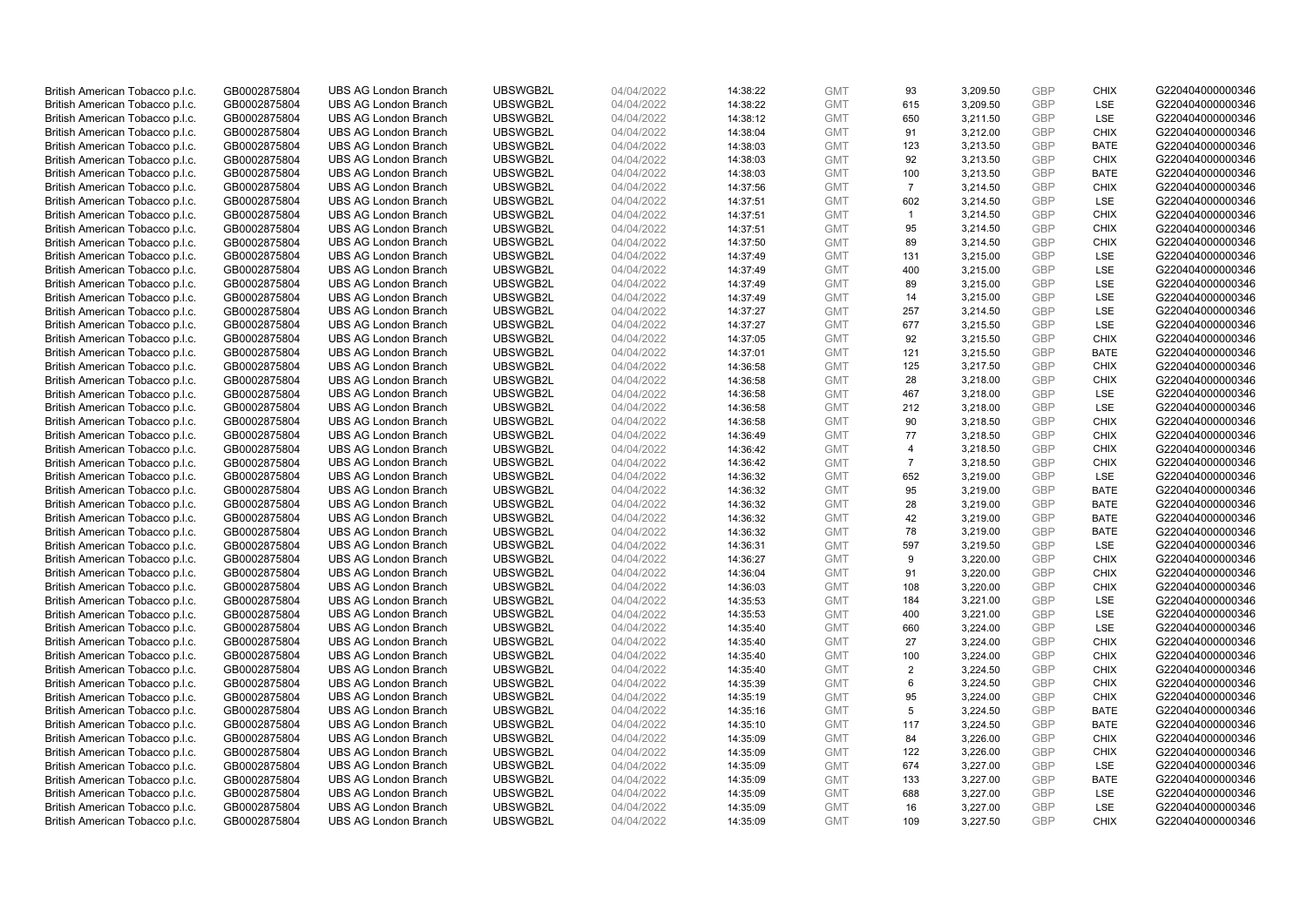| British American Tobacco p.l.c.                                    | GB0002875804                 | <b>UBS AG London Branch</b> | UBSWGB2L | 04/04/2022 | 14:35:09 | <b>GMT</b> | 154            | 3,227.50 | <b>GBP</b> | LSE         | G220404000000346 |
|--------------------------------------------------------------------|------------------------------|-----------------------------|----------|------------|----------|------------|----------------|----------|------------|-------------|------------------|
|                                                                    | GB0002875804                 | <b>UBS AG London Branch</b> | UBSWGB2L | 04/04/2022 |          | <b>GMT</b> | 56             | 3,227.50 | <b>GBP</b> | <b>BATE</b> | G220404000000346 |
| British American Tobacco p.l.c.                                    |                              |                             |          |            | 14:35:09 |            |                |          |            |             |                  |
| British American Tobacco p.l.c.                                    | GB0002875804                 | <b>UBS AG London Branch</b> | UBSWGB2L | 04/04/2022 | 14:35:09 | <b>GMT</b> | 126            | 3,227.50 | <b>GBP</b> | <b>CHIX</b> | G220404000000346 |
| British American Tobacco p.l.c.                                    | GB0002875804                 | <b>UBS AG London Branch</b> | UBSWGB2L | 04/04/2022 | 14:35:09 | <b>GMT</b> | 121            | 3,227.50 | <b>GBP</b> | LSE         | G220404000000346 |
| British American Tobacco p.l.c.                                    | GB0002875804                 | <b>UBS AG London Branch</b> | UBSWGB2L | 04/04/2022 | 14:35:09 | <b>GMT</b> | 564            | 3,227.50 | <b>GBP</b> | LSE         | G220404000000346 |
| British American Tobacco p.l.c.                                    | GB0002875804                 | <b>UBS AG London Branch</b> | UBSWGB2L | 04/04/2022 | 14:35:09 | <b>GMT</b> | 99             | 3,227.50 | <b>GBP</b> | <b>BATE</b> | G220404000000346 |
| British American Tobacco p.l.c.                                    | GB0002875804                 | <b>UBS AG London Branch</b> | UBSWGB2L | 04/04/2022 | 14:35:09 | <b>GMT</b> | 25             | 3,227.50 | <b>GBP</b> | <b>BATE</b> | G220404000000346 |
| British American Tobacco p.l.c.                                    | GB0002875804                 | <b>UBS AG London Branch</b> | UBSWGB2L | 04/04/2022 | 14:34:58 | <b>GMT</b> | 118            | 3,228.00 | <b>GBP</b> | LSE         | G220404000000346 |
| British American Tobacco p.l.c.                                    | GB0002875804                 | <b>UBS AG London Branch</b> | UBSWGB2L | 04/04/2022 | 14:34:58 | <b>GMT</b> | 250            | 3,228.00 | <b>GBP</b> | LSE         | G220404000000346 |
| British American Tobacco p.l.c.                                    | GB0002875804                 | <b>UBS AG London Branch</b> | UBSWGB2L | 04/04/2022 | 14:34:58 | <b>GMT</b> | 154            | 3,228.00 | <b>GBP</b> | LSE         | G220404000000346 |
| British American Tobacco p.l.c.                                    | GB0002875804                 | <b>UBS AG London Branch</b> | UBSWGB2L | 04/04/2022 | 14:34:50 | <b>GMT</b> | 154            | 3,228.00 | <b>GBP</b> | LSE         | G220404000000346 |
| British American Tobacco p.l.c.                                    | GB0002875804                 | <b>UBS AG London Branch</b> | UBSWGB2L | 04/04/2022 | 14:34:50 | <b>GMT</b> | 250            | 3,228.00 | <b>GBP</b> | LSE         | G220404000000346 |
| British American Tobacco p.l.c.                                    | GB0002875804                 | <b>UBS AG London Branch</b> | UBSWGB2L | 04/04/2022 | 14:34:19 | <b>GMT</b> | 5              | 3,225.50 | <b>GBP</b> | <b>CHIX</b> | G220404000000346 |
| British American Tobacco p.l.c.                                    | GB0002875804                 | <b>UBS AG London Branch</b> | UBSWGB2L | 04/04/2022 | 14:34:19 | <b>GMT</b> | 77             | 3,225.50 | <b>GBP</b> | <b>CHIX</b> | G220404000000346 |
| British American Tobacco p.l.c.                                    | GB0002875804                 | <b>UBS AG London Branch</b> | UBSWGB2L | 04/04/2022 | 14:34:19 | <b>GMT</b> | 34             | 3,225.50 | <b>GBP</b> | <b>CHIX</b> | G220404000000346 |
| British American Tobacco p.l.c.                                    | GB0002875804                 | <b>UBS AG London Branch</b> | UBSWGB2L | 04/04/2022 | 14:34:19 | <b>GMT</b> | 50             | 3,225.50 | <b>GBP</b> | <b>CHIX</b> | G220404000000346 |
| British American Tobacco p.l.c.                                    | GB0002875804                 | <b>UBS AG London Branch</b> | UBSWGB2L | 04/04/2022 | 14:34:19 | <b>GMT</b> | 105            | 3,226.00 | <b>GBP</b> | <b>BATE</b> | G220404000000346 |
| British American Tobacco p.l.c.                                    | GB0002875804                 | <b>UBS AG London Branch</b> | UBSWGB2L | 04/04/2022 | 14:34:19 | <b>GMT</b> | 796            | 3,226.50 | <b>GBP</b> | LSE         | G220404000000346 |
| British American Tobacco p.l.c.                                    | GB0002875804                 | <b>UBS AG London Branch</b> | UBSWGB2L | 04/04/2022 | 14:34:19 | <b>GMT</b> | 23             | 3,226.50 | <b>GBP</b> | <b>BATE</b> | G220404000000346 |
| British American Tobacco p.l.c.                                    | GB0002875804                 | <b>UBS AG London Branch</b> | UBSWGB2L | 04/04/2022 | 14:34:19 | <b>GMT</b> | 84             | 3,226.50 | <b>GBP</b> | <b>CHIX</b> | G220404000000346 |
| British American Tobacco p.l.c.                                    | GB0002875804                 | <b>UBS AG London Branch</b> | UBSWGB2L | 04/04/2022 | 14:34:19 | <b>GMT</b> | 122            | 3,226.50 | <b>GBP</b> | <b>BATE</b> | G220404000000346 |
| British American Tobacco p.l.c.                                    | GB0002875804                 | <b>UBS AG London Branch</b> | UBSWGB2L | 04/04/2022 | 14:34:15 | <b>GMT</b> | 100            | 3,227.00 | <b>GBP</b> | <b>CHIX</b> | G220404000000346 |
| British American Tobacco p.l.c.                                    | GB0002875804                 | <b>UBS AG London Branch</b> | UBSWGB2L | 04/04/2022 | 14:34:15 | <b>GMT</b> | 61             | 3,227.00 | <b>GBP</b> | <b>CHIX</b> | G220404000000346 |
| British American Tobacco p.l.c.                                    | GB0002875804                 | <b>UBS AG London Branch</b> | UBSWGB2L | 04/04/2022 | 14:34:15 | <b>GMT</b> | 717            | 3,227.00 | <b>GBP</b> | <b>LSE</b>  | G220404000000346 |
| British American Tobacco p.l.c.                                    | GB0002875804                 | <b>UBS AG London Branch</b> | UBSWGB2L | 04/04/2022 | 14:34:15 | <b>GMT</b> | 857            | 3,227.00 | <b>GBP</b> | LSE         | G220404000000346 |
| British American Tobacco p.l.c.                                    | GB0002875804                 | <b>UBS AG London Branch</b> | UBSWGB2L | 04/04/2022 | 14:34:15 | <b>GMT</b> | 48             | 3,227.00 | <b>GBP</b> | <b>CHIX</b> | G220404000000346 |
| British American Tobacco p.l.c.                                    | GB0002875804                 | <b>UBS AG London Branch</b> | UBSWGB2L | 04/04/2022 | 14:34:15 | <b>GMT</b> | 124            | 3,227.00 | <b>GBP</b> | <b>CHIX</b> | G220404000000346 |
| British American Tobacco p.l.c.                                    | GB0002875804                 | <b>UBS AG London Branch</b> | UBSWGB2L | 04/04/2022 | 14:33:46 | <b>GMT</b> | 90             | 3,225.50 | <b>GBP</b> | <b>CHIX</b> | G220404000000346 |
| British American Tobacco p.l.c.                                    | GB0002875804                 | <b>UBS AG London Branch</b> | UBSWGB2L | 04/04/2022 | 14:33:45 | <b>GMT</b> | 30             | 3,225.50 | <b>GBP</b> | <b>CHIX</b> | G220404000000346 |
| British American Tobacco p.l.c.                                    | GB0002875804                 | <b>UBS AG London Branch</b> | UBSWGB2L | 04/04/2022 | 14:33:43 | <b>GMT</b> | 8              | 3,225.50 | <b>GBP</b> | <b>CHIX</b> | G220404000000346 |
| British American Tobacco p.l.c.                                    | GB0002875804                 | <b>UBS AG London Branch</b> | UBSWGB2L | 04/04/2022 | 14:33:09 | <b>GMT</b> | $\overline{4}$ | 3,225.00 | <b>GBP</b> | LSE         | G220404000000346 |
| British American Tobacco p.l.c.                                    | GB0002875804                 | <b>UBS AG London Branch</b> | UBSWGB2L | 04/04/2022 | 14:33:09 | <b>GMT</b> | 122            | 3,224.50 | <b>GBP</b> | BATE        | G220404000000346 |
| British American Tobacco p.l.c.                                    | GB0002875804                 | <b>UBS AG London Branch</b> | UBSWGB2L | 04/04/2022 | 14:33:09 | <b>GMT</b> | 82             | 3,225.00 | <b>GBP</b> | <b>CHIX</b> | G220404000000346 |
| British American Tobacco p.l.c.                                    | GB0002875804                 | <b>UBS AG London Branch</b> | UBSWGB2L | 04/04/2022 | 14:33:09 | <b>GMT</b> | 84             | 3,225.00 | <b>GBP</b> | <b>CHIX</b> | G220404000000346 |
| British American Tobacco p.l.c.                                    | GB0002875804                 | <b>UBS AG London Branch</b> | UBSWGB2L | 04/04/2022 | 14:33:08 | <b>GMT</b> | 100            | 3,225.00 | <b>GBP</b> | LSE         | G220404000000346 |
| British American Tobacco p.l.c.                                    | GB0002875804                 | <b>UBS AG London Branch</b> | UBSWGB2L | 04/04/2022 | 14:33:08 | <b>GMT</b> | 200            | 3,225.00 | <b>GBP</b> | LSE         | G220404000000346 |
| British American Tobacco p.l.c.                                    | GB0002875804                 | <b>UBS AG London Branch</b> | UBSWGB2L | 04/04/2022 | 14:33:08 | <b>GMT</b> | 107            | 3,225.00 | <b>GBP</b> | <b>LSE</b>  | G220404000000346 |
| British American Tobacco p.l.c.                                    | GB0002875804                 | <b>UBS AG London Branch</b> | UBSWGB2L | 04/04/2022 | 14:33:05 | <b>GMT</b> | 18             | 3,225.00 | <b>GBP</b> | LSE         | G220404000000346 |
| British American Tobacco p.l.c.                                    | GB0002875804                 | <b>UBS AG London Branch</b> | UBSWGB2L | 04/04/2022 | 14:33:05 | <b>GMT</b> | 181            | 3,225.00 | <b>GBP</b> | LSE         | G220404000000346 |
| British American Tobacco p.l.c.                                    | GB0002875804                 | <b>UBS AG London Branch</b> | UBSWGB2L | 04/04/2022 | 14:33:04 | <b>GMT</b> | 82             | 3,225.50 | <b>GBP</b> | <b>CHIX</b> | G220404000000346 |
| British American Tobacco p.l.c.                                    | GB0002875804                 | <b>UBS AG London Branch</b> | UBSWGB2L | 04/04/2022 | 14:33:04 | <b>GMT</b> | 331            | 3,225.50 | <b>GBP</b> | LSE         | G220404000000346 |
| British American Tobacco p.l.c.                                    |                              | <b>UBS AG London Branch</b> | UBSWGB2L | 04/04/2022 | 14:33:01 | <b>GMT</b> | 351            | 3,226.50 | <b>GBP</b> | LSE         | G220404000000346 |
|                                                                    | GB0002875804<br>GB0002875804 | <b>UBS AG London Branch</b> | UBSWGB2L | 04/04/2022 | 14:33:01 | <b>GMT</b> | 183            | 3,226.50 | <b>GBP</b> | LSE         | G220404000000346 |
| British American Tobacco p.l.c.<br>British American Tobacco p.l.c. |                              | <b>UBS AG London Branch</b> | UBSWGB2L | 04/04/2022 |          | <b>GMT</b> | 69             | 3,226.50 | <b>GBP</b> | LSE         |                  |
|                                                                    | GB0002875804                 |                             | UBSWGB2L |            | 14:33:01 |            | 65             |          |            |             | G220404000000346 |
| British American Tobacco p.l.c.                                    | GB0002875804                 | <b>UBS AG London Branch</b> |          | 04/04/2022 | 14:32:48 | <b>GMT</b> |                | 3,225.50 | <b>GBP</b> | <b>BATE</b> | G220404000000346 |
| British American Tobacco p.l.c.                                    | GB0002875804                 | <b>UBS AG London Branch</b> | UBSWGB2L | 04/04/2022 | 14:32:48 | <b>GMT</b> | 52             | 3,225.50 | <b>GBP</b> | <b>BATE</b> | G220404000000346 |
| British American Tobacco p.l.c.                                    | GB0002875804                 | <b>UBS AG London Branch</b> | UBSWGB2L | 04/04/2022 | 14:32:48 | <b>GMT</b> | 103            | 3,225.50 | <b>GBP</b> | <b>BATE</b> | G220404000000346 |
| British American Tobacco p.l.c.                                    | GB0002875804                 | <b>UBS AG London Branch</b> | UBSWGB2L | 04/04/2022 | 14:32:48 | <b>GMT</b> | 86             | 3,225.50 | <b>GBP</b> | <b>CHIX</b> | G220404000000346 |
| British American Tobacco p.l.c.                                    | GB0002875804                 | <b>UBS AG London Branch</b> | UBSWGB2L | 04/04/2022 | 14:32:48 | <b>GMT</b> | 95             | 3,225.50 | <b>GBP</b> | <b>CHIX</b> | G220404000000346 |
| British American Tobacco p.l.c.                                    | GB0002875804                 | <b>UBS AG London Branch</b> | UBSWGB2L | 04/04/2022 | 14:32:48 | <b>GMT</b> | 300            | 3,225.50 | <b>GBP</b> | LSE         | G220404000000346 |
| British American Tobacco p.l.c.                                    | GB0002875804                 | <b>UBS AG London Branch</b> | UBSWGB2L | 04/04/2022 | 14:32:48 | <b>GMT</b> | 80             | 3,225.50 | <b>GBP</b> | LSE         | G220404000000346 |
| British American Tobacco p.l.c.                                    | GB0002875804                 | <b>UBS AG London Branch</b> | UBSWGB2L | 04/04/2022 | 14:32:43 | <b>GMT</b> | 258            | 3,225.50 | <b>GBP</b> | LSE         | G220404000000346 |
| British American Tobacco p.l.c.                                    | GB0002875804                 | <b>UBS AG London Branch</b> | UBSWGB2L | 04/04/2022 | 14:32:43 | <b>GMT</b> | 99             | 3,226.00 | <b>GBP</b> | <b>CHIX</b> | G220404000000346 |
| British American Tobacco p.l.c.                                    | GB0002875804                 | <b>UBS AG London Branch</b> | UBSWGB2L | 04/04/2022 | 14:32:43 | <b>GMT</b> | 400            | 3.225.50 | GBP        | LSE         | G220404000000346 |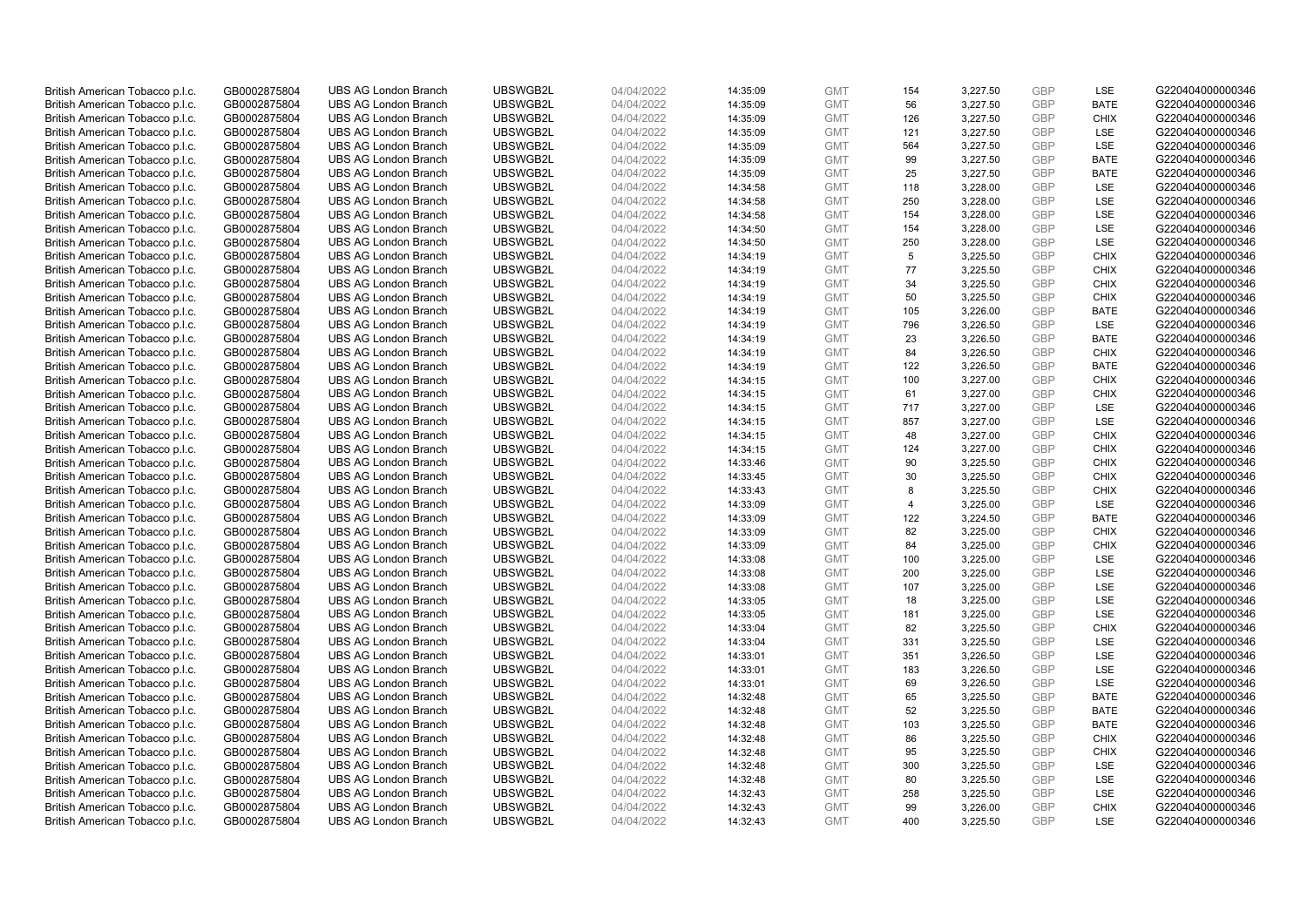| British American Tobacco p.l.c. | GB0002875804 | <b>UBS AG London Branch</b> | UBSWGB2L | 04/04/2022 | 14:32:43 | <b>GMT</b> | 148                  | 3,226.00 | <b>GBP</b>               | <b>BATE</b>                | G220404000000346 |
|---------------------------------|--------------|-----------------------------|----------|------------|----------|------------|----------------------|----------|--------------------------|----------------------------|------------------|
| British American Tobacco p.l.c. | GB0002875804 | <b>UBS AG London Branch</b> | UBSWGB2L | 04/04/2022 | 14:32:36 | <b>GMT</b> | 146                  | 3,226.50 | <b>GBP</b>               | LSE                        | G220404000000346 |
| British American Tobacco p.l.c. | GB0002875804 | <b>UBS AG London Branch</b> | UBSWGB2L | 04/04/2022 | 14:32:36 | <b>GMT</b> | 32                   | 3,226.50 | <b>GBP</b>               | LSE                        | G220404000000346 |
| British American Tobacco p.l.c. | GB0002875804 | <b>UBS AG London Branch</b> | UBSWGB2L | 04/04/2022 | 14:32:36 | <b>GMT</b> | 142                  |          | <b>GBP</b>               | LSE                        | G220404000000346 |
|                                 |              |                             |          |            |          |            | 110                  | 3,226.50 | <b>GBP</b>               | LSE                        |                  |
| British American Tobacco p.l.c. | GB0002875804 | <b>UBS AG London Branch</b> | UBSWGB2L | 04/04/2022 | 14:32:36 | <b>GMT</b> |                      | 3,226.50 |                          |                            | G220404000000346 |
| British American Tobacco p.l.c. | GB0002875804 | <b>UBS AG London Branch</b> | UBSWGB2L | 04/04/2022 | 14:32:36 | <b>GMT</b> | 167                  | 3,226.50 | <b>GBP</b>               | LSE                        | G220404000000346 |
| British American Tobacco p.l.c. | GB0002875804 | <b>UBS AG London Branch</b> | UBSWGB2L | 04/04/2022 | 14:32:36 | <b>GMT</b> | 114                  | 3,226.50 | <b>GBP</b>               | LSE                        | G220404000000346 |
| British American Tobacco p.l.c. | GB0002875804 | <b>UBS AG London Branch</b> | UBSWGB2L | 04/04/2022 | 14:32:36 | <b>GMT</b> | 32                   | 3,226.50 | <b>GBP</b>               | LSE                        | G220404000000346 |
| British American Tobacco p.l.c. | GB0002875804 | <b>UBS AG London Branch</b> | UBSWGB2L | 04/04/2022 | 14:32:36 | <b>GMT</b> | 26                   | 3,227.00 | <b>GBP</b>               | <b>CHIX</b>                | G220404000000346 |
| British American Tobacco p.l.c. | GB0002875804 | <b>UBS AG London Branch</b> | UBSWGB2L | 04/04/2022 | 14:32:36 | <b>GMT</b> | 56                   | 3,227.00 | <b>GBP</b>               | <b>CHIX</b>                | G220404000000346 |
| British American Tobacco p.l.c. | GB0002875804 | <b>UBS AG London Branch</b> | UBSWGB2L | 04/04/2022 | 14:32:36 | <b>GMT</b> | 46                   | 3,227.00 | <b>GBP</b>               | <b>CHIX</b>                | G220404000000346 |
| British American Tobacco p.l.c. | GB0002875804 | <b>UBS AG London Branch</b> | UBSWGB2L | 04/04/2022 | 14:32:36 | <b>GMT</b> | 58                   | 3,227.00 | <b>GBP</b>               | <b>CHIX</b>                | G220404000000346 |
| British American Tobacco p.l.c. | GB0002875804 | <b>UBS AG London Branch</b> | UBSWGB2L | 04/04/2022 | 14:32:36 | <b>GMT</b> | 17                   | 3,227.00 | <b>GBP</b>               | <b>CHIX</b>                | G220404000000346 |
| British American Tobacco p.l.c. | GB0002875804 | <b>UBS AG London Branch</b> | UBSWGB2L | 04/04/2022 | 14:32:15 | <b>GMT</b> | 97                   | 3,226.00 | <b>GBP</b>               | <b>CHIX</b>                | G220404000000346 |
| British American Tobacco p.l.c. | GB0002875804 | <b>UBS AG London Branch</b> | UBSWGB2L | 04/04/2022 | 14:32:13 | <b>GMT</b> | 100                  | 3,226.00 | <b>GBP</b>               | LSE                        | G220404000000346 |
| British American Tobacco p.l.c. | GB0002875804 | <b>UBS AG London Branch</b> | UBSWGB2L | 04/04/2022 | 14:32:08 | <b>GMT</b> | 97                   | 3,226.50 | <b>GBP</b>               | <b>CHIX</b>                | G220404000000346 |
| British American Tobacco p.l.c. | GB0002875804 | <b>UBS AG London Branch</b> | UBSWGB2L | 04/04/2022 | 14:32:02 | <b>GMT</b> | 702                  | 3,226.00 | <b>GBP</b>               | LSE                        | G220404000000346 |
| British American Tobacco p.l.c. | GB0002875804 | <b>UBS AG London Branch</b> | UBSWGB2L | 04/04/2022 | 14:31:55 | <b>GMT</b> | 92                   | 3,226.50 | <b>GBP</b>               | <b>CHIX</b>                | G220404000000346 |
| British American Tobacco p.l.c. | GB0002875804 | <b>UBS AG London Branch</b> | UBSWGB2L | 04/04/2022 | 14:31:54 | <b>GMT</b> | 285                  | 3,226.50 | <b>GBP</b>               | <b>LSE</b>                 | G220404000000346 |
| British American Tobacco p.l.c. | GB0002875804 | <b>UBS AG London Branch</b> | UBSWGB2L | 04/04/2022 | 14:31:54 | <b>GMT</b> | 400                  | 3,226.50 | <b>GBP</b>               | LSE                        | G220404000000346 |
| British American Tobacco p.l.c. | GB0002875804 | <b>UBS AG London Branch</b> | UBSWGB2L | 04/04/2022 | 14:31:54 | <b>GMT</b> | 32                   | 3,226.50 | <b>GBP</b>               | LSE                        | G220404000000346 |
| British American Tobacco p.l.c. | GB0002875804 | <b>UBS AG London Branch</b> | UBSWGB2L | 04/04/2022 | 14:31:54 | <b>GMT</b> | 98                   | 3,227.00 | <b>GBP</b>               | <b>CHIX</b>                | G220404000000346 |
| British American Tobacco p.l.c. | GB0002875804 | <b>UBS AG London Branch</b> | UBSWGB2L | 04/04/2022 | 14:31:51 | <b>GMT</b> | $\overline{2}$       | 3,227.00 | <b>GBP</b>               | <b>CHIX</b>                | G220404000000346 |
| British American Tobacco p.l.c. | GB0002875804 | <b>UBS AG London Branch</b> | UBSWGB2L | 04/04/2022 | 14:31:30 | <b>GMT</b> | 479                  | 3,225.50 | <b>GBP</b>               | LSE                        | G220404000000346 |
| British American Tobacco p.l.c. | GB0002875804 | <b>UBS AG London Branch</b> | UBSWGB2L | 04/04/2022 | 14:31:30 | <b>GMT</b> | 101                  | 3,225.00 | <b>GBP</b>               | <b>BATE</b>                | G220404000000346 |
| British American Tobacco p.l.c. | GB0002875804 | <b>UBS AG London Branch</b> | UBSWGB2L | 04/04/2022 | 14:31:30 | <b>GMT</b> | 109                  | 3,226.00 | <b>GBP</b>               | <b>BATE</b>                | G220404000000346 |
| British American Tobacco p.l.c. | GB0002875804 | <b>UBS AG London Branch</b> | UBSWGB2L | 04/04/2022 | 14:31:30 | <b>GMT</b> | 138                  | 3,226.50 | <b>GBP</b>               | LSE                        | G220404000000346 |
| British American Tobacco p.l.c. | GB0002875804 | <b>UBS AG London Branch</b> | UBSWGB2L | 04/04/2022 | 14:31:30 | <b>GMT</b> | 400                  | 3,226.50 | <b>GBP</b>               | LSE                        | G220404000000346 |
| British American Tobacco p.l.c. | GB0002875804 | <b>UBS AG London Branch</b> | UBSWGB2L | 04/04/2022 | 14:31:30 | <b>GMT</b> | 187                  | 3,226.50 | <b>GBP</b>               | LSE                        | G220404000000346 |
| British American Tobacco p.l.c. | GB0002875804 | <b>UBS AG London Branch</b> | UBSWGB2L | 04/04/2022 | 14:31:30 | <b>GMT</b> | 696                  | 3,227.50 | <b>GBP</b>               | LSE                        | G220404000000346 |
| British American Tobacco p.l.c. | GB0002875804 | <b>UBS AG London Branch</b> | UBSWGB2L | 04/04/2022 | 14:31:23 | <b>GMT</b> | 63                   | 3,227.50 | <b>GBP</b>               | LSE                        | G220404000000346 |
| British American Tobacco p.l.c. | GB0002875804 | <b>UBS AG London Branch</b> | UBSWGB2L | 04/04/2022 | 14:31:23 | <b>GMT</b> | 67                   | 3,228.00 | <b>GBP</b>               | <b>CHIX</b>                | G220404000000346 |
| British American Tobacco p.l.c. | GB0002875804 | <b>UBS AG London Branch</b> | UBSWGB2L | 04/04/2022 | 14:31:23 | <b>GMT</b> | 21                   | 3,228.00 | <b>GBP</b>               | <b>CHIX</b>                | G220404000000346 |
| British American Tobacco p.l.c. | GB0002875804 | <b>UBS AG London Branch</b> | UBSWGB2L | 04/04/2022 | 14:31:23 | <b>GMT</b> | 97                   | 3,227.50 | <b>GBP</b>               | <b>CHIX</b>                | G220404000000346 |
| British American Tobacco p.l.c. | GB0002875804 | <b>UBS AG London Branch</b> | UBSWGB2L | 04/04/2022 | 14:31:23 | <b>GMT</b> | 138                  | 3,227.50 | <b>GBP</b>               | <b>BATE</b>                | G220404000000346 |
| British American Tobacco p.l.c. | GB0002875804 | <b>UBS AG London Branch</b> | UBSWGB2L | 04/04/2022 | 14:31:23 | <b>GMT</b> | 11                   | 3,227.50 | <b>GBP</b>               | LSE                        | G220404000000346 |
| British American Tobacco p.l.c. | GB0002875804 | <b>UBS AG London Branch</b> | UBSWGB2L | 04/04/2022 | 14:31:15 | <b>GMT</b> | 122                  | 3,228.00 | <b>GBP</b>               | <b>BATE</b>                | G220404000000346 |
| British American Tobacco p.l.c. | GB0002875804 | <b>UBS AG London Branch</b> | UBSWGB2L | 04/04/2022 | 14:31:15 | <b>GMT</b> | 626                  | 3,228.50 | <b>GBP</b>               | LSE                        | G220404000000346 |
|                                 |              | <b>UBS AG London Branch</b> | UBSWGB2L |            |          | <b>GMT</b> | 69                   |          | <b>GBP</b>               | <b>CHIX</b>                | G220404000000346 |
| British American Tobacco p.l.c. | GB0002875804 |                             |          | 04/04/2022 | 14:31:13 |            |                      | 3,229.50 |                          |                            |                  |
| British American Tobacco p.l.c. | GB0002875804 | <b>UBS AG London Branch</b> | UBSWGB2L | 04/04/2022 | 14:31:13 | <b>GMT</b> | 73<br>$\overline{7}$ | 3,229.50 | <b>GBP</b><br><b>GBP</b> | <b>CHIX</b><br><b>CHIX</b> | G220404000000346 |
| British American Tobacco p.l.c. | GB0002875804 | <b>UBS AG London Branch</b> | UBSWGB2L | 04/04/2022 | 14:31:13 | <b>GMT</b> |                      | 3,229.50 |                          |                            | G220404000000346 |
| British American Tobacco p.l.c. | GB0002875804 | <b>UBS AG London Branch</b> | UBSWGB2L | 04/04/2022 | 14:31:06 | <b>GMT</b> | 100                  | 3,229.00 | <b>GBP</b>               | <b>CHIX</b>                | G220404000000346 |
| British American Tobacco p.l.c. | GB0002875804 | <b>UBS AG London Branch</b> | UBSWGB2L | 04/04/2022 | 14:31:04 | <b>GMT</b> | 717                  | 3,228.50 | <b>GBP</b>               | LSE                        | G220404000000346 |
| British American Tobacco p.l.c. | GB0002875804 | <b>UBS AG London Branch</b> | UBSWGB2L | 04/04/2022 | 14:31:04 | <b>GMT</b> | 100                  | 3,229.00 | <b>GBP</b>               | <b>CHIX</b>                | G220404000000346 |
| British American Tobacco p.l.c. | GB0002875804 | <b>UBS AG London Branch</b> | UBSWGB2L | 04/04/2022 | 14:30:20 | <b>GMT</b> | 18                   | 3,225.00 | <b>GBP</b>               | <b>CHIX</b>                | G220404000000346 |
| British American Tobacco p.l.c. | GB0002875804 | <b>UBS AG London Branch</b> | UBSWGB2L | 04/04/2022 | 14:30:20 | <b>GMT</b> | 82                   | 3,225.00 | <b>GBP</b>               | <b>CHIX</b>                | G220404000000346 |
| British American Tobacco p.l.c. | GB0002875804 | <b>UBS AG London Branch</b> | UBSWGB2L | 04/04/2022 | 14:30:20 | <b>GMT</b> | 668                  | 3,225.50 | <b>GBP</b>               | LSE                        | G220404000000346 |
| British American Tobacco p.l.c. | GB0002875804 | <b>UBS AG London Branch</b> | UBSWGB2L | 04/04/2022 | 14:30:03 | <b>GMT</b> | 93                   | 3,226.50 | <b>GBP</b>               | LSE                        | G220404000000346 |
| British American Tobacco p.l.c. | GB0002875804 | <b>UBS AG London Branch</b> | UBSWGB2L | 04/04/2022 | 14:30:03 | <b>GMT</b> | 154                  | 3,226.50 | <b>GBP</b>               | LSE                        | G220404000000346 |
| British American Tobacco p.l.c. | GB0002875804 | <b>UBS AG London Branch</b> | UBSWGB2L | 04/04/2022 | 14:30:03 | <b>GMT</b> | 250                  | 3,226.50 | <b>GBP</b>               | LSE                        | G220404000000346 |
| British American Tobacco p.l.c. | GB0002875804 | <b>UBS AG London Branch</b> | UBSWGB2L | 04/04/2022 | 14:30:03 | <b>GMT</b> | 80                   | 3,226.50 | <b>GBP</b>               | LSE                        | G220404000000346 |
| British American Tobacco p.l.c. | GB0002875804 | <b>UBS AG London Branch</b> | UBSWGB2L | 04/04/2022 | 14:30:03 | <b>GMT</b> | 100                  | 3,228.00 | <b>GBP</b>               | LSE                        | G220404000000346 |
| British American Tobacco p.l.c. | GB0002875804 | <b>UBS AG London Branch</b> | UBSWGB2L | 04/04/2022 | 14:30:03 | <b>GMT</b> | 149                  | 3,228.00 | <b>GBP</b>               | LSE                        | G220404000000346 |
| British American Tobacco p.l.c. | GB0002875804 | <b>UBS AG London Branch</b> | UBSWGB2L | 04/04/2022 | 14:30:02 | <b>GMT</b> | 348                  | 3.228.00 | GBP                      | LSE                        | G220404000000346 |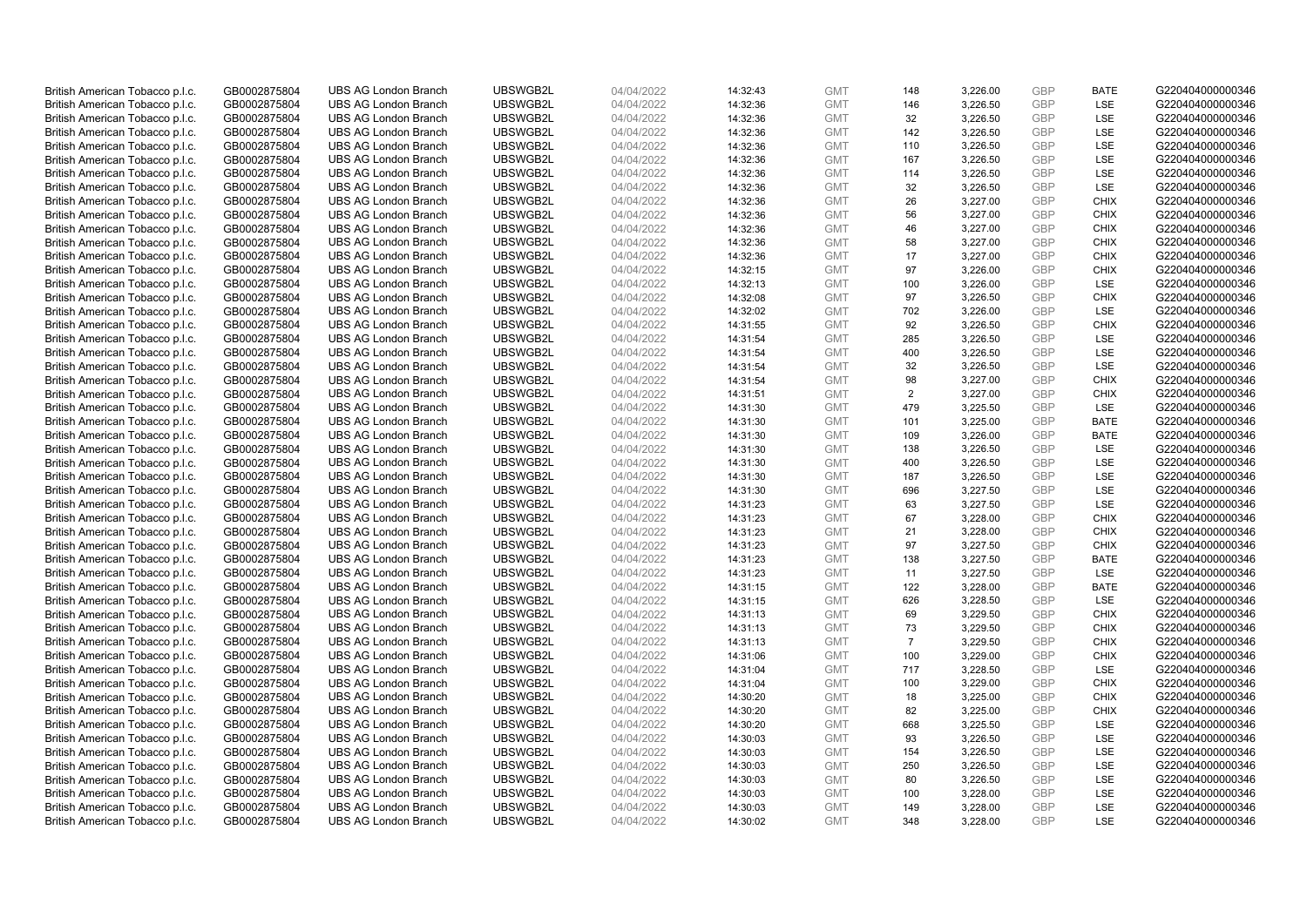| British American Tobacco p.l.c. | GB0002875804 | <b>UBS AG London Branch</b> | UBSWGB2L | 04/04/2022 | 14:30:02 | <b>GMT</b> | 629            | 3,229.00 | <b>GBP</b> | LSE         | G220404000000346 |
|---------------------------------|--------------|-----------------------------|----------|------------|----------|------------|----------------|----------|------------|-------------|------------------|
|                                 |              |                             |          |            |          |            |                |          |            | <b>CHIX</b> |                  |
| British American Tobacco p.l.c. | GB0002875804 | <b>UBS AG London Branch</b> | UBSWGB2L | 04/04/2022 | 14:30:02 | <b>GMT</b> | 93             | 3,229.00 | <b>GBP</b> |             | G220404000000346 |
| British American Tobacco p.l.c. | GB0002875804 | <b>UBS AG London Branch</b> | UBSWGB2L | 04/04/2022 | 14:30:02 | <b>GMT</b> | 873            | 3,229.50 | <b>GBP</b> | LSE         | G220404000000346 |
| British American Tobacco p.l.c. | GB0002875804 | <b>UBS AG London Branch</b> | UBSWGB2L | 04/04/2022 | 14:30:00 | <b>GMT</b> | 624            | 3,229.75 | <b>GBP</b> | LSE         | G220404000000346 |
| British American Tobacco p.l.c. | GB0002875804 | <b>UBS AG London Branch</b> | UBSWGB2L | 04/04/2022 | 14:29:59 | <b>GMT</b> | 26             | 3,230.00 | <b>GBP</b> | LSE         | G220404000000346 |
| British American Tobacco p.l.c. | GB0002875804 | <b>UBS AG London Branch</b> | UBSWGB2L | 04/04/2022 | 14:29:59 | <b>GMT</b> | 88             | 3,230.00 | <b>GBP</b> | LSE         | G220404000000346 |
| British American Tobacco p.l.c. | GB0002875804 | <b>UBS AG London Branch</b> | UBSWGB2L | 04/04/2022 | 14:29:55 | <b>GMT</b> | 167            | 3,230.00 | <b>GBP</b> | <b>CHIX</b> | G220404000000346 |
| British American Tobacco p.l.c. | GB0002875804 | <b>UBS AG London Branch</b> | UBSWGB2L | 04/04/2022 | 14:29:55 | <b>GMT</b> | 120            | 3,230.00 | <b>GBP</b> | <b>BATE</b> | G220404000000346 |
| British American Tobacco p.l.c. | GB0002875804 | <b>UBS AG London Branch</b> | UBSWGB2L | 04/04/2022 | 14:29:55 | <b>GMT</b> | 124            | 3,230.00 | <b>GBP</b> | <b>BATE</b> | G220404000000346 |
| British American Tobacco p.l.c. | GB0002875804 | <b>UBS AG London Branch</b> | UBSWGB2L | 04/04/2022 | 14:29:55 | <b>GMT</b> | 614            | 3,230.00 | <b>GBP</b> | LSE         | G220404000000346 |
| British American Tobacco p.l.c. | GB0002875804 | <b>UBS AG London Branch</b> | UBSWGB2L | 04/04/2022 | 14:29:55 | <b>GMT</b> | 576            | 3,230.00 | <b>GBP</b> | LSE         | G220404000000346 |
| British American Tobacco p.l.c. | GB0002875804 | <b>UBS AG London Branch</b> | UBSWGB2L | 04/04/2022 | 14:29:55 | <b>GMT</b> | 115            | 3,230.00 | <b>GBP</b> | <b>BATE</b> | G220404000000346 |
| British American Tobacco p.l.c. | GB0002875804 | <b>UBS AG London Branch</b> | UBSWGB2L | 04/04/2022 | 14:29:53 | <b>GMT</b> | 68             | 3,230.50 | <b>GBP</b> | <b>BATE</b> | G220404000000346 |
| British American Tobacco p.l.c. | GB0002875804 | <b>UBS AG London Branch</b> | UBSWGB2L | 04/04/2022 | 14:29:46 | <b>GMT</b> | $\overline{2}$ | 3,230.50 | <b>GBP</b> | <b>CHIX</b> | G220404000000346 |
| British American Tobacco p.l.c. | GB0002875804 | <b>UBS AG London Branch</b> | UBSWGB2L | 04/04/2022 | 14:29:35 | <b>GMT</b> | 11             | 3,230.50 | <b>GBP</b> | <b>CHIX</b> | G220404000000346 |
| British American Tobacco p.l.c. | GB0002875804 | <b>UBS AG London Branch</b> | UBSWGB2L | 04/04/2022 | 14:29:31 | <b>GMT</b> | 3              | 3,230.50 | <b>GBP</b> | <b>CHIX</b> | G220404000000346 |
| British American Tobacco p.l.c. | GB0002875804 | <b>UBS AG London Branch</b> | UBSWGB2L | 04/04/2022 | 14:29:20 | <b>GMT</b> | 12             | 3,230.50 | <b>GBP</b> | <b>CHIX</b> | G220404000000346 |
| British American Tobacco p.l.c. | GB0002875804 | <b>UBS AG London Branch</b> | UBSWGB2L | 04/04/2022 | 14:29:18 | <b>GMT</b> | 266            | 3,230.50 | <b>GBP</b> | <b>BATE</b> | G220404000000346 |
| British American Tobacco p.l.c. | GB0002875804 | <b>UBS AG London Branch</b> | UBSWGB2L | 04/04/2022 | 14:29:18 | <b>GMT</b> | 676            | 3,230.25 | <b>GBP</b> | <b>LSE</b>  | G220404000000346 |
| British American Tobacco p.l.c. | GB0002875804 | <b>UBS AG London Branch</b> | UBSWGB2L | 04/04/2022 | 14:29:16 | <b>GMT</b> | 13             | 3,230.50 | <b>GBP</b> | <b>CHIX</b> | G220404000000346 |
|                                 |              |                             |          |            |          |            |                |          |            |             |                  |
| British American Tobacco p.l.c. | GB0002875804 | <b>UBS AG London Branch</b> | UBSWGB2L | 04/04/2022 | 14:29:06 | <b>GMT</b> | 82             | 3,230.50 | <b>GBP</b> | <b>CHIX</b> | G220404000000346 |
| British American Tobacco p.l.c. | GB0002875804 | <b>UBS AG London Branch</b> | UBSWGB2L | 04/04/2022 | 14:29:06 | <b>GMT</b> | 88             | 3,230.50 | <b>GBP</b> | <b>CHIX</b> | G220404000000346 |
| British American Tobacco p.l.c. | GB0002875804 | <b>UBS AG London Branch</b> | UBSWGB2L | 04/04/2022 | 14:28:06 | <b>GMT</b> | 200            | 3,230.50 | <b>GBP</b> | <b>CHIX</b> | G220404000000346 |
| British American Tobacco p.l.c. | GB0002875804 | <b>UBS AG London Branch</b> | UBSWGB2L | 04/04/2022 | 14:28:04 | <b>GMT</b> | 904            | 3,230.25 | <b>GBP</b> | LSE         | G220404000000346 |
| British American Tobacco p.l.c. | GB0002875804 | <b>UBS AG London Branch</b> | UBSWGB2L | 04/04/2022 | 14:28:03 | <b>GMT</b> | 3              | 3,230.50 | <b>GBP</b> | <b>CHIX</b> | G220404000000346 |
| British American Tobacco p.l.c. | GB0002875804 | <b>UBS AG London Branch</b> | UBSWGB2L | 04/04/2022 | 14:28:03 | <b>GMT</b> | $\overline{7}$ | 3,230.50 | <b>GBP</b> | <b>CHIX</b> | G220404000000346 |
| British American Tobacco p.l.c. | GB0002875804 | <b>UBS AG London Branch</b> | UBSWGB2L | 04/04/2022 | 14:28:01 | <b>GMT</b> | $\overline{7}$ | 3,230.50 | <b>GBP</b> | <b>CHIX</b> | G220404000000346 |
| British American Tobacco p.l.c. | GB0002875804 | <b>UBS AG London Branch</b> | UBSWGB2L | 04/04/2022 | 14:27:47 | <b>GMT</b> | 6              | 3,230.50 | <b>GBP</b> | <b>CHIX</b> | G220404000000346 |
| British American Tobacco p.l.c. | GB0002875804 | <b>UBS AG London Branch</b> | UBSWGB2L | 04/04/2022 | 14:27:45 | <b>GMT</b> | 56             | 3,230.50 | <b>GBP</b> | <b>CHIX</b> | G220404000000346 |
| British American Tobacco p.l.c. | GB0002875804 | <b>UBS AG London Branch</b> | UBSWGB2L | 04/04/2022 | 14:27:45 | <b>GMT</b> | 58             | 3,230.50 | <b>GBP</b> | <b>CHIX</b> | G220404000000346 |
| British American Tobacco p.l.c. | GB0002875804 | <b>UBS AG London Branch</b> | UBSWGB2L | 04/04/2022 | 14:27:45 | <b>GMT</b> | 1330           | 3,230.25 | <b>GBP</b> | LSE         | G220404000000346 |
| British American Tobacco p.l.c. | GB0002875804 | <b>UBS AG London Branch</b> | UBSWGB2L | 04/04/2022 | 14:27:31 | <b>GMT</b> | 2              | 3,230.50 | <b>GBP</b> | <b>CHIX</b> | G220404000000346 |
| British American Tobacco p.l.c. | GB0002875804 | <b>UBS AG London Branch</b> | UBSWGB2L | 04/04/2022 | 14:27:29 | <b>GMT</b> | $\overline{4}$ | 3,230.50 | <b>GBP</b> | <b>CHIX</b> | G220404000000346 |
| British American Tobacco p.l.c. | GB0002875804 | <b>UBS AG London Branch</b> | UBSWGB2L | 04/04/2022 | 14:27:22 | <b>GMT</b> | 100            | 3,230.50 | GBP        | <b>CHIX</b> | G220404000000346 |
| British American Tobacco p.l.c. | GB0002875804 | <b>UBS AG London Branch</b> | UBSWGB2L | 04/04/2022 | 14:27:22 | <b>GMT</b> | 2              | 3,230.50 | <b>GBP</b> | <b>CHIX</b> | G220404000000346 |
| British American Tobacco p.l.c. | GB0002875804 | <b>UBS AG London Branch</b> | UBSWGB2L | 04/04/2022 | 14:27:18 | <b>GMT</b> | 110            | 3,230.50 | <b>GBP</b> | <b>CHIX</b> | G220404000000346 |
| British American Tobacco p.l.c. | GB0002875804 | <b>UBS AG London Branch</b> | UBSWGB2L | 04/04/2022 | 14:26:12 | <b>GMT</b> | 70             | 3,230.00 | <b>GBP</b> | <b>BATE</b> | G220404000000346 |
| British American Tobacco p.l.c. | GB0002875804 | <b>UBS AG London Branch</b> | UBSWGB2L | 04/04/2022 | 14:26:12 | <b>GMT</b> | 327            | 3,230.00 | <b>GBP</b> | LSE         | G220404000000346 |
| British American Tobacco p.l.c. | GB0002875804 | <b>UBS AG London Branch</b> | UBSWGB2L | 04/04/2022 | 14:26:12 | <b>GMT</b> | 471            | 3,230.00 | <b>GBP</b> | LSE         | G220404000000346 |
| British American Tobacco p.l.c. | GB0002875804 | <b>UBS AG London Branch</b> | UBSWGB2L | 04/04/2022 | 14:26:12 | <b>GMT</b> | 123            | 3,230.00 | <b>GBP</b> | <b>BATE</b> | G220404000000346 |
| British American Tobacco p.l.c. | GB0002875804 | <b>UBS AG London Branch</b> | UBSWGB2L | 04/04/2022 | 14:26:07 | <b>GMT</b> | 197            | 3,230.50 | <b>GBP</b> | <b>CHIX</b> | G220404000000346 |
| British American Tobacco p.l.c. | GB0002875804 | <b>UBS AG London Branch</b> | UBSWGB2L | 04/04/2022 | 14:26:07 | <b>GMT</b> | 6              | 3,230.50 | <b>GBP</b> | <b>CHIX</b> | G220404000000346 |
| British American Tobacco p.l.c. | GB0002875804 | <b>UBS AG London Branch</b> | UBSWGB2L | 04/04/2022 | 14:26:07 | <b>GMT</b> | 8              | 3,230.50 | <b>GBP</b> | <b>CHIX</b> | G220404000000346 |
| British American Tobacco p.l.c. |              | <b>UBS AG London Branch</b> | UBSWGB2L | 04/04/2022 |          | <b>GMT</b> | $\overline{7}$ | 3,230.50 | <b>GBP</b> | <b>CHIX</b> | G220404000000346 |
|                                 | GB0002875804 |                             | UBSWGB2L |            | 14:26:07 |            | 608            |          |            |             |                  |
| British American Tobacco p.l.c. | GB0002875804 | <b>UBS AG London Branch</b> |          | 04/04/2022 | 14:26:07 | <b>GMT</b> |                | 3,230.25 | <b>GBP</b> | LSE         | G220404000000346 |
| British American Tobacco p.l.c. | GB0002875804 | <b>UBS AG London Branch</b> | UBSWGB2L | 04/04/2022 | 14:26:07 | <b>GMT</b> | 18             | 3,230.50 | <b>GBP</b> | <b>BATE</b> | G220404000000346 |
| British American Tobacco p.l.c. | GB0002875804 | <b>UBS AG London Branch</b> | UBSWGB2L | 04/04/2022 | 14:26:07 | <b>GMT</b> | 36             | 3,230.50 | <b>GBP</b> | <b>BATE</b> | G220404000000346 |
| British American Tobacco p.l.c. | GB0002875804 | <b>UBS AG London Branch</b> | UBSWGB2L | 04/04/2022 | 14:26:07 | <b>GMT</b> | 8              | 3,230.50 | <b>GBP</b> | <b>BATE</b> | G220404000000346 |
| British American Tobacco p.l.c. | GB0002875804 | <b>UBS AG London Branch</b> | UBSWGB2L | 04/04/2022 | 14:26:07 | <b>GMT</b> | 655            | 3,230.50 | <b>GBP</b> | LSE         | G220404000000346 |
| British American Tobacco p.l.c. | GB0002875804 | <b>UBS AG London Branch</b> | UBSWGB2L | 04/04/2022 | 14:26:07 | <b>GMT</b> | 172            | 3,230.50 | <b>GBP</b> | <b>LSE</b>  | G220404000000346 |
| British American Tobacco p.l.c. | GB0002875804 | <b>UBS AG London Branch</b> | UBSWGB2L | 04/04/2022 | 14:26:07 | <b>GMT</b> | 55             | 3,230.50 | <b>GBP</b> | <b>BATE</b> | G220404000000346 |
| British American Tobacco p.l.c. | GB0002875804 | <b>UBS AG London Branch</b> | UBSWGB2L | 04/04/2022 | 14:25:35 | <b>GMT</b> | $\overline{2}$ | 3,230.50 | <b>GBP</b> | <b>CHIX</b> | G220404000000346 |
| British American Tobacco p.l.c. | GB0002875804 | <b>UBS AG London Branch</b> | UBSWGB2L | 04/04/2022 | 14:25:35 | <b>GMT</b> | 20             | 3,230.50 | <b>GBP</b> | <b>CHIX</b> | G220404000000346 |
| British American Tobacco p.l.c. | GB0002875804 | <b>UBS AG London Branch</b> | UBSWGB2L | 04/04/2022 | 14:25:35 | <b>GMT</b> | 5              | 3.230.50 | GBP        | <b>CHIX</b> | G220404000000346 |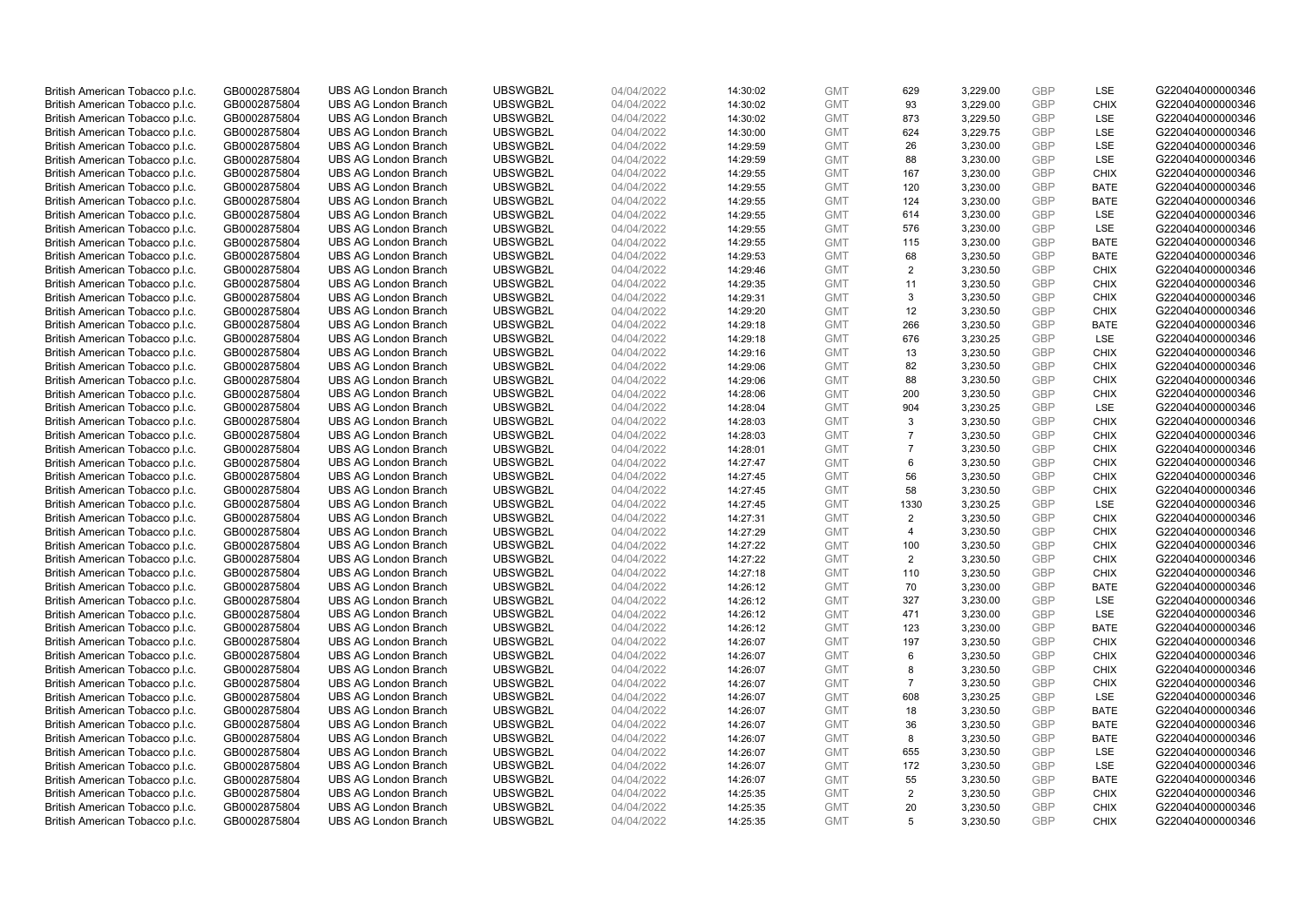| British American Tobacco p.l.c. | GB0002875804 | <b>UBS AG London Branch</b> | UBSWGB2L | 04/04/2022 | 14:25:35 | <b>GMT</b> | $\mathbf{1}$   | 3,230.50 | <b>GBP</b>               | <b>CHIX</b>        | G220404000000346 |
|---------------------------------|--------------|-----------------------------|----------|------------|----------|------------|----------------|----------|--------------------------|--------------------|------------------|
| British American Tobacco p.l.c. | GB0002875804 | <b>UBS AG London Branch</b> | UBSWGB2L | 04/04/2022 | 14:25:35 | <b>GMT</b> | 8              | 3,230.50 | <b>GBP</b>               | <b>CHIX</b>        | G220404000000346 |
| British American Tobacco p.l.c. | GB0002875804 | <b>UBS AG London Branch</b> | UBSWGB2L | 04/04/2022 | 14:25:34 | <b>GMT</b> | 360            | 3,230.50 | <b>GBP</b>               | <b>CHIX</b>        | G220404000000346 |
|                                 |              |                             | UBSWGB2L |            |          |            |                |          | <b>GBP</b>               |                    |                  |
| British American Tobacco p.l.c. | GB0002875804 | <b>UBS AG London Branch</b> |          | 04/04/2022 | 14:25:03 | <b>GMT</b> | 639            | 3,230.25 |                          | LSE                | G220404000000346 |
| British American Tobacco p.l.c. | GB0002875804 | <b>UBS AG London Branch</b> | UBSWGB2L | 04/04/2022 | 14:22:45 | <b>GMT</b> | 113            | 3,229.50 | <b>GBP</b>               | <b>CHIX</b>        | G220404000000346 |
| British American Tobacco p.l.c. | GB0002875804 | <b>UBS AG London Branch</b> | UBSWGB2L | 04/04/2022 | 14:22:40 | <b>GMT</b> | 670            | 3,229.75 | <b>GBP</b>               | LSE                | G220404000000346 |
| British American Tobacco p.l.c. | GB0002875804 | <b>UBS AG London Branch</b> | UBSWGB2L | 04/04/2022 | 14:22:39 | <b>GMT</b> | 953            | 3,230.00 | <b>GBP</b>               | LSE                | G220404000000346 |
| British American Tobacco p.l.c. | GB0002875804 | <b>UBS AG London Branch</b> | UBSWGB2L | 04/04/2022 | 14:22:39 | <b>GMT</b> | 108            | 3,230.00 | <b>GBP</b>               | <b>BATE</b>        | G220404000000346 |
| British American Tobacco p.l.c. | GB0002875804 | <b>UBS AG London Branch</b> | UBSWGB2L | 04/04/2022 | 14:22:39 | <b>GMT</b> | 113            | 3,230.00 | <b>GBP</b>               | <b>BATE</b>        | G220404000000346 |
| British American Tobacco p.l.c. | GB0002875804 | <b>UBS AG London Branch</b> | UBSWGB2L | 04/04/2022 | 14:22:39 | <b>GMT</b> | 99             | 3,230.00 | <b>GBP</b>               | <b>CHIX</b>        | G220404000000346 |
| British American Tobacco p.l.c. | GB0002875804 | <b>UBS AG London Branch</b> | UBSWGB2L | 04/04/2022 | 14:21:33 | <b>GMT</b> | $\overline{2}$ | 3,229.50 | <b>GBP</b>               | <b>CHIX</b>        | G220404000000346 |
| British American Tobacco p.l.c. | GB0002875804 | <b>UBS AG London Branch</b> | UBSWGB2L | 04/04/2022 | 14:21:33 | <b>GMT</b> | 70             | 3,229.50 | <b>GBP</b>               | <b>CHIX</b>        | G220404000000346 |
| British American Tobacco p.l.c. | GB0002875804 | <b>UBS AG London Branch</b> | UBSWGB2L | 04/04/2022 | 14:20:41 | <b>GMT</b> | 98             | 3,228.50 | <b>GBP</b>               | <b>CHIX</b>        | G220404000000346 |
| British American Tobacco p.l.c. | GB0002875804 | <b>UBS AG London Branch</b> | UBSWGB2L | 04/04/2022 | 14:20:41 | <b>GMT</b> | 276            | 3,229.00 | <b>GBP</b>               | LSE                | G220404000000346 |
| British American Tobacco p.l.c. | GB0002875804 | <b>UBS AG London Branch</b> | UBSWGB2L | 04/04/2022 | 14:20:41 | <b>GMT</b> | 421            | 3,229.00 | <b>GBP</b>               | <b>LSE</b>         | G220404000000346 |
| British American Tobacco p.l.c. | GB0002875804 | <b>UBS AG London Branch</b> | UBSWGB2L | 04/04/2022 | 14:20:41 | <b>GMT</b> | 96             | 3,229.00 | <b>GBP</b>               | <b>CHIX</b>        | G220404000000346 |
| British American Tobacco p.l.c. | GB0002875804 | <b>UBS AG London Branch</b> | UBSWGB2L | 04/04/2022 | 14:18:48 | <b>GMT</b> | 648            | 3,227.00 | <b>GBP</b>               | LSE                | G220404000000346 |
| British American Tobacco p.l.c. | GB0002875804 | <b>UBS AG London Branch</b> | UBSWGB2L | 04/04/2022 | 14:18:48 | <b>GMT</b> | 85             | 3,227.00 | <b>GBP</b>               | <b>CHIX</b>        | G220404000000346 |
| British American Tobacco p.l.c. | GB0002875804 | <b>UBS AG London Branch</b> | UBSWGB2L | 04/04/2022 | 14:18:48 | <b>GMT</b> | 98             | 3,227.00 | <b>GBP</b>               | <b>CHIX</b>        | G220404000000346 |
| British American Tobacco p.l.c. | GB0002875804 | <b>UBS AG London Branch</b> | UBSWGB2L | 04/04/2022 | 14:18:48 | <b>GMT</b> | 102            | 3,227.00 | <b>GBP</b>               | <b>BATE</b>        | G220404000000346 |
| British American Tobacco p.l.c. | GB0002875804 | <b>UBS AG London Branch</b> | UBSWGB2L | 04/04/2022 | 14:18:41 | <b>GMT</b> | 103            | 3,228.00 | <b>GBP</b>               | <b>BATE</b>        | G220404000000346 |
| British American Tobacco p.l.c. | GB0002875804 | <b>UBS AG London Branch</b> | UBSWGB2L | 04/04/2022 | 14:18:41 | <b>GMT</b> | 627            | 3,228.50 | <b>GBP</b>               | LSE                | G220404000000346 |
| British American Tobacco p.l.c. | GB0002875804 | <b>UBS AG London Branch</b> | UBSWGB2L | 04/04/2022 | 14:18:24 | <b>GMT</b> | 148            | 3,229.00 | <b>GBP</b>               | <b>CHIX</b>        | G220404000000346 |
| British American Tobacco p.l.c. | GB0002875804 | <b>UBS AG London Branch</b> | UBSWGB2L | 04/04/2022 | 14:16:55 | <b>GMT</b> | 319            | 3,228.50 | <b>GBP</b>               | <b>LSE</b>         | G220404000000346 |
| British American Tobacco p.l.c. | GB0002875804 | <b>UBS AG London Branch</b> | UBSWGB2L | 04/04/2022 | 14:16:55 | <b>GMT</b> | 439            | 3,228.50 | <b>GBP</b>               | LSE                | G220404000000346 |
| British American Tobacco p.l.c. | GB0002875804 | <b>UBS AG London Branch</b> | UBSWGB2L | 04/04/2022 | 14:16:53 | <b>GMT</b> | 128            | 3,229.00 | <b>GBP</b>               | <b>BATE</b>        | G220404000000346 |
| British American Tobacco p.l.c. | GB0002875804 | <b>UBS AG London Branch</b> | UBSWGB2L | 04/04/2022 | 14:16:53 | <b>GMT</b> | 128            | 3,229.00 | <b>GBP</b>               | <b>BATE</b>        | G220404000000346 |
| British American Tobacco p.l.c. | GB0002875804 | <b>UBS AG London Branch</b> | UBSWGB2L | 04/04/2022 | 14:16:53 | <b>GMT</b> | 5              | 3,229.00 | <b>GBP</b>               | <b>BATE</b>        | G220404000000346 |
| British American Tobacco p.l.c. | GB0002875804 | <b>UBS AG London Branch</b> | UBSWGB2L | 04/04/2022 | 14:16:53 | <b>GMT</b> | 115            | 3,229.00 | <b>GBP</b>               | <b>BATE</b>        | G220404000000346 |
| British American Tobacco p.l.c. | GB0002875804 | <b>UBS AG London Branch</b> | UBSWGB2L | 04/04/2022 | 14:16:53 | <b>GMT</b> | 111            | 3,229.00 | <b>GBP</b>               | LSE                | G220404000000346 |
| British American Tobacco p.l.c. | GB0002875804 | <b>UBS AG London Branch</b> | UBSWGB2L | 04/04/2022 | 14:16:53 | <b>GMT</b> | 680            | 3,229.00 | <b>GBP</b>               | LSE                | G220404000000346 |
| British American Tobacco p.l.c. | GB0002875804 | <b>UBS AG London Branch</b> | UBSWGB2L | 04/04/2022 | 14:16:53 | <b>GMT</b> | 155            | 3,230.00 | <b>GBP</b>               | <b>CHIX</b>        | G220404000000346 |
| British American Tobacco p.l.c. | GB0002875804 | <b>UBS AG London Branch</b> | UBSWGB2L | 04/04/2022 | 14:16:53 | <b>GMT</b> | 85             | 3,229.50 | <b>GBP</b>               | <b>CHIX</b>        | G220404000000346 |
| British American Tobacco p.l.c. | GB0002875804 | <b>UBS AG London Branch</b> | UBSWGB2L | 04/04/2022 | 14:16:53 | <b>GMT</b> | 9              | 3,230.00 | <b>GBP</b>               | <b>CHIX</b>        | G220404000000346 |
| British American Tobacco p.l.c. | GB0002875804 | <b>UBS AG London Branch</b> | UBSWGB2L | 04/04/2022 | 14:16:45 | <b>GMT</b> | 594            | 3,229.50 | <b>GBP</b>               | <b>LSE</b>         | G220404000000346 |
| British American Tobacco p.l.c. | GB0002875804 | <b>UBS AG London Branch</b> | UBSWGB2L | 04/04/2022 | 14:15:50 | <b>GMT</b> | 3              | 3,227.00 | <b>GBP</b>               | <b>CHIX</b>        | G220404000000346 |
| British American Tobacco p.l.c. | GB0002875804 | <b>UBS AG London Branch</b> | UBSWGB2L | 04/04/2022 | 14:15:36 | <b>GMT</b> | 129            | 3,227.00 | <b>GBP</b>               | <b>CHIX</b>        | G220404000000346 |
| British American Tobacco p.l.c. | GB0002875804 | <b>UBS AG London Branch</b> | UBSWGB2L | 04/04/2022 | 14:13:40 | <b>GMT</b> | 91             | 3,224.00 | <b>GBP</b>               | <b>CHIX</b>        | G220404000000346 |
|                                 |              | <b>UBS AG London Branch</b> | UBSWGB2L |            |          | <b>GMT</b> | 75             |          | <b>GBP</b>               | <b>CHIX</b>        | G220404000000346 |
| British American Tobacco p.l.c. | GB0002875804 |                             |          | 04/04/2022 | 14:13:40 |            |                | 3,224.00 |                          |                    |                  |
| British American Tobacco p.l.c. | GB0002875804 | <b>UBS AG London Branch</b> | UBSWGB2L | 04/04/2022 | 14:12:29 | <b>GMT</b> | 691            | 3,224.00 | <b>GBP</b><br><b>GBP</b> | LSE<br><b>CHIX</b> | G220404000000346 |
| British American Tobacco p.l.c. | GB0002875804 | <b>UBS AG London Branch</b> | UBSWGB2L | 04/04/2022 | 14:12:29 | <b>GMT</b> | 84             | 3,224.00 |                          |                    | G220404000000346 |
| British American Tobacco p.l.c. | GB0002875804 | <b>UBS AG London Branch</b> | UBSWGB2L | 04/04/2022 | 14:12:29 | <b>GMT</b> | 11             | 3,224.00 | <b>GBP</b>               | LSE                | G220404000000346 |
| British American Tobacco p.l.c. | GB0002875804 | <b>UBS AG London Branch</b> | UBSWGB2L | 04/04/2022 | 14:11:00 | <b>GMT</b> | 25             | 3,223.50 | <b>GBP</b>               | <b>CHIX</b>        | G220404000000346 |
| British American Tobacco p.l.c. | GB0002875804 | <b>UBS AG London Branch</b> | UBSWGB2L | 04/04/2022 | 14:11:00 | <b>GMT</b> | 25             | 3,223.50 | <b>GBP</b>               | <b>CHIX</b>        | G220404000000346 |
| British American Tobacco p.l.c. | GB0002875804 | <b>UBS AG London Branch</b> | UBSWGB2L | 04/04/2022 | 14:11:00 | <b>GMT</b> | 25             | 3,223.50 | <b>GBP</b>               | <b>CHIX</b>        | G220404000000346 |
| British American Tobacco p.l.c. | GB0002875804 | <b>UBS AG London Branch</b> | UBSWGB2L | 04/04/2022 | 14:10:26 | <b>GMT</b> | 669            | 3,223.50 | <b>GBP</b>               | LSE                | G220404000000346 |
| British American Tobacco p.l.c. | GB0002875804 | <b>UBS AG London Branch</b> | UBSWGB2L | 04/04/2022 | 14:10:03 | <b>GMT</b> | 750            | 3,223.50 | <b>GBP</b>               | LSE                | G220404000000346 |
| British American Tobacco p.l.c. | GB0002875804 | <b>UBS AG London Branch</b> | UBSWGB2L | 04/04/2022 | 14:10:03 | <b>GMT</b> | 685            | 3,224.00 | <b>GBP</b>               | LSE                | G220404000000346 |
| British American Tobacco p.l.c. | GB0002875804 | <b>UBS AG London Branch</b> | UBSWGB2L | 04/04/2022 | 14:10:03 | <b>GMT</b> | 135            | 3,224.00 | <b>GBP</b>               | <b>BATE</b>        | G220404000000346 |
| British American Tobacco p.l.c. | GB0002875804 | <b>UBS AG London Branch</b> | UBSWGB2L | 04/04/2022 | 14:10:02 | <b>GMT</b> | 128            | 3,224.50 | <b>GBP</b>               | <b>BATE</b>        | G220404000000346 |
| British American Tobacco p.l.c. | GB0002875804 | <b>UBS AG London Branch</b> | UBSWGB2L | 04/04/2022 | 14:09:22 | <b>GMT</b> | 25             | 3,224.50 | <b>GBP</b>               | <b>CHIX</b>        | G220404000000346 |
| British American Tobacco p.l.c. | GB0002875804 | <b>UBS AG London Branch</b> | UBSWGB2L | 04/04/2022 | 14:09:22 | <b>GMT</b> | $\mathbf{1}$   | 3,224.50 | <b>GBP</b>               | <b>CHIX</b>        | G220404000000346 |
| British American Tobacco p.l.c. | GB0002875804 | <b>UBS AG London Branch</b> | UBSWGB2L | 04/04/2022 | 14:09:22 | <b>GMT</b> | 14             | 3,224.50 | <b>GBP</b>               | <b>CHIX</b>        | G220404000000346 |
| British American Tobacco p.l.c. | GB0002875804 | <b>UBS AG London Branch</b> | UBSWGB2L | 04/04/2022 | 14:09:22 | <b>GMT</b> | 11             | 3.224.50 | GBP                      | <b>CHIX</b>        | G220404000000346 |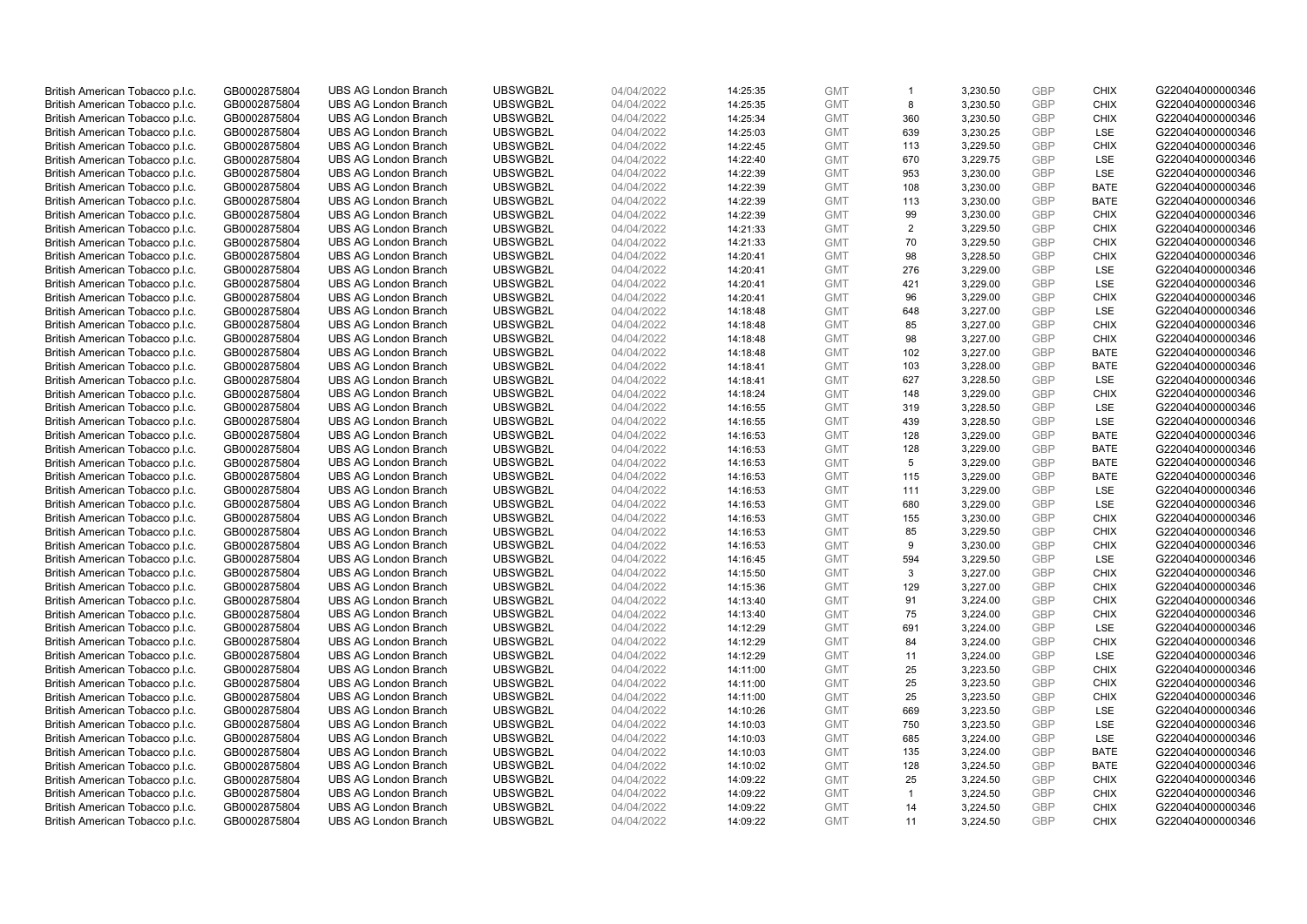| British American Tobacco p.l.c. | GB0002875804 | <b>UBS AG London Branch</b> | UBSWGB2L | 04/04/2022 | 14:09:22 | <b>GMT</b> | 218            | 3,224.50 | <b>GBP</b> | <b>CHIX</b> | G220404000000346 |
|---------------------------------|--------------|-----------------------------|----------|------------|----------|------------|----------------|----------|------------|-------------|------------------|
|                                 |              |                             |          |            |          |            | 20             |          | <b>GBP</b> | <b>CHIX</b> |                  |
| British American Tobacco p.l.c. | GB0002875804 | <b>UBS AG London Branch</b> | UBSWGB2L | 04/04/2022 | 14:07:42 | <b>GMT</b> |                | 3,224.50 |            |             | G220404000000346 |
| British American Tobacco p.l.c. | GB0002875804 | <b>UBS AG London Branch</b> | UBSWGB2L | 04/04/2022 | 14:07:42 | <b>GMT</b> | 25             | 3,224.50 | <b>GBP</b> | <b>CHIX</b> | G220404000000346 |
| British American Tobacco p.l.c. | GB0002875804 | <b>UBS AG London Branch</b> | UBSWGB2L | 04/04/2022 | 14:06:55 | <b>GMT</b> | 116            | 3,224.00 | <b>GBP</b> | <b>BATE</b> | G220404000000346 |
| British American Tobacco p.l.c. | GB0002875804 | <b>UBS AG London Branch</b> | UBSWGB2L | 04/04/2022 | 14:06:55 | <b>GMT</b> | 170            | 3,224.00 | <b>GBP</b> | <b>CHIX</b> | G220404000000346 |
| British American Tobacco p.l.c. | GB0002875804 | <b>UBS AG London Branch</b> | UBSWGB2L | 04/04/2022 | 14:06:55 | <b>GMT</b> | 23             | 3,224.50 | <b>GBP</b> | <b>CHIX</b> | G220404000000346 |
| British American Tobacco p.l.c. | GB0002875804 | <b>UBS AG London Branch</b> | UBSWGB2L | 04/04/2022 | 14:06:55 | <b>GMT</b> | 617            | 3,224.00 | <b>GBP</b> | LSE         | G220404000000346 |
| British American Tobacco p.l.c. | GB0002875804 | <b>UBS AG London Branch</b> | UBSWGB2L | 04/04/2022 | 14:06:55 | <b>GMT</b> | 136            | 3,224.00 | <b>GBP</b> | <b>BATE</b> | G220404000000346 |
| British American Tobacco p.l.c. | GB0002875804 | <b>UBS AG London Branch</b> | UBSWGB2L | 04/04/2022 | 14:06:23 | <b>GMT</b> | 3              | 3,225.00 | <b>GBP</b> | <b>BATE</b> | G220404000000346 |
| British American Tobacco p.l.c. | GB0002875804 | <b>UBS AG London Branch</b> | UBSWGB2L | 04/04/2022 | 14:06:23 | <b>GMT</b> | 6              | 3,224.50 | <b>GBP</b> | <b>BATE</b> | G220404000000346 |
| British American Tobacco p.l.c. | GB0002875804 | <b>UBS AG London Branch</b> | UBSWGB2L | 04/04/2022 | 14:05:22 | <b>GMT</b> | 671            | 3,225.00 | <b>GBP</b> | <b>LSE</b>  | G220404000000346 |
| British American Tobacco p.l.c. | GB0002875804 | <b>UBS AG London Branch</b> | UBSWGB2L | 04/04/2022 | 14:05:22 | <b>GMT</b> | 626            | 3,225.00 | <b>GBP</b> | LSE         | G220404000000346 |
| British American Tobacco p.l.c. | GB0002875804 | <b>UBS AG London Branch</b> | UBSWGB2L | 04/04/2022 | 14:05:21 | <b>GMT</b> | 25             | 3,225.50 | <b>GBP</b> | <b>CHIX</b> | G220404000000346 |
| British American Tobacco p.l.c. | GB0002875804 | <b>UBS AG London Branch</b> | UBSWGB2L | 04/04/2022 | 14:05:21 | <b>GMT</b> | 25             | 3,225.50 | <b>GBP</b> | <b>CHIX</b> | G220404000000346 |
| British American Tobacco p.l.c. | GB0002875804 | <b>UBS AG London Branch</b> | UBSWGB2L | 04/04/2022 | 14:05:21 | <b>GMT</b> | 25             | 3,225.50 | <b>GBP</b> | <b>CHIX</b> | G220404000000346 |
| British American Tobacco p.l.c. | GB0002875804 | <b>UBS AG London Branch</b> | UBSWGB2L | 04/04/2022 | 14:05:21 | <b>GMT</b> | 25             | 3,225.50 | <b>GBP</b> | <b>CHIX</b> | G220404000000346 |
| British American Tobacco p.l.c. | GB0002875804 | <b>UBS AG London Branch</b> | UBSWGB2L | 04/04/2022 | 14:05:19 | <b>GMT</b> | 25             | 3,225.50 | <b>GBP</b> | <b>CHIX</b> | G220404000000346 |
| British American Tobacco p.l.c. | GB0002875804 | <b>UBS AG London Branch</b> | UBSWGB2L | 04/04/2022 | 14:05:19 | <b>GMT</b> | 90             | 3,225.50 | <b>GBP</b> | <b>CHIX</b> | G220404000000346 |
|                                 |              | <b>UBS AG London Branch</b> | UBSWGB2L |            |          |            |                |          |            | <b>LSE</b>  |                  |
| British American Tobacco p.l.c. | GB0002875804 |                             |          | 04/04/2022 | 14:05:19 | <b>GMT</b> | 321            | 3,225.50 | <b>GBP</b> |             | G220404000000346 |
| British American Tobacco p.l.c. | GB0002875804 | <b>UBS AG London Branch</b> | UBSWGB2L | 04/04/2022 | 14:05:19 | <b>GMT</b> | 296            | 3,225.50 | <b>GBP</b> | LSE         | G220404000000346 |
| British American Tobacco p.l.c. | GB0002875804 | <b>UBS AG London Branch</b> | UBSWGB2L | 04/04/2022 | 14:05:19 | <b>GMT</b> | 121            | 3,225.50 | <b>GBP</b> | <b>CHIX</b> | G220404000000346 |
| British American Tobacco p.l.c. | GB0002875804 | <b>UBS AG London Branch</b> | UBSWGB2L | 04/04/2022 | 14:05:14 | <b>GMT</b> | 2              | 3,225.50 | <b>GBP</b> | <b>CHIX</b> | G220404000000346 |
| British American Tobacco p.l.c. | GB0002875804 | <b>UBS AG London Branch</b> | UBSWGB2L | 04/04/2022 | 14:05:00 | <b>GMT</b> | 26             | 3,224.50 | <b>GBP</b> | <b>CHIX</b> | G220404000000346 |
| British American Tobacco p.l.c. | GB0002875804 | <b>UBS AG London Branch</b> | UBSWGB2L | 04/04/2022 | 14:05:00 | <b>GMT</b> | $\overline{4}$ | 3,224.50 | <b>GBP</b> | <b>CHIX</b> | G220404000000346 |
| British American Tobacco p.l.c. | GB0002875804 | <b>UBS AG London Branch</b> | UBSWGB2L | 04/04/2022 | 14:04:33 | <b>GMT</b> | 88             | 3,224.50 | <b>GBP</b> | <b>BATE</b> | G220404000000346 |
| British American Tobacco p.l.c. | GB0002875804 | <b>UBS AG London Branch</b> | UBSWGB2L | 04/04/2022 | 14:04:33 | <b>GMT</b> | 8              | 3,224.50 | <b>GBP</b> | <b>BATE</b> | G220404000000346 |
| British American Tobacco p.l.c. | GB0002875804 | <b>UBS AG London Branch</b> | UBSWGB2L | 04/04/2022 | 14:04:33 | <b>GMT</b> | $\overline{4}$ | 3,224.50 | <b>GBP</b> | <b>BATE</b> | G220404000000346 |
| British American Tobacco p.l.c. | GB0002875804 | <b>UBS AG London Branch</b> | UBSWGB2L | 04/04/2022 | 14:04:32 | <b>GMT</b> | 8              | 3,224.50 | <b>GBP</b> | <b>BATE</b> | G220404000000346 |
| British American Tobacco p.l.c. | GB0002875804 | <b>UBS AG London Branch</b> | UBSWGB2L | 04/04/2022 | 14:04:32 | <b>GMT</b> | 11             | 3,224.50 | <b>GBP</b> | <b>BATE</b> | G220404000000346 |
| British American Tobacco p.l.c. | GB0002875804 | <b>UBS AG London Branch</b> | UBSWGB2L | 04/04/2022 | 14:02:21 | <b>GMT</b> | 133            | 3,224.00 | <b>GBP</b> | <b>CHIX</b> | G220404000000346 |
| British American Tobacco p.l.c. | GB0002875804 | <b>UBS AG London Branch</b> | UBSWGB2L | 04/04/2022 | 14:02:21 | <b>GMT</b> | 964            | 3,224.50 | <b>GBP</b> | LSE         | G220404000000346 |
| British American Tobacco p.l.c. | GB0002875804 | <b>UBS AG London Branch</b> | UBSWGB2L | 04/04/2022 | 14:02:21 | <b>GMT</b> | 102            | 3,224.50 | <b>GBP</b> | BATE        | G220404000000346 |
| British American Tobacco p.l.c. | GB0002875804 | <b>UBS AG London Branch</b> | UBSWGB2L | 04/04/2022 | 14:02:18 | <b>GMT</b> | 3              | 3,225.00 | <b>GBP</b> | <b>CHIX</b> | G220404000000346 |
| British American Tobacco p.l.c. | GB0002875804 | <b>UBS AG London Branch</b> | UBSWGB2L | 04/04/2022 | 14:02:08 | <b>GMT</b> | 6              | 3,225.00 | GBP        | <b>CHIX</b> | G220404000000346 |
| British American Tobacco p.l.c. | GB0002875804 | <b>UBS AG London Branch</b> | UBSWGB2L | 04/04/2022 | 14:01:32 | <b>GMT</b> | $\overline{1}$ | 3,225.00 | <b>GBP</b> | <b>CHIX</b> | G220404000000346 |
| British American Tobacco p.l.c. | GB0002875804 | <b>UBS AG London Branch</b> | UBSWGB2L | 04/04/2022 | 14:00:47 | <b>GMT</b> | 25             | 3,224.50 | <b>GBP</b> | <b>CHIX</b> | G220404000000346 |
| British American Tobacco p.l.c. | GB0002875804 | <b>UBS AG London Branch</b> | UBSWGB2L | 04/04/2022 | 14:00:47 | <b>GMT</b> | 25             | 3,224.50 | <b>GBP</b> | <b>CHIX</b> | G220404000000346 |
| British American Tobacco p.l.c. | GB0002875804 | <b>UBS AG London Branch</b> | UBSWGB2L | 04/04/2022 | 14:00:47 | <b>GMT</b> | 25             | 3,224.50 | <b>GBP</b> | <b>CHIX</b> | G220404000000346 |
| British American Tobacco p.l.c. | GB0002875804 | <b>UBS AG London Branch</b> | UBSWGB2L | 04/04/2022 | 14:00:47 | <b>GMT</b> | 25             | 3,224.50 | <b>GBP</b> | <b>CHIX</b> | G220404000000346 |
| British American Tobacco p.l.c. | GB0002875804 | <b>UBS AG London Branch</b> | UBSWGB2L | 04/04/2022 | 14:00:47 | <b>GMT</b> | 6              | 3,224.50 | <b>GBP</b> | <b>CHIX</b> | G220404000000346 |
| British American Tobacco p.l.c. | GB0002875804 | <b>UBS AG London Branch</b> | UBSWGB2L | 04/04/2022 | 14:00:45 | <b>GMT</b> | 25             | 3,224.50 | <b>GBP</b> | <b>CHIX</b> | G220404000000346 |
| British American Tobacco p.l.c. | GB0002875804 | <b>UBS AG London Branch</b> | UBSWGB2L | 04/04/2022 | 14:00:45 | <b>GMT</b> | 97             | 3,224.50 | <b>GBP</b> | <b>CHIX</b> | G220404000000346 |
| British American Tobacco p.l.c. | GB0002875804 | <b>UBS AG London Branch</b> | UBSWGB2L | 04/04/2022 | 14:00:45 | <b>GMT</b> | 76             | 3,224.50 | <b>GBP</b> | <b>CHIX</b> | G220404000000346 |
| British American Tobacco p.l.c. |              | <b>UBS AG London Branch</b> | UBSWGB2L | 04/04/2022 |          | <b>GMT</b> | 67             | 3,224.50 | <b>GBP</b> | <b>CHIX</b> |                  |
|                                 | GB0002875804 |                             | UBSWGB2L |            | 14:00:45 |            | 688            |          |            |             | G220404000000346 |
| British American Tobacco p.l.c. | GB0002875804 | <b>UBS AG London Branch</b> |          | 04/04/2022 | 13:58:31 | <b>GMT</b> |                | 3,224.00 | <b>GBP</b> | LSE         | G220404000000346 |
| British American Tobacco p.l.c. | GB0002875804 | <b>UBS AG London Branch</b> | UBSWGB2L | 04/04/2022 | 13:58:31 | <b>GMT</b> | 185            | 3,224.00 | <b>GBP</b> | <b>CHIX</b> | G220404000000346 |
| British American Tobacco p.l.c. | GB0002875804 | <b>UBS AG London Branch</b> | UBSWGB2L | 04/04/2022 | 13:58:31 | <b>GMT</b> | 102            | 3,224.00 | <b>GBP</b> | <b>BATE</b> | G220404000000346 |
| British American Tobacco p.l.c. | GB0002875804 | <b>UBS AG London Branch</b> | UBSWGB2L | 04/04/2022 | 13:58:20 | <b>GMT</b> | $\overline{7}$ | 3,224.50 | <b>GBP</b> | <b>CHIX</b> | G220404000000346 |
| British American Tobacco p.l.c. | GB0002875804 | <b>UBS AG London Branch</b> | UBSWGB2L | 04/04/2022 | 13:58:18 | <b>GMT</b> | 63             | 3,224.50 | <b>GBP</b> | <b>BATE</b> | G220404000000346 |
| British American Tobacco p.l.c. | GB0002875804 | <b>UBS AG London Branch</b> | UBSWGB2L | 04/04/2022 | 13:58:18 | <b>GMT</b> | $\overline{4}$ | 3,224.50 | <b>GBP</b> | <b>BATE</b> | G220404000000346 |
| British American Tobacco p.l.c. | GB0002875804 | <b>UBS AG London Branch</b> | UBSWGB2L | 04/04/2022 | 13:57:04 | <b>GMT</b> | 114            | 3,224.00 | <b>GBP</b> | <b>CHIX</b> | G220404000000346 |
| British American Tobacco p.l.c. | GB0002875804 | <b>UBS AG London Branch</b> | UBSWGB2L | 04/04/2022 | 13:57:04 | <b>GMT</b> | 684            | 3,224.50 | <b>GBP</b> | LSE         | G220404000000346 |
| British American Tobacco p.l.c. | GB0002875804 | <b>UBS AG London Branch</b> | UBSWGB2L | 04/04/2022 | 13:57:04 | <b>GMT</b> | 121            | 3,224.50 | <b>GBP</b> | <b>BATE</b> | G220404000000346 |
| British American Tobacco p.l.c. | GB0002875804 | <b>UBS AG London Branch</b> | UBSWGB2L | 04/04/2022 | 13:55:16 | <b>GMT</b> | 87             | 3.225.50 | GBP        | <b>CHIX</b> | G220404000000346 |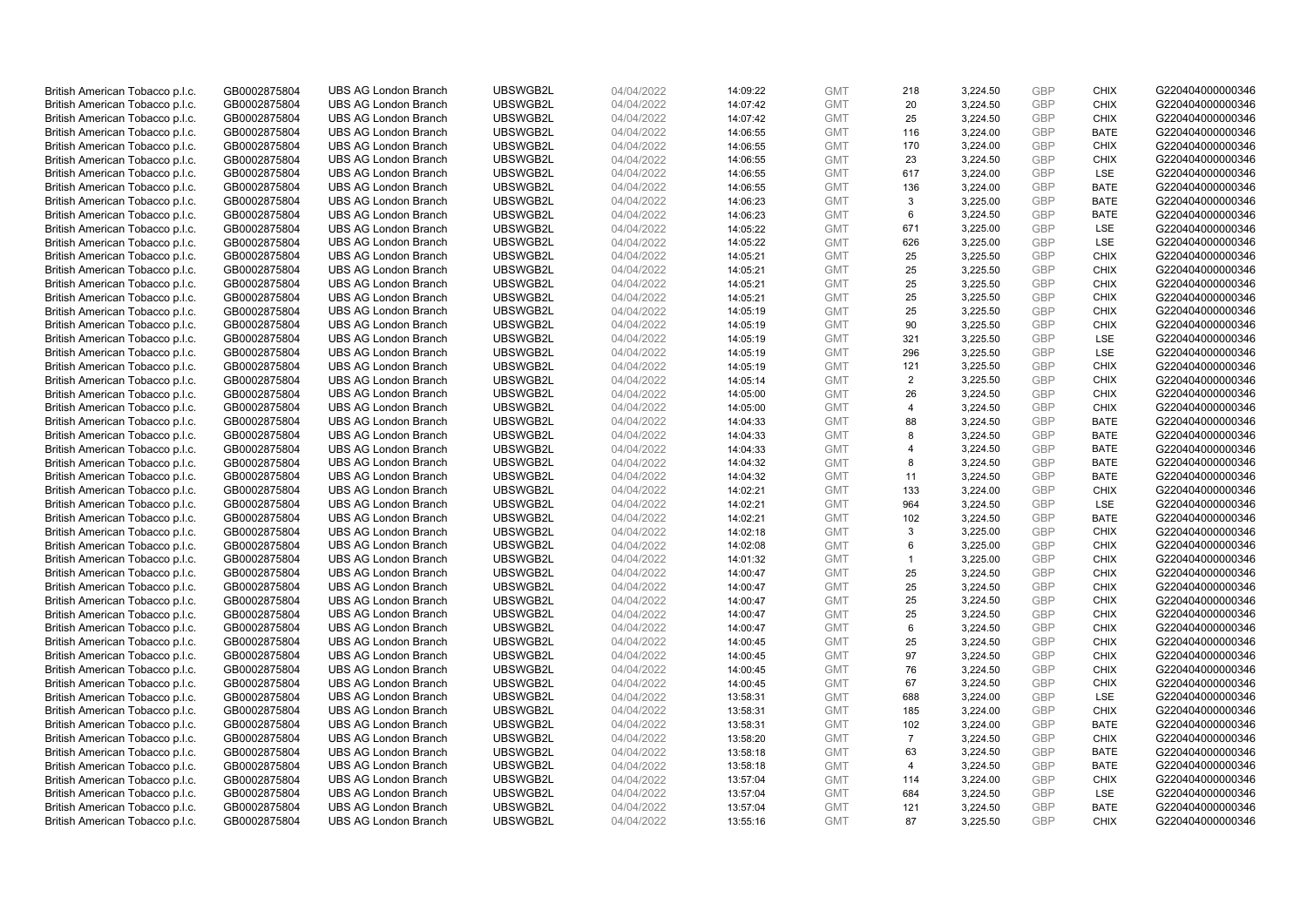| British American Tobacco p.l.c. | GB0002875804 | <b>UBS AG London Branch</b> | UBSWGB2L | 04/04/2022 | 13:55:16 | <b>GMT</b> | 616            | 3,226.00             | <b>GBP</b> | LSE         | G220404000000346 |
|---------------------------------|--------------|-----------------------------|----------|------------|----------|------------|----------------|----------------------|------------|-------------|------------------|
| British American Tobacco p.l.c. | GB0002875804 | <b>UBS AG London Branch</b> | UBSWGB2L | 04/04/2022 | 13:55:16 | <b>GMT</b> | 184            | 3,226.00             | <b>GBP</b> | <b>BATE</b> | G220404000000346 |
| British American Tobacco p.l.c. | GB0002875804 | <b>UBS AG London Branch</b> | UBSWGB2L | 04/04/2022 | 13:54:53 | <b>GMT</b> | $\mathbf{1}$   | 3,226.50             | <b>GBP</b> | <b>BATE</b> | G220404000000346 |
| British American Tobacco p.l.c. | GB0002875804 | <b>UBS AG London Branch</b> | UBSWGB2L | 04/04/2022 | 13:54:52 | <b>GMT</b> | 39             |                      | <b>GBP</b> | <b>CHIX</b> | G220404000000346 |
| British American Tobacco p.l.c. | GB0002875804 | <b>UBS AG London Branch</b> | UBSWGB2L | 04/04/2022 | 13:54:52 | <b>GMT</b> | 86             | 3,226.50<br>3,226.50 | <b>GBP</b> | <b>CHIX</b> | G220404000000346 |
|                                 |              |                             |          |            |          |            |                |                      |            |             |                  |
| British American Tobacco p.l.c. | GB0002875804 | <b>UBS AG London Branch</b> | UBSWGB2L | 04/04/2022 | 13:54:52 | <b>GMT</b> | 132            | 3,226.50             | <b>GBP</b> | <b>CHIX</b> | G220404000000346 |
| British American Tobacco p.l.c. | GB0002875804 | <b>UBS AG London Branch</b> | UBSWGB2L | 04/04/2022 | 13:54:52 | <b>GMT</b> | 29             | 3,226.50             | <b>GBP</b> | <b>CHIX</b> | G220404000000346 |
| British American Tobacco p.l.c. | GB0002875804 | <b>UBS AG London Branch</b> | UBSWGB2L | 04/04/2022 | 13:52:52 | <b>GMT</b> | 91             | 3,226.50             | <b>GBP</b> | <b>CHIX</b> | G220404000000346 |
| British American Tobacco p.l.c. | GB0002875804 | <b>UBS AG London Branch</b> | UBSWGB2L | 04/04/2022 | 13:52:52 | <b>GMT</b> | 88             | 3,227.00             | <b>GBP</b> | <b>CHIX</b> | G220404000000346 |
| British American Tobacco p.l.c. | GB0002875804 | <b>UBS AG London Branch</b> | UBSWGB2L | 04/04/2022 | 13:51:18 | <b>GMT</b> | 677            | 3,226.00             | <b>GBP</b> | LSE         | G220404000000346 |
| British American Tobacco p.l.c. | GB0002875804 | <b>UBS AG London Branch</b> | UBSWGB2L | 04/04/2022 | 13:51:02 | <b>GMT</b> | 660            | 3,226.50             | <b>GBP</b> | LSE         | G220404000000346 |
| British American Tobacco p.l.c. | GB0002875804 | <b>UBS AG London Branch</b> | UBSWGB2L | 04/04/2022 | 13:51:02 | <b>GMT</b> | 119            | 3,226.50             | <b>GBP</b> | <b>BATE</b> | G220404000000346 |
| British American Tobacco p.l.c. | GB0002875804 | <b>UBS AG London Branch</b> | UBSWGB2L | 04/04/2022 | 13:51:02 | <b>GMT</b> | 130            | 3,226.50             | <b>GBP</b> | <b>CHIX</b> | G220404000000346 |
| British American Tobacco p.l.c. | GB0002875804 | <b>UBS AG London Branch</b> | UBSWGB2L | 04/04/2022 | 13:51:00 | <b>GMT</b> | 81             | 3,227.50             | <b>GBP</b> | <b>CHIX</b> | G220404000000346 |
| British American Tobacco p.l.c. | GB0002875804 | <b>UBS AG London Branch</b> | UBSWGB2L | 04/04/2022 | 13:51:00 | <b>GMT</b> | $\overline{7}$ | 3,227.50             | <b>GBP</b> | <b>CHIX</b> | G220404000000346 |
| British American Tobacco p.l.c. | GB0002875804 | <b>UBS AG London Branch</b> | UBSWGB2L | 04/04/2022 | 13:51:00 | <b>GMT</b> | 61             | 3,227.50             | <b>GBP</b> | LSE         | G220404000000346 |
| British American Tobacco p.l.c. | GB0002875804 | <b>UBS AG London Branch</b> | UBSWGB2L | 04/04/2022 | 13:51:00 | <b>GMT</b> | 154            | 3,227.50             | <b>GBP</b> | LSE         | G220404000000346 |
| British American Tobacco p.l.c. | GB0002875804 | <b>UBS AG London Branch</b> | UBSWGB2L | 04/04/2022 | 13:51:00 | <b>GMT</b> | 122            | 3,227.50             | <b>GBP</b> | <b>BATE</b> | G220404000000346 |
| British American Tobacco p.l.c. | GB0002875804 | <b>UBS AG London Branch</b> | UBSWGB2L | 04/04/2022 | 13:51:00 | <b>GMT</b> | 651            | 3,227.50             | <b>GBP</b> | <b>LSE</b>  | G220404000000346 |
| British American Tobacco p.l.c. | GB0002875804 | <b>UBS AG London Branch</b> | UBSWGB2L | 04/04/2022 | 13:51:00 | <b>GMT</b> | 115            | 3,227.50             | <b>GBP</b> | <b>BATE</b> | G220404000000346 |
| British American Tobacco p.l.c. | GB0002875804 | <b>UBS AG London Branch</b> | UBSWGB2L | 04/04/2022 | 13:50:14 | <b>GMT</b> | 93             | 3,228.00             | <b>GBP</b> | <b>CHIX</b> | G220404000000346 |
| British American Tobacco p.l.c. | GB0002875804 | <b>UBS AG London Branch</b> | UBSWGB2L | 04/04/2022 | 13:49:14 | <b>GMT</b> | 241            | 3,228.00             | <b>GBP</b> | <b>CHIX</b> | G220404000000346 |
| British American Tobacco p.l.c. | GB0002875804 | <b>UBS AG London Branch</b> | UBSWGB2L | 04/04/2022 | 13:48:42 | <b>GMT</b> | 75             | 3,227.50             | <b>GBP</b> | <b>BATE</b> | G220404000000346 |
| British American Tobacco p.l.c. | GB0002875804 | <b>UBS AG London Branch</b> | UBSWGB2L | 04/04/2022 | 13:47:34 | <b>GMT</b> | 148            | 3,226.50             | <b>GBP</b> | <b>LSE</b>  | G220404000000346 |
| British American Tobacco p.l.c. | GB0002875804 | <b>UBS AG London Branch</b> | UBSWGB2L | 04/04/2022 | 13:47:32 | <b>GMT</b> | 536            | 3,226.50             | <b>GBP</b> | LSE         | G220404000000346 |
| British American Tobacco p.l.c. | GB0002875804 | <b>UBS AG London Branch</b> | UBSWGB2L | 04/04/2022 | 13:47:32 | <b>GMT</b> | 840            | 3,227.00             | <b>GBP</b> | LSE         | G220404000000346 |
| British American Tobacco p.l.c. | GB0002875804 | <b>UBS AG London Branch</b> | UBSWGB2L | 04/04/2022 | 13:45:32 | <b>GMT</b> | 101            | 3,226.50             | <b>GBP</b> | <b>CHIX</b> | G220404000000346 |
| British American Tobacco p.l.c. | GB0002875804 | <b>UBS AG London Branch</b> | UBSWGB2L | 04/04/2022 | 13:45:32 | <b>GMT</b> | 85             | 3,227.50             | <b>GBP</b> | <b>CHIX</b> | G220404000000346 |
| British American Tobacco p.l.c. | GB0002875804 | <b>UBS AG London Branch</b> | UBSWGB2L | 04/04/2022 | 13:45:32 | <b>GMT</b> | 116            | 3,227.50             | <b>GBP</b> | <b>BATE</b> | G220404000000346 |
| British American Tobacco p.l.c. | GB0002875804 | <b>UBS AG London Branch</b> | UBSWGB2L | 04/04/2022 | 13:45:32 | <b>GMT</b> | 5              | 3,227.50             | <b>GBP</b> | <b>BATE</b> | G220404000000346 |
| British American Tobacco p.l.c. | GB0002875804 | <b>UBS AG London Branch</b> | UBSWGB2L | 04/04/2022 | 13:45:32 | <b>GMT</b> | 11             | 3,227.50             | <b>GBP</b> | <b>BATE</b> | G220404000000346 |
| British American Tobacco p.l.c. | GB0002875804 | <b>UBS AG London Branch</b> | UBSWGB2L | 04/04/2022 | 13:45:32 | <b>GMT</b> | 80             | 3,227.50             | <b>GBP</b> | BATE        | G220404000000346 |
| British American Tobacco p.l.c. | GB0002875804 | <b>UBS AG London Branch</b> | UBSWGB2L | 04/04/2022 | 13:45:32 | <b>GMT</b> | 13             | 3,227.50             | <b>GBP</b> | <b>BATE</b> | G220404000000346 |
| British American Tobacco p.l.c. | GB0002875804 | <b>UBS AG London Branch</b> | UBSWGB2L | 04/04/2022 | 13:45:32 | <b>GMT</b> | 661            | 3,227.50             | <b>GBP</b> | LSE         | G220404000000346 |
| British American Tobacco p.l.c. | GB0002875804 | <b>UBS AG London Branch</b> | UBSWGB2L | 04/04/2022 | 13:45:32 | <b>GMT</b> | 56             | 3,227.50             | <b>GBP</b> | LSE         | G220404000000346 |
| British American Tobacco p.l.c. | GB0002875804 | <b>UBS AG London Branch</b> | UBSWGB2L | 04/04/2022 | 13:45:13 | <b>GMT</b> | 140            | 3,228.00             | <b>GBP</b> | <b>CHIX</b> | G220404000000346 |
| British American Tobacco p.l.c. | GB0002875804 | <b>UBS AG London Branch</b> | UBSWGB2L | 04/04/2022 | 13:45:13 | <b>GMT</b> | 115            | 3,228.00             | <b>GBP</b> | <b>BATE</b> | G220404000000346 |
| British American Tobacco p.l.c. | GB0002875804 | <b>UBS AG London Branch</b> | UBSWGB2L | 04/04/2022 | 13:43:16 | <b>GMT</b> | 21             | 3,228.00             | <b>GBP</b> | <b>CHIX</b> | G220404000000346 |
| British American Tobacco p.l.c. | GB0002875804 | <b>UBS AG London Branch</b> | UBSWGB2L | 04/04/2022 | 13:43:16 | <b>GMT</b> | 100            | 3,228.00             | <b>GBP</b> | <b>CHIX</b> | G220404000000346 |
| British American Tobacco p.l.c. | GB0002875804 | <b>UBS AG London Branch</b> | UBSWGB2L | 04/04/2022 | 13:43:15 | <b>GMT</b> | 124            | 3,228.00             | <b>GBP</b> | <b>CHIX</b> | G220404000000346 |
| British American Tobacco p.l.c. | GB0002875804 | <b>UBS AG London Branch</b> | UBSWGB2L | 04/04/2022 | 13:42:13 | <b>GMT</b> | 90             | 3,227.50             | <b>GBP</b> | <b>CHIX</b> | G220404000000346 |
| British American Tobacco p.l.c. | GB0002875804 | <b>UBS AG London Branch</b> | UBSWGB2L | 04/04/2022 | 13:41:20 | <b>GMT</b> | 31             | 3,226.50             | <b>GBP</b> | <b>BATE</b> | G220404000000346 |
|                                 |              |                             | UBSWGB2L | 04/04/2022 | 13:40:40 | <b>GMT</b> | 700            |                      | <b>GBP</b> | LSE         | G220404000000346 |
| British American Tobacco p.l.c. | GB0002875804 | <b>UBS AG London Branch</b> |          |            |          |            |                | 3,228.00             |            |             |                  |
| British American Tobacco p.l.c. | GB0002875804 | <b>UBS AG London Branch</b> | UBSWGB2L | 04/04/2022 | 13:40:40 | <b>GMT</b> | 98             | 3,228.00             | <b>GBP</b> | <b>CHIX</b> | G220404000000346 |
| British American Tobacco p.l.c. | GB0002875804 | <b>UBS AG London Branch</b> | UBSWGB2L | 04/04/2022 | 13:40:40 | <b>GMT</b> | 112            | 3,228.00             | <b>GBP</b> | <b>BATE</b> | G220404000000346 |
| British American Tobacco p.l.c. | GB0002875804 | <b>UBS AG London Branch</b> | UBSWGB2L | 04/04/2022 | 13:38:19 | <b>GMT</b> | 74             | 3,228.00             | <b>GBP</b> | <b>CHIX</b> | G220404000000346 |
| British American Tobacco p.l.c. | GB0002875804 | <b>UBS AG London Branch</b> | UBSWGB2L | 04/04/2022 | 13:38:19 | <b>GMT</b> | 14             | 3,228.00             | <b>GBP</b> | <b>CHIX</b> | G220404000000346 |
| British American Tobacco p.l.c. | GB0002875804 | <b>UBS AG London Branch</b> | UBSWGB2L | 04/04/2022 | 13:38:19 | <b>GMT</b> | 250            | 3,228.50             | <b>GBP</b> | LSE         | G220404000000346 |
| British American Tobacco p.l.c. | GB0002875804 | <b>UBS AG London Branch</b> | UBSWGB2L | 04/04/2022 | 13:38:19 | <b>GMT</b> | 123            | 3,228.50             | <b>GBP</b> | <b>BATE</b> | G220404000000346 |
| British American Tobacco p.l.c. | GB0002875804 | <b>UBS AG London Branch</b> | UBSWGB2L | 04/04/2022 | 13:38:19 | <b>GMT</b> | 105            | 3,228.50             | <b>GBP</b> | <b>CHIX</b> | G220404000000346 |
| British American Tobacco p.l.c. | GB0002875804 | <b>UBS AG London Branch</b> | UBSWGB2L | 04/04/2022 | 13:38:19 | <b>GMT</b> | 361            | 3,228.50             | <b>GBP</b> | LSE         | G220404000000346 |
| British American Tobacco p.l.c. | GB0002875804 | <b>UBS AG London Branch</b> | UBSWGB2L | 04/04/2022 | 13:38:19 | <b>GMT</b> | 109            | 3,228.50             | <b>GBP</b> | <b>BATE</b> | G220404000000346 |
| British American Tobacco p.l.c. | GB0002875804 | <b>UBS AG London Branch</b> | UBSWGB2L | 04/04/2022 | 13:38:19 | <b>GMT</b> | 98             | 3,228.50             | <b>GBP</b> | <b>CHIX</b> | G220404000000346 |
| British American Tobacco p.l.c. | GB0002875804 | <b>UBS AG London Branch</b> | UBSWGB2L | 04/04/2022 | 13:37:56 | <b>GMT</b> | 98             | 3.229.00             | GBP        | <b>CHIX</b> | G220404000000346 |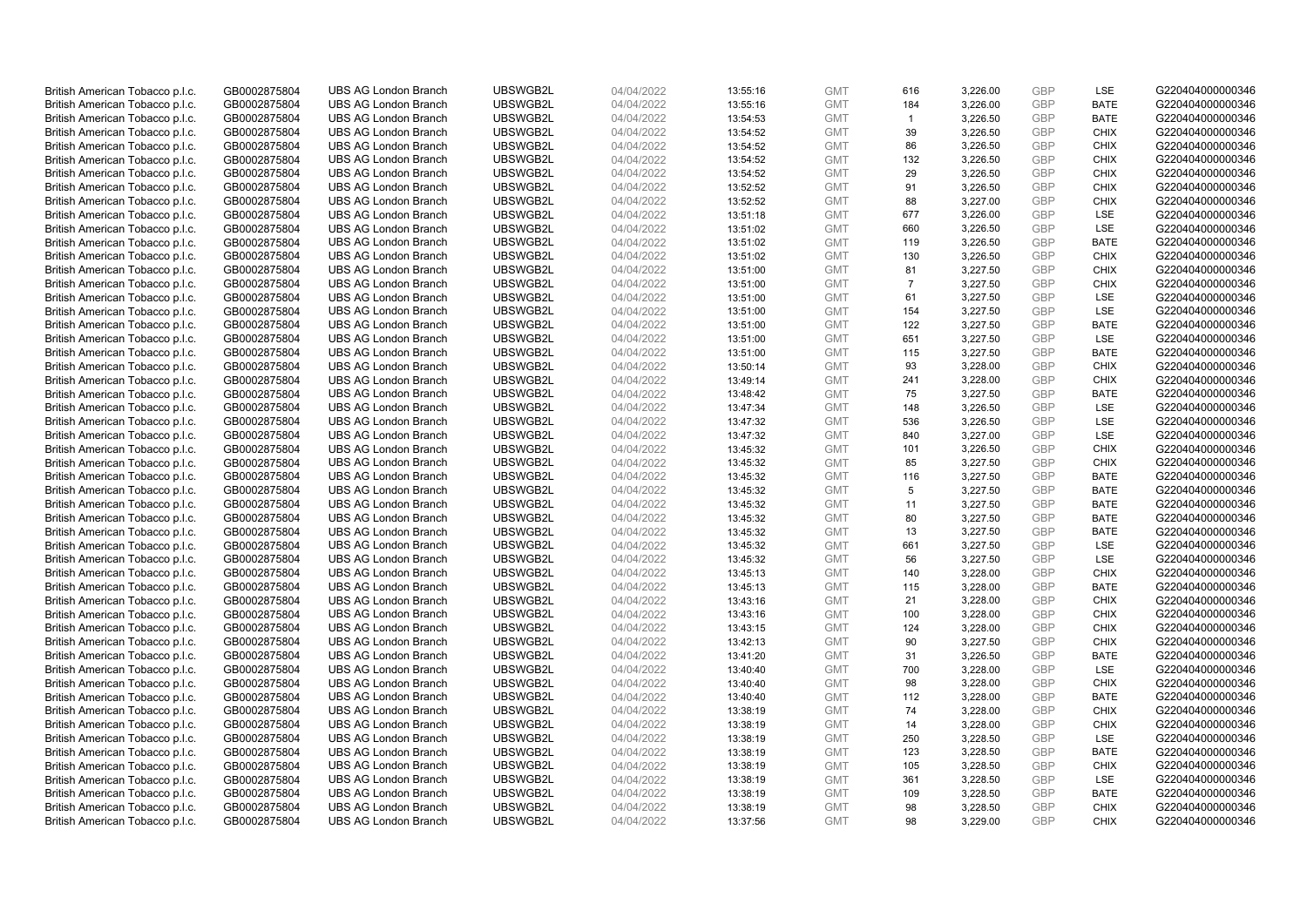| British American Tobacco p.l.c. | GB0002875804 | <b>UBS AG London Branch</b> | UBSWGB2L | 04/04/2022 | 13:37:56 | <b>GMT</b> | 18             | 3,229.00 | <b>GBP</b>               | <b>CHIX</b> | G220404000000346 |
|---------------------------------|--------------|-----------------------------|----------|------------|----------|------------|----------------|----------|--------------------------|-------------|------------------|
| British American Tobacco p.l.c. | GB0002875804 | <b>UBS AG London Branch</b> | UBSWGB2L | 04/04/2022 | 13:37:30 | <b>GMT</b> | 640            | 3,228.50 | <b>GBP</b>               | <b>LSE</b>  | G220404000000346 |
| British American Tobacco p.l.c. | GB0002875804 | <b>UBS AG London Branch</b> | UBSWGB2L | 04/04/2022 | 13:37:30 | <b>GMT</b> | 903            | 3,228.50 | <b>GBP</b>               | LSE         | G220404000000346 |
|                                 |              |                             | UBSWGB2L |            |          |            |                |          | <b>GBP</b>               |             |                  |
| British American Tobacco p.l.c. | GB0002875804 | <b>UBS AG London Branch</b> |          | 04/04/2022 | 13:36:56 | <b>GMT</b> | 18             | 3,229.00 |                          | <b>CHIX</b> | G220404000000346 |
| British American Tobacco p.l.c. | GB0002875804 | <b>UBS AG London Branch</b> | UBSWGB2L | 04/04/2022 | 13:36:36 | <b>GMT</b> | 98             | 3,228.00 | <b>GBP</b>               | <b>CHIX</b> | G220404000000346 |
| British American Tobacco p.l.c. | GB0002875804 | <b>UBS AG London Branch</b> | UBSWGB2L | 04/04/2022 | 13:35:12 | <b>GMT</b> | 106            | 3,228.00 | <b>GBP</b>               | <b>BATE</b> | G220404000000346 |
| British American Tobacco p.l.c. | GB0002875804 | <b>UBS AG London Branch</b> | UBSWGB2L | 04/04/2022 | 13:35:12 | <b>GMT</b> | 102            | 3,228.00 | <b>GBP</b>               | <b>BATE</b> | G220404000000346 |
| British American Tobacco p.l.c. | GB0002875804 | <b>UBS AG London Branch</b> | UBSWGB2L | 04/04/2022 | 13:35:12 | <b>GMT</b> | 688            | 3,228.50 | <b>GBP</b>               | LSE         | G220404000000346 |
| British American Tobacco p.l.c. | GB0002875804 | <b>UBS AG London Branch</b> | UBSWGB2L | 04/04/2022 | 13:35:12 | <b>GMT</b> | 88             | 3,228.50 | <b>GBP</b>               | <b>CHIX</b> | G220404000000346 |
| British American Tobacco p.l.c. | GB0002875804 | <b>UBS AG London Branch</b> | UBSWGB2L | 04/04/2022 | 13:35:12 | <b>GMT</b> | 99             | 3,228.50 | <b>GBP</b>               | <b>CHIX</b> | G220404000000346 |
| British American Tobacco p.l.c. | GB0002875804 | <b>UBS AG London Branch</b> | UBSWGB2L | 04/04/2022 | 13:35:12 | <b>GMT</b> | 90             | 3,228.50 | <b>GBP</b>               | <b>CHIX</b> | G220404000000346 |
| British American Tobacco p.l.c. | GB0002875804 | <b>UBS AG London Branch</b> | UBSWGB2L | 04/04/2022 | 13:34:42 | <b>GMT</b> | 100            | 3,229.00 | <b>GBP</b>               | <b>BATE</b> | G220404000000346 |
| British American Tobacco p.l.c. | GB0002875804 | <b>UBS AG London Branch</b> | UBSWGB2L | 04/04/2022 | 13:33:42 | <b>GMT</b> | 94             | 3,228.50 | <b>GBP</b>               | <b>CHIX</b> | G220404000000346 |
| British American Tobacco p.l.c. | GB0002875804 | <b>UBS AG London Branch</b> | UBSWGB2L | 04/04/2022 | 13:32:57 | <b>GMT</b> | 8              | 3,228.00 | <b>GBP</b>               | <b>BATE</b> | G220404000000346 |
| British American Tobacco p.l.c. | GB0002875804 | <b>UBS AG London Branch</b> | UBSWGB2L | 04/04/2022 | 13:32:41 | <b>GMT</b> | 165            | 3,228.50 | <b>GBP</b>               | <b>CHIX</b> | G220404000000346 |
| British American Tobacco p.l.c. | GB0002875804 | <b>UBS AG London Branch</b> | UBSWGB2L | 04/04/2022 | 13:32:41 | <b>GMT</b> | 156            | 3,228.50 | <b>GBP</b>               | <b>CHIX</b> | G220404000000346 |
| British American Tobacco p.l.c. | GB0002875804 | <b>UBS AG London Branch</b> | UBSWGB2L | 04/04/2022 | 13:32:41 | <b>GMT</b> | 750            | 3,228.50 | <b>GBP</b>               | LSE         | G220404000000346 |
| British American Tobacco p.l.c. | GB0002875804 | <b>UBS AG London Branch</b> | UBSWGB2L | 04/04/2022 | 13:30:40 | <b>GMT</b> | $\mathbf{1}$   | 3,227.50 | <b>GBP</b>               | <b>BATE</b> | G220404000000346 |
| British American Tobacco p.l.c. | GB0002875804 | <b>UBS AG London Branch</b> | UBSWGB2L | 04/04/2022 | 13:30:30 | <b>GMT</b> | $\overline{2}$ | 3,227.50 | <b>GBP</b>               | <b>BATE</b> | G220404000000346 |
| British American Tobacco p.l.c. | GB0002875804 | <b>UBS AG London Branch</b> | UBSWGB2L | 04/04/2022 | 13:29:28 | <b>GMT</b> | 250            | 3,227.50 | <b>GBP</b>               | LSE         | G220404000000346 |
| British American Tobacco p.l.c. | GB0002875804 | <b>UBS AG London Branch</b> | UBSWGB2L | 04/04/2022 | 13:29:28 | <b>GMT</b> | 230            | 3,227.00 | <b>GBP</b>               | LSE         | G220404000000346 |
| British American Tobacco p.l.c. | GB0002875804 | <b>UBS AG London Branch</b> | UBSWGB2L | 04/04/2022 | 13:29:28 | <b>GMT</b> | 333            | 3,227.50 | <b>GBP</b>               | LSE         | G220404000000346 |
| British American Tobacco p.l.c. | GB0002875804 | <b>UBS AG London Branch</b> | UBSWGB2L | 04/04/2022 | 13:29:28 | <b>GMT</b> | 123            | 3,227.50 | <b>GBP</b>               | <b>BATE</b> | G220404000000346 |
| British American Tobacco p.l.c. | GB0002875804 | <b>UBS AG London Branch</b> | UBSWGB2L | 04/04/2022 | 13:29:28 | <b>GMT</b> | 100            | 3,227.50 | <b>GBP</b>               | <b>BATE</b> | G220404000000346 |
| British American Tobacco p.l.c. | GB0002875804 | <b>UBS AG London Branch</b> | UBSWGB2L | 04/04/2022 | 13:29:28 | <b>GMT</b> | 743            | 3,228.00 | <b>GBP</b>               | LSE         | G220404000000346 |
| British American Tobacco p.l.c. | GB0002875804 | <b>UBS AG London Branch</b> | UBSWGB2L | 04/04/2022 | 13:29:28 | <b>GMT</b> | 80             | 3,228.00 | <b>GBP</b>               | <b>CHIX</b> | G220404000000346 |
| British American Tobacco p.l.c. | GB0002875804 | <b>UBS AG London Branch</b> | UBSWGB2L | 04/04/2022 | 13:29:00 | <b>GMT</b> | 90             | 3,228.50 | <b>GBP</b>               | <b>CHIX</b> | G220404000000346 |
| British American Tobacco p.l.c. | GB0002875804 | <b>UBS AG London Branch</b> | UBSWGB2L | 04/04/2022 | 13:29:00 | <b>GMT</b> | 93             | 3,229.00 | <b>GBP</b>               | <b>CHIX</b> | G220404000000346 |
| British American Tobacco p.l.c. | GB0002875804 | <b>UBS AG London Branch</b> | UBSWGB2L | 04/04/2022 | 13:29:00 | <b>GMT</b> | 3              | 3,229.00 | <b>GBP</b>               | <b>CHIX</b> | G220404000000346 |
| British American Tobacco p.l.c. | GB0002875804 | <b>UBS AG London Branch</b> | UBSWGB2L | 04/04/2022 | 13:29:00 | <b>GMT</b> | 70             | 3,228.50 | <b>GBP</b>               | <b>CHIX</b> | G220404000000346 |
| British American Tobacco p.l.c. | GB0002875804 | <b>UBS AG London Branch</b> | UBSWGB2L | 04/04/2022 | 13:29:00 | <b>GMT</b> | 26             | 3,228.50 | <b>GBP</b>               | <b>CHIX</b> | G220404000000346 |
| British American Tobacco p.l.c. | GB0002875804 | <b>UBS AG London Branch</b> | UBSWGB2L | 04/04/2022 | 13:27:01 | <b>GMT</b> | $\overline{7}$ | 3,228.50 | <b>GBP</b>               | <b>CHIX</b> | G220404000000346 |
| British American Tobacco p.l.c. | GB0002875804 | <b>UBS AG London Branch</b> | UBSWGB2L | 04/04/2022 | 13:26:12 | <b>GMT</b> | 61             | 3,229.00 | <b>GBP</b>               | <b>CHIX</b> | G220404000000346 |
| British American Tobacco p.l.c. | GB0002875804 | <b>UBS AG London Branch</b> | UBSWGB2L | 04/04/2022 | 13:26:12 | <b>GMT</b> | 105            | 3,229.00 | GBP                      | <b>BATE</b> | G220404000000346 |
| British American Tobacco p.l.c. | GB0002875804 | <b>UBS AG London Branch</b> | UBSWGB2L | 04/04/2022 | 13:26:12 | <b>GMT</b> | 108            | 3,229.00 | <b>GBP</b>               | <b>CHIX</b> | G220404000000346 |
| British American Tobacco p.l.c. | GB0002875804 | <b>UBS AG London Branch</b> | UBSWGB2L | 04/04/2022 | 13:26:12 | <b>GMT</b> | 109            | 3,229.00 | <b>GBP</b>               | <b>BATE</b> | G220404000000346 |
| British American Tobacco p.l.c. | GB0002875804 | <b>UBS AG London Branch</b> | UBSWGB2L | 04/04/2022 | 13:26:12 | <b>GMT</b> | 233            | 3,229.00 | <b>GBP</b>               | <b>CHIX</b> | G220404000000346 |
| British American Tobacco p.l.c. | GB0002875804 | <b>UBS AG London Branch</b> | UBSWGB2L | 04/04/2022 | 13:26:12 | <b>GMT</b> | 696            | 3,229.00 | <b>GBP</b>               | LSE         | G220404000000346 |
|                                 |              | <b>UBS AG London Branch</b> | UBSWGB2L |            |          | <b>GMT</b> | 3              |          | <b>GBP</b>               | <b>CHIX</b> | G220404000000346 |
| British American Tobacco p.l.c. | GB0002875804 |                             |          | 04/04/2022 | 13:23:19 |            |                | 3,226.50 |                          |             |                  |
| British American Tobacco p.l.c. | GB0002875804 | <b>UBS AG London Branch</b> | UBSWGB2L | 04/04/2022 | 13:21:49 | <b>GMT</b> | 694<br>102     | 3,226.00 | <b>GBP</b><br><b>GBP</b> | LSE         | G220404000000346 |
| British American Tobacco p.l.c. | GB0002875804 | <b>UBS AG London Branch</b> | UBSWGB2L | 04/04/2022 | 13:21:49 | <b>GMT</b> |                | 3,226.00 |                          | <b>BATE</b> | G220404000000346 |
| British American Tobacco p.l.c. | GB0002875804 | <b>UBS AG London Branch</b> | UBSWGB2L | 04/04/2022 | 13:20:18 | <b>GMT</b> | 186            | 3,225.50 | <b>GBP</b>               | LSE         | G220404000000346 |
| British American Tobacco p.l.c. | GB0002875804 | <b>UBS AG London Branch</b> | UBSWGB2L | 04/04/2022 | 13:20:18 | <b>GMT</b> | 23             | 3,225.50 | <b>GBP</b>               | <b>BATE</b> | G220404000000346 |
| British American Tobacco p.l.c. | GB0002875804 | <b>UBS AG London Branch</b> | UBSWGB2L | 04/04/2022 | 13:20:18 | <b>GMT</b> | 412            | 3,225.50 | <b>GBP</b>               | LSE         | G220404000000346 |
| British American Tobacco p.l.c. | GB0002875804 | <b>UBS AG London Branch</b> | UBSWGB2L | 04/04/2022 | 13:20:14 | <b>GMT</b> | 52             | 3,226.50 | <b>GBP</b>               | <b>CHIX</b> | G220404000000346 |
| British American Tobacco p.l.c. | GB0002875804 | <b>UBS AG London Branch</b> | UBSWGB2L | 04/04/2022 | 13:20:14 | <b>GMT</b> | 109            | 3,226.50 | <b>GBP</b>               | <b>CHIX</b> | G220404000000346 |
| British American Tobacco p.l.c. | GB0002875804 | <b>UBS AG London Branch</b> | UBSWGB2L | 04/04/2022 | 13:20:14 | <b>GMT</b> | 59             | 3,226.50 | <b>GBP</b>               | <b>CHIX</b> | G220404000000346 |
| British American Tobacco p.l.c. | GB0002875804 | <b>UBS AG London Branch</b> | UBSWGB2L | 04/04/2022 | 13:20:14 | <b>GMT</b> | $\overline{2}$ | 3,226.00 | <b>GBP</b>               | <b>CHIX</b> | G220404000000346 |
| British American Tobacco p.l.c. | GB0002875804 | <b>UBS AG London Branch</b> | UBSWGB2L | 04/04/2022 | 13:20:14 | <b>GMT</b> | 70             | 3,225.50 | <b>GBP</b>               | LSE         | G220404000000346 |
| British American Tobacco p.l.c. | GB0002875804 | <b>UBS AG London Branch</b> | UBSWGB2L | 04/04/2022 | 13:19:56 | <b>GMT</b> | 132            | 3,226.50 | <b>GBP</b>               | <b>CHIX</b> | G220404000000346 |
| British American Tobacco p.l.c. | GB0002875804 | <b>UBS AG London Branch</b> | UBSWGB2L | 04/04/2022 | 13:18:41 | <b>GMT</b> | 600            | 3,226.00 | <b>GBP</b>               | LSE         | G220404000000346 |
| British American Tobacco p.l.c. | GB0002875804 | <b>UBS AG London Branch</b> | UBSWGB2L | 04/04/2022 | 13:17:18 | <b>GMT</b> | 591            | 3,226.00 | <b>GBP</b>               | LSE         | G220404000000346 |
| British American Tobacco p.l.c. | GB0002875804 | <b>UBS AG London Branch</b> | UBSWGB2L | 04/04/2022 | 13:16:41 | <b>GMT</b> | 67             | 3,226.50 | <b>GBP</b>               | <b>BATE</b> | G220404000000346 |
| British American Tobacco p.l.c. | GB0002875804 | <b>UBS AG London Branch</b> | UBSWGB2L | 04/04/2022 | 13:16:35 | <b>GMT</b> | 10             | 3.226.50 | GBP                      | <b>CHIX</b> | G220404000000346 |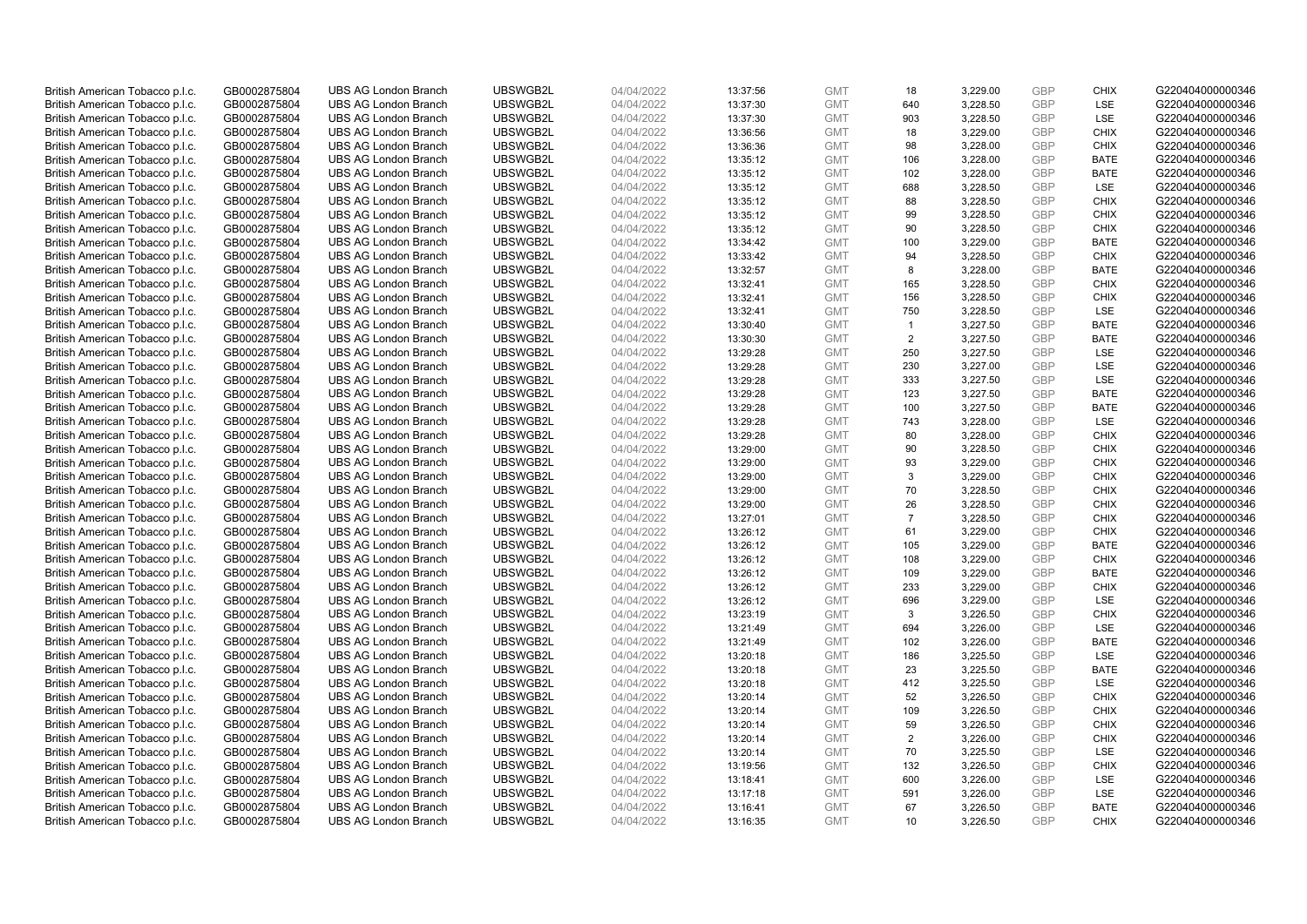| British American Tobacco p.l.c.                                    | GB0002875804 | <b>UBS AG London Branch</b> | UBSWGB2L | 04/04/2022 | 13:16:33 | <b>GMT</b> | 8   | 3,226.50 | <b>GBP</b> | <b>CHIX</b> | G220404000000346 |
|--------------------------------------------------------------------|--------------|-----------------------------|----------|------------|----------|------------|-----|----------|------------|-------------|------------------|
|                                                                    | GB0002875804 | <b>UBS AG London Branch</b> | UBSWGB2L | 04/04/2022 |          | <b>GMT</b> | 10  | 3,226.50 | <b>GBP</b> | <b>CHIX</b> | G220404000000346 |
| British American Tobacco p.l.c.                                    |              |                             | UBSWGB2L |            | 13:16:32 |            |     |          |            | LSE         |                  |
| British American Tobacco p.l.c.                                    | GB0002875804 | <b>UBS AG London Branch</b> |          | 04/04/2022 | 13:15:32 | <b>GMT</b> | 676 | 3,226.50 | <b>GBP</b> |             | G220404000000346 |
| British American Tobacco p.l.c.                                    | GB0002875804 | <b>UBS AG London Branch</b> | UBSWGB2L | 04/04/2022 | 13:15:32 | <b>GMT</b> | 84  | 3,226.50 | <b>GBP</b> | <b>CHIX</b> | G220404000000346 |
| British American Tobacco p.l.c.                                    | GB0002875804 | <b>UBS AG London Branch</b> | UBSWGB2L | 04/04/2022 | 13:15:25 | <b>GMT</b> | 117 | 3,227.00 | <b>GBP</b> | <b>BATE</b> | G220404000000346 |
| British American Tobacco p.l.c.                                    | GB0002875804 | <b>UBS AG London Branch</b> | UBSWGB2L | 04/04/2022 | 13:15:25 | <b>GMT</b> | 160 | 3,227.00 | <b>GBP</b> | <b>CHIX</b> | G220404000000346 |
| British American Tobacco p.l.c.                                    | GB0002875804 | <b>UBS AG London Branch</b> | UBSWGB2L | 04/04/2022 | 13:12:50 | <b>GMT</b> | 89  | 3,226.50 | <b>GBP</b> | <b>CHIX</b> | G220404000000346 |
| British American Tobacco p.l.c.                                    | GB0002875804 | <b>UBS AG London Branch</b> | UBSWGB2L | 04/04/2022 | 13:12:50 | <b>GMT</b> | 590 | 3,226.50 | <b>GBP</b> | LSE         | G220404000000346 |
| British American Tobacco p.l.c.                                    | GB0002875804 | <b>UBS AG London Branch</b> | UBSWGB2L | 04/04/2022 | 13:12:50 | <b>GMT</b> | 44  | 3,226.50 | <b>GBP</b> | <b>BATE</b> | G220404000000346 |
| British American Tobacco p.l.c.                                    | GB0002875804 | <b>UBS AG London Branch</b> | UBSWGB2L | 04/04/2022 | 13:12:50 | <b>GMT</b> | 25  | 3,226.50 | <b>GBP</b> | <b>BATE</b> | G220404000000346 |
| British American Tobacco p.l.c.                                    | GB0002875804 | <b>UBS AG London Branch</b> | UBSWGB2L | 04/04/2022 | 13:12:50 | <b>GMT</b> | 81  | 3,226.50 | <b>GBP</b> | <b>CHIX</b> | G220404000000346 |
| British American Tobacco p.l.c.                                    | GB0002875804 | <b>UBS AG London Branch</b> | UBSWGB2L | 04/04/2022 | 13:12:50 | <b>GMT</b> | 25  | 3,226.50 | <b>GBP</b> | <b>BATE</b> | G220404000000346 |
| British American Tobacco p.l.c.                                    | GB0002875804 | <b>UBS AG London Branch</b> | UBSWGB2L | 04/04/2022 | 13:12:50 | <b>GMT</b> | 24  | 3,226.50 | <b>GBP</b> | <b>BATE</b> | G220404000000346 |
| British American Tobacco p.l.c.                                    | GB0002875804 | <b>UBS AG London Branch</b> | UBSWGB2L | 04/04/2022 | 13:11:39 | <b>GMT</b> | 61  | 3,227.00 | <b>GBP</b> | <b>CHIX</b> | G220404000000346 |
| British American Tobacco p.l.c.                                    | GB0002875804 | <b>UBS AG London Branch</b> | UBSWGB2L | 04/04/2022 | 13:11:39 | <b>GMT</b> | 623 | 3,227.00 | <b>GBP</b> | <b>LSE</b>  | G220404000000346 |
| British American Tobacco p.l.c.                                    | GB0002875804 | <b>UBS AG London Branch</b> | UBSWGB2L | 04/04/2022 | 13:09:17 | <b>GMT</b> | 18  | 3,225.50 | <b>GBP</b> | <b>CHIX</b> | G220404000000346 |
| British American Tobacco p.l.c.                                    | GB0002875804 | <b>UBS AG London Branch</b> | UBSWGB2L | 04/04/2022 | 13:09:17 | <b>GMT</b> | 65  | 3,225.50 | <b>GBP</b> | <b>CHIX</b> | G220404000000346 |
| British American Tobacco p.l.c.                                    | GB0002875804 | <b>UBS AG London Branch</b> | UBSWGB2L | 04/04/2022 | 13:09:17 | <b>GMT</b> | 142 | 3,226.00 | <b>GBP</b> | <b>CHIX</b> | G220404000000346 |
| British American Tobacco p.l.c.                                    | GB0002875804 | <b>UBS AG London Branch</b> | UBSWGB2L | 04/04/2022 | 13:09:17 | <b>GMT</b> | 504 | 3,226.00 | <b>GBP</b> | <b>LSE</b>  | G220404000000346 |
| British American Tobacco p.l.c.                                    | GB0002875804 | <b>UBS AG London Branch</b> | UBSWGB2L | 04/04/2022 | 13:09:17 | <b>GMT</b> | 154 | 3,226.00 | <b>GBP</b> | LSE         | G220404000000346 |
| British American Tobacco p.l.c.                                    | GB0002875804 | <b>UBS AG London Branch</b> | UBSWGB2L | 04/04/2022 | 13:09:17 | <b>GMT</b> | 114 | 3,226.00 | <b>GBP</b> | <b>BATE</b> | G220404000000346 |
| British American Tobacco p.l.c.                                    | GB0002875804 | <b>UBS AG London Branch</b> | UBSWGB2L | 04/04/2022 | 13:09:17 | <b>GMT</b> | 640 | 3,226.00 | <b>GBP</b> | LSE         | G220404000000346 |
| British American Tobacco p.l.c.                                    | GB0002875804 | <b>UBS AG London Branch</b> | UBSWGB2L | 04/04/2022 | 13:07:02 | <b>GMT</b> | 35  | 3,226.50 | <b>GBP</b> | <b>CHIX</b> | G220404000000346 |
| British American Tobacco p.l.c.                                    | GB0002875804 | <b>UBS AG London Branch</b> | UBSWGB2L | 04/04/2022 | 13:07:02 | <b>GMT</b> | 151 | 3,226.50 | <b>GBP</b> | <b>CHIX</b> | G220404000000346 |
| British American Tobacco p.l.c.                                    | GB0002875804 | <b>UBS AG London Branch</b> | UBSWGB2L | 04/04/2022 | 13:06:35 | <b>GMT</b> | 117 | 3,226.50 | <b>GBP</b> | <b>BATE</b> | G220404000000346 |
| British American Tobacco p.l.c.                                    | GB0002875804 | <b>UBS AG London Branch</b> | UBSWGB2L | 04/04/2022 | 13:06:35 | <b>GMT</b> | 469 | 3,227.00 | <b>GBP</b> | LSE         | G220404000000346 |
| British American Tobacco p.l.c.                                    | GB0002875804 | <b>UBS AG London Branch</b> | UBSWGB2L | 04/04/2022 | 13:06:35 | <b>GMT</b> | 205 | 3,227.00 | <b>GBP</b> | LSE         | G220404000000346 |
| British American Tobacco p.l.c.                                    | GB0002875804 | <b>UBS AG London Branch</b> | UBSWGB2L | 04/04/2022 | 13:05:04 | <b>GMT</b> | 98  | 3,227.50 | <b>GBP</b> | <b>BATE</b> | G220404000000346 |
| British American Tobacco p.l.c.                                    | GB0002875804 | <b>UBS AG London Branch</b> | UBSWGB2L | 04/04/2022 | 13:05:04 | <b>GMT</b> | 20  | 3,227.50 | <b>GBP</b> | <b>BATE</b> | G220404000000346 |
| British American Tobacco p.l.c.                                    | GB0002875804 | <b>UBS AG London Branch</b> | UBSWGB2L | 04/04/2022 | 13:05:04 | <b>GMT</b> | 117 | 3,228.00 | <b>GBP</b> | <b>CHIX</b> | G220404000000346 |
| British American Tobacco p.l.c.                                    | GB0002875804 | <b>UBS AG London Branch</b> | UBSWGB2L | 04/04/2022 | 13:05:04 | <b>GMT</b> | 86  | 3,229.00 | <b>GBP</b> | <b>CHIX</b> | G220404000000346 |
| British American Tobacco p.l.c.                                    | GB0002875804 | <b>UBS AG London Branch</b> | UBSWGB2L | 04/04/2022 | 13:05:04 | <b>GMT</b> | 549 | 3,229.00 | <b>GBP</b> | <b>LSE</b>  | G220404000000346 |
| British American Tobacco p.l.c.                                    | GB0002875804 | <b>UBS AG London Branch</b> | UBSWGB2L | 04/04/2022 | 13:05:04 | <b>GMT</b> | 113 | 3,229.00 | <b>GBP</b> | <b>BATE</b> | G220404000000346 |
| British American Tobacco p.l.c.                                    | GB0002875804 | <b>UBS AG London Branch</b> | UBSWGB2L | 04/04/2022 | 13:05:04 | <b>GMT</b> | 191 | 3,229.00 | <b>GBP</b> | <b>CHIX</b> | G220404000000346 |
| British American Tobacco p.l.c.                                    | GB0002875804 | <b>UBS AG London Branch</b> | UBSWGB2L | 04/04/2022 | 13:05:04 | <b>GMT</b> | 52  | 3,229.00 | <b>GBP</b> | LSE         | G220404000000346 |
| British American Tobacco p.l.c.                                    | GB0002875804 | <b>UBS AG London Branch</b> | UBSWGB2L | 04/04/2022 | 13:04:22 | <b>GMT</b> | 246 | 3,228.50 | <b>GBP</b> | LSE         | G220404000000346 |
| British American Tobacco p.l.c.                                    | GB0002875804 | <b>UBS AG London Branch</b> | UBSWGB2L | 04/04/2022 | 13:04:22 | <b>GMT</b> | 396 | 3,228.50 | <b>GBP</b> | LSE         | G220404000000346 |
| British American Tobacco p.l.c.                                    | GB0002875804 | <b>UBS AG London Branch</b> | UBSWGB2L | 04/04/2022 | 13:01:27 | <b>GMT</b> | 708 | 3,227.00 | <b>GBP</b> | LSE         | G220404000000346 |
| British American Tobacco p.l.c.                                    | GB0002875804 | <b>UBS AG London Branch</b> | UBSWGB2L | 04/04/2022 | 13:00:38 | <b>GMT</b> | 116 | 3,227.50 | <b>GBP</b> | <b>BATE</b> | G220404000000346 |
| British American Tobacco p.l.c.                                    | GB0002875804 | <b>UBS AG London Branch</b> | UBSWGB2L | 04/04/2022 | 13:00:38 | <b>GMT</b> | 22  | 3,228.00 | <b>GBP</b> | <b>CHIX</b> | G220404000000346 |
| British American Tobacco p.l.c.                                    | GB0002875804 | <b>UBS AG London Branch</b> | UBSWGB2L | 04/04/2022 | 13:00:37 | <b>GMT</b> | 73  | 3,228.00 | <b>GBP</b> | <b>CHIX</b> | G220404000000346 |
| British American Tobacco p.l.c.                                    | GB0002875804 | <b>UBS AG London Branch</b> | UBSWGB2L | 04/04/2022 | 13:00:36 | <b>GMT</b> | 641 | 3,228.50 | <b>GBP</b> | LSE         | G220404000000346 |
|                                                                    | GB0002875804 | <b>UBS AG London Branch</b> | UBSWGB2L | 04/04/2022 | 13:00:36 | <b>GMT</b> | 84  | 3,228.50 | <b>GBP</b> | <b>CHIX</b> | G220404000000346 |
| British American Tobacco p.l.c.<br>British American Tobacco p.l.c. |              | <b>UBS AG London Branch</b> | UBSWGB2L | 04/04/2022 |          | <b>GMT</b> | 561 | 3,228.00 | <b>GBP</b> | LSE         |                  |
|                                                                    | GB0002875804 |                             | UBSWGB2L |            | 12:59:52 |            | 36  |          |            | LSE         | G220404000000346 |
| British American Tobacco p.l.c.                                    | GB0002875804 | <b>UBS AG London Branch</b> |          | 04/04/2022 | 12:59:52 | <b>GMT</b> |     | 3,228.00 | <b>GBP</b> |             | G220404000000346 |
| British American Tobacco p.l.c.                                    | GB0002875804 | <b>UBS AG London Branch</b> | UBSWGB2L | 04/04/2022 | 12:59:52 | <b>GMT</b> | 113 | 3,228.00 | <b>GBP</b> | <b>CHIX</b> | G220404000000346 |
| British American Tobacco p.l.c.                                    | GB0002875804 | <b>UBS AG London Branch</b> | UBSWGB2L | 04/04/2022 | 12:58:13 | <b>GMT</b> | 581 | 3,228.00 | <b>GBP</b> | LSE         | G220404000000346 |
| British American Tobacco p.l.c.                                    | GB0002875804 | <b>UBS AG London Branch</b> | UBSWGB2L | 04/04/2022 | 12:58:13 | <b>GMT</b> | 93  | 3,228.00 | <b>GBP</b> | <b>CHIX</b> | G220404000000346 |
| British American Tobacco p.l.c.                                    | GB0002875804 | <b>UBS AG London Branch</b> | UBSWGB2L | 04/04/2022 | 12:58:13 | <b>GMT</b> | 94  | 3,228.00 | <b>GBP</b> | <b>CHIX</b> | G220404000000346 |
| British American Tobacco p.l.c.                                    | GB0002875804 | <b>UBS AG London Branch</b> | UBSWGB2L | 04/04/2022 | 12:58:13 | <b>GMT</b> | 118 | 3,228.00 | <b>GBP</b> | <b>BATE</b> | G220404000000346 |
| British American Tobacco p.l.c.                                    | GB0002875804 | <b>UBS AG London Branch</b> | UBSWGB2L | 04/04/2022 | 12:56:14 | <b>GMT</b> | 6   | 3,228.00 | <b>GBP</b> | <b>CHIX</b> | G220404000000346 |
| British American Tobacco p.l.c.                                    | GB0002875804 | <b>UBS AG London Branch</b> | UBSWGB2L | 04/04/2022 | 12:56:02 | <b>GMT</b> | 123 | 3,227.50 | <b>GBP</b> | <b>BATE</b> | G220404000000346 |
| British American Tobacco p.l.c.                                    | GB0002875804 | <b>UBS AG London Branch</b> | UBSWGB2L | 04/04/2022 | 12:56:02 | <b>GMT</b> | 686 | 3,228.00 | <b>GBP</b> | <b>LSE</b>  | G220404000000346 |
| British American Tobacco p.l.c.                                    | GB0002875804 | <b>UBS AG London Branch</b> | UBSWGB2L | 04/04/2022 | 12:56:02 | <b>GMT</b> | 129 | 3.228.00 | GBP        | <b>CHIX</b> | G220404000000346 |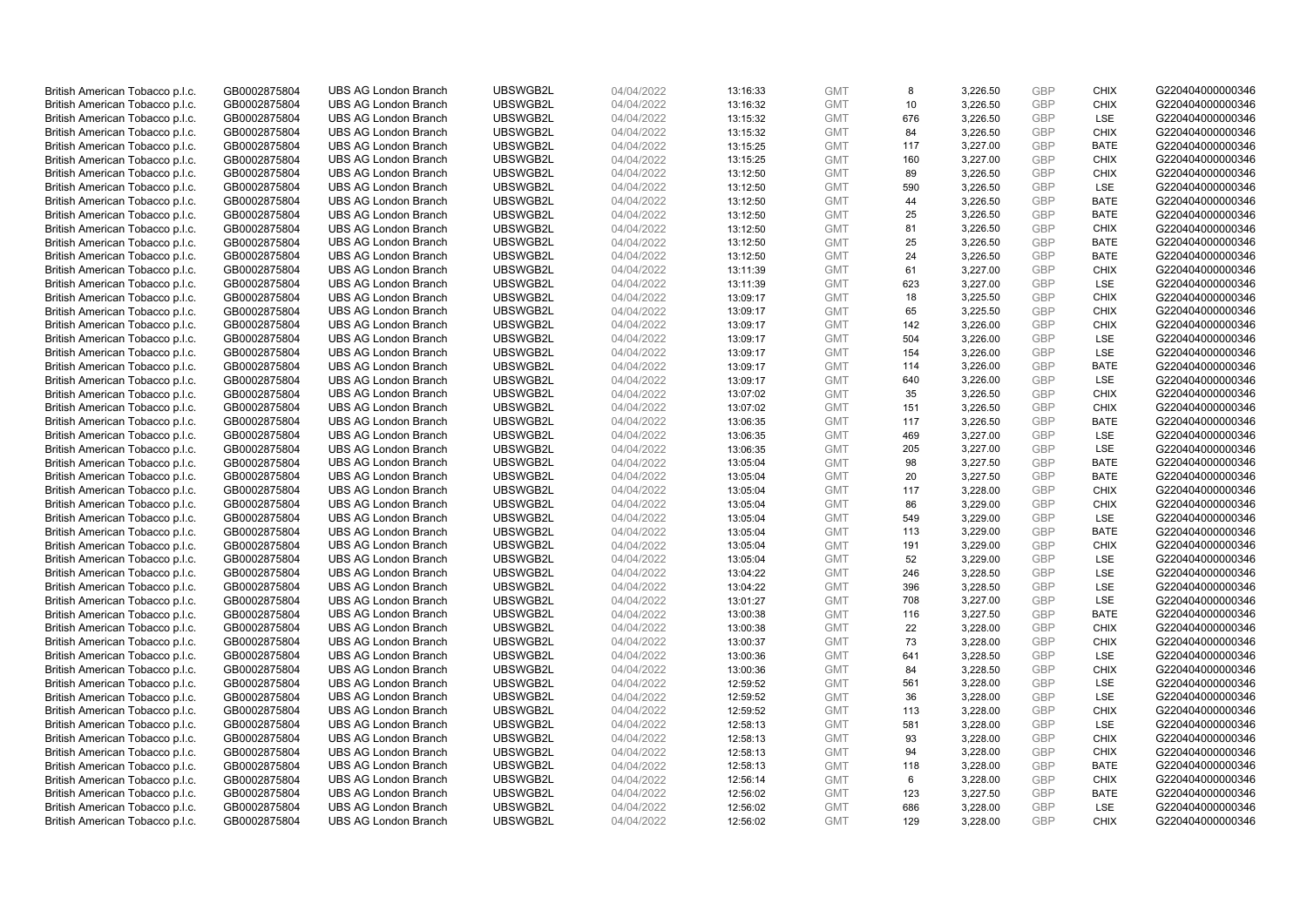| British American Tobacco p.l.c. | GB0002875804 | <b>UBS AG London Branch</b> | UBSWGB2L | 04/04/2022 | 12:55:42 | <b>GMT</b> | 141 | 3,228.50 | <b>GBP</b>               | <b>BATE</b> | G220404000000346 |
|---------------------------------|--------------|-----------------------------|----------|------------|----------|------------|-----|----------|--------------------------|-------------|------------------|
| British American Tobacco p.l.c. | GB0002875804 | <b>UBS AG London Branch</b> | UBSWGB2L | 04/04/2022 | 12:55:42 | <b>GMT</b> | 678 | 3,228.50 | <b>GBP</b>               | LSE         | G220404000000346 |
| British American Tobacco p.l.c. | GB0002875804 | <b>UBS AG London Branch</b> | UBSWGB2L | 04/04/2022 | 12:55:42 | <b>GMT</b> | 109 | 3,229.00 | <b>GBP</b>               | <b>BATE</b> | G220404000000346 |
|                                 |              |                             | UBSWGB2L |            |          |            |     |          | <b>GBP</b>               |             |                  |
| British American Tobacco p.l.c. | GB0002875804 | <b>UBS AG London Branch</b> |          | 04/04/2022 | 12:55:28 | <b>GMT</b> | 82  | 3,229.00 |                          | LSE         | G220404000000346 |
| British American Tobacco p.l.c. | GB0002875804 | <b>UBS AG London Branch</b> | UBSWGB2L | 04/04/2022 | 12:55:28 | <b>GMT</b> | 400 | 3,229.00 | <b>GBP</b>               | LSE         | G220404000000346 |
| British American Tobacco p.l.c. | GB0002875804 | <b>UBS AG London Branch</b> | UBSWGB2L | 04/04/2022 | 12:55:27 | <b>GMT</b> | 633 | 3,229.00 | <b>GBP</b>               | LSE         | G220404000000346 |
| British American Tobacco p.l.c. | GB0002875804 | <b>UBS AG London Branch</b> | UBSWGB2L | 04/04/2022 | 12:54:52 | <b>GMT</b> | 110 | 3,229.00 | <b>GBP</b>               | <b>CHIX</b> | G220404000000346 |
| British American Tobacco p.l.c. | GB0002875804 | <b>UBS AG London Branch</b> | UBSWGB2L | 04/04/2022 | 12:54:01 | <b>GMT</b> | 47  | 3,229.00 | <b>GBP</b>               | <b>CHIX</b> | G220404000000346 |
| British American Tobacco p.l.c. | GB0002875804 | <b>UBS AG London Branch</b> | UBSWGB2L | 04/04/2022 | 12:54:01 | <b>GMT</b> | 61  | 3,229.00 | <b>GBP</b>               | <b>CHIX</b> | G220404000000346 |
| British American Tobacco p.l.c. | GB0002875804 | <b>UBS AG London Branch</b> | UBSWGB2L | 04/04/2022 | 12:53:01 | <b>GMT</b> | 30  | 3,229.00 | <b>GBP</b>               | <b>CHIX</b> | G220404000000346 |
| British American Tobacco p.l.c. | GB0002875804 | <b>UBS AG London Branch</b> | UBSWGB2L | 04/04/2022 | 12:53:01 | <b>GMT</b> | 131 | 3,229.00 | <b>GBP</b>               | <b>CHIX</b> | G220404000000346 |
| British American Tobacco p.l.c. | GB0002875804 | <b>UBS AG London Branch</b> | UBSWGB2L | 04/04/2022 | 12:52:27 | <b>GMT</b> | 167 | 3,228.00 | <b>GBP</b>               | LSE         | G220404000000346 |
| British American Tobacco p.l.c. | GB0002875804 | <b>UBS AG London Branch</b> | UBSWGB2L | 04/04/2022 | 12:49:15 | <b>GMT</b> | 720 | 3,228.50 | <b>GBP</b>               | LSE         | G220404000000346 |
| British American Tobacco p.l.c. | GB0002875804 | <b>UBS AG London Branch</b> | UBSWGB2L | 04/04/2022 | 12:49:15 | <b>GMT</b> | 97  | 3,228.50 | <b>GBP</b>               | <b>CHIX</b> | G220404000000346 |
| British American Tobacco p.l.c. | GB0002875804 | <b>UBS AG London Branch</b> | UBSWGB2L | 04/04/2022 | 12:49:15 | <b>GMT</b> | 122 | 3,228.50 | <b>GBP</b>               | <b>BATE</b> | G220404000000346 |
| British American Tobacco p.l.c. | GB0002875804 | <b>UBS AG London Branch</b> | UBSWGB2L | 04/04/2022 | 12:47:43 | <b>GMT</b> | 106 | 3,229.00 | <b>GBP</b>               | LSE         | G220404000000346 |
| British American Tobacco p.l.c. | GB0002875804 | <b>UBS AG London Branch</b> | UBSWGB2L | 04/04/2022 | 12:47:43 | <b>GMT</b> | 250 | 3,229.00 | <b>GBP</b>               | LSE         | G220404000000346 |
| British American Tobacco p.l.c. | GB0002875804 | <b>UBS AG London Branch</b> | UBSWGB2L | 04/04/2022 | 12:47:43 | <b>GMT</b> | 208 | 3,228.50 | <b>GBP</b>               | LSE         | G220404000000346 |
| British American Tobacco p.l.c. | GB0002875804 | <b>UBS AG London Branch</b> | UBSWGB2L | 04/04/2022 | 12:47:43 | <b>GMT</b> | 290 | 3,229.00 | <b>GBP</b>               | <b>LSE</b>  | G220404000000346 |
| British American Tobacco p.l.c. | GB0002875804 | <b>UBS AG London Branch</b> | UBSWGB2L | 04/04/2022 | 12:47:43 | <b>GMT</b> | 154 | 3,229.00 | <b>GBP</b>               | LSE         | G220404000000346 |
| British American Tobacco p.l.c. | GB0002875804 | <b>UBS AG London Branch</b> | UBSWGB2L | 04/04/2022 | 12:47:43 | <b>GMT</b> | 237 | 3,229.00 | <b>GBP</b>               | LSE         | G220404000000346 |
| British American Tobacco p.l.c. | GB0002875804 | <b>UBS AG London Branch</b> | UBSWGB2L | 04/04/2022 | 12:47:43 | <b>GMT</b> | 120 | 3,228.50 | <b>GBP</b>               | <b>CHIX</b> | G220404000000346 |
| British American Tobacco p.l.c. | GB0002875804 | <b>UBS AG London Branch</b> | UBSWGB2L | 04/04/2022 | 12:47:43 | <b>GMT</b> | 619 | 3,228.50 | <b>GBP</b>               | LSE         | G220404000000346 |
| British American Tobacco p.l.c. | GB0002875804 | <b>UBS AG London Branch</b> | UBSWGB2L | 04/04/2022 | 12:47:43 | <b>GMT</b> | 119 | 3,229.00 | <b>GBP</b>               | <b>BATE</b> | G220404000000346 |
| British American Tobacco p.l.c. | GB0002875804 | <b>UBS AG London Branch</b> | UBSWGB2L | 04/04/2022 | 12:47:43 | <b>GMT</b> | 111 | 3,229.00 | <b>GBP</b>               | <b>BATE</b> | G220404000000346 |
| British American Tobacco p.l.c. | GB0002875804 | <b>UBS AG London Branch</b> | UBSWGB2L | 04/04/2022 | 12:47:43 | <b>GMT</b> | 90  | 3,229.00 | <b>GBP</b>               | <b>CHIX</b> | G220404000000346 |
| British American Tobacco p.l.c. | GB0002875804 | <b>UBS AG London Branch</b> | UBSWGB2L | 04/04/2022 | 12:47:43 | <b>GMT</b> | 876 | 3,229.00 | <b>GBP</b>               | LSE         | G220404000000346 |
| British American Tobacco p.l.c. | GB0002875804 | <b>UBS AG London Branch</b> | UBSWGB2L | 04/04/2022 | 12:47:43 | <b>GMT</b> | 119 | 3,229.00 | <b>GBP</b>               | <b>BATE</b> | G220404000000346 |
| British American Tobacco p.l.c. | GB0002875804 | <b>UBS AG London Branch</b> | UBSWGB2L | 04/04/2022 | 12:47:43 | <b>GMT</b> | 148 | 3,229.00 | <b>GBP</b>               | <b>CHIX</b> | G220404000000346 |
| British American Tobacco p.l.c. | GB0002875804 | <b>UBS AG London Branch</b> | UBSWGB2L | 04/04/2022 | 12:46:55 | <b>GMT</b> | 82  | 3,229.00 | <b>GBP</b>               | LSE         | G220404000000346 |
| British American Tobacco p.l.c. | GB0002875804 | <b>UBS AG London Branch</b> | UBSWGB2L | 04/04/2022 | 12:46:55 | <b>GMT</b> | 182 | 3,229.00 | <b>GBP</b>               | LSE         | G220404000000346 |
| British American Tobacco p.l.c. | GB0002875804 | <b>UBS AG London Branch</b> | UBSWGB2L | 04/04/2022 | 12:44:53 | <b>GMT</b> | 111 | 3,227.50 | <b>GBP</b>               | <b>CHIX</b> | G220404000000346 |
| British American Tobacco p.l.c. | GB0002875804 | <b>UBS AG London Branch</b> | UBSWGB2L | 04/04/2022 | 12:44:53 | <b>GMT</b> | 84  | 3,227.50 | <b>GBP</b>               | <b>CHIX</b> | G220404000000346 |
| British American Tobacco p.l.c. | GB0002875804 | <b>UBS AG London Branch</b> | UBSWGB2L | 04/04/2022 | 12:43:49 | <b>GMT</b> | 3   | 3,226.50 | <b>GBP</b>               | <b>CHIX</b> | G220404000000346 |
| British American Tobacco p.l.c. | GB0002875804 | <b>UBS AG London Branch</b> | UBSWGB2L | 04/04/2022 | 12:43:00 | <b>GMT</b> | 19  | 3,226.00 | <b>GBP</b>               | <b>CHIX</b> | G220404000000346 |
| British American Tobacco p.l.c. | GB0002875804 | <b>UBS AG London Branch</b> | UBSWGB2L | 04/04/2022 | 12:42:44 | <b>GMT</b> | 90  | 3,226.00 | <b>GBP</b>               | <b>CHIX</b> | G220404000000346 |
| British American Tobacco p.l.c. | GB0002875804 | <b>UBS AG London Branch</b> | UBSWGB2L | 04/04/2022 | 12:41:44 | <b>GMT</b> | 700 | 3,226.00 | <b>GBP</b>               | LSE         | G220404000000346 |
| British American Tobacco p.l.c. | GB0002875804 | <b>UBS AG London Branch</b> | UBSWGB2L | 04/04/2022 | 12:41:44 | <b>GMT</b> | 687 | 3,226.00 | <b>GBP</b>               | LSE         | G220404000000346 |
|                                 |              | <b>UBS AG London Branch</b> | UBSWGB2L |            |          | <b>GMT</b> | 193 |          |                          | <b>BATE</b> | G220404000000346 |
| British American Tobacco p.l.c. | GB0002875804 |                             |          | 04/04/2022 | 12:41:44 |            |     | 3,226.00 | <b>GBP</b>               |             |                  |
| British American Tobacco p.l.c. | GB0002875804 | <b>UBS AG London Branch</b> | UBSWGB2L | 04/04/2022 | 12:41:44 | <b>GMT</b> | 303 | 3,226.00 | <b>GBP</b><br><b>GBP</b> | <b>CHIX</b> | G220404000000346 |
| British American Tobacco p.l.c. | GB0002875804 | <b>UBS AG London Branch</b> | UBSWGB2L | 04/04/2022 | 12:38:30 | <b>GMT</b> | 160 | 3,224.50 |                          | <b>CHIX</b> | G220404000000346 |
| British American Tobacco p.l.c. | GB0002875804 | <b>UBS AG London Branch</b> | UBSWGB2L | 04/04/2022 | 12:34:48 | <b>GMT</b> | 118 | 3,225.00 | <b>GBP</b>               | <b>CHIX</b> | G220404000000346 |
| British American Tobacco p.l.c. | GB0002875804 | <b>UBS AG London Branch</b> | UBSWGB2L | 04/04/2022 | 12:34:48 | <b>GMT</b> | 106 | 3,225.00 | <b>GBP</b>               | <b>BATE</b> | G220404000000346 |
| British American Tobacco p.l.c. | GB0002875804 | <b>UBS AG London Branch</b> | UBSWGB2L | 04/04/2022 | 12:33:22 | <b>GMT</b> | 62  | 3,225.50 | <b>GBP</b>               | <b>CHIX</b> | G220404000000346 |
| British American Tobacco p.l.c. | GB0002875804 | <b>UBS AG London Branch</b> | UBSWGB2L | 04/04/2022 | 12:33:22 | <b>GMT</b> | 110 | 3,225.50 | <b>GBP</b>               | <b>CHIX</b> | G220404000000346 |
| British American Tobacco p.l.c. | GB0002875804 | <b>UBS AG London Branch</b> | UBSWGB2L | 04/04/2022 | 12:33:22 | <b>GMT</b> | 129 | 3,225.00 | <b>GBP</b>               | LSE         | G220404000000346 |
| British American Tobacco p.l.c. | GB0002875804 | <b>UBS AG London Branch</b> | UBSWGB2L | 04/04/2022 | 12:33:22 | <b>GMT</b> | 664 | 3,225.00 | <b>GBP</b>               | LSE         | G220404000000346 |
| British American Tobacco p.l.c. | GB0002875804 | <b>UBS AG London Branch</b> | UBSWGB2L | 04/04/2022 | 12:33:03 | <b>GMT</b> | 100 | 3,225.00 | <b>GBP</b>               | LSE         | G220404000000346 |
| British American Tobacco p.l.c. | GB0002875804 | <b>UBS AG London Branch</b> | UBSWGB2L | 04/04/2022 | 12:32:40 | <b>GMT</b> | 456 | 3,225.00 | <b>GBP</b>               | LSE         | G220404000000346 |
| British American Tobacco p.l.c. | GB0002875804 | <b>UBS AG London Branch</b> | UBSWGB2L | 04/04/2022 | 12:32:40 | <b>GMT</b> | 638 | 3,226.00 | <b>GBP</b>               | LSE         | G220404000000346 |
| British American Tobacco p.l.c. | GB0002875804 | <b>UBS AG London Branch</b> | UBSWGB2L | 04/04/2022 | 12:32:40 | <b>GMT</b> | 118 | 3,226.00 | <b>GBP</b>               | <b>BATE</b> | G220404000000346 |
| British American Tobacco p.l.c. | GB0002875804 | <b>UBS AG London Branch</b> | UBSWGB2L | 04/04/2022 | 12:32:40 | <b>GMT</b> | 123 | 3,226.00 | <b>GBP</b>               | <b>BATE</b> | G220404000000346 |
| British American Tobacco p.l.c. | GB0002875804 | <b>UBS AG London Branch</b> | UBSWGB2L | 04/04/2022 | 12:32:40 | <b>GMT</b> | 6   | 3,226.00 | <b>GBP</b>               | <b>CHIX</b> | G220404000000346 |
| British American Tobacco p.l.c. | GB0002875804 | <b>UBS AG London Branch</b> | UBSWGB2L | 04/04/2022 | 12:32:40 | <b>GMT</b> | 138 | 3.226.00 | GBP                      | <b>CHIX</b> | G220404000000346 |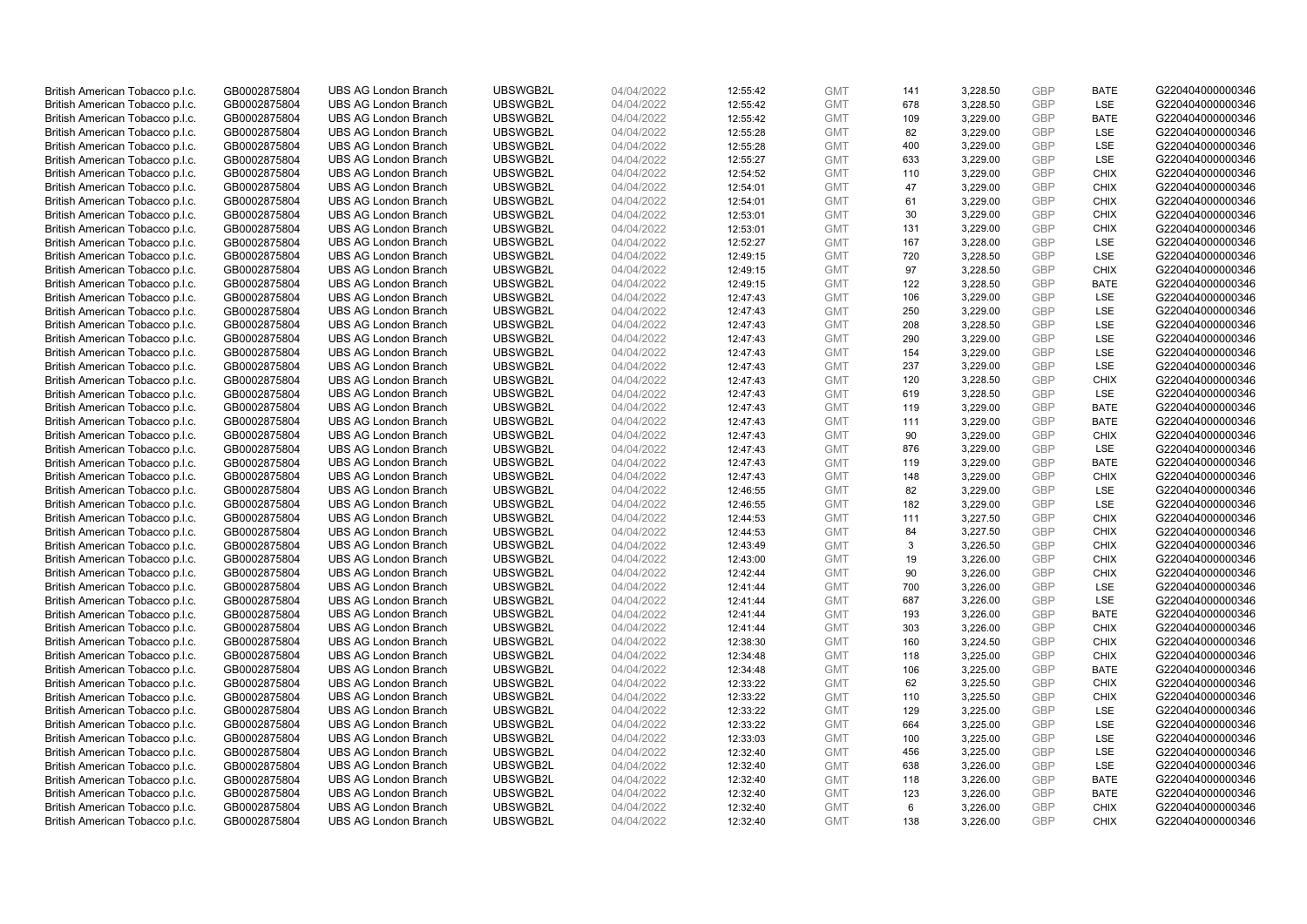| British American Tobacco p.l.c. | GB0002875804                 | <b>UBS AG London Branch</b>                                | UBSWGB2L             | 04/04/2022 | 12:31:54             | <b>GMT</b>               | 76  | 3,226.50             | <b>GBP</b>               | <b>CHIX</b> | G220404000000346 |
|---------------------------------|------------------------------|------------------------------------------------------------|----------------------|------------|----------------------|--------------------------|-----|----------------------|--------------------------|-------------|------------------|
| British American Tobacco p.l.c. | GB0002875804                 | <b>UBS AG London Branch</b>                                | UBSWGB2L             | 04/04/2022 | 12:31:50             | <b>GMT</b>               | 3   | 3,226.50             | <b>GBP</b>               | <b>CHIX</b> | G220404000000346 |
| British American Tobacco p.l.c. | GB0002875804                 | <b>UBS AG London Branch</b>                                | UBSWGB2L             | 04/04/2022 | 12:31:43             | <b>GMT</b>               | 19  | 3,226.50             | <b>GBP</b>               | <b>CHIX</b> | G220404000000346 |
| British American Tobacco p.l.c. | GB0002875804                 | <b>UBS AG London Branch</b>                                | UBSWGB2L             | 04/04/2022 | 12:31:39             | <b>GMT</b>               | 11  |                      | <b>GBP</b>               | <b>CHIX</b> | G220404000000346 |
| British American Tobacco p.l.c. | GB0002875804                 | <b>UBS AG London Branch</b>                                | UBSWGB2L             | 04/04/2022 |                      | <b>GMT</b>               | 133 | 3,226.50<br>3,227.00 | <b>GBP</b>               | <b>CHIX</b> | G220404000000346 |
|                                 |                              | <b>UBS AG London Branch</b>                                | UBSWGB2L             |            | 12:31:16             |                          | 85  |                      |                          | <b>CHIX</b> |                  |
| British American Tobacco p.l.c. | GB0002875804                 |                                                            |                      | 04/04/2022 | 12:26:42             | <b>GMT</b>               |     | 3,224.00             | <b>GBP</b><br><b>GBP</b> |             | G220404000000346 |
| British American Tobacco p.l.c. | GB0002875804                 | <b>UBS AG London Branch</b>                                | UBSWGB2L             | 04/04/2022 | 12:26:42             | <b>GMT</b>               | 99  | 3,224.00             |                          | <b>CHIX</b> | G220404000000346 |
| British American Tobacco p.l.c. | GB0002875804                 | <b>UBS AG London Branch</b>                                | UBSWGB2L             | 04/04/2022 | 12:26:42             | <b>GMT</b>               | 114 | 3,224.00             | <b>GBP</b>               | <b>BATE</b> | G220404000000346 |
| British American Tobacco p.l.c. | GB0002875804                 | <b>UBS AG London Branch</b>                                | UBSWGB2L             | 04/04/2022 | 12:26:42             | <b>GMT</b>               | 707 | 3,224.50             | <b>GBP</b>               | LSE         | G220404000000346 |
| British American Tobacco p.l.c. | GB0002875804                 | <b>UBS AG London Branch</b>                                | UBSWGB2L             | 04/04/2022 | 12:26:42             | <b>GMT</b>               | 623 | 3,225.00             | <b>GBP</b>               | LSE         | G220404000000346 |
| British American Tobacco p.l.c. | GB0002875804                 | <b>UBS AG London Branch</b>                                | UBSWGB2L             | 04/04/2022 | 12:26:42             | <b>GMT</b>               | 124 | 3,225.00             | <b>GBP</b>               | <b>BATE</b> | G220404000000346 |
| British American Tobacco p.l.c. | GB0002875804                 | <b>UBS AG London Branch</b>                                | UBSWGB2L             | 04/04/2022 | 12:23:59             | <b>GMT</b>               | 95  | 3,225.50             | <b>GBP</b>               | <b>CHIX</b> | G220404000000346 |
| British American Tobacco p.l.c. | GB0002875804                 | <b>UBS AG London Branch</b>                                | UBSWGB2L             | 04/04/2022 | 12:23:45             | <b>GMT</b>               | 89  | 3,226.00             | <b>GBP</b>               | <b>CHIX</b> | G220404000000346 |
| British American Tobacco p.l.c. | GB0002875804                 | <b>UBS AG London Branch</b>                                | UBSWGB2L             | 04/04/2022 | 12:23:45             | <b>GMT</b>               | 701 | 3,226.50             | <b>GBP</b>               | LSE         | G220404000000346 |
| British American Tobacco p.l.c. | GB0002875804                 | <b>UBS AG London Branch</b>                                | UBSWGB2L             | 04/04/2022 | 12:23:45             | <b>GMT</b>               | 107 | 3,226.00             | <b>GBP</b>               | <b>BATE</b> | G220404000000346 |
| British American Tobacco p.l.c. | GB0002875804                 | <b>UBS AG London Branch</b>                                | UBSWGB2L             | 04/04/2022 | 12:22:52             | <b>GMT</b>               | 90  | 3,227.00             | <b>GBP</b>               | <b>CHIX</b> | G220404000000346 |
| British American Tobacco p.l.c. | GB0002875804                 | <b>UBS AG London Branch</b>                                | UBSWGB2L             | 04/04/2022 | 12:22:52             | <b>GMT</b>               | 100 | 3,227.00             | <b>GBP</b>               | <b>CHIX</b> | G220404000000346 |
| British American Tobacco p.l.c. | GB0002875804                 | <b>UBS AG London Branch</b>                                | UBSWGB2L             | 04/04/2022 | 12:22:52             | <b>GMT</b>               | 52  | 3,227.00             | <b>GBP</b>               | <b>CHIX</b> | G220404000000346 |
| British American Tobacco p.l.c. | GB0002875804                 | <b>UBS AG London Branch</b>                                | UBSWGB2L             | 04/04/2022 | 12:20:26             | <b>GMT</b>               | 275 | 3,226.00             | <b>GBP</b>               | <b>LSE</b>  | G220404000000346 |
| British American Tobacco p.l.c. | GB0002875804                 | <b>UBS AG London Branch</b>                                | UBSWGB2L             | 04/04/2022 | 12:20:26             | <b>GMT</b>               | 11  | 3,226.00             | <b>GBP</b>               | LSE         | G220404000000346 |
| British American Tobacco p.l.c. | GB0002875804                 | <b>UBS AG London Branch</b>                                | UBSWGB2L             | 04/04/2022 | 12:20:26             | <b>GMT</b>               | 417 | 3,226.00             | <b>GBP</b>               | LSE         | G220404000000346 |
| British American Tobacco p.l.c. | GB0002875804                 | <b>UBS AG London Branch</b>                                | UBSWGB2L             | 04/04/2022 | 12:19:22             | <b>GMT</b>               | 90  | 3,226.50             | <b>GBP</b>               | <b>CHIX</b> | G220404000000346 |
| British American Tobacco p.l.c. | GB0002875804                 | <b>UBS AG London Branch</b>                                | UBSWGB2L             | 04/04/2022 | 12:19:22             | <b>GMT</b>               | 648 | 3,226.50             | <b>GBP</b>               | LSE         | G220404000000346 |
| British American Tobacco p.l.c. | GB0002875804                 | <b>UBS AG London Branch</b>                                | UBSWGB2L             | 04/04/2022 | 12:19:22             | <b>GMT</b>               | 119 | 3,226.50             | <b>GBP</b>               | <b>BATE</b> | G220404000000346 |
| British American Tobacco p.l.c. | GB0002875804                 | <b>UBS AG London Branch</b>                                | UBSWGB2L             | 04/04/2022 | 12:17:20             | <b>GMT</b>               | 126 | 3,228.50             | <b>GBP</b>               | LSE         | G220404000000346 |
| British American Tobacco p.l.c. | GB0002875804                 | <b>UBS AG London Branch</b>                                | UBSWGB2L             | 04/04/2022 | 12:17:20             | <b>GMT</b>               | 154 | 3,228.50             | <b>GBP</b>               | LSE         | G220404000000346 |
| British American Tobacco p.l.c. | GB0002875804                 | <b>UBS AG London Branch</b>                                | UBSWGB2L             | 04/04/2022 | 12:17:20             | <b>GMT</b>               | 132 | 3,228.50             | <b>GBP</b>               | LSE         | G220404000000346 |
| British American Tobacco p.l.c. | GB0002875804                 | <b>UBS AG London Branch</b>                                | UBSWGB2L             | 04/04/2022 | 12:17:20             | <b>GMT</b>               | 250 | 3,228.00             | <b>GBP</b>               | LSE         | G220404000000346 |
| British American Tobacco p.l.c. | GB0002875804                 | <b>UBS AG London Branch</b>                                | UBSWGB2L             | 04/04/2022 | 12:17:20             | <b>GMT</b>               | 85  | 3,228.00             | <b>GBP</b>               | <b>CHIX</b> | G220404000000346 |
| British American Tobacco p.l.c. | GB0002875804                 | <b>UBS AG London Branch</b>                                | UBSWGB2L             | 04/04/2022 | 12:17:20             | <b>GMT</b>               | 122 | 3,228.50             | <b>GBP</b>               | <b>BATE</b> | G220404000000346 |
| British American Tobacco p.l.c. | GB0002875804                 | <b>UBS AG London Branch</b>                                | UBSWGB2L             | 04/04/2022 | 12:17:20             | <b>GMT</b>               | 103 | 3,228.00             | <b>GBP</b>               | <b>CHIX</b> | G220404000000346 |
| British American Tobacco p.l.c. | GB0002875804                 | <b>UBS AG London Branch</b>                                | UBSWGB2L             | 04/04/2022 | 12:17:20             | <b>GMT</b>               | 657 | 3,228.50             | <b>GBP</b>               | LSE         | G220404000000346 |
| British American Tobacco p.l.c. | GB0002875804                 | <b>UBS AG London Branch</b>                                | UBSWGB2L             | 04/04/2022 | 12:16:55             | <b>GMT</b>               | 90  | 3,229.00             | <b>GBP</b>               | <b>CHIX</b> | G220404000000346 |
| British American Tobacco p.l.c. | GB0002875804                 | <b>UBS AG London Branch</b>                                | UBSWGB2L             | 04/04/2022 | 12:16:55             | <b>GMT</b>               | 105 | 3,229.00             | <b>GBP</b>               | <b>BATE</b> | G220404000000346 |
| British American Tobacco p.l.c. | GB0002875804                 | <b>UBS AG London Branch</b>                                | UBSWGB2L             | 04/04/2022 | 12:16:55             | <b>GMT</b>               | 693 | 3,229.00             | <b>GBP</b>               | LSE         | G220404000000346 |
| British American Tobacco p.l.c. | GB0002875804                 | <b>UBS AG London Branch</b>                                | UBSWGB2L             | 04/04/2022 | 12:16:55             | <b>GMT</b>               | 264 | 3,229.00             | <b>GBP</b>               | <b>CHIX</b> | G220404000000346 |
| British American Tobacco p.l.c. | GB0002875804                 | <b>UBS AG London Branch</b>                                | UBSWGB2L             | 04/04/2022 | 12:16:55             | <b>GMT</b>               | 63  | 3,229.00             | <b>GBP</b>               | <b>CHIX</b> | G220404000000346 |
| British American Tobacco p.l.c. | GB0002875804                 | <b>UBS AG London Branch</b>                                | UBSWGB2L             | 04/04/2022 | 12:13:00             | <b>GMT</b>               | 633 | 3,225.00             | <b>GBP</b>               | LSE         | G220404000000346 |
| British American Tobacco p.l.c. | GB0002875804                 | <b>UBS AG London Branch</b>                                | UBSWGB2L             | 04/04/2022 | 12:12:54             | <b>GMT</b>               | 9   | 3,225.50             | <b>GBP</b>               | <b>CHIX</b> | G220404000000346 |
| British American Tobacco p.l.c. | GB0002875804                 | <b>UBS AG London Branch</b>                                | UBSWGB2L             | 04/04/2022 | 12:12:52             | <b>GMT</b>               | 9   | 3,225.50             | <b>GBP</b>               | <b>CHIX</b> | G220404000000346 |
| British American Tobacco p.l.c. | GB0002875804                 | <b>UBS AG London Branch</b>                                | UBSWGB2L             | 04/04/2022 | 12:12:51             | <b>GMT</b>               | 8   | 3,225.50             | <b>GBP</b>               | <b>CHIX</b> | G220404000000346 |
| British American Tobacco p.l.c. | GB0002875804                 | <b>UBS AG London Branch</b>                                | UBSWGB2L             | 04/04/2022 | 12:11:54             | <b>GMT</b>               | 653 | 3,226.00             | <b>GBP</b>               | LSE         | G220404000000346 |
| British American Tobacco p.l.c. | GB0002875804                 | <b>UBS AG London Branch</b>                                | UBSWGB2L             | 04/04/2022 | 12:11:54             | <b>GMT</b>               | 609 | 3,226.00             | <b>GBP</b>               | LSE         | G220404000000346 |
| British American Tobacco p.l.c. | GB0002875804                 | <b>UBS AG London Branch</b>                                | UBSWGB2L             | 04/04/2022 | 12:11:18             | <b>GMT</b>               | 22  | 3,226.00             | <b>GBP</b>               | LSE         | G220404000000346 |
| British American Tobacco p.l.c. | GB0002875804                 | <b>UBS AG London Branch</b>                                | UBSWGB2L             | 04/04/2022 | 12:11:13             | <b>GMT</b>               | 605 | 3,227.00             | <b>GBP</b>               | LSE         | G220404000000346 |
| British American Tobacco p.l.c. | GB0002875804                 | <b>UBS AG London Branch</b>                                | UBSWGB2L             | 04/04/2022 | 12:11:13             | <b>GMT</b>               | 101 | 3,227.00             | <b>GBP</b>               | <b>BATE</b> | G220404000000346 |
| British American Tobacco p.l.c. | GB0002875804                 | <b>UBS AG London Branch</b>                                | UBSWGB2L             | 04/04/2022 | 12:11:13             | <b>GMT</b>               | 89  | 3,227.00             | <b>GBP</b>               | <b>CHIX</b> | G220404000000346 |
| British American Tobacco p.l.c. | GB0002875804                 | <b>UBS AG London Branch</b>                                | UBSWGB2L             | 04/04/2022 | 12:10:00             | <b>GMT</b>               | 120 | 3,227.50             | <b>GBP</b>               | <b>CHIX</b> | G220404000000346 |
| British American Tobacco p.l.c. | GB0002875804                 | <b>UBS AG London Branch</b>                                | UBSWGB2L             | 04/04/2022 | 12:10:00             | <b>GMT</b>               | 113 | 3,227.00             | <b>GBP</b>               | <b>BATE</b> | G220404000000346 |
| British American Tobacco p.l.c. | GB0002875804                 | <b>UBS AG London Branch</b>                                | UBSWGB2L             | 04/04/2022 | 12:10:00             | <b>GMT</b>               | 110 | 3,227.50             | <b>GBP</b>               | <b>BATE</b> | G220404000000346 |
| British American Tobacco p.l.c. |                              | <b>UBS AG London Branch</b>                                | UBSWGB2L             | 04/04/2022 | 12:10:00             | <b>GMT</b>               | 316 | 3,227.50             | <b>GBP</b>               | LSE         | G220404000000346 |
| British American Tobacco p.l.c. | GB0002875804<br>GB0002875804 | <b>UBS AG London Branch</b>                                | UBSWGB2L             | 04/04/2022 | 12:10:00             | <b>GMT</b>               | 484 | 3,227.50             | <b>GBP</b>               | LSE         | G220404000000346 |
|                                 |                              |                                                            |                      |            |                      |                          | 11  |                      | <b>GBP</b>               | <b>CHIX</b> | G220404000000346 |
| British American Tobacco p.l.c. | GB0002875804                 | <b>UBS AG London Branch</b><br><b>UBS AG London Branch</b> | UBSWGB2L<br>UBSWGB2L | 04/04/2022 | 12:09:37<br>12:09:36 | <b>GMT</b><br><b>GMT</b> | 8   | 3,228.00<br>3.228.00 | GBP                      | <b>CHIX</b> | G220404000000346 |
| British American Tobacco p.l.c. | GB0002875804                 |                                                            |                      | 04/04/2022 |                      |                          |     |                      |                          |             |                  |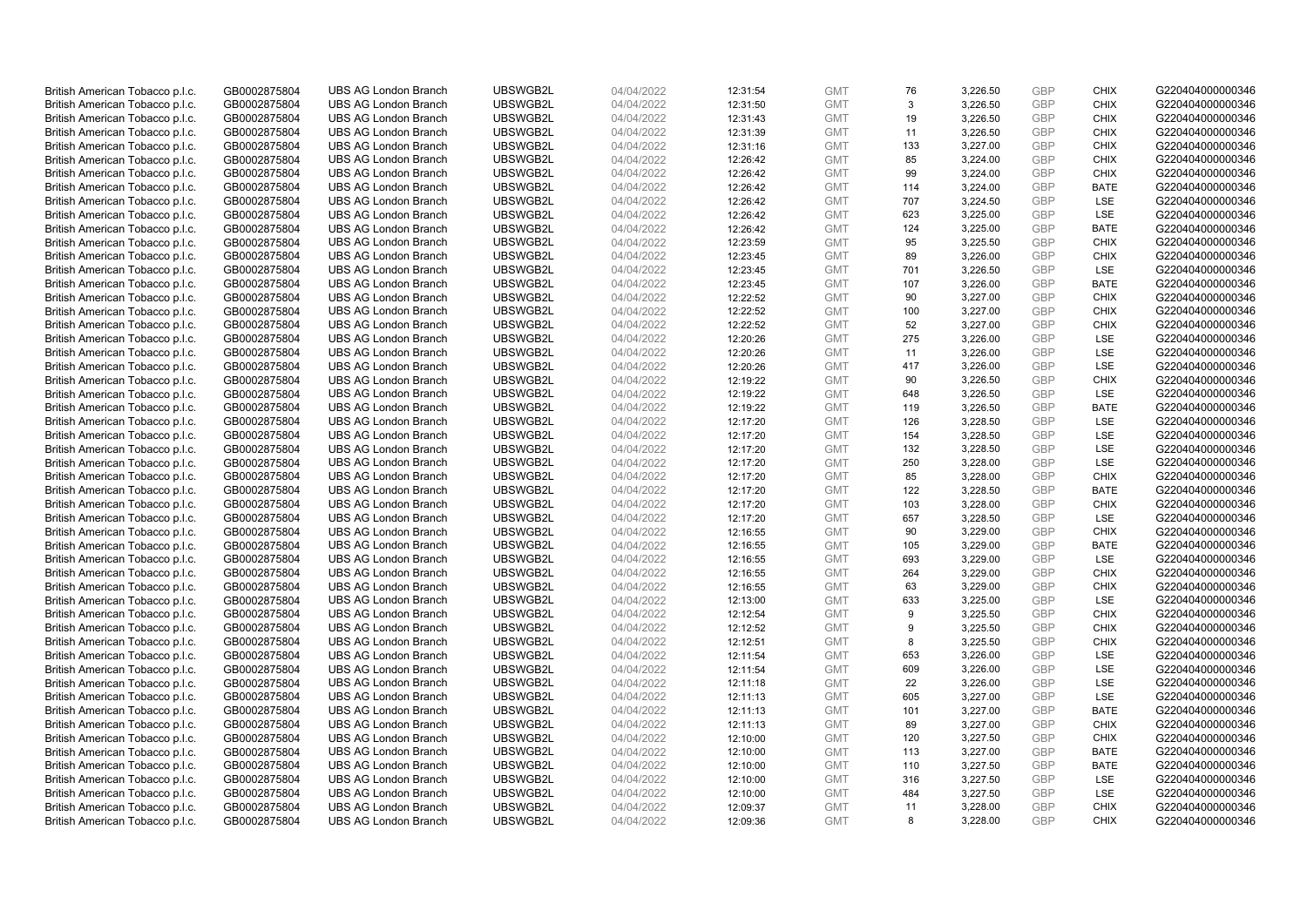| British American Tobacco p.l.c. | GB0002875804 | <b>UBS AG London Branch</b> | UBSWGB2L | 04/04/2022 | 12:09:34 | <b>GMT</b> | 16         | 3,228.00 | <b>GBP</b>               | <b>CHIX</b> | G220404000000346 |
|---------------------------------|--------------|-----------------------------|----------|------------|----------|------------|------------|----------|--------------------------|-------------|------------------|
| British American Tobacco p.l.c. | GB0002875804 | <b>UBS AG London Branch</b> | UBSWGB2L | 04/04/2022 | 12:09:33 | <b>GMT</b> | 3          | 3,228.00 | <b>GBP</b>               | <b>CHIX</b> | G220404000000346 |
| British American Tobacco p.l.c. | GB0002875804 | <b>UBS AG London Branch</b> | UBSWGB2L | 04/04/2022 | 12:09:33 | <b>GMT</b> | 62         | 3,228.00 | <b>GBP</b>               | <b>CHIX</b> | G220404000000346 |
|                                 |              |                             | UBSWGB2L |            |          |            |            |          | <b>GBP</b>               |             |                  |
| British American Tobacco p.l.c. | GB0002875804 | <b>UBS AG London Branch</b> |          | 04/04/2022 | 12:08:38 | <b>GMT</b> | 108        | 3,227.00 |                          | <b>CHIX</b> | G220404000000346 |
| British American Tobacco p.l.c. | GB0002875804 | <b>UBS AG London Branch</b> | UBSWGB2L | 04/04/2022 | 12:07:36 | <b>GMT</b> | 29         | 3,227.00 | <b>GBP</b>               | <b>CHIX</b> | G220404000000346 |
| British American Tobacco p.l.c. | GB0002875804 | <b>UBS AG London Branch</b> | UBSWGB2L | 04/04/2022 | 12:05:59 | <b>GMT</b> | 83         | 3,227.00 | <b>GBP</b>               | <b>CHIX</b> | G220404000000346 |
| British American Tobacco p.l.c. | GB0002875804 | <b>UBS AG London Branch</b> | UBSWGB2L | 04/04/2022 | 12:05:01 | <b>GMT</b> | 100        | 3,227.00 | <b>GBP</b>               | <b>CHIX</b> | G220404000000346 |
| British American Tobacco p.l.c. | GB0002875804 | <b>UBS AG London Branch</b> | UBSWGB2L | 04/04/2022 | 12:05:01 | <b>GMT</b> | 45         | 3,227.00 | <b>GBP</b>               | <b>CHIX</b> | G220404000000346 |
| British American Tobacco p.l.c. | GB0002875804 | <b>UBS AG London Branch</b> | UBSWGB2L | 04/04/2022 | 12:04:36 | <b>GMT</b> | 92         | 3,227.50 | <b>GBP</b>               | <b>CHIX</b> | G220404000000346 |
| British American Tobacco p.l.c. | GB0002875804 | <b>UBS AG London Branch</b> | UBSWGB2L | 04/04/2022 | 12:04:36 | <b>GMT</b> | 583        | 3,227.50 | <b>GBP</b>               | LSE         | G220404000000346 |
| British American Tobacco p.l.c. | GB0002875804 | <b>UBS AG London Branch</b> | UBSWGB2L | 04/04/2022 | 12:04:36 | <b>GMT</b> | 711        | 3,227.50 | <b>GBP</b>               | LSE         | G220404000000346 |
| British American Tobacco p.l.c. | GB0002875804 | <b>UBS AG London Branch</b> | UBSWGB2L | 04/04/2022 | 12:04:36 | <b>GMT</b> | 114        | 3,227.50 | <b>GBP</b>               | <b>BATE</b> | G220404000000346 |
| British American Tobacco p.l.c. | GB0002875804 | <b>UBS AG London Branch</b> | UBSWGB2L | 04/04/2022 | 12:02:09 | <b>GMT</b> | 122        | 3,228.00 | <b>GBP</b>               | <b>BATE</b> | G220404000000346 |
| British American Tobacco p.l.c. | GB0002875804 | <b>UBS AG London Branch</b> | UBSWGB2L | 04/04/2022 | 12:02:09 | <b>GMT</b> | 155        | 3,228.00 | <b>GBP</b>               | LSE         | G220404000000346 |
| British American Tobacco p.l.c. | GB0002875804 | <b>UBS AG London Branch</b> | UBSWGB2L | 04/04/2022 | 12:02:09 | <b>GMT</b> | 453        | 3,228.00 | <b>GBP</b>               | <b>LSE</b>  | G220404000000346 |
| British American Tobacco p.l.c. | GB0002875804 | <b>UBS AG London Branch</b> | UBSWGB2L | 04/04/2022 | 12:02:09 | <b>GMT</b> | 106        | 3,228.00 | <b>GBP</b>               | <b>BATE</b> | G220404000000346 |
| British American Tobacco p.l.c. | GB0002875804 | <b>UBS AG London Branch</b> | UBSWGB2L | 04/04/2022 | 12:02:00 | <b>GMT</b> | 96         | 3,228.50 | <b>GBP</b>               | <b>CHIX</b> | G220404000000346 |
| British American Tobacco p.l.c. | GB0002875804 | <b>UBS AG London Branch</b> | UBSWGB2L | 04/04/2022 | 12:02:00 | <b>GMT</b> | 147        | 3,228.50 | <b>GBP</b>               | <b>CHIX</b> | G220404000000346 |
| British American Tobacco p.l.c. | GB0002875804 | <b>UBS AG London Branch</b> | UBSWGB2L | 04/04/2022 | 12:00:43 | <b>GMT</b> | 166        | 3,228.50 | <b>GBP</b>               | <b>CHIX</b> | G220404000000346 |
| British American Tobacco p.l.c. | GB0002875804 | <b>UBS AG London Branch</b> | UBSWGB2L | 04/04/2022 | 12:00:36 | <b>GMT</b> | 631        | 3,229.00 | <b>GBP</b>               | LSE         | G220404000000346 |
| British American Tobacco p.l.c. | GB0002875804 | <b>UBS AG London Branch</b> | UBSWGB2L | 04/04/2022 | 12:00:36 | <b>GMT</b> | 885        | 3,229.00 | <b>GBP</b>               | LSE         | G220404000000346 |
| British American Tobacco p.l.c. | GB0002875804 | <b>UBS AG London Branch</b> | UBSWGB2L | 04/04/2022 | 12:00:36 | <b>GMT</b> | 130        | 3,229.00 | <b>GBP</b>               | <b>BATE</b> | G220404000000346 |
| British American Tobacco p.l.c. | GB0002875804 | <b>UBS AG London Branch</b> | UBSWGB2L | 04/04/2022 | 12:00:36 | <b>GMT</b> | 912        | 3,229.50 | <b>GBP</b>               | LSE         | G220404000000346 |
| British American Tobacco p.l.c. | GB0002875804 | <b>UBS AG London Branch</b> | UBSWGB2L | 04/04/2022 | 12:00:36 | <b>GMT</b> | 645        | 3,229.50 | <b>GBP</b>               | <b>LSE</b>  | G220404000000346 |
| British American Tobacco p.l.c. | GB0002875804 | <b>UBS AG London Branch</b> | UBSWGB2L | 04/04/2022 | 12:00:36 | <b>GMT</b> | 112        | 3,229.50 | <b>GBP</b>               | <b>CHIX</b> | G220404000000346 |
| British American Tobacco p.l.c. | GB0002875804 | <b>UBS AG London Branch</b> | UBSWGB2L | 04/04/2022 | 12:00:36 | <b>GMT</b> | 126        | 3,229.50 | <b>GBP</b>               | <b>BATE</b> | G220404000000346 |
| British American Tobacco p.l.c. | GB0002875804 | <b>UBS AG London Branch</b> | UBSWGB2L | 04/04/2022 | 12:00:36 | <b>GMT</b> | 178        | 3,229.50 | <b>GBP</b>               | <b>CHIX</b> | G220404000000346 |
| British American Tobacco p.l.c. | GB0002875804 | <b>UBS AG London Branch</b> | UBSWGB2L | 04/04/2022 | 11:56:50 | <b>GMT</b> | 85         | 3,228.00 | <b>GBP</b>               | <b>CHIX</b> | G220404000000346 |
| British American Tobacco p.l.c. | GB0002875804 | <b>UBS AG London Branch</b> | UBSWGB2L | 04/04/2022 | 11:56:50 | <b>GMT</b> | 96         | 3,228.00 | <b>GBP</b>               | <b>CHIX</b> | G220404000000346 |
| British American Tobacco p.l.c. | GB0002875804 | <b>UBS AG London Branch</b> | UBSWGB2L | 04/04/2022 | 11:56:50 | <b>GMT</b> | 650        | 3,228.50 | <b>GBP</b>               | LSE         | G220404000000346 |
| British American Tobacco p.l.c. | GB0002875804 | <b>UBS AG London Branch</b> | UBSWGB2L | 04/04/2022 | 11:56:50 | <b>GMT</b> | 103        | 3,228.50 | <b>GBP</b>               | <b>BATE</b> | G220404000000346 |
| British American Tobacco p.l.c. | GB0002875804 | <b>UBS AG London Branch</b> | UBSWGB2L | 04/04/2022 | 11:54:29 | <b>GMT</b> | 616        | 3,228.50 | <b>GBP</b>               | <b>LSE</b>  | G220404000000346 |
| British American Tobacco p.l.c. | GB0002875804 | <b>UBS AG London Branch</b> | UBSWGB2L | 04/04/2022 | 11:52:51 | <b>GMT</b> | 20         | 3,229.00 | <b>GBP</b>               | <b>CHIX</b> | G220404000000346 |
| British American Tobacco p.l.c. | GB0002875804 | <b>UBS AG London Branch</b> | UBSWGB2L | 04/04/2022 | 11:52:51 | <b>GMT</b> | 69         | 3,229.00 | <b>GBP</b>               | <b>CHIX</b> | G220404000000346 |
| British American Tobacco p.l.c. | GB0002875804 | <b>UBS AG London Branch</b> | UBSWGB2L | 04/04/2022 | 11:52:51 | <b>GMT</b> | 80         | 3,229.00 | <b>GBP</b>               | <b>CHIX</b> | G220404000000346 |
| British American Tobacco p.l.c. | GB0002875804 | <b>UBS AG London Branch</b> | UBSWGB2L | 04/04/2022 | 11:52:51 | <b>GMT</b> | 713        | 3,228.50 | <b>GBP</b>               | LSE         | G220404000000346 |
| British American Tobacco p.l.c. | GB0002875804 | <b>UBS AG London Branch</b> | UBSWGB2L | 04/04/2022 | 11:52:51 | <b>GMT</b> | 93         | 3,228.50 | <b>GBP</b>               | <b>CHIX</b> | G220404000000346 |
| British American Tobacco p.l.c. | GB0002875804 | <b>UBS AG London Branch</b> | UBSWGB2L | 04/04/2022 | 11:52:51 | <b>GMT</b> | 93         | 3,228.50 | <b>GBP</b>               | <b>CHIX</b> | G220404000000346 |
|                                 |              | <b>UBS AG London Branch</b> | UBSWGB2L |            |          | <b>GMT</b> | 116        |          | <b>GBP</b>               | <b>BATE</b> | G220404000000346 |
| British American Tobacco p.l.c. | GB0002875804 |                             |          | 04/04/2022 | 11:52:51 |            |            | 3,228.50 |                          |             |                  |
| British American Tobacco p.l.c. | GB0002875804 | <b>UBS AG London Branch</b> | UBSWGB2L | 04/04/2022 | 11:52:51 | <b>GMT</b> | 704<br>662 | 3,228.50 | <b>GBP</b><br><b>GBP</b> | LSE<br>LSE  | G220404000000346 |
| British American Tobacco p.l.c. | GB0002875804 | <b>UBS AG London Branch</b> | UBSWGB2L | 04/04/2022 | 11:51:19 | <b>GMT</b> |            | 3,228.50 |                          |             | G220404000000346 |
| British American Tobacco p.l.c. | GB0002875804 | <b>UBS AG London Branch</b> | UBSWGB2L | 04/04/2022 | 11:51:19 | <b>GMT</b> | 122        | 3,228.50 | <b>GBP</b>               | <b>BATE</b> | G220404000000346 |
| British American Tobacco p.l.c. | GB0002875804 | <b>UBS AG London Branch</b> | UBSWGB2L | 04/04/2022 | 11:50:36 | <b>GMT</b> | 87         | 3,229.00 | <b>GBP</b>               | <b>CHIX</b> | G220404000000346 |
| British American Tobacco p.l.c. | GB0002875804 | <b>UBS AG London Branch</b> | UBSWGB2L | 04/04/2022 | 11:50:36 | <b>GMT</b> | 90         | 3,229.00 | <b>GBP</b>               | <b>CHIX</b> | G220404000000346 |
| British American Tobacco p.l.c. | GB0002875804 | <b>UBS AG London Branch</b> | UBSWGB2L | 04/04/2022 | 11:50:36 | <b>GMT</b> | 75         | 3,229.00 | <b>GBP</b>               | <b>BATE</b> | G220404000000346 |
| British American Tobacco p.l.c. | GB0002875804 | <b>UBS AG London Branch</b> | UBSWGB2L | 04/04/2022 | 11:50:36 | <b>GMT</b> | 95         | 3,229.00 | <b>GBP</b>               | <b>BATE</b> | G220404000000346 |
| British American Tobacco p.l.c. | GB0002875804 | <b>UBS AG London Branch</b> | UBSWGB2L | 04/04/2022 | 11:50:36 | <b>GMT</b> | 10         | 3,229.00 | <b>GBP</b>               | <b>BATE</b> | G220404000000346 |
| British American Tobacco p.l.c. | GB0002875804 | <b>UBS AG London Branch</b> | UBSWGB2L | 04/04/2022 | 11:50:36 | <b>GMT</b> | 690        | 3,229.00 | <b>GBP</b>               | LSE         | G220404000000346 |
| British American Tobacco p.l.c. | GB0002875804 | <b>UBS AG London Branch</b> | UBSWGB2L | 04/04/2022 | 11:50:36 | <b>GMT</b> | 57         | 3,229.00 | <b>GBP</b>               | <b>CHIX</b> | G220404000000346 |
| British American Tobacco p.l.c. | GB0002875804 | <b>UBS AG London Branch</b> | UBSWGB2L | 04/04/2022 | 11:50:36 | <b>GMT</b> | 107        | 3,229.00 | <b>GBP</b>               | <b>BATE</b> | G220404000000346 |
| British American Tobacco p.l.c. | GB0002875804 | <b>UBS AG London Branch</b> | UBSWGB2L | 04/04/2022 | 11:50:36 | <b>GMT</b> | 24         | 3,229.00 | <b>GBP</b>               | <b>CHIX</b> | G220404000000346 |
| British American Tobacco p.l.c. | GB0002875804 | <b>UBS AG London Branch</b> | UBSWGB2L | 04/04/2022 | 11:50:36 | <b>GMT</b> | 68         | 3,229.00 | <b>GBP</b>               | <b>CHIX</b> | G220404000000346 |
| British American Tobacco p.l.c. | GB0002875804 | <b>UBS AG London Branch</b> | UBSWGB2L | 04/04/2022 | 11:50:36 | <b>GMT</b> | 8          | 3,229.00 | <b>GBP</b>               | <b>BATE</b> | G220404000000346 |
| British American Tobacco p.l.c. | GB0002875804 | <b>UBS AG London Branch</b> | UBSWGB2L | 04/04/2022 | 11:50:36 | <b>GMT</b> | 46         | 3.229.00 | GBP                      | <b>BATE</b> | G220404000000346 |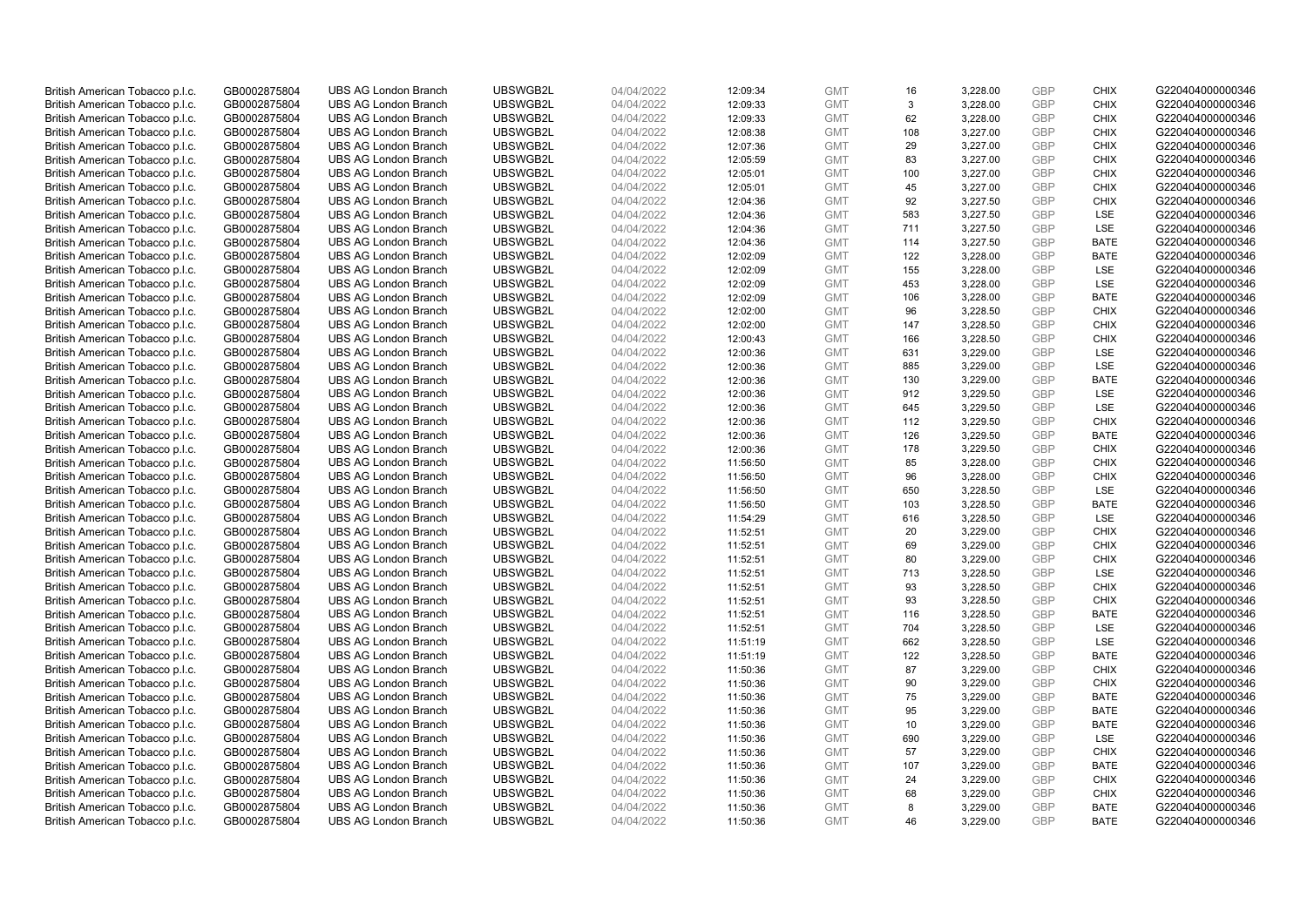| British American Tobacco p.l.c. | GB0002875804 | <b>UBS AG London Branch</b> | UBSWGB2L | 04/04/2022 | 11:50:36 | <b>GMT</b> | 105            | 3,229.00 | <b>GBP</b>               | <b>CHIX</b>               | G220404000000346 |
|---------------------------------|--------------|-----------------------------|----------|------------|----------|------------|----------------|----------|--------------------------|---------------------------|------------------|
| British American Tobacco p.l.c. | GB0002875804 | <b>UBS AG London Branch</b> | UBSWGB2L | 04/04/2022 | 11:49:36 | <b>GMT</b> | 31             | 3,229.00 | <b>GBP</b>               | <b>CHIX</b>               | G220404000000346 |
| British American Tobacco p.l.c. | GB0002875804 | <b>UBS AG London Branch</b> | UBSWGB2L | 04/04/2022 | 11:43:52 | <b>GMT</b> | 702            | 3,228.50 | <b>GBP</b>               | LSE                       | G220404000000346 |
|                                 |              |                             | UBSWGB2L |            |          |            |                |          | <b>GBP</b>               |                           |                  |
| British American Tobacco p.l.c. | GB0002875804 | <b>UBS AG London Branch</b> |          | 04/04/2022 | 11:43:52 | <b>GMT</b> | 354            | 3,228.50 |                          | LSE                       | G220404000000346 |
| British American Tobacco p.l.c. | GB0002875804 | <b>UBS AG London Branch</b> | UBSWGB2L | 04/04/2022 | 11:43:52 | <b>GMT</b> | 96             | 3,228.50 | <b>GBP</b>               | <b>CHIX</b>               | G220404000000346 |
| British American Tobacco p.l.c. | GB0002875804 | <b>UBS AG London Branch</b> | UBSWGB2L | 04/04/2022 | 11:43:52 | <b>GMT</b> | 89             | 3,228.50 | <b>GBP</b>               | <b>CHIX</b>               | G220404000000346 |
| British American Tobacco p.l.c. | GB0002875804 | <b>UBS AG London Branch</b> | UBSWGB2L | 04/04/2022 | 11:43:49 | <b>GMT</b> | 249            | 3,228.50 | <b>GBP</b>               | LSE                       | G220404000000346 |
| British American Tobacco p.l.c. | GB0002875804 | <b>UBS AG London Branch</b> | UBSWGB2L | 04/04/2022 | 11:42:24 | <b>GMT</b> | 289            | 3,228.50 | <b>GBP</b>               | LSE                       | G220404000000346 |
| British American Tobacco p.l.c. | GB0002875804 | <b>UBS AG London Branch</b> | UBSWGB2L | 04/04/2022 | 11:42:24 | <b>GMT</b> | 608            | 3,228.50 | <b>GBP</b>               | LSE                       | G220404000000346 |
| British American Tobacco p.l.c. | GB0002875804 | <b>UBS AG London Branch</b> | UBSWGB2L | 04/04/2022 | 11:42:24 | <b>GMT</b> | 106            | 3,228.50 | <b>GBP</b>               | <b>CHIX</b>               | G220404000000346 |
| British American Tobacco p.l.c. | GB0002875804 | <b>UBS AG London Branch</b> | UBSWGB2L | 04/04/2022 | 11:42:24 | <b>GMT</b> | 124            | 3,228.50 | <b>GBP</b>               | <b>BATE</b>               | G220404000000346 |
| British American Tobacco p.l.c. | GB0002875804 | <b>UBS AG London Branch</b> | UBSWGB2L | 04/04/2022 | 11:42:24 | <b>GMT</b> | 63             | 3,228.50 | <b>GBP</b>               | <b>CHIX</b>               | G220404000000346 |
| British American Tobacco p.l.c. | GB0002875804 | <b>UBS AG London Branch</b> | UBSWGB2L | 04/04/2022 | 11:42:24 | <b>GMT</b> | 22             | 3,228.50 | <b>GBP</b>               | <b>CHIX</b>               | G220404000000346 |
| British American Tobacco p.l.c. | GB0002875804 | <b>UBS AG London Branch</b> | UBSWGB2L | 04/04/2022 | 11:42:24 | <b>GMT</b> | 111            | 3,228.50 | <b>GBP</b>               | <b>BATE</b>               | G220404000000346 |
| British American Tobacco p.l.c. | GB0002875804 | <b>UBS AG London Branch</b> | UBSWGB2L | 04/04/2022 | 11:42:24 | <b>GMT</b> | 94             | 3,228.50 | <b>GBP</b>               | <b>CHIX</b>               | G220404000000346 |
| British American Tobacco p.l.c. | GB0002875804 | <b>UBS AG London Branch</b> | UBSWGB2L | 04/04/2022 | 11:38:22 | <b>GMT</b> | 110            | 3,228.00 | <b>GBP</b>               | <b>CHIX</b>               | G220404000000346 |
| British American Tobacco p.l.c. | GB0002875804 | <b>UBS AG London Branch</b> | UBSWGB2L | 04/04/2022 | 11:38:22 | <b>GMT</b> | $\mathbf{1}$   | 3,228.00 | <b>GBP</b>               | <b>CHIX</b>               | G220404000000346 |
| British American Tobacco p.l.c. | GB0002875804 | <b>UBS AG London Branch</b> | UBSWGB2L | 04/04/2022 | 11:38:22 | <b>GMT</b> | 140            | 3,228.00 | <b>GBP</b>               | <b>CHIX</b>               | G220404000000346 |
| British American Tobacco p.l.c. | GB0002875804 | <b>UBS AG London Branch</b> | UBSWGB2L | 04/04/2022 | 11:35:52 | <b>GMT</b> | 15             | 3,228.00 | <b>GBP</b>               | <b>CHIX</b>               | G220404000000346 |
| British American Tobacco p.l.c. | GB0002875804 | <b>UBS AG London Branch</b> | UBSWGB2L | 04/04/2022 | 11:35:34 | <b>GMT</b> | 107            | 3,228.00 | <b>GBP</b>               | <b>BATE</b>               | G220404000000346 |
| British American Tobacco p.l.c. | GB0002875804 | <b>UBS AG London Branch</b> | UBSWGB2L | 04/04/2022 | 11:35:34 | <b>GMT</b> | 108            | 3,228.00 | <b>GBP</b>               | <b>BATE</b>               | G220404000000346 |
| British American Tobacco p.l.c. | GB0002875804 | <b>UBS AG London Branch</b> | UBSWGB2L | 04/04/2022 | 11:35:34 | <b>GMT</b> | 95             | 3,228.50 | <b>GBP</b>               | <b>CHIX</b>               | G220404000000346 |
| British American Tobacco p.l.c. | GB0002875804 | <b>UBS AG London Branch</b> | UBSWGB2L | 04/04/2022 | 11:35:34 | <b>GMT</b> | 703            | 3,228.50 | <b>GBP</b>               | LSE                       | G220404000000346 |
| British American Tobacco p.l.c. | GB0002875804 | <b>UBS AG London Branch</b> | UBSWGB2L | 04/04/2022 | 11:35:34 | <b>GMT</b> | 95             | 3,228.50 | <b>GBP</b>               | <b>CHIX</b>               | G220404000000346 |
| British American Tobacco p.l.c. | GB0002875804 | <b>UBS AG London Branch</b> | UBSWGB2L | 04/04/2022 | 11:32:30 | <b>GMT</b> | $\mathbf{1}$   | 3,227.50 | <b>GBP</b>               | <b>CHIX</b>               | G220404000000346 |
| British American Tobacco p.l.c. | GB0002875804 | <b>UBS AG London Branch</b> | UBSWGB2L | 04/04/2022 | 11:32:30 | <b>GMT</b> | 123            | 3,227.50 | <b>GBP</b>               | <b>CHIX</b>               | G220404000000346 |
| British American Tobacco p.l.c. | GB0002875804 | <b>UBS AG London Branch</b> | UBSWGB2L | 04/04/2022 | 11:32:30 | <b>GMT</b> | 135            | 3,227.50 | <b>GBP</b>               | <b>BATE</b>               | G220404000000346 |
| British American Tobacco p.l.c. | GB0002875804 | <b>UBS AG London Branch</b> | UBSWGB2L | 04/04/2022 | 11:32:30 | <b>GMT</b> | 95             | 3,227.50 | <b>GBP</b>               | <b>CHIX</b>               | G220404000000346 |
| British American Tobacco p.l.c. | GB0002875804 | <b>UBS AG London Branch</b> | UBSWGB2L | 04/04/2022 | 11:32:30 | <b>GMT</b> | 82             | 3,227.50 | <b>GBP</b>               | <b>CHIX</b>               | G220404000000346 |
| British American Tobacco p.l.c. | GB0002875804 | <b>UBS AG London Branch</b> | UBSWGB2L | 04/04/2022 | 11:32:30 | <b>GMT</b> | 644            | 3,227.50 | <b>GBP</b>               | LSE                       | G220404000000346 |
| British American Tobacco p.l.c. | GB0002875804 | <b>UBS AG London Branch</b> | UBSWGB2L | 04/04/2022 | 11:32:30 | <b>GMT</b> | 4              | 3,227.50 | <b>GBP</b>               | <b>BATE</b>               | G220404000000346 |
| British American Tobacco p.l.c. | GB0002875804 | <b>UBS AG London Branch</b> | UBSWGB2L | 04/04/2022 | 11:31:27 | <b>GMT</b> | 3              | 3,228.50 | <b>GBP</b>               | <b>BATE</b>               | G220404000000346 |
| British American Tobacco p.l.c. | GB0002875804 | <b>UBS AG London Branch</b> | UBSWGB2L | 04/04/2022 | 11:29:32 | <b>GMT</b> | 686            | 3,229.00 | <b>GBP</b>               | LSE                       | G220404000000346 |
| British American Tobacco p.l.c. | GB0002875804 | <b>UBS AG London Branch</b> | UBSWGB2L | 04/04/2022 | 11:29:32 | <b>GMT</b> | 200            | 3,229.00 | <b>GBP</b>               | LSE                       | G220404000000346 |
| British American Tobacco p.l.c. | GB0002875804 | <b>UBS AG London Branch</b> | UBSWGB2L | 04/04/2022 | 11:29:32 | <b>GMT</b> | 420            | 3,229.00 | <b>GBP</b>               | LSE                       | G220404000000346 |
| British American Tobacco p.l.c. | GB0002875804 | <b>UBS AG London Branch</b> | UBSWGB2L | 04/04/2022 | 11:29:32 | <b>GMT</b> | 87             | 3,229.00 | <b>GBP</b>               | <b>CHIX</b>               | G220404000000346 |
| British American Tobacco p.l.c. | GB0002875804 | <b>UBS AG London Branch</b> | UBSWGB2L | 04/04/2022 | 11:29:32 | <b>GMT</b> | 91             | 3,229.00 | <b>GBP</b>               | <b>CHIX</b>               | G220404000000346 |
| British American Tobacco p.l.c. | GB0002875804 | <b>UBS AG London Branch</b> | UBSWGB2L | 04/04/2022 | 11:29:32 | <b>GMT</b> | 833            | 3,229.00 | <b>GBP</b>               | LSE                       | G220404000000346 |
|                                 |              | <b>UBS AG London Branch</b> | UBSWGB2L |            |          | <b>GMT</b> | 121            |          | <b>GBP</b>               | <b>BATE</b>               | G220404000000346 |
| British American Tobacco p.l.c. | GB0002875804 |                             |          | 04/04/2022 | 11:29:32 |            |                | 3,229.00 |                          |                           |                  |
| British American Tobacco p.l.c. | GB0002875804 | <b>UBS AG London Branch</b> | UBSWGB2L | 04/04/2022 | 11:27:16 | <b>GMT</b> | 121<br>492     | 3,228.50 | <b>GBP</b><br><b>GBP</b> | <b>CHIX</b><br><b>LSE</b> | G220404000000346 |
| British American Tobacco p.l.c. | GB0002875804 | <b>UBS AG London Branch</b> | UBSWGB2L | 04/04/2022 | 11:27:16 | <b>GMT</b> |                | 3,229.00 |                          |                           | G220404000000346 |
| British American Tobacco p.l.c. | GB0002875804 | <b>UBS AG London Branch</b> | UBSWGB2L | 04/04/2022 | 11:27:16 | <b>GMT</b> | 190            | 3,229.00 | <b>GBP</b>               | LSE                       | G220404000000346 |
| British American Tobacco p.l.c. | GB0002875804 | <b>UBS AG London Branch</b> | UBSWGB2L | 04/04/2022 | 11:27:16 | <b>GMT</b> | 119            | 3,229.00 | <b>GBP</b>               | <b>BATE</b>               | G220404000000346 |
| British American Tobacco p.l.c. | GB0002875804 | <b>UBS AG London Branch</b> | UBSWGB2L | 04/04/2022 | 11:27:12 | <b>GMT</b> | 83             | 3,229.50 | <b>GBP</b>               | <b>CHIX</b>               | G220404000000346 |
| British American Tobacco p.l.c. | GB0002875804 | <b>UBS AG London Branch</b> | UBSWGB2L | 04/04/2022 | 11:26:12 | <b>GMT</b> | 236            | 3,229.50 | <b>GBP</b>               | <b>LSE</b>                | G220404000000346 |
| British American Tobacco p.l.c. | GB0002875804 | <b>UBS AG London Branch</b> | UBSWGB2L | 04/04/2022 | 11:26:12 | <b>GMT</b> | 469            | 3,229.50 | <b>GBP</b>               | LSE                       | G220404000000346 |
| British American Tobacco p.l.c. | GB0002875804 | <b>UBS AG London Branch</b> | UBSWGB2L | 04/04/2022 | 11:26:12 | <b>GMT</b> | $\overline{2}$ | 3,230.00 | <b>GBP</b>               | <b>CHIX</b>               | G220404000000346 |
| British American Tobacco p.l.c. | GB0002875804 | <b>UBS AG London Branch</b> | UBSWGB2L | 04/04/2022 | 11:26:00 | <b>GMT</b> | 98             | 3,230.00 | <b>GBP</b>               | <b>CHIX</b>               | G220404000000346 |
| British American Tobacco p.l.c. | GB0002875804 | <b>UBS AG London Branch</b> | UBSWGB2L | 04/04/2022 | 11:25:00 | <b>GMT</b> | 49             | 3,230.00 | <b>GBP</b>               | <b>CHIX</b>               | G220404000000346 |
| British American Tobacco p.l.c. | GB0002875804 | <b>UBS AG London Branch</b> | UBSWGB2L | 04/04/2022 | 11:24:58 | <b>GMT</b> | 50             | 3,230.00 | <b>GBP</b>               | <b>CHIX</b>               | G220404000000346 |
| British American Tobacco p.l.c. | GB0002875804 | <b>UBS AG London Branch</b> | UBSWGB2L | 04/04/2022 | 11:22:30 | <b>GMT</b> | 164            | 3,229.50 | <b>GBP</b>               | LSE                       | G220404000000346 |
| British American Tobacco p.l.c. | GB0002875804 | <b>UBS AG London Branch</b> | UBSWGB2L | 04/04/2022 | 11:22:20 | <b>GMT</b> | 120            | 3,229.50 | <b>GBP</b>               | LSE                       | G220404000000346 |
| British American Tobacco p.l.c. | GB0002875804 | <b>UBS AG London Branch</b> | UBSWGB2L | 04/04/2022 | 11:22:05 | <b>GMT</b> | 366            | 3,229.50 | <b>GBP</b>               | LSE                       | G220404000000346 |
| British American Tobacco p.l.c. | GB0002875804 | <b>UBS AG London Branch</b> | UBSWGB2L | 04/04/2022 | 11:22:00 | <b>GMT</b> | 57             | 3.230.00 | GBP                      | <b>CHIX</b>               | G220404000000346 |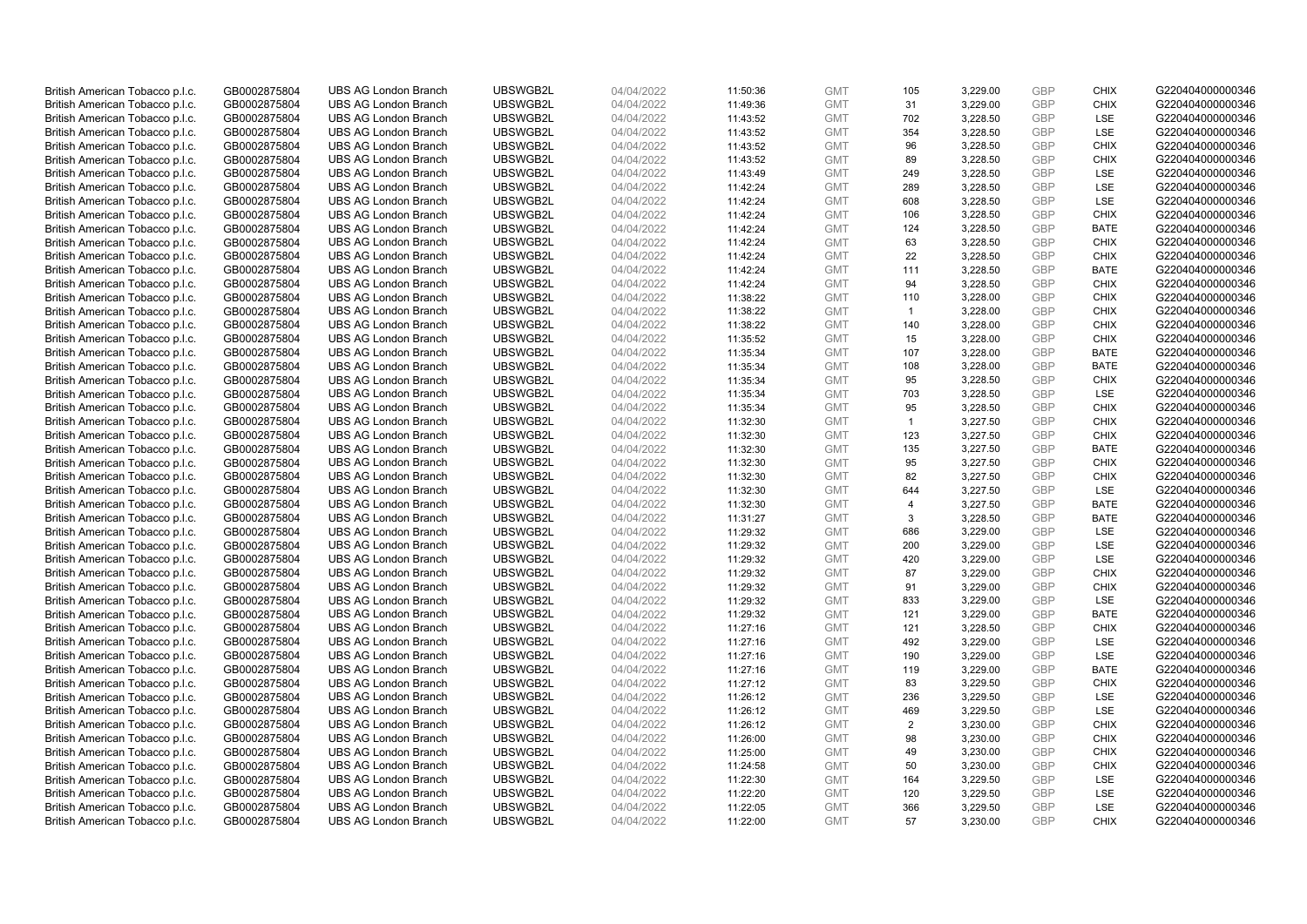| British American Tobacco p.l.c. | GB0002875804 | <b>UBS AG London Branch</b> | UBSWGB2L | 04/04/2022 | 11:22:00 | <b>GMT</b> | 40             | 3,230.00 | <b>GBP</b>               | <b>CHIX</b> | G220404000000346 |
|---------------------------------|--------------|-----------------------------|----------|------------|----------|------------|----------------|----------|--------------------------|-------------|------------------|
| British American Tobacco p.l.c. | GB0002875804 | <b>UBS AG London Branch</b> | UBSWGB2L | 04/04/2022 | 11:22:00 | <b>GMT</b> | 31             | 3,231.00 | <b>GBP</b>               | <b>LSE</b>  | G220404000000346 |
| British American Tobacco p.l.c. | GB0002875804 | <b>UBS AG London Branch</b> | UBSWGB2L | 04/04/2022 | 11:22:00 | <b>GMT</b> | 589            | 3,231.00 | <b>GBP</b>               | LSE         | G220404000000346 |
| British American Tobacco p.l.c. | GB0002875804 | <b>UBS AG London Branch</b> | UBSWGB2L | 04/04/2022 | 11:22:00 | <b>GMT</b> | 114            | 3,230.50 | <b>GBP</b>               | <b>BATE</b> | G220404000000346 |
| British American Tobacco p.l.c. | GB0002875804 | <b>UBS AG London Branch</b> | UBSWGB2L | 04/04/2022 |          | <b>GMT</b> | 10             | 3,231.50 | <b>GBP</b>               | <b>CHIX</b> | G220404000000346 |
|                                 |              | <b>UBS AG London Branch</b> | UBSWGB2L |            | 11:21:59 |            | 93             |          |                          |             |                  |
| British American Tobacco p.l.c. | GB0002875804 |                             |          | 04/04/2022 | 11:21:42 | <b>GMT</b> |                | 3,231.50 | <b>GBP</b><br><b>GBP</b> | <b>CHIX</b> | G220404000000346 |
| British American Tobacco p.l.c. | GB0002875804 | <b>UBS AG London Branch</b> | UBSWGB2L | 04/04/2022 | 11:20:05 | <b>GMT</b> | 84             | 3,233.00 |                          | <b>CHIX</b> | G220404000000346 |
| British American Tobacco p.l.c. | GB0002875804 | <b>UBS AG London Branch</b> | UBSWGB2L | 04/04/2022 | 11:19:29 | <b>GMT</b> | 107            | 3,234.00 | <b>GBP</b>               | <b>BATE</b> | G220404000000346 |
| British American Tobacco p.l.c. | GB0002875804 | <b>UBS AG London Branch</b> | UBSWGB2L | 04/04/2022 | 11:19:29 | <b>GMT</b> | 666            | 3,234.50 | <b>GBP</b>               | LSE         | G220404000000346 |
| British American Tobacco p.l.c. | GB0002875804 | <b>UBS AG London Branch</b> | UBSWGB2L | 04/04/2022 | 11:19:29 | <b>GMT</b> | 38             | 3,234.50 | <b>GBP</b>               | LSE         | G220404000000346 |
| British American Tobacco p.l.c. | GB0002875804 | <b>UBS AG London Branch</b> | UBSWGB2L | 04/04/2022 | 11:19:21 | <b>GMT</b> | 150            | 3,234.50 | <b>GBP</b>               | <b>CHIX</b> | G220404000000346 |
| British American Tobacco p.l.c. | GB0002875804 | <b>UBS AG London Branch</b> | UBSWGB2L | 04/04/2022 | 11:18:29 | <b>GMT</b> | 469            | 3,235.00 | <b>GBP</b>               | LSE         | G220404000000346 |
| British American Tobacco p.l.c. | GB0002875804 | <b>UBS AG London Branch</b> | UBSWGB2L | 04/04/2022 | 11:18:29 | <b>GMT</b> | 239            | 3,235.00 | <b>GBP</b>               | LSE         | G220404000000346 |
| British American Tobacco p.l.c. | GB0002875804 | <b>UBS AG London Branch</b> | UBSWGB2L | 04/04/2022 | 11:18:29 | <b>GMT</b> | 114            | 3,235.00 | <b>GBP</b>               | <b>BATE</b> | G220404000000346 |
| British American Tobacco p.l.c. | GB0002875804 | <b>UBS AG London Branch</b> | UBSWGB2L | 04/04/2022 | 11:18:29 | <b>GMT</b> | 147            | 3,235.00 | <b>GBP</b>               | <b>CHIX</b> | G220404000000346 |
| British American Tobacco p.l.c. | GB0002875804 | <b>UBS AG London Branch</b> | UBSWGB2L | 04/04/2022 | 11:16:46 | <b>GMT</b> | 654            | 3,235.00 | <b>GBP</b>               | LSE         | G220404000000346 |
| British American Tobacco p.l.c. | GB0002875804 | <b>UBS AG London Branch</b> | UBSWGB2L | 04/04/2022 | 11:16:03 | <b>GMT</b> | 32             | 3,235.00 | <b>GBP</b>               | LSE         | G220404000000346 |
| British American Tobacco p.l.c. | GB0002875804 | <b>UBS AG London Branch</b> | UBSWGB2L | 04/04/2022 | 11:16:03 | <b>GMT</b> | 250            | 3,235.00 | <b>GBP</b>               | LSE         | G220404000000346 |
| British American Tobacco p.l.c. | GB0002875804 | <b>UBS AG London Branch</b> | UBSWGB2L | 04/04/2022 | 11:16:03 | <b>GMT</b> | 154            | 3,235.00 | <b>GBP</b>               | <b>LSE</b>  | G220404000000346 |
| British American Tobacco p.l.c. | GB0002875804 | <b>UBS AG London Branch</b> | UBSWGB2L | 04/04/2022 | 11:16:03 | <b>GMT</b> | 103            | 3,235.00 | <b>GBP</b>               | <b>BATE</b> | G220404000000346 |
| British American Tobacco p.l.c. | GB0002875804 | <b>UBS AG London Branch</b> | UBSWGB2L | 04/04/2022 | 11:16:03 | <b>GMT</b> | 10             | 3,235.00 | <b>GBP</b>               | LSE         | G220404000000346 |
| British American Tobacco p.l.c. | GB0002875804 | <b>UBS AG London Branch</b> | UBSWGB2L | 04/04/2022 | 11:16:03 | <b>GMT</b> | 237            | 3,235.00 | <b>GBP</b>               | LSE         | G220404000000346 |
| British American Tobacco p.l.c. | GB0002875804 | <b>UBS AG London Branch</b> | UBSWGB2L | 04/04/2022 | 11:16:03 | <b>GMT</b> | $\overline{1}$ | 3,235.00 | <b>GBP</b>               | <b>CHIX</b> | G220404000000346 |
| British American Tobacco p.l.c. | GB0002875804 | <b>UBS AG London Branch</b> | UBSWGB2L | 04/04/2022 | 11:16:03 | <b>GMT</b> | 100            | 3,235.00 | <b>GBP</b>               | <b>CHIX</b> | G220404000000346 |
| British American Tobacco p.l.c. | GB0002875804 | <b>UBS AG London Branch</b> | UBSWGB2L | 04/04/2022 | 11:16:03 | <b>GMT</b> | 120            | 3,235.00 | <b>GBP</b>               | <b>BATE</b> | G220404000000346 |
| British American Tobacco p.l.c. | GB0002875804 | <b>UBS AG London Branch</b> | UBSWGB2L | 04/04/2022 | 11:16:03 | <b>GMT</b> | 116            | 3,235.00 | <b>GBP</b>               | <b>BATE</b> | G220404000000346 |
| British American Tobacco p.l.c. | GB0002875804 | <b>UBS AG London Branch</b> | UBSWGB2L | 04/04/2022 | 11:16:03 | <b>GMT</b> | 659            | 3,235.00 | <b>GBP</b>               | LSE         | G220404000000346 |
| British American Tobacco p.l.c. | GB0002875804 | <b>UBS AG London Branch</b> | UBSWGB2L | 04/04/2022 | 11:16:03 | <b>GMT</b> | 99             | 3,235.00 | <b>GBP</b>               | <b>CHIX</b> | G220404000000346 |
| British American Tobacco p.l.c. | GB0002875804 | <b>UBS AG London Branch</b> | UBSWGB2L | 04/04/2022 | 11:16:03 | <b>GMT</b> | 161            | 3,235.00 | <b>GBP</b>               | <b>BATE</b> | G220404000000346 |
| British American Tobacco p.l.c. | GB0002875804 | <b>UBS AG London Branch</b> | UBSWGB2L | 04/04/2022 | 11:16:03 | <b>GMT</b> | 94             | 3,235.00 | <b>GBP</b>               | <b>CHIX</b> | G220404000000346 |
| British American Tobacco p.l.c. | GB0002875804 | <b>UBS AG London Branch</b> | UBSWGB2L | 04/04/2022 | 11:14:20 | <b>GMT</b> | 95             | 3,234.00 | <b>GBP</b>               | <b>CHIX</b> | G220404000000346 |
| British American Tobacco p.l.c. | GB0002875804 | <b>UBS AG London Branch</b> | UBSWGB2L | 04/04/2022 | 11:14:20 | <b>GMT</b> | 635            | 3,234.00 | <b>GBP</b>               | <b>LSE</b>  | G220404000000346 |
| British American Tobacco p.l.c. | GB0002875804 | <b>UBS AG London Branch</b> | UBSWGB2L | 04/04/2022 | 11:14:20 | <b>GMT</b> | 95             | 3,234.00 | <b>GBP</b>               | <b>CHIX</b> | G220404000000346 |
| British American Tobacco p.l.c. | GB0002875804 | <b>UBS AG London Branch</b> | UBSWGB2L | 04/04/2022 | 11:11:54 | <b>GMT</b> | 34             | 3,233.00 | <b>GBP</b>               | <b>CHIX</b> | G220404000000346 |
| British American Tobacco p.l.c. | GB0002875804 | <b>UBS AG London Branch</b> | UBSWGB2L | 04/04/2022 | 11:11:54 | <b>GMT</b> | 97             | 3,233.00 | <b>GBP</b>               | <b>CHIX</b> | G220404000000346 |
| British American Tobacco p.l.c. | GB0002875804 | <b>UBS AG London Branch</b> | UBSWGB2L | 04/04/2022 | 11:11:27 | <b>GMT</b> | 576            | 3,233.50 | <b>GBP</b>               | LSE         | G220404000000346 |
| British American Tobacco p.l.c. | GB0002875804 | <b>UBS AG London Branch</b> | UBSWGB2L | 04/04/2022 | 11:11:27 | <b>GMT</b> | 75             | 3,234.00 | <b>GBP</b>               | <b>CHIX</b> | G220404000000346 |
| British American Tobacco p.l.c. | GB0002875804 | <b>UBS AG London Branch</b> | UBSWGB2L | 04/04/2022 | 11:11:27 | <b>GMT</b> | 111            | 3,234.00 | <b>GBP</b>               | <b>CHIX</b> | G220404000000346 |
| British American Tobacco p.l.c. | GB0002875804 | <b>UBS AG London Branch</b> | UBSWGB2L | 04/04/2022 | 11:08:54 | <b>GMT</b> | 670            | 3,232.50 | <b>GBP</b>               | LSE         | G220404000000346 |
| British American Tobacco p.l.c. | GB0002875804 | <b>UBS AG London Branch</b> | UBSWGB2L | 04/04/2022 | 11:08:52 | <b>GMT</b> | 285            | 3,233.50 | <b>GBP</b>               | LSE         | G220404000000346 |
| British American Tobacco p.l.c. | GB0002875804 | <b>UBS AG London Branch</b> | UBSWGB2L | 04/04/2022 | 11:08:52 | <b>GMT</b> | 107            | 3,233.50 | <b>GBP</b>               | <b>BATE</b> | G220404000000346 |
| British American Tobacco p.l.c. | GB0002875804 | <b>UBS AG London Branch</b> | UBSWGB2L | 04/04/2022 | 11:08:52 | <b>GMT</b> | 121            | 3,233.00 | <b>GBP</b>               | <b>CHIX</b> | G220404000000346 |
| British American Tobacco p.l.c. | GB0002875804 | <b>UBS AG London Branch</b> | UBSWGB2L | 04/04/2022 | 11:08:52 | <b>GMT</b> | 75             | 3,233.50 | <b>GBP</b>               | LSE         | G220404000000346 |
| British American Tobacco p.l.c. | GB0002875804 | <b>UBS AG London Branch</b> | UBSWGB2L | 04/04/2022 | 11:08:52 | <b>GMT</b> | 118            | 3,233.50 | <b>GBP</b>               | <b>BATE</b> | G220404000000346 |
| British American Tobacco p.l.c. | GB0002875804 | <b>UBS AG London Branch</b> | UBSWGB2L | 04/04/2022 | 11:08:32 | <b>GMT</b> | 102            | 3,234.00 | <b>GBP</b>               | <b>CHIX</b> | G220404000000346 |
| British American Tobacco p.l.c. | GB0002875804 | <b>UBS AG London Branch</b> | UBSWGB2L | 04/04/2022 | 11:08:30 | <b>GMT</b> | 112            | 3,233.50 | <b>GBP</b>               | LSE         | G220404000000346 |
| British American Tobacco p.l.c. | GB0002875804 | <b>UBS AG London Branch</b> | UBSWGB2L | 04/04/2022 | 11:08:30 | <b>GMT</b> | 130            | 3,233.50 | <b>GBP</b>               | LSE         | G220404000000346 |
| British American Tobacco p.l.c. | GB0002875804 | <b>UBS AG London Branch</b> | UBSWGB2L | 04/04/2022 | 11:07:32 | <b>GMT</b> | 133            | 3,234.00 | <b>GBP</b>               | <b>CHIX</b> | G220404000000346 |
| British American Tobacco p.l.c. | GB0002875804 | <b>UBS AG London Branch</b> | UBSWGB2L | 04/04/2022 | 11:06:13 | <b>GMT</b> | 80             | 3,233.00 | <b>GBP</b>               | <b>CHIX</b> | G220404000000346 |
| British American Tobacco p.l.c. | GB0002875804 | <b>UBS AG London Branch</b> | UBSWGB2L | 04/04/2022 | 11:03:29 | <b>GMT</b> | 30             | 3,232.00 | <b>GBP</b>               | <b>BATE</b> | G220404000000346 |
| British American Tobacco p.l.c. | GB0002875804 | <b>UBS AG London Branch</b> | UBSWGB2L | 04/04/2022 | 11:03:08 | <b>GMT</b> | 100            | 3,232.00 | <b>GBP</b>               | <b>BATE</b> | G220404000000346 |
| British American Tobacco p.l.c. | GB0002875804 | <b>UBS AG London Branch</b> | UBSWGB2L | 04/04/2022 | 11:03:08 | <b>GMT</b> | 615            | 3,232.50 | <b>GBP</b>               | LSE         | G220404000000346 |
| British American Tobacco p.l.c. | GB0002875804 | <b>UBS AG London Branch</b> | UBSWGB2L | 04/04/2022 | 11:03:08 | <b>GMT</b> | 99             | 3,232.50 | <b>GBP</b>               | <b>CHIX</b> | G220404000000346 |
| British American Tobacco p.l.c. | GB0002875804 | <b>UBS AG London Branch</b> | UBSWGB2L | 04/04/2022 | 11:03:08 | <b>GMT</b> | 618            | 3.232.50 | GBP                      | LSE         | G220404000000346 |
|                                 |              |                             |          |            |          |            |                |          |                          |             |                  |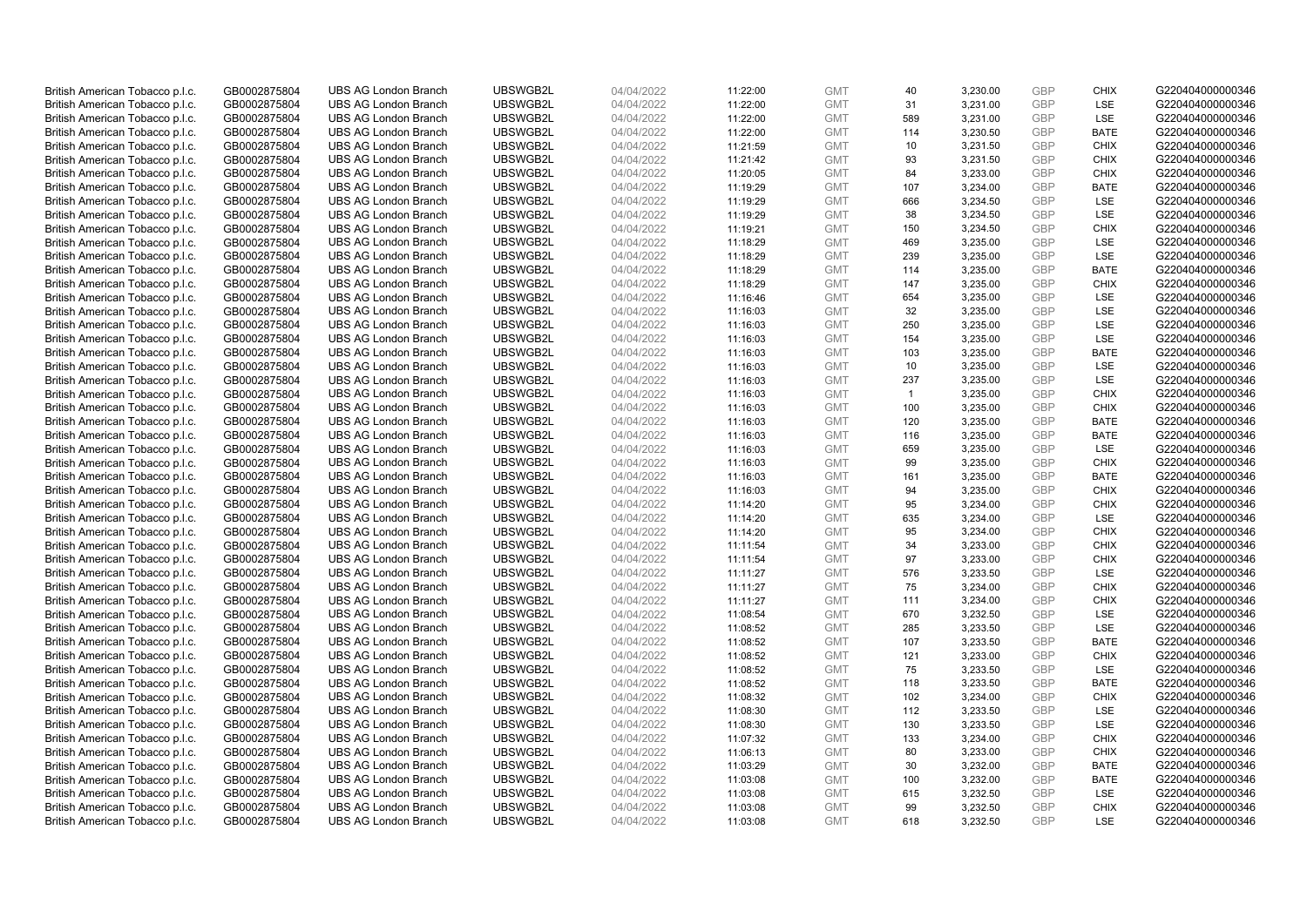| British American Tobacco p.l.c. | GB0002875804 | <b>UBS AG London Branch</b> | UBSWGB2L | 04/04/2022 | 11:03:08 | <b>GMT</b> | 148 | 3,232.50 | <b>GBP</b>               | <b>CHIX</b>        | G220404000000346 |
|---------------------------------|--------------|-----------------------------|----------|------------|----------|------------|-----|----------|--------------------------|--------------------|------------------|
| British American Tobacco p.l.c. | GB0002875804 | <b>UBS AG London Branch</b> | UBSWGB2L | 04/04/2022 | 11:00:34 | <b>GMT</b> | 84  | 3,230.00 | <b>GBP</b>               | <b>CHIX</b>        | G220404000000346 |
| British American Tobacco p.l.c. | GB0002875804 | <b>UBS AG London Branch</b> | UBSWGB2L | 04/04/2022 | 11:00:34 | <b>GMT</b> | 603 | 3,230.00 | <b>GBP</b>               | LSE                | G220404000000346 |
|                                 |              |                             | UBSWGB2L |            |          |            |     |          | <b>GBP</b>               |                    |                  |
| British American Tobacco p.l.c. | GB0002875804 | <b>UBS AG London Branch</b> |          | 04/04/2022 | 10:59:16 | <b>GMT</b> | 192 | 3,229.50 |                          | LSE                | G220404000000346 |
| British American Tobacco p.l.c. | GB0002875804 | <b>UBS AG London Branch</b> | UBSWGB2L | 04/04/2022 | 10:59:16 | <b>GMT</b> | 414 | 3,229.50 | <b>GBP</b>               | LSE                | G220404000000346 |
| British American Tobacco p.l.c. | GB0002875804 | <b>UBS AG London Branch</b> | UBSWGB2L | 04/04/2022 | 10:59:16 | <b>GMT</b> | 83  | 3,229.50 | <b>GBP</b>               | <b>CHIX</b>        | G220404000000346 |
| British American Tobacco p.l.c. | GB0002875804 | <b>UBS AG London Branch</b> | UBSWGB2L | 04/04/2022 | 10:59:16 | <b>GMT</b> | 111 | 3,229.50 | <b>GBP</b>               | <b>BATE</b>        | G220404000000346 |
| British American Tobacco p.l.c. | GB0002875804 | <b>UBS AG London Branch</b> | UBSWGB2L | 04/04/2022 | 10:59:16 | <b>GMT</b> | 230 | 3,229.50 | <b>GBP</b>               | <b>BATE</b>        | G220404000000346 |
| British American Tobacco p.l.c. | GB0002875804 | <b>UBS AG London Branch</b> | UBSWGB2L | 04/04/2022 | 10:59:16 | <b>GMT</b> | 82  | 3,229.50 | <b>GBP</b>               | <b>CHIX</b>        | G220404000000346 |
| British American Tobacco p.l.c. | GB0002875804 | <b>UBS AG London Branch</b> | UBSWGB2L | 04/04/2022 | 10:59:16 | <b>GMT</b> | 122 | 3,229.50 | <b>GBP</b>               | <b>CHIX</b>        | G220404000000346 |
| British American Tobacco p.l.c. | GB0002875804 | <b>UBS AG London Branch</b> | UBSWGB2L | 04/04/2022 | 10:59:16 | <b>GMT</b> | 616 | 3,229.50 | <b>GBP</b>               | LSE                | G220404000000346 |
| British American Tobacco p.l.c. | GB0002875804 | <b>UBS AG London Branch</b> | UBSWGB2L | 04/04/2022 | 10:59:16 | <b>GMT</b> | 821 | 3,229.50 | <b>GBP</b>               | LSE                | G220404000000346 |
| British American Tobacco p.l.c. | GB0002875804 | <b>UBS AG London Branch</b> | UBSWGB2L | 04/04/2022 | 10:57:18 | <b>GMT</b> | 41  | 3,229.50 | <b>GBP</b>               | <b>CHIX</b>        | G220404000000346 |
| British American Tobacco p.l.c. | GB0002875804 | <b>UBS AG London Branch</b> | UBSWGB2L | 04/04/2022 | 10:57:18 | <b>GMT</b> | 94  | 3,229.50 | <b>GBP</b>               | <b>CHIX</b>        | G220404000000346 |
| British American Tobacco p.l.c. | GB0002875804 | <b>UBS AG London Branch</b> | UBSWGB2L | 04/04/2022 | 10:57:09 | <b>GMT</b> | 23  | 3,229.50 | <b>GBP</b>               | <b>CHIX</b>        | G220404000000346 |
| British American Tobacco p.l.c. | GB0002875804 | <b>UBS AG London Branch</b> | UBSWGB2L | 04/04/2022 | 10:54:15 | <b>GMT</b> | 90  | 3,228.50 | <b>GBP</b>               | <b>CHIX</b>        | G220404000000346 |
| British American Tobacco p.l.c. | GB0002875804 | <b>UBS AG London Branch</b> | UBSWGB2L | 04/04/2022 | 10:54:03 | <b>GMT</b> | 84  | 3,229.00 | <b>GBP</b>               | <b>CHIX</b>        | G220404000000346 |
| British American Tobacco p.l.c. | GB0002875804 | <b>UBS AG London Branch</b> | UBSWGB2L | 04/04/2022 | 10:54:03 | <b>GMT</b> | 111 | 3,229.00 | <b>GBP</b>               | <b>BATE</b>        | G220404000000346 |
| British American Tobacco p.l.c. | GB0002875804 | <b>UBS AG London Branch</b> | UBSWGB2L | 04/04/2022 | 10:54:03 | <b>GMT</b> | 617 | 3,229.50 | <b>GBP</b>               | <b>LSE</b>         | G220404000000346 |
| British American Tobacco p.l.c. | GB0002875804 | <b>UBS AG London Branch</b> | UBSWGB2L | 04/04/2022 | 10:52:54 | <b>GMT</b> | 651 | 3,230.00 | <b>GBP</b>               | LSE                | G220404000000346 |
| British American Tobacco p.l.c. | GB0002875804 | <b>UBS AG London Branch</b> | UBSWGB2L | 04/04/2022 | 10:52:54 | <b>GMT</b> | 84  | 3,230.00 | <b>GBP</b>               | <b>CHIX</b>        | G220404000000346 |
| British American Tobacco p.l.c. | GB0002875804 | <b>UBS AG London Branch</b> | UBSWGB2L | 04/04/2022 | 10:52:54 | <b>GMT</b> | 107 | 3,230.00 | <b>GBP</b>               | <b>BATE</b>        | G220404000000346 |
| British American Tobacco p.l.c. | GB0002875804 | <b>UBS AG London Branch</b> | UBSWGB2L | 04/04/2022 | 10:52:54 | <b>GMT</b> | 92  | 3,230.00 | <b>GBP</b>               | <b>CHIX</b>        | G220404000000346 |
| British American Tobacco p.l.c. | GB0002875804 | <b>UBS AG London Branch</b> | UBSWGB2L | 04/04/2022 | 10:52:54 | <b>GMT</b> | 110 | 3,230.00 | <b>GBP</b>               | <b>BATE</b>        | G220404000000346 |
| British American Tobacco p.l.c. | GB0002875804 | <b>UBS AG London Branch</b> | UBSWGB2L | 04/04/2022 | 10:52:22 | <b>GMT</b> | 105 | 3,230.50 | <b>GBP</b>               | <b>CHIX</b>        | G220404000000346 |
| British American Tobacco p.l.c. | GB0002875804 | <b>UBS AG London Branch</b> | UBSWGB2L | 04/04/2022 | 10:51:14 | <b>GMT</b> | 8   | 3,230.00 | <b>GBP</b>               | <b>CHIX</b>        | G220404000000346 |
| British American Tobacco p.l.c. | GB0002875804 | <b>UBS AG London Branch</b> | UBSWGB2L | 04/04/2022 | 10:48:56 | <b>GMT</b> | 100 | 3,229.50 | <b>GBP</b>               | <b>CHIX</b>        | G220404000000346 |
| British American Tobacco p.l.c. | GB0002875804 | <b>UBS AG London Branch</b> | UBSWGB2L | 04/04/2022 | 10:48:56 | <b>GMT</b> | 603 | 3,229.50 | <b>GBP</b>               | LSE                | G220404000000346 |
| British American Tobacco p.l.c. | GB0002875804 | <b>UBS AG London Branch</b> | UBSWGB2L | 04/04/2022 | 10:47:35 | <b>GMT</b> | 39  | 3,230.00 | <b>GBP</b>               | <b>CHIX</b>        | G220404000000346 |
| British American Tobacco p.l.c. | GB0002875804 | <b>UBS AG London Branch</b> | UBSWGB2L | 04/04/2022 | 10:47:35 | <b>GMT</b> | 90  | 3,230.00 | <b>GBP</b>               | <b>CHIX</b>        | G220404000000346 |
| British American Tobacco p.l.c. | GB0002875804 | <b>UBS AG London Branch</b> | UBSWGB2L | 04/04/2022 | 10:47:35 | <b>GMT</b> | 694 | 3,230.00 | <b>GBP</b>               | LSE                | G220404000000346 |
| British American Tobacco p.l.c. | GB0002875804 | <b>UBS AG London Branch</b> | UBSWGB2L | 04/04/2022 | 10:47:35 | <b>GMT</b> | 121 | 3,230.00 | <b>GBP</b>               | BATE               | G220404000000346 |
| British American Tobacco p.l.c. | GB0002875804 | <b>UBS AG London Branch</b> | UBSWGB2L | 04/04/2022 | 10:47:21 | <b>GMT</b> | 80  | 3,231.00 | <b>GBP</b>               | <b>CHIX</b>        | G220404000000346 |
| British American Tobacco p.l.c. | GB0002875804 | <b>UBS AG London Branch</b> | UBSWGB2L | 04/04/2022 | 10:47:21 | <b>GMT</b> | 88  | 3,231.00 | <b>GBP</b>               | <b>CHIX</b>        | G220404000000346 |
| British American Tobacco p.l.c. | GB0002875804 | <b>UBS AG London Branch</b> | UBSWGB2L | 04/04/2022 | 10:44:09 | <b>GMT</b> | 629 | 3,229.50 | <b>GBP</b>               | LSE                | G220404000000346 |
| British American Tobacco p.l.c. | GB0002875804 | <b>UBS AG London Branch</b> | UBSWGB2L | 04/04/2022 | 10:43:01 | <b>GMT</b> | 89  | 3,230.50 | <b>GBP</b>               | <b>CHIX</b>        | G220404000000346 |
| British American Tobacco p.l.c. | GB0002875804 | <b>UBS AG London Branch</b> | UBSWGB2L | 04/04/2022 | 10:43:01 | <b>GMT</b> | 27  | 3,230.50 | <b>GBP</b>               | <b>CHIX</b>        | G220404000000346 |
| British American Tobacco p.l.c. | GB0002875804 | <b>UBS AG London Branch</b> | UBSWGB2L | 04/04/2022 |          | <b>GMT</b> | 110 | 3,230.50 | <b>GBP</b>               | <b>CHIX</b>        | G220404000000346 |
|                                 |              | <b>UBS AG London Branch</b> | UBSWGB2L |            | 10:43:01 | <b>GMT</b> | 121 |          | <b>GBP</b>               | <b>BATE</b>        | G220404000000346 |
| British American Tobacco p.l.c. | GB0002875804 |                             |          | 04/04/2022 | 10:43:01 |            |     | 3,230.50 |                          |                    |                  |
| British American Tobacco p.l.c. | GB0002875804 | <b>UBS AG London Branch</b> | UBSWGB2L | 04/04/2022 | 10:43:01 | <b>GMT</b> | 665 | 3,230.50 | <b>GBP</b><br><b>GBP</b> | LSE<br><b>CHIX</b> | G220404000000346 |
| British American Tobacco p.l.c. | GB0002875804 | <b>UBS AG London Branch</b> | UBSWGB2L | 04/04/2022 | 10:42:22 | <b>GMT</b> | 8   | 3,231.00 |                          |                    | G220404000000346 |
| British American Tobacco p.l.c. | GB0002875804 | <b>UBS AG London Branch</b> | UBSWGB2L | 04/04/2022 | 10:42:11 | <b>GMT</b> | 50  | 3,230.50 | <b>GBP</b>               | LSE                | G220404000000346 |
| British American Tobacco p.l.c. | GB0002875804 | <b>UBS AG London Branch</b> | UBSWGB2L | 04/04/2022 | 10:42:10 | <b>GMT</b> | 114 | 3,231.00 | <b>GBP</b>               | <b>BATE</b>        | G220404000000346 |
| British American Tobacco p.l.c. | GB0002875804 | <b>UBS AG London Branch</b> | UBSWGB2L | 04/04/2022 | 10:41:37 | <b>GMT</b> | 85  | 3,231.50 | <b>GBP</b>               | <b>CHIX</b>        | G220404000000346 |
| British American Tobacco p.l.c. | GB0002875804 | <b>UBS AG London Branch</b> | UBSWGB2L | 04/04/2022 | 10:41:37 | <b>GMT</b> | 203 | 3,232.00 | <b>GBP</b>               | <b>LSE</b>         | G220404000000346 |
| British American Tobacco p.l.c. | GB0002875804 | <b>UBS AG London Branch</b> | UBSWGB2L | 04/04/2022 | 10:41:37 | <b>GMT</b> | 450 | 3,232.00 | <b>GBP</b>               | LSE                | G220404000000346 |
| British American Tobacco p.l.c. | GB0002875804 | <b>UBS AG London Branch</b> | UBSWGB2L | 04/04/2022 | 10:41:37 | <b>GMT</b> | 91  | 3,232.00 | <b>GBP</b>               | <b>CHIX</b>        | G220404000000346 |
| British American Tobacco p.l.c. | GB0002875804 | <b>UBS AG London Branch</b> | UBSWGB2L | 04/04/2022 | 10:40:02 | <b>GMT</b> | 3   | 3,231.00 | <b>GBP</b>               | <b>CHIX</b>        | G220404000000346 |
| British American Tobacco p.l.c. | GB0002875804 | <b>UBS AG London Branch</b> | UBSWGB2L | 04/04/2022 | 10:39:43 | <b>GMT</b> | 113 | 3,231.00 | <b>GBP</b>               | <b>BATE</b>        | G220404000000346 |
| British American Tobacco p.l.c. | GB0002875804 | <b>UBS AG London Branch</b> | UBSWGB2L | 04/04/2022 | 10:39:43 | <b>GMT</b> | 114 | 3,231.00 | <b>GBP</b>               | <b>BATE</b>        | G220404000000346 |
| British American Tobacco p.l.c. | GB0002875804 | <b>UBS AG London Branch</b> | UBSWGB2L | 04/04/2022 | 10:39:43 | <b>GMT</b> | 580 | 3,231.50 | <b>GBP</b>               | LSE                | G220404000000346 |
| British American Tobacco p.l.c. | GB0002875804 | <b>UBS AG London Branch</b> | UBSWGB2L | 04/04/2022 | 10:39:43 | <b>GMT</b> | 31  | 3,231.50 | <b>GBP</b>               | LSE                | G220404000000346 |
| British American Tobacco p.l.c. | GB0002875804 | <b>UBS AG London Branch</b> | UBSWGB2L | 04/04/2022 | 10:39:05 | <b>GMT</b> | 27  | 3,231.00 | <b>GBP</b>               | <b>CHIX</b>        | G220404000000346 |
| British American Tobacco p.l.c. | GB0002875804 | <b>UBS AG London Branch</b> | UBSWGB2L | 04/04/2022 | 10:39:05 | <b>GMT</b> | 55  | 3.231.00 | GBP                      | <b>CHIX</b>        | G220404000000346 |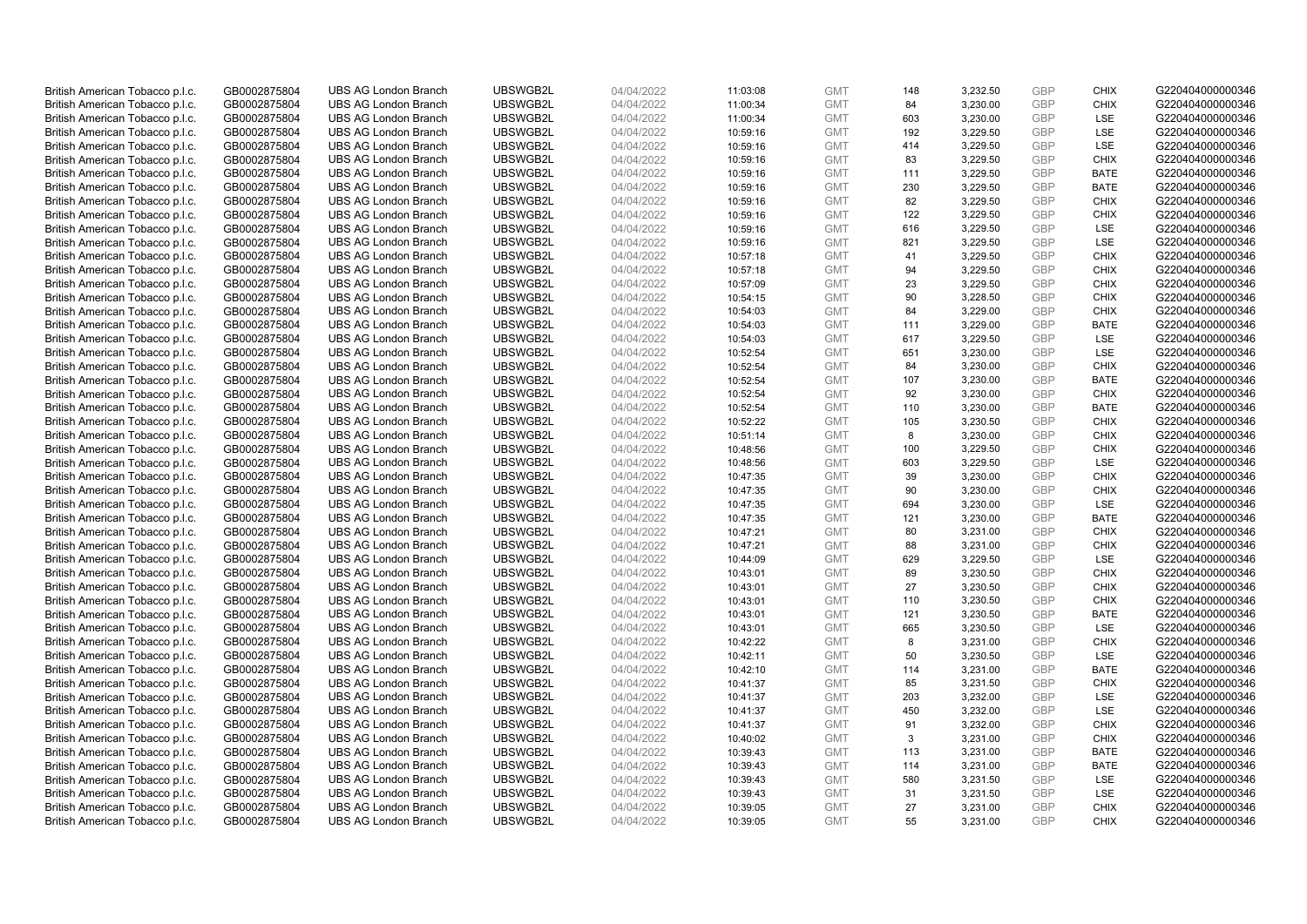| British American Tobacco p.l.c.                                    | GB0002875804                 | <b>UBS AG London Branch</b>                                | UBSWGB2L             | 04/04/2022               | 10:39:05             | <b>GMT</b>               | 120          | 3,231.00             | <b>GBP</b>               | <b>CHIX</b>        | G220404000000346                     |
|--------------------------------------------------------------------|------------------------------|------------------------------------------------------------|----------------------|--------------------------|----------------------|--------------------------|--------------|----------------------|--------------------------|--------------------|--------------------------------------|
| British American Tobacco p.l.c.                                    | GB0002875804                 | <b>UBS AG London Branch</b>                                | UBSWGB2L             | 04/04/2022               | 10:39:05             | <b>GMT</b>               | 14           | 3,231.00             | <b>GBP</b>               | <b>CHIX</b>        | G220404000000346                     |
| British American Tobacco p.l.c.                                    | GB0002875804                 | <b>UBS AG London Branch</b>                                | UBSWGB2L             | 04/04/2022               | 10:39:05             | <b>GMT</b>               | 450          | 3,231.00             | <b>GBP</b>               | LSE                | G220404000000346                     |
| British American Tobacco p.l.c.                                    | GB0002875804                 | <b>UBS AG London Branch</b>                                | UBSWGB2L             | 04/04/2022               | 10:39:05             | <b>GMT</b>               | 248          | 3,231.00             | <b>GBP</b>               | <b>LSE</b>         | G220404000000346                     |
| British American Tobacco p.l.c.                                    | GB0002875804                 | <b>UBS AG London Branch</b>                                | UBSWGB2L             | 04/04/2022               | 10:38:42             | <b>GMT</b>               | 86           | 3,231.50             | <b>GBP</b>               | <b>CHIX</b>        | G220404000000346                     |
| British American Tobacco p.l.c.                                    | GB0002875804                 | <b>UBS AG London Branch</b>                                | UBSWGB2L             | 04/04/2022               | 10:38:00             | <b>GMT</b>               | 610          | 3,231.00             | <b>GBP</b>               | <b>LSE</b>         | G220404000000346                     |
| British American Tobacco p.l.c.                                    | GB0002875804                 | <b>UBS AG London Branch</b>                                | UBSWGB2L             | 04/04/2022               | 10:38:00             | <b>GMT</b>               | 87           | 3,231.50             | <b>GBP</b>               | <b>CHIX</b>        | G220404000000346                     |
| British American Tobacco p.l.c.                                    | GB0002875804                 | <b>UBS AG London Branch</b>                                | UBSWGB2L             | 04/04/2022               | 10:34:51             | <b>GMT</b>               | 20           | 3,227.50             | <b>GBP</b>               | <b>BATE</b>        | G220404000000346                     |
| British American Tobacco p.l.c.                                    | GB0002875804                 | <b>UBS AG London Branch</b>                                | UBSWGB2L             | 04/04/2022               | 10:34:51             | <b>GMT</b>               | 98           | 3,227.50             | <b>GBP</b>               | <b>BATE</b>        | G220404000000346                     |
| British American Tobacco p.l.c.                                    | GB0002875804                 | <b>UBS AG London Branch</b>                                | UBSWGB2L             | 04/04/2022               | 10:34:51             | <b>GMT</b>               | 3            | 3,227.50             | <b>GBP</b>               | <b>BATE</b>        | G220404000000346                     |
| British American Tobacco p.l.c.                                    | GB0002875804                 | <b>UBS AG London Branch</b>                                | UBSWGB2L             | 04/04/2022               | 10:34:51             | <b>GMT</b>               | 174          | 3,228.50             | <b>GBP</b>               | LSE                | G220404000000346                     |
| British American Tobacco p.l.c.                                    | GB0002875804                 | <b>UBS AG London Branch</b>                                | UBSWGB2L             | 04/04/2022               | 10:34:51             | <b>GMT</b>               | 118          | 3,228.50             | <b>GBP</b>               | LSE                | G220404000000346                     |
| British American Tobacco p.l.c.                                    | GB0002875804                 | <b>UBS AG London Branch</b>                                | UBSWGB2L             | 04/04/2022               | 10:34:51             | <b>GMT</b>               | 154          | 3,228.50             | <b>GBP</b>               | LSE                | G220404000000346                     |
| British American Tobacco p.l.c.                                    | GB0002875804                 | <b>UBS AG London Branch</b>                                | UBSWGB2L             | 04/04/2022               | 10:34:51             | <b>GMT</b>               | 250          | 3,228.50             | <b>GBP</b>               | LSE                | G220404000000346                     |
| British American Tobacco p.l.c.                                    | GB0002875804                 | <b>UBS AG London Branch</b>                                | UBSWGB2L             | 04/04/2022               | 10:34:51             | <b>GMT</b>               | 579          | 3,228.00             | <b>GBP</b>               | LSE                | G220404000000346                     |
| British American Tobacco p.l.c.                                    | GB0002875804                 | <b>UBS AG London Branch</b>                                | UBSWGB2L             | 04/04/2022               | 10:34:51             | <b>GMT</b>               | 82           | 3,228.00             | <b>GBP</b>               | <b>CHIX</b>        | G220404000000346                     |
| British American Tobacco p.l.c.                                    | GB0002875804                 | <b>UBS AG London Branch</b>                                | UBSWGB2L             | 04/04/2022               | 10:34:51             | <b>GMT</b>               | 82           | 3,228.50             | <b>GBP</b>               | <b>CHIX</b>        | G220404000000346                     |
| British American Tobacco p.l.c.                                    | GB0002875804                 | <b>UBS AG London Branch</b>                                | UBSWGB2L             | 04/04/2022               | 10:34:51             | <b>GMT</b>               | 138          | 3,228.50             | <b>GBP</b>               | <b>CHIX</b>        | G220404000000346                     |
| British American Tobacco p.l.c.                                    | GB0002875804                 | <b>UBS AG London Branch</b>                                | UBSWGB2L             | 04/04/2022               | 10:34:08             | <b>GMT</b>               | 34           | 3,227.00             | <b>GBP</b>               | <b>BATE</b>        | G220404000000346                     |
| British American Tobacco p.l.c.                                    | GB0002875804                 | <b>UBS AG London Branch</b>                                | UBSWGB2L             | 04/04/2022               | 10:33:17             | <b>GMT</b>               | 686          | 3,227.50             | <b>GBP</b>               | LSE                | G220404000000346                     |
| British American Tobacco p.l.c.                                    | GB0002875804                 | <b>UBS AG London Branch</b>                                | UBSWGB2L             | 04/04/2022               | 10:32:24             | <b>GMT</b>               | 319          | 3,228.00             | <b>GBP</b>               | LSE                | G220404000000346                     |
| British American Tobacco p.l.c.                                    | GB0002875804                 | <b>UBS AG London Branch</b>                                | UBSWGB2L             | 04/04/2022               | 10:32:24             | <b>GMT</b>               | 390          | 3,228.00             | <b>GBP</b>               | LSE                | G220404000000346                     |
| British American Tobacco p.l.c.                                    | GB0002875804                 | <b>UBS AG London Branch</b>                                | UBSWGB2L             | 04/04/2022               | 10:32:24             | <b>GMT</b>               | 91           | 3,228.00             | <b>GBP</b>               | <b>CHIX</b>        | G220404000000346                     |
| British American Tobacco p.l.c.                                    | GB0002875804                 | <b>UBS AG London Branch</b>                                | UBSWGB2L             | 04/04/2022               | 10:30:16             | <b>GMT</b>               | 96           | 3,227.00             | <b>GBP</b>               | <b>CHIX</b>        | G220404000000346                     |
| British American Tobacco p.l.c.                                    | GB0002875804                 | <b>UBS AG London Branch</b>                                | UBSWGB2L             | 04/04/2022               | 10:30:16             | <b>GMT</b>               | 684          | 3,227.00             | <b>GBP</b>               | LSE                | G220404000000346                     |
| British American Tobacco p.l.c.                                    | GB0002875804                 | <b>UBS AG London Branch</b>                                | UBSWGB2L             | 04/04/2022               | 10:29:12             | <b>GMT</b>               | 123          | 3,227.50             | <b>GBP</b>               | <b>BATE</b>        | G220404000000346                     |
| British American Tobacco p.l.c.                                    | GB0002875804                 | <b>UBS AG London Branch</b>                                | UBSWGB2L             | 04/04/2022               | 10:29:12             | <b>GMT</b>               | 683          | 3,228.00             | <b>GBP</b>               | LSE                | G220404000000346                     |
| British American Tobacco p.l.c.                                    | GB0002875804                 | <b>UBS AG London Branch</b>                                | UBSWGB2L             | 04/04/2022               | 10:29:12             | <b>GMT</b>               | 82           | 3,228.00             | <b>GBP</b>               | <b>CHIX</b>        | G220404000000346                     |
| British American Tobacco p.l.c.                                    | GB0002875804                 | <b>UBS AG London Branch</b>                                | UBSWGB2L             | 04/04/2022               | 10:29:11             | <b>GMT</b>               | 290          | 3,229.00             | <b>GBP</b>               | LSE                | G220404000000346                     |
| British American Tobacco p.l.c.                                    | GB0002875804                 | <b>UBS AG London Branch</b>                                | UBSWGB2L             | 04/04/2022               | 10:29:11             | <b>GMT</b>               | 355          | 3,229.00             | <b>GBP</b>               | LSE                | G220404000000346                     |
| British American Tobacco p.l.c.                                    | GB0002875804                 | <b>UBS AG London Branch</b>                                | UBSWGB2L             | 04/04/2022               | 10:29:11             | <b>GMT</b>               | 118          | 3,229.00             | <b>GBP</b>               | <b>BATE</b>        | G220404000000346                     |
| British American Tobacco p.l.c.                                    | GB0002875804                 | <b>UBS AG London Branch</b>                                | UBSWGB2L             | 04/04/2022               | 10:29:11             | <b>GMT</b>               | 100          | 3,229.00             | <b>GBP</b>               | <b>BATE</b>        | G220404000000346                     |
| British American Tobacco p.l.c.                                    | GB0002875804                 | <b>UBS AG London Branch</b>                                | UBSWGB2L             | 04/04/2022               | 10:29:11             | <b>GMT</b>               | 113          | 3,229.00             | <b>GBP</b>               | <b>BATE</b>        | G220404000000346                     |
| British American Tobacco p.l.c.                                    | GB0002875804                 | <b>UBS AG London Branch</b>                                | UBSWGB2L             | 04/04/2022               | 10:29:11             | <b>GMT</b>               | 136          | 3,229.00             | <b>GBP</b>               | <b>CHIX</b>        | G220404000000346                     |
| British American Tobacco p.l.c.                                    | GB0002875804                 | <b>UBS AG London Branch</b>                                | UBSWGB2L             | 04/04/2022               | 10:29:11             | <b>GMT</b>               | 683          | 3,229.00             | <b>GBP</b>               | LSE                | G220404000000346                     |
| British American Tobacco p.l.c.                                    | GB0002875804                 | <b>UBS AG London Branch</b>                                | UBSWGB2L             | 04/04/2022               | 10:28:35             | <b>GMT</b>               | 400          | 3,229.50             | <b>GBP</b>               | <b>CHIX</b>        | G220404000000346                     |
| British American Tobacco p.l.c.                                    | GB0002875804                 | <b>UBS AG London Branch</b>                                | UBSWGB2L             | 04/04/2022               | 10:23:46             | <b>GMT</b>               | 92           | 3.229.50             | <b>GBP</b>               | <b>CHIX</b>        | G220404000000346                     |
| British American Tobacco p.l.c.                                    | GB0002875804                 | <b>UBS AG London Branch</b>                                | UBSWGB2L             | 04/04/2022               | 10:23:46             | <b>GMT</b>               | 581          | 3,230.00             | <b>GBP</b>               | LSE                | G220404000000346                     |
| British American Tobacco p.l.c.                                    | GB0002875804                 | <b>UBS AG London Branch</b>                                | UBSWGB2L             | 04/04/2022               | 10:23:46             | <b>GMT</b>               | 96           | 3,230.00             | <b>GBP</b>               | <b>CHIX</b>        | G220404000000346                     |
| British American Tobacco p.l.c.                                    | GB0002875804                 | <b>UBS AG London Branch</b>                                | UBSWGB2L             | 04/04/2022               | 10:22:14             | <b>GMT</b>               | 31<br>90     | 3,227.50             | <b>GBP</b><br><b>GBP</b> | <b>BATE</b>        | G220404000000346                     |
| British American Tobacco p.l.c.                                    | GB0002875804                 | <b>UBS AG London Branch</b>                                | UBSWGB2L<br>UBSWGB2L | 04/04/2022               | 10:22:14             | <b>GMT</b>               |              | 3,227.50             | <b>GBP</b>               | <b>BATE</b><br>LSE | G220404000000346<br>G220404000000346 |
| British American Tobacco p.l.c.                                    | GB0002875804                 | <b>UBS AG London Branch</b><br><b>UBS AG London Branch</b> | UBSWGB2L             | 04/04/2022               | 10:22:14             | <b>GMT</b><br><b>GMT</b> | 623<br>619   | 3,227.50             | <b>GBP</b>               |                    |                                      |
| British American Tobacco p.l.c.<br>British American Tobacco p.l.c. | GB0002875804<br>GB0002875804 | <b>UBS AG London Branch</b>                                | UBSWGB2L             | 04/04/2022<br>04/04/2022 | 10:21:25<br>10:21:25 | <b>GMT</b>               | 190          | 3,228.50<br>3,228.50 | <b>GBP</b>               | LSE<br><b>CHIX</b> | G220404000000346<br>G220404000000346 |
| British American Tobacco p.l.c.                                    | GB0002875804                 | UBS AG London Branch                                       | UBSWGB2L             | 04/04/2022               | 10:21:25             | <b>GMT</b>               | 101          | 3,228.50             | <b>GBP</b>               | <b>BATE</b>        | G220404000000346                     |
| British American Tobacco p.l.c.                                    | GB0002875804                 | <b>UBS AG London Branch</b>                                | UBSWGB2L             | 04/04/2022               | 10:21:25             | <b>GMT</b>               | 116          | 3,228.50             | <b>GBP</b>               | <b>CHIX</b>        | G220404000000346                     |
| British American Tobacco p.l.c.                                    | GB0002875804                 | <b>UBS AG London Branch</b>                                | UBSWGB2L             | 04/04/2022               | 10:21:25             | <b>GMT</b>               | 120          | 3,228.50             | <b>GBP</b>               | <b>BATE</b>        | G220404000000346                     |
| British American Tobacco p.l.c.                                    | GB0002875804                 | <b>UBS AG London Branch</b>                                | UBSWGB2L             | 04/04/2022               | 10:21:25             | <b>GMT</b>               | 96           | 3,228.50             | <b>GBP</b>               | <b>CHIX</b>        | G220404000000346                     |
| British American Tobacco p.l.c.                                    | GB0002875804                 | <b>UBS AG London Branch</b>                                | UBSWGB2L             | 04/04/2022               | 10:21:25             | <b>GMT</b>               | 96           | 3,228.50             | <b>GBP</b>               | <b>CHIX</b>        | G220404000000346                     |
| British American Tobacco p.l.c.                                    | GB0002875804                 | <b>UBS AG London Branch</b>                                | UBSWGB2L             | 04/04/2022               | 10:18:29             | <b>GMT</b>               | 117          | 3,227.50             | <b>GBP</b>               | <b>BATE</b>        | G220404000000346                     |
| British American Tobacco p.l.c.                                    | GB0002875804                 | <b>UBS AG London Branch</b>                                | UBSWGB2L             | 04/04/2022               | 10:18:29             | <b>GMT</b>               | 687          | 3,228.00             | <b>GBP</b>               | LSE                | G220404000000346                     |
| British American Tobacco p.l.c.                                    | GB0002875804                 | <b>UBS AG London Branch</b>                                | UBSWGB2L             | 04/04/2022               | 10:18:29             | <b>GMT</b>               | 88           | 3,228.00             | <b>GBP</b>               | <b>CHIX</b>        | G220404000000346                     |
| British American Tobacco p.l.c.                                    | GB0002875804                 | <b>UBS AG London Branch</b>                                | UBSWGB2L             | 04/04/2022               | 10:16:57             | <b>GMT</b>               | 95           | 3,227.00             | <b>GBP</b>               | <b>CHIX</b>        | G220404000000346                     |
| British American Tobacco p.l.c.                                    | GB0002875804                 | <b>UBS AG London Branch</b>                                | UBSWGB2L             | 04/04/2022               | 10:16:54             | <b>GMT</b>               | $\mathbf{1}$ | 3.227.50             | GBP                      | <b>CHIX</b>        | G220404000000346                     |
|                                                                    |                              |                                                            |                      |                          |                      |                          |              |                      |                          |                    |                                      |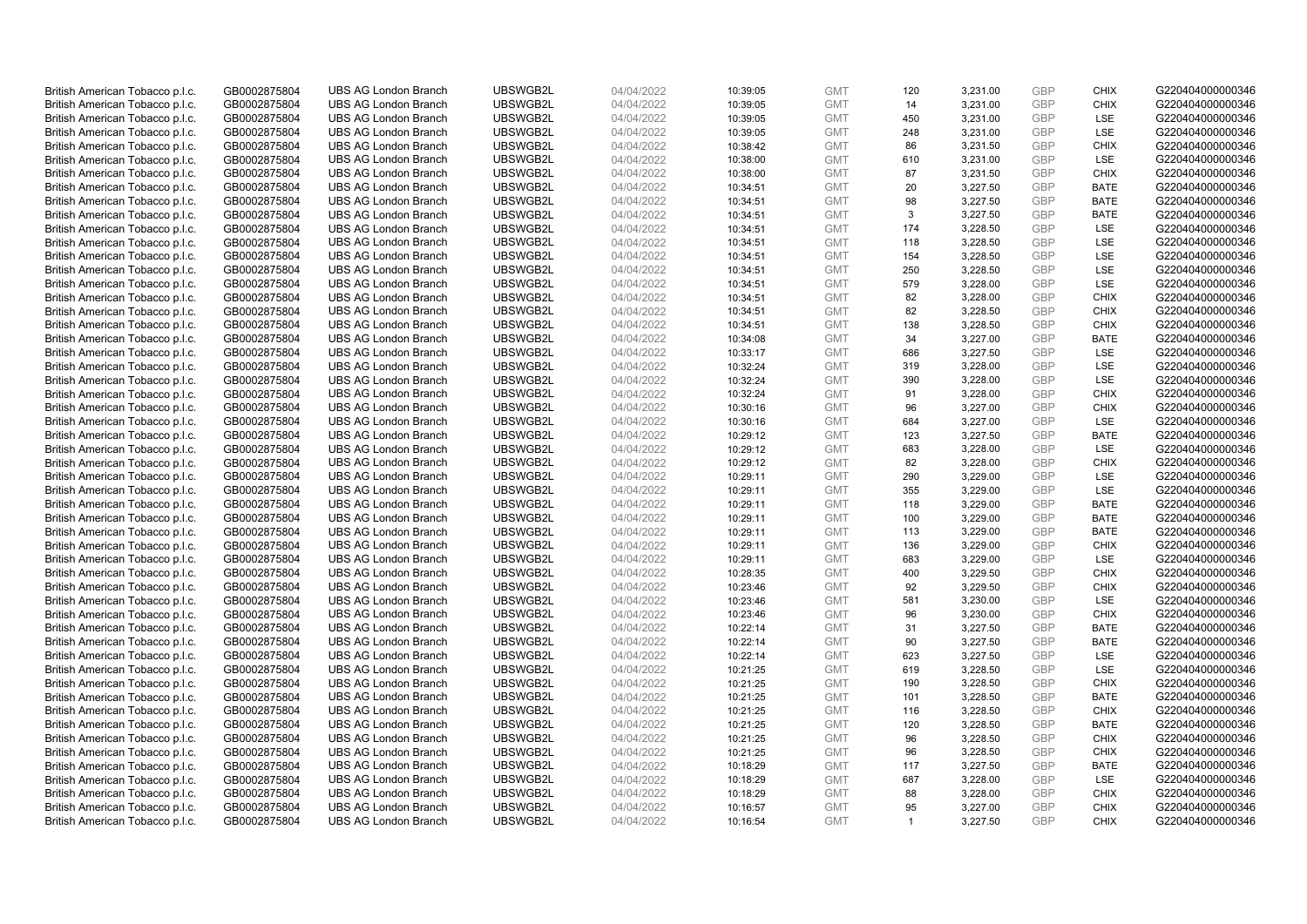| British American Tobacco p.l.c. | GB0002875804 | <b>UBS AG London Branch</b> | UBSWGB2L | 04/04/2022 | 10:14:53 | <b>GMT</b> | 114 | 3,227.50 | <b>GBP</b>               | <b>BATE</b>        | G220404000000346 |
|---------------------------------|--------------|-----------------------------|----------|------------|----------|------------|-----|----------|--------------------------|--------------------|------------------|
|                                 | GB0002875804 | <b>UBS AG London Branch</b> | UBSWGB2L | 04/04/2022 |          | <b>GMT</b> | 75  | 3,228.50 | <b>GBP</b>               | <b>CHIX</b>        | G220404000000346 |
| British American Tobacco p.l.c. |              |                             | UBSWGB2L |            | 10:14:20 |            |     |          |                          | LSE                | G220404000000346 |
| British American Tobacco p.l.c. | GB0002875804 | <b>UBS AG London Branch</b> |          | 04/04/2022 | 10:14:20 | <b>GMT</b> | 280 | 3,228.50 | <b>GBP</b>               |                    |                  |
| British American Tobacco p.l.c. | GB0002875804 | <b>UBS AG London Branch</b> | UBSWGB2L | 04/04/2022 | 10:14:20 | <b>GMT</b> | 251 | 3,228.50 | <b>GBP</b>               | LSE                | G220404000000346 |
| British American Tobacco p.l.c. | GB0002875804 | <b>UBS AG London Branch</b> | UBSWGB2L | 04/04/2022 | 10:14:20 | <b>GMT</b> | 25  | 3,228.50 | <b>GBP</b>               | <b>CHIX</b>        | G220404000000346 |
| British American Tobacco p.l.c. | GB0002875804 | <b>UBS AG London Branch</b> | UBSWGB2L | 04/04/2022 | 10:14:20 | <b>GMT</b> | 80  | 3,228.50 | <b>GBP</b>               | <b>CHIX</b>        | G220404000000346 |
| British American Tobacco p.l.c. | GB0002875804 | <b>UBS AG London Branch</b> | UBSWGB2L | 04/04/2022 | 10:14:01 | <b>GMT</b> | 86  | 3,229.00 | <b>GBP</b>               | <b>CHIX</b>        | G220404000000346 |
| British American Tobacco p.l.c. | GB0002875804 | <b>UBS AG London Branch</b> | UBSWGB2L | 04/04/2022 | 10:13:29 | <b>GMT</b> | 102 | 3,229.00 | <b>GBP</b>               | <b>BATE</b>        | G220404000000346 |
| British American Tobacco p.l.c. | GB0002875804 | <b>UBS AG London Branch</b> | UBSWGB2L | 04/04/2022 | 10:13:25 | <b>GMT</b> | 92  | 3,230.00 | <b>GBP</b>               | <b>CHIX</b>        | G220404000000346 |
| British American Tobacco p.l.c. | GB0002875804 | <b>UBS AG London Branch</b> | UBSWGB2L | 04/04/2022 | 10:12:55 | <b>GMT</b> | 113 | 3,230.00 | <b>GBP</b>               | LSE                | G220404000000346 |
| British American Tobacco p.l.c. | GB0002875804 | <b>UBS AG London Branch</b> | UBSWGB2L | 04/04/2022 | 10:12:55 | <b>GMT</b> | 449 | 3,230.00 | <b>GBP</b>               | <b>LSE</b>         | G220404000000346 |
| British American Tobacco p.l.c. | GB0002875804 | <b>UBS AG London Branch</b> | UBSWGB2L | 04/04/2022 | 10:12:55 | <b>GMT</b> | 57  | 3,230.00 | <b>GBP</b>               | LSE                | G220404000000346 |
| British American Tobacco p.l.c. | GB0002875804 | <b>UBS AG London Branch</b> | UBSWGB2L | 04/04/2022 | 10:12:55 | <b>GMT</b> | 256 | 3,230.00 | <b>GBP</b>               | <b>LSE</b>         | G220404000000346 |
| British American Tobacco p.l.c. | GB0002875804 | <b>UBS AG London Branch</b> | UBSWGB2L | 04/04/2022 | 10:12:55 | <b>GMT</b> | 200 | 3,229.50 | <b>GBP</b>               | LSE                | G220404000000346 |
| British American Tobacco p.l.c. | GB0002875804 | <b>UBS AG London Branch</b> | UBSWGB2L | 04/04/2022 | 10:12:55 | <b>GMT</b> | 48  | 3,230.00 | <b>GBP</b>               | <b>LSE</b>         | G220404000000346 |
| British American Tobacco p.l.c. | GB0002875804 | <b>UBS AG London Branch</b> | UBSWGB2L | 04/04/2022 | 10:12:55 | <b>GMT</b> | 154 | 3,230.00 | <b>GBP</b>               | LSE                | G220404000000346 |
| British American Tobacco p.l.c. | GB0002875804 | <b>UBS AG London Branch</b> | UBSWGB2L | 04/04/2022 | 10:12:55 | <b>GMT</b> | 118 | 3,229.50 | <b>GBP</b>               | <b>BATE</b>        | G220404000000346 |
| British American Tobacco p.l.c. | GB0002875804 | <b>UBS AG London Branch</b> | UBSWGB2L | 04/04/2022 | 10:12:55 | <b>GMT</b> | 113 | 3,229.50 | <b>GBP</b>               | <b>BATE</b>        | G220404000000346 |
| British American Tobacco p.l.c. | GB0002875804 | <b>UBS AG London Branch</b> | UBSWGB2L | 04/04/2022 | 10:12:55 | <b>GMT</b> | 256 | 3,230.00 | <b>GBP</b>               | <b>LSE</b>         | G220404000000346 |
| British American Tobacco p.l.c. | GB0002875804 | <b>UBS AG London Branch</b> | UBSWGB2L | 04/04/2022 | 10:12:55 | <b>GMT</b> | 435 | 3,230.00 | <b>GBP</b>               | LSE                | G220404000000346 |
| British American Tobacco p.l.c. | GB0002875804 | <b>UBS AG London Branch</b> | UBSWGB2L | 04/04/2022 | 10:12:55 | <b>GMT</b> | 99  | 3,230.00 | <b>GBP</b>               | <b>CHIX</b>        | G220404000000346 |
| British American Tobacco p.l.c. | GB0002875804 | <b>UBS AG London Branch</b> | UBSWGB2L | 04/04/2022 | 10:12:09 | <b>GMT</b> | 117 | 3,230.50 | <b>GBP</b>               | <b>CHIX</b>        | G220404000000346 |
| British American Tobacco p.l.c. | GB0002875804 | <b>UBS AG London Branch</b> | UBSWGB2L | 04/04/2022 | 10:11:09 | <b>GMT</b> | 108 | 3,230.50 | <b>GBP</b>               | <b>CHIX</b>        | G220404000000346 |
| British American Tobacco p.l.c. | GB0002875804 | <b>UBS AG London Branch</b> | UBSWGB2L | 04/04/2022 | 10:10:14 | <b>GMT</b> | 91  | 3,229.00 | <b>GBP</b>               | <b>LSE</b>         | G220404000000346 |
| British American Tobacco p.l.c. | GB0002875804 | <b>UBS AG London Branch</b> | UBSWGB2L | 04/04/2022 | 10:08:44 | <b>GMT</b> | 99  | 3,228.50 | <b>GBP</b>               | <b>CHIX</b>        | G220404000000346 |
| British American Tobacco p.l.c. | GB0002875804 | <b>UBS AG London Branch</b> | UBSWGB2L | 04/04/2022 | 10:08:19 | <b>GMT</b> | 65  | 3,228.50 | <b>GBP</b>               | LSE                | G220404000000346 |
| British American Tobacco p.l.c. | GB0002875804 | <b>UBS AG London Branch</b> | UBSWGB2L | 04/04/2022 | 10:08:19 | <b>GMT</b> | 94  | 3,228.50 | <b>GBP</b>               | <b>CHIX</b>        | G220404000000346 |
| British American Tobacco p.l.c. | GB0002875804 | <b>UBS AG London Branch</b> | UBSWGB2L | 04/04/2022 | 10:08:19 | <b>GMT</b> | 581 | 3,228.50 | <b>GBP</b>               | <b>LSE</b>         | G220404000000346 |
| British American Tobacco p.l.c. | GB0002875804 | <b>UBS AG London Branch</b> | UBSWGB2L | 04/04/2022 | 10:07:54 | <b>GMT</b> | 80  | 3,229.00 | <b>GBP</b>               | <b>CHIX</b>        | G220404000000346 |
| British American Tobacco p.l.c. | GB0002875804 | <b>UBS AG London Branch</b> | UBSWGB2L | 04/04/2022 | 10:07:32 | <b>GMT</b> | 614 | 3,230.00 | <b>GBP</b>               | LSE                | G220404000000346 |
| British American Tobacco p.l.c. | GB0002875804 | <b>UBS AG London Branch</b> | UBSWGB2L | 04/04/2022 | 10:06:45 | <b>GMT</b> | 101 | 3,229.50 | <b>GBP</b>               | <b>BATE</b>        | G220404000000346 |
| British American Tobacco p.l.c. | GB0002875804 | <b>UBS AG London Branch</b> | UBSWGB2L | 04/04/2022 | 10:05:49 | <b>GMT</b> | 84  | 3,230.00 | <b>GBP</b>               | <b>CHIX</b>        | G220404000000346 |
| British American Tobacco p.l.c. | GB0002875804 | <b>UBS AG London Branch</b> | UBSWGB2L | 04/04/2022 | 10:05:49 | <b>GMT</b> | 230 | 3,230.00 | <b>GBP</b>               | <b>CHIX</b>        | G220404000000346 |
| British American Tobacco p.l.c. | GB0002875804 | <b>UBS AG London Branch</b> | UBSWGB2L | 04/04/2022 | 10:05:49 | <b>GMT</b> | 696 | 3,230.00 | <b>GBP</b>               | LSE                | G220404000000346 |
| British American Tobacco p.l.c. | GB0002875804 | <b>UBS AG London Branch</b> | UBSWGB2L | 04/04/2022 | 10:05:49 | <b>GMT</b> | 103 | 3,230.00 | <b>GBP</b>               | <b>BATE</b>        | G220404000000346 |
| British American Tobacco p.l.c. | GB0002875804 | <b>UBS AG London Branch</b> | UBSWGB2L | 04/04/2022 | 10:03:11 | <b>GMT</b> | 115 | 3,229.00 | <b>GBP</b>               | <b>BATE</b>        | G220404000000346 |
| British American Tobacco p.l.c. | GB0002875804 | <b>UBS AG London Branch</b> | UBSWGB2L | 04/04/2022 | 10:03:11 | <b>GMT</b> | 448 | 3,229.50 | <b>GBP</b>               | <b>LSE</b>         | G220404000000346 |
| British American Tobacco p.l.c. | GB0002875804 | <b>UBS AG London Branch</b> | UBSWGB2L | 04/04/2022 |          | <b>GMT</b> | 251 | 3,229.50 | <b>GBP</b>               | LSE                | G220404000000346 |
|                                 |              | <b>UBS AG London Branch</b> | UBSWGB2L |            | 10:03:11 | <b>GMT</b> | 93  |          | <b>GBP</b>               | <b>CHIX</b>        | G220404000000346 |
| British American Tobacco p.l.c. | GB0002875804 |                             |          | 04/04/2022 | 10:03:11 |            |     | 3,229.50 |                          |                    |                  |
| British American Tobacco p.l.c. | GB0002875804 | <b>UBS AG London Branch</b> | UBSWGB2L | 04/04/2022 | 10:01:21 | <b>GMT</b> | 103 | 3,230.00 | <b>GBP</b><br><b>GBP</b> | <b>BATE</b><br>LSE | G220404000000346 |
| British American Tobacco p.l.c. | GB0002875804 | <b>UBS AG London Branch</b> | UBSWGB2L | 04/04/2022 | 10:01:21 | <b>GMT</b> | 686 | 3,230.50 |                          |                    | G220404000000346 |
| British American Tobacco p.l.c. | GB0002875804 | <b>UBS AG London Branch</b> | UBSWGB2L | 04/04/2022 | 10:01:21 | <b>GMT</b> | 123 | 3,230.50 | <b>GBP</b>               | <b>BATE</b>        | G220404000000346 |
| British American Tobacco p.l.c. | GB0002875804 | <b>UBS AG London Branch</b> | UBSWGB2L | 04/04/2022 | 10:01:21 | <b>GMT</b> | 92  | 3,230.50 | <b>GBP</b>               | <b>CHIX</b>        | G220404000000346 |
| British American Tobacco p.l.c. | GB0002875804 | <b>UBS AG London Branch</b> | UBSWGB2L | 04/04/2022 | 10:00:06 | <b>GMT</b> | 21  | 3,230.50 | <b>GBP</b>               | <b>CHIX</b>        | G220404000000346 |
| British American Tobacco p.l.c. | GB0002875804 | <b>UBS AG London Branch</b> | UBSWGB2L | 04/04/2022 | 10:00:06 | <b>GMT</b> | 100 | 3,230.50 | <b>GBP</b>               | <b>CHIX</b>        | G220404000000346 |
| British American Tobacco p.l.c. | GB0002875804 | <b>UBS AG London Branch</b> | UBSWGB2L | 04/04/2022 | 10:00:04 | <b>GMT</b> | 654 | 3,231.00 | <b>GBP</b>               | LSE                | G220404000000346 |
| British American Tobacco p.l.c. | GB0002875804 | <b>UBS AG London Branch</b> | UBSWGB2L | 04/04/2022 | 10:00:04 | <b>GMT</b> | 197 | 3,230.50 | <b>GBP</b>               | <b>BATE</b>        | G220404000000346 |
| British American Tobacco p.l.c. | GB0002875804 | <b>UBS AG London Branch</b> | UBSWGB2L | 04/04/2022 | 10:00:04 | <b>GMT</b> | 98  | 3,231.50 | <b>GBP</b>               | <b>CHIX</b>        | G220404000000346 |
| British American Tobacco p.l.c. | GB0002875804 | <b>UBS AG London Branch</b> | UBSWGB2L | 04/04/2022 | 09:59:15 | <b>GMT</b> | 696 | 3,231.00 | <b>GBP</b>               | LSE                | G220404000000346 |
| British American Tobacco p.l.c. | GB0002875804 | <b>UBS AG London Branch</b> | UBSWGB2L | 04/04/2022 | 09:59:15 | <b>GMT</b> | 94  | 3,231.00 | <b>GBP</b>               | <b>CHIX</b>        | G220404000000346 |
| British American Tobacco p.l.c. | GB0002875804 | <b>UBS AG London Branch</b> | UBSWGB2L | 04/04/2022 | 09:59:15 | <b>GMT</b> | 84  | 3,231.50 | <b>GBP</b>               | <b>CHIX</b>        | G220404000000346 |
| British American Tobacco p.l.c. | GB0002875804 | <b>UBS AG London Branch</b> | UBSWGB2L | 04/04/2022 | 09:58:15 | <b>GMT</b> | 604 | 3,231.50 | <b>GBP</b>               | LSE                | G220404000000346 |
| British American Tobacco p.l.c. | GB0002875804 | <b>UBS AG London Branch</b> | UBSWGB2L | 04/04/2022 | 09:58:15 | <b>GMT</b> | 13  | 3,232.00 | <b>GBP</b>               | <b>CHIX</b>        | G220404000000346 |
| British American Tobacco p.l.c. | GB0002875804 | <b>UBS AG London Branch</b> | UBSWGB2L | 04/04/2022 | 09:58:15 | <b>GMT</b> | 113 | 3.232.00 | GBP                      | <b>CHIX</b>        | G220404000000346 |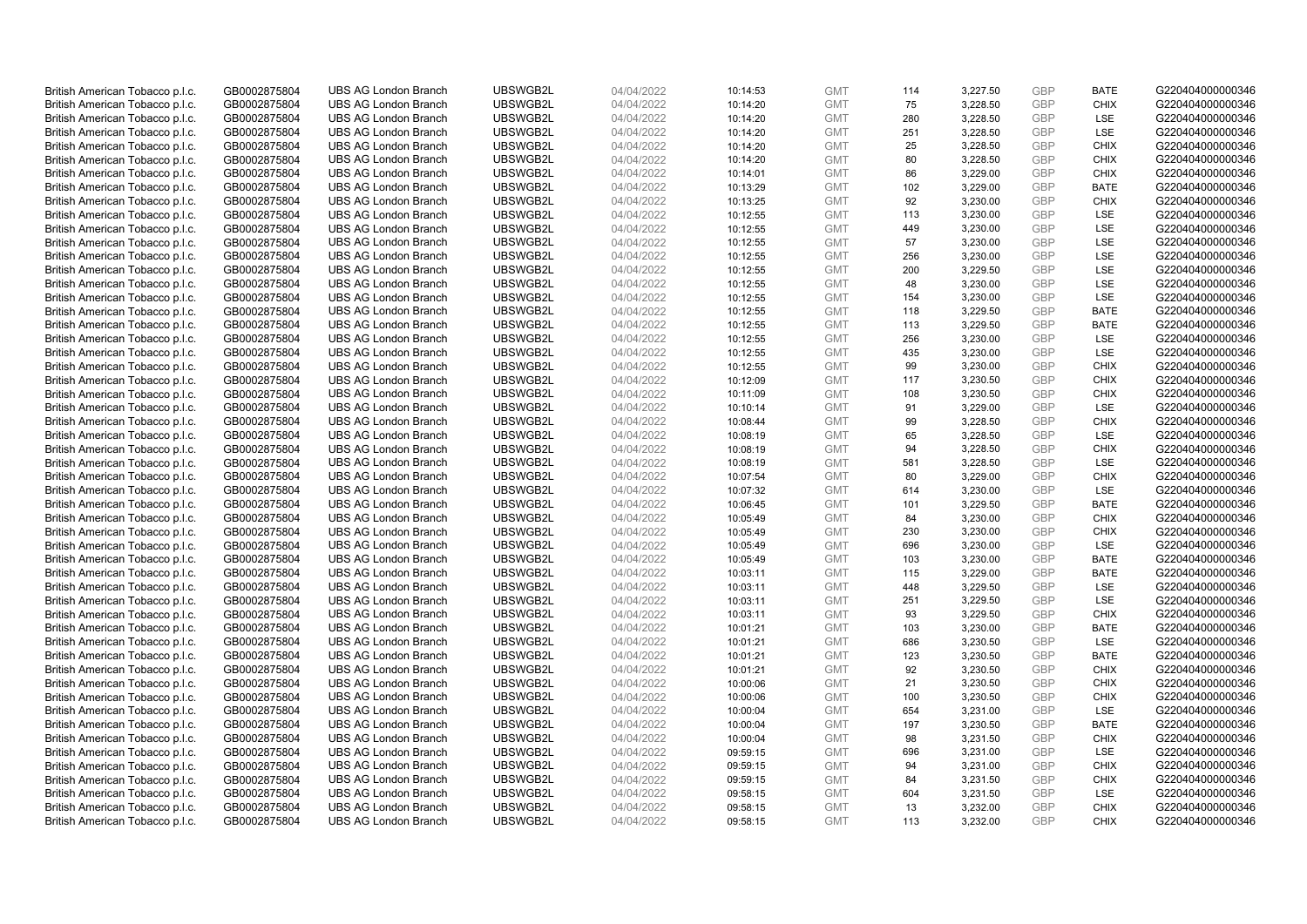| British American Tobacco p.l.c.                                    | GB0002875804                 | <b>UBS AG London Branch</b> | UBSWGB2L | 04/04/2022 | 09:58:15 | <b>GMT</b> | 36             | 3,232.00 | <b>GBP</b> | <b>CHIX</b> | G220404000000346 |
|--------------------------------------------------------------------|------------------------------|-----------------------------|----------|------------|----------|------------|----------------|----------|------------|-------------|------------------|
|                                                                    |                              |                             |          |            |          |            |                |          | <b>GBP</b> | <b>CHIX</b> |                  |
| British American Tobacco p.l.c.                                    | GB0002875804                 | <b>UBS AG London Branch</b> | UBSWGB2L | 04/04/2022 | 09:57:15 | <b>GMT</b> | 96             | 3,232.00 |            |             | G220404000000346 |
| British American Tobacco p.l.c.                                    | GB0002875804                 | <b>UBS AG London Branch</b> | UBSWGB2L | 04/04/2022 | 09:53:48 | <b>GMT</b> | 309            | 3,229.00 | <b>GBP</b> | LSE         | G220404000000346 |
| British American Tobacco p.l.c.                                    | GB0002875804                 | <b>UBS AG London Branch</b> | UBSWGB2L | 04/04/2022 | 09:53:48 | <b>GMT</b> | 242            | 3,229.00 | <b>GBP</b> | LSE         | G220404000000346 |
| British American Tobacco p.l.c.                                    | GB0002875804                 | <b>UBS AG London Branch</b> | UBSWGB2L | 04/04/2022 | 09:53:48 | <b>GMT</b> | 154            | 3,229.00 | <b>GBP</b> | LSE         | G220404000000346 |
| British American Tobacco p.l.c.                                    | GB0002875804                 | <b>UBS AG London Branch</b> | UBSWGB2L | 04/04/2022 | 09:53:48 | <b>GMT</b> | 105            | 3,229.00 | <b>GBP</b> | <b>CHIX</b> | G220404000000346 |
| British American Tobacco p.l.c.                                    | GB0002875804                 | <b>UBS AG London Branch</b> | UBSWGB2L | 04/04/2022 | 09:53:48 | <b>GMT</b> | 604            | 3,229.00 | <b>GBP</b> | LSE         | G220404000000346 |
| British American Tobacco p.l.c.                                    | GB0002875804                 | <b>UBS AG London Branch</b> | UBSWGB2L | 04/04/2022 | 09:53:48 | <b>GMT</b> | 103            | 3,229.00 | <b>GBP</b> | <b>BATE</b> | G220404000000346 |
| British American Tobacco p.l.c.                                    | GB0002875804                 | <b>UBS AG London Branch</b> | UBSWGB2L | 04/04/2022 | 09:53:48 | <b>GMT</b> | 83             | 3,229.00 | <b>GBP</b> | <b>CHIX</b> | G220404000000346 |
| British American Tobacco p.l.c.                                    | GB0002875804                 | <b>UBS AG London Branch</b> | UBSWGB2L | 04/04/2022 | 09:51:03 | <b>GMT</b> | 95             | 3,229.00 | <b>GBP</b> | <b>CHIX</b> | G220404000000346 |
| British American Tobacco p.l.c.                                    | GB0002875804                 | <b>UBS AG London Branch</b> | UBSWGB2L | 04/04/2022 | 09:50:58 | <b>GMT</b> | 262            | 3,230.00 | <b>GBP</b> | LSE         | G220404000000346 |
| British American Tobacco p.l.c.                                    | GB0002875804                 | <b>UBS AG London Branch</b> | UBSWGB2L | 04/04/2022 | 09:50:58 | <b>GMT</b> | 352            | 3,230.00 | <b>GBP</b> | LSE         | G220404000000346 |
| British American Tobacco p.l.c.                                    | GB0002875804                 | <b>UBS AG London Branch</b> | UBSWGB2L | 04/04/2022 | 09:50:58 | <b>GMT</b> | 112            | 3,230.00 | <b>GBP</b> | <b>BATE</b> | G220404000000346 |
| British American Tobacco p.l.c.                                    | GB0002875804                 | <b>UBS AG London Branch</b> | UBSWGB2L | 04/04/2022 | 09:50:00 | <b>GMT</b> | 75             | 3,231.00 | <b>GBP</b> | <b>CHIX</b> | G220404000000346 |
| British American Tobacco p.l.c.                                    | GB0002875804                 | <b>UBS AG London Branch</b> | UBSWGB2L | 04/04/2022 | 09:50:00 | <b>GMT</b> | 103            | 3,231.00 | <b>GBP</b> | <b>CHIX</b> | G220404000000346 |
| British American Tobacco p.l.c.                                    | GB0002875804                 | <b>UBS AG London Branch</b> | UBSWGB2L | 04/04/2022 | 09:50:00 | <b>GMT</b> | 11             | 3,230.50 | <b>GBP</b> | <b>CHIX</b> | G220404000000346 |
| British American Tobacco p.l.c.                                    | GB0002875804                 | <b>UBS AG London Branch</b> | UBSWGB2L | 04/04/2022 | 09:50:00 | <b>GMT</b> | 3              | 3,231.00 | <b>GBP</b> | <b>BATE</b> | G220404000000346 |
| British American Tobacco p.l.c.                                    | GB0002875804                 | <b>UBS AG London Branch</b> | UBSWGB2L | 04/04/2022 | 09:50:00 | <b>GMT</b> | 107            | 3,231.00 | <b>GBP</b> | <b>BATE</b> | G220404000000346 |
|                                                                    |                              | <b>UBS AG London Branch</b> | UBSWGB2L |            |          |            |                |          |            | <b>LSE</b>  |                  |
| British American Tobacco p.l.c.                                    | GB0002875804                 |                             |          | 04/04/2022 | 09:50:00 | <b>GMT</b> | 13             | 3,231.00 | <b>GBP</b> |             | G220404000000346 |
| British American Tobacco p.l.c.                                    | GB0002875804                 | <b>UBS AG London Branch</b> | UBSWGB2L | 04/04/2022 | 09:50:00 | <b>GMT</b> | 648            | 3,231.00 | <b>GBP</b> | LSE         | G220404000000346 |
| British American Tobacco p.l.c.                                    | GB0002875804                 | <b>UBS AG London Branch</b> | UBSWGB2L | 04/04/2022 | 09:49:53 | <b>GMT</b> | 14             | 3,231.50 | <b>GBP</b> | <b>CHIX</b> | G220404000000346 |
| British American Tobacco p.l.c.                                    | GB0002875804                 | <b>UBS AG London Branch</b> | UBSWGB2L | 04/04/2022 | 09:49:53 | <b>GMT</b> | 84             | 3,231.50 | <b>GBP</b> | <b>CHIX</b> | G220404000000346 |
| British American Tobacco p.l.c.                                    | GB0002875804                 | <b>UBS AG London Branch</b> | UBSWGB2L | 04/04/2022 | 09:49:53 | <b>GMT</b> | 97             | 3,231.50 | <b>GBP</b> | <b>CHIX</b> | G220404000000346 |
| British American Tobacco p.l.c.                                    | GB0002875804                 | <b>UBS AG London Branch</b> | UBSWGB2L | 04/04/2022 | 09:49:53 | <b>GMT</b> | 82             | 3,231.50 | <b>GBP</b> | <b>CHIX</b> | G220404000000346 |
| British American Tobacco p.l.c.                                    | GB0002875804                 | <b>UBS AG London Branch</b> | UBSWGB2L | 04/04/2022 | 09:49:11 | <b>GMT</b> | 18             | 3,231.50 | <b>GBP</b> | <b>CHIX</b> | G220404000000346 |
| British American Tobacco p.l.c.                                    | GB0002875804                 | <b>UBS AG London Branch</b> | UBSWGB2L | 04/04/2022 | 09:47:39 | <b>GMT</b> | 653            | 3,231.00 | <b>GBP</b> | LSE         | G220404000000346 |
| British American Tobacco p.l.c.                                    | GB0002875804                 | <b>UBS AG London Branch</b> | UBSWGB2L | 04/04/2022 | 09:45:39 | <b>GMT</b> | 123            | 3,232.00 | <b>GBP</b> | <b>BATE</b> | G220404000000346 |
| British American Tobacco p.l.c.                                    | GB0002875804                 | <b>UBS AG London Branch</b> | UBSWGB2L | 04/04/2022 | 09:45:36 | <b>GMT</b> | 149            | 3,233.50 | <b>GBP</b> | LSE         | G220404000000346 |
| British American Tobacco p.l.c.                                    | GB0002875804                 | <b>UBS AG London Branch</b> | UBSWGB2L | 04/04/2022 | 09:45:36 | <b>GMT</b> | 33             | 3,233.50 | <b>GBP</b> | LSE         | G220404000000346 |
| British American Tobacco p.l.c.                                    | GB0002875804                 | <b>UBS AG London Branch</b> | UBSWGB2L | 04/04/2022 | 09:45:36 | <b>GMT</b> | 154            | 3,233.50 | <b>GBP</b> | LSE         | G220404000000346 |
| British American Tobacco p.l.c.                                    | GB0002875804                 | <b>UBS AG London Branch</b> | UBSWGB2L | 04/04/2022 | 09:45:36 | <b>GMT</b> | 250            | 3,233.50 | <b>GBP</b> | LSE         | G220404000000346 |
| British American Tobacco p.l.c.                                    | GB0002875804                 | <b>UBS AG London Branch</b> | UBSWGB2L | 04/04/2022 | 09:45:36 | <b>GMT</b> | 108            | 3,233.00 | <b>GBP</b> | BATE        | G220404000000346 |
| British American Tobacco p.l.c.                                    | GB0002875804                 | <b>UBS AG London Branch</b> | UBSWGB2L | 04/04/2022 | 09:45:36 | <b>GMT</b> | 88             | 3,233.50 | <b>GBP</b> | <b>CHIX</b> | G220404000000346 |
| British American Tobacco p.l.c.                                    | GB0002875804                 | <b>UBS AG London Branch</b> | UBSWGB2L | 04/04/2022 | 09:45:36 | <b>GMT</b> | 691            | 3,233.50 | <b>GBP</b> | LSE         | G220404000000346 |
| British American Tobacco p.l.c.                                    | GB0002875804                 | <b>UBS AG London Branch</b> | UBSWGB2L | 04/04/2022 | 09:45:36 | <b>GMT</b> | 97             | 3,233.50 | <b>GBP</b> | <b>CHIX</b> | G220404000000346 |
| British American Tobacco p.l.c.                                    | GB0002875804                 | <b>UBS AG London Branch</b> | UBSWGB2L | 04/04/2022 | 09:45:36 | <b>GMT</b> | 64             | 3,233.50 | <b>GBP</b> | <b>CHIX</b> | G220404000000346 |
| British American Tobacco p.l.c.                                    | GB0002875804                 | <b>UBS AG London Branch</b> | UBSWGB2L | 04/04/2022 | 09:45:36 | <b>GMT</b> | 89             | 3,233.50 | <b>GBP</b> | <b>CHIX</b> | G220404000000346 |
| British American Tobacco p.l.c.                                    | GB0002875804                 | <b>UBS AG London Branch</b> | UBSWGB2L | 04/04/2022 | 09:44:27 | <b>GMT</b> | 44             | 3,233.50 | <b>GBP</b> | <b>CHIX</b> | G220404000000346 |
| British American Tobacco p.l.c.                                    | GB0002875804                 | <b>UBS AG London Branch</b> | UBSWGB2L | 04/04/2022 | 09:44:04 | <b>GMT</b> | 72             | 3,234.00 | <b>GBP</b> | <b>CHIX</b> | G220404000000346 |
| British American Tobacco p.l.c.                                    | GB0002875804                 | <b>UBS AG London Branch</b> | UBSWGB2L | 04/04/2022 | 09:44:04 | <b>GMT</b> | 10             | 3,234.00 | <b>GBP</b> | <b>CHIX</b> | G220404000000346 |
| British American Tobacco p.l.c.                                    | GB0002875804                 | <b>UBS AG London Branch</b> | UBSWGB2L | 04/04/2022 | 09:43:55 | <b>GMT</b> | $\mathbf{1}$   | 3,234.00 | <b>GBP</b> | <b>CHIX</b> | G220404000000346 |
| British American Tobacco p.l.c.                                    | GB0002875804                 | <b>UBS AG London Branch</b> | UBSWGB2L | 04/04/2022 | 09:42:57 | <b>GMT</b> | 124            | 3,233.50 | <b>GBP</b> | <b>BATE</b> | G220404000000346 |
| British American Tobacco p.l.c.                                    | GB0002875804                 | <b>UBS AG London Branch</b> | UBSWGB2L | 04/04/2022 | 09:42:41 | <b>GMT</b> | $\overline{7}$ | 3,234.00 | <b>GBP</b> | <b>CHIX</b> | G220404000000346 |
| British American Tobacco p.l.c.                                    | GB0002875804                 | <b>UBS AG London Branch</b> | UBSWGB2L | 04/04/2022 | 09:41:14 | <b>GMT</b> | 110            | 3,234.50 | <b>GBP</b> | LSE         | G220404000000346 |
| British American Tobacco p.l.c.                                    | GB0002875804                 | <b>UBS AG London Branch</b> | UBSWGB2L | 04/04/2022 | 09:41:14 | <b>GMT</b> | 541            | 3,234.50 | <b>GBP</b> | LSE         | G220404000000346 |
|                                                                    |                              | <b>UBS AG London Branch</b> | UBSWGB2L | 04/04/2022 | 09:41:01 | <b>GMT</b> | 49             | 3,235.00 | <b>GBP</b> | <b>CHIX</b> | G220404000000346 |
| British American Tobacco p.l.c.<br>British American Tobacco p.l.c. | GB0002875804<br>GB0002875804 | <b>UBS AG London Branch</b> | UBSWGB2L | 04/04/2022 | 09:41:01 | <b>GMT</b> | 6              | 3,235.00 | <b>GBP</b> | <b>CHIX</b> | G220404000000346 |
|                                                                    |                              | <b>UBS AG London Branch</b> | UBSWGB2L |            |          | <b>GMT</b> | 113            |          | <b>GBP</b> | <b>BATE</b> | G220404000000346 |
| British American Tobacco p.l.c.                                    | GB0002875804                 |                             |          | 04/04/2022 | 09:40:10 |            |                | 3,234.50 |            |             |                  |
| British American Tobacco p.l.c.                                    | GB0002875804                 | <b>UBS AG London Branch</b> | UBSWGB2L | 04/04/2022 | 09:40:10 | <b>GMT</b> | 87             | 3,234.50 | <b>GBP</b> | <b>CHIX</b> | G220404000000346 |
| British American Tobacco p.l.c.                                    | GB0002875804                 | <b>UBS AG London Branch</b> | UBSWGB2L | 04/04/2022 | 09:39:01 | <b>GMT</b> | 96             | 3,235.50 | <b>GBP</b> | <b>CHIX</b> | G220404000000346 |
| British American Tobacco p.l.c.                                    | GB0002875804                 | <b>UBS AG London Branch</b> | UBSWGB2L | 04/04/2022 | 09:38:19 | <b>GMT</b> | 115            | 3,236.00 | <b>GBP</b> | <b>BATE</b> | G220404000000346 |
| British American Tobacco p.l.c.                                    | GB0002875804                 | <b>UBS AG London Branch</b> | UBSWGB2L | 04/04/2022 | 09:38:18 | <b>GMT</b> | 617            | 3,236.50 | <b>GBP</b> | LSE         | G220404000000346 |
| British American Tobacco p.l.c.                                    | GB0002875804                 | <b>UBS AG London Branch</b> | UBSWGB2L | 04/04/2022 | 09:38:18 | <b>GMT</b> | 121            | 3,237.00 | <b>GBP</b> | <b>CHIX</b> | G220404000000346 |
| British American Tobacco p.l.c.                                    | GB0002875804                 | <b>UBS AG London Branch</b> | UBSWGB2L | 04/04/2022 | 09:36:49 | <b>GMT</b> | 110            | 3,237.50 | GBP        | <b>BATE</b> | G220404000000346 |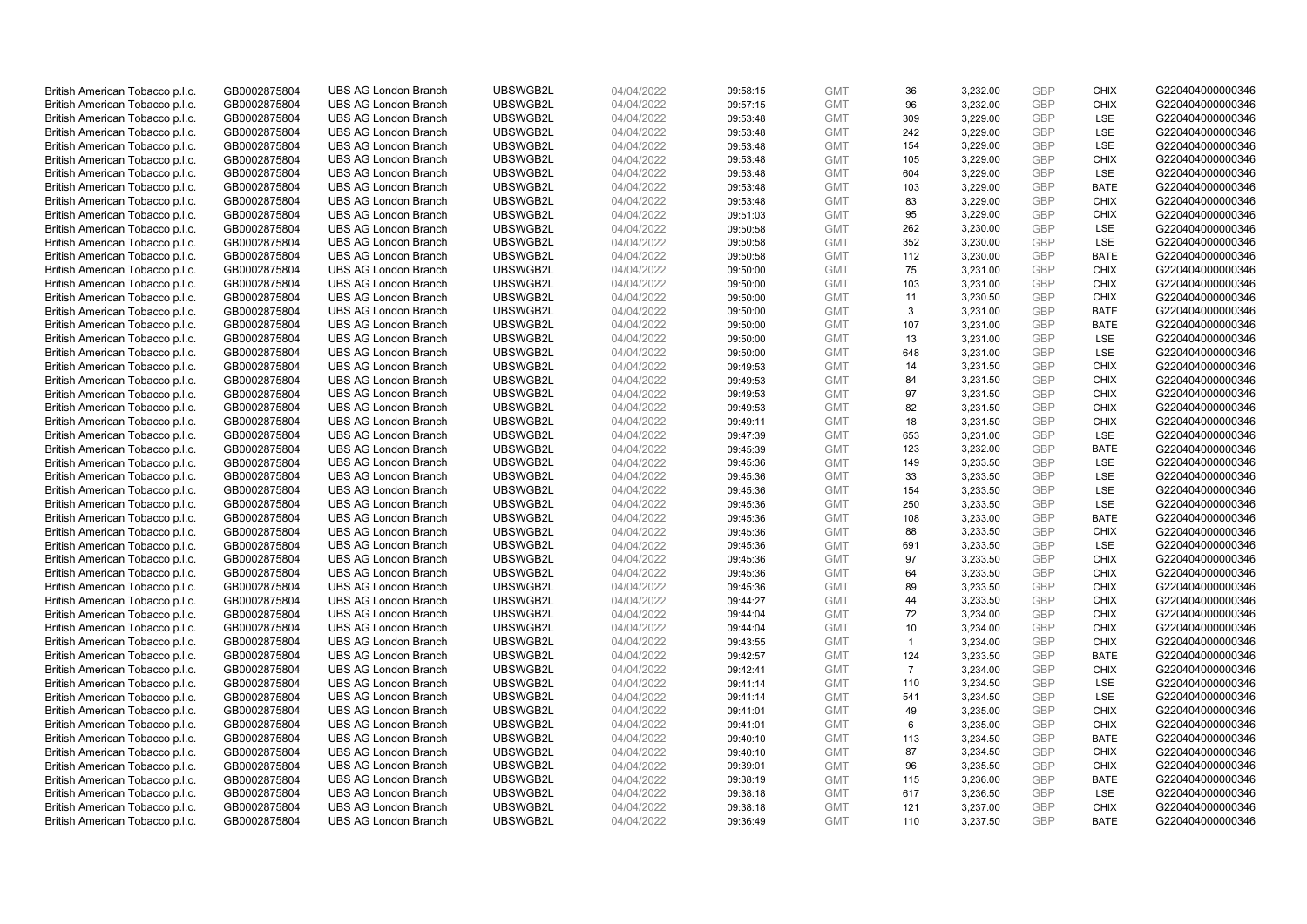| British American Tobacco p.l.c. | GB0002875804 | <b>UBS AG London Branch</b> | UBSWGB2L | 04/04/2022 | 09:36:14 | <b>GMT</b>               | 621            | 3,239.50 | <b>GBP</b>               | LSE         | G220404000000346 |
|---------------------------------|--------------|-----------------------------|----------|------------|----------|--------------------------|----------------|----------|--------------------------|-------------|------------------|
|                                 | GB0002875804 | <b>UBS AG London Branch</b> | UBSWGB2L | 04/04/2022 |          | <b>GMT</b>               | 95             | 3,239.00 | GBP                      | <b>CHIX</b> | G220404000000346 |
| British American Tobacco p.l.c. |              |                             |          |            | 09:35:52 |                          |                |          | <b>GBP</b>               | LSE         |                  |
| British American Tobacco p.l.c. | GB0002875804 | <b>UBS AG London Branch</b> | UBSWGB2L | 04/04/2022 | 09:35:51 | <b>GMT</b>               | 168            | 3,239.50 |                          |             | G220404000000346 |
| British American Tobacco p.l.c. | GB0002875804 | <b>UBS AG London Branch</b> | UBSWGB2L | 04/04/2022 | 09:35:51 | <b>GMT</b>               | 72             | 3,239.50 | <b>GBP</b>               | LSE         | G220404000000346 |
| British American Tobacco p.l.c. | GB0002875804 | <b>UBS AG London Branch</b> | UBSWGB2L | 04/04/2022 | 09:35:51 | <b>GMT</b>               | 60             | 3,239.50 | <b>GBP</b>               | LSE         | G220404000000346 |
| British American Tobacco p.l.c. | GB0002875804 | <b>UBS AG London Branch</b> | UBSWGB2L | 04/04/2022 | 09:35:51 | <b>GMT</b>               | 154            | 3,239.50 | <b>GBP</b>               | LSE         | G220404000000346 |
| British American Tobacco p.l.c. | GB0002875804 | <b>UBS AG London Branch</b> | UBSWGB2L | 04/04/2022 | 09:35:51 | <b>GMT</b>               | 177            | 3,239.50 | <b>GBP</b>               | LSE         | G220404000000346 |
| British American Tobacco p.l.c. | GB0002875804 | <b>UBS AG London Branch</b> | UBSWGB2L | 04/04/2022 | 09:35:51 | <b>GMT</b>               | 63             | 3,239.50 | <b>GBP</b>               | LSE         | G220404000000346 |
| British American Tobacco p.l.c. | GB0002875804 | <b>UBS AG London Branch</b> | UBSWGB2L | 04/04/2022 | 09:35:51 | <b>GMT</b>               | 76             | 3,239.50 | <b>GBP</b>               | LSE         | G220404000000346 |
| British American Tobacco p.l.c. | GB0002875804 | <b>UBS AG London Branch</b> | UBSWGB2L | 04/04/2022 | 09:35:51 | <b>GMT</b>               | 39             | 3,239.00 | <b>GBP</b>               | <b>CHIX</b> | G220404000000346 |
| British American Tobacco p.l.c. | GB0002875804 | <b>UBS AG London Branch</b> | UBSWGB2L | 04/04/2022 | 09:35:51 | <b>GMT</b>               | 86             | 3,239.00 | <b>GBP</b>               | <b>CHIX</b> | G220404000000346 |
| British American Tobacco p.l.c. | GB0002875804 | <b>UBS AG London Branch</b> | UBSWGB2L | 04/04/2022 | 09:35:51 | <b>GMT</b>               | 118            | 3,239.00 | <b>GBP</b>               | <b>BATE</b> | G220404000000346 |
| British American Tobacco p.l.c. | GB0002875804 | <b>UBS AG London Branch</b> | UBSWGB2L | 04/04/2022 | 09:35:34 | <b>GMT</b>               | 56             | 3,239.00 | <b>GBP</b>               | <b>CHIX</b> | G220404000000346 |
| British American Tobacco p.l.c. | GB0002875804 | <b>UBS AG London Branch</b> | UBSWGB2L | 04/04/2022 | 09:33:32 | <b>GMT</b>               | 639            | 3,239.50 | <b>GBP</b>               | LSE         | G220404000000346 |
| British American Tobacco p.l.c. | GB0002875804 | <b>UBS AG London Branch</b> | UBSWGB2L | 04/04/2022 | 09:33:32 | <b>GMT</b>               | 85             | 3,239.50 | <b>GBP</b>               | <b>CHIX</b> | G220404000000346 |
| British American Tobacco p.l.c. | GB0002875804 | <b>UBS AG London Branch</b> | UBSWGB2L | 04/04/2022 | 09:33:04 | <b>GMT</b>               | 771            | 3,240.00 | <b>GBP</b>               | LSE         | G220404000000346 |
| British American Tobacco p.l.c. | GB0002875804 | <b>UBS AG London Branch</b> | UBSWGB2L | 04/04/2022 | 09:33:04 | <b>GMT</b>               | 82             | 3,240.00 | <b>GBP</b>               | <b>CHIX</b> | G220404000000346 |
| British American Tobacco p.l.c. | GB0002875804 | <b>UBS AG London Branch</b> | UBSWGB2L | 04/04/2022 | 09:33:04 | <b>GMT</b>               | 108            | 3,240.00 | <b>GBP</b>               | <b>BATE</b> | G220404000000346 |
| British American Tobacco p.l.c. | GB0002875804 | <b>UBS AG London Branch</b> | UBSWGB2L | 04/04/2022 | 09:33:04 | <b>GMT</b>               | 127            | 3,240.50 | <b>GBP</b>               | <b>BATE</b> | G220404000000346 |
| British American Tobacco p.l.c. | GB0002875804 | <b>UBS AG London Branch</b> | UBSWGB2L | 04/04/2022 | 09:33:04 | <b>GMT</b>               | 168            | 3,240.50 | <b>GBP</b>               | LSE         | G220404000000346 |
| British American Tobacco p.l.c. | GB0002875804 | <b>UBS AG London Branch</b> | UBSWGB2L | 04/04/2022 | 09:33:04 | <b>GMT</b>               | 721            | 3,240.50 | <b>GBP</b>               | LSE         | G220404000000346 |
| British American Tobacco p.l.c. | GB0002875804 | <b>UBS AG London Branch</b> | UBSWGB2L | 04/04/2022 | 09:32:40 | <b>GMT</b>               | $\overline{7}$ | 3,241.50 | <b>GBP</b>               | <b>CHIX</b> | G220404000000346 |
| British American Tobacco p.l.c. | GB0002875804 | <b>UBS AG London Branch</b> | UBSWGB2L | 04/04/2022 | 09:32:40 | <b>GMT</b>               | 100            | 3,241.50 | <b>GBP</b>               | <b>CHIX</b> | G220404000000346 |
| British American Tobacco p.l.c. | GB0002875804 | <b>UBS AG London Branch</b> | UBSWGB2L | 04/04/2022 | 09:32:34 | <b>GMT</b>               | 92             | 3,242.00 | <b>GBP</b>               | LSE         | G220404000000346 |
| British American Tobacco p.l.c. | GB0002875804 | <b>UBS AG London Branch</b> | UBSWGB2L | 04/04/2022 | 09:31:37 | <b>GMT</b>               | 100            | 3,240.00 | <b>GBP</b>               | <b>CHIX</b> | G220404000000346 |
| British American Tobacco p.l.c. | GB0002875804 | <b>UBS AG London Branch</b> | UBSWGB2L | 04/04/2022 | 09:31:37 | <b>GMT</b>               | 67             | 3,240.00 | <b>GBP</b>               | <b>CHIX</b> | G220404000000346 |
| British American Tobacco p.l.c. | GB0002875804 | <b>UBS AG London Branch</b> | UBSWGB2L | 04/04/2022 | 09:30:35 | <b>GMT</b>               | 336            | 3,239.50 | <b>GBP</b>               | LSE         | G220404000000346 |
| British American Tobacco p.l.c. | GB0002875804 | <b>UBS AG London Branch</b> | UBSWGB2L | 04/04/2022 | 09:30:35 | <b>GMT</b>               | 428            | 3,239.50 | <b>GBP</b>               | LSE         | G220404000000346 |
| British American Tobacco p.l.c. | GB0002875804 | <b>UBS AG London Branch</b> | UBSWGB2L | 04/04/2022 | 09:30:24 | <b>GMT</b>               | 90             | 3,240.50 | <b>GBP</b>               | <b>CHIX</b> | G220404000000346 |
| British American Tobacco p.l.c. | GB0002875804 | <b>UBS AG London Branch</b> | UBSWGB2L | 04/04/2022 | 09:30:24 | <b>GMT</b>               | 105            | 3,240.50 | <b>GBP</b>               | <b>BATE</b> | G220404000000346 |
| British American Tobacco p.l.c. | GB0002875804 | <b>UBS AG London Branch</b> | UBSWGB2L | 04/04/2022 | 09:30:24 | <b>GMT</b>               | 618            | 3,240.50 | <b>GBP</b>               | LSE         | G220404000000346 |
| British American Tobacco p.l.c. | GB0002875804 | <b>UBS AG London Branch</b> | UBSWGB2L | 04/04/2022 | 09:30:24 | <b>GMT</b>               | 123            | 3,240.50 | <b>GBP</b>               | BATE        | G220404000000346 |
| British American Tobacco p.l.c. | GB0002875804 | <b>UBS AG London Branch</b> | UBSWGB2L | 04/04/2022 | 09:30:24 | <b>GMT</b>               | 2              | 3,240.50 | <b>GBP</b>               | <b>CHIX</b> | G220404000000346 |
| British American Tobacco p.l.c. | GB0002875804 | <b>UBS AG London Branch</b> | UBSWGB2L | 04/04/2022 | 09:29:38 | <b>GMT</b>               | 37             | 3,241.00 | <b>GBP</b>               | <b>CHIX</b> | G220404000000346 |
|                                 | GB0002875804 | <b>UBS AG London Branch</b> | UBSWGB2L | 04/04/2022 | 09:29:38 | <b>GMT</b>               | 100            | 3,241.00 | <b>GBP</b>               | <b>CHIX</b> | G220404000000346 |
| British American Tobacco p.l.c. |              |                             |          |            |          |                          |                |          |                          |             |                  |
| British American Tobacco p.l.c. | GB0002875804 | <b>UBS AG London Branch</b> | UBSWGB2L | 04/04/2022 | 09:29:38 | <b>GMT</b><br><b>GMT</b> | 58             | 3,241.00 | <b>GBP</b><br><b>GBP</b> | <b>CHIX</b> | G220404000000346 |
| British American Tobacco p.l.c. | GB0002875804 | <b>UBS AG London Branch</b> | UBSWGB2L | 04/04/2022 | 09:29:38 |                          | 90             | 3,241.00 |                          | <b>CHIX</b> | G220404000000346 |
| British American Tobacco p.l.c. | GB0002875804 | <b>UBS AG London Branch</b> | UBSWGB2L | 04/04/2022 | 09:29:38 | <b>GMT</b>               | 200            | 3,240.50 | <b>GBP</b>               | LSE         | G220404000000346 |
| British American Tobacco p.l.c. | GB0002875804 | <b>UBS AG London Branch</b> | UBSWGB2L | 04/04/2022 | 09:29:38 | <b>GMT</b>               | 513            | 3,240.50 | <b>GBP</b>               | LSE         | G220404000000346 |
| British American Tobacco p.l.c. | GB0002875804 | <b>UBS AG London Branch</b> | UBSWGB2L | 04/04/2022 | 09:28:24 | <b>GMT</b>               | 95             | 3,239.50 | <b>GBP</b>               | <b>CHIX</b> | G220404000000346 |
| British American Tobacco p.l.c. | GB0002875804 | <b>UBS AG London Branch</b> | UBSWGB2L | 04/04/2022 | 09:27:55 | <b>GMT</b>               | 336            | 3,238.50 | <b>GBP</b>               | LSE         | G220404000000346 |
| British American Tobacco p.l.c. | GB0002875804 | <b>UBS AG London Branch</b> | UBSWGB2L | 04/04/2022 | 09:27:55 | <b>GMT</b>               | 286            | 3,238.50 | <b>GBP</b>               | LSE         | G220404000000346 |
| British American Tobacco p.l.c. | GB0002875804 | <b>UBS AG London Branch</b> | UBSWGB2L | 04/04/2022 | 09:25:46 | <b>GMT</b>               | 677            | 3,234.50 | <b>GBP</b>               | LSE         | G220404000000346 |
| British American Tobacco p.l.c. | GB0002875804 | <b>UBS AG London Branch</b> | UBSWGB2L | 04/04/2022 | 09:25:46 | <b>GMT</b>               | 92             | 3,234.50 | <b>GBP</b>               | <b>CHIX</b> | G220404000000346 |
| British American Tobacco p.l.c. | GB0002875804 | <b>UBS AG London Branch</b> | UBSWGB2L | 04/04/2022 | 09:24:58 | <b>GMT</b>               | 161            | 3,235.00 | <b>GBP</b>               | <b>BATE</b> | G220404000000346 |
| British American Tobacco p.l.c. | GB0002875804 | <b>UBS AG London Branch</b> | UBSWGB2L | 04/04/2022 | 09:24:58 | <b>GMT</b>               | 161            | 3,234.50 | <b>GBP</b>               | <b>CHIX</b> | G220404000000346 |
| British American Tobacco p.l.c. | GB0002875804 | <b>UBS AG London Branch</b> | UBSWGB2L | 04/04/2022 | 09:24:58 | <b>GMT</b>               | 617            | 3,234.50 | <b>GBP</b>               | <b>LSE</b>  | G220404000000346 |
| British American Tobacco p.l.c. | GB0002875804 | <b>UBS AG London Branch</b> | UBSWGB2L | 04/04/2022 | 09:24:58 | <b>GMT</b>               | 100            | 3,235.00 | <b>GBP</b>               | <b>BATE</b> | G220404000000346 |
| British American Tobacco p.l.c. | GB0002875804 | <b>UBS AG London Branch</b> | UBSWGB2L | 04/04/2022 | 09:24:51 | <b>GMT</b>               | 260            | 3,235.50 | <b>GBP</b>               | LSE         | G220404000000346 |
| British American Tobacco p.l.c. | GB0002875804 | <b>UBS AG London Branch</b> | UBSWGB2L | 04/04/2022 | 09:24:51 | <b>GMT</b>               | 97             | 3,235.50 | <b>GBP</b>               | <b>CHIX</b> | G220404000000346 |
| British American Tobacco p.l.c. | GB0002875804 | <b>UBS AG London Branch</b> | UBSWGB2L | 04/04/2022 | 09:24:51 | <b>GMT</b>               | 715            | 3,235.50 | <b>GBP</b>               | LSE         | G220404000000346 |
| British American Tobacco p.l.c. | GB0002875804 | <b>UBS AG London Branch</b> | UBSWGB2L | 04/04/2022 | 09:24:51 | <b>GMT</b>               | 85             | 3,236.00 | <b>GBP</b>               | <b>BATE</b> | G220404000000346 |
| British American Tobacco p.l.c. | GB0002875804 | <b>UBS AG London Branch</b> | UBSWGB2L | 04/04/2022 | 09:24:51 | <b>GMT</b>               | 25             | 3,236.00 | <b>GBP</b>               | <b>BATE</b> | G220404000000346 |
| British American Tobacco p.l.c. | GB0002875804 | <b>UBS AG London Branch</b> | UBSWGB2L | 04/04/2022 | 09:24:51 | <b>GMT</b>               | 25             | 3.236.50 | GBP                      | <b>CHIX</b> | G220404000000346 |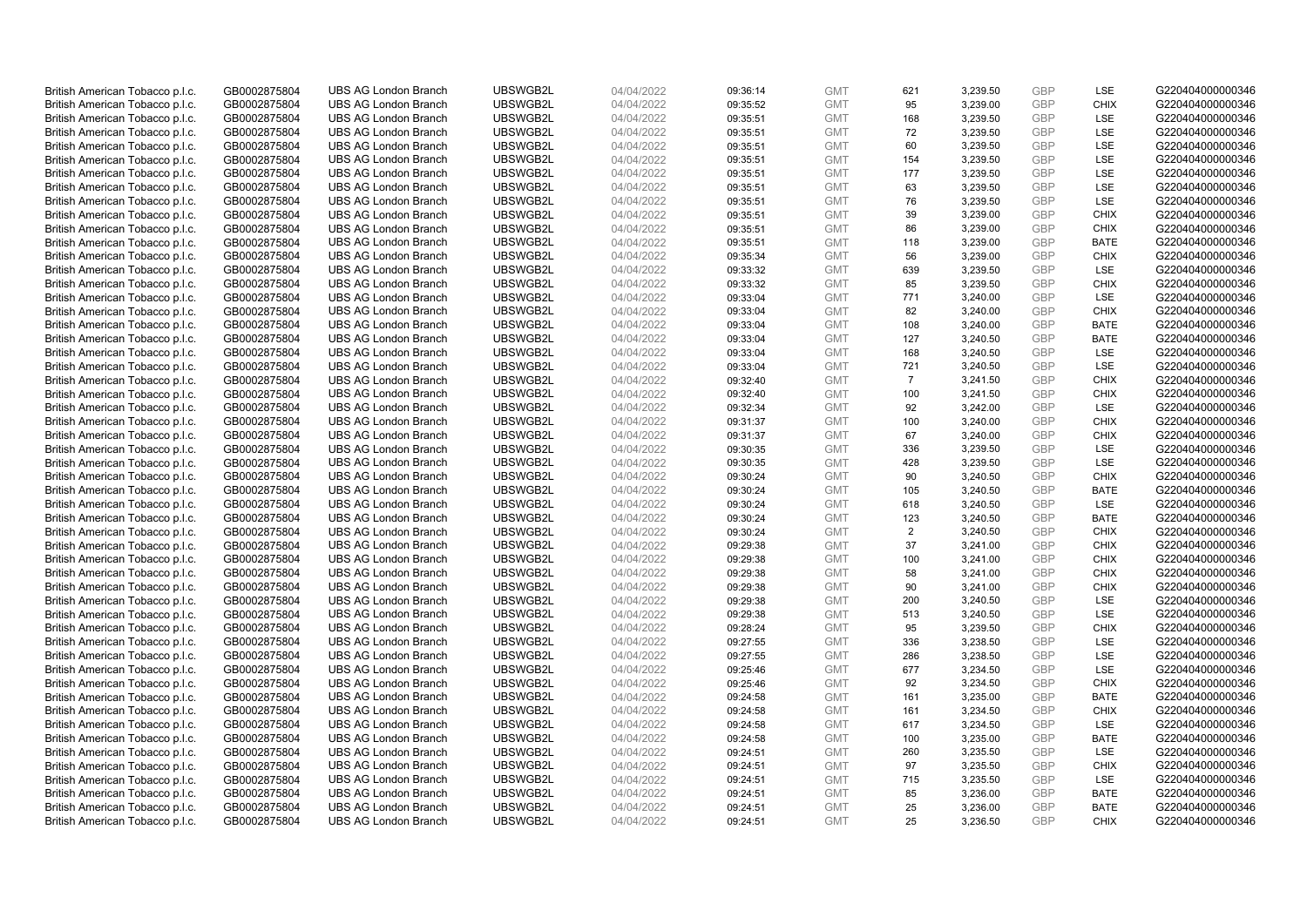| British American Tobacco p.l.c. | GB0002875804 | <b>UBS AG London Branch</b> | UBSWGB2L | 04/04/2022 | 09:24:32 | <b>GMT</b> | 89             | 3,236.50 | <b>GBP</b> | <b>CHIX</b> | G220404000000346 |
|---------------------------------|--------------|-----------------------------|----------|------------|----------|------------|----------------|----------|------------|-------------|------------------|
| British American Tobacco p.l.c. | GB0002875804 | <b>UBS AG London Branch</b> | UBSWGB2L | 04/04/2022 | 09:23:42 | <b>GMT</b> | $\overline{7}$ | 3,234.50 | <b>GBP</b> | <b>CHIX</b> | G220404000000346 |
| British American Tobacco p.l.c. | GB0002875804 | <b>UBS AG London Branch</b> | UBSWGB2L | 04/04/2022 | 09:23:41 | <b>GMT</b> | 3              | 3,234.50 | <b>GBP</b> | <b>CHIX</b> | G220404000000346 |
|                                 |              |                             | UBSWGB2L |            |          |            |                |          | <b>GBP</b> |             |                  |
| British American Tobacco p.l.c. | GB0002875804 | <b>UBS AG London Branch</b> |          | 04/04/2022 | 09:23:41 | <b>GMT</b> | 20             | 3,234.50 |            | <b>CHIX</b> | G220404000000346 |
| British American Tobacco p.l.c. | GB0002875804 | <b>UBS AG London Branch</b> | UBSWGB2L | 04/04/2022 | 09:23:21 | <b>GMT</b> | 25             | 3,234.00 | <b>GBP</b> | <b>CHIX</b> | G220404000000346 |
| British American Tobacco p.l.c. | GB0002875804 | <b>UBS AG London Branch</b> | UBSWGB2L | 04/04/2022 | 09:23:15 | <b>GMT</b> | 676            | 3,234.00 | <b>GBP</b> | LSE         | G220404000000346 |
| British American Tobacco p.l.c. | GB0002875804 | <b>UBS AG London Branch</b> | UBSWGB2L | 04/04/2022 | 09:23:15 | <b>GMT</b> | 142            | 3,234.00 | <b>GBP</b> | LSE         | G220404000000346 |
| British American Tobacco p.l.c. | GB0002875804 | <b>UBS AG London Branch</b> | UBSWGB2L | 04/04/2022 | 09:23:15 | <b>GMT</b> | 80             | 3,234.00 | <b>GBP</b> | <b>CHIX</b> | G220404000000346 |
| British American Tobacco p.l.c. | GB0002875804 | <b>UBS AG London Branch</b> | UBSWGB2L | 04/04/2022 | 09:21:55 | <b>GMT</b> | 60             | 3,233.00 | <b>GBP</b> | <b>CHIX</b> | G220404000000346 |
| British American Tobacco p.l.c. | GB0002875804 | <b>UBS AG London Branch</b> | UBSWGB2L | 04/04/2022 | 09:21:55 | <b>GMT</b> | $\mathbf{1}$   | 3,233.00 | <b>GBP</b> | <b>CHIX</b> | G220404000000346 |
| British American Tobacco p.l.c. | GB0002875804 | <b>UBS AG London Branch</b> | UBSWGB2L | 04/04/2022 | 09:21:55 | <b>GMT</b> | 52             | 3,233.00 | <b>GBP</b> | <b>CHIX</b> | G220404000000346 |
| British American Tobacco p.l.c. | GB0002875804 | <b>UBS AG London Branch</b> | UBSWGB2L | 04/04/2022 | 09:19:06 | <b>GMT</b> | 8              | 3,230.00 | <b>GBP</b> | <b>BATE</b> | G220404000000346 |
| British American Tobacco p.l.c. | GB0002875804 | <b>UBS AG London Branch</b> | UBSWGB2L | 04/04/2022 | 09:19:05 | <b>GMT</b> | 51             | 3,230.00 | <b>GBP</b> | <b>CHIX</b> | G220404000000346 |
| British American Tobacco p.l.c. | GB0002875804 | <b>UBS AG London Branch</b> | UBSWGB2L | 04/04/2022 | 09:19:05 | <b>GMT</b> | 104            | 3,230.00 | <b>GBP</b> | <b>BATE</b> | G220404000000346 |
| British American Tobacco p.l.c. | GB0002875804 | <b>UBS AG London Branch</b> | UBSWGB2L | 04/04/2022 | 09:19:05 | <b>GMT</b> | 36             | 3,230.00 | <b>GBP</b> | <b>CHIX</b> | G220404000000346 |
| British American Tobacco p.l.c. | GB0002875804 | <b>UBS AG London Branch</b> | UBSWGB2L | 04/04/2022 | 09:19:05 | <b>GMT</b> | 96             | 3,230.00 | <b>GBP</b> | <b>CHIX</b> | G220404000000346 |
| British American Tobacco p.l.c. | GB0002875804 | <b>UBS AG London Branch</b> | UBSWGB2L | 04/04/2022 | 09:18:52 | <b>GMT</b> | 623            | 3,231.00 | <b>GBP</b> | LSE         | G220404000000346 |
| British American Tobacco p.l.c. | GB0002875804 | <b>UBS AG London Branch</b> | UBSWGB2L | 04/04/2022 | 09:18:52 | <b>GMT</b> | 126            | 3,231.00 | <b>GBP</b> | <b>CHIX</b> | G220404000000346 |
| British American Tobacco p.l.c. | GB0002875804 | <b>UBS AG London Branch</b> | UBSWGB2L | 04/04/2022 | 09:15:53 | <b>GMT</b> | 108            | 3,229.00 | <b>GBP</b> | <b>BATE</b> | G220404000000346 |
| British American Tobacco p.l.c. | GB0002875804 | <b>UBS AG London Branch</b> | UBSWGB2L | 04/04/2022 | 09:15:53 | <b>GMT</b> | 24             | 3,229.00 | <b>GBP</b> | <b>BATE</b> | G220404000000346 |
| British American Tobacco p.l.c. | GB0002875804 | <b>UBS AG London Branch</b> | UBSWGB2L | 04/04/2022 | 09:15:53 | <b>GMT</b> | 84             | 3,229.00 | <b>GBP</b> | <b>BATE</b> | G220404000000346 |
| British American Tobacco p.l.c. | GB0002875804 | <b>UBS AG London Branch</b> | UBSWGB2L | 04/04/2022 | 09:15:52 | <b>GMT</b> | 82             | 3,229.50 | <b>GBP</b> | <b>CHIX</b> | G220404000000346 |
| British American Tobacco p.l.c. | GB0002875804 | <b>UBS AG London Branch</b> | UBSWGB2L | 04/04/2022 | 09:15:52 | <b>GMT</b> | 154            | 3,229.50 | <b>GBP</b> | <b>CHIX</b> | G220404000000346 |
| British American Tobacco p.l.c. | GB0002875804 | <b>UBS AG London Branch</b> | UBSWGB2L | 04/04/2022 | 09:15:52 | <b>GMT</b> | 705            | 3,229.50 | <b>GBP</b> | LSE         | G220404000000346 |
| British American Tobacco p.l.c. | GB0002875804 | <b>UBS AG London Branch</b> | UBSWGB2L | 04/04/2022 | 09:15:52 | <b>GMT</b> | 586            | 3,229.50 | <b>GBP</b> | LSE         | G220404000000346 |
| British American Tobacco p.l.c. | GB0002875804 | <b>UBS AG London Branch</b> | UBSWGB2L | 04/04/2022 | 09:15:43 | <b>GMT</b> | 101            | 3,230.00 | <b>GBP</b> | <b>CHIX</b> | G220404000000346 |
| British American Tobacco p.l.c. | GB0002875804 | <b>UBS AG London Branch</b> | UBSWGB2L | 04/04/2022 | 09:14:41 | <b>GMT</b> | 140            | 3,230.00 | <b>GBP</b> | <b>CHIX</b> | G220404000000346 |
| British American Tobacco p.l.c. | GB0002875804 | <b>UBS AG London Branch</b> | UBSWGB2L | 04/04/2022 | 09:13:32 | <b>GMT</b> | 93             | 3,230.00 | <b>GBP</b> | <b>BATE</b> | G220404000000346 |
| British American Tobacco p.l.c. | GB0002875804 | <b>UBS AG London Branch</b> | UBSWGB2L | 04/04/2022 | 09:13:32 | <b>GMT</b> | 26             | 3,230.00 | <b>GBP</b> | <b>BATE</b> | G220404000000346 |
| British American Tobacco p.l.c. | GB0002875804 | <b>UBS AG London Branch</b> | UBSWGB2L | 04/04/2022 | 09:13:17 | <b>GMT</b> | 330            | 3,230.50 | <b>GBP</b> | LSE         | G220404000000346 |
| British American Tobacco p.l.c. | GB0002875804 | <b>UBS AG London Branch</b> | UBSWGB2L | 04/04/2022 | 09:13:17 | <b>GMT</b> | 110            | 3,230.50 | <b>GBP</b> | <b>CHIX</b> | G220404000000346 |
| British American Tobacco p.l.c. | GB0002875804 | <b>UBS AG London Branch</b> | UBSWGB2L | 04/04/2022 | 09:13:17 | <b>GMT</b> | 115            | 3,230.50 | <b>GBP</b> | <b>BATE</b> | G220404000000346 |
| British American Tobacco p.l.c. | GB0002875804 | <b>UBS AG London Branch</b> | UBSWGB2L | 04/04/2022 | 09:13:17 | <b>GMT</b> | 94             | 3,230.50 | <b>GBP</b> | <b>CHIX</b> | G220404000000346 |
| British American Tobacco p.l.c. | GB0002875804 | <b>UBS AG London Branch</b> | UBSWGB2L | 04/04/2022 | 09:13:17 | <b>GMT</b> | 375            | 3,230.50 | <b>GBP</b> | LSE         | G220404000000346 |
| British American Tobacco p.l.c. | GB0002875804 | <b>UBS AG London Branch</b> | UBSWGB2L | 04/04/2022 | 09:12:35 | <b>GMT</b> | 32             | 3,230.50 | <b>GBP</b> | <b>CHIX</b> | G220404000000346 |
| British American Tobacco p.l.c. | GB0002875804 | <b>UBS AG London Branch</b> | UBSWGB2L | 04/04/2022 | 09:10:12 | <b>GMT</b> | 85             | 3,229.00 | <b>GBP</b> | <b>CHIX</b> | G220404000000346 |
| British American Tobacco p.l.c. | GB0002875804 | <b>UBS AG London Branch</b> | UBSWGB2L | 04/04/2022 | 09:10:12 | <b>GMT</b> | 425            | 3,229.50 | <b>GBP</b> | LSE         | G220404000000346 |
| British American Tobacco p.l.c. | GB0002875804 | <b>UBS AG London Branch</b> | UBSWGB2L | 04/04/2022 | 09:10:12 | <b>GMT</b> | 223            | 3,229.50 | <b>GBP</b> | LSE         | G220404000000346 |
|                                 |              | <b>UBS AG London Branch</b> | UBSWGB2L |            |          | <b>GMT</b> | 91             |          | <b>GBP</b> | <b>CHIX</b> | G220404000000346 |
| British American Tobacco p.l.c. | GB0002875804 |                             |          | 04/04/2022 | 09:10:12 |            |                | 3,229.50 |            |             |                  |
| British American Tobacco p.l.c. | GB0002875804 | <b>UBS AG London Branch</b> | UBSWGB2L | 04/04/2022 | 09:09:02 | <b>GMT</b> | 120            | 3,229.00 | <b>GBP</b> | <b>BATE</b> | G220404000000346 |
| British American Tobacco p.l.c. | GB0002875804 | <b>UBS AG London Branch</b> | UBSWGB2L | 04/04/2022 | 09:09:02 | <b>GMT</b> | 107            | 3,229.00 | <b>GBP</b> | <b>CHIX</b> | G220404000000346 |
| British American Tobacco p.l.c. | GB0002875804 | <b>UBS AG London Branch</b> | UBSWGB2L | 04/04/2022 | 09:09:02 | <b>GMT</b> | 652            | 3,229.00 | <b>GBP</b> | LSE         | G220404000000346 |
| British American Tobacco p.l.c. | GB0002875804 | <b>UBS AG London Branch</b> | UBSWGB2L | 04/04/2022 | 09:09:02 | <b>GMT</b> | 133            | 3,230.00 | <b>GBP</b> | <b>CHIX</b> | G220404000000346 |
| British American Tobacco p.l.c. | GB0002875804 | <b>UBS AG London Branch</b> | UBSWGB2L | 04/04/2022 | 09:08:50 | <b>GMT</b> | 603            | 3,230.00 | <b>GBP</b> | LSE         | G220404000000346 |
| British American Tobacco p.l.c. | GB0002875804 | <b>UBS AG London Branch</b> | UBSWGB2L | 04/04/2022 | 09:08:15 | <b>GMT</b> | 56             | 3,230.00 | <b>GBP</b> | <b>CHIX</b> | G220404000000346 |
| British American Tobacco p.l.c. | GB0002875804 | <b>UBS AG London Branch</b> | UBSWGB2L | 04/04/2022 | 09:08:15 | <b>GMT</b> | 250            | 3,230.00 | <b>GBP</b> | LSE         | G220404000000346 |
| British American Tobacco p.l.c. | GB0002875804 | <b>UBS AG London Branch</b> | UBSWGB2L | 04/04/2022 | 09:08:15 | <b>GMT</b> | 154            | 3,230.00 | <b>GBP</b> | LSE         | G220404000000346 |
| British American Tobacco p.l.c. | GB0002875804 | <b>UBS AG London Branch</b> | UBSWGB2L | 04/04/2022 | 09:08:15 | <b>GMT</b> | 5              | 3,230.00 | <b>GBP</b> | LSE         | G220404000000346 |
| British American Tobacco p.l.c. | GB0002875804 | <b>UBS AG London Branch</b> | UBSWGB2L | 04/04/2022 | 09:08:15 | <b>GMT</b> | 223            | 3,230.00 | <b>GBP</b> | LSE         | G220404000000346 |
| British American Tobacco p.l.c. | GB0002875804 | <b>UBS AG London Branch</b> | UBSWGB2L | 04/04/2022 | 09:08:15 | <b>GMT</b> | 200            | 3,230.00 | <b>GBP</b> | LSE         | G220404000000346 |
| British American Tobacco p.l.c. | GB0002875804 | <b>UBS AG London Branch</b> | UBSWGB2L | 04/04/2022 | 09:08:15 | <b>GMT</b> | 588            | 3,230.00 | <b>GBP</b> | LSE         | G220404000000346 |
| British American Tobacco p.l.c. | GB0002875804 | <b>UBS AG London Branch</b> | UBSWGB2L | 04/04/2022 | 09:08:15 | <b>GMT</b> | 157            | 3,230.00 | <b>GBP</b> | LSE         | G220404000000346 |
| British American Tobacco p.l.c. | GB0002875804 | <b>UBS AG London Branch</b> | UBSWGB2L | 04/04/2022 | 09:08:15 | <b>GMT</b> | 118            | 3,230.00 | <b>GBP</b> | <b>BATE</b> | G220404000000346 |
| British American Tobacco p.l.c. | GB0002875804 | <b>UBS AG London Branch</b> | UBSWGB2L | 04/04/2022 | 09:08:15 | <b>GMT</b> | 124            | 3.230.00 | GBP        | <b>BATE</b> | G220404000000346 |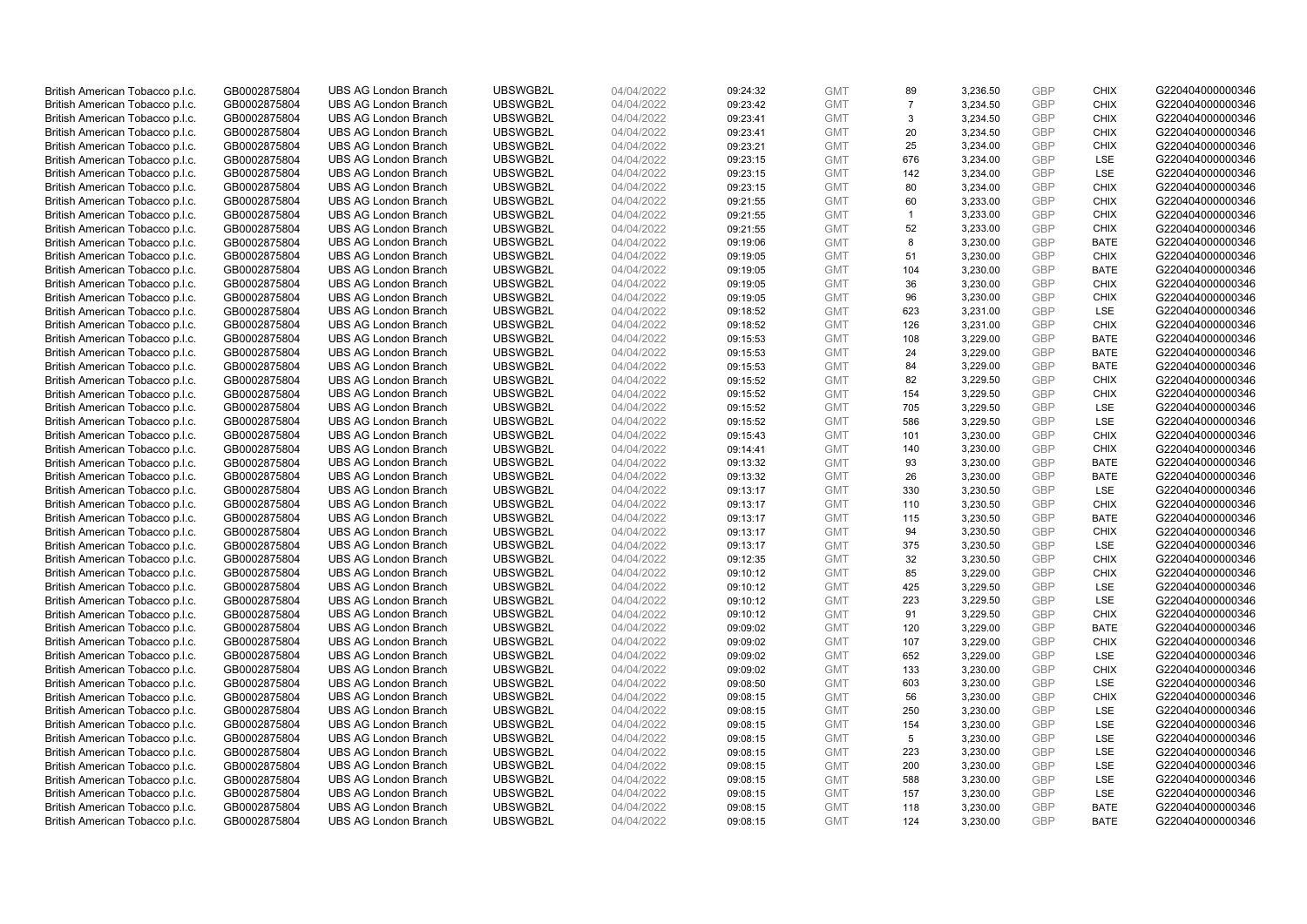| British American Tobacco p.l.c.                                    | GB0002875804                 | <b>UBS AG London Branch</b>                                | UBSWGB2L             | 04/04/2022               | 09:07:30             | <b>GMT</b>               | 127       | 3,230.50             | <b>GBP</b>               | <b>CHIX</b>        | G220404000000346                     |
|--------------------------------------------------------------------|------------------------------|------------------------------------------------------------|----------------------|--------------------------|----------------------|--------------------------|-----------|----------------------|--------------------------|--------------------|--------------------------------------|
| British American Tobacco p.l.c.                                    | GB0002875804                 | <b>UBS AG London Branch</b>                                | UBSWGB2L             | 04/04/2022               | 09:06:03             | <b>GMT</b>               | 81        | 3,229.50             | <b>GBP</b>               | <b>CHIX</b>        | G220404000000346                     |
| British American Tobacco p.l.c.                                    | GB0002875804                 | <b>UBS AG London Branch</b>                                | UBSWGB2L             | 04/04/2022               | 09:06:03             | <b>GMT</b>               | 100       | 3,229.50             | <b>GBP</b>               | <b>BATE</b>        | G220404000000346                     |
| British American Tobacco p.l.c.                                    | GB0002875804                 | <b>UBS AG London Branch</b>                                | UBSWGB2L             | 04/04/2022               | 09:06:03             | <b>GMT</b>               | 111       | 3,229.50             | <b>GBP</b>               | <b>CHIX</b>        | G220404000000346                     |
| British American Tobacco p.l.c.                                    | GB0002875804                 | <b>UBS AG London Branch</b>                                | UBSWGB2L             | 04/04/2022               | 09:06:03             | <b>GMT</b>               | 864       | 3,229.50             | <b>GBP</b>               | LSE                | G220404000000346                     |
| British American Tobacco p.l.c.                                    | GB0002875804                 | <b>UBS AG London Branch</b>                                | UBSWGB2L             | 04/04/2022               | 09:04:03             | <b>GMT</b>               | 593       | 3.229.00             | GBP                      | LSE                | G220404000000346                     |
| British American Tobacco p.l.c.                                    | GB0002875804                 | <b>UBS AG London Branch</b>                                | UBSWGB2L             | 04/04/2022               | 09:04:03             | <b>GMT</b>               | 90        | 3,229.00             | <b>GBP</b>               | <b>CHIX</b>        | G220404000000346                     |
| British American Tobacco p.l.c.                                    | GB0002875804                 | <b>UBS AG London Branch</b>                                | UBSWGB2L             | 04/04/2022               | 09:04:03             | <b>GMT</b>               | 115       | 3,229.00             | <b>GBP</b>               | <b>BATE</b>        | G220404000000346                     |
| British American Tobacco p.l.c.                                    | GB0002875804                 | <b>UBS AG London Branch</b>                                | UBSWGB2L             | 04/04/2022               | 09:04:03             | <b>GMT</b>               | 89        | 3,229.00             | <b>GBP</b>               | <b>CHIX</b>        | G220404000000346                     |
| British American Tobacco p.l.c.                                    | GB0002875804                 | <b>UBS AG London Branch</b>                                | UBSWGB2L             | 04/04/2022               | 09:04:03             | <b>GMT</b>               | 115       | 3,229.00             | <b>GBP</b>               | <b>BATE</b>        | G220404000000346                     |
| British American Tobacco p.l.c.                                    | GB0002875804                 | <b>UBS AG London Branch</b>                                | UBSWGB2L             | 04/04/2022               | 09:02:54             | <b>GMT</b>               | 91        | 3,229.50             | <b>GBP</b>               | <b>CHIX</b>        | G220404000000346                     |
| British American Tobacco p.l.c.                                    | GB0002875804                 | <b>UBS AG London Branch</b>                                | UBSWGB2L             | 04/04/2022               | 09:01:15             | <b>GMT</b>               | 86        | 3,230.00             | <b>GBP</b>               | <b>CHIX</b>        | G220404000000346                     |
| British American Tobacco p.l.c.                                    | GB0002875804                 | <b>UBS AG London Branch</b>                                | UBSWGB2L             | 04/04/2022               | 09:01:15             | <b>GMT</b>               | 128       | 3,230.00             | <b>GBP</b>               | <b>CHIX</b>        | G220404000000346                     |
| British American Tobacco p.l.c.                                    | GB0002875804                 | <b>UBS AG London Branch</b>                                | UBSWGB2L             | 04/04/2022               | 09:01:15             | <b>GMT</b>               | 81        | 3,230.00             | <b>GBP</b>               | <b>CHIX</b>        | G220404000000346                     |
| British American Tobacco p.l.c.                                    | GB0002875804                 | <b>UBS AG London Branch</b>                                | UBSWGB2L             | 04/04/2022               | 09:01:15             | <b>GMT</b>               | 693       | 3,230.00             | <b>GBP</b>               | LSE                | G220404000000346                     |
| British American Tobacco p.l.c.                                    | GB0002875804                 | <b>UBS AG London Branch</b>                                | UBSWGB2L             | 04/04/2022               | 08:59:45             | <b>GMT</b>               | 31        | 3,231.00             | <b>GBP</b>               | <b>BATE</b>        | G220404000000346                     |
| British American Tobacco p.l.c.                                    | GB0002875804                 | <b>UBS AG London Branch</b>                                | UBSWGB2L             | 04/04/2022               | 08:59:45             | <b>GMT</b>               | 8         | 3,231.00             | <b>GBP</b>               | <b>BATE</b>        | G220404000000346                     |
| British American Tobacco p.l.c.                                    | GB0002875804                 | <b>UBS AG London Branch</b>                                | UBSWGB2L             | 04/04/2022               | 08:59:45             | <b>GMT</b>               | 37        | 3,231.00             | <b>GBP</b>               | <b>BATE</b>        | G220404000000346                     |
| British American Tobacco p.l.c.                                    | GB0002875804                 | <b>UBS AG London Branch</b>                                | UBSWGB2L             | 04/04/2022               | 08:59:45             | <b>GMT</b>               | 37        | 3,231.00             | <b>GBP</b>               | <b>BATE</b>        | G220404000000346                     |
| British American Tobacco p.l.c.                                    | GB0002875804                 | <b>UBS AG London Branch</b>                                | UBSWGB2L             | 04/04/2022               | 08:59:45             | <b>GMT</b>               | 85        | 3,231.00             | <b>GBP</b>               | <b>CHIX</b>        | G220404000000346                     |
| British American Tobacco p.l.c.                                    | GB0002875804                 | <b>UBS AG London Branch</b>                                | UBSWGB2L             | 04/04/2022               | 08:59:45             | <b>GMT</b>               | 666       | 3,231.50             | <b>GBP</b>               | LSE                | G220404000000346                     |
| British American Tobacco p.l.c.                                    | GB0002875804                 | <b>UBS AG London Branch</b>                                | UBSWGB2L             | 04/04/2022               | 08:59:45             | <b>GMT</b>               | 90        | 3,231.50             | <b>GBP</b>               | <b>CHIX</b>        | G220404000000346                     |
| British American Tobacco p.l.c.                                    | GB0002875804                 | <b>UBS AG London Branch</b>                                | UBSWGB2L             | 04/04/2022               | 08:58:46             | <b>GMT</b>               | 650       | 3,232.50             | <b>GBP</b>               | LSE                | G220404000000346                     |
| British American Tobacco p.l.c.                                    | GB0002875804                 | <b>UBS AG London Branch</b>                                | UBSWGB2L             | 04/04/2022               | 08:58:46             | <b>GMT</b>               | 32        | 3,232.50             | <b>GBP</b>               | <b>BATE</b>        | G220404000000346                     |
| British American Tobacco p.l.c.                                    | GB0002875804                 | <b>UBS AG London Branch</b>                                | UBSWGB2L             | 04/04/2022               | 08:58:46             | <b>GMT</b>               | 80        | 3,232.50             | <b>GBP</b>               | <b>BATE</b>        | G220404000000346                     |
| British American Tobacco p.l.c.                                    | GB0002875804                 | <b>UBS AG London Branch</b>                                | UBSWGB2L             | 04/04/2022               | 08:58:46             | <b>GMT</b>               | 108       | 3,232.50             | <b>GBP</b>               | <b>BATE</b>        | G220404000000346                     |
| British American Tobacco p.l.c.                                    | GB0002875804                 | <b>UBS AG London Branch</b>                                | UBSWGB2L             | 04/04/2022               | 08:58:42             | <b>GMT</b>               | 11        | 3,233.00             | <b>GBP</b>               | <b>CHIX</b>        | G220404000000346                     |
| British American Tobacco p.l.c.                                    | GB0002875804                 | <b>UBS AG London Branch</b>                                | UBSWGB2L             | 04/04/2022               | 08:58:42             | <b>GMT</b>               | 82        | 3,233.00             | <b>GBP</b>               | <b>CHIX</b>        | G220404000000346                     |
| British American Tobacco p.l.c.                                    | GB0002875804                 | <b>UBS AG London Branch</b>                                | UBSWGB2L             | 04/04/2022               | 08:58:42             | <b>GMT</b>               | 88        | 3,233.00             | <b>GBP</b>               | <b>CHIX</b>        | G220404000000346                     |
| British American Tobacco p.l.c.                                    | GB0002875804                 | <b>UBS AG London Branch</b>                                | UBSWGB2L             | 04/04/2022               | 08:57:42             | <b>GMT</b>               | 94        | 3,233.00             | <b>GBP</b>               | <b>CHIX</b>        | G220404000000346                     |
| British American Tobacco p.l.c.                                    | GB0002875804                 | <b>UBS AG London Branch</b>                                | UBSWGB2L             | 04/04/2022               | 08:57:15             | <b>GMT</b>               | 34        | 3,232.50             | <b>GBP</b>               | <b>CHIX</b>        | G220404000000346                     |
| British American Tobacco p.l.c.                                    | GB0002875804                 | <b>UBS AG London Branch</b>                                | UBSWGB2L             | 04/04/2022               | 08:57:15             | <b>GMT</b>               | 569       | 3,232.50             | <b>GBP</b>               | LSE                | G220404000000346                     |
| British American Tobacco p.l.c.                                    | GB0002875804                 | <b>UBS AG London Branch</b>                                | UBSWGB2L             | 04/04/2022               | 08:57:15             | <b>GMT</b>               | 58        | 3,232.50             | <b>GBP</b>               | LSE                | G220404000000346                     |
| British American Tobacco p.l.c.                                    | GB0002875804                 | <b>UBS AG London Branch</b>                                | UBSWGB2L             | 04/04/2022               | 08:56:50             | <b>GMT</b>               | 81        | 3,233.00             | <b>GBP</b>               | <b>CHIX</b>        | G220404000000346                     |
| British American Tobacco p.l.c.                                    | GB0002875804                 | <b>UBS AG London Branch</b>                                | UBSWGB2L             | 04/04/2022               | 08:56:50             | <b>GMT</b>               | 160       | 3,233.00             | <b>GBP</b>               | <b>CHIX</b>        | G220404000000346                     |
| British American Tobacco p.l.c.                                    | GB0002875804                 | <b>UBS AG London Branch</b>                                | UBSWGB2L             | 04/04/2022               | 08:56:50             | <b>GMT</b>               | 613       | 3,233.50             | <b>GBP</b>               | LSE                | G220404000000346                     |
| British American Tobacco p.l.c.                                    | GB0002875804                 | <b>UBS AG London Branch</b>                                | UBSWGB2L             | 04/04/2022               | 08:56:50             | <b>GMT</b>               | 27        | 3.233.50             | <b>GBP</b>               | LSE                | G220404000000346                     |
| British American Tobacco p.l.c.                                    | GB0002875804                 | <b>UBS AG London Branch</b>                                | UBSWGB2L             | 04/04/2022               | 08:56:50             | <b>GMT</b>               | 136       | 3,233.50             | <b>GBP</b>               | <b>BATE</b>        | G220404000000346                     |
| British American Tobacco p.l.c.                                    | GB0002875804                 | <b>UBS AG London Branch</b>                                | UBSWGB2L             | 04/04/2022               | 08:55:50             | <b>GMT</b>               | 25        | 3,232.50             | <b>GBP</b>               | <b>CHIX</b>        | G220404000000346                     |
| British American Tobacco p.l.c.                                    | GB0002875804                 | <b>UBS AG London Branch</b>                                | UBSWGB2L             | 04/04/2022               | 08:54:50             | <b>GMT</b>               | 97<br>704 | 3,232.50             | <b>GBP</b><br><b>GBP</b> | <b>CHIX</b><br>LSE | G220404000000346                     |
| British American Tobacco p.l.c.                                    | GB0002875804                 | <b>UBS AG London Branch</b><br><b>UBS AG London Branch</b> | UBSWGB2L<br>UBSWGB2L | 04/04/2022               | 08:54:46             | <b>GMT</b><br><b>GMT</b> | 95        | 3,232.00<br>3,229.50 | <b>GBP</b>               | <b>CHIX</b>        | G220404000000346<br>G220404000000346 |
| British American Tobacco p.l.c.                                    | GB0002875804<br>GB0002875804 | <b>UBS AG London Branch</b>                                | UBSWGB2L             | 04/04/2022<br>04/04/2022 | 08:52:46<br>08:52:05 | <b>GMT</b>               | 119       |                      | <b>GBP</b>               | <b>BATE</b>        | G220404000000346                     |
| British American Tobacco p.l.c.<br>British American Tobacco p.l.c. | GB0002875804                 | <b>UBS AG London Branch</b>                                | UBSWGB2L             | 04/04/2022               | 08:52:05             | <b>GMT</b>               | 37        | 3,231.00<br>3,231.00 | <b>GBP</b>               | <b>BATE</b>        | G220404000000346                     |
| British American Tobacco p.l.c.                                    | GB0002875804                 | <b>UBS AG London Branch</b>                                | UBSWGB2L             | 04/04/2022               | 08:52:05             | <b>GMT</b>               | 53        | 3,231.00             | <b>GBP</b>               | <b>BATE</b>        | G220404000000346                     |
| British American Tobacco p.l.c.                                    | GB0002875804                 | <b>UBS AG London Branch</b>                                | UBSWGB2L             | 04/04/2022               | 08:52:05             | <b>GMT</b>               | 30        | 3,231.00             | <b>GBP</b>               | <b>BATE</b>        | G220404000000346                     |
| British American Tobacco p.l.c.                                    | GB0002875804                 | <b>UBS AG London Branch</b>                                | UBSWGB2L             | 04/04/2022               | 08:52:05             | <b>GMT</b>               | 696       | 3,231.00             | <b>GBP</b>               | LSE                | G220404000000346                     |
| British American Tobacco p.l.c.                                    | GB0002875804                 | <b>UBS AG London Branch</b>                                | UBSWGB2L             | 04/04/2022               | 08:51:55             | <b>GMT</b>               | 182       | 3,231.50             | <b>GBP</b>               | <b>CHIX</b>        | G220404000000346                     |
| British American Tobacco p.l.c.                                    | GB0002875804                 | <b>UBS AG London Branch</b>                                | UBSWGB2L             | 04/04/2022               | 08:51:55             | <b>GMT</b>               | 122       | 3,232.00             | <b>GBP</b>               | LSE                | G220404000000346                     |
| British American Tobacco p.l.c.                                    | GB0002875804                 | <b>UBS AG London Branch</b>                                | UBSWGB2L             | 04/04/2022               | 08:51:55             | <b>GMT</b>               | 399       | 3,232.00             | <b>GBP</b>               | LSE                | G220404000000346                     |
| British American Tobacco p.l.c.                                    | GB0002875804                 | <b>UBS AG London Branch</b>                                | UBSWGB2L             | 04/04/2022               | 08:51:55             | <b>GMT</b>               | 177       | 3,232.00             | <b>GBP</b>               | LSE                | G220404000000346                     |
| British American Tobacco p.l.c.                                    | GB0002875804                 | <b>UBS AG London Branch</b>                                | UBSWGB2L             | 04/04/2022               | 08:51:52             | <b>GMT</b>               | 102       | 3,233.00             | <b>GBP</b>               | <b>CHIX</b>        | G220404000000346                     |
| British American Tobacco p.l.c.                                    | GB0002875804                 | <b>UBS AG London Branch</b>                                | UBSWGB2L             | 04/04/2022               | 08:50:21             | <b>GMT</b>               | 142       | 3,232.50             | <b>GBP</b>               | <b>LSE</b>         | G220404000000346                     |
| British American Tobacco p.l.c.                                    | GB0002875804                 | <b>UBS AG London Branch</b>                                | UBSWGB2L             | 04/04/2022               | 08:50:21             | <b>GMT</b>               | 87        | 3.232.50             | GBP                      | <b>CHIX</b>        | G220404000000346                     |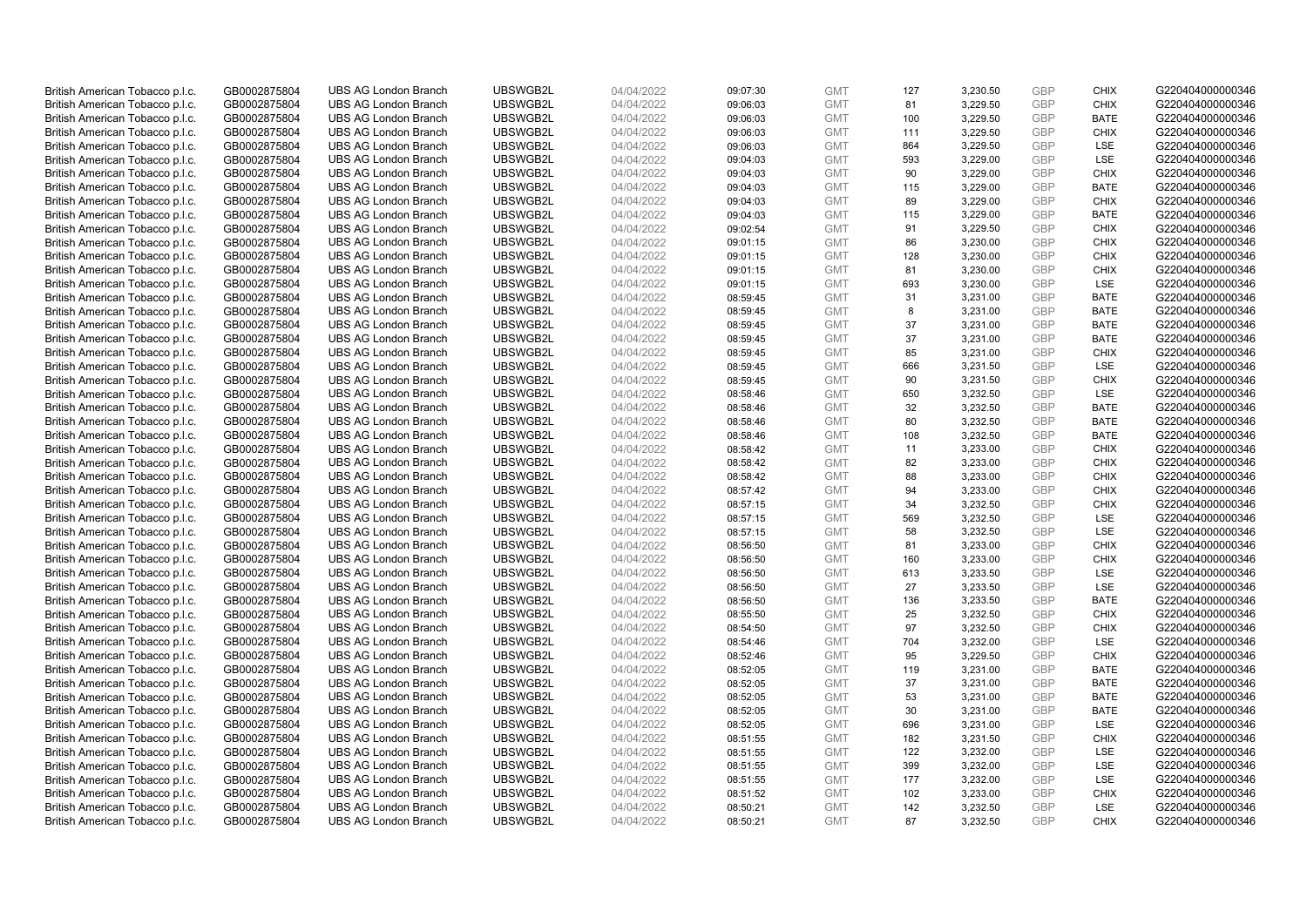| British American Tobacco p.l.c. | GB0002875804 | <b>UBS AG London Branch</b> | UBSWGB2L | 04/04/2022 | 08:50:21 | <b>GMT</b> | 504            | 3,232.50 | <b>GBP</b>               | LSE         | G220404000000346 |
|---------------------------------|--------------|-----------------------------|----------|------------|----------|------------|----------------|----------|--------------------------|-------------|------------------|
| British American Tobacco p.l.c. | GB0002875804 | <b>UBS AG London Branch</b> | UBSWGB2L | 04/04/2022 | 08:50:21 | <b>GMT</b> | 111            | 3,232.50 | <b>GBP</b>               | <b>BATE</b> | G220404000000346 |
| British American Tobacco p.l.c. | GB0002875804 | <b>UBS AG London Branch</b> | UBSWGB2L | 04/04/2022 | 08:50:21 | <b>GMT</b> | 88             | 3,232.50 | <b>GBP</b>               | <b>CHIX</b> | G220404000000346 |
|                                 |              |                             | UBSWGB2L |            |          |            |                |          | <b>GBP</b>               |             |                  |
| British American Tobacco p.l.c. | GB0002875804 | <b>UBS AG London Branch</b> |          | 04/04/2022 | 08:49:33 | <b>GMT</b> | 105            | 3,233.00 |                          | <b>CHIX</b> | G220404000000346 |
| British American Tobacco p.l.c. | GB0002875804 | <b>UBS AG London Branch</b> | UBSWGB2L | 04/04/2022 | 08:47:43 | <b>GMT</b> | 108            | 3,232.50 | <b>GBP</b>               | <b>BATE</b> | G220404000000346 |
| British American Tobacco p.l.c. | GB0002875804 | <b>UBS AG London Branch</b> | UBSWGB2L | 04/04/2022 | 08:47:19 | <b>GMT</b> | 84             | 3,233.50 | <b>GBP</b>               | <b>CHIX</b> | G220404000000346 |
| British American Tobacco p.l.c. | GB0002875804 | <b>UBS AG London Branch</b> | UBSWGB2L | 04/04/2022 | 08:47:19 | <b>GMT</b> | 102            | 3,233.00 | <b>GBP</b>               | <b>BATE</b> | G220404000000346 |
| British American Tobacco p.l.c. | GB0002875804 | <b>UBS AG London Branch</b> | UBSWGB2L | 04/04/2022 | 08:47:19 | <b>GMT</b> | 101            | 3,233.00 | <b>GBP</b>               | <b>CHIX</b> | G220404000000346 |
| British American Tobacco p.l.c. | GB0002875804 | <b>UBS AG London Branch</b> | UBSWGB2L | 04/04/2022 | 08:47:19 | <b>GMT</b> | 412            | 3,233.50 | <b>GBP</b>               | LSE         | G220404000000346 |
| British American Tobacco p.l.c. | GB0002875804 | <b>UBS AG London Branch</b> | UBSWGB2L | 04/04/2022 | 08:47:19 | <b>GMT</b> | 88             | 3,233.50 | <b>GBP</b>               | <b>CHIX</b> | G220404000000346 |
| British American Tobacco p.l.c. | GB0002875804 | <b>UBS AG London Branch</b> | UBSWGB2L | 04/04/2022 | 08:47:19 | <b>GMT</b> | 302            | 3,233.50 | <b>GBP</b>               | LSE         | G220404000000346 |
| British American Tobacco p.l.c. | GB0002875804 | <b>UBS AG London Branch</b> | UBSWGB2L | 04/04/2022 | 08:46:08 | <b>GMT</b> | 23             | 3,232.50 | <b>GBP</b>               | <b>BATE</b> | G220404000000346 |
| British American Tobacco p.l.c. | GB0002875804 | <b>UBS AG London Branch</b> | UBSWGB2L | 04/04/2022 | 08:46:08 | <b>GMT</b> | 58             | 3,232.50 | <b>GBP</b>               | <b>BATE</b> | G220404000000346 |
| British American Tobacco p.l.c. | GB0002875804 | <b>UBS AG London Branch</b> | UBSWGB2L | 04/04/2022 | 08:46:08 | <b>GMT</b> | 23             | 3,232.50 | <b>GBP</b>               | <b>BATE</b> | G220404000000346 |
| British American Tobacco p.l.c. | GB0002875804 | <b>UBS AG London Branch</b> | UBSWGB2L | 04/04/2022 | 08:46:07 | <b>GMT</b> | 620            | 3,233.00 | <b>GBP</b>               | LSE         | G220404000000346 |
| British American Tobacco p.l.c. | GB0002875804 | <b>UBS AG London Branch</b> | UBSWGB2L | 04/04/2022 | 08:46:07 | <b>GMT</b> | 59             | 3,233.00 | <b>GBP</b>               | LSE         | G220404000000346 |
| British American Tobacco p.l.c. | GB0002875804 | <b>UBS AG London Branch</b> | UBSWGB2L | 04/04/2022 | 08:46:07 | <b>GMT</b> | 108            | 3,233.00 | <b>GBP</b>               | <b>CHIX</b> | G220404000000346 |
| British American Tobacco p.l.c. | GB0002875804 | <b>UBS AG London Branch</b> | UBSWGB2L | 04/04/2022 | 08:45:51 | <b>GMT</b> | 89             | 3,233.50 | <b>GBP</b>               | <b>CHIX</b> | G220404000000346 |
| British American Tobacco p.l.c. | GB0002875804 | <b>UBS AG London Branch</b> | UBSWGB2L | 04/04/2022 | 08:44:02 | <b>GMT</b> | 109            | 3,231.00 | <b>GBP</b>               | <b>BATE</b> | G220404000000346 |
| British American Tobacco p.l.c. | GB0002875804 | <b>UBS AG London Branch</b> | UBSWGB2L | 04/04/2022 | 08:43:52 | <b>GMT</b> | 93             | 3,231.50 | <b>GBP</b>               | <b>CHIX</b> | G220404000000346 |
| British American Tobacco p.l.c. | GB0002875804 | <b>UBS AG London Branch</b> | UBSWGB2L | 04/04/2022 | 08:43:45 | <b>GMT</b> | 614            | 3,232.50 | <b>GBP</b>               | LSE         | G220404000000346 |
| British American Tobacco p.l.c. | GB0002875804 | <b>UBS AG London Branch</b> | UBSWGB2L | 04/04/2022 | 08:43:45 | <b>GMT</b> | 96             | 3,232.50 | <b>GBP</b>               | <b>CHIX</b> | G220404000000346 |
| British American Tobacco p.l.c. | GB0002875804 | <b>UBS AG London Branch</b> | UBSWGB2L | 04/04/2022 | 08:41:57 | <b>GMT</b> | 22             | 3,232.00 | <b>GBP</b>               | <b>CHIX</b> | G220404000000346 |
| British American Tobacco p.l.c. | GB0002875804 | <b>UBS AG London Branch</b> | UBSWGB2L | 04/04/2022 | 08:41:56 | <b>GMT</b> | 210            | 3,233.50 | <b>GBP</b>               | LSE         | G220404000000346 |
| British American Tobacco p.l.c. | GB0002875804 | <b>UBS AG London Branch</b> | UBSWGB2L | 04/04/2022 | 08:41:56 | <b>GMT</b> | 154            | 3,233.00 | <b>GBP</b>               | LSE         | G220404000000346 |
| British American Tobacco p.l.c. | GB0002875804 | <b>UBS AG London Branch</b> | UBSWGB2L | 04/04/2022 | 08:41:56 | <b>GMT</b> | 250            | 3,233.00 | <b>GBP</b>               | LSE         | G220404000000346 |
| British American Tobacco p.l.c. | GB0002875804 | <b>UBS AG London Branch</b> | UBSWGB2L | 04/04/2022 | 08:41:56 | <b>GMT</b> | 599            | 3,233.50 | <b>GBP</b>               | LSE         | G220404000000346 |
| British American Tobacco p.l.c. | GB0002875804 | <b>UBS AG London Branch</b> | UBSWGB2L | 04/04/2022 | 08:41:01 | <b>GMT</b> | 89             | 3,233.00 | <b>GBP</b>               | <b>CHIX</b> | G220404000000346 |
| British American Tobacco p.l.c. | GB0002875804 | <b>UBS AG London Branch</b> | UBSWGB2L | 04/04/2022 | 08:41:00 | <b>GMT</b> | 81             | 3,234.50 | <b>GBP</b>               | <b>CHIX</b> | G220404000000346 |
| British American Tobacco p.l.c. | GB0002875804 | <b>UBS AG London Branch</b> | UBSWGB2L | 04/04/2022 | 08:41:00 | <b>GMT</b> | 110            | 3,234.00 | <b>GBP</b>               | <b>BATE</b> | G220404000000346 |
| British American Tobacco p.l.c. | GB0002875804 | <b>UBS AG London Branch</b> | UBSWGB2L | 04/04/2022 | 08:40:50 | <b>GMT</b> | 101            | 3,235.00 | <b>GBP</b>               | <b>BATE</b> | G220404000000346 |
| British American Tobacco p.l.c. | GB0002875804 | <b>UBS AG London Branch</b> | UBSWGB2L | 04/04/2022 | 08:40:50 | <b>GMT</b> | 85             | 3,235.00 | <b>GBP</b>               | <b>CHIX</b> | G220404000000346 |
| British American Tobacco p.l.c. | GB0002875804 | <b>UBS AG London Branch</b> | UBSWGB2L | 04/04/2022 | 08:40:50 | <b>GMT</b> | 603            | 3,235.00 | <b>GBP</b>               | LSE         | G220404000000346 |
| British American Tobacco p.l.c. | GB0002875804 | <b>UBS AG London Branch</b> | UBSWGB2L | 04/04/2022 | 08:40:50 | <b>GMT</b> | 204            | 3,235.50 | <b>GBP</b>               | <b>CHIX</b> | G220404000000346 |
| British American Tobacco p.l.c. | GB0002875804 | <b>UBS AG London Branch</b> | UBSWGB2L | 04/04/2022 | 08:39:50 | <b>GMT</b> | 646            | 3,235.50 | <b>GBP</b>               | LSE         | G220404000000346 |
| British American Tobacco p.l.c. | GB0002875804 | <b>UBS AG London Branch</b> | UBSWGB2L | 04/04/2022 | 08:38:49 | <b>GMT</b> | 671            | 3,236.00 | <b>GBP</b>               | LSE         | G220404000000346 |
| British American Tobacco p.l.c. | GB0002875804 | <b>UBS AG London Branch</b> | UBSWGB2L | 04/04/2022 | 08:38:47 | <b>GMT</b> | 100            | 3,236.50 | <b>GBP</b>               | <b>BATE</b> | G220404000000346 |
| British American Tobacco p.l.c. | GB0002875804 | <b>UBS AG London Branch</b> | UBSWGB2L | 04/04/2022 | 08:38:47 | <b>GMT</b> | 3              | 3,236.50 | <b>GBP</b>               | <b>BATE</b> | G220404000000346 |
|                                 |              | <b>UBS AG London Branch</b> | UBSWGB2L |            |          | <b>GMT</b> | 41             |          |                          | <b>CHIX</b> | G220404000000346 |
| British American Tobacco p.l.c. | GB0002875804 |                             |          | 04/04/2022 | 08:38:32 |            |                | 3,237.50 | <b>GBP</b>               |             |                  |
| British American Tobacco p.l.c. | GB0002875804 | <b>UBS AG London Branch</b> | UBSWGB2L | 04/04/2022 | 08:38:32 | <b>GMT</b> | 19             | 3,237.50 | <b>GBP</b><br><b>GBP</b> | <b>CHIX</b> | G220404000000346 |
| British American Tobacco p.l.c. | GB0002875804 | <b>UBS AG London Branch</b> | UBSWGB2L | 04/04/2022 | 08:38:32 | <b>GMT</b> | 100            | 3,237.00 |                          | <b>CHIX</b> | G220404000000346 |
| British American Tobacco p.l.c. | GB0002875804 | <b>UBS AG London Branch</b> | UBSWGB2L | 04/04/2022 | 08:38:32 | <b>GMT</b> | 111            | 3,237.00 | <b>GBP</b>               | <b>CHIX</b> | G220404000000346 |
| British American Tobacco p.l.c. | GB0002875804 | <b>UBS AG London Branch</b> | UBSWGB2L | 04/04/2022 | 08:38:32 | <b>GMT</b> | 120            | 3,236.50 | <b>GBP</b>               | <b>BATE</b> | G220404000000346 |
| British American Tobacco p.l.c. | GB0002875804 | <b>UBS AG London Branch</b> | UBSWGB2L | 04/04/2022 | 08:38:32 | <b>GMT</b> | 109            | 3,236.50 | <b>GBP</b>               | <b>BATE</b> | G220404000000346 |
| British American Tobacco p.l.c. | GB0002875804 | <b>UBS AG London Branch</b> | UBSWGB2L | 04/04/2022 | 08:36:41 | <b>GMT</b> | $\overline{2}$ | 3,237.50 | <b>GBP</b>               | <b>CHIX</b> | G220404000000346 |
| British American Tobacco p.l.c. | GB0002875804 | <b>UBS AG London Branch</b> | UBSWGB2L | 04/04/2022 | 08:36:20 | <b>GMT</b> | 92             | 3,236.50 | <b>GBP</b>               | <b>CHIX</b> | G220404000000346 |
| British American Tobacco p.l.c. | GB0002875804 | <b>UBS AG London Branch</b> | UBSWGB2L | 04/04/2022 | 08:36:00 | <b>GMT</b> | 110            | 3,237.50 | <b>GBP</b>               | <b>BATE</b> | G220404000000346 |
| British American Tobacco p.l.c. | GB0002875804 | <b>UBS AG London Branch</b> | UBSWGB2L | 04/04/2022 | 08:36:00 | <b>GMT</b> | 687            | 3,237.50 | <b>GBP</b>               | LSE         | G220404000000346 |
| British American Tobacco p.l.c. | GB0002875804 | <b>UBS AG London Branch</b> | UBSWGB2L | 04/04/2022 | 08:36:00 | <b>GMT</b> | 98             | 3,238.00 | <b>GBP</b>               | <b>CHIX</b> | G220404000000346 |
| British American Tobacco p.l.c. | GB0002875804 | <b>UBS AG London Branch</b> | UBSWGB2L | 04/04/2022 | 08:36:00 | <b>GMT</b> | 80             | 3,238.00 | <b>GBP</b>               | <b>CHIX</b> | G220404000000346 |
| British American Tobacco p.l.c. | GB0002875804 | <b>UBS AG London Branch</b> | UBSWGB2L | 04/04/2022 | 08:35:45 | <b>GMT</b> | 230            | 3,238.50 | <b>GBP</b>               | LSE         | G220404000000346 |
| British American Tobacco p.l.c. | GB0002875804 | <b>UBS AG London Branch</b> | UBSWGB2L | 04/04/2022 | 08:34:31 | <b>GMT</b> | 628            | 3,237.50 | <b>GBP</b>               | LSE         | G220404000000346 |
| British American Tobacco p.l.c. | GB0002875804 | <b>UBS AG London Branch</b> | UBSWGB2L | 04/04/2022 | 08:34:07 | <b>GMT</b> | 110            | 3,238.00 | <b>GBP</b>               | <b>CHIX</b> | G220404000000346 |
| British American Tobacco p.l.c. | GB0002875804 | <b>UBS AG London Branch</b> | UBSWGB2L | 04/04/2022 | 08:34:07 | <b>GMT</b> | 616            | 3,237.50 | GBP                      | LSE         | G220404000000346 |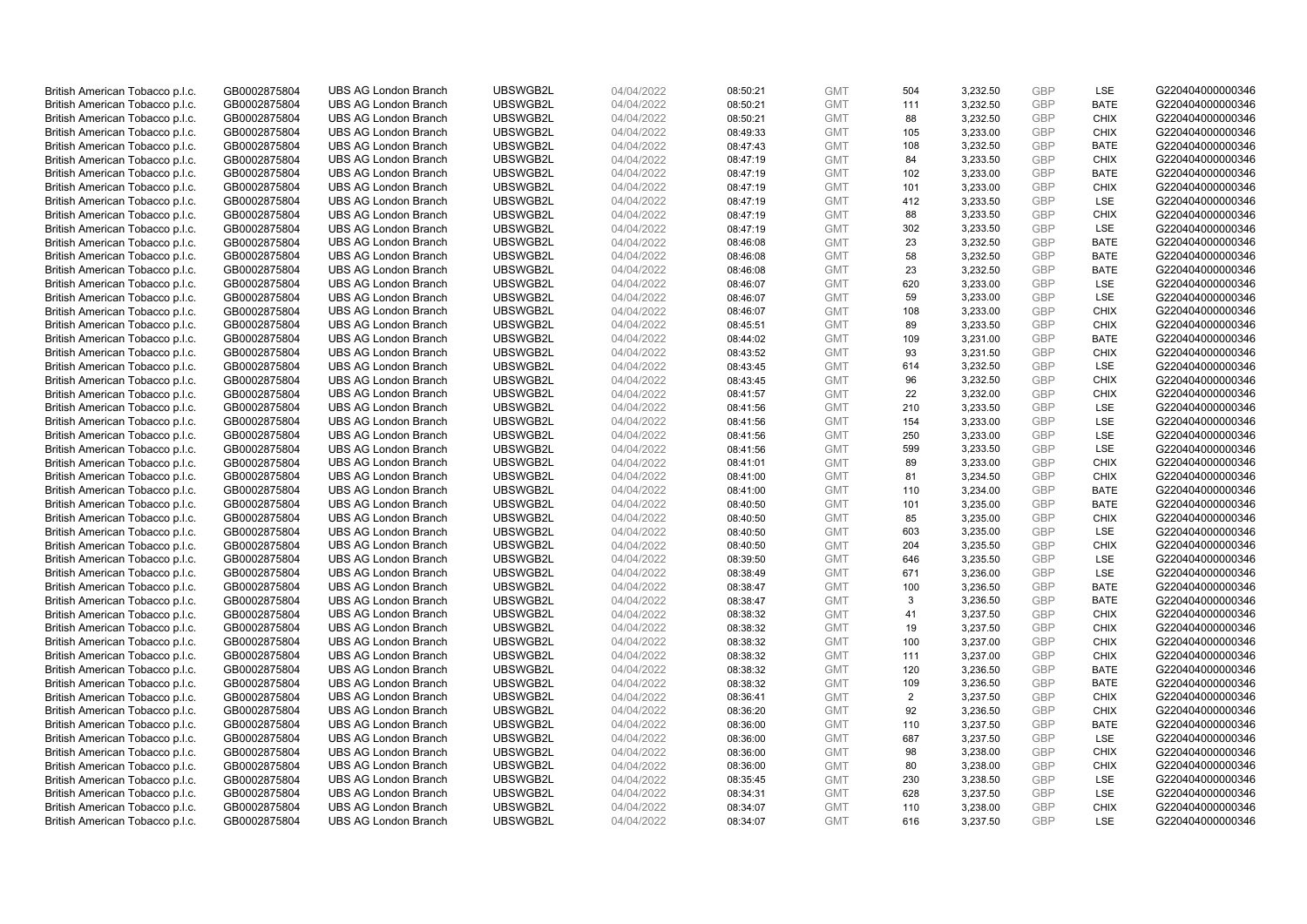| British American Tobacco p.l.c. | GB0002875804 | <b>UBS AG London Branch</b> | UBSWGB2L | 04/04/2022 | 08:34:07 | <b>GMT</b> | 111            | 3,237.50 | <b>GBP</b> | <b>BATE</b> | G220404000000346 |
|---------------------------------|--------------|-----------------------------|----------|------------|----------|------------|----------------|----------|------------|-------------|------------------|
|                                 | GB0002875804 | <b>UBS AG London Branch</b> | UBSWGB2L | 04/04/2022 |          | <b>GMT</b> | 22             | 3,238.50 | <b>GBP</b> | <b>CHIX</b> | G220404000000346 |
| British American Tobacco p.l.c. |              |                             |          |            | 08:34:05 |            |                |          |            |             |                  |
| British American Tobacco p.l.c. | GB0002875804 | <b>UBS AG London Branch</b> | UBSWGB2L | 04/04/2022 | 08:34:05 | <b>GMT</b> | 36             | 3,238.50 | <b>GBP</b> | <b>CHIX</b> | G220404000000346 |
| British American Tobacco p.l.c. | GB0002875804 | <b>UBS AG London Branch</b> | UBSWGB2L | 04/04/2022 | 08:34:05 | <b>GMT</b> | 162            | 3,239.00 | <b>GBP</b> | <b>CHIX</b> | G220404000000346 |
| British American Tobacco p.l.c. | GB0002875804 | <b>UBS AG London Branch</b> | UBSWGB2L | 04/04/2022 | 08:34:05 | <b>GMT</b> | 111            | 3,238.50 | <b>GBP</b> | <b>BATE</b> | G220404000000346 |
| British American Tobacco p.l.c. | GB0002875804 | <b>UBS AG London Branch</b> | UBSWGB2L | 04/04/2022 | 08:34:05 | <b>GMT</b> | 46             | 3,238.50 | <b>GBP</b> | <b>CHIX</b> | G220404000000346 |
| British American Tobacco p.l.c. | GB0002875804 | <b>UBS AG London Branch</b> | UBSWGB2L | 04/04/2022 | 08:34:05 | <b>GMT</b> | 602            | 3,238.50 | <b>GBP</b> | LSE         | G220404000000346 |
| British American Tobacco p.l.c. | GB0002875804 | <b>UBS AG London Branch</b> | UBSWGB2L | 04/04/2022 | 08:31:01 | <b>GMT</b> | 12             | 3,235.00 | <b>GBP</b> | <b>CHIX</b> | G220404000000346 |
| British American Tobacco p.l.c. | GB0002875804 | <b>UBS AG London Branch</b> | UBSWGB2L | 04/04/2022 | 08:31:01 | <b>GMT</b> | 11             | 3,235.00 | <b>GBP</b> | <b>CHIX</b> | G220404000000346 |
| British American Tobacco p.l.c. | GB0002875804 | <b>UBS AG London Branch</b> | UBSWGB2L | 04/04/2022 | 08:31:01 | <b>GMT</b> | 90             | 3,234.50 | <b>GBP</b> | <b>CHIX</b> | G220404000000346 |
| British American Tobacco p.l.c. | GB0002875804 | <b>UBS AG London Branch</b> | UBSWGB2L | 04/04/2022 | 08:31:01 | <b>GMT</b> | 109            | 3,234.50 | <b>GBP</b> | <b>BATE</b> | G220404000000346 |
| British American Tobacco p.l.c. | GB0002875804 | <b>UBS AG London Branch</b> | UBSWGB2L | 04/04/2022 | 08:31:01 | <b>GMT</b> | 100            | 3,235.00 | <b>GBP</b> | <b>CHIX</b> | G220404000000346 |
| British American Tobacco p.l.c. | GB0002875804 | <b>UBS AG London Branch</b> | UBSWGB2L | 04/04/2022 | 08:31:01 | <b>GMT</b> | 3              | 3,235.00 | <b>GBP</b> | <b>CHIX</b> | G220404000000346 |
| British American Tobacco p.l.c. | GB0002875804 | <b>UBS AG London Branch</b> | UBSWGB2L | 04/04/2022 | 08:30:54 | <b>GMT</b> | 23             | 3,236.00 | <b>GBP</b> | <b>CHIX</b> | G220404000000346 |
| British American Tobacco p.l.c. | GB0002875804 | <b>UBS AG London Branch</b> | UBSWGB2L | 04/04/2022 | 08:30:54 | <b>GMT</b> | 111            | 3,236.00 | <b>GBP</b> | <b>CHIX</b> | G220404000000346 |
| British American Tobacco p.l.c. | GB0002875804 | <b>UBS AG London Branch</b> | UBSWGB2L | 04/04/2022 | 08:30:54 | <b>GMT</b> | 3              | 3,236.00 | <b>GBP</b> | <b>CHIX</b> | G220404000000346 |
| British American Tobacco p.l.c. | GB0002875804 | <b>UBS AG London Branch</b> | UBSWGB2L | 04/04/2022 | 08:30:34 | <b>GMT</b> | 106            | 3,235.00 | <b>GBP</b> | LSE         | G220404000000346 |
| British American Tobacco p.l.c. | GB0002875804 | <b>UBS AG London Branch</b> | UBSWGB2L | 04/04/2022 | 08:30:34 | <b>GMT</b> | 592            | 3,235.00 | <b>GBP</b> | LSE         | G220404000000346 |
|                                 |              | <b>UBS AG London Branch</b> | UBSWGB2L |            |          |            | 114            |          |            | <b>BATE</b> |                  |
| British American Tobacco p.l.c. | GB0002875804 |                             |          | 04/04/2022 | 08:29:56 | <b>GMT</b> |                | 3,235.50 | <b>GBP</b> |             | G220404000000346 |
| British American Tobacco p.l.c. | GB0002875804 | <b>UBS AG London Branch</b> | UBSWGB2L | 04/04/2022 | 08:29:56 | <b>GMT</b> | 98             | 3,235.50 | <b>GBP</b> | <b>CHIX</b> | G220404000000346 |
| British American Tobacco p.l.c. | GB0002875804 | <b>UBS AG London Branch</b> | UBSWGB2L | 04/04/2022 | 08:29:56 | <b>GMT</b> | 115            | 3,235.50 | <b>GBP</b> | <b>BATE</b> | G220404000000346 |
| British American Tobacco p.l.c. | GB0002875804 | <b>UBS AG London Branch</b> | UBSWGB2L | 04/04/2022 | 08:29:43 | <b>GMT</b> | 92             | 3,236.00 | <b>GBP</b> | <b>CHIX</b> | G220404000000346 |
| British American Tobacco p.l.c. | GB0002875804 | <b>UBS AG London Branch</b> | UBSWGB2L | 04/04/2022 | 08:29:43 | <b>GMT</b> | 290            | 3,236.00 | <b>GBP</b> | LSE         | G220404000000346 |
| British American Tobacco p.l.c. | GB0002875804 | <b>UBS AG London Branch</b> | UBSWGB2L | 04/04/2022 | 08:29:43 | <b>GMT</b> | 264            | 3,236.00 | <b>GBP</b> | LSE         | G220404000000346 |
| British American Tobacco p.l.c. | GB0002875804 | <b>UBS AG London Branch</b> | UBSWGB2L | 04/04/2022 | 08:29:35 | <b>GMT</b> | 78             | 3,236.00 | <b>GBP</b> | LSE         | G220404000000346 |
| British American Tobacco p.l.c. | GB0002875804 | <b>UBS AG London Branch</b> | UBSWGB2L | 04/04/2022 | 08:29:02 | <b>GMT</b> | 113            | 3,236.00 | <b>GBP</b> | <b>CHIX</b> | G220404000000346 |
| British American Tobacco p.l.c. | GB0002875804 | <b>UBS AG London Branch</b> | UBSWGB2L | 04/04/2022 | 08:28:20 | <b>GMT</b> | 114            | 3,236.00 | <b>GBP</b> | <b>BATE</b> | G220404000000346 |
| British American Tobacco p.l.c. | GB0002875804 | <b>UBS AG London Branch</b> | UBSWGB2L | 04/04/2022 | 08:28:20 | <b>GMT</b> | 607            | 3,236.00 | <b>GBP</b> | LSE         | G220404000000346 |
| British American Tobacco p.l.c. | GB0002875804 | <b>UBS AG London Branch</b> | UBSWGB2L | 04/04/2022 | 08:28:20 | <b>GMT</b> | 410            | 3,237.00 | <b>GBP</b> | LSE         | G220404000000346 |
| British American Tobacco p.l.c. | GB0002875804 | <b>UBS AG London Branch</b> | UBSWGB2L | 04/04/2022 | 08:28:20 | <b>GMT</b> | 213            | 3,237.00 | <b>GBP</b> | LSE         | G220404000000346 |
| British American Tobacco p.l.c. | GB0002875804 | <b>UBS AG London Branch</b> | UBSWGB2L | 04/04/2022 | 08:28:20 | <b>GMT</b> | 137            | 3,237.00 | <b>GBP</b> | <b>CHIX</b> | G220404000000346 |
| British American Tobacco p.l.c. | GB0002875804 | <b>UBS AG London Branch</b> | UBSWGB2L | 04/04/2022 | 08:27:04 | <b>GMT</b> | 93             | 3,235.50 | <b>GBP</b> | <b>CHIX</b> | G220404000000346 |
| British American Tobacco p.l.c. | GB0002875804 | <b>UBS AG London Branch</b> | UBSWGB2L | 04/04/2022 | 08:27:04 | <b>GMT</b> | 82             | 3,235.50 | <b>GBP</b> | <b>CHIX</b> | G220404000000346 |
| British American Tobacco p.l.c. | GB0002875804 | <b>UBS AG London Branch</b> | UBSWGB2L | 04/04/2022 | 08:26:46 | <b>GMT</b> | 96             | 3,236.50 | <b>GBP</b> | <b>CHIX</b> | G220404000000346 |
| British American Tobacco p.l.c. | GB0002875804 | <b>UBS AG London Branch</b> | UBSWGB2L | 04/04/2022 | 08:26:01 | <b>GMT</b> | 84             | 3,233.00 | <b>GBP</b> | <b>CHIX</b> | G220404000000346 |
| British American Tobacco p.l.c. | GB0002875804 | <b>UBS AG London Branch</b> | UBSWGB2L | 04/04/2022 | 08:25:59 | <b>GMT</b> | 646            | 3,233.00 | <b>GBP</b> | LSE         | G220404000000346 |
| British American Tobacco p.l.c. | GB0002875804 | <b>UBS AG London Branch</b> | UBSWGB2L | 04/04/2022 | 08:25:55 | <b>GMT</b> | 26             | 3,234.50 | <b>GBP</b> | <b>CHIX</b> | G220404000000346 |
| British American Tobacco p.l.c. | GB0002875804 | <b>UBS AG London Branch</b> | UBSWGB2L | 04/04/2022 | 08:25:44 | <b>GMT</b> | 6              | 3,233.50 | <b>GBP</b> | <b>CHIX</b> | G220404000000346 |
| British American Tobacco p.l.c. | GB0002875804 | <b>UBS AG London Branch</b> | UBSWGB2L | 04/04/2022 | 08:25:44 | <b>GMT</b> | 5              | 3,233.00 | <b>GBP</b> | <b>CHIX</b> | G220404000000346 |
| British American Tobacco p.l.c. | GB0002875804 | <b>UBS AG London Branch</b> | UBSWGB2L | 04/04/2022 | 08:25:22 | <b>GMT</b> | 11             | 3,233.50 | <b>GBP</b> | <b>CHIX</b> | G220404000000346 |
| British American Tobacco p.l.c. | GB0002875804 | <b>UBS AG London Branch</b> | UBSWGB2L | 04/04/2022 | 08:25:21 | <b>GMT</b> | $\overline{2}$ | 3,233.50 | <b>GBP</b> | <b>CHIX</b> | G220404000000346 |
| British American Tobacco p.l.c. | GB0002875804 | <b>UBS AG London Branch</b> | UBSWGB2L | 04/04/2022 | 08:25:20 | <b>GMT</b> | 651            | 3,233.50 | <b>GBP</b> | LSE         | G220404000000346 |
| British American Tobacco p.l.c. | GB0002875804 | <b>UBS AG London Branch</b> | UBSWGB2L | 04/04/2022 | 08:23:59 | <b>GMT</b> | 17             | 3,233.00 | <b>GBP</b> | <b>CHIX</b> | G220404000000346 |
| British American Tobacco p.l.c. | GB0002875804 | <b>UBS AG London Branch</b> | UBSWGB2L | 04/04/2022 | 08:23:59 | <b>GMT</b> | 122            | 3,233.00 | <b>GBP</b> | <b>BATE</b> | G220404000000346 |
| British American Tobacco p.l.c. | GB0002875804 | <b>UBS AG London Branch</b> | UBSWGB2L | 04/04/2022 | 08:23:59 | <b>GMT</b> | 136            | 3,233.50 | <b>GBP</b> | <b>BATE</b> | G220404000000346 |
| British American Tobacco p.l.c. | GB0002875804 | <b>UBS AG London Branch</b> | UBSWGB2L | 04/04/2022 | 08:23:50 | <b>GMT</b> | 132            | 3,234.00 | <b>GBP</b> | <b>CHIX</b> | G220404000000346 |
| British American Tobacco p.l.c. | GB0002875804 | <b>UBS AG London Branch</b> | UBSWGB2L | 04/04/2022 | 08:23:50 | <b>GMT</b> | 594            | 3,234.00 | <b>GBP</b> | <b>LSE</b>  | G220404000000346 |
| British American Tobacco p.l.c. | GB0002875804 | <b>UBS AG London Branch</b> | UBSWGB2L | 04/04/2022 | 08:23:50 | <b>GMT</b> | 120            | 3,234.00 | <b>GBP</b> | <b>BATE</b> | G220404000000346 |
|                                 |              |                             |          |            |          | <b>GMT</b> |                |          | <b>GBP</b> |             |                  |
| British American Tobacco p.l.c. | GB0002875804 | <b>UBS AG London Branch</b> | UBSWGB2L | 04/04/2022 | 08:23:50 |            | 121            | 3,234.00 | <b>GBP</b> | <b>BATE</b> | G220404000000346 |
| British American Tobacco p.l.c. | GB0002875804 | <b>UBS AG London Branch</b> | UBSWGB2L | 04/04/2022 | 08:23:50 | <b>GMT</b> | 98             | 3,234.00 |            | <b>CHIX</b> | G220404000000346 |
| British American Tobacco p.l.c. | GB0002875804 | <b>UBS AG London Branch</b> | UBSWGB2L | 04/04/2022 | 08:22:33 | <b>GMT</b> | 108            | 3,235.00 | <b>GBP</b> | <b>CHIX</b> | G220404000000346 |
| British American Tobacco p.l.c. | GB0002875804 | <b>UBS AG London Branch</b> | UBSWGB2L | 04/04/2022 | 08:22:33 | <b>GMT</b> | 521            | 3,236.00 | <b>GBP</b> | LSE         | G220404000000346 |
| British American Tobacco p.l.c. | GB0002875804 | <b>UBS AG London Branch</b> | UBSWGB2L | 04/04/2022 | 08:22:33 | <b>GMT</b> | 102            | 3,236.00 | <b>GBP</b> | LSE         | G220404000000346 |
| British American Tobacco p.l.c. | GB0002875804 | <b>UBS AG London Branch</b> | UBSWGB2L | 04/04/2022 | 08:22:27 | <b>GMT</b> | 88             | 3.236.50 | GBP        | <b>CHIX</b> | G220404000000346 |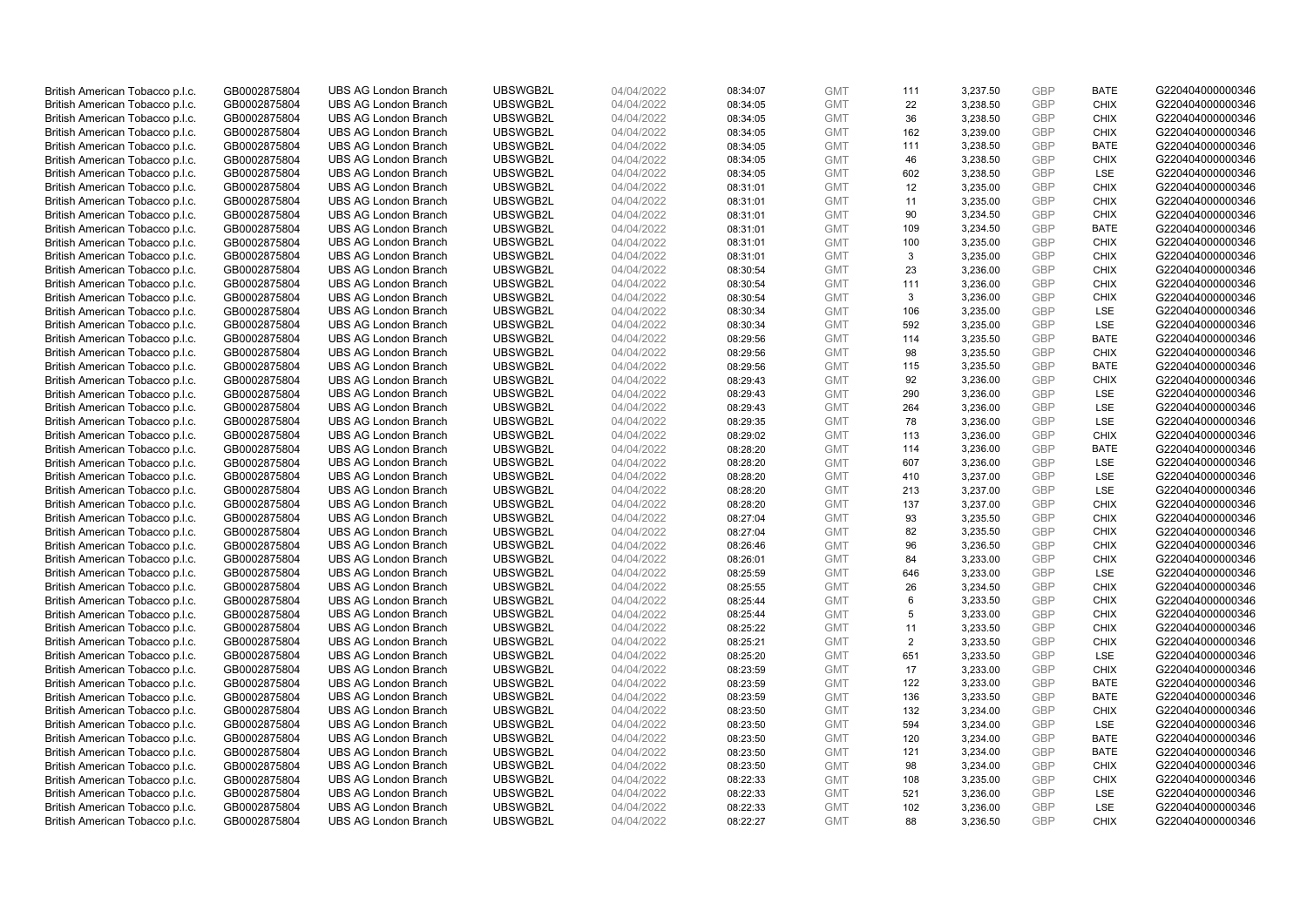| British American Tobacco p.l.c. | GB0002875804 | <b>UBS AG London Branch</b> | UBSWGB2L | 04/04/2022 | 08:22:26 | <b>GMT</b> | 92  | 3,237.00 | <b>GBP</b>               | <b>CHIX</b> | G220404000000346 |
|---------------------------------|--------------|-----------------------------|----------|------------|----------|------------|-----|----------|--------------------------|-------------|------------------|
|                                 |              |                             |          |            |          |            |     |          |                          | <b>CHIX</b> |                  |
| British American Tobacco p.l.c. | GB0002875804 | <b>UBS AG London Branch</b> | UBSWGB2L | 04/04/2022 | 08:21:41 | <b>GMT</b> | 118 | 3,237.00 | <b>GBP</b>               |             | G220404000000346 |
| British American Tobacco p.l.c. | GB0002875804 | <b>UBS AG London Branch</b> | UBSWGB2L | 04/04/2022 | 08:21:18 | <b>GMT</b> | 71  | 3,234.50 | <b>GBP</b>               | <b>BATE</b> | G220404000000346 |
| British American Tobacco p.l.c. | GB0002875804 | <b>UBS AG London Branch</b> | UBSWGB2L | 04/04/2022 | 08:21:18 | <b>GMT</b> | 99  | 3,234.50 | <b>GBP</b>               | <b>BATE</b> | G220404000000346 |
| British American Tobacco p.l.c. | GB0002875804 | <b>UBS AG London Branch</b> | UBSWGB2L | 04/04/2022 | 08:21:13 | <b>GMT</b> | 120 | 3,235.00 | <b>GBP</b>               | LSE         | G220404000000346 |
| British American Tobacco p.l.c. | GB0002875804 | <b>UBS AG London Branch</b> | UBSWGB2L | 04/04/2022 | 08:21:13 | <b>GMT</b> | 500 | 3,235.00 | <b>GBP</b>               | LSE         | G220404000000346 |
| British American Tobacco p.l.c. | GB0002875804 | <b>UBS AG London Branch</b> | UBSWGB2L | 04/04/2022 | 08:21:13 | <b>GMT</b> | 74  | 3,235.00 | <b>GBP</b>               | LSE         | G220404000000346 |
| British American Tobacco p.l.c. | GB0002875804 | <b>UBS AG London Branch</b> | UBSWGB2L | 04/04/2022 | 08:21:10 | <b>GMT</b> | 185 | 3,236.00 | <b>GBP</b>               | LSE         | G220404000000346 |
| British American Tobacco p.l.c. | GB0002875804 | <b>UBS AG London Branch</b> | UBSWGB2L | 04/04/2022 | 08:21:10 | <b>GMT</b> | 415 | 3,236.00 | <b>GBP</b>               | LSE         | G220404000000346 |
| British American Tobacco p.l.c. | GB0002875804 | <b>UBS AG London Branch</b> | UBSWGB2L | 04/04/2022 | 08:21:10 | <b>GMT</b> | 415 | 3,236.00 | <b>GBP</b>               | LSE         | G220404000000346 |
| British American Tobacco p.l.c. | GB0002875804 | <b>UBS AG London Branch</b> | UBSWGB2L | 04/04/2022 | 08:21:10 | <b>GMT</b> | 209 | 3,236.00 | <b>GBP</b>               | LSE         | G220404000000346 |
| British American Tobacco p.l.c. | GB0002875804 | <b>UBS AG London Branch</b> | UBSWGB2L | 04/04/2022 | 08:21:10 | <b>GMT</b> | 238 | 3,236.00 | <b>GBP</b>               | LSE         | G220404000000346 |
| British American Tobacco p.l.c. | GB0002875804 | <b>UBS AG London Branch</b> | UBSWGB2L | 04/04/2022 | 08:21:10 | <b>GMT</b> | 34  | 3,236.00 | <b>GBP</b>               | <b>CHIX</b> | G220404000000346 |
| British American Tobacco p.l.c. | GB0002875804 | <b>UBS AG London Branch</b> | UBSWGB2L | 04/04/2022 | 08:21:10 | <b>GMT</b> | 58  | 3,236.00 | <b>GBP</b>               | <b>CHIX</b> | G220404000000346 |
| British American Tobacco p.l.c. | GB0002875804 | <b>UBS AG London Branch</b> | UBSWGB2L | 04/04/2022 | 08:20:30 | <b>GMT</b> | 13  | 3,234.50 | <b>GBP</b>               | <b>BATE</b> | G220404000000346 |
| British American Tobacco p.l.c. | GB0002875804 | <b>UBS AG London Branch</b> | UBSWGB2L | 04/04/2022 | 08:20:30 | <b>GMT</b> | 95  | 3,235.00 | <b>GBP</b>               | <b>CHIX</b> | G220404000000346 |
|                                 | GB0002875804 | <b>UBS AG London Branch</b> | UBSWGB2L | 04/04/2022 | 08:20:25 | <b>GMT</b> | 11  |          | <b>GBP</b>               | <b>CHIX</b> | G220404000000346 |
| British American Tobacco p.l.c. |              |                             |          |            |          |            | 95  | 3,235.50 | <b>GBP</b>               | <b>CHIX</b> |                  |
| British American Tobacco p.l.c. | GB0002875804 | <b>UBS AG London Branch</b> | UBSWGB2L | 04/04/2022 | 08:20:22 | <b>GMT</b> |     | 3,235.50 |                          |             | G220404000000346 |
| British American Tobacco p.l.c. | GB0002875804 | <b>UBS AG London Branch</b> | UBSWGB2L | 04/04/2022 | 08:20:22 | <b>GMT</b> | 493 | 3,235.00 | <b>GBP</b>               | <b>LSE</b>  | G220404000000346 |
| British American Tobacco p.l.c. | GB0002875804 | <b>UBS AG London Branch</b> | UBSWGB2L | 04/04/2022 | 08:20:22 | <b>GMT</b> | 110 | 3,235.00 | <b>GBP</b>               | LSE         | G220404000000346 |
| British American Tobacco p.l.c. | GB0002875804 | <b>UBS AG London Branch</b> | UBSWGB2L | 04/04/2022 | 08:19:03 | <b>GMT</b> | 141 | 3,231.00 | <b>GBP</b>               | <b>BATE</b> | G220404000000346 |
| British American Tobacco p.l.c. | GB0002875804 | <b>UBS AG London Branch</b> | UBSWGB2L | 04/04/2022 | 08:19:02 | <b>GMT</b> | 184 | 3,231.50 | <b>GBP</b>               | <b>CHIX</b> | G220404000000346 |
| British American Tobacco p.l.c. | GB0002875804 | <b>UBS AG London Branch</b> | UBSWGB2L | 04/04/2022 | 08:18:25 | <b>GMT</b> | 45  | 3,232.00 | <b>GBP</b>               | <b>CHIX</b> | G220404000000346 |
| British American Tobacco p.l.c. | GB0002875804 | <b>UBS AG London Branch</b> | UBSWGB2L | 04/04/2022 | 08:18:25 | <b>GMT</b> | 597 | 3,232.00 | <b>GBP</b>               | LSE         | G220404000000346 |
| British American Tobacco p.l.c. | GB0002875804 | <b>UBS AG London Branch</b> | UBSWGB2L | 04/04/2022 | 08:18:08 | <b>GMT</b> | 86  | 3,233.00 | <b>GBP</b>               | <b>CHIX</b> | G220404000000346 |
| British American Tobacco p.l.c. | GB0002875804 | <b>UBS AG London Branch</b> | UBSWGB2L | 04/04/2022 | 08:18:08 | <b>GMT</b> | 706 | 3,233.00 | <b>GBP</b>               | LSE         | G220404000000346 |
| British American Tobacco p.l.c. | GB0002875804 | <b>UBS AG London Branch</b> | UBSWGB2L | 04/04/2022 | 08:18:08 | <b>GMT</b> | 191 | 3,233.00 | <b>GBP</b>               | <b>BATE</b> | G220404000000346 |
| British American Tobacco p.l.c. | GB0002875804 | <b>UBS AG London Branch</b> | UBSWGB2L | 04/04/2022 | 08:18:08 | <b>GMT</b> | 123 | 3,233.50 | <b>GBP</b>               | <b>BATE</b> | G220404000000346 |
| British American Tobacco p.l.c. | GB0002875804 | <b>UBS AG London Branch</b> | UBSWGB2L | 04/04/2022 | 08:18:08 | <b>GMT</b> | 33  | 3,233.50 | <b>GBP</b>               | <b>BATE</b> | G220404000000346 |
| British American Tobacco p.l.c. | GB0002875804 | <b>UBS AG London Branch</b> | UBSWGB2L | 04/04/2022 | 08:17:48 | <b>GMT</b> | 129 | 3,234.00 | <b>GBP</b>               | <b>CHIX</b> | G220404000000346 |
| British American Tobacco p.l.c. | GB0002875804 | <b>UBS AG London Branch</b> | UBSWGB2L | 04/04/2022 | 08:17:48 | <b>GMT</b> | 162 | 3,234.00 | <b>GBP</b>               | <b>CHIX</b> | G220404000000346 |
| British American Tobacco p.l.c. | GB0002875804 | <b>UBS AG London Branch</b> | UBSWGB2L | 04/04/2022 | 08:15:31 | <b>GMT</b> | 185 | 3,226.00 | <b>GBP</b>               | <b>CHIX</b> | G220404000000346 |
| British American Tobacco p.l.c. | GB0002875804 | <b>UBS AG London Branch</b> | UBSWGB2L | 04/04/2022 | 08:15:30 | <b>GMT</b> | 628 | 3,226.50 | <b>GBP</b>               | LSE         | G220404000000346 |
| British American Tobacco p.l.c. | GB0002875804 | <b>UBS AG London Branch</b> | UBSWGB2L | 04/04/2022 | 08:15:25 | <b>GMT</b> | 52  | 3,227.00 | <b>GBP</b>               | <b>CHIX</b> | G220404000000346 |
| British American Tobacco p.l.c. | GB0002875804 | <b>UBS AG London Branch</b> | UBSWGB2L | 04/04/2022 | 08:15:25 | <b>GMT</b> | 38  | 3,227.00 | <b>GBP</b>               | <b>CHIX</b> | G220404000000346 |
| British American Tobacco p.l.c. | GB0002875804 | <b>UBS AG London Branch</b> | UBSWGB2L | 04/04/2022 | 08:14:57 | <b>GMT</b> | 13  | 3,226.00 | <b>GBP</b>               | <b>BATE</b> | G220404000000346 |
| British American Tobacco p.l.c. | GB0002875804 | <b>UBS AG London Branch</b> | UBSWGB2L | 04/04/2022 | 08:14:57 | <b>GMT</b> | 101 | 3,226.00 | <b>GBP</b>               | <b>BATE</b> | G220404000000346 |
| British American Tobacco p.l.c. | GB0002875804 | <b>UBS AG London Branch</b> | UBSWGB2L | 04/04/2022 | 08:14:57 | <b>GMT</b> | 132 | 3,226.00 | <b>GBP</b>               | <b>BATE</b> | G220404000000346 |
| British American Tobacco p.l.c. | GB0002875804 | <b>UBS AG London Branch</b> | UBSWGB2L | 04/04/2022 | 08:14:49 | <b>GMT</b> | 89  | 3,226.00 | <b>GBP</b>               | <b>CHIX</b> | G220404000000346 |
| British American Tobacco p.l.c. | GB0002875804 | <b>UBS AG London Branch</b> | UBSWGB2L | 04/04/2022 | 08:14:41 | <b>GMT</b> | 711 | 3,227.00 | <b>GBP</b>               | LSE         | G220404000000346 |
| British American Tobacco p.l.c. | GB0002875804 | <b>UBS AG London Branch</b> | UBSWGB2L | 04/04/2022 | 08:14:24 | <b>GMT</b> | 648 | 3,226.00 | <b>GBP</b>               | LSE         | G220404000000346 |
|                                 |              |                             |          |            |          |            | 37  |          |                          | <b>BATE</b> |                  |
| British American Tobacco p.l.c. | GB0002875804 | <b>UBS AG London Branch</b> | UBSWGB2L | 04/04/2022 | 08:14:06 | <b>GMT</b> |     | 3,224.50 | <b>GBP</b><br><b>GBP</b> |             | G220404000000346 |
| British American Tobacco p.l.c. | GB0002875804 | <b>UBS AG London Branch</b> | UBSWGB2L | 04/04/2022 | 08:14:05 | <b>GMT</b> | 79  | 3,224.50 |                          | <b>BATE</b> | G220404000000346 |
| British American Tobacco p.l.c. | GB0002875804 | <b>UBS AG London Branch</b> | UBSWGB2L | 04/04/2022 | 08:14:00 | <b>GMT</b> | 577 | 3,224.50 | <b>GBP</b>               | LSE         | G220404000000346 |
| British American Tobacco p.l.c. | GB0002875804 | <b>UBS AG London Branch</b> | UBSWGB2L | 04/04/2022 | 08:14:00 | <b>GMT</b> | 126 | 3,224.50 | <b>GBP</b>               | <b>CHIX</b> | G220404000000346 |
| British American Tobacco p.l.c. | GB0002875804 | <b>UBS AG London Branch</b> | UBSWGB2L | 04/04/2022 | 08:14:00 | <b>GMT</b> | 105 | 3,225.00 | <b>GBP</b>               | <b>CHIX</b> | G220404000000346 |
| British American Tobacco p.l.c. | GB0002875804 | <b>UBS AG London Branch</b> | UBSWGB2L | 04/04/2022 | 08:13:32 | <b>GMT</b> | 91  | 3,222.50 | <b>GBP</b>               | <b>CHIX</b> | G220404000000346 |
| British American Tobacco p.l.c. | GB0002875804 | <b>UBS AG London Branch</b> | UBSWGB2L | 04/04/2022 | 08:13:18 | <b>GMT</b> | 637 | 3,221.50 | <b>GBP</b>               | LSE         | G220404000000346 |
| British American Tobacco p.l.c. | GB0002875804 | <b>UBS AG London Branch</b> | UBSWGB2L | 04/04/2022 | 08:12:07 | <b>GMT</b> | 91  | 3,221.00 | <b>GBP</b>               | <b>CHIX</b> | G220404000000346 |
| British American Tobacco p.l.c. | GB0002875804 | <b>UBS AG London Branch</b> | UBSWGB2L | 04/04/2022 | 08:11:41 | <b>GMT</b> | 148 | 3,222.00 | <b>GBP</b>               | <b>BATE</b> | G220404000000346 |
| British American Tobacco p.l.c. | GB0002875804 | <b>UBS AG London Branch</b> | UBSWGB2L | 04/04/2022 | 08:11:41 | <b>GMT</b> | 169 | 3,222.00 | <b>GBP</b>               | <b>BATE</b> | G220404000000346 |
| British American Tobacco p.l.c. | GB0002875804 | <b>UBS AG London Branch</b> | UBSWGB2L | 04/04/2022 | 08:11:41 | <b>GMT</b> | 624 | 3,222.00 | <b>GBP</b>               | LSE         | G220404000000346 |
| British American Tobacco p.l.c. | GB0002875804 | <b>UBS AG London Branch</b> | UBSWGB2L | 04/04/2022 | 08:11:35 | <b>GMT</b> | 192 | 3,223.00 | <b>GBP</b>               | <b>CHIX</b> | G220404000000346 |
| British American Tobacco p.l.c. | GB0002875804 | <b>UBS AG London Branch</b> | UBSWGB2L | 04/04/2022 | 08:11:08 | <b>GMT</b> | 89  | 3.223.50 | GBP                      | <b>CHIX</b> | G220404000000346 |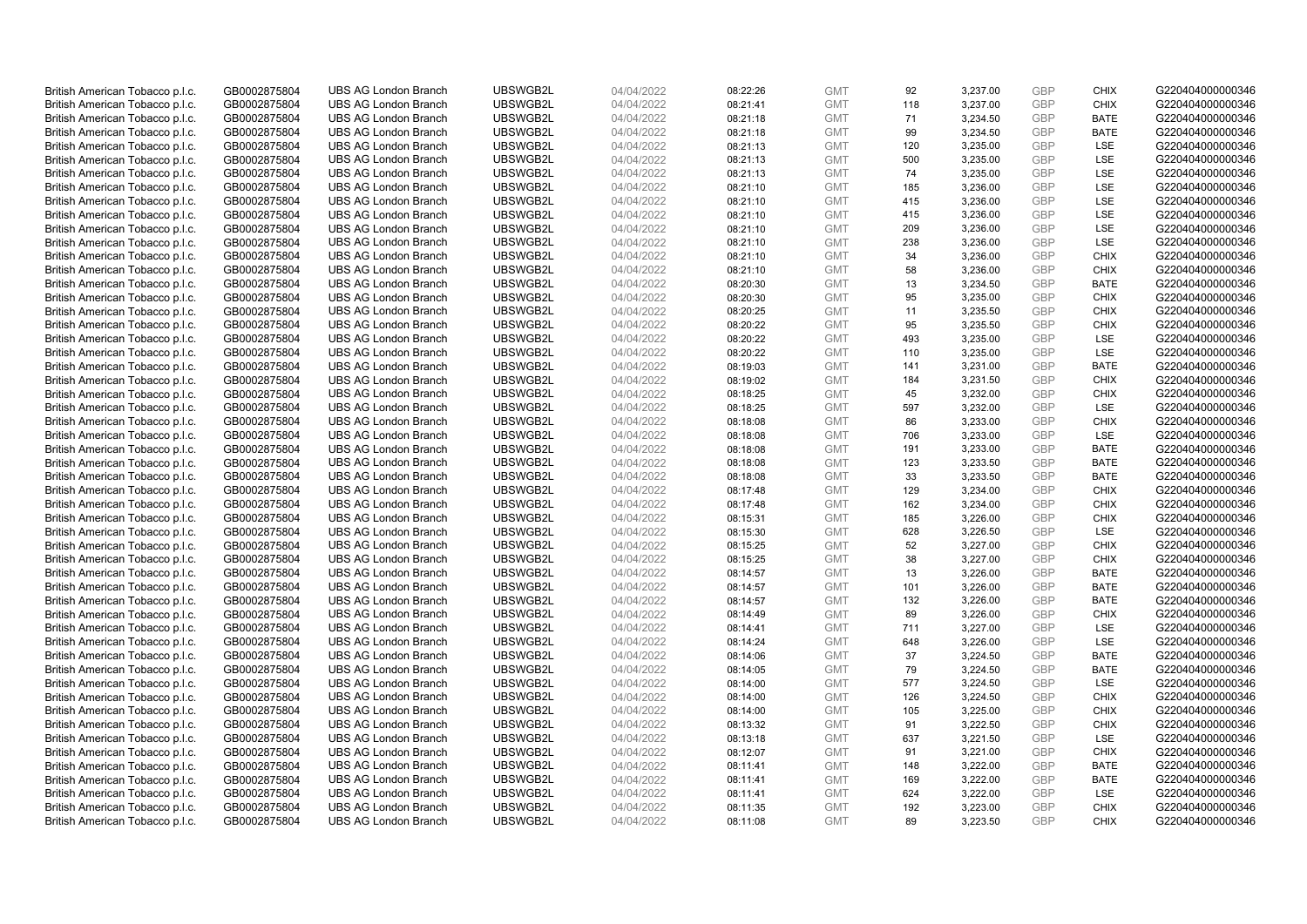| British American Tobacco p.l.c. | GB0002875804 | <b>UBS AG London Branch</b> | UBSWGB2L | 04/04/2022 | 08:11:08 | <b>GMT</b> | 248 | 3,224.00 | <b>GBP</b>               | LSE         | G220404000000346 |
|---------------------------------|--------------|-----------------------------|----------|------------|----------|------------|-----|----------|--------------------------|-------------|------------------|
| British American Tobacco p.l.c. | GB0002875804 | <b>UBS AG London Branch</b> | UBSWGB2L | 04/04/2022 | 08:11:08 | <b>GMT</b> | 437 | 3,224.00 | <b>GBP</b>               | LSE         | G220404000000346 |
| British American Tobacco p.l.c. | GB0002875804 | <b>UBS AG London Branch</b> | UBSWGB2L | 04/04/2022 | 08:11:08 | <b>GMT</b> | 28  | 3,223.50 | <b>GBP</b>               | <b>CHIX</b> | G220404000000346 |
|                                 |              |                             | UBSWGB2L |            |          |            |     |          | <b>GBP</b>               |             |                  |
| British American Tobacco p.l.c. | GB0002875804 | <b>UBS AG London Branch</b> |          | 04/04/2022 | 08:11:08 | <b>GMT</b> | 97  | 3,223.50 |                          | <b>CHIX</b> | G220404000000346 |
| British American Tobacco p.l.c. | GB0002875804 | <b>UBS AG London Branch</b> | UBSWGB2L | 04/04/2022 | 08:11:08 | <b>GMT</b> | 37  | 3,224.00 | <b>GBP</b>               | <b>BATE</b> | G220404000000346 |
| British American Tobacco p.l.c. | GB0002875804 | <b>UBS AG London Branch</b> | UBSWGB2L | 04/04/2022 | 08:11:08 | <b>GMT</b> | 63  | 3,224.00 | <b>GBP</b>               | BATE        | G220404000000346 |
| British American Tobacco p.l.c. | GB0002875804 | <b>UBS AG London Branch</b> | UBSWGB2L | 04/04/2022 | 08:10:23 | <b>GMT</b> | 81  | 3,225.50 | <b>GBP</b>               | <b>CHIX</b> | G220404000000346 |
| British American Tobacco p.l.c. | GB0002875804 | <b>UBS AG London Branch</b> | UBSWGB2L | 04/04/2022 | 08:10:23 | <b>GMT</b> | 699 | 3,226.50 | <b>GBP</b>               | LSE         | G220404000000346 |
| British American Tobacco p.l.c. | GB0002875804 | <b>UBS AG London Branch</b> | UBSWGB2L | 04/04/2022 | 08:10:23 | <b>GMT</b> | 81  | 3,226.50 | <b>GBP</b>               | <b>CHIX</b> | G220404000000346 |
| British American Tobacco p.l.c. | GB0002875804 | <b>UBS AG London Branch</b> | UBSWGB2L | 04/04/2022 | 08:10:21 | <b>GMT</b> | 662 | 3,227.00 | <b>GBP</b>               | LSE         | G220404000000346 |
| British American Tobacco p.l.c. | GB0002875804 | <b>UBS AG London Branch</b> | UBSWGB2L | 04/04/2022 | 08:08:45 | <b>GMT</b> | 90  | 3,220.00 | <b>GBP</b>               | <b>CHIX</b> | G220404000000346 |
| British American Tobacco p.l.c. | GB0002875804 | <b>UBS AG London Branch</b> | UBSWGB2L | 04/04/2022 | 08:08:45 | <b>GMT</b> | 95  | 3,220.00 | <b>GBP</b>               | <b>CHIX</b> | G220404000000346 |
| British American Tobacco p.l.c. | GB0002875804 | <b>UBS AG London Branch</b> | UBSWGB2L | 04/04/2022 | 08:08:45 | <b>GMT</b> | 649 | 3,220.00 | <b>GBP</b>               | LSE         | G220404000000346 |
| British American Tobacco p.l.c. | GB0002875804 | <b>UBS AG London Branch</b> | UBSWGB2L | 04/04/2022 | 08:08:24 | <b>GMT</b> | 85  | 3,220.50 | <b>GBP</b>               | <b>CHIX</b> | G220404000000346 |
| British American Tobacco p.l.c. | GB0002875804 | <b>UBS AG London Branch</b> | UBSWGB2L | 04/04/2022 | 08:08:21 | <b>GMT</b> | 116 | 3,221.00 | <b>GBP</b>               | <b>CHIX</b> | G220404000000346 |
| British American Tobacco p.l.c. | GB0002875804 | <b>UBS AG London Branch</b> | UBSWGB2L | 04/04/2022 | 08:08:10 | <b>GMT</b> | 123 | 3,222.00 | <b>GBP</b>               | <b>BATE</b> | G220404000000346 |
| British American Tobacco p.l.c. | GB0002875804 | <b>UBS AG London Branch</b> | UBSWGB2L | 04/04/2022 | 08:08:01 | <b>GMT</b> | 687 | 3,222.00 | <b>GBP</b>               | LSE         | G220404000000346 |
| British American Tobacco p.l.c. | GB0002875804 | <b>UBS AG London Branch</b> | UBSWGB2L | 04/04/2022 | 08:08:01 | <b>GMT</b> | 111 | 3,222.00 | <b>GBP</b>               | <b>CHIX</b> | G220404000000346 |
| British American Tobacco p.l.c. | GB0002875804 | <b>UBS AG London Branch</b> | UBSWGB2L | 04/04/2022 | 08:08:01 | <b>GMT</b> | 94  | 3,222.50 | <b>GBP</b>               | <b>CHIX</b> | G220404000000346 |
| British American Tobacco p.l.c. | GB0002875804 | <b>UBS AG London Branch</b> | UBSWGB2L | 04/04/2022 | 08:06:58 | <b>GMT</b> | 84  | 3,220.00 | <b>GBP</b>               | <b>CHIX</b> | G220404000000346 |
| British American Tobacco p.l.c. | GB0002875804 | <b>UBS AG London Branch</b> | UBSWGB2L | 04/04/2022 | 08:06:58 | <b>GMT</b> | 205 | 3,220.00 | <b>GBP</b>               | LSE         | G220404000000346 |
| British American Tobacco p.l.c. | GB0002875804 | <b>UBS AG London Branch</b> | UBSWGB2L | 04/04/2022 | 08:06:58 | <b>GMT</b> | 475 | 3,220.00 | <b>GBP</b>               | LSE         | G220404000000346 |
| British American Tobacco p.l.c. | GB0002875804 | <b>UBS AG London Branch</b> | UBSWGB2L | 04/04/2022 | 08:06:32 | <b>GMT</b> | 86  | 3,217.50 | <b>GBP</b>               | <b>CHIX</b> | G220404000000346 |
| British American Tobacco p.l.c. | GB0002875804 | <b>UBS AG London Branch</b> | UBSWGB2L | 04/04/2022 | 08:05:43 | <b>GMT</b> | 94  | 3,221.50 | <b>GBP</b>               | <b>CHIX</b> | G220404000000346 |
| British American Tobacco p.l.c. | GB0002875804 | <b>UBS AG London Branch</b> | UBSWGB2L | 04/04/2022 | 08:05:43 | <b>GMT</b> | 94  | 3,221.00 | <b>GBP</b>               | <b>CHIX</b> | G220404000000346 |
| British American Tobacco p.l.c. | GB0002875804 | <b>UBS AG London Branch</b> | UBSWGB2L | 04/04/2022 | 08:05:43 | <b>GMT</b> | 717 | 3,221.50 | <b>GBP</b>               | LSE         | G220404000000346 |
| British American Tobacco p.l.c. | GB0002875804 | <b>UBS AG London Branch</b> | UBSWGB2L | 04/04/2022 | 08:05:11 | <b>GMT</b> | 122 | 3,223.50 | <b>GBP</b>               | <b>BATE</b> | G220404000000346 |
| British American Tobacco p.l.c. | GB0002875804 | <b>UBS AG London Branch</b> | UBSWGB2L | 04/04/2022 | 08:05:08 | <b>GMT</b> | 109 | 3,225.00 | <b>GBP</b>               | <b>BATE</b> | G220404000000346 |
| British American Tobacco p.l.c. | GB0002875804 | <b>UBS AG London Branch</b> | UBSWGB2L | 04/04/2022 | 08:04:53 | <b>GMT</b> | 612 | 3,226.50 | <b>GBP</b>               | LSE         | G220404000000346 |
| British American Tobacco p.l.c. | GB0002875804 | <b>UBS AG London Branch</b> | UBSWGB2L | 04/04/2022 | 08:04:53 | <b>GMT</b> | 80  | 3,226.50 | <b>GBP</b>               | <b>CHIX</b> | G220404000000346 |
| British American Tobacco p.l.c. | GB0002875804 | <b>UBS AG London Branch</b> | UBSWGB2L | 04/04/2022 | 08:04:53 | <b>GMT</b> | 169 | 3,227.50 | <b>GBP</b>               | <b>CHIX</b> | G220404000000346 |
| British American Tobacco p.l.c. | GB0002875804 | <b>UBS AG London Branch</b> | UBSWGB2L | 04/04/2022 | 08:04:53 | <b>GMT</b> | 132 | 3,227.50 | <b>GBP</b>               | <b>BATE</b> | G220404000000346 |
| British American Tobacco p.l.c. | GB0002875804 | <b>UBS AG London Branch</b> | UBSWGB2L | 04/04/2022 | 08:04:53 | <b>GMT</b> | 130 | 3,227.50 | <b>GBP</b>               | <b>BATE</b> | G220404000000346 |
| British American Tobacco p.l.c. | GB0002875804 | <b>UBS AG London Branch</b> | UBSWGB2L | 04/04/2022 | 08:04:53 | <b>GMT</b> | 277 | 3,228.00 | <b>GBP</b>               | LSE         | G220404000000346 |
| British American Tobacco p.l.c. | GB0002875804 | <b>UBS AG London Branch</b> | UBSWGB2L | 04/04/2022 | 08:04:53 | <b>GMT</b> | 439 | 3,228.00 | <b>GBP</b>               | LSE         | G220404000000346 |
| British American Tobacco p.l.c. | GB0002875804 | <b>UBS AG London Branch</b> | UBSWGB2L | 04/04/2022 | 08:04:53 | <b>GMT</b> | 103 | 3,227.50 | <b>GBP</b>               | <b>BATE</b> | G220404000000346 |
| British American Tobacco p.l.c. | GB0002875804 | <b>UBS AG London Branch</b> | UBSWGB2L | 04/04/2022 | 08:04:32 | <b>GMT</b> | 25  | 3,229.50 | <b>GBP</b>               | <b>CHIX</b> | G220404000000346 |
| British American Tobacco p.l.c. | GB0002875804 | <b>UBS AG London Branch</b> | UBSWGB2L | 04/04/2022 | 08:04:30 | <b>GMT</b> | 191 | 3,229.00 | <b>GBP</b>               | <b>CHIX</b> | G220404000000346 |
|                                 |              | <b>UBS AG London Branch</b> | UBSWGB2L |            |          | <b>GMT</b> | 11  |          | <b>GBP</b>               | <b>CHIX</b> | G220404000000346 |
| British American Tobacco p.l.c. | GB0002875804 |                             |          | 04/04/2022 | 08:04:13 |            |     | 3,229.00 |                          |             |                  |
| British American Tobacco p.l.c. | GB0002875804 | <b>UBS AG London Branch</b> | UBSWGB2L | 04/04/2022 | 08:04:10 | <b>GMT</b> | 500 | 3,228.00 | <b>GBP</b><br><b>GBP</b> | LSE<br>LSE  | G220404000000346 |
| British American Tobacco p.l.c. | GB0002875804 | <b>UBS AG London Branch</b> | UBSWGB2L | 04/04/2022 | 08:04:10 | <b>GMT</b> | 80  | 3,228.00 |                          |             | G220404000000346 |
| British American Tobacco p.l.c. | GB0002875804 | <b>UBS AG London Branch</b> | UBSWGB2L | 04/04/2022 | 08:04:07 | <b>GMT</b> | 65  | 3,228.00 | <b>GBP</b>               | LSE         | G220404000000346 |
| British American Tobacco p.l.c. | GB0002875804 | <b>UBS AG London Branch</b> | UBSWGB2L | 04/04/2022 | 08:03:13 | <b>GMT</b> | 690 | 3,228.00 | <b>GBP</b>               | LSE         | G220404000000346 |
| British American Tobacco p.l.c. | GB0002875804 | <b>UBS AG London Branch</b> | UBSWGB2L | 04/04/2022 | 08:03:13 | <b>GMT</b> | 89  | 3,228.50 | <b>GBP</b>               | <b>CHIX</b> | G220404000000346 |
| British American Tobacco p.l.c. | GB0002875804 | <b>UBS AG London Branch</b> | UBSWGB2L | 04/04/2022 | 08:03:13 | <b>GMT</b> | 112 | 3,228.50 | <b>GBP</b>               | <b>BATE</b> | G220404000000346 |
| British American Tobacco p.l.c. | GB0002875804 | <b>UBS AG London Branch</b> | UBSWGB2L | 04/04/2022 | 08:03:03 | <b>GMT</b> | 81  | 3,229.50 | <b>GBP</b>               | <b>CHIX</b> | G220404000000346 |
| British American Tobacco p.l.c. | GB0002875804 | <b>UBS AG London Branch</b> | UBSWGB2L | 04/04/2022 | 08:03:03 | <b>GMT</b> | 123 | 3,229.50 | <b>GBP</b>               | <b>BATE</b> | G220404000000346 |
| British American Tobacco p.l.c. | GB0002875804 | <b>UBS AG London Branch</b> | UBSWGB2L | 04/04/2022 | 08:03:03 | <b>GMT</b> | 120 | 3,229.50 | <b>GBP</b>               | <b>CHIX</b> | G220404000000346 |
| British American Tobacco p.l.c. | GB0002875804 | <b>UBS AG London Branch</b> | UBSWGB2L | 04/04/2022 | 08:03:03 | <b>GMT</b> | 120 | 3,229.50 | <b>GBP</b>               | <b>BATE</b> | G220404000000346 |
| British American Tobacco p.l.c. | GB0002875804 | <b>UBS AG London Branch</b> | UBSWGB2L | 04/04/2022 | 08:03:03 | <b>GMT</b> | 91  | 3,230.50 | <b>GBP</b>               | <b>CHIX</b> | G220404000000346 |
| British American Tobacco p.l.c. | GB0002875804 | <b>UBS AG London Branch</b> | UBSWGB2L | 04/04/2022 | 08:03:03 | <b>GMT</b> | 612 | 3,230.50 | <b>GBP</b>               | LSE         | G220404000000346 |
| British American Tobacco p.l.c. | GB0002875804 | <b>UBS AG London Branch</b> | UBSWGB2L | 04/04/2022 | 08:03:03 | <b>GMT</b> | 148 | 3,230.50 | <b>GBP</b>               | <b>BATE</b> | G220404000000346 |
| British American Tobacco p.l.c. | GB0002875804 | <b>UBS AG London Branch</b> | UBSWGB2L | 04/04/2022 | 08:02:09 | <b>GMT</b> | 97  | 3,231.00 | <b>GBP</b>               | <b>CHIX</b> | G220404000000346 |
| British American Tobacco p.l.c. | GB0002875804 | <b>UBS AG London Branch</b> | UBSWGB2L | 04/04/2022 | 08:02:09 | <b>GMT</b> | 126 | 3.232.50 | GBP                      | <b>CHIX</b> | G220404000000346 |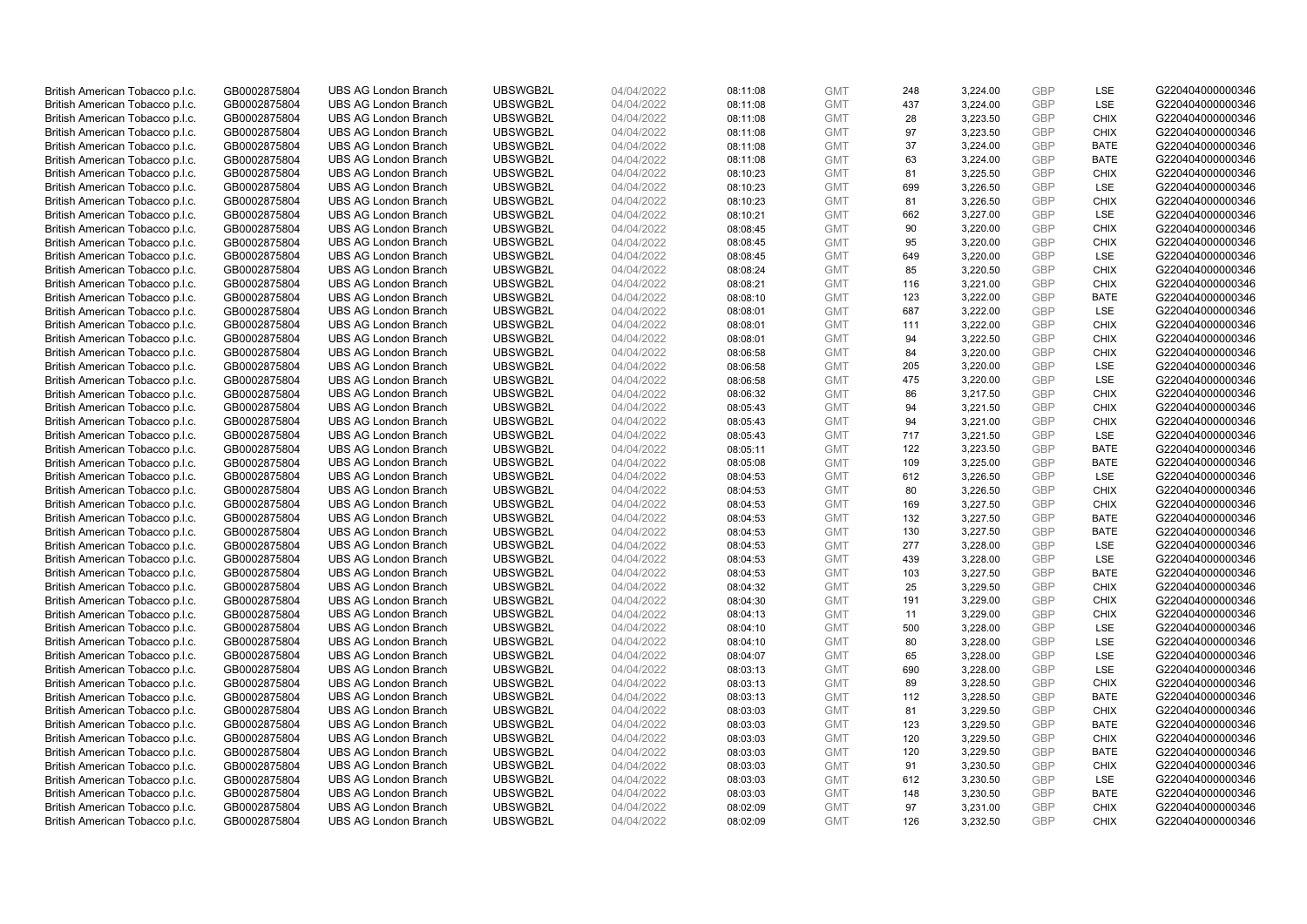| British American Tobacco p.l.c. | GB0002875804 | <b>UBS AG London Branch</b> | UBSWGB2L | 04/04/2022 | 08:02:09 | <b>GMT</b> | $\mathbf{1}$   | 3,233.50 | <b>GBP</b> | <b>CHIX</b> | G220404000000346 |
|---------------------------------|--------------|-----------------------------|----------|------------|----------|------------|----------------|----------|------------|-------------|------------------|
| British American Tobacco p.l.c. | GB0002875804 | <b>UBS AG London Branch</b> | UBSWGB2L | 04/04/2022 | 08:02:09 | <b>GMT</b> | 704            | 3,233.00 | GBP        | LSE         | G220404000000346 |
| British American Tobacco p.l.c. | GB0002875804 | <b>UBS AG London Branch</b> | UBSWGB2L | 04/04/2022 | 08:02:09 | <b>GMT</b> | 119            | 3,233.50 | <b>GBP</b> | <b>CHIX</b> | G220404000000346 |
| British American Tobacco p.l.c. | GB0002875804 | <b>UBS AG London Branch</b> | UBSWGB2L | 04/04/2022 | 08:02:04 | <b>GMT</b> | 94             | 3,233.50 | GBP        | CHIX        | G220404000000346 |
| British American Tobacco p.l.c. | GB0002875804 | <b>UBS AG London Branch</b> | UBSWGB2L | 04/04/2022 | 08:01:45 | <b>GMT</b> | 87             | 3,232.50 | <b>GBP</b> | <b>CHIX</b> | G220404000000346 |
| British American Tobacco p.l.c. | GB0002875804 | <b>UBS AG London Branch</b> | UBSWGB2L | 04/04/2022 | 08:01:24 | <b>GMT</b> | 652            | 3,231.00 | GBP        | <b>LSE</b>  | G220404000000346 |
| British American Tobacco p.l.c. | GB0002875804 | <b>UBS AG London Branch</b> | UBSWGB2L | 04/04/2022 | 08:01:21 | <b>GMT</b> | 100            | 3,234.00 | <b>GBP</b> | LSE         | G220404000000346 |
| British American Tobacco p.l.c. | GB0002875804 | <b>UBS AG London Branch</b> | UBSWGB2L | 04/04/2022 | 08:01:21 | <b>GMT</b> | 154            | 3,234.00 | <b>GBP</b> | LSE         | G220404000000346 |
| British American Tobacco p.l.c. | GB0002875804 | <b>UBS AG London Branch</b> | UBSWGB2L | 04/04/2022 | 08:01:21 | <b>GMT</b> | 51             | 3,234.00 | <b>GBP</b> | LSE         | G220404000000346 |
| British American Tobacco p.l.c. | GB0002875804 | <b>UBS AG London Branch</b> | UBSWGB2L | 04/04/2022 | 08:01:21 | <b>GMT</b> | 154            | 3,233.50 | GBP        | <b>LSE</b>  | G220404000000346 |
| British American Tobacco p.l.c. | GB0002875804 | <b>UBS AG London Branch</b> | UBSWGB2L | 04/04/2022 | 08:01:21 | <b>GMT</b> | 250            | 3,233.50 | <b>GBP</b> | LSE         | G220404000000346 |
| British American Tobacco p.l.c. | GB0002875804 | <b>UBS AG London Branch</b> | UBSWGB2L | 04/04/2022 | 08:01:21 | <b>GMT</b> | 588            | 3,233.50 | <b>GBP</b> | LSE         | G220404000000346 |
| British American Tobacco p.l.c. | GB0002875804 | <b>UBS AG London Branch</b> | UBSWGB2L | 04/04/2022 | 08:01:21 | <b>GMT</b> | 631            | 3,234.00 | GBP        | LSE         | G220404000000346 |
| British American Tobacco p.l.c. | GB0002875804 | <b>UBS AG London Branch</b> | UBSWGB2L | 04/04/2022 | 08:01:21 | <b>GMT</b> | 102            | 3,233.00 | <b>GBP</b> | <b>CHIX</b> | G220404000000346 |
| British American Tobacco p.l.c. | GB0002875804 | <b>UBS AG London Branch</b> | UBSWGB2L | 04/04/2022 | 08:01:10 | <b>GMT</b> | 83             | 3,235.00 | GBP        | <b>CHIX</b> | G220404000000346 |
| British American Tobacco p.l.c. | GB0002875804 | <b>UBS AG London Branch</b> | UBSWGB2L | 04/04/2022 | 08:01:03 | <b>GMT</b> | 86             | 3,234.00 | <b>GBP</b> | <b>CHIX</b> | G220404000000346 |
| British American Tobacco p.l.c. | GB0002875804 | <b>UBS AG London Branch</b> | UBSWGB2L | 04/04/2022 | 08:01:01 | <b>GMT</b> | 718            | 3,234.00 | <b>GBP</b> | LSE         | G220404000000346 |
| British American Tobacco p.l.c. | GB0002875804 | <b>UBS AG London Branch</b> | UBSWGB2L | 04/04/2022 | 08:01:01 | <b>GMT</b> | 706            | 3,234.00 | <b>GBP</b> | LSE         | G220404000000346 |
| British American Tobacco p.l.c. | GB0002875804 | <b>UBS AG London Branch</b> | UBSWGB2L | 04/04/2022 | 08:01:01 | <b>GMT</b> | 2              | 3,235.50 | GBP        | <b>CHIX</b> | G220404000000346 |
| British American Tobacco p.l.c. | GB0002875804 | <b>UBS AG London Branch</b> | UBSWGB2L | 04/04/2022 | 08:00:25 | <b>GMT</b> | 632            | 3,235.00 | <b>GBP</b> | <b>LSE</b>  | G220404000000346 |
| British American Tobacco p.l.c. | GB0002875804 | <b>UBS AG London Branch</b> | UBSWGB2L | 04/04/2022 | 08:00:25 | <b>GMT</b> | 663            | 3,240.00 | <b>GBP</b> | LSE         | G220404000000346 |
| British American Tobacco p.l.c. | GB0002875804 | <b>UBS AG London Branch</b> | UBSWGB2L | 05/04/2022 | 16:27:15 | <b>GMT</b> | 387            | 3,218.50 | <b>GBP</b> | <b>LSE</b>  | G220405000000375 |
| British American Tobacco p.l.c. | GB0002875804 | <b>UBS AG London Branch</b> | UBSWGB2L | 05/04/2022 | 16:27:15 | <b>GMT</b> | 66             | 3,218.50 | <b>GBP</b> | <b>CHIX</b> | G220405000000375 |
| British American Tobacco p.l.c. | GB0002875804 | <b>UBS AG London Branch</b> | UBSWGB2L | 05/04/2022 | 16:27:15 | <b>GMT</b> | 689            | 3,218.50 | <b>GBP</b> | LSE         | G220405000000375 |
| British American Tobacco p.l.c. | GB0002875804 | <b>UBS AG London Branch</b> | UBSWGB2L | 05/04/2022 | 16:26:54 | <b>GMT</b> | 6              | 3,218.50 | <b>GBP</b> | LSE         | G220405000000375 |
| British American Tobacco p.l.c. | GB0002875804 | <b>UBS AG London Branch</b> | UBSWGB2L | 05/04/2022 | 16:26:54 | <b>GMT</b> | 3              | 3,218.50 | GBP        | LSE         | G220405000000375 |
| British American Tobacco p.l.c. | GB0002875804 | <b>UBS AG London Branch</b> | UBSWGB2L | 05/04/2022 | 16:26:54 | <b>GMT</b> | 129            | 3,218.50 | <b>GBP</b> | LSE         | G220405000000375 |
| British American Tobacco p.l.c. | GB0002875804 | <b>UBS AG London Branch</b> | UBSWGB2L | 05/04/2022 | 16:26:54 | <b>GMT</b> | 148            | 3,218.50 | <b>GBP</b> | LSE         | G220405000000375 |
| British American Tobacco p.l.c. | GB0002875804 | <b>UBS AG London Branch</b> | UBSWGB2L | 05/04/2022 | 16:26:54 | <b>GMT</b> | 548            | 3,218.50 | GBP        | LSE         | G220405000000375 |
| British American Tobacco p.l.c. | GB0002875804 | <b>UBS AG London Branch</b> | UBSWGB2L | 05/04/2022 | 16:26:42 | <b>GMT</b> | 498            | 3,218.00 | <b>GBP</b> | LSE         | G220405000000375 |
| British American Tobacco p.l.c. | GB0002875804 | <b>UBS AG London Branch</b> | UBSWGB2L | 05/04/2022 | 16:26:42 | <b>GMT</b> | 3              | 3,218.00 | GBP        | <b>CHIX</b> | G220405000000375 |
| British American Tobacco p.l.c. | GB0002875804 | <b>UBS AG London Branch</b> | UBSWGB2L | 05/04/2022 | 16:26:42 | <b>GMT</b> | 29             | 3,218.00 | <b>GBP</b> | <b>CHIX</b> | G220405000000375 |
| British American Tobacco p.l.c. | GB0002875804 | <b>UBS AG London Branch</b> | UBSWGB2L | 05/04/2022 | 16:26:42 | <b>GMT</b> | 21             | 3,218.00 | GBP        | <b>CHIX</b> | G220405000000375 |
| British American Tobacco p.l.c. | GB0002875804 | <b>UBS AG London Branch</b> | UBSWGB2L | 05/04/2022 | 16:26:42 | <b>GMT</b> | 22             | 3,218.00 | <b>GBP</b> | <b>CHIX</b> | G220405000000375 |
| British American Tobacco p.l.c. | GB0002875804 | <b>UBS AG London Branch</b> | UBSWGB2L | 05/04/2022 | 16:26:42 | <b>GMT</b> | $\overline{7}$ | 3,218.00 | GBP        | <b>CHIX</b> | G220405000000375 |
| British American Tobacco p.l.c. | GB0002875804 | <b>UBS AG London Branch</b> | UBSWGB2L | 05/04/2022 | 16:26:42 | <b>GMT</b> | 5              | 3,218.00 | <b>GBP</b> | <b>CHIX</b> | G220405000000375 |
| British American Tobacco p.l.c. | GB0002875804 | <b>UBS AG London Branch</b> | UBSWGB2L | 05/04/2022 | 16:26:42 | <b>GMT</b> | 72             | 3,218.00 | GBP        | <b>LSE</b>  | G220405000000375 |
| British American Tobacco p.l.c. | GB0002875804 | <b>UBS AG London Branch</b> | UBSWGB2L | 05/04/2022 | 16:26:42 | <b>GMT</b> | 30             | 3,218.00 | <b>GBP</b> | LSE         | G220405000000375 |
| British American Tobacco p.l.c. | GB0002875804 | <b>UBS AG London Branch</b> | UBSWGB2L | 05/04/2022 | 16:26:42 | <b>GMT</b> | 6              | 3,218.00 | GBP        | LSE         | G220405000000375 |
| British American Tobacco p.l.c. | GB0002875804 | <b>UBS AG London Branch</b> | UBSWGB2L | 05/04/2022 | 16:26:42 | <b>GMT</b> | 250            | 3,218.00 | <b>GBP</b> | LSE         | G220405000000375 |
| British American Tobacco p.l.c. | GB0002875804 | <b>UBS AG London Branch</b> | UBSWGB2L | 05/04/2022 | 16:26:42 | <b>GMT</b> | 804            | 3,218.00 | GBP        | <b>LSE</b>  | G220405000000375 |
| British American Tobacco p.l.c. | GB0002875804 | <b>UBS AG London Branch</b> | UBSWGB2L | 05/04/2022 | 16:26:42 | <b>GMT</b> | 15             | 3,218.00 | GBP        | LSE         | G220405000000375 |
| British American Tobacco p.l.c. | GB0002875804 | <b>UBS AG London Branch</b> | UBSWGB2L | 05/04/2022 | 16:26:42 | <b>GMT</b> | 89             | 3,218.00 | <b>GBP</b> | LSE         | G220405000000375 |
| British American Tobacco p.l.c. | GB0002875804 | <b>UBS AG London Branch</b> | UBSWGB2L | 05/04/2022 | 16:26:42 | <b>GMT</b> | 118            | 3,218.00 | GBP        | LSE         | G220405000000375 |
| British American Tobacco p.l.c. | GB0002875804 | <b>UBS AG London Branch</b> | UBSWGB2L | 05/04/2022 | 16:26:32 | <b>GMT</b> | 83             | 3,217.50 | <b>GBP</b> | <b>CHIX</b> | G220405000000375 |
| British American Tobacco p.l.c. | GB0002875804 | <b>UBS AG London Branch</b> | UBSWGB2L | 05/04/2022 | 16:26:17 | <b>GMT</b> | 114            | 3,217.50 | GBP        | <b>CHIX</b> | G220405000000375 |
| British American Tobacco p.l.c. | GB0002875804 | <b>UBS AG London Branch</b> | UBSWGB2L | 05/04/2022 | 16:26:16 | <b>GMT</b> | 39             | 3,218.00 | <b>GBP</b> | <b>BATE</b> | G220405000000375 |
| British American Tobacco p.l.c. | GB0002875804 | <b>UBS AG London Branch</b> | UBSWGB2L | 05/04/2022 | 16:26:16 | <b>GMT</b> | 23             | 3,218.00 | GBP        | <b>BATE</b> | G220405000000375 |
| British American Tobacco p.l.c. | GB0002875804 | <b>UBS AG London Branch</b> | UBSWGB2L | 05/04/2022 | 16:26:01 | <b>GMT</b> | $\overline{7}$ | 3,218.00 | <b>GBP</b> | <b>BATE</b> | G220405000000375 |
| British American Tobacco p.l.c. | GB0002875804 | <b>UBS AG London Branch</b> | UBSWGB2L | 05/04/2022 | 16:26:01 | <b>GMT</b> | 132            | 3,218.00 | GBP        | <b>BATE</b> | G220405000000375 |
| British American Tobacco p.l.c. | GB0002875804 | <b>UBS AG London Branch</b> | UBSWGB2L | 05/04/2022 | 16:26:01 | <b>GMT</b> | 34             | 3,218.00 | <b>GBP</b> | <b>BATE</b> | G220405000000375 |
| British American Tobacco p.l.c. | GB0002875804 | <b>UBS AG London Branch</b> | UBSWGB2L | 05/04/2022 | 16:26:01 | <b>GMT</b> | $\overline{7}$ | 3,218.00 | <b>GBP</b> | <b>BATE</b> | G220405000000375 |
| British American Tobacco p.l.c. | GB0002875804 | <b>UBS AG London Branch</b> | UBSWGB2L | 05/04/2022 | 16:26:01 | <b>GMT</b> | 34             | 3,218.00 | <b>GBP</b> | <b>BATE</b> | G220405000000375 |
| British American Tobacco p.l.c. | GB0002875804 | <b>UBS AG London Branch</b> | UBSWGB2L | 05/04/2022 | 16:26:01 | <b>GMT</b> | 93             | 3.217.00 | GBP        | <b>BATE</b> | G220405000000375 |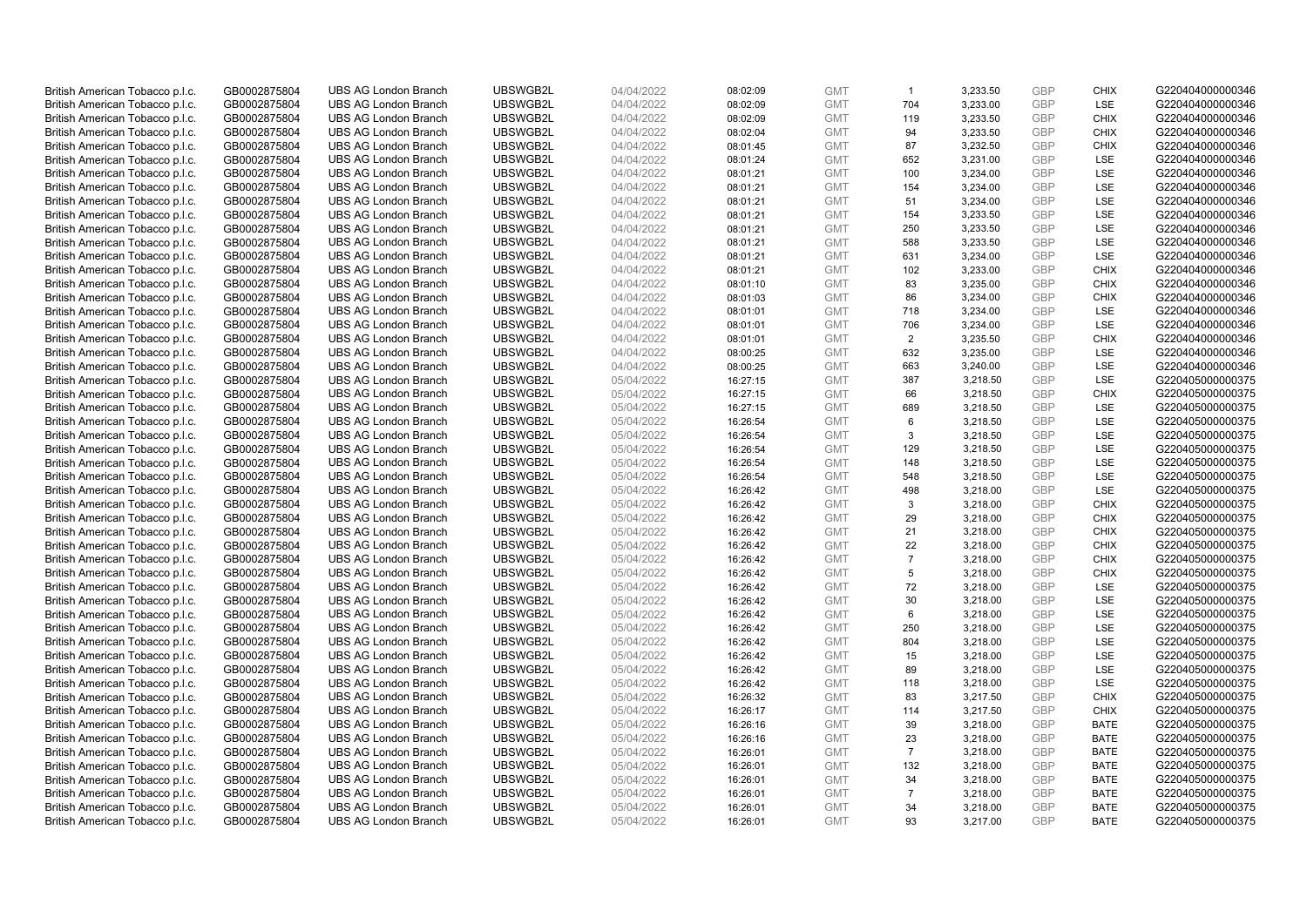| British American Tobacco p.l.c.                                    | GB0002875804                 | <b>UBS AG London Branch</b>                                | UBSWGB2L             | 05/04/2022               | 16:26:01             | <b>GMT</b> | 18  | 3,217.00 | <b>GBP</b>        | <b>BATE</b> | G220405000000375 |
|--------------------------------------------------------------------|------------------------------|------------------------------------------------------------|----------------------|--------------------------|----------------------|------------|-----|----------|-------------------|-------------|------------------|
| British American Tobacco p.l.c.                                    | GB0002875804                 | <b>UBS AG London Branch</b>                                | UBSWGB2L             | 05/04/2022               | 16:25:58             | <b>GMT</b> | 103 | 3,218.00 | GBP               | <b>CHIX</b> | G220405000000375 |
| British American Tobacco p.l.c.                                    | GB0002875804                 | <b>UBS AG London Branch</b>                                | UBSWGB2L             | 05/04/2022               | 16:25:58             | <b>GMT</b> | 8   | 3,218.00 | <b>GBP</b>        | <b>CHIX</b> | G220405000000375 |
| British American Tobacco p.l.c.                                    | GB0002875804                 | <b>UBS AG London Branch</b>                                | UBSWGB2L             | 05/04/2022               | 16:25:58             | <b>GMT</b> | 9   | 3,218.00 | <b>GBP</b>        | <b>CHIX</b> | G220405000000375 |
| British American Tobacco p.l.c.                                    | GB0002875804                 | <b>UBS AG London Branch</b>                                | UBSWGB2L             | 05/04/2022               | 16:25:58             | <b>GMT</b> | 5   | 3,218.00 | <b>GBP</b>        | <b>CHIX</b> | G220405000000375 |
| British American Tobacco p.l.c.                                    | GB0002875804                 | <b>UBS AG London Branch</b>                                | UBSWGB2L             | 05/04/2022               | 16:25:38             | <b>GMT</b> | 89  | 3,217.50 | <b>GBP</b>        | <b>CHIX</b> | G220405000000375 |
| British American Tobacco p.l.c.                                    | GB0002875804                 | <b>UBS AG London Branch</b>                                | UBSWGB2L             | 05/04/2022               | 16:25:38             | <b>GMT</b> | 135 | 3,217.50 | <b>GBP</b>        | <b>CHIX</b> | G220405000000375 |
| British American Tobacco p.l.c.                                    | GB0002875804                 | <b>UBS AG London Branch</b>                                | UBSWGB2L             | 05/04/2022               | 16:25:27             | <b>GMT</b> | 23  | 3,217.50 | <b>GBP</b>        | <b>LSE</b>  | G220405000000375 |
| British American Tobacco p.l.c.                                    | GB0002875804                 | <b>UBS AG London Branch</b>                                | UBSWGB2L             | 05/04/2022               | 16:25:27             | <b>GMT</b> | 594 | 3,217.50 | GBP               | LSE         | G220405000000375 |
| British American Tobacco p.l.c.                                    | GB0002875804                 | <b>UBS AG London Branch</b>                                | UBSWGB2L             | 05/04/2022               | 16:25:02             | <b>GMT</b> | 597 | 3,218.50 | <b>GBP</b>        | LSE         | G220405000000375 |
| British American Tobacco p.l.c.                                    | GB0002875804                 | <b>UBS AG London Branch</b>                                | UBSWGB2L             | 05/04/2022               | 16:25:02             | <b>GMT</b> | 5   | 3,218.50 | <b>GBP</b>        | <b>LSE</b>  | G220405000000375 |
| British American Tobacco p.l.c.                                    | GB0002875804                 | <b>UBS AG London Branch</b>                                | UBSWGB2L             | 05/04/2022               | 16:25:02             | <b>GMT</b> | 684 | 3,218.50 | <b>GBP</b>        | LSE         | G220405000000375 |
| British American Tobacco p.l.c.                                    | GB0002875804                 | <b>UBS AG London Branch</b>                                | UBSWGB2L             | 05/04/2022               | 16:24:58             | <b>GMT</b> | 53  | 3,219.00 | <b>GBP</b>        | <b>CHIX</b> | G220405000000375 |
| British American Tobacco p.l.c.                                    | GB0002875804                 | <b>UBS AG London Branch</b>                                | UBSWGB2L             | 05/04/2022               | 16:24:58             | <b>GMT</b> | 34  | 3,219.00 | <b>GBP</b>        | <b>CHIX</b> | G220405000000375 |
| British American Tobacco p.l.c.                                    | GB0002875804                 | <b>UBS AG London Branch</b>                                | UBSWGB2L             | 05/04/2022               | 16:24:58             | <b>GMT</b> | 94  | 3,219.00 | GBP               | <b>CHIX</b> | G220405000000375 |
| British American Tobacco p.l.c.                                    | GB0002875804                 | <b>UBS AG London Branch</b>                                | UBSWGB2L             | 05/04/2022               | 16:24:58             | <b>GMT</b> | 95  | 3,219.00 | <b>GBP</b>        | <b>CHIX</b> | G220405000000375 |
| British American Tobacco p.l.c.                                    | GB0002875804                 | <b>UBS AG London Branch</b>                                | UBSWGB2L             | 05/04/2022               | 16:24:58             | <b>GMT</b> | 15  | 3,218.50 | <b>GBP</b>        | LSE         | G220405000000375 |
| British American Tobacco p.l.c.                                    | GB0002875804                 | <b>UBS AG London Branch</b>                                | UBSWGB2L             | 05/04/2022               | 16:24:35             | <b>GMT</b> | 106 | 3,219.00 | <b>GBP</b>        | <b>BATE</b> | G220405000000375 |
| British American Tobacco p.l.c.                                    | GB0002875804                 | <b>UBS AG London Branch</b>                                | UBSWGB2L             | 05/04/2022               | 16:24:35             | <b>GMT</b> | 566 | 3,219.00 | <b>GBP</b>        | <b>LSE</b>  | G220405000000375 |
| British American Tobacco p.l.c.                                    | GB0002875804                 | <b>UBS AG London Branch</b>                                | UBSWGB2L             | 05/04/2022               | 16:24:35             | <b>GMT</b> | 66  | 3,219.00 | <b>GBP</b>        | LSE         | G220405000000375 |
| British American Tobacco p.l.c.                                    | GB0002875804                 | <b>UBS AG London Branch</b>                                | UBSWGB2L             | 05/04/2022               | 16:24:11             | <b>GMT</b> | 83  | 3,219.50 | <b>GBP</b>        | <b>CHIX</b> | G220405000000375 |
| British American Tobacco p.l.c.                                    | GB0002875804                 | <b>UBS AG London Branch</b>                                | UBSWGB2L             | 05/04/2022               | 16:24:11             | <b>GMT</b> | 122 | 3,219.50 | <b>GBP</b>        | <b>BATE</b> | G220405000000375 |
| British American Tobacco p.l.c.                                    | GB0002875804                 | <b>UBS AG London Branch</b>                                | UBSWGB2L             | 05/04/2022               | 16:24:11             | <b>GMT</b> | 15  | 3,219.50 | <b>GBP</b>        | <b>CHIX</b> | G220405000000375 |
| British American Tobacco p.l.c.                                    | GB0002875804                 | <b>UBS AG London Branch</b>                                | UBSWGB2L             | 05/04/2022               | 16:23:51             | <b>GMT</b> | 390 | 3,219.00 | GBP               | <b>LSE</b>  | G220405000000375 |
| British American Tobacco p.l.c.                                    | GB0002875804                 | <b>UBS AG London Branch</b>                                | UBSWGB2L             | 05/04/2022               | 16:23:51             | <b>GMT</b> | 231 | 3,219.00 | <b>GBP</b>        | LSE         | G220405000000375 |
| British American Tobacco p.l.c.                                    | GB0002875804                 | <b>UBS AG London Branch</b>                                | UBSWGB2L             | 05/04/2022               | 16:23:35             | <b>GMT</b> | 21  | 3,219.00 | <b>GBP</b>        | <b>CHIX</b> | G220405000000375 |
| British American Tobacco p.l.c.                                    | GB0002875804                 | <b>UBS AG London Branch</b>                                | UBSWGB2L             | 05/04/2022               | 16:23:35             | <b>GMT</b> | 46  | 3,219.00 | <b>GBP</b>        | <b>CHIX</b> | G220405000000375 |
| British American Tobacco p.l.c.                                    | GB0002875804                 | <b>UBS AG London Branch</b>                                | UBSWGB2L             | 05/04/2022               | 16:23:35             | <b>GMT</b> | 90  | 3,219.00 | GBP               | <b>CHIX</b> | G220405000000375 |
| British American Tobacco p.l.c.                                    | GB0002875804                 | <b>UBS AG London Branch</b>                                | UBSWGB2L             | 05/04/2022               | 16:22:58             | <b>GMT</b> | 156 | 3,218.50 | <b>GBP</b>        | <b>CHIX</b> | G220405000000375 |
| British American Tobacco p.l.c.                                    | GB0002875804                 | <b>UBS AG London Branch</b>                                | UBSWGB2L             | 05/04/2022               | 16:22:58             | <b>GMT</b> | 117 | 3,218.50 | GBP               | <b>CHIX</b> | G220405000000375 |
| British American Tobacco p.l.c.                                    | GB0002875804                 | <b>UBS AG London Branch</b>                                | UBSWGB2L             | 05/04/2022               | 16:22:58             | <b>GMT</b> | 605 | 3,218.50 | <b>GBP</b>        | <b>LSE</b>  | G220405000000375 |
| British American Tobacco p.l.c.                                    | GB0002875804                 | <b>UBS AG London Branch</b>                                | UBSWGB2L             | 05/04/2022               | 16:22:58             | <b>GMT</b> | 28  | 3,218.50 | GBP               | <b>LSE</b>  | G220405000000375 |
| British American Tobacco p.l.c.                                    | GB0002875804                 | <b>UBS AG London Branch</b>                                | UBSWGB2L             | 05/04/2022               | 16:22:58             | <b>GMT</b> | 76  | 3,218.50 | <b>GBP</b>        | <b>BATE</b> | G220405000000375 |
|                                                                    |                              |                                                            |                      |                          |                      | <b>GMT</b> | 29  | 3,218.50 | <b>GBP</b>        | <b>BATE</b> | G220405000000375 |
| British American Tobacco p.l.c.<br>British American Tobacco p.l.c. | GB0002875804<br>GB0002875804 | <b>UBS AG London Branch</b><br><b>UBS AG London Branch</b> | UBSWGB2L<br>UBSWGB2L | 05/04/2022<br>05/04/2022 | 16:22:58<br>16:22:50 | <b>GMT</b> | 616 | 3,218.50 | GBP               | LSE         | G220405000000375 |
|                                                                    |                              |                                                            |                      |                          |                      |            |     |          |                   |             |                  |
| British American Tobacco p.l.c.                                    | GB0002875804                 | <b>UBS AG London Branch</b>                                | UBSWGB2L             | 05/04/2022               | 16:22:07             | <b>GMT</b> | 101 | 3,219.00 | <b>GBP</b><br>GBP | <b>CHIX</b> | G220405000000375 |
| British American Tobacco p.l.c.                                    | GB0002875804                 | <b>UBS AG London Branch</b>                                | UBSWGB2L             | 05/04/2022               | 16:22:07             | <b>GMT</b> | 13  | 3,219.00 |                   | <b>CHIX</b> | G220405000000375 |
| British American Tobacco p.l.c.                                    | GB0002875804                 | <b>UBS AG London Branch</b>                                | UBSWGB2L             | 05/04/2022               | 16:22:07             | <b>GMT</b> | 654 | 3,219.00 | <b>GBP</b>        | LSE         | G220405000000375 |
| British American Tobacco p.l.c.                                    | GB0002875804                 | <b>UBS AG London Branch</b>                                | UBSWGB2L             | 05/04/2022               | 16:21:41             | <b>GMT</b> | 24  | 3,219.00 | GBP               | <b>BATE</b> | G220405000000375 |
| British American Tobacco p.l.c.                                    | GB0002875804                 | <b>UBS AG London Branch</b>                                | UBSWGB2L             | 05/04/2022               | 16:21:41             | <b>GMT</b> | 2   | 3,219.00 | <b>GBP</b>        | <b>BATE</b> | G220405000000375 |
| British American Tobacco p.l.c.                                    | GB0002875804                 | <b>UBS AG London Branch</b>                                | UBSWGB2L             | 05/04/2022               | 16:21:40             | <b>GMT</b> | 9   | 3,219.00 | GBP               | <b>BATE</b> | G220405000000375 |
| British American Tobacco p.l.c.                                    | GB0002875804                 | <b>UBS AG London Branch</b>                                | UBSWGB2L             | 05/04/2022               | 16:21:40             | <b>GMT</b> | 106 | 3,219.00 | <b>GBP</b>        | <b>BATE</b> | G220405000000375 |
| British American Tobacco p.l.c.                                    | GB0002875804                 | <b>UBS AG London Branch</b>                                | UBSWGB2L             | 05/04/2022               | 16:21:40             | <b>GMT</b> | 94  | 3,219.00 | <b>GBP</b>        | <b>CHIX</b> | G220405000000375 |
| British American Tobacco p.l.c.                                    | GB0002875804                 | <b>UBS AG London Branch</b>                                | UBSWGB2L             | 05/04/2022               | 16:21:40             | <b>GMT</b> | 38  | 3,219.00 | <b>GBP</b>        | <b>BATE</b> | G220405000000375 |
| British American Tobacco p.l.c.                                    | GB0002875804                 | <b>UBS AG London Branch</b>                                | UBSWGB2L             | 05/04/2022               | 16:21:40             | <b>GMT</b> | 37  | 3,219.00 | GBP               | <b>BATE</b> | G220405000000375 |
| British American Tobacco p.l.c.                                    | GB0002875804                 | <b>UBS AG London Branch</b>                                | UBSWGB2L             | 05/04/2022               | 16:21:40             | <b>GMT</b> | 38  | 3,219.00 | <b>GBP</b>        | <b>BATE</b> | G220405000000375 |
| British American Tobacco p.l.c.                                    | GB0002875804                 | <b>UBS AG London Branch</b>                                | UBSWGB2L             | 05/04/2022               | 16:21:40             | <b>GMT</b> | 6   | 3,219.50 | <b>GBP</b>        | <b>BATE</b> | G220405000000375 |
| British American Tobacco p.l.c.                                    | GB0002875804                 | <b>UBS AG London Branch</b>                                | UBSWGB2L             | 05/04/2022               | 16:21:17             | <b>GMT</b> | 73  | 3,219.00 | GBP               | <b>CHIX</b> | G220405000000375 |
| British American Tobacco p.l.c.                                    | GB0002875804                 | <b>UBS AG London Branch</b>                                | UBSWGB2L             | 05/04/2022               | 16:21:17             | <b>GMT</b> | 15  | 3,219.00 | <b>GBP</b>        | <b>CHIX</b> | G220405000000375 |
| British American Tobacco p.l.c.                                    | GB0002875804                 | <b>UBS AG London Branch</b>                                | UBSWGB2L             | 05/04/2022               | 16:21:15             | <b>GMT</b> | 18  | 3,219.50 | <b>GBP</b>        | <b>CHIX</b> | G220405000000375 |
| British American Tobacco p.l.c.                                    | GB0002875804                 | <b>UBS AG London Branch</b>                                | UBSWGB2L             | 05/04/2022               | 16:20:40             | <b>GMT</b> | 65  | 3,219.50 | <b>GBP</b>        | <b>CHIX</b> | G220405000000375 |
| British American Tobacco p.l.c.                                    | GB0002875804                 | <b>UBS AG London Branch</b>                                | UBSWGB2L             | 05/04/2022               | 16:20:40             | <b>GMT</b> | 20  | 3,219.50 | <b>GBP</b>        | <b>CHIX</b> | G220405000000375 |
| British American Tobacco p.l.c.                                    | GB0002875804                 | <b>UBS AG London Branch</b>                                | UBSWGB2L             | 05/04/2022               | 16:20:40             | <b>GMT</b> | 56  | 3,219.50 | <b>GBP</b>        | <b>CHIX</b> | G220405000000375 |
| British American Tobacco p.l.c.                                    | GB0002875804                 | <b>UBS AG London Branch</b>                                | UBSWGB2L             | 05/04/2022               | 16:20:40             | <b>GMT</b> | 87  | 3.219.50 | GBP               | CHIX        | G220405000000375 |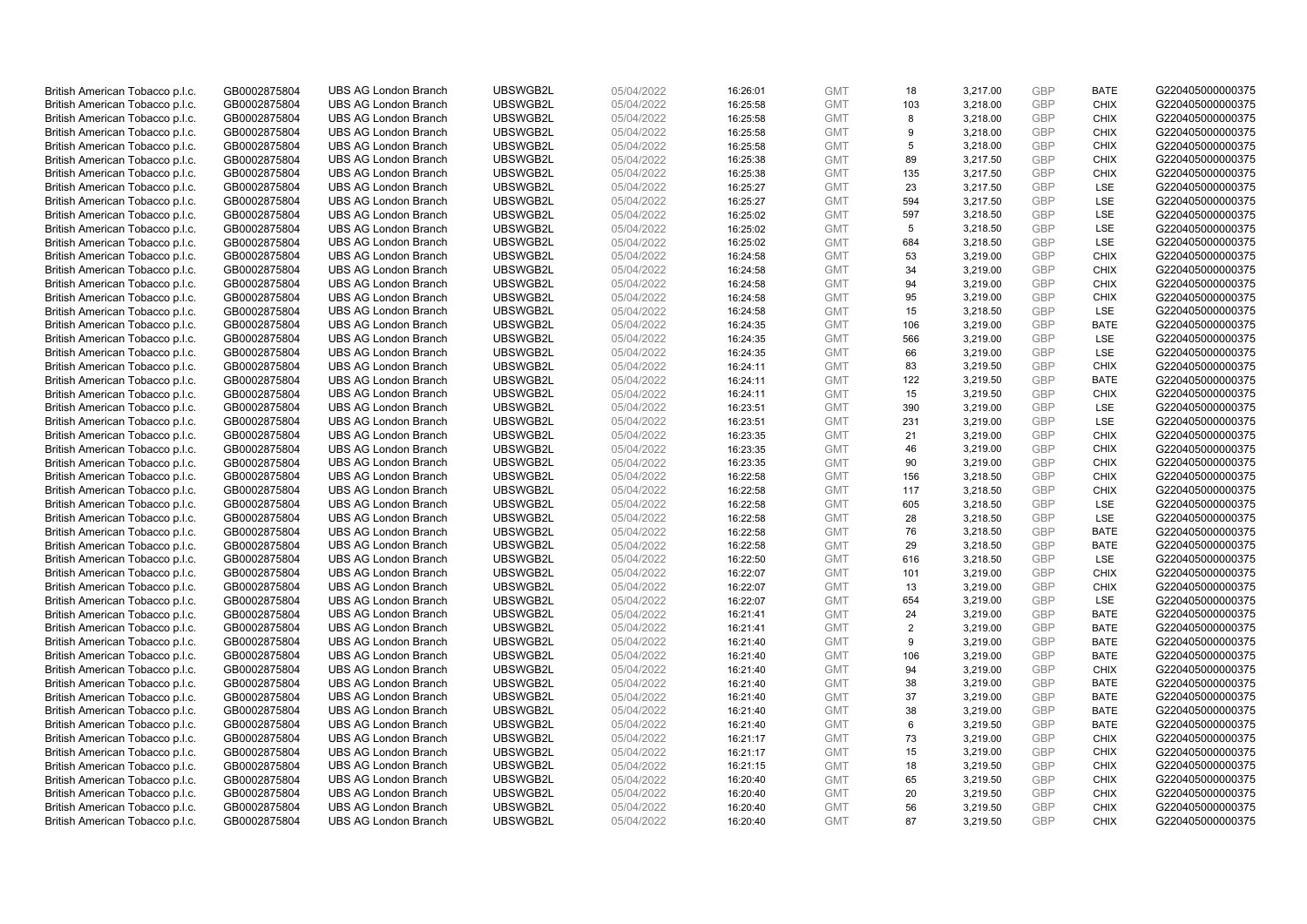| British American Tobacco p.l.c. | GB0002875804 | <b>UBS AG London Branch</b> | UBSWGB2L | 05/04/2022 | 16:20:40 | <b>GMT</b> | 25             | 3,219.50 | <b>GBP</b> | <b>CHIX</b> | G220405000000375 |
|---------------------------------|--------------|-----------------------------|----------|------------|----------|------------|----------------|----------|------------|-------------|------------------|
| British American Tobacco p.l.c. | GB0002875804 | <b>UBS AG London Branch</b> | UBSWGB2L | 05/04/2022 | 16:20:40 | <b>GMT</b> | 23             | 3,219.50 | <b>GBP</b> | CHIX        | G220405000000375 |
| British American Tobacco p.l.c. | GB0002875804 | <b>UBS AG London Branch</b> | UBSWGB2L | 05/04/2022 | 16:19:28 | <b>GMT</b> | 90             | 3,218.00 | <b>GBP</b> | <b>CHIX</b> | G220405000000375 |
| British American Tobacco p.l.c. | GB0002875804 | <b>UBS AG London Branch</b> | UBSWGB2L | 05/04/2022 | 16:19:21 | <b>GMT</b> | 321            | 3,218.00 | <b>GBP</b> | LSE         | G220405000000375 |
| British American Tobacco p.l.c. | GB0002875804 | <b>UBS AG London Branch</b> | UBSWGB2L | 05/04/2022 | 16:19:21 | <b>GMT</b> | 250            | 3,218.00 | <b>GBP</b> | LSE         | G220405000000375 |
| British American Tobacco p.l.c. | GB0002875804 | <b>UBS AG London Branch</b> | UBSWGB2L | 05/04/2022 | 16:19:21 | <b>GMT</b> | 59             | 3,218.00 | <b>GBP</b> | <b>LSE</b>  | G220405000000375 |
| British American Tobacco p.l.c. | GB0002875804 | <b>UBS AG London Branch</b> | UBSWGB2L | 05/04/2022 | 16:19:21 | <b>GMT</b> | 86             | 3,218.00 | <b>GBP</b> | <b>CHIX</b> | G220405000000375 |
| British American Tobacco p.l.c. | GB0002875804 | <b>UBS AG London Branch</b> | UBSWGB2L | 05/04/2022 | 16:19:11 | <b>GMT</b> | 3              | 3,218.00 | <b>GBP</b> | <b>CHIX</b> | G220405000000375 |
| British American Tobacco p.l.c. | GB0002875804 | <b>UBS AG London Branch</b> | UBSWGB2L | 05/04/2022 | 16:19:03 | <b>GMT</b> | 611            | 3,217.50 | <b>GBP</b> | LSE         | G220405000000375 |
| British American Tobacco p.l.c. | GB0002875804 | <b>UBS AG London Branch</b> | UBSWGB2L | 05/04/2022 | 16:19:03 | <b>GMT</b> | 85             | 3,217.50 | <b>GBP</b> | <b>CHIX</b> | G220405000000375 |
| British American Tobacco p.l.c. | GB0002875804 | <b>UBS AG London Branch</b> | UBSWGB2L | 05/04/2022 | 16:19:03 | <b>GMT</b> | 85             | 3,217.50 | <b>GBP</b> | <b>CHIX</b> | G220405000000375 |
| British American Tobacco p.l.c. | GB0002875804 | <b>UBS AG London Branch</b> | UBSWGB2L | 05/04/2022 | 16:19:03 | <b>GMT</b> | 121            | 3,218.00 | <b>GBP</b> | <b>BATE</b> | G220405000000375 |
| British American Tobacco p.l.c. | GB0002875804 | <b>UBS AG London Branch</b> | UBSWGB2L | 05/04/2022 | 16:18:28 | <b>GMT</b> | 5              | 3,218.50 | <b>GBP</b> | <b>CHIX</b> | G220405000000375 |
| British American Tobacco p.l.c. | GB0002875804 | <b>UBS AG London Branch</b> | UBSWGB2L | 05/04/2022 | 16:18:20 | <b>GMT</b> | 87             | 3,218.50 | <b>GBP</b> | <b>CHIX</b> | G220405000000375 |
| British American Tobacco p.l.c. | GB0002875804 | <b>UBS AG London Branch</b> | UBSWGB2L | 05/04/2022 | 16:17:31 | <b>GMT</b> | 112            | 3,217.50 | GBP        | <b>CHIX</b> | G220405000000375 |
| British American Tobacco p.l.c. | GB0002875804 | <b>UBS AG London Branch</b> | UBSWGB2L | 05/04/2022 | 16:17:31 | <b>GMT</b> | 15             | 3,217.50 | <b>GBP</b> | <b>BATE</b> | G220405000000375 |
| British American Tobacco p.l.c. | GB0002875804 | <b>UBS AG London Branch</b> | UBSWGB2L | 05/04/2022 | 16:17:31 | <b>GMT</b> | 92             | 3,217.50 | GBP        | <b>BATE</b> | G220405000000375 |
| British American Tobacco p.l.c. | GB0002875804 | <b>UBS AG London Branch</b> | UBSWGB2L | 05/04/2022 | 16:17:31 | <b>GMT</b> | 93             | 3,217.50 | GBP        | <b>CHIX</b> | G220405000000375 |
| British American Tobacco p.l.c. | GB0002875804 | <b>UBS AG London Branch</b> | UBSWGB2L | 05/04/2022 | 16:17:31 | <b>GMT</b> | 675            | 3,217.50 | <b>GBP</b> | <b>LSE</b>  | G220405000000375 |
| British American Tobacco p.l.c. | GB0002875804 | <b>UBS AG London Branch</b> | UBSWGB2L | 05/04/2022 | 16:17:06 | <b>GMT</b> | 2              | 3,218.00 | <b>GBP</b> | LSE         | G220405000000375 |
| British American Tobacco p.l.c. | GB0002875804 | <b>UBS AG London Branch</b> | UBSWGB2L | 05/04/2022 | 16:17:06 | <b>GMT</b> | $\overline{7}$ | 3,218.00 | <b>GBP</b> | LSE         | G220405000000375 |
| British American Tobacco p.l.c. | GB0002875804 | <b>UBS AG London Branch</b> | UBSWGB2L | 05/04/2022 | 16:16:22 | <b>GMT</b> | 45             | 3,216.00 | GBP        | <b>CHIX</b> | G220405000000375 |
| British American Tobacco p.l.c. | GB0002875804 | <b>UBS AG London Branch</b> | UBSWGB2L | 05/04/2022 | 16:16:06 | <b>GMT</b> | 20             | 3,216.50 | <b>GBP</b> | <b>CHIX</b> | G220405000000375 |
| British American Tobacco p.l.c. | GB0002875804 | <b>UBS AG London Branch</b> | UBSWGB2L | 05/04/2022 | 16:16:06 | <b>GMT</b> | 100            | 3,216.50 | GBP        | <b>CHIX</b> | G220405000000375 |
| British American Tobacco p.l.c. | GB0002875804 | <b>UBS AG London Branch</b> | UBSWGB2L | 05/04/2022 | 16:16:06 | <b>GMT</b> | 686            | 3,216.50 | <b>GBP</b> | LSE         | G220405000000375 |
| British American Tobacco p.l.c. | GB0002875804 | <b>UBS AG London Branch</b> | UBSWGB2L | 05/04/2022 | 16:16:06 | <b>GMT</b> | 93             | 3,216.50 | <b>GBP</b> | <b>BATE</b> | G220405000000375 |
| British American Tobacco p.l.c. | GB0002875804 | <b>UBS AG London Branch</b> | UBSWGB2L | 05/04/2022 | 16:16:06 | <b>GMT</b> | 28             | 3,216.50 | <b>GBP</b> | <b>BATE</b> | G220405000000375 |
| British American Tobacco p.l.c. | GB0002875804 | <b>UBS AG London Branch</b> | UBSWGB2L | 05/04/2022 | 16:16:02 | <b>GMT</b> | 648            | 3,217.00 | GBP        | LSE         | G220405000000375 |
| British American Tobacco p.l.c. | GB0002875804 | <b>UBS AG London Branch</b> | UBSWGB2L | 05/04/2022 | 16:16:02 | <b>GMT</b> | 111            | 3,217.00 | <b>GBP</b> | <b>BATE</b> | G220405000000375 |
| British American Tobacco p.l.c. | GB0002875804 | <b>UBS AG London Branch</b> | UBSWGB2L | 05/04/2022 | 16:15:29 | <b>GMT</b> | 138            | 3,217.50 | GBP        | <b>CHIX</b> | G220405000000375 |
| British American Tobacco p.l.c. | GB0002875804 | <b>UBS AG London Branch</b> | UBSWGB2L | 05/04/2022 | 16:14:51 | <b>GMT</b> | 76             | 3,217.50 | <b>GBP</b> | <b>CHIX</b> | G220405000000375 |
| British American Tobacco p.l.c. | GB0002875804 | <b>UBS AG London Branch</b> | UBSWGB2L | 05/04/2022 | 16:14:51 | <b>GMT</b> | 28             | 3,217.50 | GBP        | <b>CHIX</b> | G220405000000375 |
| British American Tobacco p.l.c. | GB0002875804 | <b>UBS AG London Branch</b> | UBSWGB2L | 05/04/2022 | 16:14:49 | <b>GMT</b> | 71             | 3,217.50 | <b>GBP</b> | <b>CHIX</b> | G220405000000375 |
| British American Tobacco p.l.c. | GB0002875804 | <b>UBS AG London Branch</b> | UBSWGB2L | 05/04/2022 | 16:14:49 | <b>GMT</b> | 234            | 3,217.00 | <b>GBP</b> | <b>CHIX</b> | G220405000000375 |
| British American Tobacco p.l.c. | GB0002875804 | <b>UBS AG London Branch</b> | UBSWGB2L | 05/04/2022 | 16:13:01 | <b>GMT</b> | 106            | 3,216.00 | GBP        | <b>BATE</b> | G220405000000375 |
| British American Tobacco p.l.c. | GB0002875804 | <b>UBS AG London Branch</b> | UBSWGB2L | 05/04/2022 | 16:12:59 | <b>GMT</b> | 96             | 3,217.00 | <b>GBP</b> | <b>CHIX</b> | G220405000000375 |
| British American Tobacco p.l.c. | GB0002875804 | <b>UBS AG London Branch</b> | UBSWGB2L | 05/04/2022 | 16:12:59 | <b>GMT</b> | 109            | 3,217.00 | <b>GBP</b> | <b>BATE</b> | G220405000000375 |
| British American Tobacco p.l.c. | GB0002875804 | <b>UBS AG London Branch</b> | UBSWGB2L | 05/04/2022 | 16:12:59 | <b>GMT</b> | 86             | 3,217.00 | <b>GBP</b> | <b>CHIX</b> | G220405000000375 |
| British American Tobacco p.l.c. | GB0002875804 | <b>UBS AG London Branch</b> | UBSWGB2L | 05/04/2022 | 16:12:52 | <b>GMT</b> | 177            | 3,217.50 | <b>GBP</b> | <b>CHIX</b> | G220405000000375 |
| British American Tobacco p.l.c. | GB0002875804 | <b>UBS AG London Branch</b> | UBSWGB2L | 05/04/2022 | 16:11:37 | <b>GMT</b> | 94             | 3,216.00 | <b>GBP</b> | <b>CHIX</b> | G220405000000375 |
| British American Tobacco p.l.c. | GB0002875804 | <b>UBS AG London Branch</b> | UBSWGB2L | 05/04/2022 | 16:11:34 | <b>GMT</b> | 102            | 3,216.00 | GBP        | <b>BATE</b> | G220405000000375 |
| British American Tobacco p.l.c. | GB0002875804 | <b>UBS AG London Branch</b> | UBSWGB2L | 05/04/2022 | 16:11:34 | <b>GMT</b> | 719            | 3,216.00 | <b>GBP</b> | <b>LSE</b>  | G220405000000375 |
| British American Tobacco p.l.c. | GB0002875804 | <b>UBS AG London Branch</b> | UBSWGB2L | 05/04/2022 | 16:11:17 | <b>GMT</b> | 38             | 3,216.50 | <b>GBP</b> | <b>CHIX</b> | G220405000000375 |
| British American Tobacco p.l.c. | GB0002875804 | <b>UBS AG London Branch</b> | UBSWGB2L | 05/04/2022 | 16:11:14 | <b>GMT</b> | $\overline{4}$ | 3,216.50 | <b>GBP</b> | <b>CHIX</b> | G220405000000375 |
| British American Tobacco p.l.c. | GB0002875804 | <b>UBS AG London Branch</b> | UBSWGB2L | 05/04/2022 | 16:11:12 | <b>GMT</b> | 2              | 3,216.50 | <b>GBP</b> | <b>CHIX</b> | G220405000000375 |
| British American Tobacco p.l.c. | GB0002875804 | <b>UBS AG London Branch</b> | UBSWGB2L | 05/04/2022 | 16:11:11 | <b>GMT</b> | 6              | 3,216.50 | <b>GBP</b> | <b>CHIX</b> | G220405000000375 |
| British American Tobacco p.l.c. | GB0002875804 | <b>UBS AG London Branch</b> | UBSWGB2L | 05/04/2022 | 16:10:28 | <b>GMT</b> | 87             | 3,215.50 | <b>GBP</b> | <b>BATE</b> | G220405000000375 |
| British American Tobacco p.l.c. | GB0002875804 | <b>UBS AG London Branch</b> | UBSWGB2L | 05/04/2022 | 16:10:27 | <b>GMT</b> | 207            | 3,215.50 | GBP        | <b>CHIX</b> | G220405000000375 |
| British American Tobacco p.l.c. | GB0002875804 | <b>UBS AG London Branch</b> | UBSWGB2L | 05/04/2022 | 16:10:13 | <b>GMT</b> | 144            | 3,216.00 | <b>GBP</b> | <b>CHIX</b> | G220405000000375 |
| British American Tobacco p.l.c. | GB0002875804 | <b>UBS AG London Branch</b> | UBSWGB2L | 05/04/2022 | 16:08:28 | <b>GMT</b> | 90             | 3,214.50 | GBP        | <b>CHIX</b> | G220405000000375 |
| British American Tobacco p.l.c. | GB0002875804 | <b>UBS AG London Branch</b> | UBSWGB2L | 05/04/2022 | 16:08:27 | <b>GMT</b> | 95             | 3,215.00 | <b>GBP</b> | <b>CHIX</b> | G220405000000375 |
| British American Tobacco p.l.c. | GB0002875804 | <b>UBS AG London Branch</b> | UBSWGB2L | 05/04/2022 | 16:08:27 | <b>GMT</b> | 90             | 3,215.00 | <b>GBP</b> | <b>CHIX</b> | G220405000000375 |
| British American Tobacco p.l.c. | GB0002875804 | <b>UBS AG London Branch</b> | UBSWGB2L | 05/04/2022 | 16:08:27 | <b>GMT</b> | 624            | 3,215.00 | <b>GBP</b> | <b>LSE</b>  | G220405000000375 |
| British American Tobacco p.l.c. | GB0002875804 | <b>UBS AG London Branch</b> | UBSWGB2L | 05/04/2022 | 16:08:24 | <b>GMT</b> | 95             | 3.215.50 | GBP        | <b>CHIX</b> | G220405000000375 |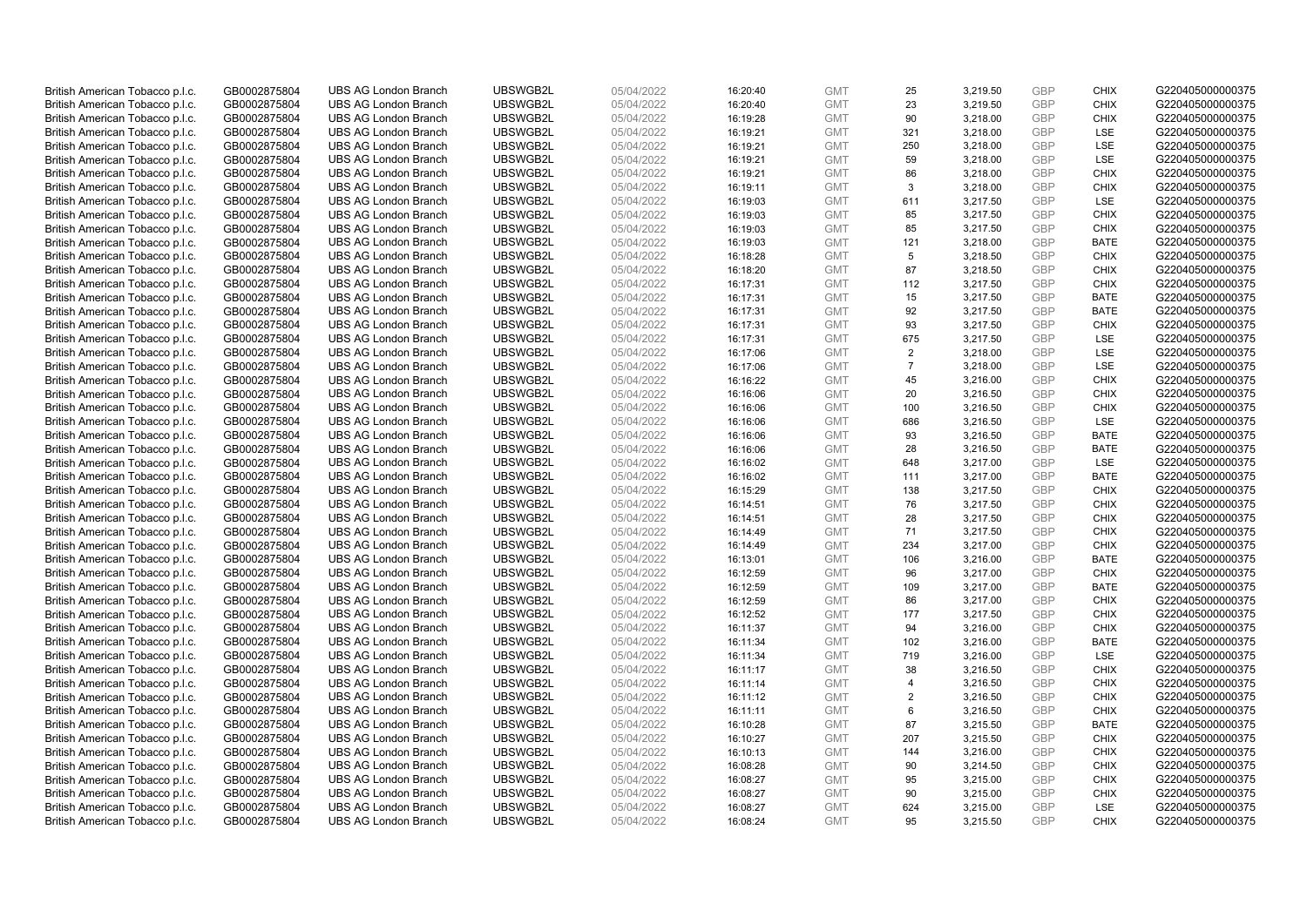| British American Tobacco p.l.c. | GB0002875804 | <b>UBS AG London Branch</b> | UBSWGB2L | 05/04/2022 | 16:07:22 | <b>GMT</b> | 122            | 3,214.00 | <b>GBP</b> | <b>BATE</b> | G220405000000375 |
|---------------------------------|--------------|-----------------------------|----------|------------|----------|------------|----------------|----------|------------|-------------|------------------|
| British American Tobacco p.l.c. | GB0002875804 | <b>UBS AG London Branch</b> | UBSWGB2L | 05/04/2022 | 16:07:00 | <b>GMT</b> | 11             | 3,214.50 | GBP        | <b>BATE</b> | G220405000000375 |
| British American Tobacco p.l.c. | GB0002875804 | <b>UBS AG London Branch</b> | UBSWGB2L | 05/04/2022 | 16:07:00 | <b>GMT</b> | 113            | 3,214.50 | GBP        | <b>BATE</b> | G220405000000375 |
| British American Tobacco p.l.c. | GB0002875804 | <b>UBS AG London Branch</b> | UBSWGB2L | 05/04/2022 | 16:07:00 | <b>GMT</b> | 87             | 3,214.50 | <b>GBP</b> | <b>CHIX</b> | G220405000000375 |
| British American Tobacco p.l.c. | GB0002875804 | <b>UBS AG London Branch</b> | UBSWGB2L | 05/04/2022 | 16:06:21 | <b>GMT</b> | 23             | 3,215.00 | GBP        | <b>BATE</b> | G220405000000375 |
| British American Tobacco p.l.c. | GB0002875804 | <b>UBS AG London Branch</b> | UBSWGB2L | 05/04/2022 | 16:06:01 | <b>GMT</b> | 62             | 3,215.50 | <b>GBP</b> | <b>CHIX</b> | G220405000000375 |
| British American Tobacco p.l.c. | GB0002875804 | <b>UBS AG London Branch</b> | UBSWGB2L | 05/04/2022 | 16:06:01 | <b>GMT</b> | 18             | 3,215.50 | GBP        | <b>CHIX</b> | G220405000000375 |
| British American Tobacco p.l.c. | GB0002875804 | <b>UBS AG London Branch</b> | UBSWGB2L | 05/04/2022 | 16:06:01 | <b>GMT</b> | 142            | 3,215.50 | <b>GBP</b> | <b>CHIX</b> | G220405000000375 |
| British American Tobacco p.l.c. | GB0002875804 | <b>UBS AG London Branch</b> | UBSWGB2L | 05/04/2022 | 16:06:01 | <b>GMT</b> | 15             | 3,215.50 | GBP        | <b>CHIX</b> | G220405000000375 |
| British American Tobacco p.l.c. | GB0002875804 | <b>UBS AG London Branch</b> | UBSWGB2L | 05/04/2022 | 16:06:01 | <b>GMT</b> | 725            | 3,215.50 | <b>GBP</b> | LSE         | G220405000000375 |
| British American Tobacco p.l.c. | GB0002875804 | <b>UBS AG London Branch</b> | UBSWGB2L | 05/04/2022 | 16:06:01 | <b>GMT</b> | $\overline{7}$ | 3,215.50 | GBP        | CHIX        | G220405000000375 |
| British American Tobacco p.l.c. | GB0002875804 | <b>UBS AG London Branch</b> | UBSWGB2L | 05/04/2022 | 16:06:01 | <b>GMT</b> | 91             | 3,215.50 | <b>GBP</b> | <b>CHIX</b> | G220405000000375 |
| British American Tobacco p.l.c. | GB0002875804 | <b>UBS AG London Branch</b> | UBSWGB2L | 05/04/2022 | 16:05:03 | <b>GMT</b> | 112            | 3,216.00 | GBP        | <b>CHIX</b> | G220405000000375 |
| British American Tobacco p.l.c. | GB0002875804 | <b>UBS AG London Branch</b> | UBSWGB2L | 05/04/2022 | 16:04:05 | <b>GMT</b> | 120            | 3,215.00 | <b>GBP</b> | <b>BATE</b> | G220405000000375 |
| British American Tobacco p.l.c. | GB0002875804 | <b>UBS AG London Branch</b> | UBSWGB2L | 05/04/2022 | 16:03:56 | <b>GMT</b> | 105            | 3,215.50 | GBP        | <b>CHIX</b> | G220405000000375 |
| British American Tobacco p.l.c. | GB0002875804 | <b>UBS AG London Branch</b> | UBSWGB2L | 05/04/2022 | 16:03:56 | <b>GMT</b> | 145            | 3,215.50 | GBP        | <b>CHIX</b> | G220405000000375 |
| British American Tobacco p.l.c. | GB0002875804 | <b>UBS AG London Branch</b> | UBSWGB2L | 05/04/2022 | 16:03:56 | <b>GMT</b> | 253            | 3,216.00 | GBP        | LSE         | G220405000000375 |
| British American Tobacco p.l.c. | GB0002875804 | <b>UBS AG London Branch</b> | UBSWGB2L | 05/04/2022 | 16:03:56 | <b>GMT</b> | 300            | 3,216.00 | <b>GBP</b> | <b>LSE</b>  | G220405000000375 |
| British American Tobacco p.l.c. | GB0002875804 | <b>UBS AG London Branch</b> | UBSWGB2L | 05/04/2022 | 16:03:56 | <b>GMT</b> | 32             | 3,216.00 | <b>GBP</b> | <b>LSE</b>  | G220405000000375 |
| British American Tobacco p.l.c. | GB0002875804 | <b>UBS AG London Branch</b> | UBSWGB2L | 05/04/2022 | 16:03:42 | <b>GMT</b> | 431            | 3,216.50 | <b>GBP</b> | LSE         | G220405000000375 |
| British American Tobacco p.l.c. | GB0002875804 | <b>UBS AG London Branch</b> | UBSWGB2L | 05/04/2022 | 16:03:42 | <b>GMT</b> | 281            | 3,216.50 | <b>GBP</b> | LSE         | G220405000000375 |
| British American Tobacco p.l.c. | GB0002875804 | <b>UBS AG London Branch</b> | UBSWGB2L | 05/04/2022 | 16:03:42 | <b>GMT</b> | 133            | 3,216.50 | GBP        | <b>BATE</b> | G220405000000375 |
| British American Tobacco p.l.c. | GB0002875804 | <b>UBS AG London Branch</b> | UBSWGB2L | 05/04/2022 | 16:03:29 | <b>GMT</b> | 602            | 3,217.00 | <b>GBP</b> | LSE         | G220405000000375 |
| British American Tobacco p.l.c. | GB0002875804 | <b>UBS AG London Branch</b> | UBSWGB2L | 05/04/2022 | 16:03:29 | <b>GMT</b> | 42             | 3.217.00 | GBP        | <b>CHIX</b> | G220405000000375 |
| British American Tobacco p.l.c. | GB0002875804 | <b>UBS AG London Branch</b> | UBSWGB2L | 05/04/2022 | 16:03:29 | <b>GMT</b> | 70             | 3,217.00 | <b>GBP</b> | <b>CHIX</b> | G220405000000375 |
| British American Tobacco p.l.c. | GB0002875804 | <b>UBS AG London Branch</b> | UBSWGB2L | 05/04/2022 | 16:03:29 | <b>GMT</b> | 124            | 3,217.00 | GBP        | <b>BATE</b> | G220405000000375 |
| British American Tobacco p.l.c. | GB0002875804 | <b>UBS AG London Branch</b> | UBSWGB2L | 05/04/2022 | 16:03:29 | <b>GMT</b> | 87             | 3,217.00 | <b>GBP</b> | <b>CHIX</b> | G220405000000375 |
| British American Tobacco p.l.c. | GB0002875804 | <b>UBS AG London Branch</b> | UBSWGB2L | 05/04/2022 | 16:02:58 | <b>GMT</b> | 88             | 3,217.50 | GBP        | <b>CHIX</b> | G220405000000375 |
| British American Tobacco p.l.c. | GB0002875804 | <b>UBS AG London Branch</b> | UBSWGB2L | 05/04/2022 | 16:02:39 | <b>GMT</b> | 299            | 3,218.00 | <b>GBP</b> | <b>LSE</b>  | G220405000000375 |
| British American Tobacco p.l.c. | GB0002875804 | <b>UBS AG London Branch</b> | UBSWGB2L | 05/04/2022 | 16:02:39 | <b>GMT</b> | 89             | 3,217.50 | GBP        | <b>CHIX</b> | G220405000000375 |
| British American Tobacco p.l.c. | GB0002875804 | <b>UBS AG London Branch</b> | UBSWGB2L | 05/04/2022 | 16:02:34 | <b>GMT</b> | 46             | 3,217.50 | <b>GBP</b> | <b>CHIX</b> | G220405000000375 |
| British American Tobacco p.l.c. | GB0002875804 | <b>UBS AG London Branch</b> | UBSWGB2L | 05/04/2022 | 16:02:34 | <b>GMT</b> | 40             | 3,217.50 | GBP        | <b>CHIX</b> | G220405000000375 |
| British American Tobacco p.l.c. | GB0002875804 | <b>UBS AG London Branch</b> | UBSWGB2L | 05/04/2022 | 16:02:22 | <b>GMT</b> | $\overline{4}$ | 3,217.00 | <b>GBP</b> | <b>CHIX</b> | G220405000000375 |
| British American Tobacco p.l.c. | GB0002875804 | <b>UBS AG London Branch</b> | UBSWGB2L | 05/04/2022 | 16:01:09 | <b>GMT</b> | 635            | 3,216.50 | <b>GBP</b> | LSE         | G220405000000375 |
| British American Tobacco p.l.c. | GB0002875804 | <b>UBS AG London Branch</b> | UBSWGB2L | 05/04/2022 | 16:00:41 | <b>GMT</b> | 10             | 3,217.00 | GBP        | <b>BATE</b> | G220405000000375 |
| British American Tobacco p.l.c. | GB0002875804 | <b>UBS AG London Branch</b> | UBSWGB2L | 05/04/2022 | 16:00:30 | <b>GMT</b> | 107            | 3,217.00 | <b>GBP</b> | <b>BATE</b> | G220405000000375 |
| British American Tobacco p.l.c. | GB0002875804 | <b>UBS AG London Branch</b> | UBSWGB2L | 05/04/2022 | 16:00:30 | <b>GMT</b> | 637            | 3,217.00 | GBP        | <b>LSE</b>  | G220405000000375 |
| British American Tobacco p.l.c. | GB0002875804 | <b>UBS AG London Branch</b> | UBSWGB2L | 05/04/2022 | 16:00:30 | <b>GMT</b> | 125            | 3,217.00 | <b>GBP</b> | <b>CHIX</b> | G220405000000375 |
| British American Tobacco p.l.c. | GB0002875804 | <b>UBS AG London Branch</b> | UBSWGB2L | 05/04/2022 | 16:00:30 | <b>GMT</b> | 155            | 3,217.00 | <b>GBP</b> | <b>CHIX</b> | G220405000000375 |
| British American Tobacco p.l.c. | GB0002875804 | <b>UBS AG London Branch</b> | UBSWGB2L | 05/04/2022 | 15:59:59 | <b>GMT</b> | 87             | 3,217.50 | <b>GBP</b> | <b>CHIX</b> | G220405000000375 |
| British American Tobacco p.l.c. | GB0002875804 | <b>UBS AG London Branch</b> | UBSWGB2L | 05/04/2022 | 15:59:59 | <b>GMT</b> | 243            | 3,217.50 | GBP        | <b>LSE</b>  | G220405000000375 |
| British American Tobacco p.l.c. | GB0002875804 | <b>UBS AG London Branch</b> | UBSWGB2L | 05/04/2022 | 15:59:59 | <b>GMT</b> | 262            | 3,217.50 | <b>GBP</b> | LSE         | G220405000000375 |
| British American Tobacco p.l.c. | GB0002875804 | <b>UBS AG London Branch</b> | UBSWGB2L | 05/04/2022 | 15:59:59 | <b>GMT</b> | 140            | 3,217.50 | <b>GBP</b> | LSE         | G220405000000375 |
| British American Tobacco p.l.c. | GB0002875804 | <b>UBS AG London Branch</b> | UBSWGB2L | 05/04/2022 | 15:58:46 | <b>GMT</b> | 55             | 3,218.00 | <b>GBP</b> | <b>BATE</b> | G220405000000375 |
| British American Tobacco p.l.c. | GB0002875804 | <b>UBS AG London Branch</b> | UBSWGB2L | 05/04/2022 | 15:58:46 | <b>GMT</b> | 67             | 3,218.00 | GBP        | <b>BATE</b> | G220405000000375 |
| British American Tobacco p.l.c. | GB0002875804 | <b>UBS AG London Branch</b> | UBSWGB2L | 05/04/2022 | 15:58:39 | <b>GMT</b> | 420            | 3,218.50 | <b>GBP</b> | LSE         | G220405000000375 |
| British American Tobacco p.l.c. | GB0002875804 | <b>UBS AG London Branch</b> | UBSWGB2L | 05/04/2022 | 15:58:39 | <b>GMT</b> | 277            | 3,218.50 | <b>GBP</b> | LSE         | G220405000000375 |
| British American Tobacco p.l.c. | GB0002875804 | <b>UBS AG London Branch</b> | UBSWGB2L | 05/04/2022 | 15:58:39 | <b>GMT</b> | 162            | 3,219.00 | GBP        | <b>CHIX</b> | G220405000000375 |
| British American Tobacco p.l.c. | GB0002875804 | <b>UBS AG London Branch</b> | UBSWGB2L | 05/04/2022 | 15:58:39 | <b>GMT</b> | 34             | 3,219.00 | <b>GBP</b> | <b>CHIX</b> | G220405000000375 |
| British American Tobacco p.l.c. | GB0002875804 | <b>UBS AG London Branch</b> | UBSWGB2L | 05/04/2022 | 15:58:39 | <b>GMT</b> | 691            | 3,219.00 | <b>GBP</b> | <b>LSE</b>  | G220405000000375 |
| British American Tobacco p.l.c. | GB0002875804 | <b>UBS AG London Branch</b> | UBSWGB2L | 05/04/2022 | 15:58:39 | <b>GMT</b> | 105            | 3,219.00 | <b>GBP</b> | <b>BATE</b> | G220405000000375 |
| British American Tobacco p.l.c. | GB0002875804 | <b>UBS AG London Branch</b> | UBSWGB2L | 05/04/2022 | 15:57:57 | <b>GMT</b> | 62             | 3,219.50 | <b>GBP</b> | <b>CHIX</b> | G220405000000375 |
| British American Tobacco p.l.c. | GB0002875804 | <b>UBS AG London Branch</b> | UBSWGB2L | 05/04/2022 | 15:57:43 | <b>GMT</b> | 44             | 3,219.50 | <b>GBP</b> | <b>CHIX</b> | G220405000000375 |
| British American Tobacco p.l.c. | GB0002875804 | <b>UBS AG London Branch</b> | UBSWGB2L | 05/04/2022 | 15:57:43 | <b>GMT</b> | 100            | 3.219.50 | GBP        | CHIX        | G220405000000375 |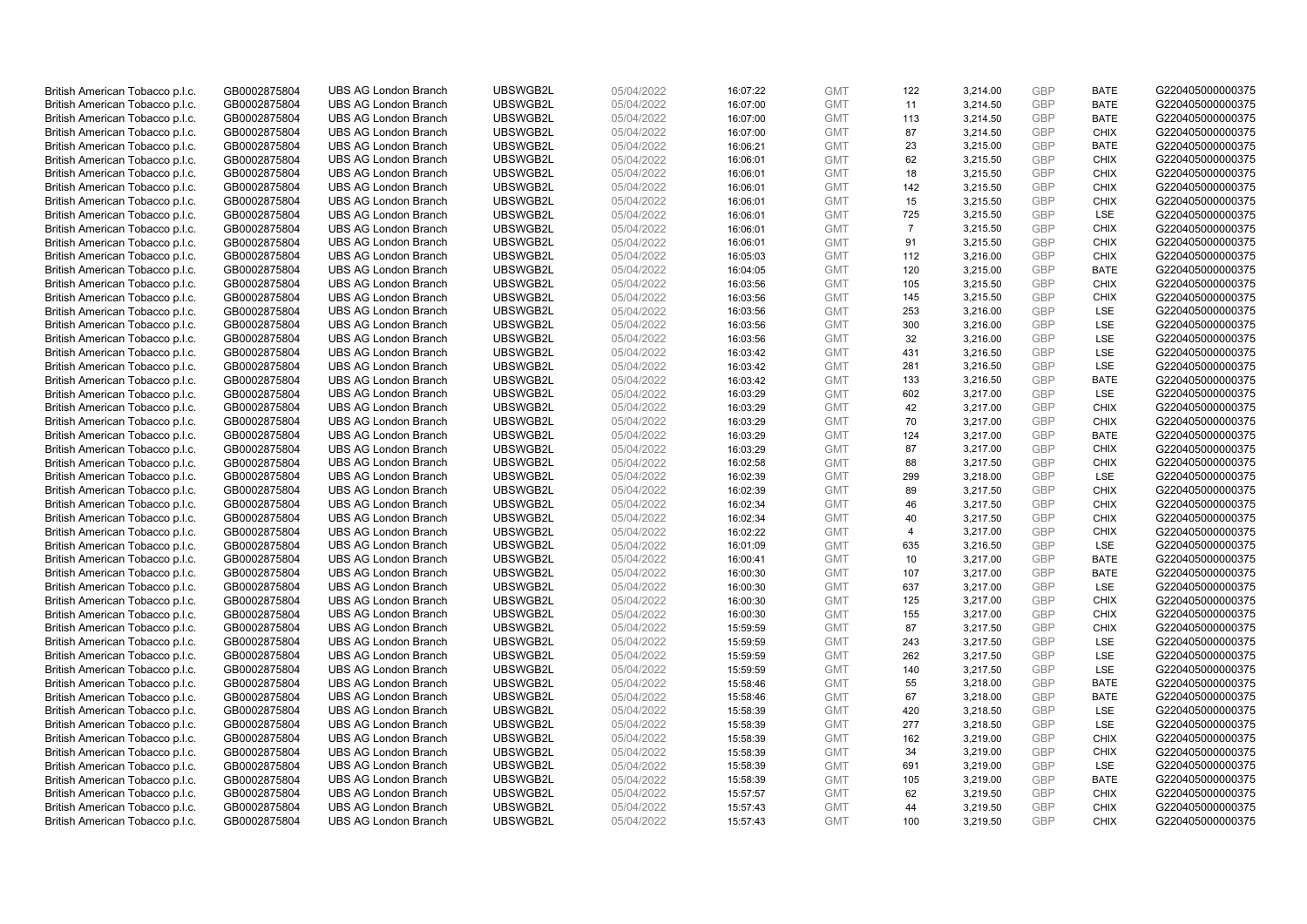| British American Tobacco p.l.c. | GB0002875804 | <b>UBS AG London Branch</b> | UBSWGB2L | 05/04/2022 | 15:57:43 | <b>GMT</b> | 611            | 3,219.50 | <b>GBP</b> | LSE         | G220405000000375 |
|---------------------------------|--------------|-----------------------------|----------|------------|----------|------------|----------------|----------|------------|-------------|------------------|
| British American Tobacco p.l.c. | GB0002875804 | <b>UBS AG London Branch</b> | UBSWGB2L | 05/04/2022 | 15:57:43 | <b>GMT</b> | 89             | 3,219.50 | GBP        | CHIX        | G220405000000375 |
| British American Tobacco p.l.c. | GB0002875804 | <b>UBS AG London Branch</b> | UBSWGB2L | 05/04/2022 | 15:57:14 | <b>GMT</b> | 29             | 3,219.00 | <b>GBP</b> | LSE         | G220405000000375 |
| British American Tobacco p.l.c. | GB0002875804 | <b>UBS AG London Branch</b> | UBSWGB2L | 05/04/2022 | 15:57:14 | <b>GMT</b> | 44             | 3,219.00 | <b>GBP</b> | <b>CHIX</b> | G220405000000375 |
| British American Tobacco p.l.c. | GB0002875804 | <b>UBS AG London Branch</b> | UBSWGB2L | 05/04/2022 | 15:57:14 | <b>GMT</b> | 124            | 3,220.00 | <b>GBP</b> | <b>BATE</b> | G220405000000375 |
| British American Tobacco p.l.c. | GB0002875804 | <b>UBS AG London Branch</b> | UBSWGB2L | 05/04/2022 | 15:57:14 | <b>GMT</b> | 46             | 3,220.50 | <b>GBP</b> | <b>LSE</b>  | G220405000000375 |
| British American Tobacco p.l.c. | GB0002875804 | <b>UBS AG London Branch</b> | UBSWGB2L | 05/04/2022 | 15:57:14 | <b>GMT</b> | 594            | 3,220.50 | <b>GBP</b> | LSE         | G220405000000375 |
| British American Tobacco p.l.c. | GB0002875804 | <b>UBS AG London Branch</b> | UBSWGB2L | 05/04/2022 | 15:57:14 | <b>GMT</b> | 746            | 3,221.00 | <b>GBP</b> | LSE         | G220405000000375 |
| British American Tobacco p.l.c. | GB0002875804 | <b>UBS AG London Branch</b> | UBSWGB2L | 05/04/2022 | 15:57:14 | <b>GMT</b> | 82             | 3,221.00 | <b>GBP</b> | <b>CHIX</b> | G220405000000375 |
| British American Tobacco p.l.c. | GB0002875804 | <b>UBS AG London Branch</b> | UBSWGB2L | 05/04/2022 | 15:57:14 | <b>GMT</b> | 222            | 3,221.00 | <b>GBP</b> | <b>CHIX</b> | G220405000000375 |
| British American Tobacco p.l.c. | GB0002875804 | <b>UBS AG London Branch</b> | UBSWGB2L | 05/04/2022 | 15:55:40 | <b>GMT</b> | 2              | 3.220.00 | <b>GBP</b> | <b>CHIX</b> | G220405000000375 |
| British American Tobacco p.l.c. | GB0002875804 | <b>UBS AG London Branch</b> | UBSWGB2L | 05/04/2022 | 15:55:39 | <b>GMT</b> | 8              | 3,219.50 | <b>GBP</b> | <b>CHIX</b> | G220405000000375 |
| British American Tobacco p.l.c. | GB0002875804 | <b>UBS AG London Branch</b> | UBSWGB2L | 05/04/2022 | 15:55:38 | <b>GMT</b> | 400            | 3,219.00 | <b>GBP</b> | LSE         | G220405000000375 |
| British American Tobacco p.l.c. | GB0002875804 | <b>UBS AG London Branch</b> | UBSWGB2L | 05/04/2022 | 15:55:37 | <b>GMT</b> | 46             | 3,219.50 | <b>GBP</b> | <b>CHIX</b> | G220405000000375 |
| British American Tobacco p.l.c. | GB0002875804 | <b>UBS AG London Branch</b> | UBSWGB2L | 05/04/2022 | 15:55:37 | <b>GMT</b> | 91             | 3,219.50 | GBP        | CHIX        | G220405000000375 |
| British American Tobacco p.l.c. | GB0002875804 | <b>UBS AG London Branch</b> | UBSWGB2L | 05/04/2022 | 15:55:20 | <b>GMT</b> | 18             | 3,219.00 | <b>GBP</b> | <b>LSE</b>  | G220405000000375 |
| British American Tobacco p.l.c. | GB0002875804 | <b>UBS AG London Branch</b> | UBSWGB2L | 05/04/2022 | 15:54:47 | <b>GMT</b> | 625            | 3,218.50 | <b>GBP</b> | LSE         | G220405000000375 |
| British American Tobacco p.l.c. | GB0002875804 | <b>UBS AG London Branch</b> | UBSWGB2L | 05/04/2022 | 15:54:41 | <b>GMT</b> | 105            | 3,219.00 | <b>GBP</b> | <b>BATE</b> | G220405000000375 |
| British American Tobacco p.l.c. | GB0002875804 | <b>UBS AG London Branch</b> | UBSWGB2L | 05/04/2022 | 15:54:41 | <b>GMT</b> | 330            | 3,219.00 | <b>GBP</b> | <b>LSE</b>  | G220405000000375 |
| British American Tobacco p.l.c. | GB0002875804 | <b>UBS AG London Branch</b> | UBSWGB2L | 05/04/2022 | 15:54:41 | <b>GMT</b> | 83             | 3,219.00 | <b>GBP</b> | <b>CHIX</b> | G220405000000375 |
| British American Tobacco p.l.c. | GB0002875804 | <b>UBS AG London Branch</b> | UBSWGB2L | 05/04/2022 | 15:54:41 | <b>GMT</b> | 300            | 3,219.00 | <b>GBP</b> | LSE         | G220405000000375 |
| British American Tobacco p.l.c. | GB0002875804 | <b>UBS AG London Branch</b> | UBSWGB2L | 05/04/2022 | 15:54:41 | <b>GMT</b> | 160            | 3,219.00 | GBP        | <b>CHIX</b> | G220405000000375 |
| British American Tobacco p.l.c. | GB0002875804 | <b>UBS AG London Branch</b> | UBSWGB2L | 05/04/2022 | 15:54:27 | <b>GMT</b> | 538            | 3,219.50 | <b>GBP</b> | LSE         | G220405000000375 |
| British American Tobacco p.l.c. | GB0002875804 | <b>UBS AG London Branch</b> | UBSWGB2L | 05/04/2022 | 15:54:26 | <b>GMT</b> | 300            | 3,219.50 | GBP        | <b>LSE</b>  | G220405000000375 |
| British American Tobacco p.l.c. | GB0002875804 | <b>UBS AG London Branch</b> | UBSWGB2L | 05/04/2022 | 15:54:10 | <b>GMT</b> | 94             | 3,220.00 | <b>GBP</b> | <b>CHIX</b> | G220405000000375 |
| British American Tobacco p.l.c. | GB0002875804 | <b>UBS AG London Branch</b> | UBSWGB2L | 05/04/2022 | 15:54:10 | <b>GMT</b> | 104            | 3,220.00 | <b>GBP</b> | <b>BATE</b> | G220405000000375 |
| British American Tobacco p.l.c. | GB0002875804 | <b>UBS AG London Branch</b> | UBSWGB2L | 05/04/2022 | 15:54:10 | <b>GMT</b> | 126            | 3,220.00 | <b>GBP</b> | <b>BATE</b> | G220405000000375 |
| British American Tobacco p.l.c. | GB0002875804 | <b>UBS AG London Branch</b> | UBSWGB2L | 05/04/2022 | 15:54:04 | <b>GMT</b> | 118            | 3,220.50 | GBP        | <b>BATE</b> | G220405000000375 |
| British American Tobacco p.l.c. | GB0002875804 | <b>UBS AG London Branch</b> | UBSWGB2L | 05/04/2022 | 15:54:04 | <b>GMT</b> | 5              | 3,221.00 | <b>GBP</b> | <b>BATE</b> | G220405000000375 |
| British American Tobacco p.l.c. | GB0002875804 | <b>UBS AG London Branch</b> | UBSWGB2L | 05/04/2022 | 15:53:57 | <b>GMT</b> | 913            | 3,220.50 | GBP        | LSE         | G220405000000375 |
| British American Tobacco p.l.c. | GB0002875804 | <b>UBS AG London Branch</b> | UBSWGB2L | 05/04/2022 | 15:53:54 | <b>GMT</b> | 122            | 3,221.00 | <b>GBP</b> | <b>LSE</b>  | G220405000000375 |
| British American Tobacco p.l.c. | GB0002875804 | <b>UBS AG London Branch</b> | UBSWGB2L | 05/04/2022 | 15:53:42 | <b>GMT</b> | 200            | 3,220.50 | GBP        | <b>LSE</b>  | G220405000000375 |
| British American Tobacco p.l.c. | GB0002875804 | <b>UBS AG London Branch</b> | UBSWGB2L | 05/04/2022 | 15:52:31 | <b>GMT</b> | 100            | 3,219.00 | <b>GBP</b> | <b>CHIX</b> | G220405000000375 |
| British American Tobacco p.l.c. | GB0002875804 | <b>UBS AG London Branch</b> | UBSWGB2L | 05/04/2022 | 15:52:31 | <b>GMT</b> | 24             | 3,219.00 | <b>GBP</b> | <b>CHIX</b> | G220405000000375 |
| British American Tobacco p.l.c. | GB0002875804 | <b>UBS AG London Branch</b> | UBSWGB2L | 05/04/2022 | 15:52:07 | <b>GMT</b> | $\overline{4}$ | 3,219.00 | GBP        | <b>CHIX</b> | G220405000000375 |
| British American Tobacco p.l.c. | GB0002875804 | <b>UBS AG London Branch</b> | UBSWGB2L | 05/04/2022 | 15:51:38 | <b>GMT</b> | 3              | 3,219.00 | <b>GBP</b> | <b>CHIX</b> | G220405000000375 |
| British American Tobacco p.l.c. | GB0002875804 | <b>UBS AG London Branch</b> | UBSWGB2L | 05/04/2022 | 15:51:29 | <b>GMT</b> | 28             | 3,219.00 | GBP        | <b>CHIX</b> | G220405000000375 |
| British American Tobacco p.l.c. | GB0002875804 | <b>UBS AG London Branch</b> | UBSWGB2L | 05/04/2022 | 15:51:29 | <b>GMT</b> | 4              | 3,219.00 | <b>GBP</b> | <b>CHIX</b> | G220405000000375 |
| British American Tobacco p.l.c. | GB0002875804 | <b>UBS AG London Branch</b> | UBSWGB2L | 05/04/2022 | 15:51:29 | <b>GMT</b> | 68             | 3,219.00 | GBP        | <b>CHIX</b> | G220405000000375 |
| British American Tobacco p.l.c. | GB0002875804 | <b>UBS AG London Branch</b> | UBSWGB2L | 05/04/2022 | 15:51:29 | <b>GMT</b> | 21             | 3,219.00 | <b>GBP</b> | <b>CHIX</b> | G220405000000375 |
| British American Tobacco p.l.c. | GB0002875804 | <b>UBS AG London Branch</b> | UBSWGB2L | 05/04/2022 | 15:51:29 | <b>GMT</b> | 25             | 3,219.00 | GBP        | <b>CHIX</b> | G220405000000375 |
| British American Tobacco p.l.c. | GB0002875804 | <b>UBS AG London Branch</b> | UBSWGB2L | 05/04/2022 | 15:51:18 | <b>GMT</b> | 5              | 3,218.50 | <b>GBP</b> | <b>BATE</b> | G220405000000375 |
| British American Tobacco p.l.c. | GB0002875804 | <b>UBS AG London Branch</b> | UBSWGB2L | 05/04/2022 | 15:51:15 | <b>GMT</b> | 858            | 3,218.50 | <b>GBP</b> | LSE         | G220405000000375 |
| British American Tobacco p.l.c. | GB0002875804 | <b>UBS AG London Branch</b> | UBSWGB2L | 05/04/2022 | 15:51:15 | <b>GMT</b> | 118            | 3,218.50 | <b>GBP</b> | <b>BATE</b> | G220405000000375 |
| British American Tobacco p.l.c. | GB0002875804 | <b>UBS AG London Branch</b> | UBSWGB2L | 05/04/2022 | 15:51:10 | <b>GMT</b> | 119            | 3,219.00 | GBP        | <b>BATE</b> | G220405000000375 |
| British American Tobacco p.l.c. | GB0002875804 | <b>UBS AG London Branch</b> | UBSWGB2L | 05/04/2022 | 15:51:10 | <b>GMT</b> | 884            | 3,219.50 | <b>GBP</b> | LSE         | G220405000000375 |
| British American Tobacco p.l.c. | GB0002875804 | <b>UBS AG London Branch</b> | UBSWGB2L | 05/04/2022 | 15:51:10 | <b>GMT</b> | 124            | 3,219.50 | <b>GBP</b> | LSE         | G220405000000375 |
| British American Tobacco p.l.c. | GB0002875804 | <b>UBS AG London Branch</b> | UBSWGB2L | 05/04/2022 | 15:50:51 | <b>GMT</b> | 5              | 3,218.50 | <b>GBP</b> | <b>CHIX</b> | G220405000000375 |
| British American Tobacco p.l.c. | GB0002875804 | <b>UBS AG London Branch</b> | UBSWGB2L | 05/04/2022 | 15:50:11 | <b>GMT</b> | 158            | 3,217.00 | <b>GBP</b> | <b>CHIX</b> | G220405000000375 |
| British American Tobacco p.l.c. | GB0002875804 | <b>UBS AG London Branch</b> | UBSWGB2L | 05/04/2022 | 15:50:11 | <b>GMT</b> | 100            | 3,217.00 | <b>GBP</b> | <b>CHIX</b> | G220405000000375 |
| British American Tobacco p.l.c. | GB0002875804 | <b>UBS AG London Branch</b> | UBSWGB2L | 05/04/2022 | 15:50:11 | <b>GMT</b> | 352            | 3,217.00 | <b>GBP</b> | LSE         | G220405000000375 |
| British American Tobacco p.l.c. | GB0002875804 | <b>UBS AG London Branch</b> | UBSWGB2L | 05/04/2022 | 15:50:11 | <b>GMT</b> | 200            | 3,217.00 | <b>GBP</b> | LSE         | G220405000000375 |
| British American Tobacco p.l.c. | GB0002875804 | <b>UBS AG London Branch</b> | UBSWGB2L | 05/04/2022 | 15:50:11 | <b>GMT</b> | 100            | 3,217.00 | <b>GBP</b> | LSE         | G220405000000375 |
| British American Tobacco p.l.c. | GB0002875804 | <b>UBS AG London Branch</b> | UBSWGB2L | 05/04/2022 | 15:50:11 | <b>GMT</b> | 117            | 3.217.50 | GBP        | <b>LSE</b>  | G220405000000375 |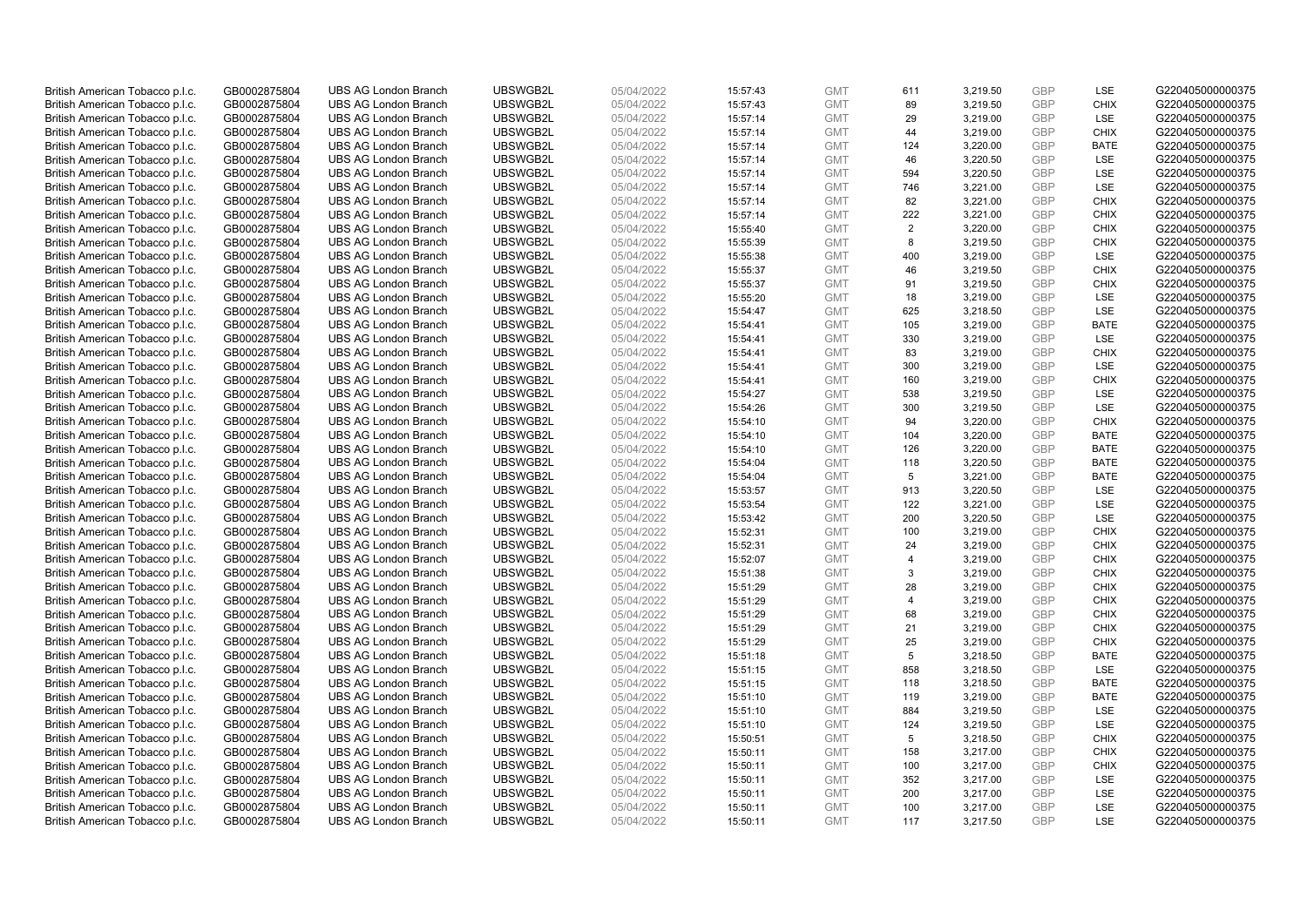| British American Tobacco p.l.c.                                    | GB0002875804                 | <b>UBS AG London Branch</b>                                | UBSWGB2L             | 05/04/2022               | 15:50:11             | <b>GMT</b>               | 250            | 3,217.50             | <b>GBP</b>               | LSE                 | G220405000000375                     |
|--------------------------------------------------------------------|------------------------------|------------------------------------------------------------|----------------------|--------------------------|----------------------|--------------------------|----------------|----------------------|--------------------------|---------------------|--------------------------------------|
| British American Tobacco p.l.c.                                    | GB0002875804                 | <b>UBS AG London Branch</b>                                | UBSWGB2L             | 05/04/2022               | 15:49:54             | <b>GMT</b>               | 343            | 3,216.50             | <b>GBP</b>               | <b>CHIX</b>         | G220405000000375                     |
| British American Tobacco p.l.c.                                    | GB0002875804                 | <b>UBS AG London Branch</b>                                | UBSWGB2L             | 05/04/2022               | 15:48:08             | <b>GMT</b>               | 33             | 3,215.50             | <b>GBP</b>               | <b>CHIX</b>         | G220405000000375                     |
| British American Tobacco p.l.c.                                    | GB0002875804                 | <b>UBS AG London Branch</b>                                | UBSWGB2L             | 05/04/2022               | 15:48:08             | <b>GMT</b>               | 134            | 3,215.50             | <b>GBP</b>               | <b>CHIX</b>         | G220405000000375                     |
| British American Tobacco p.l.c.                                    | GB0002875804                 | <b>UBS AG London Branch</b>                                | UBSWGB2L             | 05/04/2022               | 15:48:08             | <b>GMT</b>               | 400            | 3,215.50             | <b>GBP</b>               | <b>LSE</b>          | G220405000000375                     |
| British American Tobacco p.l.c.                                    | GB0002875804                 | <b>UBS AG London Branch</b>                                | UBSWGB2L             | 05/04/2022               | 15:47:14             | <b>GMT</b>               | 178            | 3,215.50             | <b>GBP</b>               | <b>CHIX</b>         | G220405000000375                     |
| British American Tobacco p.l.c.                                    | GB0002875804                 | <b>UBS AG London Branch</b>                                | UBSWGB2L             | 05/04/2022               | 15:47:14             | <b>GMT</b>               | 764            | 3,215.50             | <b>GBP</b>               | LSE                 | G220405000000375                     |
| British American Tobacco p.l.c.                                    | GB0002875804                 | <b>UBS AG London Branch</b>                                | UBSWGB2L             | 05/04/2022               | 15:47:14             | <b>GMT</b>               | 102            | 3,215.50             | <b>GBP</b>               | <b>BATE</b>         | G220405000000375                     |
| British American Tobacco p.l.c.                                    | GB0002875804                 | <b>UBS AG London Branch</b>                                | UBSWGB2L             | 05/04/2022               | 15:47:14             | <b>GMT</b>               | 172            | 3,215.50             | <b>GBP</b>               | <b>BATE</b>         | G220405000000375                     |
| British American Tobacco p.l.c.                                    | GB0002875804                 | <b>UBS AG London Branch</b>                                | UBSWGB2L             | 05/04/2022               | 15:46:20             | <b>GMT</b>               | 83             | 3,215.00             | <b>GBP</b>               | <b>CHIX</b>         | G220405000000375                     |
| British American Tobacco p.l.c.                                    | GB0002875804                 | <b>UBS AG London Branch</b>                                | UBSWGB2L             | 05/04/2022               | 15:46:20             | <b>GMT</b>               | 88             | 3,215.00             | <b>GBP</b>               | <b>CHIX</b>         | G220405000000375                     |
| British American Tobacco p.l.c.                                    | GB0002875804                 | <b>UBS AG London Branch</b>                                | UBSWGB2L             | 05/04/2022               | 15:46:06             | <b>GMT</b>               | 335            | 3,214.50             | <b>GBP</b>               | LSE                 | G220405000000375                     |
| British American Tobacco p.l.c.                                    | GB0002875804                 | <b>UBS AG London Branch</b>                                | UBSWGB2L             | 05/04/2022               | 15:46:06             | <b>GMT</b>               | 337            | 3,214.50             | <b>GBP</b>               | LSE                 | G220405000000375                     |
| British American Tobacco p.l.c.                                    | GB0002875804                 | <b>UBS AG London Branch</b>                                | UBSWGB2L             | 05/04/2022               | 15:45:16             | <b>GMT</b>               | 86             | 3,213.00             | <b>GBP</b>               | <b>CHIX</b><br>CHIX | G220405000000375                     |
| British American Tobacco p.l.c.                                    | GB0002875804                 | <b>UBS AG London Branch</b>                                | UBSWGB2L             | 05/04/2022               | 15:45:08             | <b>GMT</b>               | 2              | 3,213.00             | GBP                      |                     | G220405000000375                     |
| British American Tobacco p.l.c.                                    | GB0002875804                 | <b>UBS AG London Branch</b>                                | UBSWGB2L             | 05/04/2022               | 15:44:57             | <b>GMT</b>               | 92             | 3,213.00             | <b>GBP</b><br><b>GBP</b> | <b>CHIX</b>         | G220405000000375                     |
| British American Tobacco p.l.c.                                    | GB0002875804                 | <b>UBS AG London Branch</b>                                | UBSWGB2L             | 05/04/2022               | 15:44:53             | <b>GMT</b>               | 800            | 3,213.00             |                          | LSE                 | G220405000000375                     |
| British American Tobacco p.l.c.                                    | GB0002875804                 | <b>UBS AG London Branch</b>                                | UBSWGB2L             | 05/04/2022               | 15:44:53             | <b>GMT</b>               | $\overline{2}$ | 3,213.00             | <b>GBP</b>               | <b>BATE</b>         | G220405000000375                     |
| British American Tobacco p.l.c.                                    | GB0002875804                 | <b>UBS AG London Branch</b>                                | UBSWGB2L             | 05/04/2022               | 15:44:38             | <b>GMT</b>               | 8              | 3,213.00             | <b>GBP</b>               | <b>BATE</b>         | G220405000000375                     |
| British American Tobacco p.l.c.                                    | GB0002875804                 | <b>UBS AG London Branch</b>                                | UBSWGB2L             | 05/04/2022               | 15:44:38             | <b>GMT</b>               | 100            | 3,213.00             | <b>GBP</b>               | <b>BATE</b>         | G220405000000375                     |
| British American Tobacco p.l.c.                                    | GB0002875804                 | <b>UBS AG London Branch</b>                                | UBSWGB2L<br>UBSWGB2L | 05/04/2022<br>05/04/2022 | 15:44:36             | <b>GMT</b>               | 6<br>128       | 3,213.00             | <b>GBP</b><br>GBP        | <b>BATE</b><br>LSE  | G220405000000375<br>G220405000000375 |
| British American Tobacco p.l.c.                                    | GB0002875804                 | <b>UBS AG London Branch</b>                                |                      |                          | 15:44:16             | <b>GMT</b>               |                | 3,213.00             | <b>GBP</b>               |                     |                                      |
| British American Tobacco p.l.c.                                    | GB0002875804                 | <b>UBS AG London Branch</b>                                | UBSWGB2L             | 05/04/2022               | 15:44:16             | <b>GMT</b><br><b>GMT</b> | 452            | 3,213.00             | GBP                      | LSE<br><b>LSE</b>   | G220405000000375                     |
| British American Tobacco p.l.c.                                    | GB0002875804                 | <b>UBS AG London Branch</b>                                | UBSWGB2L             | 05/04/2022               | 15:44:16             |                          | 118<br>87      | 3,213.00             |                          |                     | G220405000000375                     |
| British American Tobacco p.l.c.<br>British American Tobacco p.l.c. | GB0002875804<br>GB0002875804 | <b>UBS AG London Branch</b><br><b>UBS AG London Branch</b> | UBSWGB2L<br>UBSWGB2L | 05/04/2022<br>05/04/2022 | 15:44:16<br>15:43:21 | <b>GMT</b><br><b>GMT</b> | 87             | 3,213.00<br>3,212.50 | <b>GBP</b><br><b>GBP</b> | <b>CHIX</b><br>LSE  | G220405000000375<br>G220405000000375 |
| British American Tobacco p.l.c.                                    | GB0002875804                 | <b>UBS AG London Branch</b>                                | UBSWGB2L             | 05/04/2022               | 15:43:21             | <b>GMT</b>               | 500            | 3,212.50             | <b>GBP</b>               | LSE                 | G220405000000375                     |
| British American Tobacco p.l.c.                                    | GB0002875804                 | <b>UBS AG London Branch</b>                                | UBSWGB2L             | 05/04/2022               | 15:42:56             | <b>GMT</b>               | 21             | 3,214.00             | GBP                      | <b>CHIX</b>         | G220405000000375                     |
| British American Tobacco p.l.c.                                    | GB0002875804                 | <b>UBS AG London Branch</b>                                | UBSWGB2L             | 05/04/2022               | 15:42:56             | <b>GMT</b>               | 114            | 3,214.00             | <b>GBP</b>               | <b>CHIX</b>         | G220405000000375                     |
| British American Tobacco p.l.c.                                    | GB0002875804                 | <b>UBS AG London Branch</b>                                | UBSWGB2L             | 05/04/2022               | 15:42:43             | <b>GMT</b>               | 207            | 3,214.00             | GBP                      | LSE                 | G220405000000375                     |
| British American Tobacco p.l.c.                                    | GB0002875804                 | <b>UBS AG London Branch</b>                                | UBSWGB2L             | 05/04/2022               | 15:42:43             | <b>GMT</b>               | 421            | 3,214.00             | <b>GBP</b>               | <b>LSE</b>          | G220405000000375                     |
| British American Tobacco p.l.c.                                    | GB0002875804                 | <b>UBS AG London Branch</b>                                | UBSWGB2L             | 05/04/2022               | 15:42:43             | <b>GMT</b>               | 421            | 3,214.00             | GBP                      | <b>LSE</b>          | G220405000000375                     |
| British American Tobacco p.l.c.                                    | GB0002875804                 | <b>UBS AG London Branch</b>                                | UBSWGB2L             | 05/04/2022               | 15:42:43             | <b>GMT</b>               | 207            | 3,214.00             | <b>GBP</b>               | LSE                 | G220405000000375                     |
| British American Tobacco p.l.c.                                    | GB0002875804                 | <b>UBS AG London Branch</b>                                | UBSWGB2L             | 05/04/2022               | 15:42:33             | <b>GMT</b>               | 13             | 3,213.50             | <b>GBP</b>               | <b>CHIX</b>         | G220405000000375                     |
| British American Tobacco p.l.c.                                    | GB0002875804                 | <b>UBS AG London Branch</b>                                | UBSWGB2L             | 05/04/2022               | 15:42:33             | <b>GMT</b>               | 57             | 3,213.50             | GBP                      | <b>CHIX</b>         | G220405000000375                     |
| British American Tobacco p.l.c.                                    | GB0002875804                 | <b>UBS AG London Branch</b>                                | UBSWGB2L             | 05/04/2022               | 15:42:33             | <b>GMT</b>               | 66             | 3,213.50             | <b>GBP</b>               | <b>CHIX</b>         | G220405000000375                     |
| British American Tobacco p.l.c.                                    | GB0002875804                 | <b>UBS AG London Branch</b>                                | UBSWGB2L             | 05/04/2022               | 15:42:33             | <b>GMT</b>               | 66             | 3,213.50             | GBP                      | <b>CHIX</b>         | G220405000000375                     |
| British American Tobacco p.l.c.                                    | GB0002875804                 | <b>UBS AG London Branch</b>                                | UBSWGB2L             | 05/04/2022               | 15:41:38             | <b>GMT</b>               | 676            | 3,213.00             | <b>GBP</b>               | LSE                 | G220405000000375                     |
| British American Tobacco p.l.c.                                    | GB0002875804                 | <b>UBS AG London Branch</b>                                | UBSWGB2L             | 05/04/2022               | 15:40:59             | <b>GMT</b>               | 124            | 3,212.00             | GBP                      | <b>BATE</b>         | G220405000000375                     |
| British American Tobacco p.l.c.                                    | GB0002875804                 | <b>UBS AG London Branch</b>                                | UBSWGB2L             | 05/04/2022               | 15:40:59             | <b>GMT</b>               | 612            | 3,212.50             | <b>GBP</b>               | LSE                 | G220405000000375                     |
| British American Tobacco p.l.c.                                    | GB0002875804                 | <b>UBS AG London Branch</b>                                | UBSWGB2L             | 05/04/2022               | 15:40:44             | <b>GMT</b>               | 67             | 3,213.50             | GBP                      | <b>CHIX</b>         | G220405000000375                     |
| British American Tobacco p.l.c.                                    | GB0002875804                 | <b>UBS AG London Branch</b>                                | UBSWGB2L             | 05/04/2022               | 15:40:44             | <b>GMT</b>               | 19             | 3,213.50             | <b>GBP</b>               | <b>CHIX</b>         | G220405000000375                     |
| British American Tobacco p.l.c.                                    | GB0002875804                 | <b>UBS AG London Branch</b>                                | UBSWGB2L             | 05/04/2022               | 15:40:34             | <b>GMT</b>               | 588            | 3,213.00             | <b>GBP</b>               | LSE                 | G220405000000375                     |
| British American Tobacco p.l.c.                                    | GB0002875804                 | <b>UBS AG London Branch</b>                                | UBSWGB2L             | 05/04/2022               | 15:40:34             | <b>GMT</b>               | 116            | 3,213.00             | <b>GBP</b>               | <b>BATE</b>         | G220405000000375                     |
| British American Tobacco p.l.c.                                    | GB0002875804                 | <b>UBS AG London Branch</b>                                | UBSWGB2L             | 05/04/2022               | 15:40:31             | <b>GMT</b>               | 162            | 3,214.00             | <b>GBP</b>               | <b>CHIX</b>         | G220405000000375                     |
| British American Tobacco p.l.c.                                    | GB0002875804                 | <b>UBS AG London Branch</b>                                | UBSWGB2L             | 05/04/2022               | 15:40:31             | <b>GMT</b>               | 41             | 3,214.00             | <b>GBP</b>               | <b>CHIX</b>         | G220405000000375                     |
| British American Tobacco p.l.c.                                    | GB0002875804                 | <b>UBS AG London Branch</b>                                | UBSWGB2L             | 05/04/2022               | 15:39:38             | <b>GMT</b>               | 355            | 3,213.50             | <b>GBP</b>               | LSE                 | G220405000000375                     |
| British American Tobacco p.l.c.                                    | GB0002875804                 | <b>UBS AG London Branch</b>                                | UBSWGB2L             | 05/04/2022               | 15:39:38             | <b>GMT</b>               | 156            | 3,213.50             | <b>GBP</b>               | LSE                 | G220405000000375                     |
| British American Tobacco p.l.c.                                    | GB0002875804                 | <b>UBS AG London Branch</b>                                | UBSWGB2L             | 05/04/2022               | 15:39:38             | <b>GMT</b>               | 117            | 3,213.50             | <b>GBP</b>               | LSE                 | G220405000000375                     |
| British American Tobacco p.l.c.                                    | GB0002875804                 | <b>UBS AG London Branch</b>                                | UBSWGB2L             | 05/04/2022               | 15:39:38             | <b>GMT</b>               | 158            | 3,213.50             | <b>GBP</b>               | <b>LSE</b>          | G220405000000375                     |
| British American Tobacco p.l.c.                                    | GB0002875804                 | <b>UBS AG London Branch</b>                                | UBSWGB2L             | 05/04/2022               | 15:39:38             | <b>GMT</b>               | 305            | 3,213.50             | <b>GBP</b>               | LSE                 | G220405000000375                     |
| British American Tobacco p.l.c.                                    | GB0002875804                 | <b>UBS AG London Branch</b>                                | UBSWGB2L             | 05/04/2022               | 15:39:38             | <b>GMT</b>               | 250            | 3,213.50             | <b>GBP</b>               | LSE                 | G220405000000375                     |
| British American Tobacco p.l.c.                                    | GB0002875804                 | <b>UBS AG London Branch</b>                                | UBSWGB2L             | 05/04/2022               | 15:39:38             | <b>GMT</b>               | 184            | 3,213.00             | <b>GBP</b>               | <b>CHIX</b>         | G220405000000375                     |
| British American Tobacco p.l.c.                                    | GB0002875804                 | <b>UBS AG London Branch</b>                                | UBSWGB2L             | 05/04/2022               | 15:39:38             | <b>GMT</b>               | 891            | 3.213.50             | GBP                      | <b>LSE</b>          | G220405000000375                     |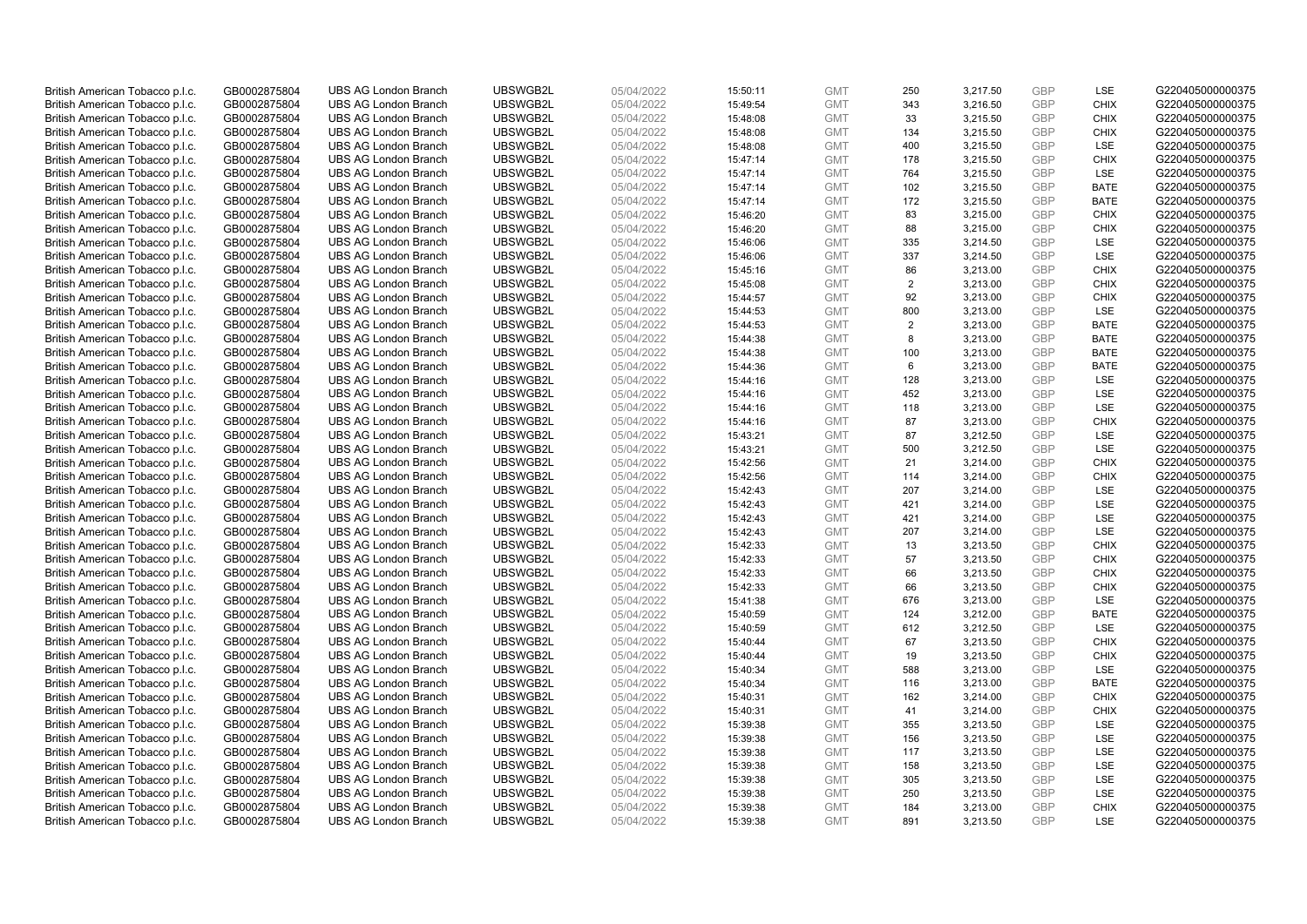| British American Tobacco p.l.c.                                    | GB0002875804                 | <b>UBS AG London Branch</b>                                | UBSWGB2L             | 05/04/2022               | 15:39:38             | <b>GMT</b>               | 99       | 3,213.00             | <b>GBP</b>        | <b>CHIX</b>                | G220405000000375                     |
|--------------------------------------------------------------------|------------------------------|------------------------------------------------------------|----------------------|--------------------------|----------------------|--------------------------|----------|----------------------|-------------------|----------------------------|--------------------------------------|
| British American Tobacco p.l.c.                                    | GB0002875804                 | <b>UBS AG London Branch</b>                                | UBSWGB2L             | 05/04/2022               | 15:39:24             | <b>GMT</b>               | 6        | 3,213.50             | <b>GBP</b>        | CHIX                       | G220405000000375                     |
| British American Tobacco p.l.c.                                    | GB0002875804                 | <b>UBS AG London Branch</b>                                | UBSWGB2L             | 05/04/2022               | 15:39:15             | <b>GMT</b>               | 159      | 3,213.00             | <b>GBP</b>        | <b>CHIX</b>                | G220405000000375                     |
| British American Tobacco p.l.c.                                    | GB0002875804                 | <b>UBS AG London Branch</b>                                | UBSWGB2L             | 05/04/2022               | 15:38:21             | <b>GMT</b>               | 84       | 3,211.00             | <b>GBP</b>        | <b>CHIX</b>                | G220405000000375                     |
| British American Tobacco p.l.c.                                    | GB0002875804                 | <b>UBS AG London Branch</b>                                | UBSWGB2L             | 05/04/2022               | 15:38:10             | <b>GMT</b>               | 4        | 3,210.50             | <b>GBP</b>        | <b>CHIX</b>                | G220405000000375                     |
| British American Tobacco p.l.c.                                    | GB0002875804                 | <b>UBS AG London Branch</b>                                | UBSWGB2L             | 05/04/2022               | 15:38:07             | <b>GMT</b>               | 14       | 3,210.00             | <b>GBP</b>        | <b>CHIX</b>                | G220405000000375                     |
| British American Tobacco p.l.c.                                    | GB0002875804                 | <b>UBS AG London Branch</b>                                | UBSWGB2L             | 05/04/2022               | 15:37:26             | <b>GMT</b>               | 140      | 3,208.50             | <b>GBP</b>        | <b>CHIX</b>                | G220405000000375                     |
| British American Tobacco p.l.c.                                    | GB0002875804                 | <b>UBS AG London Branch</b>                                | UBSWGB2L             | 05/04/2022               | 15:37:26             | <b>GMT</b>               | 122      | 3,208.50             | <b>GBP</b>        | <b>BATE</b>                | G220405000000375                     |
| British American Tobacco p.l.c.                                    | GB0002875804                 | <b>UBS AG London Branch</b>                                | UBSWGB2L             | 05/04/2022               | 15:36:37             | <b>GMT</b>               | 250      | 3,209.50             | <b>GBP</b>        | LSE                        | G220405000000375                     |
| British American Tobacco p.l.c.                                    | GB0002875804                 | <b>UBS AG London Branch</b>                                | UBSWGB2L             | 05/04/2022               | 15:36:37             | <b>GMT</b>               | 1259     | 3,209.50             | <b>GBP</b>        | LSE                        | G220405000000375                     |
| British American Tobacco p.l.c.                                    | GB0002875804                 | <b>UBS AG London Branch</b>                                | UBSWGB2L             | 05/04/2022               | 15:35:15             | <b>GMT</b>               | 80       | 3.207.00             | <b>GBP</b>        | CHIX                       | G220405000000375                     |
| British American Tobacco p.l.c.                                    | GB0002875804                 | <b>UBS AG London Branch</b>                                | UBSWGB2L             | 05/04/2022               | 15:34:55             | <b>GMT</b>               | 122      | 3,209.00             | <b>GBP</b>        | <b>BATE</b>                | G220405000000375                     |
| British American Tobacco p.l.c.                                    | GB0002875804                 | <b>UBS AG London Branch</b>                                | UBSWGB2L             | 05/04/2022               | 15:34:55             | <b>GMT</b>               | 97       | 3,209.00             | <b>GBP</b>        | <b>CHIX</b>                | G220405000000375                     |
| British American Tobacco p.l.c.                                    | GB0002875804                 | <b>UBS AG London Branch</b>                                | UBSWGB2L             | 05/04/2022               | 15:34:35             | <b>GMT</b>               | 374      | 3,210.00             | <b>GBP</b><br>GBP | <b>LSE</b>                 | G220405000000375                     |
| British American Tobacco p.l.c.                                    | GB0002875804                 | <b>UBS AG London Branch</b>                                | UBSWGB2L             | 05/04/2022               | 15:34:35             | <b>GMT</b>               | 271      | 3,210.00             |                   | LSE                        | G220405000000375                     |
| British American Tobacco p.l.c.                                    | GB0002875804                 | <b>UBS AG London Branch</b>                                | UBSWGB2L<br>UBSWGB2L | 05/04/2022               | 15:34:33             | <b>GMT</b>               | 82       | 3,210.50             | GBP<br>GBP        | <b>CHIX</b>                | G220405000000375                     |
| British American Tobacco p.l.c.                                    | GB0002875804                 | <b>UBS AG London Branch</b>                                |                      | 05/04/2022               | 15:34:16             | <b>GMT</b>               | 145      | 3,212.00             |                   | <b>CHIX</b>                | G220405000000375                     |
| British American Tobacco p.l.c.                                    | GB0002875804                 | <b>UBS AG London Branch</b>                                | UBSWGB2L             | 05/04/2022               | 15:34:16             | <b>GMT</b>               | 587      | 3,212.00             | <b>GBP</b>        | <b>LSE</b>                 | G220405000000375                     |
| British American Tobacco p.l.c.                                    | GB0002875804                 | <b>UBS AG London Branch</b>                                | UBSWGB2L             | 05/04/2022               | 15:34:16             | <b>GMT</b>               | 111      | 3,212.00             | <b>GBP</b>        | <b>BATE</b>                | G220405000000375                     |
| British American Tobacco p.l.c.                                    | GB0002875804                 | <b>UBS AG London Branch</b>                                | UBSWGB2L             | 05/04/2022               | 15:33:43             | <b>GMT</b>               | 643      | 3,212.50             | <b>GBP</b>        | LSE                        | G220405000000375                     |
| British American Tobacco p.l.c.                                    | GB0002875804                 | <b>UBS AG London Branch</b>                                | UBSWGB2L<br>UBSWGB2L | 05/04/2022<br>05/04/2022 | 15:33:26             | <b>GMT</b>               | 83<br>5  | 3,213.50             | <b>GBP</b><br>GBP | <b>CHIX</b><br><b>CHIX</b> | G220405000000375<br>G220405000000375 |
| British American Tobacco p.l.c.                                    | GB0002875804                 | <b>UBS AG London Branch</b>                                |                      |                          | 15:33:04             | <b>GMT</b>               |          | 3,212.50             | <b>GBP</b>        |                            |                                      |
| British American Tobacco p.l.c.<br>British American Tobacco p.l.c. | GB0002875804<br>GB0002875804 | <b>UBS AG London Branch</b><br><b>UBS AG London Branch</b> | UBSWGB2L<br>UBSWGB2L | 05/04/2022<br>05/04/2022 | 15:32:42             | <b>GMT</b><br><b>GMT</b> | 123<br>2 | 3,212.50             | GBP               | <b>CHIX</b><br><b>CHIX</b> | G220405000000375<br>G220405000000375 |
|                                                                    |                              | <b>UBS AG London Branch</b>                                | UBSWGB2L             |                          | 15:32:42             |                          | 205      | 3,212.50<br>3,212.00 | <b>GBP</b>        | LSE                        | G220405000000375                     |
| British American Tobacco p.l.c.<br>British American Tobacco p.l.c. | GB0002875804<br>GB0002875804 | <b>UBS AG London Branch</b>                                | UBSWGB2L             | 05/04/2022<br>05/04/2022 | 15:32:20<br>15:32:20 | <b>GMT</b><br><b>GMT</b> | 101      | 3,212.00             | GBP               | <b>BATE</b>                | G220405000000375                     |
| British American Tobacco p.l.c.                                    | GB0002875804                 | <b>UBS AG London Branch</b>                                | UBSWGB2L             | 05/04/2022               | 15:32:20             | <b>GMT</b>               | 257      | 3,212.00             | <b>GBP</b>        | LSE                        | G220405000000375                     |
| British American Tobacco p.l.c.                                    | GB0002875804                 | <b>UBS AG London Branch</b>                                | UBSWGB2L             | 05/04/2022               | 15:32:20             | <b>GMT</b>               | 122      | 3,212.00             | GBP               | <b>BATE</b>                | G220405000000375                     |
| British American Tobacco p.l.c.                                    | GB0002875804                 | <b>UBS AG London Branch</b>                                | UBSWGB2L             | 05/04/2022               | 15:32:20             | <b>GMT</b>               | 195      | 3,212.00             | <b>GBP</b>        | LSE                        | G220405000000375                     |
| British American Tobacco p.l.c.                                    | GB0002875804                 | <b>UBS AG London Branch</b>                                | UBSWGB2L             | 05/04/2022               | 15:32:20             | <b>GMT</b>               | 727      | 3,213.00             | GBP               | LSE                        | G220405000000375                     |
| British American Tobacco p.l.c.                                    | GB0002875804                 | <b>UBS AG London Branch</b>                                | UBSWGB2L             | 05/04/2022               | 15:32:20             | <b>GMT</b>               | 137      | 3,213.00             | <b>GBP</b>        | <b>CHIX</b>                | G220405000000375                     |
| British American Tobacco p.l.c.                                    | GB0002875804                 | <b>UBS AG London Branch</b>                                | UBSWGB2L             | 05/04/2022               | 15:32:20             | <b>GMT</b>               | 31       | 3,213.00             | GBP               | <b>BATE</b>                | G220405000000375                     |
| British American Tobacco p.l.c.                                    | GB0002875804                 | <b>UBS AG London Branch</b>                                | UBSWGB2L             | 05/04/2022               | 15:32:20             | <b>GMT</b>               | 99       | 3,213.00             | <b>GBP</b>        | <b>BATE</b>                | G220405000000375                     |
| British American Tobacco p.l.c.                                    | GB0002875804                 | <b>UBS AG London Branch</b>                                | UBSWGB2L             | 05/04/2022               | 15:32:11             | <b>GMT</b>               | 219      | 3,214.00             | <b>GBP</b>        | <b>CHIX</b>                | G220405000000375                     |
| British American Tobacco p.l.c.                                    | GB0002875804                 | <b>UBS AG London Branch</b>                                | UBSWGB2L             | 05/04/2022               | 15:29:54             | <b>GMT</b>               | 89       | 3,211.50             | GBP               | <b>CHIX</b>                | G220405000000375                     |
| British American Tobacco p.l.c.                                    | GB0002875804                 | <b>UBS AG London Branch</b>                                | UBSWGB2L             | 05/04/2022               | 15:29:54             | <b>GMT</b>               | 99       | 3,211.50             | <b>GBP</b>        | <b>CHIX</b>                | G220405000000375                     |
| British American Tobacco p.l.c.                                    | GB0002875804                 | <b>UBS AG London Branch</b>                                | UBSWGB2L             | 05/04/2022               | 15:29:54             | <b>GMT</b>               | 83       | 3,211.50             | GBP               | <b>CHIX</b>                | G220405000000375                     |
| British American Tobacco p.l.c.                                    | GB0002875804                 | <b>UBS AG London Branch</b>                                | UBSWGB2L             | 05/04/2022               | 15:29:54             | <b>GMT</b>               | 633      | 3,211.50             | <b>GBP</b>        | LSE                        | G220405000000375                     |
| British American Tobacco p.l.c.                                    | GB0002875804                 | <b>UBS AG London Branch</b>                                | UBSWGB2L             | 05/04/2022               | 15:29:53             | <b>GMT</b>               | 90       | 3,212.00             | GBP               | <b>CHIX</b>                | G220405000000375                     |
| British American Tobacco p.l.c.                                    | GB0002875804                 | <b>UBS AG London Branch</b>                                | UBSWGB2L             | 05/04/2022               | 15:29:53             | <b>GMT</b>               | 675      | 3,212.00             | <b>GBP</b>        | <b>LSE</b>                 | G220405000000375                     |
| British American Tobacco p.l.c.                                    | GB0002875804                 | <b>UBS AG London Branch</b>                                | UBSWGB2L             | 05/04/2022               | 15:28:36             | <b>GMT</b>               | 94       | 3,210.00             | GBP               | <b>CHIX</b>                | G220405000000375                     |
| British American Tobacco p.l.c.                                    | GB0002875804                 | <b>UBS AG London Branch</b>                                | UBSWGB2L             | 05/04/2022               | 15:28:36             | <b>GMT</b>               | 87       | 3,210.00             | <b>GBP</b>        | <b>CHIX</b>                | G220405000000375                     |
| British American Tobacco p.l.c.                                    | GB0002875804                 | <b>UBS AG London Branch</b>                                | UBSWGB2L             | 05/04/2022               | 15:28:36             | <b>GMT</b>               | 113      | 3,210.00             | <b>GBP</b>        | <b>BATE</b>                | G220405000000375                     |
| British American Tobacco p.l.c.                                    | GB0002875804                 | <b>UBS AG London Branch</b>                                | UBSWGB2L             | 05/04/2022               | 15:28:36             | <b>GMT</b>               | 104      | 3,210.00             | <b>GBP</b>        | <b>BATE</b>                | G220405000000375                     |
| British American Tobacco p.l.c.                                    | GB0002875804                 | <b>UBS AG London Branch</b>                                | UBSWGB2L             | 05/04/2022               | 15:28:28             | <b>GMT</b>               | 697      | 3,211.50             | <b>GBP</b>        | LSE                        | G220405000000375                     |
| British American Tobacco p.l.c.                                    | GB0002875804                 | <b>UBS AG London Branch</b>                                | UBSWGB2L             | 05/04/2022               | 15:28:23             | <b>GMT</b>               | 100      | 3,212.00             | <b>GBP</b>        | <b>CHIX</b>                | G220405000000375                     |
| British American Tobacco p.l.c.                                    | GB0002875804                 | <b>UBS AG London Branch</b>                                | UBSWGB2L             | 05/04/2022               | 15:28:23             | <b>GMT</b>               | 27       | 3,212.00             | <b>GBP</b>        | <b>CHIX</b>                | G220405000000375                     |
| British American Tobacco p.l.c.                                    | GB0002875804                 | <b>UBS AG London Branch</b>                                | UBSWGB2L             | 05/04/2022               | 15:28:06             | <b>GMT</b>               | 300      | 3,211.50             | <b>GBP</b>        | LSE                        | G220405000000375                     |
| British American Tobacco p.l.c.                                    | GB0002875804                 | <b>UBS AG London Branch</b>                                | UBSWGB2L             | 05/04/2022               | 15:28:06             | <b>GMT</b>               | 397      | 3,211.50             | <b>GBP</b>        | LSE                        | G220405000000375                     |
| British American Tobacco p.l.c.                                    | GB0002875804                 | <b>UBS AG London Branch</b>                                | UBSWGB2L             | 05/04/2022               | 15:27:06             | <b>GMT</b>               | 608      | 3,209.00             | <b>GBP</b>        | <b>LSE</b>                 | G220405000000375                     |
| British American Tobacco p.l.c.                                    | GB0002875804                 | <b>UBS AG London Branch</b>                                | UBSWGB2L             | 05/04/2022               | 15:27:06             | <b>GMT</b>               | 76       | 3,209.00             | <b>GBP</b>        | LSE                        | G220405000000375                     |
| British American Tobacco p.l.c.                                    | GB0002875804                 | <b>UBS AG London Branch</b>                                | UBSWGB2L             | 05/04/2022               | 15:26:25             | <b>GMT</b>               | 673      | 3,209.00             | <b>GBP</b>        | LSE                        | G220405000000375                     |
| British American Tobacco p.l.c.                                    | GB0002875804                 | <b>UBS AG London Branch</b>                                | UBSWGB2L             | 05/04/2022               | 15:26:07             | <b>GMT</b>               | 300      | 3,209.50             | <b>GBP</b>        | LSE                        | G220405000000375                     |
| British American Tobacco p.l.c.                                    | GB0002875804                 | <b>UBS AG London Branch</b>                                | UBSWGB2L             | 05/04/2022               | 15:26:07             | <b>GMT</b>               | 365      | 3.209.50             | GBP               | <b>LSE</b>                 | G220405000000375                     |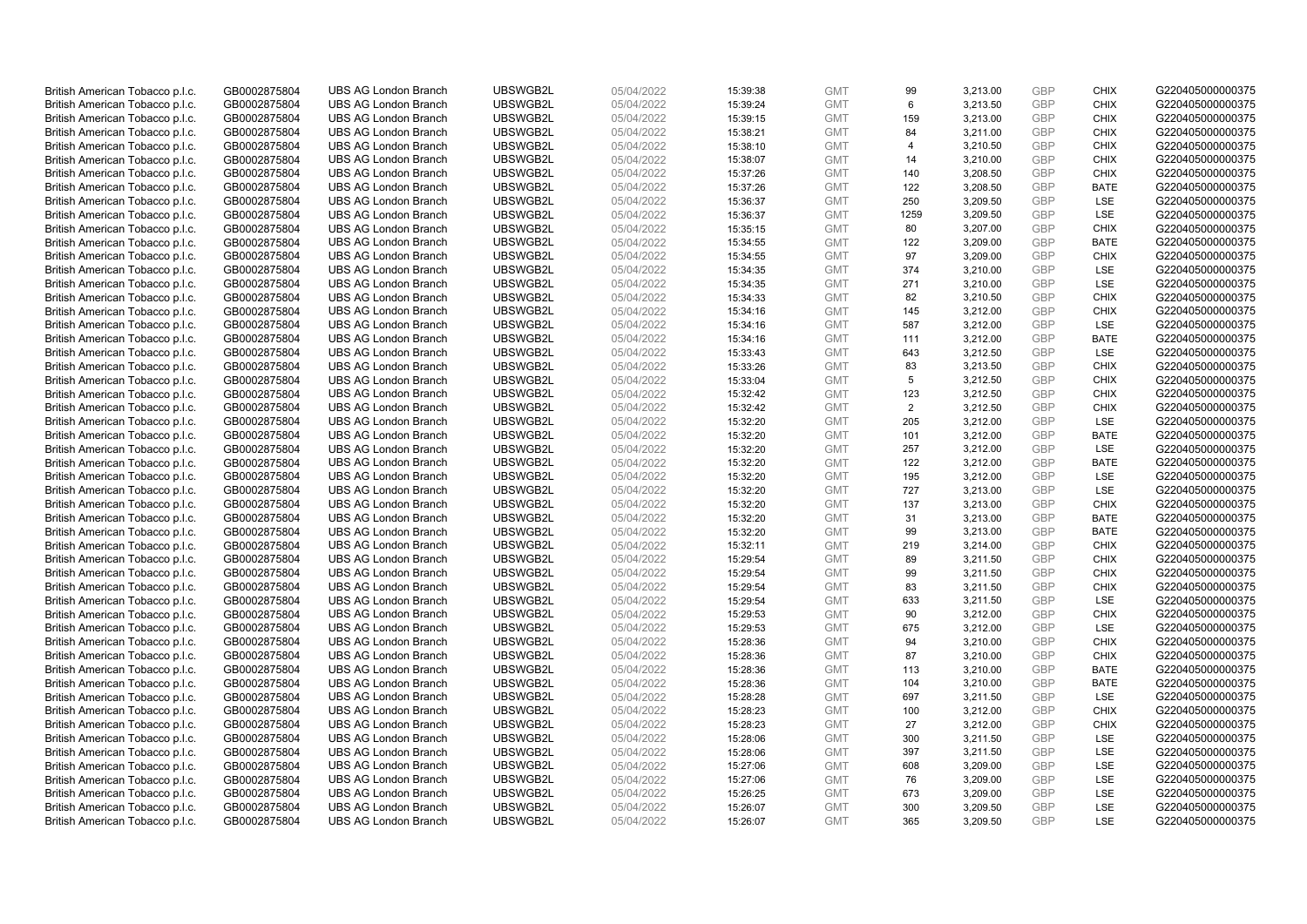| British American Tobacco p.l.c.                                    | GB0002875804                 | <b>UBS AG London Branch</b>                                | UBSWGB2L             | 05/04/2022               | 15:26:01             | <b>GMT</b>               | 170            | 3,210.00             | <b>GBP</b>               | <b>CHIX</b>                | G220405000000375                     |
|--------------------------------------------------------------------|------------------------------|------------------------------------------------------------|----------------------|--------------------------|----------------------|--------------------------|----------------|----------------------|--------------------------|----------------------------|--------------------------------------|
| British American Tobacco p.l.c.                                    | GB0002875804                 | <b>UBS AG London Branch</b>                                | UBSWGB2L             | 05/04/2022               | 15:26:01             | <b>GMT</b>               | 2              | 3,210.00             | <b>GBP</b>               | <b>CHIX</b>                | G220405000000375                     |
| British American Tobacco p.l.c.                                    | GB0002875804                 | <b>UBS AG London Branch</b>                                | UBSWGB2L             | 05/04/2022               | 15:25:56             | <b>GMT</b>               | 32             | 3,210.50             | <b>GBP</b>               | <b>CHIX</b>                | G220405000000375                     |
| British American Tobacco p.l.c.                                    | GB0002875804                 | <b>UBS AG London Branch</b>                                | UBSWGB2L             | 05/04/2022               | 15:25:54             | <b>GMT</b>               | 6              | 3,210.50             | <b>GBP</b>               | CHIX                       | G220405000000375                     |
| British American Tobacco p.l.c.                                    | GB0002875804                 | <b>UBS AG London Branch</b>                                | UBSWGB2L             | 05/04/2022               | 15:24:40             | <b>GMT</b>               | 93             | 3,210.50             | <b>GBP</b>               | <b>CHIX</b>                | G220405000000375                     |
| British American Tobacco p.l.c.                                    | GB0002875804                 | <b>UBS AG London Branch</b>                                | UBSWGB2L             | 05/04/2022               | 15:24:15             | <b>GMT</b>               | 119            | 3.211.50             | GBP                      | <b>BATE</b>                | G220405000000375                     |
| British American Tobacco p.l.c.                                    | GB0002875804                 | <b>UBS AG London Branch</b>                                | UBSWGB2L             | 05/04/2022               | 15:24:15             | <b>GMT</b>               | 594            | 3,212.00             | <b>GBP</b>               | LSE                        | G220405000000375                     |
| British American Tobacco p.l.c.                                    | GB0002875804                 | <b>UBS AG London Branch</b>                                | UBSWGB2L             | 05/04/2022               | 15:24:15             | <b>GMT</b>               | 130            | 3,212.00             | <b>GBP</b>               | LSE                        | G220405000000375                     |
| British American Tobacco p.l.c.                                    | GB0002875804                 | <b>UBS AG London Branch</b>                                | UBSWGB2L             | 05/04/2022               | 15:24:12             | <b>GMT</b>               | 149            | 3,212.50             | <b>GBP</b>               | <b>CHIX</b>                | G220405000000375                     |
| British American Tobacco p.l.c.                                    | GB0002875804                 | <b>UBS AG London Branch</b>                                | UBSWGB2L             | 05/04/2022               | 15:24:12             | <b>GMT</b>               | 6              | 3,212.50             | <b>GBP</b>               | <b>CHIX</b>                | G220405000000375                     |
| British American Tobacco p.l.c.                                    | GB0002875804                 | <b>UBS AG London Branch</b>                                | UBSWGB2L             | 05/04/2022               | 15:24:11             | <b>GMT</b>               | 63             | 3,212.50             | <b>GBP</b>               | <b>CHIX</b>                | G220405000000375                     |
| British American Tobacco p.l.c.                                    | GB0002875804                 | <b>UBS AG London Branch</b>                                | UBSWGB2L             | 05/04/2022               | 15:24:11             | <b>GMT</b>               | 20             | 3,212.50             | <b>GBP</b>               | <b>CHIX</b>                | G220405000000375                     |
| British American Tobacco p.l.c.                                    | GB0002875804                 | <b>UBS AG London Branch</b>                                | UBSWGB2L             | 05/04/2022               | 15:24:07             | <b>GMT</b>               | 81             | 3,212.50             | GBP                      | <b>CHIX</b>                | G220405000000375                     |
| British American Tobacco p.l.c.                                    | GB0002875804                 | <b>UBS AG London Branch</b>                                | UBSWGB2L             | 05/04/2022               | 15:23:47             | <b>GMT</b>               | 91             | 3,212.50             | <b>GBP</b>               | <b>CHIX</b>                | G220405000000375                     |
| British American Tobacco p.l.c.                                    | GB0002875804                 | <b>UBS AG London Branch</b>                                | UBSWGB2L             | 05/04/2022               | 15:23:46             | <b>GMT</b>               | 56             | 3,212.50             | GBP                      | LSE                        | G220405000000375                     |
| British American Tobacco p.l.c.                                    | GB0002875804                 | <b>UBS AG London Branch</b>                                | UBSWGB2L             | 05/04/2022               | 15:23:46             | <b>GMT</b>               | 627            | 3,212.50             | <b>GBP</b>               | LSE                        | G220405000000375                     |
| British American Tobacco p.l.c.                                    | GB0002875804                 | <b>UBS AG London Branch</b>                                | UBSWGB2L             | 05/04/2022               | 15:23:46             | <b>GMT</b>               | 113            | 3,212.50             | <b>GBP</b>               | <b>BATE</b>                | G220405000000375                     |
| British American Tobacco p.l.c.                                    | GB0002875804                 | <b>UBS AG London Branch</b>                                | UBSWGB2L             | 05/04/2022               | 15:23:43             | <b>GMT</b>               | 97             | 3,213.00             | <b>GBP</b>               | <b>CHIX</b>                | G220405000000375                     |
| British American Tobacco p.l.c.                                    | GB0002875804                 | <b>UBS AG London Branch</b>                                | UBSWGB2L             | 05/04/2022               | 15:22:20             | <b>GMT</b>               | 8              | 3,213.00             | GBP                      | <b>CHIX</b>                | G220405000000375                     |
| British American Tobacco p.l.c.                                    | GB0002875804                 | <b>UBS AG London Branch</b>                                | UBSWGB2L             | 05/04/2022               | 15:22:20             | <b>GMT</b>               | 8              | 3,213.00             | <b>GBP</b>               | <b>CHIX</b>                | G220405000000375                     |
| British American Tobacco p.l.c.                                    | GB0002875804                 | <b>UBS AG London Branch</b>                                | UBSWGB2L             | 05/04/2022               | 15:22:20             | <b>GMT</b>               | $\overline{4}$ | 3,212.50             | GBP                      | <b>CHIX</b>                | G220405000000375                     |
| British American Tobacco p.l.c.                                    | GB0002875804                 | <b>UBS AG London Branch</b>                                | UBSWGB2L             | 05/04/2022               | 15:22:17             | <b>GMT</b>               | 659            | 3,213.00             | <b>GBP</b>               | <b>LSE</b>                 | G220405000000375                     |
| British American Tobacco p.l.c.                                    | GB0002875804                 | <b>UBS AG London Branch</b>                                | UBSWGB2L             | 05/04/2022               | 15:22:17             | <b>GMT</b>               | 11             | 3,213.00             | <b>GBP</b>               | LSE                        | G220405000000375                     |
| British American Tobacco p.l.c.                                    | GB0002875804                 | <b>UBS AG London Branch</b>                                | UBSWGB2L             | 05/04/2022               | 15:22:01             | <b>GMT</b>               | 11             | 3,213.50             | <b>GBP</b>               | <b>BATE</b>                | G220405000000375                     |
| British American Tobacco p.l.c.                                    | GB0002875804                 | <b>UBS AG London Branch</b>                                | UBSWGB2L             | 05/04/2022               | 15:22:01             | <b>GMT</b>               | 82             | 3,213.50             | <b>GBP</b>               | <b>CHIX</b>                | G220405000000375                     |
| British American Tobacco p.l.c.                                    | GB0002875804                 | <b>UBS AG London Branch</b>                                | UBSWGB2L             | 05/04/2022               | 15:22:01             | <b>GMT</b>               | 96             | 3,213.50             | GBP                      | <b>BATE</b>                | G220405000000375                     |
| British American Tobacco p.l.c.                                    | GB0002875804                 | <b>UBS AG London Branch</b>                                | UBSWGB2L             | 05/04/2022               | 15:21:58             | <b>GMT</b>               | 523            | 3,214.00             | <b>GBP</b>               | LSE                        | G220405000000375                     |
| British American Tobacco p.l.c.                                    | GB0002875804                 | <b>UBS AG London Branch</b>                                | UBSWGB2L             | 05/04/2022               | 15:21:58             | <b>GMT</b>               | 73             | 3,214.00             | <b>GBP</b>               | LSE                        | G220405000000375                     |
| British American Tobacco p.l.c.                                    | GB0002875804                 | <b>UBS AG London Branch</b>                                | UBSWGB2L             | 05/04/2022               | 15:21:22             | <b>GMT</b>               | 123            | 3,213.50             | <b>GBP</b>               | <b>CHIX</b>                | G220405000000375                     |
| British American Tobacco p.l.c.                                    | GB0002875804                 | <b>UBS AG London Branch</b>                                | UBSWGB2L             | 05/04/2022               | 15:21:22             | <b>GMT</b>               | $\overline{7}$ | 3,213.50             | <b>GBP</b>               | <b>CHIX</b>                | G220405000000375                     |
| British American Tobacco p.l.c.                                    | GB0002875804                 | <b>UBS AG London Branch</b>                                | UBSWGB2L             | 05/04/2022               | 15:21:22             | <b>GMT</b>               | 24             | 3,213.50             | <b>GBP</b>               | <b>CHIX</b>                | G220405000000375                     |
| British American Tobacco p.l.c.                                    | GB0002875804                 | <b>UBS AG London Branch</b>                                | UBSWGB2L             | 05/04/2022               | 15:21:22             | <b>GMT</b>               | 3              | 3,213.50             | <b>GBP</b>               | <b>CHIX</b>                | G220405000000375                     |
| British American Tobacco p.l.c.                                    | GB0002875804                 | <b>UBS AG London Branch</b>                                | UBSWGB2L             | 05/04/2022               | 15:21:13             | <b>GMT</b>               | 632            | 3,213.00             | <b>GBP</b>               | LSE                        | G220405000000375                     |
| British American Tobacco p.l.c.                                    | GB0002875804                 | <b>UBS AG London Branch</b>                                | UBSWGB2L             | 05/04/2022               | 15:21:13             | <b>GMT</b>               | 65             | 3,213.00             | <b>GBP</b>               | <b>CHIX</b>                | G220405000000375                     |
| British American Tobacco p.l.c.                                    | GB0002875804                 | <b>UBS AG London Branch</b>                                | UBSWGB2L             | 05/04/2022               | 15:21:13             | <b>GMT</b>               | 24             | 3,213.00             | <b>GBP</b>               | <b>CHIX</b>                | G220405000000375                     |
| British American Tobacco p.l.c.                                    | GB0002875804                 | <b>UBS AG London Branch</b>                                | UBSWGB2L             | 05/04/2022               | 15:19:57             | <b>GMT</b>               | 135            | 3,212.50             | <b>GBP</b>               | <b>CHIX</b>                | G220405000000375                     |
| British American Tobacco p.l.c.                                    | GB0002875804                 | <b>UBS AG London Branch</b>                                | UBSWGB2L             | 05/04/2022               | 15:19:43             | <b>GMT</b>               | 119            | 3.213.00             | <b>GBP</b>               | <b>BATE</b>                | G220405000000375                     |
| British American Tobacco p.l.c.                                    | GB0002875804                 | <b>UBS AG London Branch</b><br><b>UBS AG London Branch</b> | UBSWGB2L<br>UBSWGB2L | 05/04/2022<br>05/04/2022 | 15:19:43             | <b>GMT</b>               | 88<br>18       | 3,213.00             | <b>GBP</b><br><b>GBP</b> | <b>BATE</b><br><b>BATE</b> | G220405000000375<br>G220405000000375 |
| British American Tobacco p.l.c.<br>British American Tobacco p.l.c. | GB0002875804<br>GB0002875804 | <b>UBS AG London Branch</b>                                | UBSWGB2L             | 05/04/2022               | 15:19:43             | <b>GMT</b><br><b>GMT</b> | 276            | 3,213.00<br>3,213.50 | <b>GBP</b>               | <b>LSE</b>                 | G220405000000375                     |
| British American Tobacco p.l.c.                                    | GB0002875804                 | <b>UBS AG London Branch</b>                                | UBSWGB2L             | 05/04/2022               | 15:19:39             | <b>GMT</b>               | 377            | 3,213.50             | GBP                      | <b>LSE</b>                 | G220405000000375                     |
| British American Tobacco p.l.c.                                    | GB0002875804                 | <b>UBS AG London Branch</b>                                | UBSWGB2L             | 05/04/2022               | 15:19:39<br>15:19:02 | <b>GMT</b>               | 400            | 3,214.00             | <b>GBP</b>               | LSE                        | G220405000000375                     |
| British American Tobacco p.l.c.                                    | GB0002875804                 | <b>UBS AG London Branch</b>                                | UBSWGB2L             | 05/04/2022               | 15:19:02             | <b>GMT</b>               | 400            | 3,214.00             | <b>GBP</b>               | LSE                        | G220405000000375                     |
| British American Tobacco p.l.c.                                    | GB0002875804                 | <b>UBS AG London Branch</b>                                | UBSWGB2L             | 05/04/2022               | 15:18:43             | <b>GMT</b>               | 112            | 3,213.50             | <b>GBP</b>               | <b>BATE</b>                | G220405000000375                     |
| British American Tobacco p.l.c.                                    | GB0002875804                 | <b>UBS AG London Branch</b>                                | UBSWGB2L             | 05/04/2022               | 15:18:43             | <b>GMT</b>               | 17             | 3,214.00             | <b>GBP</b>               | LSE                        | G220405000000375                     |
| British American Tobacco p.l.c.                                    | GB0002875804                 | <b>UBS AG London Branch</b>                                | UBSWGB2L             | 05/04/2022               | 15:18:43             | <b>GMT</b>               | 650            | 3,214.00             | <b>GBP</b>               | LSE                        | G220405000000375                     |
| British American Tobacco p.l.c.                                    | GB0002875804                 | <b>UBS AG London Branch</b>                                | UBSWGB2L             | 05/04/2022               | 15:18:38             | <b>GMT</b>               | 98             | 3,215.00             | <b>GBP</b>               | <b>CHIX</b>                | G220405000000375                     |
| British American Tobacco p.l.c.                                    | GB0002875804                 | <b>UBS AG London Branch</b>                                | UBSWGB2L             | 05/04/2022               | 15:18:38             | <b>GMT</b>               | 95             | 3,215.00             | <b>GBP</b>               | <b>CHIX</b>                | G220405000000375                     |
| British American Tobacco p.l.c.                                    | GB0002875804                 | <b>UBS AG London Branch</b>                                | UBSWGB2L             | 05/04/2022               | 15:18:38             | <b>GMT</b>               | 26             | 3,215.00             | <b>GBP</b>               | <b>CHIX</b>                | G220405000000375                     |
| British American Tobacco p.l.c.                                    | GB0002875804                 | <b>UBS AG London Branch</b>                                | UBSWGB2L             | 05/04/2022               | 15:18:38             | <b>GMT</b>               | 29             | 3,215.00             | <b>GBP</b>               | <b>CHIX</b>                | G220405000000375                     |
| British American Tobacco p.l.c.                                    | GB0002875804                 | <b>UBS AG London Branch</b>                                | UBSWGB2L             | 05/04/2022               | 15:18:38             | <b>GMT</b>               | 27             | 3,215.00             | <b>GBP</b>               | <b>CHIX</b>                | G220405000000375                     |
| British American Tobacco p.l.c.                                    | GB0002875804                 | <b>UBS AG London Branch</b>                                | UBSWGB2L             | 05/04/2022               | 15:18:38             | <b>GMT</b>               | 5              | 3,215.00             | <b>GBP</b>               | <b>CHIX</b>                | G220405000000375                     |
| British American Tobacco p.l.c.                                    | GB0002875804                 | <b>UBS AG London Branch</b>                                | UBSWGB2L             | 05/04/2022               | 15:18:03             | <b>GMT</b>               | 3              | 3,214.00             | <b>GBP</b>               | <b>CHIX</b>                | G220405000000375                     |
| British American Tobacco p.l.c.                                    | GB0002875804                 | <b>UBS AG London Branch</b>                                | UBSWGB2L             | 05/04/2022               | 15:17:23             | <b>GMT</b>               | 626            | 3.211.50             | GBP                      | <b>LSE</b>                 | G220405000000375                     |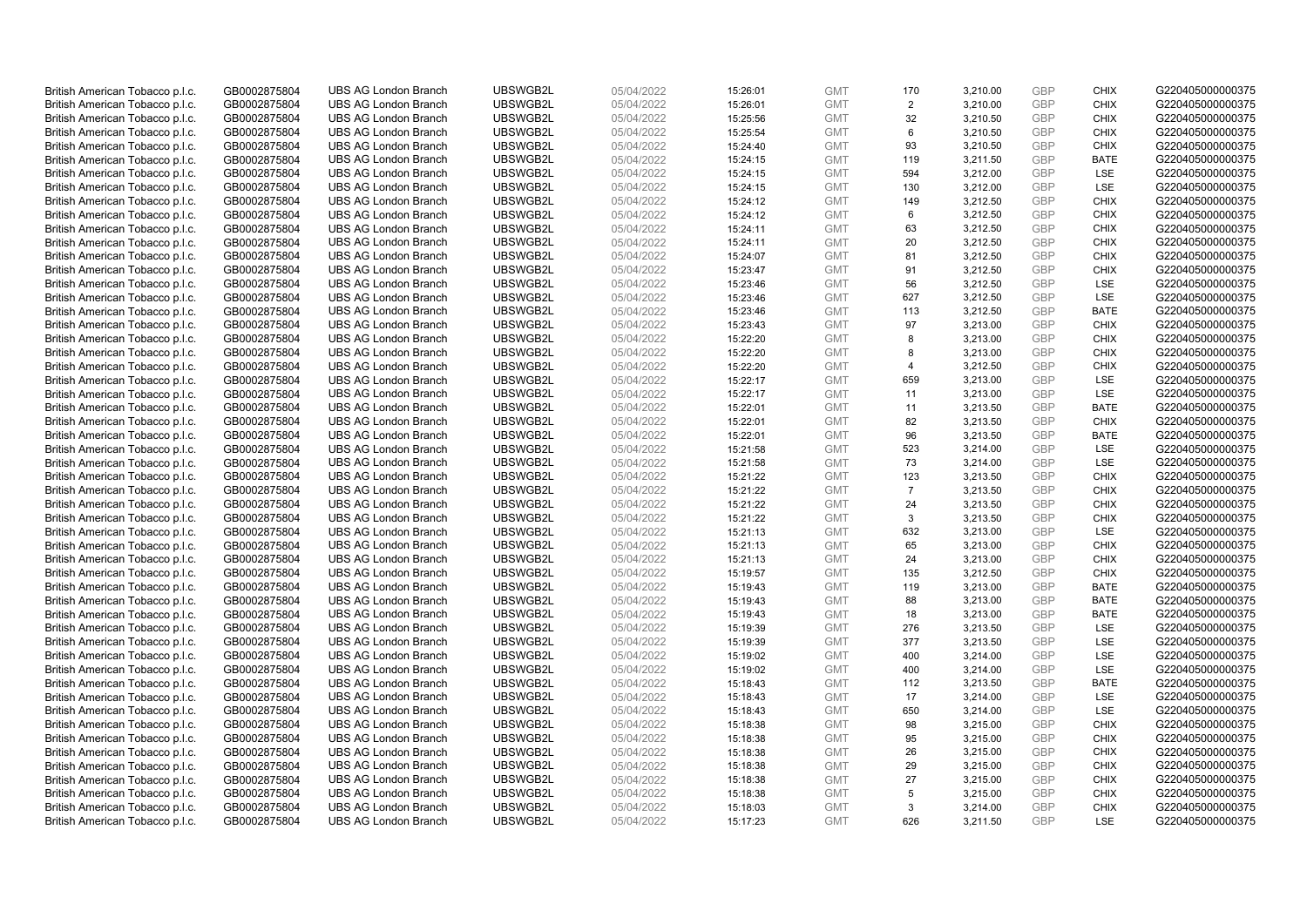| British American Tobacco p.l.c. | GB0002875804 | <b>UBS AG London Branch</b> | UBSWGB2L | 05/04/2022 | 15:17:10 | <b>GMT</b> | 45             | 3,212.50 | <b>GBP</b> | <b>CHIX</b> | G220405000000375 |
|---------------------------------|--------------|-----------------------------|----------|------------|----------|------------|----------------|----------|------------|-------------|------------------|
| British American Tobacco p.l.c. | GB0002875804 | <b>UBS AG London Branch</b> | UBSWGB2L | 05/04/2022 | 15:17:10 | <b>GMT</b> | 180            | 3,212.50 | <b>GBP</b> | CHIX        | G220405000000375 |
| British American Tobacco p.l.c. | GB0002875804 | <b>UBS AG London Branch</b> | UBSWGB2L | 05/04/2022 | 15:17:10 | <b>GMT</b> | 98             | 3,212.50 | <b>GBP</b> | <b>CHIX</b> | G220405000000375 |
| British American Tobacco p.l.c. | GB0002875804 | <b>UBS AG London Branch</b> | UBSWGB2L | 05/04/2022 | 15:17:10 | <b>GMT</b> | $\mathbf{1}$   | 3,212.50 | <b>GBP</b> | <b>CHIX</b> | G220405000000375 |
| British American Tobacco p.l.c. | GB0002875804 | <b>UBS AG London Branch</b> | UBSWGB2L | 05/04/2022 | 15:17:10 | <b>GMT</b> | 12             | 3,212.50 | <b>GBP</b> | <b>CHIX</b> | G220405000000375 |
| British American Tobacco p.l.c. | GB0002875804 | <b>UBS AG London Branch</b> | UBSWGB2L | 05/04/2022 | 15:16:42 | <b>GMT</b> | 98             | 3,212.00 | <b>GBP</b> | <b>CHIX</b> | G220405000000375 |
| British American Tobacco p.l.c. | GB0002875804 | <b>UBS AG London Branch</b> | UBSWGB2L | 05/04/2022 | 15:16:42 | <b>GMT</b> | 723            | 3,212.50 | <b>GBP</b> | LSE         | G220405000000375 |
| British American Tobacco p.l.c. | GB0002875804 | <b>UBS AG London Branch</b> | UBSWGB2L | 05/04/2022 | 15:15:38 | <b>GMT</b> | 108            | 3,208.50 | <b>GBP</b> | <b>BATE</b> | G220405000000375 |
| British American Tobacco p.l.c. | GB0002875804 | <b>UBS AG London Branch</b> | UBSWGB2L | 05/04/2022 | 15:15:04 | <b>GMT</b> | 559            | 3,209.50 | GBP        | LSE         | G220405000000375 |
| British American Tobacco p.l.c. | GB0002875804 | <b>UBS AG London Branch</b> | UBSWGB2L | 05/04/2022 | 15:15:04 | <b>GMT</b> | 131            | 3,209.50 | <b>GBP</b> | LSE         | G220405000000375 |
| British American Tobacco p.l.c. | GB0002875804 | <b>UBS AG London Branch</b> | UBSWGB2L | 05/04/2022 | 15:15:00 | <b>GMT</b> | 110            | 3,210.50 | GBP        | CHIX        | G220405000000375 |
| British American Tobacco p.l.c. | GB0002875804 | <b>UBS AG London Branch</b> | UBSWGB2L | 05/04/2022 | 15:14:53 | <b>GMT</b> | 235            | 3,211.50 | <b>GBP</b> | LSE         | G220405000000375 |
| British American Tobacco p.l.c. | GB0002875804 | <b>UBS AG London Branch</b> | UBSWGB2L | 05/04/2022 | 15:14:53 | <b>GMT</b> | 211            | 3,211.50 | <b>GBP</b> | LSE         | G220405000000375 |
| British American Tobacco p.l.c. | GB0002875804 | <b>UBS AG London Branch</b> | UBSWGB2L | 05/04/2022 | 15:14:53 | <b>GMT</b> | 24             | 3,211.50 | <b>GBP</b> | <b>CHIX</b> | G220405000000375 |
| British American Tobacco p.l.c. | GB0002875804 | <b>UBS AG London Branch</b> | UBSWGB2L | 05/04/2022 | 15:14:30 | <b>GMT</b> | 660            | 3,212.00 | GBP        | <b>LSE</b>  | G220405000000375 |
| British American Tobacco p.l.c. | GB0002875804 | <b>UBS AG London Branch</b> | UBSWGB2L | 05/04/2022 | 15:14:08 | <b>GMT</b> | $\mathbf{1}$   | 3,213.00 | <b>GBP</b> | <b>CHIX</b> | G220405000000375 |
| British American Tobacco p.l.c. | GB0002875804 | <b>UBS AG London Branch</b> | UBSWGB2L | 05/04/2022 | 15:14:08 | <b>GMT</b> | 85             | 3,213.00 | <b>GBP</b> | <b>CHIX</b> | G220405000000375 |
| British American Tobacco p.l.c. | GB0002875804 | <b>UBS AG London Branch</b> | UBSWGB2L | 05/04/2022 | 15:13:56 | <b>GMT</b> | 101            | 3,213.00 | <b>GBP</b> | <b>BATE</b> | G220405000000375 |
| British American Tobacco p.l.c. | GB0002875804 | <b>UBS AG London Branch</b> | UBSWGB2L | 05/04/2022 | 15:13:42 | <b>GMT</b> | 99             | 3,214.00 | <b>GBP</b> | <b>CHIX</b> | G220405000000375 |
| British American Tobacco p.l.c. | GB0002875804 | <b>UBS AG London Branch</b> | UBSWGB2L | 05/04/2022 | 15:13:06 | <b>GMT</b> | 84             | 3,215.50 | <b>GBP</b> | <b>CHIX</b> | G220405000000375 |
| British American Tobacco p.l.c. | GB0002875804 | <b>UBS AG London Branch</b> | UBSWGB2L | 05/04/2022 | 15:13:05 | <b>GMT</b> | 121            | 3,215.50 | <b>GBP</b> | <b>BATE</b> | G220405000000375 |
| British American Tobacco p.l.c. | GB0002875804 | <b>UBS AG London Branch</b> | UBSWGB2L | 05/04/2022 | 15:13:05 | <b>GMT</b> | 86             | 3,215.50 | <b>GBP</b> | <b>CHIX</b> | G220405000000375 |
| British American Tobacco p.l.c. | GB0002875804 | <b>UBS AG London Branch</b> | UBSWGB2L | 05/04/2022 | 15:12:58 | <b>GMT</b> | 137            | 3,216.00 | <b>GBP</b> | <b>BATE</b> | G220405000000375 |
| British American Tobacco p.l.c. | GB0002875804 | <b>UBS AG London Branch</b> | UBSWGB2L | 05/04/2022 | 15:12:54 | <b>GMT</b> | 260            | 3,217.00 | <b>GBP</b> | <b>LSE</b>  | G220405000000375 |
| British American Tobacco p.l.c. | GB0002875804 | <b>UBS AG London Branch</b> | UBSWGB2L | 05/04/2022 | 15:12:54 | <b>GMT</b> | 452            | 3,217.00 | GBP        | LSE         | G220405000000375 |
| British American Tobacco p.l.c. | GB0002875804 | <b>UBS AG London Branch</b> | UBSWGB2L | 05/04/2022 | 15:12:54 | <b>GMT</b> | 299            | 3,217.00 | <b>GBP</b> | LSE         | G220405000000375 |
| British American Tobacco p.l.c. | GB0002875804 | <b>UBS AG London Branch</b> | UBSWGB2L | 05/04/2022 | 15:12:54 | <b>GMT</b> | 316            | 3,217.00 | <b>GBP</b> | <b>LSE</b>  | G220405000000375 |
| British American Tobacco p.l.c. | GB0002875804 | <b>UBS AG London Branch</b> | UBSWGB2L | 05/04/2022 | 15:12:28 | <b>GMT</b> | 88             | 3,217.00 | <b>GBP</b> | <b>CHIX</b> | G220405000000375 |
| British American Tobacco p.l.c. | GB0002875804 | <b>UBS AG London Branch</b> | UBSWGB2L | 05/04/2022 | 15:12:24 | <b>GMT</b> | 715            | 3,217.50 | GBP        | LSE         | G220405000000375 |
| British American Tobacco p.l.c. | GB0002875804 | <b>UBS AG London Branch</b> | UBSWGB2L | 05/04/2022 | 15:12:17 | <b>GMT</b> | 200            | 3,218.00 | <b>GBP</b> | <b>CHIX</b> | G220405000000375 |
| British American Tobacco p.l.c. | GB0002875804 | <b>UBS AG London Branch</b> | UBSWGB2L | 05/04/2022 | 15:12:17 | <b>GMT</b> | $\overline{7}$ | 3,218.00 | GBP        | <b>CHIX</b> | G220405000000375 |
| British American Tobacco p.l.c. | GB0002875804 | <b>UBS AG London Branch</b> | UBSWGB2L | 05/04/2022 | 15:12:08 | <b>GMT</b> | 240            | 3,217.50 | <b>GBP</b> | <b>LSE</b>  | G220405000000375 |
| British American Tobacco p.l.c. | GB0002875804 | <b>UBS AG London Branch</b> | UBSWGB2L | 05/04/2022 | 15:12:08 | <b>GMT</b> | 461            | 3,217.50 | GBP        | <b>LSE</b>  | G220405000000375 |
| British American Tobacco p.l.c. | GB0002875804 | <b>UBS AG London Branch</b> | UBSWGB2L | 05/04/2022 | 15:11:52 | <b>GMT</b> | 152            | 3,218.00 | <b>GBP</b> | <b>CHIX</b> | G220405000000375 |
| British American Tobacco p.l.c. | GB0002875804 | <b>UBS AG London Branch</b> | UBSWGB2L | 05/04/2022 | 15:11:52 | <b>GMT</b> | 26             | 3,218.00 | GBP        | <b>CHIX</b> | G220405000000375 |
| British American Tobacco p.l.c. | GB0002875804 | <b>UBS AG London Branch</b> | UBSWGB2L | 05/04/2022 | 15:11:36 | <b>GMT</b> | 3              | 3,217.50 | <b>GBP</b> | <b>CHIX</b> | G220405000000375 |
| British American Tobacco p.l.c. | GB0002875804 | <b>UBS AG London Branch</b> | UBSWGB2L | 05/04/2022 | 15:10:57 | <b>GMT</b> | 190            | 3,216.00 | GBP        | <b>CHIX</b> | G220405000000375 |
| British American Tobacco p.l.c. | GB0002875804 | <b>UBS AG London Branch</b> | UBSWGB2L | 05/04/2022 | 15:10:40 | <b>GMT</b> | 120            | 3,216.50 | <b>GBP</b> | <b>BATE</b> | G220405000000375 |
| British American Tobacco p.l.c. | GB0002875804 | <b>UBS AG London Branch</b> | UBSWGB2L | 05/04/2022 | 15:10:22 | <b>GMT</b> | 724            | 3,217.00 | <b>GBP</b> | LSE         | G220405000000375 |
| British American Tobacco p.l.c. | GB0002875804 | <b>UBS AG London Branch</b> | UBSWGB2L | 05/04/2022 | 15:09:24 | <b>GMT</b> | 13             | 3,216.50 | <b>GBP</b> | <b>CHIX</b> | G220405000000375 |
| British American Tobacco p.l.c. | GB0002875804 | <b>UBS AG London Branch</b> | UBSWGB2L | 05/04/2022 | 15:09:08 | <b>GMT</b> | 90             | 3,217.00 | <b>GBP</b> | <b>CHIX</b> | G220405000000375 |
| British American Tobacco p.l.c. | GB0002875804 | <b>UBS AG London Branch</b> | UBSWGB2L | 05/04/2022 | 15:09:08 | <b>GMT</b> | 101            | 3,217.00 | GBP        | <b>BATE</b> | G220405000000375 |
| British American Tobacco p.l.c. | GB0002875804 | <b>UBS AG London Branch</b> | UBSWGB2L | 05/04/2022 | 15:09:08 | <b>GMT</b> | 108            | 3,217.00 | <b>GBP</b> | <b>CHIX</b> | G220405000000375 |
| British American Tobacco p.l.c. | GB0002875804 | <b>UBS AG London Branch</b> | UBSWGB2L | 05/04/2022 | 15:09:03 | <b>GMT</b> | 250            | 3,217.50 | GBP        | LSE         | G220405000000375 |
| British American Tobacco p.l.c. | GB0002875804 | <b>UBS AG London Branch</b> | UBSWGB2L | 05/04/2022 | 15:08:52 | <b>GMT</b> | 100            | 3,218.00 | <b>GBP</b> | <b>BATE</b> | G220405000000375 |
| British American Tobacco p.l.c. | GB0002875804 | <b>UBS AG London Branch</b> | UBSWGB2L | 05/04/2022 | 15:08:52 | <b>GMT</b> | 5              | 3,218.00 | GBP        | LSE         | G220405000000375 |
| British American Tobacco p.l.c. | GB0002875804 | <b>UBS AG London Branch</b> | UBSWGB2L | 05/04/2022 | 15:08:52 | <b>GMT</b> | 703            | 3,218.00 | <b>GBP</b> | LSE         | G220405000000375 |
| British American Tobacco p.l.c. | GB0002875804 | <b>UBS AG London Branch</b> | UBSWGB2L | 05/04/2022 | 15:08:27 | <b>GMT</b> | 175            | 3,218.00 | GBP        | <b>CHIX</b> | G220405000000375 |
| British American Tobacco p.l.c. | GB0002875804 | <b>UBS AG London Branch</b> | UBSWGB2L | 05/04/2022 | 15:08:27 | <b>GMT</b> | 6              | 3,218.00 | <b>GBP</b> | <b>CHIX</b> | G220405000000375 |
| British American Tobacco p.l.c. | GB0002875804 | <b>UBS AG London Branch</b> | UBSWGB2L | 05/04/2022 | 15:07:40 | <b>GMT</b> | 685            | 3,217.00 | <b>GBP</b> | <b>LSE</b>  | G220405000000375 |
| British American Tobacco p.l.c. | GB0002875804 | <b>UBS AG London Branch</b> | UBSWGB2L | 05/04/2022 | 15:07:40 | <b>GMT</b> | 125            | 3,217.00 | <b>GBP</b> | <b>CHIX</b> | G220405000000375 |
| British American Tobacco p.l.c. | GB0002875804 | <b>UBS AG London Branch</b> | UBSWGB2L | 05/04/2022 | 15:07:40 | <b>GMT</b> | 120            | 3,217.00 | <b>GBP</b> | <b>BATE</b> | G220405000000375 |
| British American Tobacco p.l.c. | GB0002875804 | <b>UBS AG London Branch</b> | UBSWGB2L | 05/04/2022 | 15:07:39 | <b>GMT</b> | 94             | 3,217.50 | <b>GBP</b> | <b>CHIX</b> | G220405000000375 |
| British American Tobacco p.l.c. | GB0002875804 | <b>UBS AG London Branch</b> | UBSWGB2L | 05/04/2022 | 15:07:39 | <b>GMT</b> | 27             | 3,217.50 | GBP        | CHIX        | G220405000000375 |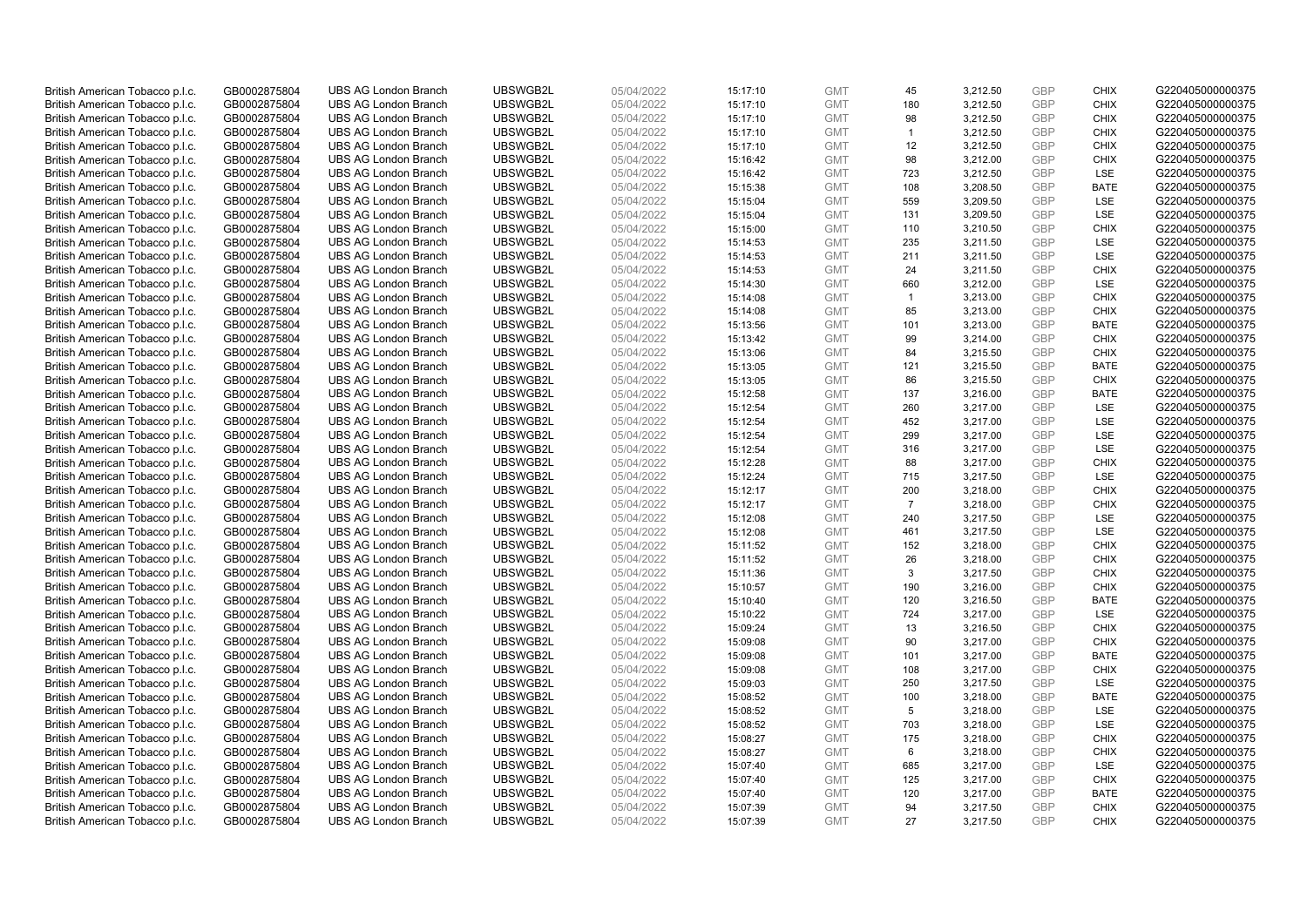| British American Tobacco p.l.c.                                    | GB0002875804                 | <b>UBS AG London Branch</b>                                | UBSWGB2L             | 05/04/2022               | 15:06:40             | <b>GMT</b>               | 95             | 3,216.50             | <b>GBP</b>               | <b>CHIX</b>               | G220405000000375                     |
|--------------------------------------------------------------------|------------------------------|------------------------------------------------------------|----------------------|--------------------------|----------------------|--------------------------|----------------|----------------------|--------------------------|---------------------------|--------------------------------------|
| British American Tobacco p.l.c.                                    | GB0002875804                 | <b>UBS AG London Branch</b>                                | UBSWGB2L             | 05/04/2022               | 15:06:40             | <b>GMT</b>               | 88             | 3,216.50             | GBP                      | CHIX                      | G220405000000375                     |
| British American Tobacco p.l.c.                                    | GB0002875804                 | <b>UBS AG London Branch</b>                                | UBSWGB2L             | 05/04/2022               | 15:06:26             | <b>GMT</b>               | 658            | 3,217.00             | <b>GBP</b>               | <b>LSE</b>                | G220405000000375                     |
| British American Tobacco p.l.c.                                    | GB0002875804                 | <b>UBS AG London Branch</b>                                | UBSWGB2L             | 05/04/2022               | 15:06:26             | <b>GMT</b>               | $\overline{7}$ | 3,217.00             | <b>GBP</b>               | LSE                       | G220405000000375                     |
| British American Tobacco p.l.c.                                    | GB0002875804                 | <b>UBS AG London Branch</b>                                | UBSWGB2L             | 05/04/2022               | 15:06:26             | <b>GMT</b>               | 609            | 3,217.00             | GBP                      | LSE                       | G220405000000375                     |
| British American Tobacco p.l.c.                                    | GB0002875804                 | <b>UBS AG London Branch</b>                                | UBSWGB2L             | 05/04/2022               | 15:06:07             | <b>GMT</b>               | 633            | 3,216.50             | <b>GBP</b>               | <b>LSE</b>                | G220405000000375                     |
| British American Tobacco p.l.c.                                    | GB0002875804                 | <b>UBS AG London Branch</b>                                | UBSWGB2L             | 05/04/2022               | 15:05:07             | <b>GMT</b>               | 198            | 3,213.50             | GBP                      | <b>CHIX</b>               | G220405000000375                     |
| British American Tobacco p.l.c.                                    | GB0002875804                 | <b>UBS AG London Branch</b>                                | UBSWGB2L             | 05/04/2022               | 15:05:07             | <b>GMT</b>               | 5              | 3,213.50             | <b>GBP</b>               | <b>CHIX</b>               | G220405000000375                     |
| British American Tobacco p.l.c.                                    | GB0002875804                 | <b>UBS AG London Branch</b>                                | UBSWGB2L             | 05/04/2022               | 15:04:02             | <b>GMT</b>               | 109            | 3,214.50             | GBP                      | <b>CHIX</b>               | G220405000000375                     |
| British American Tobacco p.l.c.                                    | GB0002875804                 | <b>UBS AG London Branch</b>                                | UBSWGB2L             | 05/04/2022               | 15:04:02             | <b>GMT</b>               | 121            | 3,214.50             | <b>GBP</b>               | <b>BATE</b>               | G220405000000375                     |
| British American Tobacco p.l.c.                                    | GB0002875804                 | <b>UBS AG London Branch</b>                                | UBSWGB2L             | 05/04/2022               | 15:04:01             | <b>GMT</b>               | 174            | 3,215.00             | GBP                      | <b>CHIX</b>               | G220405000000375                     |
| British American Tobacco p.l.c.                                    | GB0002875804                 | <b>UBS AG London Branch</b>                                | UBSWGB2L             | 05/04/2022               | 15:03:53             | <b>GMT</b>               | 83             | 3,215.50             | <b>GBP</b>               | <b>CHIX</b>               | G220405000000375                     |
| British American Tobacco p.l.c.                                    | GB0002875804                 | <b>UBS AG London Branch</b>                                | UBSWGB2L             | 05/04/2022               | 15:03:45             | <b>GMT</b>               | 638            | 3,216.00             | GBP                      | LSE                       | G220405000000375                     |
| British American Tobacco p.l.c.                                    | GB0002875804                 | <b>UBS AG London Branch</b>                                | UBSWGB2L             | 05/04/2022               | 15:03:45             | <b>GMT</b>               | 111            | 3,216.00             | <b>GBP</b>               | <b>BATE</b>               | G220405000000375                     |
| British American Tobacco p.l.c.                                    | GB0002875804                 | <b>UBS AG London Branch</b>                                | UBSWGB2L             | 05/04/2022               | 15:03:45             | <b>GMT</b>               | 724            | 3,216.50             | GBP                      | LSE                       | G220405000000375                     |
| British American Tobacco p.l.c.                                    | GB0002875804                 | <b>UBS AG London Branch</b>                                | UBSWGB2L             | 05/04/2022               | 15:03:34             | <b>GMT</b>               | 114            | 3,217.00             | GBP<br><b>GBP</b>        | <b>CHIX</b>               | G220405000000375                     |
| British American Tobacco p.l.c.                                    | GB0002875804                 | <b>UBS AG London Branch</b>                                | UBSWGB2L             | 05/04/2022               | 15:03:33             | <b>GMT</b>               | $\overline{2}$ | 3,217.50             |                          | <b>CHIX</b>               | G220405000000375                     |
| British American Tobacco p.l.c.                                    | GB0002875804                 | <b>UBS AG London Branch</b>                                | UBSWGB2L             | 05/04/2022               | 15:02:05             | <b>GMT</b>               | 80             | 3,213.00             | GBP                      | <b>CHIX</b>               | G220405000000375                     |
| British American Tobacco p.l.c.                                    | GB0002875804                 | <b>UBS AG London Branch</b>                                | UBSWGB2L             | 05/04/2022               | 15:02:05             | <b>GMT</b>               | 200            | 3,213.00             | <b>GBP</b>               | <b>LSE</b>                | G220405000000375                     |
| British American Tobacco p.l.c.                                    | GB0002875804                 | <b>UBS AG London Branch</b>                                | UBSWGB2L             | 05/04/2022               | 15:02:05             | <b>GMT</b>               | 92             | 3,213.00             | <b>GBP</b>               | LSE                       | G220405000000375                     |
| British American Tobacco p.l.c.                                    | GB0002875804                 | <b>UBS AG London Branch</b>                                | UBSWGB2L<br>UBSWGB2L | 05/04/2022<br>05/04/2022 | 15:02:05             | <b>GMT</b>               | 401<br>13      | 3,213.00             | <b>GBP</b><br>GBP        | LSE<br>LSE                | G220405000000375<br>G220405000000375 |
| British American Tobacco p.l.c.                                    | GB0002875804                 | <b>UBS AG London Branch</b>                                |                      |                          | 15:02:05             | <b>GMT</b>               |                | 3,213.00             |                          |                           |                                      |
| British American Tobacco p.l.c.                                    | GB0002875804                 | <b>UBS AG London Branch</b>                                | UBSWGB2L             | 05/04/2022               | 15:02:05             | <b>GMT</b><br><b>GMT</b> | 122            | 3,213.50             | <b>GBP</b><br>GBP        | <b>BATE</b><br><b>LSE</b> | G220405000000375                     |
| British American Tobacco p.l.c.                                    | GB0002875804                 | <b>UBS AG London Branch</b>                                | UBSWGB2L             | 05/04/2022               | 15:02:05             |                          | 553            | 3,214.00             |                          |                           | G220405000000375                     |
| British American Tobacco p.l.c.<br>British American Tobacco p.l.c. | GB0002875804<br>GB0002875804 | <b>UBS AG London Branch</b><br><b>UBS AG London Branch</b> | UBSWGB2L<br>UBSWGB2L | 05/04/2022<br>05/04/2022 | 15:02:05<br>15:02:05 | <b>GMT</b><br><b>GMT</b> | 37<br>75       | 3,214.00<br>3,214.00 | <b>GBP</b><br><b>GBP</b> | LSE<br>LSE                | G220405000000375<br>G220405000000375 |
| British American Tobacco p.l.c.                                    | GB0002875804                 | <b>UBS AG London Branch</b>                                | UBSWGB2L             | 05/04/2022               | 15:02:04             | <b>GMT</b>               | 88             | 3,214.50             | <b>GBP</b>               | <b>CHIX</b>               | G220405000000375                     |
| British American Tobacco p.l.c.                                    | GB0002875804                 | <b>UBS AG London Branch</b>                                | UBSWGB2L             | 05/04/2022               | 15:02:04             | <b>GMT</b>               | 42             | 3,214.50             | GBP                      | <b>BATE</b>               | G220405000000375                     |
| British American Tobacco p.l.c.                                    | GB0002875804                 | <b>UBS AG London Branch</b>                                | UBSWGB2L             | 05/04/2022               | 15:02:04             | <b>GMT</b>               | 59             | 3,214.50             | <b>GBP</b>               | <b>BATE</b>               | G220405000000375                     |
| British American Tobacco p.l.c.                                    | GB0002875804                 | <b>UBS AG London Branch</b>                                | UBSWGB2L             | 05/04/2022               | 15:02:04             | <b>GMT</b>               | 108            | 3,214.50             | GBP                      | <b>BATE</b>               | G220405000000375                     |
| British American Tobacco p.l.c.                                    | GB0002875804                 | <b>UBS AG London Branch</b>                                | UBSWGB2L             | 05/04/2022               | 15:02:02             | <b>GMT</b>               | 129            | 3,215.50             | <b>GBP</b>               | <b>CHIX</b>               | G220405000000375                     |
| British American Tobacco p.l.c.                                    | GB0002875804                 | <b>UBS AG London Branch</b>                                | UBSWGB2L             | 05/04/2022               | 15:02:02             | <b>GMT</b>               | $\overline{4}$ | 3,215.50             | GBP                      | <b>CHIX</b>               | G220405000000375                     |
| British American Tobacco p.l.c.                                    | GB0002875804                 | <b>UBS AG London Branch</b>                                | UBSWGB2L             | 05/04/2022               | 15:01:31             | <b>GMT</b>               | 546            | 3,214.00             | <b>GBP</b>               | LSE                       | G220405000000375                     |
| British American Tobacco p.l.c.                                    | GB0002875804                 | <b>UBS AG London Branch</b>                                | UBSWGB2L             | 05/04/2022               | 15:01:31             | <b>GMT</b>               | 83             | 3,214.50             | <b>GBP</b>               | <b>CHIX</b>               | G220405000000375                     |
| British American Tobacco p.l.c.                                    | GB0002875804                 | <b>UBS AG London Branch</b>                                | UBSWGB2L             | 05/04/2022               | 15:01:31             | <b>GMT</b>               | 248            | 3,215.00             | GBP                      | <b>CHIX</b>               | G220405000000375                     |
| British American Tobacco p.l.c.                                    | GB0002875804                 | <b>UBS AG London Branch</b>                                | UBSWGB2L             | 05/04/2022               | 15:00:50             | <b>GMT</b>               | 5              | 3,213.00             | <b>GBP</b>               | <b>CHIX</b>               | G220405000000375                     |
| British American Tobacco p.l.c.                                    | GB0002875804                 | <b>UBS AG London Branch</b>                                | UBSWGB2L             | 05/04/2022               | 15:00:40             | <b>GMT</b>               | 76             | 3,212.50             | <b>GBP</b>               | <b>CHIX</b>               | G220405000000375                     |
| British American Tobacco p.l.c.                                    | GB0002875804                 | <b>UBS AG London Branch</b>                                | UBSWGB2L             | 05/04/2022               | 15:00:40             | <b>GMT</b>               | 25             | 3,212.50             | <b>GBP</b>               | <b>CHIX</b>               | G220405000000375                     |
| British American Tobacco p.l.c.                                    | GB0002875804                 | <b>UBS AG London Branch</b>                                | UBSWGB2L             | 05/04/2022               | 15:00:12             | <b>GMT</b>               | 176            | 3,211.50             | GBP                      | <b>CHIX</b>               | G220405000000375                     |
| British American Tobacco p.l.c.                                    | GB0002875804                 | <b>UBS AG London Branch</b>                                | UBSWGB2L             | 05/04/2022               | 15:00:12             | <b>GMT</b>               | 605            | 3,211.50             | <b>GBP</b>               | <b>LSE</b>                | G220405000000375                     |
| British American Tobacco p.l.c.                                    | GB0002875804                 | <b>UBS AG London Branch</b>                                | UBSWGB2L             | 05/04/2022               | 14:59:35             | <b>GMT</b>               | 626            | 3,209.50             | <b>GBP</b>               | LSE                       | G220405000000375                     |
| British American Tobacco p.l.c.                                    | GB0002875804                 | <b>UBS AG London Branch</b>                                | UBSWGB2L             | 05/04/2022               | 14:58:10             | <b>GMT</b>               | 112            | 3,209.00             | <b>GBP</b>               | <b>BATE</b>               | G220405000000375                     |
| British American Tobacco p.l.c.                                    | GB0002875804                 | <b>UBS AG London Branch</b>                                | UBSWGB2L             | 05/04/2022               | 14:58:10             | <b>GMT</b>               | 126            | 3,209.00             | <b>GBP</b>               | <b>BATE</b>               | G220405000000375                     |
| British American Tobacco p.l.c.                                    | GB0002875804                 | <b>UBS AG London Branch</b>                                | UBSWGB2L             | 05/04/2022               | 14:58:10             | <b>GMT</b>               | 99             | 3,209.50             | <b>GBP</b>               | <b>CHIX</b>               | G220405000000375                     |
| British American Tobacco p.l.c.                                    | GB0002875804                 | <b>UBS AG London Branch</b>                                | UBSWGB2L             | 05/04/2022               | 14:58:10             | <b>GMT</b>               | 683            | 3,209.50             | <b>GBP</b>               | LSE                       | G220405000000375                     |
| British American Tobacco p.l.c.                                    | GB0002875804                 | <b>UBS AG London Branch</b>                                | UBSWGB2L             | 05/04/2022               | 14:58:10             | <b>GMT</b>               | 94             | 3,209.50             | <b>GBP</b>               | <b>CHIX</b>               | G220405000000375                     |
| British American Tobacco p.l.c.                                    | GB0002875804                 | <b>UBS AG London Branch</b>                                | UBSWGB2L             | 05/04/2022               | 14:58:07             | <b>GMT</b>               | 58             | 3,210.00             | <b>GBP</b>               | <b>BATE</b>               | G220405000000375                     |
| British American Tobacco p.l.c.                                    | GB0002875804                 | <b>UBS AG London Branch</b>                                | UBSWGB2L             | 05/04/2022               | 14:58:07             | <b>GMT</b>               | 63             | 3,210.00             | <b>GBP</b>               | <b>BATE</b>               | G220405000000375                     |
| British American Tobacco p.l.c.                                    | GB0002875804                 | <b>UBS AG London Branch</b>                                | UBSWGB2L             | 05/04/2022               | 14:58:07             | <b>GMT</b>               | 17             | 3,210.00             | <b>GBP</b>               | <b>BATE</b>               | G220405000000375                     |
| British American Tobacco p.l.c.                                    | GB0002875804                 | <b>UBS AG London Branch</b>                                | UBSWGB2L             | 05/04/2022               | 14:58:07             | <b>GMT</b>               | 94             | 3,210.00             | <b>GBP</b>               | <b>BATE</b>               | G220405000000375                     |
| British American Tobacco p.l.c.                                    | GB0002875804                 | <b>UBS AG London Branch</b>                                | UBSWGB2L             | 05/04/2022               | 14:58:00             | <b>GMT</b>               | 719            | 3,210.50             | <b>GBP</b>               | LSE                       | G220405000000375                     |
| British American Tobacco p.l.c.                                    | GB0002875804                 | <b>UBS AG London Branch</b>                                | UBSWGB2L             | 05/04/2022               | 14:58:00             | <b>GMT</b>               | 97             | 3,210.50             | <b>GBP</b>               | <b>CHIX</b>               | G220405000000375                     |
| British American Tobacco p.l.c.                                    | GB0002875804                 | <b>UBS AG London Branch</b>                                | UBSWGB2L             | 05/04/2022               | 14:58:00             | <b>GMT</b>               | 111            | 3,210.50             | <b>GBP</b>               | <b>BATE</b>               | G220405000000375                     |
| British American Tobacco p.l.c.                                    | GB0002875804                 | <b>UBS AG London Branch</b>                                | UBSWGB2L             | 05/04/2022               | 14:58:00             | <b>GMT</b>               | 98             | 3.210.50             | GBP                      | <b>CHIX</b>               | G220405000000375                     |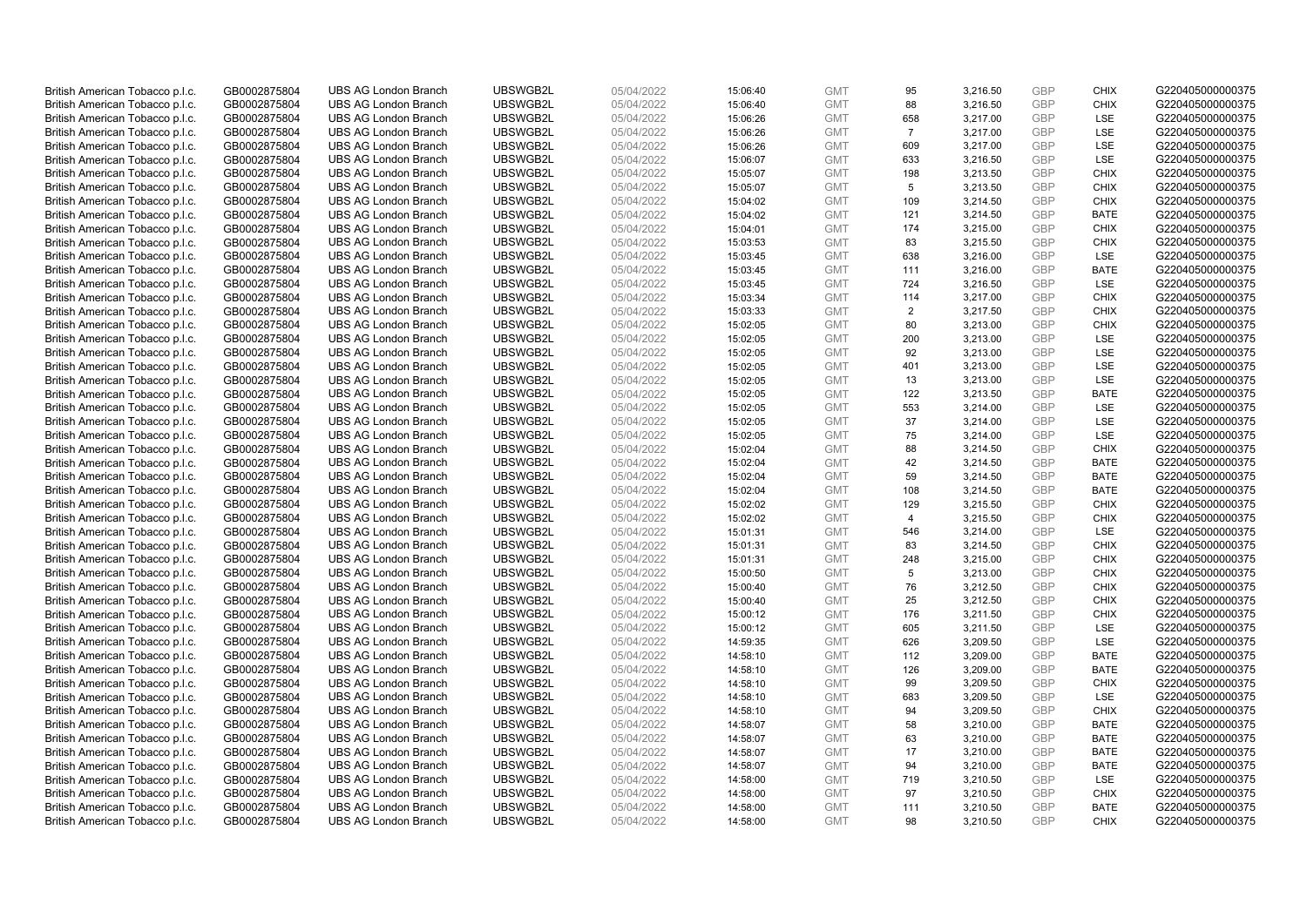| British American Tobacco p.l.c.                                    | GB0002875804                 | <b>UBS AG London Branch</b>                                | UBSWGB2L             | 05/04/2022               | 14:58:00             | <b>GMT</b> | 93             | 3,211.50 | <b>GBP</b> | <b>CHIX</b> | G220405000000375 |
|--------------------------------------------------------------------|------------------------------|------------------------------------------------------------|----------------------|--------------------------|----------------------|------------|----------------|----------|------------|-------------|------------------|
| British American Tobacco p.l.c.                                    | GB0002875804                 | <b>UBS AG London Branch</b>                                | UBSWGB2L             | 05/04/2022               | 14:58:00             | <b>GMT</b> | 622            | 3,211.50 | GBP        | <b>LSE</b>  | G220405000000375 |
| British American Tobacco p.l.c.                                    | GB0002875804                 | <b>UBS AG London Branch</b>                                | UBSWGB2L             | 05/04/2022               | 14:57:01             | <b>GMT</b> | 600            | 3,208.00 | <b>GBP</b> | LSE         | G220405000000375 |
| British American Tobacco p.l.c.                                    | GB0002875804                 | <b>UBS AG London Branch</b>                                | UBSWGB2L             | 05/04/2022               | 14:57:01             | <b>GMT</b> | 96             | 3,208.00 | <b>GBP</b> | <b>CHIX</b> | G220405000000375 |
| British American Tobacco p.l.c.                                    | GB0002875804                 | <b>UBS AG London Branch</b>                                | UBSWGB2L             | 05/04/2022               | 14:57:01             | <b>GMT</b> | 106            | 3,208.00 | <b>GBP</b> | <b>BATE</b> | G220405000000375 |
| British American Tobacco p.l.c.                                    | GB0002875804                 | <b>UBS AG London Branch</b>                                | UBSWGB2L             | 05/04/2022               | 14:56:53             | <b>GMT</b> | 93             | 3,209.00 | <b>GBP</b> | <b>CHIX</b> | G220405000000375 |
| British American Tobacco p.l.c.                                    | GB0002875804                 | <b>UBS AG London Branch</b>                                | UBSWGB2L             | 05/04/2022               | 14:56:53             | <b>GMT</b> | 156            | 3,209.50 | <b>GBP</b> | <b>CHIX</b> | G220405000000375 |
| British American Tobacco p.l.c.                                    | GB0002875804                 | <b>UBS AG London Branch</b>                                | UBSWGB2L             | 05/04/2022               | 14:56:27             | <b>GMT</b> | $\overline{1}$ | 3,207.00 | <b>GBP</b> | <b>CHIX</b> | G220405000000375 |
| British American Tobacco p.l.c.                                    | GB0002875804                 | <b>UBS AG London Branch</b>                                | UBSWGB2L             | 05/04/2022               | 14:56:25             | <b>GMT</b> | 123            | 3,206.50 | GBP        | LSE         | G220405000000375 |
| British American Tobacco p.l.c.                                    | GB0002875804                 | <b>UBS AG London Branch</b>                                | UBSWGB2L             | 05/04/2022               | 14:56:05             | <b>GMT</b> | 17             | 3,205.50 | <b>GBP</b> | <b>CHIX</b> | G220405000000375 |
| British American Tobacco p.l.c.                                    | GB0002875804                 | <b>UBS AG London Branch</b>                                | UBSWGB2L             | 05/04/2022               | 14:55:11             | <b>GMT</b> | $\overline{7}$ | 3,204.00 | GBP        | CHIX        | G220405000000375 |
| British American Tobacco p.l.c.                                    | GB0002875804                 | <b>UBS AG London Branch</b>                                | UBSWGB2L             | 05/04/2022               | 14:55:00             | <b>GMT</b> | 653            | 3,203.50 | <b>GBP</b> | LSE         | G220405000000375 |
| British American Tobacco p.l.c.                                    | GB0002875804                 | <b>UBS AG London Branch</b>                                | UBSWGB2L             | 05/04/2022               | 14:54:32             | <b>GMT</b> | 100            | 3,203.50 | GBP        | <b>CHIX</b> | G220405000000375 |
| British American Tobacco p.l.c.                                    | GB0002875804                 | <b>UBS AG London Branch</b>                                | UBSWGB2L             | 05/04/2022               | 14:54:32             | <b>GMT</b> | 3              | 3,203.50 | <b>GBP</b> | <b>CHIX</b> | G220405000000375 |
| British American Tobacco p.l.c.                                    | GB0002875804                 | <b>UBS AG London Branch</b>                                | UBSWGB2L             | 05/04/2022               | 14:54:31             | <b>GMT</b> | 100            | 3,203.50 | GBP        | <b>CHIX</b> | G220405000000375 |
| British American Tobacco p.l.c.                                    | GB0002875804                 | <b>UBS AG London Branch</b>                                | UBSWGB2L             | 05/04/2022               | 14:54:31             | <b>GMT</b> | 23             | 3,203.50 | GBP        | <b>CHIX</b> | G220405000000375 |
| British American Tobacco p.l.c.                                    | GB0002875804                 | <b>UBS AG London Branch</b>                                | UBSWGB2L             | 05/04/2022               | 14:54:31             | <b>GMT</b> | $\overline{2}$ | 3,203.50 | GBP        | <b>CHIX</b> | G220405000000375 |
| British American Tobacco p.l.c.                                    | GB0002875804                 | <b>UBS AG London Branch</b>                                | UBSWGB2L             | 05/04/2022               | 14:54:31             | <b>GMT</b> | 100            | 3,203.50 | GBP        | <b>CHIX</b> | G220405000000375 |
| British American Tobacco p.l.c.                                    | GB0002875804                 | <b>UBS AG London Branch</b>                                | UBSWGB2L             | 05/04/2022               | 14:54:30             | <b>GMT</b> | 86             | 3,203.50 | <b>GBP</b> | <b>CHIX</b> | G220405000000375 |
| British American Tobacco p.l.c.                                    | GB0002875804                 | <b>UBS AG London Branch</b>                                | UBSWGB2L             | 05/04/2022               | 14:53:36             | <b>GMT</b> | 146            | 3,200.50 | <b>GBP</b> | <b>CHIX</b> | G220405000000375 |
|                                                                    |                              |                                                            |                      |                          |                      | <b>GMT</b> | 681            | 3,200.50 | <b>GBP</b> | LSE         | G220405000000375 |
| British American Tobacco p.l.c.<br>British American Tobacco p.l.c. | GB0002875804<br>GB0002875804 | <b>UBS AG London Branch</b><br><b>UBS AG London Branch</b> | UBSWGB2L<br>UBSWGB2L | 05/04/2022<br>05/04/2022 | 14:53:34<br>14:52:43 | <b>GMT</b> | 123            | 3,200.00 | GBP        | <b>BATE</b> | G220405000000375 |
|                                                                    |                              |                                                            |                      |                          |                      |            |                |          |            |             |                  |
| British American Tobacco p.l.c.                                    | GB0002875804                 | <b>UBS AG London Branch</b>                                | UBSWGB2L             | 05/04/2022               | 14:52:42             | <b>GMT</b> | 82             | 3,200.50 | <b>GBP</b> | <b>CHIX</b> | G220405000000375 |
| British American Tobacco p.l.c.                                    | GB0002875804                 | <b>UBS AG London Branch</b>                                | UBSWGB2L             | 05/04/2022               | 14:52:42             | <b>GMT</b> | 93             | 3,200.50 | GBP        | <b>CHIX</b> | G220405000000375 |
| British American Tobacco p.l.c.                                    | GB0002875804                 | <b>UBS AG London Branch</b>                                | UBSWGB2L             | 05/04/2022               | 14:52:23             | <b>GMT</b> | 643            | 3,201.00 | <b>GBP</b> | LSE         | G220405000000375 |
| British American Tobacco p.l.c.                                    | GB0002875804                 | <b>UBS AG London Branch</b>                                | UBSWGB2L             | 05/04/2022               | 14:52:23             | <b>GMT</b> | 663            | 3,201.00 | GBP        | LSE         | G220405000000375 |
| British American Tobacco p.l.c.                                    | GB0002875804                 | <b>UBS AG London Branch</b>                                | UBSWGB2L             | 05/04/2022               | 14:52:23             | <b>GMT</b> | 5              | 3,201.00 | <b>GBP</b> | LSE         | G220405000000375 |
| British American Tobacco p.l.c.                                    | GB0002875804                 | <b>UBS AG London Branch</b>                                | UBSWGB2L             | 05/04/2022               | 14:52:06             | <b>GMT</b> | 609            | 3,201.50 | GBP        | LSE         | G220405000000375 |
| British American Tobacco p.l.c.                                    | GB0002875804                 | <b>UBS AG London Branch</b>                                | UBSWGB2L             | 05/04/2022               | 14:51:25             | <b>GMT</b> | 98             | 3,198.00 | <b>GBP</b> | <b>CHIX</b> | G220405000000375 |
| British American Tobacco p.l.c.                                    | GB0002875804                 | <b>UBS AG London Branch</b>                                | UBSWGB2L             | 05/04/2022               | 14:51:25             | <b>GMT</b> | 83             | 3,198.00 | GBP        | <b>CHIX</b> | G220405000000375 |
| British American Tobacco p.l.c.                                    | GB0002875804                 | <b>UBS AG London Branch</b>                                | UBSWGB2L             | 05/04/2022               | 14:51:20             | <b>GMT</b> | 647            | 3,198.50 | <b>GBP</b> | <b>LSE</b>  | G220405000000375 |
| British American Tobacco p.l.c.                                    | GB0002875804                 | <b>UBS AG London Branch</b>                                | UBSWGB2L             | 05/04/2022               | 14:50:58             | <b>GMT</b> | 636            | 3,199.50 | GBP        | <b>LSE</b>  | G220405000000375 |
| British American Tobacco p.l.c.                                    | GB0002875804                 | <b>UBS AG London Branch</b>                                | UBSWGB2L             | 05/04/2022               | 14:50:58             | <b>GMT</b> | 304            | 3,200.00 | <b>GBP</b> | LSE         | G220405000000375 |
| British American Tobacco p.l.c.                                    | GB0002875804                 | <b>UBS AG London Branch</b>                                | UBSWGB2L             | 05/04/2022               | 14:50:58             | <b>GMT</b> | 200            | 3,200.00 | <b>GBP</b> | LSE         | G220405000000375 |
| British American Tobacco p.l.c.                                    | GB0002875804                 | <b>UBS AG London Branch</b>                                | UBSWGB2L             | 05/04/2022               | 14:50:58             | <b>GMT</b> | 311            | 3,200.00 | GBP        | LSE         | G220405000000375 |
| British American Tobacco p.l.c.                                    | GB0002875804                 | <b>UBS AG London Branch</b>                                | UBSWGB2L             | 05/04/2022               | 14:50:58             | <b>GMT</b> | 304            | 3,200.50 | <b>GBP</b> | LSE         | G220405000000375 |
| British American Tobacco p.l.c.                                    | GB0002875804                 | <b>UBS AG London Branch</b>                                | UBSWGB2L             | 05/04/2022               | 14:50:58             | <b>GMT</b> | 223            | 3,200.00 | GBP        | <b>LSE</b>  | G220405000000375 |
| British American Tobacco p.l.c.                                    | GB0002875804                 | <b>UBS AG London Branch</b>                                | UBSWGB2L             | 05/04/2022               | 14:50:58             | <b>GMT</b> | 153            | 3,200.00 | <b>GBP</b> | LSE         | G220405000000375 |
| British American Tobacco p.l.c.                                    | GB0002875804                 | <b>UBS AG London Branch</b>                                | UBSWGB2L             | 05/04/2022               | 14:50:58             | <b>GMT</b> | 210            | 3,200.50 | <b>GBP</b> | LSE         | G220405000000375 |
| British American Tobacco p.l.c.                                    | GB0002875804                 | <b>UBS AG London Branch</b>                                | UBSWGB2L             | 05/04/2022               | 14:50:31             | <b>GMT</b> | 623            | 3,197.50 | <b>GBP</b> | LSE         | G220405000000375 |
| British American Tobacco p.l.c.                                    | GB0002875804                 | <b>UBS AG London Branch</b>                                | UBSWGB2L             | 05/04/2022               | 14:50:31             | <b>GMT</b> | 694            | 3,197.50 | GBP        | LSE         | G220405000000375 |
| British American Tobacco p.l.c.                                    | GB0002875804                 | <b>UBS AG London Branch</b>                                | UBSWGB2L             | 05/04/2022               | 14:50:00             | <b>GMT</b> | 91             | 3,197.50 | <b>GBP</b> | <b>CHIX</b> | G220405000000375 |
| British American Tobacco p.l.c.                                    | GB0002875804                 | <b>UBS AG London Branch</b>                                | UBSWGB2L             | 05/04/2022               | 14:49:44             | <b>GMT</b> | 688            | 3,198.00 | <b>GBP</b> | LSE         | G220405000000375 |
| British American Tobacco p.l.c.                                    | GB0002875804                 | <b>UBS AG London Branch</b>                                | UBSWGB2L             | 05/04/2022               | 14:49:44             | <b>GMT</b> | 114            | 3,198.50 | <b>GBP</b> | <b>BATE</b> | G220405000000375 |
| British American Tobacco p.l.c.                                    | GB0002875804                 | <b>UBS AG London Branch</b>                                | UBSWGB2L             | 05/04/2022               | 14:49:44             | <b>GMT</b> | 10             | 3,199.00 | GBP        | <b>CHIX</b> | G220405000000375 |
| British American Tobacco p.l.c.                                    | GB0002875804                 | <b>UBS AG London Branch</b>                                | UBSWGB2L             | 05/04/2022               | 14:49:44             | <b>GMT</b> | 189            | 3,199.00 | <b>GBP</b> | <b>CHIX</b> | G220405000000375 |
| British American Tobacco p.l.c.                                    | GB0002875804                 | <b>UBS AG London Branch</b>                                | UBSWGB2L             | 05/04/2022               | 14:49:43             | <b>GMT</b> | 96             | 3,199.50 | <b>GBP</b> | <b>CHIX</b> | G220405000000375 |
| British American Tobacco p.l.c.                                    | GB0002875804                 | <b>UBS AG London Branch</b>                                | UBSWGB2L             | 05/04/2022               | 14:49:43             | <b>GMT</b> | 1624           | 3,199.00 | GBP        | LSE         | G220405000000375 |
| British American Tobacco p.l.c.                                    | GB0002875804                 | <b>UBS AG London Branch</b>                                | UBSWGB2L             | 05/04/2022               | 14:49:24             | <b>GMT</b> | 718            | 3,199.50 | <b>GBP</b> | LSE         | G220405000000375 |
| British American Tobacco p.l.c.                                    | GB0002875804                 | <b>UBS AG London Branch</b>                                | UBSWGB2L             | 05/04/2022               | 14:49:21             | <b>GMT</b> | 676            | 3,200.25 | GBP        | LSE         | G220405000000375 |
| British American Tobacco p.l.c.                                    | GB0002875804                 | <b>UBS AG London Branch</b>                                | UBSWGB2L             | 05/04/2022               | 14:49:17             | <b>GMT</b> | $\overline{7}$ | 3,201.00 | <b>GBP</b> | <b>CHIX</b> | G220405000000375 |
| British American Tobacco p.l.c.                                    | GB0002875804                 | <b>UBS AG London Branch</b>                                | UBSWGB2L             | 05/04/2022               | 14:49:08             | <b>GMT</b> | 6              | 3,201.00 | <b>GBP</b> | <b>CHIX</b> | G220405000000375 |
| British American Tobacco p.l.c.                                    | GB0002875804                 | <b>UBS AG London Branch</b>                                | UBSWGB2L             | 05/04/2022               | 14:49:08             | <b>GMT</b> | 100            | 3,201.00 | <b>GBP</b> | <b>CHIX</b> | G220405000000375 |
| British American Tobacco p.l.c.                                    | GB0002875804                 | <b>UBS AG London Branch</b>                                | UBSWGB2L             | 05/04/2022               | 14:49:08             | <b>GMT</b> | 4              | 3.201.00 | GBP        | CHIX        | G220405000000375 |
|                                                                    |                              |                                                            |                      |                          |                      |            |                |          |            |             |                  |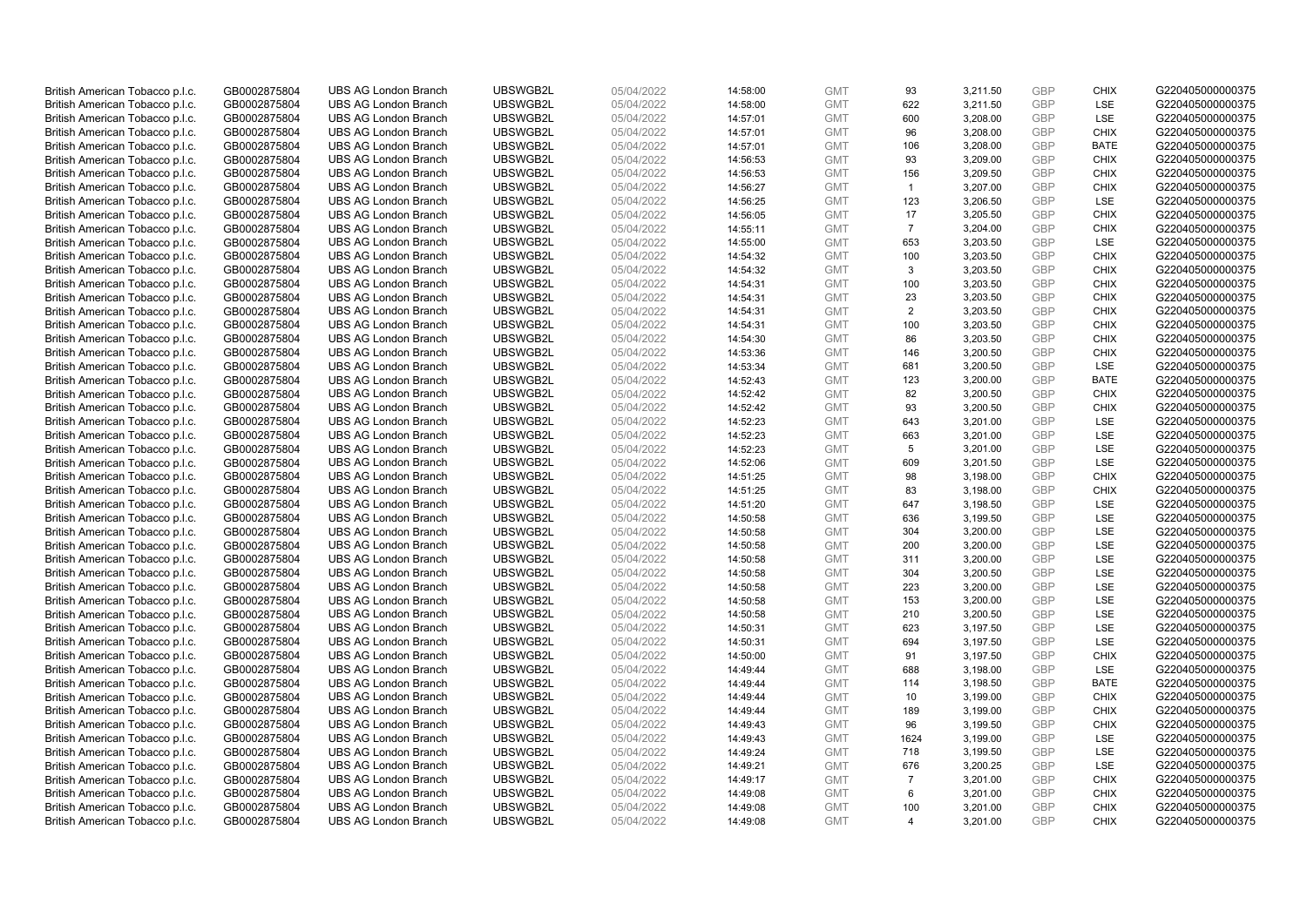| British American Tobacco p.l.c. | GB0002875804 | <b>UBS AG London Branch</b> | UBSWGB2L | 05/04/2022 | 14:48:46 | <b>GMT</b> | 642            | 3,199.50 | <b>GBP</b> | LSE         | G220405000000375 |
|---------------------------------|--------------|-----------------------------|----------|------------|----------|------------|----------------|----------|------------|-------------|------------------|
| British American Tobacco p.l.c. | GB0002875804 | <b>UBS AG London Branch</b> | UBSWGB2L | 05/04/2022 | 14:48:19 | <b>GMT</b> | 100            | 3,200.00 | GBP        | CHIX        | G220405000000375 |
| British American Tobacco p.l.c. | GB0002875804 | <b>UBS AG London Branch</b> | UBSWGB2L | 05/04/2022 | 14:48:11 | <b>GMT</b> | 500            | 3,200.50 | GBP        | LSE         | G220405000000375 |
| British American Tobacco p.l.c. | GB0002875804 | <b>UBS AG London Branch</b> | UBSWGB2L | 05/04/2022 | 14:48:11 | <b>GMT</b> | 191            | 3,200.50 | <b>GBP</b> | LSE         | G220405000000375 |
| British American Tobacco p.l.c. | GB0002875804 | <b>UBS AG London Branch</b> | UBSWGB2L | 05/04/2022 | 14:47:43 | <b>GMT</b> | 334            | 3,200.50 | GBP        | LSE         | G220405000000375 |
| British American Tobacco p.l.c. | GB0002875804 | <b>UBS AG London Branch</b> | UBSWGB2L | 05/04/2022 | 14:47:43 | <b>GMT</b> | 303            | 3,200.50 | <b>GBP</b> | <b>LSE</b>  | G220405000000375 |
| British American Tobacco p.l.c. | GB0002875804 | <b>UBS AG London Branch</b> | UBSWGB2L | 05/04/2022 | 14:47:36 | <b>GMT</b> | 572            | 3,201.50 | GBP        | LSE         | G220405000000375 |
| British American Tobacco p.l.c. | GB0002875804 | <b>UBS AG London Branch</b> | UBSWGB2L | 05/04/2022 | 14:47:36 | <b>GMT</b> | 152            | 3,201.50 | <b>GBP</b> | LSE         | G220405000000375 |
| British American Tobacco p.l.c. | GB0002875804 | <b>UBS AG London Branch</b> | UBSWGB2L | 05/04/2022 | 14:47:31 | <b>GMT</b> | 759            | 3,202.50 | <b>GBP</b> | LSE         | G220405000000375 |
| British American Tobacco p.l.c. | GB0002875804 | <b>UBS AG London Branch</b> | UBSWGB2L | 05/04/2022 | 14:47:31 | <b>GMT</b> | 83             | 3,203.00 | <b>GBP</b> | <b>CHIX</b> | G220405000000375 |
| British American Tobacco p.l.c. | GB0002875804 | <b>UBS AG London Branch</b> | UBSWGB2L | 05/04/2022 | 14:47:31 | <b>GMT</b> | 24             | 3,203.50 | <b>GBP</b> | <b>BATE</b> | G220405000000375 |
| British American Tobacco p.l.c. | GB0002875804 | <b>UBS AG London Branch</b> | UBSWGB2L | 05/04/2022 | 14:47:31 | <b>GMT</b> | 96             | 3,203.50 | <b>GBP</b> | <b>BATE</b> | G220405000000375 |
| British American Tobacco p.l.c. | GB0002875804 | <b>UBS AG London Branch</b> | UBSWGB2L | 05/04/2022 | 14:47:31 | <b>GMT</b> | 100            | 3,203.50 | <b>GBP</b> | <b>BATE</b> | G220405000000375 |
| British American Tobacco p.l.c. | GB0002875804 | <b>UBS AG London Branch</b> | UBSWGB2L | 05/04/2022 | 14:47:31 | <b>GMT</b> | 3              | 3,203.50 | <b>GBP</b> | <b>BATE</b> | G220405000000375 |
| British American Tobacco p.l.c. | GB0002875804 | <b>UBS AG London Branch</b> | UBSWGB2L | 05/04/2022 | 14:47:31 | <b>GMT</b> | 95             | 3,204.00 | <b>GBP</b> | <b>LSE</b>  | G220405000000375 |
| British American Tobacco p.l.c. | GB0002875804 | <b>UBS AG London Branch</b> | UBSWGB2L | 05/04/2022 | 14:47:31 | <b>GMT</b> | 618            | 3,204.00 | <b>GBP</b> | LSE         | G220405000000375 |
| British American Tobacco p.l.c. | GB0002875804 | <b>UBS AG London Branch</b> | UBSWGB2L | 05/04/2022 | 14:47:31 | <b>GMT</b> | 77             | 3,204.00 | <b>GBP</b> | LSE         | G220405000000375 |
| British American Tobacco p.l.c. | GB0002875804 | <b>UBS AG London Branch</b> | UBSWGB2L | 05/04/2022 | 14:47:31 | <b>GMT</b> | 810            | 3,204.00 | <b>GBP</b> | LSE         | G220405000000375 |
| British American Tobacco p.l.c. | GB0002875804 | <b>UBS AG London Branch</b> | UBSWGB2L | 05/04/2022 | 14:47:31 | <b>GMT</b> | 112            | 3,204.50 | <b>GBP</b> | <b>BATE</b> | G220405000000375 |
| British American Tobacco p.l.c. | GB0002875804 | <b>UBS AG London Branch</b> | UBSWGB2L | 05/04/2022 | 14:47:14 | <b>GMT</b> | 14             | 3,205.50 | <b>GBP</b> | <b>CHIX</b> | G220405000000375 |
| British American Tobacco p.l.c. | GB0002875804 | <b>UBS AG London Branch</b> | UBSWGB2L | 05/04/2022 | 14:47:14 | <b>GMT</b> | 14             | 3,205.50 | <b>GBP</b> | <b>CHIX</b> | G220405000000375 |
| British American Tobacco p.l.c. | GB0002875804 | <b>UBS AG London Branch</b> | UBSWGB2L | 05/04/2022 | 14:47:14 | <b>GMT</b> | 28             | 3,205.50 | GBP        | <b>CHIX</b> | G220405000000375 |
| British American Tobacco p.l.c. | GB0002875804 | <b>UBS AG London Branch</b> | UBSWGB2L | 05/04/2022 | 14:47:14 | <b>GMT</b> | 28             | 3,205.50 | <b>GBP</b> | <b>CHIX</b> | G220405000000375 |
| British American Tobacco p.l.c. | GB0002875804 | <b>UBS AG London Branch</b> | UBSWGB2L | 05/04/2022 | 14:47:14 | <b>GMT</b> | 20             | 3,205.50 | GBP        | <b>CHIX</b> | G220405000000375 |
| British American Tobacco p.l.c. | GB0002875804 | <b>UBS AG London Branch</b> | UBSWGB2L | 05/04/2022 | 14:47:14 | <b>GMT</b> | 57             | 3,205.50 | GBP        | <b>CHIX</b> | G220405000000375 |
| British American Tobacco p.l.c. | GB0002875804 | <b>UBS AG London Branch</b> | UBSWGB2L | 05/04/2022 | 14:46:58 | <b>GMT</b> | 630            | 3,205.00 | <b>GBP</b> | <b>LSE</b>  | G220405000000375 |
| British American Tobacco p.l.c. | GB0002875804 | <b>UBS AG London Branch</b> | UBSWGB2L | 05/04/2022 | 14:46:43 | <b>GMT</b> | 91             | 3,206.00 | <b>GBP</b> | <b>CHIX</b> | G220405000000375 |
| British American Tobacco p.l.c. | GB0002875804 | <b>UBS AG London Branch</b> | UBSWGB2L | 05/04/2022 | 14:46:43 | <b>GMT</b> | 142            | 3,206.00 | <b>GBP</b> | <b>CHIX</b> | G220405000000375 |
| British American Tobacco p.l.c. | GB0002875804 | <b>UBS AG London Branch</b> | UBSWGB2L | 05/04/2022 | 14:46:43 | <b>GMT</b> | 22             | 3,206.00 | GBP        | <b>CHIX</b> | G220405000000375 |
| British American Tobacco p.l.c. | GB0002875804 | <b>UBS AG London Branch</b> | UBSWGB2L | 05/04/2022 | 14:46:43 | <b>GMT</b> | 55             | 3,206.00 | <b>GBP</b> | <b>CHIX</b> | G220405000000375 |
| British American Tobacco p.l.c. | GB0002875804 | <b>UBS AG London Branch</b> | UBSWGB2L | 05/04/2022 | 14:45:57 | <b>GMT</b> | 112            | 3,206.00 | GBP        | <b>CHIX</b> | G220405000000375 |
| British American Tobacco p.l.c. | GB0002875804 | <b>UBS AG London Branch</b> | UBSWGB2L | 05/04/2022 | 14:45:57 | <b>GMT</b> | 706            | 3,206.50 | <b>GBP</b> | <b>LSE</b>  | G220405000000375 |
| British American Tobacco p.l.c. | GB0002875804 | <b>UBS AG London Branch</b> | UBSWGB2L | 05/04/2022 | 14:45:10 | <b>GMT</b> | 115            | 3,203.00 | GBP        | <b>BATE</b> | G220405000000375 |
| British American Tobacco p.l.c. | GB0002875804 | <b>UBS AG London Branch</b> | UBSWGB2L | 05/04/2022 | 14:45:04 | <b>GMT</b> | 104            | 3,204.00 | <b>GBP</b> | <b>CHIX</b> | G220405000000375 |
| British American Tobacco p.l.c. | GB0002875804 | <b>UBS AG London Branch</b> | UBSWGB2L | 05/04/2022 | 14:45:04 | <b>GMT</b> | 105            | 3,204.50 | GBP        | <b>BATE</b> | G220405000000375 |
| British American Tobacco p.l.c. | GB0002875804 | <b>UBS AG London Branch</b> | UBSWGB2L | 05/04/2022 | 14:45:04 | <b>GMT</b> | 645            | 3,205.50 | <b>GBP</b> | LSE         | G220405000000375 |
| British American Tobacco p.l.c. | GB0002875804 | <b>UBS AG London Branch</b> | UBSWGB2L | 05/04/2022 | 14:45:04 | <b>GMT</b> | 210            | 3,205.50 | <b>GBP</b> | <b>CHIX</b> | G220405000000375 |
| British American Tobacco p.l.c. | GB0002875804 | <b>UBS AG London Branch</b> | UBSWGB2L | 05/04/2022 | 14:45:04 | <b>GMT</b> | 12             | 3,205.50 | <b>GBP</b> | <b>CHIX</b> | G220405000000375 |
| British American Tobacco p.l.c. | GB0002875804 | <b>UBS AG London Branch</b> | UBSWGB2L | 05/04/2022 | 14:44:39 | <b>GMT</b> | 145            | 3,206.00 | <b>GBP</b> | <b>CHIX</b> | G220405000000375 |
| British American Tobacco p.l.c. | GB0002875804 | <b>UBS AG London Branch</b> | UBSWGB2L | 05/04/2022 | 14:44:12 | <b>GMT</b> | 315            | 3,206.00 | <b>GBP</b> | LSE         | G220405000000375 |
| British American Tobacco p.l.c. | GB0002875804 | <b>UBS AG London Branch</b> | UBSWGB2L | 05/04/2022 | 14:44:12 | <b>GMT</b> | 383            | 3,206.00 | GBP        | LSE         | G220405000000375 |
| British American Tobacco p.l.c. | GB0002875804 | <b>UBS AG London Branch</b> | UBSWGB2L | 05/04/2022 | 14:43:48 | <b>GMT</b> | 43             | 3,207.00 | <b>GBP</b> | <b>CHIX</b> | G220405000000375 |
| British American Tobacco p.l.c. | GB0002875804 | <b>UBS AG London Branch</b> | UBSWGB2L | 05/04/2022 | 14:43:48 | <b>GMT</b> | 4              | 3,207.00 | <b>GBP</b> | <b>CHIX</b> | G220405000000375 |
| British American Tobacco p.l.c. | GB0002875804 | <b>UBS AG London Branch</b> | UBSWGB2L | 05/04/2022 | 14:43:27 | <b>GMT</b> | 500            | 3,206.50 | <b>GBP</b> | LSE         | G220405000000375 |
| British American Tobacco p.l.c. | GB0002875804 | <b>UBS AG London Branch</b> | UBSWGB2L | 05/04/2022 | 14:43:27 | <b>GMT</b> | 120            | 3,206.50 | <b>GBP</b> | LSE         | G220405000000375 |
| British American Tobacco p.l.c. | GB0002875804 | <b>UBS AG London Branch</b> | UBSWGB2L | 05/04/2022 | 14:43:12 | <b>GMT</b> | 53             | 3,207.00 | <b>GBP</b> | <b>BATE</b> | G220405000000375 |
| British American Tobacco p.l.c. | GB0002875804 | <b>UBS AG London Branch</b> | UBSWGB2L | 05/04/2022 | 14:43:12 | <b>GMT</b> | 51             | 3,207.00 | <b>GBP</b> | <b>BATE</b> | G220405000000375 |
| British American Tobacco p.l.c. | GB0002875804 | <b>UBS AG London Branch</b> | UBSWGB2L | 05/04/2022 | 14:43:08 | <b>GMT</b> | 18             | 3,208.00 | <b>GBP</b> | <b>CHIX</b> | G220405000000375 |
| British American Tobacco p.l.c. | GB0002875804 | <b>UBS AG London Branch</b> | UBSWGB2L | 05/04/2022 | 14:43:08 | <b>GMT</b> | 100            | 3,208.00 | <b>GBP</b> | <b>CHIX</b> | G220405000000375 |
| British American Tobacco p.l.c. | GB0002875804 | <b>UBS AG London Branch</b> | UBSWGB2L | 05/04/2022 | 14:43:08 | <b>GMT</b> | 55             | 3,208.00 | <b>GBP</b> | <b>CHIX</b> | G220405000000375 |
| British American Tobacco p.l.c. | GB0002875804 | <b>UBS AG London Branch</b> | UBSWGB2L | 05/04/2022 | 14:43:08 | <b>GMT</b> | 40             | 3,208.00 | <b>GBP</b> | <b>CHIX</b> | G220405000000375 |
| British American Tobacco p.l.c. | GB0002875804 | <b>UBS AG London Branch</b> | UBSWGB2L | 05/04/2022 | 14:43:08 | <b>GMT</b> | $\overline{7}$ | 3,208.00 | <b>GBP</b> | <b>CHIX</b> | G220405000000375 |
| British American Tobacco p.l.c. | GB0002875804 | <b>UBS AG London Branch</b> | UBSWGB2L | 05/04/2022 | 14:43:08 | <b>GMT</b> | $\overline{4}$ | 3,208.00 | <b>GBP</b> | <b>CHIX</b> | G220405000000375 |
| British American Tobacco p.l.c. | GB0002875804 | <b>UBS AG London Branch</b> | UBSWGB2L | 05/04/2022 | 14:42:52 | <b>GMT</b> | 243            | 3,208.00 | GBP        | <b>LSE</b>  | G220405000000375 |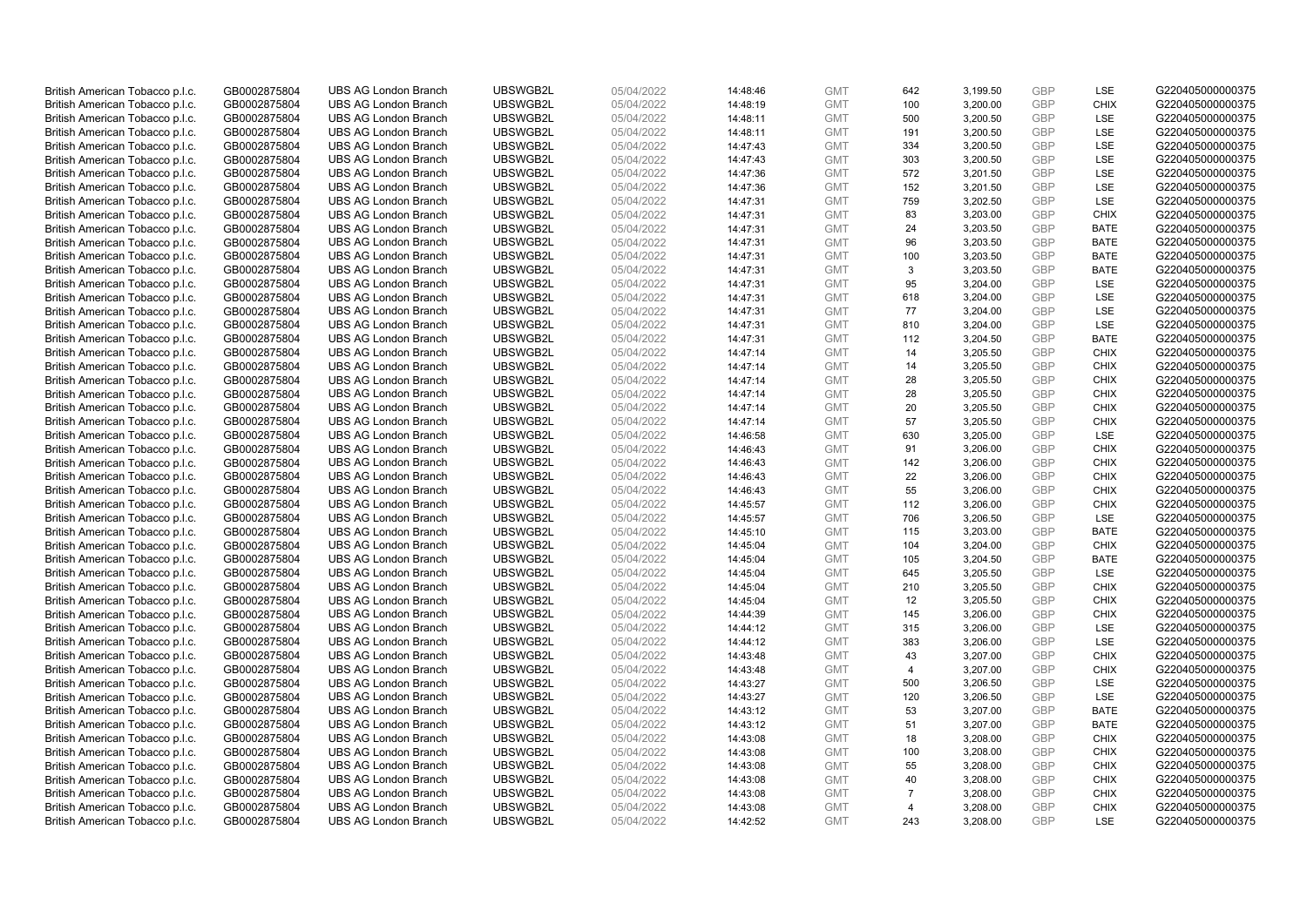| British American Tobacco p.l.c.                                    | GB0002875804                 | <b>UBS AG London Branch</b>                                | UBSWGB2L             | 05/04/2022               | 14:42:52             | <b>GMT</b>               | 420        | 3,208.00             | <b>GBP</b>        | LSE                        | G220405000000375                     |
|--------------------------------------------------------------------|------------------------------|------------------------------------------------------------|----------------------|--------------------------|----------------------|--------------------------|------------|----------------------|-------------------|----------------------------|--------------------------------------|
| British American Tobacco p.l.c.                                    | GB0002875804                 | <b>UBS AG London Branch</b>                                | UBSWGB2L             | 05/04/2022               | 14:42:24             | <b>GMT</b>               | 217        | 3,205.50             | GBP               | <b>BATE</b>                | G220405000000375                     |
| British American Tobacco p.l.c.                                    | GB0002875804                 | <b>UBS AG London Branch</b>                                | UBSWGB2L             | 05/04/2022               | 14:41:48             | <b>GMT</b>               | 6          | 3,204.50             | <b>GBP</b>        | <b>BATE</b>                | G220405000000375                     |
| British American Tobacco p.l.c.                                    | GB0002875804                 | <b>UBS AG London Branch</b>                                | UBSWGB2L             | 05/04/2022               | 14:41:48             | <b>GMT</b>               | 100        | 3,204.50             | <b>GBP</b>        | <b>BATE</b>                | G220405000000375                     |
| British American Tobacco p.l.c.                                    | GB0002875804                 | <b>UBS AG London Branch</b>                                | UBSWGB2L             | 05/04/2022               | 14:41:48             | <b>GMT</b>               | 587        | 3,204.50             | GBP               | LSE                        | G220405000000375                     |
| British American Tobacco p.l.c.                                    | GB0002875804                 | <b>UBS AG London Branch</b>                                | UBSWGB2L             | 05/04/2022               | 14:41:48             | <b>GMT</b>               | 93         | 3,204.50             | <b>GBP</b>        | <b>CHIX</b>                | G220405000000375                     |
| British American Tobacco p.l.c.                                    | GB0002875804                 | <b>UBS AG London Branch</b>                                | UBSWGB2L             | 05/04/2022               | 14:41:48             | <b>GMT</b>               | 20         | 3,204.50             | GBP               | <b>CHIX</b>                | G220405000000375                     |
| British American Tobacco p.l.c.                                    | GB0002875804                 | <b>UBS AG London Branch</b>                                | UBSWGB2L             | 05/04/2022               | 14:41:48             | <b>GMT</b>               | 55         | 3,204.50             | <b>GBP</b>        | <b>CHIX</b>                | G220405000000375                     |
| British American Tobacco p.l.c.                                    | GB0002875804                 | <b>UBS AG London Branch</b>                                | UBSWGB2L             | 05/04/2022               | 14:41:48             | <b>GMT</b>               | 24         | 3,204.50             | GBP               | <b>CHIX</b>                | G220405000000375                     |
| British American Tobacco p.l.c.                                    | GB0002875804                 | <b>UBS AG London Branch</b>                                | UBSWGB2L             | 05/04/2022               | 14:41:47             | <b>GMT</b>               | 174        | 3,205.00             | <b>GBP</b>        | <b>CHIX</b>                | G220405000000375                     |
| British American Tobacco p.l.c.                                    | GB0002875804                 | <b>UBS AG London Branch</b>                                | UBSWGB2L             | 05/04/2022               | 14:41:47             | <b>GMT</b>               | 653        | 3,205.00             | GBP               | <b>LSE</b>                 | G220405000000375                     |
| British American Tobacco p.l.c.                                    | GB0002875804                 | <b>UBS AG London Branch</b>                                | UBSWGB2L             | 05/04/2022               | 14:41:47             | <b>GMT</b>               | 133        | 3,205.00             | <b>GBP</b>        | <b>BATE</b>                | G220405000000375                     |
| British American Tobacco p.l.c.                                    | GB0002875804                 | <b>UBS AG London Branch</b>                                | UBSWGB2L             | 05/04/2022               | 14:41:47             | <b>GMT</b>               | 106        | 3,205.00             | GBP               | <b>BATE</b>                | G220405000000375                     |
| British American Tobacco p.l.c.                                    | GB0002875804                 | <b>UBS AG London Branch</b>                                | UBSWGB2L             | 05/04/2022               | 14:41:47             | <b>GMT</b>               | 82         | 3,205.00             | <b>GBP</b>        | <b>CHIX</b>                | G220405000000375                     |
| British American Tobacco p.l.c.                                    | GB0002875804                 | <b>UBS AG London Branch</b>                                | UBSWGB2L             | 05/04/2022               | 14:40:53             | <b>GMT</b>               | 66         | 3,204.50             | GBP               | <b>CHIX</b>                | G220405000000375                     |
| British American Tobacco p.l.c.                                    | GB0002875804                 | <b>UBS AG London Branch</b>                                | UBSWGB2L             | 05/04/2022               | 14:40:53             | <b>GMT</b>               | 20         | 3,204.50             | GBP<br>GBP        | <b>CHIX</b>                | G220405000000375                     |
| British American Tobacco p.l.c.                                    | GB0002875804                 | <b>UBS AG London Branch</b>                                | UBSWGB2L             | 05/04/2022               | 14:40:53             | <b>GMT</b>               | 668        | 3,204.50             | GBP               | LSE                        | G220405000000375                     |
| British American Tobacco p.l.c.                                    | GB0002875804                 | <b>UBS AG London Branch</b>                                | UBSWGB2L             | 05/04/2022               | 14:40:53             | <b>GMT</b>               | 87         | 3,204.50             |                   | <b>CHIX</b>                | G220405000000375                     |
| British American Tobacco p.l.c.                                    | GB0002875804                 | <b>UBS AG London Branch</b>                                | UBSWGB2L             | 05/04/2022               | 14:40:52             | <b>GMT</b>               | 641        | 3,205.00             | <b>GBP</b>        | <b>LSE</b>                 | G220405000000375                     |
| British American Tobacco p.l.c.                                    | GB0002875804                 | <b>UBS AG London Branch</b>                                | UBSWGB2L             | 05/04/2022               | 14:40:46             | <b>GMT</b>               | 8          | 3,206.00             | <b>GBP</b>        | <b>CHIX</b>                | G220405000000375                     |
| British American Tobacco p.l.c.                                    | GB0002875804                 | <b>UBS AG London Branch</b>                                | UBSWGB2L             | 05/04/2022               | 14:40:46             | <b>GMT</b>               | 10         | 3,206.00             | <b>GBP</b>        | <b>CHIX</b>                | G220405000000375                     |
| British American Tobacco p.l.c.                                    | GB0002875804                 | <b>UBS AG London Branch</b>                                | UBSWGB2L             | 05/04/2022               | 14:40:46             | <b>GMT</b>               | 10         | 3,206.00             | GBP               | <b>CHIX</b>                | G220405000000375                     |
| British American Tobacco p.l.c.                                    | GB0002875804                 | <b>UBS AG London Branch</b>                                | UBSWGB2L             | 05/04/2022               | 14:40:46             | <b>GMT</b>               | 10         | 3,206.00             | <b>GBP</b><br>GBP | <b>CHIX</b>                | G220405000000375                     |
| British American Tobacco p.l.c.                                    | GB0002875804                 | <b>UBS AG London Branch</b>                                | UBSWGB2L             | 05/04/2022               | 14:40:46             | <b>GMT</b>               | 69         | 3,206.00             |                   | <b>CHIX</b>                | G220405000000375                     |
| British American Tobacco p.l.c.                                    | GB0002875804                 | <b>UBS AG London Branch</b>                                | UBSWGB2L<br>UBSWGB2L | 05/04/2022               | 14:40:46             | <b>GMT</b>               | 131<br>10  | 3,206.00             | <b>GBP</b><br>GBP | <b>CHIX</b><br><b>CHIX</b> | G220405000000375<br>G220405000000375 |
| British American Tobacco p.l.c.                                    | GB0002875804                 | <b>UBS AG London Branch</b><br><b>UBS AG London Branch</b> | UBSWGB2L             | 05/04/2022               | 14:40:46             | <b>GMT</b>               |            | 3,206.00             | <b>GBP</b>        |                            | G220405000000375                     |
| British American Tobacco p.l.c.<br>British American Tobacco p.l.c. | GB0002875804                 | <b>UBS AG London Branch</b>                                | UBSWGB2L             | 05/04/2022<br>05/04/2022 | 14:39:50             | <b>GMT</b><br><b>GMT</b> | 300<br>309 | 3,200.50<br>3,200.50 | GBP               | <b>LSE</b><br>LSE          | G220405000000375                     |
| British American Tobacco p.l.c.                                    | GB0002875804<br>GB0002875804 | <b>UBS AG London Branch</b>                                | UBSWGB2L             | 05/04/2022               | 14:39:50<br>14:39:50 | <b>GMT</b>               | 219        | 3,201.00             | <b>GBP</b>        | <b>CHIX</b>                | G220405000000375                     |
| British American Tobacco p.l.c.                                    | GB0002875804                 | <b>UBS AG London Branch</b>                                | UBSWGB2L             | 05/04/2022               | 14:39:50             | <b>GMT</b>               | 28         | 3,201.00             | GBP               | <b>CHIX</b>                | G220405000000375                     |
| British American Tobacco p.l.c.                                    | GB0002875804                 | <b>UBS AG London Branch</b>                                | UBSWGB2L             | 05/04/2022               | 14:39:05             | <b>GMT</b>               | 144        | 3,200.00             | <b>GBP</b>        | <b>CHIX</b>                | G220405000000375                     |
| British American Tobacco p.l.c.                                    | GB0002875804                 | <b>UBS AG London Branch</b>                                | UBSWGB2L             | 05/04/2022               | 14:39:05             | <b>GMT</b>               | 112        | 3,200.00             | <b>GBP</b>        | <b>BATE</b>                | G220405000000375                     |
| British American Tobacco p.l.c.                                    | GB0002875804                 | <b>UBS AG London Branch</b>                                | UBSWGB2L             | 05/04/2022               | 14:39:05             | <b>GMT</b>               | 42         | 3,200.50             | <b>GBP</b>        | <b>BATE</b>                | G220405000000375                     |
| British American Tobacco p.l.c.                                    | GB0002875804                 | <b>UBS AG London Branch</b>                                | UBSWGB2L             | 05/04/2022               | 14:39:05             | <b>GMT</b>               | 65         | 3,200.50             | <b>GBP</b>        | <b>BATE</b>                | G220405000000375                     |
| British American Tobacco p.l.c.                                    | GB0002875804                 | <b>UBS AG London Branch</b>                                | UBSWGB2L             | 05/04/2022               | 14:39:05             | <b>GMT</b>               | 45         | 3,200.50             | <b>GBP</b>        | <b>BATE</b>                | G220405000000375                     |
| British American Tobacco p.l.c.                                    | GB0002875804                 | <b>UBS AG London Branch</b>                                | UBSWGB2L             | 05/04/2022               | 14:39:02             | <b>GMT</b>               | 90         | 3,201.50             | <b>GBP</b>        | <b>CHIX</b>                | G220405000000375                     |
| British American Tobacco p.l.c.                                    | GB0002875804                 | <b>UBS AG London Branch</b>                                | UBSWGB2L             | 05/04/2022               | 14:39:02             | <b>GMT</b>               | 13         | 3,201.50             | <b>GBP</b>        | <b>BATE</b>                | G220405000000375                     |
| British American Tobacco p.l.c.                                    | GB0002875804                 | <b>UBS AG London Branch</b>                                | UBSWGB2L             | 05/04/2022               | 14:39:02             | <b>GMT</b>               | 48         | 3,201.50             | <b>GBP</b>        | <b>BATE</b>                | G220405000000375                     |
| British American Tobacco p.l.c.                                    | GB0002875804                 | <b>UBS AG London Branch</b>                                | UBSWGB2L             | 05/04/2022               | 14:39:02             | <b>GMT</b>               | 39         | 3,201.50             | <b>GBP</b>        | <b>BATE</b>                | G220405000000375                     |
| British American Tobacco p.l.c.                                    | GB0002875804                 | <b>UBS AG London Branch</b>                                | UBSWGB2L             | 05/04/2022               | 14:39:02             | <b>GMT</b>               | 88         | 3,201.50             | <b>GBP</b>        | <b>CHIX</b>                | G220405000000375                     |
| British American Tobacco p.l.c.                                    | GB0002875804                 | <b>UBS AG London Branch</b>                                | UBSWGB2L             | 05/04/2022               | 14:39:02             | <b>GMT</b>               | 104        | 3,201.50             | <b>GBP</b>        | <b>BATE</b>                | G220405000000375                     |
| British American Tobacco p.l.c.                                    | GB0002875804                 | <b>UBS AG London Branch</b>                                | UBSWGB2L             | 05/04/2022               | 14:39:02             | <b>GMT</b>               | 120        | 3,201.50             | <b>GBP</b>        | <b>BATE</b>                | G220405000000375                     |
| British American Tobacco p.l.c.                                    | GB0002875804                 | <b>UBS AG London Branch</b>                                | UBSWGB2L             | 05/04/2022               | 14:39:02             | <b>GMT</b>               | 92         | 3,201.50             | <b>GBP</b>        | <b>CHIX</b>                | G220405000000375                     |
| British American Tobacco p.l.c.                                    | GB0002875804                 | <b>UBS AG London Branch</b>                                | UBSWGB2L             | 05/04/2022               | 14:39:00             | <b>GMT</b>               | 647        | 3,202.00             | <b>GBP</b>        | LSE                        | G220405000000375                     |
| British American Tobacco p.l.c.                                    | GB0002875804                 | <b>UBS AG London Branch</b>                                | UBSWGB2L             | 05/04/2022               | 14:38:36             | <b>GMT</b>               | 632        | 3,202.00             | <b>GBP</b>        | LSE                        | G220405000000375                     |
| British American Tobacco p.l.c.                                    | GB0002875804                 | <b>UBS AG London Branch</b>                                | UBSWGB2L             | 05/04/2022               | 14:38:36             | <b>GMT</b>               | 106        | 3,202.00             | <b>GBP</b>        | <b>BATE</b>                | G220405000000375                     |
| British American Tobacco p.l.c.                                    | GB0002875804                 | <b>UBS AG London Branch</b>                                | UBSWGB2L             | 05/04/2022               | 14:38:09             | <b>GMT</b>               | 352        | 3,200.50             | <b>GBP</b>        | LSE                        | G220405000000375                     |
| British American Tobacco p.l.c.                                    | GB0002875804                 | <b>UBS AG London Branch</b>                                | UBSWGB2L             | 05/04/2022               | 14:38:09             | <b>GMT</b>               | 112        | 3,200.50             | <b>GBP</b>        | LSE                        | G220405000000375                     |
| British American Tobacco p.l.c.                                    | GB0002875804                 | <b>UBS AG London Branch</b>                                | UBSWGB2L             | 05/04/2022               | 14:37:55             | <b>GMT</b>               | 79         | 3,199.50             | <b>GBP</b>        | <b>CHIX</b>                | G220405000000375                     |
| British American Tobacco p.l.c.                                    | GB0002875804                 | <b>UBS AG London Branch</b>                                | UBSWGB2L             | 05/04/2022               | 14:37:47             | <b>GMT</b>               | 23         | 3,199.00             | <b>GBP</b>        | <b>CHIX</b>                | G220405000000375                     |
| British American Tobacco p.l.c.                                    | GB0002875804                 | <b>UBS AG London Branch</b>                                | UBSWGB2L             | 05/04/2022               | 14:37:47             | <b>GMT</b>               | 283        | 3,199.00             | <b>GBP</b>        | <b>CHIX</b>                | G220405000000375                     |
| British American Tobacco p.l.c.                                    | GB0002875804                 | <b>UBS AG London Branch</b>                                | UBSWGB2L             | 05/04/2022               | 14:37:20             | <b>GMT</b>               | 724        | 3,198.50             | <b>GBP</b>        | LSE                        | G220405000000375                     |
| British American Tobacco p.l.c.                                    | GB0002875804                 | <b>UBS AG London Branch</b>                                | UBSWGB2L             | 05/04/2022               | 14:37:09             | <b>GMT</b>               | 96         | 3,198.50             | <b>GBP</b>        | <b>CHIX</b>                | G220405000000375                     |
| British American Tobacco p.l.c.                                    | GB0002875804                 | <b>UBS AG London Branch</b>                                | UBSWGB2L             | 05/04/2022               | 14:37:09             | <b>GMT</b>               | 151        | 3,198.50             | GBP               | <b>LSE</b>                 | G220405000000375                     |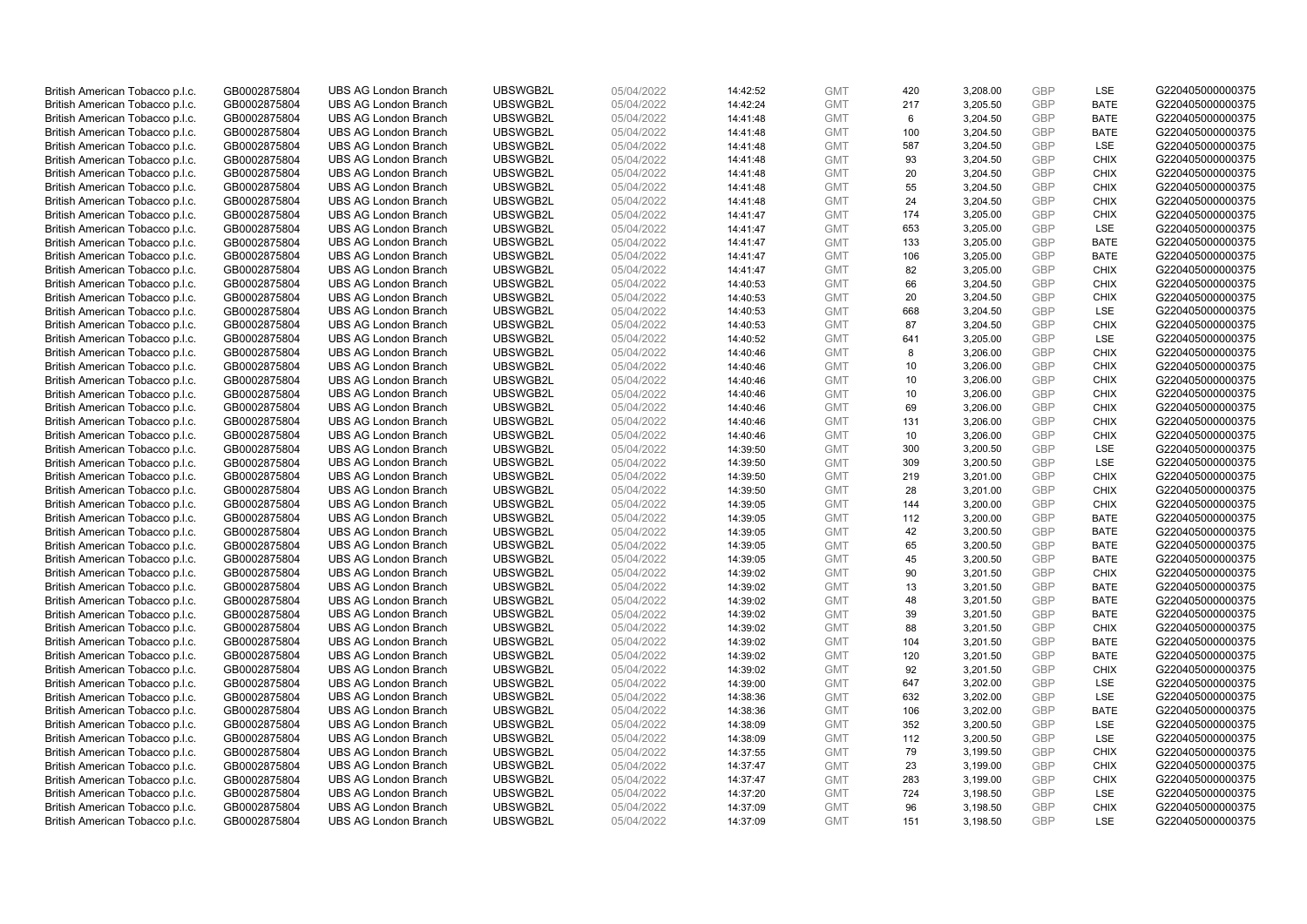| British American Tobacco p.l.c.                                    | GB0002875804                 | <b>UBS AG London Branch</b>                                | UBSWGB2L             | 05/04/2022               | 14:37:09             | <b>GMT</b>               | 88        | 3,198.50             | <b>GBP</b>        | <b>CHIX</b> | G220405000000375                     |
|--------------------------------------------------------------------|------------------------------|------------------------------------------------------------|----------------------|--------------------------|----------------------|--------------------------|-----------|----------------------|-------------------|-------------|--------------------------------------|
| British American Tobacco p.l.c.                                    | GB0002875804                 | <b>UBS AG London Branch</b>                                | UBSWGB2L             | 05/04/2022               | 14:37:09             | <b>GMT</b>               | 2         | 3,198.50             | GBP               | CHIX        | G220405000000375                     |
| British American Tobacco p.l.c.                                    | GB0002875804                 | <b>UBS AG London Branch</b>                                | UBSWGB2L             | 05/04/2022               | 14:37:09             | <b>GMT</b>               | 113       | 3,198.50             | GBP               | <b>BATE</b> | G220405000000375                     |
| British American Tobacco p.l.c.                                    | GB0002875804                 | <b>UBS AG London Branch</b>                                | UBSWGB2L             | 05/04/2022               | 14:37:09             | <b>GMT</b>               | 151       | 3,198.50             | <b>GBP</b>        | LSE         | G220405000000375                     |
| British American Tobacco p.l.c.                                    | GB0002875804                 | <b>UBS AG London Branch</b>                                | UBSWGB2L             | 05/04/2022               | 14:37:09             | <b>GMT</b>               | 350       | 3,198.50             | GBP               | LSE         | G220405000000375                     |
| British American Tobacco p.l.c.                                    | GB0002875804                 | <b>UBS AG London Branch</b>                                | UBSWGB2L             | 05/04/2022               | 14:37:09             | <b>GMT</b>               | 125       | 3,199.00             | <b>GBP</b>        | <b>BATE</b> | G220405000000375                     |
| British American Tobacco p.l.c.                                    | GB0002875804                 | <b>UBS AG London Branch</b>                                | UBSWGB2L             | 05/04/2022               | 14:37:09             | <b>GMT</b>               | 599       | 3,199.50             | GBP               | LSE         | G220405000000375                     |
| British American Tobacco p.l.c.                                    | GB0002875804                 | <b>UBS AG London Branch</b>                                | UBSWGB2L             | 05/04/2022               | 14:37:09             | <b>GMT</b>               | 112       | 3,199.50             | <b>GBP</b>        | <b>CHIX</b> | G220405000000375                     |
| British American Tobacco p.l.c.                                    | GB0002875804                 | <b>UBS AG London Branch</b>                                | UBSWGB2L             | 05/04/2022               | 14:37:08             | <b>GMT</b>               | 136       | 3,200.00             | GBP               | <b>CHIX</b> | G220405000000375                     |
| British American Tobacco p.l.c.                                    | GB0002875804                 | <b>UBS AG London Branch</b>                                | UBSWGB2L             | 05/04/2022               | 14:37:01             | <b>GMT</b>               | 97        | 3,200.50             | <b>GBP</b>        | <b>CHIX</b> | G220405000000375                     |
| British American Tobacco p.l.c.                                    | GB0002875804                 | <b>UBS AG London Branch</b>                                | UBSWGB2L             | 05/04/2022               | 14:36:48             | <b>GMT</b>               | 91        | 3,199.50             | GBP               | <b>CHIX</b> | G220405000000375                     |
| British American Tobacco p.l.c.                                    | GB0002875804                 | <b>UBS AG London Branch</b>                                | UBSWGB2L             | 05/04/2022               | 14:36:16             | <b>GMT</b>               | 671       | 3,197.00             | <b>GBP</b>        | LSE         | G220405000000375                     |
| British American Tobacco p.l.c.                                    | GB0002875804                 | <b>UBS AG London Branch</b>                                | UBSWGB2L             | 05/04/2022               | 14:36:15             | <b>GMT</b>               | 634       | 3,197.25             | <b>GBP</b>        | LSE         | G220405000000375                     |
| British American Tobacco p.l.c.                                    | GB0002875804                 | <b>UBS AG London Branch</b>                                | UBSWGB2L             | 05/04/2022               | 14:35:59             | <b>GMT</b>               | 591       | 3,197.00             | <b>GBP</b><br>GBP | LSE         | G220405000000375                     |
| British American Tobacco p.l.c.                                    | GB0002875804                 | <b>UBS AG London Branch</b>                                | UBSWGB2L             | 05/04/2022               | 14:35:58             | <b>GMT</b>               | 692       | 3,197.50             |                   | LSE         | G220405000000375                     |
| British American Tobacco p.l.c.                                    | GB0002875804                 | <b>UBS AG London Branch</b>                                | UBSWGB2L             | 05/04/2022               | 14:35:35             | <b>GMT</b>               | 81        | 3,197.00             | GBP<br><b>GBP</b> | <b>CHIX</b> | G220405000000375                     |
| British American Tobacco p.l.c.                                    | GB0002875804                 | <b>UBS AG London Branch</b>                                | UBSWGB2L             | 05/04/2022               | 14:35:35             | <b>GMT</b>               | 91        | 3,197.00             |                   | <b>CHIX</b> | G220405000000375                     |
| British American Tobacco p.l.c.                                    | GB0002875804                 | <b>UBS AG London Branch</b>                                | UBSWGB2L             | 05/04/2022               | 14:35:29             | <b>GMT</b>               | 654       | 3,197.50             | <b>GBP</b>        | <b>LSE</b>  | G220405000000375                     |
| British American Tobacco p.l.c.                                    | GB0002875804                 | <b>UBS AG London Branch</b>                                | UBSWGB2L             | 05/04/2022               | 14:35:18             | <b>GMT</b>               | 108       | 3,198.00             | <b>GBP</b>        | <b>BATE</b> | G220405000000375                     |
| British American Tobacco p.l.c.                                    | GB0002875804                 | <b>UBS AG London Branch</b>                                | UBSWGB2L             | 05/04/2022               | 14:35:17             | <b>GMT</b>               | 231       | 3,199.00             | <b>GBP</b>        | LSE         | G220405000000375                     |
| British American Tobacco p.l.c.                                    | GB0002875804                 | <b>UBS AG London Branch</b>                                | UBSWGB2L<br>UBSWGB2L | 05/04/2022<br>05/04/2022 | 14:35:17             | <b>GMT</b>               | 323       | 3,198.50             | <b>GBP</b><br>GBP | LSE<br>LSE  | G220405000000375<br>G220405000000375 |
| British American Tobacco p.l.c.                                    | GB0002875804                 | <b>UBS AG London Branch</b>                                |                      |                          | 14:35:17             | <b>GMT</b>               | 640       | 3,198.50             |                   |             |                                      |
| British American Tobacco p.l.c.<br>British American Tobacco p.l.c. | GB0002875804<br>GB0002875804 | <b>UBS AG London Branch</b><br><b>UBS AG London Branch</b> | UBSWGB2L<br>UBSWGB2L | 05/04/2022<br>05/04/2022 | 14:35:16             | <b>GMT</b><br><b>GMT</b> | 339<br>87 | 3,199.00             | <b>GBP</b><br>GBP | LSE<br>CHIX | G220405000000375<br>G220405000000375 |
|                                                                    |                              | <b>UBS AG London Branch</b>                                | UBSWGB2L             | 05/04/2022               | 14:35:15             |                          | 350       | 3,198.50<br>3,199.00 | <b>GBP</b>        | LSE         | G220405000000375                     |
| British American Tobacco p.l.c.<br>British American Tobacco p.l.c. | GB0002875804<br>GB0002875804 | <b>UBS AG London Branch</b>                                | UBSWGB2L             | 05/04/2022               | 14:35:15<br>14:35:06 | <b>GMT</b><br><b>GMT</b> | 123       | 3,201.00             | <b>GBP</b>        | <b>BATE</b> | G220405000000375                     |
| British American Tobacco p.l.c.                                    | GB0002875804                 | <b>UBS AG London Branch</b>                                | UBSWGB2L             | 05/04/2022               | 14:35:04             | <b>GMT</b>               | 101       | 3,202.50             | <b>GBP</b>        | <b>CHIX</b> | G220405000000375                     |
| British American Tobacco p.l.c.                                    | GB0002875804                 | <b>UBS AG London Branch</b>                                | UBSWGB2L             | 05/04/2022               | 14:35:04             | <b>GMT</b>               | 124       | 3,202.50             | GBP               | <b>BATE</b> | G220405000000375                     |
| British American Tobacco p.l.c.                                    | GB0002875804                 | <b>UBS AG London Branch</b>                                | UBSWGB2L             | 05/04/2022               | 14:35:01             | <b>GMT</b>               | 671       | 3,203.00             | <b>GBP</b>        | <b>LSE</b>  | G220405000000375                     |
| British American Tobacco p.l.c.                                    | GB0002875804                 | <b>UBS AG London Branch</b>                                | UBSWGB2L             | 05/04/2022               | 14:34:58             | <b>GMT</b>               | 116       | 3,203.00             | GBP               | <b>CHIX</b> | G220405000000375                     |
| British American Tobacco p.l.c.                                    | GB0002875804                 | <b>UBS AG London Branch</b>                                | UBSWGB2L             | 05/04/2022               | 14:34:55             | <b>GMT</b>               | 679       | 3,203.50             | <b>GBP</b>        | <b>LSE</b>  | G220405000000375                     |
| British American Tobacco p.l.c.                                    | GB0002875804                 | <b>UBS AG London Branch</b>                                | UBSWGB2L             | 05/04/2022               | 14:34:55             | <b>GMT</b>               | 144       | 3,203.50             | GBP               | <b>CHIX</b> | G220405000000375                     |
| British American Tobacco p.l.c.                                    | GB0002875804                 | <b>UBS AG London Branch</b>                                | UBSWGB2L             | 05/04/2022               | 14:34:55             | <b>GMT</b>               | 120       | 3,203.50             | <b>GBP</b>        | <b>BATE</b> | G220405000000375                     |
| British American Tobacco p.l.c.                                    | GB0002875804                 | <b>UBS AG London Branch</b>                                | UBSWGB2L             | 05/04/2022               | 14:34:55             | <b>GMT</b>               | 88        | 3,203.50             | <b>GBP</b>        | <b>CHIX</b> | G220405000000375                     |
| British American Tobacco p.l.c.                                    | GB0002875804                 | <b>UBS AG London Branch</b>                                | UBSWGB2L             | 05/04/2022               | 14:34:55             | <b>GMT</b>               | 123       | 3,203.50             | GBP               | <b>BATE</b> | G220405000000375                     |
| British American Tobacco p.l.c.                                    | GB0002875804                 | <b>UBS AG London Branch</b>                                | UBSWGB2L             | 05/04/2022               | 14:34:43             | <b>GMT</b>               | 674       | 3,204.00             | <b>GBP</b>        | LSE         | G220405000000375                     |
| British American Tobacco p.l.c.                                    | GB0002875804                 | <b>UBS AG London Branch</b>                                | UBSWGB2L             | 05/04/2022               | 14:34:40             | <b>GMT</b>               | 702       | 3,204.50             | GBP               | <b>LSE</b>  | G220405000000375                     |
| British American Tobacco p.l.c.                                    | GB0002875804                 | <b>UBS AG London Branch</b>                                | UBSWGB2L             | 05/04/2022               | 14:34:38             | <b>GMT</b>               | 107       | 3,205.00             | <b>GBP</b>        | <b>CHIX</b> | G220405000000375                     |
| British American Tobacco p.l.c.                                    | GB0002875804                 | <b>UBS AG London Branch</b>                                | UBSWGB2L             | 05/04/2022               | 14:34:21             | <b>GMT</b>               | 108       | 3,204.00             | GBP               | <b>BATE</b> | G220405000000375                     |
| British American Tobacco p.l.c.                                    | GB0002875804                 | <b>UBS AG London Branch</b>                                | UBSWGB2L             | 05/04/2022               | 14:34:21             | <b>GMT</b>               | 121       | 3,204.00             | <b>GBP</b>        | <b>BATE</b> | G220405000000375                     |
| British American Tobacco p.l.c.                                    | GB0002875804                 | <b>UBS AG London Branch</b>                                | UBSWGB2L             | 05/04/2022               | 14:34:21             | <b>GMT</b>               | 114       | 3,204.00             | GBP               | <b>BATE</b> | G220405000000375                     |
| British American Tobacco p.l.c.                                    | GB0002875804                 | <b>UBS AG London Branch</b>                                | UBSWGB2L             | 05/04/2022               | 14:34:21             | <b>GMT</b>               | 38        | 3,205.00             | <b>GBP</b>        | <b>CHIX</b> | G220405000000375                     |
| British American Tobacco p.l.c.                                    | GB0002875804                 | <b>UBS AG London Branch</b>                                | UBSWGB2L             | 05/04/2022               | 14:34:19             | <b>GMT</b>               | 624       | 3,204.50             | <b>GBP</b>        | LSE         | G220405000000375                     |
| British American Tobacco p.l.c.                                    | GB0002875804                 | <b>UBS AG London Branch</b>                                | UBSWGB2L             | 05/04/2022               | 14:34:19             | <b>GMT</b>               | 136       | 3,204.50             | <b>GBP</b>        | <b>CHIX</b> | G220405000000375                     |
| British American Tobacco p.l.c.                                    | GB0002875804                 | <b>UBS AG London Branch</b>                                | UBSWGB2L             | 05/04/2022               | 14:34:10             | <b>GMT</b>               | 81        | 3,205.00             | GBP               | <b>CHIX</b> | G220405000000375                     |
| British American Tobacco p.l.c.                                    | GB0002875804                 | <b>UBS AG London Branch</b>                                | UBSWGB2L             | 05/04/2022               | 14:34:10             | <b>GMT</b>               | 5         | 3,205.00             | <b>GBP</b>        | <b>CHIX</b> | G220405000000375                     |
| British American Tobacco p.l.c.                                    | GB0002875804                 | <b>UBS AG London Branch</b>                                | UBSWGB2L             | 05/04/2022               | 14:34:07             | <b>GMT</b>               | 160       | 3,206.00             | <b>GBP</b>        | <b>CHIX</b> | G220405000000375                     |
| British American Tobacco p.l.c.                                    | GB0002875804                 | <b>UBS AG London Branch</b>                                | UBSWGB2L             | 05/04/2022               | 14:34:07             | <b>GMT</b>               | 3         | 3,206.00             | GBP               | <b>CHIX</b> | G220405000000375                     |
| British American Tobacco p.l.c.                                    | GB0002875804                 | <b>UBS AG London Branch</b>                                | UBSWGB2L             | 05/04/2022               | 14:34:04             | <b>GMT</b>               | 100       | 3,206.50             | <b>GBP</b>        | <b>CHIX</b> | G220405000000375                     |
| British American Tobacco p.l.c.                                    | GB0002875804                 | <b>UBS AG London Branch</b>                                | UBSWGB2L             | 05/04/2022               | 14:33:53             | <b>GMT</b>               | 71        | 3,205.50             | GBP               | <b>CHIX</b> | G220405000000375                     |
| British American Tobacco p.l.c.                                    | GB0002875804                 | <b>UBS AG London Branch</b>                                | UBSWGB2L             | 05/04/2022               | 14:33:53             | <b>GMT</b>               | 21        | 3,205.50             | <b>GBP</b>        | <b>CHIX</b> | G220405000000375                     |
| British American Tobacco p.l.c.                                    | GB0002875804                 | <b>UBS AG London Branch</b>                                | UBSWGB2L             | 05/04/2022               | 14:33:52             | <b>GMT</b>               | 669       | 3,205.00             | <b>GBP</b>        | LSE         | G220405000000375                     |
| British American Tobacco p.l.c.                                    | GB0002875804                 | <b>UBS AG London Branch</b>                                | UBSWGB2L             | 05/04/2022               | 14:33:52             | <b>GMT</b>               | 160       | 3,205.00             | <b>GBP</b>        | <b>BATE</b> | G220405000000375                     |
| British American Tobacco p.l.c.                                    | GB0002875804                 | <b>UBS AG London Branch</b>                                | UBSWGB2L             | 05/04/2022               | 14:33:50             | <b>GMT</b>               | 167       | 3.206.00             | GBP               | <b>BATE</b> | G220405000000375                     |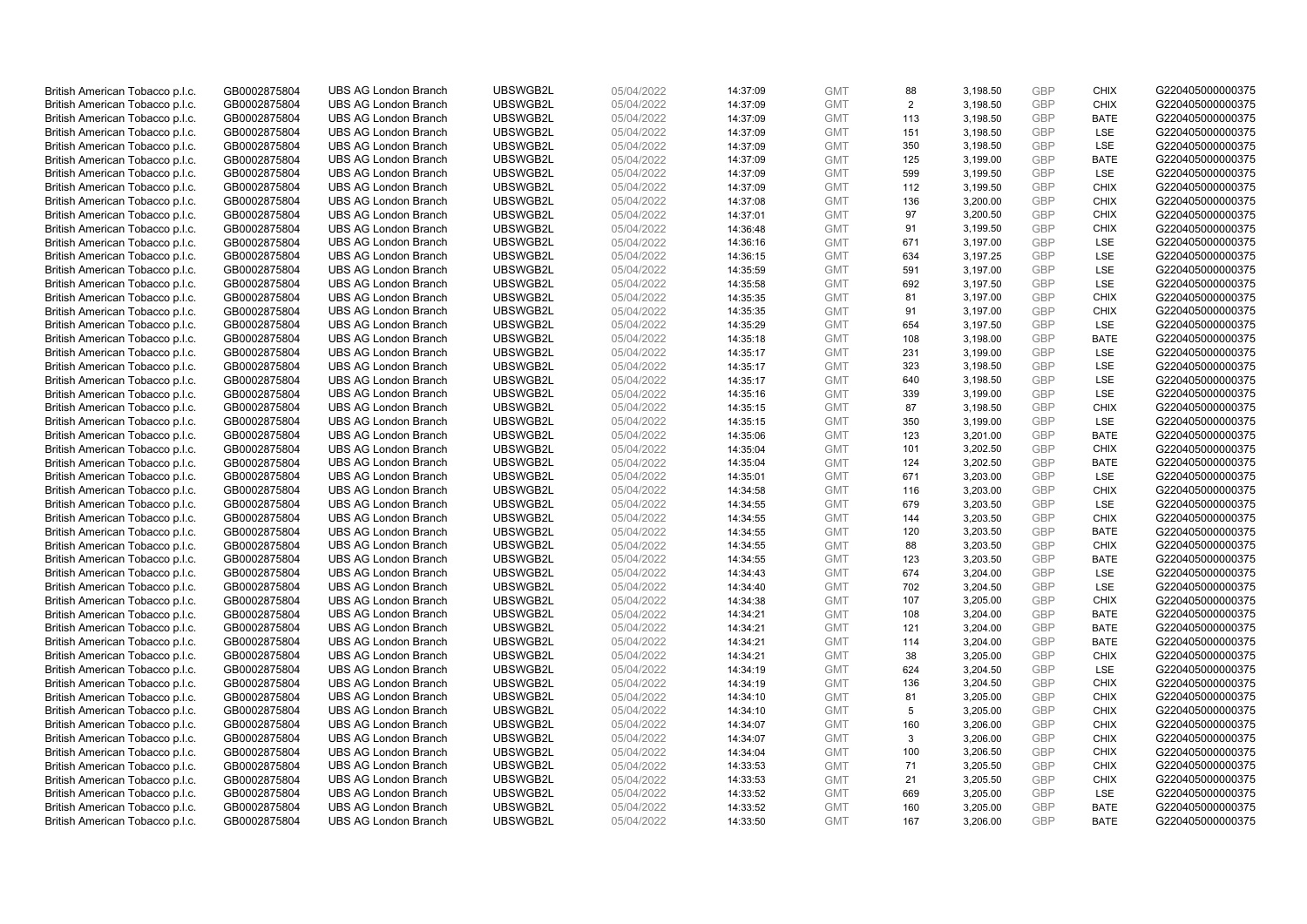| British American Tobacco p.l.c. | GB0002875804 | <b>UBS AG London Branch</b> | UBSWGB2L | 05/04/2022 | 14:33:50 | <b>GMT</b> | 111        | 3,206.00 | <b>GBP</b> | <b>BATE</b>        | G220405000000375 |
|---------------------------------|--------------|-----------------------------|----------|------------|----------|------------|------------|----------|------------|--------------------|------------------|
|                                 | GB0002875804 | <b>UBS AG London Branch</b> | UBSWGB2L | 05/04/2022 |          | <b>GMT</b> | 344        | 3,206.50 | GBP        | LSE                | G220405000000375 |
| British American Tobacco p.l.c. |              |                             | UBSWGB2L |            | 14:33:31 |            |            |          | GBP        | LSE                | G220405000000375 |
| British American Tobacco p.l.c. | GB0002875804 | <b>UBS AG London Branch</b> |          | 05/04/2022 | 14:33:31 | <b>GMT</b> | 117        | 3,206.50 |            |                    |                  |
| British American Tobacco p.l.c. | GB0002875804 | <b>UBS AG London Branch</b> | UBSWGB2L | 05/04/2022 | 14:33:31 | <b>GMT</b> | 250        | 3,206.50 | <b>GBP</b> | LSE                | G220405000000375 |
| British American Tobacco p.l.c. | GB0002875804 | <b>UBS AG London Branch</b> | UBSWGB2L | 05/04/2022 | 14:33:31 | <b>GMT</b> | 3          | 3,206.50 | GBP        | LSE                | G220405000000375 |
| British American Tobacco p.l.c. | GB0002875804 | <b>UBS AG London Branch</b> | UBSWGB2L | 05/04/2022 | 14:33:31 | <b>GMT</b> | 285        | 3,206.50 | <b>GBP</b> | <b>LSE</b>         | G220405000000375 |
| British American Tobacco p.l.c. | GB0002875804 | <b>UBS AG London Branch</b> | UBSWGB2L | 05/04/2022 | 14:33:31 | <b>GMT</b> | 117        | 3,206.50 | GBP        | LSE                | G220405000000375 |
| British American Tobacco p.l.c. | GB0002875804 | <b>UBS AG London Branch</b> | UBSWGB2L | 05/04/2022 | 14:33:31 | <b>GMT</b> | 250        | 3,206.50 | <b>GBP</b> | LSE                | G220405000000375 |
| British American Tobacco p.l.c. | GB0002875804 | <b>UBS AG London Branch</b> | UBSWGB2L | 05/04/2022 | 14:33:31 | <b>GMT</b> | 162        | 3,206.00 | GBP        | <b>CHIX</b>        | G220405000000375 |
| British American Tobacco p.l.c. | GB0002875804 | <b>UBS AG London Branch</b> | UBSWGB2L | 05/04/2022 | 14:33:31 | <b>GMT</b> | 116        | 3,206.00 | <b>GBP</b> | <b>CHIX</b>        | G220405000000375 |
| British American Tobacco p.l.c. | GB0002875804 | <b>UBS AG London Branch</b> | UBSWGB2L | 05/04/2022 | 14:33:31 | <b>GMT</b> | 726        | 3.206.50 | GBP        | <b>LSE</b>         | G220405000000375 |
| British American Tobacco p.l.c. | GB0002875804 | <b>UBS AG London Branch</b> | UBSWGB2L | 05/04/2022 | 14:33:25 | <b>GMT</b> | 98         | 3,207.00 | <b>GBP</b> | <b>CHIX</b>        | G220405000000375 |
| British American Tobacco p.l.c. | GB0002875804 | <b>UBS AG London Branch</b> | UBSWGB2L | 05/04/2022 | 14:32:54 | <b>GMT</b> | 722        | 3,200.00 | <b>GBP</b> | LSE                | G220405000000375 |
| British American Tobacco p.l.c. | GB0002875804 | <b>UBS AG London Branch</b> | UBSWGB2L | 05/04/2022 | 14:32:54 | <b>GMT</b> | 80         | 3,200.00 | <b>GBP</b> | <b>CHIX</b>        | G220405000000375 |
| British American Tobacco p.l.c. | GB0002875804 | <b>UBS AG London Branch</b> | UBSWGB2L | 05/04/2022 | 14:32:46 | <b>GMT</b> | 168        | 3,201.00 | GBP        | <b>LSE</b>         | G220405000000375 |
| British American Tobacco p.l.c. | GB0002875804 | <b>UBS AG London Branch</b> | UBSWGB2L | 05/04/2022 | 14:32:46 | <b>GMT</b> | 117        | 3,201.00 | GBP        | LSE                | G220405000000375 |
| British American Tobacco p.l.c. | GB0002875804 | <b>UBS AG London Branch</b> | UBSWGB2L | 05/04/2022 | 14:32:46 | <b>GMT</b> | 372        | 3,201.00 | GBP        | LSE                | G220405000000375 |
| British American Tobacco p.l.c. | GB0002875804 | <b>UBS AG London Branch</b> | UBSWGB2L | 05/04/2022 | 14:32:46 | <b>GMT</b> | 483        | 3,200.50 | GBP        | <b>BATE</b>        | G220405000000375 |
| British American Tobacco p.l.c. | GB0002875804 | <b>UBS AG London Branch</b> | UBSWGB2L | 05/04/2022 | 14:32:46 | <b>GMT</b> | 728        | 3,201.00 | <b>GBP</b> | <b>LSE</b>         | G220405000000375 |
| British American Tobacco p.l.c. | GB0002875804 | <b>UBS AG London Branch</b> | UBSWGB2L | 05/04/2022 | 14:32:46 | <b>GMT</b> | 111        | 3,201.00 | <b>GBP</b> | <b>CHIX</b>        | G220405000000375 |
| British American Tobacco p.l.c. | GB0002875804 | <b>UBS AG London Branch</b> | UBSWGB2L | 05/04/2022 | 14:32:46 | <b>GMT</b> | 592        | 3,201.00 | <b>GBP</b> | LSE                | G220405000000375 |
| British American Tobacco p.l.c. | GB0002875804 | <b>UBS AG London Branch</b> | UBSWGB2L | 05/04/2022 | 14:32:46 | <b>GMT</b> | 161        | 3,201.00 | GBP        | <b>CHIX</b>        | G220405000000375 |
| British American Tobacco p.l.c. | GB0002875804 | <b>UBS AG London Branch</b> | UBSWGB2L | 05/04/2022 | 14:32:46 | <b>GMT</b> | 147        | 3,201.00 | <b>GBP</b> | <b>CHIX</b>        | G220405000000375 |
| British American Tobacco p.l.c. | GB0002875804 | <b>UBS AG London Branch</b> | UBSWGB2L | 05/04/2022 | 14:32:21 | <b>GMT</b> | 107        | 3.200.00 | GBP        | <b>CHIX</b>        | G220405000000375 |
| British American Tobacco p.l.c. | GB0002875804 | <b>UBS AG London Branch</b> | UBSWGB2L | 05/04/2022 | 14:32:21 | <b>GMT</b> | 674        | 3,200.00 | <b>GBP</b> | LSE                | G220405000000375 |
| British American Tobacco p.l.c. | GB0002875804 | <b>UBS AG London Branch</b> | UBSWGB2L | 05/04/2022 | 14:32:21 | <b>GMT</b> | 649        | 3,200.00 | <b>GBP</b> | LSE                | G220405000000375 |
| British American Tobacco p.l.c. | GB0002875804 | <b>UBS AG London Branch</b> | UBSWGB2L | 05/04/2022 | 14:32:21 | <b>GMT</b> | 98         | 3,200.00 | <b>GBP</b> | <b>CHIX</b>        | G220405000000375 |
| British American Tobacco p.l.c. | GB0002875804 | <b>UBS AG London Branch</b> | UBSWGB2L | 05/04/2022 | 14:32:08 | <b>GMT</b> | 185        | 3,198.00 | GBP        | <b>BATE</b>        | G220405000000375 |
| British American Tobacco p.l.c. | GB0002875804 | <b>UBS AG London Branch</b> | UBSWGB2L | 05/04/2022 | 14:32:08 | <b>GMT</b> | 116        | 3,198.00 | <b>GBP</b> | <b>BATE</b>        | G220405000000375 |
| British American Tobacco p.l.c. | GB0002875804 | <b>UBS AG London Branch</b> | UBSWGB2L | 05/04/2022 | 14:32:02 | <b>GMT</b> | 98         | 3,197.50 | GBP        | <b>CHIX</b>        | G220405000000375 |
| British American Tobacco p.l.c. | GB0002875804 | <b>UBS AG London Branch</b> | UBSWGB2L | 05/04/2022 | 14:32:00 | <b>GMT</b> | 98         | 3,198.50 | <b>GBP</b> | <b>CHIX</b>        | G220405000000375 |
| British American Tobacco p.l.c. | GB0002875804 | <b>UBS AG London Branch</b> | UBSWGB2L | 05/04/2022 | 14:31:43 | <b>GMT</b> | 18         | 3,197.50 | <b>GBP</b> | <b>CHIX</b>        | G220405000000375 |
| British American Tobacco p.l.c. | GB0002875804 | <b>UBS AG London Branch</b> | UBSWGB2L | 05/04/2022 | 14:31:43 | <b>GMT</b> | 64         | 3,197.50 | <b>GBP</b> | <b>CHIX</b>        | G220405000000375 |
| British American Tobacco p.l.c. | GB0002875804 | <b>UBS AG London Branch</b> | UBSWGB2L | 05/04/2022 | 14:31:40 | <b>GMT</b> | 153        | 3,197.00 | <b>GBP</b> | <b>CHIX</b>        | G220405000000375 |
| British American Tobacco p.l.c. | GB0002875804 | <b>UBS AG London Branch</b> | UBSWGB2L | 05/04/2022 | 14:31:31 | <b>GMT</b> | 633        | 3,196.00 | GBP        | LSE                | G220405000000375 |
| British American Tobacco p.l.c. | GB0002875804 | <b>UBS AG London Branch</b> | UBSWGB2L | 05/04/2022 | 14:31:06 | <b>GMT</b> | 659        | 3,192.00 | <b>GBP</b> | LSE                | G220405000000375 |
| British American Tobacco p.l.c. | GB0002875804 | <b>UBS AG London Branch</b> | UBSWGB2L | 05/04/2022 | 14:31:06 | <b>GMT</b> | 88         | 3,192.00 | <b>GBP</b> | CHIX               | G220405000000375 |
| British American Tobacco p.l.c. | GB0002875804 | <b>UBS AG London Branch</b> | UBSWGB2L | 05/04/2022 | 14:31:01 | <b>GMT</b> | 88         | 3,193.00 | <b>GBP</b> | <b>CHIX</b>        | G220405000000375 |
| British American Tobacco p.l.c. | GB0002875804 | <b>UBS AG London Branch</b> | UBSWGB2L | 05/04/2022 | 14:31:01 | <b>GMT</b> | 81         | 3,193.00 | <b>GBP</b> | <b>CHIX</b>        | G220405000000375 |
| British American Tobacco p.l.c. | GB0002875804 | <b>UBS AG London Branch</b> | UBSWGB2L | 05/04/2022 | 14:31:01 | <b>GMT</b> | 86         | 3,193.00 | <b>GBP</b> | <b>CHIX</b>        | G220405000000375 |
| British American Tobacco p.l.c. | GB0002875804 | <b>UBS AG London Branch</b> | UBSWGB2L | 05/04/2022 | 14:31:01 | <b>GMT</b> | 80         | 3,193.00 | GBP        | <b>CHIX</b>        | G220405000000375 |
| British American Tobacco p.l.c. | GB0002875804 | <b>UBS AG London Branch</b> | UBSWGB2L | 05/04/2022 | 14:30:53 | <b>GMT</b> | 701        | 3,193.50 | <b>GBP</b> | <b>LSE</b>         | G220405000000375 |
| British American Tobacco p.l.c. | GB0002875804 | <b>UBS AG London Branch</b> | UBSWGB2L | 05/04/2022 | 14:30:49 | <b>GMT</b> | 146        | 3,194.00 | <b>GBP</b> | LSE                | G220405000000375 |
| British American Tobacco p.l.c. | GB0002875804 | <b>UBS AG London Branch</b> | UBSWGB2L | 05/04/2022 | 14:30:49 | <b>GMT</b> | 451        | 3,194.00 | <b>GBP</b> | LSE                | G220405000000375 |
| British American Tobacco p.l.c. | GB0002875804 | <b>UBS AG London Branch</b> | UBSWGB2L | 05/04/2022 | 14:30:35 | <b>GMT</b> | 70         | 3,193.00 | <b>GBP</b> | <b>CHIX</b>        | G220405000000375 |
|                                 |              |                             |          |            |          |            |            |          |            |                    |                  |
| British American Tobacco p.l.c. | GB0002875804 | <b>UBS AG London Branch</b> | UBSWGB2L | 05/04/2022 | 14:30:35 | <b>GMT</b> | 100<br>257 | 3,193.00 | <b>GBP</b> | <b>CHIX</b><br>LSE | G220405000000375 |
| British American Tobacco p.l.c. | GB0002875804 | <b>UBS AG London Branch</b> | UBSWGB2L | 05/04/2022 | 14:30:26 | <b>GMT</b> |            | 3,192.00 | <b>GBP</b> |                    | G220405000000375 |
| British American Tobacco p.l.c. | GB0002875804 | <b>UBS AG London Branch</b> | UBSWGB2L | 05/04/2022 | 14:30:26 | <b>GMT</b> | 200        | 3,192.00 | <b>GBP</b> | LSE                | G220405000000375 |
| British American Tobacco p.l.c. | GB0002875804 | <b>UBS AG London Branch</b> | UBSWGB2L | 05/04/2022 | 14:30:26 | <b>GMT</b> | 200        | 3,192.00 | <b>GBP</b> | LSE                | G220405000000375 |
| British American Tobacco p.l.c. | GB0002875804 | <b>UBS AG London Branch</b> | UBSWGB2L | 05/04/2022 | 14:30:26 | <b>GMT</b> | 90         | 3,192.00 | <b>GBP</b> | <b>CHIX</b>        | G220405000000375 |
| British American Tobacco p.l.c. | GB0002875804 | <b>UBS AG London Branch</b> | UBSWGB2L | 05/04/2022 | 14:30:19 | <b>GMT</b> | 527        | 3,193.00 | <b>GBP</b> | LSE                | G220405000000375 |
| British American Tobacco p.l.c. | GB0002875804 | <b>UBS AG London Branch</b> | UBSWGB2L | 05/04/2022 | 14:30:19 | <b>GMT</b> | 85         | 3,193.00 | <b>GBP</b> | LSE                | G220405000000375 |
| British American Tobacco p.l.c. | GB0002875804 | <b>UBS AG London Branch</b> | UBSWGB2L | 05/04/2022 | 14:30:19 | <b>GMT</b> | 95         | 3,193.00 | <b>GBP</b> | <b>CHIX</b>        | G220405000000375 |
| British American Tobacco p.l.c. | GB0002875804 | <b>UBS AG London Branch</b> | UBSWGB2L | 05/04/2022 | 14:30:18 | <b>GMT</b> | 654        | 3,193.50 | GBP        | <b>LSE</b>         | G220405000000375 |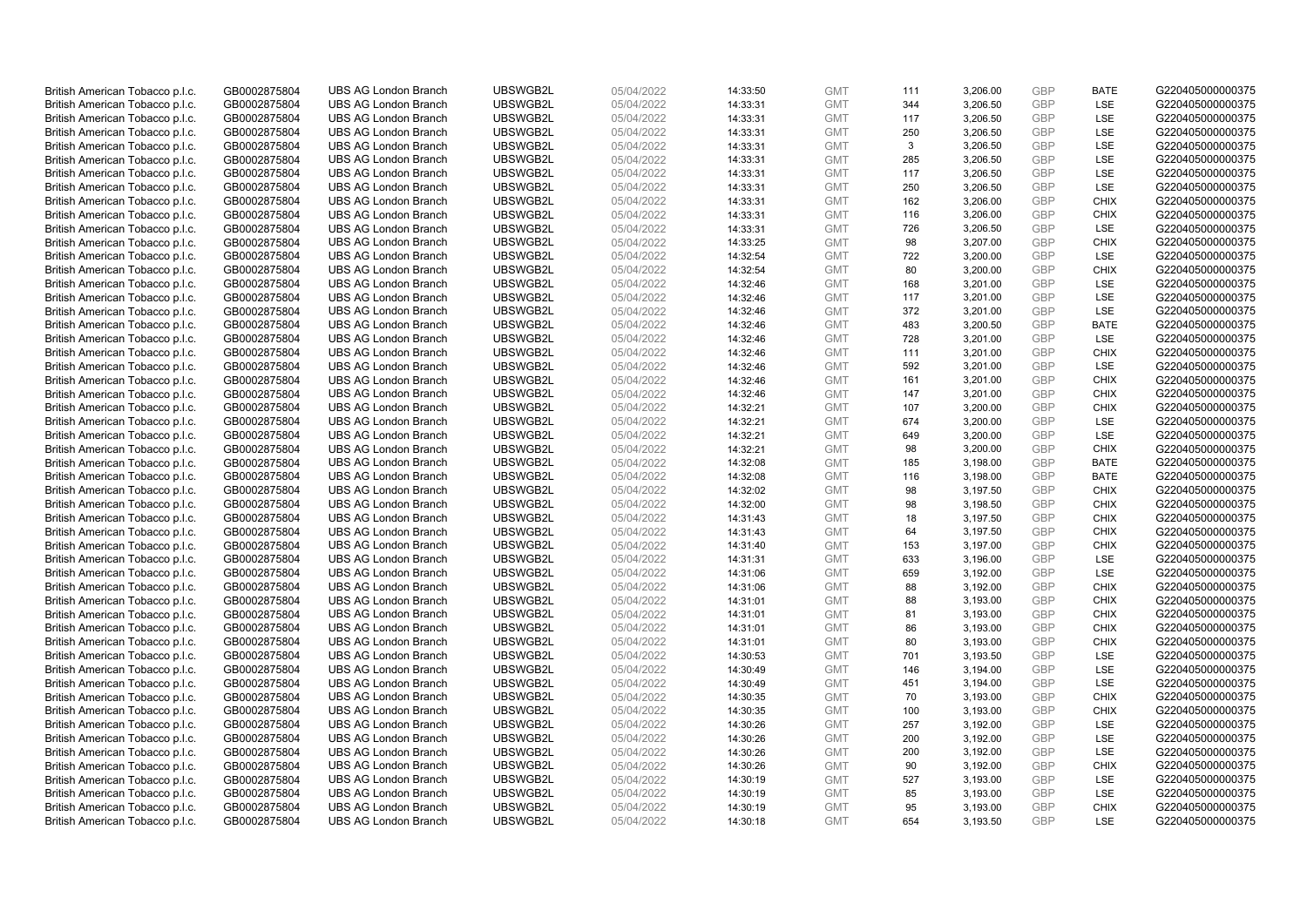| British American Tobacco p.l.c. | GB0002875804                 | <b>UBS AG London Branch</b> | UBSWGB2L             | 05/04/2022               | 14:30:15             | <b>GMT</b>               | 559        | 3,194.00 | <b>GBP</b>               | LSE               | G220405000000375                     |
|---------------------------------|------------------------------|-----------------------------|----------------------|--------------------------|----------------------|--------------------------|------------|----------|--------------------------|-------------------|--------------------------------------|
|                                 | GB0002875804                 | <b>UBS AG London Branch</b> | UBSWGB2L             | 05/04/2022               |                      | <b>GMT</b>               | 113        | 3,194.00 | GBP                      | LSE               | G220405000000375                     |
| British American Tobacco p.l.c. |                              |                             | UBSWGB2L             |                          | 14:30:15             |                          |            |          | <b>GBP</b>               | LSE               |                                      |
| British American Tobacco p.l.c. | GB0002875804                 | <b>UBS AG London Branch</b> |                      | 05/04/2022               | 14:30:15             | <b>GMT</b>               | 605        | 3,194.00 |                          |                   | G220405000000375                     |
| British American Tobacco p.l.c. | GB0002875804                 | <b>UBS AG London Branch</b> | UBSWGB2L             | 05/04/2022               | 14:30:14             | <b>GMT</b>               | 597        | 3,194.50 | <b>GBP</b>               | LSE               | G220405000000375                     |
| British American Tobacco p.l.c. | GB0002875804                 | <b>UBS AG London Branch</b> | UBSWGB2L             | 05/04/2022               | 14:29:58             | <b>GMT</b>               | 703        | 3,188.50 | <b>GBP</b>               | LSE               | G220405000000375                     |
| British American Tobacco p.l.c. | GB0002875804                 | <b>UBS AG London Branch</b> | UBSWGB2L             | 05/04/2022               | 14:29:57             | <b>GMT</b>               | 250        | 3,189.00 | <b>GBP</b>               | LSE               | G220405000000375                     |
| British American Tobacco p.l.c. | GB0002875804                 | <b>UBS AG London Branch</b> | UBSWGB2L             | 05/04/2022               | 14:29:57             | <b>GMT</b>               | 220        | 3,189.00 | <b>GBP</b>               | LSE               | G220405000000375                     |
| British American Tobacco p.l.c. | GB0002875804                 | <b>UBS AG London Branch</b> | UBSWGB2L             | 05/04/2022               | 14:29:57             | <b>GMT</b>               | 200        | 3,188.50 | <b>GBP</b>               | LSE               | G220405000000375                     |
| British American Tobacco p.l.c. | GB0002875804                 | <b>UBS AG London Branch</b> | UBSWGB2L             | 05/04/2022               | 14:29:57             | <b>GMT</b>               | 154        | 3,189.00 | <b>GBP</b>               | LSE               | G220405000000375                     |
| British American Tobacco p.l.c. | GB0002875804                 | <b>UBS AG London Branch</b> | UBSWGB2L             | 05/04/2022               | 14:29:57             | <b>GMT</b>               | 78         | 3,189.00 | <b>GBP</b>               | LSE               | G220405000000375                     |
| British American Tobacco p.l.c. | GB0002875804                 | <b>UBS AG London Branch</b> | UBSWGB2L             | 05/04/2022               | 14:29:57             | <b>GMT</b>               | 359        | 3,188.50 | <b>GBP</b>               | LSE               | G220405000000375                     |
| British American Tobacco p.l.c. | GB0002875804                 | <b>UBS AG London Branch</b> | UBSWGB2L             | 05/04/2022               | 14:29:57             | <b>GMT</b>               | 262        | 3,188.50 | <b>GBP</b>               | LSE               | G220405000000375                     |
| British American Tobacco p.l.c. | GB0002875804                 | <b>UBS AG London Branch</b> | UBSWGB2L             | 05/04/2022               | 14:29:57             | <b>GMT</b>               | 79         | 3,188.50 | <b>GBP</b>               | LSE               | G220405000000375                     |
| British American Tobacco p.l.c. | GB0002875804                 | <b>UBS AG London Branch</b> | UBSWGB2L             | 05/04/2022               | 14:29:57             | <b>GMT</b>               | 181        | 3,188.50 | <b>GBP</b>               | LSE               | G220405000000375                     |
| British American Tobacco p.l.c. | GB0002875804                 | <b>UBS AG London Branch</b> | UBSWGB2L             | 05/04/2022               | 14:29:57             | <b>GMT</b>               | 100        | 3,188.50 | <b>GBP</b>               | LSE               | G220405000000375                     |
| British American Tobacco p.l.c. | GB0002875804                 | <b>UBS AG London Branch</b> | UBSWGB2L             | 05/04/2022               | 14:29:57             | <b>GMT</b>               | 275        | 3,188.50 | <b>GBP</b>               | LSE               | G220405000000375                     |
| British American Tobacco p.l.c. | GB0002875804                 | <b>UBS AG London Branch</b> | UBSWGB2L             | 05/04/2022               | 14:29:57             | <b>GMT</b>               | 119        | 3,188.50 | <b>GBP</b>               | <b>BATE</b>       | G220405000000375                     |
| British American Tobacco p.l.c. | GB0002875804                 | <b>UBS AG London Branch</b> | UBSWGB2L             | 05/04/2022               | 14:29:57             | <b>GMT</b>               | 101        | 3,188.50 | <b>GBP</b>               | <b>BATE</b>       | G220405000000375                     |
| British American Tobacco p.l.c. | GB0002875804                 | <b>UBS AG London Branch</b> | UBSWGB2L             | 05/04/2022               | 14:29:57             | <b>GMT</b>               | 39         | 3,188.50 | <b>GBP</b>               | <b>BATE</b>       | G220405000000375                     |
| British American Tobacco p.l.c. | GB0002875804                 | <b>UBS AG London Branch</b> | UBSWGB2L             | 05/04/2022               | 14:29:41             | <b>GMT</b>               | 360        | 3,189.00 | <b>GBP</b>               | <b>CHIX</b>       | G220405000000375                     |
| British American Tobacco p.l.c. | GB0002875804                 | <b>UBS AG London Branch</b> | UBSWGB2L             | 05/04/2022               | 14:29:41             | <b>GMT</b>               | 398        | 3,189.50 | <b>GBP</b>               | LSE               | G220405000000375                     |
| British American Tobacco p.l.c. | GB0002875804                 | <b>UBS AG London Branch</b> | UBSWGB2L             | 05/04/2022               | 14:29:41             | <b>GMT</b>               | 127        | 3,189.50 | <b>GBP</b>               | LSE               | G220405000000375                     |
| British American Tobacco p.l.c. | GB0002875804                 | <b>UBS AG London Branch</b> | UBSWGB2L             | 05/04/2022               | 14:29:41             | <b>GMT</b>               | 189        | 3,189.50 | <b>GBP</b>               | LSE               | G220405000000375                     |
| British American Tobacco p.l.c. | GB0002875804                 | <b>UBS AG London Branch</b> | UBSWGB2L             | 05/04/2022               | 14:29:41             | <b>GMT</b>               | 3          | 3,189.50 | <b>GBP</b>               | LSE               | G220405000000375                     |
| British American Tobacco p.l.c. | GB0002875804                 | <b>UBS AG London Branch</b> | UBSWGB2L             | 05/04/2022               | 14:29:41             | <b>GMT</b>               | 159        | 3,189.00 | <b>GBP</b>               | <b>BATE</b>       | G220405000000375                     |
| British American Tobacco p.l.c. | GB0002875804                 | <b>UBS AG London Branch</b> | UBSWGB2L             | 05/04/2022               | 14:28:41             | <b>GMT</b>               | 200        | 3,189.00 | <b>GBP</b>               | LSE               | G220405000000375                     |
| British American Tobacco p.l.c. | GB0002875804                 | <b>UBS AG London Branch</b> | UBSWGB2L             | 05/04/2022               | 14:28:41             | <b>GMT</b>               | 154        | 3,189.00 | <b>GBP</b>               | LSE               | G220405000000375                     |
| British American Tobacco p.l.c. | GB0002875804                 | <b>UBS AG London Branch</b> | UBSWGB2L             | 05/04/2022               | 14:28:37             | <b>GMT</b>               | 471        | 3,189.50 | <b>GBP</b>               | LSE               | G220405000000375                     |
| British American Tobacco p.l.c. | GB0002875804                 | <b>UBS AG London Branch</b> | UBSWGB2L             | 05/04/2022               | 14:28:37             | <b>GMT</b>               | 255        | 3,189.50 | <b>GBP</b>               | LSE               | G220405000000375                     |
| British American Tobacco p.l.c. | GB0002875804                 | <b>UBS AG London Branch</b> | UBSWGB2L             | 05/04/2022               | 14:28:36             | <b>GMT</b>               | 222        | 3,190.00 | <b>GBP</b>               | <b>CHIX</b>       | G220405000000375                     |
| British American Tobacco p.l.c. | GB0002875804                 | <b>UBS AG London Branch</b> | UBSWGB2L             | 05/04/2022               | 14:27:52             | <b>GMT</b>               | 111        | 3,189.00 | <b>GBP</b>               | <b>BATE</b>       | G220405000000375                     |
| British American Tobacco p.l.c. | GB0002875804                 | <b>UBS AG London Branch</b> | UBSWGB2L             | 05/04/2022               | 14:27:52             | <b>GMT</b>               | 119        | 3,189.00 | <b>GBP</b>               | <b>BATE</b>       | G220405000000375                     |
| British American Tobacco p.l.c. | GB0002875804                 | <b>UBS AG London Branch</b> | UBSWGB2L             | 05/04/2022               | 14:27:52             | <b>GMT</b>               | 590        | 3,189.50 | <b>GBP</b>               | LSE               | G220405000000375                     |
| British American Tobacco p.l.c. | GB0002875804                 | <b>UBS AG London Branch</b> | UBSWGB2L             | 05/04/2022               | 14:27:52             | <b>GMT</b>               | 568        | 3,189.50 | <b>GBP</b>               | LSE               | G220405000000375                     |
| British American Tobacco p.l.c. | GB0002875804                 | <b>UBS AG London Branch</b> | UBSWGB2L             | 05/04/2022               | 14:27:52             | <b>GMT</b>               | 127        | 3,189.50 | <b>GBP</b>               | LSE               | G220405000000375                     |
| British American Tobacco p.l.c. | GB0002875804                 | <b>UBS AG London Branch</b> | UBSWGB2L             | 05/04/2022               | 14:27:52             | <b>GMT</b>               | 97         | 3,189.50 | <b>GBP</b>               | <b>CHIX</b>       | G220405000000375                     |
| British American Tobacco p.l.c. | GB0002875804                 | <b>UBS AG London Branch</b> | UBSWGB2L             | 05/04/2022               | 14:27:52             | <b>GMT</b>               | 90         | 3,190.00 | <b>GBP</b>               | <b>CHIX</b>       | G220405000000375                     |
| British American Tobacco p.l.c. | GB0002875804                 | <b>UBS AG London Branch</b> | UBSWGB2L             | 05/04/2022               | 14:26:53             | <b>GMT</b>               | 436        | 3,189.50 | <b>GBP</b>               | LSE               | G220405000000375                     |
| British American Tobacco p.l.c. | GB0002875804                 | <b>UBS AG London Branch</b> | UBSWGB2L             | 05/04/2022               | 14:26:53             | <b>GMT</b>               | 286        | 3,189.50 | <b>GBP</b>               | LSE               | G220405000000375                     |
| British American Tobacco p.l.c. | GB0002875804                 | <b>UBS AG London Branch</b> | UBSWGB2L             | 05/04/2022               | 14:26:50             | <b>GMT</b>               | 187        | 3,189.50 | <b>GBP</b>               | <b>CHIX</b>       | G220405000000375                     |
| British American Tobacco p.l.c. |                              | <b>UBS AG London Branch</b> | UBSWGB2L             | 05/04/2022               |                      | <b>GMT</b>               | 108        | 3,189.50 | <b>GBP</b>               | <b>LSE</b>        | G220405000000375                     |
|                                 | GB0002875804                 |                             |                      |                          | 14:26:49             |                          | 85         |          |                          | <b>CHIX</b>       |                                      |
| British American Tobacco p.l.c. | GB0002875804<br>GB0002875804 | <b>UBS AG London Branch</b> | UBSWGB2L<br>UBSWGB2L | 05/04/2022<br>05/04/2022 | 14:26:49<br>14:26:49 | <b>GMT</b><br><b>GMT</b> |            | 3,189.50 | <b>GBP</b><br><b>GBP</b> | LSE               | G220405000000375<br>G220405000000375 |
| British American Tobacco p.l.c. |                              | <b>UBS AG London Branch</b> |                      |                          |                      |                          | 415        | 3,189.50 |                          |                   |                                      |
| British American Tobacco p.l.c. | GB0002875804                 | <b>UBS AG London Branch</b> | UBSWGB2L             | 05/04/2022               | 14:26:49             | <b>GMT</b>               | 269<br>483 | 3,189.50 | <b>GBP</b>               | LSE<br><b>LSE</b> | G220405000000375                     |
| British American Tobacco p.l.c. | GB0002875804                 | <b>UBS AG London Branch</b> | UBSWGB2L             | 05/04/2022               | 14:26:49             | <b>GMT</b>               |            | 3,189.50 | <b>GBP</b>               |                   | G220405000000375                     |
| British American Tobacco p.l.c. | GB0002875804                 | <b>UBS AG London Branch</b> | UBSWGB2L             | 05/04/2022               | 14:25:35             | <b>GMT</b>               | 154        | 3,188.00 | <b>GBP</b>               | LSE               | G220405000000375                     |
| British American Tobacco p.l.c. | GB0002875804                 | <b>UBS AG London Branch</b> | UBSWGB2L             | 05/04/2022               | 14:25:35             | <b>GMT</b>               | 200        | 3,188.00 | <b>GBP</b>               | LSE               | G220405000000375                     |
| British American Tobacco p.l.c. | GB0002875804                 | <b>UBS AG London Branch</b> | UBSWGB2L             | 05/04/2022               | 14:25:35             | <b>GMT</b>               | 40         | 3,188.00 | <b>GBP</b>               | LSE               | G220405000000375                     |
| British American Tobacco p.l.c. | GB0002875804                 | <b>UBS AG London Branch</b> | UBSWGB2L             | 05/04/2022               | 14:25:35             | <b>GMT</b>               | 250        | 3,188.00 | <b>GBP</b>               | LSE               | G220405000000375                     |
| British American Tobacco p.l.c. | GB0002875804                 | <b>UBS AG London Branch</b> | UBSWGB2L             | 05/04/2022               | 14:25:35             | <b>GMT</b>               | 12         | 3,187.50 | <b>GBP</b>               | <b>BATE</b>       | G220405000000375                     |
| British American Tobacco p.l.c. | GB0002875804                 | <b>UBS AG London Branch</b> | UBSWGB2L             | 05/04/2022               | 14:25:35             | <b>GMT</b>               | 22         | 3,187.50 | <b>GBP</b>               | <b>BATE</b>       | G220405000000375                     |
| British American Tobacco p.l.c. | GB0002875804                 | <b>UBS AG London Branch</b> | UBSWGB2L             | 05/04/2022               | 14:25:35             | <b>GMT</b>               | 36         | 3,187.50 | <b>GBP</b>               | <b>BATE</b>       | G220405000000375                     |
| British American Tobacco p.l.c. | GB0002875804                 | <b>UBS AG London Branch</b> | UBSWGB2L             | 05/04/2022               | 14:25:35             | <b>GMT</b>               | 34         | 3,187.50 | <b>GBP</b>               | <b>BATE</b>       | G220405000000375                     |
| British American Tobacco p.l.c. | GB0002875804                 | <b>UBS AG London Branch</b> | UBSWGB2L             | 05/04/2022               | 14:25:35             | <b>GMT</b>               | 716        | 3.188.00 | GBP                      | LSE               | G220405000000375                     |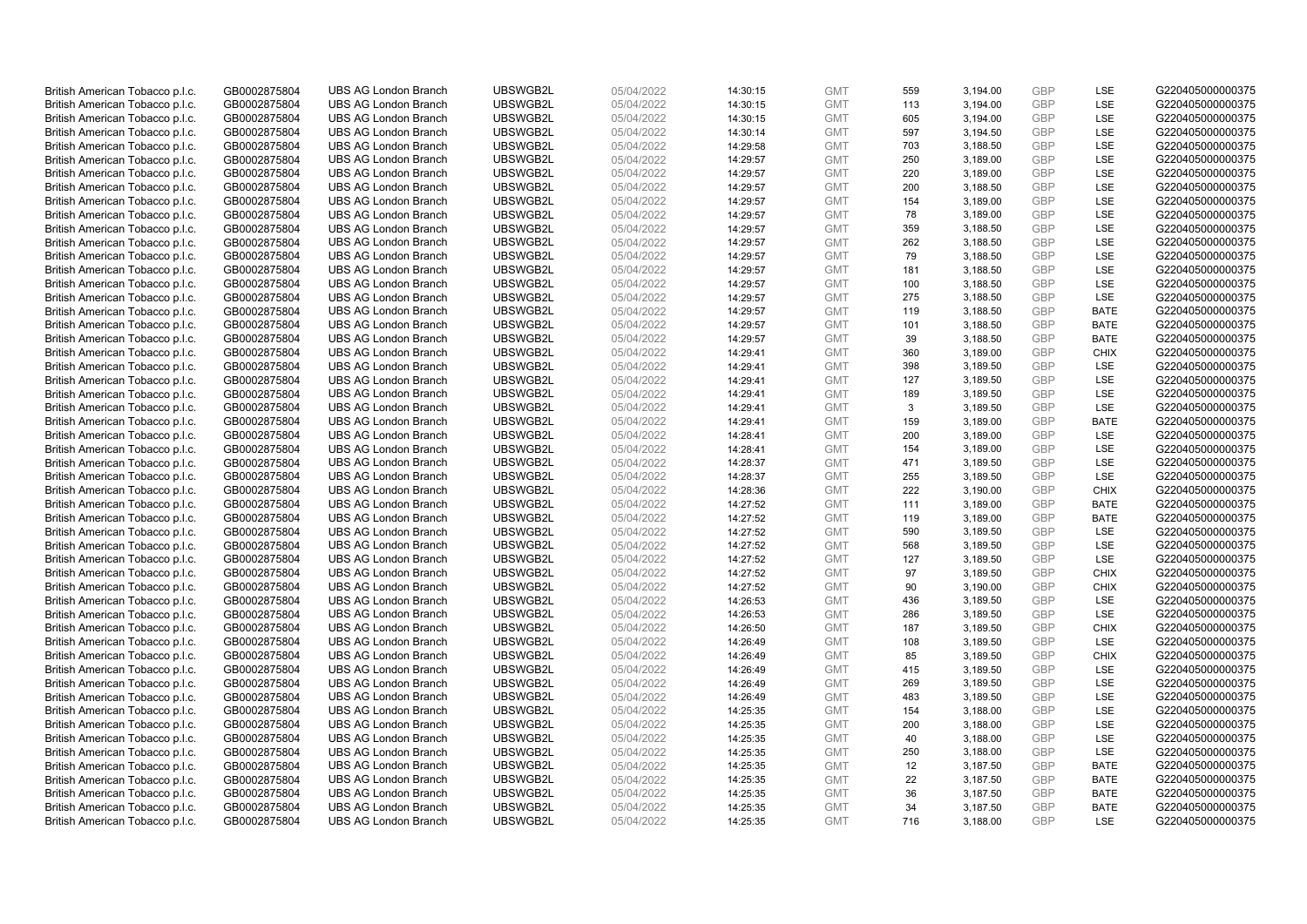| British American Tobacco p.l.c. | GB0002875804 | <b>UBS AG London Branch</b> | UBSWGB2L | 05/04/2022 | 14:25:35 | <b>GMT</b> | 720          | 3,188.00 | <b>GBP</b> | LSE         | G220405000000375 |
|---------------------------------|--------------|-----------------------------|----------|------------|----------|------------|--------------|----------|------------|-------------|------------------|
| British American Tobacco p.l.c. | GB0002875804 | <b>UBS AG London Branch</b> | UBSWGB2L | 05/04/2022 | 14:24:47 | <b>GMT</b> | 96           | 3,190.00 | GBP        | <b>CHIX</b> | G220405000000375 |
| British American Tobacco p.l.c. | GB0002875804 | <b>UBS AG London Branch</b> | UBSWGB2L | 05/04/2022 | 14:24:46 | <b>GMT</b> | 124          | 3,190.50 | GBP        | <b>BATE</b> | G220405000000375 |
| British American Tobacco p.l.c. | GB0002875804 | <b>UBS AG London Branch</b> | UBSWGB2L | 05/04/2022 | 14:24:46 | <b>GMT</b> | 666          | 3,191.50 | <b>GBP</b> | LSE         | G220405000000375 |
| British American Tobacco p.l.c. | GB0002875804 | <b>UBS AG London Branch</b> | UBSWGB2L | 05/04/2022 | 14:24:46 | <b>GMT</b> | 138          | 3,191.50 | GBP        | <b>CHIX</b> | G220405000000375 |
| British American Tobacco p.l.c. | GB0002875804 | <b>UBS AG London Branch</b> | UBSWGB2L | 05/04/2022 | 14:24:19 | <b>GMT</b> | 81           | 3,192.50 | <b>GBP</b> | <b>CHIX</b> | G220405000000375 |
| British American Tobacco p.l.c. | GB0002875804 | <b>UBS AG London Branch</b> | UBSWGB2L | 05/04/2022 | 14:24:19 | <b>GMT</b> | 99           | 3,192.50 | GBP        | <b>CHIX</b> | G220405000000375 |
| British American Tobacco p.l.c. | GB0002875804 | <b>UBS AG London Branch</b> | UBSWGB2L | 05/04/2022 | 14:22:56 | <b>GMT</b> | 632          | 3,193.50 | <b>GBP</b> | LSE         | G220405000000375 |
| British American Tobacco p.l.c. | GB0002875804 | <b>UBS AG London Branch</b> | UBSWGB2L | 05/04/2022 | 14:22:35 | <b>GMT</b> | 102          | 3,194.00 | GBP        | <b>BATE</b> | G220405000000375 |
| British American Tobacco p.l.c. | GB0002875804 | <b>UBS AG London Branch</b> | UBSWGB2L | 05/04/2022 | 14:22:35 | <b>GMT</b> | 102          | 3,194.50 | <b>GBP</b> | <b>BATE</b> | G220405000000375 |
| British American Tobacco p.l.c. | GB0002875804 | <b>UBS AG London Branch</b> | UBSWGB2L | 05/04/2022 | 14:22:35 | <b>GMT</b> | 130          | 3,194.50 | GBP        | <b>BATE</b> | G220405000000375 |
| British American Tobacco p.l.c. | GB0002875804 | <b>UBS AG London Branch</b> | UBSWGB2L | 05/04/2022 | 14:22:35 | <b>GMT</b> | 137          | 3,194.50 | <b>GBP</b> | <b>CHIX</b> | G220405000000375 |
| British American Tobacco p.l.c. | GB0002875804 | <b>UBS AG London Branch</b> | UBSWGB2L | 05/04/2022 | 14:22:30 | <b>GMT</b> | 121          | 3,195.00 | <b>GBP</b> | <b>BATE</b> | G220405000000375 |
| British American Tobacco p.l.c. | GB0002875804 | <b>UBS AG London Branch</b> | UBSWGB2L | 05/04/2022 | 14:21:02 | <b>GMT</b> | 16           | 3,196.00 | <b>GBP</b> | <b>CHIX</b> | G220405000000375 |
| British American Tobacco p.l.c. | GB0002875804 | <b>UBS AG London Branch</b> | UBSWGB2L | 05/04/2022 | 14:21:02 | <b>GMT</b> | 100          | 3,196.00 | GBP        | <b>CHIX</b> | G220405000000375 |
| British American Tobacco p.l.c. | GB0002875804 | <b>UBS AG London Branch</b> | UBSWGB2L | 05/04/2022 | 14:21:02 | <b>GMT</b> | 650          | 3,195.50 | <b>GBP</b> | <b>LSE</b>  | G220405000000375 |
| British American Tobacco p.l.c. | GB0002875804 | <b>UBS AG London Branch</b> | UBSWGB2L | 05/04/2022 | 14:19:47 | <b>GMT</b> | 68           | 3,195.50 | <b>GBP</b> | <b>CHIX</b> | G220405000000375 |
| British American Tobacco p.l.c. | GB0002875804 | <b>UBS AG London Branch</b> | UBSWGB2L | 05/04/2022 | 14:19:47 | <b>GMT</b> | 282          | 3,195.50 | <b>GBP</b> | <b>CHIX</b> | G220405000000375 |
| British American Tobacco p.l.c. | GB0002875804 | <b>UBS AG London Branch</b> | UBSWGB2L | 05/04/2022 | 14:18:40 | <b>GMT</b> | 608          | 3,194.00 | <b>GBP</b> | <b>LSE</b>  | G220405000000375 |
| British American Tobacco p.l.c. | GB0002875804 | <b>UBS AG London Branch</b> | UBSWGB2L | 05/04/2022 | 14:18:30 | <b>GMT</b> | 103          | 3,194.50 | <b>GBP</b> | <b>BATE</b> | G220405000000375 |
| British American Tobacco p.l.c. | GB0002875804 | <b>UBS AG London Branch</b> | UBSWGB2L | 05/04/2022 | 14:18:30 | <b>GMT</b> | 175          | 3,194.50 | <b>GBP</b> | <b>BATE</b> | G220405000000375 |
| British American Tobacco p.l.c. | GB0002875804 | <b>UBS AG London Branch</b> | UBSWGB2L | 05/04/2022 | 14:18:30 | <b>GMT</b> | 673          | 3,195.00 | <b>GBP</b> | LSE         | G220405000000375 |
| British American Tobacco p.l.c. | GB0002875804 | <b>UBS AG London Branch</b> | UBSWGB2L | 05/04/2022 | 14:18:30 | <b>GMT</b> | 92           | 3,195.00 | <b>GBP</b> | <b>CHIX</b> | G220405000000375 |
| British American Tobacco p.l.c. | GB0002875804 | <b>UBS AG London Branch</b> | UBSWGB2L | 05/04/2022 | 14:18:30 | <b>GMT</b> | 87           | 3,195.00 | <b>GBP</b> | <b>CHIX</b> | G220405000000375 |
| British American Tobacco p.l.c. | GB0002875804 | <b>UBS AG London Branch</b> | UBSWGB2L | 05/04/2022 | 14:18:09 | <b>GMT</b> | 86           | 3,195.50 | <b>GBP</b> | <b>CHIX</b> | G220405000000375 |
| British American Tobacco p.l.c. | GB0002875804 | <b>UBS AG London Branch</b> | UBSWGB2L | 05/04/2022 | 14:17:42 | <b>GMT</b> | 189          | 3,195.00 | <b>GBP</b> | <b>BATE</b> | G220405000000375 |
| British American Tobacco p.l.c. | GB0002875804 | <b>UBS AG London Branch</b> | UBSWGB2L | 05/04/2022 | 14:16:54 | <b>GMT</b> | 92           | 3,194.50 | <b>GBP</b> | <b>CHIX</b> | G220405000000375 |
| British American Tobacco p.l.c. | GB0002875804 | <b>UBS AG London Branch</b> | UBSWGB2L | 05/04/2022 | 14:16:54 | <b>GMT</b> | 102          | 3,195.00 | GBP        | <b>CHIX</b> | G220405000000375 |
| British American Tobacco p.l.c. | GB0002875804 | <b>UBS AG London Branch</b> | UBSWGB2L | 05/04/2022 | 14:14:17 | <b>GMT</b> | 118          | 3,194.00 | <b>GBP</b> | <b>CHIX</b> | G220405000000375 |
| British American Tobacco p.l.c. | GB0002875804 | <b>UBS AG London Branch</b> | UBSWGB2L | 05/04/2022 | 14:14:17 | <b>GMT</b> | 634          | 3,194.50 | <b>GBP</b> | LSE         | G220405000000375 |
| British American Tobacco p.l.c. | GB0002875804 | <b>UBS AG London Branch</b> | UBSWGB2L | 05/04/2022 | 14:14:17 | <b>GMT</b> | 96           | 3,194.50 | <b>GBP</b> | <b>CHIX</b> | G220405000000375 |
| British American Tobacco p.l.c. | GB0002875804 | <b>UBS AG London Branch</b> | UBSWGB2L | 05/04/2022 | 14:13:44 | <b>GMT</b> | 618          | 3,194.50 | <b>GBP</b> | <b>LSE</b>  | G220405000000375 |
| British American Tobacco p.l.c. | GB0002875804 | <b>UBS AG London Branch</b> | UBSWGB2L | 05/04/2022 | 14:12:15 | <b>GMT</b> | 98           | 3,191.50 | <b>GBP</b> | <b>CHIX</b> | G220405000000375 |
| British American Tobacco p.l.c. | GB0002875804 | <b>UBS AG London Branch</b> | UBSWGB2L | 05/04/2022 | 14:12:15 | <b>GMT</b> | 23           | 3,191.50 | <b>GBP</b> | <b>CHIX</b> | G220405000000375 |
| British American Tobacco p.l.c. | GB0002875804 | <b>UBS AG London Branch</b> | UBSWGB2L | 05/04/2022 | 14:11:15 | <b>GMT</b> | 108          | 3,192.00 | GBP        | <b>BATE</b> | G220405000000375 |
| British American Tobacco p.l.c. | GB0002875804 | <b>UBS AG London Branch</b> | UBSWGB2L | 05/04/2022 | 14:11:15 | <b>GMT</b> | 96           | 3,192.00 | <b>GBP</b> | <b>CHIX</b> | G220405000000375 |
| British American Tobacco p.l.c. | GB0002875804 | <b>UBS AG London Branch</b> | UBSWGB2L | 05/04/2022 | 14:11:15 | <b>GMT</b> | 97           | 3,192.00 | GBP        | <b>CHIX</b> | G220405000000375 |
| British American Tobacco p.l.c. | GB0002875804 | <b>UBS AG London Branch</b> | UBSWGB2L | 05/04/2022 | 14:11:06 | <b>GMT</b> | 116          | 3,192.50 | <b>GBP</b> | <b>BATE</b> | G220405000000375 |
| British American Tobacco p.l.c. | GB0002875804 | <b>UBS AG London Branch</b> | UBSWGB2L | 05/04/2022 | 14:11:06 | <b>GMT</b> | 122          | 3,192.50 | GBP        | <b>CHIX</b> | G220405000000375 |
| British American Tobacco p.l.c. | GB0002875804 | <b>UBS AG London Branch</b> | UBSWGB2L | 05/04/2022 | 14:11:06 | <b>GMT</b> | 112          | 3,192.50 | <b>GBP</b> | <b>BATE</b> | G220405000000375 |
| British American Tobacco p.l.c. | GB0002875804 | <b>UBS AG London Branch</b> | UBSWGB2L | 05/04/2022 | 14:11:06 | <b>GMT</b> | 107          | 3,192.50 | GBP        | <b>BATE</b> | G220405000000375 |
| British American Tobacco p.l.c. | GB0002875804 | <b>UBS AG London Branch</b> | UBSWGB2L | 05/04/2022 | 14:11:06 | <b>GMT</b> | 679          | 3,192.50 | <b>GBP</b> | <b>LSE</b>  | G220405000000375 |
| British American Tobacco p.l.c. | GB0002875804 | <b>UBS AG London Branch</b> | UBSWGB2L | 05/04/2022 | 14:10:28 | <b>GMT</b> | 665          | 3,193.00 | <b>GBP</b> | LSE         | G220405000000375 |
| British American Tobacco p.l.c. | GB0002875804 | <b>UBS AG London Branch</b> | UBSWGB2L | 05/04/2022 | 14:10:28 | <b>GMT</b> | 111          | 3,193.00 | <b>GBP</b> | <b>CHIX</b> | G220405000000375 |
| British American Tobacco p.l.c. | GB0002875804 | <b>UBS AG London Branch</b> | UBSWGB2L | 05/04/2022 | 14:10:14 | <b>GMT</b> | 730          | 3,192.50 | GBP        | LSE         | G220405000000375 |
| British American Tobacco p.l.c. | GB0002875804 | <b>UBS AG London Branch</b> | UBSWGB2L | 05/04/2022 | 14:09:48 | <b>GMT</b> | 92           | 3,193.00 | <b>GBP</b> | <b>CHIX</b> | G220405000000375 |
| British American Tobacco p.l.c. | GB0002875804 | <b>UBS AG London Branch</b> | UBSWGB2L | 05/04/2022 | 14:07:59 | <b>GMT</b> | 106          | 3,192.50 | <b>GBP</b> | <b>BATE</b> | G220405000000375 |
| British American Tobacco p.l.c. | GB0002875804 | <b>UBS AG London Branch</b> | UBSWGB2L | 05/04/2022 | 14:07:59 | <b>GMT</b> | 102          | 3,192.50 | GBP        | <b>BATE</b> | G220405000000375 |
| British American Tobacco p.l.c. | GB0002875804 | <b>UBS AG London Branch</b> | UBSWGB2L | 05/04/2022 | 14:07:46 | <b>GMT</b> | $\mathbf{1}$ | 3,193.00 | <b>GBP</b> | <b>BATE</b> | G220405000000375 |
| British American Tobacco p.l.c. | GB0002875804 | <b>UBS AG London Branch</b> | UBSWGB2L | 05/04/2022 | 14:07:46 | <b>GMT</b> | $\mathbf{1}$ | 3,193.00 | GBP        | <b>BATE</b> | G220405000000375 |
| British American Tobacco p.l.c. | GB0002875804 | <b>UBS AG London Branch</b> | UBSWGB2L | 05/04/2022 | 14:07:46 | <b>GMT</b> | 3            | 3,193.00 | <b>GBP</b> | <b>BATE</b> | G220405000000375 |
| British American Tobacco p.l.c. | GB0002875804 | <b>UBS AG London Branch</b> | UBSWGB2L | 05/04/2022 | 14:07:32 | <b>GMT</b> | 174          | 3,192.50 | <b>GBP</b> | <b>CHIX</b> | G220405000000375 |
| British American Tobacco p.l.c. | GB0002875804 | <b>UBS AG London Branch</b> | UBSWGB2L | 05/04/2022 | 14:07:32 | <b>GMT</b> | 179          | 3,193.50 | <b>GBP</b> | <b>CHIX</b> | G220405000000375 |
| British American Tobacco p.l.c. | GB0002875804 | <b>UBS AG London Branch</b> | UBSWGB2L | 05/04/2022 | 14:07:32 | <b>GMT</b> | 2            | 3.193.00 | GBP        | <b>CHIX</b> | G220405000000375 |
|                                 |              |                             |          |            |          |            |              |          |            |             |                  |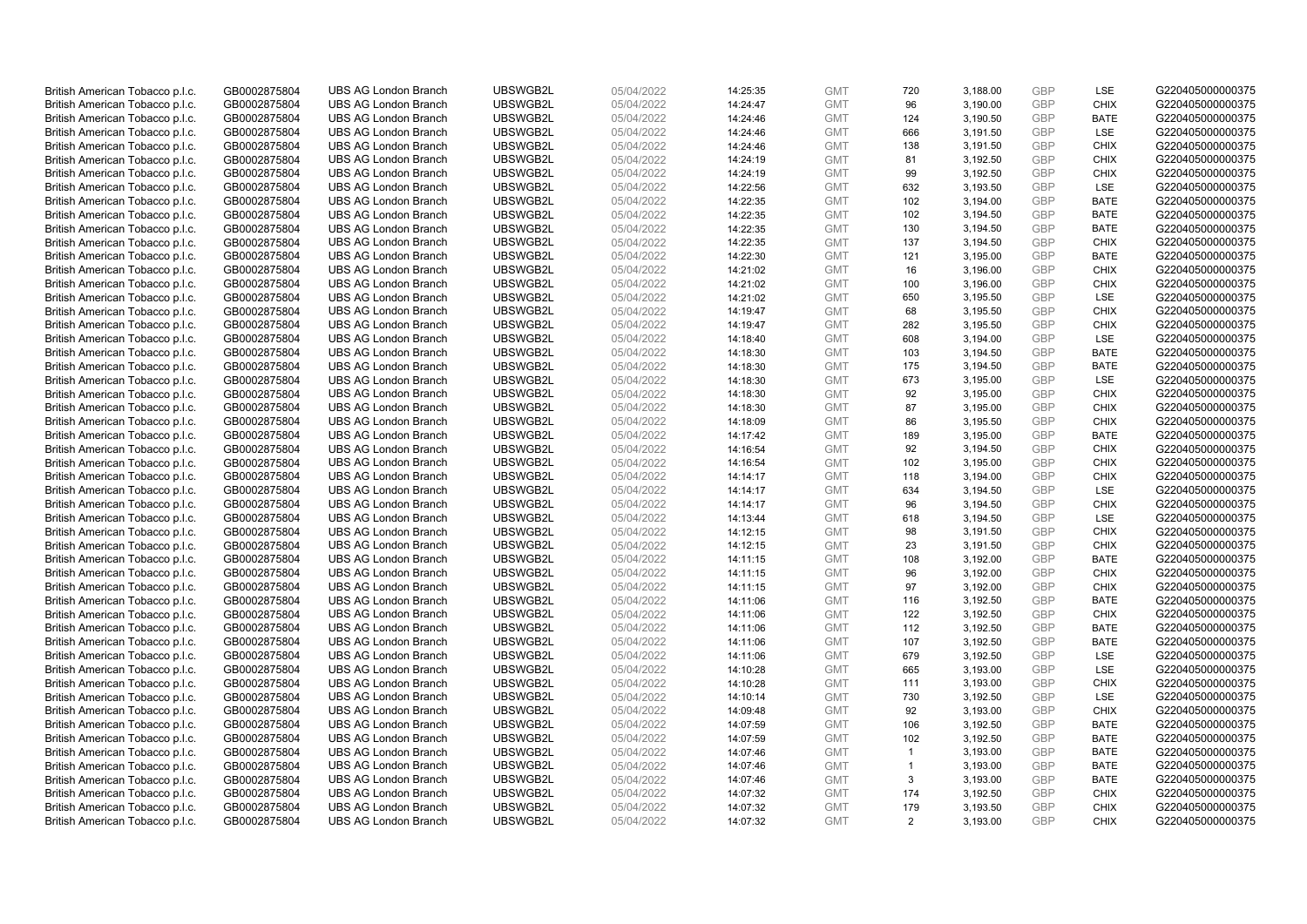| British American Tobacco p.l.c. | GB0002875804 | <b>UBS AG London Branch</b> | UBSWGB2L | 05/04/2022 | 14:06:33 | <b>GMT</b> | 100            | 3,192.50 | <b>GBP</b> | <b>BATE</b> | G220405000000375 |
|---------------------------------|--------------|-----------------------------|----------|------------|----------|------------|----------------|----------|------------|-------------|------------------|
| British American Tobacco p.l.c. | GB0002875804 | <b>UBS AG London Branch</b> | UBSWGB2L | 05/04/2022 | 14:06:06 | <b>GMT</b> | 79             | 3,191.50 | GBP        | <b>BATE</b> | G220405000000375 |
| British American Tobacco p.l.c. | GB0002875804 | <b>UBS AG London Branch</b> | UBSWGB2L | 05/04/2022 | 14:05:03 | <b>GMT</b> | 252            | 3,191.50 | <b>GBP</b> | LSE         | G220405000000375 |
| British American Tobacco p.l.c. | GB0002875804 | <b>UBS AG London Branch</b> | UBSWGB2L | 05/04/2022 | 14:05:03 | <b>GMT</b> | 435            | 3,191.50 | <b>GBP</b> | LSE         | G220405000000375 |
| British American Tobacco p.l.c. | GB0002875804 | <b>UBS AG London Branch</b> | UBSWGB2L | 05/04/2022 | 14:04:22 | <b>GMT</b> | $\overline{4}$ | 3,189.50 | GBP        | <b>CHIX</b> | G220405000000375 |
| British American Tobacco p.l.c. | GB0002875804 | <b>UBS AG London Branch</b> | UBSWGB2L | 05/04/2022 | 14:04:22 | <b>GMT</b> | 200            | 3,189.50 | <b>GBP</b> | <b>CHIX</b> | G220405000000375 |
| British American Tobacco p.l.c. | GB0002875804 | <b>UBS AG London Branch</b> | UBSWGB2L | 05/04/2022 | 14:04:13 | <b>GMT</b> | 198            | 3,189.50 | <b>GBP</b> | LSE         | G220405000000375 |
| British American Tobacco p.l.c. | GB0002875804 | <b>UBS AG London Branch</b> | UBSWGB2L | 05/04/2022 | 14:04:13 | <b>GMT</b> | 70             | 3,189.50 | <b>GBP</b> | <b>CHIX</b> | G220405000000375 |
| British American Tobacco p.l.c. | GB0002875804 | <b>UBS AG London Branch</b> | UBSWGB2L | 05/04/2022 | 14:04:13 | <b>GMT</b> | 522            | 3,189.50 | <b>GBP</b> | LSE         | G220405000000375 |
| British American Tobacco p.l.c. | GB0002875804 | <b>UBS AG London Branch</b> | UBSWGB2L | 05/04/2022 | 14:04:13 | <b>GMT</b> | 13             | 3,189.50 | <b>GBP</b> | <b>CHIX</b> | G220405000000375 |
| British American Tobacco p.l.c. | GB0002875804 | <b>UBS AG London Branch</b> | UBSWGB2L | 05/04/2022 | 14:03:24 | <b>GMT</b> | 82             | 3,189.00 | <b>GBP</b> | <b>CHIX</b> | G220405000000375 |
| British American Tobacco p.l.c. | GB0002875804 | <b>UBS AG London Branch</b> | UBSWGB2L | 05/04/2022 | 14:03:24 | <b>GMT</b> | 115            | 3,189.00 | <b>GBP</b> | <b>BATE</b> | G220405000000375 |
| British American Tobacco p.l.c. | GB0002875804 | <b>UBS AG London Branch</b> | UBSWGB2L | 05/04/2022 | 14:03:24 | <b>GMT</b> | 26             | 3,189.00 | <b>GBP</b> | <b>CHIX</b> | G220405000000375 |
| British American Tobacco p.l.c. | GB0002875804 | <b>UBS AG London Branch</b> | UBSWGB2L | 05/04/2022 | 14:03:24 | <b>GMT</b> | 63             | 3,189.00 | <b>GBP</b> | <b>CHIX</b> | G220405000000375 |
| British American Tobacco p.l.c. | GB0002875804 | <b>UBS AG London Branch</b> | UBSWGB2L | 05/04/2022 | 14:03:11 | <b>GMT</b> | 12             | 3,189.00 | GBP        | <b>CHIX</b> | G220405000000375 |
| British American Tobacco p.l.c. | GB0002875804 | <b>UBS AG London Branch</b> | UBSWGB2L | 05/04/2022 | 14:02:30 | <b>GMT</b> | 157            | 3,188.50 | <b>GBP</b> | <b>CHIX</b> | G220405000000375 |
| British American Tobacco p.l.c. | GB0002875804 | <b>UBS AG London Branch</b> | UBSWGB2L | 05/04/2022 | 14:01:32 | <b>GMT</b> | $\mathbf{3}$   | 3,186.50 | GBP        | <b>CHIX</b> | G220405000000375 |
| British American Tobacco p.l.c. | GB0002875804 | <b>UBS AG London Branch</b> | UBSWGB2L | 05/04/2022 | 14:01:22 | <b>GMT</b> | 618            | 3,186.00 | <b>GBP</b> | <b>LSE</b>  | G220405000000375 |
| British American Tobacco p.l.c. | GB0002875804 | <b>UBS AG London Branch</b> | UBSWGB2L | 05/04/2022 | 14:00:31 | <b>GMT</b> | 63             | 3,185.00 | <b>GBP</b> | <b>LSE</b>  | G220405000000375 |
| British American Tobacco p.l.c. | GB0002875804 | <b>UBS AG London Branch</b> | UBSWGB2L | 05/04/2022 | 14:00:31 | <b>GMT</b> | 102            | 3,185.00 | <b>GBP</b> | LSE         | G220405000000375 |
| British American Tobacco p.l.c. | GB0002875804 | <b>UBS AG London Branch</b> | UBSWGB2L | 05/04/2022 | 14:00:31 | <b>GMT</b> | 9              | 3,185.00 | <b>GBP</b> | LSE         | G220405000000375 |
| British American Tobacco p.l.c. | GB0002875804 | <b>UBS AG London Branch</b> | UBSWGB2L | 05/04/2022 | 14:00:21 | <b>GMT</b> | 154            | 3,185.00 | GBP        | LSE         | G220405000000375 |
| British American Tobacco p.l.c. | GB0002875804 | <b>UBS AG London Branch</b> | UBSWGB2L | 05/04/2022 | 14:00:21 | <b>GMT</b> | 169            | 3,185.00 | <b>GBP</b> | LSE         | G220405000000375 |
| British American Tobacco p.l.c. | GB0002875804 | <b>UBS AG London Branch</b> | UBSWGB2L | 05/04/2022 | 14:00:05 | <b>GMT</b> | 706            | 3,185.00 | <b>GBP</b> | <b>LSE</b>  | G220405000000375 |
| British American Tobacco p.l.c. | GB0002875804 | <b>UBS AG London Branch</b> | UBSWGB2L | 05/04/2022 | 13:59:13 | <b>GMT</b> | 95             | 3,182.00 | <b>GBP</b> | <b>CHIX</b> | G220405000000375 |
| British American Tobacco p.l.c. | GB0002875804 | <b>UBS AG London Branch</b> | UBSWGB2L | 05/04/2022 | 13:59:12 | <b>GMT</b> | 151            | 3,183.00 | <b>GBP</b> | <b>BATE</b> | G220405000000375 |
| British American Tobacco p.l.c. | GB0002875804 | <b>UBS AG London Branch</b> | UBSWGB2L | 05/04/2022 | 13:59:12 | <b>GMT</b> | 85             | 3,183.00 | <b>GBP</b> | <b>CHIX</b> | G220405000000375 |
| British American Tobacco p.l.c. | GB0002875804 | <b>UBS AG London Branch</b> | UBSWGB2L | 05/04/2022 | 13:59:11 | <b>GMT</b> | 118            | 3,183.50 | <b>GBP</b> | <b>BATE</b> | G220405000000375 |
| British American Tobacco p.l.c. | GB0002875804 | <b>UBS AG London Branch</b> | UBSWGB2L | 05/04/2022 | 13:59:11 | <b>GMT</b> | 174            | 3,183.50 | <b>GBP</b> | <b>BATE</b> | G220405000000375 |
| British American Tobacco p.l.c. | GB0002875804 | <b>UBS AG London Branch</b> | UBSWGB2L | 05/04/2022 | 13:58:26 | <b>GMT</b> | 93             | 3,184.00 | <b>GBP</b> | <b>CHIX</b> | G220405000000375 |
| British American Tobacco p.l.c. | GB0002875804 | <b>UBS AG London Branch</b> | UBSWGB2L | 05/04/2022 | 13:57:55 | <b>GMT</b> | 117            | 3,184.50 | <b>GBP</b> | <b>CHIX</b> | G220405000000375 |
| British American Tobacco p.l.c. | GB0002875804 | <b>UBS AG London Branch</b> | UBSWGB2L | 05/04/2022 | 13:56:40 | <b>GMT</b> | 66             | 3,185.50 | GBP        | <b>LSE</b>  | G220405000000375 |
| British American Tobacco p.l.c. | GB0002875804 | <b>UBS AG London Branch</b> | UBSWGB2L | 05/04/2022 | 13:56:40 | <b>GMT</b> | 630            | 3,185.50 | <b>GBP</b> | LSE         | G220405000000375 |
| British American Tobacco p.l.c. | GB0002875804 | <b>UBS AG London Branch</b> | UBSWGB2L | 05/04/2022 | 13:56:01 | <b>GMT</b> | 684            | 3,185.00 | <b>GBP</b> | LSE         | G220405000000375 |
| British American Tobacco p.l.c. | GB0002875804 | <b>UBS AG London Branch</b> | UBSWGB2L | 05/04/2022 | 13:56:01 | <b>GMT</b> | 88             | 3,185.00 | GBP        | <b>CHIX</b> | G220405000000375 |
| British American Tobacco p.l.c. | GB0002875804 | <b>UBS AG London Branch</b> | UBSWGB2L | 05/04/2022 | 13:55:51 | <b>GMT</b> | 85             | 3,186.50 | <b>GBP</b> | <b>CHIX</b> | G220405000000375 |
| British American Tobacco p.l.c. | GB0002875804 | <b>UBS AG London Branch</b> | UBSWGB2L | 05/04/2022 | 13:54:47 | <b>GMT</b> | 3              | 3,186.50 | GBP        | <b>BATE</b> | G220405000000375 |
| British American Tobacco p.l.c. | GB0002875804 | <b>UBS AG London Branch</b> | UBSWGB2L | 05/04/2022 | 13:54:47 | <b>GMT</b> | 100            | 3,186.50 | <b>GBP</b> | <b>BATE</b> | G220405000000375 |
| British American Tobacco p.l.c. | GB0002875804 | <b>UBS AG London Branch</b> | UBSWGB2L | 05/04/2022 | 13:54:46 | <b>GMT</b> | $\overline{2}$ | 3,186.50 | GBP        | <b>BATE</b> | G220405000000375 |
| British American Tobacco p.l.c. | GB0002875804 | <b>UBS AG London Branch</b> | UBSWGB2L | 05/04/2022 | 13:54:46 | <b>GMT</b> | 173            | 3,186.50 | <b>GBP</b> | <b>CHIX</b> | G220405000000375 |
| British American Tobacco p.l.c. | GB0002875804 | <b>UBS AG London Branch</b> | UBSWGB2L | 05/04/2022 | 13:54:46 | <b>GMT</b> | 19             | 3,186.50 | GBP        | <b>CHIX</b> | G220405000000375 |
| British American Tobacco p.l.c. | GB0002875804 | <b>UBS AG London Branch</b> | UBSWGB2L | 05/04/2022 | 13:54:46 | <b>GMT</b> | 686            | 3,186.50 | <b>GBP</b> | <b>LSE</b>  | G220405000000375 |
| British American Tobacco p.l.c. | GB0002875804 | <b>UBS AG London Branch</b> | UBSWGB2L | 05/04/2022 | 13:54:45 | <b>GMT</b> | 200            | 3,187.00 | <b>GBP</b> | <b>CHIX</b> | G220405000000375 |
| British American Tobacco p.l.c. | GB0002875804 | <b>UBS AG London Branch</b> | UBSWGB2L | 05/04/2022 | 13:54:45 | <b>GMT</b> | 22             | 3,187.00 | <b>GBP</b> | <b>CHIX</b> | G220405000000375 |
| British American Tobacco p.l.c. | GB0002875804 | <b>UBS AG London Branch</b> | UBSWGB2L | 05/04/2022 | 13:52:02 | <b>GMT</b> | 88             | 3,185.00 | GBP        | <b>CHIX</b> | G220405000000375 |
| British American Tobacco p.l.c. | GB0002875804 | <b>UBS AG London Branch</b> | UBSWGB2L | 05/04/2022 | 13:52:02 | <b>GMT</b> | 120            | 3,185.00 | <b>GBP</b> | <b>BATE</b> | G220405000000375 |
| British American Tobacco p.l.c. | GB0002875804 | <b>UBS AG London Branch</b> | UBSWGB2L | 05/04/2022 | 13:52:02 | <b>GMT</b> | 93             | 3,185.00 | <b>GBP</b> | <b>CHIX</b> | G220405000000375 |
| British American Tobacco p.l.c. | GB0002875804 | <b>UBS AG London Branch</b> | UBSWGB2L | 05/04/2022 | 13:52:02 | <b>GMT</b> | 692            | 3,185.50 | GBP        | LSE         | G220405000000375 |
| British American Tobacco p.l.c. | GB0002875804 | <b>UBS AG London Branch</b> | UBSWGB2L | 05/04/2022 | 13:52:02 | <b>GMT</b> | 113            | 3,185.00 | <b>GBP</b> | <b>BATE</b> | G220405000000375 |
| British American Tobacco p.l.c. | GB0002875804 | <b>UBS AG London Branch</b> | UBSWGB2L | 05/04/2022 | 13:52:02 | <b>GMT</b> | 86             | 3,185.00 | GBP        | <b>CHIX</b> | G220405000000375 |
| British American Tobacco p.l.c. | GB0002875804 | <b>UBS AG London Branch</b> | UBSWGB2L | 05/04/2022 | 13:50:46 | <b>GMT</b> | 654            | 3,185.00 | <b>GBP</b> | LSE         | G220405000000375 |
| British American Tobacco p.l.c. | GB0002875804 | <b>UBS AG London Branch</b> | UBSWGB2L | 05/04/2022 | 13:50:46 | <b>GMT</b> | 721            | 3,185.00 | <b>GBP</b> | LSE         | G220405000000375 |
| British American Tobacco p.l.c. | GB0002875804 | <b>UBS AG London Branch</b> | UBSWGB2L | 05/04/2022 | 13:50:28 | <b>GMT</b> | 654            | 3,184.50 | <b>GBP</b> | LSE         | G220405000000375 |
| British American Tobacco p.l.c. | GB0002875804 | <b>UBS AG London Branch</b> | UBSWGB2L | 05/04/2022 | 13:50:28 | <b>GMT</b> | 36             | 3,184.50 | GBP        | <b>LSE</b>  | G220405000000375 |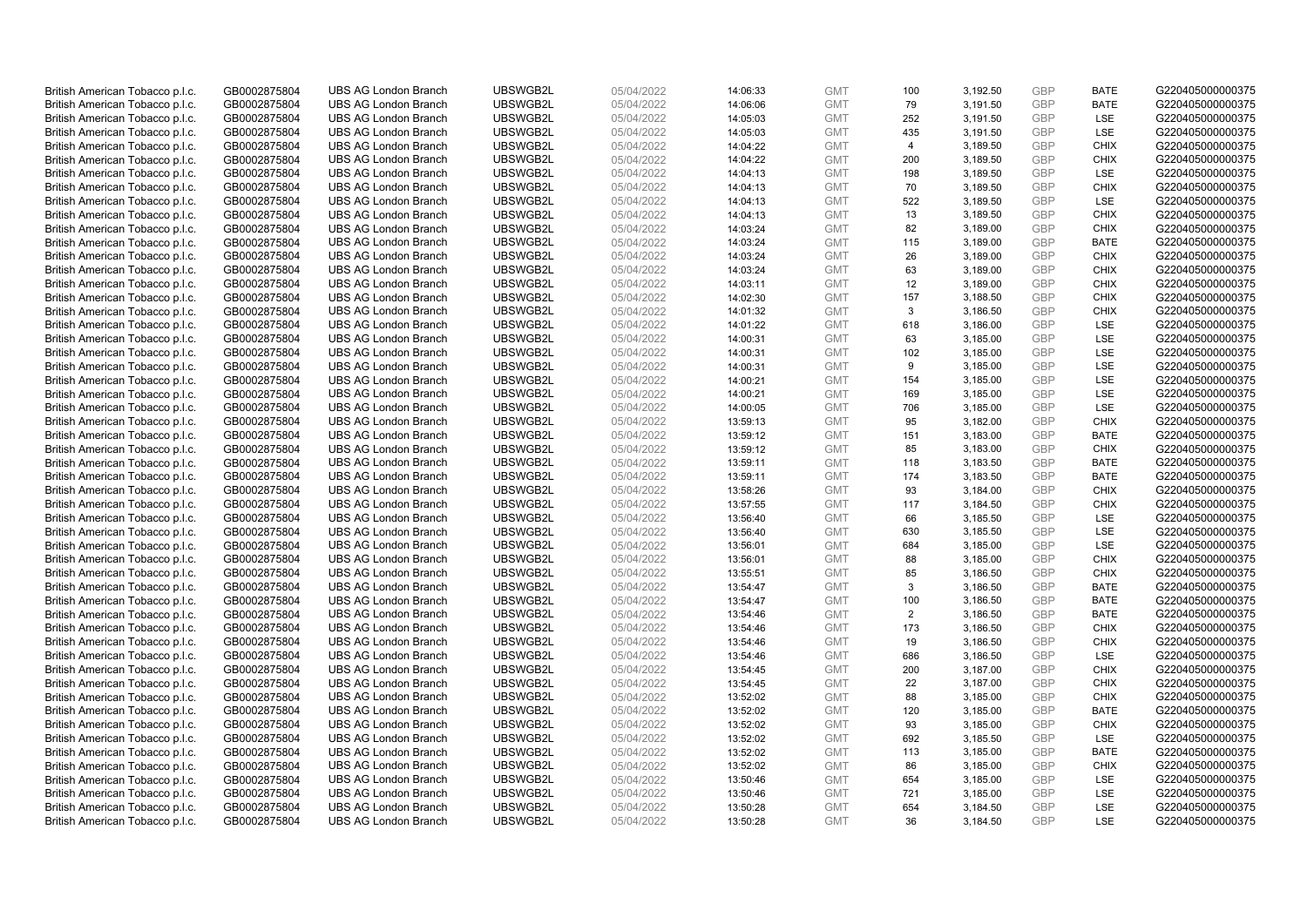| British American Tobacco p.l.c. | GB0002875804 | <b>UBS AG London Branch</b> | UBSWGB2L | 05/04/2022 | 13:50:28 | <b>GMT</b> | 23  | 3,184.50 | <b>GBP</b> | <b>BATE</b> | G220405000000375 |
|---------------------------------|--------------|-----------------------------|----------|------------|----------|------------|-----|----------|------------|-------------|------------------|
| British American Tobacco p.l.c. | GB0002875804 | <b>UBS AG London Branch</b> | UBSWGB2L | 05/04/2022 | 13:50:28 | <b>GMT</b> | 59  | 3,184.50 | <b>GBP</b> | <b>CHIX</b> | G220405000000375 |
| British American Tobacco p.l.c. | GB0002875804 | <b>UBS AG London Branch</b> | UBSWGB2L | 05/04/2022 | 13:50:28 | <b>GMT</b> | 104 | 3,184.50 | <b>GBP</b> | <b>CHIX</b> | G220405000000375 |
| British American Tobacco p.l.c. | GB0002875804 | <b>UBS AG London Branch</b> | UBSWGB2L | 05/04/2022 | 13:50:28 | <b>GMT</b> | 23  | 3,184.50 | <b>GBP</b> | <b>BATE</b> | G220405000000375 |
| British American Tobacco p.l.c. | GB0002875804 | <b>UBS AG London Branch</b> | UBSWGB2L | 05/04/2022 | 13:50:28 | <b>GMT</b> | 8   | 3,184.50 | <b>GBP</b> | <b>BATE</b> | G220405000000375 |
| British American Tobacco p.l.c. | GB0002875804 | <b>UBS AG London Branch</b> | UBSWGB2L | 05/04/2022 | 13:50:28 | <b>GMT</b> | 23  | 3,184.50 | <b>GBP</b> | <b>BATE</b> | G220405000000375 |
| British American Tobacco p.l.c. | GB0002875804 | <b>UBS AG London Branch</b> | UBSWGB2L | 05/04/2022 | 13:50:28 | <b>GMT</b> | 23  | 3,184.50 | <b>GBP</b> | <b>BATE</b> | G220405000000375 |
| British American Tobacco p.l.c. | GB0002875804 | <b>UBS AG London Branch</b> | UBSWGB2L | 05/04/2022 | 13:50:28 | <b>GMT</b> | 23  | 3,184.50 | <b>GBP</b> | <b>BATE</b> | G220405000000375 |
| British American Tobacco p.l.c. | GB0002875804 | <b>UBS AG London Branch</b> | UBSWGB2L | 05/04/2022 | 13:49:26 | <b>GMT</b> | 200 | 3,183.50 | <b>GBP</b> | LSE         | G220405000000375 |
| British American Tobacco p.l.c. | GB0002875804 | <b>UBS AG London Branch</b> | UBSWGB2L | 05/04/2022 | 13:49:26 | <b>GMT</b> | 590 | 3,183.50 | <b>GBP</b> | LSE         | G220405000000375 |
| British American Tobacco p.l.c. | GB0002875804 | <b>UBS AG London Branch</b> | UBSWGB2L | 05/04/2022 | 13:49:26 | <b>GMT</b> | 486 | 3,184.00 | <b>GBP</b> | <b>LSE</b>  | G220405000000375 |
| British American Tobacco p.l.c. | GB0002875804 | <b>UBS AG London Branch</b> | UBSWGB2L | 05/04/2022 | 13:49:26 | <b>GMT</b> | 239 | 3,184.00 | <b>GBP</b> | LSE         | G220405000000375 |
| British American Tobacco p.l.c. | GB0002875804 | <b>UBS AG London Branch</b> | UBSWGB2L | 05/04/2022 | 13:48:06 | <b>GMT</b> | 687 | 3,183.00 | <b>GBP</b> | LSE         | G220405000000375 |
| British American Tobacco p.l.c. | GB0002875804 | <b>UBS AG London Branch</b> | UBSWGB2L | 05/04/2022 | 13:47:41 | <b>GMT</b> | 115 | 3,182.50 | <b>GBP</b> | <b>BATE</b> | G220405000000375 |
| British American Tobacco p.l.c. | GB0002875804 | <b>UBS AG London Branch</b> | UBSWGB2L | 05/04/2022 | 13:47:41 | <b>GMT</b> | 843 | 3,182.50 | <b>GBP</b> | <b>LSE</b>  | G220405000000375 |
| British American Tobacco p.l.c. | GB0002875804 | <b>UBS AG London Branch</b> | UBSWGB2L | 05/04/2022 | 13:47:41 | <b>GMT</b> | 168 | 3,183.00 | <b>GBP</b> | <b>CHIX</b> | G220405000000375 |
| British American Tobacco p.l.c. | GB0002875804 | <b>UBS AG London Branch</b> | UBSWGB2L | 05/04/2022 | 13:47:41 | <b>GMT</b> | 734 | 3,183.50 | <b>GBP</b> | LSE         | G220405000000375 |
| British American Tobacco p.l.c. | GB0002875804 | <b>UBS AG London Branch</b> | UBSWGB2L | 05/04/2022 | 13:47:41 | <b>GMT</b> | 194 | 3,183.50 | <b>GBP</b> | LSE         | G220405000000375 |
| British American Tobacco p.l.c. | GB0002875804 | <b>UBS AG London Branch</b> | UBSWGB2L | 05/04/2022 | 13:47:41 | <b>GMT</b> | 82  | 3,183.00 | <b>GBP</b> | <b>CHIX</b> | G220405000000375 |
| British American Tobacco p.l.c. | GB0002875804 | <b>UBS AG London Branch</b> | UBSWGB2L | 05/04/2022 | 13:46:57 | <b>GMT</b> | 98  | 3,180.00 | <b>GBP</b> | <b>BATE</b> | G220405000000375 |
| British American Tobacco p.l.c. | GB0002875804 | <b>UBS AG London Branch</b> | UBSWGB2L | 05/04/2022 | 13:46:57 | <b>GMT</b> | 39  | 3,180.00 | <b>GBP</b> | <b>BATE</b> | G220405000000375 |
| British American Tobacco p.l.c. | GB0002875804 | <b>UBS AG London Branch</b> | UBSWGB2L | 05/04/2022 | 13:46:57 | <b>GMT</b> | 12  | 3,180.00 | <b>GBP</b> | <b>BATE</b> | G220405000000375 |
| British American Tobacco p.l.c. | GB0002875804 | <b>UBS AG London Branch</b> | UBSWGB2L | 05/04/2022 | 13:46:05 | <b>GMT</b> | 100 | 3,180.50 | <b>GBP</b> | <b>CHIX</b> | G220405000000375 |
| British American Tobacco p.l.c. | GB0002875804 | <b>UBS AG London Branch</b> | UBSWGB2L | 05/04/2022 | 13:46:05 | <b>GMT</b> | 100 | 3,180.50 | <b>GBP</b> | <b>CHIX</b> | G220405000000375 |
| British American Tobacco p.l.c. | GB0002875804 | <b>UBS AG London Branch</b> | UBSWGB2L | 05/04/2022 | 13:46:05 | <b>GMT</b> | 85  | 3,180.50 | <b>GBP</b> | <b>CHIX</b> | G220405000000375 |
| British American Tobacco p.l.c. | GB0002875804 | <b>UBS AG London Branch</b> | UBSWGB2L | 05/04/2022 | 13:44:44 | <b>GMT</b> | 98  | 3,181.00 | <b>GBP</b> | <b>CHIX</b> | G220405000000375 |
| British American Tobacco p.l.c. | GB0002875804 | <b>UBS AG London Branch</b> | UBSWGB2L | 05/04/2022 | 13:44:44 | <b>GMT</b> | 101 | 3,181.00 | <b>GBP</b> | <b>CHIX</b> | G220405000000375 |
| British American Tobacco p.l.c. | GB0002875804 | <b>UBS AG London Branch</b> | UBSWGB2L | 05/04/2022 | 13:42:38 | <b>GMT</b> | 101 | 3,180.00 | <b>GBP</b> | <b>BATE</b> | G220405000000375 |
| British American Tobacco p.l.c. | GB0002875804 | <b>UBS AG London Branch</b> | UBSWGB2L | 05/04/2022 | 13:42:38 | <b>GMT</b> | 649 | 3,180.00 | GBP        | LSE         | G220405000000375 |
| British American Tobacco p.l.c. | GB0002875804 | <b>UBS AG London Branch</b> | UBSWGB2L | 05/04/2022 | 13:42:38 | <b>GMT</b> | 44  | 3,180.00 | <b>GBP</b> | <b>CHIX</b> | G220405000000375 |
| British American Tobacco p.l.c. | GB0002875804 | <b>UBS AG London Branch</b> | UBSWGB2L | 05/04/2022 | 13:42:38 | <b>GMT</b> | 38  | 3,180.00 | GBP        | <b>CHIX</b> | G220405000000375 |
| British American Tobacco p.l.c. | GB0002875804 | <b>UBS AG London Branch</b> | UBSWGB2L | 05/04/2022 | 13:42:38 | <b>GMT</b> | 123 | 3,180.00 | <b>GBP</b> | <b>CHIX</b> | G220405000000375 |
| British American Tobacco p.l.c. | GB0002875804 | <b>UBS AG London Branch</b> | UBSWGB2L | 05/04/2022 | 13:42:38 | <b>GMT</b> | 314 | 3,180.50 | GBP        | <b>LSE</b>  | G220405000000375 |
| British American Tobacco p.l.c. | GB0002875804 | <b>UBS AG London Branch</b> | UBSWGB2L | 05/04/2022 | 13:42:38 | <b>GMT</b> | 277 | 3,180.50 | <b>GBP</b> | LSE         | G220405000000375 |
| British American Tobacco p.l.c. | GB0002875804 | <b>UBS AG London Branch</b> | UBSWGB2L | 05/04/2022 | 13:42:38 | <b>GMT</b> | 123 | 3,180.50 | GBP        | LSE         | G220405000000375 |
| British American Tobacco p.l.c. | GB0002875804 | <b>UBS AG London Branch</b> | UBSWGB2L | 05/04/2022 | 13:42:38 | <b>GMT</b> | 113 | 3,180.50 | <b>GBP</b> | <b>BATE</b> | G220405000000375 |
| British American Tobacco p.l.c. | GB0002875804 | <b>UBS AG London Branch</b> | UBSWGB2L | 05/04/2022 | 13:42:38 | <b>GMT</b> | 110 | 3,180.50 | GBP        | <b>BATE</b> | G220405000000375 |
| British American Tobacco p.l.c. | GB0002875804 | <b>UBS AG London Branch</b> | UBSWGB2L | 05/04/2022 | 13:42:01 | <b>GMT</b> | 80  | 3,181.50 | <b>GBP</b> | <b>CHIX</b> | G220405000000375 |
| British American Tobacco p.l.c. | GB0002875804 | <b>UBS AG London Branch</b> | UBSWGB2L | 05/04/2022 | 13:41:50 | <b>GMT</b> | 77  | 3,182.00 | <b>GBP</b> | <b>CHIX</b> | G220405000000375 |
| British American Tobacco p.l.c. | GB0002875804 | <b>UBS AG London Branch</b> | UBSWGB2L | 05/04/2022 | 13:41:50 | <b>GMT</b> | 3   | 3,182.00 | <b>GBP</b> | <b>CHIX</b> | G220405000000375 |
| British American Tobacco p.l.c. | GB0002875804 | <b>UBS AG London Branch</b> | UBSWGB2L | 05/04/2022 | 13:40:59 | <b>GMT</b> | 130 | 3,181.50 | <b>GBP</b> | <b>CHIX</b> | G220405000000375 |
| British American Tobacco p.l.c. | GB0002875804 | <b>UBS AG London Branch</b> | UBSWGB2L | 05/04/2022 | 13:39:39 | <b>GMT</b> | 112 | 3,179.00 | GBP        | <b>BATE</b> | G220405000000375 |
| British American Tobacco p.l.c. | GB0002875804 | <b>UBS AG London Branch</b> | UBSWGB2L | 05/04/2022 | 13:39:25 | <b>GMT</b> | 207 | 3,179.50 | <b>GBP</b> | <b>CHIX</b> | G220405000000375 |
| British American Tobacco p.l.c. | GB0002875804 | <b>UBS AG London Branch</b> | UBSWGB2L | 05/04/2022 | 13:38:17 | <b>GMT</b> | 2   | 3,179.00 | GBP        | <b>CHIX</b> | G220405000000375 |
| British American Tobacco p.l.c. | GB0002875804 | <b>UBS AG London Branch</b> | UBSWGB2L | 05/04/2022 | 13:38:17 | <b>GMT</b> | 3   | 3,179.00 | <b>GBP</b> | <b>CHIX</b> | G220405000000375 |
| British American Tobacco p.l.c. | GB0002875804 | <b>UBS AG London Branch</b> | UBSWGB2L | 05/04/2022 | 13:38:08 | <b>GMT</b> | 154 | 3,178.50 | <b>GBP</b> | <b>LSE</b>  | G220405000000375 |
| British American Tobacco p.l.c. | GB0002875804 | <b>UBS AG London Branch</b> | UBSWGB2L | 05/04/2022 | 13:38:08 | <b>GMT</b> | 703 | 3,178.00 | <b>GBP</b> | LSE         | G220405000000375 |
| British American Tobacco p.l.c. | GB0002875804 | <b>UBS AG London Branch</b> | UBSWGB2L | 05/04/2022 | 13:38:08 | <b>GMT</b> | 606 | 3,178.00 | <b>GBP</b> | LSE         | G220405000000375 |
| British American Tobacco p.l.c. | GB0002875804 | <b>UBS AG London Branch</b> | UBSWGB2L | 05/04/2022 | 13:36:04 | <b>GMT</b> | 680 | 3,176.50 | <b>GBP</b> | <b>LSE</b>  | G220405000000375 |
| British American Tobacco p.l.c. | GB0002875804 | <b>UBS AG London Branch</b> | UBSWGB2L | 05/04/2022 | 13:35:41 | <b>GMT</b> | 324 | 3,175.50 | <b>GBP</b> | LSE         | G220405000000375 |
| British American Tobacco p.l.c. | GB0002875804 | <b>UBS AG London Branch</b> | UBSWGB2L | 05/04/2022 | 13:35:41 | <b>GMT</b> | 295 | 3,175.50 | <b>GBP</b> | <b>LSE</b>  | G220405000000375 |
| British American Tobacco p.l.c. | GB0002875804 | <b>UBS AG London Branch</b> | UBSWGB2L | 05/04/2022 | 13:35:41 | <b>GMT</b> | 96  | 3,175.50 | <b>GBP</b> | <b>CHIX</b> | G220405000000375 |
| British American Tobacco p.l.c. | GB0002875804 | <b>UBS AG London Branch</b> | UBSWGB2L | 05/04/2022 | 13:35:41 | <b>GMT</b> | 586 | 3,175.00 | <b>GBP</b> | LSE         | G220405000000375 |
| British American Tobacco p.l.c. | GB0002875804 | <b>UBS AG London Branch</b> | UBSWGB2L | 05/04/2022 | 13:35:41 | <b>GMT</b> | 124 | 3,175.50 | GBP        | <b>BATE</b> | G220405000000375 |
|                                 |              |                             |          |            |          |            |     |          |            |             |                  |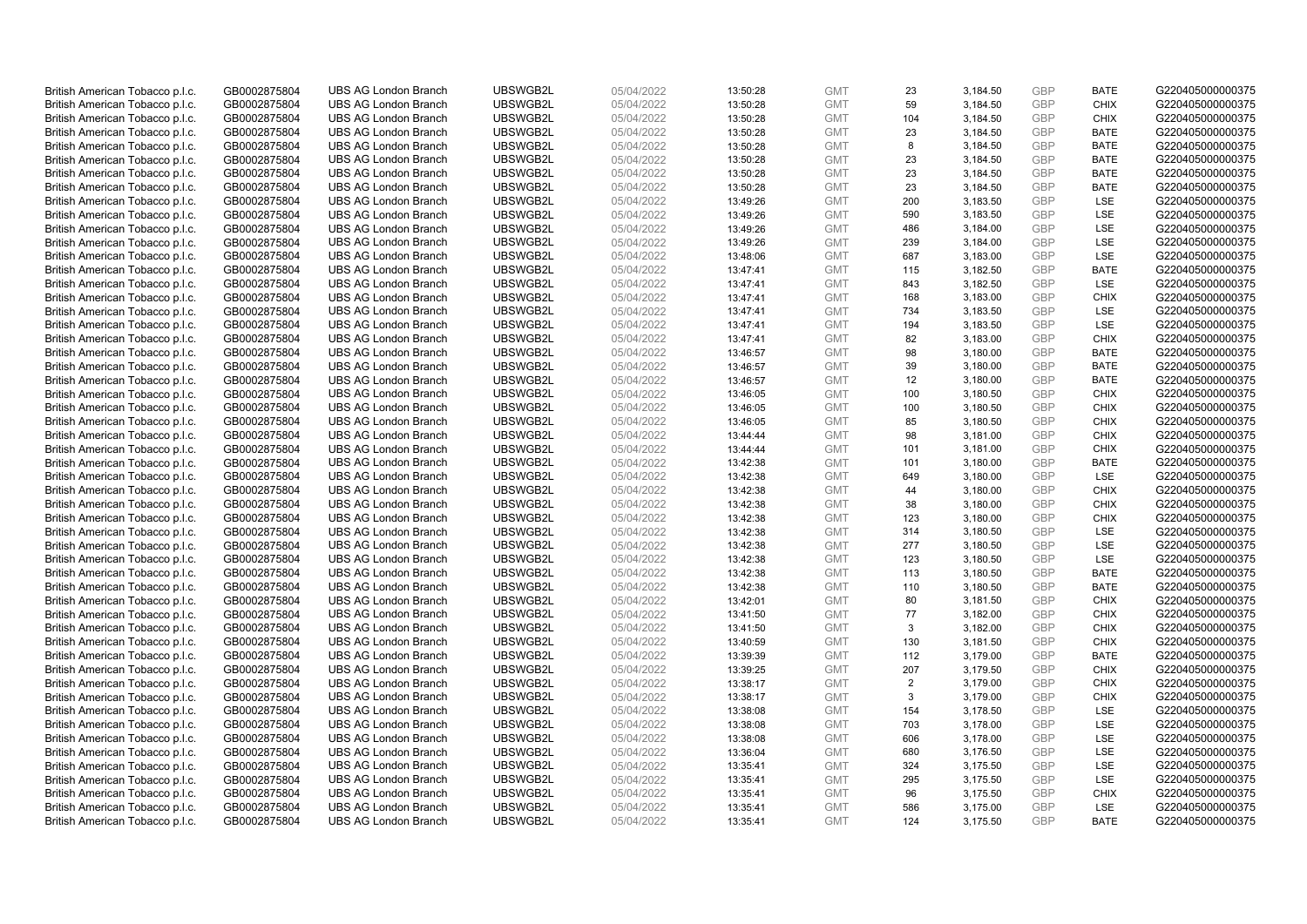| British American Tobacco p.l.c.                                    | GB0002875804                 | <b>UBS AG London Branch</b>                                | UBSWGB2L             | 05/04/2022               | 13:35:41             | <b>GMT</b>               | 592            | 3,175.50             | <b>GBP</b>               | LSE                | G220405000000375                     |
|--------------------------------------------------------------------|------------------------------|------------------------------------------------------------|----------------------|--------------------------|----------------------|--------------------------|----------------|----------------------|--------------------------|--------------------|--------------------------------------|
| British American Tobacco p.l.c.                                    | GB0002875804                 | <b>UBS AG London Branch</b>                                | UBSWGB2L             | 05/04/2022               | 13:35:41             | <b>GMT</b>               | 94             | 3,176.00             | GBP                      | <b>CHIX</b>        | G220405000000375                     |
| British American Tobacco p.l.c.                                    | GB0002875804                 | <b>UBS AG London Branch</b>                                | UBSWGB2L             | 05/04/2022               | 13:35:41             | <b>GMT</b>               | 53             | 3,175.50             | <b>GBP</b>               | <b>BATE</b>        | G220405000000375                     |
| British American Tobacco p.l.c.                                    | GB0002875804                 | <b>UBS AG London Branch</b>                                | UBSWGB2L             | 05/04/2022               | 13:35:41             | <b>GMT</b>               | 53             | 3,175.50             | <b>GBP</b>               | <b>BATE</b>        | G220405000000375                     |
| British American Tobacco p.l.c.                                    | GB0002875804                 | <b>UBS AG London Branch</b>                                | UBSWGB2L             | 05/04/2022               | 13:35:41             | <b>GMT</b>               | 134            | 3,176.00             | <b>GBP</b>               | <b>CHIX</b>        | G220405000000375                     |
| British American Tobacco p.l.c.                                    | GB0002875804                 | <b>UBS AG London Branch</b>                                | UBSWGB2L             | 05/04/2022               | 13:35:41             | <b>GMT</b>               | 87             | 3,176.00             | <b>GBP</b>               | <b>CHIX</b>        | G220405000000375                     |
| British American Tobacco p.l.c.                                    | GB0002875804                 | <b>UBS AG London Branch</b>                                | UBSWGB2L             | 05/04/2022               | 13:35:41             | <b>GMT</b>               | 24             | 3,176.00             | <b>GBP</b>               | <b>CHIX</b>        | G220405000000375                     |
| British American Tobacco p.l.c.                                    | GB0002875804                 | <b>UBS AG London Branch</b>                                | UBSWGB2L             | 05/04/2022               | 13:35:41             | <b>GMT</b>               | 64             | 3,176.00             | <b>GBP</b>               | <b>CHIX</b>        | G220405000000375                     |
| British American Tobacco p.l.c.                                    | GB0002875804                 | <b>UBS AG London Branch</b>                                | UBSWGB2L             | 05/04/2022               | 13:34:28             | <b>GMT</b>               | $\overline{2}$ | 3,176.00             | <b>GBP</b>               | <b>CHIX</b>        | G220405000000375                     |
| British American Tobacco p.l.c.                                    | GB0002875804                 | <b>UBS AG London Branch</b>                                | UBSWGB2L             | 05/04/2022               | 13:34:28             | <b>GMT</b>               | 3              | 3,176.00             | <b>GBP</b>               | <b>CHIX</b>        | G220405000000375                     |
| British American Tobacco p.l.c.                                    | GB0002875804                 | <b>UBS AG London Branch</b>                                | UBSWGB2L             | 05/04/2022               | 13:34:21             | <b>GMT</b>               | 255            | 3,176.00             | <b>GBP</b>               | <b>LSE</b>         | G220405000000375                     |
| British American Tobacco p.l.c.                                    | GB0002875804                 | <b>UBS AG London Branch</b>                                | UBSWGB2L             | 05/04/2022               | 13:34:21             | <b>GMT</b>               | 258            | 3,176.00             | <b>GBP</b>               | LSE                | G220405000000375                     |
| British American Tobacco p.l.c.                                    | GB0002875804                 | <b>UBS AG London Branch</b>                                | UBSWGB2L             | 05/04/2022               | 13:34:21             | <b>GMT</b>               | 154            | 3,176.00             | <b>GBP</b>               | LSE                | G220405000000375                     |
| British American Tobacco p.l.c.                                    | GB0002875804                 | <b>UBS AG London Branch</b>                                | UBSWGB2L             | 05/04/2022               | 13:34:21             | <b>GMT</b>               | 264            | 3,176.00             | <b>GBP</b><br>GBP        | LSE<br><b>LSE</b>  | G220405000000375                     |
| British American Tobacco p.l.c.                                    | GB0002875804                 | <b>UBS AG London Branch</b>                                | UBSWGB2L             | 05/04/2022               | 13:34:21             | <b>GMT</b>               | 66             | 3,176.00             |                          |                    | G220405000000375                     |
| British American Tobacco p.l.c.                                    | GB0002875804                 | <b>UBS AG London Branch</b>                                | UBSWGB2L<br>UBSWGB2L | 05/04/2022               | 13:33:51             | <b>GMT</b>               | 634            | 3,174.00             | <b>GBP</b><br><b>GBP</b> | LSE                | G220405000000375                     |
| British American Tobacco p.l.c.                                    | GB0002875804                 | <b>UBS AG London Branch</b>                                |                      | 05/04/2022               | 13:33:51             | <b>GMT</b>               | 717            | 3,174.00             |                          | LSE                | G220405000000375                     |
| British American Tobacco p.l.c.                                    | GB0002875804                 | <b>UBS AG London Branch</b>                                | UBSWGB2L             | 05/04/2022               | 13:33:51             | <b>GMT</b>               | 113            | 3,174.00             | <b>GBP</b>               | <b>BATE</b>        | G220405000000375                     |
| British American Tobacco p.l.c.                                    | GB0002875804                 | <b>UBS AG London Branch</b>                                | UBSWGB2L             | 05/04/2022               | 13:33:03             | <b>GMT</b>               | 20             | 3,174.50             | <b>GBP</b>               | <b>LSE</b>         | G220405000000375                     |
| British American Tobacco p.l.c.                                    | GB0002875804                 | <b>UBS AG London Branch</b>                                | UBSWGB2L             | 05/04/2022               | 13:33:03             | <b>GMT</b>               | 611            | 3,174.50             | <b>GBP</b>               | LSE                | G220405000000375                     |
| British American Tobacco p.l.c.                                    | GB0002875804                 | <b>UBS AG London Branch</b>                                | UBSWGB2L<br>UBSWGB2L | 05/04/2022<br>05/04/2022 | 13:32:23             | <b>GMT</b>               | 614<br>98      | 3,177.50             | <b>GBP</b><br>GBP        | LSE<br><b>CHIX</b> | G220405000000375<br>G220405000000375 |
| British American Tobacco p.l.c.                                    | GB0002875804                 | <b>UBS AG London Branch</b>                                |                      |                          | 13:32:23             | <b>GMT</b>               |                | 3,177.50             |                          |                    |                                      |
| British American Tobacco p.l.c.                                    | GB0002875804                 | <b>UBS AG London Branch</b>                                | UBSWGB2L             | 05/04/2022               | 13:32:23             | <b>GMT</b><br><b>GMT</b> | 56             | 3,178.00             | <b>GBP</b><br><b>GBP</b> | <b>BATE</b>        | G220405000000375                     |
| British American Tobacco p.l.c.                                    | GB0002875804                 | <b>UBS AG London Branch</b>                                | UBSWGB2L             | 05/04/2022               | 13:32:23             |                          | 45             | 3,178.00             |                          | <b>BATE</b>        | G220405000000375                     |
| British American Tobacco p.l.c.<br>British American Tobacco p.l.c. | GB0002875804<br>GB0002875804 | <b>UBS AG London Branch</b><br><b>UBS AG London Branch</b> | UBSWGB2L<br>UBSWGB2L | 05/04/2022<br>05/04/2022 | 13:32:23<br>13:32:23 | <b>GMT</b><br><b>GMT</b> | 125<br>723     | 3,178.00<br>3,178.50 | <b>GBP</b><br><b>GBP</b> | <b>CHIX</b><br>LSE | G220405000000375<br>G220405000000375 |
| British American Tobacco p.l.c.                                    | GB0002875804                 | <b>UBS AG London Branch</b>                                | UBSWGB2L             | 05/04/2022               | 13:32:23             | <b>GMT</b>               | 701            | 3,178.50             | <b>GBP</b>               | LSE                | G220405000000375                     |
| British American Tobacco p.l.c.                                    | GB0002875804                 | <b>UBS AG London Branch</b>                                | UBSWGB2L             | 05/04/2022               | 13:32:23             | <b>GMT</b>               | 114            | 3,178.50             | GBP                      | <b>BATE</b>        | G220405000000375                     |
| British American Tobacco p.l.c.                                    | GB0002875804                 | <b>UBS AG London Branch</b>                                | UBSWGB2L             | 05/04/2022               | 13:32:23             | <b>GMT</b>               | 112            | 3,178.50             | <b>GBP</b>               | <b>BATE</b>        | G220405000000375                     |
| British American Tobacco p.l.c.                                    | GB0002875804                 | <b>UBS AG London Branch</b>                                | UBSWGB2L             | 05/04/2022               | 13:32:23             | <b>GMT</b>               | 121            | 3,178.50             | <b>GBP</b>               | <b>BATE</b>        | G220405000000375                     |
| British American Tobacco p.l.c.                                    | GB0002875804                 | <b>UBS AG London Branch</b>                                | UBSWGB2L             | 05/04/2022               | 13:32:23             | <b>GMT</b>               | 106            | 3,178.50             | <b>GBP</b>               | <b>BATE</b>        | G220405000000375                     |
| British American Tobacco p.l.c.                                    | GB0002875804                 | <b>UBS AG London Branch</b>                                | UBSWGB2L             | 05/04/2022               | 13:31:02             | <b>GMT</b>               | $\overline{7}$ | 3,179.00             | <b>GBP</b>               | <b>CHIX</b>        | G220405000000375                     |
| British American Tobacco p.l.c.                                    | GB0002875804                 | <b>UBS AG London Branch</b>                                | UBSWGB2L             | 05/04/2022               | 13:31:02             | <b>GMT</b>               | 154            | 3,179.00             | <b>GBP</b>               | <b>CHIX</b>        | G220405000000375                     |
| British American Tobacco p.l.c.                                    | GB0002875804                 | <b>UBS AG London Branch</b>                                | UBSWGB2L             | 05/04/2022               | 13:30:53             | <b>GMT</b>               | 128            | 3,179.00             | <b>GBP</b>               | <b>CHIX</b>        | G220405000000375                     |
| British American Tobacco p.l.c.                                    | GB0002875804                 | <b>UBS AG London Branch</b>                                | UBSWGB2L             | 05/04/2022               | 13:30:48             | <b>GMT</b>               | 95             | 3,179.00             | GBP                      | <b>CHIX</b>        | G220405000000375                     |
| British American Tobacco p.l.c.                                    | GB0002875804                 | <b>UBS AG London Branch</b>                                | UBSWGB2L             | 05/04/2022               | 13:30:06             | <b>GMT</b>               | 110            | 3,178.00             | <b>GBP</b>               | <b>BATE</b>        | G220405000000375                     |
| British American Tobacco p.l.c.                                    | GB0002875804                 | <b>UBS AG London Branch</b>                                | UBSWGB2L             | 05/04/2022               | 13:30:06             | <b>GMT</b>               | 642            | 3,178.50             | GBP                      | <b>LSE</b>         | G220405000000375                     |
| British American Tobacco p.l.c.                                    | GB0002875804                 | <b>UBS AG London Branch</b>                                | UBSWGB2L             | 05/04/2022               | 13:30:06             | <b>GMT</b>               | 667            | 3,178.50             | <b>GBP</b>               | LSE                | G220405000000375                     |
| British American Tobacco p.l.c.                                    | GB0002875804                 | <b>UBS AG London Branch</b>                                | UBSWGB2L             | 05/04/2022               | 13:29:50             | <b>GMT</b>               | 95             | 3,179.00             | <b>GBP</b>               | <b>CHIX</b>        | G220405000000375                     |
| British American Tobacco p.l.c.                                    | GB0002875804                 | <b>UBS AG London Branch</b>                                | UBSWGB2L             | 05/04/2022               | 13:29:48             | <b>GMT</b>               | 2              | 3,179.50             | <b>GBP</b>               | <b>CHIX</b>        | G220405000000375                     |
| British American Tobacco p.l.c.                                    | GB0002875804                 | <b>UBS AG London Branch</b>                                | UBSWGB2L             | 05/04/2022               | 13:29:28             | <b>GMT</b>               | 220            | 3,179.00             | GBP                      | <b>LSE</b>         | G220405000000375                     |
| British American Tobacco p.l.c.                                    | GB0002875804                 | <b>UBS AG London Branch</b>                                | UBSWGB2L             | 05/04/2022               | 13:29:28             | <b>GMT</b>               | 55             | 3,179.00             | <b>GBP</b>               | <b>CHIX</b>        | G220405000000375                     |
| British American Tobacco p.l.c.                                    | GB0002875804                 | <b>UBS AG London Branch</b>                                | UBSWGB2L             | 05/04/2022               | 13:29:28             | <b>GMT</b>               | 27             | 3,179.00             | <b>GBP</b>               | <b>CHIX</b>        | G220405000000375                     |
| British American Tobacco p.l.c.                                    | GB0002875804                 | <b>UBS AG London Branch</b>                                | UBSWGB2L             | 05/04/2022               | 13:28:54             | <b>GMT</b>               | 87             | 3,179.00             | <b>GBP</b>               | <b>CHIX</b>        | G220405000000375                     |
| British American Tobacco p.l.c.                                    | GB0002875804                 | <b>UBS AG London Branch</b>                                | UBSWGB2L             | 05/04/2022               | 13:28:37             | <b>GMT</b>               | 3              | 3,179.50             | <b>GBP</b>               | <b>CHIX</b>        | G220405000000375                     |
| British American Tobacco p.l.c.                                    | GB0002875804                 | <b>UBS AG London Branch</b>                                | UBSWGB2L             | 05/04/2022               | 13:24:35             | <b>GMT</b>               | 228            | 3,177.00             | <b>GBP</b>               | LSE                | G220405000000375                     |
| British American Tobacco p.l.c.                                    | GB0002875804                 | <b>UBS AG London Branch</b>                                | UBSWGB2L             | 05/04/2022               | 13:24:35             | <b>GMT</b>               | 250            | 3,177.00             | <b>GBP</b>               | LSE                | G220405000000375                     |
| British American Tobacco p.l.c.                                    | GB0002875804                 | <b>UBS AG London Branch</b>                                | UBSWGB2L             | 05/04/2022               | 13:24:35             | <b>GMT</b>               | 154            | 3,177.00             | GBP                      | LSE                | G220405000000375                     |
| British American Tobacco p.l.c.                                    | GB0002875804                 | <b>UBS AG London Branch</b>                                | UBSWGB2L             | 05/04/2022               | 13:24:35             | <b>GMT</b>               | 98             | 3,176.50             | <b>GBP</b>               | <b>CHIX</b>        | G220405000000375                     |
| British American Tobacco p.l.c.                                    | GB0002875804                 | <b>UBS AG London Branch</b>                                | UBSWGB2L             | 05/04/2022               | 13:24:35             | <b>GMT</b>               | 180            | 3,177.00             | GBP                      | <b>CHIX</b>        | G220405000000375                     |
| British American Tobacco p.l.c.                                    | GB0002875804                 | <b>UBS AG London Branch</b>                                | UBSWGB2L             | 05/04/2022               | 13:24:29             | <b>GMT</b>               | 66             | 3,178.00             | <b>GBP</b>               | <b>CHIX</b>        | G220405000000375                     |
| British American Tobacco p.l.c.                                    | GB0002875804                 | <b>UBS AG London Branch</b>                                | UBSWGB2L             | 05/04/2022               | 13:24:29             | <b>GMT</b>               | 20             | 3,178.00             | <b>GBP</b>               | <b>CHIX</b>        | G220405000000375                     |
| British American Tobacco p.l.c.                                    | GB0002875804                 | <b>UBS AG London Branch</b>                                | UBSWGB2L             | 05/04/2022               | 13:24:13             | <b>GMT</b>               | 233            | 3,177.50             | <b>GBP</b>               | <b>LSE</b>         | G220405000000375                     |
| British American Tobacco p.l.c.                                    | GB0002875804                 | <b>UBS AG London Branch</b>                                | UBSWGB2L             | 05/04/2022               | 13:24:13             | <b>GMT</b>               | 146            | 3,177.50             | GBP                      | <b>LSE</b>         | G220405000000375                     |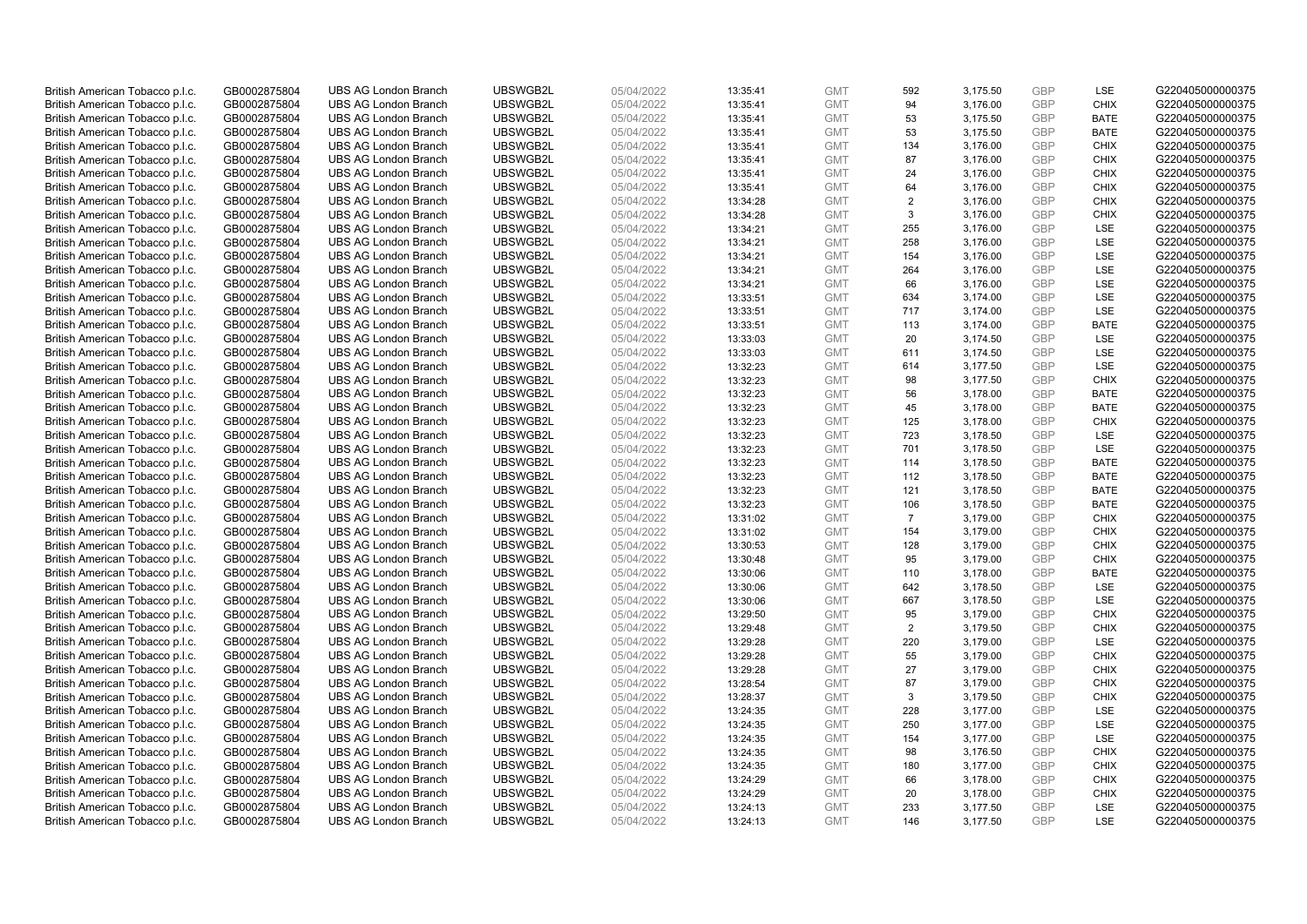| British American Tobacco p.l.c. | GB0002875804 | <b>UBS AG London Branch</b> | UBSWGB2L | 05/04/2022 |          | <b>GMT</b> | 246            | 3,177.50 | <b>GBP</b> | LSE         | G220405000000375 |
|---------------------------------|--------------|-----------------------------|----------|------------|----------|------------|----------------|----------|------------|-------------|------------------|
|                                 |              |                             |          |            | 13:24:13 |            | 174            |          | GBP        | <b>BATE</b> |                  |
| British American Tobacco p.l.c. | GB0002875804 | <b>UBS AG London Branch</b> | UBSWGB2L | 05/04/2022 | 13:24:13 | <b>GMT</b> |                | 3,177.50 |            |             | G220405000000375 |
| British American Tobacco p.l.c. | GB0002875804 | <b>UBS AG London Branch</b> | UBSWGB2L | 05/04/2022 | 13:24:13 | <b>GMT</b> | 28             | 3,177.50 | <b>GBP</b> | <b>BATE</b> | G220405000000375 |
| British American Tobacco p.l.c. | GB0002875804 | <b>UBS AG London Branch</b> | UBSWGB2L | 05/04/2022 | 13:24:01 | <b>GMT</b> | 92             | 3,178.00 | <b>GBP</b> | <b>BATE</b> | G220405000000375 |
| British American Tobacco p.l.c. | GB0002875804 | <b>UBS AG London Branch</b> | UBSWGB2L | 05/04/2022 | 13:24:01 | <b>GMT</b> | 20             | 3,178.00 | <b>GBP</b> | <b>BATE</b> | G220405000000375 |
| British American Tobacco p.l.c. | GB0002875804 | <b>UBS AG London Branch</b> | UBSWGB2L | 05/04/2022 | 13:22:26 | <b>GMT</b> | 94             | 3,175.50 | <b>GBP</b> | <b>CHIX</b> | G220405000000375 |
| British American Tobacco p.l.c. | GB0002875804 | <b>UBS AG London Branch</b> | UBSWGB2L | 05/04/2022 | 13:22:26 | <b>GMT</b> | 608            | 3,176.00 | <b>GBP</b> | LSE         | G220405000000375 |
| British American Tobacco p.l.c. | GB0002875804 | <b>UBS AG London Branch</b> | UBSWGB2L | 05/04/2022 | 13:22:08 | <b>GMT</b> | 102            | 3,175.50 | <b>GBP</b> | <b>CHIX</b> | G220405000000375 |
| British American Tobacco p.l.c. | GB0002875804 | <b>UBS AG London Branch</b> | UBSWGB2L | 05/04/2022 | 13:21:08 | <b>GMT</b> | 96             | 3,175.50 | <b>GBP</b> | <b>CHIX</b> | G220405000000375 |
| British American Tobacco p.l.c. | GB0002875804 | <b>UBS AG London Branch</b> | UBSWGB2L | 05/04/2022 | 13:17:42 | <b>GMT</b> | 34             | 3,173.00 | <b>GBP</b> | <b>CHIX</b> | G220405000000375 |
| British American Tobacco p.l.c. | GB0002875804 | <b>UBS AG London Branch</b> | UBSWGB2L | 05/04/2022 | 13:17:42 | <b>GMT</b> | 64             | 3,173.00 | <b>GBP</b> | <b>CHIX</b> | G220405000000375 |
| British American Tobacco p.l.c. | GB0002875804 | <b>UBS AG London Branch</b> | UBSWGB2L | 05/04/2022 | 13:16:23 | <b>GMT</b> | 99             | 3,174.50 | <b>GBP</b> | <b>CHIX</b> | G220405000000375 |
| British American Tobacco p.l.c. | GB0002875804 | <b>UBS AG London Branch</b> | UBSWGB2L | 05/04/2022 | 13:16:23 | <b>GMT</b> | 135            | 3,174.50 | <b>GBP</b> | <b>CHIX</b> | G220405000000375 |
| British American Tobacco p.l.c. | GB0002875804 | <b>UBS AG London Branch</b> | UBSWGB2L | 05/04/2022 | 13:16:23 | <b>GMT</b> | 684            | 3,175.00 | <b>GBP</b> | <b>LSE</b>  | G220405000000375 |
| British American Tobacco p.l.c. | GB0002875804 | <b>UBS AG London Branch</b> | UBSWGB2L | 05/04/2022 | 13:16:23 | <b>GMT</b> | 115            | 3,175.00 | GBP        | <b>BATE</b> | G220405000000375 |
| British American Tobacco p.l.c. | GB0002875804 | <b>UBS AG London Branch</b> | UBSWGB2L | 05/04/2022 | 13:15:53 | <b>GMT</b> | 688            | 3,175.50 | <b>GBP</b> | LSE         | G220405000000375 |
| British American Tobacco p.l.c. | GB0002875804 | <b>UBS AG London Branch</b> | UBSWGB2L | 05/04/2022 | 13:15:53 | <b>GMT</b> | 120            | 3,175.50 | <b>GBP</b> | <b>BATE</b> | G220405000000375 |
| British American Tobacco p.l.c. | GB0002875804 | <b>UBS AG London Branch</b> | UBSWGB2L | 05/04/2022 | 13:15:53 | <b>GMT</b> | 99             | 3,175.50 | <b>GBP</b> | <b>BATE</b> | G220405000000375 |
| British American Tobacco p.l.c. | GB0002875804 | <b>UBS AG London Branch</b> | UBSWGB2L | 05/04/2022 | 13:15:53 | <b>GMT</b> | 16             | 3,175.50 | <b>GBP</b> | <b>BATE</b> | G220405000000375 |
| British American Tobacco p.l.c. | GB0002875804 | <b>UBS AG London Branch</b> | UBSWGB2L | 05/04/2022 | 13:15:53 | <b>GMT</b> | 89             | 3,176.00 | <b>GBP</b> | <b>CHIX</b> | G220405000000375 |
| British American Tobacco p.l.c. | GB0002875804 | <b>UBS AG London Branch</b> | UBSWGB2L | 05/04/2022 | 13:15:53 | <b>GMT</b> | 20             | 3,176.50 | <b>GBP</b> | <b>CHIX</b> | G220405000000375 |
| British American Tobacco p.l.c. | GB0002875804 | <b>UBS AG London Branch</b> | UBSWGB2L | 05/04/2022 | 13:15:53 | <b>GMT</b> | 87             | 3,176.50 | GBP        | <b>CHIX</b> | G220405000000375 |
| British American Tobacco p.l.c. | GB0002875804 | <b>UBS AG London Branch</b> | UBSWGB2L | 05/04/2022 | 13:13:04 | <b>GMT</b> | 660            | 3,173.00 | <b>GBP</b> | LSE         | G220405000000375 |
| British American Tobacco p.l.c. | GB0002875804 | <b>UBS AG London Branch</b> | UBSWGB2L | 05/04/2022 | 13:12:36 | <b>GMT</b> | 27             | 3,172.00 | GBP        | <b>CHIX</b> | G220405000000375 |
| British American Tobacco p.l.c. | GB0002875804 | <b>UBS AG London Branch</b> | UBSWGB2L | 05/04/2022 | 13:12:36 | <b>GMT</b> | 612            | 3,172.00 | <b>GBP</b> | LSE         | G220405000000375 |
| British American Tobacco p.l.c. | GB0002875804 | <b>UBS AG London Branch</b> | UBSWGB2L | 05/04/2022 | 13:12:36 | <b>GMT</b> | 97             | 3,172.00 | <b>GBP</b> | <b>CHIX</b> | G220405000000375 |
| British American Tobacco p.l.c. | GB0002875804 | <b>UBS AG London Branch</b> | UBSWGB2L | 05/04/2022 | 13:12:36 | <b>GMT</b> | 131            | 3,172.00 | <b>GBP</b> | <b>CHIX</b> | G220405000000375 |
| British American Tobacco p.l.c. | GB0002875804 | <b>UBS AG London Branch</b> | UBSWGB2L | 05/04/2022 | 13:12:36 | <b>GMT</b> | 80             | 3,172.00 | GBP        | <b>CHIX</b> | G220405000000375 |
| British American Tobacco p.l.c. | GB0002875804 | <b>UBS AG London Branch</b> | UBSWGB2L | 05/04/2022 | 13:11:43 | <b>GMT</b> | 111            | 3,171.50 | <b>GBP</b> | <b>BATE</b> | G220405000000375 |
| British American Tobacco p.l.c. | GB0002875804 | <b>UBS AG London Branch</b> | UBSWGB2L | 05/04/2022 | 13:11:43 | <b>GMT</b> | 107            | 3,171.50 | GBP        | <b>BATE</b> | G220405000000375 |
| British American Tobacco p.l.c. | GB0002875804 | <b>UBS AG London Branch</b> | UBSWGB2L | 05/04/2022 | 13:11:02 | <b>GMT</b> | 4              | 3,170.50 | <b>GBP</b> | <b>CHIX</b> | G220405000000375 |
| British American Tobacco p.l.c. | GB0002875804 | <b>UBS AG London Branch</b> | UBSWGB2L | 05/04/2022 | 13:10:02 | <b>GMT</b> | 63             | 3,170.50 | GBP        | <b>CHIX</b> | G220405000000375 |
| British American Tobacco p.l.c. | GB0002875804 | <b>UBS AG London Branch</b> | UBSWGB2L | 05/04/2022 | 13:10:02 | <b>GMT</b> | 23             | 3,170.50 | <b>GBP</b> | <b>CHIX</b> | G220405000000375 |
| British American Tobacco p.l.c. | GB0002875804 | <b>UBS AG London Branch</b> | UBSWGB2L | 05/04/2022 | 13:06:48 | <b>GMT</b> | 81             | 3,168.50 | <b>GBP</b> | <b>CHIX</b> | G220405000000375 |
| British American Tobacco p.l.c. | GB0002875804 | <b>UBS AG London Branch</b> | UBSWGB2L | 05/04/2022 | 13:06:46 | <b>GMT</b> | 64             | 3,169.50 | GBP        | LSE         | G220405000000375 |
| British American Tobacco p.l.c. | GB0002875804 | <b>UBS AG London Branch</b> | UBSWGB2L | 05/04/2022 | 13:06:46 | <b>GMT</b> | 567            | 3,169.50 | <b>GBP</b> | LSE         | G220405000000375 |
| British American Tobacco p.l.c. | GB0002875804 | <b>UBS AG London Branch</b> | UBSWGB2L | 05/04/2022 | 13:06:08 | <b>GMT</b> | 91             | 3,172.00 | GBP        | <b>CHIX</b> | G220405000000375 |
| British American Tobacco p.l.c. | GB0002875804 | <b>UBS AG London Branch</b> | UBSWGB2L | 05/04/2022 | 13:06:06 | <b>GMT</b> | 107            | 3,173.00 | <b>GBP</b> | <b>BATE</b> | G220405000000375 |
| British American Tobacco p.l.c. | GB0002875804 | <b>UBS AG London Branch</b> | UBSWGB2L | 05/04/2022 | 13:06:06 | <b>GMT</b> | 712            | 3,173.50 | GBP        | LSE         | G220405000000375 |
| British American Tobacco p.l.c. | GB0002875804 | <b>UBS AG London Branch</b> | UBSWGB2L | 05/04/2022 | 13:06:06 | <b>GMT</b> | 99             | 3,173.50 | <b>GBP</b> | <b>CHIX</b> | G220405000000375 |
| British American Tobacco p.l.c. | GB0002875804 | <b>UBS AG London Branch</b> | UBSWGB2L | 05/04/2022 | 13:06:06 | <b>GMT</b> | 94             | 3,173.50 | GBP        | <b>CHIX</b> | G220405000000375 |
| British American Tobacco p.l.c. | GB0002875804 | <b>UBS AG London Branch</b> | UBSWGB2L | 05/04/2022 | 13:04:19 | <b>GMT</b> | 43             | 3,174.50 | <b>GBP</b> | <b>BATE</b> | G220405000000375 |
| British American Tobacco p.l.c. | GB0002875804 | <b>UBS AG London Branch</b> | UBSWGB2L | 05/04/2022 | 13:04:19 | <b>GMT</b> | 77             | 3,174.50 | <b>GBP</b> | <b>BATE</b> | G220405000000375 |
| British American Tobacco p.l.c. | GB0002875804 | <b>UBS AG London Branch</b> | UBSWGB2L | 05/04/2022 | 13:04:19 | <b>GMT</b> | 98             | 3,174.50 | <b>GBP</b> | <b>BATE</b> | G220405000000375 |
| British American Tobacco p.l.c. | GB0002875804 | <b>UBS AG London Branch</b> | UBSWGB2L | 05/04/2022 | 13:04:19 | <b>GMT</b> | 24             | 3,174.50 | <b>GBP</b> | <b>BATE</b> | G220405000000375 |
| British American Tobacco p.l.c. | GB0002875804 | <b>UBS AG London Branch</b> | UBSWGB2L | 05/04/2022 | 13:04:19 | <b>GMT</b> | 91             | 3,175.00 | <b>GBP</b> | <b>CHIX</b> | G220405000000375 |
| British American Tobacco p.l.c. | GB0002875804 | <b>UBS AG London Branch</b> | UBSWGB2L | 05/04/2022 | 13:04:19 | <b>GMT</b> | 196            | 3,175.50 | <b>GBP</b> | <b>CHIX</b> | G220405000000375 |
| British American Tobacco p.l.c. | GB0002875804 | <b>UBS AG London Branch</b> | UBSWGB2L | 05/04/2022 | 13:04:19 | <b>GMT</b> | 418            | 3,175.50 | <b>GBP</b> | LSE         | G220405000000375 |
| British American Tobacco p.l.c. | GB0002875804 | <b>UBS AG London Branch</b> | UBSWGB2L | 05/04/2022 | 13:04:19 | <b>GMT</b> | 237            | 3,175.50 | <b>GBP</b> | LSE         | G220405000000375 |
| British American Tobacco p.l.c. | GB0002875804 | <b>UBS AG London Branch</b> | UBSWGB2L | 05/04/2022 | 13:01:22 | <b>GMT</b> | $\overline{7}$ | 3,168.50 | <b>GBP</b> | <b>CHIX</b> | G220405000000375 |
| British American Tobacco p.l.c. | GB0002875804 | <b>UBS AG London Branch</b> | UBSWGB2L | 05/04/2022 | 13:00:43 | <b>GMT</b> | 118            | 3,168.50 | <b>GBP</b> | <b>BATE</b> | G220405000000375 |
| British American Tobacco p.l.c. | GB0002875804 | <b>UBS AG London Branch</b> | UBSWGB2L | 05/04/2022 | 12:59:51 | <b>GMT</b> | 120            | 3,169.50 | <b>GBP</b> | <b>CHIX</b> | G220405000000375 |
| British American Tobacco p.l.c. | GB0002875804 | <b>UBS AG London Branch</b> | UBSWGB2L | 05/04/2022 | 12:59:13 | <b>GMT</b> | 98             | 3,169.00 | <b>GBP</b> | <b>CHIX</b> | G220405000000375 |
| British American Tobacco p.l.c. | GB0002875804 | <b>UBS AG London Branch</b> | UBSWGB2L | 05/04/2022 | 12:59:13 | <b>GMT</b> | 325            | 3,170.00 | GBP        | <b>LSE</b>  | G220405000000375 |
|                                 |              |                             |          |            |          |            |                |          |            |             |                  |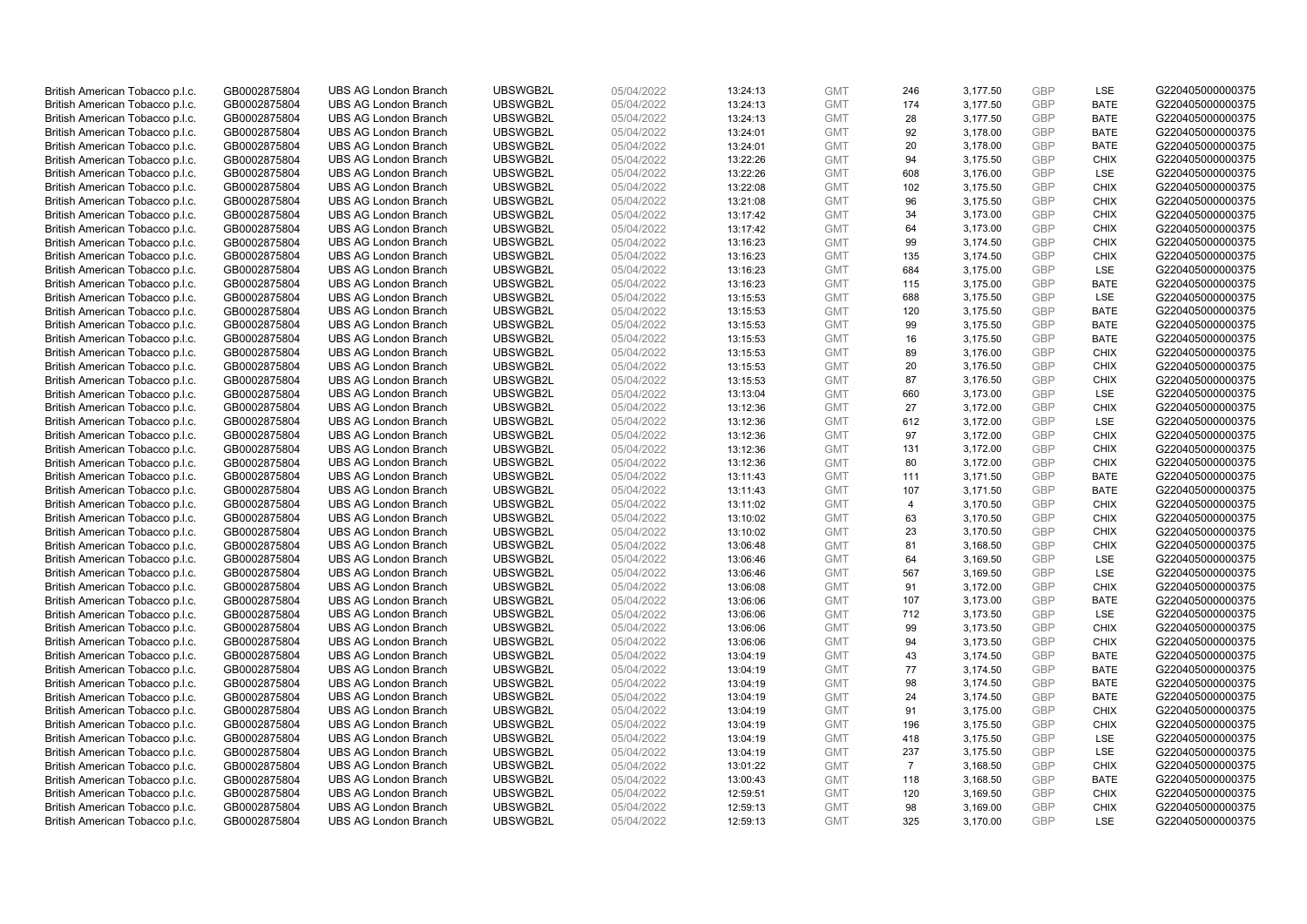| British American Tobacco p.l.c. | GB0002875804 | <b>UBS AG London Branch</b> | UBSWGB2L | 05/04/2022 | 12:59:13 | <b>GMT</b> | 335            | 3,170.00 | <b>GBP</b> | LSE         | G220405000000375 |
|---------------------------------|--------------|-----------------------------|----------|------------|----------|------------|----------------|----------|------------|-------------|------------------|
| British American Tobacco p.l.c. | GB0002875804 | <b>UBS AG London Branch</b> | UBSWGB2L | 05/04/2022 | 12:58:59 | <b>GMT</b> | 110            | 3,170.50 | GBP        | <b>BATE</b> | G220405000000375 |
| British American Tobacco p.l.c. | GB0002875804 | <b>UBS AG London Branch</b> | UBSWGB2L | 05/04/2022 | 12:58:59 | <b>GMT</b> | 649            | 3,171.00 | <b>GBP</b> | LSE         | G220405000000375 |
| British American Tobacco p.l.c. | GB0002875804 | <b>UBS AG London Branch</b> | UBSWGB2L | 05/04/2022 | 12:58:59 | <b>GMT</b> | 136            | 3,171.00 | <b>GBP</b> | <b>CHIX</b> | G220405000000375 |
| British American Tobacco p.l.c. | GB0002875804 | <b>UBS AG London Branch</b> | UBSWGB2L | 05/04/2022 | 12:57:20 | <b>GMT</b> | 711            | 3,165.00 | <b>GBP</b> | LSE         | G220405000000375 |
| British American Tobacco p.l.c. | GB0002875804 | <b>UBS AG London Branch</b> | UBSWGB2L | 05/04/2022 | 12:57:20 | <b>GMT</b> | 90             | 3,165.00 | <b>GBP</b> | <b>CHIX</b> | G220405000000375 |
| British American Tobacco p.l.c. | GB0002875804 | <b>UBS AG London Branch</b> | UBSWGB2L | 05/04/2022 | 12:57:20 | <b>GMT</b> | 45             | 3,165.00 | <b>GBP</b> | <b>BATE</b> | G220405000000375 |
| British American Tobacco p.l.c. | GB0002875804 | <b>UBS AG London Branch</b> | UBSWGB2L | 05/04/2022 | 12:57:20 | <b>GMT</b> | 80             | 3,165.00 | <b>GBP</b> | <b>CHIX</b> | G220405000000375 |
| British American Tobacco p.l.c. | GB0002875804 | <b>UBS AG London Branch</b> | UBSWGB2L | 05/04/2022 | 12:57:20 | <b>GMT</b> | 44             | 3,165.00 | <b>GBP</b> | <b>BATE</b> | G220405000000375 |
| British American Tobacco p.l.c. | GB0002875804 | <b>UBS AG London Branch</b> | UBSWGB2L | 05/04/2022 | 12:57:20 | <b>GMT</b> | 32             | 3,165.00 | <b>GBP</b> | <b>BATE</b> | G220405000000375 |
| British American Tobacco p.l.c. | GB0002875804 | <b>UBS AG London Branch</b> | UBSWGB2L | 05/04/2022 | 12:57:20 | <b>GMT</b> | 155            | 3,165.00 | <b>GBP</b> | <b>CHIX</b> | G220405000000375 |
| British American Tobacco p.l.c. | GB0002875804 | <b>UBS AG London Branch</b> | UBSWGB2L | 05/04/2022 | 12:52:34 | <b>GMT</b> | 114            | 3,163.00 | <b>GBP</b> | <b>BATE</b> | G220405000000375 |
| British American Tobacco p.l.c. | GB0002875804 | <b>UBS AG London Branch</b> | UBSWGB2L | 05/04/2022 | 12:52:33 | <b>GMT</b> | 86             | 3,164.00 | <b>GBP</b> | <b>CHIX</b> | G220405000000375 |
| British American Tobacco p.l.c. | GB0002875804 | <b>UBS AG London Branch</b> | UBSWGB2L | 05/04/2022 | 12:52:33 | <b>GMT</b> | 116            | 3,165.00 | <b>GBP</b> | <b>BATE</b> | G220405000000375 |
| British American Tobacco p.l.c. | GB0002875804 | <b>UBS AG London Branch</b> | UBSWGB2L | 05/04/2022 | 12:52:33 | <b>GMT</b> | 103            | 3,165.00 | GBP        | <b>BATE</b> | G220405000000375 |
| British American Tobacco p.l.c. | GB0002875804 | <b>UBS AG London Branch</b> | UBSWGB2L | 05/04/2022 | 12:52:33 | <b>GMT</b> | 703            | 3,165.00 | <b>GBP</b> | LSE         | G220405000000375 |
| British American Tobacco p.l.c. | GB0002875804 | <b>UBS AG London Branch</b> | UBSWGB2L | 05/04/2022 | 12:51:56 | <b>GMT</b> | 9              | 3,166.00 | <b>GBP</b> | <b>BATE</b> | G220405000000375 |
| British American Tobacco p.l.c. | GB0002875804 | <b>UBS AG London Branch</b> | UBSWGB2L | 05/04/2022 | 12:51:56 | <b>GMT</b> | 9              | 3,166.00 | GBP        | <b>BATE</b> | G220405000000375 |
| British American Tobacco p.l.c. | GB0002875804 | <b>UBS AG London Branch</b> | UBSWGB2L | 05/04/2022 | 12:51:56 | <b>GMT</b> | 46             | 3,166.00 | <b>GBP</b> | <b>BATE</b> | G220405000000375 |
| British American Tobacco p.l.c. | GB0002875804 | <b>UBS AG London Branch</b> | UBSWGB2L | 05/04/2022 | 12:51:12 | <b>GMT</b> | 84             | 3,165.50 | <b>GBP</b> | <b>CHIX</b> | G220405000000375 |
| British American Tobacco p.l.c. | GB0002875804 | <b>UBS AG London Branch</b> | UBSWGB2L | 05/04/2022 | 12:51:08 | <b>GMT</b> | 518            | 3,166.00 | <b>GBP</b> | LSE         | G220405000000375 |
| British American Tobacco p.l.c. | GB0002875804 | <b>UBS AG London Branch</b> | UBSWGB2L | 05/04/2022 | 12:51:08 | <b>GMT</b> | 186            | 3,166.00 | GBP        | LSE         | G220405000000375 |
| British American Tobacco p.l.c. | GB0002875804 | <b>UBS AG London Branch</b> | UBSWGB2L | 05/04/2022 | 12:51:06 | <b>GMT</b> | 68             | 3,167.00 | <b>GBP</b> | <b>CHIX</b> | G220405000000375 |
| British American Tobacco p.l.c. | GB0002875804 | <b>UBS AG London Branch</b> | UBSWGB2L | 05/04/2022 | 12:51:06 | <b>GMT</b> | 100            | 3,167.00 | GBP        | <b>CHIX</b> | G220405000000375 |
| British American Tobacco p.l.c. | GB0002875804 | <b>UBS AG London Branch</b> | UBSWGB2L | 05/04/2022 | 12:50:22 | <b>GMT</b> | $\overline{7}$ | 3,165.50 | <b>GBP</b> | <b>CHIX</b> | G220405000000375 |
| British American Tobacco p.l.c. | GB0002875804 | <b>UBS AG London Branch</b> | UBSWGB2L | 05/04/2022 | 12:48:55 | <b>GMT</b> | 82             | 3,165.00 | GBP        | <b>CHIX</b> | G220405000000375 |
| British American Tobacco p.l.c. | GB0002875804 | <b>UBS AG London Branch</b> | UBSWGB2L | 05/04/2022 | 12:48:55 | <b>GMT</b> | 666            | 3,165.50 | <b>GBP</b> | <b>LSE</b>  | G220405000000375 |
| British American Tobacco p.l.c. | GB0002875804 | <b>UBS AG London Branch</b> | UBSWGB2L | 05/04/2022 | 12:48:51 | <b>GMT</b> | 610            | 3,166.00 | GBP        | LSE         | G220405000000375 |
| British American Tobacco p.l.c. | GB0002875804 | <b>UBS AG London Branch</b> | UBSWGB2L | 05/04/2022 | 12:48:51 | <b>GMT</b> | 118            | 3,166.00 | <b>GBP</b> | <b>BATE</b> | G220405000000375 |
| British American Tobacco p.l.c. | GB0002875804 | <b>UBS AG London Branch</b> | UBSWGB2L | 05/04/2022 | 12:48:51 | <b>GMT</b> | 111            | 3,166.00 | GBP        | <b>BATE</b> | G220405000000375 |
| British American Tobacco p.l.c. | GB0002875804 | <b>UBS AG London Branch</b> | UBSWGB2L | 05/04/2022 | 12:47:00 | <b>GMT</b> | 29             | 3,160.50 | <b>GBP</b> | <b>CHIX</b> | G220405000000375 |
| British American Tobacco p.l.c. | GB0002875804 | <b>UBS AG London Branch</b> | UBSWGB2L | 05/04/2022 | 12:47:00 | <b>GMT</b> | 123            | 3,160.50 | GBP        | <b>CHIX</b> | G220405000000375 |
| British American Tobacco p.l.c. | GB0002875804 | <b>UBS AG London Branch</b> | UBSWGB2L | 05/04/2022 | 12:45:58 | <b>GMT</b> | 95             | 3,160.50 | <b>GBP</b> | <b>CHIX</b> | G220405000000375 |
| British American Tobacco p.l.c. | GB0002875804 | <b>UBS AG London Branch</b> | UBSWGB2L | 05/04/2022 | 12:45:48 | <b>GMT</b> | 167            | 3,160.50 | <b>GBP</b> | <b>CHIX</b> | G220405000000375 |
| British American Tobacco p.l.c. | GB0002875804 | <b>UBS AG London Branch</b> | UBSWGB2L | 05/04/2022 | 12:45:48 | <b>GMT</b> | 3              | 3,160.50 | GBP        | <b>CHIX</b> | G220405000000375 |
| British American Tobacco p.l.c. | GB0002875804 | <b>UBS AG London Branch</b> | UBSWGB2L | 05/04/2022 | 12:45:36 | <b>GMT</b> | 68             | 3,160.50 | <b>GBP</b> | <b>CHIX</b> | G220405000000375 |
| British American Tobacco p.l.c. | GB0002875804 | <b>UBS AG London Branch</b> | UBSWGB2L | 05/04/2022 | 12:45:36 | <b>GMT</b> | 28             | 3,160.50 | GBP        | <b>CHIX</b> | G220405000000375 |
| British American Tobacco p.l.c. | GB0002875804 | <b>UBS AG London Branch</b> | UBSWGB2L | 05/04/2022 | 12:43:48 | <b>GMT</b> | 112            | 3,159.50 | <b>GBP</b> | <b>CHIX</b> | G220405000000375 |
| British American Tobacco p.l.c. | GB0002875804 | <b>UBS AG London Branch</b> | UBSWGB2L | 05/04/2022 | 12:42:55 | <b>GMT</b> | 114            | 3,157.50 | GBP        | <b>BATE</b> | G220405000000375 |
| British American Tobacco p.l.c. | GB0002875804 | <b>UBS AG London Branch</b> | UBSWGB2L | 05/04/2022 | 12:42:55 | <b>GMT</b> | 708            | 3,157.50 | <b>GBP</b> | <b>LSE</b>  | G220405000000375 |
| British American Tobacco p.l.c. | GB0002875804 | <b>UBS AG London Branch</b> | UBSWGB2L | 05/04/2022 | 12:42:55 | <b>GMT</b> | 122            | 3,157.50 | GBP        | <b>BATE</b> | G220405000000375 |
| British American Tobacco p.l.c. | GB0002875804 | <b>UBS AG London Branch</b> | UBSWGB2L | 05/04/2022 | 12:42:55 | <b>GMT</b> | 90             | 3,158.00 | <b>GBP</b> | <b>CHIX</b> | G220405000000375 |
| British American Tobacco p.l.c. | GB0002875804 | <b>UBS AG London Branch</b> | UBSWGB2L | 05/04/2022 | 12:41:20 | <b>GMT</b> | 225            | 3,156.50 | <b>GBP</b> | LSE         | G220405000000375 |
| British American Tobacco p.l.c. | GB0002875804 | <b>UBS AG London Branch</b> | UBSWGB2L | 05/04/2022 | 12:41:20 | <b>GMT</b> | 468            | 3,156.50 | <b>GBP</b> | LSE         | G220405000000375 |
| British American Tobacco p.l.c. | GB0002875804 | <b>UBS AG London Branch</b> | UBSWGB2L | 05/04/2022 | 12:41:20 | <b>GMT</b> | 99             | 3,157.00 | <b>GBP</b> | <b>CHIX</b> | G220405000000375 |
| British American Tobacco p.l.c. | GB0002875804 | <b>UBS AG London Branch</b> | UBSWGB2L | 05/04/2022 | 12:41:20 | <b>GMT</b> | 188            | 3,157.00 | <b>GBP</b> | <b>CHIX</b> | G220405000000375 |
| British American Tobacco p.l.c. | GB0002875804 | <b>UBS AG London Branch</b> | UBSWGB2L | 05/04/2022 | 12:38:08 | <b>GMT</b> | 99             | 3,157.00 | <b>GBP</b> | <b>CHIX</b> | G220405000000375 |
| British American Tobacco p.l.c. | GB0002875804 | <b>UBS AG London Branch</b> | UBSWGB2L | 05/04/2022 | 12:38:08 | <b>GMT</b> | 95             | 3,157.00 | GBP        | <b>CHIX</b> | G220405000000375 |
| British American Tobacco p.l.c. | GB0002875804 | <b>UBS AG London Branch</b> | UBSWGB2L | 05/04/2022 | 12:38:08 | <b>GMT</b> | 116            | 3,157.50 | <b>GBP</b> | <b>BATE</b> | G220405000000375 |
| British American Tobacco p.l.c. | GB0002875804 | <b>UBS AG London Branch</b> | UBSWGB2L | 05/04/2022 | 12:38:08 | <b>GMT</b> | $\overline{4}$ | 3,157.50 | GBP        | <b>BATE</b> | G220405000000375 |
| British American Tobacco p.l.c. | GB0002875804 | <b>UBS AG London Branch</b> | UBSWGB2L | 05/04/2022 | 12:38:08 | <b>GMT</b> | 162            | 3,157.50 | <b>GBP</b> | LSE         | G220405000000375 |
| British American Tobacco p.l.c. | GB0002875804 | <b>UBS AG London Branch</b> | UBSWGB2L | 05/04/2022 | 12:38:08 | <b>GMT</b> | 500            | 3,157.50 | <b>GBP</b> | LSE         | G220405000000375 |
| British American Tobacco p.l.c. | GB0002875804 | <b>UBS AG London Branch</b> | UBSWGB2L | 05/04/2022 | 12:38:01 | <b>GMT</b> | 89             | 3,158.50 | <b>GBP</b> | <b>CHIX</b> | G220405000000375 |
| British American Tobacco p.l.c. | GB0002875804 | <b>UBS AG London Branch</b> | UBSWGB2L | 05/04/2022 | 12:35:13 | <b>GMT</b> | 103            | 3,156.00 | GBP        | <b>BATE</b> | G220405000000375 |
|                                 |              |                             |          |            |          |            |                |          |            |             |                  |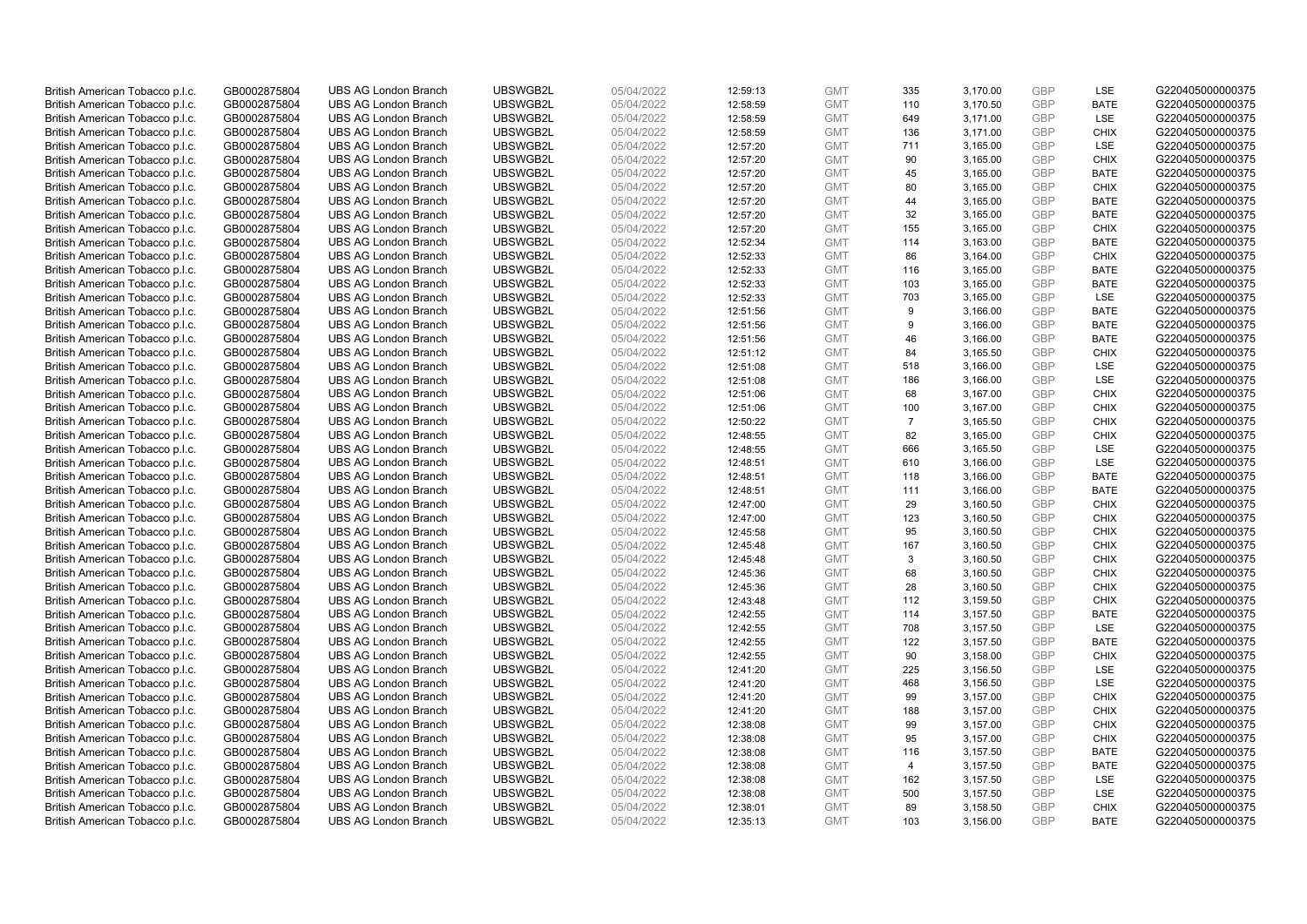| British American Tobacco p.l.c.                                    | GB0002875804                 | <b>UBS AG London Branch</b>                                | UBSWGB2L             | 05/04/2022               | 12:35:13             | <b>GMT</b>               | 90             | 3,157.00             | <b>GBP</b>        | <b>CHIX</b>                | G220405000000375                     |
|--------------------------------------------------------------------|------------------------------|------------------------------------------------------------|----------------------|--------------------------|----------------------|--------------------------|----------------|----------------------|-------------------|----------------------------|--------------------------------------|
| British American Tobacco p.l.c.                                    | GB0002875804                 | <b>UBS AG London Branch</b>                                | UBSWGB2L             | 05/04/2022               | 12:35:13             | <b>GMT</b>               | 99             | 3,157.00             | GBP               | CHIX                       | G220405000000375                     |
| British American Tobacco p.l.c.                                    | GB0002875804                 | <b>UBS AG London Branch</b>                                | UBSWGB2L             | 05/04/2022               | 12:33:41             | <b>GMT</b>               | 113            | 3,157.50             | GBP               | <b>BATE</b>                | G220405000000375                     |
| British American Tobacco p.l.c.                                    | GB0002875804                 | <b>UBS AG London Branch</b>                                | UBSWGB2L             | 05/04/2022               | 12:33:41             | <b>GMT</b>               | 602            | 3,158.00             | <b>GBP</b>        | LSE                        | G220405000000375                     |
| British American Tobacco p.l.c.                                    | GB0002875804                 | <b>UBS AG London Branch</b>                                | UBSWGB2L             | 05/04/2022               | 12:32:37             | <b>GMT</b>               | 122            | 3,159.00             | GBP               | <b>CHIX</b>                | G220405000000375                     |
| British American Tobacco p.l.c.                                    | GB0002875804                 | <b>UBS AG London Branch</b>                                | UBSWGB2L             | 05/04/2022               | 12:32:16             | <b>GMT</b>               | 107            | 3,161.00             | <b>GBP</b>        | <b>BATE</b>                | G220405000000375                     |
| British American Tobacco p.l.c.                                    | GB0002875804                 | <b>UBS AG London Branch</b>                                | UBSWGB2L             | 05/04/2022               | 12:32:16             | <b>GMT</b>               | 82             | 3,161.00             | GBP               | <b>CHIX</b>                | G220405000000375                     |
| British American Tobacco p.l.c.                                    | GB0002875804                 | <b>UBS AG London Branch</b>                                | UBSWGB2L             | 05/04/2022               | 12:32:16             | <b>GMT</b>               | 100            | 3,161.00             | <b>GBP</b>        | <b>BATE</b>                | G220405000000375                     |
| British American Tobacco p.l.c.                                    | GB0002875804                 | <b>UBS AG London Branch</b>                                | UBSWGB2L             | 05/04/2022               | 12:32:16             | <b>GMT</b>               | 81             | 3,161.00             | GBP               | <b>CHIX</b>                | G220405000000375                     |
| British American Tobacco p.l.c.                                    | GB0002875804                 | <b>UBS AG London Branch</b>                                | UBSWGB2L             | 05/04/2022               | 12:32:13             | <b>GMT</b>               | 40             | 3,162.00             | <b>GBP</b>        | <b>BATE</b>                | G220405000000375                     |
| British American Tobacco p.l.c.                                    | GB0002875804                 | <b>UBS AG London Branch</b>                                | UBSWGB2L             | 05/04/2022               | 12:32:13             | <b>GMT</b>               | 40             | 3,162.00             | GBP               | <b>BATE</b>                | G220405000000375                     |
| British American Tobacco p.l.c.                                    | GB0002875804                 | <b>UBS AG London Branch</b>                                | UBSWGB2L             | 05/04/2022               | 12:32:13             | <b>GMT</b>               | 13             | 3,162.00             | <b>GBP</b>        | <b>BATE</b>                | G220405000000375                     |
| British American Tobacco p.l.c.                                    | GB0002875804                 | <b>UBS AG London Branch</b>                                | UBSWGB2L             | 05/04/2022               | 12:32:13             | <b>GMT</b>               | 40             | 3,162.00             | <b>GBP</b>        | <b>BATE</b>                | G220405000000375                     |
| British American Tobacco p.l.c.                                    | GB0002875804                 | <b>UBS AG London Branch</b>                                | UBSWGB2L             | 05/04/2022               | 12:31:58             | <b>GMT</b>               | 715            | 3,162.00             | <b>GBP</b><br>GBP | LSE<br>CHIX                | G220405000000375                     |
| British American Tobacco p.l.c.                                    | GB0002875804                 | <b>UBS AG London Branch</b>                                | UBSWGB2L             | 05/04/2022               | 12:31:29             | <b>GMT</b>               | 89             | 3,162.50             |                   |                            | G220405000000375                     |
| British American Tobacco p.l.c.                                    | GB0002875804                 | <b>UBS AG London Branch</b>                                | UBSWGB2L             | 05/04/2022               | 12:31:29             | <b>GMT</b>               | 652            | 3,163.00             | GBP<br>GBP        | <b>LSE</b>                 | G220405000000375                     |
| British American Tobacco p.l.c.                                    | GB0002875804                 | <b>UBS AG London Branch</b>                                | UBSWGB2L             | 05/04/2022               | 12:30:11             | <b>GMT</b>               | $\overline{2}$ | 3,157.00             |                   | <b>BATE</b>                | G220405000000375                     |
| British American Tobacco p.l.c.                                    | GB0002875804                 | <b>UBS AG London Branch</b>                                | UBSWGB2L             | 05/04/2022               | 12:29:00             | <b>GMT</b>               | 89             | 3,157.50             | <b>GBP</b>        | <b>CHIX</b>                | G220405000000375                     |
| British American Tobacco p.l.c.                                    | GB0002875804                 | <b>UBS AG London Branch</b>                                | UBSWGB2L             | 05/04/2022               | 12:29:00             | <b>GMT</b>               | 661            | 3,158.00             | <b>GBP</b>        | <b>LSE</b>                 | G220405000000375                     |
| British American Tobacco p.l.c.                                    | GB0002875804                 | <b>UBS AG London Branch</b>                                | UBSWGB2L             | 05/04/2022               | 12:27:35             | <b>GMT</b>               | 84             | 3,157.00             | <b>GBP</b>        | <b>CHIX</b>                | G220405000000375                     |
| British American Tobacco p.l.c.                                    | GB0002875804                 | <b>UBS AG London Branch</b>                                | UBSWGB2L<br>UBSWGB2L | 05/04/2022<br>05/04/2022 | 12:27:16<br>12:26:55 | <b>GMT</b>               | 99<br>80       | 3,159.00             | <b>GBP</b><br>GBP | <b>CHIX</b><br><b>CHIX</b> | G220405000000375<br>G220405000000375 |
| British American Tobacco p.l.c.                                    | GB0002875804                 | <b>UBS AG London Branch</b>                                |                      |                          |                      | <b>GMT</b>               |                | 3,160.00             | <b>GBP</b>        |                            |                                      |
| British American Tobacco p.l.c.<br>British American Tobacco p.l.c. | GB0002875804<br>GB0002875804 | <b>UBS AG London Branch</b><br><b>UBS AG London Branch</b> | UBSWGB2L<br>UBSWGB2L | 05/04/2022<br>05/04/2022 | 12:26:55             | <b>GMT</b><br><b>GMT</b> | 722<br>703     | 3,160.50             | GBP               | LSE<br><b>LSE</b>          | G220405000000375<br>G220405000000375 |
|                                                                    |                              | <b>UBS AG London Branch</b>                                | UBSWGB2L             | 05/04/2022               | 12:25:34             |                          | 124            | 3,159.00             | <b>GBP</b>        | <b>BATE</b>                | G220405000000375                     |
| British American Tobacco p.l.c.<br>British American Tobacco p.l.c. | GB0002875804<br>GB0002875804 | <b>UBS AG London Branch</b>                                | UBSWGB2L             | 05/04/2022               | 12:25:10<br>12:25:10 | <b>GMT</b><br><b>GMT</b> | 673            | 3,154.00<br>3,155.00 | <b>GBP</b>        | LSE                        | G220405000000375                     |
| British American Tobacco p.l.c.                                    | GB0002875804                 | <b>UBS AG London Branch</b>                                | UBSWGB2L             | 05/04/2022               | 12:23:46             | <b>GMT</b>               | 106            | 3,157.50             | <b>GBP</b>        | <b>BATE</b>                | G220405000000375                     |
| British American Tobacco p.l.c.                                    | GB0002875804                 | <b>UBS AG London Branch</b>                                | UBSWGB2L             | 05/04/2022               | 12:23:46             | <b>GMT</b>               | 707            | 3,158.00             | GBP               | LSE                        | G220405000000375                     |
| British American Tobacco p.l.c.                                    | GB0002875804                 | <b>UBS AG London Branch</b>                                | UBSWGB2L             | 05/04/2022               | 12:23:46             | <b>GMT</b>               | 102            | 3,157.50             | <b>GBP</b>        | <b>BATE</b>                | G220405000000375                     |
| British American Tobacco p.l.c.                                    | GB0002875804                 | <b>UBS AG London Branch</b>                                | UBSWGB2L             | 05/04/2022               | 12:23:46             | <b>GMT</b>               | 108            | 3,158.00             | GBP               | <b>BATE</b>                | G220405000000375                     |
| British American Tobacco p.l.c.                                    | GB0002875804                 | <b>UBS AG London Branch</b>                                | UBSWGB2L             | 05/04/2022               | 12:23:46             | <b>GMT</b>               | 99             | 3,158.50             | <b>GBP</b>        | <b>CHIX</b>                | G220405000000375                     |
| British American Tobacco p.l.c.                                    | GB0002875804                 | <b>UBS AG London Branch</b>                                | UBSWGB2L             | 05/04/2022               | 12:23:46             | <b>GMT</b>               | 85             | 3,158.50             | GBP               | <b>CHIX</b>                | G220405000000375                     |
| British American Tobacco p.l.c.                                    | GB0002875804                 | <b>UBS AG London Branch</b>                                | UBSWGB2L             | 05/04/2022               | 12:23:45             | <b>GMT</b>               | 96             | 3,159.00             | <b>GBP</b>        | <b>CHIX</b>                | G220405000000375                     |
| British American Tobacco p.l.c.                                    | GB0002875804                 | <b>UBS AG London Branch</b>                                | UBSWGB2L             | 05/04/2022               | 12:23:45             | <b>GMT</b>               | 610            | 3,160.00             | <b>GBP</b>        | LSE                        | G220405000000375                     |
| British American Tobacco p.l.c.                                    | GB0002875804                 | <b>UBS AG London Branch</b>                                | UBSWGB2L             | 05/04/2022               | 12:22:37             | <b>GMT</b>               | 124            | 3,159.50             | GBP               | <b>CHIX</b>                | G220405000000375                     |
| British American Tobacco p.l.c.                                    | GB0002875804                 | <b>UBS AG London Branch</b>                                | UBSWGB2L             | 05/04/2022               | 12:22:37             | <b>GMT</b>               | 642            | 3,159.50             | <b>GBP</b>        | LSE                        | G220405000000375                     |
| British American Tobacco p.l.c.                                    | GB0002875804                 | <b>UBS AG London Branch</b>                                | UBSWGB2L             | 05/04/2022               | 12:20:40             | <b>GMT</b>               | 96             | 3,158.00             | GBP               | <b>CHIX</b>                | G220405000000375                     |
| British American Tobacco p.l.c.                                    | GB0002875804                 | <b>UBS AG London Branch</b>                                | UBSWGB2L             | 05/04/2022               | 12:20:40             | <b>GMT</b>               | 709            | 3,159.50             | <b>GBP</b>        | LSE                        | G220405000000375                     |
| British American Tobacco p.l.c.                                    | GB0002875804                 | <b>UBS AG London Branch</b>                                | UBSWGB2L             | 05/04/2022               | 12:19:47             | <b>GMT</b>               | 161            | 3,159.00             | <b>GBP</b>        | LSE                        | G220405000000375                     |
| British American Tobacco p.l.c.                                    | GB0002875804                 | <b>UBS AG London Branch</b>                                | UBSWGB2L             | 05/04/2022               | 12:19:47             | <b>GMT</b>               | 117            | 3,159.00             | <b>GBP</b>        | LSE                        | G220405000000375                     |
| British American Tobacco p.l.c.                                    | GB0002875804                 | <b>UBS AG London Branch</b>                                | UBSWGB2L             | 05/04/2022               | 12:19:47             | <b>GMT</b>               | 184            | 3,159.00             | GBP               | LSE                        | G220405000000375                     |
| British American Tobacco p.l.c.                                    | GB0002875804                 | <b>UBS AG London Branch</b>                                | UBSWGB2L             | 05/04/2022               | 12:19:47             | <b>GMT</b>               | 200            | 3,159.00             | <b>GBP</b>        | LSE                        | G220405000000375                     |
| British American Tobacco p.l.c.                                    | GB0002875804                 | <b>UBS AG London Branch</b>                                | UBSWGB2L             | 05/04/2022               | 12:19:34             | <b>GMT</b>               | 744            | 3,158.50             | <b>GBP</b>        | LSE                        | G220405000000375                     |
| British American Tobacco p.l.c.                                    | GB0002875804                 | <b>UBS AG London Branch</b>                                | UBSWGB2L             | 05/04/2022               | 12:19:15             | <b>GMT</b>               | 687            | 3,156.50             | <b>GBP</b>        | <b>LSE</b>                 | G220405000000375                     |
| British American Tobacco p.l.c.                                    | GB0002875804                 | <b>UBS AG London Branch</b>                                | UBSWGB2L             | 05/04/2022               | 12:19:01             | <b>GMT</b>               | 250            | 3,157.00             | <b>GBP</b>        | LSE                        | G220405000000375                     |
| British American Tobacco p.l.c.                                    | GB0002875804                 | <b>UBS AG London Branch</b>                                | UBSWGB2L             | 05/04/2022               | 12:19:01             | <b>GMT</b>               | 338            | 3,157.00             | <b>GBP</b>        | LSE                        | G220405000000375                     |
| British American Tobacco p.l.c.                                    | GB0002875804                 | <b>UBS AG London Branch</b>                                | UBSWGB2L             | 05/04/2022               | 12:19:01             | <b>GMT</b>               | 117            | 3,157.00             | <b>GBP</b>        | LSE                        | G220405000000375                     |
| British American Tobacco p.l.c.                                    | GB0002875804                 | <b>UBS AG London Branch</b>                                | UBSWGB2L             | 05/04/2022               | 12:19:01             | <b>GMT</b>               | 277            | 3,157.00             | GBP               | LSE                        | G220405000000375                     |
| British American Tobacco p.l.c.                                    | GB0002875804                 | <b>UBS AG London Branch</b>                                | UBSWGB2L             | 05/04/2022               | 12:19:01             | <b>GMT</b>               | 400            | 3,157.00             | <b>GBP</b>        | LSE                        | G220405000000375                     |
| British American Tobacco p.l.c.                                    | GB0002875804                 | <b>UBS AG London Branch</b>                                | UBSWGB2L             | 05/04/2022               | 12:18:57             | <b>GMT</b>               | 656            | 3,158.00             | GBP               | <b>LSE</b>                 | G220405000000375                     |
| British American Tobacco p.l.c.                                    | GB0002875804                 | <b>UBS AG London Branch</b>                                | UBSWGB2L             | 05/04/2022               | 12:18:27             | <b>GMT</b>               | 836            | 3,146.50             | <b>GBP</b>        | LSE                        | G220405000000375                     |
| British American Tobacco p.l.c.                                    | GB0002875804                 | <b>UBS AG London Branch</b>                                | UBSWGB2L             | 05/04/2022               | 12:17:50             | <b>GMT</b>               | 670            | 3,137.25             | <b>GBP</b>        | LSE                        | G220405000000375                     |
| British American Tobacco p.l.c.                                    | GB0002875804                 | <b>UBS AG London Branch</b>                                | UBSWGB2L             | 05/04/2022               | 12:17:48             | <b>GMT</b>               | 714            | 3,137.25             | <b>GBP</b>        | LSE                        | G220405000000375                     |
| British American Tobacco p.l.c.                                    | GB0002875804                 | <b>UBS AG London Branch</b>                                | UBSWGB2L             | 05/04/2022               | 12:17:37             | <b>GMT</b>               | 922            | 3,137.25             | GBP               | <b>LSE</b>                 | G220405000000375                     |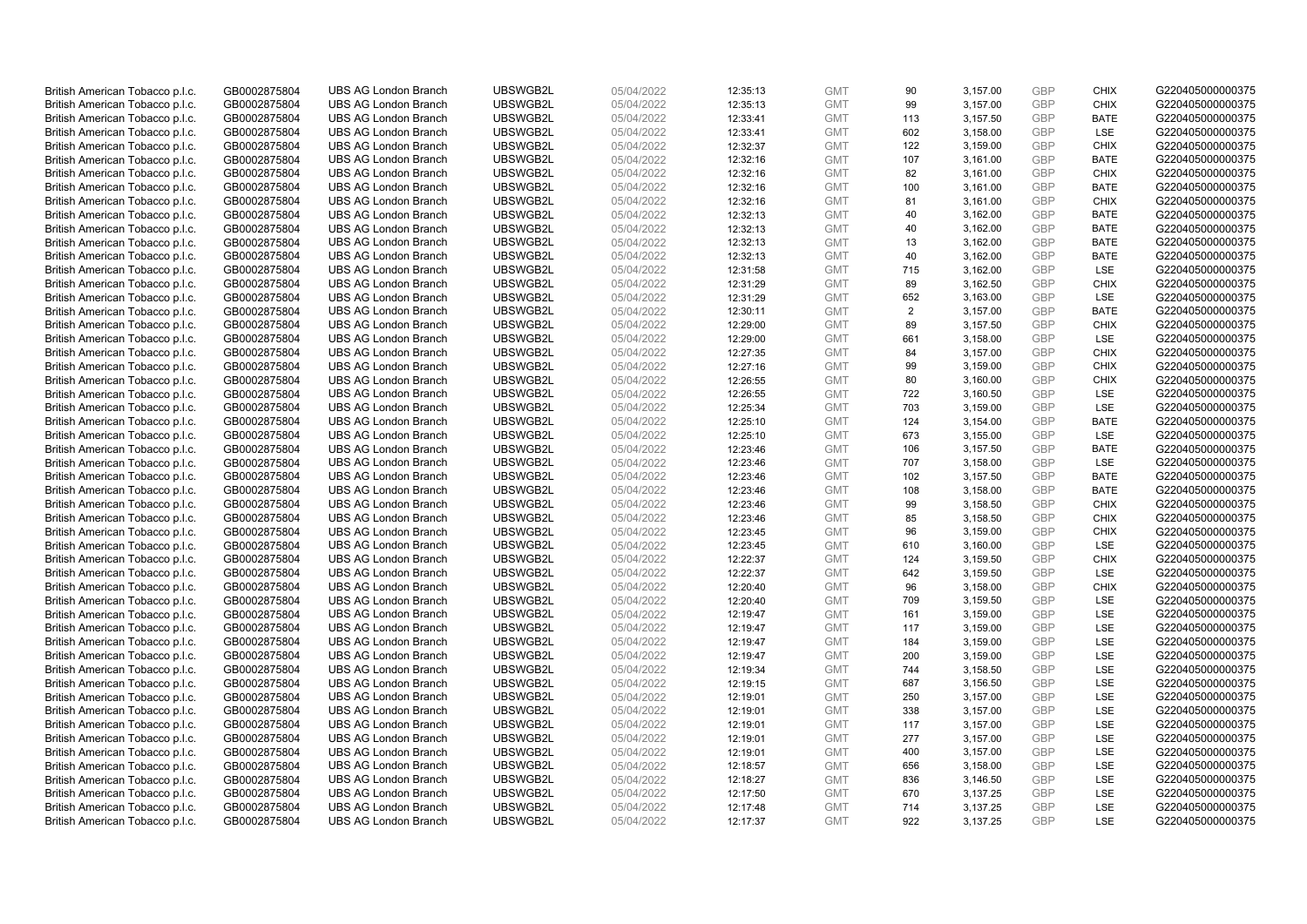| British American Tobacco p.l.c. | GB0002875804 | <b>UBS AG London Branch</b> | UBSWGB2L | 05/04/2022 | 12:17:22 | <b>GMT</b> | 85             | 3,137.00 | <b>GBP</b>               | <b>CHIX</b> | G220405000000375 |
|---------------------------------|--------------|-----------------------------|----------|------------|----------|------------|----------------|----------|--------------------------|-------------|------------------|
| British American Tobacco p.l.c. | GB0002875804 | <b>UBS AG London Branch</b> | UBSWGB2L | 05/04/2022 | 12:17:21 | <b>GMT</b> | 697            | 3,142.00 | GBP                      | <b>LSE</b>  | G220405000000375 |
| British American Tobacco p.l.c. | GB0002875804 | <b>UBS AG London Branch</b> | UBSWGB2L | 05/04/2022 | 12:17:19 | <b>GMT</b> | 609            | 3,143.00 | <b>GBP</b>               | LSE         | G220405000000375 |
| British American Tobacco p.l.c. | GB0002875804 | <b>UBS AG London Branch</b> | UBSWGB2L | 05/04/2022 | 12:17:19 | <b>GMT</b> | 654            | 3,146.00 | <b>GBP</b>               | LSE         | G220405000000375 |
| British American Tobacco p.l.c. | GB0002875804 | <b>UBS AG London Branch</b> | UBSWGB2L | 05/04/2022 | 12:17:19 | <b>GMT</b> | 590            | 3,146.00 | <b>GBP</b>               | LSE         | G220405000000375 |
| British American Tobacco p.l.c. | GB0002875804 | <b>UBS AG London Branch</b> | UBSWGB2L | 05/04/2022 | 12:17:01 | <b>GMT</b> | 597            | 3,140.50 | <b>GBP</b>               | <b>LSE</b>  | G220405000000375 |
| British American Tobacco p.l.c. | GB0002875804 | <b>UBS AG London Branch</b> | UBSWGB2L | 05/04/2022 | 12:17:00 | <b>GMT</b> | 598            | 3,141.00 | <b>GBP</b>               | LSE         | G220405000000375 |
| British American Tobacco p.l.c. | GB0002875804 | <b>UBS AG London Branch</b> | UBSWGB2L | 05/04/2022 | 12:17:00 | <b>GMT</b> | 44             | 3,141.00 | <b>GBP</b>               | LSE         | G220405000000375 |
| British American Tobacco p.l.c. | GB0002875804 | <b>UBS AG London Branch</b> | UBSWGB2L | 05/04/2022 | 12:16:53 | <b>GMT</b> | 694            | 3,141.50 | <b>GBP</b>               | LSE         | G220405000000375 |
| British American Tobacco p.l.c. | GB0002875804 | <b>UBS AG London Branch</b> | UBSWGB2L | 05/04/2022 | 12:16:52 | <b>GMT</b> | 317            | 3,144.00 | <b>GBP</b>               | LSE         | G220405000000375 |
| British American Tobacco p.l.c. | GB0002875804 | <b>UBS AG London Branch</b> | UBSWGB2L | 05/04/2022 | 12:16:52 | <b>GMT</b> | 297            | 3,144.00 | <b>GBP</b>               | <b>LSE</b>  | G220405000000375 |
| British American Tobacco p.l.c. | GB0002875804 | <b>UBS AG London Branch</b> | UBSWGB2L | 05/04/2022 | 12:16:42 | <b>GMT</b> | 616            | 3,146.00 | <b>GBP</b>               | LSE         | G220405000000375 |
| British American Tobacco p.l.c. | GB0002875804 | <b>UBS AG London Branch</b> | UBSWGB2L | 05/04/2022 | 12:16:20 | <b>GMT</b> | 91             | 3,147.50 | <b>GBP</b>               | <b>CHIX</b> | G220405000000375 |
| British American Tobacco p.l.c. | GB0002875804 | <b>UBS AG London Branch</b> | UBSWGB2L | 05/04/2022 | 12:16:18 | <b>GMT</b> | 713            | 3,150.00 | <b>GBP</b>               | <b>LSE</b>  | G220405000000375 |
| British American Tobacco p.l.c. | GB0002875804 | <b>UBS AG London Branch</b> | UBSWGB2L | 05/04/2022 | 12:16:18 | <b>GMT</b> | 598            | 3,150.75 | GBP                      | LSE         | G220405000000375 |
| British American Tobacco p.l.c. | GB0002875804 | <b>UBS AG London Branch</b> | UBSWGB2L | 05/04/2022 | 12:16:18 | <b>GMT</b> | 801            | 3,153.00 | <b>GBP</b>               | LSE         | G220405000000375 |
| British American Tobacco p.l.c. | GB0002875804 | <b>UBS AG London Branch</b> | UBSWGB2L | 05/04/2022 | 12:16:04 | <b>GMT</b> | 833            | 3,153.00 | GBP                      | LSE         | G220405000000375 |
| British American Tobacco p.l.c. | GB0002875804 | <b>UBS AG London Branch</b> | UBSWGB2L | 05/04/2022 | 12:16:00 | <b>GMT</b> | 665            | 3,151.50 | <b>GBP</b>               | LSE         | G220405000000375 |
| British American Tobacco p.l.c. | GB0002875804 | <b>UBS AG London Branch</b> | UBSWGB2L | 05/04/2022 | 12:15:29 | <b>GMT</b> | 416            | 3,154.00 | <b>GBP</b>               | <b>LSE</b>  | G220405000000375 |
| British American Tobacco p.l.c. | GB0002875804 | <b>UBS AG London Branch</b> | UBSWGB2L | 05/04/2022 | 12:15:29 | <b>GMT</b> | 276            | 3,154.00 | <b>GBP</b>               | LSE         | G220405000000375 |
| British American Tobacco p.l.c. | GB0002875804 | <b>UBS AG London Branch</b> | UBSWGB2L | 05/04/2022 | 12:15:26 | <b>GMT</b> | 571            | 3,155.00 | <b>GBP</b>               | LSE         | G220405000000375 |
| British American Tobacco p.l.c. | GB0002875804 | <b>UBS AG London Branch</b> | UBSWGB2L | 05/04/2022 | 12:15:26 | <b>GMT</b> | 38             | 3,155.00 | GBP                      | LSE         | G220405000000375 |
| British American Tobacco p.l.c. | GB0002875804 | <b>UBS AG London Branch</b> | UBSWGB2L | 05/04/2022 | 12:15:26 | <b>GMT</b> | 360            | 3,156.50 | <b>GBP</b>               | LSE         | G220405000000375 |
| British American Tobacco p.l.c. | GB0002875804 | <b>UBS AG London Branch</b> | UBSWGB2L | 05/04/2022 | 12:15:26 | <b>GMT</b> | 104            | 3,156.50 | GBP                      | <b>LSE</b>  | G220405000000375 |
| British American Tobacco p.l.c. | GB0002875804 | <b>UBS AG London Branch</b> | UBSWGB2L | 05/04/2022 | 12:15:26 | <b>GMT</b> | 293            | 3,156.50 | <b>GBP</b>               | LSE         | G220405000000375 |
| British American Tobacco p.l.c. | GB0002875804 | <b>UBS AG London Branch</b> | UBSWGB2L | 05/04/2022 | 12:15:25 | <b>GMT</b> | 237            | 3,157.50 | GBP                      | LSE         | G220405000000375 |
| British American Tobacco p.l.c. | GB0002875804 | <b>UBS AG London Branch</b> | UBSWGB2L | 05/04/2022 | 12:15:25 | <b>GMT</b> | 390            | 3,157.50 | <b>GBP</b>               | LSE         | G220405000000375 |
| British American Tobacco p.l.c. | GB0002875804 | <b>UBS AG London Branch</b> | UBSWGB2L | 05/04/2022 | 12:15:25 | <b>GMT</b> | 127            | 3,157.00 | GBP                      | LSE         | G220405000000375 |
| British American Tobacco p.l.c. | GB0002875804 | <b>UBS AG London Branch</b> | UBSWGB2L | 05/04/2022 | 12:15:25 | <b>GMT</b> | 500            | 3,157.00 | <b>GBP</b>               | LSE         | G220405000000375 |
| British American Tobacco p.l.c. | GB0002875804 | <b>UBS AG London Branch</b> | UBSWGB2L | 05/04/2022 | 12:15:19 | <b>GMT</b> | 733            | 3,159.00 | <b>GBP</b>               | LSE         | G220405000000375 |
| British American Tobacco p.l.c. | GB0002875804 | <b>UBS AG London Branch</b> | UBSWGB2L | 05/04/2022 | 12:15:18 | <b>GMT</b> | 1136           | 3,159.25 | <b>GBP</b>               | <b>LSE</b>  | G220405000000375 |
| British American Tobacco p.l.c. | GB0002875804 | <b>UBS AG London Branch</b> | UBSWGB2L | 05/04/2022 | 12:15:18 | <b>GMT</b> | 762            | 3,160.00 | GBP                      | <b>LSE</b>  | G220405000000375 |
| British American Tobacco p.l.c. | GB0002875804 | <b>UBS AG London Branch</b> | UBSWGB2L | 05/04/2022 | 12:15:18 | <b>GMT</b> | 1109           | 3,160.50 | <b>GBP</b>               | LSE         | G220405000000375 |
| British American Tobacco p.l.c. | GB0002875804 | <b>UBS AG London Branch</b> | UBSWGB2L | 05/04/2022 | 12:15:15 | <b>GMT</b> | 10             | 3,165.00 | <b>GBP</b>               | <b>BATE</b> | G220405000000375 |
| British American Tobacco p.l.c. | GB0002875804 | <b>UBS AG London Branch</b> | UBSWGB2L | 05/04/2022 | 12:15:15 | <b>GMT</b> | 45             | 3,165.00 | GBP                      | <b>BATE</b> | G220405000000375 |
| British American Tobacco p.l.c. | GB0002875804 | <b>UBS AG London Branch</b> | UBSWGB2L | 05/04/2022 | 12:15:15 | <b>GMT</b> | 20             | 3,165.00 | <b>GBP</b>               | <b>BATE</b> | G220405000000375 |
| British American Tobacco p.l.c. | GB0002875804 | <b>UBS AG London Branch</b> | UBSWGB2L | 05/04/2022 | 12:15:15 | <b>GMT</b> | 47             | 3,165.00 | GBP                      | <b>BATE</b> | G220405000000375 |
| British American Tobacco p.l.c. | GB0002875804 | <b>UBS AG London Branch</b> | UBSWGB2L | 05/04/2022 | 12:15:13 | <b>GMT</b> | 5              | 3,165.50 | <b>GBP</b>               | <b>CHIX</b> | G220405000000375 |
| British American Tobacco p.l.c. | GB0002875804 | <b>UBS AG London Branch</b> | UBSWGB2L | 05/04/2022 | 12:15:13 | <b>GMT</b> | 88             | 3,165.50 | <b>GBP</b>               | <b>CHIX</b> | G220405000000375 |
| British American Tobacco p.l.c. | GB0002875804 | <b>UBS AG London Branch</b> | UBSWGB2L | 05/04/2022 | 12:15:13 | <b>GMT</b> | 47             | 3,166.00 | <b>GBP</b>               | <b>LSE</b>  | G220405000000375 |
| British American Tobacco p.l.c. | GB0002875804 | <b>UBS AG London Branch</b> | UBSWGB2L | 05/04/2022 | 12:15:13 | <b>GMT</b> | 573            | 3,166.00 | GBP                      | LSE         | G220405000000375 |
| British American Tobacco p.l.c. | GB0002875804 | <b>UBS AG London Branch</b> | UBSWGB2L | 05/04/2022 | 12:15:12 | <b>GMT</b> | 680            | 3,166.25 | <b>GBP</b>               | LSE         | G220405000000375 |
| British American Tobacco p.l.c. | GB0002875804 | <b>UBS AG London Branch</b> | UBSWGB2L | 05/04/2022 | 12:14:52 | <b>GMT</b> | 100            | 3,168.00 | <b>GBP</b>               | <b>BATE</b> | G220405000000375 |
| British American Tobacco p.l.c. |              | <b>UBS AG London Branch</b> | UBSWGB2L | 05/04/2022 |          | <b>GMT</b> | 600            |          | <b>GBP</b>               | LSE         | G220405000000375 |
|                                 | GB0002875804 |                             | UBSWGB2L |            | 12:14:50 |            |                | 3,169.00 |                          |             | G220405000000375 |
| British American Tobacco p.l.c. | GB0002875804 | <b>UBS AG London Branch</b> |          | 05/04/2022 | 12:14:50 | <b>GMT</b> | 99             | 3,169.00 | <b>GBP</b><br><b>GBP</b> | <b>CHIX</b> |                  |
| British American Tobacco p.l.c. | GB0002875804 | <b>UBS AG London Branch</b> | UBSWGB2L | 05/04/2022 | 12:14:00 | <b>GMT</b> | 653            | 3,171.50 |                          | LSE         | G220405000000375 |
| British American Tobacco p.l.c. | GB0002875804 | <b>UBS AG London Branch</b> | UBSWGB2L | 05/04/2022 | 12:13:59 | <b>GMT</b> | 239            | 3,172.00 | <b>GBP</b>               | LSE         | G220405000000375 |
| British American Tobacco p.l.c. | GB0002875804 | <b>UBS AG London Branch</b> | UBSWGB2L | 05/04/2022 | 12:13:59 | <b>GMT</b> | 436            | 3,172.00 | GBP                      | LSE         | G220405000000375 |
| British American Tobacco p.l.c. | GB0002875804 | <b>UBS AG London Branch</b> | UBSWGB2L | 05/04/2022 | 12:13:57 | <b>GMT</b> | 116            | 3,173.00 | <b>GBP</b>               | LSE         | G220405000000375 |
| British American Tobacco p.l.c. | GB0002875804 | <b>UBS AG London Branch</b> | UBSWGB2L | 05/04/2022 | 12:13:57 | <b>GMT</b> | 581            | 3,173.00 | <b>GBP</b>               | LSE         | G220405000000375 |
| British American Tobacco p.l.c. | GB0002875804 | <b>UBS AG London Branch</b> | UBSWGB2L | 05/04/2022 | 12:13:57 | <b>GMT</b> | $\overline{7}$ | 3,172.50 | <b>GBP</b>               | <b>CHIX</b> | G220405000000375 |
| British American Tobacco p.l.c. | GB0002875804 | <b>UBS AG London Branch</b> | UBSWGB2L | 05/04/2022 | 12:13:57 | <b>GMT</b> | 62             | 3,172.50 | <b>GBP</b>               | <b>CHIX</b> | G220405000000375 |
| British American Tobacco p.l.c. | GB0002875804 | <b>UBS AG London Branch</b> | UBSWGB2L | 05/04/2022 | 12:13:57 | <b>GMT</b> | 27             | 3,172.50 | <b>GBP</b>               | <b>CHIX</b> | G220405000000375 |
| British American Tobacco p.l.c. | GB0002875804 | <b>UBS AG London Branch</b> | UBSWGB2L | 05/04/2022 | 12:13:57 | <b>GMT</b> | 38             | 3,173.00 | GBP                      | <b>BATE</b> | G220405000000375 |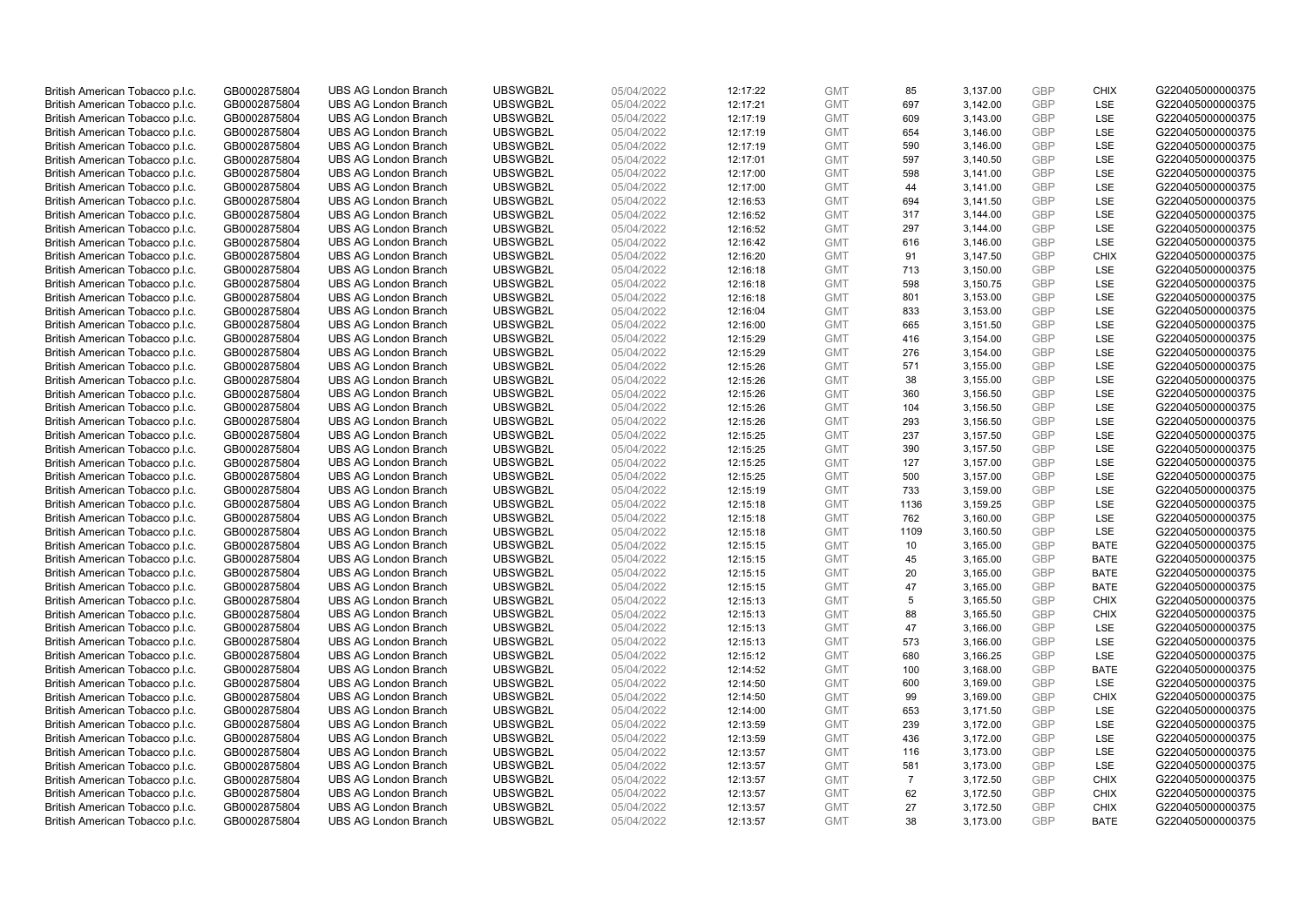| British American Tobacco p.l.c.                                    | GB0002875804                 | <b>UBS AG London Branch</b>                                | UBSWGB2L             | 05/04/2022               | 12:13:57             | <b>GMT</b>               | 78                | 3,173.00             | <b>GBP</b>               | <b>BATE</b>                | G220405000000375                     |
|--------------------------------------------------------------------|------------------------------|------------------------------------------------------------|----------------------|--------------------------|----------------------|--------------------------|-------------------|----------------------|--------------------------|----------------------------|--------------------------------------|
| British American Tobacco p.l.c.                                    | GB0002875804                 | <b>UBS AG London Branch</b>                                | UBSWGB2L             | 05/04/2022               | 12:13:26             | <b>GMT</b>               | 6                 | 3,174.00             | <b>GBP</b>               | <b>CHIX</b>                | G220405000000375                     |
| British American Tobacco p.l.c.                                    | GB0002875804                 | <b>UBS AG London Branch</b>                                | UBSWGB2L             | 05/04/2022               | 12:13:26             | <b>GMT</b>               | 6                 | 3,174.00             | <b>GBP</b>               | <b>CHIX</b>                | G220405000000375                     |
| British American Tobacco p.l.c.                                    | GB0002875804                 | <b>UBS AG London Branch</b>                                | UBSWGB2L             | 05/04/2022               | 12:13:26             | <b>GMT</b>               | 6                 | 3,174.00             | <b>GBP</b>               | <b>CHIX</b>                | G220405000000375                     |
| British American Tobacco p.l.c.                                    | GB0002875804                 | <b>UBS AG London Branch</b>                                | UBSWGB2L             | 05/04/2022               | 12:13:26             | <b>GMT</b>               | 6<br>$\mathbf{1}$ | 3,174.00             | <b>GBP</b>               | <b>CHIX</b>                | G220405000000375                     |
| British American Tobacco p.l.c.                                    | GB0002875804                 | <b>UBS AG London Branch</b>                                | UBSWGB2L             | 05/04/2022               | 12:13:26             | <b>GMT</b>               |                   | 3,174.00             | <b>GBP</b><br><b>GBP</b> | <b>CHIX</b>                | G220405000000375                     |
| British American Tobacco p.l.c.                                    | GB0002875804                 | <b>UBS AG London Branch</b>                                | UBSWGB2L             | 05/04/2022               | 12:13:26             | <b>GMT</b>               | 6                 | 3,174.00             |                          | <b>CHIX</b>                | G220405000000375                     |
| British American Tobacco p.l.c.                                    | GB0002875804                 | <b>UBS AG London Branch</b><br><b>UBS AG London Branch</b> | UBSWGB2L<br>UBSWGB2L | 05/04/2022<br>05/04/2022 | 12:13:26<br>12:13:26 | <b>GMT</b>               | 6<br>6            | 3,174.00             | <b>GBP</b><br><b>GBP</b> | <b>CHIX</b><br><b>CHIX</b> | G220405000000375<br>G220405000000375 |
| British American Tobacco p.l.c.                                    | GB0002875804                 |                                                            |                      |                          |                      | <b>GMT</b>               |                   | 3,174.00             | <b>GBP</b>               |                            |                                      |
| British American Tobacco p.l.c.                                    | GB0002875804                 | <b>UBS AG London Branch</b>                                | UBSWGB2L             | 05/04/2022<br>05/04/2022 | 12:13:26             | <b>GMT</b><br><b>GMT</b> | 6<br>6            | 3,174.00             | <b>GBP</b>               | <b>CHIX</b>                | G220405000000375                     |
| British American Tobacco p.l.c.                                    | GB0002875804                 | <b>UBS AG London Branch</b>                                | UBSWGB2L             |                          | 12:13:26             |                          | 6                 | 3,174.00             |                          | <b>CHIX</b>                | G220405000000375                     |
| British American Tobacco p.l.c.                                    | GB0002875804                 | <b>UBS AG London Branch</b><br><b>UBS AG London Branch</b> | UBSWGB2L<br>UBSWGB2L | 05/04/2022<br>05/04/2022 | 12:13:26             | <b>GMT</b>               | 6                 | 3,174.00             | <b>GBP</b><br><b>GBP</b> | <b>CHIX</b><br><b>CHIX</b> | G220405000000375<br>G220405000000375 |
| British American Tobacco p.l.c.                                    | GB0002875804                 | <b>UBS AG London Branch</b>                                | UBSWGB2L             |                          | 12:13:26             | <b>GMT</b>               |                   | 3,174.00             | <b>GBP</b>               |                            | G220405000000375                     |
| British American Tobacco p.l.c.<br>British American Tobacco p.l.c. | GB0002875804                 | <b>UBS AG London Branch</b>                                | UBSWGB2L             | 05/04/2022<br>05/04/2022 | 12:13:26             | <b>GMT</b><br><b>GMT</b> | 6<br>6            | 3,174.00<br>3,174.00 | GBP                      | <b>CHIX</b><br><b>CHIX</b> |                                      |
|                                                                    | GB0002875804                 | <b>UBS AG London Branch</b>                                | UBSWGB2L             |                          | 12:13:26             | <b>GMT</b>               | 6                 |                      | GBP                      | <b>CHIX</b>                | G220405000000375<br>G220405000000375 |
| British American Tobacco p.l.c.                                    | GB0002875804                 | <b>UBS AG London Branch</b>                                | UBSWGB2L             | 05/04/2022<br>05/04/2022 | 12:13:26             | <b>GMT</b>               |                   | 3,174.00             | GBP                      |                            |                                      |
| British American Tobacco p.l.c.<br>British American Tobacco p.l.c. | GB0002875804<br>GB0002875804 | <b>UBS AG London Branch</b>                                | UBSWGB2L             | 05/04/2022               | 12:13:26             | <b>GMT</b>               | 6<br>6            | 3,174.00<br>3,174.00 | GBP                      | <b>CHIX</b><br><b>CHIX</b> | G220405000000375<br>G220405000000375 |
|                                                                    |                              | <b>UBS AG London Branch</b>                                | UBSWGB2L             |                          | 12:13:26             |                          | 6                 |                      | <b>GBP</b>               | <b>CHIX</b>                | G220405000000375                     |
| British American Tobacco p.l.c.                                    | GB0002875804<br>GB0002875804 | <b>UBS AG London Branch</b>                                | UBSWGB2L             | 05/04/2022<br>05/04/2022 | 12:13:26<br>12:13:26 | <b>GMT</b><br><b>GMT</b> | 6                 | 3,174.00<br>3,174.00 | <b>GBP</b>               | <b>CHIX</b>                | G220405000000375                     |
| British American Tobacco p.l.c.                                    |                              |                                                            |                      |                          |                      | <b>GMT</b>               | 6                 | 3,174.00             | <b>GBP</b>               | <b>CHIX</b>                | G220405000000375                     |
| British American Tobacco p.l.c.<br>British American Tobacco p.l.c. | GB0002875804<br>GB0002875804 | <b>UBS AG London Branch</b><br><b>UBS AG London Branch</b> | UBSWGB2L<br>UBSWGB2L | 05/04/2022<br>05/04/2022 | 12:13:26<br>12:13:26 | <b>GMT</b>               | 6                 | 3,174.00             | GBP                      | <b>CHIX</b>                | G220405000000375                     |
| British American Tobacco p.l.c.                                    | GB0002875804                 | <b>UBS AG London Branch</b>                                | UBSWGB2L             | 05/04/2022               | 12:13:26             | <b>GMT</b>               | 23                | 3,174.00             | <b>GBP</b>               | <b>CHIX</b>                | G220405000000375                     |
| British American Tobacco p.l.c.                                    | GB0002875804                 | <b>UBS AG London Branch</b>                                | UBSWGB2L             | 05/04/2022               | 12:13:26             | <b>GMT</b>               | 3                 | 3,174.00             | GBP                      | <b>CHIX</b>                | G220405000000375                     |
| British American Tobacco p.l.c.                                    | GB0002875804                 | <b>UBS AG London Branch</b>                                | UBSWGB2L             | 05/04/2022               | 12:13:26             | <b>GMT</b>               | 6                 | 3,174.00             | <b>GBP</b>               | <b>CHIX</b>                | G220405000000375                     |
| British American Tobacco p.l.c.                                    | GB0002875804                 | <b>UBS AG London Branch</b>                                | UBSWGB2L             | 05/04/2022               | 12:13:26             | <b>GMT</b>               | 6                 | 3,174.00             | GBP                      | <b>CHIX</b>                | G220405000000375                     |
| British American Tobacco p.l.c.                                    | GB0002875804                 | <b>UBS AG London Branch</b>                                | UBSWGB2L             | 05/04/2022               | 12:13:26             | <b>GMT</b>               | 6                 | 3,174.00             | <b>GBP</b>               | <b>CHIX</b>                | G220405000000375                     |
| British American Tobacco p.l.c.                                    | GB0002875804                 | <b>UBS AG London Branch</b>                                | UBSWGB2L             | 05/04/2022               | 12:13:26             | <b>GMT</b>               | 6                 | 3,174.00             | GBP                      | <b>CHIX</b>                | G220405000000375                     |
| British American Tobacco p.l.c.                                    | GB0002875804                 | <b>UBS AG London Branch</b>                                | UBSWGB2L             | 05/04/2022               | 12:13:26             | <b>GMT</b>               | 6                 | 3,174.00             | <b>GBP</b>               | <b>CHIX</b>                | G220405000000375                     |
| British American Tobacco p.l.c.                                    | GB0002875804                 | <b>UBS AG London Branch</b>                                | UBSWGB2L             | 05/04/2022               | 12:13:26             | <b>GMT</b>               | 6                 | 3,174.00             | GBP                      | <b>CHIX</b>                | G220405000000375                     |
| British American Tobacco p.l.c.                                    | GB0002875804                 | <b>UBS AG London Branch</b>                                | UBSWGB2L             | 05/04/2022               | 12:13:26             | <b>GMT</b>               | 6                 | 3,174.00             | <b>GBP</b>               | <b>CHIX</b>                | G220405000000375                     |
| British American Tobacco p.l.c.                                    | GB0002875804                 | <b>UBS AG London Branch</b>                                | UBSWGB2L             | 05/04/2022               | 12:13:26             | <b>GMT</b>               | 6                 | 3,174.00             | GBP                      | <b>CHIX</b>                | G220405000000375                     |
| British American Tobacco p.l.c.                                    | GB0002875804                 | <b>UBS AG London Branch</b>                                | UBSWGB2L             | 05/04/2022               | 12:13:26             | <b>GMT</b>               | 6                 | 3,174.00             | <b>GBP</b>               | <b>CHIX</b>                | G220405000000375                     |
| British American Tobacco p.l.c.                                    | GB0002875804                 | <b>UBS AG London Branch</b>                                | UBSWGB2L             | 05/04/2022               | 12:11:59             | <b>GMT</b>               | 595               | 3,174.00             | <b>GBP</b>               | LSE                        | G220405000000375                     |
| British American Tobacco p.l.c.                                    | GB0002875804                 | <b>UBS AG London Branch</b>                                | UBSWGB2L             | 05/04/2022               | 12:11:59             | <b>GMT</b>               | 678               | 3,174.25             | GBP                      | LSE                        | G220405000000375                     |
| British American Tobacco p.l.c.                                    | GB0002875804                 | <b>UBS AG London Branch</b>                                | UBSWGB2L             | 05/04/2022               | 12:11:04             | <b>GMT</b>               | 693               | 3,175.50             | <b>GBP</b>               | LSE                        | G220405000000375                     |
| British American Tobacco p.l.c.                                    | GB0002875804                 | <b>UBS AG London Branch</b>                                | UBSWGB2L             | 05/04/2022               | 12:11:04             | <b>GMT</b>               | 105               | 3,175.50             | GBP                      | CHIX                       | G220405000000375                     |
| British American Tobacco p.l.c.                                    | GB0002875804                 | <b>UBS AG London Branch</b>                                | UBSWGB2L             | 05/04/2022               | 12:11:04             | <b>GMT</b>               | 114               | 3,175.50             | <b>GBP</b>               | <b>BATE</b>                | G220405000000375                     |
| British American Tobacco p.l.c.                                    | GB0002875804                 | <b>UBS AG London Branch</b>                                | UBSWGB2L             | 05/04/2022               | 12:11:04             | <b>GMT</b>               | 67                | 3,175.50             | GBP                      | <b>CHIX</b>                | G220405000000375                     |
| British American Tobacco p.l.c.                                    | GB0002875804                 | <b>UBS AG London Branch</b>                                | UBSWGB2L             | 05/04/2022               | 12:11:04             | <b>GMT</b>               | 120               | 3,175.50             | <b>GBP</b>               | <b>BATE</b>                | G220405000000375                     |
| British American Tobacco p.l.c.                                    | GB0002875804                 | <b>UBS AG London Branch</b>                                | UBSWGB2L             | 05/04/2022               | 12:11:04             | <b>GMT</b>               | 29                | 3,175.50             | GBP                      | <b>CHIX</b>                | G220405000000375                     |
| British American Tobacco p.l.c.                                    | GB0002875804                 | <b>UBS AG London Branch</b>                                | UBSWGB2L             | 05/04/2022               | 12:11:04             | <b>GMT</b>               | 608               | 3,175.50             | <b>GBP</b>               | <b>LSE</b>                 | G220405000000375                     |
| British American Tobacco p.l.c.                                    | GB0002875804                 | <b>UBS AG London Branch</b>                                | UBSWGB2L             | 05/04/2022               | 12:10:21             | <b>GMT</b>               | 620               | 3,176.00             | <b>GBP</b>               | LSE                        | G220405000000375                     |
| British American Tobacco p.l.c.                                    | GB0002875804                 | <b>UBS AG London Branch</b>                                | UBSWGB2L             | 05/04/2022               | 12:10:21             | <b>GMT</b>               | 42                | 3,176.00             | <b>GBP</b>               | LSE                        | G220405000000375                     |
| British American Tobacco p.l.c.                                    | GB0002875804                 | <b>UBS AG London Branch</b>                                | UBSWGB2L             | 05/04/2022               | 12:09:45             | <b>GMT</b>               | 42                | 3,176.50             | <b>GBP</b>               | <b>CHIX</b>                | G220405000000375                     |
| British American Tobacco p.l.c.                                    | GB0002875804                 | <b>UBS AG London Branch</b>                                | UBSWGB2L             | 05/04/2022               | 12:09:45             | <b>GMT</b>               | 89                | 3,176.50             | <b>GBP</b>               | <b>CHIX</b>                | G220405000000375                     |
| British American Tobacco p.l.c.                                    | GB0002875804                 | <b>UBS AG London Branch</b>                                | UBSWGB2L             | 05/04/2022               | 12:09:08             | <b>GMT</b>               | 593               | 3,176.00             | <b>GBP</b>               | LSE                        | G220405000000375                     |
| British American Tobacco p.l.c.                                    | GB0002875804                 | <b>UBS AG London Branch</b>                                | UBSWGB2L             | 05/04/2022               | 12:09:08             | <b>GMT</b>               | 694               | 3,176.00             | <b>GBP</b>               | LSE                        | G220405000000375                     |
| British American Tobacco p.l.c.                                    | GB0002875804                 | <b>UBS AG London Branch</b>                                | UBSWGB2L             | 05/04/2022               | 12:09:03             | <b>GMT</b>               | 727               | 3,176.00             | <b>GBP</b>               | LSE                        | G220405000000375                     |
| British American Tobacco p.l.c.                                    | GB0002875804                 | <b>UBS AG London Branch</b>                                | UBSWGB2L             | 05/04/2022               | 12:08:03             | <b>GMT</b>               | 827               | 3,175.50             | <b>GBP</b>               | <b>LSE</b>                 | G220405000000375                     |
| British American Tobacco p.l.c.                                    | GB0002875804                 | <b>UBS AG London Branch</b>                                | UBSWGB2L             | 05/04/2022               | 12:07:59             | <b>GMT</b>               | 658               | 3,175.50             | <b>GBP</b>               | LSE                        | G220405000000375                     |
| British American Tobacco p.l.c.                                    | GB0002875804                 | <b>UBS AG London Branch</b>                                | UBSWGB2L             | 05/04/2022               | 12:07:55             | <b>GMT</b>               | 90                | 3,174.00             | <b>GBP</b>               | LSE                        | G220405000000375                     |
| British American Tobacco p.l.c.                                    | GB0002875804                 | <b>UBS AG London Branch</b>                                | UBSWGB2L             | 05/04/2022               | 12:07:55             | <b>GMT</b>               | 350               | 3,174.00             | <b>GBP</b>               | LSE                        | G220405000000375                     |
| British American Tobacco p.l.c.                                    | GB0002875804                 | <b>UBS AG London Branch</b>                                | UBSWGB2L             | 05/04/2022               | 12:07:51             | <b>GMT</b>               | 310               | 3,173.00             | GBP                      | <b>LSE</b>                 | G220405000000375                     |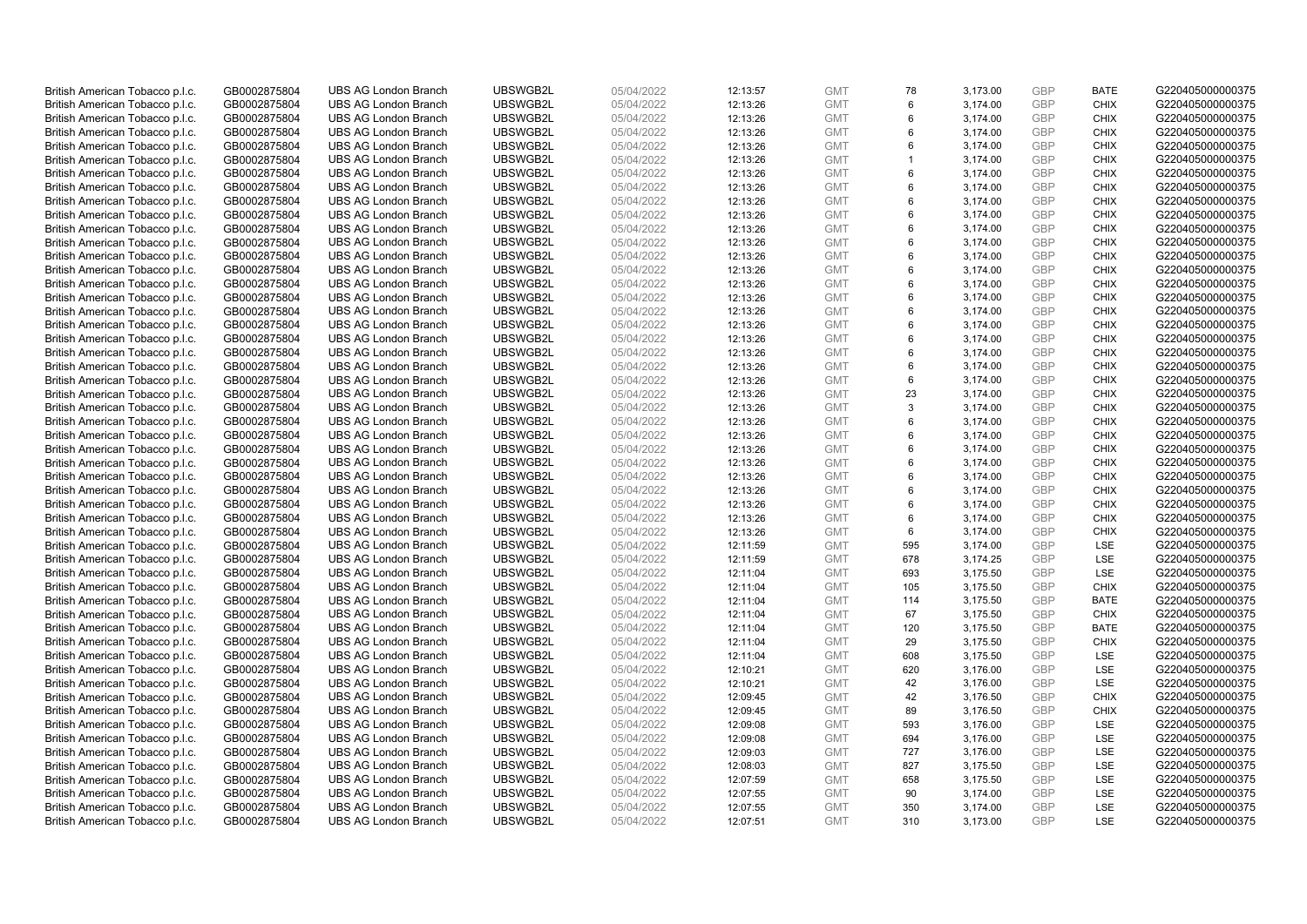| British American Tobacco p.l.c. | GB0002875804 | <b>UBS AG London Branch</b> | UBSWGB2L | 05/04/2022 | 12:07:27 | <b>GMT</b> | 623 | 3,173.50 | <b>GBP</b> | LSE         | G220405000000375 |
|---------------------------------|--------------|-----------------------------|----------|------------|----------|------------|-----|----------|------------|-------------|------------------|
| British American Tobacco p.l.c. | GB0002875804 | <b>UBS AG London Branch</b> | UBSWGB2L | 05/04/2022 | 12:06:59 | <b>GMT</b> | 550 | 3,174.50 | GBP        | <b>LSE</b>  | G220405000000375 |
| British American Tobacco p.l.c. | GB0002875804 | <b>UBS AG London Branch</b> | UBSWGB2L | 05/04/2022 | 12:06:59 | <b>GMT</b> | 164 | 3,174.50 | <b>GBP</b> | LSE         | G220405000000375 |
| British American Tobacco p.l.c. | GB0002875804 | <b>UBS AG London Branch</b> | UBSWGB2L | 05/04/2022 | 12:06:49 | <b>GMT</b> | 463 | 3,175.50 | <b>GBP</b> | LSE         | G220405000000375 |
| British American Tobacco p.l.c. | GB0002875804 | <b>UBS AG London Branch</b> | UBSWGB2L | 05/04/2022 | 12:06:49 | <b>GMT</b> | 174 | 3,175.50 | <b>GBP</b> | LSE         | G220405000000375 |
| British American Tobacco p.l.c. | GB0002875804 | <b>UBS AG London Branch</b> | UBSWGB2L | 05/04/2022 | 12:06:30 | <b>GMT</b> | 90  | 3,177.50 | <b>GBP</b> | <b>CHIX</b> | G220405000000375 |
| British American Tobacco p.l.c. | GB0002875804 | <b>UBS AG London Branch</b> | UBSWGB2L | 05/04/2022 | 12:06:27 | <b>GMT</b> | 679 | 3,178.00 | <b>GBP</b> | LSE         | G220405000000375 |
| British American Tobacco p.l.c. | GB0002875804 | <b>UBS AG London Branch</b> | UBSWGB2L | 05/04/2022 | 12:06:16 | <b>GMT</b> | 706 | 3,178.50 | <b>GBP</b> | LSE         | G220405000000375 |
| British American Tobacco p.l.c. | GB0002875804 | <b>UBS AG London Branch</b> | UBSWGB2L | 05/04/2022 | 12:06:16 | <b>GMT</b> | 85  | 3,178.50 | <b>GBP</b> | <b>CHIX</b> | G220405000000375 |
| British American Tobacco p.l.c. | GB0002875804 | <b>UBS AG London Branch</b> | UBSWGB2L | 05/04/2022 | 12:05:29 | <b>GMT</b> | 318 | 3,179.00 | <b>GBP</b> | LSE         | G220405000000375 |
| British American Tobacco p.l.c. | GB0002875804 | <b>UBS AG London Branch</b> | UBSWGB2L | 05/04/2022 | 12:05:29 | <b>GMT</b> | 372 | 3,179.00 | <b>GBP</b> | <b>LSE</b>  | G220405000000375 |
| British American Tobacco p.l.c. | GB0002875804 | <b>UBS AG London Branch</b> | UBSWGB2L | 05/04/2022 | 12:05:01 | <b>GMT</b> | 118 | 3,180.50 | <b>GBP</b> | <b>BATE</b> | G220405000000375 |
| British American Tobacco p.l.c. | GB0002875804 | <b>UBS AG London Branch</b> | UBSWGB2L | 05/04/2022 | 12:04:49 | <b>GMT</b> | 80  | 3,182.50 | <b>GBP</b> | <b>CHIX</b> | G220405000000375 |
| British American Tobacco p.l.c. | GB0002875804 | <b>UBS AG London Branch</b> | UBSWGB2L | 05/04/2022 | 12:04:47 | <b>GMT</b> | 727 | 3,183.50 | <b>GBP</b> | <b>LSE</b>  | G220405000000375 |
| British American Tobacco p.l.c. | GB0002875804 | <b>UBS AG London Branch</b> | UBSWGB2L | 05/04/2022 | 12:04:47 | <b>GMT</b> | 827 | 3,183.50 | GBP        | LSE         | G220405000000375 |
| British American Tobacco p.l.c. | GB0002875804 | <b>UBS AG London Branch</b> | UBSWGB2L | 05/04/2022 | 12:04:47 | <b>GMT</b> | 706 | 3,183.50 | <b>GBP</b> | LSE         | G220405000000375 |
| British American Tobacco p.l.c. | GB0002875804 | <b>UBS AG London Branch</b> | UBSWGB2L | 05/04/2022 | 12:04:46 | <b>GMT</b> | 595 | 3,184.00 | GBP        | LSE         | G220405000000375 |
| British American Tobacco p.l.c. | GB0002875804 | <b>UBS AG London Branch</b> | UBSWGB2L | 05/04/2022 | 12:04:11 | <b>GMT</b> | 705 | 3,186.00 | <b>GBP</b> | LSE         | G220405000000375 |
| British American Tobacco p.l.c. | GB0002875804 | <b>UBS AG London Branch</b> | UBSWGB2L | 05/04/2022 | 12:04:11 | <b>GMT</b> | 679 | 3,186.50 | <b>GBP</b> | <b>LSE</b>  | G220405000000375 |
| British American Tobacco p.l.c. | GB0002875804 | <b>UBS AG London Branch</b> | UBSWGB2L | 05/04/2022 | 12:04:08 | <b>GMT</b> | 83  | 3,187.50 | <b>GBP</b> | <b>CHIX</b> | G220405000000375 |
| British American Tobacco p.l.c. | GB0002875804 | <b>UBS AG London Branch</b> | UBSWGB2L | 05/04/2022 | 12:04:05 | <b>GMT</b> | 96  | 3,188.00 | <b>GBP</b> | <b>BATE</b> | G220405000000375 |
| British American Tobacco p.l.c. | GB0002875804 | <b>UBS AG London Branch</b> | UBSWGB2L | 05/04/2022 | 12:03:54 | <b>GMT</b> | 84  | 3,190.00 | GBP        | <b>CHIX</b> | G220405000000375 |
| British American Tobacco p.l.c. | GB0002875804 | <b>UBS AG London Branch</b> | UBSWGB2L | 05/04/2022 | 12:03:54 | <b>GMT</b> | 655 | 3,190.50 | <b>GBP</b> | LSE         | G220405000000375 |
| British American Tobacco p.l.c. | GB0002875804 | <b>UBS AG London Branch</b> | UBSWGB2L | 05/04/2022 | 12:03:54 | <b>GMT</b> | 109 | 3,190.50 | GBP        | <b>BATE</b> | G220405000000375 |
| British American Tobacco p.l.c. | GB0002875804 | <b>UBS AG London Branch</b> | UBSWGB2L | 05/04/2022 | 12:03:21 | <b>GMT</b> | 111 | 3,191.00 | <b>GBP</b> | <b>CHIX</b> | G220405000000375 |
| British American Tobacco p.l.c. | GB0002875804 | <b>UBS AG London Branch</b> | UBSWGB2L | 05/04/2022 | 12:02:59 | <b>GMT</b> | 103 | 3,192.00 | GBP        | <b>BATE</b> | G220405000000375 |
| British American Tobacco p.l.c. | GB0002875804 | <b>UBS AG London Branch</b> | UBSWGB2L | 05/04/2022 | 12:02:01 | <b>GMT</b> | 114 | 3,192.50 | <b>GBP</b> | <b>CHIX</b> | G220405000000375 |
| British American Tobacco p.l.c. | GB0002875804 | <b>UBS AG London Branch</b> | UBSWGB2L | 05/04/2022 | 12:02:00 | <b>GMT</b> | 90  | 3,193.00 | GBP        | <b>CHIX</b> | G220405000000375 |
| British American Tobacco p.l.c. | GB0002875804 | <b>UBS AG London Branch</b> | UBSWGB2L | 05/04/2022 | 12:01:56 | <b>GMT</b> | 710 | 3,193.50 | <b>GBP</b> | <b>LSE</b>  | G220405000000375 |
| British American Tobacco p.l.c. | GB0002875804 | <b>UBS AG London Branch</b> | UBSWGB2L | 05/04/2022 | 12:01:56 | <b>GMT</b> | 589 | 3,194.00 | GBP        | LSE         | G220405000000375 |
| British American Tobacco p.l.c. | GB0002875804 | <b>UBS AG London Branch</b> | UBSWGB2L | 05/04/2022 | 12:01:32 | <b>GMT</b> | 86  | 3,194.50 | <b>GBP</b> | <b>CHIX</b> | G220405000000375 |
| British American Tobacco p.l.c. | GB0002875804 | <b>UBS AG London Branch</b> | UBSWGB2L | 05/04/2022 | 12:00:33 | <b>GMT</b> | 9   | 3,195.50 | GBP        | <b>CHIX</b> | G220405000000375 |
| British American Tobacco p.l.c. | GB0002875804 | <b>UBS AG London Branch</b> | UBSWGB2L | 05/04/2022 | 12:00:14 | <b>GMT</b> | 116 | 3,195.50 | <b>GBP</b> | <b>CHIX</b> | G220405000000375 |
| British American Tobacco p.l.c. | GB0002875804 | <b>UBS AG London Branch</b> | UBSWGB2L | 05/04/2022 | 12:00:13 | <b>GMT</b> | 486 | 3,196.00 | <b>GBP</b> | LSE         | G220405000000375 |
| British American Tobacco p.l.c. | GB0002875804 | <b>UBS AG London Branch</b> | UBSWGB2L | 05/04/2022 | 12:00:13 | <b>GMT</b> | 227 | 3,196.00 | GBP        | LSE         | G220405000000375 |
| British American Tobacco p.l.c. | GB0002875804 | <b>UBS AG London Branch</b> | UBSWGB2L | 05/04/2022 | 12:00:13 | <b>GMT</b> | 114 | 3,196.00 | <b>GBP</b> | <b>BATE</b> | G220405000000375 |
| British American Tobacco p.l.c. | GB0002875804 | <b>UBS AG London Branch</b> | UBSWGB2L | 05/04/2022 | 12:00:13 | <b>GMT</b> | 67  | 3,196.00 | GBP        | <b>BATE</b> | G220405000000375 |
| British American Tobacco p.l.c. | GB0002875804 | <b>UBS AG London Branch</b> | UBSWGB2L | 05/04/2022 | 12:00:13 | <b>GMT</b> | 37  | 3,196.00 | <b>GBP</b> | <b>BATE</b> | G220405000000375 |
| British American Tobacco p.l.c. | GB0002875804 | <b>UBS AG London Branch</b> | UBSWGB2L | 05/04/2022 | 12:00:01 | <b>GMT</b> | 80  | 3,196.50 | GBP        | <b>CHIX</b> | G220405000000375 |
| British American Tobacco p.l.c. | GB0002875804 | <b>UBS AG London Branch</b> | UBSWGB2L | 05/04/2022 | 12:00:01 | <b>GMT</b> | 21  | 3,196.50 | <b>GBP</b> | <b>CHIX</b> | G220405000000375 |
| British American Tobacco p.l.c. | GB0002875804 | <b>UBS AG London Branch</b> | UBSWGB2L | 05/04/2022 | 11:59:36 | <b>GMT</b> | 136 | 3,196.50 | GBP        | <b>CHIX</b> | G220405000000375 |
| British American Tobacco p.l.c. | GB0002875804 | <b>UBS AG London Branch</b> | UBSWGB2L | 05/04/2022 | 11:59:36 | <b>GMT</b> | 595 | 3,196.50 | <b>GBP</b> | <b>LSE</b>  | G220405000000375 |
| British American Tobacco p.l.c. | GB0002875804 | <b>UBS AG London Branch</b> | UBSWGB2L | 05/04/2022 | 11:57:37 | <b>GMT</b> | 5   | 3,197.00 | <b>GBP</b> | <b>CHIX</b> | G220405000000375 |
| British American Tobacco p.l.c. | GB0002875804 | <b>UBS AG London Branch</b> | UBSWGB2L | 05/04/2022 | 11:56:34 | <b>GMT</b> | 94  | 3,197.00 | <b>GBP</b> | <b>CHIX</b> | G220405000000375 |
| British American Tobacco p.l.c. | GB0002875804 | <b>UBS AG London Branch</b> | UBSWGB2L | 05/04/2022 | 11:56:34 | <b>GMT</b> | 25  | 3,197.00 | GBP        | <b>BATE</b> | G220405000000375 |
| British American Tobacco p.l.c. | GB0002875804 | <b>UBS AG London Branch</b> | UBSWGB2L | 05/04/2022 | 11:56:34 | <b>GMT</b> | 95  | 3,197.00 | <b>GBP</b> | <b>BATE</b> | G220405000000375 |
| British American Tobacco p.l.c. | GB0002875804 | <b>UBS AG London Branch</b> | UBSWGB2L | 05/04/2022 | 11:56:33 | <b>GMT</b> | 639 | 3,197.50 | <b>GBP</b> | LSE         | G220405000000375 |
| British American Tobacco p.l.c. | GB0002875804 | <b>UBS AG London Branch</b> | UBSWGB2L | 05/04/2022 | 11:56:33 | <b>GMT</b> | 308 | 3,197.50 | GBP        | LSE         | G220405000000375 |
| British American Tobacco p.l.c. | GB0002875804 | <b>UBS AG London Branch</b> | UBSWGB2L | 05/04/2022 | 11:56:33 | <b>GMT</b> | 284 | 3,197.50 | <b>GBP</b> | LSE         | G220405000000375 |
| British American Tobacco p.l.c. | GB0002875804 | <b>UBS AG London Branch</b> | UBSWGB2L | 05/04/2022 | 11:55:29 | <b>GMT</b> | 125 | 3,198.00 | GBP        | <b>BATE</b> | G220405000000375 |
| British American Tobacco p.l.c. | GB0002875804 | <b>UBS AG London Branch</b> | UBSWGB2L | 05/04/2022 | 11:55:28 | <b>GMT</b> | 87  | 3,198.50 | <b>GBP</b> | <b>CHIX</b> | G220405000000375 |
| British American Tobacco p.l.c. | GB0002875804 | <b>UBS AG London Branch</b> | UBSWGB2L | 05/04/2022 | 11:55:28 | <b>GMT</b> | 162 | 3,198.50 | <b>GBP</b> | <b>CHIX</b> | G220405000000375 |
| British American Tobacco p.l.c. | GB0002875804 | <b>UBS AG London Branch</b> | UBSWGB2L | 05/04/2022 | 11:55:15 | <b>GMT</b> | 696 | 3,199.00 | <b>GBP</b> | <b>LSE</b>  | G220405000000375 |
| British American Tobacco p.l.c. | GB0002875804 | <b>UBS AG London Branch</b> | UBSWGB2L | 05/04/2022 | 11:55:10 | <b>GMT</b> | 94  | 3.200.00 | GBP        | CHIX        | G220405000000375 |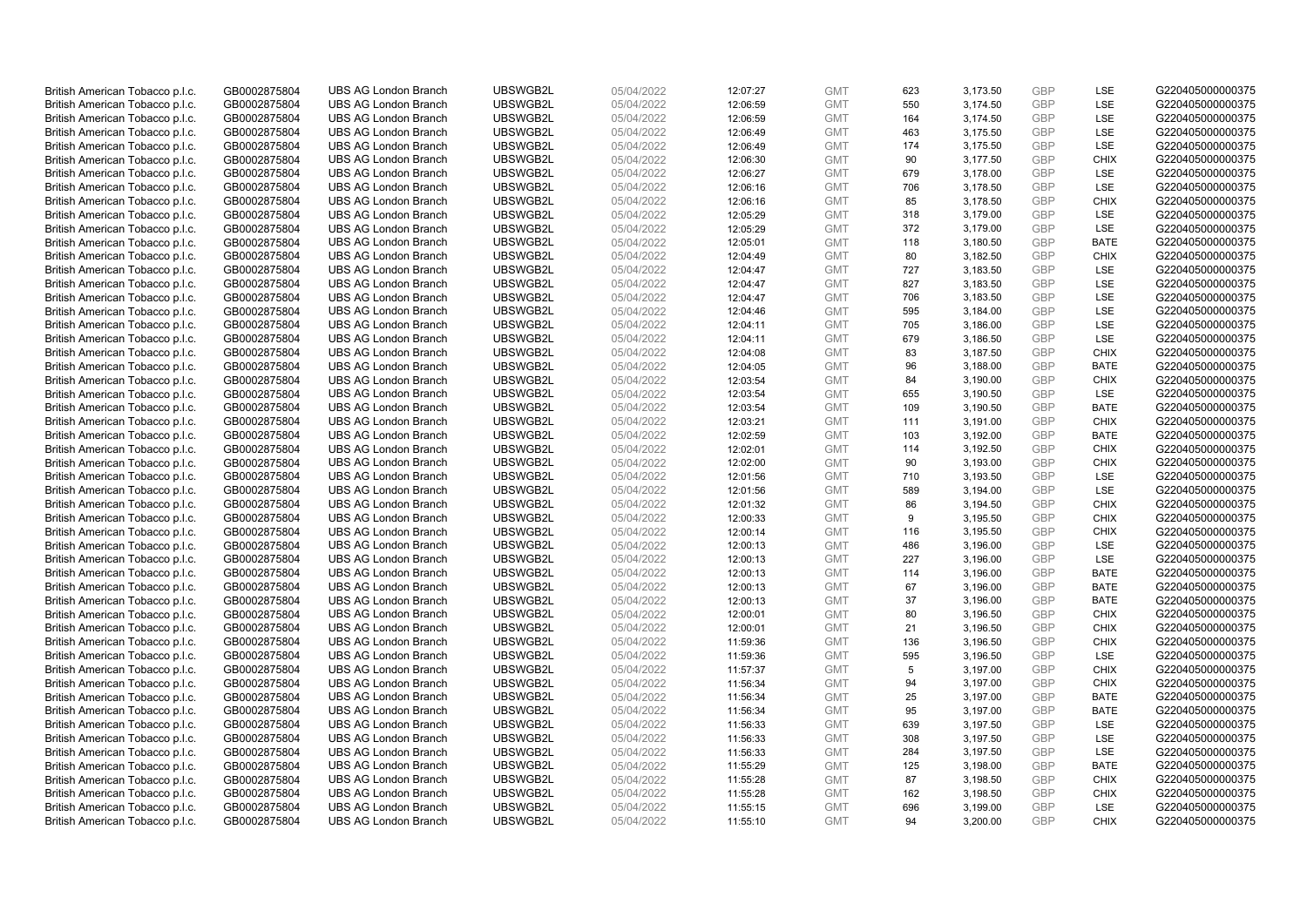| British American Tobacco p.l.c.                                    | GB0002875804                 | <b>UBS AG London Branch</b>                                | UBSWGB2L             | 05/04/2022               | 11:55:10             | <b>GMT</b>               | 287            | 3,199.50             | <b>GBP</b>               | LSE                        | G220405000000375                     |
|--------------------------------------------------------------------|------------------------------|------------------------------------------------------------|----------------------|--------------------------|----------------------|--------------------------|----------------|----------------------|--------------------------|----------------------------|--------------------------------------|
| British American Tobacco p.l.c.                                    | GB0002875804                 | <b>UBS AG London Branch</b>                                | UBSWGB2L             | 05/04/2022               | 11:55:10             | <b>GMT</b>               | 16             | 3,200.00             | GBP                      | <b>BATE</b>                | G220405000000375                     |
| British American Tobacco p.l.c.                                    | GB0002875804                 | <b>UBS AG London Branch</b>                                | UBSWGB2L             | 05/04/2022               | 11:55:10             | <b>GMT</b>               | 174            | 3,200.00             | <b>GBP</b>               | <b>BATE</b>                | G220405000000375                     |
| British American Tobacco p.l.c.                                    | GB0002875804                 | <b>UBS AG London Branch</b>                                | UBSWGB2L             | 05/04/2022               | 11:55:10             | <b>GMT</b>               | 82             | 3,200.00             | <b>GBP</b>               | <b>CHIX</b>                | G220405000000375                     |
| British American Tobacco p.l.c.                                    | GB0002875804                 | <b>UBS AG London Branch</b>                                | UBSWGB2L             | 05/04/2022               | 11:55:10             | <b>GMT</b>               | 101            | 3,200.00             | <b>GBP</b>               | <b>BATE</b>                | G220405000000375                     |
| British American Tobacco p.l.c.                                    | GB0002875804                 | <b>UBS AG London Branch</b>                                | UBSWGB2L             | 05/04/2022               | 11:54:18             | <b>GMT</b>               | 298            | 3,199.50             | <b>GBP</b>               | <b>LSE</b>                 | G220405000000375                     |
| British American Tobacco p.l.c.                                    | GB0002875804                 | <b>UBS AG London Branch</b>                                | UBSWGB2L             | 05/04/2022               | 11:52:24             | <b>GMT</b>               | 190            | 3,198.50             | <b>GBP</b>               | LSE                        | G220405000000375                     |
| British American Tobacco p.l.c.                                    | GB0002875804                 | <b>UBS AG London Branch</b>                                | UBSWGB2L             | 05/04/2022               | 11:51:31             | <b>GMT</b>               | 653            | 3,199.00             | <b>GBP</b>               | LSE                        | G220405000000375                     |
| British American Tobacco p.l.c.                                    | GB0002875804                 | <b>UBS AG London Branch</b>                                | UBSWGB2L             | 05/04/2022               | 11:51:31             | <b>GMT</b>               | 91             | 3,199.00             | <b>GBP</b>               | <b>CHIX</b>                | G220405000000375                     |
| British American Tobacco p.l.c.                                    | GB0002875804                 | <b>UBS AG London Branch</b>                                | UBSWGB2L             | 05/04/2022               | 11:51:31             | <b>GMT</b>               | 88             | 3,199.00             | <b>GBP</b>               | <b>CHIX</b>                | G220405000000375                     |
| British American Tobacco p.l.c.                                    | GB0002875804                 | <b>UBS AG London Branch</b>                                | UBSWGB2L             | 05/04/2022               | 11:50:27             | <b>GMT</b>               | 493            | 3,199.50             | <b>GBP</b>               | <b>LSE</b>                 | G220405000000375                     |
| British American Tobacco p.l.c.                                    | GB0002875804                 | <b>UBS AG London Branch</b>                                | UBSWGB2L             | 05/04/2022               | 11:50:27             | <b>GMT</b>               | 136            | 3,199.50             | <b>GBP</b>               | <b>BATE</b>                | G220405000000375                     |
| British American Tobacco p.l.c.                                    | GB0002875804                 | <b>UBS AG London Branch</b>                                | UBSWGB2L             | 05/04/2022               | 11:50:27             | <b>GMT</b>               | 181            | 3,199.50             | GBP                      | LSE                        | G220405000000375                     |
| British American Tobacco p.l.c.                                    | GB0002875804                 | <b>UBS AG London Branch</b>                                | UBSWGB2L             | 05/04/2022               | 11:50:18             | <b>GMT</b>               | 102            | 3,200.00             | <b>GBP</b>               | <b>BATE</b>                | G220405000000375                     |
| British American Tobacco p.l.c.                                    | GB0002875804                 | <b>UBS AG London Branch</b>                                | UBSWGB2L             | 05/04/2022               | 11:50:14             | <b>GMT</b>               | 220            | 3,200.50             | GBP                      | LSE                        | G220405000000375                     |
| British American Tobacco p.l.c.                                    | GB0002875804                 | <b>UBS AG London Branch</b>                                | UBSWGB2L<br>UBSWGB2L | 05/04/2022               | 11:48:51             | <b>GMT</b>               | 97             | 3,197.50             | GBP<br>GBP               | <b>CHIX</b>                | G220405000000375                     |
| British American Tobacco p.l.c.                                    | GB0002875804                 | <b>UBS AG London Branch</b>                                |                      | 05/04/2022               | 11:48:51             | <b>GMT</b>               | 161            | 3,197.50             |                          | <b>CHIX</b>                | G220405000000375                     |
| British American Tobacco p.l.c.                                    | GB0002875804                 | <b>UBS AG London Branch</b>                                | UBSWGB2L             | 05/04/2022               | 11:46:33             | <b>GMT</b>               | 87             | 3,197.00             | <b>GBP</b>               | <b>CHIX</b>                | G220405000000375                     |
| British American Tobacco p.l.c.                                    | GB0002875804                 | <b>UBS AG London Branch</b>                                | UBSWGB2L             | 05/04/2022               | 11:46:33             | <b>GMT</b>               | 624            | 3,197.50             | <b>GBP</b>               | <b>LSE</b>                 | G220405000000375                     |
| British American Tobacco p.l.c.                                    | GB0002875804                 | <b>UBS AG London Branch</b>                                | UBSWGB2L             | 05/04/2022               | 11:46:33             | <b>GMT</b>               | 167            | 3,197.50             | <b>GBP</b>               | <b>CHIX</b>                | G220405000000375                     |
| British American Tobacco p.l.c.                                    | GB0002875804                 | <b>UBS AG London Branch</b><br><b>UBS AG London Branch</b> | UBSWGB2L<br>UBSWGB2L | 05/04/2022<br>05/04/2022 | 11:46:28             | <b>GMT</b>               | 40             | 3,198.50             | <b>GBP</b><br>GBP        | <b>CHIX</b><br><b>BATE</b> | G220405000000375<br>G220405000000375 |
| British American Tobacco p.l.c.                                    | GB0002875804                 |                                                            |                      |                          | 11:44:08             | <b>GMT</b>               | 100            | 3,195.50             |                          |                            |                                      |
| British American Tobacco p.l.c.                                    | GB0002875804                 | <b>UBS AG London Branch</b>                                | UBSWGB2L             | 05/04/2022               | 11:44:08             | <b>GMT</b><br><b>GMT</b> | 94             | 3,195.50             | <b>GBP</b><br>GBP        | <b>CHIX</b>                | G220405000000375                     |
| British American Tobacco p.l.c.                                    | GB0002875804                 | <b>UBS AG London Branch</b>                                | UBSWGB2L             | 05/04/2022               | 11:43:28             |                          | 134<br>98      | 3,196.00             |                          | <b>CHIX</b>                | G220405000000375                     |
| British American Tobacco p.l.c.<br>British American Tobacco p.l.c. | GB0002875804<br>GB0002875804 | <b>UBS AG London Branch</b><br><b>UBS AG London Branch</b> | UBSWGB2L<br>UBSWGB2L | 05/04/2022<br>05/04/2022 | 11:40:39<br>11:40:39 | <b>GMT</b><br><b>GMT</b> | 109            | 3,195.50<br>3,196.00 | <b>GBP</b><br><b>GBP</b> | <b>CHIX</b><br><b>BATE</b> | G220405000000375<br>G220405000000375 |
| British American Tobacco p.l.c.                                    | GB0002875804                 | <b>UBS AG London Branch</b>                                | UBSWGB2L             | 05/04/2022               | 11:40:39             | <b>GMT</b>               | 707            | 3,196.50             | <b>GBP</b>               | LSE                        | G220405000000375                     |
| British American Tobacco p.l.c.                                    | GB0002875804                 | <b>UBS AG London Branch</b>                                | UBSWGB2L             | 05/04/2022               | 11:39:03             | <b>GMT</b>               | 109            | 3,196.50             | GBP                      | <b>BATE</b>                | G220405000000375                     |
| British American Tobacco p.l.c.                                    | GB0002875804                 | <b>UBS AG London Branch</b>                                | UBSWGB2L             | 05/04/2022               | 11:38:57             | <b>GMT</b>               | 100            | 3,197.00             | <b>GBP</b>               | <b>CHIX</b>                | G220405000000375                     |
| British American Tobacco p.l.c.                                    | GB0002875804                 | <b>UBS AG London Branch</b>                                | UBSWGB2L             | 05/04/2022               | 11:37:30             | <b>GMT</b>               | 119            | 3,197.50             | GBP                      | <b>BATE</b>                | G220405000000375                     |
| British American Tobacco p.l.c.                                    | GB0002875804                 | <b>UBS AG London Branch</b>                                | UBSWGB2L             | 05/04/2022               | 11:37:18             | <b>GMT</b>               | 124            | 3,198.00             | <b>GBP</b>               | <b>CHIX</b>                | G220405000000375                     |
| British American Tobacco p.l.c.                                    | GB0002875804                 | <b>UBS AG London Branch</b>                                | UBSWGB2L             | 05/04/2022               | 11:37:18             | <b>GMT</b>               | 2              | 3,198.00             | GBP                      | <b>CHIX</b>                | G220405000000375                     |
| British American Tobacco p.l.c.                                    | GB0002875804                 | <b>UBS AG London Branch</b>                                | UBSWGB2L             | 05/04/2022               | 11:36:48             | <b>GMT</b>               | 97             | 3,198.00             | <b>GBP</b>               | <b>CHIX</b>                | G220405000000375                     |
| British American Tobacco p.l.c.                                    | GB0002875804                 | <b>UBS AG London Branch</b>                                | UBSWGB2L             | 05/04/2022               | 11:36:48             | <b>GMT</b>               | $\overline{2}$ | 3,198.00             | <b>GBP</b>               | <b>CHIX</b>                | G220405000000375                     |
| British American Tobacco p.l.c.                                    | GB0002875804                 | <b>UBS AG London Branch</b>                                | UBSWGB2L             | 05/04/2022               | 11:35:49             | <b>GMT</b>               | 128            | 3,197.50             | GBP                      | LSE                        | G220405000000375                     |
| British American Tobacco p.l.c.                                    | GB0002875804                 | <b>UBS AG London Branch</b>                                | UBSWGB2L             | 05/04/2022               | 11:35:49             | <b>GMT</b>               | 154            | 3,197.00             | <b>GBP</b>               | LSE                        | G220405000000375                     |
| British American Tobacco p.l.c.                                    | GB0002875804                 | <b>UBS AG London Branch</b>                                | UBSWGB2L             | 05/04/2022               | 11:35:49             | <b>GMT</b>               | 154            | 3,197.50             | GBP                      | <b>LSE</b>                 | G220405000000375                     |
| British American Tobacco p.l.c.                                    | GB0002875804                 | <b>UBS AG London Branch</b>                                | UBSWGB2L             | 05/04/2022               | 11:35:49             | <b>GMT</b>               | 250            | 3,197.00             | <b>GBP</b>               | LSE                        | G220405000000375                     |
| British American Tobacco p.l.c.                                    | GB0002875804                 | <b>UBS AG London Branch</b>                                | UBSWGB2L             | 05/04/2022               | 11:35:49             | <b>GMT</b>               | 622            | 3,197.50             | <b>GBP</b>               | LSE                        | G220405000000375                     |
| British American Tobacco p.l.c.                                    | GB0002875804                 | <b>UBS AG London Branch</b>                                | UBSWGB2L             | 05/04/2022               | 11:35:49             | <b>GMT</b>               | 87             | 3,197.50             | <b>GBP</b>               | <b>CHIX</b>                | G220405000000375                     |
| British American Tobacco p.l.c.                                    | GB0002875804                 | <b>UBS AG London Branch</b>                                | UBSWGB2L             | 05/04/2022               | 11:35:49             | <b>GMT</b>               | 86             | 3,197.50             | GBP                      | <b>BATE</b>                | G220405000000375                     |
| British American Tobacco p.l.c.                                    | GB0002875804                 | <b>UBS AG London Branch</b>                                | UBSWGB2L             | 05/04/2022               | 11:35:49             | <b>GMT</b>               | 159            | 3,197.50             | <b>GBP</b>               | <b>CHIX</b>                | G220405000000375                     |
| British American Tobacco p.l.c.                                    | GB0002875804                 | <b>UBS AG London Branch</b>                                | UBSWGB2L             | 05/04/2022               | 11:35:49             | <b>GMT</b>               | 21             | 3,197.50             | <b>GBP</b>               | <b>BATE</b>                | G220405000000375                     |
| British American Tobacco p.l.c.                                    | GB0002875804                 | <b>UBS AG London Branch</b>                                | UBSWGB2L             | 05/04/2022               | 11:32:15             | <b>GMT</b>               | 81             | 3,198.00             | <b>GBP</b>               | <b>CHIX</b>                | G220405000000375                     |
| British American Tobacco p.l.c.                                    | GB0002875804                 | <b>UBS AG London Branch</b>                                | UBSWGB2L             | 05/04/2022               | 11:32:15             | <b>GMT</b>               | 89             | 3,198.00             | <b>GBP</b>               | <b>CHIX</b>                | G220405000000375                     |
| British American Tobacco p.l.c.                                    | GB0002875804                 | <b>UBS AG London Branch</b>                                | UBSWGB2L             | 05/04/2022               | 11:32:14             | <b>GMT</b>               | 99             | 3,198.50             | <b>GBP</b>               | LSE                        | G220405000000375                     |
| British American Tobacco p.l.c.                                    | GB0002875804                 | <b>UBS AG London Branch</b>                                | UBSWGB2L             | 05/04/2022               | 11:32:14             | <b>GMT</b>               | 373            | 3,198.50             | <b>GBP</b>               | LSE                        | G220405000000375                     |
| British American Tobacco p.l.c.                                    | GB0002875804                 | <b>UBS AG London Branch</b>                                | UBSWGB2L             | 05/04/2022               | 11:32:14             | <b>GMT</b>               | 679            | 3,198.50             | <b>GBP</b>               | LSE                        | G220405000000375                     |
| British American Tobacco p.l.c.                                    | GB0002875804                 | <b>UBS AG London Branch</b>                                | UBSWGB2L             | 05/04/2022               | 11:32:14             | <b>GMT</b>               | 650            | 3,199.00             | <b>GBP</b>               | LSE                        | G220405000000375                     |
| British American Tobacco p.l.c.                                    | GB0002875804                 | <b>UBS AG London Branch</b>                                | UBSWGB2L             | 05/04/2022               | 11:32:14             | <b>GMT</b>               | 78             | 3,199.00             | <b>GBP</b>               | <b>CHIX</b>                | G220405000000375                     |
| British American Tobacco p.l.c.                                    | GB0002875804                 | <b>UBS AG London Branch</b>                                | UBSWGB2L             | 05/04/2022               | 11:32:14             | <b>GMT</b>               | 4              | 3,199.00             | <b>GBP</b>               | <b>CHIX</b>                | G220405000000375                     |
| British American Tobacco p.l.c.                                    | GB0002875804                 | <b>UBS AG London Branch</b>                                | UBSWGB2L             | 05/04/2022               | 11:32:14             | <b>GMT</b>               | 100            | 3,199.00             | <b>GBP</b>               | <b>BATE</b>                | G220405000000375                     |
| British American Tobacco p.l.c.                                    | GB0002875804                 | <b>UBS AG London Branch</b>                                | UBSWGB2L             | 05/04/2022               | 11:32:14             | <b>GMT</b>               | 96             | 3,199.00             | <b>GBP</b>               | <b>CHIX</b>                | G220405000000375                     |
| British American Tobacco p.l.c.                                    | GB0002875804                 | <b>UBS AG London Branch</b>                                | UBSWGB2L             | 05/04/2022               | 11:32:14             | <b>GMT</b>               | 101            | 3.199.00             | GBP                      | <b>BATE</b>                | G220405000000375                     |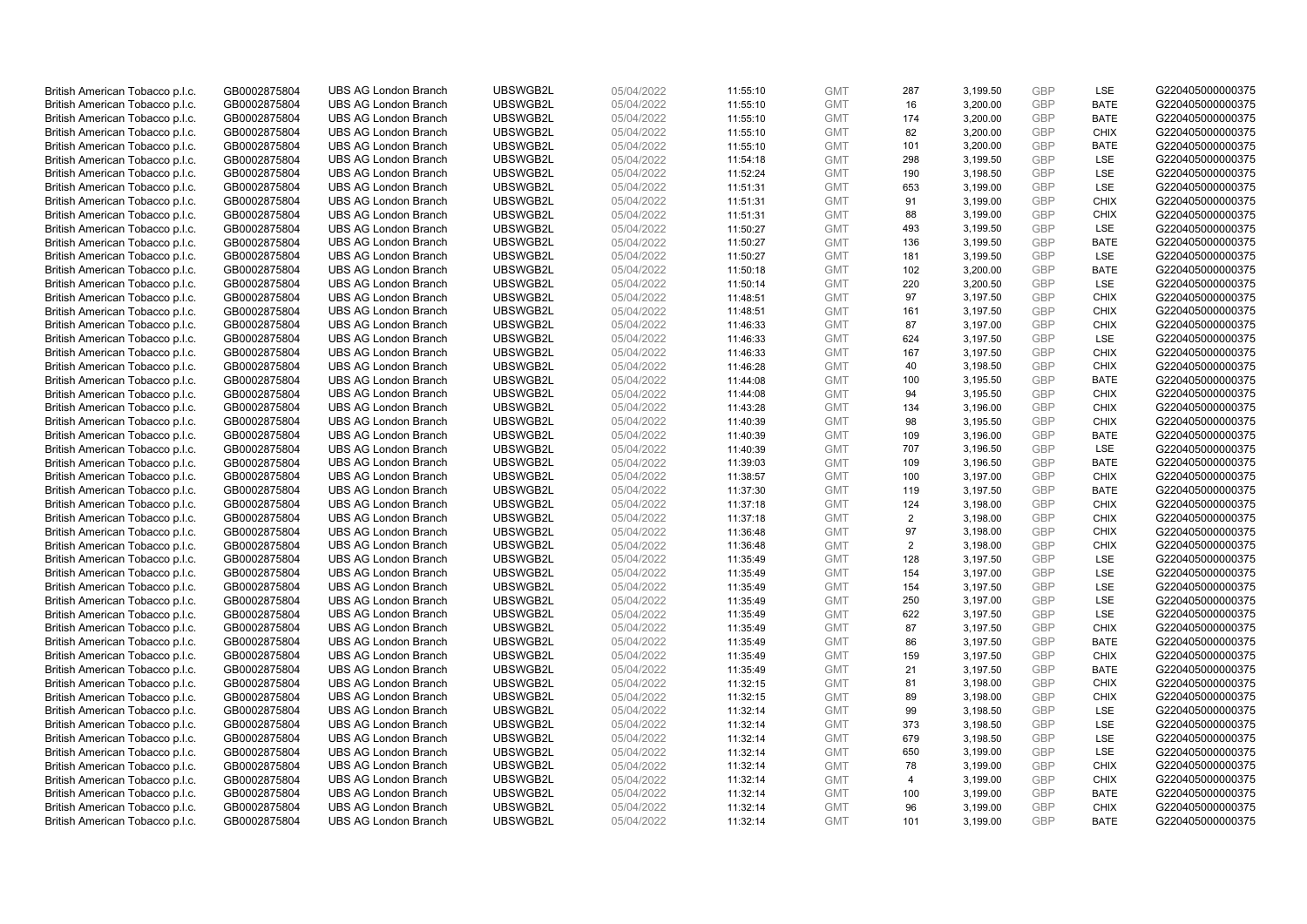| British American Tobacco p.l.c. | GB0002875804 | <b>UBS AG London Branch</b> | UBSWGB2L | 05/04/2022 | 11:29:21 | <b>GMT</b> | 59  | 3,198.00 | <b>GBP</b> | <b>CHIX</b> | G220405000000375 |
|---------------------------------|--------------|-----------------------------|----------|------------|----------|------------|-----|----------|------------|-------------|------------------|
| British American Tobacco p.l.c. | GB0002875804 | <b>UBS AG London Branch</b> | UBSWGB2L | 05/04/2022 | 11:27:44 | <b>GMT</b> | 585 | 3,198.00 | GBP        | LSE         | G220405000000375 |
| British American Tobacco p.l.c. | GB0002875804 | <b>UBS AG London Branch</b> | UBSWGB2L | 05/04/2022 | 11:27:44 | <b>GMT</b> | 38  | 3,198.00 | <b>GBP</b> | <b>BATE</b> | G220405000000375 |
| British American Tobacco p.l.c. | GB0002875804 | <b>UBS AG London Branch</b> | UBSWGB2L | 05/04/2022 | 11:27:30 | <b>GMT</b> | 75  | 3,198.00 | <b>GBP</b> | <b>BATE</b> | G220405000000375 |
| British American Tobacco p.l.c. | GB0002875804 | <b>UBS AG London Branch</b> | UBSWGB2L | 05/04/2022 | 11:27:18 | <b>GMT</b> | 86  | 3,198.50 | <b>GBP</b> | <b>CHIX</b> | G220405000000375 |
| British American Tobacco p.l.c. | GB0002875804 | <b>UBS AG London Branch</b> | UBSWGB2L | 05/04/2022 | 11:27:18 | <b>GMT</b> | 77  | 3,198.50 | <b>GBP</b> | <b>CHIX</b> | G220405000000375 |
| British American Tobacco p.l.c. | GB0002875804 | <b>UBS AG London Branch</b> | UBSWGB2L | 05/04/2022 | 11:27:18 | <b>GMT</b> | 141 | 3,198.50 | <b>GBP</b> | <b>CHIX</b> | G220405000000375 |
| British American Tobacco p.l.c. | GB0002875804 | <b>UBS AG London Branch</b> | UBSWGB2L | 05/04/2022 | 11:26:02 | <b>GMT</b> | 88  | 3,198.50 | <b>GBP</b> | <b>BATE</b> | G220405000000375 |
| British American Tobacco p.l.c. | GB0002875804 | <b>UBS AG London Branch</b> | UBSWGB2L | 05/04/2022 | 11:26:02 | <b>GMT</b> | 17  | 3,198.50 | <b>GBP</b> | <b>BATE</b> | G220405000000375 |
| British American Tobacco p.l.c. | GB0002875804 | <b>UBS AG London Branch</b> | UBSWGB2L | 05/04/2022 | 11:25:30 | <b>GMT</b> | 88  | 3,199.50 | <b>GBP</b> | <b>CHIX</b> | G220405000000375 |
| British American Tobacco p.l.c. | GB0002875804 | <b>UBS AG London Branch</b> | UBSWGB2L | 05/04/2022 | 11:25:30 | <b>GMT</b> | 711 | 3,200.00 | GBP        | <b>LSE</b>  | G220405000000375 |
| British American Tobacco p.l.c. | GB0002875804 | <b>UBS AG London Branch</b> | UBSWGB2L | 05/04/2022 | 11:25:30 | <b>GMT</b> | 11  | 3,200.00 | <b>GBP</b> | LSE         | G220405000000375 |
| British American Tobacco p.l.c. | GB0002875804 | <b>UBS AG London Branch</b> | UBSWGB2L | 05/04/2022 | 11:25:27 | <b>GMT</b> | 87  | 3,200.50 | GBP        | <b>CHIX</b> | G220405000000375 |
| British American Tobacco p.l.c. | GB0002875804 | <b>UBS AG London Branch</b> | UBSWGB2L | 05/04/2022 | 11:25:27 | <b>GMT</b> | 96  | 3,200.50 | <b>GBP</b> | <b>CHIX</b> | G220405000000375 |
| British American Tobacco p.l.c. | GB0002875804 | <b>UBS AG London Branch</b> | UBSWGB2L | 05/04/2022 | 11:25:27 | <b>GMT</b> | 111 | 3,200.50 | GBP        | <b>BATE</b> | G220405000000375 |
| British American Tobacco p.l.c. | GB0002875804 | <b>UBS AG London Branch</b> | UBSWGB2L | 05/04/2022 | 11:24:00 | <b>GMT</b> | 652 | 3,200.50 | GBP        | LSE         | G220405000000375 |
| British American Tobacco p.l.c. | GB0002875804 | <b>UBS AG London Branch</b> | UBSWGB2L | 05/04/2022 | 11:23:09 | <b>GMT</b> | 93  | 3,201.00 | GBP        | <b>CHIX</b> | G220405000000375 |
| British American Tobacco p.l.c. | GB0002875804 | <b>UBS AG London Branch</b> | UBSWGB2L | 05/04/2022 | 11:23:09 | <b>GMT</b> | 99  | 3,201.00 | <b>GBP</b> | <b>CHIX</b> | G220405000000375 |
| British American Tobacco p.l.c. | GB0002875804 | <b>UBS AG London Branch</b> | UBSWGB2L | 05/04/2022 | 11:23:07 | <b>GMT</b> | 254 | 3,201.50 | <b>GBP</b> | <b>LSE</b>  | G220405000000375 |
| British American Tobacco p.l.c. | GB0002875804 | <b>UBS AG London Branch</b> | UBSWGB2L | 05/04/2022 | 11:23:07 | <b>GMT</b> | 154 | 3,201.50 | <b>GBP</b> | LSE         | G220405000000375 |
| British American Tobacco p.l.c. | GB0002875804 | <b>UBS AG London Branch</b> | UBSWGB2L | 05/04/2022 | 11:23:07 | <b>GMT</b> | 250 | 3,201.50 | <b>GBP</b> | LSE         | G220405000000375 |
| British American Tobacco p.l.c. | GB0002875804 | <b>UBS AG London Branch</b> | UBSWGB2L | 05/04/2022 | 11:23:07 | <b>GMT</b> | 627 | 3,201.50 | GBP        | LSE         | G220405000000375 |
| British American Tobacco p.l.c. | GB0002875804 | <b>UBS AG London Branch</b> | UBSWGB2L | 05/04/2022 | 11:23:07 | <b>GMT</b> | 101 | 3,201.50 | <b>GBP</b> | <b>BATE</b> | G220405000000375 |
| British American Tobacco p.l.c. | GB0002875804 | <b>UBS AG London Branch</b> | UBSWGB2L | 05/04/2022 | 11:22:22 | <b>GMT</b> | 2   | 3,201.50 | GBP        | <b>BATE</b> | G220405000000375 |
| British American Tobacco p.l.c. | GB0002875804 | <b>UBS AG London Branch</b> | UBSWGB2L | 05/04/2022 | 11:22:05 | <b>GMT</b> | 721 | 3,202.00 | <b>GBP</b> | LSE         | G220405000000375 |
| British American Tobacco p.l.c. | GB0002875804 | <b>UBS AG London Branch</b> | UBSWGB2L | 05/04/2022 | 11:20:16 | <b>GMT</b> | 37  | 3,202.50 | GBP        | <b>CHIX</b> | G220405000000375 |
| British American Tobacco p.l.c. | GB0002875804 | <b>UBS AG London Branch</b> | UBSWGB2L | 05/04/2022 | 11:20:16 | <b>GMT</b> | 120 | 3,202.50 | <b>GBP</b> | <b>CHIX</b> | G220405000000375 |
| British American Tobacco p.l.c. | GB0002875804 | <b>UBS AG London Branch</b> | UBSWGB2L | 05/04/2022 | 11:20:13 | <b>GMT</b> | 121 | 3,202.50 | GBP        | <b>BATE</b> | G220405000000375 |
| British American Tobacco p.l.c. | GB0002875804 | <b>UBS AG London Branch</b> | UBSWGB2L | 05/04/2022 | 11:20:13 | <b>GMT</b> | 116 | 3,203.00 | <b>GBP</b> | <b>BATE</b> | G220405000000375 |
| British American Tobacco p.l.c. | GB0002875804 | <b>UBS AG London Branch</b> | UBSWGB2L | 05/04/2022 | 11:20:13 | <b>GMT</b> | 909 | 3,203.00 | GBP        | LSE         | G220405000000375 |
| British American Tobacco p.l.c. | GB0002875804 | <b>UBS AG London Branch</b> | UBSWGB2L | 05/04/2022 | 11:20:13 | <b>GMT</b> | 83  | 3,203.00 | <b>GBP</b> | <b>CHIX</b> | G220405000000375 |
| British American Tobacco p.l.c. | GB0002875804 | <b>UBS AG London Branch</b> | UBSWGB2L | 05/04/2022 | 11:20:13 | <b>GMT</b> | 108 | 3,203.00 | GBP        | <b>BATE</b> | G220405000000375 |
| British American Tobacco p.l.c. | GB0002875804 | <b>UBS AG London Branch</b> | UBSWGB2L | 05/04/2022 | 11:20:13 | <b>GMT</b> | 92  | 3,203.00 | <b>GBP</b> | <b>CHIX</b> | G220405000000375 |
| British American Tobacco p.l.c. | GB0002875804 | <b>UBS AG London Branch</b> | UBSWGB2L | 05/04/2022 | 11:20:13 | <b>GMT</b> | 66  | 3,203.00 | <b>GBP</b> | <b>CHIX</b> | G220405000000375 |
| British American Tobacco p.l.c. | GB0002875804 | <b>UBS AG London Branch</b> | UBSWGB2L | 05/04/2022 | 11:20:05 | <b>GMT</b> | 329 | 3,203.50 | GBP        | LSE         | G220405000000375 |
| British American Tobacco p.l.c. | GB0002875804 | <b>UBS AG London Branch</b> | UBSWGB2L | 05/04/2022 | 11:20:05 | <b>GMT</b> | 491 | 3,203.50 | <b>GBP</b> | LSE         | G220405000000375 |
| British American Tobacco p.l.c. | GB0002875804 | <b>UBS AG London Branch</b> | UBSWGB2L | 05/04/2022 | 11:19:46 | <b>GMT</b> | 100 | 3,203.00 | GBP        | <b>LSE</b>  | G220405000000375 |
| British American Tobacco p.l.c. | GB0002875804 | <b>UBS AG London Branch</b> | UBSWGB2L | 05/04/2022 | 11:19:46 | <b>GMT</b> | 200 | 3,203.00 | <b>GBP</b> | LSE         | G220405000000375 |
| British American Tobacco p.l.c. | GB0002875804 | <b>UBS AG London Branch</b> | UBSWGB2L | 05/04/2022 | 11:18:34 | <b>GMT</b> | 29  | 3,201.00 | <b>GBP</b> | LSE         | G220405000000375 |
| British American Tobacco p.l.c. | GB0002875804 | <b>UBS AG London Branch</b> | UBSWGB2L | 05/04/2022 | 11:18:34 | <b>GMT</b> | 116 | 3,201.00 | <b>GBP</b> | <b>CHIX</b> | G220405000000375 |
| British American Tobacco p.l.c. | GB0002875804 | <b>UBS AG London Branch</b> | UBSWGB2L | 05/04/2022 | 11:18:34 | <b>GMT</b> | 4   | 3,201.00 | GBP        | <b>CHIX</b> | G220405000000375 |
| British American Tobacco p.l.c. | GB0002875804 | <b>UBS AG London Branch</b> | UBSWGB2L | 05/04/2022 | 11:18:34 | <b>GMT</b> | 83  | 3,201.00 | <b>GBP</b> | <b>LSE</b>  | G220405000000375 |
| British American Tobacco p.l.c. | GB0002875804 | <b>UBS AG London Branch</b> | UBSWGB2L | 05/04/2022 | 11:18:34 | <b>GMT</b> | 284 | 3,201.00 | <b>GBP</b> | LSE         | G220405000000375 |
| British American Tobacco p.l.c. |              | <b>UBS AG London Branch</b> | UBSWGB2L | 05/04/2022 |          | <b>GMT</b> | 395 | 3,201.00 | <b>GBP</b> | <b>LSE</b>  | G220405000000375 |
|                                 | GB0002875804 |                             | UBSWGB2L |            | 11:18:34 |            | 102 |          | <b>GBP</b> | <b>CHIX</b> | G220405000000375 |
| British American Tobacco p.l.c. | GB0002875804 | <b>UBS AG London Branch</b> |          | 05/04/2022 | 11:17:17 | <b>GMT</b> |     | 3,199.50 |            |             |                  |
| British American Tobacco p.l.c. | GB0002875804 | <b>UBS AG London Branch</b> | UBSWGB2L | 05/04/2022 | 11:15:37 | <b>GMT</b> | 692 | 3,198.00 | <b>GBP</b> | LSE         | G220405000000375 |
| British American Tobacco p.l.c. | GB0002875804 | <b>UBS AG London Branch</b> | UBSWGB2L | 05/04/2022 | 11:15:37 | <b>GMT</b> | 119 | 3,198.50 | <b>GBP</b> | <b>BATE</b> | G220405000000375 |
| British American Tobacco p.l.c. | GB0002875804 | <b>UBS AG London Branch</b> | UBSWGB2L | 05/04/2022 | 11:15:37 | <b>GMT</b> | 59  | 3,198.50 | <b>GBP</b> | <b>BATE</b> | G220405000000375 |
| British American Tobacco p.l.c. | GB0002875804 | <b>UBS AG London Branch</b> | UBSWGB2L | 05/04/2022 | 11:15:37 | <b>GMT</b> | 299 | 3,199.00 | <b>GBP</b> | LSE         | G220405000000375 |
| British American Tobacco p.l.c. | GB0002875804 | <b>UBS AG London Branch</b> | UBSWGB2L | 05/04/2022 | 11:15:37 | <b>GMT</b> | 116 | 3,199.00 | <b>GBP</b> | <b>CHIX</b> | G220405000000375 |
| British American Tobacco p.l.c. | GB0002875804 | <b>UBS AG London Branch</b> | UBSWGB2L | 05/04/2022 | 11:15:37 | <b>GMT</b> | 257 | 3,199.00 | <b>GBP</b> | <b>CHIX</b> | G220405000000375 |
| British American Tobacco p.l.c. | GB0002875804 | <b>UBS AG London Branch</b> | UBSWGB2L | 05/04/2022 | 11:15:37 | <b>GMT</b> | 17  | 3,198.50 | <b>GBP</b> | <b>BATE</b> | G220405000000375 |
| British American Tobacco p.l.c. | GB0002875804 | <b>UBS AG London Branch</b> | UBSWGB2L | 05/04/2022 | 11:15:37 | <b>GMT</b> | 536 | 3,199.00 | <b>GBP</b> | <b>LSE</b>  | G220405000000375 |
| British American Tobacco p.l.c. | GB0002875804 | <b>UBS AG London Branch</b> | UBSWGB2L | 05/04/2022 | 11:15:37 | <b>GMT</b> | 33  | 3.198.50 | GBP        | <b>BATE</b> | G220405000000375 |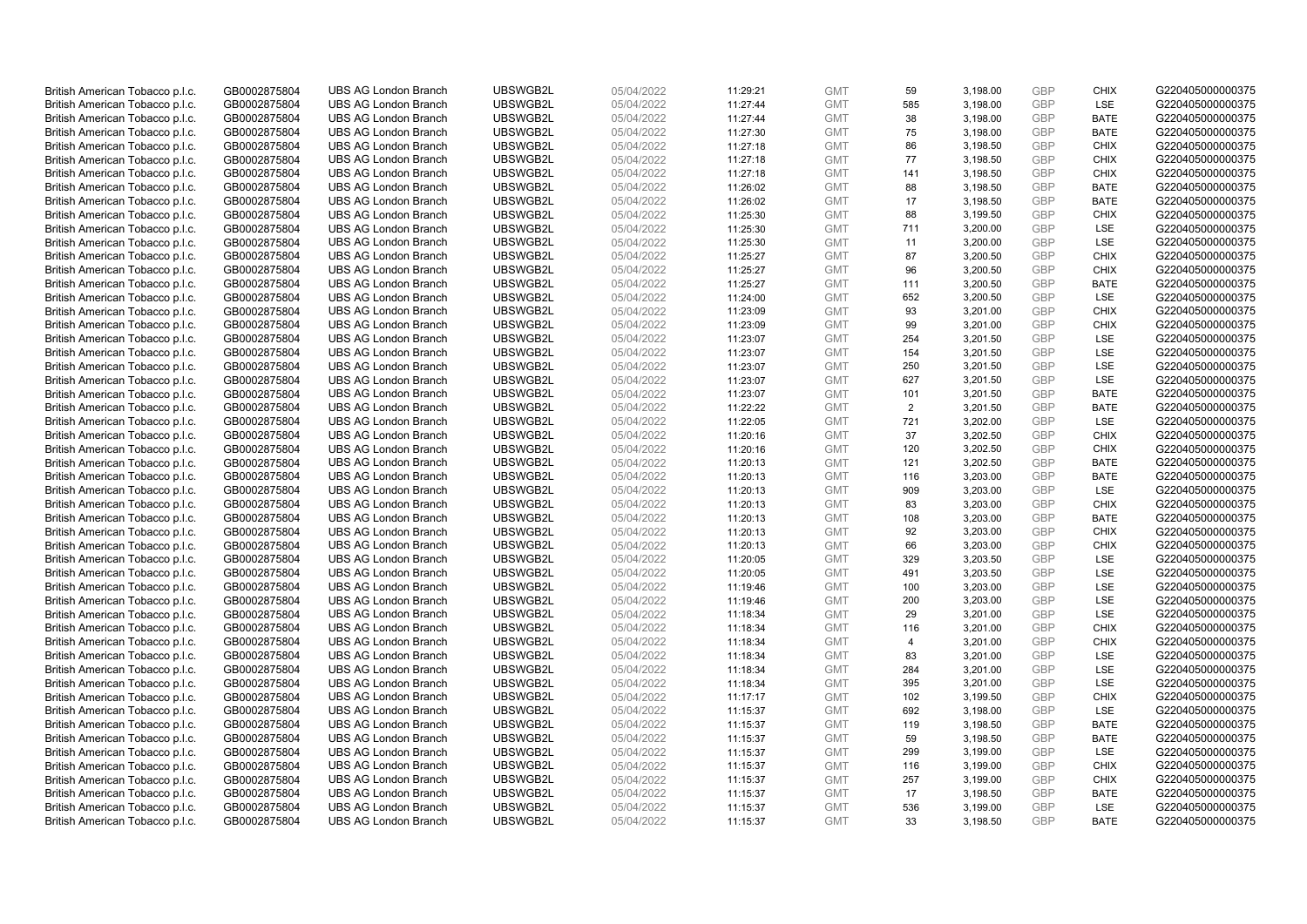| British American Tobacco p.l.c.                                    | GB0002875804                 | <b>UBS AG London Branch</b>                                | UBSWGB2L             | 05/04/2022               | 11:15:37             | <b>GMT</b>               | 11             | 3,198.50             | <b>GBP</b>               | <b>BATE</b>                | G220405000000375                     |
|--------------------------------------------------------------------|------------------------------|------------------------------------------------------------|----------------------|--------------------------|----------------------|--------------------------|----------------|----------------------|--------------------------|----------------------------|--------------------------------------|
| British American Tobacco p.l.c.                                    | GB0002875804                 | <b>UBS AG London Branch</b>                                | UBSWGB2L             | 05/04/2022               | 11:13:01             | <b>GMT</b>               | 86             | 3,198.00             | GBP                      | CHIX                       | G220405000000375                     |
| British American Tobacco p.l.c.                                    | GB0002875804                 | <b>UBS AG London Branch</b>                                | UBSWGB2L             | 05/04/2022               | 11:11:32             | <b>GMT</b>               | 589            | 3,195.00             | <b>GBP</b>               | <b>LSE</b>                 | G220405000000375                     |
| British American Tobacco p.l.c.                                    | GB0002875804                 | <b>UBS AG London Branch</b>                                | UBSWGB2L             | 05/04/2022               | 11:09:17             | <b>GMT</b>               | 36             | 3,195.00             | <b>GBP</b>               | <b>CHIX</b>                | G220405000000375                     |
| British American Tobacco p.l.c.                                    | GB0002875804                 | <b>UBS AG London Branch</b>                                | UBSWGB2L             | 05/04/2022               | 11:09:17             | <b>GMT</b>               | 50             | 3,195.00             | <b>GBP</b>               | <b>CHIX</b>                | G220405000000375                     |
| British American Tobacco p.l.c.                                    | GB0002875804                 | <b>UBS AG London Branch</b>                                | UBSWGB2L             | 05/04/2022               | 11:09:01             | <b>GMT</b>               | 639            | 3,195.50             | <b>GBP</b><br><b>GBP</b> | <b>LSE</b>                 | G220405000000375                     |
| British American Tobacco p.l.c.                                    | GB0002875804                 | <b>UBS AG London Branch</b>                                | UBSWGB2L             | 05/04/2022               | 11:08:58             | <b>GMT</b>               | 93             | 3,196.00             |                          | LSE                        | G220405000000375                     |
| British American Tobacco p.l.c.                                    | GB0002875804                 | <b>UBS AG London Branch</b><br><b>UBS AG London Branch</b> | UBSWGB2L<br>UBSWGB2L | 05/04/2022<br>05/04/2022 | 11:08:58             | <b>GMT</b>               | 154<br>397     | 3,196.00             | <b>GBP</b><br><b>GBP</b> | LSE<br>LSE                 | G220405000000375<br>G220405000000375 |
| British American Tobacco p.l.c.                                    | GB0002875804                 |                                                            |                      |                          | 11:08:58             | <b>GMT</b>               |                | 3,196.00             | <b>GBP</b>               |                            |                                      |
| British American Tobacco p.l.c.                                    | GB0002875804                 | <b>UBS AG London Branch</b>                                | UBSWGB2L             | 05/04/2022<br>05/04/2022 | 11:08:58             | <b>GMT</b><br><b>GMT</b> | 102<br>97      | 3,196.00             | <b>GBP</b>               | <b>BATE</b><br>CHIX        | G220405000000375                     |
| British American Tobacco p.l.c.                                    | GB0002875804                 | <b>UBS AG London Branch</b>                                | UBSWGB2L             |                          | 11:08:58             |                          |                | 3,196.50             |                          |                            | G220405000000375                     |
| British American Tobacco p.l.c.                                    | GB0002875804                 | <b>UBS AG London Branch</b><br><b>UBS AG London Branch</b> | UBSWGB2L<br>UBSWGB2L | 05/04/2022<br>05/04/2022 | 11:08:58             | <b>GMT</b>               | 615            | 3,197.00             | <b>GBP</b><br><b>GBP</b> | LSE<br><b>CHIX</b>         | G220405000000375<br>G220405000000375 |
| British American Tobacco p.l.c.                                    | GB0002875804                 | <b>UBS AG London Branch</b>                                | UBSWGB2L             |                          | 11:08:58             | <b>GMT</b>               | 118            | 3,197.00             | <b>GBP</b>               |                            | G220405000000375                     |
| British American Tobacco p.l.c.<br>British American Tobacco p.l.c. | GB0002875804                 | <b>UBS AG London Branch</b>                                | UBSWGB2L             | 05/04/2022<br>05/04/2022 | 11:08:58             | <b>GMT</b><br><b>GMT</b> | 123<br>6       | 3,197.00<br>3,197.00 | GBP                      | <b>BATE</b><br><b>BATE</b> | G220405000000375                     |
|                                                                    | GB0002875804                 | <b>UBS AG London Branch</b>                                | UBSWGB2L             |                          | 11:08:58             |                          |                |                      | GBP                      |                            | G220405000000375                     |
| British American Tobacco p.l.c.                                    | GB0002875804                 | <b>UBS AG London Branch</b>                                | UBSWGB2L             | 05/04/2022<br>05/04/2022 | 11:08:58             | <b>GMT</b><br><b>GMT</b> | 85             | 3,197.00             | GBP                      | <b>CHIX</b>                |                                      |
| British American Tobacco p.l.c.<br>British American Tobacco p.l.c. | GB0002875804<br>GB0002875804 | <b>UBS AG London Branch</b>                                | UBSWGB2L             | 05/04/2022               | 11:08:58             | <b>GMT</b>               | 33<br>87       | 3,197.00<br>3,197.00 | <b>GBP</b>               | <b>BATE</b><br><b>CHIX</b> | G220405000000375<br>G220405000000375 |
|                                                                    |                              | <b>UBS AG London Branch</b>                                | UBSWGB2L             |                          | 11:08:58             |                          | 63             |                      |                          | <b>BATE</b>                | G220405000000375                     |
| British American Tobacco p.l.c.                                    | GB0002875804<br>GB0002875804 | <b>UBS AG London Branch</b>                                | UBSWGB2L             | 05/04/2022<br>05/04/2022 | 11:08:58<br>11:07:00 | <b>GMT</b><br><b>GMT</b> | 95             | 3,197.00<br>3,195.00 | <b>GBP</b><br><b>GBP</b> | <b>CHIX</b>                | G220405000000375                     |
| British American Tobacco p.l.c.                                    |                              |                                                            |                      |                          |                      | <b>GMT</b>               | 321            | 3,194.50             | <b>GBP</b>               | LSE                        | G220405000000375                     |
| British American Tobacco p.l.c.<br>British American Tobacco p.l.c. | GB0002875804<br>GB0002875804 | <b>UBS AG London Branch</b><br><b>UBS AG London Branch</b> | UBSWGB2L<br>UBSWGB2L | 05/04/2022<br>05/04/2022 | 11:05:39<br>11:05:39 | <b>GMT</b>               | 354            | 3,194.50             | GBP                      | LSE                        | G220405000000375                     |
| British American Tobacco p.l.c.                                    | GB0002875804                 | <b>UBS AG London Branch</b>                                | UBSWGB2L             | 05/04/2022               | 11:05:39             | <b>GMT</b>               | 124            | 3,194.50             | <b>GBP</b>               | <b>CHIX</b>                | G220405000000375                     |
| British American Tobacco p.l.c.                                    | GB0002875804                 | <b>UBS AG London Branch</b>                                | UBSWGB2L             | 05/04/2022               | 11:03:45             | <b>GMT</b>               | 637            | 3,194.50             | GBP                      | <b>LSE</b>                 | G220405000000375                     |
| British American Tobacco p.l.c.                                    | GB0002875804                 | <b>UBS AG London Branch</b>                                | UBSWGB2L             | 05/04/2022               | 11:03:45             | <b>GMT</b>               | 119            | 3,194.50             | <b>GBP</b>               | <b>BATE</b>                | G220405000000375                     |
| British American Tobacco p.l.c.                                    | GB0002875804                 | <b>UBS AG London Branch</b>                                | UBSWGB2L             | 05/04/2022               | 11:03:45             | <b>GMT</b>               | 81             | 3,194.50             | <b>GBP</b>               | <b>CHIX</b>                | G220405000000375                     |
| British American Tobacco p.l.c.                                    | GB0002875804                 | <b>UBS AG London Branch</b>                                | UBSWGB2L             | 05/04/2022               | 11:02:51             | <b>GMT</b>               | 229            | 3,195.00             | <b>GBP</b>               | <b>CHIX</b>                | G220405000000375                     |
| British American Tobacco p.l.c.                                    | GB0002875804                 | <b>UBS AG London Branch</b>                                | UBSWGB2L             | 05/04/2022               | 11:02:51             | <b>GMT</b>               | 5              | 3,195.00             | GBP                      | <b>CHIX</b>                | G220405000000375                     |
| British American Tobacco p.l.c.                                    | GB0002875804                 | <b>UBS AG London Branch</b>                                | UBSWGB2L             | 05/04/2022               | 11:02:51             | <b>GMT</b>               | 2              | 3,195.00             | <b>GBP</b>               | <b>CHIX</b>                | G220405000000375                     |
| British American Tobacco p.l.c.                                    | GB0002875804                 | <b>UBS AG London Branch</b>                                | UBSWGB2L             | 05/04/2022               | 11:02:51             | <b>GMT</b>               | 3              | 3,195.00             | <b>GBP</b>               | <b>CHIX</b>                | G220405000000375                     |
| British American Tobacco p.l.c.                                    | GB0002875804                 | <b>UBS AG London Branch</b>                                | UBSWGB2L             | 05/04/2022               | 11:00:28             | <b>GMT</b>               | 206            | 3,194.50             | <b>GBP</b>               | <b>LSE</b>                 | G220405000000375                     |
| British American Tobacco p.l.c.                                    | GB0002875804                 | <b>UBS AG London Branch</b>                                | UBSWGB2L             | 05/04/2022               | 11:00:28             | <b>GMT</b>               | 125            | 3,194.50             | <b>GBP</b>               | <b>LSE</b>                 | G220405000000375                     |
| British American Tobacco p.l.c.                                    | GB0002875804                 | <b>UBS AG London Branch</b>                                | UBSWGB2L             | 05/04/2022               | 11:00:28             | <b>GMT</b>               | 387            | 3,194.50             | <b>GBP</b>               | LSE                        | G220405000000375                     |
| British American Tobacco p.l.c.                                    | GB0002875804                 | <b>UBS AG London Branch</b>                                | UBSWGB2L             | 05/04/2022               | 11:00:28             | <b>GMT</b>               | $\overline{4}$ | 3,194.50             | <b>GBP</b>               | <b>BATE</b>                | G220405000000375                     |
| British American Tobacco p.l.c.                                    | GB0002875804                 | <b>UBS AG London Branch</b>                                | UBSWGB2L             | 05/04/2022               | 11:00:28             | <b>GMT</b>               | 8              | 3,194.50             | GBP                      | <b>BATE</b>                | G220405000000375                     |
| British American Tobacco p.l.c.                                    | GB0002875804                 | <b>UBS AG London Branch</b>                                | UBSWGB2L             | 05/04/2022               | 11:00:28             | <b>GMT</b>               | 95             | 3,194.50             | <b>GBP</b>               | <b>BATE</b>                | G220405000000375                     |
| British American Tobacco p.l.c.                                    | GB0002875804                 | <b>UBS AG London Branch</b>                                | UBSWGB2L             | 05/04/2022               | 11:00:28             | <b>GMT</b>               | 12             | 3,194.50             | GBP                      | <b>BATE</b>                | G220405000000375                     |
| British American Tobacco p.l.c.                                    | GB0002875804                 | <b>UBS AG London Branch</b>                                | UBSWGB2L             | 05/04/2022               | 11:00:27             | <b>GMT</b>               | 292            | 3,195.00             | <b>GBP</b>               | LSE                        | G220405000000375                     |
| British American Tobacco p.l.c.                                    | GB0002875804                 | <b>UBS AG London Branch</b>                                | UBSWGB2L             | 05/04/2022               | 11:00:27             | <b>GMT</b>               | 330            | 3,195.00             | <b>GBP</b>               | LSE                        | G220405000000375                     |
| British American Tobacco p.l.c.                                    | GB0002875804                 | <b>UBS AG London Branch</b>                                | UBSWGB2L             | 05/04/2022               | 10:58:06             | <b>GMT</b>               | 99             | 3,196.00             | <b>GBP</b>               | <b>CHIX</b>                | G220405000000375                     |
| British American Tobacco p.l.c.                                    | GB0002875804                 | <b>UBS AG London Branch</b>                                | UBSWGB2L             | 05/04/2022               | 10:57:13             | <b>GMT</b>               | 226            | 3,197.50             | GBP                      | LSE                        | G220405000000375                     |
| British American Tobacco p.l.c.                                    | GB0002875804                 | <b>UBS AG London Branch</b>                                | UBSWGB2L             | 05/04/2022               | 10:57:13             | <b>GMT</b>               | 154            | 3,197.50             | <b>GBP</b>               | LSE                        | G220405000000375                     |
| British American Tobacco p.l.c.                                    | GB0002875804                 | <b>UBS AG London Branch</b>                                | UBSWGB2L             | 05/04/2022               | 10:57:13             | <b>GMT</b>               | 250            | 3,197.50             | <b>GBP</b>               | LSE                        | G220405000000375                     |
| British American Tobacco p.l.c.                                    | GB0002875804                 | <b>UBS AG London Branch</b>                                | UBSWGB2L             | 05/04/2022               | 10:57:13             | <b>GMT</b>               | 85             | 3,197.50             | <b>GBP</b>               | <b>CHIX</b>                | G220405000000375                     |
| British American Tobacco p.l.c.                                    | GB0002875804                 | <b>UBS AG London Branch</b>                                | UBSWGB2L             | 05/04/2022               | 10:57:13             | <b>GMT</b>               | 120            | 3,197.50             | GBP                      | <b>BATE</b>                | G220405000000375                     |
| British American Tobacco p.l.c.                                    | GB0002875804                 | <b>UBS AG London Branch</b>                                | UBSWGB2L             | 05/04/2022               | 10:57:13             | <b>GMT</b>               | 115            | 3,197.50             | <b>GBP</b>               | <b>BATE</b>                | G220405000000375                     |
| British American Tobacco p.l.c.                                    | GB0002875804                 | <b>UBS AG London Branch</b>                                | UBSWGB2L             | 05/04/2022               | 10:57:13             | <b>GMT</b>               | 697            | 3,197.50             | <b>GBP</b>               | LSE                        | G220405000000375                     |
| British American Tobacco p.l.c.                                    | GB0002875804                 | <b>UBS AG London Branch</b>                                | UBSWGB2L             | 05/04/2022               | 10:57:00             | <b>GMT</b>               | 21             | 3,198.00             | GBP                      | <b>CHIX</b>                | G220405000000375                     |
| British American Tobacco p.l.c.                                    | GB0002875804                 | <b>UBS AG London Branch</b>                                | UBSWGB2L             | 05/04/2022               | 10:57:00             | <b>GMT</b>               | 78             | 3,198.00             | <b>GBP</b>               | <b>CHIX</b>                | G220405000000375                     |
| British American Tobacco p.l.c.                                    | GB0002875804                 | <b>UBS AG London Branch</b>                                | UBSWGB2L             | 05/04/2022               | 10:57:00             | <b>GMT</b>               | 5              | 3,198.00             | GBP                      | <b>CHIX</b>                | G220405000000375                     |
| British American Tobacco p.l.c.                                    | GB0002875804                 | <b>UBS AG London Branch</b>                                | UBSWGB2L             | 05/04/2022               | 10:57:00             | <b>GMT</b>               | 193            | 3,198.00             | GBP                      | <b>CHIX</b>                | G220405000000375                     |
| British American Tobacco p.l.c.                                    | GB0002875804                 | <b>UBS AG London Branch</b>                                | UBSWGB2L             | 05/04/2022               | 10:53:23             | <b>GMT</b>               | 154            | 3,198.00             | <b>GBP</b>               | LSE                        | G220405000000375                     |
| British American Tobacco p.l.c.                                    | GB0002875804                 | <b>UBS AG London Branch</b>                                | UBSWGB2L             | 05/04/2022               | 10:53:23             | <b>GMT</b>               | 235            | 3,197.50             | <b>GBP</b>               | LSE                        | G220405000000375                     |
| British American Tobacco p.l.c.                                    | GB0002875804                 | <b>UBS AG London Branch</b>                                | UBSWGB2L             | 05/04/2022               | 10:53:23             | <b>GMT</b>               | 250            | 3.198.00             | GBP                      | <b>LSE</b>                 | G220405000000375                     |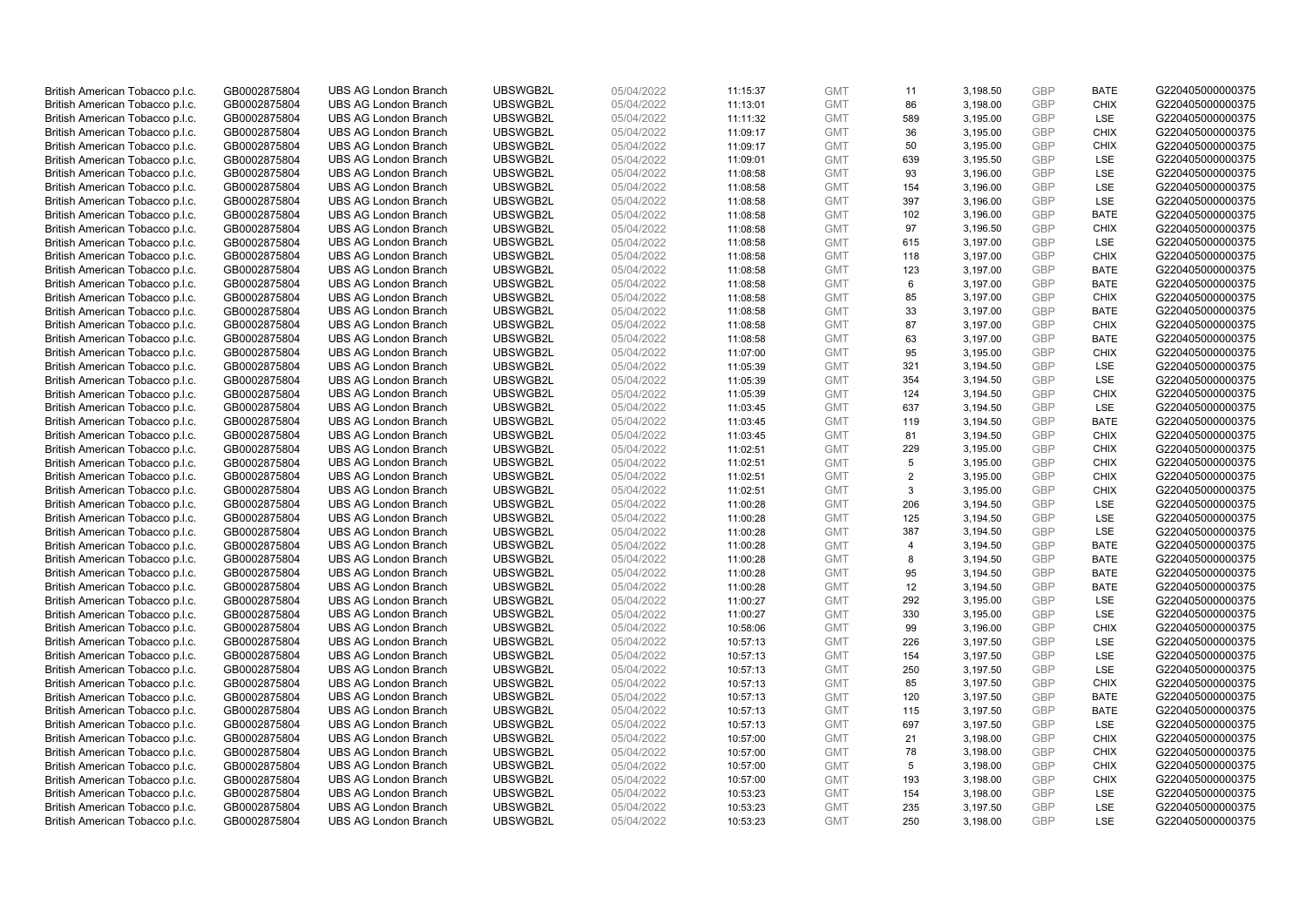| British American Tobacco p.l.c.                                    | GB0002875804                 | <b>UBS AG London Branch</b>                                | UBSWGB2L             | 05/04/2022               | 10:53:23             | <b>GMT</b>               | 76                    | 3,198.00             | <b>GBP</b>        | LSE                        | G220405000000375                     |
|--------------------------------------------------------------------|------------------------------|------------------------------------------------------------|----------------------|--------------------------|----------------------|--------------------------|-----------------------|----------------------|-------------------|----------------------------|--------------------------------------|
| British American Tobacco p.l.c.                                    | GB0002875804                 | <b>UBS AG London Branch</b>                                | UBSWGB2L             | 05/04/2022               | 10:53:23             | <b>GMT</b>               | 117                   | 3,197.00             | GBP               | <b>BATE</b>                | G220405000000375                     |
| British American Tobacco p.l.c.                                    | GB0002875804                 | <b>UBS AG London Branch</b>                                | UBSWGB2L             | 05/04/2022               | 10:53:23             | <b>GMT</b>               | 123                   | 3,197.00             | GBP               | <b>BATE</b>                | G220405000000375                     |
| British American Tobacco p.l.c.                                    | GB0002875804                 | <b>UBS AG London Branch</b>                                | UBSWGB2L             | 05/04/2022               | 10:53:23             | <b>GMT</b>               | 100                   | 3,197.50             | <b>GBP</b>        | <b>CHIX</b>                | G220405000000375                     |
| British American Tobacco p.l.c.                                    | GB0002875804                 | <b>UBS AG London Branch</b>                                | UBSWGB2L             | 05/04/2022               | 10:53:23             | <b>GMT</b>               | 23                    | 3,198.00             | GBP               | <b>CHIX</b>                | G220405000000375                     |
| British American Tobacco p.l.c.                                    | GB0002875804                 | <b>UBS AG London Branch</b>                                | UBSWGB2L             | 05/04/2022               | 10:53:23             | <b>GMT</b>               | 619                   | 3,198.00             | <b>GBP</b>        | <b>LSE</b>                 | G220405000000375                     |
| British American Tobacco p.l.c.                                    | GB0002875804                 | <b>UBS AG London Branch</b>                                | UBSWGB2L             | 05/04/2022               | 10:53:23             | <b>GMT</b>               | 62                    | 3,198.00             | GBP               | <b>CHIX</b>                | G220405000000375                     |
| British American Tobacco p.l.c.                                    | GB0002875804                 | <b>UBS AG London Branch</b>                                | UBSWGB2L             | 05/04/2022               | 10:53:10             | <b>GMT</b>               | 3                     | 3,198.00             | <b>GBP</b>        | <b>CHIX</b>                | G220405000000375                     |
| British American Tobacco p.l.c.                                    | GB0002875804                 | <b>UBS AG London Branch</b>                                | UBSWGB2L             | 05/04/2022               | 10:51:17             | <b>GMT</b>               | 97                    | 3,195.50             | GBP               | <b>CHIX</b>                | G220405000000375                     |
| British American Tobacco p.l.c.                                    | GB0002875804                 | <b>UBS AG London Branch</b>                                | UBSWGB2L             | 05/04/2022               | 10:51:14             | <b>GMT</b>               | 91                    | 3,196.00             | <b>GBP</b>        | <b>CHIX</b>                | G220405000000375                     |
| British American Tobacco p.l.c.                                    | GB0002875804                 | <b>UBS AG London Branch</b>                                | UBSWGB2L             | 05/04/2022               | 10:50:14             | <b>GMT</b>               | 80                    | 3,196.00             | GBP               | <b>CHIX</b>                | G220405000000375                     |
| British American Tobacco p.l.c.                                    | GB0002875804                 | <b>UBS AG London Branch</b>                                | UBSWGB2L             | 05/04/2022               | 10:50:05             | <b>GMT</b>               | 99                    | 3,196.00             | <b>GBP</b>        | LSE                        | G220405000000375                     |
| British American Tobacco p.l.c.                                    | GB0002875804                 | <b>UBS AG London Branch</b>                                | UBSWGB2L             | 05/04/2022               | 10:49:41             | <b>GMT</b>               | 538                   | 3,196.00             | <b>GBP</b>        | LSE                        | G220405000000375                     |
| British American Tobacco p.l.c.                                    | GB0002875804                 | <b>UBS AG London Branch</b>                                | UBSWGB2L             | 05/04/2022               | 10:49:40             | <b>GMT</b>               | 264                   | 3,196.50             | <b>GBP</b>        | LSE                        | G220405000000375                     |
| British American Tobacco p.l.c.                                    | GB0002875804                 | <b>UBS AG London Branch</b>                                | UBSWGB2L             | 05/04/2022               | 10:49:40             | <b>GMT</b>               | 344                   | 3,196.50             | GBP               | LSE                        | G220405000000375                     |
| British American Tobacco p.l.c.                                    | GB0002875804                 | <b>UBS AG London Branch</b>                                | UBSWGB2L             | 05/04/2022               | 10:48:02             | <b>GMT</b>               | 65                    | 3,195.00             | <b>GBP</b>        | <b>CHIX</b>                | G220405000000375                     |
| British American Tobacco p.l.c.                                    | GB0002875804                 | <b>UBS AG London Branch</b>                                | UBSWGB2L             | 05/04/2022               | 10:48:02             | <b>GMT</b>               | 26                    | 3,195.00             | <b>GBP</b>        | <b>CHIX</b>                | G220405000000375                     |
| British American Tobacco p.l.c.                                    | GB0002875804                 | <b>UBS AG London Branch</b>                                | UBSWGB2L             | 05/04/2022               | 10:47:26             | <b>GMT</b>               | 627                   | 3,195.50             | <b>GBP</b>        | <b>LSE</b>                 | G220405000000375                     |
| British American Tobacco p.l.c.                                    | GB0002875804                 | <b>UBS AG London Branch</b>                                | UBSWGB2L             | 05/04/2022               | 10:47:08             | <b>GMT</b>               | 81                    | 3,196.00             | <b>GBP</b>        | <b>CHIX</b>                | G220405000000375                     |
| British American Tobacco p.l.c.                                    | GB0002875804                 | <b>UBS AG London Branch</b>                                | UBSWGB2L             | 05/04/2022               | 10:45:39             | <b>GMT</b>               | 133                   | 3,194.00             | <b>GBP</b>        | <b>CHIX</b>                | G220405000000375                     |
| British American Tobacco p.l.c.                                    | GB0002875804                 | <b>UBS AG London Branch</b>                                | UBSWGB2L             | 05/04/2022               | 10:45:39             | <b>GMT</b>               | 654                   | 3,194.50             | <b>GBP</b>        | LSE                        | G220405000000375                     |
| British American Tobacco p.l.c.                                    | GB0002875804                 | <b>UBS AG London Branch</b>                                | UBSWGB2L             | 05/04/2022               | 10:45:38             | <b>GMT</b>               | 115                   | 3,194.50             | GBP               | <b>BATE</b>                | G220405000000375                     |
| British American Tobacco p.l.c.                                    | GB0002875804                 | <b>UBS AG London Branch</b>                                | UBSWGB2L             | 05/04/2022               | 10:45:38             | <b>GMT</b>               | 725                   | 3,194.50             | <b>GBP</b><br>GBP | LSE                        | G220405000000375                     |
| British American Tobacco p.l.c.                                    | GB0002875804                 | <b>UBS AG London Branch</b>                                | UBSWGB2L             | 05/04/2022               | 10:45:38             | <b>GMT</b>               | 102                   | 3,194.50             |                   | <b>BATE</b>                | G220405000000375                     |
| British American Tobacco p.l.c.<br>British American Tobacco p.l.c. | GB0002875804<br>GB0002875804 | <b>UBS AG London Branch</b><br><b>UBS AG London Branch</b> | UBSWGB2L<br>UBSWGB2L | 05/04/2022<br>05/04/2022 | 10:45:38<br>10:45:38 | <b>GMT</b><br><b>GMT</b> | 5<br>142              | 3,194.50<br>3,194.50 | <b>GBP</b><br>GBP | <b>BATE</b><br><b>BATE</b> | G220405000000375<br>G220405000000375 |
| British American Tobacco p.l.c.                                    | GB0002875804                 | <b>UBS AG London Branch</b>                                | UBSWGB2L             | 05/04/2022               | 10:45:08             | <b>GMT</b>               | 144                   | 3,195.00             | <b>GBP</b>        | <b>CHIX</b>                | G220405000000375                     |
| British American Tobacco p.l.c.                                    | GB0002875804                 | <b>UBS AG London Branch</b>                                | UBSWGB2L             | 05/04/2022               | 10:44:38             | <b>GMT</b>               | 200                   | 3,195.00             | GBP               | LSE                        | G220405000000375                     |
| British American Tobacco p.l.c.                                    | GB0002875804                 | <b>UBS AG London Branch</b>                                | UBSWGB2L             | 05/04/2022               | 10:44:16             | <b>GMT</b>               | 9                     | 3,195.00             | <b>GBP</b>        | LSE                        | G220405000000375                     |
| British American Tobacco p.l.c.                                    | GB0002875804                 | <b>UBS AG London Branch</b>                                | UBSWGB2L             | 05/04/2022               | 10:44:06             | <b>GMT</b>               | 24                    | 3,194.50             | GBP               | <b>CHIX</b>                | G220405000000375                     |
| British American Tobacco p.l.c.                                    | GB0002875804                 | <b>UBS AG London Branch</b>                                | UBSWGB2L             | 05/04/2022               | 10:44:06             | <b>GMT</b>               | 9                     | 3,194.50             | <b>GBP</b>        | <b>CHIX</b>                | G220405000000375                     |
| British American Tobacco p.l.c.                                    | GB0002875804                 | <b>UBS AG London Branch</b>                                | UBSWGB2L             | 05/04/2022               | 10:40:32             | <b>GMT</b>               | 82                    | 3,195.50             | GBP               | <b>CHIX</b>                | G220405000000375                     |
| British American Tobacco p.l.c.                                    | GB0002875804                 | <b>UBS AG London Branch</b>                                | UBSWGB2L             | 05/04/2022               | 10:40:32             | <b>GMT</b>               | 121                   | 3,195.50             | <b>GBP</b>        | <b>CHIX</b>                | G220405000000375                     |
| British American Tobacco p.l.c.                                    | GB0002875804                 | <b>UBS AG London Branch</b>                                | UBSWGB2L             | 05/04/2022               | 10:40:32             | <b>GMT</b>               | 136                   | 3,196.00             | <b>GBP</b>        | <b>BATE</b>                | G220405000000375                     |
| British American Tobacco p.l.c.                                    | GB0002875804                 | <b>UBS AG London Branch</b>                                | UBSWGB2L             | 05/04/2022               | 10:40:32             | <b>GMT</b>               | 467                   | 3,196.00             | GBP               | LSE                        | G220405000000375                     |
| British American Tobacco p.l.c.                                    | GB0002875804                 | <b>UBS AG London Branch</b>                                | UBSWGB2L             | 05/04/2022               | 10:40:32             | <b>GMT</b>               | 191                   | 3,196.00             | <b>GBP</b>        | LSE                        | G220405000000375                     |
| British American Tobacco p.l.c.                                    | GB0002875804                 | <b>UBS AG London Branch</b>                                | UBSWGB2L             | 05/04/2022               | 10:40:32             | <b>GMT</b>               | 703                   | 3,196.00             | GBP               | <b>LSE</b>                 | G220405000000375                     |
| British American Tobacco p.l.c.                                    | GB0002875804                 | <b>UBS AG London Branch</b>                                | UBSWGB2L             | 05/04/2022               | 10:40:28             | <b>GMT</b>               | 106                   | 3,196.50             | <b>GBP</b>        | <b>CHIX</b>                | G220405000000375                     |
| British American Tobacco p.l.c.                                    | GB0002875804                 | <b>UBS AG London Branch</b>                                | UBSWGB2L             | 05/04/2022               | 10:40:28             | <b>GMT</b>               | 109                   | 3,196.50             | <b>GBP</b>        | <b>CHIX</b>                | G220405000000375                     |
| British American Tobacco p.l.c.                                    | GB0002875804                 | <b>UBS AG London Branch</b>                                | UBSWGB2L             | 05/04/2022               | 10:38:52             | <b>GMT</b>               | 104                   | 3,194.00             | <b>GBP</b>        | <b>LSE</b>                 | G220405000000375                     |
| British American Tobacco p.l.c.                                    | GB0002875804                 | <b>UBS AG London Branch</b>                                | UBSWGB2L             | 05/04/2022               | 10:38:52             | <b>GMT</b>               | 581                   | 3,194.00             | GBP               | LSE                        | G220405000000375                     |
| British American Tobacco p.l.c.                                    | GB0002875804                 | <b>UBS AG London Branch</b>                                | UBSWGB2L             | 05/04/2022               | 10:38:52             | <b>GMT</b>               | 35                    | 3,194.00             | <b>GBP</b>        | <b>BATE</b>                | G220405000000375                     |
| British American Tobacco p.l.c.                                    | GB0002875804                 | <b>UBS AG London Branch</b>                                | UBSWGB2L             | 05/04/2022               | 10:38:52             | <b>GMT</b>               | 78                    | 3,194.00             | <b>GBP</b>        | <b>BATE</b>                | G220405000000375                     |
| British American Tobacco p.l.c.                                    | GB0002875804                 | <b>UBS AG London Branch</b>                                | UBSWGB2L             | 05/04/2022               | 10:37:27             | <b>GMT</b>               | 126                   | 3,194.50             | <b>GBP</b>        | <b>CHIX</b>                | G220405000000375                     |
| British American Tobacco p.l.c.                                    | GB0002875804                 | <b>UBS AG London Branch</b>                                | UBSWGB2L             | 05/04/2022               | 10:37:27             | <b>GMT</b>               | 95                    | 3,194.50             | <b>GBP</b>        | <b>CHIX</b>                | G220405000000375                     |
| British American Tobacco p.l.c.                                    | GB0002875804                 | <b>UBS AG London Branch</b>                                | UBSWGB2L             | 05/04/2022               | 10:36:57             | <b>GMT</b>               | 21                    | 3,194.00             | <b>GBP</b>        | LSE                        | G220405000000375                     |
| British American Tobacco p.l.c.                                    | GB0002875804                 | <b>UBS AG London Branch</b>                                | UBSWGB2L             | 05/04/2022               | 10:33:39             | <b>GMT</b>               | 111                   | 3,195.00             | <b>GBP</b>        | LSE                        | G220405000000375                     |
| British American Tobacco p.l.c.                                    | GB0002875804                 | <b>UBS AG London Branch</b>                                | UBSWGB2L             | 05/04/2022               | 10:33:39             | <b>GMT</b>               | 500                   | 3,195.00             | <b>GBP</b>        | LSE                        | G220405000000375                     |
| British American Tobacco p.l.c.                                    | GB0002875804                 | <b>UBS AG London Branch</b>                                | UBSWGB2L             | 05/04/2022               | 10:33:20             | <b>GMT</b>               | $\overline{4}$        | 3,196.50             | <b>GBP</b>        | <b>CHIX</b>                | G220405000000375                     |
| British American Tobacco p.l.c.                                    | GB0002875804                 | <b>UBS AG London Branch</b>                                | UBSWGB2L             | 05/04/2022               | 10:33:20             | <b>GMT</b>               | $\overline{4}$        | 3,196.50             | <b>GBP</b>        | <b>CHIX</b>                | G220405000000375                     |
| British American Tobacco p.l.c.                                    | GB0002875804                 | <b>UBS AG London Branch</b>                                | UBSWGB2L             | 05/04/2022               | 10:33:20             | <b>GMT</b>               | $\overline{4}$        | 3,196.50             | GBP               | <b>CHIX</b>                | G220405000000375                     |
| British American Tobacco p.l.c.                                    | GB0002875804                 | <b>UBS AG London Branch</b>                                | UBSWGB2L             | 05/04/2022               | 10:33:20             | <b>GMT</b>               | 4                     | 3,196.50             | <b>GBP</b>        | <b>CHIX</b>                | G220405000000375                     |
| British American Tobacco p.l.c.                                    | GB0002875804                 | <b>UBS AG London Branch</b>                                | UBSWGB2L             | 05/04/2022               | 10:33:20             | <b>GMT</b>               | 4                     | 3,196.50             | <b>GBP</b>        | <b>CHIX</b>                | G220405000000375                     |
| British American Tobacco p.l.c.                                    | GB0002875804                 | <b>UBS AG London Branch</b>                                | UBSWGB2L             | 05/04/2022               | 10:33:20             | <b>GMT</b>               | $\boldsymbol{\Delta}$ | 3,196.50             | GBP               | CHIX                       | G220405000000375                     |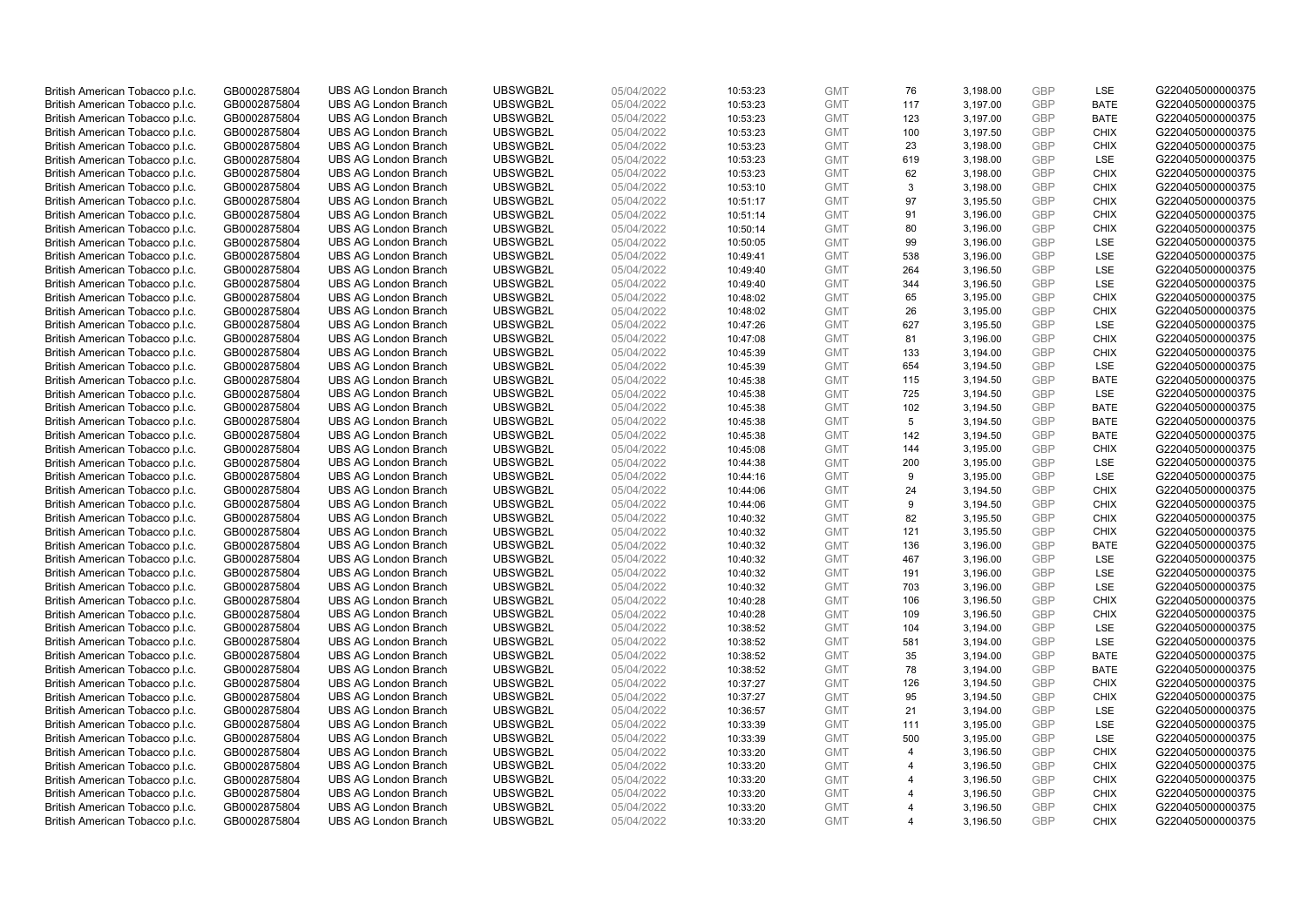| British American Tobacco p.l.c. | GB0002875804 | <b>UBS AG London Branch</b> | UBSWGB2L | 05/04/2022 | 10:33:20 | <b>GMT</b> | $\overline{4}$        | 3,196.50 | <b>GBP</b> | <b>CHIX</b> | G220405000000375 |
|---------------------------------|--------------|-----------------------------|----------|------------|----------|------------|-----------------------|----------|------------|-------------|------------------|
| British American Tobacco p.l.c. | GB0002875804 | <b>UBS AG London Branch</b> | UBSWGB2L | 05/04/2022 | 10:33:20 | <b>GMT</b> |                       | 3,196.50 | <b>GBP</b> | CHIX        | G220405000000375 |
| British American Tobacco p.l.c. | GB0002875804 | <b>UBS AG London Branch</b> | UBSWGB2L | 05/04/2022 | 10:33:20 | <b>GMT</b> | $\overline{4}$        | 3,196.50 | <b>GBP</b> | <b>CHIX</b> | G220405000000375 |
| British American Tobacco p.l.c. | GB0002875804 | <b>UBS AG London Branch</b> | UBSWGB2L | 05/04/2022 | 10:33:20 | <b>GMT</b> | $\overline{4}$        | 3,196.50 | <b>GBP</b> | <b>CHIX</b> | G220405000000375 |
| British American Tobacco p.l.c. | GB0002875804 | <b>UBS AG London Branch</b> | UBSWGB2L | 05/04/2022 | 10:33:20 | <b>GMT</b> | 4                     | 3,196.50 | <b>GBP</b> | <b>CHIX</b> | G220405000000375 |
| British American Tobacco p.l.c. | GB0002875804 | <b>UBS AG London Branch</b> | UBSWGB2L | 05/04/2022 | 10:33:20 | <b>GMT</b> | $\overline{4}$        | 3,196.50 | <b>GBP</b> | <b>CHIX</b> | G220405000000375 |
| British American Tobacco p.l.c. | GB0002875804 | <b>UBS AG London Branch</b> | UBSWGB2L | 05/04/2022 | 10:33:20 | <b>GMT</b> | $\overline{4}$        | 3,196.50 | <b>GBP</b> | <b>CHIX</b> | G220405000000375 |
| British American Tobacco p.l.c. | GB0002875804 | <b>UBS AG London Branch</b> | UBSWGB2L | 05/04/2022 | 10:33:20 | <b>GMT</b> | $\overline{4}$        | 3,196.50 | <b>GBP</b> | <b>CHIX</b> | G220405000000375 |
| British American Tobacco p.l.c. | GB0002875804 | <b>UBS AG London Branch</b> | UBSWGB2L | 05/04/2022 | 10:33:20 | <b>GMT</b> | $\overline{4}$        | 3,196.50 | <b>GBP</b> | <b>CHIX</b> | G220405000000375 |
| British American Tobacco p.l.c. | GB0002875804 | <b>UBS AG London Branch</b> | UBSWGB2L | 05/04/2022 | 10:33:20 | <b>GMT</b> | 4                     | 3,196.50 | <b>GBP</b> | <b>CHIX</b> | G220405000000375 |
| British American Tobacco p.l.c. | GB0002875804 | <b>UBS AG London Branch</b> | UBSWGB2L | 05/04/2022 | 10:33:20 | <b>GMT</b> |                       | 3,196.50 | GBP        | <b>CHIX</b> | G220405000000375 |
| British American Tobacco p.l.c. | GB0002875804 | <b>UBS AG London Branch</b> | UBSWGB2L | 05/04/2022 | 10:33:20 | <b>GMT</b> | $\overline{4}$        | 3,196.50 | <b>GBP</b> | <b>CHIX</b> | G220405000000375 |
| British American Tobacco p.l.c. | GB0002875804 | <b>UBS AG London Branch</b> | UBSWGB2L | 05/04/2022 | 10:33:20 | <b>GMT</b> | $\overline{4}$        | 3,196.50 | GBP        | <b>CHIX</b> | G220405000000375 |
| British American Tobacco p.l.c. | GB0002875804 | <b>UBS AG London Branch</b> | UBSWGB2L | 05/04/2022 | 10:33:20 | <b>GMT</b> | $\overline{4}$        | 3,196.50 | <b>GBP</b> | <b>CHIX</b> | G220405000000375 |
| British American Tobacco p.l.c. | GB0002875804 | <b>UBS AG London Branch</b> | UBSWGB2L | 05/04/2022 | 10:33:20 | <b>GMT</b> | $\overline{4}$        | 3,196.50 | GBP        | <b>CHIX</b> | G220405000000375 |
| British American Tobacco p.l.c. | GB0002875804 | <b>UBS AG London Branch</b> | UBSWGB2L | 05/04/2022 | 10:33:20 | <b>GMT</b> | $\overline{4}$        | 3,196.50 | GBP        | <b>CHIX</b> | G220405000000375 |
| British American Tobacco p.l.c. | GB0002875804 | <b>UBS AG London Branch</b> | UBSWGB2L | 05/04/2022 | 10:33:20 | <b>GMT</b> | $\overline{4}$        | 3,196.50 | GBP        | <b>CHIX</b> | G220405000000375 |
| British American Tobacco p.l.c. | GB0002875804 | <b>UBS AG London Branch</b> | UBSWGB2L | 05/04/2022 | 10:33:20 | <b>GMT</b> | 4                     | 3,196.50 | GBP        | <b>CHIX</b> | G220405000000375 |
| British American Tobacco p.l.c. | GB0002875804 | <b>UBS AG London Branch</b> | UBSWGB2L | 05/04/2022 | 10:33:20 | <b>GMT</b> | $\overline{4}$        | 3,196.50 | <b>GBP</b> | <b>CHIX</b> | G220405000000375 |
| British American Tobacco p.l.c. | GB0002875804 | <b>UBS AG London Branch</b> | UBSWGB2L | 05/04/2022 | 10:33:20 | <b>GMT</b> | $\overline{4}$        | 3,196.50 | <b>GBP</b> | <b>CHIX</b> | G220405000000375 |
| British American Tobacco p.l.c. | GB0002875804 | <b>UBS AG London Branch</b> | UBSWGB2L | 05/04/2022 | 10:33:20 | <b>GMT</b> | $\overline{4}$        | 3,196.50 | <b>GBP</b> | <b>CHIX</b> | G220405000000375 |
| British American Tobacco p.l.c. | GB0002875804 | <b>UBS AG London Branch</b> | UBSWGB2L | 05/04/2022 | 10:33:20 | <b>GMT</b> | $\overline{4}$        | 3,196.50 | GBP        | <b>CHIX</b> | G220405000000375 |
| British American Tobacco p.l.c. | GB0002875804 | <b>UBS AG London Branch</b> | UBSWGB2L | 05/04/2022 | 10:33:20 | <b>GMT</b> | 4                     | 3,196.50 | <b>GBP</b> | <b>CHIX</b> | G220405000000375 |
| British American Tobacco p.l.c. | GB0002875804 | <b>UBS AG London Branch</b> | UBSWGB2L | 05/04/2022 | 10:33:20 | <b>GMT</b> | $\overline{4}$        | 3,196.50 | GBP        | <b>CHIX</b> | G220405000000375 |
| British American Tobacco p.l.c. | GB0002875804 | <b>UBS AG London Branch</b> | UBSWGB2L | 05/04/2022 | 10:33:20 | <b>GMT</b> | $\overline{4}$        | 3,196.50 | <b>GBP</b> | <b>CHIX</b> | G220405000000375 |
| British American Tobacco p.l.c. | GB0002875804 | <b>UBS AG London Branch</b> | UBSWGB2L | 05/04/2022 | 10:33:20 | <b>GMT</b> | $\overline{4}$        | 3,196.50 | GBP        | <b>CHIX</b> | G220405000000375 |
| British American Tobacco p.l.c. | GB0002875804 | <b>UBS AG London Branch</b> | UBSWGB2L | 05/04/2022 | 10:33:20 | <b>GMT</b> | $\overline{4}$        | 3,196.50 | <b>GBP</b> | <b>CHIX</b> | G220405000000375 |
| British American Tobacco p.l.c. | GB0002875804 | <b>UBS AG London Branch</b> | UBSWGB2L | 05/04/2022 | 10:33:20 | <b>GMT</b> | $\overline{4}$        | 3,196.50 | GBP        | <b>CHIX</b> | G220405000000375 |
| British American Tobacco p.l.c. | GB0002875804 | <b>UBS AG London Branch</b> | UBSWGB2L | 05/04/2022 | 10:33:20 | <b>GMT</b> | $\overline{4}$        | 3,196.50 | <b>GBP</b> | <b>CHIX</b> | G220405000000375 |
| British American Tobacco p.l.c. | GB0002875804 | <b>UBS AG London Branch</b> | UBSWGB2L | 05/04/2022 | 10:33:20 | <b>GMT</b> | $\overline{4}$        | 3,196.50 | GBP        | <b>CHIX</b> | G220405000000375 |
| British American Tobacco p.l.c. | GB0002875804 | <b>UBS AG London Branch</b> | UBSWGB2L | 05/04/2022 | 10:33:20 | <b>GMT</b> | 4                     | 3,196.50 | <b>GBP</b> | <b>CHIX</b> | G220405000000375 |
| British American Tobacco p.l.c. | GB0002875804 | <b>UBS AG London Branch</b> | UBSWGB2L | 05/04/2022 | 10:33:20 | <b>GMT</b> | $\overline{4}$        | 3,196.50 | GBP        | <b>CHIX</b> | G220405000000375 |
| British American Tobacco p.l.c. | GB0002875804 | <b>UBS AG London Branch</b> | UBSWGB2L | 05/04/2022 | 10:33:20 | <b>GMT</b> | $\overline{4}$        | 3,196.50 | <b>GBP</b> | <b>CHIX</b> | G220405000000375 |
| British American Tobacco p.l.c. | GB0002875804 | <b>UBS AG London Branch</b> | UBSWGB2L | 05/04/2022 | 10:33:20 | <b>GMT</b> | $\overline{4}$        | 3,196.50 | <b>GBP</b> | <b>CHIX</b> | G220405000000375 |
| British American Tobacco p.l.c. | GB0002875804 | <b>UBS AG London Branch</b> | UBSWGB2L | 05/04/2022 | 10:33:20 | <b>GMT</b> | $\overline{4}$        | 3,196.50 | GBP        | <b>CHIX</b> | G220405000000375 |
| British American Tobacco p.l.c. | GB0002875804 | <b>UBS AG London Branch</b> | UBSWGB2L | 05/04/2022 | 10:33:20 | <b>GMT</b> | 4                     | 3,196.50 | <b>GBP</b> | <b>CHIX</b> | G220405000000375 |
| British American Tobacco p.l.c. | GB0002875804 | <b>UBS AG London Branch</b> | UBSWGB2L | 05/04/2022 | 10:33:20 | <b>GMT</b> | $\overline{4}$        | 3,196.50 | GBP        | <b>CHIX</b> | G220405000000375 |
| British American Tobacco p.l.c. | GB0002875804 | <b>UBS AG London Branch</b> | UBSWGB2L | 05/04/2022 | 10:33:20 | <b>GMT</b> | $\boldsymbol{\Delta}$ | 3,196.50 | <b>GBP</b> | <b>CHIX</b> | G220405000000375 |
| British American Tobacco p.l.c. | GB0002875804 | <b>UBS AG London Branch</b> | UBSWGB2L | 05/04/2022 | 10:33:20 | <b>GMT</b> | $\overline{4}$        | 3,196.50 | GBP        | <b>CHIX</b> | G220405000000375 |
| British American Tobacco p.l.c. | GB0002875804 | <b>UBS AG London Branch</b> | UBSWGB2L | 05/04/2022 | 10:33:20 | <b>GMT</b> | $\overline{4}$        | 3,196.50 | <b>GBP</b> | <b>CHIX</b> | G220405000000375 |
| British American Tobacco p.l.c. | GB0002875804 | <b>UBS AG London Branch</b> | UBSWGB2L | 05/04/2022 | 10:33:20 | <b>GMT</b> | $\overline{4}$        | 3,196.50 | GBP        | <b>CHIX</b> | G220405000000375 |
| British American Tobacco p.l.c. | GB0002875804 | <b>UBS AG London Branch</b> | UBSWGB2L | 05/04/2022 | 10:33:20 | <b>GMT</b> | $\overline{4}$        | 3,196.50 | <b>GBP</b> | <b>CHIX</b> | G220405000000375 |
| British American Tobacco p.l.c. | GB0002875804 | <b>UBS AG London Branch</b> | UBSWGB2L | 05/04/2022 | 10:33:20 | <b>GMT</b> | $\overline{4}$        | 3,196.50 | <b>GBP</b> | <b>CHIX</b> | G220405000000375 |
| British American Tobacco p.l.c. | GB0002875804 | <b>UBS AG London Branch</b> | UBSWGB2L | 05/04/2022 | 10:33:20 | <b>GMT</b> | 4                     | 3,196.50 | GBP        | <b>CHIX</b> | G220405000000375 |
| British American Tobacco p.l.c. | GB0002875804 | <b>UBS AG London Branch</b> | UBSWGB2L | 05/04/2022 | 10:33:20 | <b>GMT</b> | $\overline{4}$        | 3,196.50 | GBP        | <b>CHIX</b> | G220405000000375 |
| British American Tobacco p.l.c. | GB0002875804 | <b>UBS AG London Branch</b> | UBSWGB2L | 05/04/2022 | 10:33:20 | <b>GMT</b> | 21                    | 3,196.50 | <b>GBP</b> | <b>CHIX</b> | G220405000000375 |
| British American Tobacco p.l.c. | GB0002875804 | <b>UBS AG London Branch</b> | UBSWGB2L | 05/04/2022 | 10:33:20 | <b>GMT</b> | $\overline{4}$        | 3,196.50 | <b>GBP</b> | <b>CHIX</b> | G220405000000375 |
| British American Tobacco p.l.c. | GB0002875804 | <b>UBS AG London Branch</b> | UBSWGB2L | 05/04/2022 | 10:33:20 | <b>GMT</b> | $\overline{4}$        | 3,196.50 | <b>GBP</b> | <b>CHIX</b> | G220405000000375 |
| British American Tobacco p.l.c. | GB0002875804 | <b>UBS AG London Branch</b> | UBSWGB2L | 05/04/2022 | 10:33:01 | <b>GMT</b> | 5                     | 3,197.00 | <b>GBP</b> | <b>CHIX</b> | G220405000000375 |
| British American Tobacco p.l.c. | GB0002875804 | <b>UBS AG London Branch</b> | UBSWGB2L | 05/04/2022 | 10:33:01 | <b>GMT</b> | 95                    | 3,196.50 | <b>GBP</b> | <b>BATE</b> | G220405000000375 |
| British American Tobacco p.l.c. | GB0002875804 | <b>UBS AG London Branch</b> | UBSWGB2L | 05/04/2022 | 10:33:01 | <b>GMT</b> | 26                    | 3,196.50 | <b>GBP</b> | <b>BATE</b> | G220405000000375 |
| British American Tobacco p.l.c. | GB0002875804 | <b>UBS AG London Branch</b> | UBSWGB2L | 05/04/2022 | 10:32:59 | <b>GMT</b> | 110                   | 3,197.00 | <b>GBP</b> | <b>BATE</b> | G220405000000375 |
| British American Tobacco p.l.c. | GB0002875804 | <b>UBS AG London Branch</b> | UBSWGB2L | 05/04/2022 | 10:32:59 | <b>GMT</b> | 701                   | 3,197.50 | <b>GBP</b> | LSE         | G220405000000375 |
| British American Tobacco p.l.c. | GB0002875804 | <b>UBS AG London Branch</b> | UBSWGB2L | 05/04/2022 | 10:32:59 | <b>GMT</b> | 144                   | 3,197.50 | GBP        | CHIX        | G220405000000375 |
|                                 |              |                             |          |            |          |            |                       |          |            |             |                  |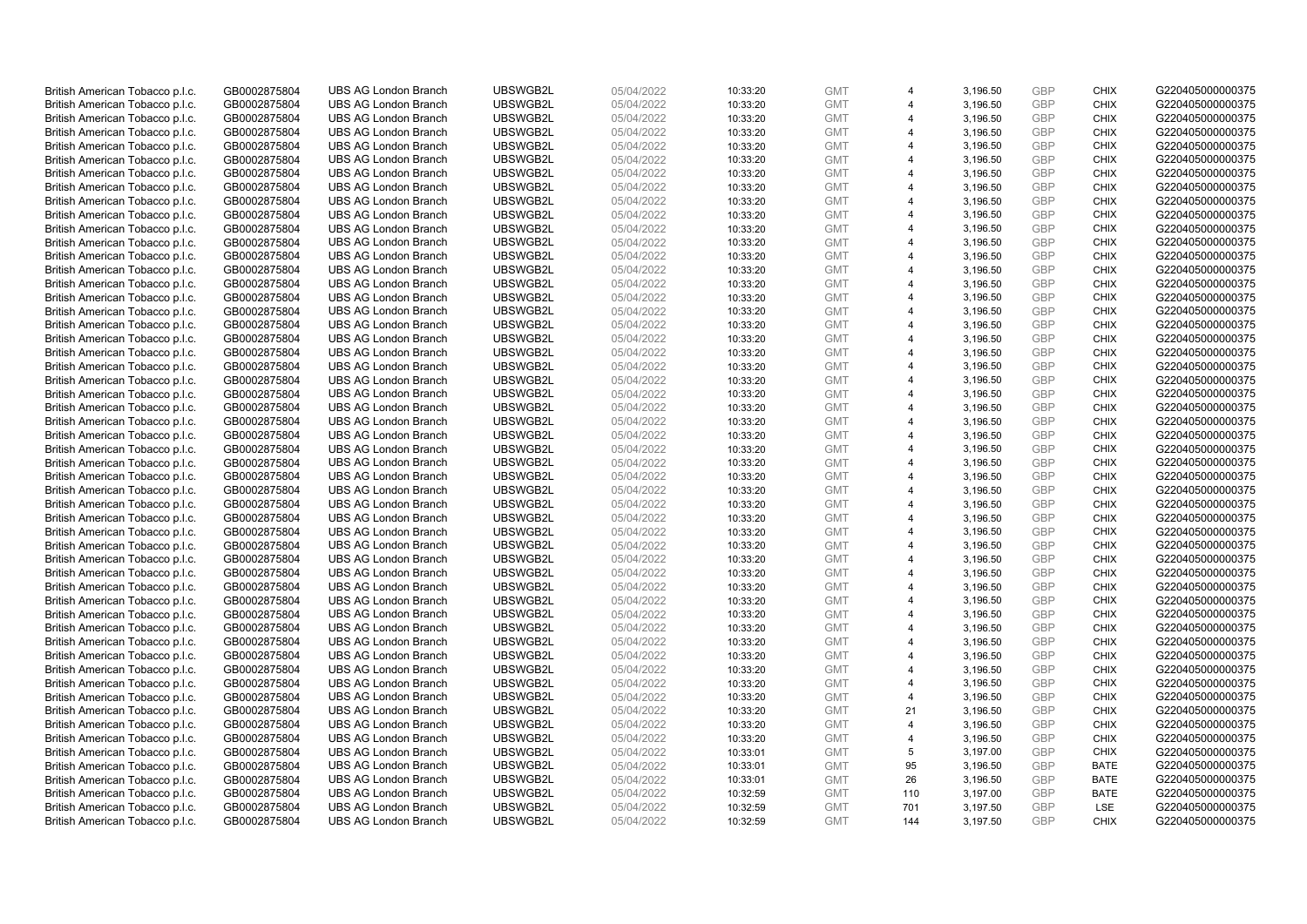| British American Tobacco p.l.c.                                    | GB0002875804                 | <b>UBS AG London Branch</b>                                | UBSWGB2L             | 05/04/2022               | 10:31:41             | <b>GMT</b>               | $\overline{7}$ | 3,198.50             | <b>GBP</b>        | <b>CHIX</b>        | G220405000000375                     |
|--------------------------------------------------------------------|------------------------------|------------------------------------------------------------|----------------------|--------------------------|----------------------|--------------------------|----------------|----------------------|-------------------|--------------------|--------------------------------------|
| British American Tobacco p.l.c.                                    | GB0002875804                 | <b>UBS AG London Branch</b>                                | UBSWGB2L             | 05/04/2022               | 10:30:29             | <b>GMT</b>               | 100            | 3,197.50             | <b>GBP</b>        | <b>CHIX</b>        | G220405000000375                     |
| British American Tobacco p.l.c.                                    | GB0002875804                 | <b>UBS AG London Branch</b>                                | UBSWGB2L             | 05/04/2022               | 10:30:29             | <b>GMT</b>               | 586            | 3,197.50             | <b>GBP</b>        | LSE                | G220405000000375                     |
| British American Tobacco p.l.c.                                    | GB0002875804                 | <b>UBS AG London Branch</b>                                | UBSWGB2L             | 05/04/2022               | 10:30:29             | <b>GMT</b>               | 106            | 3,198.00             | <b>GBP</b>        | <b>BATE</b>        | G220405000000375                     |
| British American Tobacco p.l.c.                                    | GB0002875804                 | <b>UBS AG London Branch</b>                                | UBSWGB2L             | 05/04/2022               | 10:30:29             | <b>GMT</b>               | 104            | 3,198.00             | <b>GBP</b>        | <b>BATE</b>        | G220405000000375                     |
| British American Tobacco p.l.c.                                    | GB0002875804                 | <b>UBS AG London Branch</b>                                | UBSWGB2L             | 05/04/2022               | 10:30:29             | <b>GMT</b>               | 590            | 3,198.00             | GBP               | <b>LSE</b>         | G220405000000375                     |
| British American Tobacco p.l.c.                                    | GB0002875804                 | <b>UBS AG London Branch</b>                                | UBSWGB2L             | 05/04/2022               | 10:30:25             | <b>GMT</b>               | 139            | 3,198.50             | <b>GBP</b>        | <b>CHIX</b>        | G220405000000375                     |
| British American Tobacco p.l.c.                                    | GB0002875804                 | <b>UBS AG London Branch</b>                                | UBSWGB2L             | 05/04/2022               | 10:28:08             | <b>GMT</b>               | 109            | 3,198.50             | <b>GBP</b>        | <b>BATE</b>        | G220405000000375                     |
| British American Tobacco p.l.c.                                    | GB0002875804                 | <b>UBS AG London Branch</b>                                | UBSWGB2L             | 05/04/2022               | 10:28:08             | <b>GMT</b>               | 99             | 3,198.50             | <b>GBP</b>        | <b>CHIX</b>        | G220405000000375                     |
| British American Tobacco p.l.c.                                    | GB0002875804                 | <b>UBS AG London Branch</b>                                | UBSWGB2L             | 05/04/2022               | 10:27:36             | <b>GMT</b>               | 5              | 3,199.00             | <b>GBP</b>        | <b>CHIX</b>        | G220405000000375                     |
| British American Tobacco p.l.c.                                    | GB0002875804                 | <b>UBS AG London Branch</b>                                | UBSWGB2L             | 05/04/2022               | 10:27:31             | <b>GMT</b>               | 100            | 3,199.00             | <b>GBP</b>        | <b>CHIX</b>        | G220405000000375                     |
| British American Tobacco p.l.c.                                    | GB0002875804                 | <b>UBS AG London Branch</b>                                | UBSWGB2L             | 05/04/2022               | 10:27:31             | <b>GMT</b>               | 607            | 3,199.00             | <b>GBP</b>        | <b>LSE</b>         | G220405000000375                     |
| British American Tobacco p.l.c.                                    | GB0002875804                 | <b>UBS AG London Branch</b>                                | UBSWGB2L             | 05/04/2022               | 10:26:15             | <b>GMT</b>               | 711            | 3,199.50             | <b>GBP</b>        | LSE                | G220405000000375                     |
| British American Tobacco p.l.c.                                    | GB0002875804                 | <b>UBS AG London Branch</b>                                | UBSWGB2L             | 05/04/2022               | 10:26:15             | <b>GMT</b>               | 98             | 3,199.50             | <b>GBP</b>        | <b>CHIX</b>        | G220405000000375                     |
| British American Tobacco p.l.c.                                    | GB0002875804                 | <b>UBS AG London Branch</b>                                | UBSWGB2L             | 05/04/2022               | 10:24:23             | <b>GMT</b>               | 104            | 3,198.50             | <b>GBP</b>        | <b>BATE</b>        | G220405000000375                     |
| British American Tobacco p.l.c.                                    | GB0002875804                 | <b>UBS AG London Branch</b>                                | UBSWGB2L             | 05/04/2022               | 10:24:23             | <b>GMT</b>               | 93             | 3,198.50             | <b>GBP</b>        | <b>CHIX</b>        | G220405000000375                     |
| British American Tobacco p.l.c.                                    | GB0002875804                 | <b>UBS AG London Branch</b>                                | UBSWGB2L             | 05/04/2022               | 10:24:23             | <b>GMT</b>               | 122            | 3,198.50             | <b>GBP</b>        | <b>BATE</b>        | G220405000000375                     |
| British American Tobacco p.l.c.                                    | GB0002875804                 | <b>UBS AG London Branch</b>                                | UBSWGB2L             | 05/04/2022               | 10:24:23             | <b>GMT</b>               | 666            | 3,199.00             | <b>GBP</b>        | LSE                | G220405000000375                     |
| British American Tobacco p.l.c.                                    | GB0002875804                 | <b>UBS AG London Branch</b>                                | UBSWGB2L             | 05/04/2022               | 10:24:23             | <b>GMT</b>               | 618            | 3,199.00             | <b>GBP</b>        | LSE                | G220405000000375                     |
| British American Tobacco p.l.c.                                    | GB0002875804                 | <b>UBS AG London Branch</b>                                | UBSWGB2L             | 05/04/2022               | 10:24:23             | <b>GMT</b>               | 142            | 3,199.00             | GBP               | LSE                | G220405000000375                     |
| British American Tobacco p.l.c.                                    | GB0002875804                 | <b>UBS AG London Branch</b>                                | UBSWGB2L             | 05/04/2022               | 10:23:23             | <b>GMT</b>               | 92             | 3,198.50             | <b>GBP</b>        | <b>CHIX</b>        | G220405000000375                     |
| British American Tobacco p.l.c.                                    | GB0002875804                 | <b>UBS AG London Branch</b>                                | UBSWGB2L             | 05/04/2022               | 10:23:23             | <b>GMT</b>               | 36             | 3,198.50             | GBP               | <b>CHIX</b>        | G220405000000375                     |
| British American Tobacco p.l.c.                                    | GB0002875804                 | <b>UBS AG London Branch</b>                                | UBSWGB2L             | 05/04/2022               | 10:23:23             | <b>GMT</b>               | 22             | 3,198.50             | <b>GBP</b>        | <b>CHIX</b>        | G220405000000375                     |
| British American Tobacco p.l.c.                                    | GB0002875804                 | <b>UBS AG London Branch</b>                                | UBSWGB2L             | 05/04/2022               | 10:23:23             | <b>GMT</b>               | 32             | 3,198.50             | GBP               | <b>CHIX</b>        | G220405000000375                     |
| British American Tobacco p.l.c.                                    | GB0002875804                 | <b>UBS AG London Branch</b>                                | UBSWGB2L             | 05/04/2022               | 10:22:42             | <b>GMT</b>               | 87             | 3,198.50             | <b>GBP</b>        | <b>BATE</b>        | G220405000000375                     |
| British American Tobacco p.l.c.                                    | GB0002875804                 | <b>UBS AG London Branch</b>                                | UBSWGB2L             | 05/04/2022               | 10:22:42             | <b>GMT</b>               | 15             | 3,198.50             | GBP               | <b>BATE</b>        | G220405000000375                     |
| British American Tobacco p.l.c.                                    | GB0002875804                 | <b>UBS AG London Branch</b>                                | UBSWGB2L             | 05/04/2022               | 10:22:42             | <b>GMT</b>               | 95             | 3,198.50             | <b>GBP</b>        | <b>BATE</b>        | G220405000000375                     |
| British American Tobacco p.l.c.                                    | GB0002875804                 | <b>UBS AG London Branch</b>                                | UBSWGB2L             | 05/04/2022               | 10:22:42             | <b>GMT</b>               | 15             | 3,198.50             | GBP               | <b>BATE</b>        | G220405000000375                     |
| British American Tobacco p.l.c.                                    | GB0002875804                 | <b>UBS AG London Branch</b>                                | UBSWGB2L             | 05/04/2022               | 10:21:42             | <b>GMT</b>               | 12             | 3,197.50             | <b>GBP</b>        | <b>CHIX</b>        | G220405000000375                     |
| British American Tobacco p.l.c.                                    | GB0002875804                 | <b>UBS AG London Branch</b>                                | UBSWGB2L             | 05/04/2022               | 10:21:42             | <b>GMT</b>               | 73             | 3,197.50             | <b>GBP</b>        | <b>CHIX</b>        | G220405000000375                     |
| British American Tobacco p.l.c.                                    | GB0002875804                 | <b>UBS AG London Branch</b>                                | UBSWGB2L             | 05/04/2022               | 10:21:42             | <b>GMT</b>               | 589            | 3,198.00             | <b>GBP</b>        | LSE                | G220405000000375                     |
| British American Tobacco p.l.c.                                    | GB0002875804                 | <b>UBS AG London Branch</b>                                | UBSWGB2L             | 05/04/2022               | 10:19:32             | <b>GMT</b>               | 48             | 3,197.00             | <b>GBP</b>        | <b>CHIX</b>        | G220405000000375                     |
| British American Tobacco p.l.c.                                    | GB0002875804                 | <b>UBS AG London Branch</b>                                | UBSWGB2L             | 05/04/2022               | 10:19:32             | <b>GMT</b>               | 35             | 3,197.00             | <b>GBP</b>        | <b>CHIX</b>        | G220405000000375                     |
| British American Tobacco p.l.c.                                    | GB0002875804                 | <b>UBS AG London Branch</b>                                | UBSWGB2L             | 05/04/2022               | 10:19:28             | <b>GMT</b>               | 658            | 3,197.50             | <b>GBP</b>        | <b>LSE</b>         | G220405000000375                     |
| British American Tobacco p.l.c.                                    | GB0002875804                 | <b>UBS AG London Branch</b>                                | UBSWGB2L             | 05/04/2022               | 10:19:28             | <b>GMT</b>               | 619            | 3,198.00             | <b>GBP</b>        | LSE                | G220405000000375                     |
| British American Tobacco p.l.c.                                    | GB0002875804                 | <b>UBS AG London Branch</b>                                | UBSWGB2L             | 05/04/2022               | 10:19:28             | <b>GMT</b>               | 98             | 3,198.50             | <b>GBP</b>        | <b>CHIX</b>        | G220405000000375                     |
| British American Tobacco p.l.c.                                    | GB0002875804                 | <b>UBS AG London Branch</b>                                | UBSWGB2L             | 05/04/2022               | 10:19:27             | <b>GMT</b>               | 286            | 3,199.00             | GBP               | <b>CHIX</b>        | G220405000000375                     |
| British American Tobacco p.l.c.                                    | GB0002875804                 | <b>UBS AG London Branch</b>                                | UBSWGB2L             | 05/04/2022               | 10:17:13             | <b>GMT</b>               | 86             | 3,198.00             | GBP               | <b>BATE</b>        | G220405000000375                     |
| British American Tobacco p.l.c.                                    | GB0002875804                 | <b>UBS AG London Branch</b>                                | UBSWGB2L             | 05/04/2022               | 10:17:13             | <b>GMT</b>               | 26             | 3,198.00             | <b>GBP</b>        | <b>BATE</b>        | G220405000000375                     |
| British American Tobacco p.l.c.                                    | GB0002875804                 | <b>UBS AG London Branch</b>                                | UBSWGB2L             | 05/04/2022               | 10:16:29             | <b>GMT</b>               | 115            | 3,198.50             | <b>GBP</b>        | <b>CHIX</b>        | G220405000000375                     |
| British American Tobacco p.l.c.                                    | GB0002875804                 | <b>UBS AG London Branch</b><br><b>UBS AG London Branch</b> | UBSWGB2L<br>UBSWGB2L | 05/04/2022               | 10:16:01             | <b>GMT</b>               | 154<br>250     | 3,200.50             | <b>GBP</b><br>GBP | <b>LSE</b><br>LSE  | G220405000000375<br>G220405000000375 |
| British American Tobacco p.l.c.                                    | GB0002875804                 |                                                            | UBSWGB2L             | 05/04/2022               | 10:16:01             | <b>GMT</b>               |                | 3,200.50             | <b>GBP</b>        |                    |                                      |
| British American Tobacco p.l.c.<br>British American Tobacco p.l.c. | GB0002875804<br>GB0002875804 | <b>UBS AG London Branch</b><br><b>UBS AG London Branch</b> | UBSWGB2L             | 05/04/2022<br>05/04/2022 | 10:16:01<br>10:16:01 | <b>GMT</b><br><b>GMT</b> | 283<br>57      | 3,200.50<br>3,200.00 | GBP               | LSE<br><b>CHIX</b> | G220405000000375<br>G220405000000375 |
| British American Tobacco p.l.c.                                    | GB0002875804                 | <b>UBS AG London Branch</b>                                | UBSWGB2L             | 05/04/2022               | 10:16:01             | <b>GMT</b>               | 38             | 3,200.00             | <b>GBP</b>        | <b>CHIX</b>        | G220405000000375                     |
| British American Tobacco p.l.c.                                    | GB0002875804                 | <b>UBS AG London Branch</b>                                | UBSWGB2L             | 05/04/2022               | 10:16:01             | <b>GMT</b>               | 713            | 3,200.50             | GBP               | <b>LSE</b>         | G220405000000375                     |
| British American Tobacco p.l.c.                                    | GB0002875804                 | <b>UBS AG London Branch</b>                                | UBSWGB2L             | 05/04/2022               | 10:15:02             | <b>GMT</b>               | 120            | 3,200.50             | <b>GBP</b>        | <b>BATE</b>        | G220405000000375                     |
| British American Tobacco p.l.c.                                    | GB0002875804                 | <b>UBS AG London Branch</b>                                | UBSWGB2L             | 05/04/2022               | 10:15:02             | <b>GMT</b>               | 100            | 3,200.50             | GBP               | <b>BATE</b>        | G220405000000375                     |
| British American Tobacco p.l.c.                                    | GB0002875804                 | <b>UBS AG London Branch</b>                                | UBSWGB2L             | 05/04/2022               | 10:15:02             | <b>GMT</b>               | 90             | 3,201.00             | <b>GBP</b>        | <b>CHIX</b>        | G220405000000375                     |
| British American Tobacco p.l.c.                                    | GB0002875804                 | <b>UBS AG London Branch</b>                                | UBSWGB2L             | 05/04/2022               | 10:15:02             | <b>GMT</b>               | 97             | 3,201.00             | <b>GBP</b>        | <b>CHIX</b>        | G220405000000375                     |
| British American Tobacco p.l.c.                                    | GB0002875804                 | <b>UBS AG London Branch</b>                                | UBSWGB2L             | 05/04/2022               | 10:15:02             | <b>GMT</b>               | 638            | 3,201.00             | <b>GBP</b>        | <b>LSE</b>         | G220405000000375                     |
| British American Tobacco p.l.c.                                    | GB0002875804                 | <b>UBS AG London Branch</b>                                | UBSWGB2L             | 05/04/2022               | 10:15:02             | <b>GMT</b>               | 93             | 3,201.00             | <b>GBP</b>        | <b>CHIX</b>        | G220405000000375                     |
| British American Tobacco p.l.c.                                    | GB0002875804                 | <b>UBS AG London Branch</b>                                | UBSWGB2L             | 05/04/2022               | 10:12:46             | <b>GMT</b>               | 858            | 3,200.50             | <b>GBP</b>        | LSE                | G220405000000375                     |
| British American Tobacco p.l.c.                                    | GB0002875804                 | <b>UBS AG London Branch</b>                                | UBSWGB2L             | 05/04/2022               | 10:12:45             | <b>GMT</b>               | 17             | 3,201.00             | GBP               | <b>BATE</b>        | G220405000000375                     |
|                                                                    |                              |                                                            |                      |                          |                      |                          |                |                      |                   |                    |                                      |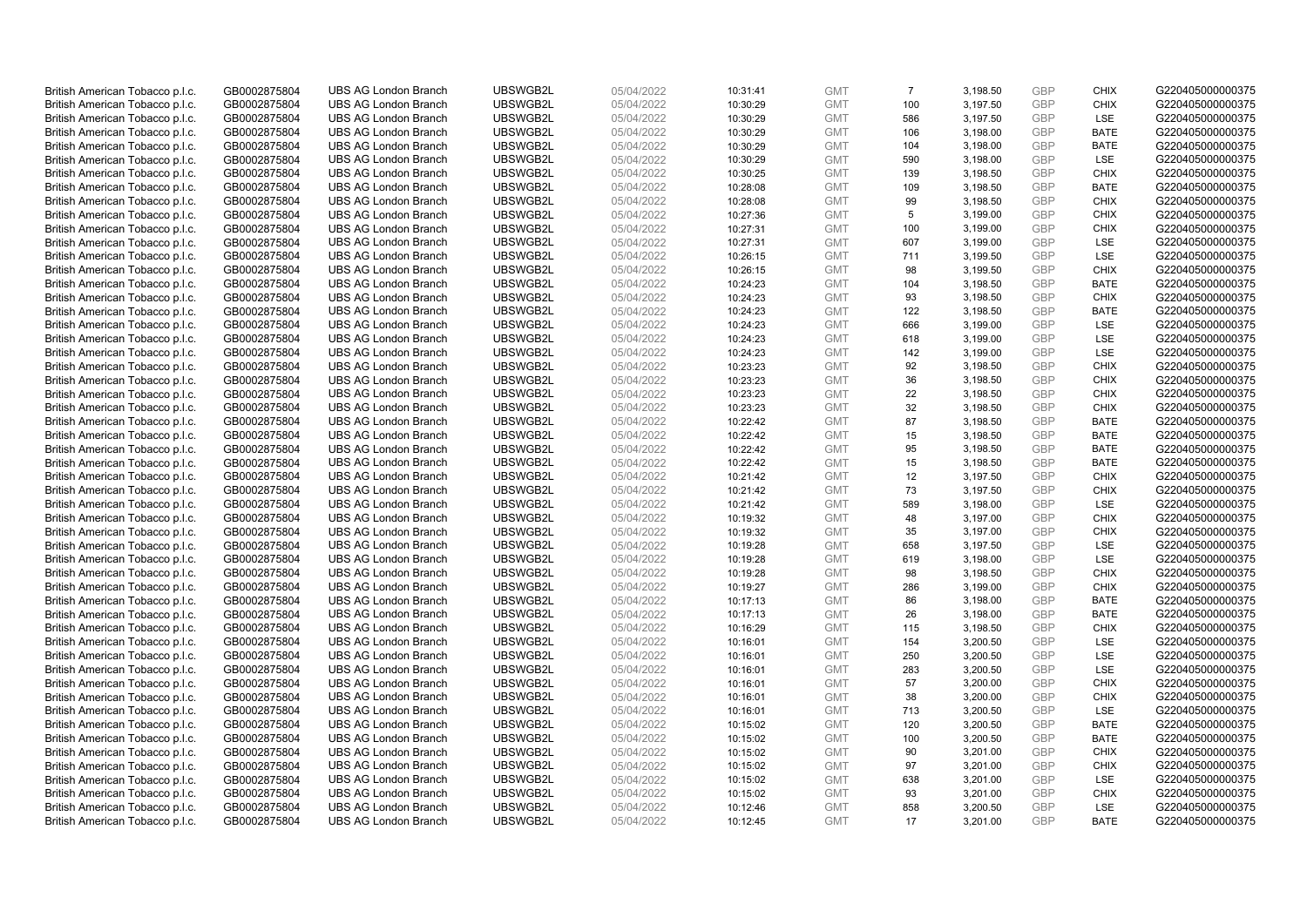| British American Tobacco p.l.c. | GB0002875804 | <b>UBS AG London Branch</b> | UBSWGB2L | 05/04/2022 | 10:12:45 | <b>GMT</b> | 105            | 3,201.00 | <b>GBP</b> | <b>BATE</b> | G220405000000375 |
|---------------------------------|--------------|-----------------------------|----------|------------|----------|------------|----------------|----------|------------|-------------|------------------|
| British American Tobacco p.l.c. | GB0002875804 | <b>UBS AG London Branch</b> | UBSWGB2L | 05/04/2022 | 10:12:45 | <b>GMT</b> | 149            | 3,201.00 | GBP        | <b>CHIX</b> | G220405000000375 |
| British American Tobacco p.l.c. | GB0002875804 | <b>UBS AG London Branch</b> | UBSWGB2L | 05/04/2022 | 10:12:45 | <b>GMT</b> | 40             | 3,201.00 | GBP        | <b>BATE</b> | G220405000000375 |
| British American Tobacco p.l.c. | GB0002875804 | <b>UBS AG London Branch</b> | UBSWGB2L | 05/04/2022 | 10:12:45 | <b>GMT</b> | 1034           | 3,201.50 | <b>GBP</b> | LSE         | G220405000000375 |
| British American Tobacco p.l.c. | GB0002875804 | <b>UBS AG London Branch</b> | UBSWGB2L | 05/04/2022 | 10:12:02 | <b>GMT</b> | 101            | 3,201.00 | GBP        | <b>BATE</b> | G220405000000375 |
| British American Tobacco p.l.c. | GB0002875804 | <b>UBS AG London Branch</b> | UBSWGB2L | 05/04/2022 | 10:12:02 | <b>GMT</b> | 142            | 3,202.00 | <b>GBP</b> | <b>CHIX</b> | G220405000000375 |
| British American Tobacco p.l.c. | GB0002875804 | <b>UBS AG London Branch</b> | UBSWGB2L | 05/04/2022 | 10:08:34 | <b>GMT</b> | 638            | 3,200.00 | GBP        | LSE         | G220405000000375 |
| British American Tobacco p.l.c. | GB0002875804 | <b>UBS AG London Branch</b> | UBSWGB2L | 05/04/2022 | 10:08:34 | <b>GMT</b> | 89             | 3,200.00 | <b>GBP</b> | <b>CHIX</b> | G220405000000375 |
| British American Tobacco p.l.c. | GB0002875804 | <b>UBS AG London Branch</b> | UBSWGB2L | 05/04/2022 | 10:08:34 | <b>GMT</b> | 85             | 3,200.00 | GBP        | <b>CHIX</b> | G220405000000375 |
| British American Tobacco p.l.c. | GB0002875804 | <b>UBS AG London Branch</b> | UBSWGB2L | 05/04/2022 | 10:08:27 | <b>GMT</b> | 97             | 3,201.00 | <b>GBP</b> | <b>CHIX</b> | G220405000000375 |
| British American Tobacco p.l.c. | GB0002875804 | <b>UBS AG London Branch</b> | UBSWGB2L | 05/04/2022 | 10:05:56 | <b>GMT</b> | 140            | 3.200.00 | GBP        | <b>CHIX</b> | G220405000000375 |
| British American Tobacco p.l.c. | GB0002875804 | <b>UBS AG London Branch</b> | UBSWGB2L | 05/04/2022 | 10:05:52 | <b>GMT</b> | 112            | 3,201.50 | <b>GBP</b> | <b>BATE</b> | G220405000000375 |
| British American Tobacco p.l.c. | GB0002875804 | <b>UBS AG London Branch</b> | UBSWGB2L | 05/04/2022 | 10:05:52 | <b>GMT</b> | 19             | 3,201.50 | GBP        | <b>BATE</b> | G220405000000375 |
| British American Tobacco p.l.c. | GB0002875804 | <b>UBS AG London Branch</b> | UBSWGB2L | 05/04/2022 | 10:05:52 | <b>GMT</b> | 38             | 3,201.50 | <b>GBP</b> | <b>BATE</b> | G220405000000375 |
| British American Tobacco p.l.c. | GB0002875804 | <b>UBS AG London Branch</b> | UBSWGB2L | 05/04/2022 | 10:05:52 | <b>GMT</b> | 53             | 3,201.50 | GBP        | <b>BATE</b> | G220405000000375 |
| British American Tobacco p.l.c. | GB0002875804 | <b>UBS AG London Branch</b> | UBSWGB2L | 05/04/2022 | 10:05:52 | <b>GMT</b> | 93             | 3,202.00 | GBP        | <b>CHIX</b> | G220405000000375 |
| British American Tobacco p.l.c. | GB0002875804 | <b>UBS AG London Branch</b> | UBSWGB2L | 05/04/2022 | 10:05:52 | <b>GMT</b> | 687            | 3,202.00 | GBP        | LSE         | G220405000000375 |
| British American Tobacco p.l.c. | GB0002875804 | <b>UBS AG London Branch</b> | UBSWGB2L | 05/04/2022 | 10:03:39 | <b>GMT</b> | 87             | 3,202.50 | <b>GBP</b> | <b>CHIX</b> | G220405000000375 |
| British American Tobacco p.l.c. | GB0002875804 | <b>UBS AG London Branch</b> | UBSWGB2L | 05/04/2022 | 10:03:05 | <b>GMT</b> | 22             | 3,203.50 | <b>GBP</b> | <b>LSE</b>  | G220405000000375 |
| British American Tobacco p.l.c. | GB0002875804 | <b>UBS AG London Branch</b> | UBSWGB2L | 05/04/2022 | 10:03:05 | <b>GMT</b> | 154            | 3,203.50 | <b>GBP</b> | LSE         | G220405000000375 |
| British American Tobacco p.l.c. | GB0002875804 | <b>UBS AG London Branch</b> | UBSWGB2L | 05/04/2022 | 10:03:05 | <b>GMT</b> | 250            | 3,203.50 | <b>GBP</b> | LSE         | G220405000000375 |
| British American Tobacco p.l.c. | GB0002875804 | <b>UBS AG London Branch</b> | UBSWGB2L | 05/04/2022 | 10:03:05 | <b>GMT</b> | 230            | 3,203.50 | GBP        | LSE         | G220405000000375 |
| British American Tobacco p.l.c. | GB0002875804 | <b>UBS AG London Branch</b> | UBSWGB2L | 05/04/2022 | 10:02:22 | <b>GMT</b> | 723            | 3,203.50 | <b>GBP</b> | LSE         | G220405000000375 |
| British American Tobacco p.l.c. | GB0002875804 | <b>UBS AG London Branch</b> | UBSWGB2L | 05/04/2022 | 10:02:22 | <b>GMT</b> | 118            | 3,203.50 | GBP        | <b>BATE</b> | G220405000000375 |
| British American Tobacco p.l.c. | GB0002875804 | <b>UBS AG London Branch</b> | UBSWGB2L | 05/04/2022 | 10:02:18 | <b>GMT</b> | 88             | 3,204.50 | <b>GBP</b> | <b>CHIX</b> | G220405000000375 |
| British American Tobacco p.l.c. | GB0002875804 | <b>UBS AG London Branch</b> | UBSWGB2L | 05/04/2022 | 10:02:18 | <b>GMT</b> | 753            | 3,204.50 | GBP        | LSE         | G220405000000375 |
| British American Tobacco p.l.c. | GB0002875804 | <b>UBS AG London Branch</b> | UBSWGB2L | 05/04/2022 | 10:02:18 | <b>GMT</b> | 83             | 3,205.00 | <b>GBP</b> | <b>CHIX</b> | G220405000000375 |
| British American Tobacco p.l.c. | GB0002875804 | <b>UBS AG London Branch</b> | UBSWGB2L | 05/04/2022 | 10:02:18 | <b>GMT</b> | 162            | 3,205.50 | GBP        | CHIX        | G220405000000375 |
| British American Tobacco p.l.c. | GB0002875804 | <b>UBS AG London Branch</b> | UBSWGB2L | 05/04/2022 | 10:02:18 | <b>GMT</b> | 652            | 3,205.50 | <b>GBP</b> | <b>LSE</b>  | G220405000000375 |
| British American Tobacco p.l.c. | GB0002875804 | <b>UBS AG London Branch</b> | UBSWGB2L | 05/04/2022 | 10:02:18 | <b>GMT</b> | 124            | 3,205.50 | GBP        | <b>BATE</b> | G220405000000375 |
| British American Tobacco p.l.c. | GB0002875804 | <b>UBS AG London Branch</b> | UBSWGB2L | 05/04/2022 | 10:01:02 | <b>GMT</b> | 142            | 3,205.50 | <b>GBP</b> | <b>CHIX</b> | G220405000000375 |
| British American Tobacco p.l.c. | GB0002875804 | <b>UBS AG London Branch</b> | UBSWGB2L | 05/04/2022 | 09:57:56 | <b>GMT</b> | 92             | 3,201.50 | GBP        | <b>BATE</b> | G220405000000375 |
| British American Tobacco p.l.c. | GB0002875804 | <b>UBS AG London Branch</b> | UBSWGB2L | 05/04/2022 | 09:57:56 | <b>GMT</b> | 92             | 3,201.50 | <b>GBP</b> | <b>CHIX</b> | G220405000000375 |
| British American Tobacco p.l.c. | GB0002875804 | <b>UBS AG London Branch</b> | UBSWGB2L | 05/04/2022 | 09:57:00 | <b>GMT</b> | 87             | 3,202.50 | <b>GBP</b> | <b>CHIX</b> | G220405000000375 |
| British American Tobacco p.l.c. | GB0002875804 | <b>UBS AG London Branch</b> | UBSWGB2L | 05/04/2022 | 09:57:00 | <b>GMT</b> | 122            | 3,202.50 | GBP        | <b>BATE</b> | G220405000000375 |
| British American Tobacco p.l.c. | GB0002875804 | <b>UBS AG London Branch</b> | UBSWGB2L | 05/04/2022 | 09:57:00 | <b>GMT</b> | 99             | 3,202.50 | <b>GBP</b> | <b>CHIX</b> | G220405000000375 |
| British American Tobacco p.l.c. | GB0002875804 | <b>UBS AG London Branch</b> | UBSWGB2L | 05/04/2022 | 09:57:00 | <b>GMT</b> | 595            | 3,203.00 | GBP        | <b>LSE</b>  | G220405000000375 |
| British American Tobacco p.l.c. | GB0002875804 | <b>UBS AG London Branch</b> | UBSWGB2L | 05/04/2022 | 09:57:00 | <b>GMT</b> | 93             | 3,203.50 | <b>GBP</b> | <b>CHIX</b> | G220405000000375 |
| British American Tobacco p.l.c. | GB0002875804 | <b>UBS AG London Branch</b> | UBSWGB2L | 05/04/2022 | 09:54:08 | <b>GMT</b> | 172            | 3,203.50 | GBP        | <b>BATE</b> | G220405000000375 |
| British American Tobacco p.l.c. | GB0002875804 | <b>UBS AG London Branch</b> | UBSWGB2L | 05/04/2022 | 09:53:24 | <b>GMT</b> | $\overline{7}$ | 3,204.50 | <b>GBP</b> | <b>BATE</b> | G220405000000375 |
| British American Tobacco p.l.c. | GB0002875804 | <b>UBS AG London Branch</b> | UBSWGB2L | 05/04/2022 | 09:53:21 | <b>GMT</b> | 71             | 3,204.50 | GBP        | <b>CHIX</b> | G220405000000375 |
| British American Tobacco p.l.c. | GB0002875804 | <b>UBS AG London Branch</b> | UBSWGB2L | 05/04/2022 | 09:53:21 | <b>GMT</b> | 9              | 3,204.50 | <b>GBP</b> | <b>CHIX</b> | G220405000000375 |
| British American Tobacco p.l.c. | GB0002875804 | <b>UBS AG London Branch</b> | UBSWGB2L | 05/04/2022 | 09:53:17 | <b>GMT</b> | 718            | 3,205.50 | <b>GBP</b> | LSE         | G220405000000375 |
| British American Tobacco p.l.c. | GB0002875804 | <b>UBS AG London Branch</b> | UBSWGB2L | 05/04/2022 | 09:53:17 | <b>GMT</b> | 99             | 3,205.50 | <b>GBP</b> | <b>CHIX</b> | G220405000000375 |
| British American Tobacco p.l.c. | GB0002875804 | <b>UBS AG London Branch</b> | UBSWGB2L | 05/04/2022 | 09:53:17 | <b>GMT</b> | 324            | 3,206.00 | GBP        | LSE         | G220405000000375 |
| British American Tobacco p.l.c. | GB0002875804 | <b>UBS AG London Branch</b> | UBSWGB2L | 05/04/2022 | 09:53:17 | <b>GMT</b> | 47             | 3,206.00 | <b>GBP</b> | <b>BATE</b> | G220405000000375 |
| British American Tobacco p.l.c. | GB0002875804 | <b>UBS AG London Branch</b> | UBSWGB2L | 05/04/2022 | 09:53:17 | <b>GMT</b> | 218            | 3,206.00 | <b>GBP</b> | <b>CHIX</b> | G220405000000375 |
| British American Tobacco p.l.c. | GB0002875804 | <b>UBS AG London Branch</b> | UBSWGB2L | 05/04/2022 | 09:53:17 | <b>GMT</b> | 77             | 3,206.00 | <b>GBP</b> | <b>BATE</b> | G220405000000375 |
| British American Tobacco p.l.c. | GB0002875804 | <b>UBS AG London Branch</b> | UBSWGB2L | 05/04/2022 | 09:53:17 | <b>GMT</b> | 283            | 3,206.00 | <b>GBP</b> | LSE         | G220405000000375 |
| British American Tobacco p.l.c. | GB0002875804 | <b>UBS AG London Branch</b> | UBSWGB2L | 05/04/2022 | 09:51:43 | <b>GMT</b> | 607            | 3,205.50 | <b>GBP</b> | <b>LSE</b>  | G220405000000375 |
| British American Tobacco p.l.c. | GB0002875804 | <b>UBS AG London Branch</b> | UBSWGB2L | 05/04/2022 | 09:51:43 | <b>GMT</b> | 175            | 3,206.00 | <b>GBP</b> | <b>CHIX</b> | G220405000000375 |
| British American Tobacco p.l.c. | GB0002875804 | <b>UBS AG London Branch</b> | UBSWGB2L | 05/04/2022 | 09:49:03 | <b>GMT</b> | 364            | 3,200.00 | <b>GBP</b> | LSE         | G220405000000375 |
| British American Tobacco p.l.c. | GB0002875804 | <b>UBS AG London Branch</b> | UBSWGB2L | 05/04/2022 | 09:48:43 | <b>GMT</b> | 194            | 3,200.00 | <b>GBP</b> | LSE         | G220405000000375 |
| British American Tobacco p.l.c. | GB0002875804 | <b>UBS AG London Branch</b> | UBSWGB2L | 05/04/2022 | 09:48:36 | <b>GMT</b> | 127            | 3.201.00 | GBP        | <b>LSE</b>  | G220405000000375 |
|                                 |              |                             |          |            |          |            |                |          |            |             |                  |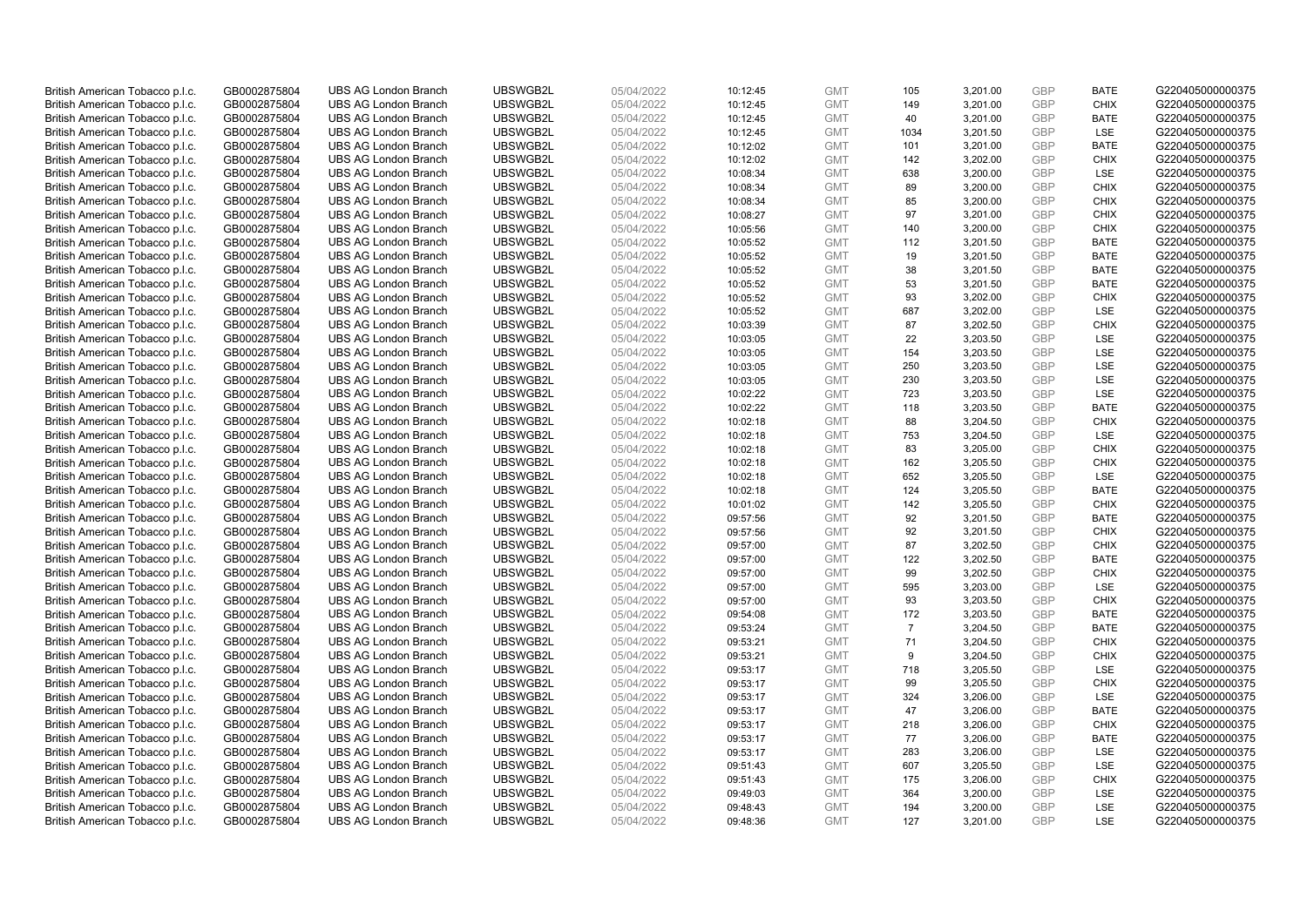| British American Tobacco p.l.c. | GB0002875804 | <b>UBS AG London Branch</b> | UBSWGB2L | 05/04/2022 | 09:48:36 | <b>GMT</b> | 500            | 3,201.00 | <b>GBP</b> | LSE         | G220405000000375 |
|---------------------------------|--------------|-----------------------------|----------|------------|----------|------------|----------------|----------|------------|-------------|------------------|
| British American Tobacco p.l.c. | GB0002875804 | <b>UBS AG London Branch</b> | UBSWGB2L | 05/04/2022 | 09:48:33 | <b>GMT</b> | 43             | 3,201.50 | GBP        | <b>BATE</b> | G220405000000375 |
| British American Tobacco p.l.c. | GB0002875804 | <b>UBS AG London Branch</b> | UBSWGB2L | 05/04/2022 | 09:48:33 | <b>GMT</b> | 117            | 3,201.50 | <b>GBP</b> | <b>BATE</b> | G220405000000375 |
| British American Tobacco p.l.c. | GB0002875804 | <b>UBS AG London Branch</b> | UBSWGB2L | 05/04/2022 | 09:48:33 | <b>GMT</b> | 152            | 3,201.50 | <b>GBP</b> | <b>CHIX</b> | G220405000000375 |
| British American Tobacco p.l.c. | GB0002875804 | <b>UBS AG London Branch</b> | UBSWGB2L | 05/04/2022 | 09:48:33 | <b>GMT</b> | 59             | 3,201.50 | <b>GBP</b> | <b>BATE</b> | G220405000000375 |
| British American Tobacco p.l.c. | GB0002875804 | <b>UBS AG London Branch</b> | UBSWGB2L | 05/04/2022 | 09:47:48 | <b>GMT</b> | 606            | 3,202.50 | <b>GBP</b> | <b>LSE</b>  | G220405000000375 |
| British American Tobacco p.l.c. | GB0002875804 | <b>UBS AG London Branch</b> | UBSWGB2L | 05/04/2022 | 09:47:48 | <b>GMT</b> | 82             | 3,202.50 | <b>GBP</b> | <b>CHIX</b> | G220405000000375 |
| British American Tobacco p.l.c. | GB0002875804 | <b>UBS AG London Branch</b> | UBSWGB2L | 05/04/2022 | 09:47:28 | <b>GMT</b> | $\overline{2}$ | 3,202.50 | <b>GBP</b> | LSE         | G220405000000375 |
| British American Tobacco p.l.c. | GB0002875804 | <b>UBS AG London Branch</b> | UBSWGB2L | 05/04/2022 | 09:46:40 | <b>GMT</b> | 2              | 3,202.00 | <b>GBP</b> | <b>CHIX</b> | G220405000000375 |
| British American Tobacco p.l.c. | GB0002875804 | <b>UBS AG London Branch</b> | UBSWGB2L | 05/04/2022 | 09:45:17 | <b>GMT</b> | 162            | 3,200.50 | <b>GBP</b> | LSE         | G220405000000375 |
| British American Tobacco p.l.c. | GB0002875804 | <b>UBS AG London Branch</b> | UBSWGB2L | 05/04/2022 | 09:44:56 | <b>GMT</b> | 75             | 3.200.00 | <b>GBP</b> | <b>LSE</b>  | G220405000000375 |
| British American Tobacco p.l.c. | GB0002875804 | <b>UBS AG London Branch</b> | UBSWGB2L | 05/04/2022 | 09:44:21 | <b>GMT</b> | 88             | 3,201.50 | <b>GBP</b> | <b>CHIX</b> | G220405000000375 |
| British American Tobacco p.l.c. | GB0002875804 | <b>UBS AG London Branch</b> | UBSWGB2L | 05/04/2022 | 09:44:21 | <b>GMT</b> | 212            | 3,202.50 | <b>GBP</b> | LSE         | G220405000000375 |
| British American Tobacco p.l.c. | GB0002875804 | <b>UBS AG London Branch</b> | UBSWGB2L | 05/04/2022 | 09:44:21 | <b>GMT</b> | 97             | 3,202.50 | <b>GBP</b> | <b>CHIX</b> | G220405000000375 |
| British American Tobacco p.l.c. | GB0002875804 | <b>UBS AG London Branch</b> | UBSWGB2L | 05/04/2022 | 09:44:21 | <b>GMT</b> | 412            | 3,202.50 | GBP        | <b>LSE</b>  | G220405000000375 |
| British American Tobacco p.l.c. | GB0002875804 | <b>UBS AG London Branch</b> | UBSWGB2L | 05/04/2022 | 09:42:50 | <b>GMT</b> | 46             | 3,202.00 | GBP        | <b>CHIX</b> | G220405000000375 |
| British American Tobacco p.l.c. | GB0002875804 | <b>UBS AG London Branch</b> | UBSWGB2L | 05/04/2022 | 09:42:50 | <b>GMT</b> | 590            | 3,202.00 | GBP        | LSE         | G220405000000375 |
| British American Tobacco p.l.c. | GB0002875804 | <b>UBS AG London Branch</b> | UBSWGB2L | 05/04/2022 | 09:42:50 | <b>GMT</b> | 37             | 3,202.00 | <b>GBP</b> | <b>CHIX</b> | G220405000000375 |
| British American Tobacco p.l.c. | GB0002875804 | <b>UBS AG London Branch</b> | UBSWGB2L | 05/04/2022 | 09:42:50 | <b>GMT</b> | 121            | 3,202.50 | <b>GBP</b> | <b>BATE</b> | G220405000000375 |
| British American Tobacco p.l.c. | GB0002875804 | <b>UBS AG London Branch</b> | UBSWGB2L | 05/04/2022 | 09:42:50 | <b>GMT</b> | 39             | 3,203.00 | <b>GBP</b> | <b>CHIX</b> | G220405000000375 |
| British American Tobacco p.l.c. | GB0002875804 | <b>UBS AG London Branch</b> | UBSWGB2L | 05/04/2022 | 09:42:50 | <b>GMT</b> | 52             | 3,203.00 | <b>GBP</b> | <b>CHIX</b> | G220405000000375 |
| British American Tobacco p.l.c. | GB0002875804 | <b>UBS AG London Branch</b> | UBSWGB2L | 05/04/2022 | 09:42:50 | <b>GMT</b> | 604            | 3,203.00 | GBP        | LSE         | G220405000000375 |
| British American Tobacco p.l.c. | GB0002875804 | <b>UBS AG London Branch</b> | UBSWGB2L | 05/04/2022 | 09:42:50 | <b>GMT</b> | 94             | 3,203.00 | <b>GBP</b> | <b>CHIX</b> | G220405000000375 |
| British American Tobacco p.l.c. | GB0002875804 | <b>UBS AG London Branch</b> | UBSWGB2L | 05/04/2022 | 09:41:35 | <b>GMT</b> | 45             | 3,201.50 | GBP        | <b>CHIX</b> | G220405000000375 |
| British American Tobacco p.l.c. | GB0002875804 | <b>UBS AG London Branch</b> | UBSWGB2L | 05/04/2022 | 09:39:31 | <b>GMT</b> | 110            | 3,201.00 | <b>GBP</b> | <b>BATE</b> | G220405000000375 |
| British American Tobacco p.l.c. | GB0002875804 | <b>UBS AG London Branch</b> | UBSWGB2L | 05/04/2022 | 09:39:30 | <b>GMT</b> | 97             | 3,201.50 | GBP        | <b>CHIX</b> | G220405000000375 |
| British American Tobacco p.l.c. | GB0002875804 | <b>UBS AG London Branch</b> | UBSWGB2L | 05/04/2022 | 09:39:29 | <b>GMT</b> | 646            | 3,202.00 | <b>GBP</b> | <b>LSE</b>  | G220405000000375 |
| British American Tobacco p.l.c. | GB0002875804 | <b>UBS AG London Branch</b> | UBSWGB2L | 05/04/2022 | 09:39:29 | <b>GMT</b> | 59             | 3,202.50 | GBP        | <b>CHIX</b> | G220405000000375 |
| British American Tobacco p.l.c. | GB0002875804 | <b>UBS AG London Branch</b> | UBSWGB2L | 05/04/2022 | 09:39:29 | <b>GMT</b> | 23             | 3,202.50 | <b>GBP</b> | <b>CHIX</b> | G220405000000375 |
| British American Tobacco p.l.c. | GB0002875804 | <b>UBS AG London Branch</b> | UBSWGB2L | 05/04/2022 | 09:39:29 | <b>GMT</b> | 140            | 3,202.50 | GBP        | <b>CHIX</b> | G220405000000375 |
| British American Tobacco p.l.c. | GB0002875804 | <b>UBS AG London Branch</b> | UBSWGB2L | 05/04/2022 | 09:39:29 | <b>GMT</b> | 713            | 3,202.50 | <b>GBP</b> | <b>LSE</b>  | G220405000000375 |
| British American Tobacco p.l.c. | GB0002875804 | <b>UBS AG London Branch</b> | UBSWGB2L | 05/04/2022 | 09:39:29 | <b>GMT</b> | 138            | 3,202.50 | GBP        | <b>BATE</b> | G220405000000375 |
| British American Tobacco p.l.c. | GB0002875804 | <b>UBS AG London Branch</b> | UBSWGB2L | 05/04/2022 | 09:39:18 | <b>GMT</b> | 11             | 3,203.00 | <b>GBP</b> | <b>BATE</b> | G220405000000375 |
| British American Tobacco p.l.c. | GB0002875804 | <b>UBS AG London Branch</b> | UBSWGB2L | 05/04/2022 | 09:39:18 | <b>GMT</b> | 12             | 3,203.00 | <b>GBP</b> | <b>BATE</b> | G220405000000375 |
| British American Tobacco p.l.c. | GB0002875804 | <b>UBS AG London Branch</b> | UBSWGB2L | 05/04/2022 | 09:39:18 | <b>GMT</b> | 14             | 3,203.00 | GBP        | <b>BATE</b> | G220405000000375 |
| British American Tobacco p.l.c. | GB0002875804 | <b>UBS AG London Branch</b> | UBSWGB2L | 05/04/2022 | 09:39:18 | <b>GMT</b> | 85             | 3,203.00 | <b>GBP</b> | <b>BATE</b> | G220405000000375 |
| British American Tobacco p.l.c. | GB0002875804 | <b>UBS AG London Branch</b> | UBSWGB2L | 05/04/2022 | 09:38:59 | <b>GMT</b> | 55             | 3,203.00 | GBP        | <b>BATE</b> | G220405000000375 |
| British American Tobacco p.l.c. | GB0002875804 | <b>UBS AG London Branch</b> | UBSWGB2L | 05/04/2022 | 09:38:59 | <b>GMT</b> | 56             | 3,203.00 | <b>GBP</b> | <b>BATE</b> | G220405000000375 |
| British American Tobacco p.l.c. | GB0002875804 | <b>UBS AG London Branch</b> | UBSWGB2L | 05/04/2022 | 09:38:30 | <b>GMT</b> | 97             | 3,203.00 | GBP        | <b>CHIX</b> | G220405000000375 |
| British American Tobacco p.l.c. | GB0002875804 | <b>UBS AG London Branch</b> | UBSWGB2L | 05/04/2022 | 09:37:21 | <b>GMT</b> | 114            | 3,203.00 | <b>GBP</b> | <b>CHIX</b> | G220405000000375 |
| British American Tobacco p.l.c. | GB0002875804 | <b>UBS AG London Branch</b> | UBSWGB2L | 05/04/2022 | 09:36:14 | <b>GMT</b> | 80             | 3,203.00 | GBP        | <b>CHIX</b> | G220405000000375 |
| British American Tobacco p.l.c. | GB0002875804 | <b>UBS AG London Branch</b> | UBSWGB2L | 05/04/2022 | 09:35:10 | <b>GMT</b> | 41             | 3,202.50 | <b>GBP</b> | <b>CHIX</b> | G220405000000375 |
| British American Tobacco p.l.c. | GB0002875804 | <b>UBS AG London Branch</b> | UBSWGB2L | 05/04/2022 | 09:34:59 | <b>GMT</b> | 79             | 3,202.50 | <b>GBP</b> | <b>CHIX</b> | G220405000000375 |
| British American Tobacco p.l.c. | GB0002875804 | <b>UBS AG London Branch</b> | UBSWGB2L | 05/04/2022 | 09:33:59 | <b>GMT</b> | 106            | 3,202.50 | GBP        | <b>BATE</b> | G220405000000375 |
| British American Tobacco p.l.c. | GB0002875804 | <b>UBS AG London Branch</b> | UBSWGB2L | 05/04/2022 | 09:33:54 | <b>GMT</b> | 133            | 3,203.00 | <b>GBP</b> | <b>CHIX</b> | G220405000000375 |
| British American Tobacco p.l.c. | GB0002875804 | <b>UBS AG London Branch</b> | UBSWGB2L | 05/04/2022 | 09:33:54 | <b>GMT</b> | 724            | 3,203.00 | <b>GBP</b> | LSE         | G220405000000375 |
| British American Tobacco p.l.c. | GB0002875804 | <b>UBS AG London Branch</b> | UBSWGB2L | 05/04/2022 | 09:33:54 | <b>GMT</b> | 569            | 3,203.50 | <b>GBP</b> | LSE         | G220405000000375 |
| British American Tobacco p.l.c. | GB0002875804 | <b>UBS AG London Branch</b> | UBSWGB2L | 05/04/2022 | 09:33:54 | <b>GMT</b> | 46             | 3,203.50 | <b>GBP</b> | LSE         | G220405000000375 |
| British American Tobacco p.l.c. | GB0002875804 | <b>UBS AG London Branch</b> | UBSWGB2L | 05/04/2022 | 09:33:17 | <b>GMT</b> | $\mathbf{1}$   | 3,201.50 | <b>GBP</b> | <b>CHIX</b> | G220405000000375 |
| British American Tobacco p.l.c. | GB0002875804 | <b>UBS AG London Branch</b> | UBSWGB2L | 05/04/2022 | 09:31:32 | <b>GMT</b> | 100            | 3,200.00 | <b>GBP</b> | <b>BATE</b> | G220405000000375 |
| British American Tobacco p.l.c. | GB0002875804 | <b>UBS AG London Branch</b> | UBSWGB2L | 05/04/2022 | 09:31:32 | <b>GMT</b> | 629            | 3,200.50 | <b>GBP</b> | LSE         | G220405000000375 |
| British American Tobacco p.l.c. | GB0002875804 | <b>UBS AG London Branch</b> | UBSWGB2L | 05/04/2022 | 09:31:32 | <b>GMT</b> | 91             | 3,200.00 | <b>GBP</b> | <b>CHIX</b> | G220405000000375 |
| British American Tobacco p.l.c. | GB0002875804 | <b>UBS AG London Branch</b> | UBSWGB2L | 05/04/2022 | 09:31:32 | <b>GMT</b> | 112            | 3,200.00 | <b>GBP</b> | <b>BATE</b> | G220405000000375 |
| British American Tobacco p.l.c. | GB0002875804 | <b>UBS AG London Branch</b> | UBSWGB2L | 05/04/2022 | 09:30:39 | <b>GMT</b> | $\overline{7}$ | 3.200.50 | GBP        | CHIX        | G220405000000375 |
|                                 |              |                             |          |            |          |            |                |          |            |             |                  |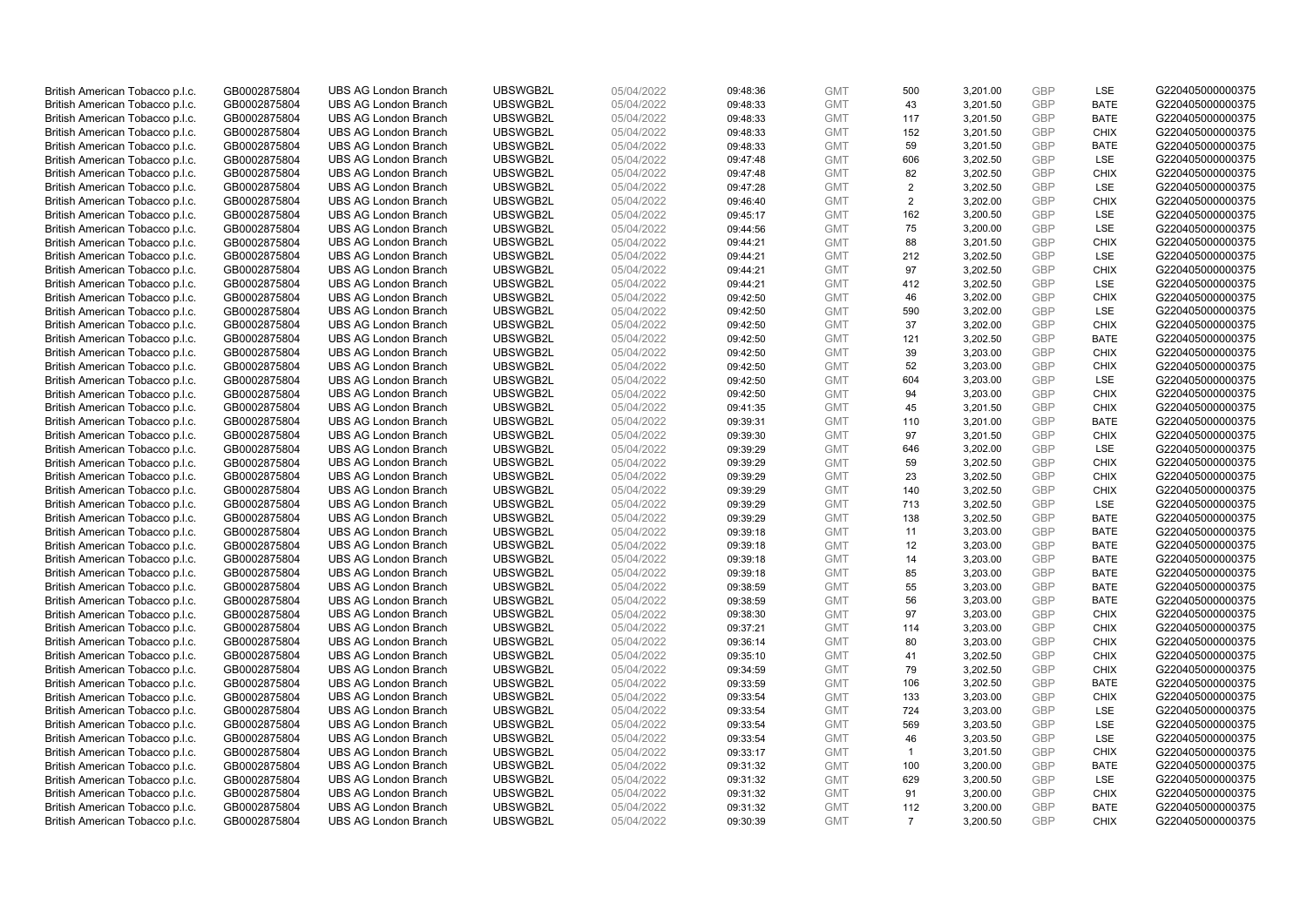| British American Tobacco p.l.c. | GB0002875804 | <b>UBS AG London Branch</b> | UBSWGB2L | 05/04/2022               | 09:30:39 | <b>GMT</b> | 82             | 3,200.50 | <b>GBP</b> | <b>CHIX</b> | G220405000000375 |
|---------------------------------|--------------|-----------------------------|----------|--------------------------|----------|------------|----------------|----------|------------|-------------|------------------|
| British American Tobacco p.l.c. | GB0002875804 | <b>UBS AG London Branch</b> | UBSWGB2L | 05/04/2022               | 09:30:39 | <b>GMT</b> | 591            | 3,200.00 | GBP        | <b>LSE</b>  | G220405000000375 |
| British American Tobacco p.l.c. | GB0002875804 | <b>UBS AG London Branch</b> | UBSWGB2L | 05/04/2022               | 09:30:39 | <b>GMT</b> | 132            | 3,200.00 | <b>GBP</b> | <b>CHIX</b> | G220405000000375 |
| British American Tobacco p.l.c. | GB0002875804 | <b>UBS AG London Branch</b> | UBSWGB2L | 05/04/2022               | 09:30:03 | <b>GMT</b> | 721            | 3,200.00 | <b>GBP</b> | LSE         | G220405000000375 |
| British American Tobacco p.l.c. | GB0002875804 | <b>UBS AG London Branch</b> | UBSWGB2L | 05/04/2022               | 09:30:03 | <b>GMT</b> | 990            | 3,200.00 | <b>GBP</b> | LSE         | G220405000000375 |
| British American Tobacco p.l.c. | GB0002875804 | <b>UBS AG London Branch</b> | UBSWGB2L | 05/04/2022               | 09:29:52 | <b>GMT</b> | 154            | 3,200.50 | <b>GBP</b> | <b>LSE</b>  | G220405000000375 |
| British American Tobacco p.l.c. | GB0002875804 | <b>UBS AG London Branch</b> | UBSWGB2L | 05/04/2022               | 09:29:18 | <b>GMT</b> | 21             | 3,200.50 | <b>GBP</b> | <b>CHIX</b> | G220405000000375 |
| British American Tobacco p.l.c. | GB0002875804 | <b>UBS AG London Branch</b> | UBSWGB2L | 05/04/2022               | 09:29:17 | <b>GMT</b> | 117            | 3,200.50 | <b>GBP</b> | <b>CHIX</b> | G220405000000375 |
| British American Tobacco p.l.c. | GB0002875804 | <b>UBS AG London Branch</b> | UBSWGB2L | 05/04/2022               | 09:27:44 | <b>GMT</b> | $\overline{7}$ | 3,200.50 | <b>GBP</b> | <b>CHIX</b> | G220405000000375 |
| British American Tobacco p.l.c. | GB0002875804 | <b>UBS AG London Branch</b> | UBSWGB2L | 05/04/2022               | 09:27:16 | <b>GMT</b> | 12             | 3,199.50 | <b>GBP</b> | <b>BATE</b> | G220405000000375 |
| British American Tobacco p.l.c. | GB0002875804 | <b>UBS AG London Branch</b> | UBSWGB2L | 05/04/2022               | 09:27:16 | <b>GMT</b> | 93             | 3,200.00 | GBP        | <b>CHIX</b> | G220405000000375 |
| British American Tobacco p.l.c. | GB0002875804 | <b>UBS AG London Branch</b> | UBSWGB2L | 05/04/2022               | 09:27:16 | <b>GMT</b> | 18             | 3,199.50 | <b>GBP</b> | <b>BATE</b> | G220405000000375 |
| British American Tobacco p.l.c. | GB0002875804 | <b>UBS AG London Branch</b> | UBSWGB2L | 05/04/2022               | 09:27:16 | <b>GMT</b> | 46             | 3,199.50 | GBP        | <b>BATE</b> | G220405000000375 |
| British American Tobacco p.l.c. | GB0002875804 | <b>UBS AG London Branch</b> | UBSWGB2L | 05/04/2022               | 09:27:16 | <b>GMT</b> | 40             | 3,199.50 | <b>GBP</b> | <b>BATE</b> | G220405000000375 |
| British American Tobacco p.l.c. | GB0002875804 | <b>UBS AG London Branch</b> | UBSWGB2L | 05/04/2022               | 09:27:16 | <b>GMT</b> | 16             | 3,199.50 | GBP        | <b>BATE</b> | G220405000000375 |
| British American Tobacco p.l.c. | GB0002875804 | <b>UBS AG London Branch</b> | UBSWGB2L | 05/04/2022               | 09:27:16 | <b>GMT</b> | 80             | 3,199.50 | GBP        | <b>BATE</b> | G220405000000375 |
| British American Tobacco p.l.c. | GB0002875804 | <b>UBS AG London Branch</b> | UBSWGB2L | 05/04/2022               | 09:27:16 | <b>GMT</b> | 450            | 3,199.50 | <b>GBP</b> | LSE         | G220405000000375 |
| British American Tobacco p.l.c. | GB0002875804 | <b>UBS AG London Branch</b> | UBSWGB2L | 05/04/2022               | 09:27:16 | <b>GMT</b> | 117            | 3,199.50 | <b>GBP</b> | LSE         | G220405000000375 |
| British American Tobacco p.l.c. | GB0002875804 | <b>UBS AG London Branch</b> | UBSWGB2L | 05/04/2022               | 09:27:16 | <b>GMT</b> | 142            | 3,199.50 | <b>GBP</b> | <b>LSE</b>  | G220405000000375 |
| British American Tobacco p.l.c. | GB0002875804 | <b>UBS AG London Branch</b> | UBSWGB2L | 05/04/2022               | 09:27:16 | <b>GMT</b> | 110            | 3,199.50 | <b>GBP</b> | <b>BATE</b> | G220405000000375 |
| British American Tobacco p.l.c. | GB0002875804 | <b>UBS AG London Branch</b> | UBSWGB2L | 05/04/2022               | 09:27:16 | <b>GMT</b> | 121            | 3,200.00 | <b>GBP</b> | <b>CHIX</b> | G220405000000375 |
| British American Tobacco p.l.c. | GB0002875804 | <b>UBS AG London Branch</b> | UBSWGB2L | 05/04/2022               | 09:25:44 | <b>GMT</b> | 141            | 3,200.00 | GBP        | <b>CHIX</b> | G220405000000375 |
| British American Tobacco p.l.c. | GB0002875804 | <b>UBS AG London Branch</b> | UBSWGB2L | 05/04/2022               | 09:23:23 | <b>GMT</b> | 96             | 3,200.00 | <b>GBP</b> | <b>CHIX</b> | G220405000000375 |
| British American Tobacco p.l.c. | GB0002875804 | <b>UBS AG London Branch</b> | UBSWGB2L | 05/04/2022               | 09:23:22 | <b>GMT</b> | 626            | 3.200.50 | GBP        | <b>LSE</b>  | G220405000000375 |
| British American Tobacco p.l.c. | GB0002875804 | <b>UBS AG London Branch</b> | UBSWGB2L | 05/04/2022               | 09:22:01 | <b>GMT</b> | 81             | 3,200.00 | <b>GBP</b> | <b>CHIX</b> | G220405000000375 |
| British American Tobacco p.l.c. | GB0002875804 | <b>UBS AG London Branch</b> | UBSWGB2L | 05/04/2022               | 09:21:18 | <b>GMT</b> | 33             | 3,202.50 | <b>GBP</b> | LSE         | G220405000000375 |
| British American Tobacco p.l.c. | GB0002875804 | <b>UBS AG London Branch</b> | UBSWGB2L | 05/04/2022               | 09:21:18 | <b>GMT</b> | 117            | 3,202.50 | <b>GBP</b> | LSE         | G220405000000375 |
| British American Tobacco p.l.c. | GB0002875804 | <b>UBS AG London Branch</b> | UBSWGB2L | 05/04/2022               | 09:21:18 | <b>GMT</b> | 154            | 3,202.50 | GBP        | LSE         | G220405000000375 |
| British American Tobacco p.l.c. | GB0002875804 | <b>UBS AG London Branch</b> | UBSWGB2L | 05/04/2022               | 09:21:18 | <b>GMT</b> | 250            | 3,202.50 | <b>GBP</b> | LSE         | G220405000000375 |
| British American Tobacco p.l.c. | GB0002875804 | <b>UBS AG London Branch</b> | UBSWGB2L | 05/04/2022               | 09:21:18 | <b>GMT</b> | 154            | 3,202.00 | GBP        | LSE         | G220405000000375 |
| British American Tobacco p.l.c. | GB0002875804 | <b>UBS AG London Branch</b> | UBSWGB2L | 05/04/2022               | 09:21:18 | <b>GMT</b> | 99             | 3,202.00 | <b>GBP</b> | <b>CHIX</b> | G220405000000375 |
| British American Tobacco p.l.c. | GB0002875804 | <b>UBS AG London Branch</b> | UBSWGB2L | 05/04/2022               | 09:21:18 | <b>GMT</b> | 670            | 3,203.00 | GBP        | <b>LSE</b>  | G220405000000375 |
| British American Tobacco p.l.c. | GB0002875804 | <b>UBS AG London Branch</b> | UBSWGB2L | 05/04/2022               | 09:21:18 | <b>GMT</b> | 88             | 3,202.00 | <b>GBP</b> | <b>CHIX</b> | G220405000000375 |
| British American Tobacco p.l.c. | GB0002875804 | <b>UBS AG London Branch</b> | UBSWGB2L | 05/04/2022               | 09:21:18 | <b>GMT</b> | 105            | 3,203.00 | <b>GBP</b> | <b>BATE</b> | G220405000000375 |
| British American Tobacco p.l.c. | GB0002875804 | <b>UBS AG London Branch</b> | UBSWGB2L | 05/04/2022               | 09:20:05 | <b>GMT</b> | 800            | 3,203.50 | GBP        | LSE         | G220405000000375 |
| British American Tobacco p.l.c. | GB0002875804 | <b>UBS AG London Branch</b> | UBSWGB2L | 05/04/2022               | 09:20:01 | <b>GMT</b> | 865            | 3,204.00 | <b>GBP</b> | LSE         | G220405000000375 |
| British American Tobacco p.l.c. | GB0002875804 | <b>UBS AG London Branch</b> | UBSWGB2L | 05/04/2022               | 09:20:01 | <b>GMT</b> | 100            | 3,204.00 | GBP        | <b>BATE</b> | G220405000000375 |
| British American Tobacco p.l.c. | GB0002875804 | <b>UBS AG London Branch</b> | UBSWGB2L | 05/04/2022               | 09:20:01 | <b>GMT</b> | $\overline{4}$ | 3,204.00 | <b>GBP</b> | <b>CHIX</b> | G220405000000375 |
| British American Tobacco p.l.c. | GB0002875804 | <b>UBS AG London Branch</b> | UBSWGB2L | 05/04/2022               | 09:20:01 | <b>GMT</b> | 19             | 3,204.00 | GBP        | <b>BATE</b> | G220405000000375 |
| British American Tobacco p.l.c. | GB0002875804 | <b>UBS AG London Branch</b> | UBSWGB2L | 05/04/2022               | 09:20:01 | <b>GMT</b> | 12             | 3,204.00 | <b>GBP</b> | <b>BATE</b> | G220405000000375 |
| British American Tobacco p.l.c. | GB0002875804 | <b>UBS AG London Branch</b> | UBSWGB2L | 05/04/2022               | 09:20:01 | <b>GMT</b> | 90             | 3,204.00 | GBP        | <b>CHIX</b> | G220405000000375 |
| British American Tobacco p.l.c. | GB0002875804 | <b>UBS AG London Branch</b> | UBSWGB2L |                          | 09:20:01 | <b>GMT</b> | 609            | 3,204.50 | <b>GBP</b> | <b>LSE</b>  | G220405000000375 |
| British American Tobacco p.l.c. | GB0002875804 | <b>UBS AG London Branch</b> | UBSWGB2L | 05/04/2022<br>05/04/2022 | 09:20:01 | <b>GMT</b> | 154            | 3,204.00 | <b>GBP</b> | <b>BATE</b> | G220405000000375 |
| British American Tobacco p.l.c. |              | <b>UBS AG London Branch</b> | UBSWGB2L | 05/04/2022               |          | <b>GMT</b> | 46             |          | <b>GBP</b> | LSE         | G220405000000375 |
|                                 | GB0002875804 |                             | UBSWGB2L |                          | 09:20:01 |            | 97             | 3,204.50 | GBP        |             | G220405000000375 |
| British American Tobacco p.l.c. | GB0002875804 | <b>UBS AG London Branch</b> |          | 05/04/2022               | 09:19:41 | <b>GMT</b> |                | 3,204.50 |            | <b>CHIX</b> |                  |
| British American Tobacco p.l.c. | GB0002875804 | <b>UBS AG London Branch</b> | UBSWGB2L | 05/04/2022               | 09:19:41 | <b>GMT</b> | 111            | 3,204.50 | <b>GBP</b> | <b>BATE</b> | G220405000000375 |
| British American Tobacco p.l.c. | GB0002875804 | <b>UBS AG London Branch</b> | UBSWGB2L | 05/04/2022               | 09:19:40 | <b>GMT</b> | 222            | 3,205.00 | <b>GBP</b> | <b>CHIX</b> | G220405000000375 |
| British American Tobacco p.l.c. | GB0002875804 | <b>UBS AG London Branch</b> | UBSWGB2L | 05/04/2022               | 09:18:25 | <b>GMT</b> | 691            | 3,204.00 | GBP        | LSE         | G220405000000375 |
| British American Tobacco p.l.c. | GB0002875804 | <b>UBS AG London Branch</b> | UBSWGB2L | 05/04/2022               | 09:17:13 | <b>GMT</b> | 94             | 3,203.50 | <b>GBP</b> | <b>CHIX</b> | G220405000000375 |
| British American Tobacco p.l.c. | GB0002875804 | <b>UBS AG London Branch</b> | UBSWGB2L | 05/04/2022               | 09:17:13 | <b>GMT</b> | 234            | 3,204.00 | GBP        | <b>CHIX</b> | G220405000000375 |
| British American Tobacco p.l.c. | GB0002875804 | <b>UBS AG London Branch</b> | UBSWGB2L | 05/04/2022               | 09:15:06 | <b>GMT</b> | 106            | 3,201.00 | <b>GBP</b> | <b>BATE</b> | G220405000000375 |
| British American Tobacco p.l.c. | GB0002875804 | <b>UBS AG London Branch</b> | UBSWGB2L | 05/04/2022               | 09:15:06 | <b>GMT</b> | 751            | 3,203.00 | <b>GBP</b> | LSE         | G220405000000375 |
| British American Tobacco p.l.c. | GB0002875804 | <b>UBS AG London Branch</b> | UBSWGB2L | 05/04/2022               | 09:15:06 | <b>GMT</b> | 92             | 3,203.00 | <b>GBP</b> | <b>CHIX</b> | G220405000000375 |
| British American Tobacco p.l.c. | GB0002875804 | <b>UBS AG London Branch</b> | UBSWGB2L | 05/04/2022               | 09:13:24 | <b>GMT</b> | 292            | 3.198.50 | GBP        | <b>LSE</b>  | G220405000000375 |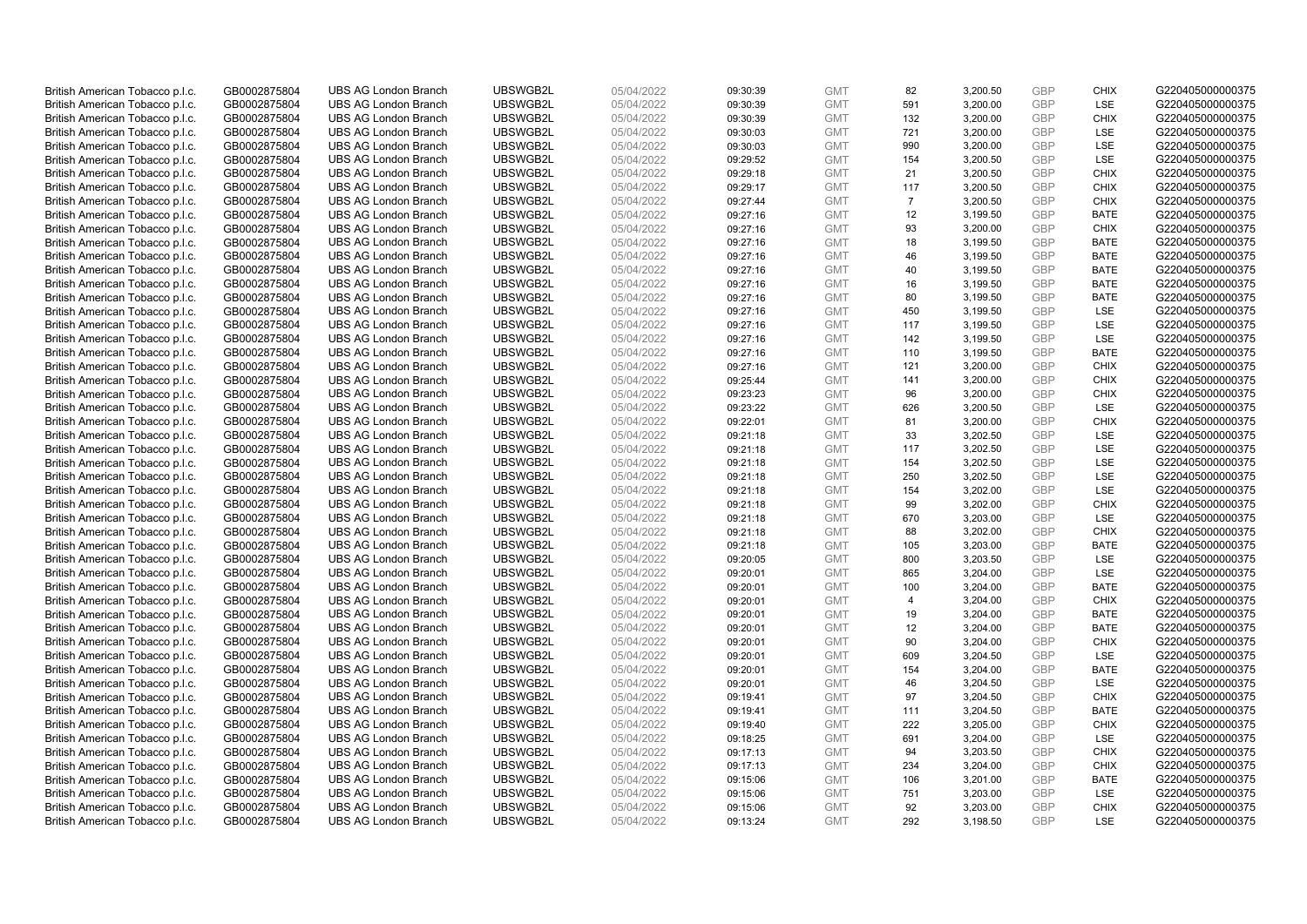| British American Tobacco p.l.c. | GB0002875804 | <b>UBS AG London Branch</b> | UBSWGB2L | 05/04/2022 | 09:13:23 | <b>GMT</b> | 633            | 3,199.00 | <b>GBP</b> | LSE         | G220405000000375 |
|---------------------------------|--------------|-----------------------------|----------|------------|----------|------------|----------------|----------|------------|-------------|------------------|
| British American Tobacco p.l.c. | GB0002875804 | <b>UBS AG London Branch</b> | UBSWGB2L | 05/04/2022 | 09:13:23 | <b>GMT</b> | 28             | 3,199.00 | GBP        | <b>BATE</b> | G220405000000375 |
| British American Tobacco p.l.c. | GB0002875804 | <b>UBS AG London Branch</b> | UBSWGB2L | 05/04/2022 | 09:13:23 | <b>GMT</b> | 88             | 3,199.00 | GBP        | <b>BATE</b> | G220405000000375 |
| British American Tobacco p.l.c. | GB0002875804 | <b>UBS AG London Branch</b> | UBSWGB2L | 05/04/2022 | 09:13:23 | <b>GMT</b> | 115            | 3,199.00 | <b>GBP</b> | <b>BATE</b> | G220405000000375 |
| British American Tobacco p.l.c. | GB0002875804 | <b>UBS AG London Branch</b> | UBSWGB2L | 05/04/2022 | 09:13:23 | <b>GMT</b> | $\mathbf{1}$   | 3,199.00 | GBP        | <b>BATE</b> | G220405000000375 |
| British American Tobacco p.l.c. | GB0002875804 | <b>UBS AG London Branch</b> | UBSWGB2L | 05/04/2022 | 09:12:47 | <b>GMT</b> | 216            | 3,199.50 | <b>GBP</b> | <b>LSE</b>  | G220405000000375 |
| British American Tobacco p.l.c. | GB0002875804 | <b>UBS AG London Branch</b> | UBSWGB2L | 05/04/2022 | 09:12:46 | <b>GMT</b> | 3              | 3,199.50 | GBP        | <b>CHIX</b> | G220405000000375 |
| British American Tobacco p.l.c. | GB0002875804 | <b>UBS AG London Branch</b> | UBSWGB2L | 05/04/2022 | 09:12:46 | <b>GMT</b> | $\overline{4}$ | 3,199.50 | <b>GBP</b> | <b>CHIX</b> | G220405000000375 |
| British American Tobacco p.l.c. | GB0002875804 | <b>UBS AG London Branch</b> | UBSWGB2L | 05/04/2022 | 09:12:46 | <b>GMT</b> | 31             | 3,199.50 | GBP        | <b>CHIX</b> | G220405000000375 |
| British American Tobacco p.l.c. | GB0002875804 | <b>UBS AG London Branch</b> | UBSWGB2L | 05/04/2022 | 09:12:45 | <b>GMT</b> | 46             | 3,199.50 | <b>GBP</b> | <b>CHIX</b> | G220405000000375 |
| British American Tobacco p.l.c. | GB0002875804 | <b>UBS AG London Branch</b> | UBSWGB2L | 05/04/2022 | 09:12:45 | <b>GMT</b> | 379            | 3,199.50 | GBP        | <b>CHIX</b> | G220405000000375 |
| British American Tobacco p.l.c. | GB0002875804 | <b>UBS AG London Branch</b> | UBSWGB2L | 05/04/2022 | 09:11:12 | <b>GMT</b> | 23             | 3,198.00 | <b>GBP</b> | <b>CHIX</b> | G220405000000375 |
| British American Tobacco p.l.c. | GB0002875804 | <b>UBS AG London Branch</b> | UBSWGB2L | 05/04/2022 | 09:09:10 | <b>GMT</b> | 210            | 3,195.00 | GBP        | LSE         | G220405000000375 |
| British American Tobacco p.l.c. | GB0002875804 | <b>UBS AG London Branch</b> | UBSWGB2L | 05/04/2022 | 09:09:10 | <b>GMT</b> | 403            | 3,195.00 | <b>GBP</b> | LSE         | G220405000000375 |
| British American Tobacco p.l.c. | GB0002875804 | <b>UBS AG London Branch</b> | UBSWGB2L | 05/04/2022 | 09:08:29 | <b>GMT</b> | 76             | 3,194.00 | GBP        | <b>CHIX</b> | G220405000000375 |
| British American Tobacco p.l.c. | GB0002875804 | <b>UBS AG London Branch</b> | UBSWGB2L | 05/04/2022 | 09:07:41 | <b>GMT</b> | 648            | 3,196.00 | GBP        | <b>LSE</b>  | G220405000000375 |
| British American Tobacco p.l.c. | GB0002875804 | <b>UBS AG London Branch</b> | UBSWGB2L | 05/04/2022 | 09:06:44 | <b>GMT</b> | 106            | 3,197.00 | GBP        | <b>BATE</b> | G220405000000375 |
| British American Tobacco p.l.c. | GB0002875804 | <b>UBS AG London Branch</b> | UBSWGB2L | 05/04/2022 | 09:06:44 | <b>GMT</b> | 14             | 3,197.00 | GBP        | <b>BATE</b> | G220405000000375 |
| British American Tobacco p.l.c. | GB0002875804 | <b>UBS AG London Branch</b> | UBSWGB2L | 05/04/2022 | 09:06:44 | <b>GMT</b> | 96             | 3,197.00 | <b>GBP</b> | <b>CHIX</b> | G220405000000375 |
| British American Tobacco p.l.c. | GB0002875804 | <b>UBS AG London Branch</b> | UBSWGB2L | 05/04/2022 | 09:06:44 | <b>GMT</b> | 112            | 3,197.00 | <b>GBP</b> | <b>BATE</b> | G220405000000375 |
| British American Tobacco p.l.c. | GB0002875804 | <b>UBS AG London Branch</b> | UBSWGB2L | 05/04/2022 | 09:06:43 | <b>GMT</b> | 693            | 3,197.50 | <b>GBP</b> | LSE         | G220405000000375 |
| British American Tobacco p.l.c. | GB0002875804 | <b>UBS AG London Branch</b> | UBSWGB2L | 05/04/2022 | 09:06:38 | <b>GMT</b> | 608            | 3,198.00 | GBP        | LSE         | G220405000000375 |
| British American Tobacco p.l.c. | GB0002875804 | <b>UBS AG London Branch</b> | UBSWGB2L | 05/04/2022 | 09:06:38 | <b>GMT</b> | 93             | 3,198.00 | <b>GBP</b> | <b>CHIX</b> | G220405000000375 |
| British American Tobacco p.l.c. | GB0002875804 | <b>UBS AG London Branch</b> | UBSWGB2L | 05/04/2022 | 09:05:26 | <b>GMT</b> | 669            | 3,198.50 | GBP        | <b>LSE</b>  | G220405000000375 |
| British American Tobacco p.l.c. | GB0002875804 | <b>UBS AG London Branch</b> | UBSWGB2L | 05/04/2022 | 09:05:23 | <b>GMT</b> | 85             | 3,198.00 | <b>GBP</b> | <b>CHIX</b> | G220405000000375 |
| British American Tobacco p.l.c. | GB0002875804 | <b>UBS AG London Branch</b> | UBSWGB2L | 05/04/2022 | 09:05:12 | <b>GMT</b> | 95             | 3,199.50 | <b>GBP</b> | <b>CHIX</b> | G220405000000375 |
| British American Tobacco p.l.c. | GB0002875804 | <b>UBS AG London Branch</b> | UBSWGB2L | 05/04/2022 | 09:05:12 | <b>GMT</b> | 6              | 3,199.50 | <b>GBP</b> | <b>CHIX</b> | G220405000000375 |
| British American Tobacco p.l.c. | GB0002875804 | <b>UBS AG London Branch</b> | UBSWGB2L | 05/04/2022 | 09:05:12 | <b>GMT</b> | 77             | 3,199.50 | GBP        | <b>CHIX</b> | G220405000000375 |
| British American Tobacco p.l.c. | GB0002875804 | <b>UBS AG London Branch</b> | UBSWGB2L | 05/04/2022 | 09:05:12 | <b>GMT</b> | 201            | 3,200.00 | <b>GBP</b> | <b>BATE</b> | G220405000000375 |
| British American Tobacco p.l.c. | GB0002875804 | <b>UBS AG London Branch</b> | UBSWGB2L | 05/04/2022 | 09:05:12 | <b>GMT</b> | 670            | 3,200.50 | GBP        | LSE         | G220405000000375 |
| British American Tobacco p.l.c. | GB0002875804 | <b>UBS AG London Branch</b> | UBSWGB2L | 05/04/2022 | 09:05:12 | <b>GMT</b> | 115            | 3,200.00 | <b>GBP</b> | <b>BATE</b> | G220405000000375 |
| British American Tobacco p.l.c. | GB0002875804 | <b>UBS AG London Branch</b> | UBSWGB2L | 05/04/2022 | 09:05:12 | <b>GMT</b> | 114            | 3,200.00 | GBP        | <b>BATE</b> | G220405000000375 |
| British American Tobacco p.l.c. | GB0002875804 | <b>UBS AG London Branch</b> | UBSWGB2L | 05/04/2022 | 09:05:01 | <b>GMT</b> | 109            | 3,201.50 | <b>GBP</b> | <b>CHIX</b> | G220405000000375 |
| British American Tobacco p.l.c. | GB0002875804 | <b>UBS AG London Branch</b> | UBSWGB2L | 05/04/2022 | 09:05:01 | <b>GMT</b> | 40             | 3,201.50 | <b>GBP</b> | <b>CHIX</b> | G220405000000375 |
| British American Tobacco p.l.c. | GB0002875804 | <b>UBS AG London Branch</b> | UBSWGB2L | 05/04/2022 | 09:05:01 | <b>GMT</b> | 29             | 3,201.50 | GBP        | <b>CHIX</b> | G220405000000375 |
| British American Tobacco p.l.c. | GB0002875804 | <b>UBS AG London Branch</b> | UBSWGB2L | 05/04/2022 | 09:03:50 | <b>GMT</b> | 127            | 3,201.00 | <b>GBP</b> | <b>CHIX</b> | G220405000000375 |
| British American Tobacco p.l.c. | GB0002875804 | <b>UBS AG London Branch</b> | UBSWGB2L | 05/04/2022 | 09:01:55 | <b>GMT</b> | 33             | 3,199.50 | <b>GBP</b> | <b>CHIX</b> | G220405000000375 |
| British American Tobacco p.l.c. | GB0002875804 | <b>UBS AG London Branch</b> | UBSWGB2L | 05/04/2022 | 09:01:55 | <b>GMT</b> | 82             | 3,199.50 | <b>GBP</b> | <b>CHIX</b> | G220405000000375 |
| British American Tobacco p.l.c. | GB0002875804 | <b>UBS AG London Branch</b> | UBSWGB2L | 05/04/2022 | 09:01:53 | <b>GMT</b> | 684            | 3,200.50 | <b>GBP</b> | LSE         | G220405000000375 |
| British American Tobacco p.l.c. | GB0002875804 | <b>UBS AG London Branch</b> | UBSWGB2L | 05/04/2022 | 09:01:35 | <b>GMT</b> | 10             | 3,201.00 | <b>GBP</b> | <b>CHIX</b> | G220405000000375 |
| British American Tobacco p.l.c. | GB0002875804 | <b>UBS AG London Branch</b> | UBSWGB2L | 05/04/2022 | 09:01:35 | <b>GMT</b> | 677            | 3,201.00 | GBP        | LSE         | G220405000000375 |
| British American Tobacco p.l.c. | GB0002875804 | <b>UBS AG London Branch</b> | UBSWGB2L | 05/04/2022 | 09:01:35 | <b>GMT</b> | 79             | 3,201.00 | <b>GBP</b> | <b>CHIX</b> | G220405000000375 |
| British American Tobacco p.l.c. | GB0002875804 | <b>UBS AG London Branch</b> | UBSWGB2L | 05/04/2022 | 09:01:35 | <b>GMT</b> | 97             | 3,201.00 | <b>GBP</b> | <b>CHIX</b> | G220405000000375 |
| British American Tobacco p.l.c. | GB0002875804 | <b>UBS AG London Branch</b> | UBSWGB2L | 05/04/2022 | 09:00:47 | <b>GMT</b> | 73             | 3,202.00 | <b>GBP</b> | <b>LSE</b>  | G220405000000375 |
| British American Tobacco p.l.c. | GB0002875804 | <b>UBS AG London Branch</b> | UBSWGB2L | 05/04/2022 | 09:00:47 | <b>GMT</b> | 210            | 3,202.00 | <b>GBP</b> | LSE         | G220405000000375 |
| British American Tobacco p.l.c. | GB0002875804 | <b>UBS AG London Branch</b> | UBSWGB2L | 05/04/2022 | 09:00:47 | <b>GMT</b> | 330            | 3,202.00 | <b>GBP</b> | LSE         | G220405000000375 |
| British American Tobacco p.l.c. | GB0002875804 | <b>UBS AG London Branch</b> | UBSWGB2L | 05/04/2022 | 09:00:47 | <b>GMT</b> | 73             | 3,202.00 | <b>GBP</b> | LSE         | G220405000000375 |
| British American Tobacco p.l.c. | GB0002875804 | <b>UBS AG London Branch</b> | UBSWGB2L | 05/04/2022 | 08:59:17 | <b>GMT</b> | 140            | 3,201.00 | <b>GBP</b> | <b>BATE</b> | G220405000000375 |
| British American Tobacco p.l.c. | GB0002875804 | <b>UBS AG London Branch</b> | UBSWGB2L | 05/04/2022 | 08:59:10 | <b>GMT</b> | 697            | 3,202.50 | <b>GBP</b> | LSE         | G220405000000375 |
| British American Tobacco p.l.c. | GB0002875804 | <b>UBS AG London Branch</b> | UBSWGB2L | 05/04/2022 | 08:59:10 | <b>GMT</b> | 98             | 3,202.50 | <b>GBP</b> | <b>CHIX</b> | G220405000000375 |
| British American Tobacco p.l.c. | GB0002875804 | <b>UBS AG London Branch</b> | UBSWGB2L | 05/04/2022 | 08:59:10 | <b>GMT</b> | 68             | 3,202.50 | <b>GBP</b> | <b>CHIX</b> | G220405000000375 |
| British American Tobacco p.l.c. | GB0002875804 | <b>UBS AG London Branch</b> | UBSWGB2L | 05/04/2022 | 08:59:10 | <b>GMT</b> | 21             | 3,202.50 | <b>GBP</b> | <b>CHIX</b> | G220405000000375 |
| British American Tobacco p.l.c. | GB0002875804 | <b>UBS AG London Branch</b> | UBSWGB2L | 05/04/2022 | 08:59:10 | <b>GMT</b> | 32             | 3,202.50 | <b>GBP</b> | <b>CHIX</b> | G220405000000375 |
| British American Tobacco p.l.c. | GB0002875804 | <b>UBS AG London Branch</b> | UBSWGB2L | 05/04/2022 | 08:59:09 | <b>GMT</b> | 148            | 3.203.50 | GBP        | CHIX        | G220405000000375 |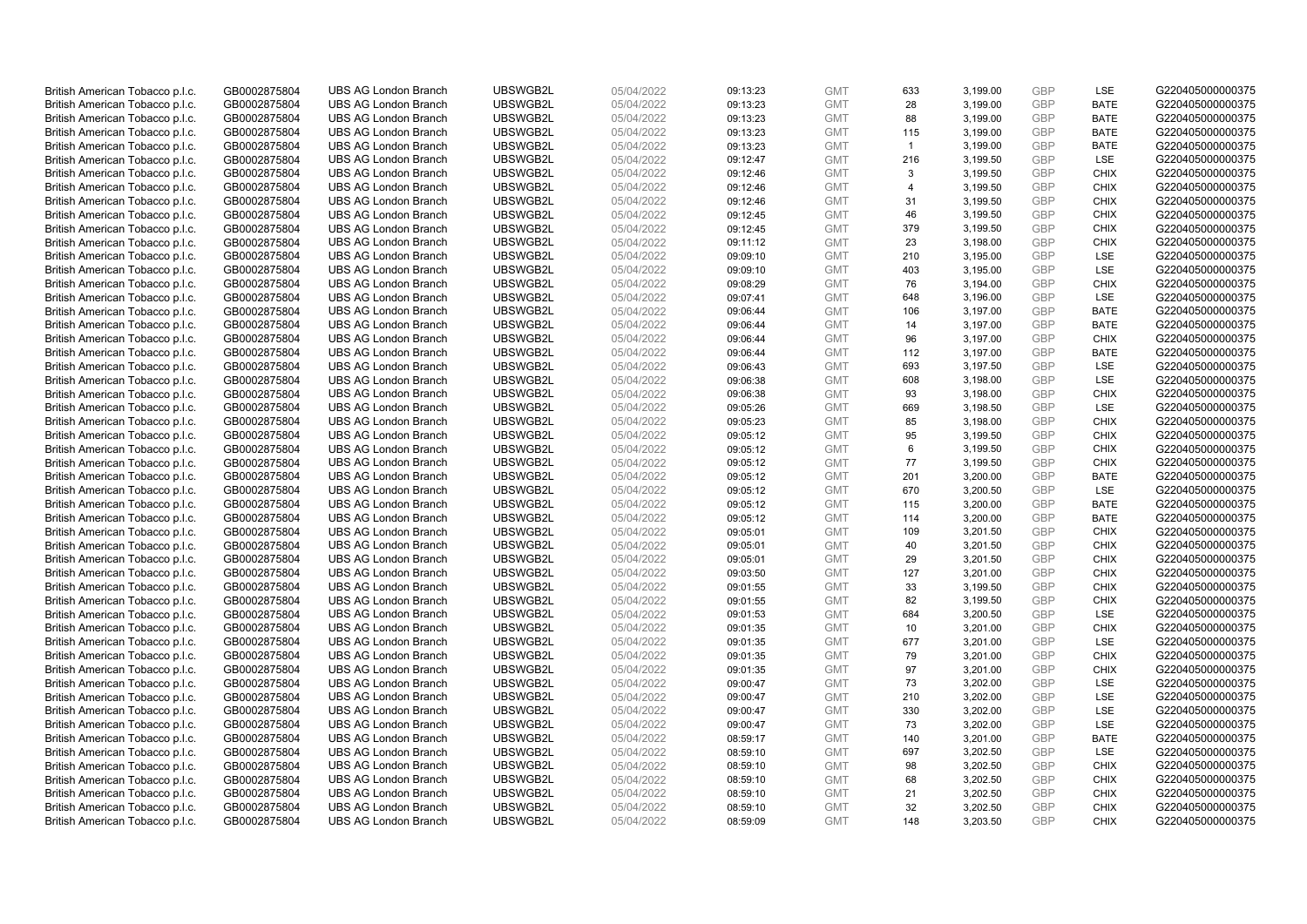| British American Tobacco p.l.c.                                    | GB0002875804                 | <b>UBS AG London Branch</b>                                | UBSWGB2L             | 05/04/2022               | 08:56:53             | <b>GMT</b>               | 605       | 3,203.00             | <b>GBP</b>        | LSE                        | G220405000000375                     |
|--------------------------------------------------------------------|------------------------------|------------------------------------------------------------|----------------------|--------------------------|----------------------|--------------------------|-----------|----------------------|-------------------|----------------------------|--------------------------------------|
| British American Tobacco p.l.c.                                    | GB0002875804                 | <b>UBS AG London Branch</b>                                | UBSWGB2L             | 05/04/2022               | 08:56:53             | <b>GMT</b>               | 102       | 3,203.00             | GBP               | LSE                        | G220405000000375                     |
| British American Tobacco p.l.c.                                    | GB0002875804                 | <b>UBS AG London Branch</b>                                | UBSWGB2L             | 05/04/2022               | 08:56:52             | <b>GMT</b>               | 97        | 3,203.50             | <b>GBP</b>        | <b>CHIX</b>                | G220405000000375                     |
| British American Tobacco p.l.c.                                    | GB0002875804                 | <b>UBS AG London Branch</b>                                | UBSWGB2L             | 05/04/2022               | 08:56:17             | <b>GMT</b>               | 6         | 3,204.50             | <b>GBP</b>        | <b>CHIX</b>                | G220405000000375                     |
| British American Tobacco p.l.c.                                    | GB0002875804                 | <b>UBS AG London Branch</b>                                | UBSWGB2L             | 05/04/2022               | 08:56:03             | <b>GMT</b>               | 133       | 3,204.50             | <b>GBP</b>        | <b>CHIX</b>                | G220405000000375                     |
| British American Tobacco p.l.c.                                    | GB0002875804                 | <b>UBS AG London Branch</b>                                | UBSWGB2L             | 05/04/2022               | 08:56:03             | <b>GMT</b>               | 81        | 3,204.50             | <b>GBP</b>        | <b>CHIX</b>                | G220405000000375                     |
| British American Tobacco p.l.c.                                    | GB0002875804                 | <b>UBS AG London Branch</b>                                | UBSWGB2L             | 05/04/2022               | 08:55:57             | <b>GMT</b>               | 112       | 3,205.50             | GBP               | <b>BATE</b>                | G220405000000375                     |
| British American Tobacco p.l.c.                                    | GB0002875804                 | <b>UBS AG London Branch</b>                                | UBSWGB2L             | 05/04/2022               | 08:55:54             | <b>GMT</b>               | 113       | 3,206.00             | <b>GBP</b>        | <b>BATE</b>                | G220405000000375                     |
| British American Tobacco p.l.c.                                    | GB0002875804                 | <b>UBS AG London Branch</b>                                | UBSWGB2L             | 05/04/2022               | 08:55:54             | <b>GMT</b>               | 26        | 3,206.00             | GBP               | <b>BATE</b>                | G220405000000375                     |
| British American Tobacco p.l.c.                                    | GB0002875804                 | <b>UBS AG London Branch</b>                                | UBSWGB2L             | 05/04/2022               | 08:55:54             | <b>GMT</b>               | 96        | 3,206.00             | <b>GBP</b>        | <b>BATE</b>                | G220405000000375                     |
| British American Tobacco p.l.c.                                    | GB0002875804                 | <b>UBS AG London Branch</b>                                | UBSWGB2L             | 05/04/2022               | 08:55:40             | <b>GMT</b>               | 154       | 3.206.50             | GBP               | <b>LSE</b>                 | G220405000000375                     |
| British American Tobacco p.l.c.                                    | GB0002875804                 | <b>UBS AG London Branch</b>                                | UBSWGB2L             | 05/04/2022               | 08:55:40             | <b>GMT</b>               | 539       | 3,206.50             | <b>GBP</b>        | LSE                        | G220405000000375                     |
| British American Tobacco p.l.c.                                    | GB0002875804                 | <b>UBS AG London Branch</b>                                | UBSWGB2L             | 05/04/2022               | 08:55:40             | <b>GMT</b>               | 796       | 3,206.50             | <b>GBP</b>        | LSE                        | G220405000000375                     |
| British American Tobacco p.l.c.                                    | GB0002875804                 | <b>UBS AG London Branch</b>                                | UBSWGB2L             | 05/04/2022               | 08:53:13             | <b>GMT</b>               | 97        | 3,206.50             | <b>GBP</b>        | <b>CHIX</b>                | G220405000000375                     |
| British American Tobacco p.l.c.                                    | GB0002875804                 | <b>UBS AG London Branch</b>                                | UBSWGB2L             | 05/04/2022               | 08:53:05             | <b>GMT</b>               | 112       | 3,207.50             | GBP               | <b>BATE</b>                | G220405000000375                     |
| British American Tobacco p.l.c.                                    | GB0002875804                 | <b>UBS AG London Branch</b>                                | UBSWGB2L<br>UBSWGB2L | 05/04/2022               | 08:53:05             | <b>GMT</b>               | 108       | 3,207.50             | GBP<br>GBP        | <b>BATE</b>                | G220405000000375                     |
| British American Tobacco p.l.c.                                    | GB0002875804                 | <b>UBS AG London Branch</b>                                |                      | 05/04/2022               | 08:53:05             | <b>GMT</b>               | 587       | 3,208.00             |                   | LSE                        | G220405000000375                     |
| British American Tobacco p.l.c.                                    | GB0002875804                 | <b>UBS AG London Branch</b>                                | UBSWGB2L             | 05/04/2022               | 08:53:05             | <b>GMT</b>               | 12        | 3,208.00             | GBP               | <b>CHIX</b>                | G220405000000375                     |
| British American Tobacco p.l.c.                                    | GB0002875804                 | <b>UBS AG London Branch</b>                                | UBSWGB2L             | 05/04/2022               | 08:53:05             | <b>GMT</b>               | 78        | 3,208.00             | <b>GBP</b>        | <b>CHIX</b>                | G220405000000375                     |
| British American Tobacco p.l.c.                                    | GB0002875804                 | <b>UBS AG London Branch</b>                                | UBSWGB2L             | 05/04/2022               | 08:53:05             | <b>GMT</b>               | 91        | 3,208.00             | <b>GBP</b>        | <b>CHIX</b>                | G220405000000375                     |
| British American Tobacco p.l.c.                                    | GB0002875804                 | <b>UBS AG London Branch</b>                                | UBSWGB2L<br>UBSWGB2L | 05/04/2022<br>05/04/2022 | 08:52:00             | <b>GMT</b>               | 654<br>15 | 3,208.50             | <b>GBP</b><br>GBP | LSE<br><b>CHIX</b>         | G220405000000375<br>G220405000000375 |
| British American Tobacco p.l.c.                                    | GB0002875804                 | <b>UBS AG London Branch</b>                                |                      |                          | 08:51:58             | <b>GMT</b>               |           | 3,209.50             |                   |                            |                                      |
| British American Tobacco p.l.c.<br>British American Tobacco p.l.c. | GB0002875804<br>GB0002875804 | <b>UBS AG London Branch</b><br><b>UBS AG London Branch</b> | UBSWGB2L<br>UBSWGB2L | 05/04/2022<br>05/04/2022 | 08:51:58             | <b>GMT</b><br><b>GMT</b> | 132<br>99 | 3,209.50<br>3.209.50 | <b>GBP</b><br>GBP | <b>CHIX</b><br><b>CHIX</b> | G220405000000375<br>G220405000000375 |
|                                                                    |                              | <b>UBS AG London Branch</b>                                | UBSWGB2L             | 05/04/2022               | 08:51:58             |                          | 718       | 3,208.50             | <b>GBP</b>        | LSE                        | G220405000000375                     |
| British American Tobacco p.l.c.<br>British American Tobacco p.l.c. | GB0002875804<br>GB0002875804 | <b>UBS AG London Branch</b>                                | UBSWGB2L             | 05/04/2022               | 08:51:44<br>08:51:30 | <b>GMT</b><br><b>GMT</b> | 623       | 3,209.00             | <b>GBP</b>        | LSE                        | G220405000000375                     |
| British American Tobacco p.l.c.                                    | GB0002875804                 | <b>UBS AG London Branch</b>                                | UBSWGB2L             | 05/04/2022               | 08:49:33             | <b>GMT</b>               | 5         | 3,206.00             | <b>GBP</b>        | <b>BATE</b>                | G220405000000375                     |
| British American Tobacco p.l.c.                                    | GB0002875804                 | <b>UBS AG London Branch</b>                                | UBSWGB2L             | 05/04/2022               | 08:49:33             | <b>GMT</b>               | 102       | 3,206.00             | GBP               | <b>BATE</b>                | G220405000000375                     |
| British American Tobacco p.l.c.                                    | GB0002875804                 | <b>UBS AG London Branch</b>                                | UBSWGB2L             | 05/04/2022               | 08:49:15             | <b>GMT</b>               | 92        | 3,207.50             | <b>GBP</b>        | <b>CHIX</b>                | G220405000000375                     |
| British American Tobacco p.l.c.                                    | GB0002875804                 | <b>UBS AG London Branch</b>                                | UBSWGB2L             | 05/04/2022               | 08:49:15             | <b>GMT</b>               | 93        | 3,207.50             | GBP               | <b>CHIX</b>                | G220405000000375                     |
| British American Tobacco p.l.c.                                    | GB0002875804                 | <b>UBS AG London Branch</b>                                | UBSWGB2L             | 05/04/2022               | 08:48:56             | <b>GMT</b>               | 425       | 3,208.50             | <b>GBP</b>        | <b>LSE</b>                 | G220405000000375                     |
| British American Tobacco p.l.c.                                    | GB0002875804                 | <b>UBS AG London Branch</b>                                | UBSWGB2L             | 05/04/2022               | 08:48:56             | <b>GMT</b>               | 175       | 3,208.50             | GBP               | <b>LSE</b>                 | G220405000000375                     |
| British American Tobacco p.l.c.                                    | GB0002875804                 | <b>UBS AG London Branch</b>                                | UBSWGB2L             | 05/04/2022               | 08:48:48             | <b>GMT</b>               | 114       | 3,209.00             | <b>GBP</b>        | <b>CHIX</b>                | G220405000000375                     |
| British American Tobacco p.l.c.                                    | GB0002875804                 | <b>UBS AG London Branch</b>                                | UBSWGB2L             | 05/04/2022               | 08:48:48             | <b>GMT</b>               | 654       | 3,209.50             | <b>GBP</b>        | LSE                        | G220405000000375                     |
| British American Tobacco p.l.c.                                    | GB0002875804                 | <b>UBS AG London Branch</b>                                | UBSWGB2L             | 05/04/2022               | 08:46:59             | <b>GMT</b>               | 634       | 3,207.50             | GBP               | LSE                        | G220405000000375                     |
| British American Tobacco p.l.c.                                    | GB0002875804                 | <b>UBS AG London Branch</b>                                | UBSWGB2L             | 05/04/2022               | 08:46:50             | <b>GMT</b>               | 654       | 3,208.00             | <b>GBP</b>        | LSE                        | G220405000000375                     |
| British American Tobacco p.l.c.                                    | GB0002875804                 | <b>UBS AG London Branch</b>                                | UBSWGB2L             | 05/04/2022               | 08:46:34             | <b>GMT</b>               | 42        | 3,208.00             | GBP               | CHIX                       | G220405000000375                     |
| British American Tobacco p.l.c.                                    | GB0002875804                 | <b>UBS AG London Branch</b>                                | UBSWGB2L             | 05/04/2022               | 08:46:34             | <b>GMT</b>               | 14        | 3,208.00             | <b>GBP</b>        | <b>CHIX</b>                | G220405000000375                     |
| British American Tobacco p.l.c.                                    | GB0002875804                 | <b>UBS AG London Branch</b>                                | UBSWGB2L             | 05/04/2022               | 08:46:34             | <b>GMT</b>               | 30        | 3,208.00             | GBP               | <b>CHIX</b>                | G220405000000375                     |
| British American Tobacco p.l.c.                                    | GB0002875804                 | <b>UBS AG London Branch</b>                                | UBSWGB2L             | 05/04/2022               | 08:46:01             | <b>GMT</b>               | 92        | 3,209.50             | <b>GBP</b>        | <b>CHIX</b>                | G220405000000375                     |
| British American Tobacco p.l.c.                                    | GB0002875804                 | <b>UBS AG London Branch</b>                                | UBSWGB2L             | 05/04/2022               | 08:46:01             | <b>GMT</b>               | 114       | 3,209.50             | GBP               | <b>BATE</b>                | G220405000000375                     |
| British American Tobacco p.l.c.                                    | GB0002875804                 | <b>UBS AG London Branch</b>                                | UBSWGB2L             | 05/04/2022               | 08:46:01             | <b>GMT</b>               | 641       | 3,210.00             | <b>GBP</b>        | <b>LSE</b>                 | G220405000000375                     |
| British American Tobacco p.l.c.                                    | GB0002875804                 | <b>UBS AG London Branch</b>                                | UBSWGB2L             | 05/04/2022               | 08:45:39             | <b>GMT</b>               | 187       | 3,211.00             | <b>GBP</b>        | LSE                        | G220405000000375                     |
| British American Tobacco p.l.c.                                    | GB0002875804                 | <b>UBS AG London Branch</b>                                | UBSWGB2L             | 05/04/2022               | 08:45:39             | <b>GMT</b>               | 501       | 3,211.00             | <b>GBP</b>        | LSE                        | G220405000000375                     |
| British American Tobacco p.l.c.                                    | GB0002875804                 | <b>UBS AG London Branch</b>                                | UBSWGB2L             | 05/04/2022               | 08:45:35             | <b>GMT</b>               | 80        | 3,212.00             | GBP               | <b>CHIX</b>                | G220405000000375                     |
| British American Tobacco p.l.c.                                    | GB0002875804                 | <b>UBS AG London Branch</b>                                | UBSWGB2L             | 05/04/2022               | 08:45:35             | <b>GMT</b>               | 650       | 3,213.00             | <b>GBP</b>        | LSE                        | G220405000000375                     |
| British American Tobacco p.l.c.                                    | GB0002875804                 | <b>UBS AG London Branch</b>                                | UBSWGB2L             | 05/04/2022               | 08:44:43             | <b>GMT</b>               | 107       | 3,217.00             | <b>GBP</b>        | <b>BATE</b>                | G220405000000375                     |
| British American Tobacco p.l.c.                                    | GB0002875804                 | <b>UBS AG London Branch</b>                                | UBSWGB2L             | 05/04/2022               | 08:44:43             | <b>GMT</b>               | 673       | 3,219.00             | GBP               | LSE                        | G220405000000375                     |
| British American Tobacco p.l.c.                                    | GB0002875804                 | <b>UBS AG London Branch</b>                                | UBSWGB2L             | 05/04/2022               | 08:44:43             | <b>GMT</b>               | 784       | 3,219.00             | <b>GBP</b>        | LSE                        | G220405000000375                     |
| British American Tobacco p.l.c.                                    | GB0002875804                 | <b>UBS AG London Branch</b>                                | UBSWGB2L             | 05/04/2022               | 08:44:43             | <b>GMT</b>               | 85        | 3,218.50             | GBP               | <b>CHIX</b>                | G220405000000375                     |
| British American Tobacco p.l.c.                                    | GB0002875804                 | <b>UBS AG London Branch</b>                                | UBSWGB2L             | 05/04/2022               | 08:44:43             | <b>GMT</b>               | 101       | 3,218.50             | <b>GBP</b>        | <b>BATE</b>                | G220405000000375                     |
| British American Tobacco p.l.c.                                    | GB0002875804                 | <b>UBS AG London Branch</b>                                | UBSWGB2L             | 05/04/2022               | 08:44:43             | <b>GMT</b>               | 93        | 3,218.50             | <b>GBP</b>        | <b>CHIX</b>                | G220405000000375                     |
| British American Tobacco p.l.c.                                    | GB0002875804                 | <b>UBS AG London Branch</b>                                | UBSWGB2L             | 05/04/2022               | 08:44:43             | <b>GMT</b>               | 2         | 3,220.00             | <b>GBP</b>        | <b>CHIX</b>                | G220405000000375                     |
| British American Tobacco p.l.c.                                    | GB0002875804                 | <b>UBS AG London Branch</b>                                | UBSWGB2L             | 05/04/2022               | 08:44:43             | <b>GMT</b>               | 124       | 3.220.00             | GBP               | CHIX                       | G220405000000375                     |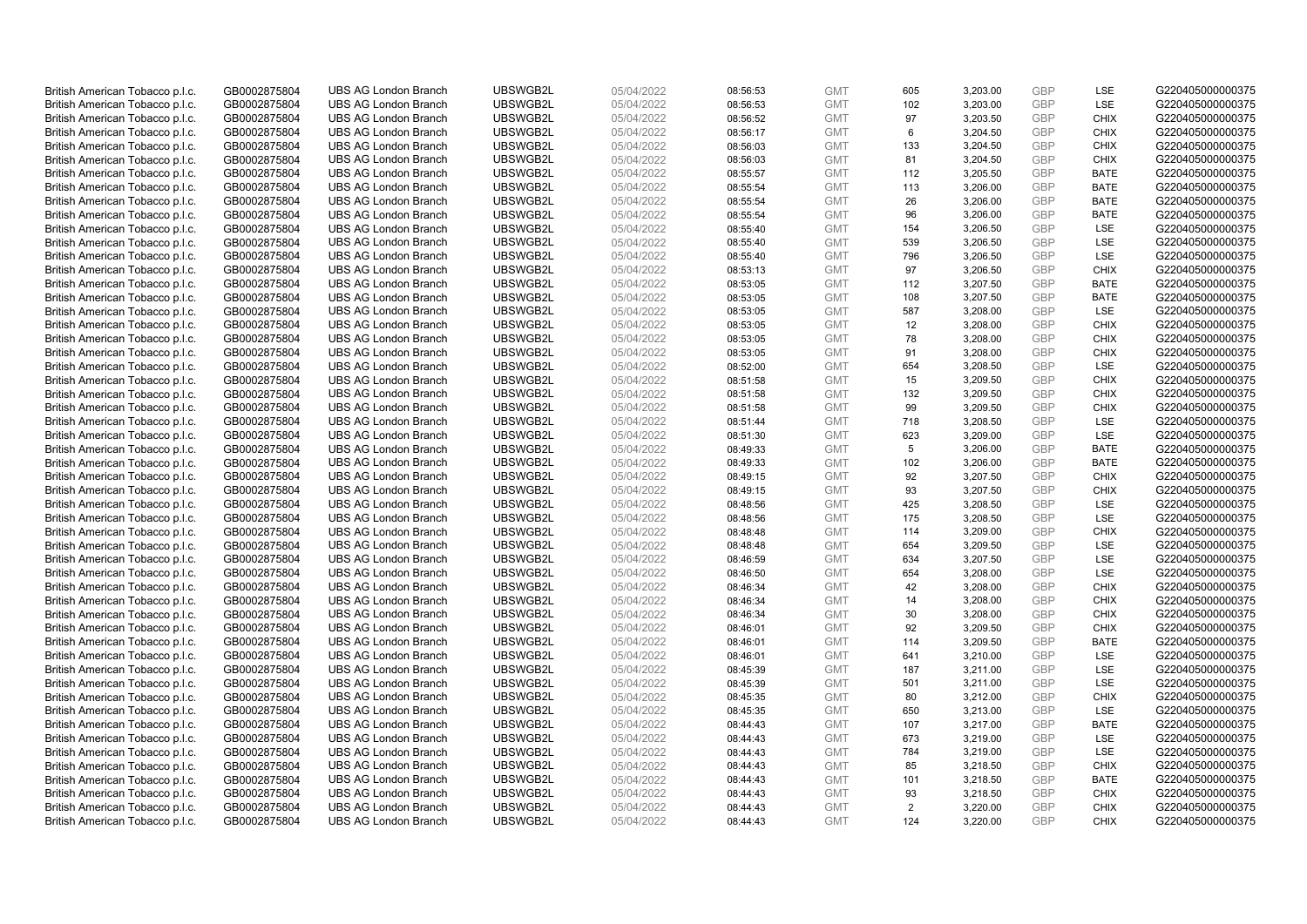| British American Tobacco p.l.c. | GB0002875804 | <b>UBS AG London Branch</b> | UBSWGB2L | 05/04/2022 | 08:41:51 | <b>GMT</b> | 841       | 3,217.50 | <b>GBP</b> | LSE         | G220405000000375 |
|---------------------------------|--------------|-----------------------------|----------|------------|----------|------------|-----------|----------|------------|-------------|------------------|
| British American Tobacco p.l.c. | GB0002875804 | <b>UBS AG London Branch</b> | UBSWGB2L | 05/04/2022 | 08:41:30 | <b>GMT</b> | 200       | 3,218.00 | GBP        | CHIX        | G220405000000375 |
| British American Tobacco p.l.c. | GB0002875804 | <b>UBS AG London Branch</b> | UBSWGB2L | 05/04/2022 | 08:41:28 | <b>GMT</b> | 103       | 3,218.00 | GBP        | <b>BATE</b> | G220405000000375 |
| British American Tobacco p.l.c. | GB0002875804 | <b>UBS AG London Branch</b> | UBSWGB2L | 05/04/2022 | 08:41:25 | <b>GMT</b> | 575       | 3,218.00 | <b>GBP</b> | LSE         | G220405000000375 |
| British American Tobacco p.l.c. | GB0002875804 | <b>UBS AG London Branch</b> | UBSWGB2L | 05/04/2022 | 08:41:10 | <b>GMT</b> | 115       | 3,218.50 | GBP        | <b>BATE</b> | G220405000000375 |
| British American Tobacco p.l.c. | GB0002875804 | <b>UBS AG London Branch</b> | UBSWGB2L | 05/04/2022 | 08:41:10 | <b>GMT</b> | 68        | 3,218.50 | <b>GBP</b> | <b>BATE</b> | G220405000000375 |
| British American Tobacco p.l.c. | GB0002875804 | <b>UBS AG London Branch</b> | UBSWGB2L | 05/04/2022 | 08:41:10 | <b>GMT</b> | 39        | 3,218.50 | GBP        | <b>BATE</b> | G220405000000375 |
| British American Tobacco p.l.c. | GB0002875804 | <b>UBS AG London Branch</b> | UBSWGB2L | 05/04/2022 | 08:41:10 | <b>GMT</b> | 85        | 3,218.50 | <b>GBP</b> | <b>CHIX</b> | G220405000000375 |
| British American Tobacco p.l.c. | GB0002875804 | <b>UBS AG London Branch</b> | UBSWGB2L | 05/04/2022 | 08:41:10 | <b>GMT</b> | 114       | 3,219.00 | <b>GBP</b> | <b>CHIX</b> | G220405000000375 |
| British American Tobacco p.l.c. | GB0002875804 | <b>UBS AG London Branch</b> | UBSWGB2L | 05/04/2022 | 08:41:10 | <b>GMT</b> | 123       | 3,219.00 | <b>GBP</b> | <b>BATE</b> | G220405000000375 |
| British American Tobacco p.l.c. | GB0002875804 | <b>UBS AG London Branch</b> | UBSWGB2L | 05/04/2022 | 08:40:49 | <b>GMT</b> | 81        | 3,219.00 | <b>GBP</b> | <b>CHIX</b> | G220405000000375 |
| British American Tobacco p.l.c. | GB0002875804 | <b>UBS AG London Branch</b> | UBSWGB2L | 05/04/2022 | 08:40:11 | <b>GMT</b> | 127       | 3,218.00 | <b>GBP</b> | LSE         | G220405000000375 |
| British American Tobacco p.l.c. | GB0002875804 | <b>UBS AG London Branch</b> | UBSWGB2L | 05/04/2022 | 08:40:05 | <b>GMT</b> | 185       | 3,218.50 | <b>GBP</b> | <b>CHIX</b> | G220405000000375 |
| British American Tobacco p.l.c. | GB0002875804 | <b>UBS AG London Branch</b> | UBSWGB2L | 05/04/2022 | 08:38:34 | <b>GMT</b> | 23        | 3,217.50 | <b>GBP</b> | <b>CHIX</b> | G220405000000375 |
| British American Tobacco p.l.c. | GB0002875804 | <b>UBS AG London Branch</b> | UBSWGB2L | 05/04/2022 | 08:38:33 | <b>GMT</b> | 157       | 3,217.50 | GBP        | <b>LSE</b>  | G220405000000375 |
| British American Tobacco p.l.c. | GB0002875804 | <b>UBS AG London Branch</b> | UBSWGB2L | 05/04/2022 | 08:38:33 | <b>GMT</b> | 564       | 3,217.50 | <b>GBP</b> | LSE         | G220405000000375 |
| British American Tobacco p.l.c. | GB0002875804 | <b>UBS AG London Branch</b> | UBSWGB2L | 05/04/2022 | 08:37:02 | <b>GMT</b> | 130       | 3,215.00 | GBP        | <b>BATE</b> | G220405000000375 |
| British American Tobacco p.l.c. | GB0002875804 | <b>UBS AG London Branch</b> | UBSWGB2L | 05/04/2022 | 08:37:02 | <b>GMT</b> | 574       | 3,215.50 | <b>GBP</b> | LSE         | G220405000000375 |
| British American Tobacco p.l.c. | GB0002875804 | <b>UBS AG London Branch</b> | UBSWGB2L | 05/04/2022 | 08:37:02 | <b>GMT</b> | 131       | 3,215.50 | <b>GBP</b> | <b>LSE</b>  | G220405000000375 |
| British American Tobacco p.l.c. | GB0002875804 | <b>UBS AG London Branch</b> | UBSWGB2L | 05/04/2022 | 08:37:02 | <b>GMT</b> | 100       | 3,216.00 | <b>GBP</b> | <b>CHIX</b> | G220405000000375 |
| British American Tobacco p.l.c. | GB0002875804 | <b>UBS AG London Branch</b> | UBSWGB2L | 05/04/2022 | 08:37:02 | <b>GMT</b> | 18        | 3,216.00 | <b>GBP</b> | <b>CHIX</b> | G220405000000375 |
| British American Tobacco p.l.c. | GB0002875804 | <b>UBS AG London Branch</b> | UBSWGB2L | 05/04/2022 | 08:37:00 | <b>GMT</b> | 281       | 3,216.50 | GBP        | LSE         | G220405000000375 |
| British American Tobacco p.l.c. | GB0002875804 | <b>UBS AG London Branch</b> | UBSWGB2L | 05/04/2022 | 08:37:00 | <b>GMT</b> | 420       | 3,216.50 | <b>GBP</b> | LSE         | G220405000000375 |
| British American Tobacco p.l.c. | GB0002875804 | <b>UBS AG London Branch</b> | UBSWGB2L | 05/04/2022 | 08:36:38 | <b>GMT</b> | 598       | 3.217.00 | GBP        | <b>LSE</b>  | G220405000000375 |
| British American Tobacco p.l.c. | GB0002875804 | <b>UBS AG London Branch</b> | UBSWGB2L | 05/04/2022 | 08:35:46 | <b>GMT</b> | 185       | 3,216.00 | <b>GBP</b> | <b>BATE</b> | G220405000000375 |
| British American Tobacco p.l.c. | GB0002875804 | <b>UBS AG London Branch</b> | UBSWGB2L | 05/04/2022 | 08:35:46 | <b>GMT</b> | 142       | 3,216.00 | GBP        | <b>BATE</b> | G220405000000375 |
| British American Tobacco p.l.c. | GB0002875804 | <b>UBS AG London Branch</b> | UBSWGB2L | 05/04/2022 | 08:35:46 | <b>GMT</b> | 250       | 3,217.00 | <b>GBP</b> | LSE         | G220405000000375 |
| British American Tobacco p.l.c. | GB0002875804 | <b>UBS AG London Branch</b> | UBSWGB2L | 05/04/2022 | 08:35:46 | <b>GMT</b> | 232       | 3,217.00 | GBP        | LSE         | G220405000000375 |
| British American Tobacco p.l.c. | GB0002875804 | <b>UBS AG London Branch</b> | UBSWGB2L | 05/04/2022 | 08:35:46 | <b>GMT</b> | 154       | 3,217.00 | <b>GBP</b> | LSE         | G220405000000375 |
| British American Tobacco p.l.c. | GB0002875804 | <b>UBS AG London Branch</b> | UBSWGB2L | 05/04/2022 | 08:35:46 | <b>GMT</b> | 56        | 3,217.00 | GBP        | <b>CHIX</b> | G220405000000375 |
| British American Tobacco p.l.c. | GB0002875804 | <b>UBS AG London Branch</b> | UBSWGB2L | 05/04/2022 | 08:35:46 | <b>GMT</b> | 30        | 3,217.00 | <b>GBP</b> | <b>CHIX</b> | G220405000000375 |
| British American Tobacco p.l.c. | GB0002875804 | <b>UBS AG London Branch</b> | UBSWGB2L | 05/04/2022 | 08:35:46 | <b>GMT</b> | 647       | 3,217.00 | GBP        | <b>LSE</b>  | G220405000000375 |
| British American Tobacco p.l.c. | GB0002875804 | <b>UBS AG London Branch</b> | UBSWGB2L | 05/04/2022 | 08:35:46 | <b>GMT</b> | 646       | 3,217.00 | <b>GBP</b> | LSE         | G220405000000375 |
| British American Tobacco p.l.c. | GB0002875804 | <b>UBS AG London Branch</b> | UBSWGB2L | 05/04/2022 | 08:35:46 | <b>GMT</b> | 34        | 3,217.00 | <b>GBP</b> | <b>CHIX</b> | G220405000000375 |
| British American Tobacco p.l.c. | GB0002875804 | <b>UBS AG London Branch</b> | UBSWGB2L | 05/04/2022 | 08:35:46 | <b>GMT</b> | 96        | 3,217.00 | GBP        | <b>CHIX</b> | G220405000000375 |
| British American Tobacco p.l.c. | GB0002875804 | <b>UBS AG London Branch</b> | UBSWGB2L | 05/04/2022 | 08:35:42 | <b>GMT</b> | 348       | 3,217.50 | <b>GBP</b> | LSE         | G220405000000375 |
| British American Tobacco p.l.c. | GB0002875804 | <b>UBS AG London Branch</b> | UBSWGB2L | 05/04/2022 | 08:35:42 | <b>GMT</b> | 298       | 3,217.50 | GBP        | <b>LSE</b>  | G220405000000375 |
| British American Tobacco p.l.c. | GB0002875804 | <b>UBS AG London Branch</b> | UBSWGB2L | 05/04/2022 | 08:35:42 | <b>GMT</b> | 214       | 3,218.00 | <b>GBP</b> | <b>CHIX</b> | G220405000000375 |
| British American Tobacco p.l.c. | GB0002875804 | <b>UBS AG London Branch</b> | UBSWGB2L | 05/04/2022 | 08:35:04 | <b>GMT</b> | 3         | 3,217.00 | <b>GBP</b> | <b>CHIX</b> | G220405000000375 |
| British American Tobacco p.l.c. | GB0002875804 | <b>UBS AG London Branch</b> | UBSWGB2L | 05/04/2022 | 08:34:18 | <b>GMT</b> | 42        | 3,216.50 | <b>GBP</b> | <b>CHIX</b> | G220405000000375 |
| British American Tobacco p.l.c. | GB0002875804 | <b>UBS AG London Branch</b> | UBSWGB2L | 05/04/2022 | 08:34:16 | <b>GMT</b> | 85        | 3,216.50 | GBP        | <b>CHIX</b> | G220405000000375 |
| British American Tobacco p.l.c. | GB0002875804 | <b>UBS AG London Branch</b> | UBSWGB2L | 05/04/2022 | 08:33:58 | <b>GMT</b> | 83        | 3,216.00 | <b>GBP</b> | <b>CHIX</b> | G220405000000375 |
| British American Tobacco p.l.c. | GB0002875804 | <b>UBS AG London Branch</b> | UBSWGB2L | 05/04/2022 | 08:33:48 | <b>GMT</b> | 671       | 3,213.50 | <b>GBP</b> | LSE         | G220405000000375 |
| British American Tobacco p.l.c. |              | <b>UBS AG London Branch</b> | UBSWGB2L | 05/04/2022 |          | <b>GMT</b> | 708       | 3,214.50 | <b>GBP</b> | LSE         | G220405000000375 |
|                                 | GB0002875804 |                             | UBSWGB2L |            | 08:32:33 |            |           |          | <b>GBP</b> | LSE         | G220405000000375 |
| British American Tobacco p.l.c. | GB0002875804 | <b>UBS AG London Branch</b> |          | 05/04/2022 | 08:31:01 | <b>GMT</b> | 213       | 3,212.50 |            |             |                  |
| British American Tobacco p.l.c. | GB0002875804 | <b>UBS AG London Branch</b> | UBSWGB2L | 05/04/2022 | 08:31:01 | <b>GMT</b> | 500<br>63 | 3,212.50 | <b>GBP</b> | LSE         | G220405000000375 |
| British American Tobacco p.l.c. | GB0002875804 | <b>UBS AG London Branch</b> | UBSWGB2L | 05/04/2022 | 08:30:42 | <b>GMT</b> |           | 3,213.00 | <b>GBP</b> | <b>CHIX</b> | G220405000000375 |
| British American Tobacco p.l.c. | GB0002875804 | <b>UBS AG London Branch</b> | UBSWGB2L | 05/04/2022 | 08:30:42 | <b>GMT</b> | 36        | 3,213.00 | <b>GBP</b> | <b>CHIX</b> | G220405000000375 |
| British American Tobacco p.l.c. | GB0002875804 | <b>UBS AG London Branch</b> | UBSWGB2L | 05/04/2022 | 08:30:42 | <b>GMT</b> | 84        | 3,213.00 | <b>GBP</b> | <b>CHIX</b> | G220405000000375 |
| British American Tobacco p.l.c. | GB0002875804 | <b>UBS AG London Branch</b> | UBSWGB2L | 05/04/2022 | 08:30:42 | <b>GMT</b> | 105       | 3,213.00 | <b>GBP</b> | <b>CHIX</b> | G220405000000375 |
| British American Tobacco p.l.c. | GB0002875804 | <b>UBS AG London Branch</b> | UBSWGB2L | 05/04/2022 | 08:30:10 | <b>GMT</b> | 587       | 3,214.50 | <b>GBP</b> | LSE         | G220405000000375 |
| British American Tobacco p.l.c. | GB0002875804 | <b>UBS AG London Branch</b> | UBSWGB2L | 05/04/2022 | 08:30:04 | <b>GMT</b> | 213       | 3,217.00 | <b>GBP</b> | LSE         | G220405000000375 |
| British American Tobacco p.l.c. | GB0002875804 | <b>UBS AG London Branch</b> | UBSWGB2L | 05/04/2022 | 08:30:04 | <b>GMT</b> | 11        | 3,216.50 | <b>GBP</b> | LSE         | G220405000000375 |
| British American Tobacco p.l.c. | GB0002875804 | <b>UBS AG London Branch</b> | UBSWGB2L | 05/04/2022 | 08:30:04 | <b>GMT</b> | 154       | 3.216.00 | GBP        | <b>LSE</b>  | G220405000000375 |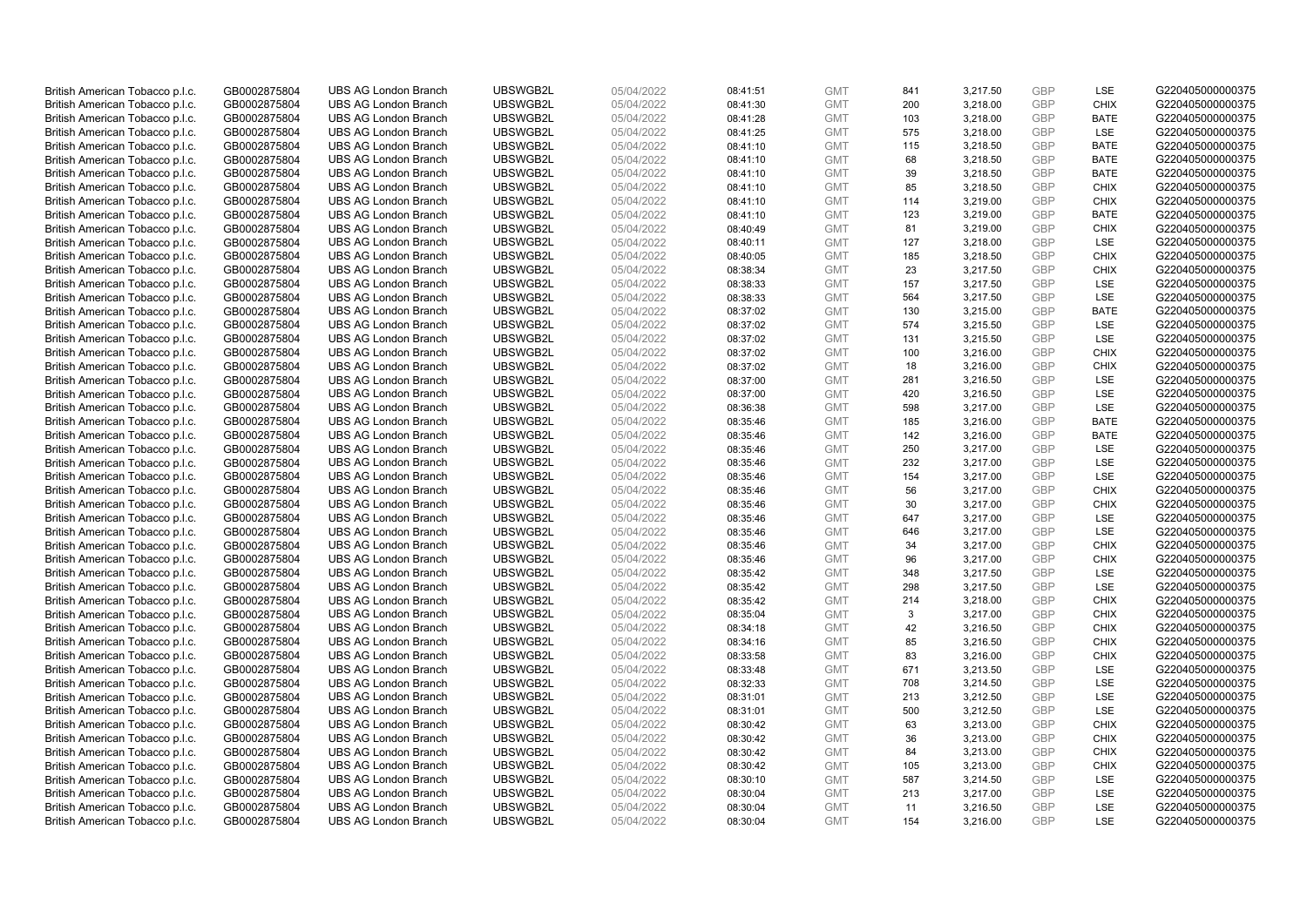| British American Tobacco p.l.c. | GB0002875804 | <b>UBS AG London Branch</b> | UBSWGB2L | 05/04/2022 | 08:30:04 | <b>GMT</b> | 250 | 3,216.00 | <b>GBP</b> | LSE         | G220405000000375 |
|---------------------------------|--------------|-----------------------------|----------|------------|----------|------------|-----|----------|------------|-------------|------------------|
|                                 |              |                             |          |            |          |            | 108 |          | GBP        | <b>BATE</b> |                  |
| British American Tobacco p.l.c. | GB0002875804 | <b>UBS AG London Branch</b> | UBSWGB2L | 05/04/2022 | 08:30:04 | <b>GMT</b> |     | 3,215.50 |            |             | G220405000000375 |
| British American Tobacco p.l.c. | GB0002875804 | <b>UBS AG London Branch</b> | UBSWGB2L | 05/04/2022 | 08:30:04 | <b>GMT</b> | 656 | 3,217.00 | <b>GBP</b> | LSE         | G220405000000375 |
| British American Tobacco p.l.c. | GB0002875804 | <b>UBS AG London Branch</b> | UBSWGB2L | 05/04/2022 | 08:30:04 | <b>GMT</b> | 80  | 3,217.00 | <b>GBP</b> | <b>CHIX</b> | G220405000000375 |
| British American Tobacco p.l.c. | GB0002875804 | <b>UBS AG London Branch</b> | UBSWGB2L | 05/04/2022 | 08:30:04 | <b>GMT</b> | 109 | 3,217.00 | <b>GBP</b> | <b>BATE</b> | G220405000000375 |
| British American Tobacco p.l.c. | GB0002875804 | <b>UBS AG London Branch</b> | UBSWGB2L | 05/04/2022 | 08:30:04 | <b>GMT</b> | 18  | 3,217.00 | <b>GBP</b> | <b>CHIX</b> | G220405000000375 |
| British American Tobacco p.l.c. | GB0002875804 | <b>UBS AG London Branch</b> | UBSWGB2L | 05/04/2022 | 08:30:04 | <b>GMT</b> | 67  | 3,217.00 | GBP        | <b>CHIX</b> | G220405000000375 |
| British American Tobacco p.l.c. | GB0002875804 | <b>UBS AG London Branch</b> | UBSWGB2L | 05/04/2022 | 08:30:04 | <b>GMT</b> | 93  | 3,217.00 | <b>GBP</b> | <b>CHIX</b> | G220405000000375 |
| British American Tobacco p.l.c. | GB0002875804 | <b>UBS AG London Branch</b> | UBSWGB2L | 05/04/2022 | 08:29:23 | <b>GMT</b> | 594 | 3,217.00 | GBP        | LSE         | G220405000000375 |
| British American Tobacco p.l.c. | GB0002875804 | <b>UBS AG London Branch</b> | UBSWGB2L | 05/04/2022 | 08:29:23 | <b>GMT</b> | 134 | 3,217.00 | <b>GBP</b> | LSE         | G220405000000375 |
| British American Tobacco p.l.c. | GB0002875804 | <b>UBS AG London Branch</b> | UBSWGB2L | 05/04/2022 | 08:28:13 | <b>GMT</b> | 100 | 3,216.00 | GBP        | <b>BATE</b> | G220405000000375 |
| British American Tobacco p.l.c. | GB0002875804 | <b>UBS AG London Branch</b> | UBSWGB2L | 05/04/2022 | 08:28:13 | <b>GMT</b> | 33  | 3,216.00 | <b>GBP</b> | <b>BATE</b> | G220405000000375 |
| British American Tobacco p.l.c. | GB0002875804 | <b>UBS AG London Branch</b> | UBSWGB2L | 05/04/2022 | 08:28:13 | <b>GMT</b> | 94  | 3,216.00 | <b>GBP</b> | <b>CHIX</b> | G220405000000375 |
| British American Tobacco p.l.c. | GB0002875804 | <b>UBS AG London Branch</b> | UBSWGB2L | 05/04/2022 | 08:28:13 | <b>GMT</b> | 83  | 3,216.00 | <b>GBP</b> | <b>CHIX</b> | G220405000000375 |
| British American Tobacco p.l.c. | GB0002875804 | <b>UBS AG London Branch</b> | UBSWGB2L | 05/04/2022 | 08:28:13 | <b>GMT</b> | 707 | 3,217.00 | GBP        | <b>LSE</b>  | G220405000000375 |
| British American Tobacco p.l.c. | GB0002875804 | <b>UBS AG London Branch</b> | UBSWGB2L | 05/04/2022 | 08:27:25 | <b>GMT</b> | 728 | 3,216.00 | GBP        | LSE         | G220405000000375 |
| British American Tobacco p.l.c. | GB0002875804 | <b>UBS AG London Branch</b> | UBSWGB2L | 05/04/2022 | 08:27:10 | <b>GMT</b> | 671 | 3,216.50 | GBP        | LSE         | G220405000000375 |
| British American Tobacco p.l.c. | GB0002875804 | <b>UBS AG London Branch</b> | UBSWGB2L | 05/04/2022 | 08:27:04 | <b>GMT</b> | 113 | 3,217.00 | <b>GBP</b> | LSE         | G220405000000375 |
| British American Tobacco p.l.c. | GB0002875804 | <b>UBS AG London Branch</b> | UBSWGB2L | 05/04/2022 | 08:27:04 | <b>GMT</b> | 500 | 3,217.00 | <b>GBP</b> | <b>LSE</b>  | G220405000000375 |
| British American Tobacco p.l.c. | GB0002875804 | <b>UBS AG London Branch</b> | UBSWGB2L | 05/04/2022 | 08:26:17 | <b>GMT</b> | 32  | 3,217.50 | <b>GBP</b> | LSE         | G220405000000375 |
| British American Tobacco p.l.c. | GB0002875804 | <b>UBS AG London Branch</b> | UBSWGB2L | 05/04/2022 | 08:26:17 | <b>GMT</b> | 688 | 3,217.50 | <b>GBP</b> | LSE         | G220405000000375 |
| British American Tobacco p.l.c. | GB0002875804 | <b>UBS AG London Branch</b> | UBSWGB2L | 05/04/2022 | 08:25:40 | <b>GMT</b> | 94  | 3,219.50 | GBP        | <b>CHIX</b> | G220405000000375 |
| British American Tobacco p.l.c. | GB0002875804 | <b>UBS AG London Branch</b> | UBSWGB2L | 05/04/2022 | 08:25:36 | <b>GMT</b> | 101 | 3,220.00 | <b>GBP</b> | <b>BATE</b> | G220405000000375 |
| British American Tobacco p.l.c. | GB0002875804 | <b>UBS AG London Branch</b> | UBSWGB2L | 05/04/2022 | 08:25:36 | <b>GMT</b> | 99  | 3,220.00 | GBP        | <b>CHIX</b> | G220405000000375 |
| British American Tobacco p.l.c. | GB0002875804 | <b>UBS AG London Branch</b> | UBSWGB2L | 05/04/2022 | 08:25:30 | <b>GMT</b> | 86  | 3,221.50 | <b>GBP</b> | <b>CHIX</b> | G220405000000375 |
| British American Tobacco p.l.c. | GB0002875804 | <b>UBS AG London Branch</b> | UBSWGB2L | 05/04/2022 | 08:25:19 | <b>GMT</b> | 117 | 3,223.00 | <b>GBP</b> | <b>BATE</b> | G220405000000375 |
| British American Tobacco p.l.c. | GB0002875804 | <b>UBS AG London Branch</b> | UBSWGB2L | 05/04/2022 | 08:25:19 | <b>GMT</b> | 122 | 3,223.00 | <b>GBP</b> | <b>BATE</b> | G220405000000375 |
| British American Tobacco p.l.c. | GB0002875804 | <b>UBS AG London Branch</b> | UBSWGB2L | 05/04/2022 | 08:25:13 | <b>GMT</b> | 633 | 3,225.00 | GBP        | LSE         | G220405000000375 |
| British American Tobacco p.l.c. | GB0002875804 | <b>UBS AG London Branch</b> | UBSWGB2L | 05/04/2022 | 08:24:27 | <b>GMT</b> | 92  | 3,223.50 | <b>GBP</b> | <b>CHIX</b> | G220405000000375 |
| British American Tobacco p.l.c. | GB0002875804 | <b>UBS AG London Branch</b> | UBSWGB2L | 05/04/2022 | 08:24:27 | <b>GMT</b> | 81  | 3,223.50 | GBP        | <b>CHIX</b> | G220405000000375 |
| British American Tobacco p.l.c. | GB0002875804 | <b>UBS AG London Branch</b> | UBSWGB2L | 05/04/2022 | 08:24:21 | <b>GMT</b> | 725 | 3,224.00 | <b>GBP</b> | <b>LSE</b>  | G220405000000375 |
| British American Tobacco p.l.c. | GB0002875804 | <b>UBS AG London Branch</b> | UBSWGB2L | 05/04/2022 | 08:24:21 | <b>GMT</b> | 36  | 3,224.00 | GBP        | <b>BATE</b> | G220405000000375 |
| British American Tobacco p.l.c. | GB0002875804 | <b>UBS AG London Branch</b> | UBSWGB2L | 05/04/2022 | 08:24:21 | <b>GMT</b> | 12  | 3,224.00 | <b>GBP</b> | <b>BATE</b> | G220405000000375 |
| British American Tobacco p.l.c. | GB0002875804 | <b>UBS AG London Branch</b> | UBSWGB2L | 05/04/2022 | 08:24:21 | <b>GMT</b> | 17  | 3,224.00 | <b>GBP</b> | <b>BATE</b> | G220405000000375 |
| British American Tobacco p.l.c. | GB0002875804 | <b>UBS AG London Branch</b> | UBSWGB2L | 05/04/2022 | 08:24:21 | <b>GMT</b> | 40  | 3,224.00 | <b>GBP</b> | <b>BATE</b> | G220405000000375 |
| British American Tobacco p.l.c. | GB0002875804 | <b>UBS AG London Branch</b> | UBSWGB2L | 05/04/2022 | 08:24:21 | <b>GMT</b> | 123 | 3,224.50 | <b>GBP</b> | <b>CHIX</b> | G220405000000375 |
| British American Tobacco p.l.c. | GB0002875804 | <b>UBS AG London Branch</b> | UBSWGB2L | 05/04/2022 | 08:22:48 | <b>GMT</b> | 92  | 3,222.50 | <b>GBP</b> | <b>CHIX</b> | G220405000000375 |
| British American Tobacco p.l.c. | GB0002875804 | <b>UBS AG London Branch</b> | UBSWGB2L | 05/04/2022 | 08:22:48 | <b>GMT</b> | 80  | 3,222.50 | <b>GBP</b> | <b>CHIX</b> | G220405000000375 |
| British American Tobacco p.l.c. | GB0002875804 | <b>UBS AG London Branch</b> | UBSWGB2L | 05/04/2022 | 08:22:48 | <b>GMT</b> | 267 | 3,223.00 | <b>GBP</b> | LSE         | G220405000000375 |
| British American Tobacco p.l.c. | GB0002875804 | <b>UBS AG London Branch</b> | UBSWGB2L | 05/04/2022 | 08:22:48 | <b>GMT</b> | 286 | 3,223.00 | <b>GBP</b> | <b>LSE</b>  | G220405000000375 |
| British American Tobacco p.l.c. | GB0002875804 | <b>UBS AG London Branch</b> | UBSWGB2L | 05/04/2022 | 08:22:47 | <b>GMT</b> | 117 | 3,223.00 | <b>GBP</b> | LSE         | G220405000000375 |
| British American Tobacco p.l.c. | GB0002875804 | <b>UBS AG London Branch</b> | UBSWGB2L | 05/04/2022 | 08:21:47 | <b>GMT</b> | 117 | 3,224.00 | <b>GBP</b> | <b>BATE</b> | G220405000000375 |
| British American Tobacco p.l.c. | GB0002875804 | <b>UBS AG London Branch</b> | UBSWGB2L | 05/04/2022 | 08:21:44 | <b>GMT</b> | 96  | 3,224.50 | <b>GBP</b> | <b>CHIX</b> | G220405000000375 |
| British American Tobacco p.l.c. | GB0002875804 | <b>UBS AG London Branch</b> | UBSWGB2L | 05/04/2022 | 08:21:42 | <b>GMT</b> | 84  | 3,226.50 | <b>GBP</b> | <b>CHIX</b> | G220405000000375 |
| British American Tobacco p.l.c. | GB0002875804 | <b>UBS AG London Branch</b> | UBSWGB2L | 05/04/2022 | 08:21:42 | <b>GMT</b> | 350 | 3,227.00 | <b>GBP</b> | <b>LSE</b>  | G220405000000375 |
| British American Tobacco p.l.c. | GB0002875804 | <b>UBS AG London Branch</b> | UBSWGB2L | 05/04/2022 | 08:21:42 | <b>GMT</b> | 377 | 3,227.00 | <b>GBP</b> | LSE         | G220405000000375 |
| British American Tobacco p.l.c. | GB0002875804 | <b>UBS AG London Branch</b> | UBSWGB2L | 05/04/2022 | 08:21:03 | <b>GMT</b> | 712 | 3,230.50 | <b>GBP</b> | LSE         | G220405000000375 |
| British American Tobacco p.l.c. | GB0002875804 | <b>UBS AG London Branch</b> | UBSWGB2L | 05/04/2022 | 08:20:15 | <b>GMT</b> | 89  | 3,226.50 | <b>GBP</b> | <b>CHIX</b> | G220405000000375 |
|                                 |              |                             |          |            |          | <b>GMT</b> |     |          | <b>GBP</b> |             |                  |
| British American Tobacco p.l.c. | GB0002875804 | <b>UBS AG London Branch</b> | UBSWGB2L | 05/04/2022 | 08:20:11 |            | 121 | 3,227.00 | <b>GBP</b> | <b>BATE</b> | G220405000000375 |
| British American Tobacco p.l.c. | GB0002875804 | <b>UBS AG London Branch</b> | UBSWGB2L | 05/04/2022 | 08:20:10 | <b>GMT</b> | 94  | 3,228.00 |            | <b>CHIX</b> | G220405000000375 |
| British American Tobacco p.l.c. | GB0002875804 | <b>UBS AG London Branch</b> | UBSWGB2L | 05/04/2022 | 08:20:10 | <b>GMT</b> | 84  | 3,228.00 | <b>GBP</b> | <b>CHIX</b> | G220405000000375 |
| British American Tobacco p.l.c. | GB0002875804 | <b>UBS AG London Branch</b> | UBSWGB2L | 05/04/2022 | 08:19:41 | <b>GMT</b> | 76  | 3,229.50 | <b>GBP</b> | <b>CHIX</b> | G220405000000375 |
| British American Tobacco p.l.c. | GB0002875804 | <b>UBS AG London Branch</b> | UBSWGB2L | 05/04/2022 | 08:19:41 | <b>GMT</b> | 25  | 3,229.50 | <b>GBP</b> | <b>CHIX</b> | G220405000000375 |
| British American Tobacco p.l.c. | GB0002875804 | <b>UBS AG London Branch</b> | UBSWGB2L | 05/04/2022 | 08:19:41 | <b>GMT</b> | 692 | 3.229.50 | GBP        | <b>LSE</b>  | G220405000000375 |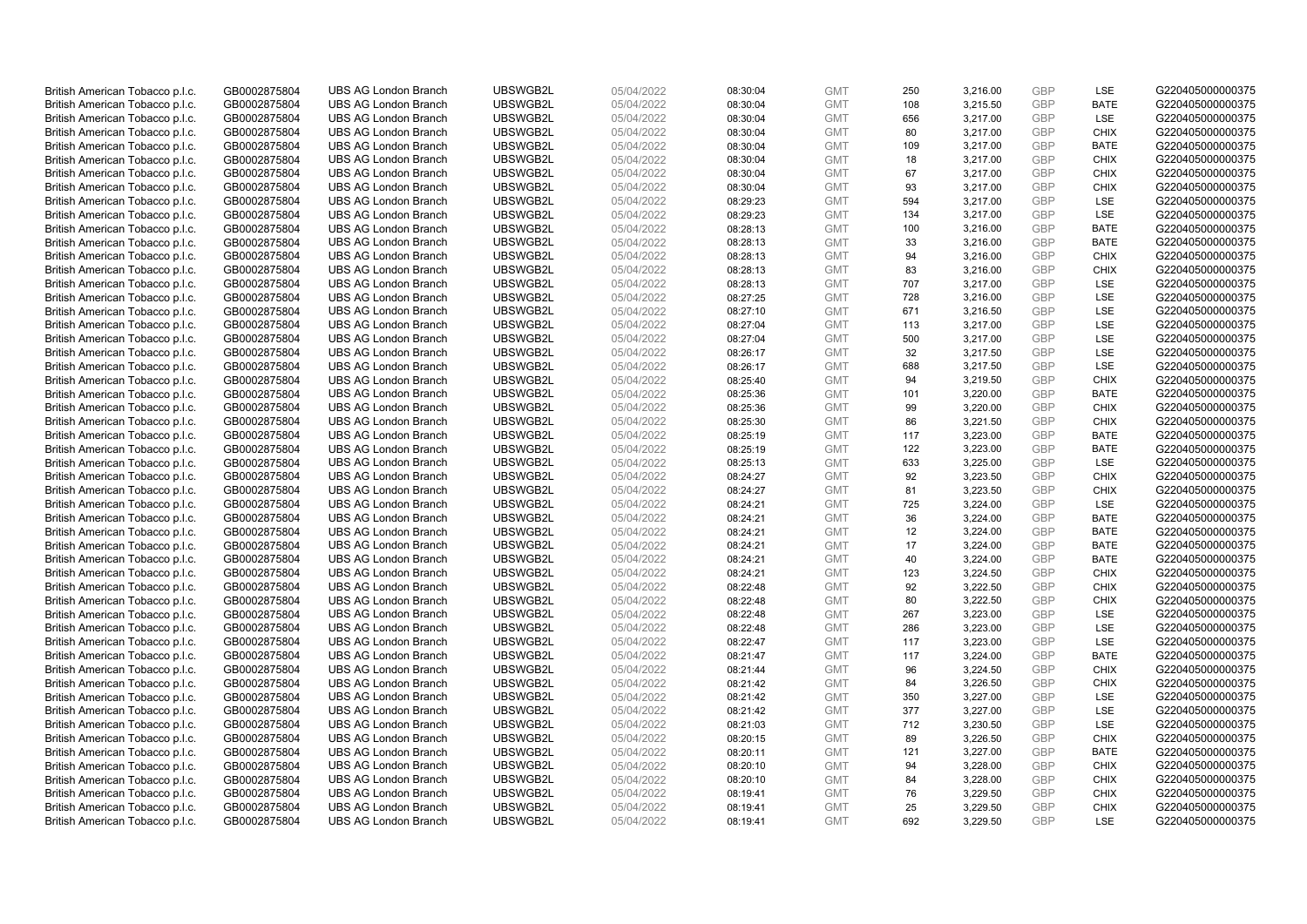| British American Tobacco p.l.c. | GB0002875804 | <b>UBS AG London Branch</b> | UBSWGB2L | 05/04/2022 | 08:19:41 | <b>GMT</b> | 714 | 3,229.50 | <b>GBP</b> | LSE         | G220405000000375 |
|---------------------------------|--------------|-----------------------------|----------|------------|----------|------------|-----|----------|------------|-------------|------------------|
| British American Tobacco p.l.c. | GB0002875804 | <b>UBS AG London Branch</b> | UBSWGB2L | 05/04/2022 | 08:19:41 | <b>GMT</b> | 116 | 3,229.50 | GBP        | <b>CHIX</b> | G220405000000375 |
| British American Tobacco p.l.c. | GB0002875804 | <b>UBS AG London Branch</b> | UBSWGB2L | 05/04/2022 | 08:18:43 | <b>GMT</b> | 124 | 3,230.00 | <b>GBP</b> | <b>BATE</b> | G220405000000375 |
| British American Tobacco p.l.c. | GB0002875804 | <b>UBS AG London Branch</b> | UBSWGB2L | 05/04/2022 | 08:18:40 | <b>GMT</b> | 103 | 3,231.50 | <b>GBP</b> | <b>CHIX</b> | G220405000000375 |
| British American Tobacco p.l.c. | GB0002875804 | <b>UBS AG London Branch</b> | UBSWGB2L | 05/04/2022 | 08:18:39 | <b>GMT</b> | 656 | 3,233.00 | GBP        | <b>LSE</b>  | G220405000000375 |
| British American Tobacco p.l.c. | GB0002875804 | <b>UBS AG London Branch</b> | UBSWGB2L | 05/04/2022 | 08:17:36 | <b>GMT</b> | 111 | 3,235.00 | <b>GBP</b> | <b>BATE</b> | G220405000000375 |
| British American Tobacco p.l.c. | GB0002875804 | <b>UBS AG London Branch</b> | UBSWGB2L | 05/04/2022 | 08:17:33 | <b>GMT</b> | 97  | 3,236.00 | GBP        | <b>CHIX</b> | G220405000000375 |
| British American Tobacco p.l.c. | GB0002875804 | <b>UBS AG London Branch</b> | UBSWGB2L | 05/04/2022 | 08:17:33 | <b>GMT</b> | 93  | 3,236.00 | <b>GBP</b> | <b>CHIX</b> | G220405000000375 |
| British American Tobacco p.l.c. | GB0002875804 | <b>UBS AG London Branch</b> | UBSWGB2L | 05/04/2022 | 08:17:33 | <b>GMT</b> | 692 | 3,237.00 | GBP        | LSE         | G220405000000375 |
| British American Tobacco p.l.c. | GB0002875804 | <b>UBS AG London Branch</b> | UBSWGB2L | 05/04/2022 | 08:17:24 | <b>GMT</b> | 598 | 3,238.00 | <b>GBP</b> | LSE         | G220405000000375 |
| British American Tobacco p.l.c. | GB0002875804 | <b>UBS AG London Branch</b> | UBSWGB2L | 05/04/2022 | 08:16:39 | <b>GMT</b> | 115 | 3,239.00 | GBP        | CHIX        | G220405000000375 |
| British American Tobacco p.l.c. | GB0002875804 | <b>UBS AG London Branch</b> | UBSWGB2L | 05/04/2022 | 08:16:39 | <b>GMT</b> | 116 | 3,239.00 | <b>GBP</b> | <b>CHIX</b> | G220405000000375 |
| British American Tobacco p.l.c. | GB0002875804 | <b>UBS AG London Branch</b> | UBSWGB2L | 05/04/2022 | 08:16:38 | <b>GMT</b> | 158 | 3,239.50 | GBP        | <b>BATE</b> | G220405000000375 |
| British American Tobacco p.l.c. | GB0002875804 | <b>UBS AG London Branch</b> | UBSWGB2L | 05/04/2022 | 08:16:38 | <b>GMT</b> | 107 | 3,240.00 | <b>GBP</b> | <b>BATE</b> | G220405000000375 |
| British American Tobacco p.l.c. | GB0002875804 | <b>UBS AG London Branch</b> | UBSWGB2L | 05/04/2022 | 08:16:38 | <b>GMT</b> | 591 | 3,240.00 | GBP        | <b>LSE</b>  | G220405000000375 |
| British American Tobacco p.l.c. | GB0002875804 | <b>UBS AG London Branch</b> | UBSWGB2L | 05/04/2022 | 08:16:38 | <b>GMT</b> | 120 | 3,240.00 | <b>GBP</b> | <b>BATE</b> | G220405000000375 |
| British American Tobacco p.l.c. | GB0002875804 | <b>UBS AG London Branch</b> | UBSWGB2L | 05/04/2022 | 08:16:38 | <b>GMT</b> | 115 | 3,240.00 | <b>GBP</b> | <b>BATE</b> | G220405000000375 |
| British American Tobacco p.l.c. | GB0002875804 | <b>UBS AG London Branch</b> | UBSWGB2L | 05/04/2022 | 08:16:20 | <b>GMT</b> | 645 | 3,241.00 | <b>GBP</b> | LSE         | G220405000000375 |
| British American Tobacco p.l.c. | GB0002875804 | <b>UBS AG London Branch</b> | UBSWGB2L | 05/04/2022 | 08:16:19 | <b>GMT</b> | 85  | 3,241.50 | <b>GBP</b> | <b>CHIX</b> | G220405000000375 |
| British American Tobacco p.l.c. | GB0002875804 | <b>UBS AG London Branch</b> | UBSWGB2L | 05/04/2022 | 08:16:19 | <b>GMT</b> | 175 | 3,242.00 | <b>GBP</b> | <b>CHIX</b> | G220405000000375 |
| British American Tobacco p.l.c. | GB0002875804 | <b>UBS AG London Branch</b> | UBSWGB2L | 05/04/2022 | 08:16:00 | <b>GMT</b> | 586 | 3,241.50 | <b>GBP</b> | <b>LSE</b>  | G220405000000375 |
| British American Tobacco p.l.c. | GB0002875804 | <b>UBS AG London Branch</b> | UBSWGB2L | 05/04/2022 | 08:15:25 | <b>GMT</b> | 648 | 3,240.50 | <b>GBP</b> | LSE         | G220405000000375 |
| British American Tobacco p.l.c. | GB0002875804 | <b>UBS AG London Branch</b> | UBSWGB2L | 05/04/2022 | 08:14:58 | <b>GMT</b> | 37  | 3,237.50 | <b>GBP</b> | <b>CHIX</b> | G220405000000375 |
| British American Tobacco p.l.c. | GB0002875804 | <b>UBS AG London Branch</b> | UBSWGB2L | 05/04/2022 | 08:14:58 | <b>GMT</b> | 57  | 3,237.50 | GBP        | <b>CHIX</b> | G220405000000375 |
| British American Tobacco p.l.c. | GB0002875804 | <b>UBS AG London Branch</b> | UBSWGB2L | 05/04/2022 | 08:14:13 | <b>GMT</b> | 89  | 3,237.50 | GBP        | <b>CHIX</b> | G220405000000375 |
| British American Tobacco p.l.c. | GB0002875804 | <b>UBS AG London Branch</b> | UBSWGB2L | 05/04/2022 | 08:14:13 | <b>GMT</b> | 622 | 3,238.00 | <b>GBP</b> | <b>LSE</b>  | G220405000000375 |
| British American Tobacco p.l.c. | GB0002875804 | <b>UBS AG London Branch</b> | UBSWGB2L | 05/04/2022 | 08:13:01 | <b>GMT</b> | 116 | 3,241.50 | <b>GBP</b> | <b>BATE</b> | G220405000000375 |
| British American Tobacco p.l.c. | GB0002875804 | <b>UBS AG London Branch</b> | UBSWGB2L | 05/04/2022 | 08:13:01 | <b>GMT</b> | 101 | 3,241.50 | <b>GBP</b> | <b>BATE</b> | G220405000000375 |
| British American Tobacco p.l.c. | GB0002875804 | <b>UBS AG London Branch</b> | UBSWGB2L | 05/04/2022 | 08:12:59 | <b>GMT</b> | 224 | 3,242.50 | <b>GBP</b> | LSE         | G220405000000375 |
| British American Tobacco p.l.c. | GB0002875804 | <b>UBS AG London Branch</b> | UBSWGB2L | 05/04/2022 | 08:12:59 | <b>GMT</b> | 393 | 3,242.50 | <b>GBP</b> | LSE         | G220405000000375 |
| British American Tobacco p.l.c. | GB0002875804 | <b>UBS AG London Branch</b> | UBSWGB2L | 05/04/2022 | 08:12:45 | <b>GMT</b> | 97  | 3,243.00 | <b>GBP</b> | <b>CHIX</b> | G220405000000375 |
| British American Tobacco p.l.c. | GB0002875804 | <b>UBS AG London Branch</b> | UBSWGB2L | 05/04/2022 | 08:12:45 | <b>GMT</b> | 85  | 3,243.00 | <b>GBP</b> | <b>CHIX</b> | G220405000000375 |
| British American Tobacco p.l.c. | GB0002875804 | <b>UBS AG London Branch</b> | UBSWGB2L | 05/04/2022 | 08:12:45 | <b>GMT</b> | 98  | 3,243.00 | <b>GBP</b> | CHIX        | G220405000000375 |
| British American Tobacco p.l.c. | GB0002875804 | <b>UBS AG London Branch</b> | UBSWGB2L | 05/04/2022 | 08:12:38 | <b>GMT</b> | 101 | 3,244.00 | <b>GBP</b> | <b>CHIX</b> | G220405000000375 |
| British American Tobacco p.l.c. | GB0002875804 | <b>UBS AG London Branch</b> | UBSWGB2L | 05/04/2022 | 08:11:21 | <b>GMT</b> | 97  | 3,246.00 | GBP        | CHIX        | G220405000000375 |
| British American Tobacco p.l.c. | GB0002875804 | <b>UBS AG London Branch</b> | UBSWGB2L | 05/04/2022 | 08:11:21 | <b>GMT</b> | 194 | 3,247.50 | <b>GBP</b> | <b>LSE</b>  | G220405000000375 |
| British American Tobacco p.l.c. | GB0002875804 | <b>UBS AG London Branch</b> | UBSWGB2L | 05/04/2022 | 08:11:21 | <b>GMT</b> | 406 | 3,247.50 | GBP        | <b>LSE</b>  | G220405000000375 |
| British American Tobacco p.l.c. | GB0002875804 | <b>UBS AG London Branch</b> | UBSWGB2L | 05/04/2022 | 08:10:45 | <b>GMT</b> | 717 | 3,248.50 | <b>GBP</b> | LSE         | G220405000000375 |
| British American Tobacco p.l.c. | GB0002875804 | <b>UBS AG London Branch</b> | UBSWGB2L | 05/04/2022 | 08:10:11 | <b>GMT</b> | 94  | 3,248.00 | <b>GBP</b> | <b>CHIX</b> | G220405000000375 |
| British American Tobacco p.l.c. | GB0002875804 | <b>UBS AG London Branch</b> | UBSWGB2L | 05/04/2022 | 08:10:08 | <b>GMT</b> | 123 | 3,250.50 | <b>GBP</b> | <b>BATE</b> | G220405000000375 |
| British American Tobacco p.l.c. | GB0002875804 | <b>UBS AG London Branch</b> | UBSWGB2L | 05/04/2022 | 08:10:08 | <b>GMT</b> | 114 | 3,250.50 | <b>GBP</b> | <b>BATE</b> | G220405000000375 |
| British American Tobacco p.l.c. | GB0002875804 | <b>UBS AG London Branch</b> | UBSWGB2L | 05/04/2022 | 08:10:08 | <b>GMT</b> | 32  | 3,250.50 | <b>GBP</b> | <b>BATE</b> | G220405000000375 |
| British American Tobacco p.l.c. | GB0002875804 | <b>UBS AG London Branch</b> | UBSWGB2L | 05/04/2022 | 08:10:08 | <b>GMT</b> | 44  | 3,250.50 | <b>GBP</b> | <b>BATE</b> | G220405000000375 |
| British American Tobacco p.l.c. | GB0002875804 | <b>UBS AG London Branch</b> | UBSWGB2L | 05/04/2022 | 08:10:08 | <b>GMT</b> | 60  | 3,251.50 | <b>GBP</b> | <b>BATE</b> | G220405000000375 |
| British American Tobacco p.l.c. | GB0002875804 | <b>UBS AG London Branch</b> | UBSWGB2L | 05/04/2022 | 08:10:08 | <b>GMT</b> | 647 | 3,251.50 | <b>GBP</b> | LSE         | G220405000000375 |
| British American Tobacco p.l.c. | GB0002875804 | <b>UBS AG London Branch</b> | UBSWGB2L | 05/04/2022 | 08:10:08 | <b>GMT</b> | 56  | 3,251.50 | <b>GBP</b> | <b>BATE</b> | G220405000000375 |
| British American Tobacco p.l.c. | GB0002875804 | <b>UBS AG London Branch</b> | UBSWGB2L | 05/04/2022 | 08:10:08 | <b>GMT</b> | 84  | 3,251.50 | <b>GBP</b> | <b>CHIX</b> | G220405000000375 |
| British American Tobacco p.l.c. | GB0002875804 | <b>UBS AG London Branch</b> | UBSWGB2L | 05/04/2022 | 08:10:08 | <b>GMT</b> | 112 | 3,252.00 | <b>GBP</b> | <b>CHIX</b> | G220405000000375 |
| British American Tobacco p.l.c. | GB0002875804 | <b>UBS AG London Branch</b> | UBSWGB2L | 05/04/2022 | 08:10:08 | <b>GMT</b> | 122 | 3,251.50 | <b>GBP</b> | <b>BATE</b> | G220405000000375 |
| British American Tobacco p.l.c. | GB0002875804 | <b>UBS AG London Branch</b> | UBSWGB2L | 05/04/2022 | 08:10:08 | <b>GMT</b> | 593 | 3,252.50 | <b>GBP</b> | <b>LSE</b>  | G220405000000375 |
| British American Tobacco p.l.c. | GB0002875804 | <b>UBS AG London Branch</b> | UBSWGB2L | 05/04/2022 | 08:10:08 | <b>GMT</b> | 85  | 3,253.00 | <b>GBP</b> | <b>CHIX</b> | G220405000000375 |
| British American Tobacco p.l.c. | GB0002875804 | <b>UBS AG London Branch</b> | UBSWGB2L | 05/04/2022 | 08:10:08 | <b>GMT</b> | 101 | 3,253.00 | <b>GBP</b> | <b>CHIX</b> | G220405000000375 |
| British American Tobacco p.l.c. | GB0002875804 | <b>UBS AG London Branch</b> | UBSWGB2L | 05/04/2022 | 08:10:08 | <b>GMT</b> | 183 | 3,253.00 | <b>GBP</b> | <b>CHIX</b> | G220405000000375 |
| British American Tobacco p.l.c. | GB0002875804 | <b>UBS AG London Branch</b> | UBSWGB2L | 05/04/2022 | 08:08:58 | <b>GMT</b> | 98  | 3.249.00 | GBP        | CHIX        | G220405000000375 |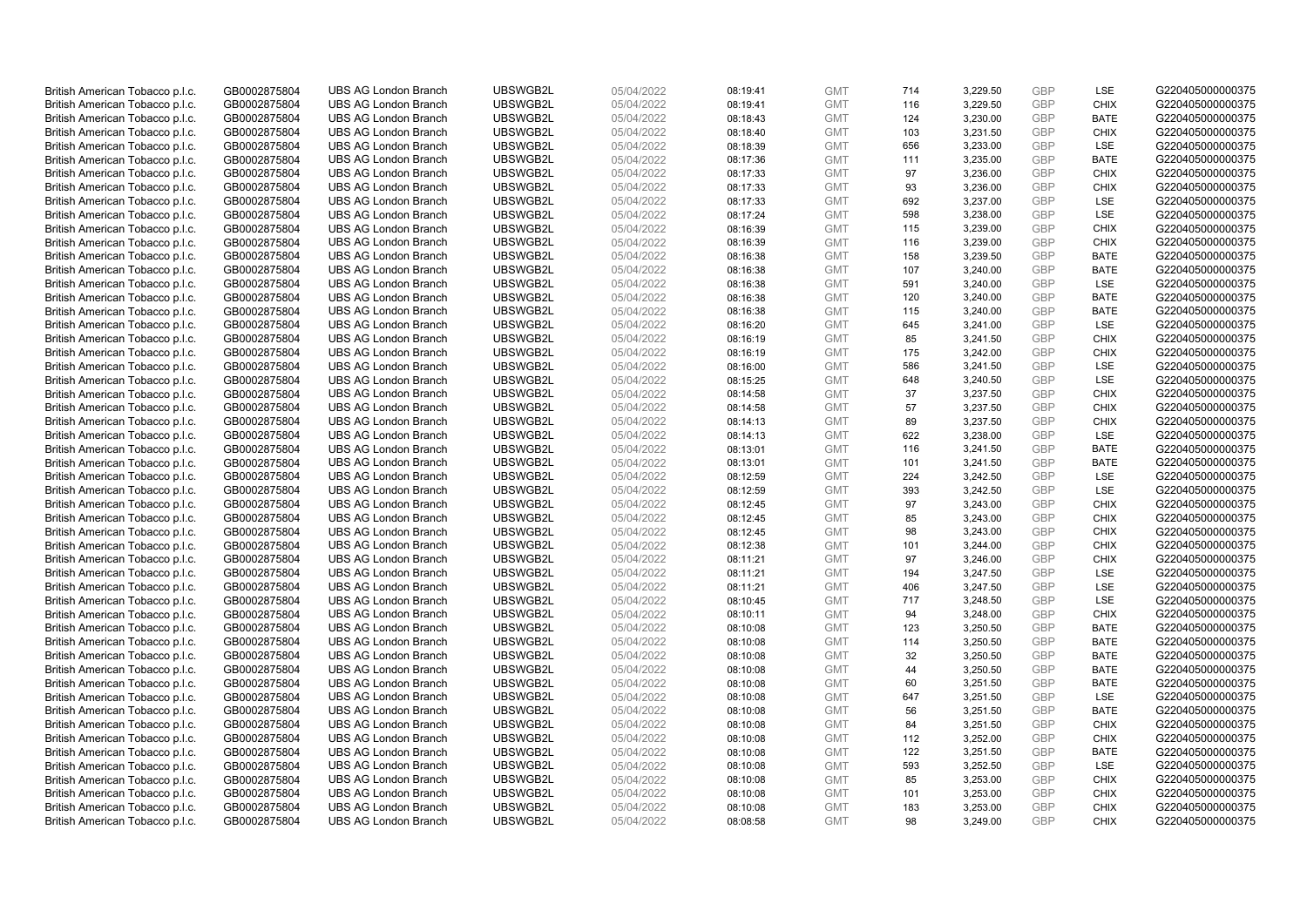| British American Tobacco p.l.c.                                    | GB0002875804                 | <b>UBS AG London Branch</b>                                | UBSWGB2L             | 05/04/2022               | 08:08:58             | <b>GMT</b>               | 81             | 3,249.00             | <b>GBP</b>        | <b>CHIX</b>                | G220405000000375                     |
|--------------------------------------------------------------------|------------------------------|------------------------------------------------------------|----------------------|--------------------------|----------------------|--------------------------|----------------|----------------------|-------------------|----------------------------|--------------------------------------|
| British American Tobacco p.l.c.                                    | GB0002875804                 | <b>UBS AG London Branch</b>                                | UBSWGB2L             | 05/04/2022               | 08:08:58             | <b>GMT</b>               | 99             | 3,249.00             | GBP               | CHIX                       | G220405000000375                     |
| British American Tobacco p.l.c.                                    | GB0002875804                 | <b>UBS AG London Branch</b>                                | UBSWGB2L             | 05/04/2022               | 08:08:45             | <b>GMT</b>               | 574            | 3,250.50             | <b>GBP</b>        | LSE                        | G220405000000375                     |
| British American Tobacco p.l.c.                                    | GB0002875804                 | <b>UBS AG London Branch</b>                                | UBSWGB2L             | 05/04/2022               | 08:08:45             | <b>GMT</b>               | 146            | 3,250.50             | <b>GBP</b>        | LSE                        | G220405000000375                     |
| British American Tobacco p.l.c.                                    | GB0002875804                 | <b>UBS AG London Branch</b>                                | UBSWGB2L             | 05/04/2022               | 08:07:12             | <b>GMT</b>               | 24             | 3,238.50             | <b>GBP</b>        | <b>BATE</b>                | G220405000000375                     |
| British American Tobacco p.l.c.                                    | GB0002875804                 | <b>UBS AG London Branch</b>                                | UBSWGB2L             | 05/04/2022               | 08:06:53             | <b>GMT</b>               | 307            | 3,241.00             | <b>GBP</b>        | <b>LSE</b>                 | G220405000000375                     |
| British American Tobacco p.l.c.                                    | GB0002875804                 | <b>UBS AG London Branch</b>                                | UBSWGB2L             | 05/04/2022               | 08:06:53             | <b>GMT</b>               | 117            | 3,240.50             | <b>GBP</b>        | LSE                        | G220405000000375                     |
| British American Tobacco p.l.c.                                    | GB0002875804                 | <b>UBS AG London Branch</b>                                | UBSWGB2L             | 05/04/2022               | 08:06:53             | <b>GMT</b>               | 250            | 3,240.50             | <b>GBP</b>        | LSE                        | G220405000000375                     |
| British American Tobacco p.l.c.                                    | GB0002875804                 | <b>UBS AG London Branch</b>                                | UBSWGB2L             | 05/04/2022               | 08:06:53             | <b>GMT</b>               | 87             | 3,241.50             | <b>GBP</b>        | <b>CHIX</b>                | G220405000000375                     |
| British American Tobacco p.l.c.                                    | GB0002875804                 | <b>UBS AG London Branch</b>                                | UBSWGB2L             | 05/04/2022               | 08:06:53             | <b>GMT</b>               | 83             | 3,242.00             | <b>GBP</b>        | <b>CHIX</b>                | G220405000000375                     |
| British American Tobacco p.l.c.                                    | GB0002875804                 | <b>UBS AG London Branch</b>                                | UBSWGB2L             | 05/04/2022               | 08:06:50             | <b>GMT</b>               | 89             | 3,243.00             | <b>GBP</b>        | <b>CHIX</b>                | G220405000000375                     |
| British American Tobacco p.l.c.                                    | GB0002875804                 | <b>UBS AG London Branch</b>                                | UBSWGB2L             | 05/04/2022               | 08:06:02             | <b>GMT</b>               | 120            | 3,242.00             | <b>GBP</b>        | <b>BATE</b>                | G220405000000375                     |
| British American Tobacco p.l.c.                                    | GB0002875804                 | <b>UBS AG London Branch</b>                                | UBSWGB2L             | 05/04/2022               | 08:06:02             | <b>GMT</b>               | 115            | 3,242.00             | GBP               | <b>BATE</b>                | G220405000000375                     |
| British American Tobacco p.l.c.                                    | GB0002875804                 | <b>UBS AG London Branch</b>                                | UBSWGB2L             | 05/04/2022               | 08:06:02             | <b>GMT</b>               | 724            | 3,243.00             | <b>GBP</b><br>GBP | LSE<br>CHIX                | G220405000000375                     |
| British American Tobacco p.l.c.                                    | GB0002875804                 | <b>UBS AG London Branch</b>                                | UBSWGB2L             | 05/04/2022               | 08:05:11             | <b>GMT</b>               | 103            | 3,244.00             |                   |                            | G220405000000375                     |
| British American Tobacco p.l.c.                                    | GB0002875804                 | <b>UBS AG London Branch</b>                                | UBSWGB2L<br>UBSWGB2L | 05/04/2022               | 08:05:11             | <b>GMT</b>               | 339            | 3,245.50             | GBP<br>GBP        | <b>LSE</b>                 | G220405000000375                     |
| British American Tobacco p.l.c.                                    | GB0002875804                 | <b>UBS AG London Branch</b>                                |                      | 05/04/2022               | 08:05:10             | <b>GMT</b>               | 288            | 3,245.50             | GBP               | LSE                        | G220405000000375                     |
| British American Tobacco p.l.c.                                    | GB0002875804                 | <b>UBS AG London Branch</b>                                | UBSWGB2L             | 05/04/2022               | 08:05:10             | <b>GMT</b>               | 115            | 3,247.00             |                   | <b>BATE</b>                | G220405000000375                     |
| British American Tobacco p.l.c.                                    | GB0002875804                 | <b>UBS AG London Branch</b>                                | UBSWGB2L             | 05/04/2022               | 08:05:10             | <b>GMT</b>               | 129            | 3,248.00             | <b>GBP</b>        | <b>CHIX</b>                | G220405000000375                     |
| British American Tobacco p.l.c.                                    | GB0002875804                 | <b>UBS AG London Branch</b>                                | UBSWGB2L             | 05/04/2022               | 08:05:10             | <b>GMT</b>               | 8              | 3,248.00             | <b>GBP</b>        | <b>CHIX</b>                | G220405000000375                     |
| British American Tobacco p.l.c.                                    | GB0002875804                 | <b>UBS AG London Branch</b>                                | UBSWGB2L<br>UBSWGB2L | 05/04/2022<br>05/04/2022 | 08:05:10             | <b>GMT</b>               | 102<br>120     | 3,247.00             | <b>GBP</b><br>GBP | <b>BATE</b><br><b>CHIX</b> | G220405000000375<br>G220405000000375 |
| British American Tobacco p.l.c.                                    | GB0002875804                 | <b>UBS AG London Branch</b>                                |                      |                          | 08:05:10             | <b>GMT</b>               |                | 3,248.00             |                   |                            |                                      |
| British American Tobacco p.l.c.<br>British American Tobacco p.l.c. | GB0002875804<br>GB0002875804 | <b>UBS AG London Branch</b><br><b>UBS AG London Branch</b> | UBSWGB2L<br>UBSWGB2L | 05/04/2022<br>05/04/2022 | 08:04:45             | <b>GMT</b><br><b>GMT</b> | 107<br>117     | 3,249.00             | <b>GBP</b><br>GBP | <b>CHIX</b><br><b>CHIX</b> | G220405000000375<br>G220405000000375 |
|                                                                    |                              | <b>UBS AG London Branch</b>                                | UBSWGB2L             |                          | 08:04:25             |                          | 640            | 3,248.00<br>3,248.50 | <b>GBP</b>        | LSE                        | G220405000000375                     |
| British American Tobacco p.l.c.<br>British American Tobacco p.l.c. | GB0002875804<br>GB0002875804 | <b>UBS AG London Branch</b>                                | UBSWGB2L             | 05/04/2022<br>05/04/2022 | 08:04:25<br>08:04:25 | <b>GMT</b><br><b>GMT</b> | $\overline{1}$ | 3,248.50             | GBP               | LSE                        | G220405000000375                     |
|                                                                    |                              | <b>UBS AG London Branch</b>                                | UBSWGB2L             |                          |                      | <b>GMT</b>               | 11             |                      | <b>GBP</b>        | <b>CHIX</b>                | G220405000000375                     |
| British American Tobacco p.l.c.<br>British American Tobacco p.l.c. | GB0002875804                 | <b>UBS AG London Branch</b>                                | UBSWGB2L             | 05/04/2022<br>05/04/2022 | 08:04:19             | <b>GMT</b>               | 21             | 3,248.50<br>3,249.50 | GBP               | <b>LSE</b>                 | G220405000000375                     |
| British American Tobacco p.l.c.                                    | GB0002875804<br>GB0002875804 | <b>UBS AG London Branch</b>                                | UBSWGB2L             | 05/04/2022               | 08:04:10<br>08:04:10 | <b>GMT</b>               | 123            | 3,249.50             | <b>GBP</b>        | LSE                        | G220405000000375                     |
| British American Tobacco p.l.c.                                    | GB0002875804                 | <b>UBS AG London Branch</b>                                | UBSWGB2L             | 05/04/2022               | 08:04:10             | <b>GMT</b>               | 118            | 3,249.50             | GBP               | LSE                        | G220405000000375                     |
| British American Tobacco p.l.c.                                    | GB0002875804                 | <b>UBS AG London Branch</b>                                | UBSWGB2L             | 05/04/2022               | 08:04:10             | <b>GMT</b>               | 251            | 3,249.50             | <b>GBP</b>        | LSE                        | G220405000000375                     |
| British American Tobacco p.l.c.                                    | GB0002875804                 | <b>UBS AG London Branch</b>                                | UBSWGB2L             | 05/04/2022               | 08:04:05             | <b>GMT</b>               | 109            | 3,249.50             | <b>GBP</b>        | <b>LSE</b>                 | G220405000000375                     |
| British American Tobacco p.l.c.                                    | GB0002875804                 | <b>UBS AG London Branch</b>                                | UBSWGB2L             | 05/04/2022               | 08:04:05             | <b>GMT</b>               | 49             | 3,249.50             | <b>GBP</b>        | LSE                        | G220405000000375                     |
| British American Tobacco p.l.c.                                    | GB0002875804                 | <b>UBS AG London Branch</b>                                | UBSWGB2L             | 05/04/2022               | 08:03:48             | <b>GMT</b>               | 43             | 3,250.50             | <b>GBP</b>        | <b>CHIX</b>                | G220405000000375                     |
| British American Tobacco p.l.c.                                    | GB0002875804                 | <b>UBS AG London Branch</b>                                | UBSWGB2L             | 05/04/2022               | 08:03:48             | <b>GMT</b>               | 45             | 3,250.50             | <b>GBP</b>        | <b>CHIX</b>                | G220405000000375                     |
| British American Tobacco p.l.c.                                    | GB0002875804                 | <b>UBS AG London Branch</b>                                | UBSWGB2L             | 05/04/2022               | 08:03:04             | <b>GMT</b>               | 124            | 3,251.50             | <b>GBP</b>        | <b>BATE</b>                | G220405000000375                     |
| British American Tobacco p.l.c.                                    | GB0002875804                 | <b>UBS AG London Branch</b>                                | UBSWGB2L             | 05/04/2022               | 08:03:03             | <b>GMT</b>               | 299            | 3,252.00             | <b>GBP</b>        | <b>LSE</b>                 | G220405000000375                     |
| British American Tobacco p.l.c.                                    | GB0002875804                 | <b>UBS AG London Branch</b>                                | UBSWGB2L             | 05/04/2022               | 08:03:03             | <b>GMT</b>               | 129            | 3,252.00             | <b>GBP</b>        | LSE                        | G220405000000375                     |
| British American Tobacco p.l.c.                                    | GB0002875804                 | <b>UBS AG London Branch</b>                                | UBSWGB2L             | 05/04/2022               | 08:03:01             | <b>GMT</b>               | 51             | 3,252.50             | <b>GBP</b>        | <b>CHIX</b>                | G220405000000375                     |
| British American Tobacco p.l.c.                                    | GB0002875804                 | <b>UBS AG London Branch</b>                                | UBSWGB2L             | 05/04/2022               | 08:03:01             | <b>GMT</b>               | 266            | 3,252.00             | <b>GBP</b>        | <b>LSE</b>                 | G220405000000375                     |
| British American Tobacco p.l.c.                                    | GB0002875804                 | <b>UBS AG London Branch</b>                                | UBSWGB2L             | 05/04/2022               | 08:03:00             | <b>GMT</b>               | 668            | 3,252.50             | <b>GBP</b>        | LSE                        | G220405000000375                     |
| British American Tobacco p.l.c.                                    | GB0002875804                 | <b>UBS AG London Branch</b>                                | UBSWGB2L             | 05/04/2022               | 08:02:58             | <b>GMT</b>               | 72             | 3,253.50             | <b>GBP</b>        | <b>CHIX</b>                | G220405000000375                     |
| British American Tobacco p.l.c.                                    | GB0002875804                 | <b>UBS AG London Branch</b>                                | UBSWGB2L             | 05/04/2022               | 08:02:58             | <b>GMT</b>               | 18             | 3,253.50             | <b>GBP</b>        | <b>CHIX</b>                | G220405000000375                     |
| British American Tobacco p.l.c.                                    | GB0002875804                 | <b>UBS AG London Branch</b>                                | UBSWGB2L             | 05/04/2022               | 08:02:57             | <b>GMT</b>               | 151            | 3,254.00             | <b>GBP</b>        | <b>CHIX</b>                | G220405000000375                     |
| British American Tobacco p.l.c.                                    | GB0002875804                 | <b>UBS AG London Branch</b>                                | UBSWGB2L             | 05/04/2022               | 08:02:57             | <b>GMT</b>               | 760            | 3,254.50             | <b>GBP</b>        | LSE                        | G220405000000375                     |
| British American Tobacco p.l.c.                                    | GB0002875804                 | <b>UBS AG London Branch</b>                                | UBSWGB2L             | 05/04/2022               | 08:02:57             | <b>GMT</b>               | 124            | 3,254.50             | <b>GBP</b>        | <b>BATE</b>                | G220405000000375                     |
| British American Tobacco p.l.c.                                    | GB0002875804                 | <b>UBS AG London Branch</b>                                | UBSWGB2L             | 05/04/2022               | 08:02:57             | <b>GMT</b>               | 119            | 3,254.50             | <b>GBP</b>        | <b>BATE</b>                | G220405000000375                     |
| British American Tobacco p.l.c.                                    | GB0002875804                 | <b>UBS AG London Branch</b>                                | UBSWGB2L             | 05/04/2022               | 08:02:57             | <b>GMT</b>               | 2              | 3,254.50             | GBP               | LSE                        | G220405000000375                     |
| British American Tobacco p.l.c.                                    | GB0002875804                 | <b>UBS AG London Branch</b>                                | UBSWGB2L             | 05/04/2022               | 08:02:56             | <b>GMT</b>               | 850            | 3,255.00             | <b>GBP</b>        | LSE                        | G220405000000375                     |
| British American Tobacco p.l.c.                                    | GB0002875804                 | <b>UBS AG London Branch</b>                                | UBSWGB2L             | 05/04/2022               | 08:02:56             | <b>GMT</b>               | 131            | 3,255.00             | GBP               | <b>BATE</b>                | G220405000000375                     |
| British American Tobacco p.l.c.                                    | GB0002875804                 | <b>UBS AG London Branch</b>                                | UBSWGB2L             | 05/04/2022               | 08:02:56             | <b>GMT</b>               | 95             | 3,255.00             | <b>GBP</b>        | <b>CHIX</b>                | G220405000000375                     |
| British American Tobacco p.l.c.                                    | GB0002875804                 | <b>UBS AG London Branch</b>                                | UBSWGB2L             | 05/04/2022               | 08:02:43             | <b>GMT</b>               | 196            | 3,255.50             | <b>GBP</b>        | <b>CHIX</b>                | G220405000000375                     |
| British American Tobacco p.l.c.                                    | GB0002875804                 | <b>UBS AG London Branch</b>                                | UBSWGB2L             | 05/04/2022               | 08:02:23             | <b>GMT</b>               | 737            | 3,251.50             | <b>GBP</b>        | <b>LSE</b>                 | G220405000000375                     |
| British American Tobacco p.l.c.                                    | GB0002875804                 | <b>UBS AG London Branch</b>                                | UBSWGB2L             | 05/04/2022               | 08:02:11             | <b>GMT</b>               | $\overline{4}$ | 3.253.50             | GBP               | CHIX                       | G220405000000375                     |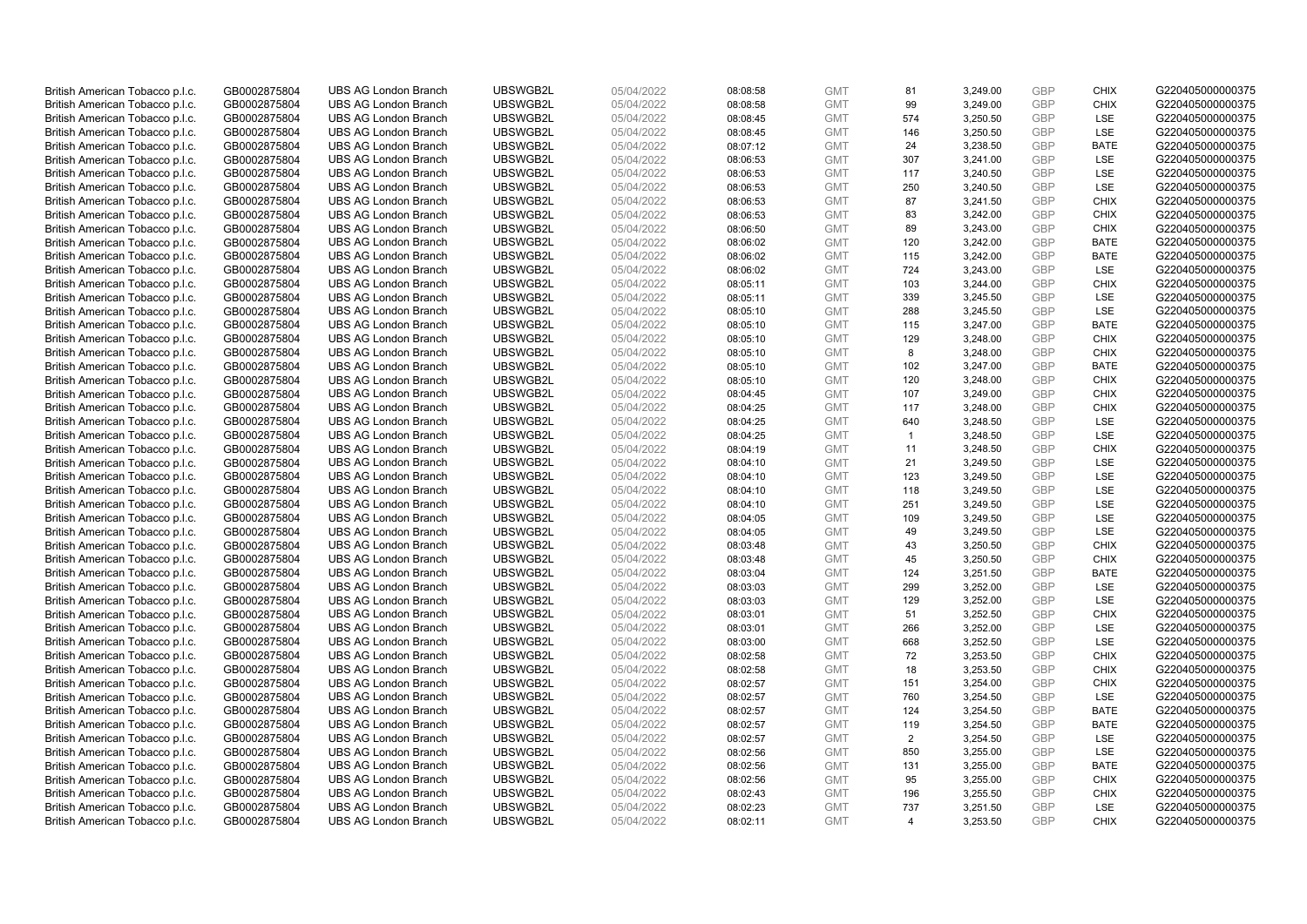| British American Tobacco p.l.c. | GB0002875804 | <b>UBS AG London Branch</b> | UBSWGB2L | 05/04/2022 | 08:02:03 | <b>GMT</b> | 679       | 3,253.00 | <b>GBP</b>               | LSE         | G220405000000375 |
|---------------------------------|--------------|-----------------------------|----------|------------|----------|------------|-----------|----------|--------------------------|-------------|------------------|
| British American Tobacco p.l.c. | GB0002875804 | <b>UBS AG London Branch</b> | UBSWGB2L | 05/04/2022 | 08:02:03 | <b>GMT</b> | 697       | 3,253.00 | <b>GBP</b>               | LSE         | G220405000000375 |
| British American Tobacco p.l.c. | GB0002875804 | <b>UBS AG London Branch</b> | UBSWGB2L | 05/04/2022 | 08:02:03 | <b>GMT</b> | 709       | 3,253.50 | <b>GBP</b>               | LSE         | G220405000000375 |
| British American Tobacco p.l.c. | GB0002875804 | <b>UBS AG London Branch</b> | UBSWGB2L | 05/04/2022 | 08:02:01 | <b>GMT</b> | 218       | 3,253.50 | <b>GBP</b>               | <b>CHIX</b> | G220405000000375 |
| British American Tobacco p.l.c. | GB0002875804 | <b>UBS AG London Branch</b> | UBSWGB2L | 05/04/2022 | 08:01:48 | <b>GMT</b> | 3         | 3,252.00 | <b>GBP</b>               | <b>CHIX</b> | G220405000000375 |
| British American Tobacco p.l.c. | GB0002875804 | <b>UBS AG London Branch</b> | UBSWGB2L | 05/04/2022 | 08:01:31 | <b>GMT</b> | 144       | 3,250.00 | <b>GBP</b>               | LSE         | G220405000000375 |
| British American Tobacco p.l.c. | GB0002875804 | <b>UBS AG London Branch</b> | UBSWGB2L | 05/04/2022 | 08:01:31 | <b>GMT</b> | 590       | 3,250.50 | <b>GBP</b>               | LSE         | G220405000000375 |
| British American Tobacco p.l.c. | GB0002875804 | <b>UBS AG London Branch</b> | UBSWGB2L | 05/04/2022 | 08:01:31 | <b>GMT</b> | 50        | 3,250.50 | <b>GBP</b>               | LSE         | G220405000000375 |
| British American Tobacco p.l.c. | GB0002875804 | <b>UBS AG London Branch</b> | UBSWGB2L | 05/04/2022 | 08:00:55 | <b>GMT</b> | 83        | 3,240.00 | <b>GBP</b>               | <b>CHIX</b> | G220405000000375 |
| British American Tobacco p.l.c. | GB0002875804 | <b>UBS AG London Branch</b> | UBSWGB2L | 05/04/2022 | 08:00:55 | <b>GMT</b> | 96        | 3,240.50 | <b>GBP</b>               | <b>CHIX</b> | G220405000000375 |
| British American Tobacco p.l.c. | GB0002875804 | <b>UBS AG London Branch</b> | UBSWGB2L | 05/04/2022 | 08:00:51 | <b>GMT</b> | 91        | 3,240.50 | <b>GBP</b>               | <b>CHIX</b> | G220405000000375 |
| British American Tobacco p.l.c. | GB0002875804 | <b>UBS AG London Branch</b> | UBSWGB2L | 05/04/2022 | 08:00:51 | <b>GMT</b> | 729       | 3,242.00 | <b>GBP</b>               | LSE         | G220405000000375 |
| British American Tobacco p.l.c. | GB0002875804 | <b>UBS AG London Branch</b> | UBSWGB2L | 05/04/2022 | 08:00:31 | <b>GMT</b> | 590       | 3,241.00 | <b>GBP</b>               | LSE         | G220405000000375 |
| British American Tobacco p.l.c. | GB0002875804 | <b>UBS AG London Branch</b> | UBSWGB2L | 05/04/2022 | 08:00:31 | <b>GMT</b> | 320       | 3,241.50 | <b>GBP</b>               | LSE         | G220405000000375 |
| British American Tobacco p.l.c. | GB0002875804 | <b>UBS AG London Branch</b> | UBSWGB2L | 05/04/2022 | 08:00:31 | <b>GMT</b> | 526       | 3,241.50 | <b>GBP</b>               | LSE         | G220405000000375 |
| British American Tobacco p.l.c. | GB0002875804 | <b>UBS AG London Branch</b> | UBSWGB2L | 08/04/2022 | 16:20:25 | <b>GMT</b> | 52        | 3,287.00 | <b>GBP</b>               | <b>CHIX</b> | G220408000000411 |
|                                 | GB0002875804 | <b>UBS AG London Branch</b> | UBSWGB2L | 08/04/2022 | 16:20:13 | <b>GMT</b> |           | 3,287.50 | <b>GBP</b>               | LSE         | G220408000000411 |
| British American Tobacco p.l.c. |              |                             |          |            |          |            | 306<br>81 |          | <b>GBP</b>               | <b>CHIX</b> |                  |
| British American Tobacco p.l.c. | GB0002875804 | <b>UBS AG London Branch</b> | UBSWGB2L | 08/04/2022 | 16:20:05 | <b>GMT</b> |           | 3,287.00 |                          | <b>LSE</b>  | G220408000000411 |
| British American Tobacco p.l.c. | GB0002875804 | <b>UBS AG London Branch</b> | UBSWGB2L | 08/04/2022 | 16:20:05 | <b>GMT</b> | 102       | 3,287.50 | <b>GBP</b><br><b>GBP</b> |             | G220408000000411 |
| British American Tobacco p.l.c. | GB0002875804 | <b>UBS AG London Branch</b> | UBSWGB2L | 08/04/2022 | 16:20:05 | <b>GMT</b> | 471       | 3,287.50 |                          | LSE         | G220408000000411 |
| British American Tobacco p.l.c. | GB0002875804 | <b>UBS AG London Branch</b> | UBSWGB2L | 08/04/2022 | 16:19:54 | <b>GMT</b> | 97        | 3,288.00 | <b>GBP</b>               | <b>CHIX</b> | G220408000000411 |
| British American Tobacco p.l.c. | GB0002875804 | <b>UBS AG London Branch</b> | UBSWGB2L | 08/04/2022 | 16:19:54 | <b>GMT</b> | 55        | 3,288.00 | <b>GBP</b>               | <b>BATE</b> | G220408000000411 |
| British American Tobacco p.l.c. | GB0002875804 | <b>UBS AG London Branch</b> | UBSWGB2L | 08/04/2022 | 16:19:29 | <b>GMT</b> | 96        | 3,287.50 | <b>GBP</b>               | <b>CHIX</b> | G220408000000411 |
| British American Tobacco p.l.c. | GB0002875804 | <b>UBS AG London Branch</b> | UBSWGB2L | 08/04/2022 | 16:19:28 | <b>GMT</b> | 269       | 3,287.50 | <b>GBP</b>               | LSE         | G220408000000411 |
| British American Tobacco p.l.c. | GB0002875804 | <b>UBS AG London Branch</b> | UBSWGB2L | 08/04/2022 | 16:19:28 | <b>GMT</b> | 250       | 3,287.50 | <b>GBP</b>               | LSE         | G220408000000411 |
| British American Tobacco p.l.c. | GB0002875804 | <b>UBS AG London Branch</b> | UBSWGB2L | 08/04/2022 | 16:19:28 | <b>GMT</b> | 66        | 3,287.50 | <b>GBP</b>               | LSE         | G220408000000411 |
| British American Tobacco p.l.c. | GB0002875804 | <b>UBS AG London Branch</b> | UBSWGB2L | 08/04/2022 | 16:19:28 | <b>GMT</b> | 109       | 3,287.50 | <b>GBP</b>               | <b>BATE</b> | G220408000000411 |
| British American Tobacco p.l.c. | GB0002875804 | <b>UBS AG London Branch</b> | UBSWGB2L | 08/04/2022 | 16:19:13 | <b>GMT</b> | 81        | 3,287.50 | <b>GBP</b>               | <b>CHIX</b> | G220408000000411 |
| British American Tobacco p.l.c. | GB0002875804 | <b>UBS AG London Branch</b> | UBSWGB2L | 08/04/2022 | 16:19:13 | <b>GMT</b> | 144       | 3,287.50 | <b>GBP</b>               | <b>CHIX</b> | G220408000000411 |
| British American Tobacco p.l.c. | GB0002875804 | <b>UBS AG London Branch</b> | UBSWGB2L | 08/04/2022 | 16:19:13 | <b>GMT</b> | 6         | 3,287.50 | <b>GBP</b>               | <b>CHIX</b> | G220408000000411 |
| British American Tobacco p.l.c. | GB0002875804 | <b>UBS AG London Branch</b> | UBSWGB2L | 08/04/2022 | 16:19:13 | <b>GMT</b> | 600       | 3,287.50 | <b>GBP</b>               | LSE         | G220408000000411 |
| British American Tobacco p.l.c. | GB0002875804 | <b>UBS AG London Branch</b> | UBSWGB2L | 08/04/2022 | 16:18:56 | <b>GMT</b> | 524       | 3,287.50 | <b>GBP</b>               | LSE         | G220408000000411 |
| British American Tobacco p.l.c. | GB0002875804 | <b>UBS AG London Branch</b> | UBSWGB2L | 08/04/2022 | 16:18:56 | <b>GMT</b> | 341       | 3,287.50 | <b>GBP</b>               | LSE         | G220408000000411 |
| British American Tobacco p.l.c. | GB0002875804 | <b>UBS AG London Branch</b> | UBSWGB2L | 08/04/2022 | 16:18:56 | <b>GMT</b> | 1114      | 3,287.50 | <b>GBP</b>               | LSE         | G220408000000411 |
| British American Tobacco p.l.c. | GB0002875804 | <b>UBS AG London Branch</b> | UBSWGB2L | 08/04/2022 | 16:18:56 | <b>GMT</b> | 22        | 3,287.50 | <b>GBP</b>               | <b>BATE</b> | G220408000000411 |
| British American Tobacco p.l.c. | GB0002875804 | <b>UBS AG London Branch</b> | UBSWGB2L | 08/04/2022 | 16:18:56 | <b>GMT</b> | 89        | 3,287.50 | <b>GBP</b>               | <b>BATE</b> | G220408000000411 |
| British American Tobacco p.l.c. | GB0002875804 | <b>UBS AG London Branch</b> | UBSWGB2L | 08/04/2022 | 16:18:36 | <b>GMT</b> | 58        | 3,286.50 | <b>GBP</b>               | <b>BATE</b> | G220408000000411 |
| British American Tobacco p.l.c. | GB0002875804 | <b>UBS AG London Branch</b> | UBSWGB2L | 08/04/2022 | 16:18:36 | <b>GMT</b> | 89        | 3,286.50 | <b>GBP</b>               | <b>BATE</b> | G220408000000411 |
| British American Tobacco p.l.c. | GB0002875804 | <b>UBS AG London Branch</b> | UBSWGB2L | 08/04/2022 | 16:18:36 | <b>GMT</b> | 253       | 3,287.00 | <b>GBP</b>               | <b>CHIX</b> | G220408000000411 |
| British American Tobacco p.l.c. | GB0002875804 | <b>UBS AG London Branch</b> | UBSWGB2L | 08/04/2022 | 16:18:32 | <b>GMT</b> | 82        | 3,287.00 | <b>GBP</b>               | <b>CHIX</b> | G220408000000411 |
| British American Tobacco p.l.c. | GB0002875804 | <b>UBS AG London Branch</b> | UBSWGB2L | 08/04/2022 | 16:18:17 | <b>GMT</b> | 121       | 3,287.50 | <b>GBP</b>               | <b>BATE</b> | G220408000000411 |
| British American Tobacco p.l.c. | GB0002875804 | <b>UBS AG London Branch</b> | UBSWGB2L | 08/04/2022 | 16:17:50 | <b>GMT</b> | 399       | 3,287.00 | <b>GBP</b>               | LSE         | G220408000000411 |
| British American Tobacco p.l.c. | GB0002875804 | <b>UBS AG London Branch</b> | UBSWGB2L | 08/04/2022 | 16:17:50 | <b>GMT</b> | 194       | 3,287.00 | <b>GBP</b>               | LSE         | G220408000000411 |
| British American Tobacco p.l.c. | GB0002875804 | <b>UBS AG London Branch</b> | UBSWGB2L | 08/04/2022 | 16:17:27 | <b>GMT</b> | 82        | 3,286.00 | <b>GBP</b>               | <b>CHIX</b> | G220408000000411 |
| British American Tobacco p.l.c. | GB0002875804 | <b>UBS AG London Branch</b> | UBSWGB2L | 08/04/2022 | 16:17:27 | <b>GMT</b> | 113       | 3,286.00 | <b>GBP</b>               | <b>BATE</b> | G220408000000411 |
| British American Tobacco p.l.c. | GB0002875804 | <b>UBS AG London Branch</b> | UBSWGB2L | 08/04/2022 | 16:17:19 | <b>GMT</b> | 411       | 3,286.50 | <b>GBP</b>               | LSE         | G220408000000411 |
| British American Tobacco p.l.c. | GB0002875804 | <b>UBS AG London Branch</b> | UBSWGB2L | 08/04/2022 | 16:17:19 | <b>GMT</b> | 250       | 3,286.50 | <b>GBP</b>               | LSE         | G220408000000411 |
| British American Tobacco p.l.c. | GB0002875804 | <b>UBS AG London Branch</b> | UBSWGB2L | 08/04/2022 | 16:17:19 | <b>GMT</b> | 232       | 3,286.50 | <b>GBP</b>               | <b>CHIX</b> | G220408000000411 |
| British American Tobacco p.l.c. | GB0002875804 | <b>UBS AG London Branch</b> | UBSWGB2L | 08/04/2022 | 16:17:19 | <b>GMT</b> | 603       | 3,286.50 | <b>GBP</b>               | LSE         | G220408000000411 |
| British American Tobacco p.l.c. | GB0002875804 | <b>UBS AG London Branch</b> | UBSWGB2L | 08/04/2022 | 16:17:19 | <b>GMT</b> | 76        | 3,286.50 | <b>GBP</b>               | <b>BATE</b> | G220408000000411 |
| British American Tobacco p.l.c. | GB0002875804 | <b>UBS AG London Branch</b> | UBSWGB2L | 08/04/2022 | 16:17:19 | <b>GMT</b> | 32        | 3,286.50 | <b>GBP</b>               | <b>BATE</b> | G220408000000411 |
| British American Tobacco p.l.c. | GB0002875804 | <b>UBS AG London Branch</b> | UBSWGB2L | 08/04/2022 | 16:16:40 | <b>GMT</b> | 113       | 3,287.00 | <b>GBP</b>               | <b>BATE</b> | G220408000000411 |
| British American Tobacco p.l.c. | GB0002875804 | <b>UBS AG London Branch</b> | UBSWGB2L | 08/04/2022 | 16:16:40 | <b>GMT</b> | 493       | 3,287.00 | <b>GBP</b>               | <b>LSE</b>  | G220408000000411 |
| British American Tobacco p.l.c. | GB0002875804 | <b>UBS AG London Branch</b> | UBSWGB2L | 08/04/2022 | 16:16:40 | <b>GMT</b> | 88        | 3.287.00 | GBP                      | <b>CHIX</b> | G220408000000411 |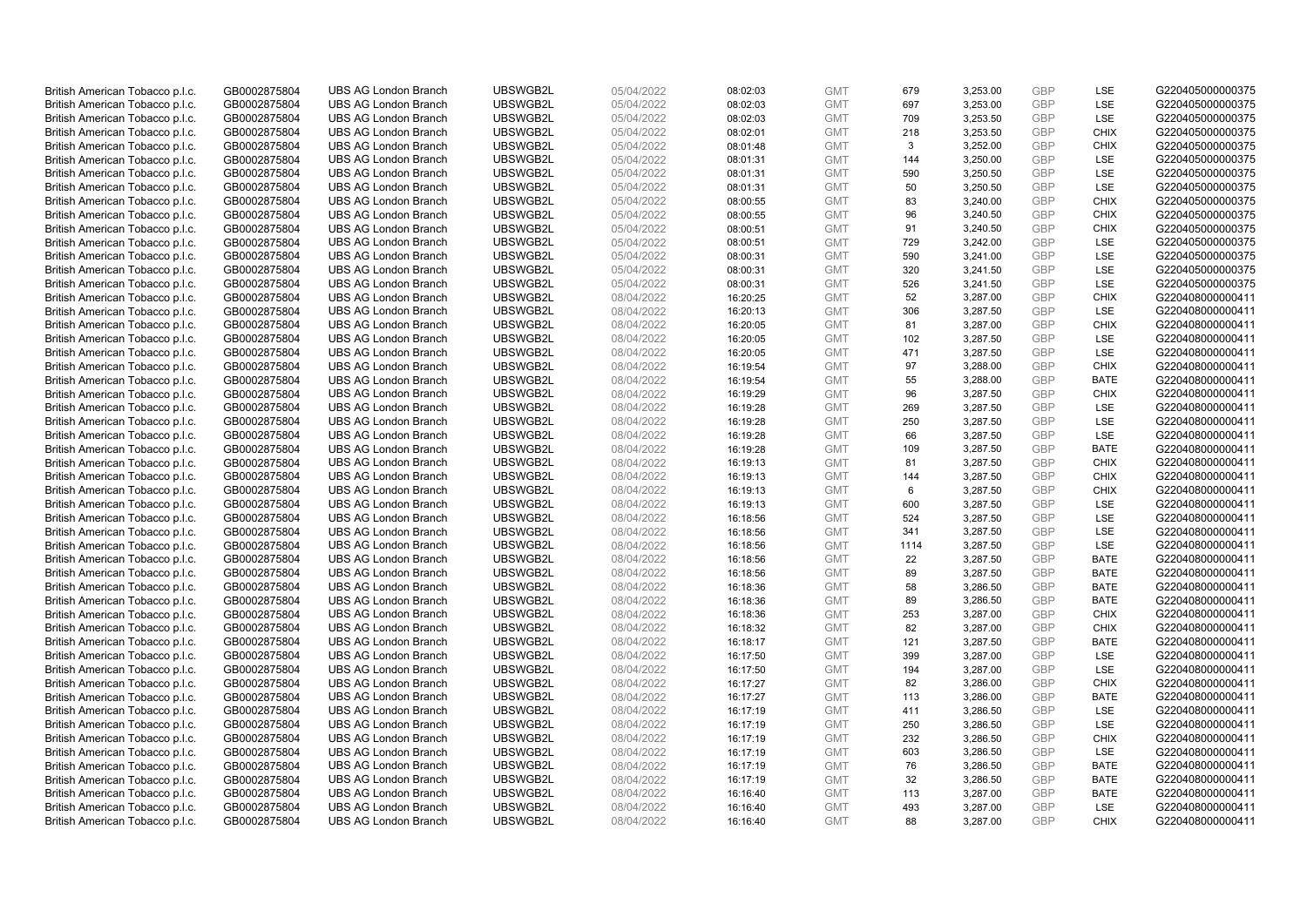| British American Tobacco p.l.c. | GB0002875804 | <b>UBS AG London Branch</b> | UBSWGB2L | 08/04/2022 | 16:16:40 | <b>GMT</b> | 194            | 3,287.00  | <b>GBP</b> | LSE         | G220408000000411 |
|---------------------------------|--------------|-----------------------------|----------|------------|----------|------------|----------------|-----------|------------|-------------|------------------|
| British American Tobacco p.l.c. | GB0002875804 | <b>UBS AG London Branch</b> | UBSWGB2L | 08/04/2022 | 16:16:40 | <b>GMT</b> | 101            | 3,287.00  | GBP        | <b>CHIX</b> | G220408000000411 |
| British American Tobacco p.l.c. | GB0002875804 | <b>UBS AG London Branch</b> | UBSWGB2L | 08/04/2022 | 16:16:13 | <b>GMT</b> | 263            | 3,286.50  | GBP        | <b>BATE</b> | G220408000000411 |
| British American Tobacco p.l.c. | GB0002875804 | <b>UBS AG London Branch</b> | UBSWGB2L | 08/04/2022 | 16:16:05 | <b>GMT</b> | 186            | 3,287.00  | GBP        | <b>CHIX</b> | G220408000000411 |
| British American Tobacco p.l.c. | GB0002875804 | <b>UBS AG London Branch</b> | UBSWGB2L | 08/04/2022 | 16:15:55 | <b>GMT</b> | 369            | 3,287.00  | <b>GBP</b> | LSE         | G220408000000411 |
| British American Tobacco p.l.c. | GB0002875804 | <b>UBS AG London Branch</b> | UBSWGB2L | 08/04/2022 | 16:15:55 | <b>GMT</b> | 71             | 3,287.00  | <b>GBP</b> | LSE         | G220408000000411 |
| British American Tobacco p.l.c. | GB0002875804 | <b>UBS AG London Branch</b> | UBSWGB2L | 08/04/2022 | 16:15:55 | <b>GMT</b> | 206            | 3,287.00  | GBP        | LSE         | G220408000000411 |
| British American Tobacco p.l.c. | GB0002875804 | <b>UBS AG London Branch</b> | UBSWGB2L | 08/04/2022 | 16:15:41 | <b>GMT</b> | 675            | 3,286.00  | GBP        | LSE         | G220408000000411 |
| British American Tobacco p.l.c. | GB0002875804 | <b>UBS AG London Branch</b> | UBSWGB2L | 08/04/2022 | 16:15:23 | <b>GMT</b> | 100            | 3,285.50  | GBP        | <b>CHIX</b> | G220408000000411 |
| British American Tobacco p.l.c. | GB0002875804 | <b>UBS AG London Branch</b> | UBSWGB2L | 08/04/2022 | 16:14:46 | <b>GMT</b> | 85             | 3,284.50  | <b>GBP</b> | <b>CHIX</b> | G220408000000411 |
| British American Tobacco p.l.c. | GB0002875804 | <b>UBS AG London Branch</b> | UBSWGB2L | 08/04/2022 | 16:14:46 | <b>GMT</b> | 311            | 3,284.00  | GBP        | <b>LSE</b>  | G220408000000411 |
| British American Tobacco p.l.c. | GB0002875804 | <b>UBS AG London Branch</b> | UBSWGB2L | 08/04/2022 | 16:14:46 | <b>GMT</b> | 328            | 3284.0000 | <b>GBP</b> | LSE         | G220408000000411 |
| British American Tobacco p.l.c. | GB0002875804 | <b>UBS AG London Branch</b> | UBSWGB2L | 08/04/2022 | 16:14:46 | <b>GMT</b> | 66             | 3284.0000 | GBP        | <b>CHIX</b> | G220408000000411 |
| British American Tobacco p.l.c. | GB0002875804 | <b>UBS AG London Branch</b> | UBSWGB2L | 08/04/2022 | 16:14:29 | <b>GMT</b> | 16             | 3284.0000 | <b>GBP</b> | <b>CHIX</b> | G220408000000411 |
| British American Tobacco p.l.c. | GB0002875804 | <b>UBS AG London Branch</b> | UBSWGB2L | 08/04/2022 | 16:14:29 | <b>GMT</b> | 106            | 3284.0000 | <b>GBP</b> | <b>CHIX</b> | G220408000000411 |
| British American Tobacco p.l.c. | GB0002875804 | <b>UBS AG London Branch</b> | UBSWGB2L | 08/04/2022 | 16:14:29 | <b>GMT</b> | 682            | 3284.0000 | GBP        | <b>LSE</b>  | G220408000000411 |
| British American Tobacco p.l.c. | GB0002875804 | <b>UBS AG London Branch</b> | UBSWGB2L | 08/04/2022 | 16:13:53 | <b>GMT</b> | 605            | 3283.5000 | <b>GBP</b> | LSE         | G220408000000411 |
| British American Tobacco p.l.c. | GB0002875804 | <b>UBS AG London Branch</b> | UBSWGB2L | 08/04/2022 | 16:13:53 | <b>GMT</b> | 80             | 3283.5000 | GBP        | <b>CHIX</b> | G220408000000411 |
| British American Tobacco p.l.c. | GB0002875804 | <b>UBS AG London Branch</b> | UBSWGB2L | 08/04/2022 | 16:13:45 | <b>GMT</b> | 250            | 3284.0000 | <b>GBP</b> | <b>LSE</b>  | G220408000000411 |
| British American Tobacco p.l.c. | GB0002875804 | <b>UBS AG London Branch</b> | UBSWGB2L | 08/04/2022 | 16:13:45 | <b>GMT</b> | 94             | 3284.0000 | GBP        | <b>CHIX</b> | G220408000000411 |
| British American Tobacco p.l.c. | GB0002875804 | <b>UBS AG London Branch</b> | UBSWGB2L | 08/04/2022 | 16:13:45 | <b>GMT</b> | 364            | 3284.0000 | <b>GBP</b> | LSE         | G220408000000411 |
| British American Tobacco p.l.c. | GB0002875804 | <b>UBS AG London Branch</b> | UBSWGB2L | 08/04/2022 | 16:13:45 | <b>GMT</b> | 14             | 3284.0000 | GBP        | LSE         | G220408000000411 |
| British American Tobacco p.l.c. | GB0002875804 | <b>UBS AG London Branch</b> | UBSWGB2L | 08/04/2022 | 16:13:45 | <b>GMT</b> | 20             | 3284.0000 | <b>GBP</b> | LSE         | G220408000000411 |
| British American Tobacco p.l.c. | GB0002875804 | <b>UBS AG London Branch</b> | UBSWGB2L | 08/04/2022 | 16:13:06 | <b>GMT</b> | 76             | 3284.0000 | GBP        | <b>CHIX</b> | G220408000000411 |
| British American Tobacco p.l.c. | GB0002875804 | <b>UBS AG London Branch</b> | UBSWGB2L | 08/04/2022 | 16:13:06 | <b>GMT</b> | 13             | 3284.0000 | <b>GBP</b> | <b>CHIX</b> | G220408000000411 |
| British American Tobacco p.l.c. | GB0002875804 | <b>UBS AG London Branch</b> | UBSWGB2L | 08/04/2022 | 16:13:06 | <b>GMT</b> | 161            | 3284.0000 | <b>GBP</b> | LSE         | G220408000000411 |
| British American Tobacco p.l.c. | GB0002875804 | <b>UBS AG London Branch</b> | UBSWGB2L | 08/04/2022 | 16:13:06 | <b>GMT</b> | 200            | 3284.0000 | GBP        | <b>LSE</b>  | G220408000000411 |
| British American Tobacco p.l.c. | GB0002875804 | <b>UBS AG London Branch</b> | UBSWGB2L | 08/04/2022 | 16:13:06 | <b>GMT</b> | 250            | 3284.0000 | <b>GBP</b> | <b>LSE</b>  | G220408000000411 |
| British American Tobacco p.l.c. | GB0002875804 | <b>UBS AG London Branch</b> | UBSWGB2L | 08/04/2022 | 16:13:02 | <b>GMT</b> | 99             | 3284.5000 | GBP        | <b>CHIX</b> | G220408000000411 |
| British American Tobacco p.l.c. | GB0002875804 | <b>UBS AG London Branch</b> | UBSWGB2L | 08/04/2022 | 16:13:02 | <b>GMT</b> | 113            | 3284.5000 | GBP        | <b>BATE</b> | G220408000000411 |
| British American Tobacco p.l.c. | GB0002875804 | <b>UBS AG London Branch</b> | UBSWGB2L | 08/04/2022 | 16:13:02 | <b>GMT</b> | 118            | 3284.0000 | GBP        | <b>BATE</b> | G220408000000411 |
| British American Tobacco p.l.c. | GB0002875804 | <b>UBS AG London Branch</b> | UBSWGB2L | 08/04/2022 | 16:13:02 | <b>GMT</b> | 597            | 3284.5000 | GBP        | <b>LSE</b>  | G220408000000411 |
| British American Tobacco p.l.c. | GB0002875804 | <b>UBS AG London Branch</b> | UBSWGB2L | 08/04/2022 | 16:13:02 | <b>GMT</b> | 101            | 3284.5000 | <b>GBP</b> | <b>CHIX</b> | G220408000000411 |
| British American Tobacco p.l.c. | GB0002875804 | <b>UBS AG London Branch</b> | UBSWGB2L | 08/04/2022 | 16:12:40 | <b>GMT</b> | 109            | 3285.0000 | GBP        | <b>BATE</b> | G220408000000411 |
| British American Tobacco p.l.c. | GB0002875804 | <b>UBS AG London Branch</b> | UBSWGB2L | 08/04/2022 | 16:12:31 | <b>GMT</b> | 311            | 3285.0000 | GBP        | LSE         | G220408000000411 |
| British American Tobacco p.l.c. | GB0002875804 | <b>UBS AG London Branch</b> | UBSWGB2L | 08/04/2022 | 16:12:31 | <b>GMT</b> | 220            | 3285.0000 | <b>GBP</b> | LSE         | G220408000000411 |
| British American Tobacco p.l.c. | GB0002875804 | <b>UBS AG London Branch</b> | UBSWGB2L | 08/04/2022 | 16:12:22 | <b>GMT</b> | 19             | 3285.0000 | GBP        | <b>CHIX</b> | G220408000000411 |
| British American Tobacco p.l.c. | GB0002875804 | <b>UBS AG London Branch</b> | UBSWGB2L | 08/04/2022 | 16:12:22 | <b>GMT</b> | 78             | 3285.0000 | <b>GBP</b> | <b>CHIX</b> | G220408000000411 |
| British American Tobacco p.l.c. | GB0002875804 | <b>UBS AG London Branch</b> | UBSWGB2L | 08/04/2022 | 16:12:02 | <b>GMT</b> | 154            | 3284.5000 | GBP        | LSE         | G220408000000411 |
| British American Tobacco p.l.c. | GB0002875804 | <b>UBS AG London Branch</b> | UBSWGB2L | 08/04/2022 | 16:12:02 | <b>GMT</b> | 399            | 3284.5000 | GBP        | <b>LSE</b>  | G220408000000411 |
| British American Tobacco p.l.c. | GB0002875804 | <b>UBS AG London Branch</b> | UBSWGB2L | 08/04/2022 | 16:12:02 | <b>GMT</b> | 112            | 3284.5000 | <b>GBP</b> | <b>LSE</b>  | G220408000000411 |
| British American Tobacco p.l.c. | GB0002875804 | <b>UBS AG London Branch</b> | UBSWGB2L | 08/04/2022 | 16:11:51 | <b>GMT</b> | 93             | 3284.5000 | GBP        | <b>CHIX</b> | G220408000000411 |
| British American Tobacco p.l.c. | GB0002875804 | <b>UBS AG London Branch</b> | UBSWGB2L | 08/04/2022 | 16:11:51 | <b>GMT</b> | 116            | 3284.5000 | GBP        | <b>BATE</b> | G220408000000411 |
| British American Tobacco p.l.c. | GB0002875804 | <b>UBS AG London Branch</b> | UBSWGB2L | 08/04/2022 | 16:11:37 | <b>GMT</b> | 78             | 3284.5000 | GBP        | <b>CHIX</b> | G220408000000411 |
| British American Tobacco p.l.c. | GB0002875804 | <b>UBS AG London Branch</b> | UBSWGB2L | 08/04/2022 | 16:11:37 | <b>GMT</b> | 9              | 3284.5000 | GBP        | <b>CHIX</b> | G220408000000411 |
| British American Tobacco p.l.c. | GB0002875804 | <b>UBS AG London Branch</b> | UBSWGB2L | 08/04/2022 | 16:11:10 | <b>GMT</b> | 601            | 3284.5000 | <b>GBP</b> | LSE         | G220408000000411 |
| British American Tobacco p.l.c. | GB0002875804 | <b>UBS AG London Branch</b> | UBSWGB2L | 08/04/2022 | 16:11:10 | <b>GMT</b> | 88             | 3284.5000 | GBP        | LSE         | G220408000000411 |
| British American Tobacco p.l.c. | GB0002875804 | <b>UBS AG London Branch</b> | UBSWGB2L | 08/04/2022 | 16:10:54 | <b>GMT</b> | $\overline{4}$ | 3285.0000 | GBP        | <b>CHIX</b> | G220408000000411 |
| British American Tobacco p.l.c. | GB0002875804 | <b>UBS AG London Branch</b> | UBSWGB2L | 08/04/2022 | 16:10:54 | <b>GMT</b> | 77             | 3285.0000 | GBP        | <b>CHIX</b> | G220408000000411 |
| British American Tobacco p.l.c. | GB0002875804 | <b>UBS AG London Branch</b> | UBSWGB2L | 08/04/2022 | 16:10:54 | <b>GMT</b> | 116            | 3285.0000 | GBP        | <b>BATE</b> | G220408000000411 |
| British American Tobacco p.l.c. | GB0002875804 | <b>UBS AG London Branch</b> | UBSWGB2L | 08/04/2022 | 16:10:54 | <b>GMT</b> | 646            | 3285.5000 | <b>GBP</b> | LSE         | G220408000000411 |
| British American Tobacco p.l.c. | GB0002875804 | <b>UBS AG London Branch</b> | UBSWGB2L | 08/04/2022 | 16:10:54 | <b>GMT</b> | 116            | 3285.5000 | GBP        | <b>BATE</b> | G220408000000411 |
| British American Tobacco p.l.c. | GB0002875804 | <b>UBS AG London Branch</b> | UBSWGB2L | 08/04/2022 | 16:10:38 | <b>GMT</b> | 48             | 3286.0000 | GBP        | <b>CHIX</b> | G220408000000411 |
| British American Tobacco p.l.c. | GB0002875804 | <b>UBS AG London Branch</b> | UBSWGB2L | 08/04/2022 | 16:10:38 | <b>GMT</b> | 110            | 3286.0000 | GBP        | <b>CHIX</b> | G220408000000411 |
|                                 |              |                             |          |            |          |            |                |           |            |             |                  |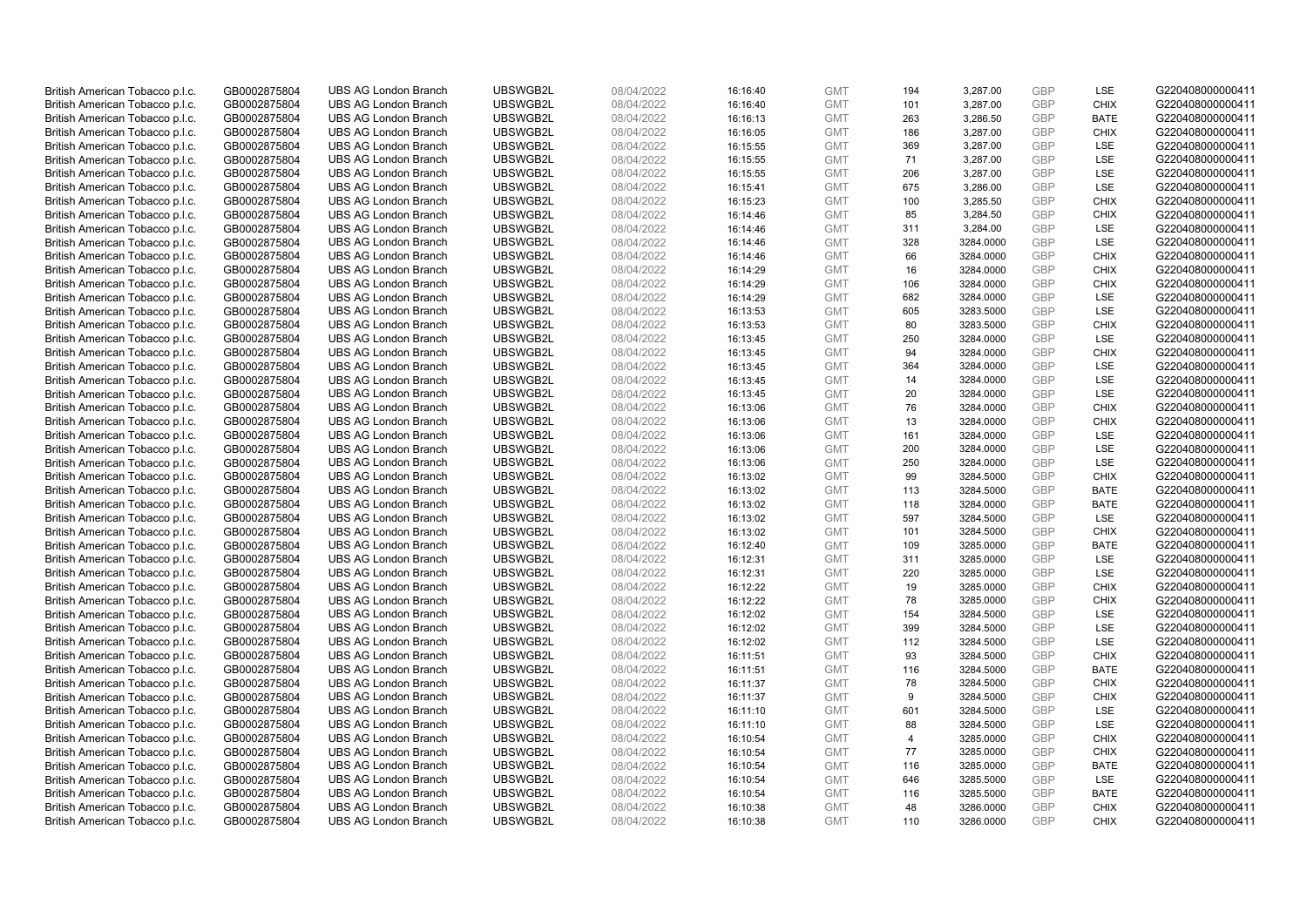| British American Tobacco p.l.c. | GB0002875804 | <b>UBS AG London Branch</b> | UBSWGB2L | 08/04/2022 | 16:10:38 | <b>GMT</b> | 171  | 3286.0000 | <b>GBP</b> | LSE         | G220408000000411 |
|---------------------------------|--------------|-----------------------------|----------|------------|----------|------------|------|-----------|------------|-------------|------------------|
| British American Tobacco p.l.c. | GB0002875804 | <b>UBS AG London Branch</b> | UBSWGB2L | 08/04/2022 | 16:10:38 | <b>GMT</b> | 483  | 3286.0000 | <b>GBP</b> | LSE         | G220408000000411 |
| British American Tobacco p.l.c. | GB0002875804 | <b>UBS AG London Branch</b> | UBSWGB2L | 08/04/2022 | 16:10:07 | <b>GMT</b> | 82   | 3284.5000 | GBP        | <b>CHIX</b> | G220408000000411 |
| British American Tobacco p.l.c. | GB0002875804 | <b>UBS AG London Branch</b> | UBSWGB2L | 08/04/2022 | 16:09:50 | <b>GMT</b> | 98   | 3284.5000 | GBP        | <b>CHIX</b> | G220408000000411 |
| British American Tobacco p.l.c. | GB0002875804 | <b>UBS AG London Branch</b> | UBSWGB2L | 08/04/2022 | 16:09:50 | <b>GMT</b> | 701  | 3284.5000 | <b>GBP</b> | LSE         | G220408000000411 |
| British American Tobacco p.l.c. | GB0002875804 | <b>UBS AG London Branch</b> | UBSWGB2L | 08/04/2022 | 16:09:49 | <b>GMT</b> | 192  | 3285.5000 | <b>GBP</b> | <b>BATE</b> | G220408000000411 |
| British American Tobacco p.l.c. | GB0002875804 | <b>UBS AG London Branch</b> | UBSWGB2L | 08/04/2022 | 16:09:49 | <b>GMT</b> | 1120 | 3285.5000 | <b>GBP</b> | LSE         | G220408000000411 |
| British American Tobacco p.l.c. | GB0002875804 | <b>UBS AG London Branch</b> | UBSWGB2L | 08/04/2022 | 16:09:49 | <b>GMT</b> | 219  | 3285.5000 | <b>GBP</b> | <b>CHIX</b> | G220408000000411 |
| British American Tobacco p.l.c. | GB0002875804 | <b>UBS AG London Branch</b> | UBSWGB2L | 08/04/2022 | 16:08:58 | <b>GMT</b> | 260  | 3285.0000 | <b>GBP</b> | LSE         | G220408000000411 |
| British American Tobacco p.l.c. | GB0002875804 | <b>UBS AG London Branch</b> | UBSWGB2L | 08/04/2022 | 16:08:58 | <b>GMT</b> | 250  | 3285.0000 | <b>GBP</b> | LSE         | G220408000000411 |
| British American Tobacco p.l.c. | GB0002875804 | <b>UBS AG London Branch</b> | UBSWGB2L | 08/04/2022 | 16:08:45 | <b>GMT</b> | 153  | 3285.0000 | <b>GBP</b> | LSE         | G220408000000411 |
| British American Tobacco p.l.c. | GB0002875804 | <b>UBS AG London Branch</b> | UBSWGB2L | 08/04/2022 | 16:08:45 | <b>GMT</b> | 250  | 3285.0000 | <b>GBP</b> | LSE         | G220408000000411 |
| British American Tobacco p.l.c. | GB0002875804 | <b>UBS AG London Branch</b> | UBSWGB2L | 08/04/2022 | 16:08:45 | <b>GMT</b> | 111  | 3285.0000 | <b>GBP</b> | LSE         | G220408000000411 |
| British American Tobacco p.l.c. | GB0002875804 | <b>UBS AG London Branch</b> | UBSWGB2L | 08/04/2022 | 16:08:45 | <b>GMT</b> | 87   | 3285.0000 | <b>GBP</b> | LSE         | G220408000000411 |
| British American Tobacco p.l.c. | GB0002875804 | <b>UBS AG London Branch</b> | UBSWGB2L | 08/04/2022 | 16:08:33 | <b>GMT</b> | 95   | 3284.5000 | <b>GBP</b> | <b>CHIX</b> | G220408000000411 |
| British American Tobacco p.l.c. | GB0002875804 | <b>UBS AG London Branch</b> | UBSWGB2L | 08/04/2022 | 16:08:33 | <b>GMT</b> | 197  | 3284.5000 | GBP        | <b>CHIX</b> | G220408000000411 |
| British American Tobacco p.l.c. | GB0002875804 | <b>UBS AG London Branch</b> | UBSWGB2L | 08/04/2022 | 16:08:33 | <b>GMT</b> | 113  | 3284.0000 | <b>GBP</b> | <b>BATE</b> | G220408000000411 |
| British American Tobacco p.l.c. | GB0002875804 | <b>UBS AG London Branch</b> | UBSWGB2L | 08/04/2022 | 16:08:33 | <b>GMT</b> | 116  | 3284.0000 | GBP        | <b>BATE</b> | G220408000000411 |
| British American Tobacco p.l.c. | GB0002875804 | <b>UBS AG London Branch</b> | UBSWGB2L | 08/04/2022 | 16:08:18 | <b>GMT</b> | 789  | 3284.5000 | <b>GBP</b> | <b>LSE</b>  | G220408000000411 |
| British American Tobacco p.l.c. | GB0002875804 | <b>UBS AG London Branch</b> | UBSWGB2L | 08/04/2022 | 16:07:28 | <b>GMT</b> | 172  | 3281.0000 | <b>GBP</b> | <b>CHIX</b> | G220408000000411 |
| British American Tobacco p.l.c. | GB0002875804 | <b>UBS AG London Branch</b> | UBSWGB2L | 08/04/2022 | 16:07:10 | <b>GMT</b> | 86   | 3280.5000 | <b>GBP</b> | <b>CHIX</b> | G220408000000411 |
| British American Tobacco p.l.c. | GB0002875804 | <b>UBS AG London Branch</b> | UBSWGB2L | 08/04/2022 | 16:07:10 | <b>GMT</b> | 112  | 3280.5000 | <b>GBP</b> | <b>BATE</b> | G220408000000411 |
| British American Tobacco p.l.c. | GB0002875804 | <b>UBS AG London Branch</b> | UBSWGB2L | 08/04/2022 | 16:06:51 | <b>GMT</b> | 229  | 3280.5000 | <b>GBP</b> | LSE         | G220408000000411 |
| British American Tobacco p.l.c. | GB0002875804 | <b>UBS AG London Branch</b> | UBSWGB2L | 08/04/2022 | 16:06:51 | <b>GMT</b> | 419  | 3280.5000 | <b>GBP</b> | LSE         | G220408000000411 |
| British American Tobacco p.l.c. | GB0002875804 | <b>UBS AG London Branch</b> | UBSWGB2L | 08/04/2022 | 16:06:51 | <b>GMT</b> | 578  | 3280.5000 | <b>GBP</b> | LSE         | G220408000000411 |
| British American Tobacco p.l.c. | GB0002875804 | <b>UBS AG London Branch</b> | UBSWGB2L | 08/04/2022 | 16:06:33 | <b>GMT</b> | 139  | 3280.5000 | <b>GBP</b> | <b>CHIX</b> | G220408000000411 |
| British American Tobacco p.l.c. | GB0002875804 | <b>UBS AG London Branch</b> | UBSWGB2L | 08/04/2022 | 16:06:33 | <b>GMT</b> | 5    | 3280.5000 | <b>GBP</b> | <b>CHIX</b> | G220408000000411 |
| British American Tobacco p.l.c. | GB0002875804 | <b>UBS AG London Branch</b> | UBSWGB2L | 08/04/2022 | 16:06:32 | <b>GMT</b> | 119  | 3280.5000 | <b>GBP</b> | <b>CHIX</b> | G220408000000411 |
| British American Tobacco p.l.c. | GB0002875804 | <b>UBS AG London Branch</b> | UBSWGB2L | 08/04/2022 | 16:06:27 | <b>GMT</b> | 597  | 3280.5000 | GBP        | <b>LSE</b>  | G220408000000411 |
| British American Tobacco p.l.c. | GB0002875804 | <b>UBS AG London Branch</b> | UBSWGB2L | 08/04/2022 | 16:06:07 | <b>GMT</b> | 85   | 3281.0000 | <b>GBP</b> | <b>CHIX</b> | G220408000000411 |
| British American Tobacco p.l.c. | GB0002875804 | <b>UBS AG London Branch</b> | UBSWGB2L | 08/04/2022 | 16:05:38 | <b>GMT</b> | 6    | 3281.0000 | GBP        | <b>CHIX</b> | G220408000000411 |
| British American Tobacco p.l.c. | GB0002875804 | <b>UBS AG London Branch</b> | UBSWGB2L | 08/04/2022 | 16:05:38 | <b>GMT</b> | 87   | 3281.0000 | <b>GBP</b> | <b>CHIX</b> | G220408000000411 |
| British American Tobacco p.l.c. | GB0002875804 | <b>UBS AG London Branch</b> | UBSWGB2L | 08/04/2022 | 16:05:33 | <b>GMT</b> | 616  | 3281.0000 | GBP        | LSE         | G220408000000411 |
| British American Tobacco p.l.c. | GB0002875804 | <b>UBS AG London Branch</b> | UBSWGB2L | 08/04/2022 | 16:05:11 | <b>GMT</b> | 123  | 3280.5000 | GBP        | <b>BATE</b> | G220408000000411 |
| British American Tobacco p.l.c. | GB0002875804 | <b>UBS AG London Branch</b> | UBSWGB2L | 08/04/2022 | 16:04:51 | <b>GMT</b> | 51   | 3283.0000 | GBP        | <b>BATE</b> | G220408000000411 |
| British American Tobacco p.l.c. | GB0002875804 | <b>UBS AG London Branch</b> | UBSWGB2L | 08/04/2022 | 16:04:51 | <b>GMT</b> | 49   | 3283.0000 | <b>GBP</b> | <b>BATE</b> | G220408000000411 |
| British American Tobacco p.l.c. | GB0002875804 | <b>UBS AG London Branch</b> | UBSWGB2L | 08/04/2022 | 16:04:50 | <b>GMT</b> | 94   | 3283.0000 | GBP        | <b>CHIX</b> | G220408000000411 |
| British American Tobacco p.l.c. | GB0002875804 | <b>UBS AG London Branch</b> | UBSWGB2L | 08/04/2022 | 16:04:50 | <b>GMT</b> | 645  | 3283.0000 | <b>GBP</b> | LSE         | G220408000000411 |
| British American Tobacco p.l.c. | GB0002875804 | <b>UBS AG London Branch</b> | UBSWGB2L | 08/04/2022 | 16:04:50 | <b>GMT</b> | 93   | 3283.0000 | GBP        | <b>CHIX</b> | G220408000000411 |
| British American Tobacco p.l.c. | GB0002875804 | <b>UBS AG London Branch</b> | UBSWGB2L | 08/04/2022 | 16:04:45 | <b>GMT</b> | 100  | 3283.5000 | <b>GBP</b> | <b>CHIX</b> | G220408000000411 |
| British American Tobacco p.l.c. | GB0002875804 | <b>UBS AG London Branch</b> | UBSWGB2L | 08/04/2022 | 16:04:44 | <b>GMT</b> | 434  | 3283.5000 | <b>GBP</b> | <b>LSE</b>  | G220408000000411 |
| British American Tobacco p.l.c. | GB0002875804 | <b>UBS AG London Branch</b> | UBSWGB2L | 08/04/2022 | 16:04:44 | <b>GMT</b> | 189  | 3283.5000 | GBP        | LSE         | G220408000000411 |
| British American Tobacco p.l.c. | GB0002875804 | <b>UBS AG London Branch</b> | UBSWGB2L | 08/04/2022 | 16:03:59 | <b>GMT</b> | 219  | 3285.0000 | <b>GBP</b> | LSE         | G220408000000411 |
| British American Tobacco p.l.c. |              | <b>UBS AG London Branch</b> | UBSWGB2L | 08/04/2022 |          | <b>GMT</b> | 154  | 3285.0000 | GBP        | LSE         | G220408000000411 |
|                                 | GB0002875804 |                             | UBSWGB2L |            | 16:03:59 |            | 290  |           | GBP        | <b>LSE</b>  |                  |
| British American Tobacco p.l.c. | GB0002875804 | <b>UBS AG London Branch</b> |          | 08/04/2022 | 16:03:59 | <b>GMT</b> |      | 3285.0000 | GBP        |             | G220408000000411 |
| British American Tobacco p.l.c. | GB0002875804 | <b>UBS AG London Branch</b> | UBSWGB2L | 08/04/2022 | 16:03:59 | <b>GMT</b> | 133  | 3285.0000 |            | <b>CHIX</b> | G220408000000411 |
| British American Tobacco p.l.c. | GB0002875804 | <b>UBS AG London Branch</b> | UBSWGB2L | 08/04/2022 | 16:03:59 | <b>GMT</b> | 17   | 3285.0000 | GBP        | <b>BATE</b> | G220408000000411 |
| British American Tobacco p.l.c. | GB0002875804 | <b>UBS AG London Branch</b> | UBSWGB2L | 08/04/2022 | 16:03:59 | <b>GMT</b> | 100  | 3285.0000 | GBP        | <b>BATE</b> | G220408000000411 |
| British American Tobacco p.l.c. | GB0002875804 | <b>UBS AG London Branch</b> | UBSWGB2L | 08/04/2022 | 16:03:59 | <b>GMT</b> | 115  | 3285.0000 | GBP        | LSE         | G220408000000411 |
| British American Tobacco p.l.c. | GB0002875804 | <b>UBS AG London Branch</b> | UBSWGB2L | 08/04/2022 | 16:03:59 | <b>GMT</b> | 45   | 3285.0000 | GBP        | LSE         | G220408000000411 |
| British American Tobacco p.l.c. | GB0002875804 | <b>UBS AG London Branch</b> | UBSWGB2L | 08/04/2022 | 16:03:59 | <b>GMT</b> | 499  | 3285.0000 | <b>GBP</b> | LSE         | G220408000000411 |
| British American Tobacco p.l.c. | GB0002875804 | <b>UBS AG London Branch</b> | UBSWGB2L | 08/04/2022 | 16:03:59 | <b>GMT</b> | 117  | 3285.0000 | GBP        | <b>BATE</b> | G220408000000411 |
| British American Tobacco p.l.c. | GB0002875804 | <b>UBS AG London Branch</b> | UBSWGB2L | 08/04/2022 | 16:03:59 | <b>GMT</b> | 92   | 3285.0000 | GBP        | <b>CHIX</b> | G220408000000411 |
| British American Tobacco p.l.c. | GB0002875804 | <b>UBS AG London Branch</b> | UBSWGB2L | 08/04/2022 | 16:03:59 | <b>GMT</b> | 84   | 3285.0000 | GBP        | <b>CHIX</b> | G220408000000411 |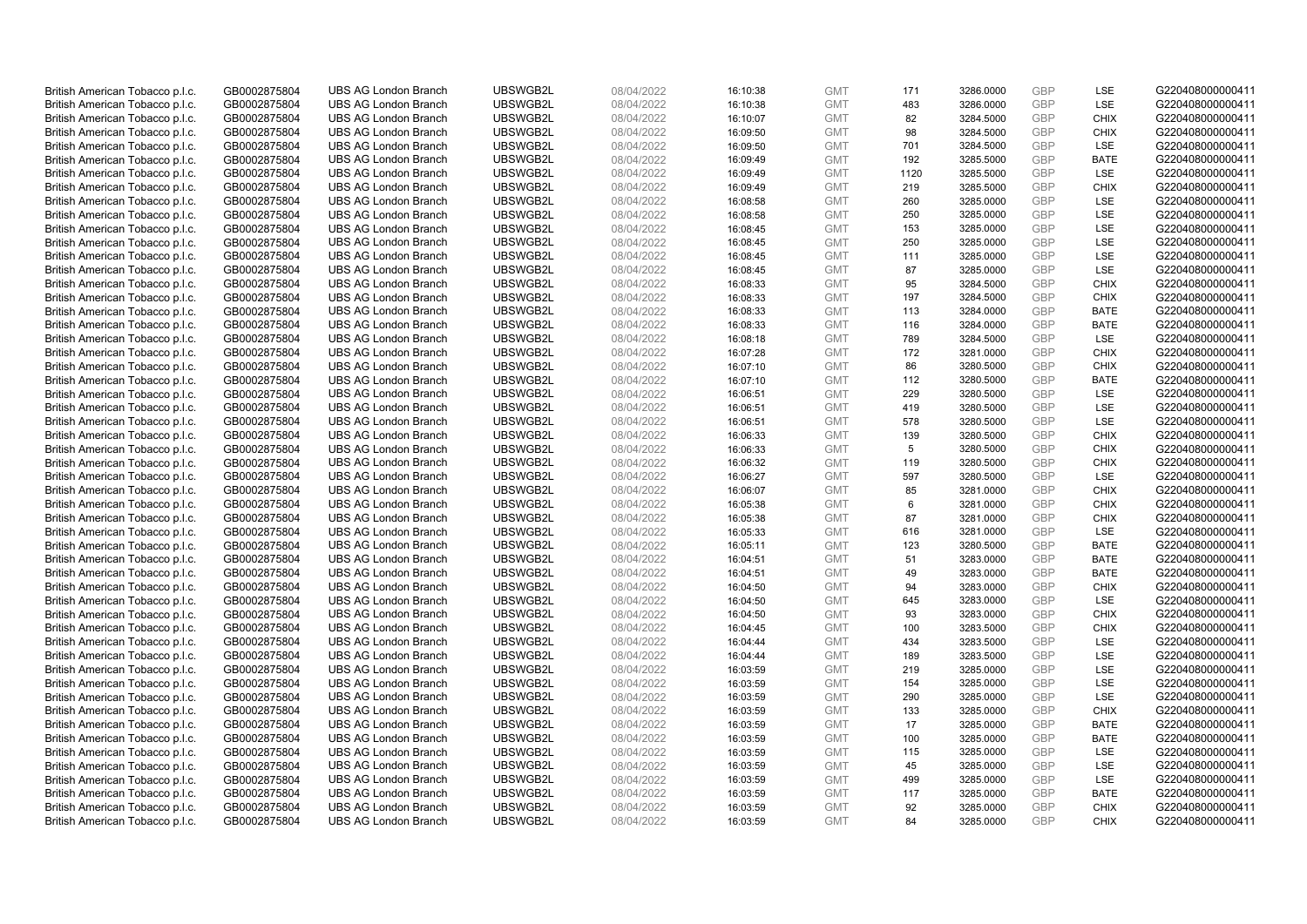| British American Tobacco p.l.c. | GB0002875804 | <b>UBS AG London Branch</b> | UBSWGB2L | 08/04/2022 | 16:02:57 | <b>GMT</b> | 588 | 3284.5000 | <b>GBP</b> | LSE         | G220408000000411 |
|---------------------------------|--------------|-----------------------------|----------|------------|----------|------------|-----|-----------|------------|-------------|------------------|
| British American Tobacco p.l.c. | GB0002875804 | <b>UBS AG London Branch</b> | UBSWGB2L | 08/04/2022 | 16:02:57 | <b>GMT</b> | 95  | 3284.5000 | GBP        | <b>CHIX</b> | G220408000000411 |
| British American Tobacco p.l.c. | GB0002875804 | <b>UBS AG London Branch</b> | UBSWGB2L | 08/04/2022 | 16:02:48 | <b>GMT</b> | 111 | 3285.0000 | <b>GBP</b> | <b>BATE</b> | G220408000000411 |
| British American Tobacco p.l.c. | GB0002875804 | <b>UBS AG London Branch</b> | UBSWGB2L | 08/04/2022 | 16:02:48 | <b>GMT</b> | 605 | 3285.0000 | GBP        | LSE         | G220408000000411 |
| British American Tobacco p.l.c. | GB0002875804 | <b>UBS AG London Branch</b> | UBSWGB2L | 08/04/2022 | 16:02:48 | <b>GMT</b> | 163 | 3285.0000 | <b>GBP</b> | <b>LSE</b>  | G220408000000411 |
| British American Tobacco p.l.c. | GB0002875804 | <b>UBS AG London Branch</b> | UBSWGB2L | 08/04/2022 | 16:02:48 | <b>GMT</b> | 38  | 3286.0000 | GBP        | <b>CHIX</b> | G220408000000411 |
| British American Tobacco p.l.c. | GB0002875804 | <b>UBS AG London Branch</b> | UBSWGB2L | 08/04/2022 | 16:02:48 | <b>GMT</b> | 57  | 3286.0000 | <b>GBP</b> | <b>CHIX</b> | G220408000000411 |
| British American Tobacco p.l.c. | GB0002875804 | <b>UBS AG London Branch</b> | UBSWGB2L | 08/04/2022 | 16:02:48 | <b>GMT</b> | 13  | 3286.0000 | GBP        | <b>BATE</b> | G220408000000411 |
| British American Tobacco p.l.c. | GB0002875804 | <b>UBS AG London Branch</b> | UBSWGB2L | 08/04/2022 | 16:02:48 | <b>GMT</b> | 100 | 3286.0000 | <b>GBP</b> | <b>BATE</b> | G220408000000411 |
| British American Tobacco p.l.c. | GB0002875804 | <b>UBS AG London Branch</b> | UBSWGB2L | 08/04/2022 | 16:02:48 | <b>GMT</b> | 632 | 3286.5000 | <b>GBP</b> | <b>LSE</b>  | G220408000000411 |
| British American Tobacco p.l.c. | GB0002875804 | <b>UBS AG London Branch</b> | UBSWGB2L | 08/04/2022 | 16:02:48 | <b>GMT</b> | 82  | 3286.5000 | GBP        | <b>CHIX</b> | G220408000000411 |
| British American Tobacco p.l.c. | GB0002875804 | <b>UBS AG London Branch</b> | UBSWGB2L | 08/04/2022 | 16:02:48 | <b>GMT</b> | 81  | 3286.5000 | <b>GBP</b> | <b>CHIX</b> | G220408000000411 |
| British American Tobacco p.l.c. | GB0002875804 | <b>UBS AG London Branch</b> | UBSWGB2L | 08/04/2022 | 16:01:59 | <b>GMT</b> | 115 | 3285.0000 | GBP        | <b>BATE</b> | G220408000000411 |
| British American Tobacco p.l.c. | GB0002875804 | <b>UBS AG London Branch</b> | UBSWGB2L | 08/04/2022 | 16:01:59 | <b>GMT</b> | 250 | 3285.0000 | <b>GBP</b> | <b>LSE</b>  | G220408000000411 |
| British American Tobacco p.l.c. | GB0002875804 | <b>UBS AG London Branch</b> | UBSWGB2L | 08/04/2022 | 16:01:59 | <b>GMT</b> | 6   | 3285.5000 | GBP        | <b>CHIX</b> | G220408000000411 |
| British American Tobacco p.l.c. | GB0002875804 | <b>UBS AG London Branch</b> | UBSWGB2L | 08/04/2022 | 16:01:59 | <b>GMT</b> | 150 | 3285.5000 | <b>GBP</b> | <b>CHIX</b> | G220408000000411 |
| British American Tobacco p.l.c. | GB0002875804 | <b>UBS AG London Branch</b> | UBSWGB2L | 08/04/2022 | 16:01:59 | <b>GMT</b> | 100 | 3285.0000 | GBP        | <b>BATE</b> | G220408000000411 |
| British American Tobacco p.l.c. | GB0002875804 | <b>UBS AG London Branch</b> | UBSWGB2L | 08/04/2022 | 16:01:59 | <b>GMT</b> | 154 | 3285.5000 | GBP        | LSE         | G220408000000411 |
| British American Tobacco p.l.c. | GB0002875804 | <b>UBS AG London Branch</b> | UBSWGB2L | 08/04/2022 | 16:01:59 | <b>GMT</b> | 438 | 3285.5000 | <b>GBP</b> | <b>LSE</b>  | G220408000000411 |
| British American Tobacco p.l.c. | GB0002875804 | <b>UBS AG London Branch</b> | UBSWGB2L | 08/04/2022 | 16:01:59 | <b>GMT</b> | 125 | 3285.5000 | <b>GBP</b> | LSE         | G220408000000411 |
| British American Tobacco p.l.c. | GB0002875804 | <b>UBS AG London Branch</b> | UBSWGB2L | 08/04/2022 | 16:01:59 | <b>GMT</b> | 452 | 3285.5000 | GBP        | LSE         | G220408000000411 |
| British American Tobacco p.l.c. | GB0002875804 | <b>UBS AG London Branch</b> | UBSWGB2L | 08/04/2022 | 16:01:34 | <b>GMT</b> | 82  | 3285.0000 | GBP        | <b>CHIX</b> | G220408000000411 |
| British American Tobacco p.l.c. | GB0002875804 | <b>UBS AG London Branch</b> | UBSWGB2L | 08/04/2022 | 16:01:18 | <b>GMT</b> | 95  | 3284.5000 | GBP        | <b>CHIX</b> | G220408000000411 |
| British American Tobacco p.l.c. | GB0002875804 | <b>UBS AG London Branch</b> | UBSWGB2L | 08/04/2022 | 16:01:07 | <b>GMT</b> | 68  | 3284.0000 | <b>GBP</b> | <b>CHIX</b> | G220408000000411 |
| British American Tobacco p.l.c. | GB0002875804 | <b>UBS AG London Branch</b> | UBSWGB2L | 08/04/2022 | 16:01:06 | <b>GMT</b> | 9   | 3284.0000 | GBP        | <b>CHIX</b> | G220408000000411 |
| British American Tobacco p.l.c. | GB0002875804 | <b>UBS AG London Branch</b> | UBSWGB2L | 08/04/2022 | 16:01:06 | <b>GMT</b> | 5   | 3284.0000 | GBP        | <b>CHIX</b> | G220408000000411 |
| British American Tobacco p.l.c. | GB0002875804 | <b>UBS AG London Branch</b> | UBSWGB2L | 08/04/2022 | 16:00:54 | <b>GMT</b> | 77  | 3283.0000 | <b>GBP</b> | LSE         | G220408000000411 |
| British American Tobacco p.l.c. | GB0002875804 | <b>UBS AG London Branch</b> | UBSWGB2L | 08/04/2022 | 16:00:54 | <b>GMT</b> | 550 | 3283.0000 | GBP        | LSE         | G220408000000411 |
| British American Tobacco p.l.c. | GB0002875804 | <b>UBS AG London Branch</b> | UBSWGB2L | 08/04/2022 | 16:00:54 | <b>GMT</b> | 81  | 3283.0000 | GBP        | <b>CHIX</b> | G220408000000411 |
| British American Tobacco p.l.c. | GB0002875804 | <b>UBS AG London Branch</b> | UBSWGB2L | 08/04/2022 | 16:00:29 | <b>GMT</b> | 562 | 3283.5000 | GBP        | LSE         | G220408000000411 |
| British American Tobacco p.l.c. | GB0002875804 | <b>UBS AG London Branch</b> | UBSWGB2L | 08/04/2022 | 16:00:29 | <b>GMT</b> | 98  | 3283.5000 | <b>GBP</b> | <b>CHIX</b> | G220408000000411 |
| British American Tobacco p.l.c. | GB0002875804 | <b>UBS AG London Branch</b> | UBSWGB2L | 08/04/2022 | 15:59:30 | <b>GMT</b> | 93  | 3281.5000 | <b>GBP</b> | <b>CHIX</b> | G220408000000411 |
| British American Tobacco p.l.c. | GB0002875804 | <b>UBS AG London Branch</b> | UBSWGB2L | 08/04/2022 | 15:59:30 | <b>GMT</b> | 144 | 3281.5000 | GBP        | <b>BATE</b> | G220408000000411 |
| British American Tobacco p.l.c. | GB0002875804 | <b>UBS AG London Branch</b> | UBSWGB2L | 08/04/2022 | 15:59:30 | <b>GMT</b> | 125 | 3281.5000 | <b>GBP</b> | <b>LSE</b>  | G220408000000411 |
| British American Tobacco p.l.c. | GB0002875804 | <b>UBS AG London Branch</b> | UBSWGB2L | 08/04/2022 | 15:59:30 | <b>GMT</b> | 134 | 3281.5000 | <b>GBP</b> | LSE         | G220408000000411 |
| British American Tobacco p.l.c. | GB0002875804 | <b>UBS AG London Branch</b> | UBSWGB2L | 08/04/2022 | 15:59:30 | <b>GMT</b> | 134 | 3281.5000 | GBP        | <b>LSE</b>  | G220408000000411 |
| British American Tobacco p.l.c. | GB0002875804 | <b>UBS AG London Branch</b> | UBSWGB2L | 08/04/2022 | 15:59:30 | <b>GMT</b> | 212 | 3281.5000 | GBP        | LSE         | G220408000000411 |
| British American Tobacco p.l.c. | GB0002875804 | <b>UBS AG London Branch</b> | UBSWGB2L | 08/04/2022 | 15:59:30 | <b>GMT</b> | 115 | 3282.5000 | <b>GBP</b> | <b>BATE</b> | G220408000000411 |
| British American Tobacco p.l.c. | GB0002875804 | <b>UBS AG London Branch</b> | UBSWGB2L | 08/04/2022 | 15:59:30 | <b>GMT</b> | 80  | 3282.5000 | GBP        | <b>CHIX</b> | G220408000000411 |
| British American Tobacco p.l.c. | GB0002875804 | <b>UBS AG London Branch</b> | UBSWGB2L | 08/04/2022 | 15:59:30 | <b>GMT</b> | 81  | 3282.5000 | <b>GBP</b> | <b>CHIX</b> | G220408000000411 |
| British American Tobacco p.l.c. | GB0002875804 | <b>UBS AG London Branch</b> | UBSWGB2L | 08/04/2022 | 15:59:30 | <b>GMT</b> | 101 | 3282.5000 | <b>GBP</b> | <b>BATE</b> | G220408000000411 |
| British American Tobacco p.l.c. | GB0002875804 | <b>UBS AG London Branch</b> | UBSWGB2L | 08/04/2022 | 15:59:29 | <b>GMT</b> | 210 | 3283.0000 | GBP        | LSE         | G220408000000411 |
| British American Tobacco p.l.c. | GB0002875804 | <b>UBS AG London Branch</b> | UBSWGB2L | 08/04/2022 | 15:59:29 | <b>GMT</b> | 183 | 3283.0000 | <b>GBP</b> | LSE         | G220408000000411 |
| British American Tobacco p.l.c. | GB0002875804 | <b>UBS AG London Branch</b> | UBSWGB2L | 08/04/2022 | 15:59:29 | <b>GMT</b> | 107 | 3283.0000 | <b>GBP</b> | LSE         | G220408000000411 |
| British American Tobacco p.l.c. | GB0002875804 | <b>UBS AG London Branch</b> | UBSWGB2L | 08/04/2022 | 15:58:53 | <b>GMT</b> | 154 | 3282.5000 | <b>GBP</b> | <b>LSE</b>  | G220408000000411 |
| British American Tobacco p.l.c. | GB0002875804 | <b>UBS AG London Branch</b> | UBSWGB2L | 08/04/2022 | 15:58:53 | <b>GMT</b> | 459 | 3282.5000 | GBP        | LSE         | G220408000000411 |
| British American Tobacco p.l.c. | GB0002875804 | <b>UBS AG London Branch</b> | UBSWGB2L | 08/04/2022 | 15:58:53 | <b>GMT</b> | 591 | 3282.5000 | <b>GBP</b> | LSE         | G220408000000411 |
| British American Tobacco p.l.c. | GB0002875804 | <b>UBS AG London Branch</b> | UBSWGB2L | 08/04/2022 | 15:58:36 | <b>GMT</b> | 86  | 3283.0000 | GBP        | <b>CHIX</b> | G220408000000411 |
| British American Tobacco p.l.c. | GB0002875804 | <b>UBS AG London Branch</b> | UBSWGB2L | 08/04/2022 | 15:58:36 | <b>GMT</b> | 92  | 3283.0000 | <b>GBP</b> | <b>CHIX</b> | G220408000000411 |
| British American Tobacco p.l.c. | GB0002875804 | <b>UBS AG London Branch</b> | UBSWGB2L | 08/04/2022 | 15:58:36 | <b>GMT</b> | 678 | 3283.5000 | GBP        | <b>LSE</b>  | G220408000000411 |
| British American Tobacco p.l.c. | GB0002875804 | <b>UBS AG London Branch</b> | UBSWGB2L | 08/04/2022 | 15:58:36 | <b>GMT</b> | 95  | 3283.5000 | <b>GBP</b> | <b>CHIX</b> | G220408000000411 |
| British American Tobacco p.l.c. | GB0002875804 | <b>UBS AG London Branch</b> | UBSWGB2L | 08/04/2022 | 15:58:17 | <b>GMT</b> | 28  | 3284.0000 | GBP        | <b>BATE</b> | G220408000000411 |
| British American Tobacco p.l.c. | GB0002875804 | <b>UBS AG London Branch</b> | UBSWGB2L | 08/04/2022 | 15:58:17 | <b>GMT</b> | 65  | 3284.0000 | GBP        | <b>BATE</b> | G220408000000411 |
| British American Tobacco p.l.c. | GB0002875804 | <b>UBS AG London Branch</b> | UBSWGB2L | 08/04/2022 | 15:58:17 | <b>GMT</b> | 13  | 3284.0000 | GBP        | <b>BATE</b> | G220408000000411 |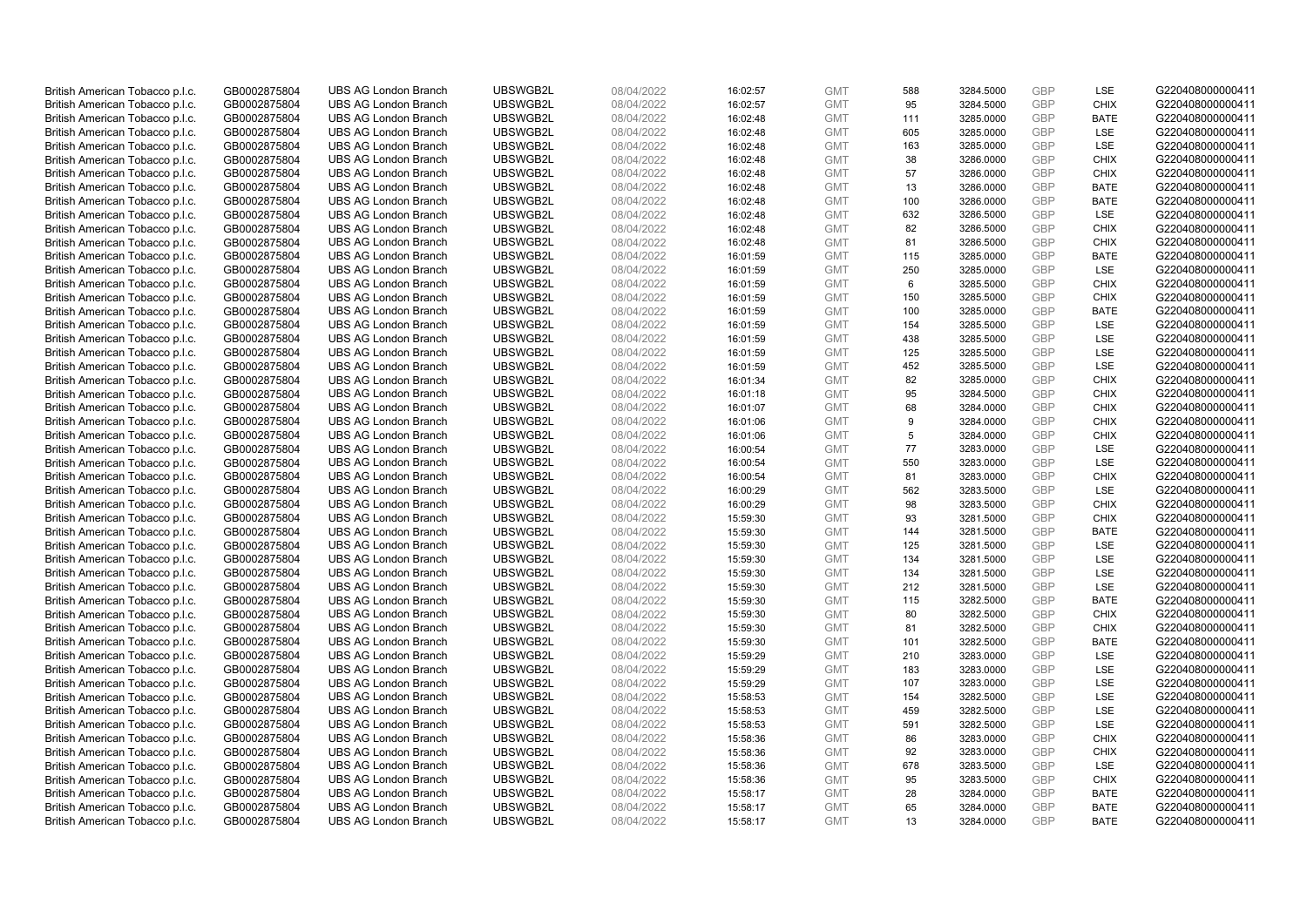| British American Tobacco p.l.c. | GB0002875804 | <b>UBS AG London Branch</b> | UBSWGB2L | 08/04/2022 | 15:58:17 | <b>GMT</b> | 93  | 3284.5000 | <b>GBP</b> | <b>CHIX</b> | G220408000000411 |
|---------------------------------|--------------|-----------------------------|----------|------------|----------|------------|-----|-----------|------------|-------------|------------------|
| British American Tobacco p.l.c. | GB0002875804 | <b>UBS AG London Branch</b> | UBSWGB2L | 08/04/2022 | 15:58:17 | <b>GMT</b> | 704 | 3284.5000 | GBP        | LSE         | G220408000000411 |
| British American Tobacco p.l.c. | GB0002875804 | <b>UBS AG London Branch</b> | UBSWGB2L | 08/04/2022 | 15:57:56 | <b>GMT</b> | 82  | 3284.5000 | <b>GBP</b> | <b>CHIX</b> | G220408000000411 |
| British American Tobacco p.l.c. | GB0002875804 | <b>UBS AG London Branch</b> | UBSWGB2L | 08/04/2022 | 15:57:38 | <b>GMT</b> | 73  | 3285.0000 | GBP        | <b>CHIX</b> | G220408000000411 |
| British American Tobacco p.l.c. | GB0002875804 | <b>UBS AG London Branch</b> | UBSWGB2L | 08/04/2022 | 15:57:38 | <b>GMT</b> | 24  | 3285.0000 | <b>GBP</b> | <b>CHIX</b> | G220408000000411 |
| British American Tobacco p.l.c. | GB0002875804 | <b>UBS AG London Branch</b> | UBSWGB2L | 08/04/2022 | 15:57:13 | <b>GMT</b> | 595 | 3284.0000 | GBP        | <b>LSE</b>  | G220408000000411 |
| British American Tobacco p.l.c. | GB0002875804 | <b>UBS AG London Branch</b> | UBSWGB2L | 08/04/2022 | 15:56:51 | <b>GMT</b> | 16  | 3283.0000 | <b>GBP</b> | <b>BATE</b> | G220408000000411 |
| British American Tobacco p.l.c. | GB0002875804 | <b>UBS AG London Branch</b> | UBSWGB2L | 08/04/2022 | 15:56:51 | <b>GMT</b> | 107 | 3283.0000 | GBP        | <b>BATE</b> | G220408000000411 |
| British American Tobacco p.l.c. | GB0002875804 | <b>UBS AG London Branch</b> | UBSWGB2L | 08/04/2022 | 15:56:51 | <b>GMT</b> | 572 | 3283.0000 | <b>GBP</b> | LSE         | G220408000000411 |
| British American Tobacco p.l.c. | GB0002875804 | <b>UBS AG London Branch</b> | UBSWGB2L | 08/04/2022 | 15:56:51 | <b>GMT</b> | 110 | 3283.0000 | <b>GBP</b> | <b>LSE</b>  | G220408000000411 |
| British American Tobacco p.l.c. | GB0002875804 | <b>UBS AG London Branch</b> | UBSWGB2L | 08/04/2022 | 15:56:42 | <b>GMT</b> | 89  | 3283.0000 | <b>GBP</b> | <b>CHIX</b> | G220408000000411 |
| British American Tobacco p.l.c. | GB0002875804 | <b>UBS AG London Branch</b> | UBSWGB2L | 08/04/2022 | 15:56:42 | <b>GMT</b> | 82  | 3283.0000 | <b>GBP</b> | <b>CHIX</b> | G220408000000411 |
| British American Tobacco p.l.c. | GB0002875804 | <b>UBS AG London Branch</b> | UBSWGB2L | 08/04/2022 | 15:56:42 | <b>GMT</b> | 89  | 3283.5000 | <b>GBP</b> | LSE         | G220408000000411 |
| British American Tobacco p.l.c. | GB0002875804 | <b>UBS AG London Branch</b> | UBSWGB2L | 08/04/2022 | 15:56:42 | <b>GMT</b> | 539 | 3283.5000 | <b>GBP</b> | <b>LSE</b>  | G220408000000411 |
| British American Tobacco p.l.c. | GB0002875804 | <b>UBS AG London Branch</b> | UBSWGB2L | 08/04/2022 | 15:56:41 | <b>GMT</b> | 97  | 3284.0000 | GBP        | <b>CHIX</b> | G220408000000411 |
| British American Tobacco p.l.c. | GB0002875804 | <b>UBS AG London Branch</b> | UBSWGB2L | 08/04/2022 | 15:56:11 | <b>GMT</b> | 118 | 3283.5000 | <b>GBP</b> | <b>BATE</b> | G220408000000411 |
| British American Tobacco p.l.c. | GB0002875804 | <b>UBS AG London Branch</b> | UBSWGB2L | 08/04/2022 | 15:56:11 | <b>GMT</b> | 649 | 3284.0000 | GBP        | <b>LSE</b>  | G220408000000411 |
| British American Tobacco p.l.c. | GB0002875804 | <b>UBS AG London Branch</b> | UBSWGB2L | 08/04/2022 | 15:56:10 | <b>GMT</b> | 112 | 3284.5000 | GBP        | <b>BATE</b> | G220408000000411 |
| British American Tobacco p.l.c. | GB0002875804 | <b>UBS AG London Branch</b> | UBSWGB2L | 08/04/2022 | 15:56:10 | <b>GMT</b> | 97  | 3284.5000 | GBP        | <b>CHIX</b> | G220408000000411 |
| British American Tobacco p.l.c. | GB0002875804 | <b>UBS AG London Branch</b> | UBSWGB2L | 08/04/2022 | 15:56:10 | <b>GMT</b> | 117 | 3284.5000 | <b>GBP</b> | <b>BATE</b> | G220408000000411 |
| British American Tobacco p.l.c. | GB0002875804 | <b>UBS AG London Branch</b> | UBSWGB2L | 08/04/2022 | 15:56:10 | <b>GMT</b> | 899 | 3284.5000 | GBP        | LSE         | G220408000000411 |
| British American Tobacco p.l.c. | GB0002875804 | <b>UBS AG London Branch</b> | UBSWGB2L | 08/04/2022 | 15:56:10 | <b>GMT</b> | 92  | 3285.0000 | GBP        | <b>CHIX</b> | G220408000000411 |
| British American Tobacco p.l.c. | GB0002875804 | <b>UBS AG London Branch</b> | UBSWGB2L | 08/04/2022 | 15:56:09 | <b>GMT</b> | 567 | 3285.0000 | GBP        | <b>LSE</b>  | G220408000000411 |
| British American Tobacco p.l.c. | GB0002875804 | <b>UBS AG London Branch</b> | UBSWGB2L | 08/04/2022 | 15:55:27 | <b>GMT</b> | 250 | 3283.5000 | <b>GBP</b> | LSE         | G220408000000411 |
| British American Tobacco p.l.c. | GB0002875804 | <b>UBS AG London Branch</b> | UBSWGB2L | 08/04/2022 | 15:55:27 | <b>GMT</b> | 154 | 3283.5000 | <b>GBP</b> | LSE         | G220408000000411 |
| British American Tobacco p.l.c. | GB0002875804 | <b>UBS AG London Branch</b> | UBSWGB2L | 08/04/2022 | 15:55:27 | <b>GMT</b> | 183 | 3283.5000 | <b>GBP</b> | LSE         | G220408000000411 |
| British American Tobacco p.l.c. | GB0002875804 | <b>UBS AG London Branch</b> | UBSWGB2L | 08/04/2022 | 15:55:27 | <b>GMT</b> | 214 | 3283.5000 | <b>GBP</b> | LSE         | G220408000000411 |
| British American Tobacco p.l.c. | GB0002875804 | <b>UBS AG London Branch</b> | UBSWGB2L | 08/04/2022 | 15:55:12 | <b>GMT</b> | 183 | 3282.5000 | GBP        | <b>CHIX</b> | G220408000000411 |
| British American Tobacco p.l.c. | GB0002875804 | <b>UBS AG London Branch</b> | UBSWGB2L | 08/04/2022 | 15:55:12 | <b>GMT</b> | 134 | 3282.5000 | GBP        | <b>CHIX</b> | G220408000000411 |
| British American Tobacco p.l.c. | GB0002875804 | <b>UBS AG London Branch</b> | UBSWGB2L | 08/04/2022 | 15:54:50 | <b>GMT</b> | 565 | 3281.5000 | GBP        | LSE         | G220408000000411 |
| British American Tobacco p.l.c. | GB0002875804 | <b>UBS AG London Branch</b> | UBSWGB2L | 08/04/2022 | 15:54:50 | <b>GMT</b> | 109 | 3281.5000 | <b>GBP</b> | <b>BATE</b> | G220408000000411 |
| British American Tobacco p.l.c. | GB0002875804 | <b>UBS AG London Branch</b> | UBSWGB2L | 08/04/2022 | 15:54:50 | <b>GMT</b> | 119 | 3281.5000 | <b>GBP</b> | <b>BATE</b> | G220408000000411 |
| British American Tobacco p.l.c. | GB0002875804 | <b>UBS AG London Branch</b> | UBSWGB2L | 08/04/2022 | 15:54:50 | <b>GMT</b> | 246 | 3281.5000 | GBP        | <b>CHIX</b> | G220408000000411 |
| British American Tobacco p.l.c. | GB0002875804 | <b>UBS AG London Branch</b> | UBSWGB2L | 08/04/2022 | 15:53:12 | <b>GMT</b> | 569 | 3277.5000 | <b>GBP</b> | <b>LSE</b>  | G220408000000411 |
| British American Tobacco p.l.c. | GB0002875804 | <b>UBS AG London Branch</b> | UBSWGB2L | 08/04/2022 | 15:53:12 | <b>GMT</b> | 109 | 3277.5000 | <b>GBP</b> | <b>BATE</b> | G220408000000411 |
| British American Tobacco p.l.c. | GB0002875804 | <b>UBS AG London Branch</b> | UBSWGB2L | 08/04/2022 | 15:53:00 | <b>GMT</b> | 954 | 3278.0000 | <b>GBP</b> | <b>LSE</b>  | G220408000000411 |
| British American Tobacco p.l.c. | GB0002875804 | <b>UBS AG London Branch</b> | UBSWGB2L | 08/04/2022 | 15:53:00 | <b>GMT</b> | 270 | 3278.5000 | <b>GBP</b> | LSE         | G220408000000411 |
| British American Tobacco p.l.c. | GB0002875804 | <b>UBS AG London Branch</b> | UBSWGB2L | 08/04/2022 | 15:52:51 | <b>GMT</b> | 73  | 3278.0000 | <b>GBP</b> | <b>CHIX</b> | G220408000000411 |
| British American Tobacco p.l.c. | GB0002875804 | <b>UBS AG London Branch</b> | UBSWGB2L | 08/04/2022 | 15:52:51 | <b>GMT</b> | 100 | 3278.0000 | <b>GBP</b> | <b>CHIX</b> | G220408000000411 |
| British American Tobacco p.l.c. | GB0002875804 | <b>UBS AG London Branch</b> | UBSWGB2L | 08/04/2022 | 15:52:41 | <b>GMT</b> | 100 | 3278.0000 | <b>GBP</b> | <b>CHIX</b> | G220408000000411 |
| British American Tobacco p.l.c. | GB0002875804 | <b>UBS AG London Branch</b> | UBSWGB2L | 08/04/2022 | 15:52:41 | <b>GMT</b> | 87  | 3278.0000 | <b>GBP</b> | <b>CHIX</b> | G220408000000411 |
| British American Tobacco p.l.c. | GB0002875804 | <b>UBS AG London Branch</b> | UBSWGB2L | 08/04/2022 | 15:52:09 | <b>GMT</b> | 95  | 3276.5000 | <b>GBP</b> | <b>CHIX</b> | G220408000000411 |
| British American Tobacco p.l.c. | GB0002875804 | <b>UBS AG London Branch</b> | UBSWGB2L | 08/04/2022 | 15:52:09 | <b>GMT</b> | 124 | 3276.5000 | <b>GBP</b> | <b>BATE</b> | G220408000000411 |
| British American Tobacco p.l.c. | GB0002875804 | <b>UBS AG London Branch</b> | UBSWGB2L | 08/04/2022 | 15:51:48 | <b>GMT</b> | 3   | 3276.0000 | GBP        | <b>CHIX</b> | G220408000000411 |
| British American Tobacco p.l.c. | GB0002875804 | <b>UBS AG London Branch</b> | UBSWGB2L | 08/04/2022 | 15:50:55 | <b>GMT</b> | 637 | 3275.0000 | <b>GBP</b> | <b>LSE</b>  | G220408000000411 |
| British American Tobacco p.l.c. | GB0002875804 | <b>UBS AG London Branch</b> | UBSWGB2L | 08/04/2022 | 15:50:55 | <b>GMT</b> | 87  | 3275.0000 | <b>GBP</b> | <b>CHIX</b> | G220408000000411 |
| British American Tobacco p.l.c. | GB0002875804 | <b>UBS AG London Branch</b> | UBSWGB2L | 08/04/2022 | 15:50:55 | <b>GMT</b> | 97  | 3275.0000 | <b>GBP</b> | <b>CHIX</b> | G220408000000411 |
| British American Tobacco p.l.c. | GB0002875804 | <b>UBS AG London Branch</b> | UBSWGB2L | 08/04/2022 | 15:50:54 | <b>GMT</b> | 124 | 3275.5000 | <b>GBP</b> | <b>BATE</b> | G220408000000411 |
| British American Tobacco p.l.c. | GB0002875804 | <b>UBS AG London Branch</b> | UBSWGB2L | 08/04/2022 | 15:50:24 | <b>GMT</b> | 89  | 3276.0000 | <b>GBP</b> | <b>CHIX</b> | G220408000000411 |
| British American Tobacco p.l.c. | GB0002875804 | <b>UBS AG London Branch</b> | UBSWGB2L | 08/04/2022 | 15:50:24 | <b>GMT</b> | 608 | 3276.0000 | <b>GBP</b> | <b>LSE</b>  | G220408000000411 |
| British American Tobacco p.l.c. | GB0002875804 | <b>UBS AG London Branch</b> | UBSWGB2L | 08/04/2022 | 15:50:24 | <b>GMT</b> | 87  | 3276.5000 | GBP        | <b>CHIX</b> | G220408000000411 |
| British American Tobacco p.l.c. | GB0002875804 | <b>UBS AG London Branch</b> | UBSWGB2L | 08/04/2022 | 15:50:24 | <b>GMT</b> | 632 | 3276.5000 | <b>GBP</b> | LSE         | G220408000000411 |
| British American Tobacco p.l.c. | GB0002875804 | <b>UBS AG London Branch</b> | UBSWGB2L | 08/04/2022 | 15:50:07 | <b>GMT</b> | 82  | 3277.0000 | GBP        | <b>CHIX</b> | G220408000000411 |
| British American Tobacco p.l.c. | GB0002875804 | <b>UBS AG London Branch</b> | UBSWGB2L | 08/04/2022 | 15:49:35 | <b>GMT</b> | 96  | 3275.0000 | GBP        | <b>CHIX</b> | G220408000000411 |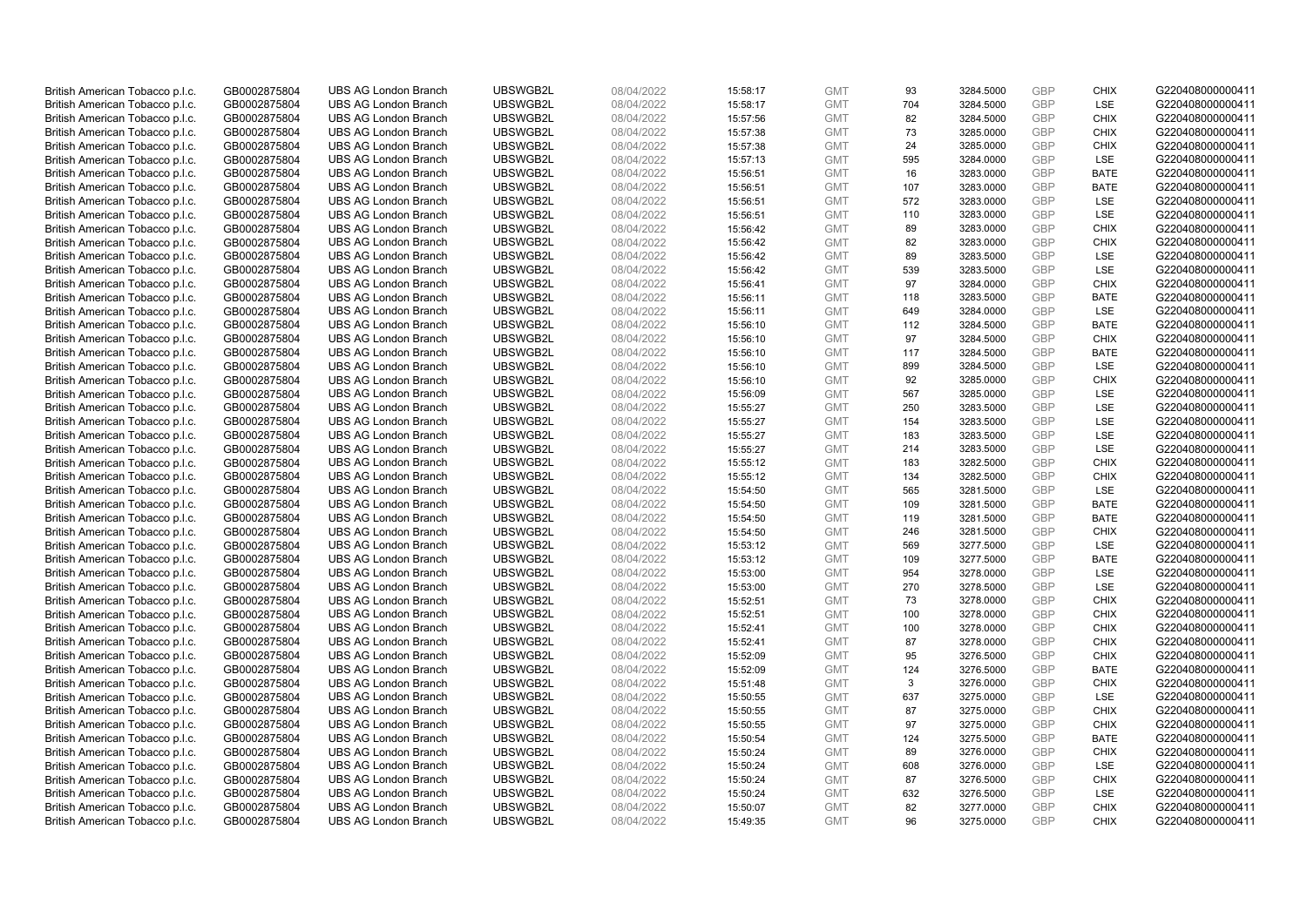| British American Tobacco p.l.c. | GB0002875804 | <b>UBS AG London Branch</b> | UBSWGB2L | 08/04/2022 | 15:49:13 | <b>GMT</b> | 495            | 3274.5000 | <b>GBP</b> | LSE         | G220408000000411 |
|---------------------------------|--------------|-----------------------------|----------|------------|----------|------------|----------------|-----------|------------|-------------|------------------|
| British American Tobacco p.l.c. | GB0002875804 | <b>UBS AG London Branch</b> | UBSWGB2L | 08/04/2022 | 15:49:13 | <b>GMT</b> | 86             | 3274.5000 | <b>GBP</b> | LSE         | G220408000000411 |
| British American Tobacco p.l.c. | GB0002875804 | <b>UBS AG London Branch</b> | UBSWGB2L | 08/04/2022 | 15:49:12 | <b>GMT</b> | 119            | 3274.5000 | <b>GBP</b> | <b>BATE</b> | G220408000000411 |
| British American Tobacco p.l.c. | GB0002875804 | <b>UBS AG London Branch</b> | UBSWGB2L | 08/04/2022 | 15:49:07 | <b>GMT</b> | 709            | 3275.5000 | <b>GBP</b> | <b>LSE</b>  | G220408000000411 |
| British American Tobacco p.l.c. | GB0002875804 | <b>UBS AG London Branch</b> | UBSWGB2L | 08/04/2022 | 15:49:07 | <b>GMT</b> | 124            | 3275.0000 | <b>GBP</b> | <b>CHIX</b> | G220408000000411 |
| British American Tobacco p.l.c. | GB0002875804 | <b>UBS AG London Branch</b> | UBSWGB2L | 08/04/2022 | 15:48:56 | <b>GMT</b> | $\overline{2}$ | 3276.0000 | <b>GBP</b> | <b>BATE</b> | G220408000000411 |
| British American Tobacco p.l.c. | GB0002875804 | <b>UBS AG London Branch</b> | UBSWGB2L | 08/04/2022 | 15:48:56 | <b>GMT</b> | 100            | 3276.0000 | <b>GBP</b> | <b>BATE</b> | G220408000000411 |
| British American Tobacco p.l.c. | GB0002875804 | <b>UBS AG London Branch</b> | UBSWGB2L | 08/04/2022 | 15:48:56 | <b>GMT</b> | 108            | 3275.5000 | <b>GBP</b> | <b>BATE</b> | G220408000000411 |
| British American Tobacco p.l.c. | GB0002875804 | <b>UBS AG London Branch</b> | UBSWGB2L | 08/04/2022 | 15:48:56 | <b>GMT</b> | 692            | 3276.0000 | <b>GBP</b> | LSE         | G220408000000411 |
| British American Tobacco p.l.c. | GB0002875804 | <b>UBS AG London Branch</b> | UBSWGB2L | 08/04/2022 | 15:48:56 | <b>GMT</b> | 91             | 3276.0000 | <b>GBP</b> | <b>CHIX</b> | G220408000000411 |
| British American Tobacco p.l.c. | GB0002875804 | <b>UBS AG London Branch</b> | UBSWGB2L | 08/04/2022 | 15:48:25 | <b>GMT</b> | 100            | 3276.0000 | GBP        | <b>BATE</b> | G220408000000411 |
| British American Tobacco p.l.c. | GB0002875804 | <b>UBS AG London Branch</b> | UBSWGB2L | 08/04/2022 | 15:48:25 | <b>GMT</b> | 120            | 3276.0000 | <b>GBP</b> | <b>CHIX</b> | G220408000000411 |
| British American Tobacco p.l.c. | GB0002875804 | <b>UBS AG London Branch</b> | UBSWGB2L | 08/04/2022 | 15:48:25 | <b>GMT</b> | 95             | 3276.0000 | <b>GBP</b> | <b>CHIX</b> | G220408000000411 |
| British American Tobacco p.l.c. | GB0002875804 | <b>UBS AG London Branch</b> | UBSWGB2L | 08/04/2022 | 15:48:05 | <b>GMT</b> | 100            | 3276.0000 | <b>GBP</b> | <b>BATE</b> | G220408000000411 |
| British American Tobacco p.l.c. | GB0002875804 | <b>UBS AG London Branch</b> | UBSWGB2L | 08/04/2022 | 15:48:05 | <b>GMT</b> | 11             | 3276.0000 | GBP        | <b>BATE</b> | G220408000000411 |
| British American Tobacco p.l.c. | GB0002875804 | <b>UBS AG London Branch</b> | UBSWGB2L | 08/04/2022 | 15:47:11 | <b>GMT</b> | 335            | 3275.0000 | <b>GBP</b> | LSE         | G220408000000411 |
| British American Tobacco p.l.c. | GB0002875804 | <b>UBS AG London Branch</b> | UBSWGB2L | 08/04/2022 | 15:47:11 | <b>GMT</b> | 478            | 3275.0000 | <b>GBP</b> | <b>LSE</b>  | G220408000000411 |
| British American Tobacco p.l.c. | GB0002875804 | <b>UBS AG London Branch</b> | UBSWGB2L | 08/04/2022 | 15:47:11 | <b>GMT</b> | 154            | 3275.5000 | GBP        | LSE         | G220408000000411 |
| British American Tobacco p.l.c. | GB0002875804 | <b>UBS AG London Branch</b> | UBSWGB2L | 08/04/2022 | 15:47:11 | <b>GMT</b> | 81             | 3275.5000 | <b>GBP</b> | <b>LSE</b>  | G220408000000411 |
| British American Tobacco p.l.c. | GB0002875804 | <b>UBS AG London Branch</b> | UBSWGB2L | 08/04/2022 | 15:47:11 | <b>GMT</b> | 250            | 3275.5000 | <b>GBP</b> | LSE         | G220408000000411 |
| British American Tobacco p.l.c. | GB0002875804 | <b>UBS AG London Branch</b> | UBSWGB2L | 08/04/2022 | 15:47:09 | <b>GMT</b> | 154            | 3275.5000 | <b>GBP</b> | LSE         | G220408000000411 |
| British American Tobacco p.l.c. | GB0002875804 | <b>UBS AG London Branch</b> | UBSWGB2L | 08/04/2022 | 15:47:09 | <b>GMT</b> | 138            | 3275.5000 | GBP        | <b>LSE</b>  | G220408000000411 |
| British American Tobacco p.l.c. | GB0002875804 | <b>UBS AG London Branch</b> | UBSWGB2L | 08/04/2022 | 15:47:09 | <b>GMT</b> | 77             | 3275.5000 | <b>GBP</b> | LSE         | G220408000000411 |
| British American Tobacco p.l.c. | GB0002875804 | <b>UBS AG London Branch</b> | UBSWGB2L | 08/04/2022 | 15:47:09 | <b>GMT</b> | 154            | 3275.5000 | <b>GBP</b> | <b>BATE</b> | G220408000000411 |
| British American Tobacco p.l.c. | GB0002875804 | <b>UBS AG London Branch</b> | UBSWGB2L | 08/04/2022 | 15:47:04 | <b>GMT</b> | 58             | 3275.5000 | GBP        | <b>CHIX</b> | G220408000000411 |
| British American Tobacco p.l.c. | GB0002875804 | <b>UBS AG London Branch</b> | UBSWGB2L | 08/04/2022 | 15:47:04 | <b>GMT</b> | 68             | 3275.5000 | GBP        | <b>CHIX</b> | G220408000000411 |
| British American Tobacco p.l.c. | GB0002875804 | <b>UBS AG London Branch</b> | UBSWGB2L | 08/04/2022 | 15:47:04 | <b>GMT</b> | 12             | 3275.5000 | <b>GBP</b> | <b>CHIX</b> | G220408000000411 |
| British American Tobacco p.l.c. | GB0002875804 | <b>UBS AG London Branch</b> | UBSWGB2L | 08/04/2022 | 15:47:04 | <b>GMT</b> | 101            | 3275.5000 | GBP        | <b>CHIX</b> | G220408000000411 |
| British American Tobacco p.l.c. | GB0002875804 | <b>UBS AG London Branch</b> | UBSWGB2L | 08/04/2022 | 15:46:44 | <b>GMT</b> | 25             | 3275.5000 | GBP        | <b>CHIX</b> | G220408000000411 |
| British American Tobacco p.l.c. | GB0002875804 | <b>UBS AG London Branch</b> | UBSWGB2L | 08/04/2022 | 15:46:44 | <b>GMT</b> | 62             | 3275.5000 | GBP        | <b>CHIX</b> | G220408000000411 |
| British American Tobacco p.l.c. | GB0002875804 | <b>UBS AG London Branch</b> | UBSWGB2L | 08/04/2022 | 15:46:44 | <b>GMT</b> | 21             | 3275.5000 | <b>GBP</b> | <b>CHIX</b> | G220408000000411 |
| British American Tobacco p.l.c. | GB0002875804 | <b>UBS AG London Branch</b> | UBSWGB2L | 08/04/2022 | 15:45:45 | <b>GMT</b> | 90             | 3273.0000 | GBP        | <b>CHIX</b> | G220408000000411 |
| British American Tobacco p.l.c. | GB0002875804 | <b>UBS AG London Branch</b> | UBSWGB2L | 08/04/2022 | 15:45:23 | <b>GMT</b> | 112            | 3272.5000 | GBP        | <b>BATE</b> | G220408000000411 |
| British American Tobacco p.l.c. | GB0002875804 | <b>UBS AG London Branch</b> | UBSWGB2L | 08/04/2022 | 15:45:23 | <b>GMT</b> | 10             | 3272.5000 | <b>GBP</b> | <b>CHIX</b> | G220408000000411 |
| British American Tobacco p.l.c. | GB0002875804 | <b>UBS AG London Branch</b> | UBSWGB2L | 08/04/2022 | 15:45:23 | <b>GMT</b> | 100            | 3272.5000 | <b>GBP</b> | <b>CHIX</b> | G220408000000411 |
| British American Tobacco p.l.c. | GB0002875804 | <b>UBS AG London Branch</b> | UBSWGB2L | 08/04/2022 | 15:45:23 | <b>GMT</b> | 73             | 3272.5000 | <b>GBP</b> | <b>LSE</b>  | G220408000000411 |
| British American Tobacco p.l.c. | GB0002875804 | <b>UBS AG London Branch</b> | UBSWGB2L | 08/04/2022 | 15:45:23 | <b>GMT</b> | 620            | 3272.5000 | GBP        | LSE         | G220408000000411 |
| British American Tobacco p.l.c. | GB0002875804 | <b>UBS AG London Branch</b> | UBSWGB2L | 08/04/2022 | 15:45:17 | <b>GMT</b> | 105            | 3273.0000 | <b>GBP</b> | <b>BATE</b> | G220408000000411 |
| British American Tobacco p.l.c. | GB0002875804 | <b>UBS AG London Branch</b> | UBSWGB2L | 08/04/2022 | 15:45:13 | <b>GMT</b> | 69             | 3273.0000 | GBP        | <b>CHIX</b> | G220408000000411 |
| British American Tobacco p.l.c. | GB0002875804 | <b>UBS AG London Branch</b> | UBSWGB2L | 08/04/2022 | 15:45:02 | <b>GMT</b> | 89             | 3272.5000 | <b>GBP</b> | <b>CHIX</b> | G220408000000411 |
| British American Tobacco p.l.c. | GB0002875804 | <b>UBS AG London Branch</b> | UBSWGB2L | 08/04/2022 | 15:44:36 | <b>GMT</b> | 586            | 3272.0000 | <b>GBP</b> | <b>LSE</b>  | G220408000000411 |
| British American Tobacco p.l.c. | GB0002875804 | <b>UBS AG London Branch</b> | UBSWGB2L | 08/04/2022 | 15:44:36 | <b>GMT</b> | 123            | 3272.0000 | GBP        | LSE         | G220408000000411 |
| British American Tobacco p.l.c. | GB0002875804 | <b>UBS AG London Branch</b> | UBSWGB2L | 08/04/2022 | 15:44:36 | <b>GMT</b> | 92             | 3272.0000 | <b>GBP</b> | <b>CHIX</b> | G220408000000411 |
| British American Tobacco p.l.c. | GB0002875804 | <b>UBS AG London Branch</b> | UBSWGB2L | 08/04/2022 | 15:44:36 | <b>GMT</b> | 481            | 3272.0000 | GBP        | LSE         | G220408000000411 |
| British American Tobacco p.l.c. | GB0002875804 | <b>UBS AG London Branch</b> | UBSWGB2L | 08/04/2022 | 15:44:36 | <b>GMT</b> | 100            | 3272.0000 | <b>GBP</b> | <b>CHIX</b> | G220408000000411 |
| British American Tobacco p.l.c. | GB0002875804 | <b>UBS AG London Branch</b> | UBSWGB2L | 08/04/2022 | 15:44:10 | <b>GMT</b> | 84             | 3271.5000 | GBP        | <b>CHIX</b> | G220408000000411 |
| British American Tobacco p.l.c. | GB0002875804 | <b>UBS AG London Branch</b> | UBSWGB2L | 08/04/2022 | 15:43:33 | <b>GMT</b> | 104            | 3270.0000 | <b>GBP</b> | <b>BATE</b> | G220408000000411 |
| British American Tobacco p.l.c. | GB0002875804 | <b>UBS AG London Branch</b> | UBSWGB2L | 08/04/2022 | 15:43:27 | <b>GMT</b> | 97             | 3271.0000 | <b>GBP</b> | LSE         | G220408000000411 |
| British American Tobacco p.l.c. | GB0002875804 | <b>UBS AG London Branch</b> | UBSWGB2L | 08/04/2022 | 15:43:27 | <b>GMT</b> | 282            | 3271.0000 | GBP        | LSE         | G220408000000411 |
| British American Tobacco p.l.c. | GB0002875804 | <b>UBS AG London Branch</b> | UBSWGB2L | 08/04/2022 | 15:43:27 | <b>GMT</b> | 220            | 3271.0000 | <b>GBP</b> | LSE         | G220408000000411 |
| British American Tobacco p.l.c. | GB0002875804 | <b>UBS AG London Branch</b> | UBSWGB2L | 08/04/2022 | 15:43:27 | <b>GMT</b> | 603            | 3271.0000 | <b>GBP</b> | LSE         | G220408000000411 |
| British American Tobacco p.l.c. | GB0002875804 | <b>UBS AG London Branch</b> | UBSWGB2L | 08/04/2022 | 15:43:02 | <b>GMT</b> | 150            | 3270.0000 | GBP        | <b>CHIX</b> | G220408000000411 |
| British American Tobacco p.l.c. | GB0002875804 | <b>UBS AG London Branch</b> | UBSWGB2L | 08/04/2022 | 15:43:02 | <b>GMT</b> | 41             | 3270.0000 | GBP        | <b>CHIX</b> | G220408000000411 |
| British American Tobacco p.l.c. | GB0002875804 | <b>UBS AG London Branch</b> | UBSWGB2L | 08/04/2022 | 15:42:28 | <b>GMT</b> | 100            | 3270.0000 | GBP        | <b>BATE</b> | G220408000000411 |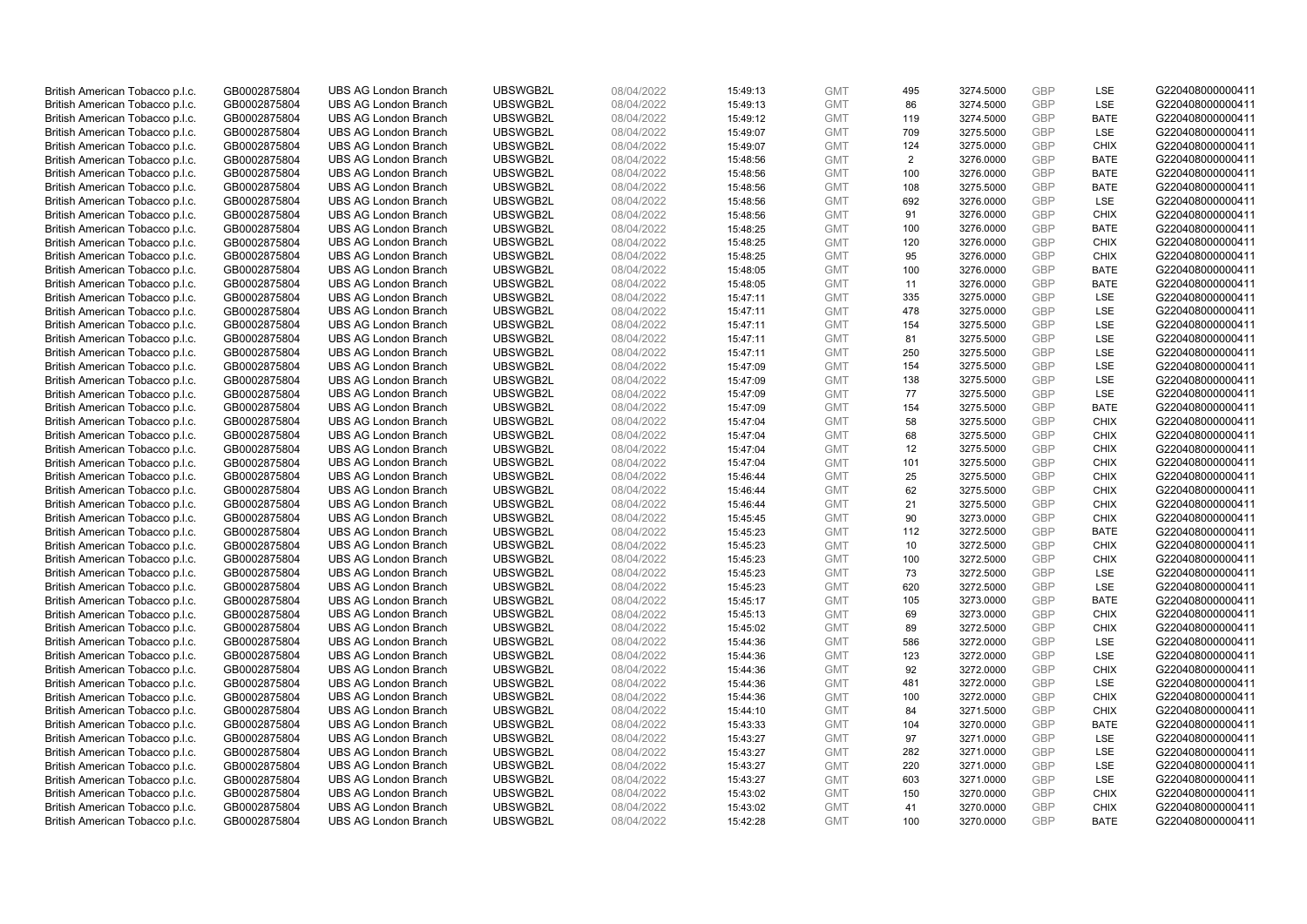| British American Tobacco p.l.c. | GB0002875804 | <b>UBS AG London Branch</b> | UBSWGB2L | 08/04/2022 | 15:42:11 | <b>GMT</b> | 66             | 3271.0000 | <b>GBP</b> | LSE         | G220408000000411 |
|---------------------------------|--------------|-----------------------------|----------|------------|----------|------------|----------------|-----------|------------|-------------|------------------|
| British American Tobacco p.l.c. | GB0002875804 | <b>UBS AG London Branch</b> | UBSWGB2L | 08/04/2022 | 15:42:11 | <b>GMT</b> | 498            | 3270.5000 | <b>GBP</b> | LSE         | G220408000000411 |
| British American Tobacco p.l.c. | GB0002875804 | <b>UBS AG London Branch</b> | UBSWGB2L | 08/04/2022 | 15:42:11 | <b>GMT</b> | 93             | 3271.0000 | GBP        | <b>CHIX</b> | G220408000000411 |
| British American Tobacco p.l.c. | GB0002875804 | <b>UBS AG London Branch</b> | UBSWGB2L | 08/04/2022 | 15:42:11 | <b>GMT</b> | 113            | 3271.0000 | GBP        | <b>CHIX</b> | G220408000000411 |
| British American Tobacco p.l.c. | GB0002875804 | <b>UBS AG London Branch</b> | UBSWGB2L | 08/04/2022 | 15:42:11 | <b>GMT</b> | 111            | 3271.0000 | <b>GBP</b> | <b>BATE</b> | G220408000000411 |
| British American Tobacco p.l.c. | GB0002875804 | <b>UBS AG London Branch</b> | UBSWGB2L | 08/04/2022 | 15:42:11 | <b>GMT</b> | 645            | 3271.0000 | <b>GBP</b> | <b>LSE</b>  | G220408000000411 |
| British American Tobacco p.l.c. | GB0002875804 | <b>UBS AG London Branch</b> | UBSWGB2L | 08/04/2022 | 15:41:33 | <b>GMT</b> | 102            | 3271.0000 | GBP        | <b>CHIX</b> | G220408000000411 |
| British American Tobacco p.l.c. | GB0002875804 | <b>UBS AG London Branch</b> | UBSWGB2L | 08/04/2022 | 15:41:33 | <b>GMT</b> | 28             | 3271.0000 | <b>GBP</b> | <b>CHIX</b> | G220408000000411 |
| British American Tobacco p.l.c. | GB0002875804 | <b>UBS AG London Branch</b> | UBSWGB2L | 08/04/2022 | 15:41:31 | <b>GMT</b> | 16             | 3270.5000 | GBP        | <b>CHIX</b> | G220408000000411 |
| British American Tobacco p.l.c. | GB0002875804 | <b>UBS AG London Branch</b> | UBSWGB2L | 08/04/2022 | 15:40:52 | <b>GMT</b> | 5              | 3271.5000 | <b>GBP</b> | <b>CHIX</b> | G220408000000411 |
| British American Tobacco p.l.c. | GB0002875804 | <b>UBS AG London Branch</b> | UBSWGB2L | 08/04/2022 | 15:40:52 | <b>GMT</b> | 114            | 3271.0000 | GBP        | <b>CHIX</b> | G220408000000411 |
| British American Tobacco p.l.c. | GB0002875804 | <b>UBS AG London Branch</b> | UBSWGB2L | 08/04/2022 | 15:40:27 | <b>GMT</b> | 100            | 3272.5000 | <b>GBP</b> | <b>BATE</b> | G220408000000411 |
| British American Tobacco p.l.c. | GB0002875804 | <b>UBS AG London Branch</b> | UBSWGB2L | 08/04/2022 | 15:40:27 | <b>GMT</b> | 76             | 3272.5000 | <b>GBP</b> | <b>BATE</b> | G220408000000411 |
| British American Tobacco p.l.c. | GB0002875804 | <b>UBS AG London Branch</b> | UBSWGB2L | 08/04/2022 | 15:40:26 | <b>GMT</b> | 87             | 3272.0000 | <b>GBP</b> | <b>CHIX</b> | G220408000000411 |
| British American Tobacco p.l.c. | GB0002875804 | <b>UBS AG London Branch</b> | UBSWGB2L | 08/04/2022 | 15:40:26 | <b>GMT</b> | 83             | 3272.0000 | <b>GBP</b> | <b>CHIX</b> | G220408000000411 |
| British American Tobacco p.l.c. | GB0002875804 | <b>UBS AG London Branch</b> | UBSWGB2L | 08/04/2022 | 15:40:25 | <b>GMT</b> | 14             | 3272.5000 | GBP        | <b>BATE</b> | G220408000000411 |
| British American Tobacco p.l.c. | GB0002875804 | <b>UBS AG London Branch</b> | UBSWGB2L | 08/04/2022 | 15:40:25 | <b>GMT</b> | 100            | 3272.5000 | GBP        | <b>BATE</b> | G220408000000411 |
| British American Tobacco p.l.c. | GB0002875804 | <b>UBS AG London Branch</b> | UBSWGB2L | 08/04/2022 | 15:40:25 | <b>GMT</b> | 647            | 3272.0000 | GBP        | LSE         | G220408000000411 |
| British American Tobacco p.l.c. | GB0002875804 | <b>UBS AG London Branch</b> | UBSWGB2L | 08/04/2022 | 15:40:25 | <b>GMT</b> | 209            | 3272.5000 | <b>GBP</b> | <b>CHIX</b> | G220408000000411 |
| British American Tobacco p.l.c. | GB0002875804 | <b>UBS AG London Branch</b> | UBSWGB2L | 08/04/2022 | 15:40:23 | <b>GMT</b> | 458            | 3272.5000 | GBP        | LSE         | G220408000000411 |
| British American Tobacco p.l.c. | GB0002875804 | <b>UBS AG London Branch</b> | UBSWGB2L | 08/04/2022 | 15:40:23 | <b>GMT</b> | 205            | 3272.5000 | <b>GBP</b> | LSE         | G220408000000411 |
| British American Tobacco p.l.c. | GB0002875804 | <b>UBS AG London Branch</b> | UBSWGB2L | 08/04/2022 | 15:39:33 | <b>GMT</b> | 91             | 3273.0000 | GBP        | <b>CHIX</b> | G220408000000411 |
| British American Tobacco p.l.c. | GB0002875804 | <b>UBS AG London Branch</b> | UBSWGB2L | 08/04/2022 | 15:39:33 | <b>GMT</b> | 26             | 3273.0000 | <b>GBP</b> | <b>CHIX</b> | G220408000000411 |
| British American Tobacco p.l.c. | GB0002875804 | <b>UBS AG London Branch</b> | UBSWGB2L | 08/04/2022 | 15:39:04 | <b>GMT</b> | 409            | 3271.5000 | GBP        | <b>LSE</b>  | G220408000000411 |
| British American Tobacco p.l.c. | GB0002875804 | <b>UBS AG London Branch</b> | UBSWGB2L | 08/04/2022 | 15:39:04 | <b>GMT</b> | 266            | 3271.5000 | <b>GBP</b> | LSE         | G220408000000411 |
| British American Tobacco p.l.c. | GB0002875804 | <b>UBS AG London Branch</b> | UBSWGB2L | 08/04/2022 | 15:38:56 | <b>GMT</b> | 77             | 3272.0000 | GBP        | <b>CHIX</b> | G220408000000411 |
| British American Tobacco p.l.c. | GB0002875804 | <b>UBS AG London Branch</b> | UBSWGB2L | 08/04/2022 | 15:38:56 | <b>GMT</b> | 12             | 3272.0000 | <b>GBP</b> | <b>CHIX</b> | G220408000000411 |
| British American Tobacco p.l.c. | GB0002875804 | <b>UBS AG London Branch</b> | UBSWGB2L | 08/04/2022 | 15:38:40 | <b>GMT</b> | 50             | 3271.5000 | <b>GBP</b> | <b>BATE</b> | G220408000000411 |
| British American Tobacco p.l.c. | GB0002875804 | <b>UBS AG London Branch</b> | UBSWGB2L | 08/04/2022 | 15:38:40 | <b>GMT</b> | 71             | 3271.5000 | GBP        | <b>BATE</b> | G220408000000411 |
| British American Tobacco p.l.c. | GB0002875804 | <b>UBS AG London Branch</b> | UBSWGB2L | 08/04/2022 | 15:38:40 | <b>GMT</b> | 15             | 3271.5000 | GBP        | <b>BATE</b> | G220408000000411 |
| British American Tobacco p.l.c. | GB0002875804 | <b>UBS AG London Branch</b> | UBSWGB2L | 08/04/2022 | 15:38:40 | <b>GMT</b> | 595            | 3271.5000 | GBP        | LSE         | G220408000000411 |
| British American Tobacco p.l.c. | GB0002875804 | <b>UBS AG London Branch</b> | UBSWGB2L | 08/04/2022 | 15:38:40 | <b>GMT</b> | 100            | 3271.5000 | GBP        | <b>BATE</b> | G220408000000411 |
| British American Tobacco p.l.c. | GB0002875804 | <b>UBS AG London Branch</b> | UBSWGB2L | 08/04/2022 | 15:38:40 | <b>GMT</b> | 86             | 3271.5000 | GBP        | <b>CHIX</b> | G220408000000411 |
| British American Tobacco p.l.c. | GB0002875804 | <b>UBS AG London Branch</b> | UBSWGB2L | 08/04/2022 | 15:38:40 | <b>GMT</b> | 89             | 3271.5000 | GBP        | <b>CHIX</b> | G220408000000411 |
| British American Tobacco p.l.c. | GB0002875804 | <b>UBS AG London Branch</b> | UBSWGB2L | 08/04/2022 | 15:38:14 | <b>GMT</b> | 133            | 3272.0000 | GBP        | <b>BATE</b> | G220408000000411 |
| British American Tobacco p.l.c. | GB0002875804 | <b>UBS AG London Branch</b> | UBSWGB2L | 08/04/2022 | 15:38:14 | <b>GMT</b> | 414            | 3272.0000 | <b>GBP</b> | LSE         | G220408000000411 |
| British American Tobacco p.l.c. | GB0002875804 | <b>UBS AG London Branch</b> | UBSWGB2L | 08/04/2022 | 15:38:14 | <b>GMT</b> | 241            | 3272.0000 | GBP        | LSE         | G220408000000411 |
| British American Tobacco p.l.c. | GB0002875804 | <b>UBS AG London Branch</b> | UBSWGB2L | 08/04/2022 | 15:37:46 | <b>GMT</b> | 46             | 3271.5000 | <b>GBP</b> | <b>CHIX</b> | G220408000000411 |
| British American Tobacco p.l.c. | GB0002875804 | <b>UBS AG London Branch</b> | UBSWGB2L | 08/04/2022 | 15:37:46 | <b>GMT</b> | 115            | 3271.5000 | GBP        | <b>CHIX</b> | G220408000000411 |
| British American Tobacco p.l.c. | GB0002875804 | <b>UBS AG London Branch</b> | UBSWGB2L | 08/04/2022 | 15:37:39 | <b>GMT</b> | 83             | 3271.5000 | <b>GBP</b> | <b>CHIX</b> | G220408000000411 |
| British American Tobacco p.l.c. | GB0002875804 | <b>UBS AG London Branch</b> | UBSWGB2L | 08/04/2022 | 15:37:17 | <b>GMT</b> | 424            | 3271.5000 | <b>GBP</b> | <b>LSE</b>  | G220408000000411 |
| British American Tobacco p.l.c. | GB0002875804 | <b>UBS AG London Branch</b> | UBSWGB2L | 08/04/2022 | 15:37:17 | <b>GMT</b> | 261            | 3271.5000 | GBP        | LSE         | G220408000000411 |
| British American Tobacco p.l.c. | GB0002875804 | <b>UBS AG London Branch</b> | UBSWGB2L | 08/04/2022 | 15:36:24 | <b>GMT</b> | $\overline{7}$ | 3271.5000 | GBP        | <b>BATE</b> | G220408000000411 |
| British American Tobacco p.l.c. | GB0002875804 | <b>UBS AG London Branch</b> | UBSWGB2L | 08/04/2022 | 15:36:24 | <b>GMT</b> | 101            | 3271.5000 | GBP        | <b>BATE</b> | G220408000000411 |
| British American Tobacco p.l.c. | GB0002875804 | <b>UBS AG London Branch</b> | UBSWGB2L | 08/04/2022 | 15:36:22 | <b>GMT</b> | 96             | 3272.0000 | GBP        | <b>CHIX</b> | G220408000000411 |
| British American Tobacco p.l.c. | GB0002875804 | <b>UBS AG London Branch</b> | UBSWGB2L | 08/04/2022 | 15:36:22 | <b>GMT</b> | 100            | 3272.0000 | <b>GBP</b> | <b>CHIX</b> | G220408000000411 |
| British American Tobacco p.l.c. | GB0002875804 | <b>UBS AG London Branch</b> | UBSWGB2L | 08/04/2022 | 15:36:22 | <b>GMT</b> | 220            | 3272.0000 | <b>GBP</b> | LSE         | G220408000000411 |
| British American Tobacco p.l.c. | GB0002875804 | <b>UBS AG London Branch</b> | UBSWGB2L | 08/04/2022 | 15:36:22 | <b>GMT</b> | 141            | 3272.0000 | <b>GBP</b> | LSE         | G220408000000411 |
| British American Tobacco p.l.c. | GB0002875804 | <b>UBS AG London Branch</b> | UBSWGB2L | 08/04/2022 | 15:36:22 | <b>GMT</b> | 173            | 3272.0000 | GBP        | LSE         | G220408000000411 |
| British American Tobacco p.l.c. | GB0002875804 | <b>UBS AG London Branch</b> | UBSWGB2L | 08/04/2022 | 15:36:22 | <b>GMT</b> | 87             | 3272.0000 | GBP        | LSE         | G220408000000411 |
| British American Tobacco p.l.c. | GB0002875804 | <b>UBS AG London Branch</b> | UBSWGB2L | 08/04/2022 | 15:36:14 | <b>GMT</b> | 27             | 3273.0000 | GBP        | <b>CHIX</b> | G220408000000411 |
| British American Tobacco p.l.c. | GB0002875804 | <b>UBS AG London Branch</b> | UBSWGB2L | 08/04/2022 | 15:36:14 | <b>GMT</b> | 69             | 3273.0000 | GBP        | <b>CHIX</b> | G220408000000411 |
| British American Tobacco p.l.c. | GB0002875804 | <b>UBS AG London Branch</b> | UBSWGB2L | 08/04/2022 | 15:35:47 | <b>GMT</b> | 74             | 3271.5000 | GBP        | <b>BATE</b> | G220408000000411 |
| British American Tobacco p.l.c. | GB0002875804 | <b>UBS AG London Branch</b> | UBSWGB2L | 08/04/2022 | 15:35:42 | <b>GMT</b> | 77             | 3271.5000 | <b>GBP</b> | <b>BATE</b> | G220408000000411 |
|                                 |              |                             |          |            |          |            |                |           |            |             |                  |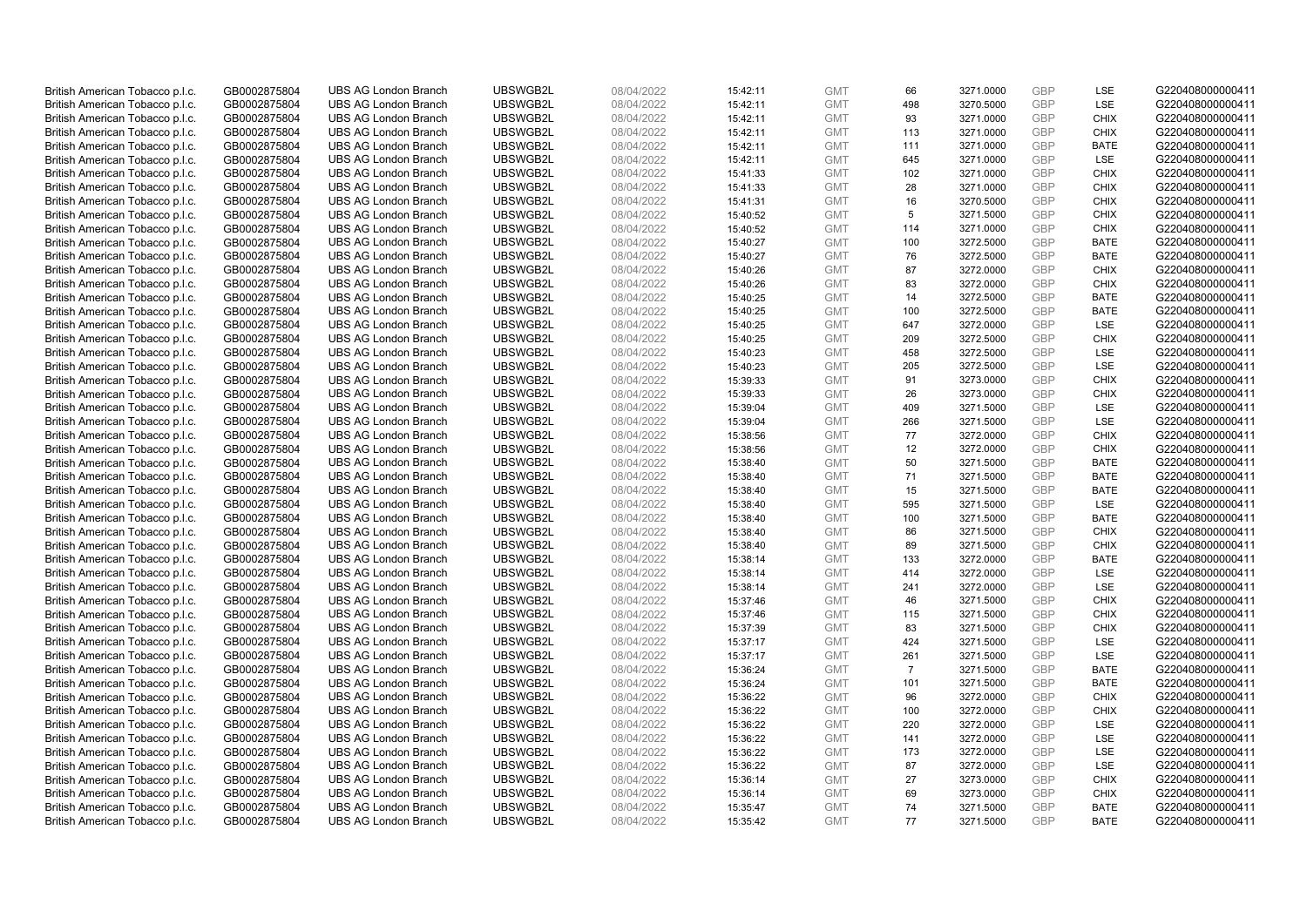| British American Tobacco p.l.c.                                    | GB0002875804 | <b>UBS AG London Branch</b> | UBSWGB2L | 08/04/2022 | 15:35:40 | <b>GMT</b> | 83             | 3272.0000 | <b>GBP</b> | <b>CHIX</b> | G220408000000411 |
|--------------------------------------------------------------------|--------------|-----------------------------|----------|------------|----------|------------|----------------|-----------|------------|-------------|------------------|
| British American Tobacco p.l.c.                                    | GB0002875804 | <b>UBS AG London Branch</b> | UBSWGB2L | 08/04/2022 | 15:35:40 | <b>GMT</b> | 39             | 3272.0000 | <b>GBP</b> | <b>CHIX</b> | G220408000000411 |
| British American Tobacco p.l.c.                                    | GB0002875804 | <b>UBS AG London Branch</b> | UBSWGB2L | 08/04/2022 | 15:35:40 | <b>GMT</b> | 84             | 3272.0000 | GBP        | LSE         | G220408000000411 |
| British American Tobacco p.l.c.                                    | GB0002875804 | <b>UBS AG London Branch</b> | UBSWGB2L | 08/04/2022 | 15:35:40 | <b>GMT</b> | 173            | 3272.0000 | GBP        | LSE         | G220408000000411 |
| British American Tobacco p.l.c.                                    | GB0002875804 | <b>UBS AG London Branch</b> | UBSWGB2L | 08/04/2022 | 15:35:40 | <b>GMT</b> | 165            | 3272.0000 | <b>GBP</b> | LSE         | G220408000000411 |
| British American Tobacco p.l.c.                                    | GB0002875804 | <b>UBS AG London Branch</b> | UBSWGB2L | 08/04/2022 | 15:35:40 | <b>GMT</b> | 250            | 3272.0000 | <b>GBP</b> | LSE         | G220408000000411 |
| British American Tobacco p.l.c.                                    | GB0002875804 | <b>UBS AG London Branch</b> | UBSWGB2L | 08/04/2022 | 15:35:40 | <b>GMT</b> | 69             | 3272.0000 | GBP        | LSE         | G220408000000411 |
| British American Tobacco p.l.c.                                    | GB0002875804 | <b>UBS AG London Branch</b> | UBSWGB2L | 08/04/2022 | 15:35:40 | <b>GMT</b> | 69             | 3272.0000 | <b>GBP</b> | LSE         | G220408000000411 |
| British American Tobacco p.l.c.                                    | GB0002875804 | <b>UBS AG London Branch</b> | UBSWGB2L | 08/04/2022 | 15:35:40 | <b>GMT</b> | 426            | 3272.0000 | GBP        | LSE         | G220408000000411 |
| British American Tobacco p.l.c.                                    | GB0002875804 | <b>UBS AG London Branch</b> | UBSWGB2L | 08/04/2022 | 15:35:37 | <b>GMT</b> | 80             | 3272.5000 | <b>GBP</b> | <b>BATE</b> | G220408000000411 |
| British American Tobacco p.l.c.                                    | GB0002875804 | <b>UBS AG London Branch</b> | UBSWGB2L | 08/04/2022 | 15:35:35 | <b>GMT</b> | 29             | 3272.5000 | GBP        | <b>CHIX</b> | G220408000000411 |
| British American Tobacco p.l.c.                                    | GB0002875804 | <b>UBS AG London Branch</b> | UBSWGB2L | 08/04/2022 | 15:35:17 | <b>GMT</b> | 93             | 3272.0000 | <b>GBP</b> | <b>CHIX</b> | G220408000000411 |
| British American Tobacco p.l.c.                                    | GB0002875804 | <b>UBS AG London Branch</b> | UBSWGB2L | 08/04/2022 | 15:35:17 | <b>GMT</b> | 3              | 3272.0000 | <b>GBP</b> | <b>CHIX</b> | G220408000000411 |
| British American Tobacco p.l.c.                                    | GB0002875804 | <b>UBS AG London Branch</b> | UBSWGB2L | 08/04/2022 | 15:35:12 | <b>GMT</b> | 67             | 3271.5000 | <b>GBP</b> | <b>LSE</b>  | G220408000000411 |
| British American Tobacco p.l.c.                                    | GB0002875804 | <b>UBS AG London Branch</b> | UBSWGB2L | 08/04/2022 | 15:34:43 | <b>GMT</b> | 91             | 3271.5000 | <b>GBP</b> | <b>BATE</b> | G220408000000411 |
| British American Tobacco p.l.c.                                    | GB0002875804 | <b>UBS AG London Branch</b> | UBSWGB2L | 08/04/2022 | 15:34:43 | <b>GMT</b> | 29             | 3271.5000 | GBP        | <b>BATE</b> | G220408000000411 |
| British American Tobacco p.l.c.                                    | GB0002875804 | <b>UBS AG London Branch</b> | UBSWGB2L | 08/04/2022 | 15:34:43 | <b>GMT</b> | 93             | 3271.5000 | GBP        | <b>CHIX</b> | G220408000000411 |
| British American Tobacco p.l.c.                                    | GB0002875804 | <b>UBS AG London Branch</b> | UBSWGB2L | 08/04/2022 | 15:34:43 | <b>GMT</b> | 563            | 3271.5000 | GBP        | LSE         | G220408000000411 |
| British American Tobacco p.l.c.                                    | GB0002875804 | <b>UBS AG London Branch</b> | UBSWGB2L | 08/04/2022 | 15:34:22 | <b>GMT</b> | 85             | 3272.0000 | <b>GBP</b> | <b>CHIX</b> | G220408000000411 |
| British American Tobacco p.l.c.                                    | GB0002875804 | <b>UBS AG London Branch</b> | UBSWGB2L | 08/04/2022 | 15:34:22 | <b>GMT</b> | 118            | 3272.0000 | GBP        | LSE         | G220408000000411 |
| British American Tobacco p.l.c.                                    | GB0002875804 | <b>UBS AG London Branch</b> | UBSWGB2L | 08/04/2022 | 15:34:22 | <b>GMT</b> | 154            | 3272.0000 | <b>GBP</b> | LSE         | G220408000000411 |
| British American Tobacco p.l.c.                                    | GB0002875804 | <b>UBS AG London Branch</b> | UBSWGB2L | 08/04/2022 | 15:34:22 | <b>GMT</b> | 250            | 3272.0000 | <b>GBP</b> | LSE         | G220408000000411 |
| British American Tobacco p.l.c.                                    | GB0002875804 | <b>UBS AG London Branch</b> | UBSWGB2L | 08/04/2022 | 15:34:20 | <b>GMT</b> | 362            | 3272.0000 | <b>GBP</b> | LSE         | G220408000000411 |
| British American Tobacco p.l.c.                                    | GB0002875804 | <b>UBS AG London Branch</b> | UBSWGB2L | 08/04/2022 | 15:34:20 | <b>GMT</b> | 394            | 3272.0000 | GBP        | LSE         | G220408000000411 |
| British American Tobacco p.l.c.                                    | GB0002875804 | <b>UBS AG London Branch</b> | UBSWGB2L | 08/04/2022 | 15:34:20 | <b>GMT</b> | 114            | 3272.0000 | <b>GBP</b> | <b>BATE</b> | G220408000000411 |
| British American Tobacco p.l.c.                                    | GB0002875804 | <b>UBS AG London Branch</b> | UBSWGB2L | 08/04/2022 | 15:33:42 | <b>GMT</b> | 154            | 3271.5000 | <b>GBP</b> | LSE         | G220408000000411 |
| British American Tobacco p.l.c.                                    | GB0002875804 | <b>UBS AG London Branch</b> | UBSWGB2L | 08/04/2022 | 15:33:42 | <b>GMT</b> | 250            | 3271.5000 | GBP        | <b>LSE</b>  | G220408000000411 |
| British American Tobacco p.l.c.                                    | GB0002875804 | <b>UBS AG London Branch</b> | UBSWGB2L | 08/04/2022 | 15:33:37 | <b>GMT</b> | 42             | 3272.0000 | <b>GBP</b> | <b>CHIX</b> | G220408000000411 |
| British American Tobacco p.l.c.                                    | GB0002875804 | <b>UBS AG London Branch</b> | UBSWGB2L | 08/04/2022 | 15:33:37 | <b>GMT</b> | 125            | 3272.0000 | GBP        | <b>CHIX</b> | G220408000000411 |
| British American Tobacco p.l.c.                                    | GB0002875804 | <b>UBS AG London Branch</b> | UBSWGB2L | 08/04/2022 | 15:33:35 | <b>GMT</b> | 439            | 3272.0000 | GBP        | LSE         | G220408000000411 |
| British American Tobacco p.l.c.                                    | GB0002875804 | <b>UBS AG London Branch</b> | UBSWGB2L | 08/04/2022 | 15:33:35 | <b>GMT</b> | 189            | 3272.0000 | GBP        | LSE         | G220408000000411 |
| British American Tobacco p.l.c.                                    | GB0002875804 | <b>UBS AG London Branch</b> | UBSWGB2L | 08/04/2022 | 15:33:35 | <b>GMT</b> | 84             | 3272.0000 | GBP        | <b>CHIX</b> | G220408000000411 |
| British American Tobacco p.l.c.                                    | GB0002875804 | <b>UBS AG London Branch</b> | UBSWGB2L | 08/04/2022 | 15:33:30 | <b>GMT</b> | 136            | 3272.0000 | GBP        | <b>CHIX</b> | G220408000000411 |
| British American Tobacco p.l.c.                                    | GB0002875804 | <b>UBS AG London Branch</b> | UBSWGB2L | 08/04/2022 | 15:33:30 | <b>GMT</b> | 19             | 3272.0000 | GBP        | <b>CHIX</b> | G220408000000411 |
| British American Tobacco p.l.c.                                    | GB0002875804 | <b>UBS AG London Branch</b> | UBSWGB2L | 08/04/2022 | 15:33:08 | <b>GMT</b> | 5              | 3271.0000 | GBP        | <b>CHIX</b> | G220408000000411 |
| British American Tobacco p.l.c.                                    | GB0002875804 | <b>UBS AG London Branch</b> | UBSWGB2L | 08/04/2022 | 15:33:02 | <b>GMT</b> | 250            | 3271.0000 | <b>GBP</b> | LSE         | G220408000000411 |
| British American Tobacco p.l.c.                                    | GB0002875804 | <b>UBS AG London Branch</b> | UBSWGB2L | 08/04/2022 | 15:33:02 | <b>GMT</b> | 154            | 3271.0000 | GBP        | LSE         | G220408000000411 |
| British American Tobacco p.l.c.                                    | GB0002875804 | <b>UBS AG London Branch</b> | UBSWGB2L | 08/04/2022 | 15:33:02 | <b>GMT</b> | 250            | 3271.0000 | <b>GBP</b> | LSE         | G220408000000411 |
| British American Tobacco p.l.c.                                    | GB0002875804 | <b>UBS AG London Branch</b> | UBSWGB2L | 08/04/2022 | 15:33:02 | <b>GMT</b> | 158            | 3271.0000 | GBP        | LSE         | G220408000000411 |
| British American Tobacco p.l.c.                                    | GB0002875804 | <b>UBS AG London Branch</b> | UBSWGB2L | 08/04/2022 | 15:32:21 | <b>GMT</b> | 125            | 3269.0000 | <b>GBP</b> | <b>CHIX</b> | G220408000000411 |
| British American Tobacco p.l.c.                                    | GB0002875804 | <b>UBS AG London Branch</b> | UBSWGB2L | 08/04/2022 | 15:32:21 | <b>GMT</b> | 3              | 3269.0000 | <b>GBP</b> | <b>CHIX</b> | G220408000000411 |
| British American Tobacco p.l.c.                                    | GB0002875804 | <b>UBS AG London Branch</b> | UBSWGB2L | 08/04/2022 | 15:31:59 | <b>GMT</b> | 154            | 3268.5000 | GBP        | <b>LSE</b>  | G220408000000411 |
|                                                                    | GB0002875804 | <b>UBS AG London Branch</b> | UBSWGB2L | 08/04/2022 | 15:31:19 | <b>GMT</b> | 393            | 3267.0000 | <b>GBP</b> | LSE         | G220408000000411 |
| British American Tobacco p.l.c.<br>British American Tobacco p.l.c. |              | <b>UBS AG London Branch</b> | UBSWGB2L | 08/04/2022 |          | <b>GMT</b> | 29             | 3267.0000 | GBP        | LSE         | G220408000000411 |
|                                                                    | GB0002875804 |                             | UBSWGB2L |            | 15:31:19 |            | 419            |           | GBP        | <b>LSE</b>  |                  |
| British American Tobacco p.l.c.                                    | GB0002875804 | <b>UBS AG London Branch</b> |          | 08/04/2022 | 15:31:19 | <b>GMT</b> |                | 3267.0000 |            |             | G220408000000411 |
| British American Tobacco p.l.c.                                    | GB0002875804 | <b>UBS AG London Branch</b> | UBSWGB2L | 08/04/2022 | 15:31:19 | <b>GMT</b> | 119            | 3267.0000 | GBP        | <b>BATE</b> | G220408000000411 |
| British American Tobacco p.l.c.                                    | GB0002875804 | <b>UBS AG London Branch</b> | UBSWGB2L | 08/04/2022 | 15:31:19 | <b>GMT</b> | $\overline{1}$ | 3267.0000 | GBP        | <b>BATE</b> | G220408000000411 |
| British American Tobacco p.l.c.                                    | GB0002875804 | <b>UBS AG London Branch</b> | UBSWGB2L | 08/04/2022 | 15:31:18 | <b>GMT</b> | 17             | 3267.5000 | GBP        | <b>BATE</b> | G220408000000411 |
| British American Tobacco p.l.c.                                    | GB0002875804 | <b>UBS AG London Branch</b> | UBSWGB2L | 08/04/2022 | 15:31:18 | <b>GMT</b> | 98             | 3267.5000 | GBP        | <b>BATE</b> | G220408000000411 |
| British American Tobacco p.l.c.                                    | GB0002875804 | <b>UBS AG London Branch</b> | UBSWGB2L | 08/04/2022 | 15:31:14 | <b>GMT</b> | 121            | 3267.5000 | GBP        | <b>CHIX</b> | G220408000000411 |
| British American Tobacco p.l.c.                                    | GB0002875804 | <b>UBS AG London Branch</b> | UBSWGB2L | 08/04/2022 | 15:31:14 | <b>GMT</b> | 55             | 3267.5000 | GBP        | <b>CHIX</b> | G220408000000411 |
| British American Tobacco p.l.c.                                    | GB0002875804 | <b>UBS AG London Branch</b> | UBSWGB2L | 08/04/2022 | 15:31:14 | <b>GMT</b> | 21             | 3267.5000 | <b>GBP</b> | <b>CHIX</b> | G220408000000411 |
| British American Tobacco p.l.c.                                    | GB0002875804 | <b>UBS AG London Branch</b> | UBSWGB2L | 08/04/2022 | 15:31:14 | <b>GMT</b> | 74             | 3267.5000 | GBP        | LSE         | G220408000000411 |
| British American Tobacco p.l.c.                                    | GB0002875804 | <b>UBS AG London Branch</b> | UBSWGB2L | 08/04/2022 | 15:31:14 | <b>GMT</b> | 250            | 3267.5000 | GBP        | <b>LSE</b>  | G220408000000411 |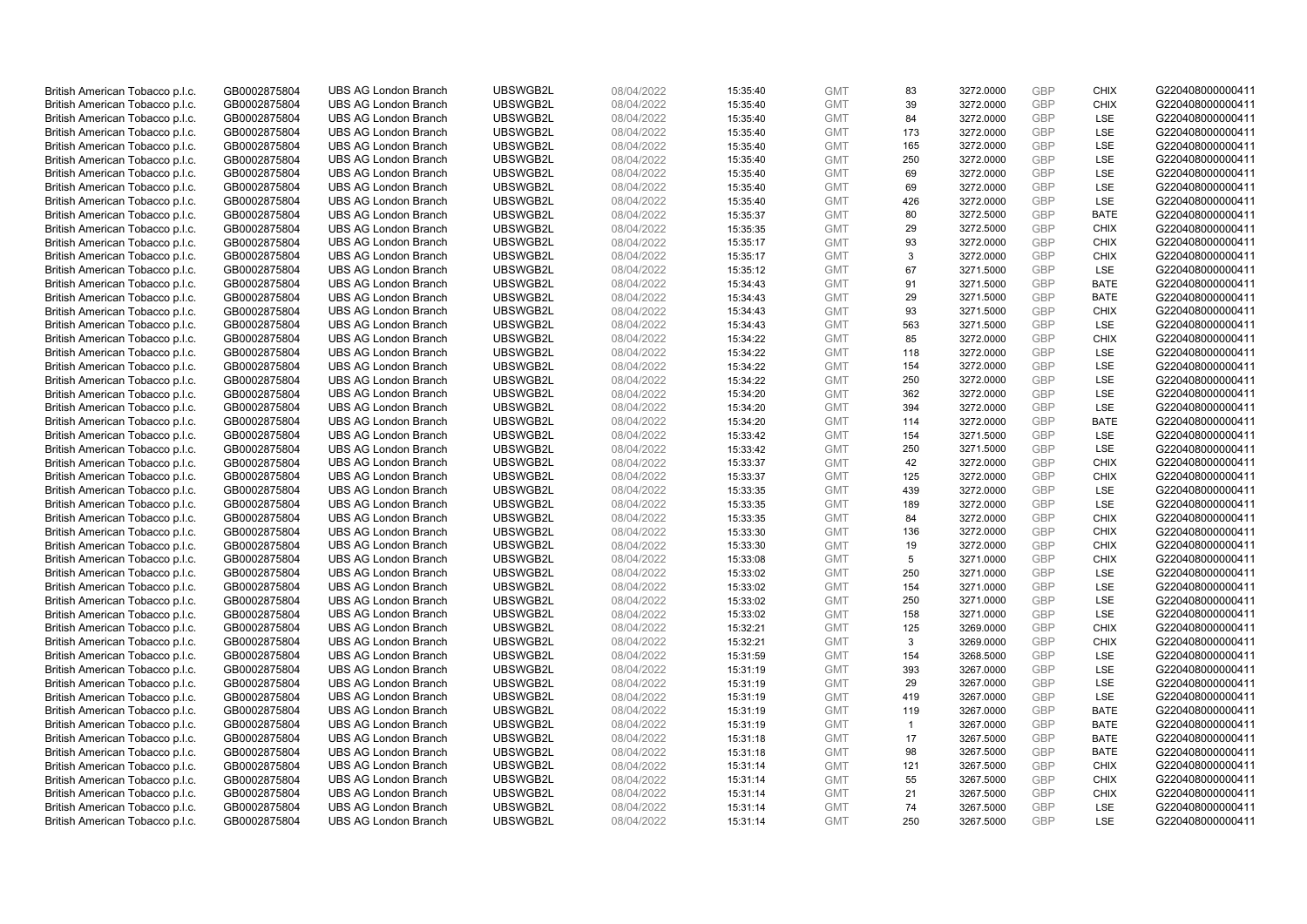| British American Tobacco p.l.c. | GB0002875804                 | <b>UBS AG London Branch</b> | UBSWGB2L             | 08/04/2022               | 15:31:14 | <b>GMT</b>               | 98             | 3267.5000              | <b>GBP</b> | <b>CHIX</b>               | G220408000000411 |
|---------------------------------|------------------------------|-----------------------------|----------------------|--------------------------|----------|--------------------------|----------------|------------------------|------------|---------------------------|------------------|
| British American Tobacco p.l.c. | GB0002875804                 | <b>UBS AG London Branch</b> | UBSWGB2L             | 08/04/2022               | 15:31:06 | <b>GMT</b>               | 643            | 3267.5000              | GBP        | LSE                       | G220408000000411 |
| British American Tobacco p.l.c. | GB0002875804                 | <b>UBS AG London Branch</b> | UBSWGB2L             | 08/04/2022               | 15:31:06 | <b>GMT</b>               | 113            | 3267.5000              | <b>GBP</b> | <b>BATE</b>               | G220408000000411 |
| British American Tobacco p.l.c. | GB0002875804                 | <b>UBS AG London Branch</b> | UBSWGB2L             | 08/04/2022               | 15:31:06 | <b>GMT</b>               | 140            | 3267.5000              | GBP        | <b>BATE</b>               | G220408000000411 |
| British American Tobacco p.l.c. | GB0002875804                 | <b>UBS AG London Branch</b> | UBSWGB2L             | 08/04/2022               | 15:31:06 | <b>GMT</b>               | 598            | 3267.5000              | <b>GBP</b> | <b>LSE</b>                | G220408000000411 |
| British American Tobacco p.l.c. | GB0002875804                 | <b>UBS AG London Branch</b> | UBSWGB2L             | 08/04/2022               | 15:30:08 | <b>GMT</b>               | 145            | 3267.5000              | GBP        | <b>CHIX</b>               | G220408000000411 |
| British American Tobacco p.l.c. | GB0002875804                 | <b>UBS AG London Branch</b> | UBSWGB2L             | 08/04/2022               | 15:30:08 | <b>GMT</b>               | 81             | 3267.5000              | <b>GBP</b> | <b>CHIX</b>               | G220408000000411 |
| British American Tobacco p.l.c. | GB0002875804                 | <b>UBS AG London Branch</b> | UBSWGB2L             | 08/04/2022               | 15:30:08 | <b>GMT</b>               | 16             | 3267.5000              | <b>GBP</b> | <b>CHIX</b>               | G220408000000411 |
| British American Tobacco p.l.c. | GB0002875804                 | <b>UBS AG London Branch</b> | UBSWGB2L             | 08/04/2022               | 15:30:03 | <b>GMT</b>               | 81             | 3267.5000              | <b>GBP</b> | <b>CHIX</b>               | G220408000000411 |
| British American Tobacco p.l.c. | GB0002875804                 | <b>UBS AG London Branch</b> | UBSWGB2L             | 08/04/2022               | 15:29:56 | <b>GMT</b>               | 127            | 3267.5000              | GBP        | <b>LSE</b>                | G220408000000411 |
| British American Tobacco p.l.c. | GB0002875804                 | <b>UBS AG London Branch</b> | UBSWGB2L             | 08/04/2022               | 15:29:45 | <b>GMT</b>               | 24             | 3267.5000              | GBP        | <b>CHIX</b>               | G220408000000411 |
| British American Tobacco p.l.c. | GB0002875804                 | <b>UBS AG London Branch</b> | UBSWGB2L             | 08/04/2022               | 15:29:27 | <b>GMT</b>               | $\overline{7}$ | 3267.5000              | <b>GBP</b> | <b>CHIX</b>               | G220408000000411 |
| British American Tobacco p.l.c. | GB0002875804                 | <b>UBS AG London Branch</b> | UBSWGB2L             | 08/04/2022               | 15:29:27 | <b>GMT</b>               | 100            | 3267.5000              | GBP        | <b>CHIX</b>               | G220408000000411 |
| British American Tobacco p.l.c. | GB0002875804                 | <b>UBS AG London Branch</b> | UBSWGB2L             | 08/04/2022               | 15:29:27 | <b>GMT</b>               | 31             | 3267.5000              | <b>GBP</b> | <b>CHIX</b>               | G220408000000411 |
| British American Tobacco p.l.c. | GB0002875804                 | <b>UBS AG London Branch</b> | UBSWGB2L             | 08/04/2022               | 15:28:33 | <b>GMT</b>               | 112            | 3265.5000              | GBP        | <b>BATE</b>               | G220408000000411 |
| British American Tobacco p.l.c. | GB0002875804                 | <b>UBS AG London Branch</b> | UBSWGB2L             | 08/04/2022               | 15:28:20 | <b>GMT</b>               | 61             | 3267.0000              | <b>GBP</b> | <b>CHIX</b>               | G220408000000411 |
| British American Tobacco p.l.c. | GB0002875804                 | <b>UBS AG London Branch</b> | UBSWGB2L             | 08/04/2022               | 15:28:20 | <b>GMT</b>               | 67             | 3267.0000              | GBP        | <b>CHIX</b>               | G220408000000411 |
| British American Tobacco p.l.c. | GB0002875804                 | <b>UBS AG London Branch</b> | UBSWGB2L             | 08/04/2022               | 15:28:20 | <b>GMT</b>               | 227            | 3267.0000              | GBP        | LSE                       | G220408000000411 |
| British American Tobacco p.l.c. | GB0002875804                 | <b>UBS AG London Branch</b> | UBSWGB2L             | 08/04/2022               | 15:28:20 | <b>GMT</b>               | 137            | 3267.0000              | GBP        | <b>LSE</b>                | G220408000000411 |
| British American Tobacco p.l.c. | GB0002875804                 | <b>UBS AG London Branch</b> | UBSWGB2L             | 08/04/2022               | 15:28:20 | <b>GMT</b>               | 61             | 3267.0000              | <b>GBP</b> | <b>CHIX</b>               | G220408000000411 |
| British American Tobacco p.l.c. | GB0002875804                 | <b>UBS AG London Branch</b> | UBSWGB2L             | 08/04/2022               | 15:28:20 | <b>GMT</b>               | 237            | 3267.0000              | GBP        | LSE                       | G220408000000411 |
| British American Tobacco p.l.c. | GB0002875804                 | <b>UBS AG London Branch</b> | UBSWGB2L             | 08/04/2022               | 15:28:19 | <b>GMT</b>               | 17             | 3267.0000              | GBP        | <b>CHIX</b>               | G220408000000411 |
| British American Tobacco p.l.c. | GB0002875804                 | <b>UBS AG London Branch</b> | UBSWGB2L             | 08/04/2022               | 15:27:30 | <b>GMT</b>               | 96             | 3268.5000              | GBP        | <b>CHIX</b>               | G220408000000411 |
| British American Tobacco p.l.c. | GB0002875804                 | <b>UBS AG London Branch</b> | UBSWGB2L             | 08/04/2022               | 15:27:30 | <b>GMT</b>               | 27             | 3268.5000              | <b>GBP</b> | <b>CHIX</b>               | G220408000000411 |
| British American Tobacco p.l.c. | GB0002875804                 | <b>UBS AG London Branch</b> | UBSWGB2L             | 08/04/2022               | 15:27:13 | <b>GMT</b>               | 88             | 3270.0000              | <b>GBP</b> | <b>CHIX</b>               | G220408000000411 |
| British American Tobacco p.l.c. | GB0002875804                 | <b>UBS AG London Branch</b> | UBSWGB2L             | 08/04/2022               | 15:27:13 | <b>GMT</b>               | 221            | 3270.0000              | GBP        | LSE                       | G220408000000411 |
| British American Tobacco p.l.c. | GB0002875804                 | <b>UBS AG London Branch</b> | UBSWGB2L             | 08/04/2022               | 15:27:13 | <b>GMT</b>               | 220            | 3269.5000              | <b>GBP</b> | LSE                       | G220408000000411 |
| British American Tobacco p.l.c. | GB0002875804                 | <b>UBS AG London Branch</b> | UBSWGB2L             | 08/04/2022               | 15:27:13 | <b>GMT</b>               | 250            | 3269.5000              | <b>GBP</b> | LSE                       | G220408000000411 |
| British American Tobacco p.l.c. | GB0002875804                 | <b>UBS AG London Branch</b> | UBSWGB2L             | 08/04/2022               | 15:27:13 | <b>GMT</b>               | 374            | 3270.0000              | GBP        | LSE                       | G220408000000411 |
| British American Tobacco p.l.c. | GB0002875804                 | <b>UBS AG London Branch</b> | UBSWGB2L             | 08/04/2022               | 15:27:13 | <b>GMT</b>               | 282            | 3270.0000              | GBP        | LSE                       | G220408000000411 |
| British American Tobacco p.l.c. | GB0002875804                 | <b>UBS AG London Branch</b> | UBSWGB2L             | 08/04/2022               | 15:27:13 | <b>GMT</b>               | 101            | 3270.0000              | <b>GBP</b> | <b>BATE</b>               | G220408000000411 |
| British American Tobacco p.l.c. | GB0002875804                 | <b>UBS AG London Branch</b> | UBSWGB2L             | 08/04/2022               | 15:27:02 | <b>GMT</b>               | 31             | 3270.5000              | GBP        | <b>BATE</b>               | G220408000000411 |
| British American Tobacco p.l.c. | GB0002875804                 | <b>UBS AG London Branch</b> | UBSWGB2L             | 08/04/2022               | 15:27:02 | <b>GMT</b>               | 74             | 3270.5000              | GBP        | <b>BATE</b>               | G220408000000411 |
| British American Tobacco p.l.c. | GB0002875804                 | <b>UBS AG London Branch</b> | UBSWGB2L             | 08/04/2022               | 15:27:02 | <b>GMT</b>               | 89             | 3270.5000              | <b>GBP</b> | <b>CHIX</b>               | G220408000000411 |
| British American Tobacco p.l.c. | GB0002875804                 | <b>UBS AG London Branch</b> | UBSWGB2L             | 08/04/2022               | 15:27:02 | <b>GMT</b>               | 37             | 3270.5000              | <b>GBP</b> | LSE                       | G220408000000411 |
| British American Tobacco p.l.c. | GB0002875804                 | <b>UBS AG London Branch</b> | UBSWGB2L             | 08/04/2022               | 15:27:02 | <b>GMT</b>               | 579            | 3270.5000              | <b>GBP</b> | <b>LSE</b>                | G220408000000411 |
| British American Tobacco p.l.c. | GB0002875804                 | <b>UBS AG London Branch</b> | UBSWGB2L             | 08/04/2022               | 15:26:27 | <b>GMT</b>               | 84             | 3271.0000              | GBP        | <b>CHIX</b>               | G220408000000411 |
| British American Tobacco p.l.c. | GB0002875804                 | <b>UBS AG London Branch</b> | UBSWGB2L             | 08/04/2022               | 15:26:16 | <b>GMT</b>               | 14             | 3270.5000              | <b>GBP</b> | <b>BATE</b>               | G220408000000411 |
| British American Tobacco p.l.c. | GB0002875804                 | <b>UBS AG London Branch</b> | UBSWGB2L             | 08/04/2022               | 15:26:16 | <b>GMT</b>               | 106            | 3270.5000              | GBP        | <b>BATE</b>               | G220408000000411 |
| British American Tobacco p.l.c. | GB0002875804                 | <b>UBS AG London Branch</b> | UBSWGB2L             | 08/04/2022               | 15:26:04 | <b>GMT</b>               | 616            | 3271.0000              | <b>GBP</b> | LSE                       | G220408000000411 |
| British American Tobacco p.l.c. | GB0002875804                 | <b>UBS AG London Branch</b> | UBSWGB2L             | 08/04/2022               | 15:25:33 | <b>GMT</b>               | 16             | 3271.5000              | <b>GBP</b> | <b>CHIX</b>               | G220408000000411 |
| British American Tobacco p.l.c. | GB0002875804                 | <b>UBS AG London Branch</b> | UBSWGB2L             | 08/04/2022               | 15:25:33 | <b>GMT</b>               | 82             | 3271.5000              | GBP        | <b>CHIX</b>               | G220408000000411 |
| British American Tobacco p.l.c. | GB0002875804                 | <b>UBS AG London Branch</b> | UBSWGB2L             | 08/04/2022               | 15:25:33 | <b>GMT</b>               | 63             | 3271.5000              | <b>GBP</b> | <b>CHIX</b>               | G220408000000411 |
| British American Tobacco p.l.c. | GB0002875804                 | <b>UBS AG London Branch</b> | UBSWGB2L             | 08/04/2022               | 15:25:33 | <b>GMT</b>               | 30             | 3271.5000              | GBP        | <b>CHIX</b>               | G220408000000411 |
| British American Tobacco p.l.c. | GB0002875804                 | <b>UBS AG London Branch</b> | UBSWGB2L             | 08/04/2022               | 15:25:01 | <b>GMT</b>               | 632            | 3270.0000              | <b>GBP</b> | <b>LSE</b>                | G220408000000411 |
| British American Tobacco p.l.c. | GB0002875804                 | <b>UBS AG London Branch</b> | UBSWGB2L             | 08/04/2022               | 15:25:01 | <b>GMT</b>               | 84             | 3270.0000              | <b>GBP</b> | <b>BATE</b>               | G220408000000411 |
| British American Tobacco p.l.c. | GB0002875804                 | <b>UBS AG London Branch</b> | UBSWGB2L             | 08/04/2022               | 15:25:01 | <b>GMT</b>               | 30             | 3270.0000              | <b>GBP</b> | <b>BATE</b>               | G220408000000411 |
| British American Tobacco p.l.c. | GB0002875804                 | <b>UBS AG London Branch</b> | UBSWGB2L             | 08/04/2022               | 15:24:59 | <b>GMT</b>               | 460            | 3270.5000              | <b>GBP</b> | LSE                       | G220408000000411 |
| British American Tobacco p.l.c. | GB0002875804                 | <b>UBS AG London Branch</b> | UBSWGB2L             | 08/04/2022               | 15:24:59 | <b>GMT</b>               | 176            | 3270.5000              | <b>GBP</b> | <b>CHIX</b>               | G220408000000411 |
| British American Tobacco p.l.c. | GB0002875804                 | <b>UBS AG London Branch</b> | UBSWGB2L             | 08/04/2022               | 15:24:59 | <b>GMT</b>               | 362            | 3270.5000              | GBP        | <b>LSE</b>                | G220408000000411 |
| British American Tobacco p.l.c. | GB0002875804                 | <b>UBS AG London Branch</b> | UBSWGB2L             | 08/04/2022               | 15:24:57 | <b>GMT</b>               | 579            | 3271.0000              | <b>GBP</b> | LSE                       | G220408000000411 |
| British American Tobacco p.l.c. | GB0002875804                 | <b>UBS AG London Branch</b> | UBSWGB2L             | 08/04/2022               | 15:24:57 | <b>GMT</b>               | 85             | 3271.0000              | GBP<br>GBP | <b>CHIX</b>               | G220408000000411 |
| British American Tobacco p.l.c. | GB0002875804<br>GB0002875804 | <b>UBS AG London Branch</b> | UBSWGB2L<br>UBSWGB2L | 08/04/2022<br>08/04/2022 | 15:24:57 | <b>GMT</b><br><b>GMT</b> | 124<br>555     | 3270.5000<br>3270.0000 | GBP        | <b>BATE</b><br><b>LSE</b> | G220408000000411 |
| British American Tobacco p.l.c. |                              | <b>UBS AG London Branch</b> |                      |                          | 15:23:38 |                          |                |                        |            |                           | G220408000000411 |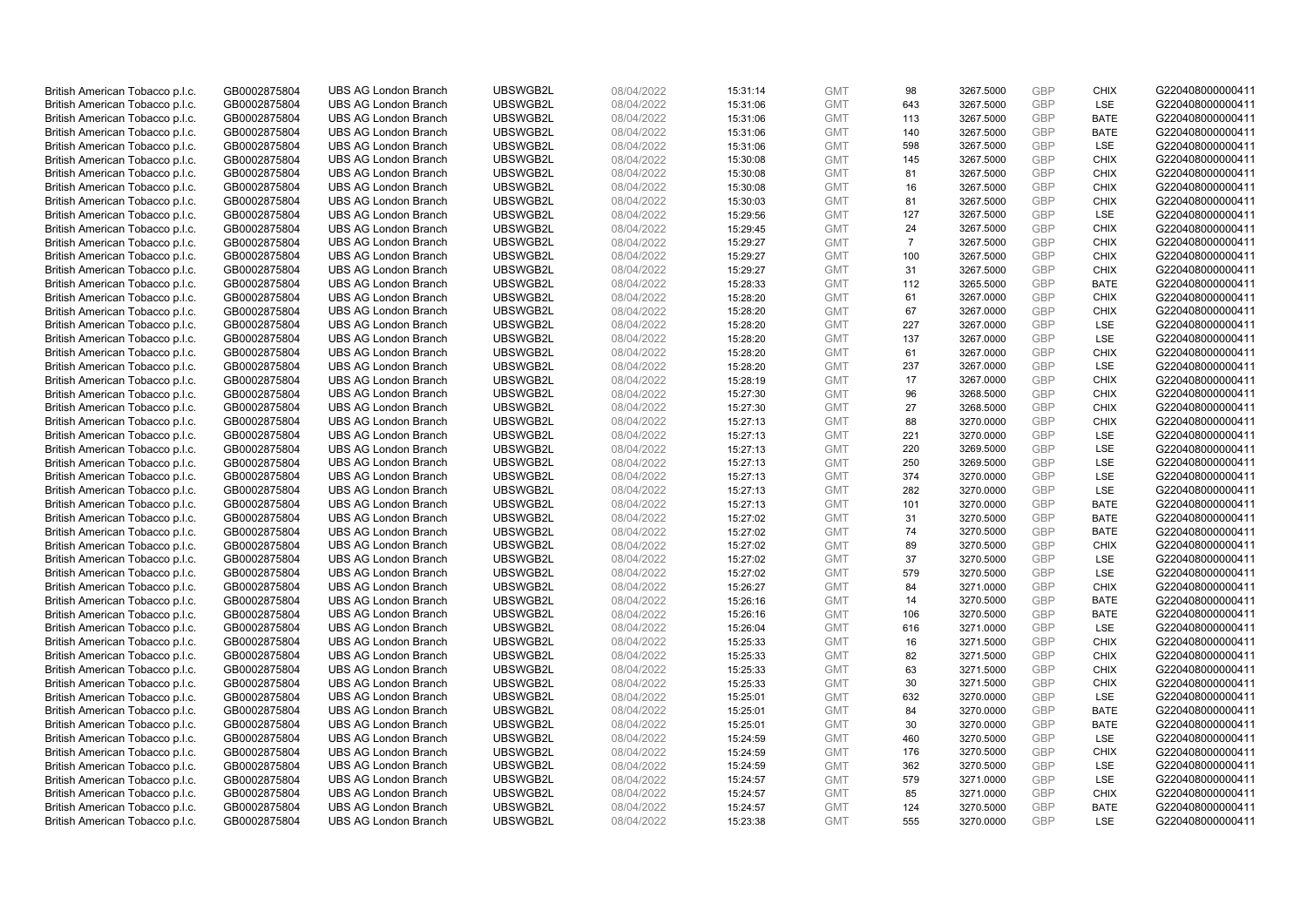| British American Tobacco p.l.c. | GB0002875804 | <b>UBS AG London Branch</b> | UBSWGB2L | 08/04/2022 | 15:23:35 | <b>GMT</b> | 98             | 3271.0000 | <b>GBP</b> | <b>CHIX</b> | G220408000000411 |
|---------------------------------|--------------|-----------------------------|----------|------------|----------|------------|----------------|-----------|------------|-------------|------------------|
| British American Tobacco p.l.c. | GB0002875804 | <b>UBS AG London Branch</b> | UBSWGB2L | 08/04/2022 | 15:23:27 | <b>GMT</b> | 5              | 3270.5000 | GBP        | <b>CHIX</b> | G220408000000411 |
| British American Tobacco p.l.c. | GB0002875804 | <b>UBS AG London Branch</b> | UBSWGB2L | 08/04/2022 | 15:23:27 | <b>GMT</b> | 140            | 3270.5000 | <b>GBP</b> | <b>CHIX</b> | G220408000000411 |
| British American Tobacco p.l.c. | GB0002875804 | <b>UBS AG London Branch</b> | UBSWGB2L | 08/04/2022 | 15:23:27 | <b>GMT</b> | 112            | 3270.0000 | GBP        | <b>BATE</b> | G220408000000411 |
| British American Tobacco p.l.c. | GB0002875804 | <b>UBS AG London Branch</b> | UBSWGB2L | 08/04/2022 | 15:23:27 | <b>GMT</b> | $\overline{7}$ | 3270.0000 | <b>GBP</b> | <b>BATE</b> | G220408000000411 |
| British American Tobacco p.l.c. | GB0002875804 | <b>UBS AG London Branch</b> | UBSWGB2L | 08/04/2022 | 15:23:27 | <b>GMT</b> | 81             | 3270.0000 | GBP        | <b>CHIX</b> | G220408000000411 |
| British American Tobacco p.l.c. | GB0002875804 | <b>UBS AG London Branch</b> | UBSWGB2L | 08/04/2022 | 15:23:27 | <b>GMT</b> | 670            | 3270.5000 | <b>GBP</b> | LSE         | G220408000000411 |
| British American Tobacco p.l.c. | GB0002875804 | <b>UBS AG London Branch</b> | UBSWGB2L | 08/04/2022 | 15:22:06 | <b>GMT</b> | 95             | 3272.0000 | <b>GBP</b> | <b>CHIX</b> | G220408000000411 |
| British American Tobacco p.l.c. | GB0002875804 | <b>UBS AG London Branch</b> | UBSWGB2L | 08/04/2022 | 15:21:59 | <b>GMT</b> | 100            | 3272.5000 | <b>GBP</b> | <b>BATE</b> | G220408000000411 |
| British American Tobacco p.l.c. | GB0002875804 | <b>UBS AG London Branch</b> | UBSWGB2L | 08/04/2022 | 15:21:59 | <b>GMT</b> | 76             | 3272.5000 | GBP        | <b>BATE</b> | G220408000000411 |
| British American Tobacco p.l.c. | GB0002875804 | <b>UBS AG London Branch</b> | UBSWGB2L | 08/04/2022 | 15:21:53 | <b>GMT</b> | 204            | 3272.5000 | <b>GBP</b> | LSE         | G220408000000411 |
| British American Tobacco p.l.c. | GB0002875804 | <b>UBS AG London Branch</b> | UBSWGB2L | 08/04/2022 | 15:21:53 | <b>GMT</b> | 466            | 3272.5000 | <b>GBP</b> | LSE         | G220408000000411 |
| British American Tobacco p.l.c. | GB0002875804 | <b>UBS AG London Branch</b> | UBSWGB2L | 08/04/2022 | 15:21:53 | <b>GMT</b> | 86             | 3273.0000 | <b>GBP</b> | <b>BATE</b> | G220408000000411 |
| British American Tobacco p.l.c. | GB0002875804 | <b>UBS AG London Branch</b> | UBSWGB2L | 08/04/2022 | 15:21:53 | <b>GMT</b> | 38             | 3273.0000 | <b>GBP</b> | <b>BATE</b> | G220408000000411 |
| British American Tobacco p.l.c. | GB0002875804 | <b>UBS AG London Branch</b> | UBSWGB2L | 08/04/2022 | 15:21:52 | <b>GMT</b> | 70             | 3273.0000 | GBP        | <b>CHIX</b> | G220408000000411 |
| British American Tobacco p.l.c. | GB0002875804 | <b>UBS AG London Branch</b> | UBSWGB2L | 08/04/2022 | 15:21:52 | <b>GMT</b> | 110            | 3273.0000 | <b>GBP</b> | <b>CHIX</b> | G220408000000411 |
| British American Tobacco p.l.c. | GB0002875804 | <b>UBS AG London Branch</b> | UBSWGB2L | 08/04/2022 | 15:21:52 | <b>GMT</b> | 89             | 3273.0000 | <b>GBP</b> | <b>LSE</b>  | G220408000000411 |
| British American Tobacco p.l.c. | GB0002875804 | <b>UBS AG London Branch</b> | UBSWGB2L | 08/04/2022 | 15:21:52 | <b>GMT</b> | 205            | 3273.0000 | GBP        | LSE         | G220408000000411 |
| British American Tobacco p.l.c. | GB0002875804 | <b>UBS AG London Branch</b> | UBSWGB2L | 08/04/2022 | 15:21:52 | <b>GMT</b> | 271            | 3273.0000 | <b>GBP</b> | <b>LSE</b>  | G220408000000411 |
| British American Tobacco p.l.c. | GB0002875804 | <b>UBS AG London Branch</b> | UBSWGB2L | 08/04/2022 | 15:21:52 | <b>GMT</b> | 17             | 3273.0000 | <b>GBP</b> | LSE         | G220408000000411 |
| British American Tobacco p.l.c. | GB0002875804 | <b>UBS AG London Branch</b> | UBSWGB2L | 08/04/2022 | 15:21:08 | <b>GMT</b> | 181            | 3272.5000 | <b>GBP</b> | <b>CHIX</b> | G220408000000411 |
| British American Tobacco p.l.c. | GB0002875804 | <b>UBS AG London Branch</b> | UBSWGB2L | 08/04/2022 | 15:21:08 | <b>GMT</b> | 588            | 3272.5000 | GBP        | <b>LSE</b>  | G220408000000411 |
| British American Tobacco p.l.c. | GB0002875804 | <b>UBS AG London Branch</b> | UBSWGB2L | 08/04/2022 | 15:21:08 | <b>GMT</b> | 245            | 3272.5000 | <b>GBP</b> | LSE         | G220408000000411 |
| British American Tobacco p.l.c. | GB0002875804 | <b>UBS AG London Branch</b> | UBSWGB2L | 08/04/2022 | 15:21:08 | <b>GMT</b> | 22             | 3272.5000 | <b>GBP</b> | LSE         | G220408000000411 |
| British American Tobacco p.l.c. | GB0002875804 | <b>UBS AG London Branch</b> | UBSWGB2L | 08/04/2022 | 15:21:08 | <b>GMT</b> | 78             | 3272.5000 | <b>GBP</b> | LSE         | G220408000000411 |
| British American Tobacco p.l.c. | GB0002875804 | <b>UBS AG London Branch</b> | UBSWGB2L | 08/04/2022 | 15:21:08 | <b>GMT</b> | 154            | 3272.5000 | GBP        | LSE         | G220408000000411 |
| British American Tobacco p.l.c. | GB0002875804 | <b>UBS AG London Branch</b> | UBSWGB2L | 08/04/2022 | 15:21:08 | <b>GMT</b> | 250            | 3272.5000 | <b>GBP</b> | LSE         | G220408000000411 |
| British American Tobacco p.l.c. | GB0002875804 | <b>UBS AG London Branch</b> | UBSWGB2L | 08/04/2022 | 15:21:08 | <b>GMT</b> | 120            | 3272.5000 | GBP        | <b>BATE</b> | G220408000000411 |
| British American Tobacco p.l.c. | GB0002875804 | <b>UBS AG London Branch</b> | UBSWGB2L | 08/04/2022 | 15:21:08 | <b>GMT</b> | 93             | 3272.5000 | GBP        | <b>CHIX</b> | G220408000000411 |
| British American Tobacco p.l.c. | GB0002875804 | <b>UBS AG London Branch</b> | UBSWGB2L | 08/04/2022 | 15:21:08 | <b>GMT</b> | 731            | 3272.5000 | GBP        | LSE         | G220408000000411 |
| British American Tobacco p.l.c. | GB0002875804 | <b>UBS AG London Branch</b> | UBSWGB2L | 08/04/2022 | 15:20:52 | <b>GMT</b> | 92             | 3272.5000 | <b>GBP</b> | <b>CHIX</b> | G220408000000411 |
| British American Tobacco p.l.c. | GB0002875804 | <b>UBS AG London Branch</b> | UBSWGB2L | 08/04/2022 | 15:20:47 | <b>GMT</b> | 76             | 3273.0000 | <b>GBP</b> | <b>BATE</b> | G220408000000411 |
| British American Tobacco p.l.c. | GB0002875804 | <b>UBS AG London Branch</b> | UBSWGB2L | 08/04/2022 | 15:20:02 | <b>GMT</b> | 129            | 3273.0000 | GBP        | <b>CHIX</b> | G220408000000411 |
| British American Tobacco p.l.c. | GB0002875804 | <b>UBS AG London Branch</b> | UBSWGB2L | 08/04/2022 | 15:19:57 | <b>GMT</b> | 403            | 3272.5000 | <b>GBP</b> | <b>LSE</b>  | G220408000000411 |
| British American Tobacco p.l.c. | GB0002875804 | <b>UBS AG London Branch</b> | UBSWGB2L | 08/04/2022 | 15:19:57 | <b>GMT</b> | 244            | 3272.5000 | <b>GBP</b> | LSE         | G220408000000411 |
| British American Tobacco p.l.c. | GB0002875804 | <b>UBS AG London Branch</b> | UBSWGB2L | 08/04/2022 | 15:19:44 | <b>GMT</b> | 35             | 3272.5000 | <b>GBP</b> | <b>CHIX</b> | G220408000000411 |
| British American Tobacco p.l.c. | GB0002875804 | <b>UBS AG London Branch</b> | UBSWGB2L | 08/04/2022 | 15:19:36 | <b>GMT</b> | 93             | 3272.0000 | GBP        | <b>CHIX</b> | G220408000000411 |
| British American Tobacco p.l.c. | GB0002875804 | <b>UBS AG London Branch</b> | UBSWGB2L | 08/04/2022 | 15:19:36 | <b>GMT</b> | 23             | 3272.0000 | <b>GBP</b> | <b>BATE</b> | G220408000000411 |
| British American Tobacco p.l.c. | GB0002875804 | <b>UBS AG London Branch</b> | UBSWGB2L | 08/04/2022 | 15:19:36 | <b>GMT</b> | 83             | 3272.0000 | GBP        | <b>BATE</b> | G220408000000411 |
| British American Tobacco p.l.c. | GB0002875804 | <b>UBS AG London Branch</b> | UBSWGB2L | 08/04/2022 | 15:19:36 | <b>GMT</b> | 85             | 3272.0000 | <b>GBP</b> | <b>CHIX</b> | G220408000000411 |
| British American Tobacco p.l.c. | GB0002875804 | <b>UBS AG London Branch</b> | UBSWGB2L | 08/04/2022 | 15:19:36 | <b>GMT</b> | 421            | 3272.5000 | GBP        | <b>LSE</b>  | G220408000000411 |
| British American Tobacco p.l.c. | GB0002875804 | <b>UBS AG London Branch</b> | UBSWGB2L | 08/04/2022 | 15:19:36 | <b>GMT</b> | 264            | 3272.5000 | GBP        | LSE         | G220408000000411 |
| British American Tobacco p.l.c. | GB0002875804 | <b>UBS AG London Branch</b> | UBSWGB2L | 08/04/2022 | 15:18:27 | <b>GMT</b> | 150            | 3271.5000 | <b>GBP</b> | LSE         | G220408000000411 |
| British American Tobacco p.l.c. | GB0002875804 | <b>UBS AG London Branch</b> | UBSWGB2L | 08/04/2022 | 15:18:27 | <b>GMT</b> | 352            | 3271.5000 | GBP        | LSE         | G220408000000411 |
| British American Tobacco p.l.c. | GB0002875804 | <b>UBS AG London Branch</b> | UBSWGB2L | 08/04/2022 | 15:18:27 | <b>GMT</b> | 78             | 3271.5000 | <b>GBP</b> | <b>LSE</b>  | G220408000000411 |
| British American Tobacco p.l.c. | GB0002875804 | <b>UBS AG London Branch</b> | UBSWGB2L | 08/04/2022 | 15:18:24 | <b>GMT</b> | 63             | 3272.0000 | GBP        | <b>CHIX</b> | G220408000000411 |
| British American Tobacco p.l.c. | GB0002875804 | <b>UBS AG London Branch</b> | UBSWGB2L | 08/04/2022 | 15:18:24 | <b>GMT</b> | 125            | 3272.0000 | <b>GBP</b> | <b>CHIX</b> | G220408000000411 |
| British American Tobacco p.l.c. | GB0002875804 | <b>UBS AG London Branch</b> | UBSWGB2L | 08/04/2022 | 15:18:20 | <b>GMT</b> | 125            | 3272.0000 | GBP        | <b>BATE</b> | G220408000000411 |
| British American Tobacco p.l.c. | GB0002875804 | <b>UBS AG London Branch</b> | UBSWGB2L | 08/04/2022 | 15:18:20 | <b>GMT</b> | 14             | 3272.0000 | <b>GBP</b> | <b>BATE</b> | G220408000000411 |
| British American Tobacco p.l.c. | GB0002875804 | <b>UBS AG London Branch</b> | UBSWGB2L | 08/04/2022 | 15:18:19 | <b>GMT</b> | 94             | 3272.0000 | GBP        | <b>BATE</b> | G220408000000411 |
| British American Tobacco p.l.c. | GB0002875804 | <b>UBS AG London Branch</b> | UBSWGB2L | 08/04/2022 | 15:17:36 | <b>GMT</b> | 88             | 3272.0000 | GBP        | <b>CHIX</b> | G220408000000411 |
| British American Tobacco p.l.c. | GB0002875804 | <b>UBS AG London Branch</b> | UBSWGB2L | 08/04/2022 | 15:17:36 | <b>GMT</b> | 568            | 3272.0000 | <b>GBP</b> | LSE         | G220408000000411 |
| British American Tobacco p.l.c. | GB0002875804 | <b>UBS AG London Branch</b> | UBSWGB2L | 08/04/2022 | 15:17:29 | <b>GMT</b> | 47             | 3272.0000 | GBP        | LSE         | G220408000000411 |
| British American Tobacco p.l.c. | GB0002875804 | <b>UBS AG London Branch</b> | UBSWGB2L | 08/04/2022 | 15:17:17 | <b>GMT</b> | 200            | 3272.5000 | GBP        | <b>CHIX</b> | G220408000000411 |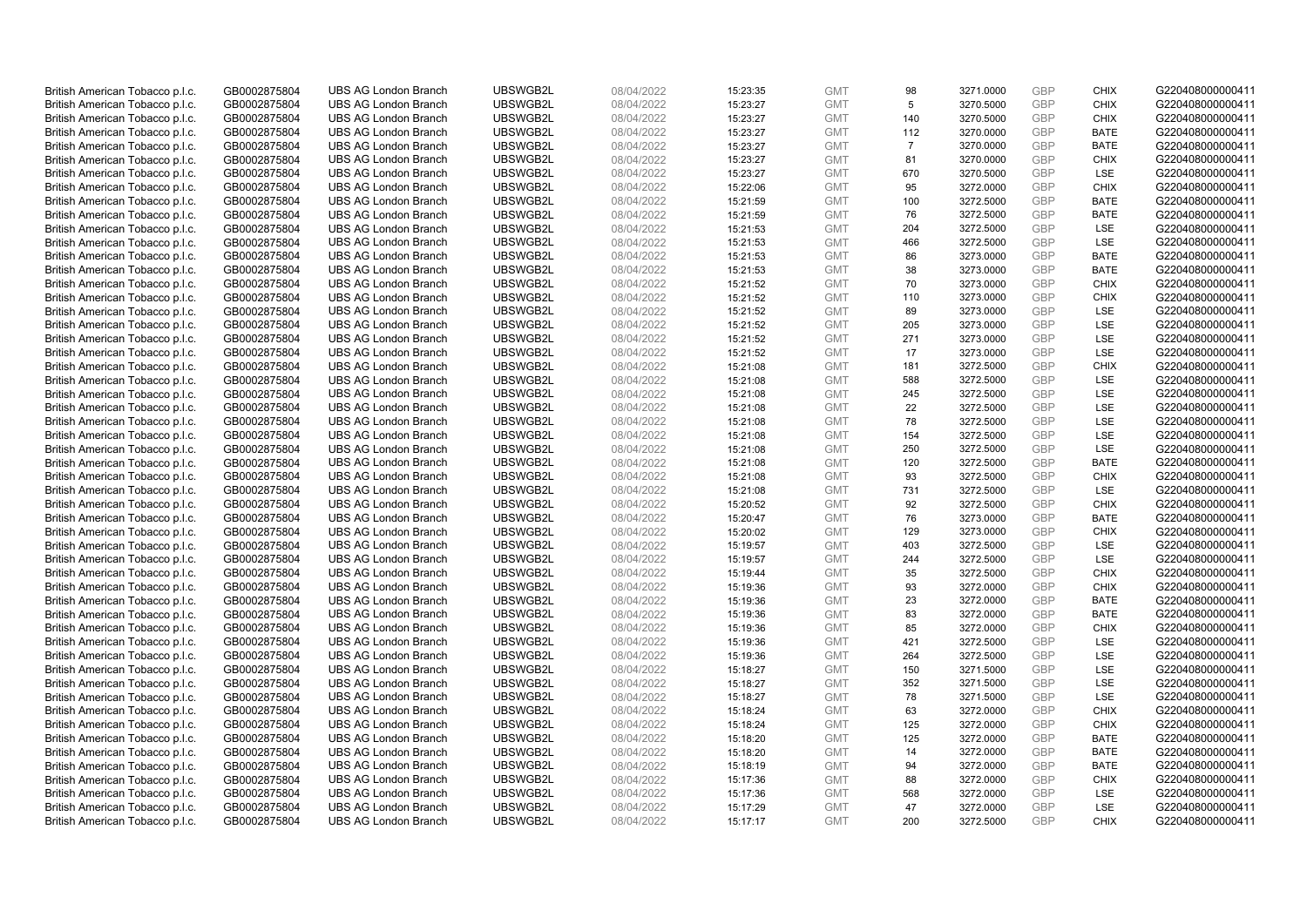| British American Tobacco p.l.c. | GB0002875804 | <b>UBS AG London Branch</b> | UBSWGB2L | 08/04/2022 | 15:17:17 | <b>GMT</b> | $\overline{4}$ | 3272.5000 | <b>GBP</b> | <b>CHIX</b> | G220408000000411 |
|---------------------------------|--------------|-----------------------------|----------|------------|----------|------------|----------------|-----------|------------|-------------|------------------|
| British American Tobacco p.l.c. | GB0002875804 | <b>UBS AG London Branch</b> | UBSWGB2L | 08/04/2022 | 15:17:17 | <b>GMT</b> | 609            | 3272.5000 | GBP        | LSE         | G220408000000411 |
| British American Tobacco p.l.c. | GB0002875804 | <b>UBS AG London Branch</b> | UBSWGB2L | 08/04/2022 | 15:17:17 | <b>GMT</b> | 80             | 3272.5000 | <b>GBP</b> | <b>LSE</b>  | G220408000000411 |
| British American Tobacco p.l.c. | GB0002875804 | <b>UBS AG London Branch</b> | UBSWGB2L | 08/04/2022 | 15:17:17 | <b>GMT</b> | 12             | 3272.5000 | GBP        | LSE         | G220408000000411 |
| British American Tobacco p.l.c. | GB0002875804 | <b>UBS AG London Branch</b> | UBSWGB2L | 08/04/2022 | 15:17:17 | <b>GMT</b> | 105            | 3272.5000 | <b>GBP</b> | <b>BATE</b> | G220408000000411 |
| British American Tobacco p.l.c. | GB0002875804 | <b>UBS AG London Branch</b> | UBSWGB2L | 08/04/2022 | 15:17:15 | <b>GMT</b> | 6              | 3273.5000 | <b>GBP</b> | <b>CHIX</b> | G220408000000411 |
| British American Tobacco p.l.c. | GB0002875804 | <b>UBS AG London Branch</b> | UBSWGB2L | 08/04/2022 | 15:17:06 | <b>GMT</b> | 129            | 3273.0000 | <b>GBP</b> | <b>CHIX</b> | G220408000000411 |
| British American Tobacco p.l.c. | GB0002875804 | <b>UBS AG London Branch</b> | UBSWGB2L | 08/04/2022 | 15:17:06 | <b>GMT</b> | 26             | 3273.0000 | <b>GBP</b> | <b>CHIX</b> | G220408000000411 |
| British American Tobacco p.l.c. | GB0002875804 | <b>UBS AG London Branch</b> | UBSWGB2L | 08/04/2022 | 15:17:06 | <b>GMT</b> | 578            | 3272.5000 | <b>GBP</b> | <b>LSE</b>  | G220408000000411 |
| British American Tobacco p.l.c. | GB0002875804 | <b>UBS AG London Branch</b> | UBSWGB2L | 08/04/2022 | 15:16:09 | <b>GMT</b> | $\overline{1}$ | 3272.5000 | GBP        | <b>CHIX</b> | G220408000000411 |
| British American Tobacco p.l.c. | GB0002875804 | <b>UBS AG London Branch</b> | UBSWGB2L | 08/04/2022 | 15:16:00 | <b>GMT</b> | 628            | 3272.5000 | GBP        | LSE         | G220408000000411 |
| British American Tobacco p.l.c. | GB0002875804 | <b>UBS AG London Branch</b> | UBSWGB2L | 08/04/2022 | 15:15:58 | <b>GMT</b> | 98             | 3273.0000 | <b>GBP</b> | <b>CHIX</b> | G220408000000411 |
| British American Tobacco p.l.c. | GB0002875804 | <b>UBS AG London Branch</b> | UBSWGB2L | 08/04/2022 | 15:15:58 | <b>GMT</b> | 37             | 3273.0000 | GBP        | <b>CHIX</b> | G220408000000411 |
| British American Tobacco p.l.c. | GB0002875804 | <b>UBS AG London Branch</b> | UBSWGB2L | 08/04/2022 | 15:15:57 | <b>GMT</b> | 99             | 3273.0000 | <b>GBP</b> | <b>CHIX</b> | G220408000000411 |
| British American Tobacco p.l.c. | GB0002875804 | <b>UBS AG London Branch</b> | UBSWGB2L | 08/04/2022 | 15:15:55 | <b>GMT</b> | 486            | 3273.0000 | GBP        | LSE         | G220408000000411 |
| British American Tobacco p.l.c. | GB0002875804 | <b>UBS AG London Branch</b> | UBSWGB2L | 08/04/2022 | 15:15:55 | <b>GMT</b> | 119            | 3273.0000 | <b>GBP</b> | LSE         | G220408000000411 |
| British American Tobacco p.l.c. | GB0002875804 | <b>UBS AG London Branch</b> | UBSWGB2L | 08/04/2022 | 15:15:20 | <b>GMT</b> | 13             | 3273.0000 | <b>GBP</b> | <b>CHIX</b> | G220408000000411 |
| British American Tobacco p.l.c. | GB0002875804 | <b>UBS AG London Branch</b> | UBSWGB2L | 08/04/2022 | 15:15:16 | <b>GMT</b> | 217            | 3273.5000 | GBP        | <b>LSE</b>  | G220408000000411 |
| British American Tobacco p.l.c. | GB0002875804 | <b>UBS AG London Branch</b> | UBSWGB2L | 08/04/2022 | 15:15:16 | <b>GMT</b> | 250            | 3273.5000 | <b>GBP</b> | <b>LSE</b>  | G220408000000411 |
| British American Tobacco p.l.c. | GB0002875804 | <b>UBS AG London Branch</b> | UBSWGB2L | 08/04/2022 | 15:15:16 | <b>GMT</b> | 69             | 3273.5000 | <b>GBP</b> | LSE         | G220408000000411 |
| British American Tobacco p.l.c. | GB0002875804 | <b>UBS AG London Branch</b> | UBSWGB2L | 08/04/2022 | 15:15:16 | <b>GMT</b> | 269            | 3273.5000 | <b>GBP</b> | LSE         | G220408000000411 |
| British American Tobacco p.l.c. | GB0002875804 | <b>UBS AG London Branch</b> | UBSWGB2L | 08/04/2022 | 15:15:16 | <b>GMT</b> | 116            | 3273.5000 | GBP        | <b>BATE</b> | G220408000000411 |
| British American Tobacco p.l.c. | GB0002875804 | <b>UBS AG London Branch</b> | UBSWGB2L | 08/04/2022 | 15:15:16 | <b>GMT</b> | 635            | 3273.5000 | GBP        | LSE         | G220408000000411 |
| British American Tobacco p.l.c. | GB0002875804 | <b>UBS AG London Branch</b> | UBSWGB2L | 08/04/2022 | 15:15:16 | <b>GMT</b> | 17             | 3273.5000 | <b>GBP</b> | <b>BATE</b> | G220408000000411 |
| British American Tobacco p.l.c. | GB0002875804 | <b>UBS AG London Branch</b> | UBSWGB2L | 08/04/2022 | 15:15:16 | <b>GMT</b> | 88             | 3273.5000 | <b>GBP</b> | <b>BATE</b> | G220408000000411 |
| British American Tobacco p.l.c. | GB0002875804 | <b>UBS AG London Branch</b> | UBSWGB2L | 08/04/2022 | 15:14:53 | <b>GMT</b> | 90             | 3274.0000 | GBP        | <b>CHIX</b> | G220408000000411 |
| British American Tobacco p.l.c. | GB0002875804 | <b>UBS AG London Branch</b> | UBSWGB2L | 08/04/2022 | 15:14:51 | <b>GMT</b> | 105            | 3274.0000 | <b>GBP</b> | <b>CHIX</b> | G220408000000411 |
| British American Tobacco p.l.c. | GB0002875804 | <b>UBS AG London Branch</b> | UBSWGB2L | 08/04/2022 | 15:14:51 | <b>GMT</b> | 58             | 3274.0000 | GBP        | <b>CHIX</b> | G220408000000411 |
| British American Tobacco p.l.c. | GB0002875804 | <b>UBS AG London Branch</b> | UBSWGB2L | 08/04/2022 | 15:14:51 | <b>GMT</b> | 89             | 3274.0000 | GBP        | <b>CHIX</b> | G220408000000411 |
| British American Tobacco p.l.c. | GB0002875804 | <b>UBS AG London Branch</b> | UBSWGB2L | 08/04/2022 | 15:14:50 | <b>GMT</b> | 101            | 3274.0000 | GBP        | <b>BATE</b> | G220408000000411 |
| British American Tobacco p.l.c. | GB0002875804 | <b>UBS AG London Branch</b> | UBSWGB2L | 08/04/2022 | 15:14:44 | <b>GMT</b> | 61             | 3274.0000 | <b>GBP</b> | <b>BATE</b> | G220408000000411 |
| British American Tobacco p.l.c. | GB0002875804 | <b>UBS AG London Branch</b> | UBSWGB2L | 08/04/2022 | 15:14:31 | <b>GMT</b> | 83             | 3274.0000 | <b>GBP</b> | <b>CHIX</b> | G220408000000411 |
| British American Tobacco p.l.c. | GB0002875804 | <b>UBS AG London Branch</b> | UBSWGB2L | 08/04/2022 | 15:13:12 | <b>GMT</b> | 59             | 3269.5000 | GBP        | LSE         | G220408000000411 |
| British American Tobacco p.l.c. | GB0002875804 | <b>UBS AG London Branch</b> | UBSWGB2L | 08/04/2022 | 15:13:12 | <b>GMT</b> | 118            | 3269.5000 | <b>GBP</b> | LSE         | G220408000000411 |
| British American Tobacco p.l.c. | GB0002875804 | <b>UBS AG London Branch</b> | UBSWGB2L | 08/04/2022 | 15:13:12 | <b>GMT</b> | 154            | 3269.5000 | <b>GBP</b> | LSE         | G220408000000411 |
| British American Tobacco p.l.c. | GB0002875804 | <b>UBS AG London Branch</b> | UBSWGB2L | 08/04/2022 | 15:13:12 | <b>GMT</b> | 250            | 3269.5000 | <b>GBP</b> | <b>LSE</b>  | G220408000000411 |
| British American Tobacco p.l.c. | GB0002875804 | <b>UBS AG London Branch</b> | UBSWGB2L | 08/04/2022 | 15:13:12 | <b>GMT</b> | 704            | 3269.5000 | GBP        | LSE         | G220408000000411 |
| British American Tobacco p.l.c. | GB0002875804 | <b>UBS AG London Branch</b> | UBSWGB2L | 08/04/2022 | 15:13:12 | <b>GMT</b> | 90             | 3270.0000 | <b>GBP</b> | <b>CHIX</b> | G220408000000411 |
| British American Tobacco p.l.c. | GB0002875804 | <b>UBS AG London Branch</b> | UBSWGB2L | 08/04/2022 | 15:13:12 | <b>GMT</b> | 153            | 3270.0000 | GBP        | <b>CHIX</b> | G220408000000411 |
| British American Tobacco p.l.c. | GB0002875804 | <b>UBS AG London Branch</b> | UBSWGB2L | 08/04/2022 | 15:13:05 | <b>GMT</b> | 636            | 3270.0000 | <b>GBP</b> | LSE         | G220408000000411 |
| British American Tobacco p.l.c. | GB0002875804 | <b>UBS AG London Branch</b> | UBSWGB2L | 08/04/2022 | 15:13:05 | <b>GMT</b> | 49             | 3270.5000 | <b>GBP</b> | <b>CHIX</b> | G220408000000411 |
| British American Tobacco p.l.c. | GB0002875804 | <b>UBS AG London Branch</b> | UBSWGB2L | 08/04/2022 | 15:13:05 | <b>GMT</b> | 39             | 3270.5000 | GBP        | <b>CHIX</b> | G220408000000411 |
| British American Tobacco p.l.c. | GB0002875804 | <b>UBS AG London Branch</b> | UBSWGB2L | 08/04/2022 | 15:12:16 | <b>GMT</b> | 25             | 3270.5000 | GBP        | <b>BATE</b> | G220408000000411 |
| British American Tobacco p.l.c. | GB0002875804 | <b>UBS AG London Branch</b> | UBSWGB2L | 08/04/2022 | 15:12:16 | <b>GMT</b> | 94             | 3270.5000 | GBP        | <b>BATE</b> | G220408000000411 |
| British American Tobacco p.l.c. | GB0002875804 | <b>UBS AG London Branch</b> | UBSWGB2L | 08/04/2022 | 15:12:16 | <b>GMT</b> | 57             | 3270.5000 | <b>GBP</b> | <b>BATE</b> | G220408000000411 |
| British American Tobacco p.l.c. | GB0002875804 | <b>UBS AG London Branch</b> | UBSWGB2L | 08/04/2022 | 15:12:16 | <b>GMT</b> | 100            | 3270.5000 | GBP        | <b>BATE</b> | G220408000000411 |
| British American Tobacco p.l.c. | GB0002875804 | <b>UBS AG London Branch</b> | UBSWGB2L | 08/04/2022 | 15:11:59 | <b>GMT</b> | 90             | 3270.0000 | <b>GBP</b> | <b>CHIX</b> | G220408000000411 |
| British American Tobacco p.l.c. | GB0002875804 | <b>UBS AG London Branch</b> | UBSWGB2L | 08/04/2022 | 15:11:38 | <b>GMT</b> | 82             | 3270.5000 | GBP        | <b>BATE</b> | G220408000000411 |
| British American Tobacco p.l.c. | GB0002875804 | <b>UBS AG London Branch</b> | UBSWGB2L | 08/04/2022 | 15:11:38 | <b>GMT</b> | 78             | 3270.5000 | <b>GBP</b> | <b>CHIX</b> | G220408000000411 |
| British American Tobacco p.l.c. | GB0002875804 | <b>UBS AG London Branch</b> | UBSWGB2L | 08/04/2022 | 15:11:38 | <b>GMT</b> | 98             | 3270.5000 | GBP        | <b>CHIX</b> | G220408000000411 |
| British American Tobacco p.l.c. | GB0002875804 | <b>UBS AG London Branch</b> | UBSWGB2L | 08/04/2022 | 15:11:38 | <b>GMT</b> | 555            | 3270.5000 | <b>GBP</b> | LSE         | G220408000000411 |
| British American Tobacco p.l.c. | GB0002875804 | <b>UBS AG London Branch</b> | UBSWGB2L | 08/04/2022 | 15:11:38 | <b>GMT</b> | 87             | 3270.5000 | GBP        | <b>CHIX</b> | G220408000000411 |
| British American Tobacco p.l.c. | GB0002875804 | <b>UBS AG London Branch</b> | UBSWGB2L | 08/04/2022 | 15:10:38 | <b>GMT</b> | 110            | 3268.5000 | <b>GBP</b> | <b>CHIX</b> | G220408000000411 |
| British American Tobacco p.l.c. | GB0002875804 | <b>UBS AG London Branch</b> | UBSWGB2L | 08/04/2022 | 15:10:38 | <b>GMT</b> | 118            | 3268.5000 | GBP        | <b>BATE</b> | G220408000000411 |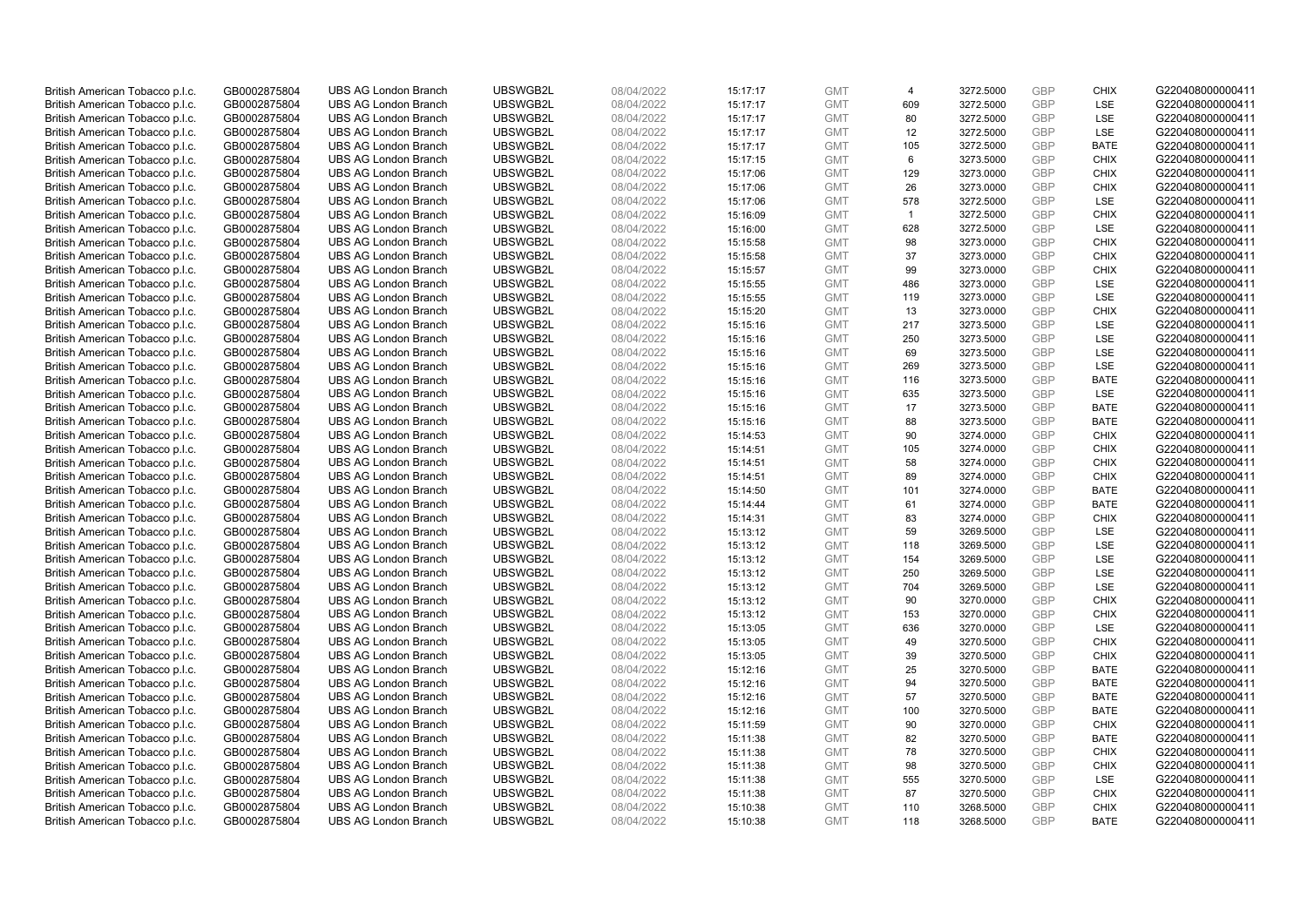| British American Tobacco p.l.c. | GB0002875804                 | <b>UBS AG London Branch</b> | UBSWGB2L             | 08/04/2022               | 15:10:32 | <b>GMT</b>               | 88         | 3269.5000              | <b>GBP</b> | LSE                | G220408000000411 |
|---------------------------------|------------------------------|-----------------------------|----------------------|--------------------------|----------|--------------------------|------------|------------------------|------------|--------------------|------------------|
| British American Tobacco p.l.c. | GB0002875804                 | <b>UBS AG London Branch</b> | UBSWGB2L             | 08/04/2022               | 15:10:32 | <b>GMT</b>               | 118        | 3269.5000              | GBP        | LSE                | G220408000000411 |
| British American Tobacco p.l.c. | GB0002875804                 | <b>UBS AG London Branch</b> | UBSWGB2L             | 08/04/2022               | 15:10:32 | <b>GMT</b>               | 154        | 3269.5000              | <b>GBP</b> | LSE                | G220408000000411 |
| British American Tobacco p.l.c. | GB0002875804                 | <b>UBS AG London Branch</b> | UBSWGB2L             | 08/04/2022               | 15:10:32 | <b>GMT</b>               | 250        | 3269.5000              | GBP        | LSE                | G220408000000411 |
| British American Tobacco p.l.c. | GB0002875804                 | <b>UBS AG London Branch</b> | UBSWGB2L             | 08/04/2022               | 15:10:32 | <b>GMT</b>               | 619        | 3269.0000              | <b>GBP</b> | <b>LSE</b>         | G220408000000411 |
| British American Tobacco p.l.c. | GB0002875804                 | <b>UBS AG London Branch</b> | UBSWGB2L             | 08/04/2022               | 15:10:32 | <b>GMT</b>               | 85         | 3269.0000              | GBP        | <b>CHIX</b>        | G220408000000411 |
| British American Tobacco p.l.c. | GB0002875804                 | <b>UBS AG London Branch</b> | UBSWGB2L             | 08/04/2022               | 15:09:54 | <b>GMT</b>               | 154        | 3268.0000              | <b>GBP</b> | LSE                | G220408000000411 |
| British American Tobacco p.l.c. | GB0002875804                 | <b>UBS AG London Branch</b> | UBSWGB2L             | 08/04/2022               | 15:09:54 | <b>GMT</b>               | 118        | 3268.0000              | GBP        | <b>CHIX</b>        | G220408000000411 |
| British American Tobacco p.l.c. | GB0002875804                 | <b>UBS AG London Branch</b> | UBSWGB2L             | 08/04/2022               | 15:09:54 | <b>GMT</b>               | 250        | 3268.0000              | <b>GBP</b> | <b>LSE</b>         | G220408000000411 |
| British American Tobacco p.l.c. | GB0002875804                 | <b>UBS AG London Branch</b> | UBSWGB2L             | 08/04/2022               | 15:09:54 | <b>GMT</b>               | 211        | 3268.0000              | <b>GBP</b> | <b>LSE</b>         | G220408000000411 |
| British American Tobacco p.l.c. | GB0002875804                 | <b>UBS AG London Branch</b> | UBSWGB2L             | 08/04/2022               | 15:09:54 | <b>GMT</b>               | 163        | 3268.0000              | GBP        | <b>BATE</b>        | G220408000000411 |
| British American Tobacco p.l.c. | GB0002875804                 | <b>UBS AG London Branch</b> | UBSWGB2L             | 08/04/2022               | 15:09:54 | <b>GMT</b>               | 668        | 3268.0000              | <b>GBP</b> | LSE                | G220408000000411 |
| British American Tobacco p.l.c. | GB0002875804                 | <b>UBS AG London Branch</b> | UBSWGB2L             | 08/04/2022               | 15:09:54 | <b>GMT</b>               | 61         | 3268.0000              | GBP        | <b>BATE</b>        | G220408000000411 |
| British American Tobacco p.l.c. | GB0002875804                 | <b>UBS AG London Branch</b> | UBSWGB2L             | 08/04/2022               | 15:09:54 | <b>GMT</b>               | 15         | 3268.0000              | <b>GBP</b> | <b>BATE</b>        | G220408000000411 |
| British American Tobacco p.l.c. | GB0002875804                 | <b>UBS AG London Branch</b> | UBSWGB2L             | 08/04/2022               | 15:09:16 | <b>GMT</b>               | 88         | 3268.5000              | GBP        | <b>CHIX</b>        | G220408000000411 |
| British American Tobacco p.l.c. | GB0002875804                 | <b>UBS AG London Branch</b> | UBSWGB2L             | 08/04/2022               | 15:09:16 | <b>GMT</b>               | 5          | 3268.5000              | <b>GBP</b> | <b>CHIX</b>        | G220408000000411 |
| British American Tobacco p.l.c. | GB0002875804                 | <b>UBS AG London Branch</b> | UBSWGB2L             | 08/04/2022               | 15:09:16 | <b>GMT</b>               | 165        | 3268.5000              | <b>GBP</b> | <b>CHIX</b>        | G220408000000411 |
| British American Tobacco p.l.c. | GB0002875804                 | <b>UBS AG London Branch</b> | UBSWGB2L             | 08/04/2022               | 15:08:57 | <b>GMT</b>               | 58         | 3268.5000              | GBP        | <b>CHIX</b>        | G220408000000411 |
| British American Tobacco p.l.c. | GB0002875804                 | <b>UBS AG London Branch</b> | UBSWGB2L             | 08/04/2022               | 15:08:57 | <b>GMT</b>               | 23         | 3268.5000              | <b>GBP</b> | <b>CHIX</b>        | G220408000000411 |
| British American Tobacco p.l.c. | GB0002875804                 | <b>UBS AG London Branch</b> | UBSWGB2L             | 08/04/2022               | 15:08:56 | <b>GMT</b>               | 42         | 3268.0000              | <b>GBP</b> | <b>BATE</b>        | G220408000000411 |
| British American Tobacco p.l.c. | GB0002875804                 | <b>UBS AG London Branch</b> | UBSWGB2L             | 08/04/2022               | 15:08:56 | <b>GMT</b>               | 108        | 3268.0000              | <b>GBP</b> | <b>BATE</b>        | G220408000000411 |
| British American Tobacco p.l.c. | GB0002875804                 | <b>UBS AG London Branch</b> | UBSWGB2L             | 08/04/2022               | 15:08:56 | <b>GMT</b>               | 152        | 3268.5000              | GBP        | <b>CHIX</b>        | G220408000000411 |
| British American Tobacco p.l.c. | GB0002875804                 | <b>UBS AG London Branch</b> | UBSWGB2L             | 08/04/2022               | 15:08:56 | <b>GMT</b>               | 654        | 3268.5000              | <b>GBP</b> | LSE                | G220408000000411 |
| British American Tobacco p.l.c. | GB0002875804                 | <b>UBS AG London Branch</b> | UBSWGB2L             | 08/04/2022               | 15:08:56 | <b>GMT</b>               | 113        | 3268.5000              | <b>GBP</b> | <b>BATE</b>        | G220408000000411 |
| British American Tobacco p.l.c. | GB0002875804                 | <b>UBS AG London Branch</b> | UBSWGB2L             | 08/04/2022               | 15:08:37 | <b>GMT</b>               | 459        | 3269.0000              | <b>GBP</b> | <b>LSE</b>         | G220408000000411 |
| British American Tobacco p.l.c. | GB0002875804                 | <b>UBS AG London Branch</b> | UBSWGB2L             | 08/04/2022               | 15:08:37 | <b>GMT</b>               | 250        | 3269.0000              | <b>GBP</b> | LSE                | G220408000000411 |
| British American Tobacco p.l.c. | GB0002875804                 | <b>UBS AG London Branch</b> | UBSWGB2L             | 08/04/2022               | 15:07:58 | <b>GMT</b>               | 126        | 3266.5000              | <b>GBP</b> | LSE                | G220408000000411 |
| British American Tobacco p.l.c. | GB0002875804                 | <b>UBS AG London Branch</b> | UBSWGB2L             | 08/04/2022               | 15:07:58 | <b>GMT</b>               | 250        | 3266.5000              | <b>GBP</b> | LSE                | G220408000000411 |
| British American Tobacco p.l.c. | GB0002875804                 | <b>UBS AG London Branch</b> | UBSWGB2L             | 08/04/2022               | 15:07:58 | <b>GMT</b>               | 427        | 3266.5000              | <b>GBP</b> | LSE                | G220408000000411 |
| British American Tobacco p.l.c. | GB0002875804                 | <b>UBS AG London Branch</b> | UBSWGB2L             | 08/04/2022               | 15:07:58 | <b>GMT</b>               | 154        | 3266.5000              | GBP        | LSE                | G220408000000411 |
| British American Tobacco p.l.c. | GB0002875804                 | <b>UBS AG London Branch</b> | UBSWGB2L             | 08/04/2022               | 15:07:58 | <b>GMT</b>               | 114        | 3266.5000              | <b>GBP</b> | <b>BATE</b>        | G220408000000411 |
| British American Tobacco p.l.c. | GB0002875804                 | <b>UBS AG London Branch</b> | UBSWGB2L             | 08/04/2022               | 15:07:39 | <b>GMT</b>               | 250        | 3266.5000              | <b>GBP</b> | <b>LSE</b>         | G220408000000411 |
| British American Tobacco p.l.c. | GB0002875804                 | <b>UBS AG London Branch</b> | UBSWGB2L             | 08/04/2022               | 15:07:34 | <b>GMT</b>               | 250        | 3266.5000              | <b>GBP</b> | LSE                | G220408000000411 |
| British American Tobacco p.l.c. | GB0002875804                 | <b>UBS AG London Branch</b> | UBSWGB2L             | 08/04/2022               | 15:07:34 | <b>GMT</b>               | 174        | 3266.5000              | <b>GBP</b> | <b>CHIX</b>        | G220408000000411 |
| British American Tobacco p.l.c. | GB0002875804                 | <b>UBS AG London Branch</b> | UBSWGB2L             | 08/04/2022               | 15:07:34 | <b>GMT</b>               | 43         | 3266.5000              | <b>GBP</b> | <b>CHIX</b>        | G220408000000411 |
| British American Tobacco p.l.c. | GB0002875804                 | <b>UBS AG London Branch</b> | UBSWGB2L             | 08/04/2022               | 15:06:49 | <b>GMT</b>               | 89         | 3265.5000              | <b>GBP</b> | <b>CHIX</b>        | G220408000000411 |
| British American Tobacco p.l.c. | GB0002875804                 | <b>UBS AG London Branch</b> | UBSWGB2L             | 08/04/2022               | 15:06:49 | <b>GMT</b>               | 16         | 3265.5000              | GBP        | <b>CHIX</b>        | G220408000000411 |
| British American Tobacco p.l.c. | GB0002875804                 | <b>UBS AG London Branch</b> | UBSWGB2L             | 08/04/2022               | 15:06:24 | <b>GMT</b>               | 14         | 3264.0000              | <b>GBP</b> | <b>CHIX</b>        | G220408000000411 |
| British American Tobacco p.l.c. | GB0002875804                 | <b>UBS AG London Branch</b> | UBSWGB2L             | 08/04/2022               | 15:06:24 | <b>GMT</b>               | 174        | 3264.0000              | <b>GBP</b> | <b>CHIX</b>        | G220408000000411 |
| British American Tobacco p.l.c. | GB0002875804                 | <b>UBS AG London Branch</b> | UBSWGB2L             | 08/04/2022               | 15:06:24 | <b>GMT</b>               | 100        | 3264.0000              | <b>GBP</b> | <b>BATE</b>        | G220408000000411 |
| British American Tobacco p.l.c. | GB0002875804                 | <b>UBS AG London Branch</b> | UBSWGB2L             | 08/04/2022               | 15:06:24 | <b>GMT</b>               | 3          | 3264.0000              | <b>GBP</b> | <b>BATE</b>        | G220408000000411 |
| British American Tobacco p.l.c. | GB0002875804                 | <b>UBS AG London Branch</b> | UBSWGB2L             | 08/04/2022               | 15:05:53 | <b>GMT</b>               | 9          | 3264.0000              | <b>GBP</b> | <b>CHIX</b>        | G220408000000411 |
| British American Tobacco p.l.c. | GB0002875804                 | <b>UBS AG London Branch</b> | UBSWGB2L             | 08/04/2022               | 15:05:53 | <b>GMT</b>               | 76         | 3264.0000              | <b>GBP</b> | <b>CHIX</b>        | G220408000000411 |
| British American Tobacco p.l.c. | GB0002875804                 | <b>UBS AG London Branch</b> | UBSWGB2L             | 08/04/2022               | 15:05:32 | <b>GMT</b>               | 89         | 3264.5000              | <b>GBP</b> | <b>CHIX</b>        | G220408000000411 |
| British American Tobacco p.l.c. | GB0002875804                 | <b>UBS AG London Branch</b> | UBSWGB2L             | 08/04/2022               | 15:05:25 | <b>GMT</b>               | 250        | 3264.5000              | <b>GBP</b> | <b>LSE</b>         | G220408000000411 |
| British American Tobacco p.l.c. | GB0002875804                 | <b>UBS AG London Branch</b> | UBSWGB2L             | 08/04/2022               | 15:05:25 | <b>GMT</b>               | 22         | 3264.5000              | <b>GBP</b> | LSE                | G220408000000411 |
| British American Tobacco p.l.c. | GB0002875804                 | <b>UBS AG London Branch</b> | UBSWGB2L             | 08/04/2022               | 15:05:25 | <b>GMT</b>               | 92         | 3264.5000              | <b>GBP</b> | <b>CHIX</b>        | G220408000000411 |
| British American Tobacco p.l.c. | GB0002875804                 | <b>UBS AG London Branch</b> | UBSWGB2L             | 08/04/2022               | 15:05:23 | <b>GMT</b>               | 593        | 3264.0000              | <b>GBP</b> | LSE                | G220408000000411 |
| British American Tobacco p.l.c. | GB0002875804                 | <b>UBS AG London Branch</b> | UBSWGB2L             | 08/04/2022               | 15:04:51 | <b>GMT</b>               | 90         | 3264.5000              | <b>GBP</b> | <b>CHIX</b>        | G220408000000411 |
| British American Tobacco p.l.c. | GB0002875804                 | <b>UBS AG London Branch</b> | UBSWGB2L             | 08/04/2022               | 15:04:51 | <b>GMT</b>               | 107        | 3264.5000              | <b>GBP</b> | <b>BATE</b>        | G220408000000411 |
| British American Tobacco p.l.c. | GB0002875804                 | <b>UBS AG London Branch</b> | UBSWGB2L             | 08/04/2022               | 15:04:51 | <b>GMT</b>               | 85         | 3264.5000              | GBP        | <b>CHIX</b>        | G220408000000411 |
| British American Tobacco p.l.c. | GB0002875804                 | <b>UBS AG London Branch</b> | UBSWGB2L             | 08/04/2022               | 15:04:46 | <b>GMT</b>               | 681        | 3265.5000              | <b>GBP</b> | LSE                | G220408000000411 |
| British American Tobacco p.l.c. | GB0002875804<br>GB0002875804 | <b>UBS AG London Branch</b> | UBSWGB2L<br>UBSWGB2L | 08/04/2022<br>08/04/2022 | 15:04:31 | <b>GMT</b><br><b>GMT</b> | 573<br>116 | 3266.5000<br>3266.5000 | GBP<br>GBP | LSE<br><b>BATE</b> | G220408000000411 |
| British American Tobacco p.l.c. |                              | <b>UBS AG London Branch</b> |                      |                          | 15:04:31 |                          |            |                        |            |                    | G220408000000411 |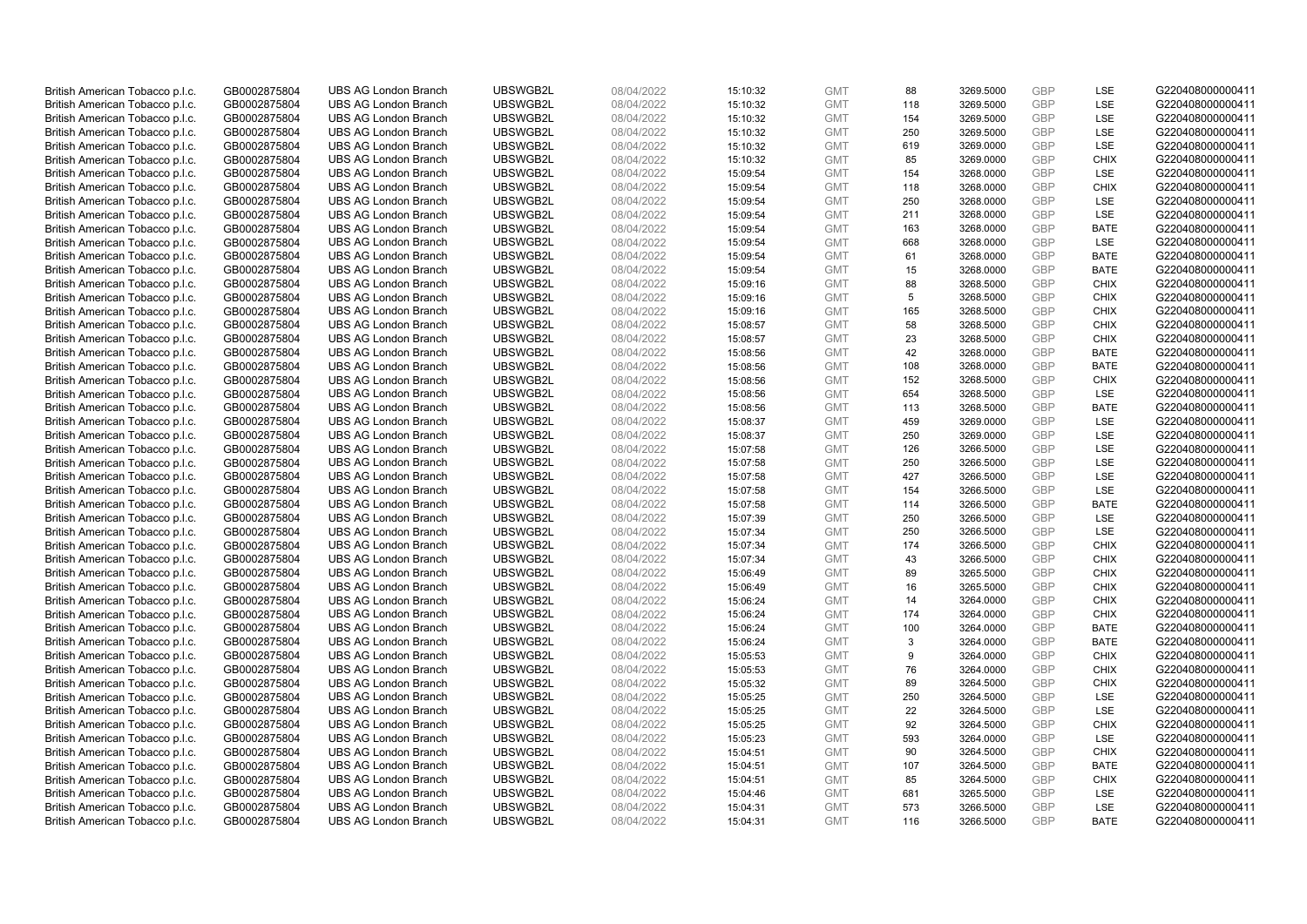| British American Tobacco p.l.c. | GB0002875804 | <b>UBS AG London Branch</b> | UBSWGB2L | 08/04/2022 | 15:04:31 | <b>GMT</b> | 125            | 3267.0000 | <b>GBP</b> | <b>CHIX</b> | G220408000000411 |
|---------------------------------|--------------|-----------------------------|----------|------------|----------|------------|----------------|-----------|------------|-------------|------------------|
| British American Tobacco p.l.c. | GB0002875804 | <b>UBS AG London Branch</b> | UBSWGB2L | 08/04/2022 | 15:04:02 | <b>GMT</b> | 131            | 3266.5000 | <b>GBP</b> | <b>BATE</b> | G220408000000411 |
| British American Tobacco p.l.c. | GB0002875804 | <b>UBS AG London Branch</b> | UBSWGB2L | 08/04/2022 | 15:04:02 | <b>GMT</b> | 671            | 3266.5000 | <b>GBP</b> | LSE         | G220408000000411 |
| British American Tobacco p.l.c. | GB0002875804 | <b>UBS AG London Branch</b> | UBSWGB2L | 08/04/2022 | 15:04:02 | <b>GMT</b> | 631            | 3267.0000 | GBP        | LSE         | G220408000000411 |
| British American Tobacco p.l.c. | GB0002875804 | <b>UBS AG London Branch</b> | UBSWGB2L | 08/04/2022 | 15:04:02 | <b>GMT</b> | 24             | 3267.5000 | <b>GBP</b> | <b>CHIX</b> | G220408000000411 |
| British American Tobacco p.l.c. | GB0002875804 | <b>UBS AG London Branch</b> | UBSWGB2L | 08/04/2022 | 15:04:02 | <b>GMT</b> | 119            | 3267.5000 | <b>GBP</b> | <b>CHIX</b> | G220408000000411 |
| British American Tobacco p.l.c. | GB0002875804 | <b>UBS AG London Branch</b> | UBSWGB2L | 08/04/2022 | 15:04:02 | <b>GMT</b> | 49             | 3267.5000 | <b>GBP</b> | <b>CHIX</b> | G220408000000411 |
| British American Tobacco p.l.c. | GB0002875804 | <b>UBS AG London Branch</b> | UBSWGB2L | 08/04/2022 | 15:04:02 | <b>GMT</b> | 242            | 3267.5000 | <b>GBP</b> | LSE         | G220408000000411 |
| British American Tobacco p.l.c. | GB0002875804 | <b>UBS AG London Branch</b> | UBSWGB2L | 08/04/2022 | 15:04:02 | <b>GMT</b> | 118            | 3267.5000 | <b>GBP</b> | <b>LSE</b>  | G220408000000411 |
| British American Tobacco p.l.c. | GB0002875804 | <b>UBS AG London Branch</b> | UBSWGB2L | 08/04/2022 | 15:04:02 | <b>GMT</b> | 154            | 3267.5000 | <b>GBP</b> | <b>LSE</b>  | G220408000000411 |
| British American Tobacco p.l.c. | GB0002875804 | <b>UBS AG London Branch</b> | UBSWGB2L | 08/04/2022 | 15:04:02 | <b>GMT</b> | 219            | 3267.5000 | GBP        | LSE         | G220408000000411 |
| British American Tobacco p.l.c. | GB0002875804 | <b>UBS AG London Branch</b> | UBSWGB2L | 08/04/2022 | 15:03:49 | <b>GMT</b> | 255            | 3267.0000 | <b>GBP</b> | LSE         | G220408000000411 |
| British American Tobacco p.l.c. | GB0002875804 | <b>UBS AG London Branch</b> | UBSWGB2L | 08/04/2022 | 15:03:48 | <b>GMT</b> | 100            | 3267.5000 | <b>GBP</b> | <b>BATE</b> | G220408000000411 |
| British American Tobacco p.l.c. | GB0002875804 | <b>UBS AG London Branch</b> | UBSWGB2L | 08/04/2022 | 15:03:48 | <b>GMT</b> | 76             | 3267.5000 | <b>GBP</b> | <b>BATE</b> | G220408000000411 |
| British American Tobacco p.l.c. | GB0002875804 | <b>UBS AG London Branch</b> | UBSWGB2L | 08/04/2022 | 15:03:46 | <b>GMT</b> | 96             | 3267.5000 | GBP        | <b>CHIX</b> | G220408000000411 |
| British American Tobacco p.l.c. | GB0002875804 | <b>UBS AG London Branch</b> | UBSWGB2L | 08/04/2022 | 15:03:46 | <b>GMT</b> | 357            | 3267.5000 | <b>GBP</b> | LSE         | G220408000000411 |
| British American Tobacco p.l.c. | GB0002875804 | <b>UBS AG London Branch</b> | UBSWGB2L | 08/04/2022 | 15:03:46 | <b>GMT</b> | 10             | 3267.5000 | <b>GBP</b> | <b>CHIX</b> | G220408000000411 |
| British American Tobacco p.l.c. | GB0002875804 | <b>UBS AG London Branch</b> | UBSWGB2L | 08/04/2022 | 15:03:46 | <b>GMT</b> | 377            | 3267.5000 | GBP        | LSE         | G220408000000411 |
| British American Tobacco p.l.c. | GB0002875804 | <b>UBS AG London Branch</b> | UBSWGB2L | 08/04/2022 | 15:03:46 | <b>GMT</b> | 254            | 3267.5000 | GBP        | <b>CHIX</b> | G220408000000411 |
| British American Tobacco p.l.c. | GB0002875804 | <b>UBS AG London Branch</b> | UBSWGB2L | 08/04/2022 | 15:03:46 | <b>GMT</b> | 97             | 3267.5000 | <b>GBP</b> | <b>CHIX</b> | G220408000000411 |
| British American Tobacco p.l.c. | GB0002875804 | <b>UBS AG London Branch</b> | UBSWGB2L | 08/04/2022 | 15:02:17 | <b>GMT</b> | $\mathbf{1}$   | 3267.5000 | GBP        | <b>BATE</b> | G220408000000411 |
| British American Tobacco p.l.c. | GB0002875804 | <b>UBS AG London Branch</b> | UBSWGB2L | 08/04/2022 | 15:02:17 | <b>GMT</b> | $\overline{7}$ | 3267.5000 | GBP        | <b>BATE</b> | G220408000000411 |
| British American Tobacco p.l.c. | GB0002875804 | <b>UBS AG London Branch</b> | UBSWGB2L | 08/04/2022 | 15:02:17 | <b>GMT</b> | 105            | 3267.5000 | <b>GBP</b> | <b>BATE</b> | G220408000000411 |
| British American Tobacco p.l.c. | GB0002875804 | <b>UBS AG London Branch</b> | UBSWGB2L | 08/04/2022 | 15:02:08 | <b>GMT</b> | 118            | 3268.0000 | <b>GBP</b> | <b>CHIX</b> | G220408000000411 |
| British American Tobacco p.l.c. | GB0002875804 | <b>UBS AG London Branch</b> | UBSWGB2L | 08/04/2022 | 15:02:08 | <b>GMT</b> | 125            | 3268.0000 | GBP        | <b>CHIX</b> | G220408000000411 |
| British American Tobacco p.l.c. | GB0002875804 | <b>UBS AG London Branch</b> | UBSWGB2L | 08/04/2022 | 15:02:08 | <b>GMT</b> | 21             | 3267.5000 | GBP        | <b>BATE</b> | G220408000000411 |
| British American Tobacco p.l.c. | GB0002875804 | <b>UBS AG London Branch</b> | UBSWGB2L | 08/04/2022 | 15:02:08 | <b>GMT</b> | 82             | 3267.5000 | <b>GBP</b> | <b>BATE</b> | G220408000000411 |
| British American Tobacco p.l.c. | GB0002875804 | <b>UBS AG London Branch</b> | UBSWGB2L | 08/04/2022 | 15:02:08 | <b>GMT</b> | 122            | 3267.5000 | <b>GBP</b> | <b>BATE</b> | G220408000000411 |
| British American Tobacco p.l.c. | GB0002875804 | <b>UBS AG London Branch</b> | UBSWGB2L | 08/04/2022 | 15:02:06 | <b>GMT</b> | 571            | 3268.0000 | GBP        | LSE         | G220408000000411 |
| British American Tobacco p.l.c. | GB0002875804 | <b>UBS AG London Branch</b> | UBSWGB2L | 08/04/2022 | 15:01:58 | <b>GMT</b> | 681            | 3269.0000 | <b>GBP</b> | LSE         | G220408000000411 |
| British American Tobacco p.l.c. | GB0002875804 | <b>UBS AG London Branch</b> | UBSWGB2L | 08/04/2022 | 15:01:18 | <b>GMT</b> | 670            | 3266.5000 | <b>GBP</b> | LSE         | G220408000000411 |
| British American Tobacco p.l.c. | GB0002875804 | <b>UBS AG London Branch</b> | UBSWGB2L | 08/04/2022 | 15:01:18 | <b>GMT</b> | 193            | 3267.0000 | <b>GBP</b> | <b>CHIX</b> | G220408000000411 |
| British American Tobacco p.l.c. | GB0002875804 | <b>UBS AG London Branch</b> | UBSWGB2L | 08/04/2022 | 15:01:18 | <b>GMT</b> | 123            | 3267.0000 | GBP        | <b>CHIX</b> | G220408000000411 |
| British American Tobacco p.l.c. | GB0002875804 | <b>UBS AG London Branch</b> | UBSWGB2L | 08/04/2022 | 15:01:18 | <b>GMT</b> | 924            | 3267.0000 | <b>GBP</b> | <b>LSE</b>  | G220408000000411 |
| British American Tobacco p.l.c. | GB0002875804 | <b>UBS AG London Branch</b> | UBSWGB2L | 08/04/2022 | 15:01:16 | <b>GMT</b> | 260            | 3267.5000 | <b>GBP</b> | LSE         | G220408000000411 |
| British American Tobacco p.l.c. | GB0002875804 | <b>UBS AG London Branch</b> | UBSWGB2L | 08/04/2022 | 15:01:16 | <b>GMT</b> | 250            | 3267.5000 | <b>GBP</b> | <b>LSE</b>  | G220408000000411 |
| British American Tobacco p.l.c. | GB0002875804 | <b>UBS AG London Branch</b> | UBSWGB2L | 08/04/2022 | 15:01:16 | <b>GMT</b> | 132            | 3267.5000 | GBP        | LSE         | G220408000000411 |
| British American Tobacco p.l.c. | GB0002875804 | <b>UBS AG London Branch</b> | UBSWGB2L | 08/04/2022 | 15:01:16 | <b>GMT</b> | 53             | 3267.5000 | <b>GBP</b> | LSE         | G220408000000411 |
| British American Tobacco p.l.c. | GB0002875804 | <b>UBS AG London Branch</b> | UBSWGB2L | 08/04/2022 | 15:01:15 | <b>GMT</b> | 97             | 3267.5000 | GBP        | <b>CHIX</b> | G220408000000411 |
| British American Tobacco p.l.c. | GB0002875804 | <b>UBS AG London Branch</b> | UBSWGB2L | 08/04/2022 | 15:00:58 | <b>GMT</b> | 40             | 3267.0000 | <b>GBP</b> | <b>CHIX</b> | G220408000000411 |
| British American Tobacco p.l.c. | GB0002875804 | <b>UBS AG London Branch</b> | UBSWGB2L | 08/04/2022 | 15:00:58 | <b>GMT</b> | 36             | 3267.0000 | <b>GBP</b> | <b>CHIX</b> | G220408000000411 |
| British American Tobacco p.l.c. | GB0002875804 | <b>UBS AG London Branch</b> | UBSWGB2L | 08/04/2022 | 15:00:58 | <b>GMT</b> | 15             | 3267.0000 | GBP        | <b>CHIX</b> | G220408000000411 |
| British American Tobacco p.l.c. | GB0002875804 | <b>UBS AG London Branch</b> | UBSWGB2L | 08/04/2022 | 15:00:00 | <b>GMT</b> | 124            | 3263.0000 | GBP        | <b>BATE</b> | G220408000000411 |
| British American Tobacco p.l.c. | GB0002875804 | <b>UBS AG London Branch</b> | UBSWGB2L | 08/04/2022 | 14:59:59 | <b>GMT</b> | 100            | 3263.5000 | GBP        | <b>BATE</b> | G220408000000411 |
| British American Tobacco p.l.c. | GB0002875804 | <b>UBS AG London Branch</b> | UBSWGB2L | 08/04/2022 | 14:59:59 | <b>GMT</b> | 106            | 3263.5000 | <b>GBP</b> | <b>BATE</b> | G220408000000411 |
| British American Tobacco p.l.c. | GB0002875804 | <b>UBS AG London Branch</b> | UBSWGB2L | 08/04/2022 | 14:59:59 | <b>GMT</b> | 102            | 3263.5000 | GBP        | <b>BATE</b> | G220408000000411 |
| British American Tobacco p.l.c. | GB0002875804 | <b>UBS AG London Branch</b> | UBSWGB2L | 08/04/2022 | 14:59:59 | <b>GMT</b> | 588            | 3264.0000 | <b>GBP</b> | LSE         | G220408000000411 |
| British American Tobacco p.l.c. | GB0002875804 | <b>UBS AG London Branch</b> | UBSWGB2L | 08/04/2022 | 14:59:53 | <b>GMT</b> | 81             | 3264.5000 | GBP        | <b>CHIX</b> | G220408000000411 |
| British American Tobacco p.l.c. | GB0002875804 | <b>UBS AG London Branch</b> | UBSWGB2L | 08/04/2022 | 14:59:53 | <b>GMT</b> | 100            | 3264.5000 | <b>GBP</b> | <b>CHIX</b> | G220408000000411 |
| British American Tobacco p.l.c. | GB0002875804 | <b>UBS AG London Branch</b> | UBSWGB2L | 08/04/2022 | 14:59:53 | <b>GMT</b> | 19             | 3264.5000 | GBP        | <b>CHIX</b> | G220408000000411 |
| British American Tobacco p.l.c. | GB0002875804 | <b>UBS AG London Branch</b> | UBSWGB2L | 08/04/2022 | 14:59:47 | <b>GMT</b> | 95             | 3265.0000 | <b>GBP</b> | <b>CHIX</b> | G220408000000411 |
| British American Tobacco p.l.c. | GB0002875804 | <b>UBS AG London Branch</b> | UBSWGB2L | 08/04/2022 | 14:59:46 | <b>GMT</b> | 89             | 3265.0000 | GBP        | <b>CHIX</b> | G220408000000411 |
| British American Tobacco p.l.c. | GB0002875804 | <b>UBS AG London Branch</b> | UBSWGB2L | 08/04/2022 | 14:59:43 | <b>GMT</b> | 686            | 3265.0000 | GBP        | LSE         | G220408000000411 |
| British American Tobacco p.l.c. | GB0002875804 | <b>UBS AG London Branch</b> | UBSWGB2L | 08/04/2022 | 14:59:35 | <b>GMT</b> | 228            | 3265.5000 | GBP        | <b>LSE</b>  | G220408000000411 |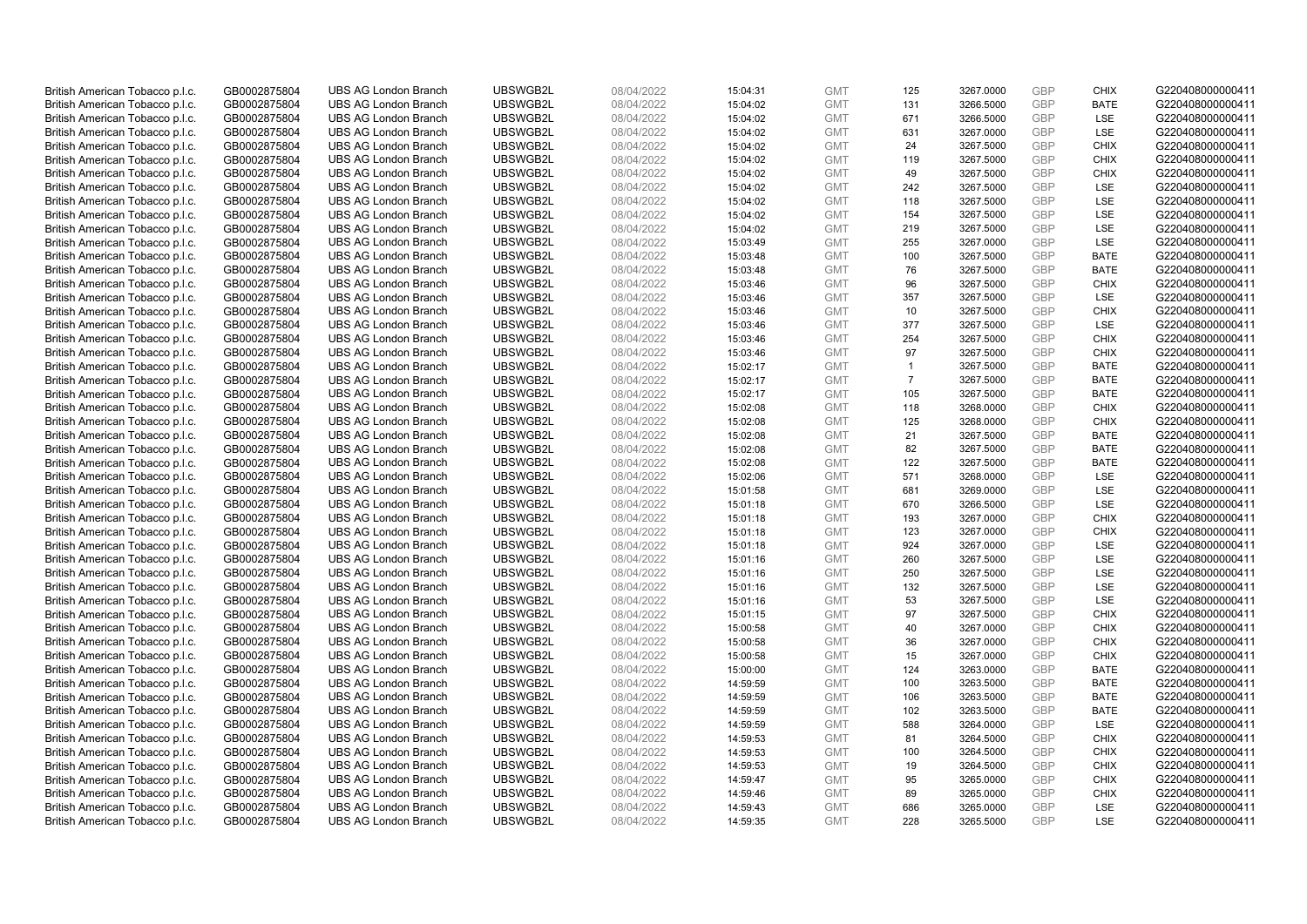| British American Tobacco p.l.c. | GB0002875804 | <b>UBS AG London Branch</b> | UBSWGB2L | 08/04/2022 | 14:59:02 | <b>GMT</b> | 227            | 3263.0000 | <b>GBP</b> | LSE         | G220408000000411 |
|---------------------------------|--------------|-----------------------------|----------|------------|----------|------------|----------------|-----------|------------|-------------|------------------|
| British American Tobacco p.l.c. | GB0002875804 | <b>UBS AG London Branch</b> | UBSWGB2L | 08/04/2022 | 14:59:02 | <b>GMT</b> | 227            | 3263.0000 | <b>GBP</b> | LSE         | G220408000000411 |
| British American Tobacco p.l.c. | GB0002875804 | <b>UBS AG London Branch</b> | UBSWGB2L | 08/04/2022 | 14:59:02 | <b>GMT</b> | $\overline{7}$ | 3263.0000 | GBP        | LSE         | G220408000000411 |
| British American Tobacco p.l.c. | GB0002875804 | <b>UBS AG London Branch</b> | UBSWGB2L | 08/04/2022 | 14:58:58 | <b>GMT</b> | 89             | 3263.0000 | GBP        | <b>CHIX</b> | G220408000000411 |
| British American Tobacco p.l.c. | GB0002875804 | <b>UBS AG London Branch</b> | UBSWGB2L | 08/04/2022 | 14:58:15 | <b>GMT</b> | 89             | 3261.0000 | <b>GBP</b> | LSE         | G220408000000411 |
| British American Tobacco p.l.c. | GB0002875804 | <b>UBS AG London Branch</b> | UBSWGB2L | 08/04/2022 | 14:58:15 | <b>GMT</b> | 250            | 3261.0000 | <b>GBP</b> | LSE         | G220408000000411 |
| British American Tobacco p.l.c. | GB0002875804 | <b>UBS AG London Branch</b> | UBSWGB2L | 08/04/2022 | 14:58:15 | <b>GMT</b> | 225            | 3261.0000 | GBP        | LSE         | G220408000000411 |
| British American Tobacco p.l.c. | GB0002875804 | <b>UBS AG London Branch</b> | UBSWGB2L | 08/04/2022 | 14:58:15 | <b>GMT</b> | 118            | 3261.0000 | <b>GBP</b> | LSE         | G220408000000411 |
| British American Tobacco p.l.c. | GB0002875804 | <b>UBS AG London Branch</b> | UBSWGB2L | 08/04/2022 | 14:58:15 | <b>GMT</b> | 85             | 3261.0000 | GBP        | <b>CHIX</b> | G220408000000411 |
| British American Tobacco p.l.c. | GB0002875804 | <b>UBS AG London Branch</b> | UBSWGB2L | 08/04/2022 | 14:58:15 | <b>GMT</b> | 93             | 3261.0000 | <b>GBP</b> | <b>CHIX</b> | G220408000000411 |
| British American Tobacco p.l.c. | GB0002875804 | <b>UBS AG London Branch</b> | UBSWGB2L | 08/04/2022 | 14:58:02 | <b>GMT</b> | 120            | 3261.5000 | GBP        | <b>BATE</b> | G220408000000411 |
| British American Tobacco p.l.c. | GB0002875804 | <b>UBS AG London Branch</b> | UBSWGB2L | 08/04/2022 | 14:57:52 | <b>GMT</b> | 628            | 3262.0000 | <b>GBP</b> | LSE         | G220408000000411 |
| British American Tobacco p.l.c. | GB0002875804 | <b>UBS AG London Branch</b> | UBSWGB2L | 08/04/2022 | 14:57:39 | <b>GMT</b> | 5              | 3262.5000 | <b>GBP</b> | LSE         | G220408000000411 |
| British American Tobacco p.l.c. | GB0002875804 | <b>UBS AG London Branch</b> | UBSWGB2L | 08/04/2022 | 14:57:39 | <b>GMT</b> | 225            | 3262.5000 | <b>GBP</b> | LSE         | G220408000000411 |
| British American Tobacco p.l.c. | GB0002875804 | <b>UBS AG London Branch</b> | UBSWGB2L | 08/04/2022 | 14:57:39 | <b>GMT</b> | 84             | 3262.5000 | <b>GBP</b> | <b>CHIX</b> | G220408000000411 |
| British American Tobacco p.l.c. | GB0002875804 | <b>UBS AG London Branch</b> | UBSWGB2L | 08/04/2022 | 14:57:39 | <b>GMT</b> | 89             | 3262.5000 | GBP        | <b>CHIX</b> | G220408000000411 |
| British American Tobacco p.l.c. | GB0002875804 | <b>UBS AG London Branch</b> | UBSWGB2L | 08/04/2022 | 14:57:20 | <b>GMT</b> | 112            | 3262.0000 | GBP        | <b>BATE</b> | G220408000000411 |
| British American Tobacco p.l.c. | GB0002875804 | <b>UBS AG London Branch</b> | UBSWGB2L | 08/04/2022 | 14:57:20 | <b>GMT</b> | 633            | 3262.5000 | GBP        | LSE         | G220408000000411 |
| British American Tobacco p.l.c. | GB0002875804 | <b>UBS AG London Branch</b> | UBSWGB2L | 08/04/2022 | 14:57:20 | <b>GMT</b> | 98             | 3262.5000 | <b>GBP</b> | <b>CHIX</b> | G220408000000411 |
| British American Tobacco p.l.c. | GB0002875804 | <b>UBS AG London Branch</b> | UBSWGB2L | 08/04/2022 | 14:57:12 | <b>GMT</b> | 404            | 3263.5000 | GBP        | LSE         | G220408000000411 |
| British American Tobacco p.l.c. | GB0002875804 | <b>UBS AG London Branch</b> | UBSWGB2L | 08/04/2022 | 14:57:12 | <b>GMT</b> | 4              | 3263.5000 | <b>GBP</b> | LSE         | G220408000000411 |
| British American Tobacco p.l.c. | GB0002875804 | <b>UBS AG London Branch</b> | UBSWGB2L | 08/04/2022 | 14:57:12 | <b>GMT</b> | 173            | 3263.5000 | <b>GBP</b> | LSE         | G220408000000411 |
| British American Tobacco p.l.c. | GB0002875804 | <b>UBS AG London Branch</b> | UBSWGB2L | 08/04/2022 | 14:57:12 | <b>GMT</b> | 68             | 3263.5000 | <b>GBP</b> | LSE         | G220408000000411 |
| British American Tobacco p.l.c. | GB0002875804 | <b>UBS AG London Branch</b> | UBSWGB2L | 08/04/2022 | 14:57:12 | <b>GMT</b> | 90             | 3263.5000 | GBP        | <b>CHIX</b> | G220408000000411 |
| British American Tobacco p.l.c. | GB0002875804 | <b>UBS AG London Branch</b> | UBSWGB2L | 08/04/2022 | 14:57:12 | <b>GMT</b> | 102            | 3263.5000 | <b>GBP</b> | <b>BATE</b> | G220408000000411 |
| British American Tobacco p.l.c. | GB0002875804 | <b>UBS AG London Branch</b> | UBSWGB2L | 08/04/2022 | 14:57:12 | <b>GMT</b> | 60             | 3263.5000 | GBP        | <b>CHIX</b> | G220408000000411 |
| British American Tobacco p.l.c. | GB0002875804 | <b>UBS AG London Branch</b> | UBSWGB2L | 08/04/2022 | 14:57:12 | <b>GMT</b> | 149            | 3263.5000 | <b>GBP</b> | <b>BATE</b> | G220408000000411 |
| British American Tobacco p.l.c. | GB0002875804 | <b>UBS AG London Branch</b> | UBSWGB2L | 08/04/2022 | 14:57:12 | <b>GMT</b> | 25             | 3263.5000 | <b>GBP</b> | <b>CHIX</b> | G220408000000411 |
| British American Tobacco p.l.c. | GB0002875804 | <b>UBS AG London Branch</b> | UBSWGB2L | 08/04/2022 | 14:57:04 | <b>GMT</b> | 98             | 3264.0000 | GBP        | <b>CHIX</b> | G220408000000411 |
| British American Tobacco p.l.c. | GB0002875804 | <b>UBS AG London Branch</b> | UBSWGB2L | 08/04/2022 | 14:56:54 | <b>GMT</b> | 13             | 3264.0000 | GBP        | <b>CHIX</b> | G220408000000411 |
| British American Tobacco p.l.c. | GB0002875804 | <b>UBS AG London Branch</b> | UBSWGB2L | 08/04/2022 | 14:56:54 | <b>GMT</b> | $\mathbf{1}$   | 3264.0000 | GBP        | <b>CHIX</b> | G220408000000411 |
| British American Tobacco p.l.c. | GB0002875804 | <b>UBS AG London Branch</b> | UBSWGB2L | 08/04/2022 | 14:56:44 | <b>GMT</b> | 154            | 3264.0000 | GBP        | <b>LSE</b>  | G220408000000411 |
| British American Tobacco p.l.c. | GB0002875804 | <b>UBS AG London Branch</b> | UBSWGB2L | 08/04/2022 | 14:56:44 | <b>GMT</b> | 69             | 3264.0000 | GBP        | LSE         | G220408000000411 |
| British American Tobacco p.l.c. | GB0002875804 | <b>UBS AG London Branch</b> | UBSWGB2L | 08/04/2022 | 14:56:44 | <b>GMT</b> | 220            | 3264.0000 | GBP        | LSE         | G220408000000411 |
| British American Tobacco p.l.c. | GB0002875804 | <b>UBS AG London Branch</b> | UBSWGB2L | 08/04/2022 | 14:56:44 | <b>GMT</b> | 220            | 3264.0000 | <b>GBP</b> | LSE         | G220408000000411 |
| British American Tobacco p.l.c. | GB0002875804 | <b>UBS AG London Branch</b> | UBSWGB2L | 08/04/2022 | 14:56:44 | <b>GMT</b> | 63             | 3264.0000 | <b>GBP</b> | LSE         | G220408000000411 |
| British American Tobacco p.l.c. | GB0002875804 | <b>UBS AG London Branch</b> | UBSWGB2L | 08/04/2022 | 14:56:44 | <b>GMT</b> | 13             | 3264.0000 | GBP        | <b>BATE</b> | G220408000000411 |
| British American Tobacco p.l.c. | GB0002875804 | <b>UBS AG London Branch</b> | UBSWGB2L | 08/04/2022 | 14:56:44 | <b>GMT</b> | 100            | 3264.0000 | <b>GBP</b> | <b>CHIX</b> | G220408000000411 |
| British American Tobacco p.l.c. | GB0002875804 | <b>UBS AG London Branch</b> | UBSWGB2L | 08/04/2022 | 14:56:44 | <b>GMT</b> | 30             | 3264.0000 | GBP        | <b>CHIX</b> | G220408000000411 |
| British American Tobacco p.l.c. | GB0002875804 | <b>UBS AG London Branch</b> | UBSWGB2L | 08/04/2022 | 14:56:44 | <b>GMT</b> | 50             | 3264.0000 | <b>GBP</b> | <b>BATE</b> | G220408000000411 |
| British American Tobacco p.l.c. | GB0002875804 | <b>UBS AG London Branch</b> | UBSWGB2L | 08/04/2022 | 14:56:44 | <b>GMT</b> | 89             | 3264.0000 | <b>GBP</b> | <b>CHIX</b> | G220408000000411 |
| British American Tobacco p.l.c. | GB0002875804 | <b>UBS AG London Branch</b> | UBSWGB2L | 08/04/2022 | 14:56:08 | <b>GMT</b> | 90             | 3264.0000 | GBP        | <b>CHIX</b> | G220408000000411 |
| British American Tobacco p.l.c. | GB0002875804 | <b>UBS AG London Branch</b> | UBSWGB2L | 08/04/2022 | 14:56:06 | <b>GMT</b> | 233            | 3263.5000 | GBP        | LSE         | G220408000000411 |
| British American Tobacco p.l.c. | GB0002875804 | <b>UBS AG London Branch</b> | UBSWGB2L | 08/04/2022 | 14:56:06 | <b>GMT</b> | 233            | 3263.5000 | GBP        | <b>LSE</b>  | G220408000000411 |
| British American Tobacco p.l.c. | GB0002875804 | <b>UBS AG London Branch</b> | UBSWGB2L | 08/04/2022 | 14:56:06 | <b>GMT</b> | 107            | 3263.5000 | GBP        | <b>LSE</b>  | G220408000000411 |
| British American Tobacco p.l.c. | GB0002875804 | <b>UBS AG London Branch</b> | UBSWGB2L | 08/04/2022 | 14:55:36 | <b>GMT</b> | 90             | 3263.0000 | GBP        | <b>CHIX</b> | G220408000000411 |
| British American Tobacco p.l.c. | GB0002875804 | <b>UBS AG London Branch</b> | UBSWGB2L | 08/04/2022 | 14:55:26 | <b>GMT</b> | 645            | 3262.0000 | GBP        | LSE         | G220408000000411 |
| British American Tobacco p.l.c. | GB0002875804 | <b>UBS AG London Branch</b> | UBSWGB2L | 08/04/2022 | 14:54:51 | <b>GMT</b> | 112            | 3261.5000 | GBP        | <b>BATE</b> | G220408000000411 |
| British American Tobacco p.l.c. | GB0002875804 | <b>UBS AG London Branch</b> | UBSWGB2L | 08/04/2022 | 14:54:51 | <b>GMT</b> | 99             | 3262.0000 | GBP        | <b>CHIX</b> | G220408000000411 |
| British American Tobacco p.l.c. | GB0002875804 | <b>UBS AG London Branch</b> | UBSWGB2L | 08/04/2022 | 14:54:51 | <b>GMT</b> | 48             | 3262.0000 | GBP        | <b>CHIX</b> | G220408000000411 |
| British American Tobacco p.l.c. | GB0002875804 | <b>UBS AG London Branch</b> | UBSWGB2L | 08/04/2022 | 14:54:51 | <b>GMT</b> | 84             | 3262.0000 | GBP        | <b>CHIX</b> | G220408000000411 |
| British American Tobacco p.l.c. | GB0002875804 | <b>UBS AG London Branch</b> | UBSWGB2L | 08/04/2022 | 14:54:51 | <b>GMT</b> | 376            | 3262.0000 | <b>GBP</b> | LSE         | G220408000000411 |
| British American Tobacco p.l.c. | GB0002875804 | <b>UBS AG London Branch</b> | UBSWGB2L | 08/04/2022 | 14:54:51 | <b>GMT</b> | 265            | 3262.0000 | GBP        | LSE         | G220408000000411 |
| British American Tobacco p.l.c. | GB0002875804 | <b>UBS AG London Branch</b> | UBSWGB2L | 08/04/2022 | 14:54:51 | <b>GMT</b> | 122            | 3262.0000 | GBP        | <b>BATE</b> | G220408000000411 |
|                                 |              |                             |          |            |          |            |                |           |            |             |                  |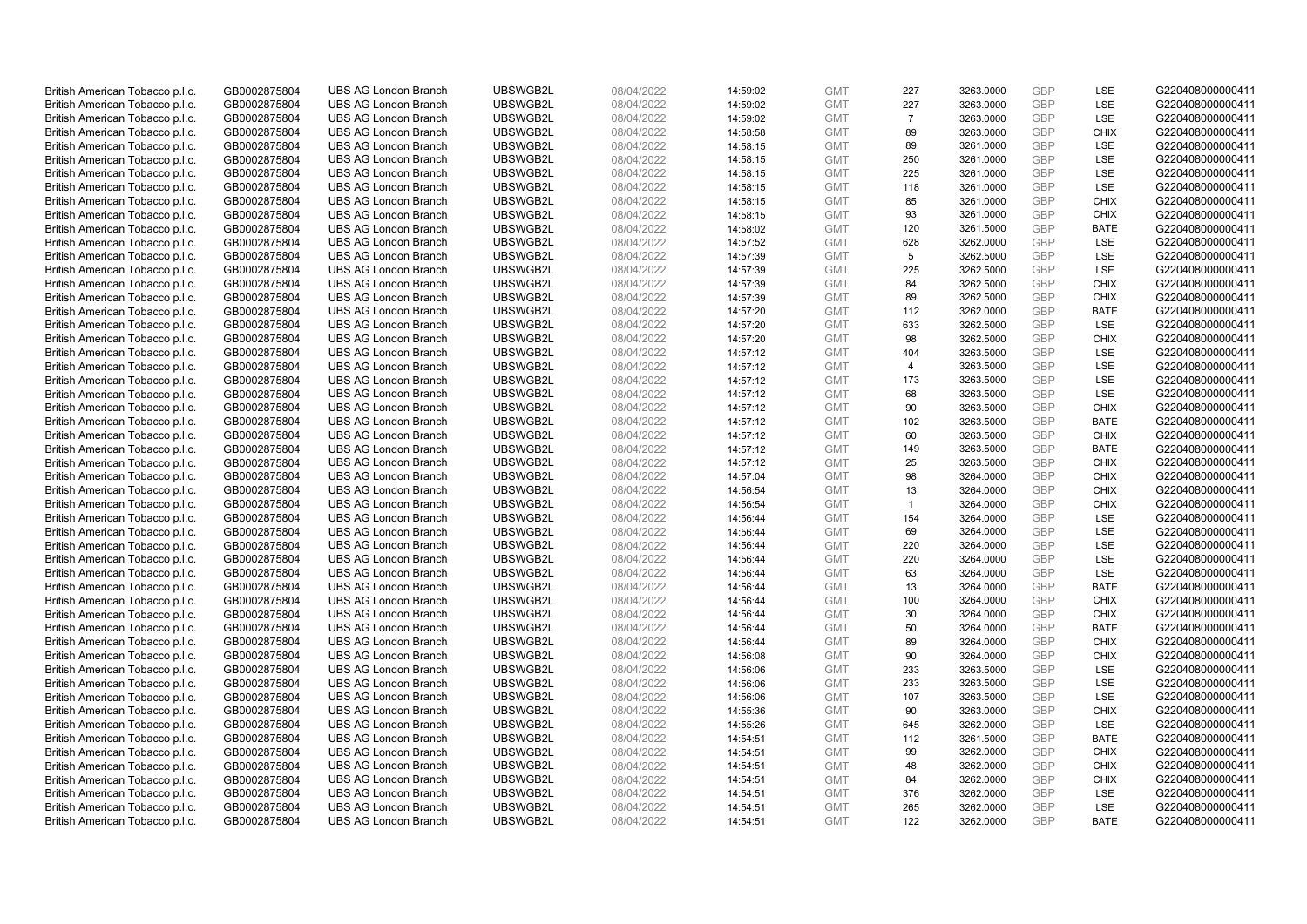| British American Tobacco p.l.c. | GB0002875804                 | <b>UBS AG London Branch</b> | UBSWGB2L             | 08/04/2022               | 14:54:50 | <b>GMT</b>               | 3              | 3262.5000              | <b>GBP</b> | <b>BATE</b>       | G220408000000411 |
|---------------------------------|------------------------------|-----------------------------|----------------------|--------------------------|----------|--------------------------|----------------|------------------------|------------|-------------------|------------------|
| British American Tobacco p.l.c. | GB0002875804                 | <b>UBS AG London Branch</b> | UBSWGB2L             | 08/04/2022               | 14:54:41 | <b>GMT</b>               | 635            | 3262.5000              | GBP        | LSE               | G220408000000411 |
| British American Tobacco p.l.c. | GB0002875804                 | <b>UBS AG London Branch</b> | UBSWGB2L             | 08/04/2022               | 14:54:32 | <b>GMT</b>               | 69             | 3263.0000              | <b>GBP</b> | <b>CHIX</b>       | G220408000000411 |
| British American Tobacco p.l.c. | GB0002875804                 | <b>UBS AG London Branch</b> | UBSWGB2L             | 08/04/2022               | 14:54:32 | <b>GMT</b>               | 21             | 3263.0000              | GBP        | <b>CHIX</b>       | G220408000000411 |
| British American Tobacco p.l.c. | GB0002875804                 | <b>UBS AG London Branch</b> | UBSWGB2L             | 08/04/2022               | 14:54:29 | <b>GMT</b>               | 14             | 3263.0000              | <b>GBP</b> | <b>CHIX</b>       | G220408000000411 |
| British American Tobacco p.l.c. | GB0002875804                 | <b>UBS AG London Branch</b> | UBSWGB2L             | 08/04/2022               | 14:54:10 | <b>GMT</b>               | $\overline{4}$ | 3262.5000              | GBP        | <b>CHIX</b>       | G220408000000411 |
| British American Tobacco p.l.c. | GB0002875804                 | <b>UBS AG London Branch</b> | UBSWGB2L             | 08/04/2022               | 14:54:10 | <b>GMT</b>               | 578            | 3262.0000              | <b>GBP</b> | LSE               | G220408000000411 |
| British American Tobacco p.l.c. | GB0002875804                 | <b>UBS AG London Branch</b> | UBSWGB2L             | 08/04/2022               | 14:54:05 | <b>GMT</b>               | 84             | 3262.5000              | GBP        | <b>CHIX</b>       | G220408000000411 |
| British American Tobacco p.l.c. | GB0002875804                 | <b>UBS AG London Branch</b> | UBSWGB2L             | 08/04/2022               | 14:53:59 | <b>GMT</b>               | 98             | 3263.0000              | <b>GBP</b> | <b>CHIX</b>       | G220408000000411 |
| British American Tobacco p.l.c. | GB0002875804                 | <b>UBS AG London Branch</b> | UBSWGB2L             | 08/04/2022               | 14:53:59 | <b>GMT</b>               | 93             | 3263.0000              | GBP        | <b>CHIX</b>       | G220408000000411 |
| British American Tobacco p.l.c. | GB0002875804                 | <b>UBS AG London Branch</b> | UBSWGB2L             | 08/04/2022               | 14:53:22 | <b>GMT</b>               | 681            | 3262.0000              | GBP        | LSE               | G220408000000411 |
| British American Tobacco p.l.c. | GB0002875804                 | <b>UBS AG London Branch</b> | UBSWGB2L             | 08/04/2022               | 14:53:00 | <b>GMT</b>               | 89             | 3262.0000              | <b>GBP</b> | <b>BATE</b>       | G220408000000411 |
| British American Tobacco p.l.c. | GB0002875804                 | <b>UBS AG London Branch</b> | UBSWGB2L             | 08/04/2022               | 14:53:00 | <b>GMT</b>               | 11             | 3262.0000              | GBP        | <b>BATE</b>       | G220408000000411 |
| British American Tobacco p.l.c. | GB0002875804                 | <b>UBS AG London Branch</b> | UBSWGB2L             | 08/04/2022               | 14:52:36 | <b>GMT</b>               | 680            | 3262.0000              | <b>GBP</b> | <b>LSE</b>        | G220408000000411 |
| British American Tobacco p.l.c. | GB0002875804                 | <b>UBS AG London Branch</b> | UBSWGB2L             | 08/04/2022               | 14:52:34 | <b>GMT</b>               | 95             | 3262.5000              | GBP        | <b>CHIX</b>       | G220408000000411 |
| British American Tobacco p.l.c. | GB0002875804                 | <b>UBS AG London Branch</b> | UBSWGB2L             | 08/04/2022               | 14:52:32 | <b>GMT</b>               | 113            | 3262.5000              | <b>GBP</b> | <b>BATE</b>       | G220408000000411 |
| British American Tobacco p.l.c. | GB0002875804                 | <b>UBS AG London Branch</b> | UBSWGB2L             | 08/04/2022               | 14:52:32 | <b>GMT</b>               | 315            | 3263.0000              | <b>GBP</b> | LSE               | G220408000000411 |
| British American Tobacco p.l.c. | GB0002875804                 | <b>UBS AG London Branch</b> | UBSWGB2L             | 08/04/2022               | 14:52:32 | <b>GMT</b>               | 380            | 3263.0000              | GBP        | LSE               | G220408000000411 |
| British American Tobacco p.l.c. | GB0002875804                 | <b>UBS AG London Branch</b> | UBSWGB2L             | 08/04/2022               | 14:52:32 | <b>GMT</b>               | 24             | 3263.5000              | GBP        | <b>CHIX</b>       | G220408000000411 |
| British American Tobacco p.l.c. | GB0002875804                 | <b>UBS AG London Branch</b> | UBSWGB2L             | 08/04/2022               | 14:52:32 | <b>GMT</b>               | 102            | 3263.5000              | <b>GBP</b> | <b>BATE</b>       | G220408000000411 |
| British American Tobacco p.l.c. | GB0002875804                 | <b>UBS AG London Branch</b> | UBSWGB2L             | 08/04/2022               | 14:52:32 | <b>GMT</b>               | 634            | 3263.5000              | GBP        | LSE               | G220408000000411 |
| British American Tobacco p.l.c. | GB0002875804                 | <b>UBS AG London Branch</b> | UBSWGB2L             | 08/04/2022               | 14:52:32 | <b>GMT</b>               | 72             | 3263.5000              | GBP        | <b>CHIX</b>       | G220408000000411 |
| British American Tobacco p.l.c. | GB0002875804                 | <b>UBS AG London Branch</b> | UBSWGB2L             | 08/04/2022               | 14:52:32 | <b>GMT</b>               | 112            | 3263.5000              | GBP        | <b>BATE</b>       | G220408000000411 |
| British American Tobacco p.l.c. | GB0002875804                 | <b>UBS AG London Branch</b> | UBSWGB2L             | 08/04/2022               | 14:52:20 | <b>GMT</b>               | 117            | 3264.0000              | GBP        | <b>BATE</b>       | G220408000000411 |
| British American Tobacco p.l.c. | GB0002875804                 | <b>UBS AG London Branch</b> | UBSWGB2L             | 08/04/2022               | 14:51:57 | <b>GMT</b>               | 95             | 3264.0000              | GBP        | <b>CHIX</b>       | G220408000000411 |
| British American Tobacco p.l.c. | GB0002875804                 | <b>UBS AG London Branch</b> | UBSWGB2L             | 08/04/2022               | 14:51:57 | <b>GMT</b>               | 75             | 3264.0000              | GBP        | <b>CHIX</b>       | G220408000000411 |
| British American Tobacco p.l.c. | GB0002875804                 | <b>UBS AG London Branch</b> | UBSWGB2L             | 08/04/2022               | 14:51:19 | <b>GMT</b>               | 133            | 3262.5000              | <b>GBP</b> | <b>CHIX</b>       | G220408000000411 |
| British American Tobacco p.l.c. | GB0002875804                 | <b>UBS AG London Branch</b> | UBSWGB2L             | 08/04/2022               | 14:51:19 | <b>GMT</b>               | 68             | 3262.5000              | <b>GBP</b> | <b>CHIX</b>       | G220408000000411 |
| British American Tobacco p.l.c. | GB0002875804                 | <b>UBS AG London Branch</b> | UBSWGB2L             | 08/04/2022               | 14:51:03 | <b>GMT</b>               | 74             | 3262.0000              | GBP        | LSE               | G220408000000411 |
| British American Tobacco p.l.c. | GB0002875804                 | <b>UBS AG London Branch</b> | UBSWGB2L             | 08/04/2022               | 14:51:03 | <b>GMT</b>               | 55             | 3262.0000              | <b>GBP</b> | LSE               | G220408000000411 |
| British American Tobacco p.l.c. | GB0002875804                 | <b>UBS AG London Branch</b> | UBSWGB2L             | 08/04/2022               | 14:51:03 | <b>GMT</b>               | 141            | 3262.0000              | <b>GBP</b> | LSE               | G220408000000411 |
| British American Tobacco p.l.c. | GB0002875804                 | <b>UBS AG London Branch</b> | UBSWGB2L             | 08/04/2022               | 14:51:03 | <b>GMT</b>               | 380            | 3262.0000              | GBP        | LSE               | G220408000000411 |
| British American Tobacco p.l.c. | GB0002875804                 | <b>UBS AG London Branch</b> | UBSWGB2L             | 08/04/2022               | 14:51:03 | <b>GMT</b>               | 648            | 3262.0000              | GBP        | LSE               | G220408000000411 |
| British American Tobacco p.l.c. | GB0002875804                 | <b>UBS AG London Branch</b> | UBSWGB2L             | 08/04/2022               | 14:50:38 | <b>GMT</b>               | 162            | 3262.5000              | <b>GBP</b> | <b>CHIX</b>       | G220408000000411 |
| British American Tobacco p.l.c. | GB0002875804                 | <b>UBS AG London Branch</b> | UBSWGB2L             | 08/04/2022               | 14:50:38 | <b>GMT</b>               | $\overline{4}$ | 3262.5000              | <b>GBP</b> | <b>CHIX</b>       | G220408000000411 |
| British American Tobacco p.l.c. | GB0002875804                 | <b>UBS AG London Branch</b> | UBSWGB2L             | 08/04/2022               | 14:50:38 | <b>GMT</b>               | 623            | 3262.0000              | <b>GBP</b> | <b>LSE</b>        | G220408000000411 |
| British American Tobacco p.l.c. | GB0002875804                 | <b>UBS AG London Branch</b> | UBSWGB2L             | 08/04/2022               | 14:50:19 | <b>GMT</b>               | 610            | 3262.0000              | GBP        | LSE               | G220408000000411 |
| British American Tobacco p.l.c. | GB0002875804                 | <b>UBS AG London Branch</b> | UBSWGB2L             | 08/04/2022               | 14:50:19 | <b>GMT</b>               | 116            | 3262.0000              | <b>GBP</b> | <b>BATE</b>       | G220408000000411 |
| British American Tobacco p.l.c. | GB0002875804                 | <b>UBS AG London Branch</b> | UBSWGB2L             | 08/04/2022               | 14:50:10 | <b>GMT</b>               | 86             | 3262.5000              | GBP        | <b>CHIX</b>       | G220408000000411 |
| British American Tobacco p.l.c. | GB0002875804                 | <b>UBS AG London Branch</b> | UBSWGB2L             | 08/04/2022               | 14:50:10 | <b>GMT</b>               | 124            | 3262.5000              | <b>GBP</b> | <b>CHIX</b>       | G220408000000411 |
| British American Tobacco p.l.c. | GB0002875804                 | <b>UBS AG London Branch</b> | UBSWGB2L             | 08/04/2022               | 14:50:08 | <b>GMT</b>               | 38             | 3263.5000              | <b>GBP</b> | <b>CHIX</b>       | G220408000000411 |
| British American Tobacco p.l.c. | GB0002875804                 | <b>UBS AG London Branch</b> | UBSWGB2L             | 08/04/2022               | 14:50:08 | <b>GMT</b>               | 84             | 3263.5000              | GBP        | <b>CHIX</b>       | G220408000000411 |
| British American Tobacco p.l.c. | GB0002875804                 | <b>UBS AG London Branch</b> | UBSWGB2L             | 08/04/2022               | 14:50:08 | <b>GMT</b>               | 89             | 3263.5000              | <b>GBP</b> | <b>CHIX</b>       | G220408000000411 |
| British American Tobacco p.l.c. | GB0002875804                 | <b>UBS AG London Branch</b> | UBSWGB2L             | 08/04/2022               | 14:50:08 | <b>GMT</b>               | 13             | 3263.5000              | <b>GBP</b> | <b>CHIX</b>       | G220408000000411 |
| British American Tobacco p.l.c. | GB0002875804                 | <b>UBS AG London Branch</b> | UBSWGB2L             | 08/04/2022               | 14:50:00 | <b>GMT</b>               | 210            | 3263.0000              | <b>GBP</b> | <b>LSE</b>        | G220408000000411 |
| British American Tobacco p.l.c. | GB0002875804                 | <b>UBS AG London Branch</b> | UBSWGB2L             | 08/04/2022               | 14:50:00 | <b>GMT</b>               | 345            | 3263.0000              | GBP        | LSE               | G220408000000411 |
| British American Tobacco p.l.c. | GB0002875804                 | <b>UBS AG London Branch</b> | UBSWGB2L             | 08/04/2022               | 14:50:00 | <b>GMT</b>               | 287            | 3263.0000              | <b>GBP</b> | LSE               | G220408000000411 |
| British American Tobacco p.l.c. | GB0002875804                 | <b>UBS AG London Branch</b> | UBSWGB2L             | 08/04/2022               | 14:49:30 | <b>GMT</b>               | 84             | 3263.0000              | <b>GBP</b> | <b>CHIX</b>       | G220408000000411 |
| British American Tobacco p.l.c. | GB0002875804                 | <b>UBS AG London Branch</b> | UBSWGB2L             | 08/04/2022               | 14:49:27 | <b>GMT</b>               | 19             | 3263.0000              | <b>GBP</b> | LSE               | G220408000000411 |
| British American Tobacco p.l.c. | GB0002875804                 | <b>UBS AG London Branch</b> | UBSWGB2L             | 08/04/2022               | 14:49:27 | <b>GMT</b>               | 322            | 3263.0000              | GBP        | LSE               | G220408000000411 |
| British American Tobacco p.l.c. | GB0002875804                 | <b>UBS AG London Branch</b> | UBSWGB2L             | 08/04/2022               | 14:49:08 | <b>GMT</b>               | 123            | 3263.0000              | GBP        | LSE               | G220408000000411 |
| British American Tobacco p.l.c. | GB0002875804                 | <b>UBS AG London Branch</b> | UBSWGB2L             | 08/04/2022               | 14:49:08 | <b>GMT</b>               | 446            | 3263.0000              | <b>GBP</b> | LSE               | G220408000000411 |
| British American Tobacco p.l.c. | GB0002875804<br>GB0002875804 | <b>UBS AG London Branch</b> | UBSWGB2L<br>UBSWGB2L | 08/04/2022<br>08/04/2022 | 14:49:08 | <b>GMT</b><br><b>GMT</b> | 250<br>154     | 3263.0000<br>3263.0000 | GBP<br>GBP | LSE<br><b>LSE</b> | G220408000000411 |
| British American Tobacco p.l.c. |                              | <b>UBS AG London Branch</b> |                      |                          | 14:49:08 |                          |                |                        |            |                   | G220408000000411 |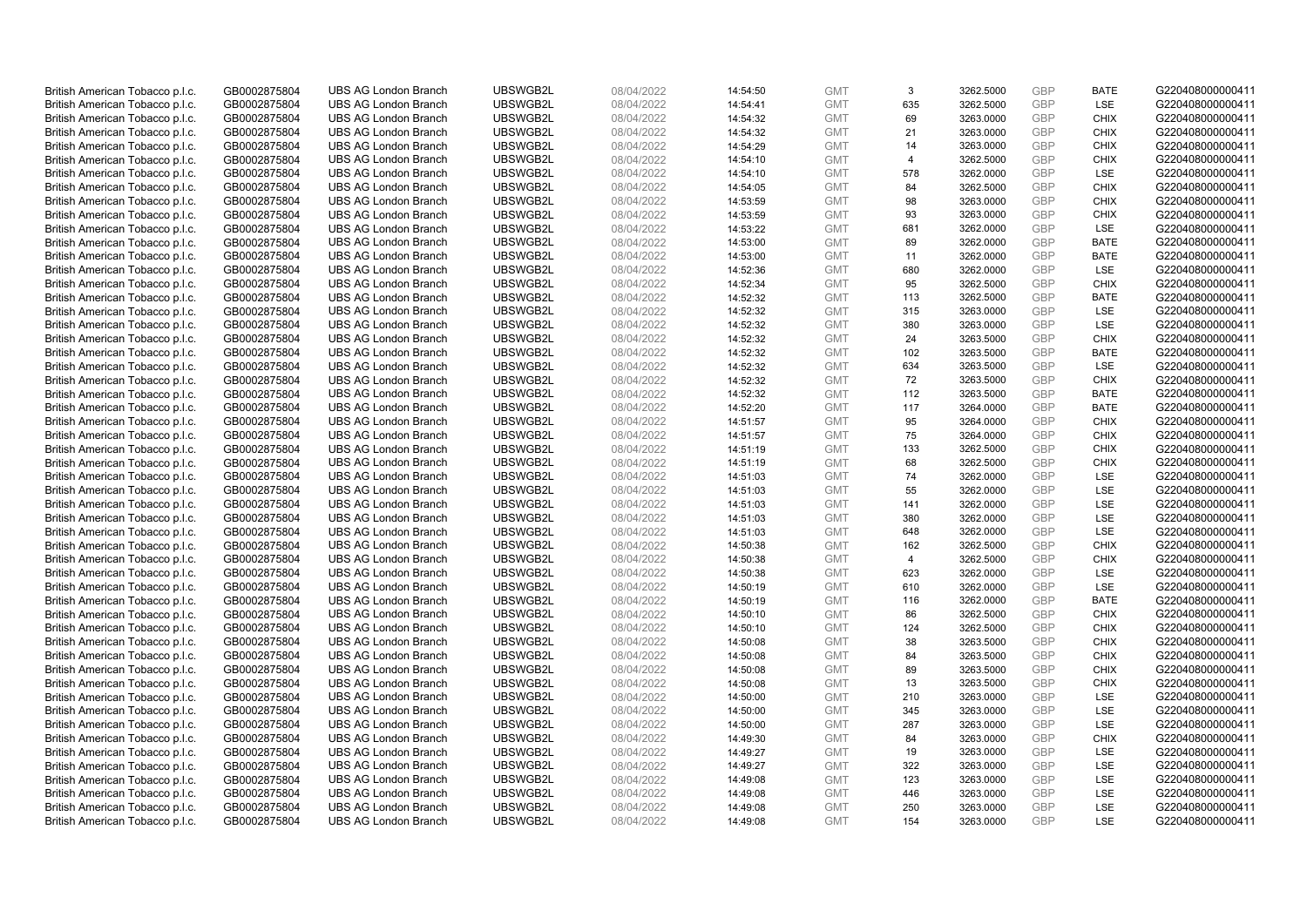| British American Tobacco p.l.c. | GB0002875804                 | <b>UBS AG London Branch</b> | UBSWGB2L             | 08/04/2022               | 14:49:08 | <b>GMT</b>               | 100            | 3263.0000              | <b>GBP</b>        | <b>BATE</b>                | G220408000000411 |
|---------------------------------|------------------------------|-----------------------------|----------------------|--------------------------|----------|--------------------------|----------------|------------------------|-------------------|----------------------------|------------------|
| British American Tobacco p.l.c. | GB0002875804                 | <b>UBS AG London Branch</b> | UBSWGB2L             | 08/04/2022               | 14:49:08 | <b>GMT</b>               | $\overline{7}$ | 3263.0000              | GBP               | <b>BATE</b>                | G220408000000411 |
| British American Tobacco p.l.c. | GB0002875804                 | <b>UBS AG London Branch</b> | UBSWGB2L             | 08/04/2022               | 14:49:08 | <b>GMT</b>               | 136            | 3263.0000              | <b>GBP</b>        | <b>BATE</b>                | G220408000000411 |
| British American Tobacco p.l.c. | GB0002875804                 | <b>UBS AG London Branch</b> | UBSWGB2L             | 08/04/2022               | 14:49:08 | <b>GMT</b>               | $\overline{7}$ | 3263.0000              | GBP               | <b>BATE</b>                | G220408000000411 |
| British American Tobacco p.l.c. | GB0002875804                 | <b>UBS AG London Branch</b> | UBSWGB2L             | 08/04/2022               | 14:49:08 | <b>GMT</b>               | 18             | 3263.5000              | <b>GBP</b>        | <b>BATE</b>                | G220408000000411 |
| British American Tobacco p.l.c. | GB0002875804                 | <b>UBS AG London Branch</b> | UBSWGB2L             | 08/04/2022               | 14:49:08 | <b>GMT</b>               | 100            | 3263.5000              | GBP               | <b>BATE</b>                | G220408000000411 |
| British American Tobacco p.l.c. | GB0002875804                 | <b>UBS AG London Branch</b> | UBSWGB2L             | 08/04/2022               | 14:49:08 | <b>GMT</b>               | 314            | 3263.0000              | <b>GBP</b>        | LSE                        | G220408000000411 |
| British American Tobacco p.l.c. | GB0002875804                 | <b>UBS AG London Branch</b> | UBSWGB2L             | 08/04/2022               | 14:49:08 | <b>GMT</b>               | 211            | 3263.0000              | <b>GBP</b>        | LSE                        | G220408000000411 |
| British American Tobacco p.l.c. | GB0002875804                 | <b>UBS AG London Branch</b> | UBSWGB2L             | 08/04/2022               | 14:49:08 | <b>GMT</b>               | 140            | 3263.0000              | <b>GBP</b>        | LSE                        | G220408000000411 |
| British American Tobacco p.l.c. | GB0002875804                 | <b>UBS AG London Branch</b> | UBSWGB2L             | 08/04/2022               | 14:49:08 | <b>GMT</b>               | 405            | 3263.0000              | <b>GBP</b>        | <b>LSE</b>                 | G220408000000411 |
| British American Tobacco p.l.c. | GB0002875804                 | <b>UBS AG London Branch</b> | UBSWGB2L             | 08/04/2022               | 14:49:08 | <b>GMT</b>               | 120            | 3263.0000              | GBP               | <b>BATE</b>                | G220408000000411 |
| British American Tobacco p.l.c. | GB0002875804                 | <b>UBS AG London Branch</b> | UBSWGB2L             | 08/04/2022               | 14:49:08 | <b>GMT</b>               | 141            | 3263.0000              | <b>GBP</b>        | <b>BATE</b>                | G220408000000411 |
| British American Tobacco p.l.c. | GB0002875804                 | <b>UBS AG London Branch</b> | UBSWGB2L             | 08/04/2022               | 14:49:05 | <b>GMT</b>               | 309            | 3263.5000              | GBP               | <b>CHIX</b>                | G220408000000411 |
| British American Tobacco p.l.c. | GB0002875804                 | <b>UBS AG London Branch</b> | UBSWGB2L             | 08/04/2022               | 14:48:21 | <b>GMT</b>               | 128            | 3262.5000              | <b>GBP</b>        | <b>CHIX</b>                | G220408000000411 |
| British American Tobacco p.l.c. | GB0002875804                 | <b>UBS AG London Branch</b> | UBSWGB2L             | 08/04/2022               | 14:48:21 | <b>GMT</b>               | 13             | 3262.5000              | GBP               | <b>CHIX</b>                | G220408000000411 |
| British American Tobacco p.l.c. | GB0002875804                 | <b>UBS AG London Branch</b> | UBSWGB2L             | 08/04/2022               | 14:47:49 | <b>GMT</b>               | 298            | 3262.0000              | <b>GBP</b>        | <b>CHIX</b>                | G220408000000411 |
| British American Tobacco p.l.c. | GB0002875804                 | <b>UBS AG London Branch</b> | UBSWGB2L             | 08/04/2022               | 14:47:46 | <b>GMT</b>               | 690            | 3262.0000              | GBP               | <b>LSE</b>                 | G220408000000411 |
| British American Tobacco p.l.c. | GB0002875804                 | <b>UBS AG London Branch</b> | UBSWGB2L             | 08/04/2022               | 14:46:50 | <b>GMT</b>               | 72             | 3262.0000              | GBP               | <b>CHIX</b>                | G220408000000411 |
| British American Tobacco p.l.c. | GB0002875804                 | <b>UBS AG London Branch</b> | UBSWGB2L             | 08/04/2022               | 14:46:50 | <b>GMT</b>               | 22             | 3262.0000              | GBP               | <b>CHIX</b>                | G220408000000411 |
| British American Tobacco p.l.c. | GB0002875804                 | <b>UBS AG London Branch</b> | UBSWGB2L             | 08/04/2022               | 14:46:50 | <b>GMT</b>               | 104            | 3261.5000              | <b>GBP</b>        | <b>BATE</b>                | G220408000000411 |
| British American Tobacco p.l.c. | GB0002875804                 | <b>UBS AG London Branch</b> | UBSWGB2L             | 08/04/2022               | 14:46:50 | <b>GMT</b>               | 97             | 3262.0000              | GBP               | <b>CHIX</b>                | G220408000000411 |
| British American Tobacco p.l.c. | GB0002875804                 | <b>UBS AG London Branch</b> | UBSWGB2L             | 08/04/2022               | 14:46:50 | <b>GMT</b>               | 122            | 3262.0000              | GBP               | <b>BATE</b>                | G220408000000411 |
| British American Tobacco p.l.c. | GB0002875804                 | <b>UBS AG London Branch</b> | UBSWGB2L             | 08/04/2022               | 14:46:50 | <b>GMT</b>               | 817            | 3262.0000              | GBP               | LSE                        | G220408000000411 |
| British American Tobacco p.l.c. | GB0002875804                 | <b>UBS AG London Branch</b> | UBSWGB2L             | 08/04/2022               | 14:46:50 | <b>GMT</b>               | 88             | 3262.0000              | <b>GBP</b>        | <b>CHIX</b>                | G220408000000411 |
| British American Tobacco p.l.c. | GB0002875804                 | <b>UBS AG London Branch</b> | UBSWGB2L             | 08/04/2022               | 14:46:50 | <b>GMT</b>               | 250            | 3262.5000              | <b>GBP</b>        | <b>LSE</b>                 | G220408000000411 |
| British American Tobacco p.l.c. | GB0002875804                 | <b>UBS AG London Branch</b> | UBSWGB2L             | 08/04/2022               | 14:46:50 | <b>GMT</b>               | 146            | 3262.5000              | <b>GBP</b>        | LSE                        | G220408000000411 |
| British American Tobacco p.l.c. | GB0002875804                 | <b>UBS AG London Branch</b> | UBSWGB2L             | 08/04/2022               | 14:46:47 | <b>GMT</b>               | 82             | 3262.5000              | <b>GBP</b>        | LSE                        | G220408000000411 |
| British American Tobacco p.l.c. | GB0002875804                 | <b>UBS AG London Branch</b> | UBSWGB2L             | 08/04/2022               | 14:46:44 | <b>GMT</b>               | 115            | 3262.5000              | <b>GBP</b>        | LSE                        | G220408000000411 |
| British American Tobacco p.l.c. | GB0002875804                 | <b>UBS AG London Branch</b> | UBSWGB2L             | 08/04/2022               | 14:46:14 | <b>GMT</b>               | 251            | 3262.0000              | GBP               | LSE                        | G220408000000411 |
| British American Tobacco p.l.c. | GB0002875804                 | <b>UBS AG London Branch</b> | UBSWGB2L             | 08/04/2022               | 14:46:14 | <b>GMT</b>               | 352            | 3262.0000              | GBP               | LSE                        | G220408000000411 |
| British American Tobacco p.l.c. | GB0002875804                 | <b>UBS AG London Branch</b> | UBSWGB2L             | 08/04/2022               | 14:46:12 | <b>GMT</b>               | 225            | 3262.5000              | <b>GBP</b>        | LSE                        | G220408000000411 |
| British American Tobacco p.l.c. | GB0002875804                 | <b>UBS AG London Branch</b> | UBSWGB2L             | 08/04/2022               | 14:46:12 | <b>GMT</b>               | 250            | 3262.5000              | <b>GBP</b>        | LSE                        | G220408000000411 |
| British American Tobacco p.l.c. | GB0002875804                 | <b>UBS AG London Branch</b> | UBSWGB2L             | 08/04/2022               | 14:46:12 | <b>GMT</b>               | 93             | 3262.5000              | GBP               | <b>CHIX</b>                | G220408000000411 |
| British American Tobacco p.l.c. | GB0002875804                 | <b>UBS AG London Branch</b> | UBSWGB2L             | 08/04/2022               | 14:46:12 | <b>GMT</b>               | 84             | 3262.5000              | <b>GBP</b>        | <b>CHIX</b>                | G220408000000411 |
| British American Tobacco p.l.c. | GB0002875804                 | <b>UBS AG London Branch</b> | UBSWGB2L             | 08/04/2022               | 14:45:52 | <b>GMT</b>               | 89             | 3262.5000              | <b>GBP</b>        | <b>CHIX</b>                | G220408000000411 |
| British American Tobacco p.l.c. | GB0002875804                 | <b>UBS AG London Branch</b> | UBSWGB2L             | 08/04/2022               | 14:45:52 | <b>GMT</b>               | 50             | 3262.5000              | <b>GBP</b>        | <b>CHIX</b>                | G220408000000411 |
| British American Tobacco p.l.c. | GB0002875804                 | <b>UBS AG London Branch</b> | UBSWGB2L             | 08/04/2022               | 14:45:38 | <b>GMT</b>               | 35             | 3262.5000              | GBP               | <b>CHIX</b>                | G220408000000411 |
| British American Tobacco p.l.c. | GB0002875804                 | <b>UBS AG London Branch</b> | UBSWGB2L             | 08/04/2022               | 14:45:27 | <b>GMT</b>               | 141            | 3262.5000              | <b>GBP</b>        | LSE                        | G220408000000411 |
| British American Tobacco p.l.c. | GB0002875804                 | <b>UBS AG London Branch</b> | UBSWGB2L             | 08/04/2022               | 14:45:27 | <b>GMT</b>               | 5              | 3262.5000              | GBP               | <b>CHIX</b>                | G220408000000411 |
| British American Tobacco p.l.c. | GB0002875804                 | <b>UBS AG London Branch</b> | UBSWGB2L             | 08/04/2022               | 14:45:27 | <b>GMT</b>               | 18             | 3262.5000              | <b>GBP</b>        | <b>CHIX</b>                | G220408000000411 |
| British American Tobacco p.l.c. | GB0002875804                 | <b>UBS AG London Branch</b> | UBSWGB2L             | 08/04/2022               | 14:44:31 | <b>GMT</b>               | 63             | 3261.5000              | GBP               | <b>LSE</b>                 | G220408000000411 |
| British American Tobacco p.l.c. | GB0002875804                 | <b>UBS AG London Branch</b> | UBSWGB2L             | 08/04/2022               | 14:44:31 | <b>GMT</b>               | 409            | 3261.5000              | GBP               | LSE                        | G220408000000411 |
| British American Tobacco p.l.c. | GB0002875804                 | <b>UBS AG London Branch</b> | UBSWGB2L             | 08/04/2022               | 14:44:31 | <b>GMT</b>               | 154            | 3261.5000              | <b>GBP</b>        | LSE                        | G220408000000411 |
| British American Tobacco p.l.c. | GB0002875804                 | <b>UBS AG London Branch</b> | UBSWGB2L             | 08/04/2022               | 14:44:31 | <b>GMT</b>               | 50             | 3261.5000              | GBP               | LSE                        | G220408000000411 |
| British American Tobacco p.l.c. | GB0002875804                 | <b>UBS AG London Branch</b> | UBSWGB2L             | 08/04/2022               | 14:44:21 | <b>GMT</b>               | 71             | 3264.0000              | <b>GBP</b>        | <b>CHIX</b>                | G220408000000411 |
| British American Tobacco p.l.c. | GB0002875804                 | <b>UBS AG London Branch</b> | UBSWGB2L             | 08/04/2022               | 14:44:21 | <b>GMT</b>               | 18             | 3264.0000              | GBP               | <b>CHIX</b>                | G220408000000411 |
| British American Tobacco p.l.c. | GB0002875804                 | <b>UBS AG London Branch</b> | UBSWGB2L             | 08/04/2022               | 14:44:20 | <b>GMT</b>               | 95             | 3264.5000              | GBP               | <b>BATE</b>                | G220408000000411 |
| British American Tobacco p.l.c. | GB0002875804                 | <b>UBS AG London Branch</b> | UBSWGB2L             | 08/04/2022               | 14:44:20 | <b>GMT</b>               | 23             | 3264.5000              | GBP               | <b>BATE</b>                | G220408000000411 |
| British American Tobacco p.l.c. | GB0002875804                 | <b>UBS AG London Branch</b> | UBSWGB2L             | 08/04/2022               | 14:44:15 | <b>GMT</b>               | 11             | 3265.0000              | <b>GBP</b>        | <b>CHIX</b>                | G220408000000411 |
| British American Tobacco p.l.c. | GB0002875804                 | <b>UBS AG London Branch</b> | UBSWGB2L             | 08/04/2022               | 14:44:15 | <b>GMT</b>               | 103            | 3265.0000              | GBP               | <b>CHIX</b>                | G220408000000411 |
| British American Tobacco p.l.c. | GB0002875804                 | <b>UBS AG London Branch</b> | UBSWGB2L             | 08/04/2022               | 14:44:15 | <b>GMT</b>               | 636            | 3265.0000              | <b>GBP</b>        | LSE                        | G220408000000411 |
| British American Tobacco p.l.c. | GB0002875804                 | <b>UBS AG London Branch</b> | UBSWGB2L             | 08/04/2022               | 14:44:15 | <b>GMT</b>               | 20             | 3265.0000              | GBP               | <b>CHIX</b>                | G220408000000411 |
| British American Tobacco p.l.c. | GB0002875804<br>GB0002875804 | <b>UBS AG London Branch</b> | UBSWGB2L<br>UBSWGB2L | 08/04/2022<br>08/04/2022 | 14:44:14 | <b>GMT</b><br><b>GMT</b> | 58<br>120      | 3265.5000<br>3265.5000 | <b>GBP</b><br>GBP | <b>CHIX</b><br><b>BATE</b> | G220408000000411 |
| British American Tobacco p.l.c. |                              | <b>UBS AG London Branch</b> |                      |                          | 14:44:14 |                          |                |                        |                   |                            | G220408000000411 |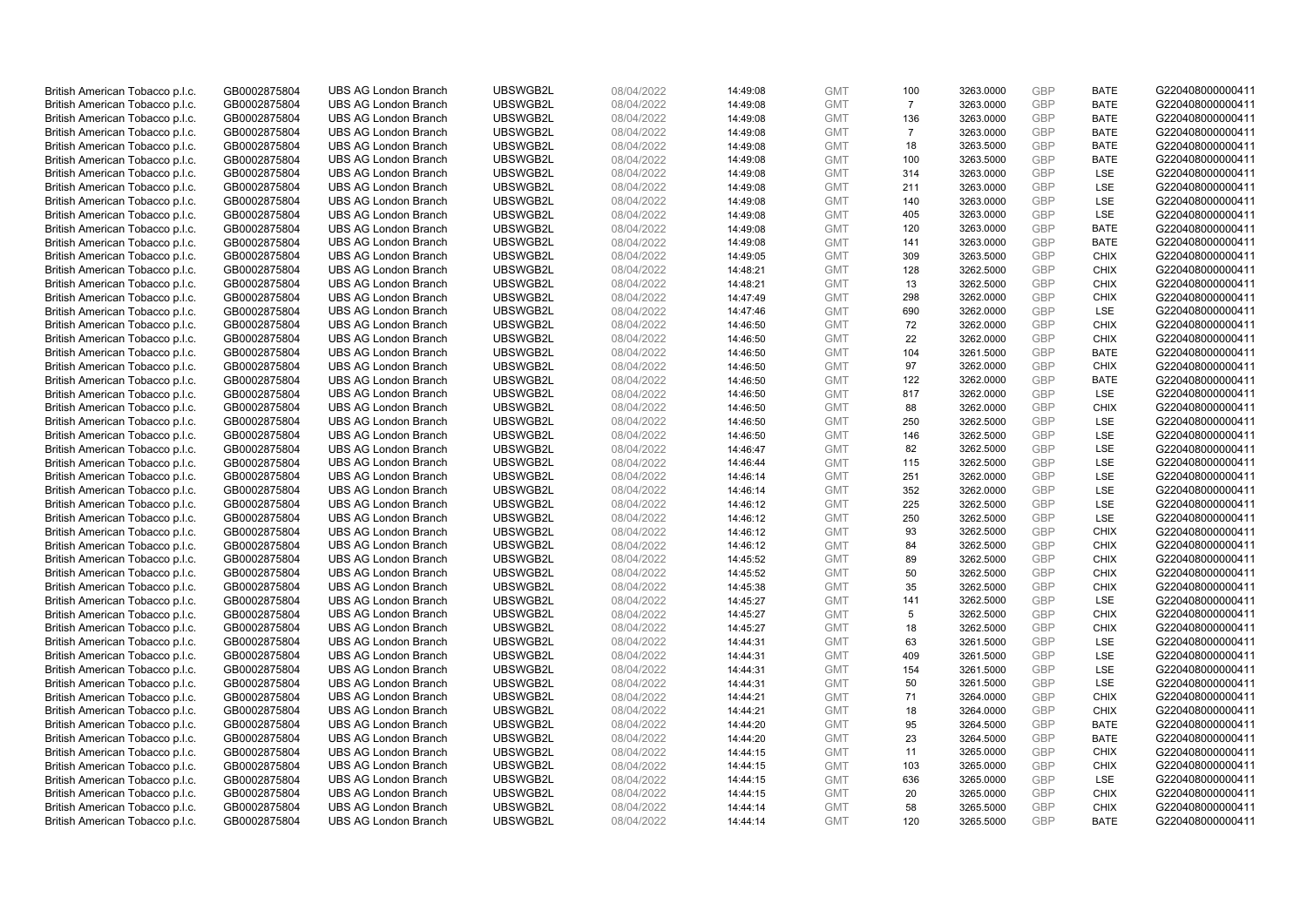| British American Tobacco p.l.c. | GB0002875804 | <b>UBS AG London Branch</b> | UBSWGB2L | 08/04/2022 | 14:44:14 | <b>GMT</b> | 36             | 3265.5000 | <b>GBP</b> | <b>CHIX</b> | G220408000000411 |
|---------------------------------|--------------|-----------------------------|----------|------------|----------|------------|----------------|-----------|------------|-------------|------------------|
| British American Tobacco p.l.c. | GB0002875804 | <b>UBS AG London Branch</b> | UBSWGB2L | 08/04/2022 | 14:44:14 | <b>GMT</b> | 40             | 3265.5000 | GBP        | <b>BATE</b> | G220408000000411 |
| British American Tobacco p.l.c. | GB0002875804 | <b>UBS AG London Branch</b> | UBSWGB2L | 08/04/2022 | 14:44:14 | <b>GMT</b> | 67             | 3265.5000 | <b>GBP</b> | <b>CHIX</b> | G220408000000411 |
| British American Tobacco p.l.c. | GB0002875804 | <b>UBS AG London Branch</b> | UBSWGB2L | 08/04/2022 | 14:44:14 | <b>GMT</b> | 44             | 3265.5000 | GBP        | <b>CHIX</b> | G220408000000411 |
| British American Tobacco p.l.c. | GB0002875804 | <b>UBS AG London Branch</b> | UBSWGB2L | 08/04/2022 | 14:44:13 | <b>GMT</b> | 467            | 3265.5000 | <b>GBP</b> | <b>LSE</b>  | G220408000000411 |
| British American Tobacco p.l.c. | GB0002875804 | <b>UBS AG London Branch</b> | UBSWGB2L | 08/04/2022 | 14:44:13 | <b>GMT</b> | 140            | 3265.5000 | GBP        | LSE         | G220408000000411 |
| British American Tobacco p.l.c. | GB0002875804 | <b>UBS AG London Branch</b> | UBSWGB2L | 08/04/2022 | 14:44:13 | <b>GMT</b> | 15             | 3265.5000 | <b>GBP</b> | <b>CHIX</b> | G220408000000411 |
| British American Tobacco p.l.c. | GB0002875804 | <b>UBS AG London Branch</b> | UBSWGB2L | 08/04/2022 | 14:44:13 | <b>GMT</b> | 145            | 3265.5000 | <b>GBP</b> | <b>CHIX</b> | G220408000000411 |
| British American Tobacco p.l.c. | GB0002875804 | <b>UBS AG London Branch</b> | UBSWGB2L | 08/04/2022 | 14:44:08 | <b>GMT</b> | 51             | 3265.5000 | GBP        | <b>BATE</b> | G220408000000411 |
| British American Tobacco p.l.c. | GB0002875804 | <b>UBS AG London Branch</b> | UBSWGB2L | 08/04/2022 | 14:44:08 | <b>GMT</b> | 14             | 3265.5000 | GBP        | <b>BATE</b> | G220408000000411 |
| British American Tobacco p.l.c. | GB0002875804 | <b>UBS AG London Branch</b> | UBSWGB2L | 08/04/2022 | 14:43:32 | <b>GMT</b> | 123            | 3266.0000 | GBP        | <b>BATE</b> | G220408000000411 |
| British American Tobacco p.l.c. | GB0002875804 | <b>UBS AG London Branch</b> | UBSWGB2L | 08/04/2022 | 14:43:32 | <b>GMT</b> | 154            | 3266.5000 | <b>GBP</b> | LSE         | G220408000000411 |
| British American Tobacco p.l.c. | GB0002875804 | <b>UBS AG London Branch</b> | UBSWGB2L | 08/04/2022 | 14:43:32 | <b>GMT</b> | 310            | 3266.5000 | <b>GBP</b> | LSE         | G220408000000411 |
| British American Tobacco p.l.c. | GB0002875804 | <b>UBS AG London Branch</b> | UBSWGB2L | 08/04/2022 | 14:43:32 | <b>GMT</b> | 187            | 3266.5000 | <b>GBP</b> | LSE         | G220408000000411 |
| British American Tobacco p.l.c. | GB0002875804 | <b>UBS AG London Branch</b> | UBSWGB2L | 08/04/2022 | 14:43:32 | <b>GMT</b> | 201            | 3266.5000 | GBP        | LSE         | G220408000000411 |
| British American Tobacco p.l.c. | GB0002875804 | <b>UBS AG London Branch</b> | UBSWGB2L | 08/04/2022 | 14:43:27 | <b>GMT</b> | 449            | 3266.5000 | <b>GBP</b> | LSE         | G220408000000411 |
| British American Tobacco p.l.c. | GB0002875804 | <b>UBS AG London Branch</b> | UBSWGB2L | 08/04/2022 | 14:43:22 | <b>GMT</b> | 94             | 3267.0000 | GBP        | <b>CHIX</b> | G220408000000411 |
| British American Tobacco p.l.c. | GB0002875804 | <b>UBS AG London Branch</b> | UBSWGB2L | 08/04/2022 | 14:43:22 | <b>GMT</b> | 101            | 3267.0000 | GBP        | <b>CHIX</b> | G220408000000411 |
| British American Tobacco p.l.c. | GB0002875804 | <b>UBS AG London Branch</b> | UBSWGB2L | 08/04/2022 | 14:43:00 | <b>GMT</b> | 38             | 3267.5000 | GBP        | <b>BATE</b> | G220408000000411 |
| British American Tobacco p.l.c. | GB0002875804 | <b>UBS AG London Branch</b> | UBSWGB2L | 08/04/2022 | 14:43:00 | <b>GMT</b> | 53             | 3267.5000 | <b>GBP</b> | <b>BATE</b> | G220408000000411 |
| British American Tobacco p.l.c. | GB0002875804 | <b>UBS AG London Branch</b> | UBSWGB2L | 08/04/2022 | 14:43:00 | <b>GMT</b> | 35             | 3267.5000 | GBP        | <b>BATE</b> | G220408000000411 |
| British American Tobacco p.l.c. | GB0002875804 | <b>UBS AG London Branch</b> | UBSWGB2L | 08/04/2022 | 14:42:52 | <b>GMT</b> | 647            | 3268.0000 | GBP        | <b>LSE</b>  | G220408000000411 |
| British American Tobacco p.l.c. | GB0002875804 | <b>UBS AG London Branch</b> | UBSWGB2L | 08/04/2022 | 14:42:35 | <b>GMT</b> | 118            | 3268.5000 | GBP        | <b>CHIX</b> | G220408000000411 |
| British American Tobacco p.l.c. | GB0002875804 | <b>UBS AG London Branch</b> | UBSWGB2L | 08/04/2022 | 14:42:35 | <b>GMT</b> | 94             | 3268.5000 | <b>GBP</b> | <b>CHIX</b> | G220408000000411 |
| British American Tobacco p.l.c. | GB0002875804 | <b>UBS AG London Branch</b> | UBSWGB2L | 08/04/2022 | 14:42:35 | <b>GMT</b> | 86             | 3268.5000 | GBP        | <b>BATE</b> | G220408000000411 |
| British American Tobacco p.l.c. | GB0002875804 | <b>UBS AG London Branch</b> | UBSWGB2L | 08/04/2022 | 14:42:35 | <b>GMT</b> | 103            | 3268.5000 | GBP        | <b>BATE</b> | G220408000000411 |
| British American Tobacco p.l.c. | GB0002875804 | <b>UBS AG London Branch</b> | UBSWGB2L | 08/04/2022 | 14:42:35 | <b>GMT</b> | 14             | 3268.5000 | <b>GBP</b> | <b>BATE</b> | G220408000000411 |
| British American Tobacco p.l.c. | GB0002875804 | <b>UBS AG London Branch</b> | UBSWGB2L | 08/04/2022 | 14:42:35 | <b>GMT</b> | 452            | 3269.0000 | <b>GBP</b> | LSE         | G220408000000411 |
| British American Tobacco p.l.c. | GB0002875804 | <b>UBS AG London Branch</b> | UBSWGB2L | 08/04/2022 | 14:42:35 | <b>GMT</b> | 154            | 3269.0000 | GBP        | LSE         | G220408000000411 |
| British American Tobacco p.l.c. | GB0002875804 | <b>UBS AG London Branch</b> | UBSWGB2L | 08/04/2022 | 14:42:35 | <b>GMT</b> | 226            | 3269.0000 | GBP        | LSE         | G220408000000411 |
| British American Tobacco p.l.c. | GB0002875804 | <b>UBS AG London Branch</b> | UBSWGB2L | 08/04/2022 | 14:42:23 | <b>GMT</b> | 256            | 3269.5000 | <b>GBP</b> | LSE         | G220408000000411 |
| British American Tobacco p.l.c. | GB0002875804 | <b>UBS AG London Branch</b> | UBSWGB2L | 08/04/2022 | 14:42:23 | <b>GMT</b> | 14             | 3269.5000 | GBP        | <b>CHIX</b> | G220408000000411 |
| British American Tobacco p.l.c. | GB0002875804 | <b>UBS AG London Branch</b> | UBSWGB2L | 08/04/2022 | 14:42:23 | <b>GMT</b> | 119            | 3269.5000 | GBP        | <b>CHIX</b> | G220408000000411 |
| British American Tobacco p.l.c. | GB0002875804 | <b>UBS AG London Branch</b> | UBSWGB2L | 08/04/2022 | 14:42:07 | <b>GMT</b> | 122            | 3269.0000 | <b>GBP</b> | <b>BATE</b> | G220408000000411 |
| British American Tobacco p.l.c. | GB0002875804 | <b>UBS AG London Branch</b> | UBSWGB2L | 08/04/2022 | 14:42:07 | <b>GMT</b> | 407            | 3269.0000 | <b>GBP</b> | LSE         | G220408000000411 |
| British American Tobacco p.l.c. | GB0002875804 | <b>UBS AG London Branch</b> | UBSWGB2L | 08/04/2022 | 14:42:05 | <b>GMT</b> | 397            | 3270.0000 | <b>GBP</b> | <b>LSE</b>  | G220408000000411 |
| British American Tobacco p.l.c. | GB0002875804 | <b>UBS AG London Branch</b> | UBSWGB2L | 08/04/2022 | 14:42:05 | <b>GMT</b> | 250            | 3270.0000 | GBP        | LSE         | G220408000000411 |
| British American Tobacco p.l.c. | GB0002875804 | <b>UBS AG London Branch</b> | UBSWGB2L | 08/04/2022 | 14:42:05 | <b>GMT</b> | 154            | 3270.0000 | <b>GBP</b> | LSE         | G220408000000411 |
| British American Tobacco p.l.c. | GB0002875804 | <b>UBS AG London Branch</b> | UBSWGB2L | 08/04/2022 | 14:42:05 | <b>GMT</b> | 314            | 3269.5000 | <b>GBP</b> | LSE         | G220408000000411 |
| British American Tobacco p.l.c. | GB0002875804 | <b>UBS AG London Branch</b> | UBSWGB2L | 08/04/2022 | 14:42:05 | <b>GMT</b> | 288            | 3269.5000 | <b>GBP</b> | LSE         | G220408000000411 |
| British American Tobacco p.l.c. | GB0002875804 | <b>UBS AG London Branch</b> | UBSWGB2L | 08/04/2022 | 14:42:05 | <b>GMT</b> | 665            | 3269.5000 | <b>GBP</b> | LSE         | G220408000000411 |
| British American Tobacco p.l.c. | GB0002875804 | <b>UBS AG London Branch</b> | UBSWGB2L | 08/04/2022 | 14:41:54 | <b>GMT</b> | 374            | 3270.0000 | GBP        | <b>CHIX</b> | G220408000000411 |
| British American Tobacco p.l.c. | GB0002875804 | <b>UBS AG London Branch</b> | UBSWGB2L | 08/04/2022 | 14:41:53 | <b>GMT</b> | 250            | 3270.5000 | <b>GBP</b> | <b>LSE</b>  | G220408000000411 |
| British American Tobacco p.l.c. | GB0002875804 | <b>UBS AG London Branch</b> | UBSWGB2L | 08/04/2022 | 14:41:53 | <b>GMT</b> | 285            | 3270.5000 | <b>GBP</b> | LSE         | G220408000000411 |
| British American Tobacco p.l.c. | GB0002875804 | <b>UBS AG London Branch</b> | UBSWGB2L | 08/04/2022 | 14:41:53 | <b>GMT</b> | 154            | 3270.5000 | <b>GBP</b> | <b>LSE</b>  | G220408000000411 |
| British American Tobacco p.l.c. | GB0002875804 | <b>UBS AG London Branch</b> | UBSWGB2L | 08/04/2022 | 14:41:36 | <b>GMT</b> | 303            | 3270.0000 | <b>GBP</b> | LSE         | G220408000000411 |
| British American Tobacco p.l.c. | GB0002875804 | <b>UBS AG London Branch</b> | UBSWGB2L | 08/04/2022 | 14:41:09 | <b>GMT</b> | 98             | 3268.5000 | <b>GBP</b> | <b>CHIX</b> | G220408000000411 |
| British American Tobacco p.l.c. | GB0002875804 | <b>UBS AG London Branch</b> | UBSWGB2L | 08/04/2022 | 14:41:05 | <b>GMT</b> | 605            | 3268.0000 | <b>GBP</b> | LSE         | G220408000000411 |
| British American Tobacco p.l.c. | GB0002875804 | <b>UBS AG London Branch</b> | UBSWGB2L | 08/04/2022 | 14:40:13 | <b>GMT</b> | $\overline{7}$ | 3262.0000 | <b>GBP</b> | <b>CHIX</b> | G220408000000411 |
| British American Tobacco p.l.c. | GB0002875804 | <b>UBS AG London Branch</b> | UBSWGB2L | 08/04/2022 | 14:40:13 | <b>GMT</b> | 75             | 3262.0000 | GBP        | <b>CHIX</b> | G220408000000411 |
| British American Tobacco p.l.c. | GB0002875804 | <b>UBS AG London Branch</b> | UBSWGB2L | 08/04/2022 | 14:40:13 | <b>GMT</b> | 40             | 3262.0000 | <b>GBP</b> | <b>CHIX</b> | G220408000000411 |
| British American Tobacco p.l.c. | GB0002875804 | <b>UBS AG London Branch</b> | UBSWGB2L | 08/04/2022 | 14:40:13 | <b>GMT</b> | 50             | 3262.0000 | <b>GBP</b> | <b>CHIX</b> | G220408000000411 |
| British American Tobacco p.l.c. | GB0002875804 | <b>UBS AG London Branch</b> | UBSWGB2L | 08/04/2022 | 14:40:13 | <b>GMT</b> | 300            | 3263.0000 | GBP        | LSE         | G220408000000411 |
| British American Tobacco p.l.c. | GB0002875804 | <b>UBS AG London Branch</b> | UBSWGB2L | 08/04/2022 | 14:40:13 | <b>GMT</b> | 150            | 3263.0000 | GBP        | <b>LSE</b>  | G220408000000411 |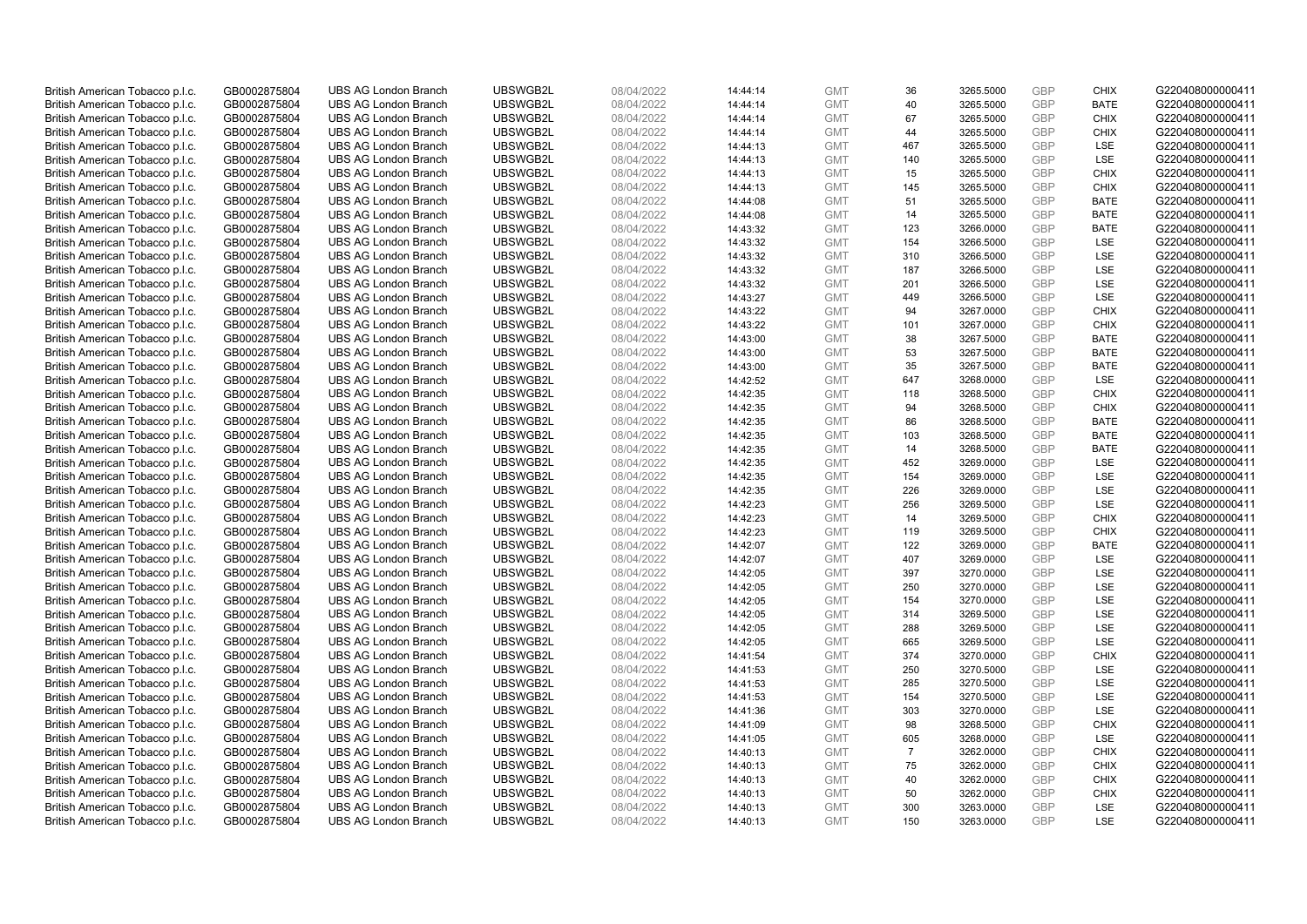| British American Tobacco p.l.c. | GB0002875804                 | <b>UBS AG London Branch</b> | UBSWGB2L             | 08/04/2022               | 14:40:13 | <b>GMT</b>               | 91         | 3263.0000              | <b>GBP</b> | LSE                       | G220408000000411 |
|---------------------------------|------------------------------|-----------------------------|----------------------|--------------------------|----------|--------------------------|------------|------------------------|------------|---------------------------|------------------|
| British American Tobacco p.l.c. | GB0002875804                 | <b>UBS AG London Branch</b> | UBSWGB2L             | 08/04/2022               | 14:40:09 | <b>GMT</b>               | 20         | 3263.0000              | <b>GBP</b> | LSE                       | G220408000000411 |
| British American Tobacco p.l.c. | GB0002875804                 | <b>UBS AG London Branch</b> | UBSWGB2L             | 08/04/2022               | 14:40:05 | <b>GMT</b>               | 54         | 3263.5000              | <b>GBP</b> | <b>BATE</b>               | G220408000000411 |
| British American Tobacco p.l.c. | GB0002875804                 | <b>UBS AG London Branch</b> | UBSWGB2L             | 08/04/2022               | 14:40:05 | <b>GMT</b>               | 61         | 3263.5000              | <b>GBP</b> | <b>BATE</b>               | G220408000000411 |
| British American Tobacco p.l.c. | GB0002875804                 | <b>UBS AG London Branch</b> | UBSWGB2L             | 08/04/2022               | 14:40:05 | <b>GMT</b>               | 39         | 3263.5000              | <b>GBP</b> | <b>BATE</b>               | G220408000000411 |
| British American Tobacco p.l.c. | GB0002875804                 | <b>UBS AG London Branch</b> | UBSWGB2L             | 08/04/2022               | 14:40:05 | <b>GMT</b>               | 76         | 3263.5000              | <b>GBP</b> | <b>BATE</b>               | G220408000000411 |
| British American Tobacco p.l.c. | GB0002875804                 | <b>UBS AG London Branch</b> | UBSWGB2L             | 08/04/2022               | 14:40:04 | <b>GMT</b>               | 637        | 3263.5000              | <b>GBP</b> | LSE                       | G220408000000411 |
| British American Tobacco p.l.c. | GB0002875804                 | <b>UBS AG London Branch</b> | UBSWGB2L             | 08/04/2022               | 14:40:04 | <b>GMT</b>               | 82         | 3263.5000              | <b>GBP</b> | <b>CHIX</b>               | G220408000000411 |
| British American Tobacco p.l.c. | GB0002875804                 | <b>UBS AG London Branch</b> | UBSWGB2L             | 08/04/2022               | 14:39:45 | <b>GMT</b>               | 65         | 3264.5000              | <b>GBP</b> | <b>CHIX</b>               | G220408000000411 |
| British American Tobacco p.l.c. | GB0002875804                 | <b>UBS AG London Branch</b> | UBSWGB2L             | 08/04/2022               | 14:39:45 | <b>GMT</b>               | 25         | 3264.5000              | <b>GBP</b> | <b>CHIX</b>               | G220408000000411 |
| British American Tobacco p.l.c. | GB0002875804                 | <b>UBS AG London Branch</b> | UBSWGB2L             | 08/04/2022               | 14:39:19 | <b>GMT</b>               | 8          | 3263.5000              | GBP        | <b>BATE</b>               | G220408000000411 |
| British American Tobacco p.l.c. | GB0002875804                 | <b>UBS AG London Branch</b> | UBSWGB2L             | 08/04/2022               | 14:39:19 | <b>GMT</b>               | 83         | 3263.5000              | <b>GBP</b> | <b>BATE</b>               | G220408000000411 |
| British American Tobacco p.l.c. | GB0002875804                 | <b>UBS AG London Branch</b> | UBSWGB2L             | 08/04/2022               | 14:39:19 | <b>GMT</b>               | 23         | 3263.5000              | <b>GBP</b> | <b>BATE</b>               | G220408000000411 |
| British American Tobacco p.l.c. | GB0002875804                 | <b>UBS AG London Branch</b> | UBSWGB2L             | 08/04/2022               | 14:39:19 | <b>GMT</b>               | 8          | 3263.5000              | <b>GBP</b> | <b>BATE</b>               | G220408000000411 |
| British American Tobacco p.l.c. | GB0002875804                 | <b>UBS AG London Branch</b> | UBSWGB2L             | 08/04/2022               | 14:39:18 | <b>GMT</b>               | 100        | 3264.5000              | <b>GBP</b> | <b>CHIX</b>               | G220408000000411 |
| British American Tobacco p.l.c. | GB0002875804                 | <b>UBS AG London Branch</b> | UBSWGB2L             | 08/04/2022               | 14:39:18 | <b>GMT</b>               | 127        | 3264.5000              | <b>GBP</b> | <b>CHIX</b>               | G220408000000411 |
| British American Tobacco p.l.c. | GB0002875804                 | <b>UBS AG London Branch</b> | UBSWGB2L             | 08/04/2022               | 14:39:18 | <b>GMT</b>               | 25         | 3264.5000              | <b>GBP</b> | <b>CHIX</b>               | G220408000000411 |
| British American Tobacco p.l.c. | GB0002875804                 | <b>UBS AG London Branch</b> | UBSWGB2L             | 08/04/2022               | 14:39:18 | <b>GMT</b>               | 509        | 3264.5000              | GBP        | LSE                       | G220408000000411 |
| British American Tobacco p.l.c. | GB0002875804                 | <b>UBS AG London Branch</b> | UBSWGB2L             | 08/04/2022               | 14:39:18 | <b>GMT</b>               | 84         | 3264.5000              | <b>GBP</b> | <b>LSE</b>                | G220408000000411 |
| British American Tobacco p.l.c. | GB0002875804                 | <b>UBS AG London Branch</b> | UBSWGB2L             | 08/04/2022               | 14:38:58 | <b>GMT</b>               | 620        | 3265.5000              | <b>GBP</b> | LSE                       | G220408000000411 |
| British American Tobacco p.l.c. | GB0002875804                 | <b>UBS AG London Branch</b> | UBSWGB2L             | 08/04/2022               | 14:38:47 | <b>GMT</b>               | 79         | 3266.5000              | <b>GBP</b> | LSE                       | G220408000000411 |
| British American Tobacco p.l.c. | GB0002875804                 | <b>UBS AG London Branch</b> | UBSWGB2L             | 08/04/2022               | 14:38:47 | <b>GMT</b>               | 505        | 3266.5000              | GBP        | <b>LSE</b>                | G220408000000411 |
| British American Tobacco p.l.c. | GB0002875804                 | <b>UBS AG London Branch</b> | UBSWGB2L             | 08/04/2022               | 14:38:47 | <b>GMT</b>               | 98         | 3266.5000              | <b>GBP</b> | <b>CHIX</b>               | G220408000000411 |
| British American Tobacco p.l.c. | GB0002875804                 | <b>UBS AG London Branch</b> | UBSWGB2L             | 08/04/2022               | 14:38:33 | <b>GMT</b>               | 91         | 3267.5000              | <b>GBP</b> | <b>CHIX</b>               | G220408000000411 |
| British American Tobacco p.l.c. | GB0002875804                 | <b>UBS AG London Branch</b> | UBSWGB2L             | 08/04/2022               | 14:38:30 | <b>GMT</b>               | 106        | 3268.0000              | <b>GBP</b> | <b>BATE</b>               | G220408000000411 |
| British American Tobacco p.l.c. | GB0002875804                 | <b>UBS AG London Branch</b> | UBSWGB2L             | 08/04/2022               | 14:38:26 | <b>GMT</b>               | 82         | 3268.0000              | GBP        | <b>CHIX</b>               | G220408000000411 |
| British American Tobacco p.l.c. | GB0002875804                 | <b>UBS AG London Branch</b> | UBSWGB2L             | 08/04/2022               | 14:38:25 | <b>GMT</b>               | 325        | 3268.5000              | <b>GBP</b> | LSE                       | G220408000000411 |
| British American Tobacco p.l.c. | GB0002875804                 | <b>UBS AG London Branch</b> | UBSWGB2L             | 08/04/2022               | 14:38:25 | <b>GMT</b>               | 243        | 3268.5000              | <b>GBP</b> | LSE                       | G220408000000411 |
| British American Tobacco p.l.c. | GB0002875804                 | <b>UBS AG London Branch</b> | UBSWGB2L             | 08/04/2022               | 14:38:25 | <b>GMT</b>               | 72         | 3268.5000              | GBP        | <b>BATE</b>               | G220408000000411 |
| British American Tobacco p.l.c. | GB0002875804                 | <b>UBS AG London Branch</b> | UBSWGB2L             | 08/04/2022               | 14:38:25 | <b>GMT</b>               | 50         | 3268.5000              | GBP        | <b>BATE</b>               | G220408000000411 |
| British American Tobacco p.l.c. | GB0002875804                 | <b>UBS AG London Branch</b> | UBSWGB2L             | 08/04/2022               | 14:38:25 | <b>GMT</b>               | 100        | 3268.5000              | <b>GBP</b> | <b>BATE</b>               | G220408000000411 |
| British American Tobacco p.l.c. | GB0002875804                 | <b>UBS AG London Branch</b> | UBSWGB2L             | 08/04/2022               | 14:38:25 | <b>GMT</b>               | 78         | 3268.5000              | <b>GBP</b> | <b>LSE</b>                | G220408000000411 |
| British American Tobacco p.l.c. | GB0002875804                 | <b>UBS AG London Branch</b> | UBSWGB2L             | 08/04/2022               | 14:38:24 | <b>GMT</b>               | 554        | 3269.5000              | GBP        | LSE                       | G220408000000411 |
| British American Tobacco p.l.c. | GB0002875804                 | <b>UBS AG London Branch</b> | UBSWGB2L             | 08/04/2022               | 14:38:24 | <b>GMT</b>               | 78         | 3269.5000              | <b>GBP</b> | LSE                       | G220408000000411 |
| British American Tobacco p.l.c. | GB0002875804                 | <b>UBS AG London Branch</b> | UBSWGB2L             | 08/04/2022               | 14:38:03 | <b>GMT</b>               | 250        | 3269.0000              | <b>GBP</b> | LSE                       | G220408000000411 |
| British American Tobacco p.l.c. | GB0002875804                 | <b>UBS AG London Branch</b> | UBSWGB2L             | 08/04/2022               | 14:38:03 | <b>GMT</b>               | 66         | 3269.0000              | <b>GBP</b> | <b>LSE</b>                | G220408000000411 |
| British American Tobacco p.l.c. | GB0002875804                 | <b>UBS AG London Branch</b> | UBSWGB2L             | 08/04/2022               | 14:38:03 | <b>GMT</b>               | 259        | 3269.0000              | GBP        | LSE                       | G220408000000411 |
| British American Tobacco p.l.c. | GB0002875804                 | <b>UBS AG London Branch</b> | UBSWGB2L             | 08/04/2022               | 14:38:03 | <b>GMT</b>               | 98         | 3269.0000              | <b>GBP</b> | <b>CHIX</b>               | G220408000000411 |
| British American Tobacco p.l.c. | GB0002875804                 | <b>UBS AG London Branch</b> | UBSWGB2L             | 08/04/2022               | 14:38:03 | <b>GMT</b>               | 84         | 3269.0000              | GBP        | <b>CHIX</b>               | G220408000000411 |
| British American Tobacco p.l.c. | GB0002875804                 | <b>UBS AG London Branch</b> | UBSWGB2L             | 08/04/2022               | 14:37:56 | <b>GMT</b>               | 66         | 3270.0000              | <b>GBP</b> | <b>BATE</b>               | G220408000000411 |
| British American Tobacco p.l.c. | GB0002875804                 | <b>UBS AG London Branch</b> | UBSWGB2L             | 08/04/2022               | 14:37:56 | <b>GMT</b>               | 56         | 3270.0000              | <b>GBP</b> | <b>BATE</b>               | G220408000000411 |
| British American Tobacco p.l.c. | GB0002875804                 | <b>UBS AG London Branch</b> | UBSWGB2L             | 08/04/2022               | 14:37:56 | <b>GMT</b>               | 104        | 3270.0000              | GBP        | <b>BATE</b>               | G220408000000411 |
| British American Tobacco p.l.c. | GB0002875804                 | <b>UBS AG London Branch</b> | UBSWGB2L             | 08/04/2022               | 14:37:48 | <b>GMT</b>               | 189        | 3270.5000              | <b>GBP</b> | <b>CHIX</b>               | G220408000000411 |
| British American Tobacco p.l.c. | GB0002875804                 | <b>UBS AG London Branch</b> | UBSWGB2L             | 08/04/2022               | 14:37:47 | <b>GMT</b>               | 603        | 3270.0000              | <b>GBP</b> | LSE                       | G220408000000411 |
| British American Tobacco p.l.c. | GB0002875804                 | <b>UBS AG London Branch</b> | UBSWGB2L             | 08/04/2022               | 14:37:45 | <b>GMT</b>               | 280        | 3270.5000              | <b>GBP</b> | <b>LSE</b>                | G220408000000411 |
| British American Tobacco p.l.c. | GB0002875804                 | <b>UBS AG London Branch</b> | UBSWGB2L             | 08/04/2022               | 14:37:45 | <b>GMT</b>               | 400        | 3270.5000              | GBP        | LSE                       | G220408000000411 |
| British American Tobacco p.l.c. | GB0002875804                 | <b>UBS AG London Branch</b> | UBSWGB2L             | 08/04/2022               | 14:37:45 | <b>GMT</b>               | 237        | 3270.5000              | <b>GBP</b> | LSE                       | G220408000000411 |
| British American Tobacco p.l.c. | GB0002875804                 | <b>UBS AG London Branch</b> | UBSWGB2L             | 08/04/2022               | 14:37:45 | <b>GMT</b>               | 440        | 3270.5000              | <b>GBP</b> | LSE                       | G220408000000411 |
| British American Tobacco p.l.c. | GB0002875804                 | <b>UBS AG London Branch</b> | UBSWGB2L             | 08/04/2022               | 14:37:41 | <b>GMT</b>               | 25         | 3271.0000              | <b>GBP</b> | <b>CHIX</b>               | G220408000000411 |
| British American Tobacco p.l.c. | GB0002875804                 | <b>UBS AG London Branch</b> | UBSWGB2L             | 08/04/2022               | 14:37:41 | <b>GMT</b>               | 96         | 3271.0000              | GBP        | <b>CHIX</b>               | G220408000000411 |
| British American Tobacco p.l.c. | GB0002875804                 | <b>UBS AG London Branch</b> | UBSWGB2L             | 08/04/2022               | 14:37:10 | <b>GMT</b>               | 399        | 3268.5000              | <b>GBP</b> | LSE                       | G220408000000411 |
| British American Tobacco p.l.c. | GB0002875804                 | <b>UBS AG London Branch</b> | UBSWGB2L             | 08/04/2022               | 14:37:10 | <b>GMT</b>               | 111        | 3268.5000              | GBP        | LSE                       | G220408000000411 |
| British American Tobacco p.l.c. | GB0002875804<br>GB0002875804 | <b>UBS AG London Branch</b> | UBSWGB2L<br>UBSWGB2L | 08/04/2022<br>08/04/2022 | 14:37:10 | <b>GMT</b><br><b>GMT</b> | 111<br>178 | 3268.5000<br>3268.5000 | GBP<br>GBP | <b>BATE</b><br><b>LSE</b> | G220408000000411 |
| British American Tobacco p.l.c. |                              | <b>UBS AG London Branch</b> |                      |                          | 14:37:02 |                          |            |                        |            |                           | G220408000000411 |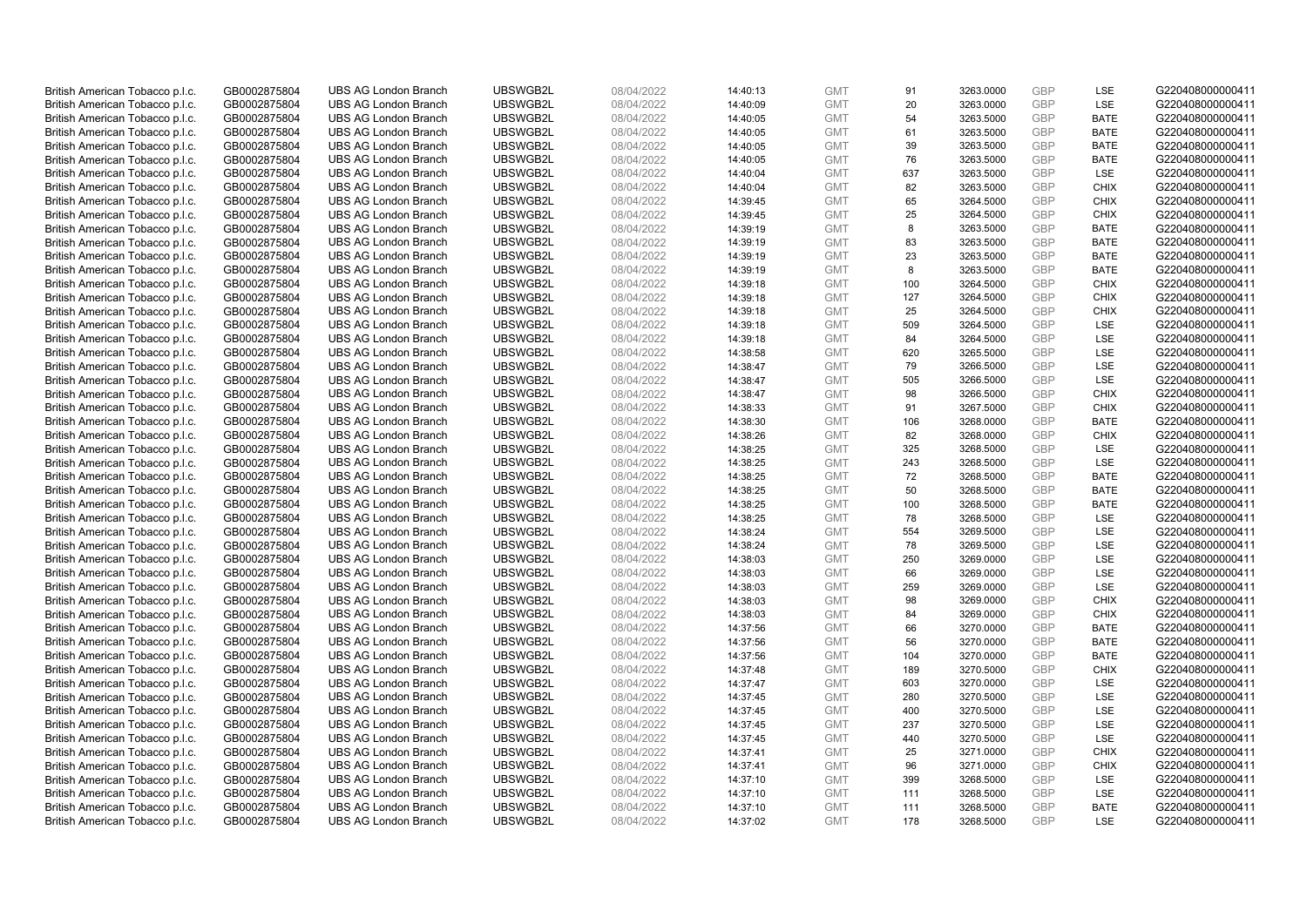| British American Tobacco p.l.c. | GB0002875804 | <b>UBS AG London Branch</b> | UBSWGB2L | 08/04/2022 | 14:37:00 | <b>GMT</b> | 57   | 3269.0000 | <b>GBP</b> | <b>CHIX</b>        | G220408000000411 |
|---------------------------------|--------------|-----------------------------|----------|------------|----------|------------|------|-----------|------------|--------------------|------------------|
| British American Tobacco p.l.c. | GB0002875804 | <b>UBS AG London Branch</b> | UBSWGB2L | 08/04/2022 | 14:37:00 | <b>GMT</b> | 115  | 3269.0000 | <b>GBP</b> | <b>CHIX</b>        | G220408000000411 |
| British American Tobacco p.l.c. | GB0002875804 | <b>UBS AG London Branch</b> | UBSWGB2L | 08/04/2022 | 14:37:00 | <b>GMT</b> | 97   | 3269.0000 | GBP        | <b>CHIX</b>        | G220408000000411 |
| British American Tobacco p.l.c. | GB0002875804 | <b>UBS AG London Branch</b> | UBSWGB2L | 08/04/2022 | 14:36:54 | <b>GMT</b> | 690  | 3269.0000 | GBP        | <b>LSE</b>         | G220408000000411 |
| British American Tobacco p.l.c. | GB0002875804 | <b>UBS AG London Branch</b> | UBSWGB2L | 08/04/2022 | 14:36:43 | <b>GMT</b> | 184  | 3269.0000 | <b>GBP</b> | <b>CHIX</b>        | G220408000000411 |
| British American Tobacco p.l.c. | GB0002875804 | <b>UBS AG London Branch</b> | UBSWGB2L | 08/04/2022 | 14:36:40 | <b>GMT</b> | 680  | 3268.5000 | <b>GBP</b> | <b>LSE</b>         | G220408000000411 |
| British American Tobacco p.l.c. | GB0002875804 | <b>UBS AG London Branch</b> | UBSWGB2L | 08/04/2022 | 14:36:40 | <b>GMT</b> | 91   | 3268.5000 | GBP        | <b>BATE</b>        | G220408000000411 |
| British American Tobacco p.l.c. | GB0002875804 | <b>UBS AG London Branch</b> | UBSWGB2L | 08/04/2022 | 14:36:40 | <b>GMT</b> | 19   | 3268.5000 | <b>GBP</b> | <b>BATE</b>        | G220408000000411 |
| British American Tobacco p.l.c. | GB0002875804 | <b>UBS AG London Branch</b> | UBSWGB2L | 08/04/2022 | 14:36:40 | <b>GMT</b> | 132  | 3268.5000 | GBP        | <b>BATE</b>        | G220408000000411 |
| British American Tobacco p.l.c. | GB0002875804 | <b>UBS AG London Branch</b> | UBSWGB2L | 08/04/2022 | 14:36:40 | <b>GMT</b> | 250  | 3269.0000 | <b>GBP</b> | LSE                | G220408000000411 |
| British American Tobacco p.l.c. | GB0002875804 | <b>UBS AG London Branch</b> | UBSWGB2L | 08/04/2022 | 14:36:40 | <b>GMT</b> | 154  | 3269.0000 | GBP        | LSE                | G220408000000411 |
| British American Tobacco p.l.c. | GB0002875804 | <b>UBS AG London Branch</b> | UBSWGB2L | 08/04/2022 | 14:36:40 | <b>GMT</b> | 1045 | 3269.0000 | <b>GBP</b> | LSE                | G220408000000411 |
| British American Tobacco p.l.c. | GB0002875804 | <b>UBS AG London Branch</b> | UBSWGB2L | 08/04/2022 | 14:36:16 | <b>GMT</b> | 75   | 3269.0000 | <b>GBP</b> | <b>CHIX</b>        | G220408000000411 |
| British American Tobacco p.l.c. | GB0002875804 | <b>UBS AG London Branch</b> | UBSWGB2L | 08/04/2022 | 14:36:12 | <b>GMT</b> | 217  | 3268.0000 | <b>GBP</b> | <b>LSE</b>         | G220408000000411 |
| British American Tobacco p.l.c. | GB0002875804 | <b>UBS AG London Branch</b> | UBSWGB2L | 08/04/2022 | 14:36:11 | <b>GMT</b> | 621  | 3268.5000 | <b>GBP</b> | <b>LSE</b>         | G220408000000411 |
| British American Tobacco p.l.c. | GB0002875804 | <b>UBS AG London Branch</b> | UBSWGB2L | 08/04/2022 | 14:36:11 | <b>GMT</b> | 94   | 3269.0000 | GBP        | <b>CHIX</b>        | G220408000000411 |
| British American Tobacco p.l.c. | GB0002875804 | <b>UBS AG London Branch</b> | UBSWGB2L | 08/04/2022 | 14:36:10 | <b>GMT</b> | 5    | 3269.0000 | GBP        | <b>CHIX</b>        | G220408000000411 |
| British American Tobacco p.l.c. | GB0002875804 | <b>UBS AG London Branch</b> | UBSWGB2L | 08/04/2022 | 14:36:10 | <b>GMT</b> | 6    | 3269.0000 | GBP        | <b>CHIX</b>        | G220408000000411 |
| British American Tobacco p.l.c. | GB0002875804 | <b>UBS AG London Branch</b> | UBSWGB2L | 08/04/2022 | 14:35:41 | <b>GMT</b> | 215  | 3269.0000 | <b>GBP</b> | <b>CHIX</b>        | G220408000000411 |
| British American Tobacco p.l.c. | GB0002875804 | <b>UBS AG London Branch</b> | UBSWGB2L | 08/04/2022 | 14:35:41 | <b>GMT</b> | 1057 | 3269.0000 | GBP        | LSE                | G220408000000411 |
| British American Tobacco p.l.c. | GB0002875804 | <b>UBS AG London Branch</b> | UBSWGB2L | 08/04/2022 | 14:35:41 | <b>GMT</b> | 163  | 3268.5000 | <b>GBP</b> | <b>BATE</b>        | G220408000000411 |
| British American Tobacco p.l.c. | GB0002875804 | <b>UBS AG London Branch</b> | UBSWGB2L | 08/04/2022 | 14:35:41 | <b>GMT</b> | 92   | 3269.0000 | GBP        | <b>CHIX</b>        | G220408000000411 |
| British American Tobacco p.l.c. | GB0002875804 | <b>UBS AG London Branch</b> | UBSWGB2L | 08/04/2022 | 14:35:11 | <b>GMT</b> | 396  | 3269.0000 | <b>GBP</b> | <b>CHIX</b>        | G220408000000411 |
| British American Tobacco p.l.c. | GB0002875804 | <b>UBS AG London Branch</b> | UBSWGB2L | 08/04/2022 | 14:35:11 | <b>GMT</b> | 92   | 3269.0000 | GBP        | <b>CHIX</b>        | G220408000000411 |
| British American Tobacco p.l.c. | GB0002875804 | <b>UBS AG London Branch</b> | UBSWGB2L | 08/04/2022 | 14:34:33 | <b>GMT</b> | 154  | 3267.0000 | <b>GBP</b> | LSE                | G220408000000411 |
| British American Tobacco p.l.c. | GB0002875804 | <b>UBS AG London Branch</b> | UBSWGB2L | 08/04/2022 | 14:34:33 | <b>GMT</b> | 86   | 3267.0000 | <b>GBP</b> | LSE                | G220408000000411 |
| British American Tobacco p.l.c. | GB0002875804 | <b>UBS AG London Branch</b> | UBSWGB2L | 08/04/2022 | 14:34:33 | <b>GMT</b> | 60   | 3267.0000 | GBP        | LSE                | G220408000000411 |
| British American Tobacco p.l.c. | GB0002875804 | <b>UBS AG London Branch</b> | UBSWGB2L | 08/04/2022 | 14:34:33 | <b>GMT</b> | 498  | 3267.0000 | <b>GBP</b> | <b>LSE</b>         | G220408000000411 |
| British American Tobacco p.l.c. | GB0002875804 | <b>UBS AG London Branch</b> | UBSWGB2L | 08/04/2022 | 14:34:13 | <b>GMT</b> | 160  | 3265.5000 | GBP        | LSE                | G220408000000411 |
| British American Tobacco p.l.c. | GB0002875804 | <b>UBS AG London Branch</b> | UBSWGB2L | 08/04/2022 | 14:34:13 | <b>GMT</b> | 149  | 3265.5000 | <b>GBP</b> | LSE                | G220408000000411 |
| British American Tobacco p.l.c. | GB0002875804 | <b>UBS AG London Branch</b> | UBSWGB2L | 08/04/2022 | 14:34:13 | <b>GMT</b> | 332  | 3265.5000 | GBP        | LSE                | G220408000000411 |
| British American Tobacco p.l.c. | GB0002875804 | <b>UBS AG London Branch</b> | UBSWGB2L | 08/04/2022 | 14:34:13 | <b>GMT</b> | 100  | 3265.5000 | GBP        | <b>BATE</b>        | G220408000000411 |
| British American Tobacco p.l.c. | GB0002875804 | <b>UBS AG London Branch</b> | UBSWGB2L | 08/04/2022 | 14:34:13 | <b>GMT</b> | 114  | 3266.0000 | GBP        | <b>BATE</b>        | G220408000000411 |
| British American Tobacco p.l.c. | GB0002875804 | <b>UBS AG London Branch</b> | UBSWGB2L | 08/04/2022 | 14:34:13 | <b>GMT</b> | 122  | 3266.0000 | GBP        | <b>BATE</b>        | G220408000000411 |
| British American Tobacco p.l.c. | GB0002875804 | <b>UBS AG London Branch</b> | UBSWGB2L | 08/04/2022 | 14:34:13 | <b>GMT</b> | 109  | 3266.0000 | GBP        | <b>BATE</b>        | G220408000000411 |
| British American Tobacco p.l.c. | GB0002875804 | <b>UBS AG London Branch</b> | UBSWGB2L | 08/04/2022 | 14:34:13 | <b>GMT</b> | 85   | 3266.0000 | <b>GBP</b> | <b>CHIX</b>        | G220408000000411 |
| British American Tobacco p.l.c. | GB0002875804 | <b>UBS AG London Branch</b> | UBSWGB2L | 08/04/2022 | 14:34:13 | <b>GMT</b> | 92   | 3266.0000 | GBP        | <b>CHIX</b>        | G220408000000411 |
| British American Tobacco p.l.c. | GB0002875804 | <b>UBS AG London Branch</b> | UBSWGB2L | 08/04/2022 | 14:34:12 | <b>GMT</b> | 257  | 3266.5000 | <b>GBP</b> | LSE                | G220408000000411 |
| British American Tobacco p.l.c. | GB0002875804 | <b>UBS AG London Branch</b> | UBSWGB2L | 08/04/2022 | 14:34:12 | <b>GMT</b> | 248  | 3266.5000 | <b>GBP</b> | LSE                | G220408000000411 |
| British American Tobacco p.l.c. | GB0002875804 | <b>UBS AG London Branch</b> | UBSWGB2L | 08/04/2022 | 14:34:12 | <b>GMT</b> | 265  | 3266.5000 | GBP        | LSE                | G220408000000411 |
| British American Tobacco p.l.c. | GB0002875804 | <b>UBS AG London Branch</b> | UBSWGB2L | 08/04/2022 | 14:34:06 | <b>GMT</b> | 488  | 3267.0000 | <b>GBP</b> | <b>LSE</b>         | G220408000000411 |
| British American Tobacco p.l.c. | GB0002875804 | <b>UBS AG London Branch</b> | UBSWGB2L | 08/04/2022 | 14:34:06 | <b>GMT</b> | 159  | 3267.0000 | GBP        | LSE                | G220408000000411 |
| British American Tobacco p.l.c. | GB0002875804 | <b>UBS AG London Branch</b> | UBSWGB2L | 08/04/2022 | 14:33:52 | <b>GMT</b> | 94   | 3267.5000 | <b>GBP</b> | <b>CHIX</b>        | G220408000000411 |
| British American Tobacco p.l.c. |              | <b>UBS AG London Branch</b> | UBSWGB2L | 08/04/2022 |          | <b>GMT</b> | 249  | 3267.5000 | GBP        | <b>LSE</b>         | G220408000000411 |
|                                 | GB0002875804 |                             | UBSWGB2L |            | 14:33:52 |            | 400  |           | GBP        | <b>LSE</b>         |                  |
| British American Tobacco p.l.c. | GB0002875804 | <b>UBS AG London Branch</b> |          | 08/04/2022 | 14:33:52 | <b>GMT</b> |      | 3267.5000 |            |                    | G220408000000411 |
| British American Tobacco p.l.c. | GB0002875804 | <b>UBS AG London Branch</b> | UBSWGB2L | 08/04/2022 | 14:33:52 | <b>GMT</b> | 36   | 3267.5000 | GBP        | LSE<br><b>CHIX</b> | G220408000000411 |
| British American Tobacco p.l.c. | GB0002875804 | <b>UBS AG London Branch</b> | UBSWGB2L | 08/04/2022 | 14:33:46 | <b>GMT</b> | 110  | 3268.0000 | GBP        |                    | G220408000000411 |
| British American Tobacco p.l.c. | GB0002875804 | <b>UBS AG London Branch</b> | UBSWGB2L | 08/04/2022 | 14:33:46 | <b>GMT</b> | 97   | 3268.0000 | GBP        | <b>CHIX</b>        | G220408000000411 |
| British American Tobacco p.l.c. | GB0002875804 | <b>UBS AG London Branch</b> | UBSWGB2L | 08/04/2022 | 14:33:28 | <b>GMT</b> | 3    | 3267.5000 | GBP        | <b>CHIX</b>        | G220408000000411 |
| British American Tobacco p.l.c. | GB0002875804 | <b>UBS AG London Branch</b> | UBSWGB2L | 08/04/2022 | 14:33:28 | <b>GMT</b> | 77   | 3267.5000 | GBP        | <b>CHIX</b>        | G220408000000411 |
| British American Tobacco p.l.c. | GB0002875804 | <b>UBS AG London Branch</b> | UBSWGB2L | 08/04/2022 | 14:33:27 | <b>GMT</b> | 615  | 3267.5000 | GBP        | LSE                | G220408000000411 |
| British American Tobacco p.l.c. | GB0002875804 | <b>UBS AG London Branch</b> | UBSWGB2L | 08/04/2022 | 14:33:27 | <b>GMT</b> | 637  | 3267.5000 | <b>GBP</b> | LSE                | G220408000000411 |
| British American Tobacco p.l.c. | GB0002875804 | <b>UBS AG London Branch</b> | UBSWGB2L | 08/04/2022 | 14:33:27 | <b>GMT</b> | 222  | 3268.5000 | GBP        | LSE                | G220408000000411 |
| British American Tobacco p.l.c. | GB0002875804 | <b>UBS AG London Branch</b> | UBSWGB2L | 08/04/2022 | 14:33:27 | <b>GMT</b> | 154  | 3268.5000 | GBP        | <b>LSE</b>         | G220408000000411 |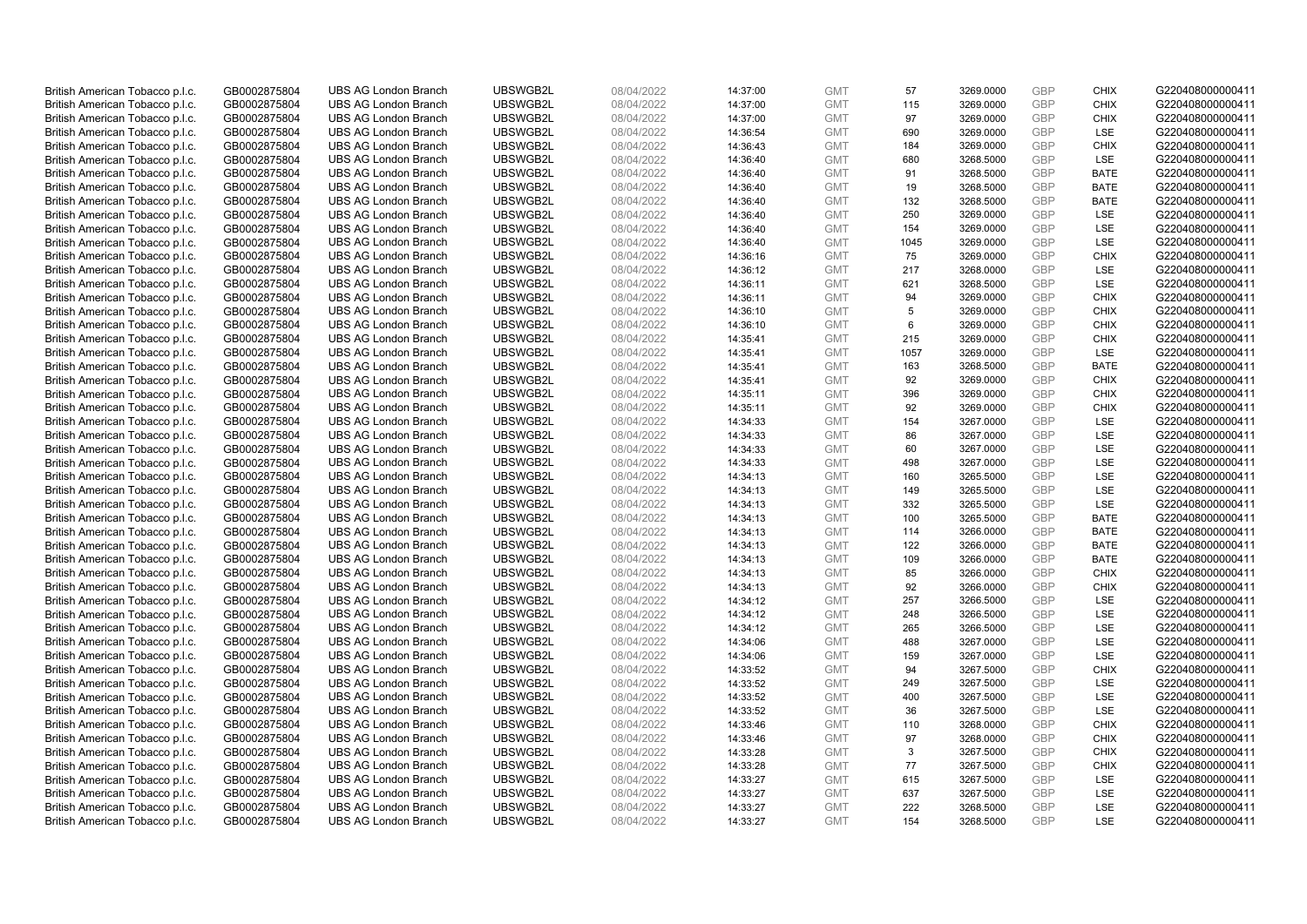| British American Tobacco p.l.c. | GB0002875804 | <b>UBS AG London Branch</b> | UBSWGB2L | 08/04/2022 | 14:33:27 | <b>GMT</b> | 231 | 3268.5000 | <b>GBP</b> | LSE         | G220408000000411 |
|---------------------------------|--------------|-----------------------------|----------|------------|----------|------------|-----|-----------|------------|-------------|------------------|
| British American Tobacco p.l.c. | GB0002875804 | <b>UBS AG London Branch</b> | UBSWGB2L | 08/04/2022 | 14:33:27 | <b>GMT</b> | 19  | 3268.5000 | GBP        | LSE         | G220408000000411 |
| British American Tobacco p.l.c. | GB0002875804 | <b>UBS AG London Branch</b> | UBSWGB2L | 08/04/2022 | 14:32:45 | <b>GMT</b> | 86  | 3263.5000 | <b>GBP</b> | <b>CHIX</b> | G220408000000411 |
| British American Tobacco p.l.c. | GB0002875804 | <b>UBS AG London Branch</b> | UBSWGB2L | 08/04/2022 | 14:32:45 | <b>GMT</b> | 140 | 3263.5000 | GBP        | <b>CHIX</b> | G220408000000411 |
| British American Tobacco p.l.c. | GB0002875804 | <b>UBS AG London Branch</b> | UBSWGB2L | 08/04/2022 | 14:32:45 | <b>GMT</b> | 108 | 3263.5000 | <b>GBP</b> | <b>CHIX</b> | G220408000000411 |
| British American Tobacco p.l.c. | GB0002875804 | <b>UBS AG London Branch</b> | UBSWGB2L | 08/04/2022 | 14:32:28 | <b>GMT</b> | 120 | 3264.5000 | GBP        | <b>BATE</b> | G220408000000411 |
| British American Tobacco p.l.c. | GB0002875804 | <b>UBS AG London Branch</b> | UBSWGB2L | 08/04/2022 | 14:32:28 | <b>GMT</b> | 101 | 3264.5000 | <b>GBP</b> | <b>BATE</b> | G220408000000411 |
| British American Tobacco p.l.c. | GB0002875804 | <b>UBS AG London Branch</b> | UBSWGB2L | 08/04/2022 | 14:32:28 | <b>GMT</b> | 643 | 3264.5000 | <b>GBP</b> | LSE         | G220408000000411 |
| British American Tobacco p.l.c. | GB0002875804 | <b>UBS AG London Branch</b> | UBSWGB2L | 08/04/2022 | 14:32:28 | <b>GMT</b> | 47  | 3264.5000 | <b>GBP</b> | LSE         | G220408000000411 |
| British American Tobacco p.l.c. | GB0002875804 | <b>UBS AG London Branch</b> | UBSWGB2L | 08/04/2022 | 14:32:28 | <b>GMT</b> | 121 | 3264.5000 | <b>GBP</b> | <b>LSE</b>  | G220408000000411 |
| British American Tobacco p.l.c. | GB0002875804 | <b>UBS AG London Branch</b> | UBSWGB2L | 08/04/2022 | 14:32:28 | <b>GMT</b> | 198 | 3264.5000 | GBP        | <b>CHIX</b> | G220408000000411 |
| British American Tobacco p.l.c. | GB0002875804 | <b>UBS AG London Branch</b> | UBSWGB2L | 08/04/2022 | 14:32:28 | <b>GMT</b> | 134 | 3264.5000 | <b>GBP</b> | <b>BATE</b> | G220408000000411 |
| British American Tobacco p.l.c. | GB0002875804 | <b>UBS AG London Branch</b> | UBSWGB2L | 08/04/2022 | 14:32:27 | <b>GMT</b> | 298 | 3264.5000 | <b>GBP</b> | LSE         | G220408000000411 |
| British American Tobacco p.l.c. | GB0002875804 | <b>UBS AG London Branch</b> | UBSWGB2L | 08/04/2022 | 14:32:27 | <b>GMT</b> | 223 | 3264.5000 | <b>GBP</b> | <b>LSE</b>  | G220408000000411 |
| British American Tobacco p.l.c. | GB0002875804 | <b>UBS AG London Branch</b> | UBSWGB2L | 08/04/2022 | 14:32:26 | <b>GMT</b> | 119 | 3265.0000 | GBP        | <b>BATE</b> | G220408000000411 |
| British American Tobacco p.l.c. | GB0002875804 | <b>UBS AG London Branch</b> | UBSWGB2L | 08/04/2022 | 14:32:26 | <b>GMT</b> | 630 | 3265.5000 | <b>GBP</b> | LSE         | G220408000000411 |
| British American Tobacco p.l.c. | GB0002875804 | <b>UBS AG London Branch</b> | UBSWGB2L | 08/04/2022 | 14:32:26 | <b>GMT</b> | 98  | 3265.5000 | <b>GBP</b> | <b>CHIX</b> | G220408000000411 |
| British American Tobacco p.l.c. | GB0002875804 | <b>UBS AG London Branch</b> | UBSWGB2L | 08/04/2022 | 14:32:00 | <b>GMT</b> | 93  | 3265.5000 | GBP        | <b>CHIX</b> | G220408000000411 |
| British American Tobacco p.l.c. | GB0002875804 | <b>UBS AG London Branch</b> | UBSWGB2L | 08/04/2022 | 14:32:00 | <b>GMT</b> | 597 | 3265.0000 | GBP        | <b>LSE</b>  | G220408000000411 |
| British American Tobacco p.l.c. | GB0002875804 | <b>UBS AG London Branch</b> | UBSWGB2L | 08/04/2022 | 14:31:59 | <b>GMT</b> | 579 | 3266.0000 | <b>GBP</b> | LSE         | G220408000000411 |
| British American Tobacco p.l.c. | GB0002875804 | <b>UBS AG London Branch</b> | UBSWGB2L | 08/04/2022 | 14:31:59 | <b>GMT</b> | 116 | 3266.0000 | GBP        | <b>BATE</b> | G220408000000411 |
| British American Tobacco p.l.c. | GB0002875804 | <b>UBS AG London Branch</b> | UBSWGB2L | 08/04/2022 | 14:31:57 | <b>GMT</b> | 264 | 3266.5000 | GBP        | <b>LSE</b>  | G220408000000411 |
| British American Tobacco p.l.c. | GB0002875804 | <b>UBS AG London Branch</b> | UBSWGB2L | 08/04/2022 | 14:31:38 | <b>GMT</b> | 111 | 3266.5000 | <b>GBP</b> | <b>BATE</b> | G220408000000411 |
| British American Tobacco p.l.c. | GB0002875804 | <b>UBS AG London Branch</b> | UBSWGB2L | 08/04/2022 | 14:31:38 | <b>GMT</b> | 454 | 3266.5000 | <b>GBP</b> | LSE         | G220408000000411 |
| British American Tobacco p.l.c. | GB0002875804 | <b>UBS AG London Branch</b> | UBSWGB2L | 08/04/2022 | 14:31:38 | <b>GMT</b> | 146 | 3266.5000 | GBP        | LSE         | G220408000000411 |
| British American Tobacco p.l.c. | GB0002875804 | <b>UBS AG London Branch</b> | UBSWGB2L | 08/04/2022 | 14:31:38 | <b>GMT</b> | 327 | 3266.5000 | GBP        | <b>BATE</b> | G220408000000411 |
| British American Tobacco p.l.c. | GB0002875804 | <b>UBS AG London Branch</b> | UBSWGB2L | 08/04/2022 | 14:31:37 | <b>GMT</b> | 29  | 3267.0000 | <b>GBP</b> | <b>CHIX</b> | G220408000000411 |
| British American Tobacco p.l.c. | GB0002875804 | <b>UBS AG London Branch</b> | UBSWGB2L | 08/04/2022 | 14:31:37 | <b>GMT</b> | 29  | 3267.0000 | <b>GBP</b> | <b>CHIX</b> | G220408000000411 |
| British American Tobacco p.l.c. | GB0002875804 | <b>UBS AG London Branch</b> | UBSWGB2L | 08/04/2022 | 14:31:37 | <b>GMT</b> | 30  | 3267.0000 | GBP        | <b>CHIX</b> | G220408000000411 |
| British American Tobacco p.l.c. | GB0002875804 | <b>UBS AG London Branch</b> | UBSWGB2L | 08/04/2022 | 14:31:37 | <b>GMT</b> | 30  | 3267.0000 | GBP        | <b>CHIX</b> | G220408000000411 |
| British American Tobacco p.l.c. | GB0002875804 | <b>UBS AG London Branch</b> | UBSWGB2L | 08/04/2022 | 14:31:37 | <b>GMT</b> | 56  | 3267.0000 | <b>GBP</b> | <b>CHIX</b> | G220408000000411 |
| British American Tobacco p.l.c. | GB0002875804 | <b>UBS AG London Branch</b> | UBSWGB2L | 08/04/2022 | 14:31:37 | <b>GMT</b> | 30  | 3267.0000 | GBP        | <b>CHIX</b> | G220408000000411 |
| British American Tobacco p.l.c. | GB0002875804 | <b>UBS AG London Branch</b> | UBSWGB2L | 08/04/2022 | 14:31:37 | <b>GMT</b> | 30  | 3267.0000 | GBP        | <b>CHIX</b> | G220408000000411 |
| British American Tobacco p.l.c. | GB0002875804 | <b>UBS AG London Branch</b> | UBSWGB2L | 08/04/2022 | 14:31:37 | <b>GMT</b> | 30  | 3267.0000 | <b>GBP</b> | <b>CHIX</b> | G220408000000411 |
| British American Tobacco p.l.c. | GB0002875804 | <b>UBS AG London Branch</b> | UBSWGB2L | 08/04/2022 | 14:31:37 | <b>GMT</b> | 30  | 3267.0000 | <b>GBP</b> | <b>CHIX</b> | G220408000000411 |
| British American Tobacco p.l.c. | GB0002875804 | <b>UBS AG London Branch</b> | UBSWGB2L | 08/04/2022 | 14:31:37 | <b>GMT</b> | 30  | 3267.0000 | <b>GBP</b> | <b>CHIX</b> | G220408000000411 |
| British American Tobacco p.l.c. | GB0002875804 | <b>UBS AG London Branch</b> | UBSWGB2L | 08/04/2022 | 14:31:37 | <b>GMT</b> | 29  | 3267.0000 | GBP        | <b>CHIX</b> | G220408000000411 |
| British American Tobacco p.l.c. | GB0002875804 | <b>UBS AG London Branch</b> | UBSWGB2L | 08/04/2022 | 14:31:37 | <b>GMT</b> | 48  | 3267.0000 | <b>GBP</b> | <b>CHIX</b> | G220408000000411 |
| British American Tobacco p.l.c. | GB0002875804 | <b>UBS AG London Branch</b> | UBSWGB2L | 08/04/2022 | 14:31:37 | <b>GMT</b> | 99  | 3267.0000 | <b>GBP</b> | <b>CHIX</b> | G220408000000411 |
| British American Tobacco p.l.c. | GB0002875804 | <b>UBS AG London Branch</b> | UBSWGB2L | 08/04/2022 | 14:31:21 | <b>GMT</b> | 86  | 3267.5000 | <b>GBP</b> | LSE         | G220408000000411 |
| British American Tobacco p.l.c. | GB0002875804 | <b>UBS AG London Branch</b> | UBSWGB2L | 08/04/2022 | 14:31:21 | <b>GMT</b> | 250 | 3267.5000 | GBP        | <b>LSE</b>  | G220408000000411 |
| British American Tobacco p.l.c. | GB0002875804 | <b>UBS AG London Branch</b> | UBSWGB2L | 08/04/2022 | 14:31:21 | <b>GMT</b> | 329 | 3267.5000 | GBP        | LSE         | G220408000000411 |
| British American Tobacco p.l.c. | GB0002875804 | <b>UBS AG London Branch</b> | UBSWGB2L | 08/04/2022 | 14:31:21 | <b>GMT</b> | 104 | 3267.5000 | <b>GBP</b> | LSE         | G220408000000411 |
| British American Tobacco p.l.c. | GB0002875804 | <b>UBS AG London Branch</b> | UBSWGB2L | 08/04/2022 | 14:31:21 | <b>GMT</b> | 588 | 3267.5000 | <b>GBP</b> | LSE         | G220408000000411 |
| British American Tobacco p.l.c. | GB0002875804 | <b>UBS AG London Branch</b> | UBSWGB2L | 08/04/2022 | 14:31:20 | <b>GMT</b> | 55  | 3268.0000 | <b>GBP</b> | <b>LSE</b>  | G220408000000411 |
| British American Tobacco p.l.c. | GB0002875804 | <b>UBS AG London Branch</b> | UBSWGB2L | 08/04/2022 | 14:31:20 | <b>GMT</b> | 154 | 3268.0000 | <b>GBP</b> | LSE         | G220408000000411 |
| British American Tobacco p.l.c. | GB0002875804 | <b>UBS AG London Branch</b> | UBSWGB2L | 08/04/2022 | 14:31:20 | <b>GMT</b> | 274 | 3268.0000 | <b>GBP</b> | LSE         | G220408000000411 |
| British American Tobacco p.l.c. | GB0002875804 | <b>UBS AG London Branch</b> | UBSWGB2L | 08/04/2022 | 14:31:20 | <b>GMT</b> | 16  | 3268.0000 | <b>GBP</b> | LSE         | G220408000000411 |
| British American Tobacco p.l.c. | GB0002875804 | <b>UBS AG London Branch</b> | UBSWGB2L | 08/04/2022 | 14:31:20 | <b>GMT</b> | 154 | 3268.0000 | <b>GBP</b> | LSE         | G220408000000411 |
| British American Tobacco p.l.c. | GB0002875804 | <b>UBS AG London Branch</b> | UBSWGB2L | 08/04/2022 | 14:31:20 | <b>GMT</b> | 220 | 3268.0000 | <b>GBP</b> | <b>LSE</b>  | G220408000000411 |
| British American Tobacco p.l.c. | GB0002875804 | <b>UBS AG London Branch</b> | UBSWGB2L | 08/04/2022 | 14:31:20 | <b>GMT</b> | 123 | 3268.0000 | <b>GBP</b> | <b>CHIX</b> | G220408000000411 |
| British American Tobacco p.l.c. | GB0002875804 | <b>UBS AG London Branch</b> | UBSWGB2L | 08/04/2022 | 14:31:01 | <b>GMT</b> | 81  | 3265.0000 | <b>GBP</b> | <b>CHIX</b> | G220408000000411 |
| British American Tobacco p.l.c. | GB0002875804 | <b>UBS AG London Branch</b> | UBSWGB2L | 08/04/2022 | 14:31:01 | <b>GMT</b> | 775 | 3266.0000 | GBP        | LSE         | G220408000000411 |
| British American Tobacco p.l.c. | GB0002875804 | <b>UBS AG London Branch</b> | UBSWGB2L | 08/04/2022 | 14:31:01 | <b>GMT</b> | 151 | 3266.0000 | GBP        | <b>CHIX</b> | G220408000000411 |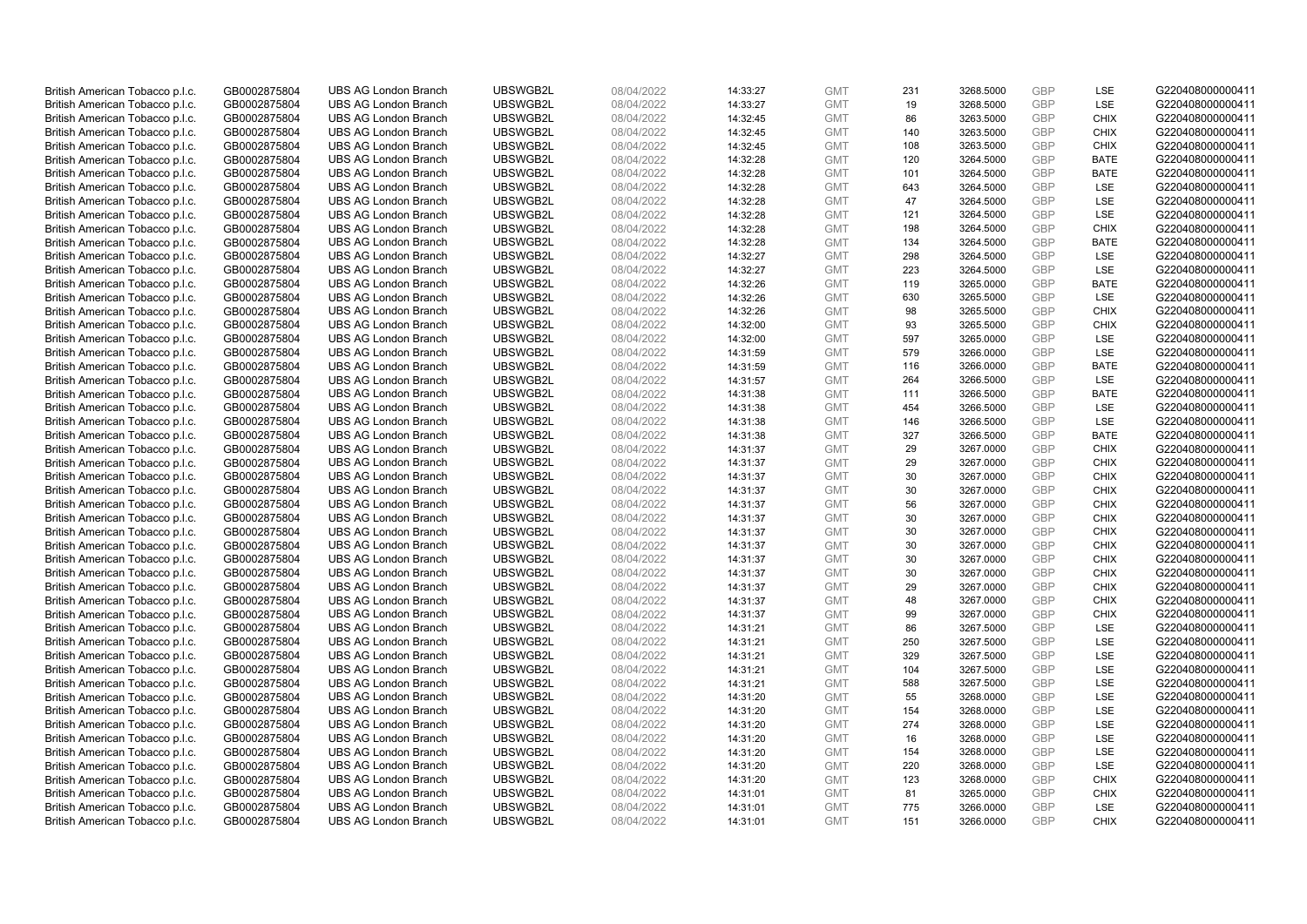| British American Tobacco p.l.c. | GB0002875804                 | <b>UBS AG London Branch</b> | UBSWGB2L             | 08/04/2022               | 14:30:32 | <b>GMT</b>               | 111        | 3263.0000              | <b>GBP</b> | <b>BATE</b>                | G220408000000411 |
|---------------------------------|------------------------------|-----------------------------|----------------------|--------------------------|----------|--------------------------|------------|------------------------|------------|----------------------------|------------------|
| British American Tobacco p.l.c. | GB0002875804                 | <b>UBS AG London Branch</b> | UBSWGB2L             | 08/04/2022               | 14:30:32 | <b>GMT</b>               | 109        | 3263.5000              | <b>GBP</b> | <b>BATE</b>                | G220408000000411 |
| British American Tobacco p.l.c. | GB0002875804                 | <b>UBS AG London Branch</b> | UBSWGB2L             | 08/04/2022               | 14:30:32 | <b>GMT</b>               | 634        | 3264.0000              | <b>GBP</b> | LSE                        | G220408000000411 |
| British American Tobacco p.l.c. | GB0002875804                 | <b>UBS AG London Branch</b> | UBSWGB2L             | 08/04/2022               | 14:30:32 | <b>GMT</b>               | 106        | 3264.0000              | <b>GBP</b> | <b>CHIX</b>                | G220408000000411 |
| British American Tobacco p.l.c. | GB0002875804                 | <b>UBS AG London Branch</b> | UBSWGB2L             | 08/04/2022               | 14:30:32 | <b>GMT</b>               | 110        | 3264.5000              | <b>GBP</b> | <b>CHIX</b>                | G220408000000411 |
| British American Tobacco p.l.c. | GB0002875804                 | <b>UBS AG London Branch</b> | UBSWGB2L             | 08/04/2022               | 14:30:22 | <b>GMT</b>               | 104        | 3266.0000              | <b>GBP</b> | <b>BATE</b>                | G220408000000411 |
| British American Tobacco p.l.c. | GB0002875804                 | <b>UBS AG London Branch</b> | UBSWGB2L             | 08/04/2022               | 14:30:22 | <b>GMT</b>               | 722        | 3266.5000              | <b>GBP</b> | LSE                        | G220408000000411 |
| British American Tobacco p.l.c. | GB0002875804                 | <b>UBS AG London Branch</b> | UBSWGB2L             | 08/04/2022               | 14:30:21 | <b>GMT</b>               | 163        | 3267.5000              | <b>GBP</b> | LSE                        | G220408000000411 |
| British American Tobacco p.l.c. | GB0002875804                 | <b>UBS AG London Branch</b> | UBSWGB2L             | 08/04/2022               | 14:30:21 | <b>GMT</b>               | 484        | 3267.5000              | <b>GBP</b> | LSE                        | G220408000000411 |
| British American Tobacco p.l.c. | GB0002875804                 | <b>UBS AG London Branch</b> | UBSWGB2L             | 08/04/2022               | 14:30:20 | <b>GMT</b>               | 605        | 3268.0000              | <b>GBP</b> | <b>LSE</b>                 | G220408000000411 |
| British American Tobacco p.l.c. | GB0002875804                 | <b>UBS AG London Branch</b> | UBSWGB2L             | 08/04/2022               | 14:30:20 | <b>GMT</b>               | 628        | 3268.0000              | <b>GBP</b> | LSE                        | G220408000000411 |
| British American Tobacco p.l.c. | GB0002875804                 | <b>UBS AG London Branch</b> | UBSWGB2L             | 08/04/2022               | 14:30:08 | <b>GMT</b>               | 894        | 3267.5000              | <b>GBP</b> | LSE                        | G220408000000411 |
| British American Tobacco p.l.c. | GB0002875804                 | <b>UBS AG London Branch</b> | UBSWGB2L             | 08/04/2022               | 14:29:33 | <b>GMT</b>               | 183        | 3258.0000              | <b>GBP</b> | <b>CHIX</b>                | G220408000000411 |
| British American Tobacco p.l.c. | GB0002875804                 | <b>UBS AG London Branch</b> | UBSWGB2L             | 08/04/2022               | 14:29:33 | <b>GMT</b>               | 569        | 3258.0000              | <b>GBP</b> | <b>LSE</b>                 | G220408000000411 |
| British American Tobacco p.l.c. | GB0002875804                 | <b>UBS AG London Branch</b> | UBSWGB2L             | 08/04/2022               | 14:29:33 | <b>GMT</b>               | 101        | 3258.0000              | <b>GBP</b> | <b>CHIX</b>                | G220408000000411 |
| British American Tobacco p.l.c. | GB0002875804                 | <b>UBS AG London Branch</b> | UBSWGB2L             | 08/04/2022               | 14:29:04 | <b>GMT</b>               | 94         | 3258.5000              | <b>GBP</b> | <b>CHIX</b>                | G220408000000411 |
| British American Tobacco p.l.c. | GB0002875804                 | <b>UBS AG London Branch</b> | UBSWGB2L             | 08/04/2022               | 14:28:00 | <b>GMT</b>               | 290        | 3257.0000              | <b>GBP</b> | <b>LSE</b>                 | G220408000000411 |
| British American Tobacco p.l.c. | GB0002875804                 | <b>UBS AG London Branch</b> | UBSWGB2L             | 08/04/2022               | 14:28:00 | <b>GMT</b>               | 27         | 3257.0000              | GBP        | LSE                        | G220408000000411 |
| British American Tobacco p.l.c. | GB0002875804                 | <b>UBS AG London Branch</b> | UBSWGB2L             | 08/04/2022               | 14:28:00 | <b>GMT</b>               | 45         | 3257.0000              | <b>GBP</b> | <b>LSE</b>                 | G220408000000411 |
| British American Tobacco p.l.c. | GB0002875804                 | <b>UBS AG London Branch</b> | UBSWGB2L             | 08/04/2022               | 14:28:00 | <b>GMT</b>               | 200        | 3257.0000              | <b>GBP</b> | LSE                        | G220408000000411 |
| British American Tobacco p.l.c. | GB0002875804                 | <b>UBS AG London Branch</b> | UBSWGB2L             | 08/04/2022               | 14:28:00 | <b>GMT</b>               | 720        | 3257.0000              | <b>GBP</b> | LSE                        | G220408000000411 |
| British American Tobacco p.l.c. | GB0002875804                 | <b>UBS AG London Branch</b> | UBSWGB2L             | 08/04/2022               | 14:28:00 | <b>GMT</b>               | 80         | 3257.0000              | GBP        | <b>CHIX</b>                | G220408000000411 |
| British American Tobacco p.l.c. | GB0002875804                 | <b>UBS AG London Branch</b> | UBSWGB2L             | 08/04/2022               | 14:28:00 | <b>GMT</b>               | 140        | 3257.0000              | <b>GBP</b> | <b>CHIX</b>                | G220408000000411 |
| British American Tobacco p.l.c. | GB0002875804                 | <b>UBS AG London Branch</b> | UBSWGB2L             | 08/04/2022               | 14:28:00 | <b>GMT</b>               | 117        | 3257.0000              | <b>GBP</b> | <b>BATE</b>                | G220408000000411 |
| British American Tobacco p.l.c. | GB0002875804                 | <b>UBS AG London Branch</b> | UBSWGB2L             | 08/04/2022               | 14:27:55 | <b>GMT</b>               | 92         | 3257.5000              | GBP        | <b>CHIX</b>                | G220408000000411 |
| British American Tobacco p.l.c. | GB0002875804                 | <b>UBS AG London Branch</b> | UBSWGB2L             | 08/04/2022               | 14:27:55 | <b>GMT</b>               | 107        | 3257.5000              | GBP        | <b>BATE</b>                | G220408000000411 |
| British American Tobacco p.l.c. | GB0002875804                 | <b>UBS AG London Branch</b> | UBSWGB2L             | 08/04/2022               | 14:27:55 | <b>GMT</b>               | 199        | 3257.5000              | <b>GBP</b> | <b>BATE</b>                | G220408000000411 |
| British American Tobacco p.l.c. | GB0002875804                 | <b>UBS AG London Branch</b> | UBSWGB2L             | 08/04/2022               | 14:27:30 | <b>GMT</b>               | 289        | 3257.5000              | <b>GBP</b> | LSE                        | G220408000000411 |
| British American Tobacco p.l.c. | GB0002875804                 | <b>UBS AG London Branch</b> | UBSWGB2L             | 08/04/2022               | 14:27:30 | <b>GMT</b>               | 37         | 3257.5000              | <b>GBP</b> | <b>CHIX</b>                | G220408000000411 |
| British American Tobacco p.l.c. | GB0002875804                 | <b>UBS AG London Branch</b> | UBSWGB2L             | 08/04/2022               | 14:27:30 | <b>GMT</b>               | 220        | 3257.5000              | GBP        | LSE                        | G220408000000411 |
| British American Tobacco p.l.c. | GB0002875804                 | <b>UBS AG London Branch</b> | UBSWGB2L             | 08/04/2022               | 14:27:30 | <b>GMT</b>               | 100        | 3257.5000              | <b>GBP</b> | <b>CHIX</b>                | G220408000000411 |
| British American Tobacco p.l.c. | GB0002875804                 | <b>UBS AG London Branch</b> | UBSWGB2L             | 08/04/2022               | 14:27:30 | <b>GMT</b>               | 154        | 3257.5000              | <b>GBP</b> | <b>LSE</b>                 | G220408000000411 |
| British American Tobacco p.l.c. | GB0002875804                 | <b>UBS AG London Branch</b> | UBSWGB2L             | 08/04/2022               | 14:27:30 | <b>GMT</b>               | 200        | 3257.5000              | GBP        | LSE                        | G220408000000411 |
| British American Tobacco p.l.c. | GB0002875804                 | <b>UBS AG London Branch</b> | UBSWGB2L             | 08/04/2022               | 14:27:30 | <b>GMT</b>               | 91         | 3257.5000              | <b>GBP</b> | <b>CHIX</b>                | G220408000000411 |
| British American Tobacco p.l.c. | GB0002875804                 | <b>UBS AG London Branch</b> | UBSWGB2L             | 08/04/2022               | 14:27:30 | <b>GMT</b>               | 780        | 3257.5000              | <b>GBP</b> | LSE                        | G220408000000411 |
| British American Tobacco p.l.c. | GB0002875804                 | <b>UBS AG London Branch</b> | UBSWGB2L             | 08/04/2022               | 14:27:30 | <b>GMT</b>               | 97         | 3257.5000              | <b>GBP</b> | <b>CHIX</b>                | G220408000000411 |
| British American Tobacco p.l.c. | GB0002875804                 | <b>UBS AG London Branch</b> | UBSWGB2L             | 08/04/2022               | 14:27:30 | <b>GMT</b>               | 100        | 3257.5000              | GBP        | <b>LSE</b>                 | G220408000000411 |
| British American Tobacco p.l.c. | GB0002875804                 | <b>UBS AG London Branch</b> | UBSWGB2L             | 08/04/2022               | 14:25:14 | <b>GMT</b>               | 71         | 3256.5000              | <b>GBP</b> | <b>CHIX</b>                | G220408000000411 |
| British American Tobacco p.l.c. | GB0002875804                 | <b>UBS AG London Branch</b> | UBSWGB2L             | 08/04/2022               | 14:25:14 | <b>GMT</b>               | 19         | 3256.5000              | GBP        | <b>CHIX</b>                | G220408000000411 |
| British American Tobacco p.l.c. | GB0002875804                 | <b>UBS AG London Branch</b> | UBSWGB2L             | 08/04/2022               | 14:25:14 | <b>GMT</b>               | 117        | 3256.5000              | <b>GBP</b> | <b>CHIX</b>                | G220408000000411 |
| British American Tobacco p.l.c. | GB0002875804                 | <b>UBS AG London Branch</b> | UBSWGB2L             | 08/04/2022               | 14:25:01 | <b>GMT</b>               | 85         | 3256.5000              | <b>GBP</b> | <b>CHIX</b>                | G220408000000411 |
| British American Tobacco p.l.c. | GB0002875804                 | <b>UBS AG London Branch</b> | UBSWGB2L             | 08/04/2022               | 14:23:38 | <b>GMT</b>               | 110        | 3255.5000              | GBP        | <b>BATE</b>                | G220408000000411 |
| British American Tobacco p.l.c. | GB0002875804                 | <b>UBS AG London Branch</b> | UBSWGB2L             | 08/04/2022               | 14:23:38 | <b>GMT</b>               | 264        | 3255.5000              | <b>GBP</b> | LSE                        | G220408000000411 |
| British American Tobacco p.l.c. | GB0002875804                 | <b>UBS AG London Branch</b> | UBSWGB2L             | 08/04/2022               | 14:23:38 | <b>GMT</b>               | 374        | 3255.5000              | GBP        | LSE                        | G220408000000411 |
| British American Tobacco p.l.c. | GB0002875804                 | <b>UBS AG London Branch</b> | UBSWGB2L             | 08/04/2022               | 14:23:36 | <b>GMT</b>               | 213        | 3256.5000              | <b>GBP</b> | <b>CHIX</b>                | G220408000000411 |
| British American Tobacco p.l.c. | GB0002875804                 | <b>UBS AG London Branch</b> | UBSWGB2L             | 08/04/2022               | 14:23:36 | <b>GMT</b>               | 11         | 3256.5000              | GBP        | <b>CHIX</b>                | G220408000000411 |
| British American Tobacco p.l.c. | GB0002875804                 | <b>UBS AG London Branch</b> | UBSWGB2L             | 08/04/2022               | 14:23:36 | <b>GMT</b>               | 109        | 3256.0000              | <b>GBP</b> | <b>BATE</b>                | G220408000000411 |
| British American Tobacco p.l.c. | GB0002875804                 | <b>UBS AG London Branch</b> | UBSWGB2L             | 08/04/2022               | 14:23:35 | <b>GMT</b>               | 65         | 3256.0000              | <b>GBP</b> | <b>CHIX</b>                | G220408000000411 |
| British American Tobacco p.l.c. | GB0002875804                 | <b>UBS AG London Branch</b> | UBSWGB2L             | 08/04/2022               | 14:23:35 | <b>GMT</b>               | 141        | 3256.5000              | <b>GBP</b> | LSE                        | G220408000000411 |
| British American Tobacco p.l.c. | GB0002875804                 | <b>UBS AG London Branch</b> | UBSWGB2L             | 08/04/2022               | 14:23:35 | <b>GMT</b>               | 440        | 3256.5000              | GBP        | LSE                        | G220408000000411 |
| British American Tobacco p.l.c. | GB0002875804                 | <b>UBS AG London Branch</b> | UBSWGB2L             | 08/04/2022               | 14:23:35 | <b>GMT</b>               | 881        | 3256.5000              | GBP        | LSE                        | G220408000000411 |
| British American Tobacco p.l.c. | GB0002875804                 | <b>UBS AG London Branch</b> | UBSWGB2L             | 08/04/2022               | 14:23:35 | <b>GMT</b>               | 50         | 3256.5000              | GBP        | LSE                        | G220408000000411 |
| British American Tobacco p.l.c. | GB0002875804<br>GB0002875804 | <b>UBS AG London Branch</b> | UBSWGB2L<br>UBSWGB2L | 08/04/2022<br>08/04/2022 | 14:23:35 | <b>GMT</b><br><b>GMT</b> | 106<br>117 | 3256.5000<br>3256.5000 | GBP<br>GBP | <b>BATE</b><br><b>BATE</b> | G220408000000411 |
| British American Tobacco p.l.c. |                              | <b>UBS AG London Branch</b> |                      |                          | 14:23:35 |                          |            |                        |            |                            | G220408000000411 |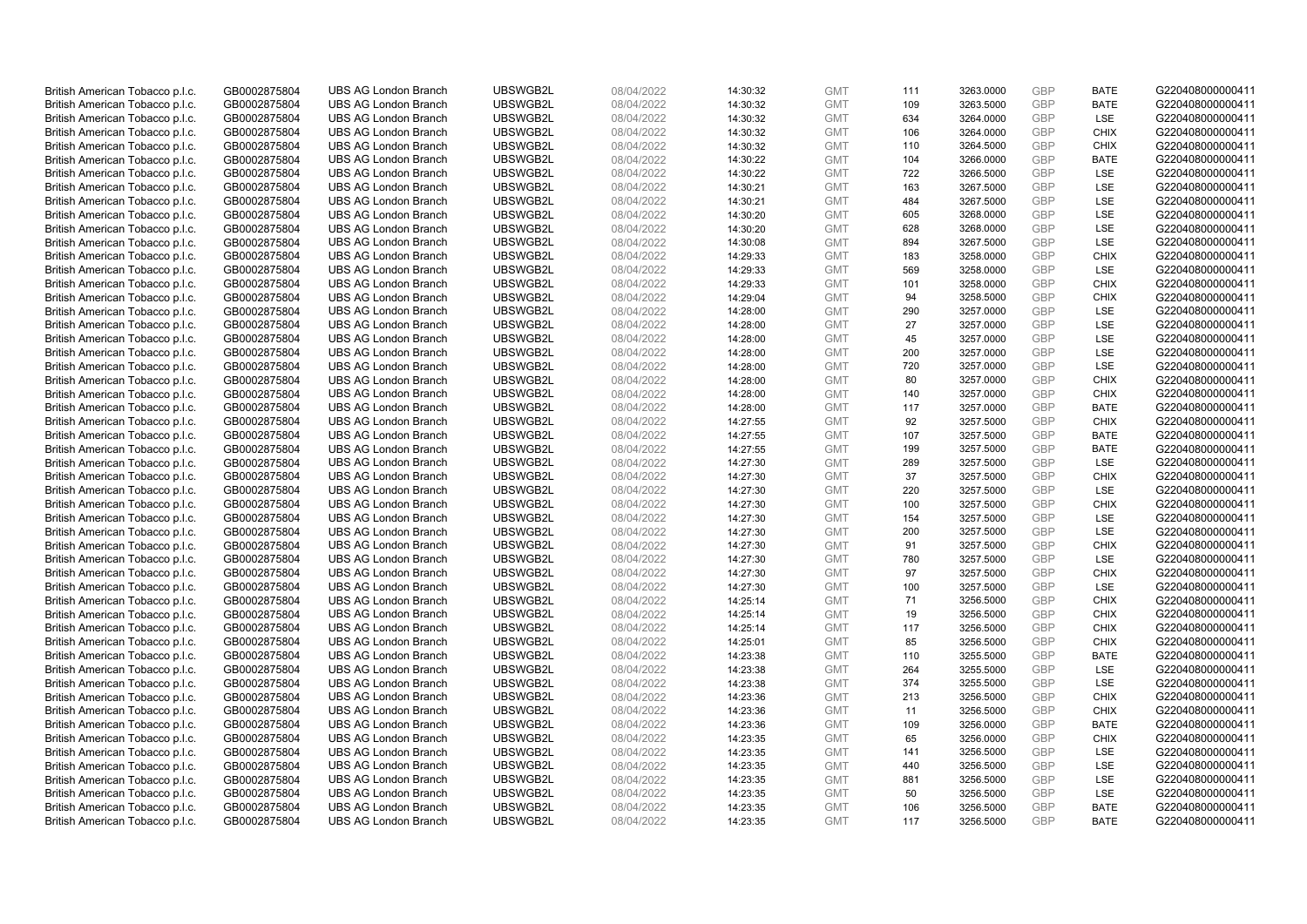| British American Tobacco p.l.c. | GB0002875804 | <b>UBS AG London Branch</b> | UBSWGB2L | 08/04/2022 | 14:23:34 | <b>GMT</b> | 55  | 3257.0000 | <b>GBP</b> | <b>CHIX</b> | G220408000000411 |
|---------------------------------|--------------|-----------------------------|----------|------------|----------|------------|-----|-----------|------------|-------------|------------------|
| British American Tobacco p.l.c. | GB0002875804 | <b>UBS AG London Branch</b> | UBSWGB2L | 08/04/2022 | 14:23:34 | <b>GMT</b> | 27  | 3257.0000 | <b>GBP</b> | <b>CHIX</b> | G220408000000411 |
| British American Tobacco p.l.c. | GB0002875804 | <b>UBS AG London Branch</b> | UBSWGB2L | 08/04/2022 | 14:23:34 | <b>GMT</b> | 5   | 3257.0000 | GBP        | <b>CHIX</b> | G220408000000411 |
| British American Tobacco p.l.c. | GB0002875804 | <b>UBS AG London Branch</b> | UBSWGB2L | 08/04/2022 | 14:23:26 | <b>GMT</b> | 102 | 3257.0000 | <b>GBP</b> | <b>CHIX</b> | G220408000000411 |
| British American Tobacco p.l.c. | GB0002875804 | <b>UBS AG London Branch</b> | UBSWGB2L | 08/04/2022 | 14:20:39 | <b>GMT</b> | 115 | 3256.0000 | GBP        | <b>CHIX</b> | G220408000000411 |
| British American Tobacco p.l.c. | GB0002875804 | <b>UBS AG London Branch</b> | UBSWGB2L | 08/04/2022 | 14:20:20 | <b>GMT</b> | 121 | 3256.5000 | <b>GBP</b> | <b>BATE</b> | G220408000000411 |
| British American Tobacco p.l.c. | GB0002875804 | <b>UBS AG London Branch</b> | UBSWGB2L | 08/04/2022 | 14:20:20 | <b>GMT</b> | 87  | 3257.0000 | GBP        | <b>CHIX</b> | G220408000000411 |
| British American Tobacco p.l.c. | GB0002875804 | <b>UBS AG London Branch</b> | UBSWGB2L | 08/04/2022 | 14:20:20 | <b>GMT</b> | 81  | 3257.0000 | <b>GBP</b> | <b>CHIX</b> | G220408000000411 |
| British American Tobacco p.l.c. | GB0002875804 | <b>UBS AG London Branch</b> | UBSWGB2L | 08/04/2022 | 14:20:20 | <b>GMT</b> | 21  | 3257.0000 | GBP        | LSE         | G220408000000411 |
| British American Tobacco p.l.c. | GB0002875804 | <b>UBS AG London Branch</b> | UBSWGB2L | 08/04/2022 | 14:20:20 | <b>GMT</b> | 617 | 3257.0000 | <b>GBP</b> | LSE         | G220408000000411 |
| British American Tobacco p.l.c. | GB0002875804 | <b>UBS AG London Branch</b> | UBSWGB2L | 08/04/2022 | 14:18:24 | <b>GMT</b> | 90  | 3256.0000 | GBP        | <b>CHIX</b> | G220408000000411 |
| British American Tobacco p.l.c. | GB0002875804 | <b>UBS AG London Branch</b> | UBSWGB2L | 08/04/2022 | 14:18:24 | <b>GMT</b> | 665 | 3256.0000 | <b>GBP</b> | LSE         | G220408000000411 |
| British American Tobacco p.l.c. | GB0002875804 | <b>UBS AG London Branch</b> | UBSWGB2L | 08/04/2022 | 14:17:37 | <b>GMT</b> | 250 | 3256.0000 | <b>GBP</b> | LSE         | G220408000000411 |
| British American Tobacco p.l.c. | GB0002875804 | <b>UBS AG London Branch</b> | UBSWGB2L | 08/04/2022 | 14:17:37 | <b>GMT</b> | 257 | 3256.0000 | <b>GBP</b> | LSE         | G220408000000411 |
| British American Tobacco p.l.c. | GB0002875804 | <b>UBS AG London Branch</b> | UBSWGB2L | 08/04/2022 | 14:17:36 | <b>GMT</b> | 558 | 3257.0000 | <b>GBP</b> | LSE         | G220408000000411 |
| British American Tobacco p.l.c. | GB0002875804 | <b>UBS AG London Branch</b> | UBSWGB2L | 08/04/2022 | 14:17:36 | <b>GMT</b> | 115 | 3257.0000 | GBP        | <b>BATE</b> | G220408000000411 |
| British American Tobacco p.l.c. | GB0002875804 | <b>UBS AG London Branch</b> | UBSWGB2L | 08/04/2022 | 14:17:36 | <b>GMT</b> | 99  | 3257.0000 | GBP        | <b>CHIX</b> | G220408000000411 |
| British American Tobacco p.l.c. | GB0002875804 | <b>UBS AG London Branch</b> | UBSWGB2L | 08/04/2022 | 14:17:36 | <b>GMT</b> | 99  | 3257.0000 | GBP        | <b>CHIX</b> | G220408000000411 |
| British American Tobacco p.l.c. | GB0002875804 | <b>UBS AG London Branch</b> | UBSWGB2L | 08/04/2022 | 14:16:06 | <b>GMT</b> | 78  | 3258.0000 | <b>GBP</b> | <b>CHIX</b> | G220408000000411 |
| British American Tobacco p.l.c. | GB0002875804 | <b>UBS AG London Branch</b> | UBSWGB2L | 08/04/2022 | 14:16:06 | <b>GMT</b> | 20  | 3258.0000 | GBP        | <b>CHIX</b> | G220408000000411 |
| British American Tobacco p.l.c. | GB0002875804 | <b>UBS AG London Branch</b> | UBSWGB2L | 08/04/2022 | 14:15:42 | <b>GMT</b> | 668 | 3258.0000 | <b>GBP</b> | LSE         | G220408000000411 |
| British American Tobacco p.l.c. | GB0002875804 | <b>UBS AG London Branch</b> | UBSWGB2L | 08/04/2022 | 14:15:14 | <b>GMT</b> | 22  | 3257.0000 | GBP        | <b>BATE</b> | G220408000000411 |
| British American Tobacco p.l.c. | GB0002875804 | <b>UBS AG London Branch</b> | UBSWGB2L | 08/04/2022 | 14:15:14 | <b>GMT</b> | 27  | 3257.0000 | <b>GBP</b> | <b>BATE</b> | G220408000000411 |
| British American Tobacco p.l.c. | GB0002875804 | <b>UBS AG London Branch</b> | UBSWGB2L | 08/04/2022 | 14:15:14 | <b>GMT</b> | 64  | 3257.0000 | GBP        | <b>BATE</b> | G220408000000411 |
| British American Tobacco p.l.c. | GB0002875804 | <b>UBS AG London Branch</b> | UBSWGB2L | 08/04/2022 | 14:15:14 | <b>GMT</b> | 98  | 3257.0000 | <b>GBP</b> | <b>CHIX</b> | G220408000000411 |
| British American Tobacco p.l.c. | GB0002875804 | <b>UBS AG London Branch</b> | UBSWGB2L | 08/04/2022 | 14:13:56 | <b>GMT</b> | 93  | 3256.0000 | GBP        | <b>BATE</b> | G220408000000411 |
| British American Tobacco p.l.c. | GB0002875804 | <b>UBS AG London Branch</b> | UBSWGB2L | 08/04/2022 | 14:13:56 | <b>GMT</b> | 18  | 3256.0000 | <b>GBP</b> | <b>BATE</b> | G220408000000411 |
| British American Tobacco p.l.c. | GB0002875804 | <b>UBS AG London Branch</b> | UBSWGB2L | 08/04/2022 | 14:13:56 | <b>GMT</b> | 98  | 3256.0000 | <b>GBP</b> | <b>CHIX</b> | G220408000000411 |
| British American Tobacco p.l.c. | GB0002875804 | <b>UBS AG London Branch</b> | UBSWGB2L | 08/04/2022 | 14:13:56 | <b>GMT</b> | 9   | 3256.0000 | GBP        | <b>BATE</b> | G220408000000411 |
| British American Tobacco p.l.c. | GB0002875804 | <b>UBS AG London Branch</b> | UBSWGB2L | 08/04/2022 | 14:13:56 | <b>GMT</b> | 99  | 3256.0000 | GBP        | <b>CHIX</b> | G220408000000411 |
| British American Tobacco p.l.c. | GB0002875804 | <b>UBS AG London Branch</b> | UBSWGB2L | 08/04/2022 | 14:13:56 | <b>GMT</b> | 687 | 3256.5000 | GBP        | LSE         | G220408000000411 |
| British American Tobacco p.l.c. | GB0002875804 | <b>UBS AG London Branch</b> | UBSWGB2L | 08/04/2022 | 14:13:56 | <b>GMT</b> | 353 | 3256.5000 | GBP        | <b>LSE</b>  | G220408000000411 |
| British American Tobacco p.l.c. | GB0002875804 | <b>UBS AG London Branch</b> | UBSWGB2L | 08/04/2022 | 14:13:56 | <b>GMT</b> | 10  | 3256.5000 | GBP        | LSE         | G220408000000411 |
| British American Tobacco p.l.c. | GB0002875804 | <b>UBS AG London Branch</b> | UBSWGB2L | 08/04/2022 | 14:13:56 | <b>GMT</b> | 250 | 3256.5000 | GBP        | LSE         | G220408000000411 |
| British American Tobacco p.l.c. | GB0002875804 | <b>UBS AG London Branch</b> | UBSWGB2L | 08/04/2022 | 14:13:56 | <b>GMT</b> | 154 | 3256.5000 | <b>GBP</b> | LSE         | G220408000000411 |
| British American Tobacco p.l.c. | GB0002875804 | <b>UBS AG London Branch</b> | UBSWGB2L | 08/04/2022 | 14:13:56 | <b>GMT</b> | 500 | 3256.5000 | <b>GBP</b> | LSE         | G220408000000411 |
| British American Tobacco p.l.c. | GB0002875804 | <b>UBS AG London Branch</b> | UBSWGB2L | 08/04/2022 | 14:13:56 | <b>GMT</b> | 101 | 3256.5000 | GBP        | <b>BATE</b> | G220408000000411 |
| British American Tobacco p.l.c. | GB0002875804 | <b>UBS AG London Branch</b> | UBSWGB2L | 08/04/2022 | 14:13:56 | <b>GMT</b> | 80  | 3256.5000 | <b>GBP</b> | <b>CHIX</b> | G220408000000411 |
| British American Tobacco p.l.c. | GB0002875804 | <b>UBS AG London Branch</b> | UBSWGB2L | 08/04/2022 | 14:13:56 | <b>GMT</b> | 190 | 3256.5000 | GBP        | LSE         | G220408000000411 |
| British American Tobacco p.l.c. | GB0002875804 | <b>UBS AG London Branch</b> | UBSWGB2L | 08/04/2022 | 14:13:56 | <b>GMT</b> | 690 | 3256.5000 | GBP        | <b>LSE</b>  | G220408000000411 |
| British American Tobacco p.l.c. | GB0002875804 | <b>UBS AG London Branch</b> | UBSWGB2L | 08/04/2022 | 14:13:04 | <b>GMT</b> | 115 | 3256.5000 | <b>GBP</b> | <b>BATE</b> | G220408000000411 |
| British American Tobacco p.l.c. | GB0002875804 | <b>UBS AG London Branch</b> | UBSWGB2L | 08/04/2022 | 14:12:49 | <b>GMT</b> | 82  | 3256.5000 | GBP        | <b>CHIX</b> | G220408000000411 |
| British American Tobacco p.l.c. | GB0002875804 | <b>UBS AG London Branch</b> | UBSWGB2L | 08/04/2022 | 14:11:47 | <b>GMT</b> | 98  | 3256.0000 | GBP        | <b>CHIX</b> | G220408000000411 |
| British American Tobacco p.l.c. |              | <b>UBS AG London Branch</b> | UBSWGB2L | 08/04/2022 |          | <b>GMT</b> | 13  | 3256.5000 | GBP        | <b>CHIX</b> | G220408000000411 |
|                                 | GB0002875804 |                             | UBSWGB2L |            | 14:11:10 |            | 17  |           | GBP        |             |                  |
| British American Tobacco p.l.c. | GB0002875804 | <b>UBS AG London Branch</b> |          | 08/04/2022 | 14:11:09 | <b>GMT</b> |     | 3256.5000 | GBP        | <b>CHIX</b> | G220408000000411 |
| British American Tobacco p.l.c. | GB0002875804 | <b>UBS AG London Branch</b> | UBSWGB2L | 08/04/2022 | 14:11:07 | <b>GMT</b> | 25  | 3256.5000 |            | <b>CHIX</b> | G220408000000411 |
| British American Tobacco p.l.c. | GB0002875804 | <b>UBS AG London Branch</b> | UBSWGB2L | 08/04/2022 | 14:11:06 | <b>GMT</b> | 61  | 3256.5000 | GBP        | <b>CHIX</b> | G220408000000411 |
| British American Tobacco p.l.c. | GB0002875804 | <b>UBS AG London Branch</b> | UBSWGB2L | 08/04/2022 | 14:11:06 | <b>GMT</b> | 25  | 3256.5000 | GBP        | <b>CHIX</b> | G220408000000411 |
| British American Tobacco p.l.c. | GB0002875804 | <b>UBS AG London Branch</b> | UBSWGB2L | 08/04/2022 | 14:11:04 | <b>GMT</b> | 6   | 3256.5000 | GBP        | <b>CHIX</b> | G220408000000411 |
| British American Tobacco p.l.c. | GB0002875804 | <b>UBS AG London Branch</b> | UBSWGB2L | 08/04/2022 | 14:10:04 | <b>GMT</b> | 811 | 3256.0000 | GBP        | <b>LSE</b>  | G220408000000411 |
| British American Tobacco p.l.c. | GB0002875804 | <b>UBS AG London Branch</b> | UBSWGB2L | 08/04/2022 | 14:10:04 | <b>GMT</b> | 96  | 3256.0000 | <b>GBP</b> | <b>CHIX</b> | G220408000000411 |
| British American Tobacco p.l.c. | GB0002875804 | <b>UBS AG London Branch</b> | UBSWGB2L | 08/04/2022 | 14:10:04 | <b>GMT</b> | 145 | 3256.0000 | GBP        | <b>CHIX</b> | G220408000000411 |
| British American Tobacco p.l.c. | GB0002875804 | <b>UBS AG London Branch</b> | UBSWGB2L | 08/04/2022 | 14:10:04 | <b>GMT</b> | 77  | 3256.0000 | GBP        | <b>BATE</b> | G220408000000411 |
| British American Tobacco p.l.c. | GB0002875804 | <b>UBS AG London Branch</b> | UBSWGB2L | 08/04/2022 | 14:10:04 | <b>GMT</b> | 28  | 3256.0000 | GBP        | <b>BATE</b> | G220408000000411 |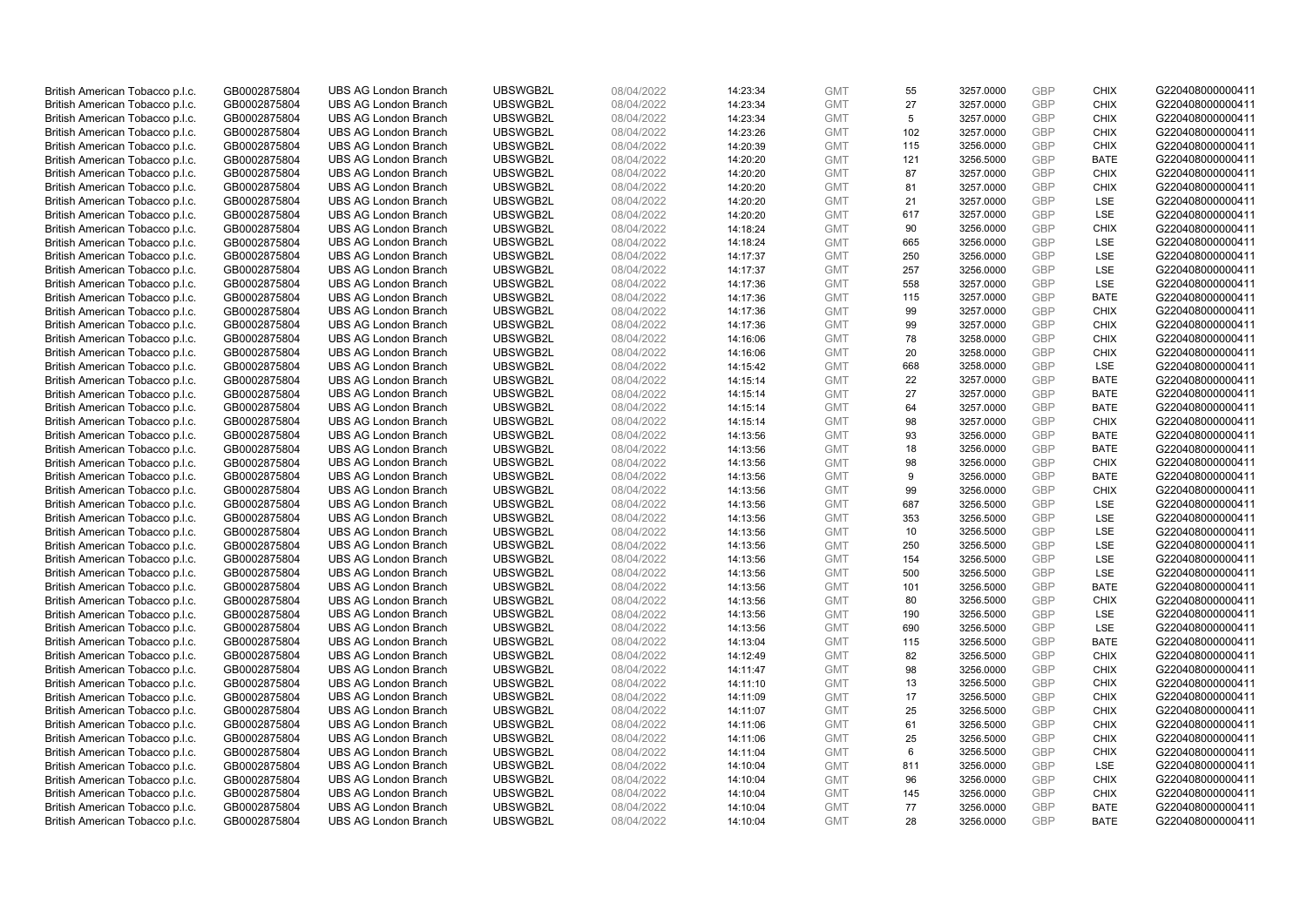| British American Tobacco p.l.c. | GB0002875804 | <b>UBS AG London Branch</b> | UBSWGB2L | 08/04/2022 | 14:07:24 | <b>GMT</b> | 2              | 3255.5000 | <b>GBP</b> | <b>CHIX</b> | G220408000000411 |
|---------------------------------|--------------|-----------------------------|----------|------------|----------|------------|----------------|-----------|------------|-------------|------------------|
| British American Tobacco p.l.c. | GB0002875804 | <b>UBS AG London Branch</b> | UBSWGB2L | 08/04/2022 | 14:07:17 | <b>GMT</b> | 98             | 3255.0000 | <b>GBP</b> | <b>CHIX</b> | G220408000000411 |
| British American Tobacco p.l.c. | GB0002875804 | <b>UBS AG London Branch</b> | UBSWGB2L | 08/04/2022 | 14:06:04 | <b>GMT</b> | 89             | 3255.0000 | GBP        | <b>CHIX</b> | G220408000000411 |
| British American Tobacco p.l.c. | GB0002875804 | <b>UBS AG London Branch</b> | UBSWGB2L | 08/04/2022 | 14:06:04 | <b>GMT</b> | 83             | 3255.0000 | GBP        | <b>CHIX</b> | G220408000000411 |
| British American Tobacco p.l.c. | GB0002875804 | <b>UBS AG London Branch</b> | UBSWGB2L | 08/04/2022 | 14:06:04 | <b>GMT</b> | 103            | 3255.0000 | <b>GBP</b> | <b>BATE</b> | G220408000000411 |
| British American Tobacco p.l.c. | GB0002875804 | <b>UBS AG London Branch</b> | UBSWGB2L | 08/04/2022 | 14:06:04 | <b>GMT</b> | 589            | 3255.0000 | <b>GBP</b> | <b>LSE</b>  | G220408000000411 |
| British American Tobacco p.l.c. | GB0002875804 | <b>UBS AG London Branch</b> | UBSWGB2L | 08/04/2022 | 14:04:13 | <b>GMT</b> | 30             | 3256.0000 | <b>GBP</b> | <b>CHIX</b> | G220408000000411 |
| British American Tobacco p.l.c. | GB0002875804 | <b>UBS AG London Branch</b> | UBSWGB2L | 08/04/2022 | 14:04:12 | <b>GMT</b> | 15             | 3256.5000 | <b>GBP</b> | LSE         | G220408000000411 |
| British American Tobacco p.l.c. | GB0002875804 | <b>UBS AG London Branch</b> | UBSWGB2L | 08/04/2022 | 14:04:12 | <b>GMT</b> | 119            | 3256.0000 | <b>GBP</b> | <b>BATE</b> | G220408000000411 |
| British American Tobacco p.l.c. | GB0002875804 | <b>UBS AG London Branch</b> | UBSWGB2L | 08/04/2022 | 14:04:12 | <b>GMT</b> | 621            | 3256.5000 | <b>GBP</b> | <b>LSE</b>  | G220408000000411 |
| British American Tobacco p.l.c. | GB0002875804 | <b>UBS AG London Branch</b> | UBSWGB2L | 08/04/2022 | 14:04:12 | <b>GMT</b> | 88             | 3256.5000 | <b>GBP</b> | <b>CHIX</b> | G220408000000411 |
| British American Tobacco p.l.c. | GB0002875804 | <b>UBS AG London Branch</b> | UBSWGB2L | 08/04/2022 | 14:04:12 | <b>GMT</b> | 621            | 3256.5000 | <b>GBP</b> | LSE         | G220408000000411 |
| British American Tobacco p.l.c. | GB0002875804 | <b>UBS AG London Branch</b> | UBSWGB2L | 08/04/2022 | 14:04:12 | <b>GMT</b> | 95             | 3256.5000 | <b>GBP</b> | <b>CHIX</b> | G220408000000411 |
| British American Tobacco p.l.c. | GB0002875804 | <b>UBS AG London Branch</b> | UBSWGB2L | 08/04/2022 | 14:03:44 | <b>GMT</b> | 108            | 3256.5000 | <b>GBP</b> | <b>BATE</b> | G220408000000411 |
| British American Tobacco p.l.c. | GB0002875804 | <b>UBS AG London Branch</b> | UBSWGB2L | 08/04/2022 | 14:03:44 | <b>GMT</b> | 94             | 3257.0000 | <b>GBP</b> | <b>CHIX</b> | G220408000000411 |
| British American Tobacco p.l.c. | GB0002875804 | <b>UBS AG London Branch</b> | UBSWGB2L | 08/04/2022 | 14:03:44 | <b>GMT</b> | 99             | 3257.0000 | GBP        | <b>CHIX</b> | G220408000000411 |
| British American Tobacco p.l.c. | GB0002875804 | <b>UBS AG London Branch</b> | UBSWGB2L | 08/04/2022 | 14:01:04 | <b>GMT</b> | 678            | 3255.0000 | <b>GBP</b> | <b>LSE</b>  | G220408000000411 |
| British American Tobacco p.l.c. | GB0002875804 | <b>UBS AG London Branch</b> | UBSWGB2L | 08/04/2022 | 14:01:04 | <b>GMT</b> | 84             | 3255.0000 | GBP        | <b>CHIX</b> | G220408000000411 |
| British American Tobacco p.l.c. | GB0002875804 | <b>UBS AG London Branch</b> | UBSWGB2L | 08/04/2022 | 14:01:04 | <b>GMT</b> | 655            | 3255.0000 | <b>GBP</b> | <b>LSE</b>  | G220408000000411 |
| British American Tobacco p.l.c. | GB0002875804 | <b>UBS AG London Branch</b> | UBSWGB2L | 08/04/2022 | 14:01:04 | <b>GMT</b> | 121            | 3255.0000 | <b>GBP</b> | <b>BATE</b> | G220408000000411 |
| British American Tobacco p.l.c. | GB0002875804 | <b>UBS AG London Branch</b> | UBSWGB2L | 08/04/2022 | 14:01:04 | <b>GMT</b> | 89             | 3255.0000 | <b>GBP</b> | <b>CHIX</b> | G220408000000411 |
| British American Tobacco p.l.c. | GB0002875804 | <b>UBS AG London Branch</b> | UBSWGB2L | 08/04/2022 | 13:58:44 | <b>GMT</b> | 672            | 3258.0000 | <b>GBP</b> | LSE         | G220408000000411 |
| British American Tobacco p.l.c. | GB0002875804 | <b>UBS AG London Branch</b> | UBSWGB2L | 08/04/2022 | 13:58:44 | <b>GMT</b> | 112            | 3258.0000 | <b>GBP</b> | <b>CHIX</b> | G220408000000411 |
| British American Tobacco p.l.c. | GB0002875804 | <b>UBS AG London Branch</b> | UBSWGB2L | 08/04/2022 | 13:58:44 | <b>GMT</b> | 122            | 3258.0000 | <b>GBP</b> | <b>BATE</b> | G220408000000411 |
| British American Tobacco p.l.c. | GB0002875804 | <b>UBS AG London Branch</b> | UBSWGB2L | 08/04/2022 | 13:58:44 | <b>GMT</b> | 40             | 3258.5000 | <b>GBP</b> | <b>CHIX</b> | G220408000000411 |
| British American Tobacco p.l.c. | GB0002875804 | <b>UBS AG London Branch</b> | UBSWGB2L | 08/04/2022 | 13:58:44 | <b>GMT</b> | 98             | 3258.0000 | <b>GBP</b> | <b>CHIX</b> | G220408000000411 |
| British American Tobacco p.l.c. | GB0002875804 | <b>UBS AG London Branch</b> | UBSWGB2L | 08/04/2022 | 13:58:02 | <b>GMT</b> | 349            | 3258.5000 | <b>GBP</b> | <b>LSE</b>  | G220408000000411 |
| British American Tobacco p.l.c. | GB0002875804 | <b>UBS AG London Branch</b> | UBSWGB2L | 08/04/2022 | 13:58:02 | <b>GMT</b> | 234            | 3258.5000 | <b>GBP</b> | <b>LSE</b>  | G220408000000411 |
| British American Tobacco p.l.c. | GB0002875804 | <b>UBS AG London Branch</b> | UBSWGB2L | 08/04/2022 | 13:57:22 | <b>GMT</b> | 96             | 3259.5000 | GBP        | <b>CHIX</b> | G220408000000411 |
| British American Tobacco p.l.c. | GB0002875804 | <b>UBS AG London Branch</b> | UBSWGB2L | 08/04/2022 | 13:57:22 | <b>GMT</b> | 107            | 3259.5000 | <b>GBP</b> | <b>BATE</b> | G220408000000411 |
| British American Tobacco p.l.c. | GB0002875804 | <b>UBS AG London Branch</b> | UBSWGB2L | 08/04/2022 | 13:57:19 | <b>GMT</b> | 637            | 3260.5000 | GBP        | LSE         | G220408000000411 |
| British American Tobacco p.l.c. | GB0002875804 | <b>UBS AG London Branch</b> | UBSWGB2L | 08/04/2022 | 13:57:19 | <b>GMT</b> | 156            | 3260.5000 | <b>GBP</b> | <b>CHIX</b> | G220408000000411 |
| British American Tobacco p.l.c. | GB0002875804 | <b>UBS AG London Branch</b> | UBSWGB2L | 08/04/2022 | 13:57:19 | <b>GMT</b> | 165            | 3260.5000 | GBP        | <b>BATE</b> | G220408000000411 |
| British American Tobacco p.l.c. | GB0002875804 | <b>UBS AG London Branch</b> | UBSWGB2L | 08/04/2022 | 13:57:19 | <b>GMT</b> | 663            | 3261.0000 | GBP        | LSE         | G220408000000411 |
| British American Tobacco p.l.c. | GB0002875804 | <b>UBS AG London Branch</b> | UBSWGB2L | 08/04/2022 | 13:57:19 | <b>GMT</b> | 16             | 3261.0000 | GBP        | LSE         | G220408000000411 |
| British American Tobacco p.l.c. | GB0002875804 | <b>UBS AG London Branch</b> | UBSWGB2L | 08/04/2022 | 13:57:19 | <b>GMT</b> | 135            | 3261.0000 | <b>GBP</b> | <b>CHIX</b> | G220408000000411 |
| British American Tobacco p.l.c. | GB0002875804 | <b>UBS AG London Branch</b> | UBSWGB2L | 08/04/2022 | 13:55:50 | <b>GMT</b> | 633            | 3259.0000 | GBP        | <b>LSE</b>  | G220408000000411 |
| British American Tobacco p.l.c. | GB0002875804 | <b>UBS AG London Branch</b> | UBSWGB2L | 08/04/2022 | 13:55:50 | <b>GMT</b> | 118            | 3259.0000 | <b>GBP</b> | <b>BATE</b> | G220408000000411 |
| British American Tobacco p.l.c. | GB0002875804 | <b>UBS AG London Branch</b> | UBSWGB2L | 08/04/2022 | 13:55:50 | <b>GMT</b> | 122            | 3259.0000 | GBP        | <b>BATE</b> | G220408000000411 |
| British American Tobacco p.l.c. | GB0002875804 | <b>UBS AG London Branch</b> | UBSWGB2L | 08/04/2022 | 13:54:33 | <b>GMT</b> | 21             | 3259.5000 | <b>GBP</b> | <b>CHIX</b> | G220408000000411 |
| British American Tobacco p.l.c. | GB0002875804 | <b>UBS AG London Branch</b> | UBSWGB2L | 08/04/2022 | 13:54:33 | <b>GMT</b> | 90             | 3259.5000 | <b>GBP</b> | <b>CHIX</b> | G220408000000411 |
| British American Tobacco p.l.c. | GB0002875804 | <b>UBS AG London Branch</b> | UBSWGB2L | 08/04/2022 | 13:54:33 | <b>GMT</b> | 691            | 3259.5000 | GBP        | <b>LSE</b>  | G220408000000411 |
| British American Tobacco p.l.c. | GB0002875804 | <b>UBS AG London Branch</b> | UBSWGB2L | 08/04/2022 | 13:53:51 | <b>GMT</b> | 68             | 3260.5000 | GBP        | <b>CHIX</b> | G220408000000411 |
| British American Tobacco p.l.c. | GB0002875804 | <b>UBS AG London Branch</b> | UBSWGB2L | 08/04/2022 | 13:53:51 | <b>GMT</b> | $\overline{4}$ | 3260.5000 | GBP        | <b>CHIX</b> | G220408000000411 |
| British American Tobacco p.l.c. | GB0002875804 | <b>UBS AG London Branch</b> | UBSWGB2L | 08/04/2022 | 13:53:51 | <b>GMT</b> | 24             | 3260.5000 | GBP        | <b>CHIX</b> | G220408000000411 |
| British American Tobacco p.l.c. | GB0002875804 | <b>UBS AG London Branch</b> | UBSWGB2L | 08/04/2022 | 13:53:51 | <b>GMT</b> | 89             | 3260.0000 | GBP        | <b>CHIX</b> | G220408000000411 |
| British American Tobacco p.l.c. | GB0002875804 | <b>UBS AG London Branch</b> | UBSWGB2L | 08/04/2022 | 13:53:51 | <b>GMT</b> | 99             | 3260.0000 | GBP        | <b>CHIX</b> | G220408000000411 |
| British American Tobacco p.l.c. | GB0002875804 | <b>UBS AG London Branch</b> | UBSWGB2L | 08/04/2022 | 13:51:24 | <b>GMT</b> | 105            | 3260.0000 | GBP        | <b>BATE</b> | G220408000000411 |
| British American Tobacco p.l.c. | GB0002875804 | <b>UBS AG London Branch</b> | UBSWGB2L | 08/04/2022 | 13:51:24 | <b>GMT</b> | 113            | 3260.0000 | GBP        | <b>BATE</b> | G220408000000411 |
| British American Tobacco p.l.c. | GB0002875804 | <b>UBS AG London Branch</b> | UBSWGB2L | 08/04/2022 | 13:51:24 | <b>GMT</b> | 98             | 3260.0000 | GBP        | <b>CHIX</b> | G220408000000411 |
| British American Tobacco p.l.c. | GB0002875804 | <b>UBS AG London Branch</b> | UBSWGB2L | 08/04/2022 | 13:51:09 | <b>GMT</b> | 112            | 3261.0000 | <b>GBP</b> | LSE         | G220408000000411 |
| British American Tobacco p.l.c. | GB0002875804 | <b>UBS AG London Branch</b> | UBSWGB2L | 08/04/2022 | 13:51:09 | <b>GMT</b> | 455            | 3261.0000 | <b>GBP</b> | LSE         | G220408000000411 |
| British American Tobacco p.l.c. | GB0002875804 | <b>UBS AG London Branch</b> | UBSWGB2L | 08/04/2022 | 13:51:09 | <b>GMT</b> | 118            | 3261.0000 | GBP        | LSE         | G220408000000411 |
| British American Tobacco p.l.c. | GB0002875804 | <b>UBS AG London Branch</b> | UBSWGB2L | 08/04/2022 | 13:51:09 | <b>GMT</b> | 154            | 3261.0000 | GBP        | <b>LSE</b>  | G220408000000411 |
|                                 |              |                             |          |            |          |            |                |           |            |             |                  |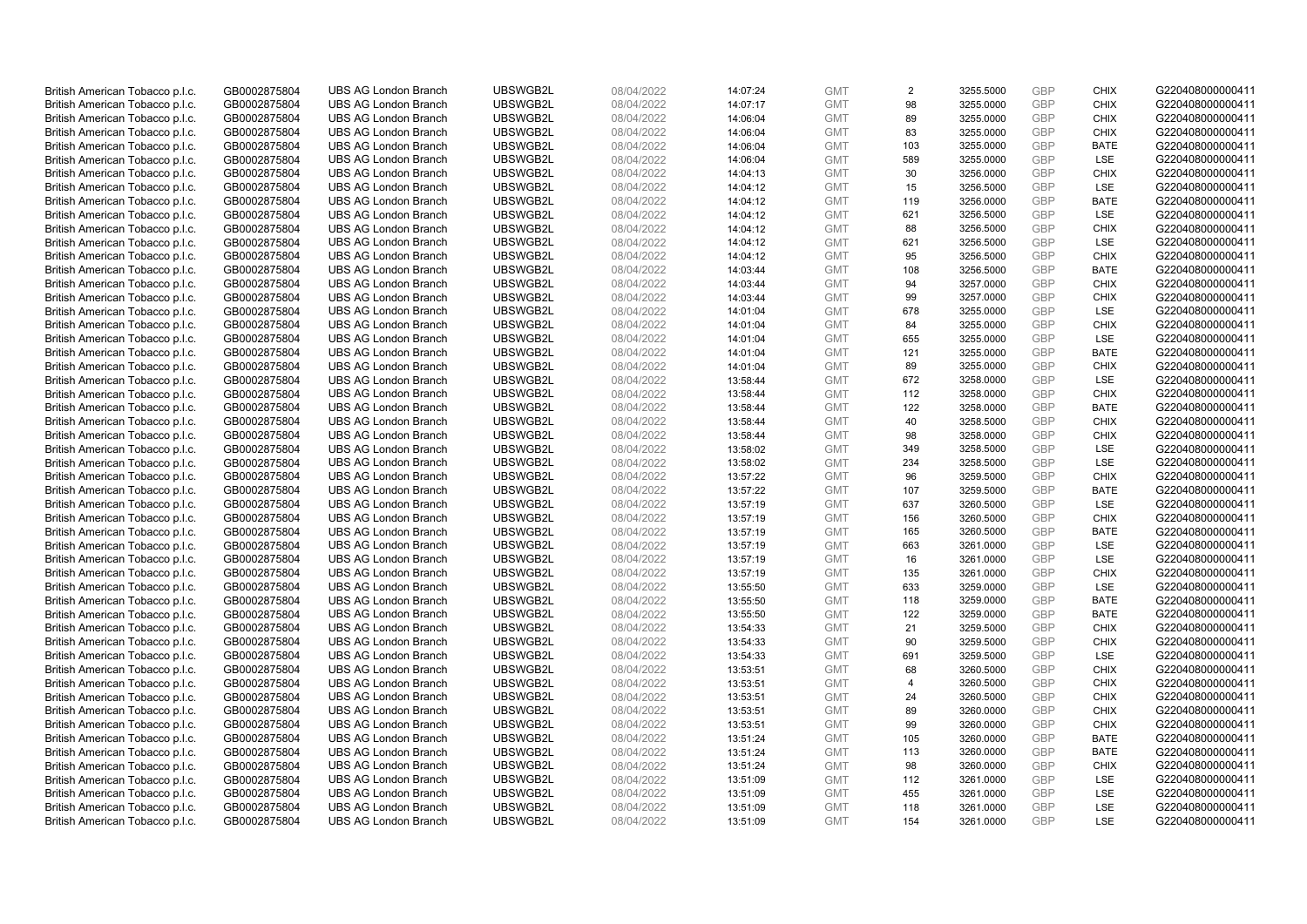| British American Tobacco p.l.c. | GB0002875804 | <b>UBS AG London Branch</b> | UBSWGB2L | 08/04/2022 | 13:51:09 | <b>GMT</b> | 250            | 3261.0000 | <b>GBP</b> | LSE         | G220408000000411 |
|---------------------------------|--------------|-----------------------------|----------|------------|----------|------------|----------------|-----------|------------|-------------|------------------|
| British American Tobacco p.l.c. | GB0002875804 | <b>UBS AG London Branch</b> | UBSWGB2L | 08/04/2022 | 13:51:09 | <b>GMT</b> | 378            | 3261.0000 | GBP        | LSE         | G220408000000411 |
| British American Tobacco p.l.c. | GB0002875804 | <b>UBS AG London Branch</b> | UBSWGB2L | 08/04/2022 | 13:51:09 | <b>GMT</b> | 8              | 3260.5000 | <b>GBP</b> | LSE         | G220408000000411 |
| British American Tobacco p.l.c. | GB0002875804 | <b>UBS AG London Branch</b> | UBSWGB2L | 08/04/2022 | 13:51:09 | <b>GMT</b> | 442            | 3260.5000 | GBP        | LSE         | G220408000000411 |
| British American Tobacco p.l.c. | GB0002875804 | <b>UBS AG London Branch</b> | UBSWGB2L | 08/04/2022 | 13:51:09 | <b>GMT</b> | 156            | 3260.5000 | <b>GBP</b> | <b>LSE</b>  | G220408000000411 |
| British American Tobacco p.l.c. | GB0002875804 | <b>UBS AG London Branch</b> | UBSWGB2L | 08/04/2022 | 13:51:09 | <b>GMT</b> | 92             | 3260.5000 | <b>GBP</b> | <b>CHIX</b> | G220408000000411 |
| British American Tobacco p.l.c. | GB0002875804 | <b>UBS AG London Branch</b> | UBSWGB2L | 08/04/2022 | 13:51:09 | <b>GMT</b> | 107            | 3260.5000 | <b>GBP</b> | <b>CHIX</b> | G220408000000411 |
| British American Tobacco p.l.c. | GB0002875804 | <b>UBS AG London Branch</b> | UBSWGB2L | 08/04/2022 | 13:51:09 | <b>GMT</b> | 93             | 3260.5000 | GBP        | <b>CHIX</b> | G220408000000411 |
| British American Tobacco p.l.c. | GB0002875804 | <b>UBS AG London Branch</b> | UBSWGB2L | 08/04/2022 | 13:50:15 | <b>GMT</b> | 117            | 3261.0000 | <b>GBP</b> | <b>BATE</b> | G220408000000411 |
| British American Tobacco p.l.c. | GB0002875804 | <b>UBS AG London Branch</b> | UBSWGB2L | 08/04/2022 | 13:48:18 | <b>GMT</b> | 118            | 3260.5000 | GBP        | <b>LSE</b>  | G220408000000411 |
| British American Tobacco p.l.c. | GB0002875804 | <b>UBS AG London Branch</b> | UBSWGB2L | 08/04/2022 | 13:48:18 | <b>GMT</b> | 489            | 3260.5000 | <b>GBP</b> | LSE         | G220408000000411 |
| British American Tobacco p.l.c. | GB0002875804 | <b>UBS AG London Branch</b> | UBSWGB2L | 08/04/2022 | 13:48:18 | <b>GMT</b> | 62             | 3260.0000 | <b>GBP</b> | <b>CHIX</b> | G220408000000411 |
| British American Tobacco p.l.c. | GB0002875804 | <b>UBS AG London Branch</b> | UBSWGB2L | 08/04/2022 | 13:48:18 | <b>GMT</b> | 667            | 3260.5000 | GBP        | LSE         | G220408000000411 |
| British American Tobacco p.l.c. | GB0002875804 | <b>UBS AG London Branch</b> | UBSWGB2L | 08/04/2022 | 13:48:01 | <b>GMT</b> | 85             | 3260.5000 | <b>GBP</b> | <b>CHIX</b> | G220408000000411 |
| British American Tobacco p.l.c. | GB0002875804 | <b>UBS AG London Branch</b> | UBSWGB2L | 08/04/2022 | 13:48:01 | <b>GMT</b> | 191            | 3260.5000 | <b>GBP</b> | <b>CHIX</b> | G220408000000411 |
| British American Tobacco p.l.c. | GB0002875804 | <b>UBS AG London Branch</b> | UBSWGB2L | 08/04/2022 | 13:47:57 | <b>GMT</b> | 47             | 3260.5000 | <b>GBP</b> | <b>CHIX</b> | G220408000000411 |
| British American Tobacco p.l.c. | GB0002875804 | <b>UBS AG London Branch</b> | UBSWGB2L | 08/04/2022 | 13:45:56 | <b>GMT</b> | 650            | 3259.0000 | <b>GBP</b> | LSE         | G220408000000411 |
| British American Tobacco p.l.c. | GB0002875804 | <b>UBS AG London Branch</b> | UBSWGB2L | 08/04/2022 | 13:45:56 | <b>GMT</b> | 105            | 3259.0000 | GBP        | <b>BATE</b> | G220408000000411 |
| British American Tobacco p.l.c. | GB0002875804 | <b>UBS AG London Branch</b> | UBSWGB2L | 08/04/2022 | 13:45:56 | <b>GMT</b> | 110            | 3259.0000 | <b>GBP</b> | <b>BATE</b> | G220408000000411 |
| British American Tobacco p.l.c. | GB0002875804 | <b>UBS AG London Branch</b> | UBSWGB2L | 08/04/2022 | 13:45:56 | <b>GMT</b> | 203            | 3259.5000 | <b>GBP</b> | <b>CHIX</b> | G220408000000411 |
| British American Tobacco p.l.c. | GB0002875804 | <b>UBS AG London Branch</b> | UBSWGB2L | 08/04/2022 | 13:43:21 | <b>GMT</b> | 691            | 3259.5000 | <b>GBP</b> | LSE         | G220408000000411 |
| British American Tobacco p.l.c. | GB0002875804 | <b>UBS AG London Branch</b> | UBSWGB2L | 08/04/2022 | 13:43:21 | <b>GMT</b> | 95             | 3260.0000 | GBP        | <b>CHIX</b> | G220408000000411 |
| British American Tobacco p.l.c. | GB0002875804 | <b>UBS AG London Branch</b> | UBSWGB2L | 08/04/2022 | 13:43:21 | <b>GMT</b> | 95             | 3259.5000 | <b>GBP</b> | <b>CHIX</b> | G220408000000411 |
| British American Tobacco p.l.c. | GB0002875804 | <b>UBS AG London Branch</b> | UBSWGB2L | 08/04/2022 | 13:43:21 | <b>GMT</b> | 101            | 3259.5000 | <b>GBP</b> | <b>CHIX</b> | G220408000000411 |
| British American Tobacco p.l.c. | GB0002875804 | <b>UBS AG London Branch</b> | UBSWGB2L | 08/04/2022 | 13:43:00 | <b>GMT</b> | 91             | 3259.5000 | <b>GBP</b> | <b>CHIX</b> | G220408000000411 |
| British American Tobacco p.l.c. | GB0002875804 | <b>UBS AG London Branch</b> | UBSWGB2L | 08/04/2022 | 13:43:00 | <b>GMT</b> | 113            | 3259.0000 | GBP        | <b>BATE</b> | G220408000000411 |
| British American Tobacco p.l.c. | GB0002875804 | <b>UBS AG London Branch</b> | UBSWGB2L | 08/04/2022 | 13:43:00 | <b>GMT</b> | 694            | 3259.0000 | <b>GBP</b> | LSE         | G220408000000411 |
| British American Tobacco p.l.c. | GB0002875804 | <b>UBS AG London Branch</b> | UBSWGB2L | 08/04/2022 | 13:39:44 | <b>GMT</b> | 20             | 3255.5000 | <b>GBP</b> | <b>CHIX</b> | G220408000000411 |
| British American Tobacco p.l.c. | GB0002875804 | <b>UBS AG London Branch</b> | UBSWGB2L | 08/04/2022 | 13:39:25 | <b>GMT</b> | 462            | 3255.0000 | <b>GBP</b> | LSE         | G220408000000411 |
| British American Tobacco p.l.c. | GB0002875804 | <b>UBS AG London Branch</b> | UBSWGB2L | 08/04/2022 | 13:39:22 | <b>GMT</b> | 153            | 3255.0000 | GBP        | LSE         | G220408000000411 |
| British American Tobacco p.l.c. | GB0002875804 | <b>UBS AG London Branch</b> | UBSWGB2L | 08/04/2022 | 13:39:17 | <b>GMT</b> | 81             | 3256.0000 | <b>GBP</b> | <b>CHIX</b> | G220408000000411 |
| British American Tobacco p.l.c. | GB0002875804 | <b>UBS AG London Branch</b> | UBSWGB2L | 08/04/2022 | 13:38:40 | <b>GMT</b> | 118            | 3257.0000 | GBP        | <b>CHIX</b> | G220408000000411 |
| British American Tobacco p.l.c. | GB0002875804 | <b>UBS AG London Branch</b> | UBSWGB2L | 08/04/2022 | 13:38:37 | <b>GMT</b> | 79             | 3258.0000 | <b>GBP</b> | LSE         | G220408000000411 |
| British American Tobacco p.l.c. | GB0002875804 | <b>UBS AG London Branch</b> | UBSWGB2L | 08/04/2022 | 13:38:37 | <b>GMT</b> | 280            | 3258.0000 | <b>GBP</b> | LSE         | G220408000000411 |
| British American Tobacco p.l.c. | GB0002875804 | <b>UBS AG London Branch</b> | UBSWGB2L | 08/04/2022 | 13:38:37 | <b>GMT</b> | 277            | 3258.0000 | <b>GBP</b> | LSE         | G220408000000411 |
| British American Tobacco p.l.c. | GB0002875804 | <b>UBS AG London Branch</b> | UBSWGB2L | 08/04/2022 | 13:38:37 | <b>GMT</b> | 109            | 3257.5000 | GBP        | <b>BATE</b> | G220408000000411 |
| British American Tobacco p.l.c. | GB0002875804 | <b>UBS AG London Branch</b> | UBSWGB2L | 08/04/2022 | 13:37:39 | <b>GMT</b> | 104            | 3258.5000 | GBP        | <b>BATE</b> | G220408000000411 |
| British American Tobacco p.l.c. | GB0002875804 | <b>UBS AG London Branch</b> | UBSWGB2L | 08/04/2022 | 13:37:39 | <b>GMT</b> | 105            | 3259.0000 | <b>GBP</b> | <b>BATE</b> | G220408000000411 |
| British American Tobacco p.l.c. | GB0002875804 | <b>UBS AG London Branch</b> | UBSWGB2L | 08/04/2022 | 13:37:39 | <b>GMT</b> | 86             | 3259.0000 | <b>GBP</b> | <b>CHIX</b> | G220408000000411 |
| British American Tobacco p.l.c. | GB0002875804 | <b>UBS AG London Branch</b> | UBSWGB2L | 08/04/2022 | 13:37:39 | <b>GMT</b> | 102            | 3259.0000 | <b>GBP</b> | <b>BATE</b> | G220408000000411 |
| British American Tobacco p.l.c. | GB0002875804 | <b>UBS AG London Branch</b> | UBSWGB2L | 08/04/2022 | 13:37:39 | <b>GMT</b> | 573            | 3259.5000 | <b>GBP</b> | <b>LSE</b>  | G220408000000411 |
| British American Tobacco p.l.c. | GB0002875804 | <b>UBS AG London Branch</b> | UBSWGB2L | 08/04/2022 | 13:37:11 | <b>GMT</b> | 100            | 3259.0000 | <b>GBP</b> | <b>CHIX</b> | G220408000000411 |
| British American Tobacco p.l.c. | GB0002875804 | <b>UBS AG London Branch</b> | UBSWGB2L | 08/04/2022 | 13:37:11 | <b>GMT</b> | 80             | 3259.0000 | <b>GBP</b> | <b>CHIX</b> | G220408000000411 |
| British American Tobacco p.l.c. | GB0002875804 | <b>UBS AG London Branch</b> | UBSWGB2L | 08/04/2022 | 13:35:10 | <b>GMT</b> | 138            | 3256.0000 | <b>GBP</b> | LSE         | G220408000000411 |
| British American Tobacco p.l.c. | GB0002875804 | <b>UBS AG London Branch</b> | UBSWGB2L | 08/04/2022 | 13:35:10 | <b>GMT</b> | 531            | 3256.0000 | <b>GBP</b> | <b>LSE</b>  | G220408000000411 |
| British American Tobacco p.l.c. | GB0002875804 | <b>UBS AG London Branch</b> | UBSWGB2L | 08/04/2022 | 13:35:09 | <b>GMT</b> | 92             | 3256.5000 | <b>GBP</b> | LSE         | G220408000000411 |
| British American Tobacco p.l.c. | GB0002875804 | <b>UBS AG London Branch</b> | UBSWGB2L | 08/04/2022 | 13:35:09 | <b>GMT</b> | 540            | 3256.5000 | <b>GBP</b> | LSE         | G220408000000411 |
| British American Tobacco p.l.c. | GB0002875804 | <b>UBS AG London Branch</b> | UBSWGB2L | 08/04/2022 | 13:35:09 | <b>GMT</b> | 665            | 3256.5000 | <b>GBP</b> | LSE         | G220408000000411 |
| British American Tobacco p.l.c. | GB0002875804 | <b>UBS AG London Branch</b> | UBSWGB2L | 08/04/2022 | 13:35:09 | <b>GMT</b> | 755            | 3256.5000 | <b>GBP</b> | LSE         | G220408000000411 |
| British American Tobacco p.l.c. | GB0002875804 | <b>UBS AG London Branch</b> | UBSWGB2L | 08/04/2022 | 13:35:09 | <b>GMT</b> | 191            | 3256.5000 | GBP        | <b>BATE</b> | G220408000000411 |
| British American Tobacco p.l.c. | GB0002875804 | <b>UBS AG London Branch</b> | UBSWGB2L | 08/04/2022 | 13:35:00 | <b>GMT</b> | 117            | 3257.0000 | <b>GBP</b> | <b>CHIX</b> | G220408000000411 |
| British American Tobacco p.l.c. | GB0002875804 | <b>UBS AG London Branch</b> | UBSWGB2L | 08/04/2022 | 13:35:00 | <b>GMT</b> | 130            | 3257.0000 | GBP        | <b>CHIX</b> | G220408000000411 |
| British American Tobacco p.l.c. | GB0002875804 | <b>UBS AG London Branch</b> | UBSWGB2L | 08/04/2022 | 13:35:00 | <b>GMT</b> | 154            | 3257.0000 | GBP        | <b>BATE</b> | G220408000000411 |
| British American Tobacco p.l.c. | GB0002875804 | <b>UBS AG London Branch</b> | UBSWGB2L | 08/04/2022 | 13:34:45 | <b>GMT</b> | $\overline{1}$ | 3257.0000 | GBP        | <b>LSE</b>  | G220408000000411 |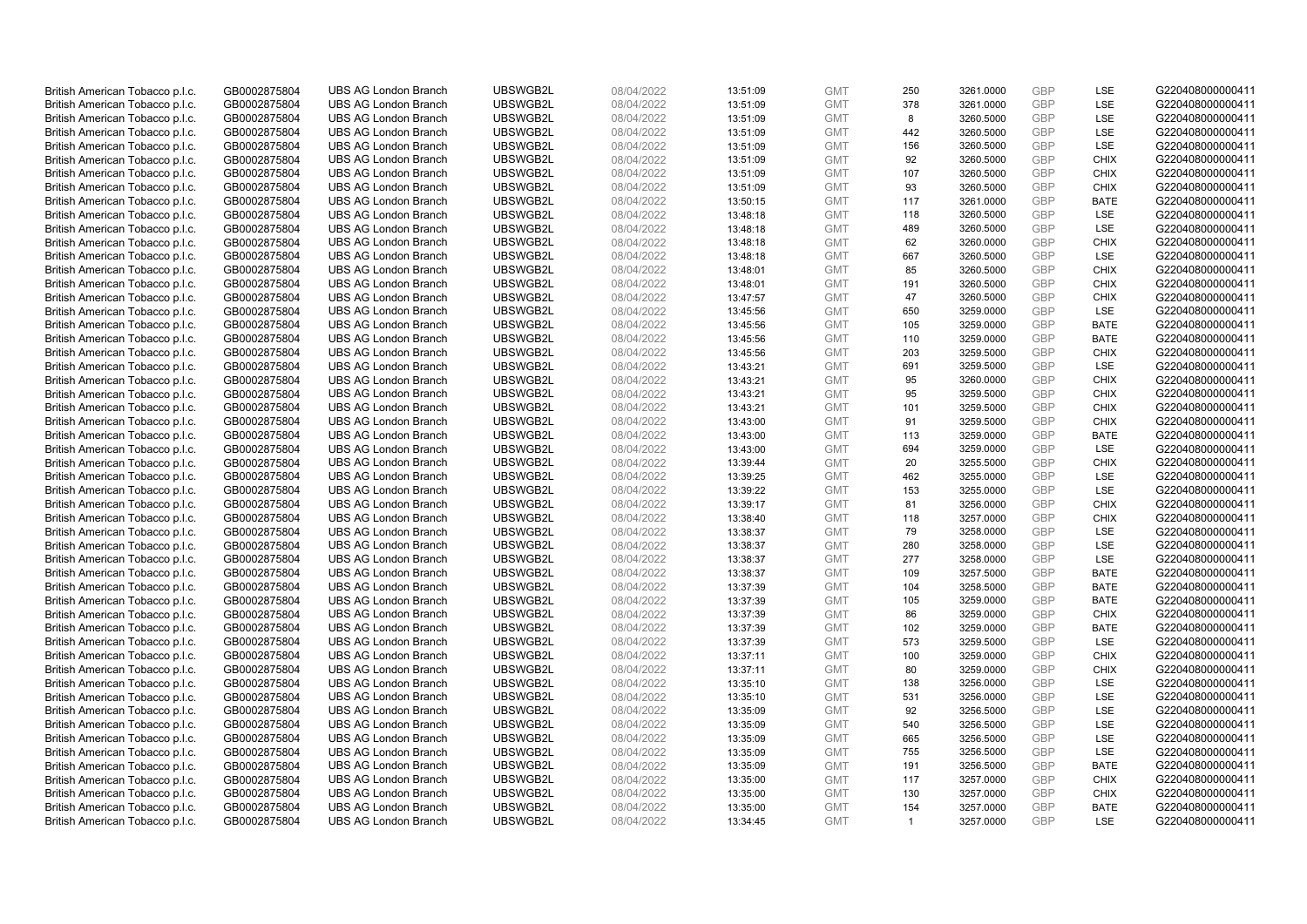| British American Tobacco p.l.c. | GB0002875804 | <b>UBS AG London Branch</b> | UBSWGB2L | 08/04/2022 | 13:34:45 | <b>GMT</b> | 5              | 3257.0000 | GBP        | LSE         | G220408000000411 |
|---------------------------------|--------------|-----------------------------|----------|------------|----------|------------|----------------|-----------|------------|-------------|------------------|
| British American Tobacco p.l.c. | GB0002875804 | <b>UBS AG London Branch</b> | UBSWGB2L | 08/04/2022 | 13:34:45 | <b>GMT</b> | 96             | 3257.0000 | <b>GBP</b> | LSE         | G220408000000411 |
| British American Tobacco p.l.c. | GB0002875804 | <b>UBS AG London Branch</b> | UBSWGB2L | 08/04/2022 | 13:34:45 | <b>GMT</b> | 66             | 3257.0000 | GBP        | LSE         | G220408000000411 |
| British American Tobacco p.l.c. | GB0002875804 | <b>UBS AG London Branch</b> | UBSWGB2L | 08/04/2022 | 13:34:45 | <b>GMT</b> | 64             | 3257.0000 | GBP        | <b>CHIX</b> | G220408000000411 |
| British American Tobacco p.l.c. | GB0002875804 | <b>UBS AG London Branch</b> | UBSWGB2L | 08/04/2022 | 13:34:45 | <b>GMT</b> | 24             | 3257.0000 | <b>GBP</b> | <b>CHIX</b> | G220408000000411 |
| British American Tobacco p.l.c. | GB0002875804 | <b>UBS AG London Branch</b> | UBSWGB2L | 08/04/2022 | 13:34:45 | <b>GMT</b> | $\overline{1}$ | 3257.0000 | <b>GBP</b> | <b>LSE</b>  | G220408000000411 |
| British American Tobacco p.l.c. | GB0002875804 | <b>UBS AG London Branch</b> | UBSWGB2L | 08/04/2022 | 13:34:45 | <b>GMT</b> | 236            | 3257.0000 | GBP        | LSE         | G220408000000411 |
| British American Tobacco p.l.c. | GB0002875804 | <b>UBS AG London Branch</b> | UBSWGB2L | 08/04/2022 | 13:34:45 | <b>GMT</b> | 6              | 3257.0000 | <b>GBP</b> | <b>CHIX</b> | G220408000000411 |
| British American Tobacco p.l.c. | GB0002875804 | <b>UBS AG London Branch</b> | UBSWGB2L | 08/04/2022 | 13:34:45 | <b>GMT</b> | 154            | 3257.0000 | GBP        | LSE         | G220408000000411 |
| British American Tobacco p.l.c. | GB0002875804 | <b>UBS AG London Branch</b> | UBSWGB2L | 08/04/2022 | 13:34:45 | <b>GMT</b> | $\overline{7}$ | 3257.0000 | <b>GBP</b> | LSE         | G220408000000411 |
| British American Tobacco p.l.c. | GB0002875804 | <b>UBS AG London Branch</b> | UBSWGB2L | 08/04/2022 | 13:33:30 | <b>GMT</b> | 95             | 3256.0000 | GBP        | <b>CHIX</b> | G220408000000411 |
| British American Tobacco p.l.c. | GB0002875804 | <b>UBS AG London Branch</b> | UBSWGB2L | 08/04/2022 | 13:33:30 | <b>GMT</b> | 940            | 3256.0000 | <b>GBP</b> | LSE         | G220408000000411 |
| British American Tobacco p.l.c. | GB0002875804 | <b>UBS AG London Branch</b> | UBSWGB2L | 08/04/2022 | 13:33:24 | <b>GMT</b> | $\mathbf{1}$   | 3256.5000 | <b>GBP</b> | <b>CHIX</b> | G220408000000411 |
| British American Tobacco p.l.c. | GB0002875804 | <b>UBS AG London Branch</b> | UBSWGB2L | 08/04/2022 | 13:33:24 | <b>GMT</b> | $\overline{7}$ | 3256.5000 | <b>GBP</b> | <b>CHIX</b> | G220408000000411 |
| British American Tobacco p.l.c. | GB0002875804 | <b>UBS AG London Branch</b> | UBSWGB2L | 08/04/2022 | 13:32:56 | <b>GMT</b> | $\overline{4}$ | 3256.0000 | <b>GBP</b> | <b>LSE</b>  | G220408000000411 |
| British American Tobacco p.l.c. | GB0002875804 | <b>UBS AG London Branch</b> | UBSWGB2L | 08/04/2022 | 13:32:56 | <b>GMT</b> | $\overline{7}$ | 3256.0000 | GBP        | LSE         | G220408000000411 |
| British American Tobacco p.l.c. | GB0002875804 | <b>UBS AG London Branch</b> | UBSWGB2L | 08/04/2022 | 13:32:56 | <b>GMT</b> | $\overline{7}$ | 3256.0000 | <b>GBP</b> | LSE         | G220408000000411 |
| British American Tobacco p.l.c. | GB0002875804 | <b>UBS AG London Branch</b> | UBSWGB2L | 08/04/2022 | 13:32:56 | <b>GMT</b> | $\overline{7}$ | 3256.0000 | <b>GBP</b> | LSE         | G220408000000411 |
| British American Tobacco p.l.c. | GB0002875804 | <b>UBS AG London Branch</b> | UBSWGB2L | 08/04/2022 | 13:32:56 | <b>GMT</b> | 250            | 3256.0000 | GBP        | <b>LSE</b>  | G220408000000411 |
| British American Tobacco p.l.c. | GB0002875804 | <b>UBS AG London Branch</b> | UBSWGB2L | 08/04/2022 | 13:32:56 | <b>GMT</b> | 514            | 3256.0000 | GBP        | LSE         | G220408000000411 |
| British American Tobacco p.l.c. | GB0002875804 | <b>UBS AG London Branch</b> | UBSWGB2L | 08/04/2022 | 13:32:54 | <b>GMT</b> | 6              | 3256.0000 | <b>GBP</b> | <b>CHIX</b> | G220408000000411 |
| British American Tobacco p.l.c. | GB0002875804 | <b>UBS AG London Branch</b> | UBSWGB2L | 08/04/2022 | 13:32:41 | <b>GMT</b> | 160            | 3256.0000 | GBP        | <b>CHIX</b> | G220408000000411 |
| British American Tobacco p.l.c. | GB0002875804 | <b>UBS AG London Branch</b> | UBSWGB2L | 08/04/2022 | 13:32:41 | <b>GMT</b> | 97             | 3256.0000 | <b>GBP</b> | <b>CHIX</b> | G220408000000411 |
| British American Tobacco p.l.c. | GB0002875804 | <b>UBS AG London Branch</b> | UBSWGB2L | 08/04/2022 | 13:30:01 | <b>GMT</b> | 15             | 3254.0000 | GBP        | <b>BATE</b> | G220408000000411 |
| British American Tobacco p.l.c. | GB0002875804 | <b>UBS AG London Branch</b> | UBSWGB2L | 08/04/2022 | 13:30:00 | <b>GMT</b> | 182            | 3254.5000 | <b>GBP</b> | LSE         | G220408000000411 |
| British American Tobacco p.l.c. | GB0002875804 | <b>UBS AG London Branch</b> | UBSWGB2L | 08/04/2022 | 13:30:00 | <b>GMT</b> | 154            | 3254.5000 | <b>GBP</b> | LSE         | G220408000000411 |
| British American Tobacco p.l.c. | GB0002875804 | <b>UBS AG London Branch</b> | UBSWGB2L | 08/04/2022 | 13:30:00 | <b>GMT</b> | 75             | 3254.0000 | GBP        | LSE         | G220408000000411 |
| British American Tobacco p.l.c. | GB0002875804 | <b>UBS AG London Branch</b> | UBSWGB2L | 08/04/2022 | 13:30:00 | <b>GMT</b> | 154            | 3254.0000 | <b>GBP</b> | <b>LSE</b>  | G220408000000411 |
| British American Tobacco p.l.c. | GB0002875804 | <b>UBS AG London Branch</b> | UBSWGB2L | 08/04/2022 | 13:30:00 | <b>GMT</b> | 83             | 3254.0000 | GBP        | <b>CHIX</b> | G220408000000411 |
| British American Tobacco p.l.c. | GB0002875804 | <b>UBS AG London Branch</b> | UBSWGB2L | 08/04/2022 | 13:30:00 | <b>GMT</b> | 122            | 3254.5000 | GBP        | <b>BATE</b> | G220408000000411 |
| British American Tobacco p.l.c. | GB0002875804 | <b>UBS AG London Branch</b> | UBSWGB2L | 08/04/2022 | 13:30:00 | <b>GMT</b> | 88             | 3254.5000 | GBP        | <b>CHIX</b> | G220408000000411 |
| British American Tobacco p.l.c. | GB0002875804 | <b>UBS AG London Branch</b> | UBSWGB2L | 08/04/2022 | 13:29:37 | <b>GMT</b> | 450            | 3255.0000 | GBP        | <b>LSE</b>  | G220408000000411 |
| British American Tobacco p.l.c. | GB0002875804 | <b>UBS AG London Branch</b> | UBSWGB2L | 08/04/2022 | 13:29:37 | <b>GMT</b> | 111            | 3255.0000 | GBP        | LSE         | G220408000000411 |
| British American Tobacco p.l.c. | GB0002875804 | <b>UBS AG London Branch</b> | UBSWGB2L | 08/04/2022 | 13:29:14 | <b>GMT</b> | $\overline{7}$ | 3255.0000 | GBP        | LSE         | G220408000000411 |
| British American Tobacco p.l.c. | GB0002875804 | <b>UBS AG London Branch</b> | UBSWGB2L | 08/04/2022 | 13:29:14 | <b>GMT</b> | 174            | 3255.0000 | GBP        | LSE         | G220408000000411 |
| British American Tobacco p.l.c. | GB0002875804 | <b>UBS AG London Branch</b> | UBSWGB2L | 08/04/2022 | 13:29:14 | <b>GMT</b> | 623            | 3255.0000 | <b>GBP</b> | LSE         | G220408000000411 |
| British American Tobacco p.l.c. | GB0002875804 | <b>UBS AG London Branch</b> | UBSWGB2L | 08/04/2022 | 13:29:14 | <b>GMT</b> | 93             | 3255.0000 | GBP        | <b>CHIX</b> | G220408000000411 |
| British American Tobacco p.l.c. | GB0002875804 | <b>UBS AG London Branch</b> | UBSWGB2L | 08/04/2022 | 13:27:05 | <b>GMT</b> | 23             | 3255.0000 | <b>GBP</b> | <b>CHIX</b> | G220408000000411 |
| British American Tobacco p.l.c. | GB0002875804 | <b>UBS AG London Branch</b> | UBSWGB2L | 08/04/2022 | 13:27:05 | <b>GMT</b> | 78             | 3255.0000 | GBP        | <b>CHIX</b> | G220408000000411 |
| British American Tobacco p.l.c. | GB0002875804 | <b>UBS AG London Branch</b> | UBSWGB2L | 08/04/2022 | 13:26:36 | <b>GMT</b> | 76             | 3255.0000 | <b>GBP</b> | <b>LSE</b>  | G220408000000411 |
| British American Tobacco p.l.c. | GB0002875804 | <b>UBS AG London Branch</b> | UBSWGB2L | 08/04/2022 | 13:26:36 | <b>GMT</b> | 309            | 3255.0000 | <b>GBP</b> | LSE         | G220408000000411 |
| British American Tobacco p.l.c. | GB0002875804 | <b>UBS AG London Branch</b> | UBSWGB2L | 08/04/2022 | 13:26:36 | <b>GMT</b> | 250            | 3255.0000 | GBP        | LSE         | G220408000000411 |
| British American Tobacco p.l.c. | GB0002875804 | <b>UBS AG London Branch</b> | UBSWGB2L | 08/04/2022 | 13:26:36 | <b>GMT</b> | 119            | 3255.0000 | GBP        | <b>BATE</b> | G220408000000411 |
| British American Tobacco p.l.c. |              | <b>UBS AG London Branch</b> | UBSWGB2L | 08/04/2022 |          | <b>GMT</b> | 111            | 3255.0000 | GBP        | <b>CHIX</b> | G220408000000411 |
|                                 | GB0002875804 |                             | UBSWGB2L |            | 13:26:36 |            | 87             |           | GBP        |             |                  |
| British American Tobacco p.l.c. | GB0002875804 | <b>UBS AG London Branch</b> |          | 08/04/2022 | 13:26:36 | <b>GMT</b> |                | 3255.0000 |            | <b>CHIX</b> | G220408000000411 |
| British American Tobacco p.l.c. | GB0002875804 | <b>UBS AG London Branch</b> | UBSWGB2L | 08/04/2022 | 13:26:36 | <b>GMT</b> | 89             | 3255.0000 | <b>GBP</b> | <b>CHIX</b> | G220408000000411 |
| British American Tobacco p.l.c. | GB0002875804 | <b>UBS AG London Branch</b> | UBSWGB2L | 08/04/2022 | 13:26:36 | <b>GMT</b> | 694            | 3255.0000 | GBP        | LSE         | G220408000000411 |
| British American Tobacco p.l.c. | GB0002875804 | <b>UBS AG London Branch</b> | UBSWGB2L | 08/04/2022 | 13:26:36 | <b>GMT</b> | 100            | 3255.0000 | GBP        | <b>BATE</b> | G220408000000411 |
| British American Tobacco p.l.c. | GB0002875804 | <b>UBS AG London Branch</b> | UBSWGB2L | 08/04/2022 | 13:24:38 | <b>GMT</b> | 101            | 3255.0000 | GBP        | <b>CHIX</b> | G220408000000411 |
| British American Tobacco p.l.c. | GB0002875804 | <b>UBS AG London Branch</b> | UBSWGB2L | 08/04/2022 | 13:22:48 | <b>GMT</b> | 528            | 3254.5000 | GBP        | <b>LSE</b>  | G220408000000411 |
| British American Tobacco p.l.c. | GB0002875804 | <b>UBS AG London Branch</b> | UBSWGB2L | 08/04/2022 | 13:22:48 | <b>GMT</b> | 108            | 3254.5000 | <b>GBP</b> | LSE         | G220408000000411 |
| British American Tobacco p.l.c. | GB0002875804 | <b>UBS AG London Branch</b> | UBSWGB2L | 08/04/2022 | 13:22:48 | <b>GMT</b> | 73             | 3254.5000 | <b>GBP</b> | <b>BATE</b> | G220408000000411 |
| British American Tobacco p.l.c. | GB0002875804 | <b>UBS AG London Branch</b> | UBSWGB2L | 08/04/2022 | 13:22:48 | <b>GMT</b> | 86             | 3254.5000 | GBP        | <b>CHIX</b> | G220408000000411 |
| British American Tobacco p.l.c. | GB0002875804 | <b>UBS AG London Branch</b> | UBSWGB2L | 08/04/2022 | 13:22:35 | <b>GMT</b> | 32             | 3254.5000 | GBP        | <b>BATE</b> | G220408000000411 |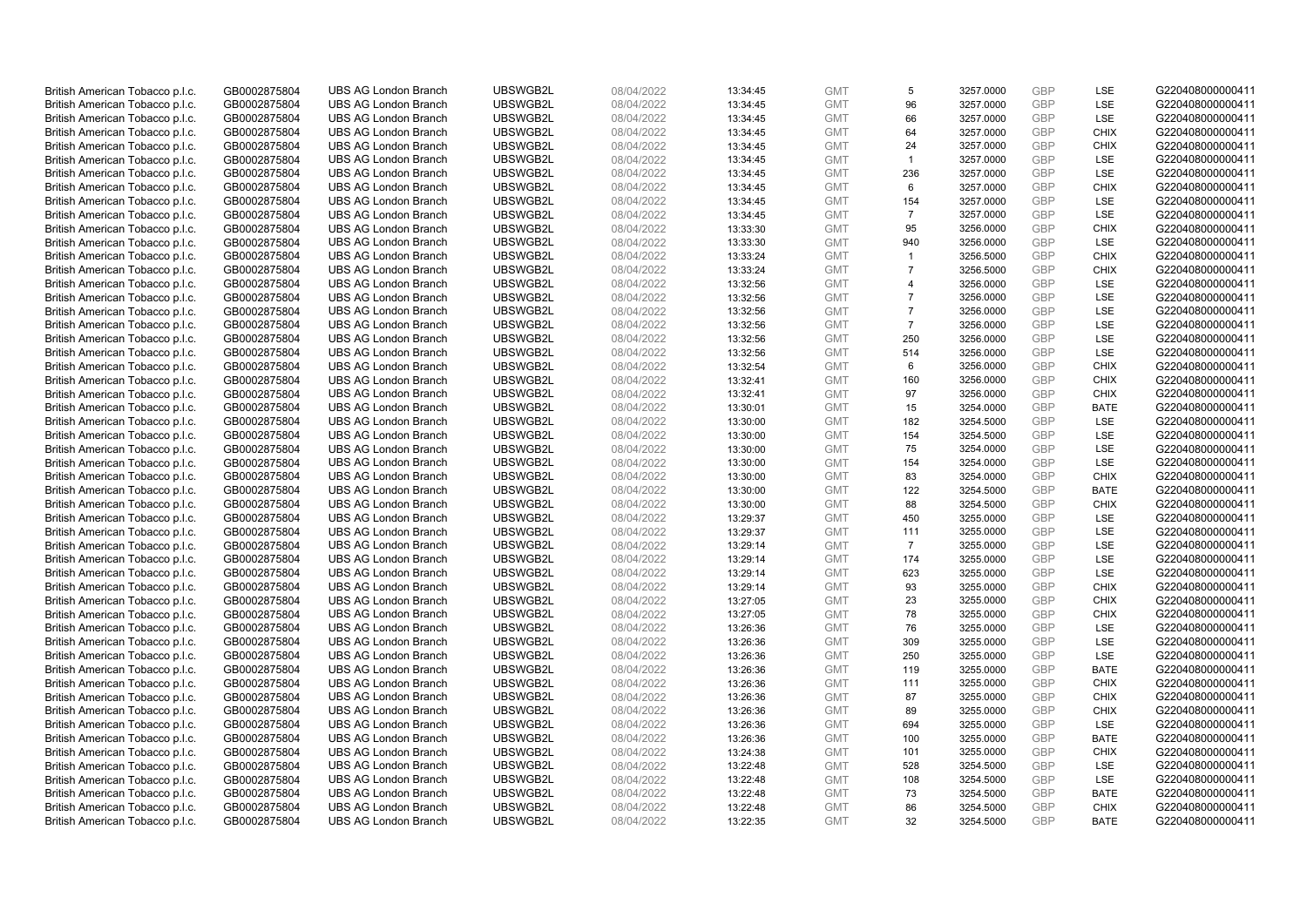| British American Tobacco p.l.c. | GB0002875804                 | <b>UBS AG London Branch</b> | UBSWGB2L             | 08/04/2022               | 13:20:53 | <b>GMT</b>               | 669       | 3255.0000              | <b>GBP</b> | LSE                | G220408000000411 |
|---------------------------------|------------------------------|-----------------------------|----------------------|--------------------------|----------|--------------------------|-----------|------------------------|------------|--------------------|------------------|
| British American Tobacco p.l.c. | GB0002875804                 | <b>UBS AG London Branch</b> | UBSWGB2L             | 08/04/2022               | 13:20:31 | <b>GMT</b>               | 625       | 3256.0000              | GBP        | LSE                | G220408000000411 |
| British American Tobacco p.l.c. | GB0002875804                 | <b>UBS AG London Branch</b> | UBSWGB2L             | 08/04/2022               | 13:20:27 | <b>GMT</b>               | 60        | 3256.5000              | <b>GBP</b> | <b>BATE</b>        | G220408000000411 |
| British American Tobacco p.l.c. | GB0002875804                 | <b>UBS AG London Branch</b> | UBSWGB2L             | 08/04/2022               | 13:20:27 | <b>GMT</b>               | 100       | 3256.5000              | GBP        | <b>BATE</b>        | G220408000000411 |
| British American Tobacco p.l.c. | GB0002875804                 | <b>UBS AG London Branch</b> | UBSWGB2L             | 08/04/2022               | 13:20:24 | <b>GMT</b>               | 105       | 3256.5000              | <b>GBP</b> | <b>CHIX</b>        | G220408000000411 |
| British American Tobacco p.l.c. | GB0002875804                 | <b>UBS AG London Branch</b> | UBSWGB2L             | 08/04/2022               | 13:20:24 | <b>GMT</b>               | 60        | 3257.0000              | GBP        | <b>CHIX</b>        | G220408000000411 |
| British American Tobacco p.l.c. | GB0002875804                 | <b>UBS AG London Branch</b> | UBSWGB2L             | 08/04/2022               | 13:20:24 | <b>GMT</b>               | 71        | 3257.0000              | <b>GBP</b> | <b>CHIX</b>        | G220408000000411 |
| British American Tobacco p.l.c. | GB0002875804                 | <b>UBS AG London Branch</b> | UBSWGB2L             | 08/04/2022               | 13:20:24 | <b>GMT</b>               | 33        | 3257.0000              | <b>GBP</b> | <b>CHIX</b>        | G220408000000411 |
| British American Tobacco p.l.c. | GB0002875804                 | <b>UBS AG London Branch</b> | UBSWGB2L             | 08/04/2022               | 13:20:24 | <b>GMT</b>               | 42        | 3257.0000              | <b>GBP</b> | <b>CHIX</b>        | G220408000000411 |
| British American Tobacco p.l.c. | GB0002875804                 | <b>UBS AG London Branch</b> | UBSWGB2L             | 08/04/2022               | 13:20:24 | <b>GMT</b>               | 86        | 3257.0000              | GBP        | <b>CHIX</b>        | G220408000000411 |
| British American Tobacco p.l.c. | GB0002875804                 | <b>UBS AG London Branch</b> | UBSWGB2L             | 08/04/2022               | 13:18:03 | <b>GMT</b>               | 250       | 3257.0000              | <b>GBP</b> | LSE                | G220408000000411 |
| British American Tobacco p.l.c. | GB0002875804                 | <b>UBS AG London Branch</b> | UBSWGB2L             | 08/04/2022               | 13:18:03 | <b>GMT</b>               | 104       | 3257.0000              | <b>GBP</b> | LSE                | G220408000000411 |
| British American Tobacco p.l.c. | GB0002875804                 | <b>UBS AG London Branch</b> | UBSWGB2L             | 08/04/2022               | 13:18:03 | <b>GMT</b>               | 154       | 3257.0000              | <b>GBP</b> | LSE                | G220408000000411 |
| British American Tobacco p.l.c. | GB0002875804                 | <b>UBS AG London Branch</b> | UBSWGB2L             | 08/04/2022               | 13:18:03 | <b>GMT</b>               | 316       | 3257.0000              | <b>GBP</b> | <b>LSE</b>         | G220408000000411 |
| British American Tobacco p.l.c. | GB0002875804                 | <b>UBS AG London Branch</b> | UBSWGB2L             | 08/04/2022               | 13:17:54 | <b>GMT</b>               | 6         | 3257.0000              | GBP        | <b>CHIX</b>        | G220408000000411 |
| British American Tobacco p.l.c. | GB0002875804                 | <b>UBS AG London Branch</b> | UBSWGB2L             | 08/04/2022               | 13:17:54 | <b>GMT</b>               | 80        | 3257.0000              | <b>GBP</b> | <b>CHIX</b>        | G220408000000411 |
| British American Tobacco p.l.c. | GB0002875804                 | <b>UBS AG London Branch</b> | UBSWGB2L             | 08/04/2022               | 13:17:54 | <b>GMT</b>               | 89        | 3257.0000              | GBP        | <b>CHIX</b>        | G220408000000411 |
| British American Tobacco p.l.c. | GB0002875804                 | <b>UBS AG London Branch</b> | UBSWGB2L             | 08/04/2022               | 13:14:50 | <b>GMT</b>               | 118       | 3256.5000              | GBP        | <b>BATE</b>        | G220408000000411 |
| British American Tobacco p.l.c. | GB0002875804                 | <b>UBS AG London Branch</b> | UBSWGB2L             | 08/04/2022               | 13:14:13 | <b>GMT</b>               | 99        | 3257.0000              | GBP        | <b>CHIX</b>        | G220408000000411 |
| British American Tobacco p.l.c. | GB0002875804                 | <b>UBS AG London Branch</b> | UBSWGB2L             | 08/04/2022               | 13:14:13 | <b>GMT</b>               | 109       | 3257.0000              | <b>GBP</b> | <b>BATE</b>        | G220408000000411 |
| British American Tobacco p.l.c. | GB0002875804                 | <b>UBS AG London Branch</b> | UBSWGB2L             | 08/04/2022               | 13:14:13 | <b>GMT</b>               | 629       | 3257.0000              | GBP        | LSE                | G220408000000411 |
| British American Tobacco p.l.c. | GB0002875804                 | <b>UBS AG London Branch</b> | UBSWGB2L             | 08/04/2022               | 13:14:13 | <b>GMT</b>               | 103       | 3257.0000              | GBP        | <b>BATE</b>        | G220408000000411 |
| British American Tobacco p.l.c. | GB0002875804                 | <b>UBS AG London Branch</b> | UBSWGB2L             | 08/04/2022               | 13:13:20 | <b>GMT</b>               | 92        | 3257.5000              | GBP        | <b>CHIX</b>        | G220408000000411 |
| British American Tobacco p.l.c. | GB0002875804                 | <b>UBS AG London Branch</b> | UBSWGB2L             | 08/04/2022               | 13:12:22 | <b>GMT</b>               | 659       | 3257.5000              | <b>GBP</b> | LSE                | G220408000000411 |
| British American Tobacco p.l.c. | GB0002875804                 | <b>UBS AG London Branch</b> | UBSWGB2L             | 08/04/2022               | 13:12:22 | <b>GMT</b>               | 96        | 3257.5000              | <b>GBP</b> | <b>CHIX</b>        | G220408000000411 |
| British American Tobacco p.l.c. | GB0002875804                 | <b>UBS AG London Branch</b> | UBSWGB2L             | 08/04/2022               | 13:12:22 | <b>GMT</b>               | 86        | 3257.5000              | GBP        | <b>CHIX</b>        | G220408000000411 |
| British American Tobacco p.l.c. | GB0002875804                 | <b>UBS AG London Branch</b> | UBSWGB2L             | 08/04/2022               | 13:09:03 | <b>GMT</b>               | 91        | 3257.0000              | <b>GBP</b> | <b>CHIX</b>        | G220408000000411 |
| British American Tobacco p.l.c. | GB0002875804                 | <b>UBS AG London Branch</b> | UBSWGB2L             | 08/04/2022               | 13:09:03 | <b>GMT</b>               | 599       | 3257.0000              | GBP        | LSE                | G220408000000411 |
| British American Tobacco p.l.c. | GB0002875804                 | <b>UBS AG London Branch</b> | UBSWGB2L             | 08/04/2022               | 13:09:03 | <b>GMT</b>               | 88        | 3257.0000              | GBP        | <b>CHIX</b>        | G220408000000411 |
| British American Tobacco p.l.c. | GB0002875804                 | <b>UBS AG London Branch</b> | UBSWGB2L             | 08/04/2022               | 13:09:03 | <b>GMT</b>               | 103       | 3257.0000              | GBP        | <b>BATE</b>        | G220408000000411 |
| British American Tobacco p.l.c. | GB0002875804                 | <b>UBS AG London Branch</b> | UBSWGB2L             | 08/04/2022               | 13:08:37 | <b>GMT</b>               | 107       | 3257.5000              | <b>GBP</b> | <b>BATE</b>        | G220408000000411 |
| British American Tobacco p.l.c. | GB0002875804                 | <b>UBS AG London Branch</b> | UBSWGB2L             | 08/04/2022               | 13:08:37 | <b>GMT</b>               | 89        | 3257.5000              | <b>GBP</b> | <b>CHIX</b>        | G220408000000411 |
| British American Tobacco p.l.c. | GB0002875804                 | <b>UBS AG London Branch</b> | UBSWGB2L             | 08/04/2022               | 13:08:37 | <b>GMT</b>               | 684       | 3257.5000              | GBP        | LSE                | G220408000000411 |
| British American Tobacco p.l.c. | GB0002875804                 | <b>UBS AG London Branch</b> | UBSWGB2L             | 08/04/2022               | 13:05:39 | <b>GMT</b>               | 91        | 3256.5000              | <b>GBP</b> | <b>CHIX</b>        | G220408000000411 |
| British American Tobacco p.l.c. | GB0002875804                 | <b>UBS AG London Branch</b> | UBSWGB2L             | 08/04/2022               | 13:05:39 | <b>GMT</b>               | 574       | 3256.0000              | <b>GBP</b> | LSE                | G220408000000411 |
| British American Tobacco p.l.c. | GB0002875804                 | <b>UBS AG London Branch</b> | UBSWGB2L             | 08/04/2022               | 13:05:39 | <b>GMT</b>               | 81        | 3256.0000              | GBP        | <b>CHIX</b>        | G220408000000411 |
| British American Tobacco p.l.c. | GB0002875804                 | <b>UBS AG London Branch</b> | UBSWGB2L             | 08/04/2022               | 13:05:39 | <b>GMT</b>               | 58        | 3256.0000              | GBP        | <b>BATE</b>        | G220408000000411 |
| British American Tobacco p.l.c. | GB0002875804                 | <b>UBS AG London Branch</b> | UBSWGB2L             | 08/04/2022               | 13:05:39 | <b>GMT</b>               | 86        | 3256.0000              | <b>GBP</b> | <b>CHIX</b>        | G220408000000411 |
| British American Tobacco p.l.c. | GB0002875804                 | <b>UBS AG London Branch</b> | UBSWGB2L             | 08/04/2022               | 13:05:39 | <b>GMT</b>               | 47        | 3256.0000              | GBP        | <b>BATE</b>        | G220408000000411 |
| British American Tobacco p.l.c. | GB0002875804                 | <b>UBS AG London Branch</b> | UBSWGB2L             | 08/04/2022               | 13:05:39 | <b>GMT</b>               | 8         | 3256.0000              | <b>GBP</b> | <b>BATE</b>        | G220408000000411 |
| British American Tobacco p.l.c. | GB0002875804                 | <b>UBS AG London Branch</b> | UBSWGB2L             | 08/04/2022               | 13:04:07 | <b>GMT</b>               | 107       | 3256.0000              | <b>GBP</b> | <b>CHIX</b>        | G220408000000411 |
| British American Tobacco p.l.c. | GB0002875804                 | <b>UBS AG London Branch</b> | UBSWGB2L             | 08/04/2022               | 13:04:07 | <b>GMT</b>               | 572       | 3256.5000              | GBP        | LSE                | G220408000000411 |
| British American Tobacco p.l.c. | GB0002875804                 | <b>UBS AG London Branch</b> | UBSWGB2L             | 08/04/2022               | 13:04:07 | <b>GMT</b>               | 647       | 3257.0000              | <b>GBP</b> | <b>LSE</b>         | G220408000000411 |
| British American Tobacco p.l.c. | GB0002875804                 | <b>UBS AG London Branch</b> | UBSWGB2L             | 08/04/2022               | 13:04:07 | <b>GMT</b>               | 86        | 3257.0000              | GBP        | <b>CHIX</b>        | G220408000000411 |
| British American Tobacco p.l.c. | GB0002875804                 | <b>UBS AG London Branch</b> | UBSWGB2L             | 08/04/2022               | 13:02:43 | <b>GMT</b>               | 71        | 3255.0000              | <b>GBP</b> | <b>CHIX</b>        | G220408000000411 |
| British American Tobacco p.l.c. | GB0002875804                 | <b>UBS AG London Branch</b> | UBSWGB2L             | 08/04/2022               | 13:00:53 | <b>GMT</b>               | 613       | 3254.5000              | GBP        | LSE                | G220408000000411 |
| British American Tobacco p.l.c. | GB0002875804                 | <b>UBS AG London Branch</b> | UBSWGB2L             | 08/04/2022               | 13:00:53 | <b>GMT</b>               | 115       | 3255.0000              | <b>GBP</b> | <b>CHIX</b>        | G220408000000411 |
| British American Tobacco p.l.c. | GB0002875804                 | <b>UBS AG London Branch</b> | UBSWGB2L             | 08/04/2022               | 13:00:53 | <b>GMT</b>               | 113       | 3255.0000              | GBP        | <b>BATE</b>        | G220408000000411 |
| British American Tobacco p.l.c. | GB0002875804                 | <b>UBS AG London Branch</b> | UBSWGB2L             | 08/04/2022               | 13:00:53 | <b>GMT</b>               | 625       | 3255.5000              | <b>GBP</b> | LSE                | G220408000000411 |
| British American Tobacco p.l.c. | GB0002875804                 | <b>UBS AG London Branch</b> | UBSWGB2L             | 08/04/2022               | 13:00:53 | <b>GMT</b>               | 114       | 3256.0000              | GBP        | <b>BATE</b>        | G220408000000411 |
| British American Tobacco p.l.c. | GB0002875804                 | <b>UBS AG London Branch</b> | UBSWGB2L             | 08/04/2022               | 13:00:53 | <b>GMT</b>               | 103       | 3256.0000              | <b>GBP</b> | <b>CHIX</b>        | G220408000000411 |
| British American Tobacco p.l.c. | GB0002875804                 | <b>UBS AG London Branch</b> | UBSWGB2L             | 08/04/2022               | 12:58:16 | <b>GMT</b>               | 95        | 3254.0000              | GBP        | <b>CHIX</b>        | G220408000000411 |
| British American Tobacco p.l.c. | GB0002875804<br>GB0002875804 | <b>UBS AG London Branch</b> | UBSWGB2L<br>UBSWGB2L | 08/04/2022<br>08/04/2022 | 12:58:16 | <b>GMT</b><br><b>GMT</b> | 648<br>84 | 3254.0000<br>3254.0000 | GBP<br>GBP | LSE<br><b>CHIX</b> | G220408000000411 |
| British American Tobacco p.l.c. |                              | <b>UBS AG London Branch</b> |                      |                          | 12:58:16 |                          |           |                        |            |                    | G220408000000411 |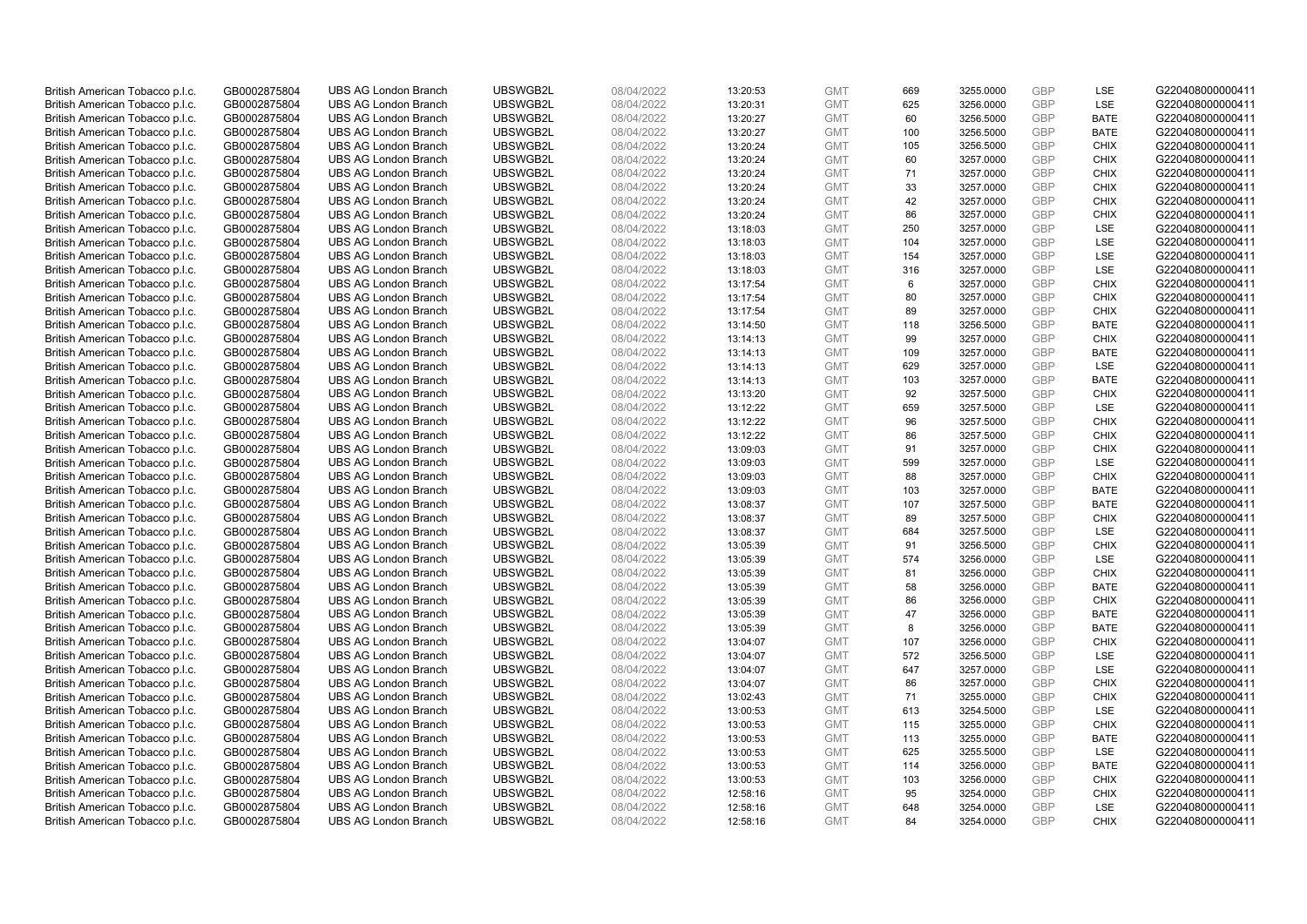| British American Tobacco p.l.c. | GB0002875804                 | <b>UBS AG London Branch</b> | UBSWGB2L             | 08/04/2022               | 12:56:07 | <b>GMT</b>               | 121        | 3251.5000              | <b>GBP</b> | <b>BATE</b>                | G220408000000411 |
|---------------------------------|------------------------------|-----------------------------|----------------------|--------------------------|----------|--------------------------|------------|------------------------|------------|----------------------------|------------------|
| British American Tobacco p.l.c. | GB0002875804                 | <b>UBS AG London Branch</b> | UBSWGB2L             | 08/04/2022               | 12:55:28 | <b>GMT</b>               | 102        | 3252.0000              | GBP        | <b>BATE</b>                | G220408000000411 |
| British American Tobacco p.l.c. | GB0002875804                 | <b>UBS AG London Branch</b> | UBSWGB2L             | 08/04/2022               | 12:55:28 | <b>GMT</b>               | 85         | 3252.5000              | <b>GBP</b> | <b>CHIX</b>                | G220408000000411 |
| British American Tobacco p.l.c. | GB0002875804                 | <b>UBS AG London Branch</b> | UBSWGB2L             | 08/04/2022               | 12:55:28 | <b>GMT</b>               | 556        | 3252.5000              | GBP        | LSE                        | G220408000000411 |
| British American Tobacco p.l.c. | GB0002875804                 | <b>UBS AG London Branch</b> | UBSWGB2L             | 08/04/2022               | 12:55:28 | <b>GMT</b>               | 8          | 3252.5000              | <b>GBP</b> | <b>CHIX</b>                | G220408000000411 |
| British American Tobacco p.l.c. | GB0002875804                 | <b>UBS AG London Branch</b> | UBSWGB2L             | 08/04/2022               | 12:54:43 | <b>GMT</b>               | 38         | 3252.5000              | GBP        | <b>CHIX</b>                | G220408000000411 |
| British American Tobacco p.l.c. | GB0002875804                 | <b>UBS AG London Branch</b> | UBSWGB2L             | 08/04/2022               | 12:54:32 | <b>GMT</b>               | 44         | 3252.5000              | <b>GBP</b> | <b>CHIX</b>                | G220408000000411 |
| British American Tobacco p.l.c. | GB0002875804                 | <b>UBS AG London Branch</b> | UBSWGB2L             | 08/04/2022               | 12:54:22 | <b>GMT</b>               | 599        | 3253.0000              | GBP        | LSE                        | G220408000000411 |
| British American Tobacco p.l.c. | GB0002875804                 | <b>UBS AG London Branch</b> | UBSWGB2L             | 08/04/2022               | 12:54:22 | <b>GMT</b>               | 113        | 3253.0000              | <b>GBP</b> | <b>BATE</b>                | G220408000000411 |
| British American Tobacco p.l.c. | GB0002875804                 | <b>UBS AG London Branch</b> | UBSWGB2L             | 08/04/2022               | 12:54:22 | <b>GMT</b>               | 105        | 3253.0000              | GBP        | <b>CHIX</b>                | G220408000000411 |
| British American Tobacco p.l.c. | GB0002875804                 | <b>UBS AG London Branch</b> | UBSWGB2L             | 08/04/2022               | 12:54:18 | <b>GMT</b>               | 90         | 3253.5000              | <b>GBP</b> | <b>CHIX</b>                | G220408000000411 |
| British American Tobacco p.l.c. | GB0002875804                 | <b>UBS AG London Branch</b> | UBSWGB2L             | 08/04/2022               | 12:54:18 | <b>GMT</b>               | 651        | 3253.5000              | <b>GBP</b> | LSE                        | G220408000000411 |
| British American Tobacco p.l.c. | GB0002875804                 | <b>UBS AG London Branch</b> | UBSWGB2L             | 08/04/2022               | 12:54:18 | <b>GMT</b>               | 80         | 3253.5000              | GBP        | <b>CHIX</b>                | G220408000000411 |
| British American Tobacco p.l.c. | GB0002875804                 | <b>UBS AG London Branch</b> | UBSWGB2L             | 08/04/2022               | 12:53:24 | <b>GMT</b>               | 80         | 3253.5000              | <b>GBP</b> | <b>CHIX</b>                | G220408000000411 |
| British American Tobacco p.l.c. | GB0002875804                 | <b>UBS AG London Branch</b> | UBSWGB2L             | 08/04/2022               | 12:52:33 | <b>GMT</b>               | 87         | 3253.0000              | GBP        | <b>CHIX</b>                | G220408000000411 |
| British American Tobacco p.l.c. | GB0002875804                 | <b>UBS AG London Branch</b> | UBSWGB2L             | 08/04/2022               | 12:50:08 | <b>GMT</b>               | 493        | 3250.0000              | <b>GBP</b> | LSE                        | G220408000000411 |
| British American Tobacco p.l.c. | GB0002875804                 | <b>UBS AG London Branch</b> | UBSWGB2L             | 08/04/2022               | 12:49:18 | <b>GMT</b>               | 147        | 3250.0000              | <b>GBP</b> | <b>LSE</b>                 | G220408000000411 |
| British American Tobacco p.l.c. | GB0002875804                 | <b>UBS AG London Branch</b> | UBSWGB2L             | 08/04/2022               | 12:48:50 | <b>GMT</b>               | 89         | 3251.0000              | GBP        | <b>CHIX</b>                | G220408000000411 |
| British American Tobacco p.l.c. | GB0002875804                 | <b>UBS AG London Branch</b> | UBSWGB2L             | 08/04/2022               | 12:48:50 | <b>GMT</b>               | 654        | 3251.0000              | GBP        | <b>LSE</b>                 | G220408000000411 |
| British American Tobacco p.l.c. | GB0002875804                 | <b>UBS AG London Branch</b> | UBSWGB2L             | 08/04/2022               | 12:48:31 | <b>GMT</b>               | 18         | 3252.0000              | <b>GBP</b> | <b>BATE</b>                | G220408000000411 |
| British American Tobacco p.l.c. | GB0002875804                 | <b>UBS AG London Branch</b> | UBSWGB2L             | 08/04/2022               | 12:48:31 | <b>GMT</b>               | 89         | 3252.0000              | GBP        | <b>BATE</b>                | G220408000000411 |
| British American Tobacco p.l.c. | GB0002875804                 | <b>UBS AG London Branch</b> | UBSWGB2L             | 08/04/2022               | 12:48:31 | <b>GMT</b>               | 106        | 3251.5000              | GBP        | <b>BATE</b>                | G220408000000411 |
| British American Tobacco p.l.c. | GB0002875804                 | <b>UBS AG London Branch</b> | UBSWGB2L             | 08/04/2022               | 12:48:31 | <b>GMT</b>               | 648        | 3251.5000              | <b>GBP</b> | LSE                        | G220408000000411 |
| British American Tobacco p.l.c. | GB0002875804                 | <b>UBS AG London Branch</b> | UBSWGB2L             | 08/04/2022               | 12:48:31 | <b>GMT</b>               | 115        | 3251.5000              | <b>GBP</b> | <b>BATE</b>                | G220408000000411 |
| British American Tobacco p.l.c. | GB0002875804                 | <b>UBS AG London Branch</b> | UBSWGB2L             | 08/04/2022               | 12:48:31 | <b>GMT</b>               | 96         | 3251.5000              | <b>GBP</b> | <b>CHIX</b>                | G220408000000411 |
| British American Tobacco p.l.c. | GB0002875804                 | <b>UBS AG London Branch</b> | UBSWGB2L             | 08/04/2022               | 12:48:31 | <b>GMT</b>               | 86         | 3251.5000              | GBP        | <b>CHIX</b>                | G220408000000411 |
| British American Tobacco p.l.c. | GB0002875804                 | <b>UBS AG London Branch</b> | UBSWGB2L             | 08/04/2022               | 12:47:44 | <b>GMT</b>               | 98         | 3252.0000              | <b>GBP</b> | <b>CHIX</b>                | G220408000000411 |
| British American Tobacco p.l.c. | GB0002875804                 | <b>UBS AG London Branch</b> | UBSWGB2L             | 08/04/2022               | 12:45:17 | <b>GMT</b>               | 101        | 3250.5000              | GBP        | <b>BATE</b>                | G220408000000411 |
| British American Tobacco p.l.c. | GB0002875804                 | <b>UBS AG London Branch</b> | UBSWGB2L             | 08/04/2022               | 12:45:17 | <b>GMT</b>               | 113        | 3251.0000              | GBP        | <b>CHIX</b>                | G220408000000411 |
| British American Tobacco p.l.c. | GB0002875804                 | <b>UBS AG London Branch</b> | UBSWGB2L             | 08/04/2022               | 12:45:17 | <b>GMT</b>               | 631        | 3251.0000              | GBP        | LSE                        | G220408000000411 |
| British American Tobacco p.l.c. | GB0002875804                 | <b>UBS AG London Branch</b> | UBSWGB2L             | 08/04/2022               | 12:45:17 | <b>GMT</b>               | 95         | 3251.0000              | <b>GBP</b> | <b>CHIX</b>                | G220408000000411 |
| British American Tobacco p.l.c. | GB0002875804                 | <b>UBS AG London Branch</b> | UBSWGB2L             | 08/04/2022               | 12:45:17 | <b>GMT</b>               | 693        | 3251.0000              | <b>GBP</b> | <b>LSE</b>                 | G220408000000411 |
| British American Tobacco p.l.c. | GB0002875804                 | <b>UBS AG London Branch</b> | UBSWGB2L             | 08/04/2022               | 12:45:17 | <b>GMT</b>               | 110        | 3251.0000              | GBP        | <b>BATE</b>                | G220408000000411 |
| British American Tobacco p.l.c. | GB0002875804                 | <b>UBS AG London Branch</b> | UBSWGB2L             | 08/04/2022               | 12:45:17 | <b>GMT</b>               | 48         | 3251.0000              | <b>GBP</b> | <b>CHIX</b>                | G220408000000411 |
| British American Tobacco p.l.c. | GB0002875804                 | <b>UBS AG London Branch</b> | UBSWGB2L             | 08/04/2022               | 12:43:09 | <b>GMT</b>               | 36         | 3251.0000              | <b>GBP</b> | <b>CHIX</b>                | G220408000000411 |
| British American Tobacco p.l.c. | GB0002875804                 | <b>UBS AG London Branch</b> | UBSWGB2L             | 08/04/2022               | 12:42:50 | <b>GMT</b>               | 83         | 3251.0000              | <b>GBP</b> | <b>CHIX</b>                | G220408000000411 |
| British American Tobacco p.l.c. | GB0002875804                 | <b>UBS AG London Branch</b> | UBSWGB2L             | 08/04/2022               | 12:40:34 | <b>GMT</b>               | 585        | 3250.0000              | GBP        | <b>LSE</b>                 | G220408000000411 |
| British American Tobacco p.l.c. | GB0002875804                 | <b>UBS AG London Branch</b> | UBSWGB2L             | 08/04/2022               | 12:40:34 | <b>GMT</b>               | 301        | 3250.0000              | <b>GBP</b> | LSE                        | G220408000000411 |
| British American Tobacco p.l.c. | GB0002875804                 | <b>UBS AG London Branch</b> | UBSWGB2L             | 08/04/2022               | 12:40:34 | <b>GMT</b>               | 94         | 3250.0000              | GBP        | <b>CHIX</b>                | G220408000000411 |
| British American Tobacco p.l.c. | GB0002875804                 | <b>UBS AG London Branch</b> | UBSWGB2L             | 08/04/2022               | 12:40:33 | <b>GMT</b>               | 328        | 3250.0000              | <b>GBP</b> | LSE                        | G220408000000411 |
| British American Tobacco p.l.c. | GB0002875804                 | <b>UBS AG London Branch</b> | UBSWGB2L             | 08/04/2022               | 12:40:08 | <b>GMT</b>               | 90         | 3250.5000              | GBP        | <b>CHIX</b>                | G220408000000411 |
| British American Tobacco p.l.c. | GB0002875804                 | <b>UBS AG London Branch</b> | UBSWGB2L             | 08/04/2022               | 12:40:08 | <b>GMT</b>               | 118        | 3250.5000              | GBP        | <b>BATE</b>                | G220408000000411 |
| British American Tobacco p.l.c. | GB0002875804                 | <b>UBS AG London Branch</b> | UBSWGB2L             | 08/04/2022               | 12:38:03 | <b>GMT</b>               | 569        | 3249.5000              | <b>GBP</b> | <b>LSE</b>                 | G220408000000411 |
| British American Tobacco p.l.c. | GB0002875804                 | <b>UBS AG London Branch</b> | UBSWGB2L             | 08/04/2022               | 12:37:58 | <b>GMT</b>               | 128        | 3250.0000              | GBP        | <b>CHIX</b>                | G220408000000411 |
| British American Tobacco p.l.c. | GB0002875804                 | <b>UBS AG London Branch</b> | UBSWGB2L             | 08/04/2022               | 12:37:58 | <b>GMT</b>               | 13         | 3250.0000              | <b>GBP</b> | <b>CHIX</b>                | G220408000000411 |
| British American Tobacco p.l.c. | GB0002875804                 | <b>UBS AG London Branch</b> | UBSWGB2L             | 08/04/2022               | 12:37:58 | <b>GMT</b>               | 154        | 3250.0000              | GBP        | LSE                        | G220408000000411 |
| British American Tobacco p.l.c. | GB0002875804                 | <b>UBS AG London Branch</b> | UBSWGB2L             | 08/04/2022               | 12:37:58 | <b>GMT</b>               | 569        | 3250.0000              | <b>GBP</b> | LSE                        | G220408000000411 |
| British American Tobacco p.l.c. | GB0002875804                 | <b>UBS AG London Branch</b> | UBSWGB2L             | 08/04/2022               | 12:37:58 | <b>GMT</b>               | 118        | 3250.0000              | <b>GBP</b> | LSE                        | G220408000000411 |
| British American Tobacco p.l.c. | GB0002875804                 | <b>UBS AG London Branch</b> | UBSWGB2L             | 08/04/2022               | 12:36:45 | <b>GMT</b>               | 460        | 3250.5000              | <b>GBP</b> | LSE                        | G220408000000411 |
| British American Tobacco p.l.c. | GB0002875804                 | <b>UBS AG London Branch</b> | UBSWGB2L             | 08/04/2022               | 12:36:45 | <b>GMT</b>               | 261        | 3250.5000              | GBP        | <b>LSE</b>                 | G220408000000411 |
| British American Tobacco p.l.c. | GB0002875804                 | <b>UBS AG London Branch</b> | UBSWGB2L             | 08/04/2022               | 12:36:45 | <b>GMT</b>               | 82         | 3250.5000              | <b>GBP</b> | <b>CHIX</b>                | G220408000000411 |
| British American Tobacco p.l.c. | GB0002875804                 | <b>UBS AG London Branch</b> | UBSWGB2L             | 08/04/2022               | 12:36:45 | <b>GMT</b>               | 118        | 3250.5000              | GBP        | <b>BATE</b>                | G220408000000411 |
| British American Tobacco p.l.c. | GB0002875804<br>GB0002875804 | <b>UBS AG London Branch</b> | UBSWGB2L<br>UBSWGB2L | 08/04/2022<br>08/04/2022 | 12:36:19 | <b>GMT</b><br><b>GMT</b> | 109<br>102 | 3251.5000<br>3251.5000 | GBP<br>GBP | <b>BATE</b><br><b>CHIX</b> | G220408000000411 |
| British American Tobacco p.l.c. |                              | <b>UBS AG London Branch</b> |                      |                          | 12:36:19 |                          |            |                        |            |                            | G220408000000411 |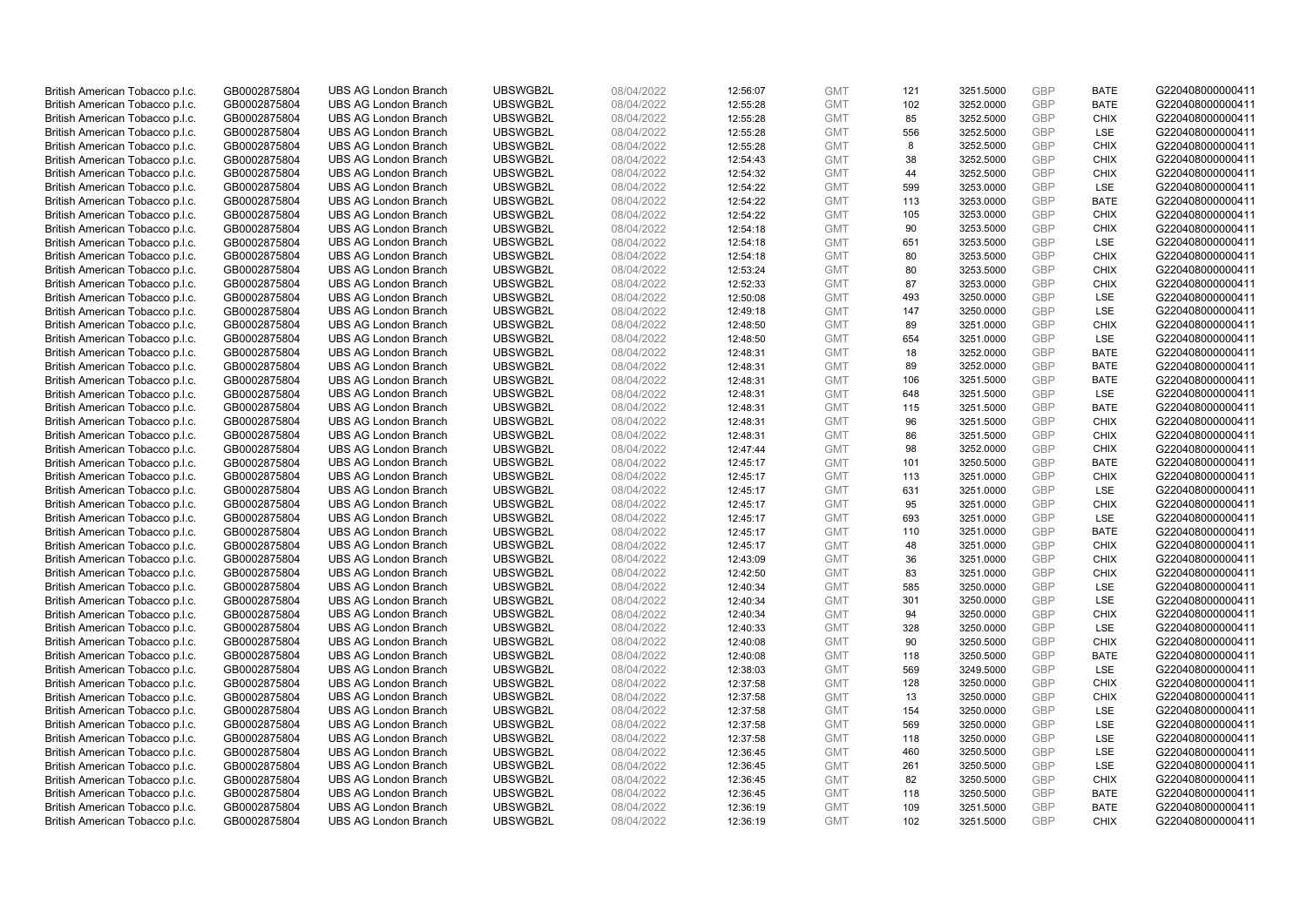| British American Tobacco p.l.c. | GB0002875804                 | <b>UBS AG London Branch</b> | UBSWGB2L             | 08/04/2022               | 12:36:19 | <b>GMT</b>               | 116        | 3251.5000              | <b>GBP</b> | <b>BATE</b>              | G220408000000411 |
|---------------------------------|------------------------------|-----------------------------|----------------------|--------------------------|----------|--------------------------|------------|------------------------|------------|--------------------------|------------------|
| British American Tobacco p.l.c. | GB0002875804                 | <b>UBS AG London Branch</b> | UBSWGB2L             | 08/04/2022               | 12:36:19 | <b>GMT</b>               | 891        | 3251.5000              | GBP        | LSE                      | G220408000000411 |
| British American Tobacco p.l.c. | GB0002875804                 | <b>UBS AG London Branch</b> | UBSWGB2L             | 08/04/2022               | 12:36:14 | <b>GMT</b>               | 39         | 3252.0000              | <b>GBP</b> | <b>LSE</b>               | G220408000000411 |
| British American Tobacco p.l.c. | GB0002875804                 | <b>UBS AG London Branch</b> | UBSWGB2L             | 08/04/2022               | 12:36:10 | <b>GMT</b>               | 154        | 3252.0000              | GBP        | LSE                      | G220408000000411 |
| British American Tobacco p.l.c. | GB0002875804                 | <b>UBS AG London Branch</b> | UBSWGB2L             | 08/04/2022               | 12:36:10 | <b>GMT</b>               | 452        | 3252.0000              | <b>GBP</b> | <b>CHIX</b>              | G220408000000411 |
| British American Tobacco p.l.c. | GB0002875804                 | <b>UBS AG London Branch</b> | UBSWGB2L             | 08/04/2022               | 12:36:10 | <b>GMT</b>               | 650        | 3252.0000              | GBP        | <b>LSE</b>               | G220408000000411 |
| British American Tobacco p.l.c. | GB0002875804                 | <b>UBS AG London Branch</b> | UBSWGB2L             | 08/04/2022               | 12:35:13 | <b>GMT</b>               | 92         | 3250.5000              | <b>GBP</b> | LSE                      | G220408000000411 |
| British American Tobacco p.l.c. | GB0002875804                 | <b>UBS AG London Branch</b> | UBSWGB2L             | 08/04/2022               | 12:30:40 | <b>GMT</b>               | 39         | 3250.0000              | GBP        | <b>BATE</b>              | G220408000000411 |
| British American Tobacco p.l.c. | GB0002875804                 | <b>UBS AG London Branch</b> | UBSWGB2L             | 08/04/2022               | 12:30:40 | <b>GMT</b>               | 742        | 3250.0000              | <b>GBP</b> | LSE                      | G220408000000411 |
| British American Tobacco p.l.c. | GB0002875804                 | <b>UBS AG London Branch</b> | UBSWGB2L             | 08/04/2022               | 12:30:40 | <b>GMT</b>               | 79         | 3250.0000              | <b>GBP</b> | <b>BATE</b>              | G220408000000411 |
| British American Tobacco p.l.c. | GB0002875804                 | <b>UBS AG London Branch</b> | UBSWGB2L             | 08/04/2022               | 12:30:40 | <b>GMT</b>               | 12         | 3250.0000              | GBP        | <b>BATE</b>              | G220408000000411 |
| British American Tobacco p.l.c. | GB0002875804                 | <b>UBS AG London Branch</b> | UBSWGB2L             | 08/04/2022               | 12:29:37 | <b>GMT</b>               | 102        | 3250.0000              | <b>GBP</b> | <b>BATE</b>              | G220408000000411 |
| British American Tobacco p.l.c. | GB0002875804                 | <b>UBS AG London Branch</b> | UBSWGB2L             | 08/04/2022               | 12:28:34 | <b>GMT</b>               | 13         | 3250.0000              | GBP        | <b>CHIX</b>              | G220408000000411 |
| British American Tobacco p.l.c. | GB0002875804                 | <b>UBS AG London Branch</b> | UBSWGB2L             | 08/04/2022               | 12:28:34 | <b>GMT</b>               | 77         | 3250.0000              | <b>GBP</b> | <b>CHIX</b>              | G220408000000411 |
| British American Tobacco p.l.c. | GB0002875804                 | <b>UBS AG London Branch</b> | UBSWGB2L             | 08/04/2022               | 12:27:56 | <b>GMT</b>               | 97         | 3250.0000              | GBP        | <b>CHIX</b>              | G220408000000411 |
| British American Tobacco p.l.c. | GB0002875804                 | <b>UBS AG London Branch</b> | UBSWGB2L             | 08/04/2022               | 12:27:56 | <b>GMT</b>               | 17         | 3250.0000              | <b>GBP</b> | <b>CHIX</b>              | G220408000000411 |
| British American Tobacco p.l.c. | GB0002875804                 | <b>UBS AG London Branch</b> | UBSWGB2L             | 08/04/2022               | 12:27:55 | <b>GMT</b>               | 10         | 3250.0000              | GBP        | <b>CHIX</b>              | G220408000000411 |
| British American Tobacco p.l.c. | GB0002875804                 | <b>UBS AG London Branch</b> | UBSWGB2L             | 08/04/2022               | 12:27:40 | <b>GMT</b>               | 6          | 3249.0000              | GBP        | LSE                      | G220408000000411 |
| British American Tobacco p.l.c. | GB0002875804                 | <b>UBS AG London Branch</b> | UBSWGB2L             | 08/04/2022               | 12:26:18 | <b>GMT</b>               | 34         | 3249.0000              | GBP        | <b>CHIX</b>              | G220408000000411 |
| British American Tobacco p.l.c. | GB0002875804                 | <b>UBS AG London Branch</b> | UBSWGB2L             | 08/04/2022               | 12:26:18 | <b>GMT</b>               | 59         | 3249.0000              | <b>GBP</b> | <b>CHIX</b>              | G220408000000411 |
| British American Tobacco p.l.c. | GB0002875804                 | <b>UBS AG London Branch</b> | UBSWGB2L             | 08/04/2022               | 12:26:17 | <b>GMT</b>               | 116        | 3249.0000              | GBP        | <b>BATE</b>              | G220408000000411 |
| British American Tobacco p.l.c. | GB0002875804                 | <b>UBS AG London Branch</b> | UBSWGB2L             | 08/04/2022               | 12:26:17 | <b>GMT</b>               | 82         | 3249.0000              | GBP        | <b>CHIX</b>              | G220408000000411 |
| British American Tobacco p.l.c. | GB0002875804                 | <b>UBS AG London Branch</b> | UBSWGB2L             | 08/04/2022               | 12:25:48 | <b>GMT</b>               | 80         | 3249.0000              | GBP        | <b>CHIX</b>              | G220408000000411 |
| British American Tobacco p.l.c. | GB0002875804                 | <b>UBS AG London Branch</b> | UBSWGB2L             | 08/04/2022               | 12:24:02 | <b>GMT</b>               | 564        | 3249.5000              | <b>GBP</b> | LSE                      | G220408000000411 |
| British American Tobacco p.l.c. | GB0002875804                 | <b>UBS AG London Branch</b> | UBSWGB2L             | 08/04/2022               | 12:23:59 | <b>GMT</b>               | 503        | 3250.5000              | <b>GBP</b> | LSE                      | G220408000000411 |
| British American Tobacco p.l.c. | GB0002875804                 | <b>UBS AG London Branch</b> | UBSWGB2L             | 08/04/2022               | 12:23:59 | <b>GMT</b>               | 199        | 3250.5000              | GBP        | <b>BATE</b>              | G220408000000411 |
| British American Tobacco p.l.c. | GB0002875804                 | <b>UBS AG London Branch</b> | UBSWGB2L             | 08/04/2022               | 12:23:43 | <b>GMT</b>               | 119        | 3250.5000              | <b>GBP</b> | LSE                      | G220408000000411 |
| British American Tobacco p.l.c. | GB0002875804                 | <b>UBS AG London Branch</b> | UBSWGB2L             | 08/04/2022               | 12:23:41 | <b>GMT</b>               | 583        | 3251.0000              | <b>GBP</b> | LSE                      | G220408000000411 |
| British American Tobacco p.l.c. | GB0002875804                 | <b>UBS AG London Branch</b> | UBSWGB2L             | 08/04/2022               | 12:23:41 | <b>GMT</b>               | 93         | 3251.0000              | GBP        | <b>CHIX</b>              | G220408000000411 |
| British American Tobacco p.l.c. | GB0002875804                 | <b>UBS AG London Branch</b> | UBSWGB2L             | 08/04/2022               | 12:23:41 | <b>GMT</b>               | 80         | 3251.0000              | GBP        | <b>CHIX</b>              | G220408000000411 |
| British American Tobacco p.l.c. | GB0002875804                 | <b>UBS AG London Branch</b> | UBSWGB2L             | 08/04/2022               | 12:23:36 | <b>GMT</b>               | 5          | 3251.5000              | <b>GBP</b> | <b>BATE</b>              | G220408000000411 |
| British American Tobacco p.l.c. | GB0002875804                 | <b>UBS AG London Branch</b> | UBSWGB2L             | 08/04/2022               | 12:23:36 | <b>GMT</b>               | 31         | 3251.5000              | <b>GBP</b> | <b>BATE</b>              | G220408000000411 |
| British American Tobacco p.l.c. | GB0002875804                 | <b>UBS AG London Branch</b> | UBSWGB2L             | 08/04/2022               | 12:23:32 | <b>GMT</b>               | 92         | 3251.0000              | GBP        | <b>CHIX</b>              | G220408000000411 |
| British American Tobacco p.l.c. | GB0002875804                 | <b>UBS AG London Branch</b> | UBSWGB2L             | 08/04/2022               | 12:21:57 | <b>GMT</b>               | 78         | 3252.0000              | <b>GBP</b> | <b>CHIX</b>              | G220408000000411 |
| British American Tobacco p.l.c. | GB0002875804                 | <b>UBS AG London Branch</b> | UBSWGB2L             | 08/04/2022               | 12:21:57 | <b>GMT</b>               | 95         | 3252.0000              | <b>GBP</b> | <b>CHIX</b>              | G220408000000411 |
| British American Tobacco p.l.c. | GB0002875804                 | <b>UBS AG London Branch</b> | UBSWGB2L             | 08/04/2022               | 12:18:53 | <b>GMT</b>               | 82         | 3250.0000              | <b>GBP</b> | <b>CHIX</b>              | G220408000000411 |
| British American Tobacco p.l.c. | GB0002875804                 | <b>UBS AG London Branch</b> | UBSWGB2L             | 08/04/2022               | 12:18:33 | <b>GMT</b>               | 128        | 3250.0000              | GBP        | <b>LSE</b>               | G220408000000411 |
| British American Tobacco p.l.c. | GB0002875804                 | <b>UBS AG London Branch</b> | UBSWGB2L             | 08/04/2022               | 12:18:33 | <b>GMT</b>               | 169        | 3250.0000              | <b>GBP</b> | LSE                      | G220408000000411 |
| British American Tobacco p.l.c. | GB0002875804                 | <b>UBS AG London Branch</b> | UBSWGB2L             | 08/04/2022               | 12:18:04 | <b>GMT</b>               | 41         | 3250.0000              | GBP        | LSE                      | G220408000000411 |
| British American Tobacco p.l.c. | GB0002875804                 | <b>UBS AG London Branch</b> | UBSWGB2L             | 08/04/2022               | 12:17:58 | <b>GMT</b>               | 250        | 3250.0000              | <b>GBP</b> | LSE                      | G220408000000411 |
| British American Tobacco p.l.c. | GB0002875804                 | <b>UBS AG London Branch</b> | UBSWGB2L             | 08/04/2022               | 12:17:43 | <b>GMT</b>               | 109        | 3251.5000              | <b>GBP</b> | <b>BATE</b>              | G220408000000411 |
| British American Tobacco p.l.c. | GB0002875804                 | <b>UBS AG London Branch</b> | UBSWGB2L             | 08/04/2022               | 12:17:43 | <b>GMT</b>               | 93         | 3251.5000              | GBP        | <b>CHIX</b>              | G220408000000411 |
| British American Tobacco p.l.c. | GB0002875804                 | <b>UBS AG London Branch</b> | UBSWGB2L             | 08/04/2022               | 12:16:47 | <b>GMT</b>               | 397        | 3252.0000              | <b>GBP</b> | LSE                      | G220408000000411 |
| British American Tobacco p.l.c. | GB0002875804                 | <b>UBS AG London Branch</b> | UBSWGB2L             | 08/04/2022               | 12:16:47 | <b>GMT</b>               | 252        | 3252.0000              | GBP        | LSE                      | G220408000000411 |
| British American Tobacco p.l.c. | GB0002875804                 | <b>UBS AG London Branch</b> | UBSWGB2L             | 08/04/2022               | 12:16:47 | <b>GMT</b>               | 93         | 3252.0000              | <b>GBP</b> | <b>CHIX</b>              | G220408000000411 |
| British American Tobacco p.l.c. | GB0002875804                 | <b>UBS AG London Branch</b> | UBSWGB2L             | 08/04/2022               | 12:15:29 | <b>GMT</b>               | 690        | 3251.5000              | <b>GBP</b> | LSE                      | G220408000000411 |
| British American Tobacco p.l.c. | GB0002875804                 | <b>UBS AG London Branch</b> | UBSWGB2L             | 08/04/2022               | 12:15:29 | <b>GMT</b>               | 601        | 3251.5000              | <b>GBP</b> | LSE                      | G220408000000411 |
| British American Tobacco p.l.c. | GB0002875804                 | <b>UBS AG London Branch</b> | UBSWGB2L             | 08/04/2022               | 12:15:29 | <b>GMT</b>               | 115        | 3251.5000              | <b>GBP</b> | <b>BATE</b>              | G220408000000411 |
| British American Tobacco p.l.c. | GB0002875804                 | <b>UBS AG London Branch</b> | UBSWGB2L             | 08/04/2022               | 12:15:29 | <b>GMT</b>               | 88         | 3251.5000              | <b>GBP</b> | <b>CHIX</b>              | G220408000000411 |
| British American Tobacco p.l.c. | GB0002875804                 | <b>UBS AG London Branch</b> | UBSWGB2L             | 08/04/2022               | 12:13:54 | <b>GMT</b>               | 99         | 3252.0000              | <b>GBP</b> | <b>CHIX</b>              | G220408000000411 |
| British American Tobacco p.l.c. | GB0002875804                 | <b>UBS AG London Branch</b> | UBSWGB2L             | 08/04/2022               | 12:13:54 | <b>GMT</b>               | 122        | 3252.0000              | <b>GBP</b> | <b>BATE</b>              | G220408000000411 |
| British American Tobacco p.l.c. | GB0002875804                 | <b>UBS AG London Branch</b> | UBSWGB2L             | 08/04/2022               | 12:13:54 | <b>GMT</b>               | 99         | 3252.0000              | <b>GBP</b> | <b>CHIX</b>              | G220408000000411 |
| British American Tobacco p.l.c. | GB0002875804<br>GB0002875804 | <b>UBS AG London Branch</b> | UBSWGB2L<br>UBSWGB2L | 08/04/2022<br>08/04/2022 | 12:13:54 | <b>GMT</b><br><b>GMT</b> | 335<br>257 | 3252.0000<br>3252.0000 | GBP<br>GBP | <b>LSE</b><br><b>LSE</b> | G220408000000411 |
| British American Tobacco p.l.c. |                              | <b>UBS AG London Branch</b> |                      |                          | 12:12:08 |                          |            |                        |            |                          | G220408000000411 |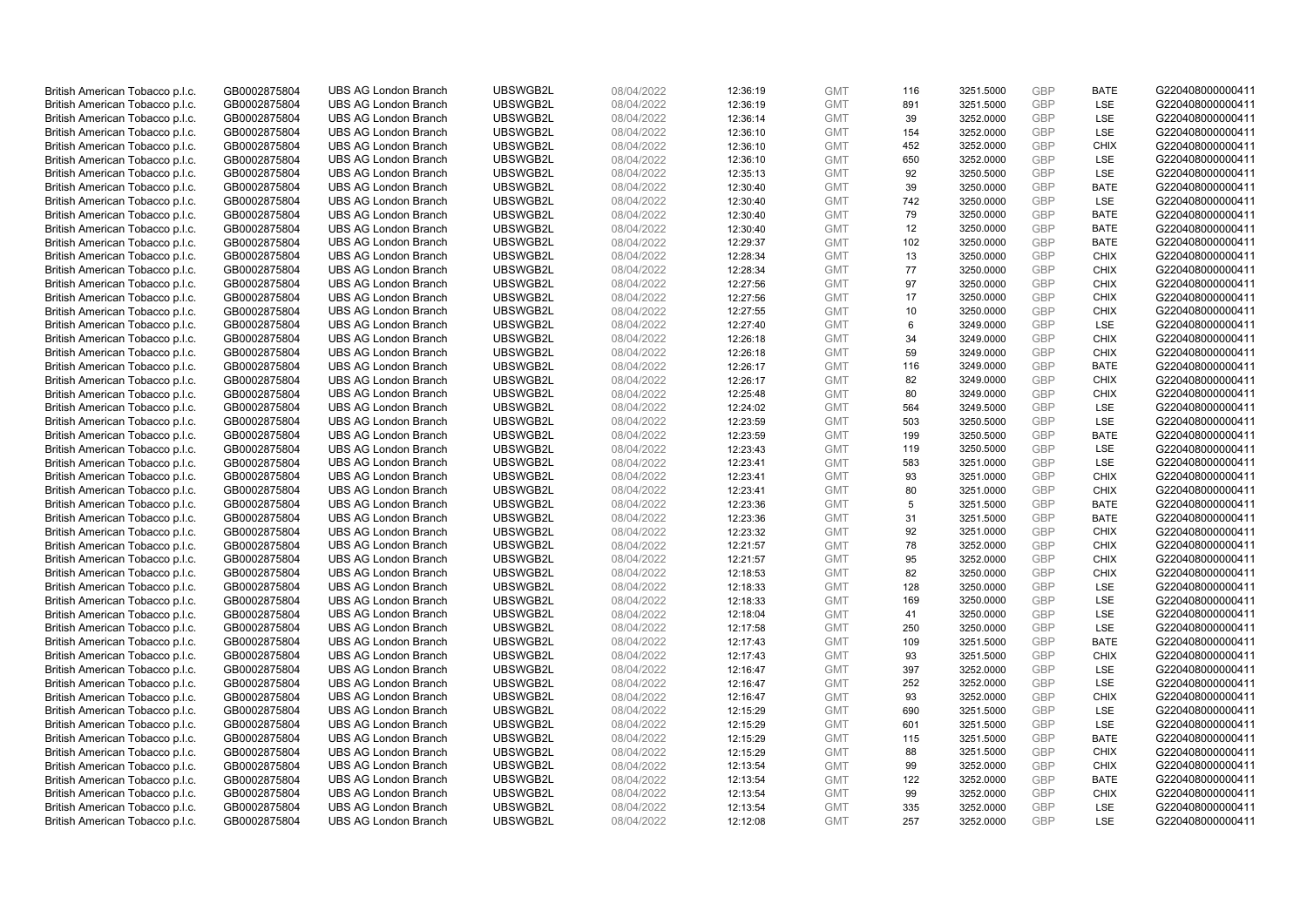| British American Tobacco p.l.c. | GB0002875804                 | <b>UBS AG London Branch</b> | UBSWGB2L             | 08/04/2022               | 12:12:04 | <b>GMT</b>               | 79             | 3252.5000              | <b>GBP</b> | <b>BATE</b>                | G220408000000411 |
|---------------------------------|------------------------------|-----------------------------|----------------------|--------------------------|----------|--------------------------|----------------|------------------------|------------|----------------------------|------------------|
| British American Tobacco p.l.c. | GB0002875804                 | <b>UBS AG London Branch</b> | UBSWGB2L             | 08/04/2022               | 12:12:04 | <b>GMT</b>               | 100            | 3252.5000              | <b>GBP</b> | <b>BATE</b>                | G220408000000411 |
| British American Tobacco p.l.c. | GB0002875804                 | <b>UBS AG London Branch</b> | UBSWGB2L             | 08/04/2022               | 12:12:04 | <b>GMT</b>               | 648            | 3252.5000              | <b>GBP</b> | <b>LSE</b>                 | G220408000000411 |
| British American Tobacco p.l.c. | GB0002875804                 | <b>UBS AG London Branch</b> | UBSWGB2L             | 08/04/2022               | 12:12:04 | <b>GMT</b>               | 86             | 3252.5000              | <b>GBP</b> | <b>CHIX</b>                | G220408000000411 |
| British American Tobacco p.l.c. | GB0002875804                 | <b>UBS AG London Branch</b> | UBSWGB2L             | 08/04/2022               | 12:12:04 | <b>GMT</b>               | 95             | 3253.0000              | <b>GBP</b> | <b>CHIX</b>                | G220408000000411 |
| British American Tobacco p.l.c. | GB0002875804                 | <b>UBS AG London Branch</b> | UBSWGB2L             | 08/04/2022               | 12:12:04 | <b>GMT</b>               | 154            | 3253.5000              | <b>GBP</b> | <b>LSE</b>                 | G220408000000411 |
| British American Tobacco p.l.c. | GB0002875804                 | <b>UBS AG London Branch</b> | UBSWGB2L             | 08/04/2022               | 12:12:04 | <b>GMT</b>               | 13             | 3253.5000              | <b>GBP</b> | LSE                        | G220408000000411 |
| British American Tobacco p.l.c. | GB0002875804                 | <b>UBS AG London Branch</b> | UBSWGB2L             | 08/04/2022               | 12:12:04 | <b>GMT</b>               | 13             | 3253.5000              | <b>GBP</b> | LSE                        | G220408000000411 |
| British American Tobacco p.l.c. | GB0002875804                 | <b>UBS AG London Branch</b> | UBSWGB2L             | 08/04/2022               | 12:11:54 | <b>GMT</b>               | 26             | 3253.5000              | <b>GBP</b> | LSE                        | G220408000000411 |
| British American Tobacco p.l.c. | GB0002875804                 | <b>UBS AG London Branch</b> | UBSWGB2L             | 08/04/2022               | 12:11:54 | <b>GMT</b>               | 26             | 3253.5000              | <b>GBP</b> | <b>LSE</b>                 | G220408000000411 |
| British American Tobacco p.l.c. | GB0002875804                 | <b>UBS AG London Branch</b> | UBSWGB2L             | 08/04/2022               | 12:08:58 | <b>GMT</b>               | 44             | 3252.5000              | <b>GBP</b> | <b>CHIX</b>                | G220408000000411 |
| British American Tobacco p.l.c. | GB0002875804                 | <b>UBS AG London Branch</b> | UBSWGB2L             | 08/04/2022               | 12:08:58 | <b>GMT</b>               | 110            | 3252.5000              | <b>GBP</b> | <b>CHIX</b>                | G220408000000411 |
| British American Tobacco p.l.c. | GB0002875804                 | <b>UBS AG London Branch</b> | UBSWGB2L             | 08/04/2022               | 12:08:57 | <b>GMT</b>               | 680            | 3252.0000              | <b>GBP</b> | LSE                        | G220408000000411 |
| British American Tobacco p.l.c. | GB0002875804                 | <b>UBS AG London Branch</b> | UBSWGB2L             | 08/04/2022               | 12:08:57 | <b>GMT</b>               | 93             | 3252.0000              | <b>GBP</b> | <b>CHIX</b>                | G220408000000411 |
| British American Tobacco p.l.c. | GB0002875804                 | <b>UBS AG London Branch</b> | UBSWGB2L             | 08/04/2022               | 12:08:39 | <b>GMT</b>               | $\overline{4}$ | 3252.5000              | <b>GBP</b> | <b>CHIX</b>                | G220408000000411 |
| British American Tobacco p.l.c. | GB0002875804                 | <b>UBS AG London Branch</b> | UBSWGB2L             | 08/04/2022               | 12:08:33 | <b>GMT</b>               | 569            | 3252.0000              | <b>GBP</b> | LSE                        | G220408000000411 |
| British American Tobacco p.l.c. | GB0002875804                 | <b>UBS AG London Branch</b> | UBSWGB2L             | 08/04/2022               | 12:08:33 | <b>GMT</b>               | 106            | 3252.0000              | <b>GBP</b> | <b>BATE</b>                | G220408000000411 |
| British American Tobacco p.l.c. | GB0002875804                 | <b>UBS AG London Branch</b> | UBSWGB2L             | 08/04/2022               | 12:08:33 | <b>GMT</b>               | 109            | 3252.0000              | GBP        | <b>CHIX</b>                | G220408000000411 |
| British American Tobacco p.l.c. | GB0002875804                 | <b>UBS AG London Branch</b> | UBSWGB2L             | 08/04/2022               | 12:06:33 | <b>GMT</b>               | 832            | 3252.0000              | <b>GBP</b> | <b>LSE</b>                 | G220408000000411 |
| British American Tobacco p.l.c. | GB0002875804                 | <b>UBS AG London Branch</b> | UBSWGB2L             | 08/04/2022               | 12:06:33 | <b>GMT</b>               | 99             | 3252.5000              | <b>GBP</b> | <b>CHIX</b>                | G220408000000411 |
| British American Tobacco p.l.c. | GB0002875804                 | <b>UBS AG London Branch</b> | UBSWGB2L             | 08/04/2022               | 12:06:33 | <b>GMT</b>               | 95             | 3252.5000              | GBP        | <b>CHIX</b>                | G220408000000411 |
| British American Tobacco p.l.c. | GB0002875804                 | <b>UBS AG London Branch</b> | UBSWGB2L             | 08/04/2022               | 12:06:33 | <b>GMT</b>               | 108            | 3252.5000              | GBP        | <b>BATE</b>                | G220408000000411 |
| British American Tobacco p.l.c. | GB0002875804                 | <b>UBS AG London Branch</b> | UBSWGB2L             | 08/04/2022               | 12:06:33 | <b>GMT</b>               | 119            | 3252.5000              | GBP        | <b>BATE</b>                | G220408000000411 |
| British American Tobacco p.l.c. | GB0002875804                 | <b>UBS AG London Branch</b> | UBSWGB2L             | 08/04/2022               | 12:06:33 | <b>GMT</b>               | 127            | 3252.5000              | <b>GBP</b> | LSE                        | G220408000000411 |
| British American Tobacco p.l.c. | GB0002875804                 | <b>UBS AG London Branch</b> | UBSWGB2L             | 08/04/2022               | 12:06:33 | <b>GMT</b>               | 294            | 3252.5000              | <b>GBP</b> | LSE                        | G220408000000411 |
| British American Tobacco p.l.c. | GB0002875804                 | <b>UBS AG London Branch</b> | UBSWGB2L             | 08/04/2022               | 12:06:33 | <b>GMT</b>               | 500            | 3252.5000              | GBP        | LSE                        | G220408000000411 |
| British American Tobacco p.l.c. | GB0002875804                 | <b>UBS AG London Branch</b> | UBSWGB2L             | 08/04/2022               | 12:04:46 | <b>GMT</b>               | 49             | 3251.0000              | <b>GBP</b> | <b>CHIX</b>                | G220408000000411 |
| British American Tobacco p.l.c. | GB0002875804                 | <b>UBS AG London Branch</b> | UBSWGB2L             | 08/04/2022               | 12:04:46 | <b>GMT</b>               | 5              | 3251.0000              | GBP        | <b>CHIX</b>                | G220408000000411 |
| British American Tobacco p.l.c. | GB0002875804                 | <b>UBS AG London Branch</b> | UBSWGB2L             | 08/04/2022               | 12:03:09 | <b>GMT</b>               | 96             | 3250.0000              | GBP        | <b>CHIX</b>                | G220408000000411 |
| British American Tobacco p.l.c. | GB0002875804                 | <b>UBS AG London Branch</b> | UBSWGB2L             | 08/04/2022               | 12:03:09 | <b>GMT</b>               | 17             | 3250.0000              | GBP        | <b>CHIX</b>                | G220408000000411 |
| British American Tobacco p.l.c. | GB0002875804                 | <b>UBS AG London Branch</b> | UBSWGB2L             | 08/04/2022               | 12:03:09 | <b>GMT</b>               | 464            | 3250.0000              | <b>GBP</b> | LSE                        | G220408000000411 |
| British American Tobacco p.l.c. | GB0002875804                 | <b>UBS AG London Branch</b> | UBSWGB2L             | 08/04/2022               | 12:03:09 | <b>GMT</b>               | 81             | 3250.0000              | <b>GBP</b> | <b>CHIX</b>                | G220408000000411 |
| British American Tobacco p.l.c. | GB0002875804                 | <b>UBS AG London Branch</b> | UBSWGB2L             | 08/04/2022               | 12:03:08 | <b>GMT</b>               | 159            | 3250.5000              | GBP        | <b>CHIX</b>                | G220408000000411 |
| British American Tobacco p.l.c. | GB0002875804                 | <b>UBS AG London Branch</b> | UBSWGB2L             | 08/04/2022               | 12:03:03 | <b>GMT</b>               | 142            | 3250.0000              | <b>GBP</b> | LSE                        | G220408000000411 |
| British American Tobacco p.l.c. | GB0002875804                 | <b>UBS AG London Branch</b> | UBSWGB2L             | 08/04/2022               | 12:02:04 | <b>GMT</b>               | 109            | 3250.5000              | GBP        | <b>BATE</b>                | G220408000000411 |
| British American Tobacco p.l.c. | GB0002875804                 | <b>UBS AG London Branch</b> | UBSWGB2L             | 08/04/2022               | 12:02:04 | <b>GMT</b>               | 111            | 3250.5000              | GBP        | <b>BATE</b>                | G220408000000411 |
| British American Tobacco p.l.c. | GB0002875804                 | <b>UBS AG London Branch</b> | UBSWGB2L             | 08/04/2022               | 12:02:04 | <b>GMT</b>               | 105            | 3250.5000              | GBP        | <b>BATE</b>                | G220408000000411 |
| British American Tobacco p.l.c. | GB0002875804                 | <b>UBS AG London Branch</b> | UBSWGB2L             | 08/04/2022               | 12:02:02 | <b>GMT</b>               | 111            | 3251.0000              | <b>GBP</b> | LSE                        | G220408000000411 |
| British American Tobacco p.l.c. | GB0002875804                 | <b>UBS AG London Branch</b> | UBSWGB2L             | 08/04/2022               | 12:02:02 | <b>GMT</b>               | 638            | 3251.0000              | <b>GBP</b> | <b>LSE</b>                 | G220408000000411 |
| British American Tobacco p.l.c. | GB0002875804                 | <b>UBS AG London Branch</b> | UBSWGB2L             | 08/04/2022               | 12:02:02 | <b>GMT</b>               | 83             | 3251.0000              | <b>GBP</b> | <b>CHIX</b>                | G220408000000411 |
| British American Tobacco p.l.c. | GB0002875804                 | <b>UBS AG London Branch</b> | UBSWGB2L             | 08/04/2022               | 12:00:22 | <b>GMT</b>               | 85             | 3251.0000              | <b>GBP</b> | <b>CHIX</b>                | G220408000000411 |
| British American Tobacco p.l.c. | GB0002875804                 | <b>UBS AG London Branch</b> | UBSWGB2L             | 08/04/2022               | 12:00:00 | <b>GMT</b>               | 463            | 3251.0000              | GBP        | LSE                        | G220408000000411 |
| British American Tobacco p.l.c. | GB0002875804                 | <b>UBS AG London Branch</b> | UBSWGB2L             | 08/04/2022               | 12:00:00 | <b>GMT</b>               | 161            | 3251.0000              | <b>GBP</b> | LSE                        | G220408000000411 |
| British American Tobacco p.l.c. | GB0002875804                 | <b>UBS AG London Branch</b> | UBSWGB2L             | 08/04/2022               | 12:00:00 | <b>GMT</b>               | 95             | 3251.0000              | GBP        | <b>CHIX</b>                | G220408000000411 |
| British American Tobacco p.l.c. | GB0002875804                 | <b>UBS AG London Branch</b> | UBSWGB2L             | 08/04/2022               | 12:00:00 | <b>GMT</b>               | 88             | 3251.5000              | <b>GBP</b> | <b>CHIX</b>                | G220408000000411 |
| British American Tobacco p.l.c. | GB0002875804                 | <b>UBS AG London Branch</b> | UBSWGB2L             | 08/04/2022               | 11:58:09 | <b>GMT</b>               | 599            | 3250.0000              | GBP        | LSE                        | G220408000000411 |
| British American Tobacco p.l.c. | GB0002875804                 | <b>UBS AG London Branch</b> | UBSWGB2L             | 08/04/2022               | 11:58:09 | <b>GMT</b>               | 94             | 3250.0000              | <b>GBP</b> | <b>CHIX</b>                | G220408000000411 |
| British American Tobacco p.l.c. | GB0002875804                 | <b>UBS AG London Branch</b> | UBSWGB2L             | 08/04/2022               | 11:56:02 | <b>GMT</b>               | 106            | 3249.5000              | GBP        | <b>BATE</b>                | G220408000000411 |
| British American Tobacco p.l.c. | GB0002875804                 | <b>UBS AG London Branch</b> | UBSWGB2L             | 08/04/2022               | 11:56:02 | <b>GMT</b>               | 96             | 3250.0000              | <b>GBP</b> | <b>CHIX</b>                | G220408000000411 |
| British American Tobacco p.l.c. | GB0002875804                 | <b>UBS AG London Branch</b> | UBSWGB2L             | 08/04/2022               | 11:56:02 | <b>GMT</b>               | 813            | 3250.0000              | GBP        | <b>LSE</b>                 | G220408000000411 |
| British American Tobacco p.l.c. | GB0002875804                 | <b>UBS AG London Branch</b> | UBSWGB2L             | 08/04/2022               | 11:54:59 | <b>GMT</b>               | 159            | 3250.5000              | <b>GBP</b> | <b>CHIX</b>                | G220408000000411 |
| British American Tobacco p.l.c. | GB0002875804                 | <b>UBS AG London Branch</b> | UBSWGB2L             | 08/04/2022               | 11:54:59 | <b>GMT</b>               | 13             | 3250.5000              | GBP        | <b>CHIX</b>                | G220408000000411 |
| British American Tobacco p.l.c. | GB0002875804<br>GB0002875804 | <b>UBS AG London Branch</b> | UBSWGB2L<br>UBSWGB2L | 08/04/2022<br>08/04/2022 | 11:54:54 | <b>GMT</b><br><b>GMT</b> | 89<br>100      | 3251.0000<br>3250.5000 | GBP<br>GBP | <b>CHIX</b><br><b>CHIX</b> | G220408000000411 |
| British American Tobacco p.l.c. |                              | <b>UBS AG London Branch</b> |                      |                          | 11:54:54 |                          |                |                        |            |                            | G220408000000411 |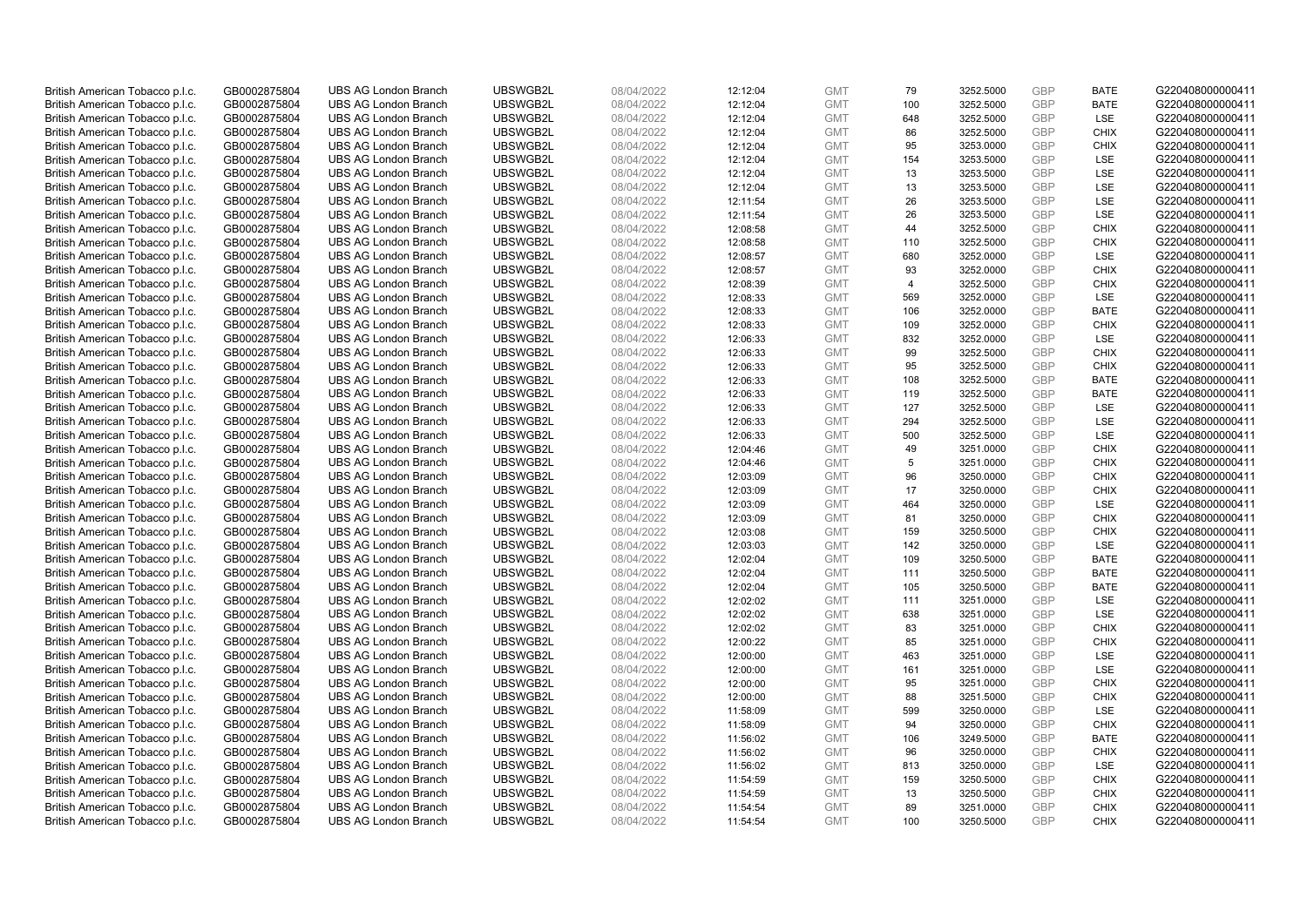| British American Tobacco p.l.c. | GB0002875804 | <b>UBS AG London Branch</b> | UBSWGB2L | 08/04/2022 | 11:54:54 | <b>GMT</b> | 100            | 3250.5000 | <b>GBP</b> | <b>CHIX</b> | G220408000000411 |
|---------------------------------|--------------|-----------------------------|----------|------------|----------|------------|----------------|-----------|------------|-------------|------------------|
| British American Tobacco p.l.c. | GB0002875804 | <b>UBS AG London Branch</b> | UBSWGB2L | 08/04/2022 | 11:54:54 | <b>GMT</b> | 1132           | 3251.0000 | GBP        | LSE         | G220408000000411 |
| British American Tobacco p.l.c. | GB0002875804 | <b>UBS AG London Branch</b> | UBSWGB2L | 08/04/2022 | 11:54:54 | <b>GMT</b> | 110            | 3251.0000 | <b>GBP</b> | <b>BATE</b> | G220408000000411 |
| British American Tobacco p.l.c. | GB0002875804 | <b>UBS AG London Branch</b> | UBSWGB2L | 08/04/2022 | 11:54:54 | <b>GMT</b> | 71             | 3251.0000 | GBP        | <b>BATE</b> | G220408000000411 |
| British American Tobacco p.l.c. | GB0002875804 | <b>UBS AG London Branch</b> | UBSWGB2L | 08/04/2022 | 11:54:54 | <b>GMT</b> | 71             | 3251.0000 | <b>GBP</b> | <b>BATE</b> | G220408000000411 |
| British American Tobacco p.l.c. | GB0002875804 | <b>UBS AG London Branch</b> | UBSWGB2L | 08/04/2022 | 11:54:54 | <b>GMT</b> | 66             | 3250.5000 | GBP        | <b>BATE</b> | G220408000000411 |
| British American Tobacco p.l.c. | GB0002875804 | <b>UBS AG London Branch</b> | UBSWGB2L | 08/04/2022 | 11:54:54 | <b>GMT</b> | 44             | 3250.5000 | <b>GBP</b> | <b>BATE</b> | G220408000000411 |
| British American Tobacco p.l.c. | GB0002875804 | <b>UBS AG London Branch</b> | UBSWGB2L | 08/04/2022 | 11:54:54 | <b>GMT</b> | 47             | 3251.5000 | <b>GBP</b> | <b>CHIX</b> | G220408000000411 |
| British American Tobacco p.l.c. | GB0002875804 | <b>UBS AG London Branch</b> | UBSWGB2L | 08/04/2022 | 11:51:09 | <b>GMT</b> | 67             | 3249.5000 | <b>GBP</b> | <b>CHIX</b> | G220408000000411 |
| British American Tobacco p.l.c. | GB0002875804 | <b>UBS AG London Branch</b> | UBSWGB2L | 08/04/2022 | 11:51:09 | <b>GMT</b> | 194            | 3249.5000 | GBP        | <b>CHIX</b> | G220408000000411 |
| British American Tobacco p.l.c. | GB0002875804 | <b>UBS AG London Branch</b> | UBSWGB2L | 08/04/2022 | 11:48:57 | <b>GMT</b> | $\overline{1}$ | 3249.0000 | GBP        | <b>CHIX</b> | G220408000000411 |
| British American Tobacco p.l.c. | GB0002875804 | <b>UBS AG London Branch</b> | UBSWGB2L | 08/04/2022 | 11:47:48 | <b>GMT</b> | 620            | 3247.5000 | <b>GBP</b> | <b>LSE</b>  | G220408000000411 |
| British American Tobacco p.l.c. | GB0002875804 | <b>UBS AG London Branch</b> | UBSWGB2L | 08/04/2022 | 11:47:48 | <b>GMT</b> | 96             | 3247.5000 | <b>GBP</b> | <b>CHIX</b> | G220408000000411 |
| British American Tobacco p.l.c. | GB0002875804 | <b>UBS AG London Branch</b> | UBSWGB2L | 08/04/2022 | 11:44:24 | <b>GMT</b> | 123            | 3247.5000 | <b>GBP</b> | <b>BATE</b> | G220408000000411 |
| British American Tobacco p.l.c. | GB0002875804 | <b>UBS AG London Branch</b> | UBSWGB2L | 08/04/2022 | 11:44:24 | <b>GMT</b> | 127            | 3247.5000 | GBP        | LSE         | G220408000000411 |
| British American Tobacco p.l.c. | GB0002875804 | <b>UBS AG London Branch</b> | UBSWGB2L | 08/04/2022 | 11:44:24 | <b>GMT</b> | 498            | 3247.5000 | <b>GBP</b> | LSE         | G220408000000411 |
| British American Tobacco p.l.c. | GB0002875804 | <b>UBS AG London Branch</b> | UBSWGB2L | 08/04/2022 | 11:43:04 | <b>GMT</b> | 560            | 3248.5000 | <b>GBP</b> | <b>LSE</b>  | G220408000000411 |
| British American Tobacco p.l.c. | GB0002875804 | <b>UBS AG London Branch</b> | UBSWGB2L | 08/04/2022 | 11:43:04 | <b>GMT</b> | 100            | 3248.5000 | GBP        | <b>BATE</b> | G220408000000411 |
| British American Tobacco p.l.c. | GB0002875804 | <b>UBS AG London Branch</b> | UBSWGB2L | 08/04/2022 | 11:42:29 | <b>GMT</b> | 870            | 3249.0000 | GBP        | <b>LSE</b>  | G220408000000411 |
| British American Tobacco p.l.c. | GB0002875804 | <b>UBS AG London Branch</b> | UBSWGB2L | 08/04/2022 | 11:42:28 | <b>GMT</b> | 214            | 3249.5000 | <b>GBP</b> | <b>BATE</b> | G220408000000411 |
| British American Tobacco p.l.c. | GB0002875804 | <b>UBS AG London Branch</b> | UBSWGB2L | 08/04/2022 | 11:42:27 | <b>GMT</b> | 289            | 3250.5000 | GBP        | <b>CHIX</b> | G220408000000411 |
| British American Tobacco p.l.c. | GB0002875804 | <b>UBS AG London Branch</b> | UBSWGB2L | 08/04/2022 | 11:42:27 | <b>GMT</b> | 590            | 3250.0000 | GBP        | <b>LSE</b>  | G220408000000411 |
| British American Tobacco p.l.c. | GB0002875804 | <b>UBS AG London Branch</b> | UBSWGB2L | 08/04/2022 | 11:42:27 | <b>GMT</b> | 88             | 3250.0000 | GBP        | <b>CHIX</b> | G220408000000411 |
| British American Tobacco p.l.c. | GB0002875804 | <b>UBS AG London Branch</b> | UBSWGB2L | 08/04/2022 | 11:42:27 | <b>GMT</b> | 251            | 3250.0000 | <b>GBP</b> | <b>CHIX</b> | G220408000000411 |
| British American Tobacco p.l.c. | GB0002875804 | <b>UBS AG London Branch</b> | UBSWGB2L | 08/04/2022 | 11:42:27 | <b>GMT</b> | 120            | 3250.0000 | GBP        | <b>BATE</b> | G220408000000411 |
| British American Tobacco p.l.c. | GB0002875804 | <b>UBS AG London Branch</b> | UBSWGB2L | 08/04/2022 | 11:42:27 | <b>GMT</b> | 704            | 3250.5000 | GBP        | LSE         | G220408000000411 |
| British American Tobacco p.l.c. | GB0002875804 | <b>UBS AG London Branch</b> | UBSWGB2L | 08/04/2022 | 11:39:08 | <b>GMT</b> | 161            | 3248.5000 | <b>GBP</b> | LSE         | G220408000000411 |
| British American Tobacco p.l.c. | GB0002875804 | <b>UBS AG London Branch</b> | UBSWGB2L | 08/04/2022 | 11:39:08 | <b>GMT</b> | 50             | 3248.5000 | <b>GBP</b> | LSE         | G220408000000411 |
| British American Tobacco p.l.c. | GB0002875804 | <b>UBS AG London Branch</b> | UBSWGB2L | 08/04/2022 | 11:39:07 | <b>GMT</b> | 154            | 3248.5000 | GBP        | LSE         | G220408000000411 |
| British American Tobacco p.l.c. | GB0002875804 | <b>UBS AG London Branch</b> | UBSWGB2L | 08/04/2022 | 11:39:07 | <b>GMT</b> | 191            | 3248.5000 | GBP        | LSE         | G220408000000411 |
| British American Tobacco p.l.c. | GB0002875804 | <b>UBS AG London Branch</b> | UBSWGB2L | 08/04/2022 | 11:39:07 | <b>GMT</b> | 415            | 3248.5000 | <b>GBP</b> | LSE         | G220408000000411 |
| British American Tobacco p.l.c. | GB0002875804 | <b>UBS AG London Branch</b> | UBSWGB2L | 08/04/2022 | 11:39:07 | <b>GMT</b> | 209            | 3248.5000 | <b>GBP</b> | <b>CHIX</b> | G220408000000411 |
| British American Tobacco p.l.c. | GB0002875804 | <b>UBS AG London Branch</b> | UBSWGB2L | 08/04/2022 | 11:37:55 | <b>GMT</b> | $\overline{4}$ | 3246.5000 | GBP        | LSE         | G220408000000411 |
| British American Tobacco p.l.c. | GB0002875804 | <b>UBS AG London Branch</b> | UBSWGB2L | 08/04/2022 | 11:37:55 | <b>GMT</b> | 130            | 3246.5000 | <b>GBP</b> | <b>LSE</b>  | G220408000000411 |
| British American Tobacco p.l.c. | GB0002875804 | <b>UBS AG London Branch</b> | UBSWGB2L | 08/04/2022 | 11:36:55 | <b>GMT</b> | 95             | 3246.5000 | <b>GBP</b> | <b>CHIX</b> | G220408000000411 |
| British American Tobacco p.l.c. | GB0002875804 | <b>UBS AG London Branch</b> | UBSWGB2L | 08/04/2022 | 11:36:54 | <b>GMT</b> | $\overline{4}$ | 3247.0000 | <b>GBP</b> | <b>CHIX</b> | G220408000000411 |
| British American Tobacco p.l.c. | GB0002875804 | <b>UBS AG London Branch</b> | UBSWGB2L | 08/04/2022 | 11:33:23 | <b>GMT</b> | 95             | 3243.0000 | GBP        | <b>CHIX</b> | G220408000000411 |
| British American Tobacco p.l.c. | GB0002875804 | <b>UBS AG London Branch</b> | UBSWGB2L | 08/04/2022 | 11:33:23 | <b>GMT</b> | 108            | 3243.0000 | <b>GBP</b> | <b>BATE</b> | G220408000000411 |
| British American Tobacco p.l.c. | GB0002875804 | <b>UBS AG London Branch</b> | UBSWGB2L | 08/04/2022 | 11:33:23 | <b>GMT</b> | 526            | 3243.5000 | GBP        | <b>LSE</b>  | G220408000000411 |
| British American Tobacco p.l.c. | GB0002875804 | <b>UBS AG London Branch</b> | UBSWGB2L | 08/04/2022 | 11:33:23 | <b>GMT</b> | 119            | 3243.5000 | <b>GBP</b> | LSE         | G220408000000411 |
| British American Tobacco p.l.c. | GB0002875804 | <b>UBS AG London Branch</b> | UBSWGB2L | 08/04/2022 | 11:33:23 | <b>GMT</b> | 55             | 3243.5000 | <b>GBP</b> | <b>BATE</b> | G220408000000411 |
| British American Tobacco p.l.c. | GB0002875804 | <b>UBS AG London Branch</b> | UBSWGB2L | 08/04/2022 | 11:33:23 | <b>GMT</b> | 67             | 3243.5000 | GBP        | <b>BATE</b> | G220408000000411 |
| British American Tobacco p.l.c. | GB0002875804 | <b>UBS AG London Branch</b> | UBSWGB2L | 08/04/2022 | 11:33:23 | <b>GMT</b> | 101            | 3244.5000 | <b>GBP</b> | <b>CHIX</b> | G220408000000411 |
| British American Tobacco p.l.c. | GB0002875804 | <b>UBS AG London Branch</b> | UBSWGB2L | 08/04/2022 | 11:30:44 | <b>GMT</b> | 23             | 3243.5000 | GBP        | <b>CHIX</b> | G220408000000411 |
| British American Tobacco p.l.c. | GB0002875804 | <b>UBS AG London Branch</b> | UBSWGB2L | 08/04/2022 | 11:30:44 | <b>GMT</b> | 18             | 3243.5000 | <b>GBP</b> | <b>CHIX</b> | G220408000000411 |
| British American Tobacco p.l.c. | GB0002875804 | <b>UBS AG London Branch</b> | UBSWGB2L | 08/04/2022 | 11:30:44 | <b>GMT</b> | 115            | 3243.5000 | GBP        | <b>CHIX</b> | G220408000000411 |
| British American Tobacco p.l.c. | GB0002875804 | <b>UBS AG London Branch</b> | UBSWGB2L | 08/04/2022 | 11:30:44 | <b>GMT</b> | 3              | 3243.5000 | <b>GBP</b> | <b>CHIX</b> | G220408000000411 |
| British American Tobacco p.l.c. | GB0002875804 | <b>UBS AG London Branch</b> | UBSWGB2L | 08/04/2022 | 11:30:44 | <b>GMT</b> | 27             | 3243.5000 | GBP        | <b>CHIX</b> | G220408000000411 |
| British American Tobacco p.l.c. | GB0002875804 | <b>UBS AG London Branch</b> | UBSWGB2L | 08/04/2022 | 11:30:44 | <b>GMT</b> | 27             | 3243.5000 | <b>GBP</b> | <b>CHIX</b> | G220408000000411 |
| British American Tobacco p.l.c. | GB0002875804 | <b>UBS AG London Branch</b> | UBSWGB2L | 08/04/2022 | 11:30:44 | <b>GMT</b> | 129            | 3243.5000 | GBP        | <b>CHIX</b> | G220408000000411 |
| British American Tobacco p.l.c. | GB0002875804 | <b>UBS AG London Branch</b> | UBSWGB2L | 08/04/2022 | 11:30:25 | <b>GMT</b> | 116            | 3243.0000 | <b>GBP</b> | LSE         | G220408000000411 |
| British American Tobacco p.l.c. | GB0002875804 | <b>UBS AG London Branch</b> | UBSWGB2L | 08/04/2022 | 11:30:25 | <b>GMT</b> | 468            | 3243.0000 | <b>GBP</b> | LSE         | G220408000000411 |
| British American Tobacco p.l.c. | GB0002875804 | <b>UBS AG London Branch</b> | UBSWGB2L | 08/04/2022 | 11:29:34 | <b>GMT</b> | 43             | 3243.5000 | GBP        | <b>CHIX</b> | G220408000000411 |
| British American Tobacco p.l.c. | GB0002875804 | <b>UBS AG London Branch</b> | UBSWGB2L | 08/04/2022 | 11:29:34 | <b>GMT</b> | 49             | 3243.5000 | GBP        | <b>CHIX</b> | G220408000000411 |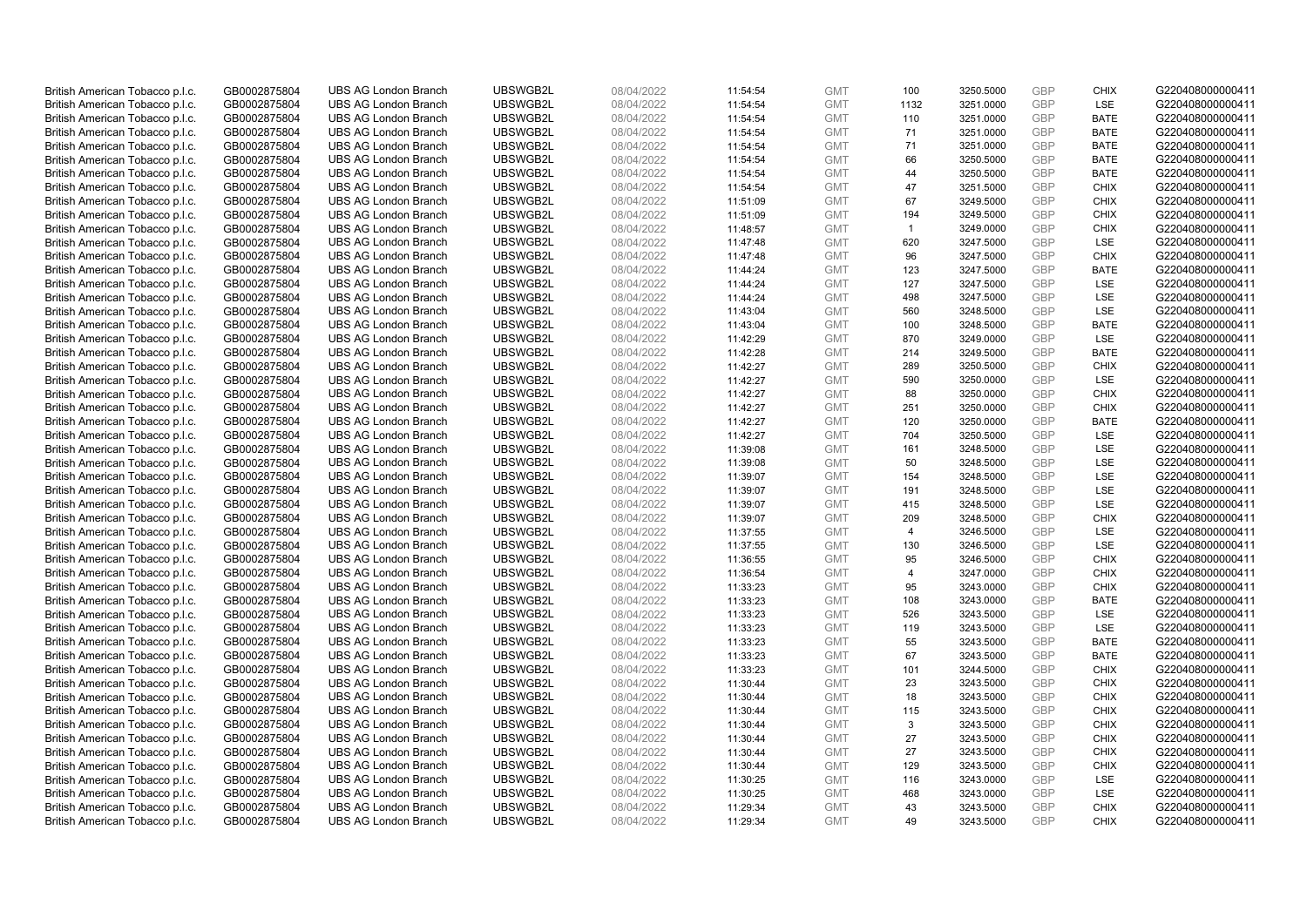| British American Tobacco p.l.c. | GB0002875804 | <b>UBS AG London Branch</b> | UBSWGB2L | 08/04/2022 | 11:29:25 | <b>GMT</b> | 154            | 3243.5000 | <b>GBP</b> | LSE         | G220408000000411 |
|---------------------------------|--------------|-----------------------------|----------|------------|----------|------------|----------------|-----------|------------|-------------|------------------|
| British American Tobacco p.l.c. | GB0002875804 | <b>UBS AG London Branch</b> | UBSWGB2L | 08/04/2022 | 11:29:25 | <b>GMT</b> | 566            | 3243.5000 | <b>GBP</b> | LSE         | G220408000000411 |
| British American Tobacco p.l.c. | GB0002875804 | <b>UBS AG London Branch</b> | UBSWGB2L | 08/04/2022 | 11:28:02 | <b>GMT</b> | 111            | 3242.5000 | GBP        | <b>BATE</b> | G220408000000411 |
| British American Tobacco p.l.c. | GB0002875804 | <b>UBS AG London Branch</b> | UBSWGB2L | 08/04/2022 | 11:25:49 | <b>GMT</b> | 20             | 3242.5000 | GBP        | <b>BATE</b> | G220408000000411 |
| British American Tobacco p.l.c. | GB0002875804 | <b>UBS AG London Branch</b> | UBSWGB2L | 08/04/2022 | 11:25:49 | <b>GMT</b> | 80             | 3242.5000 | GBP        | <b>BATE</b> | G220408000000411 |
| British American Tobacco p.l.c. | GB0002875804 | <b>UBS AG London Branch</b> | UBSWGB2L | 08/04/2022 | 11:25:49 | <b>GMT</b> | 82             | 3243.0000 | <b>GBP</b> | <b>CHIX</b> | G220408000000411 |
| British American Tobacco p.l.c. | GB0002875804 | <b>UBS AG London Branch</b> | UBSWGB2L | 08/04/2022 | 11:25:49 | <b>GMT</b> | 52             | 3243.5000 | GBP        | <b>CHIX</b> | G220408000000411 |
| British American Tobacco p.l.c. | GB0002875804 | <b>UBS AG London Branch</b> | UBSWGB2L | 08/04/2022 | 11:25:49 | <b>GMT</b> | 80             | 3243.5000 | <b>GBP</b> | <b>CHIX</b> | G220408000000411 |
| British American Tobacco p.l.c. | GB0002875804 | <b>UBS AG London Branch</b> | UBSWGB2L | 08/04/2022 | 11:25:49 | <b>GMT</b> | 426            | 3243.5000 | GBP        | LSE         | G220408000000411 |
| British American Tobacco p.l.c. | GB0002875804 | <b>UBS AG London Branch</b> | UBSWGB2L | 08/04/2022 | 11:25:49 | <b>GMT</b> | 141            | 3243.5000 | <b>GBP</b> | LSE         | G220408000000411 |
| British American Tobacco p.l.c. | GB0002875804 | <b>UBS AG London Branch</b> | UBSWGB2L | 08/04/2022 | 11:25:49 | <b>GMT</b> | 676            | 3244.0000 | GBP        | LSE         | G220408000000411 |
| British American Tobacco p.l.c. | GB0002875804 | <b>UBS AG London Branch</b> | UBSWGB2L | 08/04/2022 | 11:24:09 | <b>GMT</b> | $\overline{2}$ | 3241.5000 | <b>GBP</b> | <b>CHIX</b> | G220408000000411 |
| British American Tobacco p.l.c. | GB0002875804 | <b>UBS AG London Branch</b> | UBSWGB2L | 08/04/2022 | 11:23:30 | <b>GMT</b> | 670            | 3242.0000 | GBP        | <b>LSE</b>  | G220408000000411 |
| British American Tobacco p.l.c. | GB0002875804 | <b>UBS AG London Branch</b> | UBSWGB2L | 08/04/2022 | 11:23:30 | <b>GMT</b> | 95             | 3242.0000 | <b>GBP</b> | <b>CHIX</b> | G220408000000411 |
| British American Tobacco p.l.c. | GB0002875804 | <b>UBS AG London Branch</b> | UBSWGB2L | 08/04/2022 | 11:23:03 | <b>GMT</b> | 103            | 3242.0000 | <b>GBP</b> | <b>BATE</b> | G220408000000411 |
| British American Tobacco p.l.c. | GB0002875804 | <b>UBS AG London Branch</b> | UBSWGB2L | 08/04/2022 | 11:23:03 | <b>GMT</b> | 184            | 3242.5000 | GBP        | LSE         | G220408000000411 |
| British American Tobacco p.l.c. | GB0002875804 | <b>UBS AG London Branch</b> | UBSWGB2L | 08/04/2022 | 11:23:03 | <b>GMT</b> | 417            | 3242.5000 | <b>GBP</b> | LSE         | G220408000000411 |
| British American Tobacco p.l.c. | GB0002875804 | <b>UBS AG London Branch</b> | UBSWGB2L | 08/04/2022 | 11:22:49 | <b>GMT</b> | 99             | 3243.0000 | GBP        | <b>CHIX</b> | G220408000000411 |
| British American Tobacco p.l.c. | GB0002875804 | <b>UBS AG London Branch</b> | UBSWGB2L | 08/04/2022 | 11:22:49 | <b>GMT</b> | 48             | 3243.0000 | <b>GBP</b> | <b>LSE</b>  | G220408000000411 |
| British American Tobacco p.l.c. | GB0002875804 | <b>UBS AG London Branch</b> | UBSWGB2L | 08/04/2022 | 11:22:49 | <b>GMT</b> | 81             | 3243.0000 | GBP        | <b>CHIX</b> | G220408000000411 |
| British American Tobacco p.l.c. | GB0002875804 | <b>UBS AG London Branch</b> | UBSWGB2L | 08/04/2022 | 11:22:49 | <b>GMT</b> | 124            | 3243.0000 | <b>GBP</b> | <b>BATE</b> | G220408000000411 |
| British American Tobacco p.l.c. | GB0002875804 | <b>UBS AG London Branch</b> | UBSWGB2L | 08/04/2022 | 11:22:49 | <b>GMT</b> | 231            | 3243.0000 | GBP        | LSE         | G220408000000411 |
| British American Tobacco p.l.c. | GB0002875804 | <b>UBS AG London Branch</b> | UBSWGB2L | 08/04/2022 | 11:22:49 | <b>GMT</b> | 81             | 3243.0000 | <b>GBP</b> | <b>CHIX</b> | G220408000000411 |
| British American Tobacco p.l.c. | GB0002875804 | <b>UBS AG London Branch</b> | UBSWGB2L | 08/04/2022 | 11:22:49 | <b>GMT</b> | 388            | 3243.0000 | GBP        | <b>LSE</b>  | G220408000000411 |
| British American Tobacco p.l.c. | GB0002875804 | <b>UBS AG London Branch</b> | UBSWGB2L | 08/04/2022 | 11:19:00 | <b>GMT</b> | 98             | 3243.0000 | <b>GBP</b> | <b>CHIX</b> | G220408000000411 |
| British American Tobacco p.l.c. | GB0002875804 | <b>UBS AG London Branch</b> | UBSWGB2L | 08/04/2022 | 11:19:00 | <b>GMT</b> | 74             | 3244.0000 | GBP        | <b>BATE</b> | G220408000000411 |
| British American Tobacco p.l.c. | GB0002875804 | <b>UBS AG London Branch</b> | UBSWGB2L | 08/04/2022 | 11:19:00 | <b>GMT</b> | 44             | 3244.0000 | <b>GBP</b> | <b>BATE</b> | G220408000000411 |
| British American Tobacco p.l.c. | GB0002875804 | <b>UBS AG London Branch</b> | UBSWGB2L | 08/04/2022 | 11:19:00 | <b>GMT</b> | 684            | 3244.5000 | <b>GBP</b> | LSE         | G220408000000411 |
| British American Tobacco p.l.c. | GB0002875804 | <b>UBS AG London Branch</b> | UBSWGB2L | 08/04/2022 | 11:19:00 | <b>GMT</b> | 87             | 3244.5000 | GBP        | <b>CHIX</b> | G220408000000411 |
| British American Tobacco p.l.c. | GB0002875804 | <b>UBS AG London Branch</b> | UBSWGB2L | 08/04/2022 | 11:17:42 | <b>GMT</b> | 90             | 3245.5000 | GBP        | <b>CHIX</b> | G220408000000411 |
| British American Tobacco p.l.c. | GB0002875804 | <b>UBS AG London Branch</b> | UBSWGB2L | 08/04/2022 | 11:17:42 | <b>GMT</b> | 26             | 3245.5000 | GBP        | <b>BATE</b> | G220408000000411 |
| British American Tobacco p.l.c. | GB0002875804 | <b>UBS AG London Branch</b> | UBSWGB2L | 08/04/2022 | 11:17:42 | <b>GMT</b> | 86             | 3245.5000 | GBP        | <b>BATE</b> | G220408000000411 |
| British American Tobacco p.l.c. | GB0002875804 | <b>UBS AG London Branch</b> | UBSWGB2L | 08/04/2022 | 11:17:42 | <b>GMT</b> | 656            | 3245.5000 | GBP        | LSE         | G220408000000411 |
| British American Tobacco p.l.c. | GB0002875804 | <b>UBS AG London Branch</b> | UBSWGB2L | 08/04/2022 | 11:17:42 | <b>GMT</b> | 94             | 3245.5000 | GBP        | <b>CHIX</b> | G220408000000411 |
| British American Tobacco p.l.c. | GB0002875804 | <b>UBS AG London Branch</b> | UBSWGB2L | 08/04/2022 | 11:17:42 | <b>GMT</b> | 123            | 3245.5000 | GBP        | <b>CHIX</b> | G220408000000411 |
| British American Tobacco p.l.c. | GB0002875804 | <b>UBS AG London Branch</b> | UBSWGB2L | 08/04/2022 | 11:15:33 | <b>GMT</b> | 587            | 3246.5000 | <b>GBP</b> | LSE         | G220408000000411 |
| British American Tobacco p.l.c. | GB0002875804 | <b>UBS AG London Branch</b> | UBSWGB2L | 08/04/2022 | 11:14:16 | <b>GMT</b> | 118            | 3244.5000 | GBP        | <b>BATE</b> | G220408000000411 |
| British American Tobacco p.l.c. | GB0002875804 | <b>UBS AG London Branch</b> | UBSWGB2L | 08/04/2022 | 11:14:16 | <b>GMT</b> | 87             | 3245.5000 | <b>GBP</b> | <b>CHIX</b> | G220408000000411 |
| British American Tobacco p.l.c. | GB0002875804 | <b>UBS AG London Branch</b> | UBSWGB2L | 08/04/2022 | 11:13:43 | <b>GMT</b> | 564            | 3246.0000 | GBP        | LSE         | G220408000000411 |
| British American Tobacco p.l.c. | GB0002875804 | <b>UBS AG London Branch</b> | UBSWGB2L | 08/04/2022 | 11:13:43 | <b>GMT</b> | 122            | 3246.5000 | GBP        | <b>BATE</b> | G220408000000411 |
| British American Tobacco p.l.c. | GB0002875804 | <b>UBS AG London Branch</b> | UBSWGB2L | 08/04/2022 | 11:12:08 | <b>GMT</b> | 22             | 3247.0000 | <b>GBP</b> | <b>CHIX</b> | G220408000000411 |
| British American Tobacco p.l.c. | GB0002875804 | <b>UBS AG London Branch</b> | UBSWGB2L | 08/04/2022 | 11:12:08 | <b>GMT</b> | 100            | 3247.0000 | GBP        | <b>CHIX</b> | G220408000000411 |
| British American Tobacco p.l.c. | GB0002875804 | <b>UBS AG London Branch</b> | UBSWGB2L | 08/04/2022 | 11:12:08 | <b>GMT</b> | 100            | 3247.0000 | GBP        | <b>CHIX</b> | G220408000000411 |
| British American Tobacco p.l.c. | GB0002875804 | <b>UBS AG London Branch</b> | UBSWGB2L | 08/04/2022 | 11:12:08 | <b>GMT</b> | 135            | 3246.5000 | GBP        | <b>CHIX</b> | G220408000000411 |
| British American Tobacco p.l.c. | GB0002875804 | <b>UBS AG London Branch</b> | UBSWGB2L | 08/04/2022 | 11:12:08 | <b>GMT</b> | 176            | 3247.0000 | GBP        | <b>LSE</b>  | G220408000000411 |
| British American Tobacco p.l.c. | GB0002875804 | <b>UBS AG London Branch</b> | UBSWGB2L | 08/04/2022 | 11:12:08 | <b>GMT</b> | 306            | 3247.0000 | <b>GBP</b> | LSE         | G220408000000411 |
| British American Tobacco p.l.c. | GB0002875804 | <b>UBS AG London Branch</b> | UBSWGB2L | 08/04/2022 | 11:12:08 | <b>GMT</b> | 154            | 3247.0000 | <b>GBP</b> | LSE         | G220408000000411 |
| British American Tobacco p.l.c. | GB0002875804 | <b>UBS AG London Branch</b> | UBSWGB2L | 08/04/2022 | 11:12:08 | <b>GMT</b> | 114            | 3247.0000 | GBP        | <b>BATE</b> | G220408000000411 |
| British American Tobacco p.l.c. | GB0002875804 | <b>UBS AG London Branch</b> | UBSWGB2L | 08/04/2022 | 11:12:08 | <b>GMT</b> | 366            | 3247.0000 | GBP        | LSE         | G220408000000411 |
| British American Tobacco p.l.c. | GB0002875804 | <b>UBS AG London Branch</b> | UBSWGB2L | 08/04/2022 | 11:12:08 | <b>GMT</b> | 250            | 3247.0000 | GBP        | LSE         | G220408000000411 |
| British American Tobacco p.l.c. | GB0002875804 | <b>UBS AG London Branch</b> | UBSWGB2L | 08/04/2022 | 11:12:08 | <b>GMT</b> | 97             | 3247.0000 | GBP        | <b>CHIX</b> | G220408000000411 |
| British American Tobacco p.l.c. | GB0002875804 | <b>UBS AG London Branch</b> | UBSWGB2L | 08/04/2022 | 11:10:19 | <b>GMT</b> | 98             | 3247.5000 | <b>GBP</b> | <b>CHIX</b> | G220408000000411 |
| British American Tobacco p.l.c. | GB0002875804 | <b>UBS AG London Branch</b> | UBSWGB2L | 08/04/2022 | 11:08:43 | <b>GMT</b> | 211            | 3247.5000 | GBP        | LSE         | G220408000000411 |
| British American Tobacco p.l.c. | GB0002875804 | <b>UBS AG London Branch</b> | UBSWGB2L | 08/04/2022 | 11:08:43 | <b>GMT</b> | 453            | 3247.5000 | GBP        | <b>LSE</b>  | G220408000000411 |
|                                 |              |                             |          |            |          |            |                |           |            |             |                  |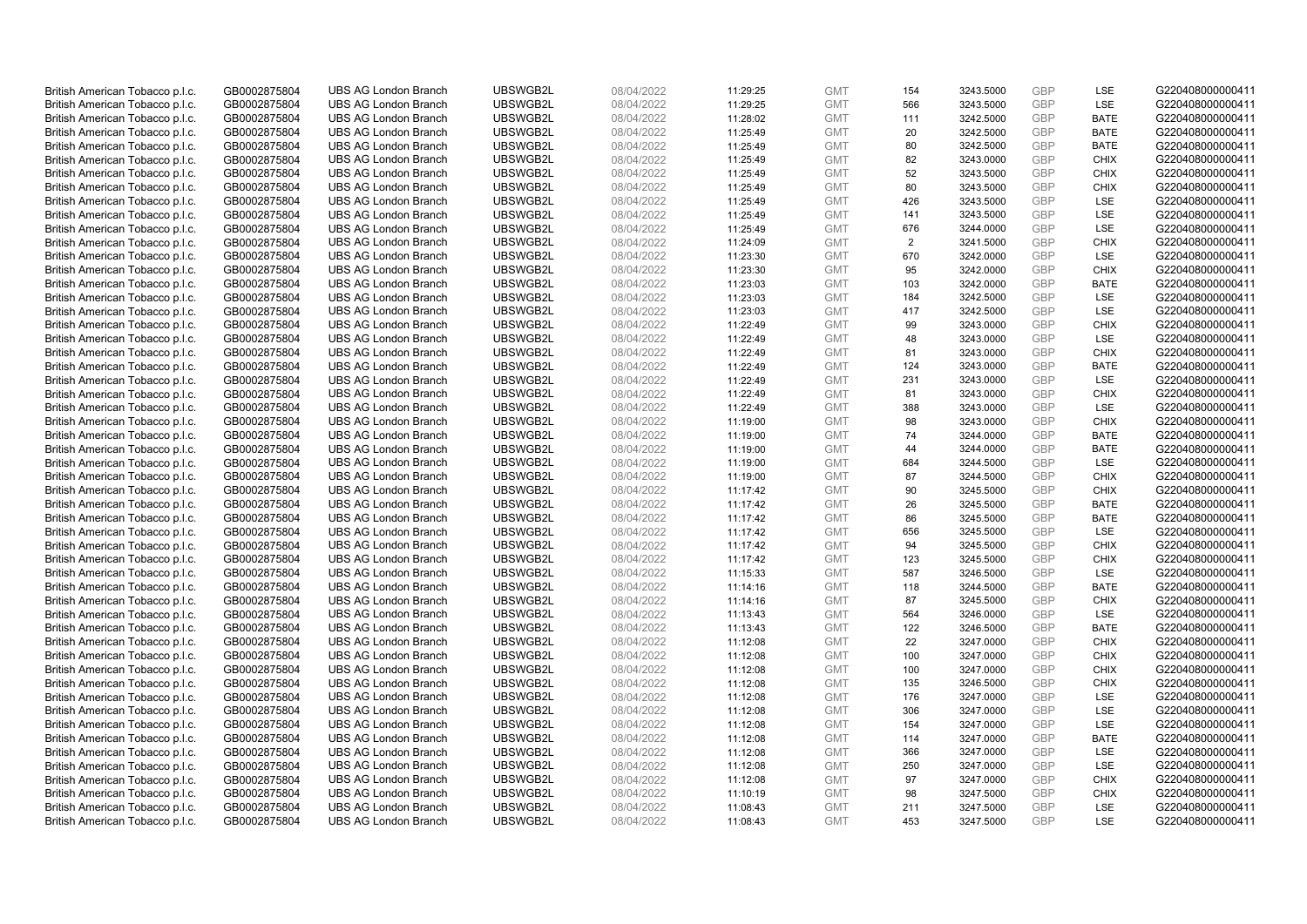| British American Tobacco p.l.c. | GB0002875804                 | <b>UBS AG London Branch</b> | UBSWGB2L             | 08/04/2022               | 11:08:43 | <b>GMT</b>               | 104       | 3247.5000              | <b>GBP</b> | <b>BATE</b>               | G220408000000411 |
|---------------------------------|------------------------------|-----------------------------|----------------------|--------------------------|----------|--------------------------|-----------|------------------------|------------|---------------------------|------------------|
| British American Tobacco p.l.c. | GB0002875804                 | <b>UBS AG London Branch</b> | UBSWGB2L             | 08/04/2022               | 11:08:43 | <b>GMT</b>               | 100       | 3247.5000              | GBP        | <b>CHIX</b>               | G220408000000411 |
| British American Tobacco p.l.c. | GB0002875804                 | <b>UBS AG London Branch</b> | UBSWGB2L             | 08/04/2022               | 11:08:43 | <b>GMT</b>               | 84        | 3247.5000              | <b>GBP</b> | <b>CHIX</b>               | G220408000000411 |
| British American Tobacco p.l.c. | GB0002875804                 | <b>UBS AG London Branch</b> | UBSWGB2L             | 08/04/2022               | 11:06:47 | <b>GMT</b>               | 583       | 3248.5000              | GBP        | LSE                       | G220408000000411 |
| British American Tobacco p.l.c. | GB0002875804                 | <b>UBS AG London Branch</b> | UBSWGB2L             | 08/04/2022               | 11:06:47 | <b>GMT</b>               | 35        | 3248.5000              | <b>GBP</b> | <b>LSE</b>                | G220408000000411 |
| British American Tobacco p.l.c. | GB0002875804                 | <b>UBS AG London Branch</b> | UBSWGB2L             | 08/04/2022               | 11:06:47 | <b>GMT</b>               | 105       | 3248.5000              | GBP        | <b>BATE</b>               | G220408000000411 |
| British American Tobacco p.l.c. | GB0002875804                 | <b>UBS AG London Branch</b> | UBSWGB2L             | 08/04/2022               | 11:06:15 | <b>GMT</b>               | 91        | 3249.5000              | <b>GBP</b> | <b>CHIX</b>               | G220408000000411 |
| British American Tobacco p.l.c. | GB0002875804                 | <b>UBS AG London Branch</b> | UBSWGB2L             | 08/04/2022               | 11:06:15 | <b>GMT</b>               | 110       | 3249.5000              | <b>GBP</b> | <b>BATE</b>               | G220408000000411 |
| British American Tobacco p.l.c. | GB0002875804                 | <b>UBS AG London Branch</b> | UBSWGB2L             | 08/04/2022               | 11:06:15 | <b>GMT</b>               | 114       | 3249.5000              | <b>GBP</b> | <b>BATE</b>               | G220408000000411 |
| British American Tobacco p.l.c. | GB0002875804                 | <b>UBS AG London Branch</b> | UBSWGB2L             | 08/04/2022               | 11:06:15 | <b>GMT</b>               | 632       | 3250.0000              | <b>GBP</b> | <b>LSE</b>                | G220408000000411 |
| British American Tobacco p.l.c. | GB0002875804                 | <b>UBS AG London Branch</b> | UBSWGB2L             | 08/04/2022               | 11:06:15 | <b>GMT</b>               | 100       | 3250.0000              | <b>GBP</b> | <b>CHIX</b>               | G220408000000411 |
| British American Tobacco p.l.c. | GB0002875804                 | <b>UBS AG London Branch</b> | UBSWGB2L             | 08/04/2022               | 11:05:44 | <b>GMT</b>               | 399       | 3250.5000              | <b>GBP</b> | <b>LSE</b>                | G220408000000411 |
| British American Tobacco p.l.c. | GB0002875804                 | <b>UBS AG London Branch</b> | UBSWGB2L             | 08/04/2022               | 11:05:44 | <b>GMT</b>               | 87        | 3250.5000              | <b>GBP</b> | <b>CHIX</b>               | G220408000000411 |
| British American Tobacco p.l.c. | GB0002875804                 | <b>UBS AG London Branch</b> | UBSWGB2L             | 08/04/2022               | 11:05:44 | <b>GMT</b>               | 234       | 3250.5000              | <b>GBP</b> | <b>LSE</b>                | G220408000000411 |
| British American Tobacco p.l.c. | GB0002875804                 | <b>UBS AG London Branch</b> | UBSWGB2L             | 08/04/2022               | 11:03:17 | <b>GMT</b>               | 82        | 3247.5000              | GBP        | <b>CHIX</b>               | G220408000000411 |
| British American Tobacco p.l.c. | GB0002875804                 | <b>UBS AG London Branch</b> | UBSWGB2L             | 08/04/2022               | 11:03:17 | <b>GMT</b>               | 140       | 3248.5000              | <b>GBP</b> | LSE                       | G220408000000411 |
| British American Tobacco p.l.c. | GB0002875804                 | <b>UBS AG London Branch</b> | UBSWGB2L             | 08/04/2022               | 11:03:17 | <b>GMT</b>               | 154       | 3248.5000              | <b>GBP</b> | <b>LSE</b>                | G220408000000411 |
| British American Tobacco p.l.c. | GB0002875804                 | <b>UBS AG London Branch</b> | UBSWGB2L             | 08/04/2022               | 11:03:17 | <b>GMT</b>               | 118       | 3248.5000              | GBP        | LSE                       | G220408000000411 |
| British American Tobacco p.l.c. | GB0002875804                 | <b>UBS AG London Branch</b> | UBSWGB2L             | 08/04/2022               | 11:03:17 | <b>GMT</b>               | 250       | 3248.5000              | <b>GBP</b> | <b>LSE</b>                | G220408000000411 |
| British American Tobacco p.l.c. | GB0002875804                 | <b>UBS AG London Branch</b> | UBSWGB2L             | 08/04/2022               | 11:03:17 | <b>GMT</b>               | 295       | 3248.5000              | <b>GBP</b> | LSE                       | G220408000000411 |
| British American Tobacco p.l.c. | GB0002875804                 | <b>UBS AG London Branch</b> | UBSWGB2L             | 08/04/2022               | 11:03:17 | <b>GMT</b>               | 83        | 3248.5000              | GBP        | <b>CHIX</b>               | G220408000000411 |
| British American Tobacco p.l.c. | GB0002875804                 | <b>UBS AG London Branch</b> | UBSWGB2L             | 08/04/2022               | 11:03:17 | <b>GMT</b>               | 267       | 3248.5000              | GBP        | <b>LSE</b>                | G220408000000411 |
| British American Tobacco p.l.c. | GB0002875804                 | <b>UBS AG London Branch</b> | UBSWGB2L             | 08/04/2022               | 11:03:17 | <b>GMT</b>               | 646       | 3248.5000              | <b>GBP</b> | LSE                       | G220408000000411 |
| British American Tobacco p.l.c. | GB0002875804                 | <b>UBS AG London Branch</b> | UBSWGB2L             | 08/04/2022               | 11:03:17 | <b>GMT</b>               | 30        | 3248.0000              | GBP        | <b>BATE</b>               | G220408000000411 |
| British American Tobacco p.l.c. | GB0002875804                 | <b>UBS AG London Branch</b> | UBSWGB2L             | 08/04/2022               | 11:03:17 | <b>GMT</b>               | 11        | 3248.0000              | GBP        | <b>BATE</b>               | G220408000000411 |
| British American Tobacco p.l.c. | GB0002875804                 | <b>UBS AG London Branch</b> | UBSWGB2L             | 08/04/2022               | 11:03:17 | <b>GMT</b>               | 74        | 3248.0000              | GBP        | <b>BATE</b>               | G220408000000411 |
| British American Tobacco p.l.c. | GB0002875804                 | <b>UBS AG London Branch</b> | UBSWGB2L             | 08/04/2022               | 11:03:17 | <b>GMT</b>               | 97        | 3248.5000              | <b>GBP</b> | <b>CHIX</b>               | G220408000000411 |
| British American Tobacco p.l.c. | GB0002875804                 | <b>UBS AG London Branch</b> | UBSWGB2L             | 08/04/2022               | 11:00:03 | <b>GMT</b>               | 118       | 3248.5000              | <b>GBP</b> | LSE                       | G220408000000411 |
| British American Tobacco p.l.c. | GB0002875804                 | <b>UBS AG London Branch</b> | UBSWGB2L             | 08/04/2022               | 11:00:03 | <b>GMT</b>               | 6         | 3248.5000              | GBP        | LSE                       | G220408000000411 |
| British American Tobacco p.l.c. | GB0002875804                 | <b>UBS AG London Branch</b> | UBSWGB2L             | 08/04/2022               | 11:00:03 | <b>GMT</b>               | 91        | 3249.0000              | GBP        | <b>CHIX</b>               | G220408000000411 |
| British American Tobacco p.l.c. | GB0002875804                 | <b>UBS AG London Branch</b> | UBSWGB2L             | 08/04/2022               | 11:00:03 | <b>GMT</b>               | 20        | 3249.0000              | <b>GBP</b> | <b>CHIX</b>               | G220408000000411 |
| British American Tobacco p.l.c. | GB0002875804                 | <b>UBS AG London Branch</b> | UBSWGB2L             | 08/04/2022               | 11:00:03 | <b>GMT</b>               | 88        | 3249.0000              | <b>GBP</b> | <b>CHIX</b>               | G220408000000411 |
| British American Tobacco p.l.c. | GB0002875804                 | <b>UBS AG London Branch</b> | UBSWGB2L             | 08/04/2022               | 11:00:03 | <b>GMT</b>               | 90        | 3249.5000              | GBP        | <b>CHIX</b>               | G220408000000411 |
| British American Tobacco p.l.c. | GB0002875804                 | <b>UBS AG London Branch</b> | UBSWGB2L             | 08/04/2022               | 11:00:03 | <b>GMT</b>               | 572       | 3249.5000              | <b>GBP</b> | LSE                       | G220408000000411 |
| British American Tobacco p.l.c. | GB0002875804                 | <b>UBS AG London Branch</b> | UBSWGB2L             | 08/04/2022               | 11:00:03 | <b>GMT</b>               | 85        | 3249.5000              | <b>GBP</b> | <b>CHIX</b>               | G220408000000411 |
| British American Tobacco p.l.c. | GB0002875804                 | <b>UBS AG London Branch</b> | UBSWGB2L             | 08/04/2022               | 10:58:20 | <b>GMT</b>               | 649       | 3249.5000              | <b>GBP</b> | <b>LSE</b>                | G220408000000411 |
| British American Tobacco p.l.c. | GB0002875804                 | <b>UBS AG London Branch</b> | UBSWGB2L             | 08/04/2022               | 10:58:20 | <b>GMT</b>               | 120       | 3249.5000              | GBP        | <b>BATE</b>               | G220408000000411 |
| British American Tobacco p.l.c. | GB0002875804                 | <b>UBS AG London Branch</b> | UBSWGB2L             | 08/04/2022               | 10:57:22 | <b>GMT</b>               | 96        | 3250.0000              | <b>GBP</b> | <b>CHIX</b>               | G220408000000411 |
| British American Tobacco p.l.c. | GB0002875804                 | <b>UBS AG London Branch</b> | UBSWGB2L             | 08/04/2022               | 10:54:55 | <b>GMT</b>               | 68        | 3248.5000              | GBP        | <b>CHIX</b>               | G220408000000411 |
| British American Tobacco p.l.c. | GB0002875804                 | <b>UBS AG London Branch</b> | UBSWGB2L             | 08/04/2022               | 10:54:55 | <b>GMT</b>               | 12        | 3248.5000              | <b>GBP</b> | <b>CHIX</b>               | G220408000000411 |
| British American Tobacco p.l.c. | GB0002875804                 | <b>UBS AG London Branch</b> | UBSWGB2L             | 08/04/2022               | 10:54:55 | <b>GMT</b>               | 682       | 3249.0000              | <b>GBP</b> | <b>LSE</b>                | G220408000000411 |
| British American Tobacco p.l.c. | GB0002875804                 | <b>UBS AG London Branch</b> | UBSWGB2L             | 08/04/2022               | 10:54:52 | <b>GMT</b>               | 32        | 3249.0000              | GBP        | <b>BATE</b>               | G220408000000411 |
| British American Tobacco p.l.c. | GB0002875804                 | <b>UBS AG London Branch</b> | UBSWGB2L             | 08/04/2022               | 10:54:52 | <b>GMT</b>               | 87        | 3249.0000              | <b>GBP</b> | <b>BATE</b>               | G220408000000411 |
| British American Tobacco p.l.c. | GB0002875804                 | <b>UBS AG London Branch</b> | UBSWGB2L             | 08/04/2022               | 10:54:52 | <b>GMT</b>               | 134       | 3249.5000              | GBP        | <b>CHIX</b>               | G220408000000411 |
| British American Tobacco p.l.c. | GB0002875804                 | <b>UBS AG London Branch</b> | UBSWGB2L             | 08/04/2022               | 10:54:52 | <b>GMT</b>               | 600       | 3250.0000              | <b>GBP</b> | <b>LSE</b>                | G220408000000411 |
| British American Tobacco p.l.c. | GB0002875804                 | <b>UBS AG London Branch</b> | UBSWGB2L             | 08/04/2022               | 10:54:52 | <b>GMT</b>               | 124       | 3250.5000              | <b>GBP</b> | <b>BATE</b>               | G220408000000411 |
| British American Tobacco p.l.c. | GB0002875804                 | <b>UBS AG London Branch</b> | UBSWGB2L             | 08/04/2022               | 10:54:52 | <b>GMT</b>               | 89        | 3250.5000              | <b>GBP</b> | <b>CHIX</b>               | G220408000000411 |
| British American Tobacco p.l.c. | GB0002875804                 | <b>UBS AG London Branch</b> | UBSWGB2L             | 08/04/2022               | 10:53:53 | <b>GMT</b>               | 117       | 3250.5000              | <b>GBP</b> | LSE                       | G220408000000411 |
| British American Tobacco p.l.c. | GB0002875804                 | <b>UBS AG London Branch</b> | UBSWGB2L             | 08/04/2022               | 10:53:53 | <b>GMT</b>               | 502       | 3250.5000              | <b>GBP</b> | LSE                       | G220408000000411 |
| British American Tobacco p.l.c. | GB0002875804                 | <b>UBS AG London Branch</b> | UBSWGB2L             | 08/04/2022               | 10:53:44 | <b>GMT</b>               | 161       | 3251.0000              | GBP        | <b>CHIX</b>               | G220408000000411 |
| British American Tobacco p.l.c. | GB0002875804                 | <b>UBS AG London Branch</b> | UBSWGB2L             | 08/04/2022               | 10:50:18 | <b>GMT</b>               | 103       | 3249.0000              | <b>GBP</b> | <b>CHIX</b>               | G220408000000411 |
| British American Tobacco p.l.c. | GB0002875804                 | <b>UBS AG London Branch</b> | UBSWGB2L             | 08/04/2022               | 10:50:17 | <b>GMT</b>               | 100       | 3249.5000              | GBP        | <b>BATE</b>               | G220408000000411 |
| British American Tobacco p.l.c. | GB0002875804<br>GB0002875804 | <b>UBS AG London Branch</b> | UBSWGB2L<br>UBSWGB2L | 08/04/2022<br>08/04/2022 | 10:50:17 | <b>GMT</b><br><b>GMT</b> | 17<br>154 | 3249.5000<br>3249.5000 | GBP<br>GBP | <b>BATE</b><br><b>LSE</b> | G220408000000411 |
| British American Tobacco p.l.c. |                              | <b>UBS AG London Branch</b> |                      |                          | 10:50:17 |                          |           |                        |            |                           | G220408000000411 |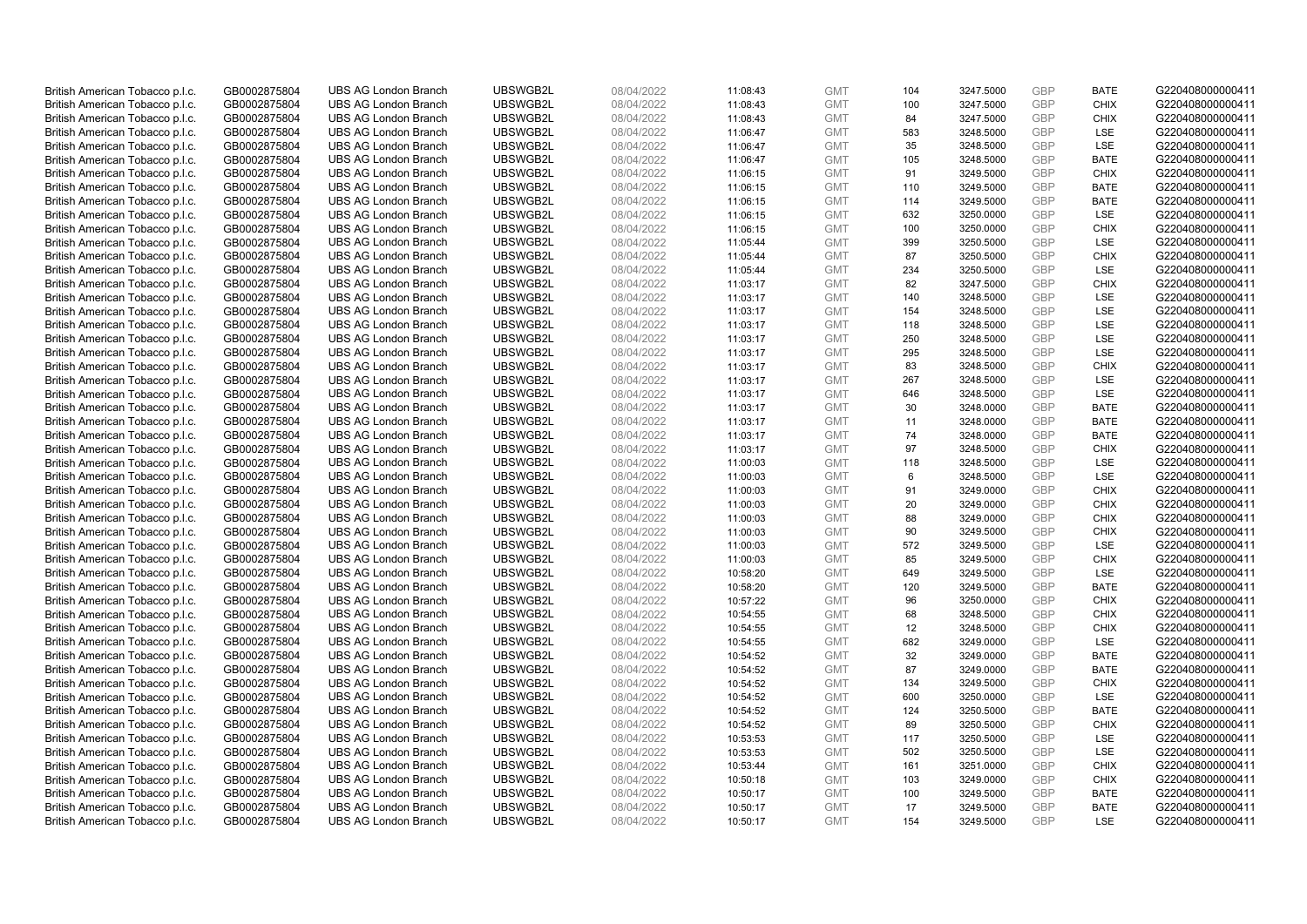| British American Tobacco p.l.c. | GB0002875804 | <b>UBS AG London Branch</b> | UBSWGB2L | 08/04/2022 | 10:50:17 | <b>GMT</b> | 260 | 3249.5000 | <b>GBP</b> | <b>LSE</b>  | G220408000000411 |
|---------------------------------|--------------|-----------------------------|----------|------------|----------|------------|-----|-----------|------------|-------------|------------------|
| British American Tobacco p.l.c. | GB0002875804 | <b>UBS AG London Branch</b> | UBSWGB2L | 08/04/2022 | 10:50:17 | <b>GMT</b> | 92  | 3249.5000 | GBP        | <b>BATE</b> | G220408000000411 |
| British American Tobacco p.l.c. | GB0002875804 | <b>UBS AG London Branch</b> | UBSWGB2L | 08/04/2022 | 10:50:17 | <b>GMT</b> | 703 | 3249.5000 | <b>GBP</b> | LSE         | G220408000000411 |
| British American Tobacco p.l.c. | GB0002875804 | <b>UBS AG London Branch</b> | UBSWGB2L | 08/04/2022 | 10:49:57 | <b>GMT</b> | 30  | 3250.0000 | GBP        | <b>CHIX</b> | G220408000000411 |
| British American Tobacco p.l.c. | GB0002875804 | <b>UBS AG London Branch</b> | UBSWGB2L | 08/04/2022 | 10:49:57 | <b>GMT</b> | 20  | 3250.0000 | <b>GBP</b> | <b>CHIX</b> | G220408000000411 |
| British American Tobacco p.l.c. | GB0002875804 | <b>UBS AG London Branch</b> | UBSWGB2L | 08/04/2022 | 10:49:57 | <b>GMT</b> | 74  | 3250.0000 | <b>GBP</b> | <b>CHIX</b> | G220408000000411 |
| British American Tobacco p.l.c. | GB0002875804 | <b>UBS AG London Branch</b> | UBSWGB2L | 08/04/2022 | 10:49:57 | <b>GMT</b> | 92  | 3250.0000 | <b>GBP</b> | <b>CHIX</b> | G220408000000411 |
| British American Tobacco p.l.c. | GB0002875804 | <b>UBS AG London Branch</b> | UBSWGB2L | 08/04/2022 | 10:49:57 | <b>GMT</b> | 683 | 3250.0000 | GBP        | LSE         | G220408000000411 |
| British American Tobacco p.l.c. | GB0002875804 | <b>UBS AG London Branch</b> | UBSWGB2L | 08/04/2022 | 10:47:39 | <b>GMT</b> | 51  | 3249.0000 | <b>GBP</b> | <b>BATE</b> | G220408000000411 |
| British American Tobacco p.l.c. | GB0002875804 | <b>UBS AG London Branch</b> | UBSWGB2L | 08/04/2022 | 10:47:39 | <b>GMT</b> | 25  | 3249.0000 | GBP        | <b>CHIX</b> | G220408000000411 |
| British American Tobacco p.l.c. | GB0002875804 | <b>UBS AG London Branch</b> | UBSWGB2L | 08/04/2022 | 10:47:37 | <b>GMT</b> | 62  | 3249.5000 | <b>GBP</b> | <b>CHIX</b> | G220408000000411 |
| British American Tobacco p.l.c. | GB0002875804 | <b>UBS AG London Branch</b> | UBSWGB2L | 08/04/2022 | 10:47:37 | <b>GMT</b> | 82  | 3249.5000 | <b>GBP</b> | <b>CHIX</b> | G220408000000411 |
| British American Tobacco p.l.c. | GB0002875804 | <b>UBS AG London Branch</b> | UBSWGB2L | 08/04/2022 | 10:44:20 | <b>GMT</b> | 379 | 3248.5000 | <b>GBP</b> | LSE         | G220408000000411 |
| British American Tobacco p.l.c. | GB0002875804 | <b>UBS AG London Branch</b> | UBSWGB2L | 08/04/2022 | 10:44:20 | <b>GMT</b> | 252 | 3248.5000 | <b>GBP</b> | <b>LSE</b>  | G220408000000411 |
| British American Tobacco p.l.c. | GB0002875804 | <b>UBS AG London Branch</b> | UBSWGB2L | 08/04/2022 | 10:44:20 | <b>GMT</b> | 31  | 3248.5000 | GBP        | LSE         | G220408000000411 |
| British American Tobacco p.l.c. | GB0002875804 | <b>UBS AG London Branch</b> | UBSWGB2L | 08/04/2022 | 10:44:20 | <b>GMT</b> | 73  | 3248.5000 | <b>GBP</b> | <b>BATE</b> | G220408000000411 |
| British American Tobacco p.l.c. | GB0002875804 | <b>UBS AG London Branch</b> | UBSWGB2L | 08/04/2022 | 10:44:20 | <b>GMT</b> | 43  | 3248.5000 | GBP        | <b>BATE</b> | G220408000000411 |
| British American Tobacco p.l.c. | GB0002875804 | <b>UBS AG London Branch</b> | UBSWGB2L | 08/04/2022 | 10:44:20 | <b>GMT</b> | 61  | 3249.0000 | GBP        | <b>CHIX</b> | G220408000000411 |
| British American Tobacco p.l.c. | GB0002875804 | <b>UBS AG London Branch</b> | UBSWGB2L | 08/04/2022 | 10:44:20 | <b>GMT</b> | 73  | 3249.0000 | GBP        | <b>CHIX</b> | G220408000000411 |
| British American Tobacco p.l.c. | GB0002875804 | <b>UBS AG London Branch</b> | UBSWGB2L | 08/04/2022 | 10:44:20 | <b>GMT</b> | 13  | 3249.5000 | <b>GBP</b> | <b>BATE</b> | G220408000000411 |
| British American Tobacco p.l.c. | GB0002875804 | <b>UBS AG London Branch</b> | UBSWGB2L | 08/04/2022 | 10:44:20 | <b>GMT</b> | 49  | 3249.5000 | GBP        | <b>CHIX</b> | G220408000000411 |
| British American Tobacco p.l.c. | GB0002875804 | <b>UBS AG London Branch</b> | UBSWGB2L | 08/04/2022 | 10:44:20 | <b>GMT</b> | 32  | 3249.5000 | GBP        | <b>CHIX</b> | G220408000000411 |
| British American Tobacco p.l.c. | GB0002875804 | <b>UBS AG London Branch</b> | UBSWGB2L | 08/04/2022 | 10:44:20 | <b>GMT</b> | 14  | 3249.5000 | GBP        | <b>BATE</b> | G220408000000411 |
| British American Tobacco p.l.c. | GB0002875804 | <b>UBS AG London Branch</b> | UBSWGB2L | 08/04/2022 | 10:44:20 | <b>GMT</b> | 109 | 3249.5000 | <b>GBP</b> | <b>BATE</b> | G220408000000411 |
| British American Tobacco p.l.c. | GB0002875804 | <b>UBS AG London Branch</b> | UBSWGB2L | 08/04/2022 | 10:44:20 | <b>GMT</b> | 6   | 3249.5000 | GBP        | <b>BATE</b> | G220408000000411 |
| British American Tobacco p.l.c. | GB0002875804 | <b>UBS AG London Branch</b> | UBSWGB2L | 08/04/2022 | 10:44:20 | <b>GMT</b> | 589 | 3249.5000 | GBP        | LSE         | G220408000000411 |
| British American Tobacco p.l.c. | GB0002875804 | <b>UBS AG London Branch</b> | UBSWGB2L | 08/04/2022 | 10:44:20 | <b>GMT</b> | 45  | 3249.5000 | <b>GBP</b> | <b>BATE</b> | G220408000000411 |
| British American Tobacco p.l.c. | GB0002875804 | <b>UBS AG London Branch</b> | UBSWGB2L | 08/04/2022 | 10:44:20 | <b>GMT</b> | 52  | 3249.5000 | GBP        | <b>CHIX</b> | G220408000000411 |
| British American Tobacco p.l.c. | GB0002875804 | <b>UBS AG London Branch</b> | UBSWGB2L | 08/04/2022 | 10:44:20 | <b>GMT</b> | 55  | 3249.5000 | GBP        | <b>BATE</b> | G220408000000411 |
| British American Tobacco p.l.c. | GB0002875804 | <b>UBS AG London Branch</b> | UBSWGB2L | 08/04/2022 | 10:44:20 | <b>GMT</b> | 29  | 3249.5000 | GBP        | <b>CHIX</b> | G220408000000411 |
| British American Tobacco p.l.c. | GB0002875804 | <b>UBS AG London Branch</b> | UBSWGB2L | 08/04/2022 | 10:40:34 | <b>GMT</b> | 93  | 3250.0000 | <b>GBP</b> | <b>CHIX</b> | G220408000000411 |
| British American Tobacco p.l.c. | GB0002875804 | <b>UBS AG London Branch</b> | UBSWGB2L | 08/04/2022 | 10:40:34 | <b>GMT</b> | 52  | 3250.0000 | <b>GBP</b> | <b>CHIX</b> | G220408000000411 |
| British American Tobacco p.l.c. | GB0002875804 | <b>UBS AG London Branch</b> | UBSWGB2L | 08/04/2022 | 10:40:34 | <b>GMT</b> | 45  | 3250.0000 | GBP        | <b>CHIX</b> | G220408000000411 |
| British American Tobacco p.l.c. | GB0002875804 | <b>UBS AG London Branch</b> | UBSWGB2L | 08/04/2022 | 10:40:34 | <b>GMT</b> | 82  | 3250.0000 | <b>GBP</b> | <b>LSE</b>  | G220408000000411 |
| British American Tobacco p.l.c. | GB0002875804 | <b>UBS AG London Branch</b> | UBSWGB2L | 08/04/2022 | 10:40:01 | <b>GMT</b> | 135 | 3250.0000 | <b>GBP</b> | LSE         | G220408000000411 |
| British American Tobacco p.l.c. | GB0002875804 | <b>UBS AG London Branch</b> | UBSWGB2L | 08/04/2022 | 10:40:01 | <b>GMT</b> | 262 | 3250.0000 | <b>GBP</b> | <b>LSE</b>  | G220408000000411 |
| British American Tobacco p.l.c. | GB0002875804 | <b>UBS AG London Branch</b> | UBSWGB2L | 08/04/2022 | 10:40:01 | <b>GMT</b> | 103 | 3250.0000 | GBP        | LSE         | G220408000000411 |
| British American Tobacco p.l.c. | GB0002875804 | <b>UBS AG London Branch</b> | UBSWGB2L | 08/04/2022 | 10:40:01 | <b>GMT</b> | 680 | 3250.5000 | <b>GBP</b> | LSE         | G220408000000411 |
| British American Tobacco p.l.c. | GB0002875804 | <b>UBS AG London Branch</b> | UBSWGB2L | 08/04/2022 | 10:40:01 | <b>GMT</b> | 39  | 3250.5000 | GBP        | <b>BATE</b> | G220408000000411 |
| British American Tobacco p.l.c. | GB0002875804 | <b>UBS AG London Branch</b> | UBSWGB2L | 08/04/2022 | 10:40:01 | <b>GMT</b> | 66  | 3250.5000 | <b>GBP</b> | <b>BATE</b> | G220408000000411 |
| British American Tobacco p.l.c. | GB0002875804 | <b>UBS AG London Branch</b> | UBSWGB2L | 08/04/2022 | 10:40:01 | <b>GMT</b> | 80  | 3250.5000 | <b>GBP</b> | <b>CHIX</b> | G220408000000411 |
| British American Tobacco p.l.c. | GB0002875804 | <b>UBS AG London Branch</b> | UBSWGB2L | 08/04/2022 | 10:40:01 | <b>GMT</b> | 77  | 3250.5000 | GBP        | <b>BATE</b> | G220408000000411 |
| British American Tobacco p.l.c. | GB0002875804 | <b>UBS AG London Branch</b> | UBSWGB2L | 08/04/2022 | 10:40:01 | <b>GMT</b> | 19  | 3250.5000 | <b>GBP</b> | <b>BATE</b> | G220408000000411 |
| British American Tobacco p.l.c. | GB0002875804 | <b>UBS AG London Branch</b> | UBSWGB2L | 08/04/2022 | 10:40:01 | <b>GMT</b> | 32  | 3250.5000 | GBP        | <b>BATE</b> | G220408000000411 |
| British American Tobacco p.l.c. | GB0002875804 | <b>UBS AG London Branch</b> | UBSWGB2L | 08/04/2022 | 10:40:01 | <b>GMT</b> | 15  | 3250.5000 | <b>GBP</b> | <b>BATE</b> | G220408000000411 |
| British American Tobacco p.l.c. | GB0002875804 | <b>UBS AG London Branch</b> | UBSWGB2L | 08/04/2022 | 10:37:39 | <b>GMT</b> | 127 | 3251.0000 | GBP        | <b>BATE</b> | G220408000000411 |
| British American Tobacco p.l.c. | GB0002875804 | <b>UBS AG London Branch</b> | UBSWGB2L | 08/04/2022 | 10:37:39 | <b>GMT</b> | 12  | 3252.0000 | <b>GBP</b> | <b>CHIX</b> | G220408000000411 |
| British American Tobacco p.l.c. | GB0002875804 | <b>UBS AG London Branch</b> | UBSWGB2L | 08/04/2022 | 10:37:39 | <b>GMT</b> | 80  | 3252.0000 | <b>GBP</b> | <b>CHIX</b> | G220408000000411 |
| British American Tobacco p.l.c. | GB0002875804 | <b>UBS AG London Branch</b> | UBSWGB2L | 08/04/2022 | 10:37:39 | <b>GMT</b> | 248 | 3252.5000 | <b>GBP</b> | LSE         | G220408000000411 |
| British American Tobacco p.l.c. | GB0002875804 | <b>UBS AG London Branch</b> | UBSWGB2L | 08/04/2022 | 10:37:39 | <b>GMT</b> | 154 | 3252.5000 | GBP        | LSE         | G220408000000411 |
| British American Tobacco p.l.c. | GB0002875804 | <b>UBS AG London Branch</b> | UBSWGB2L | 08/04/2022 | 10:37:39 | <b>GMT</b> | 250 | 3252.5000 | GBP        | LSE         | G220408000000411 |
| British American Tobacco p.l.c. | GB0002875804 | <b>UBS AG London Branch</b> | UBSWGB2L | 08/04/2022 | 10:37:39 | <b>GMT</b> | 118 | 3252.5000 | <b>GBP</b> | LSE         | G220408000000411 |
| British American Tobacco p.l.c. | GB0002875804 | <b>UBS AG London Branch</b> | UBSWGB2L | 08/04/2022 | 10:37:39 | <b>GMT</b> | 154 | 3252.5000 | GBP        | LSE         | G220408000000411 |
| British American Tobacco p.l.c. | GB0002875804 | <b>UBS AG London Branch</b> | UBSWGB2L | 08/04/2022 | 10:37:39 | <b>GMT</b> | 134 | 3252.5000 | GBP        | <b>LSE</b>  | G220408000000411 |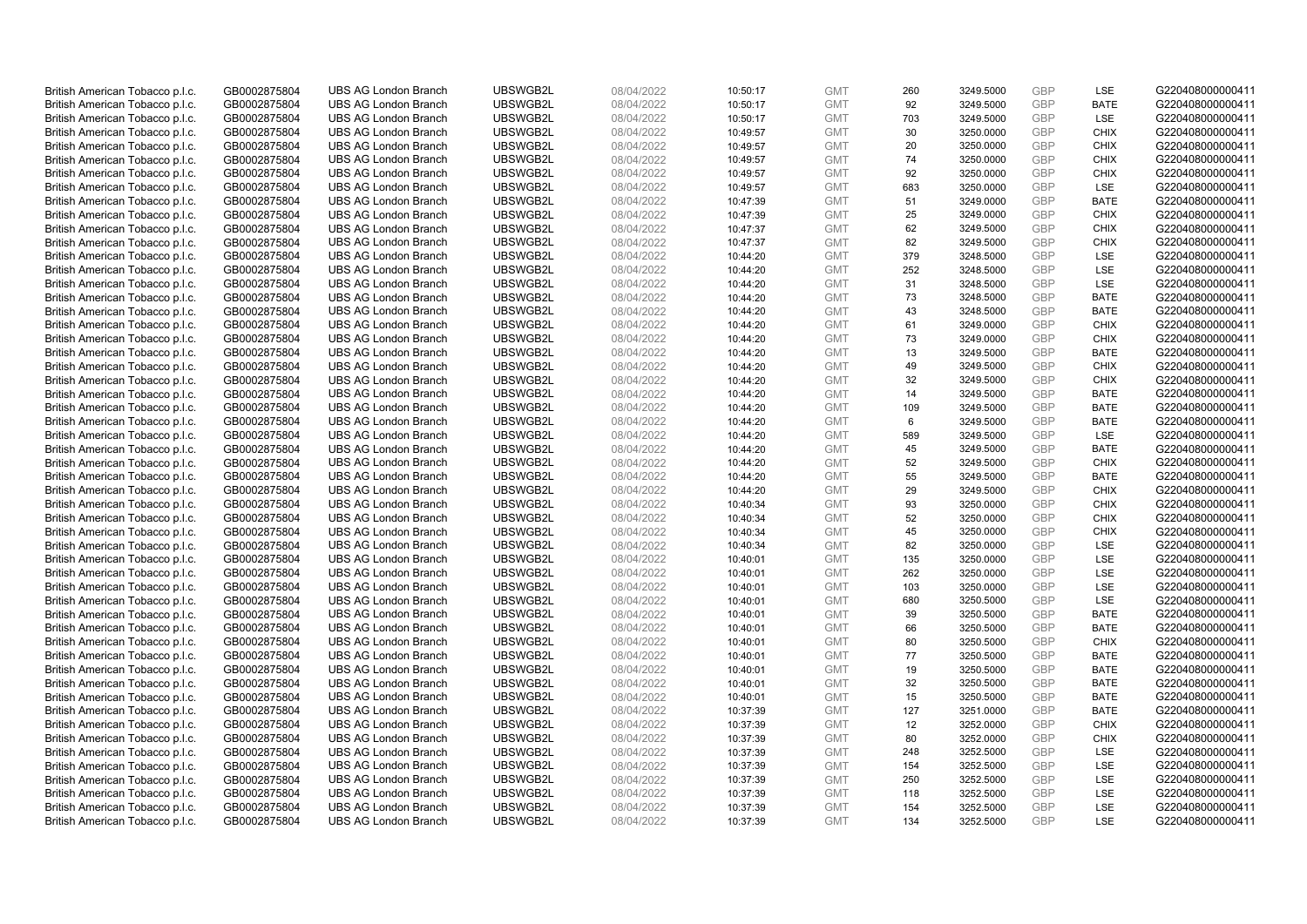| British American Tobacco p.l.c. | GB0002875804 | <b>UBS AG London Branch</b>                                | UBSWGB2L             | 08/04/2022 | 10:37:39 | <b>GMT</b>               | 26              | 3252.5000              | <b>GBP</b> | LSE         | G220408000000411                     |
|---------------------------------|--------------|------------------------------------------------------------|----------------------|------------|----------|--------------------------|-----------------|------------------------|------------|-------------|--------------------------------------|
| British American Tobacco p.l.c. | GB0002875804 | <b>UBS AG London Branch</b>                                | UBSWGB2L             | 08/04/2022 | 10:37:39 | <b>GMT</b>               | 250             | 3252.5000              | GBP        | LSE         | G220408000000411                     |
| British American Tobacco p.l.c. | GB0002875804 | <b>UBS AG London Branch</b>                                | UBSWGB2L             | 08/04/2022 | 10:37:39 | <b>GMT</b>               | 1070            | 3252.5000              | GBP        | LSE         | G220408000000411                     |
| British American Tobacco p.l.c. | GB0002875804 | <b>UBS AG London Branch</b>                                | UBSWGB2L             | 08/04/2022 | 10:37:04 | <b>GMT</b>               | 57              | 3250.5000              | GBP        | LSE         | G220408000000411                     |
| British American Tobacco p.l.c. | GB0002875804 | <b>UBS AG London Branch</b>                                | UBSWGB2L             | 08/04/2022 | 10:37:04 | <b>GMT</b>               | 9               | 3250.5000              | <b>GBP</b> | LSE         | G220408000000411                     |
| British American Tobacco p.l.c. | GB0002875804 | <b>UBS AG London Branch</b>                                | UBSWGB2L             | 08/04/2022 | 10:37:04 | <b>GMT</b>               | 201             | 3250.5000              | <b>GBP</b> | LSE         | G220408000000411                     |
| British American Tobacco p.l.c. | GB0002875804 | <b>UBS AG London Branch</b>                                | UBSWGB2L             | 08/04/2022 | 10:37:04 | <b>GMT</b>               | 110             | 3250.5000              | GBP        | LSE         | G220408000000411                     |
| British American Tobacco p.l.c. | GB0002875804 | <b>UBS AG London Branch</b>                                | UBSWGB2L             | 08/04/2022 | 10:36:54 | <b>GMT</b>               | 3               | 3250.5000              | <b>GBP</b> | <b>CHIX</b> | G220408000000411                     |
| British American Tobacco p.l.c. | GB0002875804 | <b>UBS AG London Branch</b>                                | UBSWGB2L             | 08/04/2022 | 10:36:54 | <b>GMT</b>               | 49              | 3250.5000              | GBP        | <b>CHIX</b> | G220408000000411                     |
| British American Tobacco p.l.c. | GB0002875804 | <b>UBS AG London Branch</b>                                | UBSWGB2L             | 08/04/2022 | 10:36:54 | <b>GMT</b>               | 28              | 3250.5000              | <b>GBP</b> | <b>CHIX</b> | G220408000000411                     |
| British American Tobacco p.l.c. | GB0002875804 | <b>UBS AG London Branch</b>                                | UBSWGB2L             | 08/04/2022 | 10:36:54 | <b>GMT</b>               | 110             | 3250.5000              | GBP        | <b>CHIX</b> | G220408000000411                     |
| British American Tobacco p.l.c. | GB0002875804 | <b>UBS AG London Branch</b>                                | UBSWGB2L             | 08/04/2022 | 10:36:54 | <b>GMT</b>               | 91              | 3250.5000              | <b>GBP</b> | <b>CHIX</b> | G220408000000411                     |
| British American Tobacco p.l.c. | GB0002875804 | <b>UBS AG London Branch</b>                                | UBSWGB2L             | 08/04/2022 | 10:35:45 | <b>GMT</b>               | 97              | 3249.5000              | GBP        | <b>CHIX</b> | G220408000000411                     |
| British American Tobacco p.l.c. | GB0002875804 | <b>UBS AG London Branch</b>                                | UBSWGB2L             | 08/04/2022 | 10:32:33 | <b>GMT</b>               | 95              | 3248.0000              | <b>GBP</b> | <b>CHIX</b> | G220408000000411                     |
| British American Tobacco p.l.c. | GB0002875804 | <b>UBS AG London Branch</b>                                | UBSWGB2L             | 08/04/2022 | 10:32:33 | <b>GMT</b>               | 571             | 3248.5000              | <b>GBP</b> | <b>LSE</b>  | G220408000000411                     |
| British American Tobacco p.l.c. | GB0002875804 | <b>UBS AG London Branch</b>                                | UBSWGB2L             | 08/04/2022 | 10:32:33 | <b>GMT</b>               | 556             | 3248.5000              | GBP        | LSE         | G220408000000411                     |
| British American Tobacco p.l.c. | GB0002875804 | <b>UBS AG London Branch</b>                                | UBSWGB2L             | 08/04/2022 | 10:32:33 | <b>GMT</b>               | 102             | 3248.5000              | GBP        | <b>BATE</b> | G220408000000411                     |
| British American Tobacco p.l.c. | GB0002875804 | <b>UBS AG London Branch</b>                                | UBSWGB2L             | 08/04/2022 | 10:32:17 | <b>GMT</b>               | 102             | 3249.0000              | GBP        | <b>BATE</b> | G220408000000411                     |
| British American Tobacco p.l.c. | GB0002875804 | <b>UBS AG London Branch</b>                                | UBSWGB2L             | 08/04/2022 | 10:31:44 | <b>GMT</b>               | 24              | 3249.0000              | <b>GBP</b> | <b>CHIX</b> | G220408000000411                     |
| British American Tobacco p.l.c. | GB0002875804 | <b>UBS AG London Branch</b>                                | UBSWGB2L             | 08/04/2022 | 10:31:44 | <b>GMT</b>               | 21              | 3249.0000              | GBP        | <b>CHIX</b> | G220408000000411                     |
| British American Tobacco p.l.c. | GB0002875804 | <b>UBS AG London Branch</b>                                | UBSWGB2L             | 08/04/2022 | 10:31:44 | <b>GMT</b>               | 19              | 3249.0000              | <b>GBP</b> | <b>CHIX</b> | G220408000000411                     |
| British American Tobacco p.l.c. | GB0002875804 | <b>UBS AG London Branch</b>                                | UBSWGB2L             | 08/04/2022 | 10:31:44 | <b>GMT</b>               | 28              | 3249.0000              | GBP        | <b>CHIX</b> | G220408000000411                     |
| British American Tobacco p.l.c. | GB0002875804 | <b>UBS AG London Branch</b>                                | UBSWGB2L             | 08/04/2022 | 10:31:44 | <b>GMT</b>               | 14              | 3249.0000              | <b>GBP</b> | <b>CHIX</b> | G220408000000411                     |
| British American Tobacco p.l.c. | GB0002875804 | <b>UBS AG London Branch</b>                                | UBSWGB2L             | 08/04/2022 | 10:31:31 | <b>GMT</b>               | 28              | 3249.0000              | GBP        | <b>CHIX</b> | G220408000000411                     |
| British American Tobacco p.l.c. | GB0002875804 | <b>UBS AG London Branch</b>                                | UBSWGB2L             | 08/04/2022 | 10:31:31 | <b>GMT</b>               | 14              | 3249.0000              | <b>GBP</b> | <b>CHIX</b> | G220408000000411                     |
| British American Tobacco p.l.c. | GB0002875804 | <b>UBS AG London Branch</b>                                | UBSWGB2L             | 08/04/2022 | 10:31:31 | <b>GMT</b>               | 237             | 3249.0000              | GBP        | <b>CHIX</b> | G220408000000411                     |
| British American Tobacco p.l.c. | GB0002875804 | <b>UBS AG London Branch</b>                                | UBSWGB2L             | 08/04/2022 | 10:28:09 | <b>GMT</b>               | 617             | 3247.5000              | <b>GBP</b> | <b>LSE</b>  | G220408000000411                     |
| British American Tobacco p.l.c. | GB0002875804 | <b>UBS AG London Branch</b>                                | UBSWGB2L             | 08/04/2022 | 10:28:09 | <b>GMT</b>               | 89              | 3247.5000              | GBP        | <b>CHIX</b> | G220408000000411                     |
| British American Tobacco p.l.c. | GB0002875804 | <b>UBS AG London Branch</b>                                | UBSWGB2L             | 08/04/2022 | 10:26:22 | <b>GMT</b>               | 100             | 3246.0000              | GBP        | <b>BATE</b> | G220408000000411                     |
| British American Tobacco p.l.c. | GB0002875804 | <b>UBS AG London Branch</b>                                | UBSWGB2L             | 08/04/2022 | 10:26:22 | <b>GMT</b>               | 164             | 3247.5000              | GBP        | LSE         | G220408000000411                     |
| British American Tobacco p.l.c. | GB0002875804 | <b>UBS AG London Branch</b>                                | UBSWGB2L             | 08/04/2022 | 10:26:22 | <b>GMT</b>               | 292             | 3247.5000              | GBP        | LSE         | G220408000000411                     |
| British American Tobacco p.l.c. | GB0002875804 | <b>UBS AG London Branch</b>                                | UBSWGB2L             | 08/04/2022 | 10:26:22 | <b>GMT</b>               | 83              | 3247.5000              | GBP        | <b>CHIX</b> | G220408000000411                     |
| British American Tobacco p.l.c. | GB0002875804 | <b>UBS AG London Branch</b>                                | UBSWGB2L             | 08/04/2022 | 10:26:07 | <b>GMT</b>               | 115             | 3247.5000              | GBP        | LSE         | G220408000000411                     |
|                                 |              |                                                            |                      |            |          |                          | 81              |                        | GBP        | <b>CHIX</b> |                                      |
| British American Tobacco p.l.c. | GB0002875804 | <b>UBS AG London Branch</b><br><b>UBS AG London Branch</b> | UBSWGB2L<br>UBSWGB2L | 08/04/2022 | 10:25:09 | <b>GMT</b><br><b>GMT</b> | 102             | 3249.5000<br>3249.5000 | GBP        | <b>BATE</b> | G220408000000411<br>G220408000000411 |
| British American Tobacco p.l.c. | GB0002875804 |                                                            |                      | 08/04/2022 | 10:25:09 |                          |                 |                        |            |             |                                      |
| British American Tobacco p.l.c. | GB0002875804 | <b>UBS AG London Branch</b>                                | UBSWGB2L             | 08/04/2022 | 10:25:09 | <b>GMT</b>               | 122             | 3249.5000              | <b>GBP</b> | <b>BATE</b> | G220408000000411                     |
| British American Tobacco p.l.c. | GB0002875804 | <b>UBS AG London Branch</b>                                | UBSWGB2L             | 08/04/2022 | 10:25:09 | <b>GMT</b>               | 32              | 3250.5000              | GBP        | LSE         | G220408000000411                     |
| British American Tobacco p.l.c. | GB0002875804 | <b>UBS AG London Branch</b>                                | UBSWGB2L             | 08/04/2022 | 10:25:09 | <b>GMT</b>               | 154             | 3250.5000              | <b>GBP</b> | LSE         | G220408000000411                     |
| British American Tobacco p.l.c. | GB0002875804 | <b>UBS AG London Branch</b>                                | UBSWGB2L             | 08/04/2022 | 10:25:09 | <b>GMT</b>               | 250             | 3250.5000              | GBP        | LSE         | G220408000000411                     |
| British American Tobacco p.l.c. | GB0002875804 | <b>UBS AG London Branch</b>                                | UBSWGB2L             | 08/04/2022 | 10:25:09 | <b>GMT</b>               | 154             | 3250.0000              | GBP        | LSE         | G220408000000411                     |
| British American Tobacco p.l.c. | GB0002875804 | <b>UBS AG London Branch</b>                                | UBSWGB2L             | 08/04/2022 | 10:25:09 | <b>GMT</b>               | 99              | 3250.0000              | GBP        | <b>CHIX</b> | G220408000000411                     |
| British American Tobacco p.l.c. | GB0002875804 | <b>UBS AG London Branch</b>                                | UBSWGB2L             | 08/04/2022 | 10:25:09 | <b>GMT</b>               | 567             | 3250.0000              | GBP        | <b>LSE</b>  | G220408000000411                     |
| British American Tobacco p.l.c. | GB0002875804 | <b>UBS AG London Branch</b>                                | UBSWGB2L             | 08/04/2022 | 10:25:09 | <b>GMT</b>               | 31              | 3250.5000              | GBP        | <b>CHIX</b> | G220408000000411                     |
| British American Tobacco p.l.c. | GB0002875804 | <b>UBS AG London Branch</b>                                | UBSWGB2L             | 08/04/2022 | 10:25:09 | <b>GMT</b>               | 120             | 3250.5000              | GBP        | <b>CHIX</b> | G220408000000411                     |
| British American Tobacco p.l.c. | GB0002875804 | <b>UBS AG London Branch</b>                                | UBSWGB2L             | 08/04/2022 | 10:21:42 | <b>GMT</b>               | 118             | 3249.5000              | GBP        | <b>BATE</b> | G220408000000411                     |
| British American Tobacco p.l.c. | GB0002875804 | <b>UBS AG London Branch</b>                                | UBSWGB2L             | 08/04/2022 | 10:21:42 | <b>GMT</b>               | 85              | 3250.5000              | GBP        | <b>CHIX</b> | G220408000000411                     |
| British American Tobacco p.l.c. | GB0002875804 | <b>UBS AG London Branch</b>                                | UBSWGB2L             | 08/04/2022 | 10:21:42 | <b>GMT</b>               | 22              | 3250.5000              | GBP        | <b>CHIX</b> | G220408000000411                     |
| British American Tobacco p.l.c. | GB0002875804 | <b>UBS AG London Branch</b>                                | UBSWGB2L             | 08/04/2022 | 10:20:29 | <b>GMT</b>               | 65              | 3250.5000              | GBP        | <b>CHIX</b> | G220408000000411                     |
| British American Tobacco p.l.c. | GB0002875804 | <b>UBS AG London Branch</b>                                | UBSWGB2L             | 08/04/2022 | 10:20:29 | <b>GMT</b>               | 83              | 3250.5000              | GBP        | <b>CHIX</b> | G220408000000411                     |
| British American Tobacco p.l.c. | GB0002875804 | <b>UBS AG London Branch</b>                                | UBSWGB2L             | 08/04/2022 | 10:20:21 | <b>GMT</b>               | 80              | 3251.0000              | GBP        | <b>BATE</b> | G220408000000411                     |
| British American Tobacco p.l.c. | GB0002875804 | <b>UBS AG London Branch</b>                                | UBSWGB2L             | 08/04/2022 | 10:20:21 | <b>GMT</b>               | $\mathbf{1}$    | 3251.0000              | <b>GBP</b> | <b>BATE</b> | G220408000000411                     |
| British American Tobacco p.l.c. | GB0002875804 | <b>UBS AG London Branch</b>                                | UBSWGB2L             | 08/04/2022 | 10:20:21 | <b>GMT</b>               | 103             | 3251.0000              | <b>GBP</b> | <b>BATE</b> | G220408000000411                     |
| British American Tobacco p.l.c. | GB0002875804 | <b>UBS AG London Branch</b>                                | UBSWGB2L             | 08/04/2022 | 10:20:21 | <b>GMT</b>               | 63              | 3251.5000              | GBP        | <b>BATE</b> | G220408000000411                     |
| British American Tobacco p.l.c. | GB0002875804 | <b>UBS AG London Branch</b>                                | UBSWGB2L             | 08/04/2022 | 10:20:21 | <b>GMT</b>               | 10 <sup>1</sup> | 3251.5000              | GBP        | <b>BATE</b> | G220408000000411                     |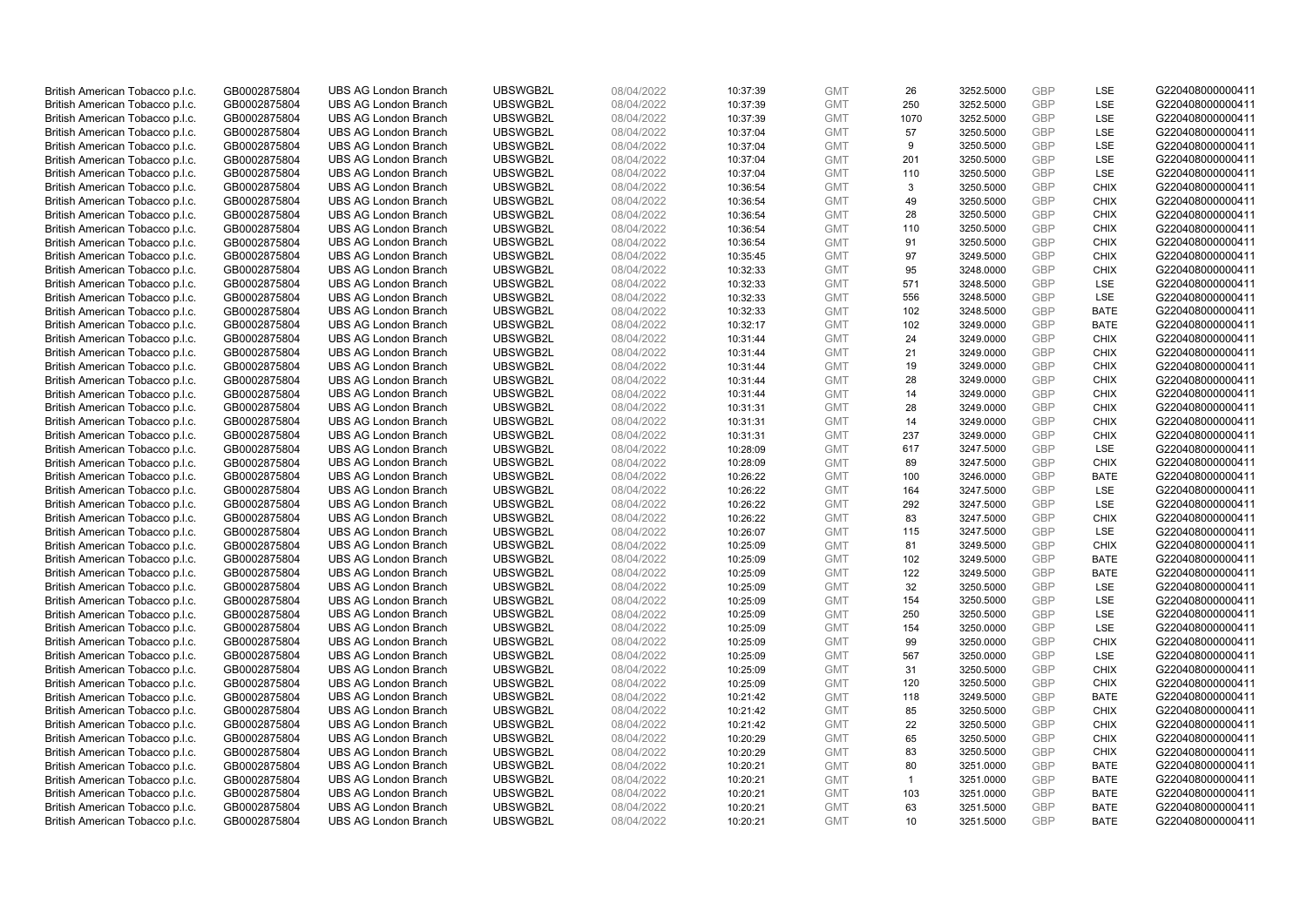| British American Tobacco p.l.c. | GB0002875804 | <b>UBS AG London Branch</b> | UBSWGB2L | 08/04/2022 | 10:20:21 | <b>GMT</b> | 16   | 3251.5000 | <b>GBP</b> | <b>BATE</b> | G220408000000411 |
|---------------------------------|--------------|-----------------------------|----------|------------|----------|------------|------|-----------|------------|-------------|------------------|
| British American Tobacco p.l.c. | GB0002875804 | <b>UBS AG London Branch</b> | UBSWGB2L | 08/04/2022 | 10:20:21 | <b>GMT</b> | 32   | 3251.5000 | GBP        | <b>BATE</b> | G220408000000411 |
| British American Tobacco p.l.c. | GB0002875804 | <b>UBS AG London Branch</b> | UBSWGB2L | 08/04/2022 | 10:20:21 | <b>GMT</b> | 24   | 3251.5000 | <b>GBP</b> | <b>BATE</b> | G220408000000411 |
| British American Tobacco p.l.c. | GB0002875804 | <b>UBS AG London Branch</b> | UBSWGB2L | 08/04/2022 | 10:20:21 | <b>GMT</b> | 19   | 3251.5000 | GBP        | <b>BATE</b> | G220408000000411 |
| British American Tobacco p.l.c. | GB0002875804 | <b>UBS AG London Branch</b> | UBSWGB2L | 08/04/2022 | 10:20:21 | <b>GMT</b> | 239  | 3251.5000 | <b>GBP</b> | <b>LSE</b>  | G220408000000411 |
| British American Tobacco p.l.c. | GB0002875804 | <b>UBS AG London Branch</b> | UBSWGB2L | 08/04/2022 | 10:20:21 | <b>GMT</b> | 441  | 3251.5000 | <b>GBP</b> | LSE         | G220408000000411 |
| British American Tobacco p.l.c. | GB0002875804 | <b>UBS AG London Branch</b> | UBSWGB2L | 08/04/2022 | 10:20:20 | <b>GMT</b> | 53   | 3252.0000 | <b>GBP</b> | LSE         | G220408000000411 |
| British American Tobacco p.l.c. | GB0002875804 | <b>UBS AG London Branch</b> | UBSWGB2L | 08/04/2022 | 10:20:20 | <b>GMT</b> | 191  | 3252.0000 | <b>GBP</b> | LSE         | G220408000000411 |
| British American Tobacco p.l.c. | GB0002875804 | <b>UBS AG London Branch</b> | UBSWGB2L | 08/04/2022 | 10:20:20 | <b>GMT</b> | 250  | 3252.0000 | <b>GBP</b> | LSE         | G220408000000411 |
| British American Tobacco p.l.c. | GB0002875804 | <b>UBS AG London Branch</b> | UBSWGB2L | 08/04/2022 | 10:20:20 | <b>GMT</b> | 154  | 3252.0000 | <b>GBP</b> | <b>LSE</b>  | G220408000000411 |
| British American Tobacco p.l.c. | GB0002875804 | <b>UBS AG London Branch</b> | UBSWGB2L | 08/04/2022 | 10:20:20 | <b>GMT</b> | 9    | 3252.0000 | <b>GBP</b> | LSE         | G220408000000411 |
| British American Tobacco p.l.c. | GB0002875804 | <b>UBS AG London Branch</b> | UBSWGB2L | 08/04/2022 | 10:20:20 | <b>GMT</b> | 711  | 3252.0000 | <b>GBP</b> | LSE         | G220408000000411 |
| British American Tobacco p.l.c. | GB0002875804 | <b>UBS AG London Branch</b> | UBSWGB2L | 08/04/2022 | 10:19:42 | <b>GMT</b> | 114  | 3252.0000 | GBP        | <b>CHIX</b> | G220408000000411 |
| British American Tobacco p.l.c. | GB0002875804 | <b>UBS AG London Branch</b> | UBSWGB2L | 08/04/2022 | 10:19:41 | <b>GMT</b> | 93   | 3252.5000 | <b>GBP</b> | <b>CHIX</b> | G220408000000411 |
| British American Tobacco p.l.c. | GB0002875804 | <b>UBS AG London Branch</b> | UBSWGB2L | 08/04/2022 | 10:19:41 | <b>GMT</b> | 576  | 3252.5000 | GBP        | LSE         | G220408000000411 |
| British American Tobacco p.l.c. | GB0002875804 | <b>UBS AG London Branch</b> | UBSWGB2L | 08/04/2022 | 10:19:41 | <b>GMT</b> | 246  | 3252.5000 | <b>GBP</b> | LSE         | G220408000000411 |
| British American Tobacco p.l.c. | GB0002875804 | <b>UBS AG London Branch</b> | UBSWGB2L | 08/04/2022 | 10:18:02 | <b>GMT</b> | 141  | 3250.0000 | <b>GBP</b> | LSE         | G220408000000411 |
| British American Tobacco p.l.c. | GB0002875804 | <b>UBS AG London Branch</b> | UBSWGB2L | 08/04/2022 | 10:18:02 | <b>GMT</b> | 498  | 3250.0000 | GBP        | LSE         | G220408000000411 |
| British American Tobacco p.l.c. | GB0002875804 | <b>UBS AG London Branch</b> | UBSWGB2L | 08/04/2022 | 10:17:29 | <b>GMT</b> | 112  | 3252.0000 | GBP        | <b>CHIX</b> | G220408000000411 |
| British American Tobacco p.l.c. | GB0002875804 | <b>UBS AG London Branch</b> | UBSWGB2L | 08/04/2022 | 10:17:29 | <b>GMT</b> | 80   | 3252.0000 | <b>GBP</b> | <b>CHIX</b> | G220408000000411 |
| British American Tobacco p.l.c. | GB0002875804 | <b>UBS AG London Branch</b> | UBSWGB2L | 08/04/2022 | 10:17:29 | <b>GMT</b> | 211  | 3252.0000 | <b>GBP</b> | LSE         | G220408000000411 |
| British American Tobacco p.l.c. | GB0002875804 | <b>UBS AG London Branch</b> | UBSWGB2L | 08/04/2022 | 10:17:29 | <b>GMT</b> | 399  | 3252.0000 | GBP        | <b>LSE</b>  | G220408000000411 |
| British American Tobacco p.l.c. | GB0002875804 | <b>UBS AG London Branch</b> | UBSWGB2L | 08/04/2022 | 10:17:26 | <b>GMT</b> | 100  | 3252.5000 | <b>GBP</b> | <b>CHIX</b> | G220408000000411 |
| British American Tobacco p.l.c. | GB0002875804 | <b>UBS AG London Branch</b> | UBSWGB2L | 08/04/2022 | 10:17:20 | <b>GMT</b> | 1130 | 3252.5000 | <b>GBP</b> | LSE         | G220408000000411 |
| British American Tobacco p.l.c. | GB0002875804 | <b>UBS AG London Branch</b> | UBSWGB2L | 08/04/2022 | 10:16:21 | <b>GMT</b> | 420  | 3249.0000 | <b>GBP</b> | LSE         | G220408000000411 |
| British American Tobacco p.l.c. | GB0002875804 | <b>UBS AG London Branch</b> | UBSWGB2L | 08/04/2022 | 10:16:21 | <b>GMT</b> | 18   | 3249.0000 | GBP        | LSE         | G220408000000411 |
| British American Tobacco p.l.c. | GB0002875804 | <b>UBS AG London Branch</b> | UBSWGB2L | 08/04/2022 | 10:16:20 | <b>GMT</b> | 99   | 3249.0000 | <b>GBP</b> | <b>CHIX</b> | G220408000000411 |
| British American Tobacco p.l.c. | GB0002875804 | <b>UBS AG London Branch</b> | UBSWGB2L | 08/04/2022 | 10:16:20 | <b>GMT</b> | 92   | 3249.5000 | <b>GBP</b> | <b>CHIX</b> | G220408000000411 |
| British American Tobacco p.l.c. | GB0002875804 | <b>UBS AG London Branch</b> | UBSWGB2L | 08/04/2022 | 10:13:56 | <b>GMT</b> | 106  | 3250.5000 | <b>GBP</b> | <b>BATE</b> | G220408000000411 |
| British American Tobacco p.l.c. | GB0002875804 | <b>UBS AG London Branch</b> | UBSWGB2L | 08/04/2022 | 10:13:56 | <b>GMT</b> | 208  | 3251.0000 | GBP        | LSE         | G220408000000411 |
| British American Tobacco p.l.c. | GB0002875804 | <b>UBS AG London Branch</b> | UBSWGB2L | 08/04/2022 | 10:13:56 | <b>GMT</b> | 426  | 3251.0000 | <b>GBP</b> | LSE         | G220408000000411 |
| British American Tobacco p.l.c. | GB0002875804 | <b>UBS AG London Branch</b> | UBSWGB2L | 08/04/2022 | 10:13:40 | <b>GMT</b> | 412  | 3251.5000 | <b>GBP</b> | LSE         | G220408000000411 |
| British American Tobacco p.l.c. | GB0002875804 | <b>UBS AG London Branch</b> | UBSWGB2L | 08/04/2022 | 10:13:40 | <b>GMT</b> | 230  | 3251.5000 | <b>GBP</b> | LSE         | G220408000000411 |
| British American Tobacco p.l.c. | GB0002875804 | <b>UBS AG London Branch</b> | UBSWGB2L | 08/04/2022 | 10:13:40 | <b>GMT</b> | 89   | 3251.5000 | <b>GBP</b> | <b>CHIX</b> | G220408000000411 |
| British American Tobacco p.l.c. | GB0002875804 | <b>UBS AG London Branch</b> | UBSWGB2L | 08/04/2022 | 10:13:40 | <b>GMT</b> | 601  | 3252.0000 | <b>GBP</b> | LSE         | G220408000000411 |
| British American Tobacco p.l.c. | GB0002875804 | <b>UBS AG London Branch</b> | UBSWGB2L | 08/04/2022 | 10:13:40 | <b>GMT</b> | 90   | 3252.0000 | GBP        | <b>CHIX</b> | G220408000000411 |
| British American Tobacco p.l.c. | GB0002875804 | <b>UBS AG London Branch</b> | UBSWGB2L | 08/04/2022 | 10:13:40 | <b>GMT</b> | 71   | 3252.0000 | GBP        | <b>BATE</b> | G220408000000411 |
| British American Tobacco p.l.c. | GB0002875804 | <b>UBS AG London Branch</b> | UBSWGB2L | 08/04/2022 | 10:13:40 | <b>GMT</b> | 95   | 3252.0000 | <b>GBP</b> | <b>BATE</b> | G220408000000411 |
| British American Tobacco p.l.c. | GB0002875804 | <b>UBS AG London Branch</b> | UBSWGB2L | 08/04/2022 | 10:13:40 | <b>GMT</b> | 117  | 3252.5000 | <b>GBP</b> | <b>BATE</b> | G220408000000411 |
| British American Tobacco p.l.c. | GB0002875804 | <b>UBS AG London Branch</b> | UBSWGB2L | 08/04/2022 | 10:13:40 | <b>GMT</b> | 231  | 3252.5000 | <b>GBP</b> | <b>CHIX</b> | G220408000000411 |
| British American Tobacco p.l.c. | GB0002875804 | <b>UBS AG London Branch</b> | UBSWGB2L | 08/04/2022 | 10:13:40 | <b>GMT</b> | 20   | 3252.5000 | GBP        | <b>CHIX</b> | G220408000000411 |
| British American Tobacco p.l.c. | GB0002875804 | <b>UBS AG London Branch</b> | UBSWGB2L | 08/04/2022 | 10:09:14 | <b>GMT</b> | 79   | 3249.0000 | <b>GBP</b> | LSE         | G220408000000411 |
| British American Tobacco p.l.c. | GB0002875804 | <b>UBS AG London Branch</b> | UBSWGB2L | 08/04/2022 | 10:09:14 | <b>GMT</b> | 300  | 3249.0000 | <b>GBP</b> | LSE         | G220408000000411 |
| British American Tobacco p.l.c. | GB0002875804 | <b>UBS AG London Branch</b> | UBSWGB2L | 08/04/2022 | 10:09:14 | <b>GMT</b> | 290  | 3249.0000 | GBP        | LSE         | G220408000000411 |
| British American Tobacco p.l.c. | GB0002875804 | <b>UBS AG London Branch</b> | UBSWGB2L | 08/04/2022 | 10:09:14 | <b>GMT</b> | 16   | 3249.0000 | <b>GBP</b> | <b>CHIX</b> | G220408000000411 |
| British American Tobacco p.l.c. | GB0002875804 | <b>UBS AG London Branch</b> | UBSWGB2L | 08/04/2022 | 10:09:14 | <b>GMT</b> | 80   | 3249.0000 | <b>GBP</b> | <b>CHIX</b> | G220408000000411 |
| British American Tobacco p.l.c. | GB0002875804 | <b>UBS AG London Branch</b> | UBSWGB2L | 08/04/2022 | 10:09:14 | <b>GMT</b> | 95   | 3248.5000 | <b>GBP</b> | <b>CHIX</b> | G220408000000411 |
| British American Tobacco p.l.c. | GB0002875804 | <b>UBS AG London Branch</b> | UBSWGB2L | 08/04/2022 | 10:09:14 | <b>GMT</b> | 566  | 3249.0000 | <b>GBP</b> | LSE         | G220408000000411 |
| British American Tobacco p.l.c. | GB0002875804 | <b>UBS AG London Branch</b> | UBSWGB2L | 08/04/2022 | 10:08:02 | <b>GMT</b> | 33   | 3248.5000 | <b>GBP</b> | <b>CHIX</b> | G220408000000411 |
| British American Tobacco p.l.c. | GB0002875804 | <b>UBS AG London Branch</b> | UBSWGB2L | 08/04/2022 | 10:08:02 | <b>GMT</b> | 124  | 3249.0000 | GBP        | <b>BATE</b> | G220408000000411 |
| British American Tobacco p.l.c. | GB0002875804 | <b>UBS AG London Branch</b> | UBSWGB2L | 08/04/2022 | 10:08:02 | <b>GMT</b> | 89   | 3249.0000 | <b>GBP</b> | <b>CHIX</b> | G220408000000411 |
| British American Tobacco p.l.c. | GB0002875804 | <b>UBS AG London Branch</b> | UBSWGB2L | 08/04/2022 | 10:07:02 | <b>GMT</b> | 82   | 3249.5000 | <b>GBP</b> | <b>CHIX</b> | G220408000000411 |
| British American Tobacco p.l.c. | GB0002875804 | <b>UBS AG London Branch</b> | UBSWGB2L | 08/04/2022 | 10:06:24 | <b>GMT</b> | 3    | 3249.5000 | GBP        | <b>CHIX</b> | G220408000000411 |
| British American Tobacco p.l.c. | GB0002875804 | <b>UBS AG London Branch</b> | UBSWGB2L | 08/04/2022 | 10:06:24 | <b>GMT</b> | 248  | 3250.0000 | GBP        | <b>LSE</b>  | G220408000000411 |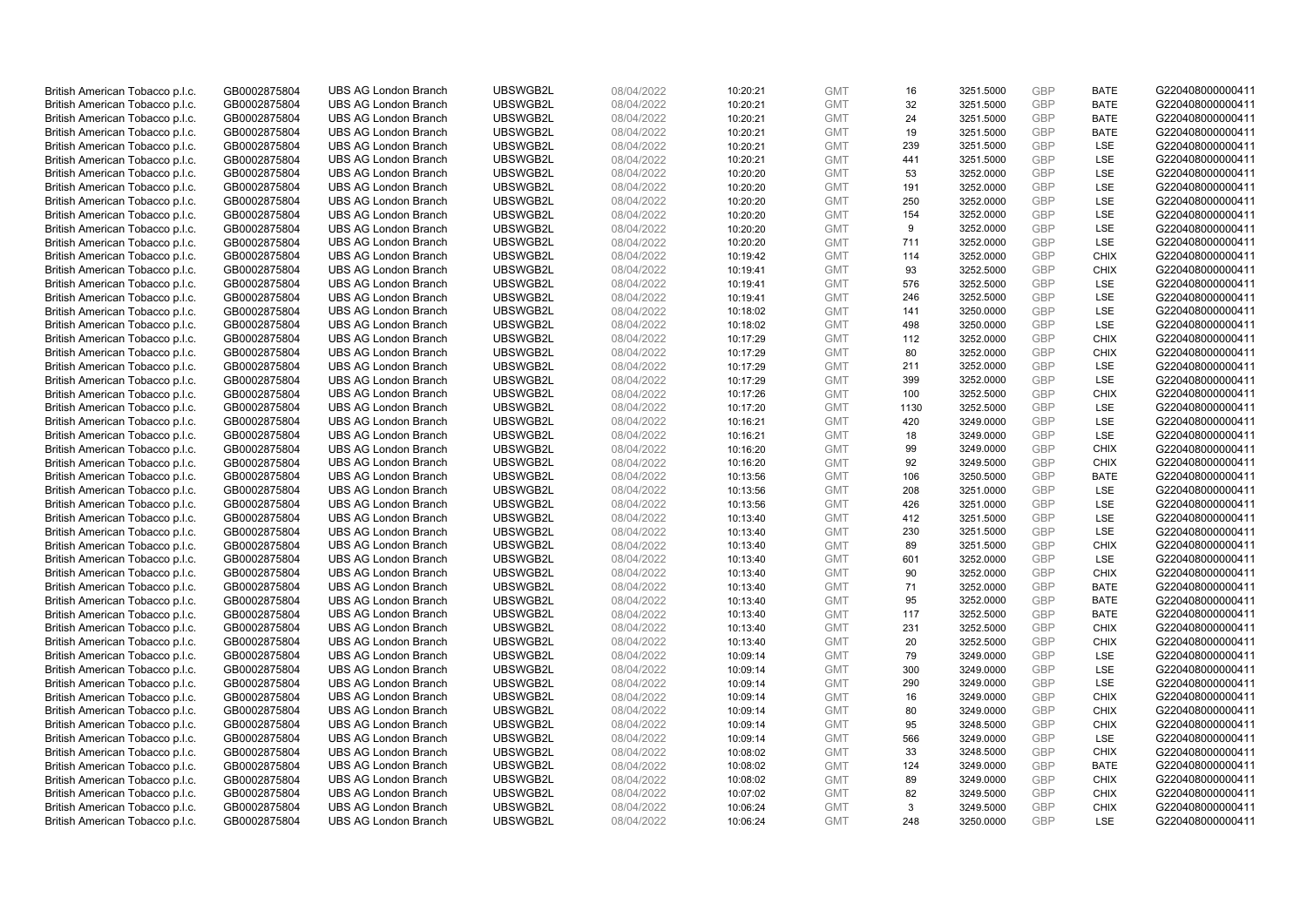| British American Tobacco p.l.c. | GB0002875804 | <b>UBS AG London Branch</b> | UBSWGB2L | 08/04/2022 | 10:06:24 | <b>GMT</b> | 434            | 3250.0000 | <b>GBP</b> | LSE         | G220408000000411 |
|---------------------------------|--------------|-----------------------------|----------|------------|----------|------------|----------------|-----------|------------|-------------|------------------|
| British American Tobacco p.l.c. | GB0002875804 | <b>UBS AG London Branch</b> | UBSWGB2L | 08/04/2022 | 10:06:24 | <b>GMT</b> | 66             | 3250.0000 | <b>GBP</b> | <b>CHIX</b> | G220408000000411 |
| British American Tobacco p.l.c. | GB0002875804 | <b>UBS AG London Branch</b> | UBSWGB2L | 08/04/2022 | 10:06:24 | <b>GMT</b> | 21             | 3250.0000 | GBP        | <b>CHIX</b> | G220408000000411 |
| British American Tobacco p.l.c. | GB0002875804 | <b>UBS AG London Branch</b> | UBSWGB2L | 08/04/2022 | 10:06:13 | <b>GMT</b> | 122            | 3250.5000 | GBP        | <b>BATE</b> | G220408000000411 |
| British American Tobacco p.l.c. | GB0002875804 | <b>UBS AG London Branch</b> | UBSWGB2L | 08/04/2022 | 10:06:13 | <b>GMT</b> | 657            | 3251.0000 | <b>GBP</b> | LSE         | G220408000000411 |
| British American Tobacco p.l.c. | GB0002875804 | <b>UBS AG London Branch</b> | UBSWGB2L | 08/04/2022 | 10:06:12 | <b>GMT</b> | 666            | 3251.5000 | <b>GBP</b> | <b>LSE</b>  | G220408000000411 |
| British American Tobacco p.l.c. | GB0002875804 | <b>UBS AG London Branch</b> | UBSWGB2L | 08/04/2022 | 10:05:04 | <b>GMT</b> | 37             | 3251.5000 | GBP        | <b>BATE</b> | G220408000000411 |
| British American Tobacco p.l.c. | GB0002875804 | <b>UBS AG London Branch</b> | UBSWGB2L | 08/04/2022 | 10:05:04 | <b>GMT</b> | 92             | 3251.5000 | <b>GBP</b> | <b>CHIX</b> | G220408000000411 |
| British American Tobacco p.l.c. | GB0002875804 | <b>UBS AG London Branch</b> | UBSWGB2L | 08/04/2022 | 10:05:04 | <b>GMT</b> | 86             | 3251.5000 | GBP        | <b>CHIX</b> | G220408000000411 |
| British American Tobacco p.l.c. | GB0002875804 | <b>UBS AG London Branch</b> | UBSWGB2L | 08/04/2022 | 10:05:04 | <b>GMT</b> | 111            | 3251.5000 | <b>GBP</b> | <b>BATE</b> | G220408000000411 |
| British American Tobacco p.l.c. | GB0002875804 | <b>UBS AG London Branch</b> | UBSWGB2L | 08/04/2022 | 10:05:04 | <b>GMT</b> | 92             | 3251.5000 | GBP        | <b>BATE</b> | G220408000000411 |
| British American Tobacco p.l.c. | GB0002875804 | <b>UBS AG London Branch</b> | UBSWGB2L | 08/04/2022 | 10:05:00 | <b>GMT</b> | 98             | 3252.0000 | <b>GBP</b> | <b>CHIX</b> | G220408000000411 |
| British American Tobacco p.l.c. | GB0002875804 | <b>UBS AG London Branch</b> | UBSWGB2L | 08/04/2022 | 10:05:00 | <b>GMT</b> | 580            | 3252.0000 | <b>GBP</b> | <b>LSE</b>  | G220408000000411 |
| British American Tobacco p.l.c. | GB0002875804 | <b>UBS AG London Branch</b> | UBSWGB2L | 08/04/2022 | 10:05:00 | <b>GMT</b> | 11             | 3252.5000 | <b>GBP</b> | <b>CHIX</b> | G220408000000411 |
| British American Tobacco p.l.c. | GB0002875804 | <b>UBS AG London Branch</b> | UBSWGB2L | 08/04/2022 | 10:04:39 | <b>GMT</b> | 188            | 3252.5000 | <b>GBP</b> | <b>CHIX</b> | G220408000000411 |
| British American Tobacco p.l.c. | GB0002875804 | <b>UBS AG London Branch</b> | UBSWGB2L | 08/04/2022 | 10:01:12 | <b>GMT</b> | 641            | 3248.0000 | GBP        | <b>LSE</b>  | G220408000000411 |
| British American Tobacco p.l.c. | GB0002875804 | <b>UBS AG London Branch</b> | UBSWGB2L | 08/04/2022 | 10:00:23 | <b>GMT</b> | 83             | 3247.0000 | GBP        | <b>CHIX</b> | G220408000000411 |
| British American Tobacco p.l.c. | GB0002875804 | <b>UBS AG London Branch</b> | UBSWGB2L | 08/04/2022 | 10:00:23 | <b>GMT</b> | 589            | 3247.0000 | GBP        | LSE         | G220408000000411 |
| British American Tobacco p.l.c. | GB0002875804 | <b>UBS AG London Branch</b> | UBSWGB2L | 08/04/2022 | 10:00:08 | <b>GMT</b> | 22             | 3247.5000 | <b>GBP</b> | <b>CHIX</b> | G220408000000411 |
| British American Tobacco p.l.c. | GB0002875804 | <b>UBS AG London Branch</b> | UBSWGB2L | 08/04/2022 | 09:59:09 | <b>GMT</b> | 677            | 3247.0000 | GBP        | LSE         | G220408000000411 |
| British American Tobacco p.l.c. | GB0002875804 | <b>UBS AG London Branch</b> | UBSWGB2L | 08/04/2022 | 09:59:09 | <b>GMT</b> | 112            | 3249.5000 | <b>GBP</b> | <b>BATE</b> | G220408000000411 |
| British American Tobacco p.l.c. | GB0002875804 | <b>UBS AG London Branch</b> | UBSWGB2L | 08/04/2022 | 09:59:09 | <b>GMT</b> | 92             | 3249.0000 | GBP        | <b>CHIX</b> | G220408000000411 |
| British American Tobacco p.l.c. | GB0002875804 | <b>UBS AG London Branch</b> | UBSWGB2L | 08/04/2022 | 09:59:03 | <b>GMT</b> | 45             | 3250.0000 | <b>GBP</b> | <b>CHIX</b> | G220408000000411 |
| British American Tobacco p.l.c. | GB0002875804 | <b>UBS AG London Branch</b> | UBSWGB2L | 08/04/2022 | 09:59:03 | <b>GMT</b> | 35             | 3250.0000 | GBP        | <b>CHIX</b> | G220408000000411 |
| British American Tobacco p.l.c. | GB0002875804 | <b>UBS AG London Branch</b> | UBSWGB2L | 08/04/2022 | 09:58:02 | <b>GMT</b> | 88             | 3250.0000 | <b>GBP</b> | <b>CHIX</b> | G220408000000411 |
| British American Tobacco p.l.c. | GB0002875804 | <b>UBS AG London Branch</b> | UBSWGB2L | 08/04/2022 | 09:58:02 | <b>GMT</b> | 91             | 3250.0000 | GBP        | <b>CHIX</b> | G220408000000411 |
| British American Tobacco p.l.c. | GB0002875804 | <b>UBS AG London Branch</b> | UBSWGB2L | 08/04/2022 | 09:57:40 | <b>GMT</b> | 101            | 3250.5000 | <b>GBP</b> | <b>CHIX</b> | G220408000000411 |
| British American Tobacco p.l.c. | GB0002875804 | <b>UBS AG London Branch</b> | UBSWGB2L | 08/04/2022 | 09:57:40 | <b>GMT</b> | 123            | 3250.5000 | <b>GBP</b> | <b>BATE</b> | G220408000000411 |
| British American Tobacco p.l.c. | GB0002875804 | <b>UBS AG London Branch</b> | UBSWGB2L | 08/04/2022 | 09:57:39 | <b>GMT</b> | 680            | 3251.0000 | GBP        | <b>LSE</b>  | G220408000000411 |
| British American Tobacco p.l.c. | GB0002875804 | <b>UBS AG London Branch</b> | UBSWGB2L | 08/04/2022 | 09:57:39 | <b>GMT</b> | 640            | 3251.0000 | <b>GBP</b> | LSE         | G220408000000411 |
| British American Tobacco p.l.c. | GB0002875804 | <b>UBS AG London Branch</b> | UBSWGB2L | 08/04/2022 | 09:57:39 | <b>GMT</b> | 830            | 3251.0000 | GBP        | LSE         | G220408000000411 |
| British American Tobacco p.l.c. | GB0002875804 | <b>UBS AG London Branch</b> | UBSWGB2L | 08/04/2022 | 09:57:39 | <b>GMT</b> | 78             | 3251.0000 | GBP        | <b>LSE</b>  | G220408000000411 |
| British American Tobacco p.l.c. | GB0002875804 | <b>UBS AG London Branch</b> | UBSWGB2L | 08/04/2022 | 09:55:00 | <b>GMT</b> | 109            | 3247.0000 | GBP        | LSE         | G220408000000411 |
| British American Tobacco p.l.c. | GB0002875804 | <b>UBS AG London Branch</b> | UBSWGB2L | 08/04/2022 | 09:54:28 | <b>GMT</b> | 84             | 3249.0000 | GBP        | <b>CHIX</b> | G220408000000411 |
| British American Tobacco p.l.c. | GB0002875804 | <b>UBS AG London Branch</b> | UBSWGB2L | 08/04/2022 | 09:54:28 | <b>GMT</b> | 122            | 3250.0000 | GBP        | <b>BATE</b> | G220408000000411 |
| British American Tobacco p.l.c. | GB0002875804 | <b>UBS AG London Branch</b> | UBSWGB2L | 08/04/2022 | 09:54:08 | <b>GMT</b> | 62             | 3250.0000 | <b>GBP</b> | LSE         | G220408000000411 |
| British American Tobacco p.l.c. | GB0002875804 | <b>UBS AG London Branch</b> | UBSWGB2L | 08/04/2022 | 09:54:08 | <b>GMT</b> | 454            | 3250.0000 | GBP        | LSE         | G220408000000411 |
| British American Tobacco p.l.c. | GB0002875804 | <b>UBS AG London Branch</b> | UBSWGB2L | 08/04/2022 | 09:54:08 | <b>GMT</b> | 62             | 3250.0000 | <b>GBP</b> | LSE         | G220408000000411 |
| British American Tobacco p.l.c. | GB0002875804 | <b>UBS AG London Branch</b> | UBSWGB2L | 08/04/2022 | 09:53:45 | <b>GMT</b> | 100            | 3250.5000 | GBP        | <b>CHIX</b> | G220408000000411 |
| British American Tobacco p.l.c. | GB0002875804 | <b>UBS AG London Branch</b> | UBSWGB2L | 08/04/2022 | 09:53:45 | <b>GMT</b> | 18             | 3250.5000 | <b>GBP</b> | <b>CHIX</b> | G220408000000411 |
| British American Tobacco p.l.c. | GB0002875804 | <b>UBS AG London Branch</b> | UBSWGB2L | 08/04/2022 | 09:53:39 | <b>GMT</b> | 28             | 3250.5000 | <b>GBP</b> | <b>CHIX</b> | G220408000000411 |
| British American Tobacco p.l.c. | GB0002875804 | <b>UBS AG London Branch</b> | UBSWGB2L | 08/04/2022 | 09:53:22 | <b>GMT</b> | 3              | 3250.5000 | GBP        | <b>CHIX</b> | G220408000000411 |
| British American Tobacco p.l.c. | GB0002875804 | <b>UBS AG London Branch</b> | UBSWGB2L | 08/04/2022 | 09:52:18 | <b>GMT</b> | 92             | 3250.0000 | GBP        | <b>CHIX</b> | G220408000000411 |
| British American Tobacco p.l.c. | GB0002875804 | <b>UBS AG London Branch</b> | UBSWGB2L | 08/04/2022 | 09:52:14 | <b>GMT</b> | 657            | 3250.5000 | GBP        | <b>LSE</b>  | G220408000000411 |
| British American Tobacco p.l.c. | GB0002875804 | <b>UBS AG London Branch</b> | UBSWGB2L | 08/04/2022 | 09:52:14 | <b>GMT</b> | 126            | 3250.5000 | GBP        | <b>BATE</b> | G220408000000411 |
| British American Tobacco p.l.c. | GB0002875804 | <b>UBS AG London Branch</b> | UBSWGB2L | 08/04/2022 | 09:52:14 | <b>GMT</b> | 109            | 3250.5000 | GBP        | <b>BATE</b> | G220408000000411 |
| British American Tobacco p.l.c. | GB0002875804 | <b>UBS AG London Branch</b> | UBSWGB2L | 08/04/2022 | 09:52:14 | <b>GMT</b> | 115            | 3250.5000 | GBP        | <b>BATE</b> | G220408000000411 |
| British American Tobacco p.l.c. | GB0002875804 | <b>UBS AG London Branch</b> | UBSWGB2L | 08/04/2022 | 09:52:14 | <b>GMT</b> | 357            | 3250.5000 | <b>GBP</b> | LSE         | G220408000000411 |
| British American Tobacco p.l.c. | GB0002875804 | <b>UBS AG London Branch</b> | UBSWGB2L | 08/04/2022 | 09:52:12 | <b>GMT</b> | 97             | 3251.0000 | GBP        | <b>CHIX</b> | G220408000000411 |
| British American Tobacco p.l.c. | GB0002875804 | <b>UBS AG London Branch</b> | UBSWGB2L | 08/04/2022 | 09:52:12 | <b>GMT</b> | 90             | 3251.0000 | GBP        | <b>CHIX</b> | G220408000000411 |
| British American Tobacco p.l.c. | GB0002875804 | <b>UBS AG London Branch</b> | UBSWGB2L | 08/04/2022 | 09:50:59 | <b>GMT</b> | 660            | 3251.0000 | <b>GBP</b> | LSE         | G220408000000411 |
| British American Tobacco p.l.c. | GB0002875804 | <b>UBS AG London Branch</b> | UBSWGB2L | 08/04/2022 | 09:50:20 | <b>GMT</b> | 48             | 3251.0000 | GBP        | <b>CHIX</b> | G220408000000411 |
| British American Tobacco p.l.c. | GB0002875804 | <b>UBS AG London Branch</b> | UBSWGB2L | 08/04/2022 | 09:50:20 | <b>GMT</b> | 127            | 3251.0000 | GBP        | <b>CHIX</b> | G220408000000411 |
| British American Tobacco p.l.c. | GB0002875804 | <b>UBS AG London Branch</b> | UBSWGB2L | 08/04/2022 | 09:50:20 | <b>GMT</b> | $\overline{1}$ | 3251.0000 | GBP        | <b>CHIX</b> | G220408000000411 |
|                                 |              |                             |          |            |          |            |                |           |            |             |                  |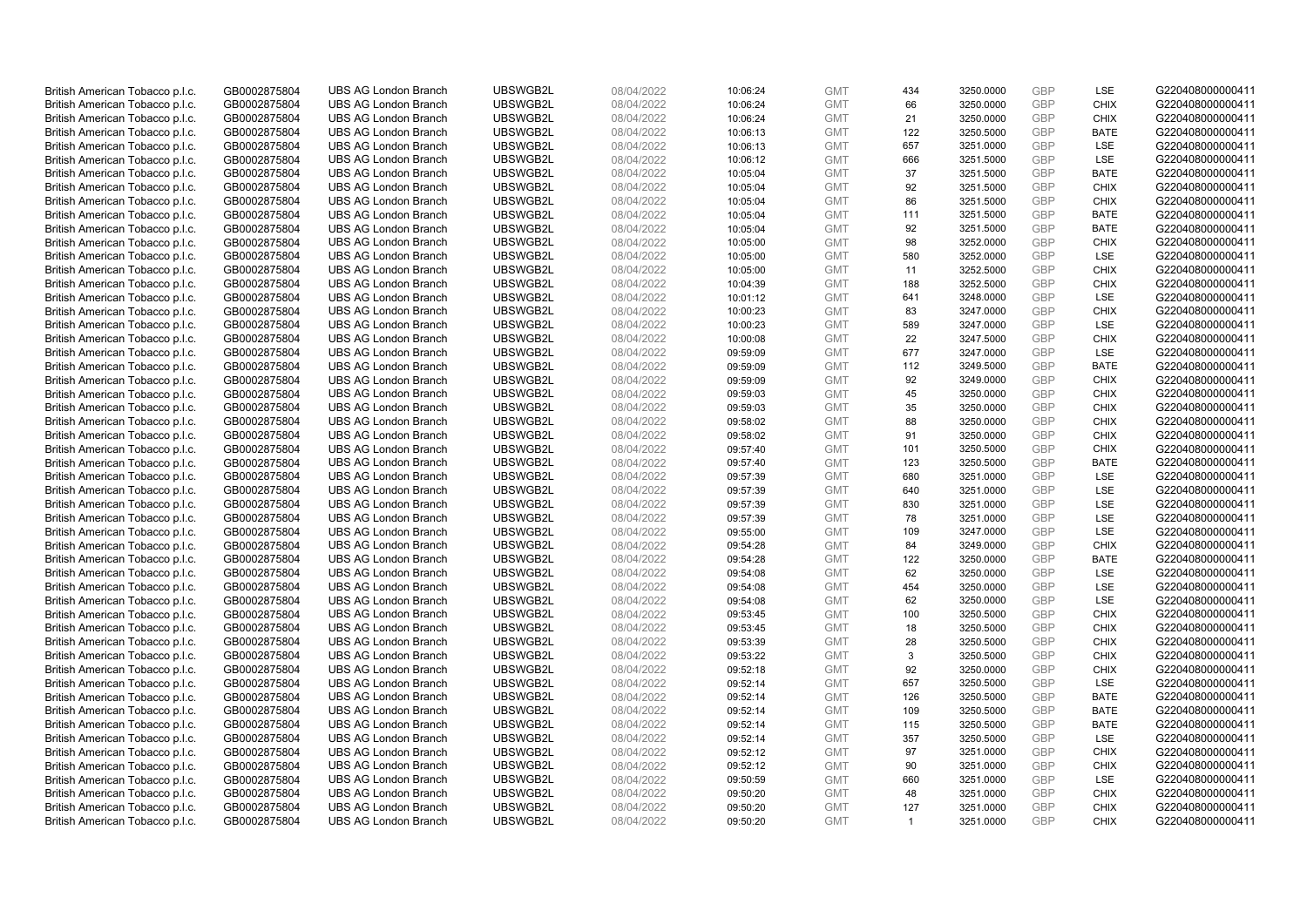| British American Tobacco p.l.c. | GB0002875804                 | <b>UBS AG London Branch</b> | UBSWGB2L             | 08/04/2022               | 09:50:20 | <b>GMT</b>               | 274            | 3250.5000              | <b>GBP</b> | LSE                       | G220408000000411 |
|---------------------------------|------------------------------|-----------------------------|----------------------|--------------------------|----------|--------------------------|----------------|------------------------|------------|---------------------------|------------------|
| British American Tobacco p.l.c. | GB0002875804                 | <b>UBS AG London Branch</b> | UBSWGB2L             | 08/04/2022               | 09:49:39 | <b>GMT</b>               | 62             | 3251.0000              | GBP        | <b>CHIX</b>               | G220408000000411 |
| British American Tobacco p.l.c. | GB0002875804                 | <b>UBS AG London Branch</b> | UBSWGB2L             | 08/04/2022               | 09:49:39 | <b>GMT</b>               | 27             | 3251.0000              | <b>GBP</b> | <b>CHIX</b>               | G220408000000411 |
| British American Tobacco p.l.c. | GB0002875804                 | <b>UBS AG London Branch</b> | UBSWGB2L             | 08/04/2022               | 09:46:43 | <b>GMT</b>               | 91             | 3252.0000              | GBP        | <b>CHIX</b>               | G220408000000411 |
| British American Tobacco p.l.c. | GB0002875804                 | <b>UBS AG London Branch</b> | UBSWGB2L             | 08/04/2022               | 09:45:57 | <b>GMT</b>               | 89             | 3252.5000              | <b>GBP</b> | <b>CHIX</b>               | G220408000000411 |
| British American Tobacco p.l.c. | GB0002875804                 | <b>UBS AG London Branch</b> | UBSWGB2L             | 08/04/2022               | 09:45:57 | <b>GMT</b>               | 27             | 3252.5000              | GBP        | <b>CHIX</b>               | G220408000000411 |
| British American Tobacco p.l.c. | GB0002875804                 | <b>UBS AG London Branch</b> | UBSWGB2L             | 08/04/2022               | 09:45:57 | <b>GMT</b>               | 62             | 3253.0000              | <b>GBP</b> | <b>BATE</b>               | G220408000000411 |
| British American Tobacco p.l.c. | GB0002875804                 | <b>UBS AG London Branch</b> | UBSWGB2L             | 08/04/2022               | 09:45:57 | <b>GMT</b>               | 256            | 3253.0000              | GBP        | LSE                       | G220408000000411 |
| British American Tobacco p.l.c. | GB0002875804                 | <b>UBS AG London Branch</b> | UBSWGB2L             | 08/04/2022               | 09:45:57 | <b>GMT</b>               | 47             | 3253.0000              | <b>GBP</b> | <b>BATE</b>               | G220408000000411 |
| British American Tobacco p.l.c. | GB0002875804                 | <b>UBS AG London Branch</b> | UBSWGB2L             | 08/04/2022               | 09:45:57 | <b>GMT</b>               | 250            | 3253.0000              | GBP        | <b>LSE</b>                | G220408000000411 |
| British American Tobacco p.l.c. | GB0002875804                 | <b>UBS AG London Branch</b> | UBSWGB2L             | 08/04/2022               | 09:45:57 | <b>GMT</b>               | 154            | 3253.0000              | <b>GBP</b> | LSE                       | G220408000000411 |
| British American Tobacco p.l.c. | GB0002875804                 | <b>UBS AG London Branch</b> | UBSWGB2L             | 08/04/2022               | 09:45:57 | <b>GMT</b>               | 668            | 3253.0000              | <b>GBP</b> | LSE                       | G220408000000411 |
| British American Tobacco p.l.c. | GB0002875804                 | <b>UBS AG London Branch</b> | UBSWGB2L             | 08/04/2022               | 09:45:57 | <b>GMT</b>               | 148            | 3253.0000              | GBP        | <b>BATE</b>               | G220408000000411 |
| British American Tobacco p.l.c. | GB0002875804                 | <b>UBS AG London Branch</b> | UBSWGB2L             | 08/04/2022               | 09:45:57 | <b>GMT</b>               | 98             | 3253.0000              | <b>GBP</b> | <b>CHIX</b>               | G220408000000411 |
| British American Tobacco p.l.c. | GB0002875804                 | <b>UBS AG London Branch</b> | UBSWGB2L             | 08/04/2022               | 09:43:39 | <b>GMT</b>               | 54             | 3252.5000              | GBP        | LSE                       | G220408000000411 |
| British American Tobacco p.l.c. | GB0002875804                 | <b>UBS AG London Branch</b> | UBSWGB2L             | 08/04/2022               | 09:43:39 | <b>GMT</b>               | 82             | 3252.5000              | <b>GBP</b> | <b>CHIX</b>               | G220408000000411 |
| British American Tobacco p.l.c. | GB0002875804                 | <b>UBS AG London Branch</b> | UBSWGB2L             | 08/04/2022               | 09:43:39 | <b>GMT</b>               | 92             | 3252.5000              | GBP        | <b>CHIX</b>               | G220408000000411 |
| British American Tobacco p.l.c. | GB0002875804                 | <b>UBS AG London Branch</b> | UBSWGB2L             | 08/04/2022               | 09:42:32 | <b>GMT</b>               | 177            | 3253.5000              | GBP        | LSE                       | G220408000000411 |
| British American Tobacco p.l.c. | GB0002875804                 | <b>UBS AG London Branch</b> | UBSWGB2L             | 08/04/2022               | 09:42:32 | <b>GMT</b>               | 255            | 3253.5000              | <b>GBP</b> | <b>LSE</b>                | G220408000000411 |
| British American Tobacco p.l.c. | GB0002875804                 | <b>UBS AG London Branch</b> | UBSWGB2L             | 08/04/2022               | 09:41:36 | <b>GMT</b>               | 156            | 3253.5000              | <b>GBP</b> | LSE                       | G220408000000411 |
| British American Tobacco p.l.c. | GB0002875804                 | <b>UBS AG London Branch</b> | UBSWGB2L             | 08/04/2022               | 09:41:36 | <b>GMT</b>               | 133            | 3254.5000              | GBP        | <b>CHIX</b>               | G220408000000411 |
| British American Tobacco p.l.c. | GB0002875804                 | <b>UBS AG London Branch</b> | UBSWGB2L             | 08/04/2022               | 09:41:36 | <b>GMT</b>               | 3              | 3254.5000              | GBP        | <b>CHIX</b>               | G220408000000411 |
| British American Tobacco p.l.c. | GB0002875804                 | <b>UBS AG London Branch</b> | UBSWGB2L             | 08/04/2022               | 09:39:44 | <b>GMT</b>               | 615            | 3254.0000              | GBP        | <b>LSE</b>                | G220408000000411 |
| British American Tobacco p.l.c. | GB0002875804                 | <b>UBS AG London Branch</b> | UBSWGB2L             | 08/04/2022               | 09:39:29 | <b>GMT</b>               | 89             | 3254.5000              | <b>GBP</b> | <b>CHIX</b>               | G220408000000411 |
| British American Tobacco p.l.c. | GB0002875804                 | <b>UBS AG London Branch</b> | UBSWGB2L             | 08/04/2022               | 09:39:29 | <b>GMT</b>               | 91             | 3254.5000              | <b>GBP</b> | <b>BATE</b>               | G220408000000411 |
| British American Tobacco p.l.c. | GB0002875804                 | <b>UBS AG London Branch</b> | UBSWGB2L             | 08/04/2022               | 09:39:29 | <b>GMT</b>               | 17             | 3254.5000              | GBP        | <b>BATE</b>               | G220408000000411 |
| British American Tobacco p.l.c. | GB0002875804                 | <b>UBS AG London Branch</b> | UBSWGB2L             | 08/04/2022               | 09:39:29 | <b>GMT</b>               | 82             | 3255.0000              | <b>GBP</b> | <b>CHIX</b>               | G220408000000411 |
| British American Tobacco p.l.c. | GB0002875804                 | <b>UBS AG London Branch</b> | UBSWGB2L             | 08/04/2022               | 09:39:29 | <b>GMT</b>               | 79             | 3255.0000              | <b>GBP</b> | <b>CHIX</b>               | G220408000000411 |
| British American Tobacco p.l.c. | GB0002875804                 | <b>UBS AG London Branch</b> | UBSWGB2L             | 08/04/2022               | 09:39:29 | <b>GMT</b>               | $\overline{4}$ | 3255.0000              | GBP        | <b>CHIX</b>               | G220408000000411 |
| British American Tobacco p.l.c. | GB0002875804                 | <b>UBS AG London Branch</b> | UBSWGB2L             | 08/04/2022               | 09:39:28 | <b>GMT</b>               | 93             | 3255.5000              | GBP        | <b>BATE</b>               | G220408000000411 |
| British American Tobacco p.l.c. | GB0002875804                 | <b>UBS AG London Branch</b> | UBSWGB2L             | 08/04/2022               | 09:39:28 | <b>GMT</b>               | 15             | 3255.5000              | <b>GBP</b> | <b>BATE</b>               | G220408000000411 |
| British American Tobacco p.l.c. | GB0002875804                 | <b>UBS AG London Branch</b> | UBSWGB2L             | 08/04/2022               | 09:37:36 | <b>GMT</b>               | 132            | 3256.5000              | <b>GBP</b> | <b>LSE</b>                | G220408000000411 |
| British American Tobacco p.l.c. | GB0002875804                 | <b>UBS AG London Branch</b> | UBSWGB2L             | 08/04/2022               | 09:37:36 | <b>GMT</b>               | 533            | 3256.5000              | GBP        | LSE                       | G220408000000411 |
| British American Tobacco p.l.c. | GB0002875804                 | <b>UBS AG London Branch</b> | UBSWGB2L             | 08/04/2022               | 09:36:38 | <b>GMT</b>               | 85             | 3257.5000              | <b>GBP</b> | <b>CHIX</b>               | G220408000000411 |
| British American Tobacco p.l.c. | GB0002875804                 | <b>UBS AG London Branch</b> | UBSWGB2L             | 08/04/2022               | 09:36:38 | <b>GMT</b>               | 89             | 3257.5000              | <b>GBP</b> | <b>CHIX</b>               | G220408000000411 |
| British American Tobacco p.l.c. | GB0002875804                 | <b>UBS AG London Branch</b> | UBSWGB2L             | 08/04/2022               | 09:35:16 | <b>GMT</b>               | 115            | 3257.0000              | <b>GBP</b> | <b>BATE</b>               | G220408000000411 |
| British American Tobacco p.l.c. | GB0002875804                 | <b>UBS AG London Branch</b> | UBSWGB2L             | 08/04/2022               | 09:35:16 | <b>GMT</b>               | 122            | 3257.0000              | GBP        | <b>BATE</b>               | G220408000000411 |
| British American Tobacco p.l.c. | GB0002875804                 | <b>UBS AG London Branch</b> | UBSWGB2L             | 08/04/2022               | 09:35:16 | <b>GMT</b>               | 86             | 3257.5000              | <b>GBP</b> | <b>CHIX</b>               | G220408000000411 |
| British American Tobacco p.l.c. | GB0002875804                 | <b>UBS AG London Branch</b> | UBSWGB2L             | 08/04/2022               | 09:35:16 | <b>GMT</b>               | 667            | 3257.5000              | <b>GBP</b> | <b>LSE</b>                | G220408000000411 |
| British American Tobacco p.l.c. | GB0002875804                 | <b>UBS AG London Branch</b> | UBSWGB2L             | 08/04/2022               | 09:35:16 | <b>GMT</b>               | 22             | 3257.5000              | <b>GBP</b> | <b>CHIX</b>               | G220408000000411 |
| British American Tobacco p.l.c. | GB0002875804                 | <b>UBS AG London Branch</b> | UBSWGB2L             | 08/04/2022               | 09:35:16 | <b>GMT</b>               | 72             | 3257.5000              | <b>GBP</b> | <b>CHIX</b>               | G220408000000411 |
| British American Tobacco p.l.c. | GB0002875804                 | <b>UBS AG London Branch</b> | UBSWGB2L             | 08/04/2022               | 09:34:37 | <b>GMT</b>               | 96             | 3257.5000              | <b>GBP</b> | LSE                       | G220408000000411 |
| British American Tobacco p.l.c. | GB0002875804                 | <b>UBS AG London Branch</b> | UBSWGB2L             | 08/04/2022               | 09:34:37 | <b>GMT</b>               | 485            | 3257.5000              | <b>GBP</b> | LSE                       | G220408000000411 |
| British American Tobacco p.l.c. | GB0002875804                 | <b>UBS AG London Branch</b> | UBSWGB2L             | 08/04/2022               | 09:34:37 | <b>GMT</b>               | 44             | 3257.5000              | GBP        | LSE                       | G220408000000411 |
| British American Tobacco p.l.c. | GB0002875804                 | <b>UBS AG London Branch</b> | UBSWGB2L             | 08/04/2022               | 09:34:37 | <b>GMT</b>               | 90             | 3257.5000              | <b>GBP</b> | <b>CHIX</b>               | G220408000000411 |
| British American Tobacco p.l.c. | GB0002875804                 | <b>UBS AG London Branch</b> | UBSWGB2L             | 08/04/2022               | 09:33:13 | <b>GMT</b>               | 592            | 3258.0000              | GBP        | LSE                       | G220408000000411 |
| British American Tobacco p.l.c. | GB0002875804                 | <b>UBS AG London Branch</b> | UBSWGB2L             | 08/04/2022               | 09:32:35 | <b>GMT</b>               | 100            | 3259.0000              | <b>GBP</b> | <b>CHIX</b>               | G220408000000411 |
| British American Tobacco p.l.c. | GB0002875804                 | <b>UBS AG London Branch</b> | UBSWGB2L             | 08/04/2022               | 09:32:35 | <b>GMT</b>               | 30             | 3259.0000              | <b>GBP</b> | <b>BATE</b>               | G220408000000411 |
| British American Tobacco p.l.c. | GB0002875804                 | <b>UBS AG London Branch</b> | UBSWGB2L             | 08/04/2022               | 09:32:35 | <b>GMT</b>               | 91             | 3259.0000              | <b>GBP</b> | <b>BATE</b>               | G220408000000411 |
| British American Tobacco p.l.c. | GB0002875804                 | <b>UBS AG London Branch</b> | UBSWGB2L             | 08/04/2022               | 09:32:31 | <b>GMT</b>               | 99             | 3259.5000              | GBP        | <b>CHIX</b>               | G220408000000411 |
| British American Tobacco p.l.c. | GB0002875804                 | <b>UBS AG London Branch</b> | UBSWGB2L             | 08/04/2022               | 09:32:03 | <b>GMT</b>               | 97             | 3260.0000              | <b>GBP</b> | <b>CHIX</b>               | G220408000000411 |
| British American Tobacco p.l.c. | GB0002875804                 | <b>UBS AG London Branch</b> | UBSWGB2L             | 08/04/2022               | 09:32:03 | <b>GMT</b>               | 3              | 3260.0000              | <b>GBP</b> | <b>CHIX</b>               | G220408000000411 |
| British American Tobacco p.l.c. | GB0002875804<br>GB0002875804 | <b>UBS AG London Branch</b> | UBSWGB2L<br>UBSWGB2L | 08/04/2022<br>08/04/2022 | 09:32:03 | <b>GMT</b><br><b>GMT</b> | 82<br>604      | 3260.0000<br>3260.5000 | GBP<br>GBP | <b>CHIX</b><br><b>LSE</b> | G220408000000411 |
| British American Tobacco p.l.c. |                              | <b>UBS AG London Branch</b> |                      |                          | 09:31:25 |                          |                |                        |            |                           | G220408000000411 |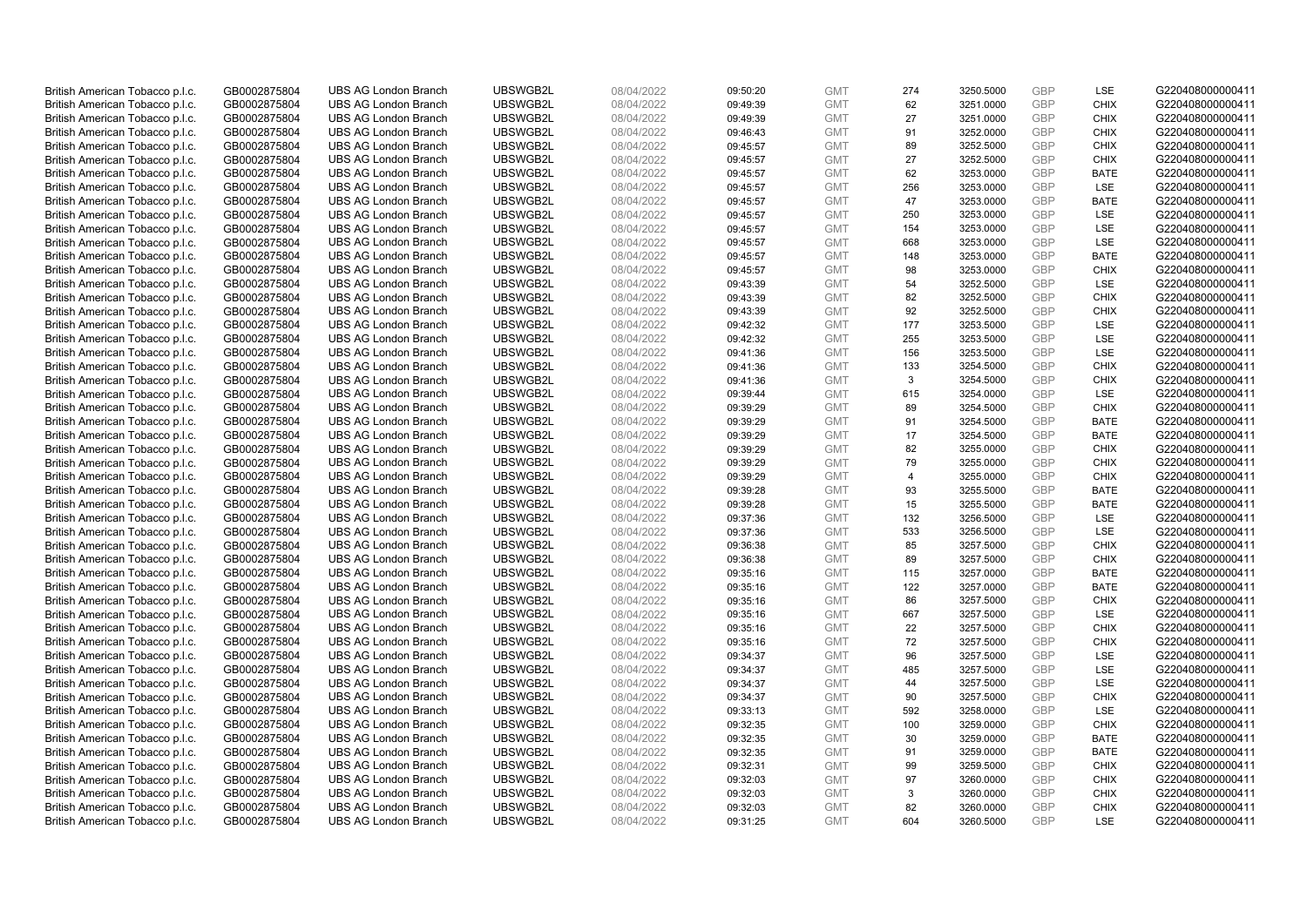| British American Tobacco p.l.c. | GB0002875804                 | <b>UBS AG London Branch</b> | UBSWGB2L             | 08/04/2022               | 09:31:17 | <b>GMT</b>               | 644       | 3261.0000              | <b>GBP</b> | LSE                      | G220408000000411 |
|---------------------------------|------------------------------|-----------------------------|----------------------|--------------------------|----------|--------------------------|-----------|------------------------|------------|--------------------------|------------------|
| British American Tobacco p.l.c. | GB0002875804                 | <b>UBS AG London Branch</b> | UBSWGB2L             | 08/04/2022               | 09:29:44 | <b>GMT</b>               | 241       | 3261.0000              | <b>GBP</b> | LSE                      | G220408000000411 |
| British American Tobacco p.l.c. | GB0002875804                 | <b>UBS AG London Branch</b> | UBSWGB2L             | 08/04/2022               | 09:29:19 | <b>GMT</b>               | 3         | 3259.0000              | <b>GBP</b> | <b>BATE</b>              | G220408000000411 |
| British American Tobacco p.l.c. | GB0002875804                 | <b>UBS AG London Branch</b> | UBSWGB2L             | 08/04/2022               | 09:29:16 | <b>GMT</b>               | 118       | 3259.0000              | <b>GBP</b> | <b>BATE</b>              | G220408000000411 |
| British American Tobacco p.l.c. | GB0002875804                 | <b>UBS AG London Branch</b> | UBSWGB2L             | 08/04/2022               | 09:29:13 | <b>GMT</b>               | 663       | 3260.0000              | <b>GBP</b> | <b>LSE</b>               | G220408000000411 |
| British American Tobacco p.l.c. | GB0002875804                 | <b>UBS AG London Branch</b> | UBSWGB2L             | 08/04/2022               | 09:29:13 | <b>GMT</b>               | 92        | 3260.0000              | <b>GBP</b> | <b>BATE</b>              | G220408000000411 |
| British American Tobacco p.l.c. | GB0002875804                 | <b>UBS AG London Branch</b> | UBSWGB2L             | 08/04/2022               | 09:29:13 | <b>GMT</b>               | 27        | 3260.0000              | <b>GBP</b> | <b>BATE</b>              | G220408000000411 |
| British American Tobacco p.l.c. | GB0002875804                 | <b>UBS AG London Branch</b> | UBSWGB2L             | 08/04/2022               | 09:29:13 | <b>GMT</b>               | 30        | 3260.0000              | <b>GBP</b> | <b>BATE</b>              | G220408000000411 |
| British American Tobacco p.l.c. | GB0002875804                 | <b>UBS AG London Branch</b> | UBSWGB2L             | 08/04/2022               | 09:29:13 | <b>GMT</b>               | 92        | 3260.0000              | <b>GBP</b> | <b>BATE</b>              | G220408000000411 |
| British American Tobacco p.l.c. | GB0002875804                 | <b>UBS AG London Branch</b> | UBSWGB2L             | 08/04/2022               | 09:28:52 | <b>GMT</b>               | 27        | 3260.5000              | <b>GBP</b> | <b>CHIX</b>              | G220408000000411 |
| British American Tobacco p.l.c. | GB0002875804                 | <b>UBS AG London Branch</b> | UBSWGB2L             | 08/04/2022               | 09:28:52 | <b>GMT</b>               | 53        | 3260.5000              | <b>GBP</b> | <b>CHIX</b>              | G220408000000411 |
| British American Tobacco p.l.c. | GB0002875804                 | <b>UBS AG London Branch</b> | UBSWGB2L             | 08/04/2022               | 09:28:51 | <b>GMT</b>               | 32        | 3260.5000              | <b>GBP</b> | <b>CHIX</b>              | G220408000000411 |
| British American Tobacco p.l.c. | GB0002875804                 | <b>UBS AG London Branch</b> | UBSWGB2L             | 08/04/2022               | 09:28:51 | <b>GMT</b>               | 89        | 3260.5000              | GBP        | <b>CHIX</b>              | G220408000000411 |
| British American Tobacco p.l.c. | GB0002875804                 | <b>UBS AG London Branch</b> | UBSWGB2L             | 08/04/2022               | 09:28:51 | <b>GMT</b>               | 2         | 3260.5000              | <b>GBP</b> | <b>CHIX</b>              | G220408000000411 |
| British American Tobacco p.l.c. | GB0002875804                 | <b>UBS AG London Branch</b> | UBSWGB2L             | 08/04/2022               | 09:28:51 | <b>GMT</b>               | 136       | 3260.5000              | GBP        | <b>CHIX</b>              | G220408000000411 |
| British American Tobacco p.l.c. | GB0002875804                 | <b>UBS AG London Branch</b> | UBSWGB2L             | 08/04/2022               | 09:28:51 | <b>GMT</b>               | 230       | 3260.5000              | <b>GBP</b> | LSE                      | G220408000000411 |
| British American Tobacco p.l.c. | GB0002875804                 | <b>UBS AG London Branch</b> | UBSWGB2L             | 08/04/2022               | 09:28:51 | <b>GMT</b>               | 383       | 3260.5000              | <b>GBP</b> | <b>LSE</b>               | G220408000000411 |
| British American Tobacco p.l.c. | GB0002875804                 | <b>UBS AG London Branch</b> | UBSWGB2L             | 08/04/2022               | 09:28:01 | <b>GMT</b>               | 114       | 3261.0000              | GBP        | <b>CHIX</b>              | G220408000000411 |
| British American Tobacco p.l.c. | GB0002875804                 | <b>UBS AG London Branch</b> | UBSWGB2L             | 08/04/2022               | 09:26:23 | <b>GMT</b>               | 535       | 3261.5000              | GBP        | <b>LSE</b>               | G220408000000411 |
| British American Tobacco p.l.c. | GB0002875804                 | <b>UBS AG London Branch</b> | UBSWGB2L             | 08/04/2022               | 09:26:23 | <b>GMT</b>               | 535       | 3261.5000              | <b>GBP</b> | <b>LSE</b>               | G220408000000411 |
| British American Tobacco p.l.c. | GB0002875804                 | <b>UBS AG London Branch</b> | UBSWGB2L             | 08/04/2022               | 09:26:23 | <b>GMT</b>               | 535       | 3261.5000              | <b>GBP</b> | LSE                      | G220408000000411 |
| British American Tobacco p.l.c. | GB0002875804                 | <b>UBS AG London Branch</b> | UBSWGB2L             | 08/04/2022               | 09:25:21 | <b>GMT</b>               | 625       | 3261.0000              | GBP        | <b>LSE</b>               | G220408000000411 |
| British American Tobacco p.l.c. | GB0002875804                 | <b>UBS AG London Branch</b> | UBSWGB2L             | 08/04/2022               | 09:25:21 | <b>GMT</b>               | 97        | 3261.0000              | GBP        | LSE                      | G220408000000411 |
| British American Tobacco p.l.c. | GB0002875804                 | <b>UBS AG London Branch</b> | UBSWGB2L             | 08/04/2022               | 09:25:21 | <b>GMT</b>               | 88        | 3261.0000              | <b>GBP</b> | <b>CHIX</b>              | G220408000000411 |
| British American Tobacco p.l.c. | GB0002875804                 | <b>UBS AG London Branch</b> | UBSWGB2L             | 08/04/2022               | 09:25:21 | <b>GMT</b>               | 90        | 3261.0000              | GBP        | <b>CHIX</b>              | G220408000000411 |
| British American Tobacco p.l.c. | GB0002875804                 | <b>UBS AG London Branch</b> | UBSWGB2L             | 08/04/2022               | 09:25:20 | <b>GMT</b>               | 100       | 3261.5000              | GBP        | <b>BATE</b>              | G220408000000411 |
| British American Tobacco p.l.c. | GB0002875804                 | <b>UBS AG London Branch</b> | UBSWGB2L             | 08/04/2022               | 09:25:20 | <b>GMT</b>               | 11        | 3261.5000              | <b>GBP</b> | <b>BATE</b>              | G220408000000411 |
| British American Tobacco p.l.c. | GB0002875804                 | <b>UBS AG London Branch</b> | UBSWGB2L             | 08/04/2022               | 09:25:20 | <b>GMT</b>               | 89        | 3261.5000              | <b>GBP</b> | <b>BATE</b>              | G220408000000411 |
| British American Tobacco p.l.c. | GB0002875804                 | <b>UBS AG London Branch</b> | UBSWGB2L             | 08/04/2022               | 09:25:20 | <b>GMT</b>               | 838       | 3261.5000              | GBP        | LSE                      | G220408000000411 |
| British American Tobacco p.l.c. | GB0002875804                 | <b>UBS AG London Branch</b> | UBSWGB2L             | 08/04/2022               | 09:25:20 | <b>GMT</b>               | 88        | 3262.0000              | GBP        | <b>CHIX</b>              | G220408000000411 |
| British American Tobacco p.l.c. | GB0002875804                 | <b>UBS AG London Branch</b> | UBSWGB2L             | 08/04/2022               | 09:23:57 | <b>GMT</b>               | 172       | 3261.0000              | <b>GBP</b> | <b>CHIX</b>              | G220408000000411 |
| British American Tobacco p.l.c. | GB0002875804                 | <b>UBS AG London Branch</b> | UBSWGB2L             | 08/04/2022               | 09:22:19 | <b>GMT</b>               | 63        | 3258.5000              | <b>GBP</b> | <b>LSE</b>               | G220408000000411 |
| British American Tobacco p.l.c. | GB0002875804                 | <b>UBS AG London Branch</b> | UBSWGB2L             | 08/04/2022               | 09:22:19 | <b>GMT</b>               | 248       | 3258.5000              | GBP        | LSE                      | G220408000000411 |
| British American Tobacco p.l.c. | GB0002875804                 | <b>UBS AG London Branch</b> | UBSWGB2L             | 08/04/2022               | 09:22:19 | <b>GMT</b>               | 99        | 3258.5000              | <b>GBP</b> | <b>BATE</b>              | G220408000000411 |
| British American Tobacco p.l.c. | GB0002875804                 | <b>UBS AG London Branch</b> | UBSWGB2L             | 08/04/2022               | 09:22:19 | <b>GMT</b>               | 317       | 3258.5000              | <b>GBP</b> | LSE                      | G220408000000411 |
| British American Tobacco p.l.c. | GB0002875804                 | <b>UBS AG London Branch</b> | UBSWGB2L             | 08/04/2022               | 09:22:19 | <b>GMT</b>               | 328       | 3258.5000              | <b>GBP</b> | <b>LSE</b>               | G220408000000411 |
| British American Tobacco p.l.c. | GB0002875804                 | <b>UBS AG London Branch</b> | UBSWGB2L             | 08/04/2022               | 09:21:34 | <b>GMT</b>               | 25        | 3258.5000              | GBP        | LSE                      | G220408000000411 |
| British American Tobacco p.l.c. | GB0002875804                 | <b>UBS AG London Branch</b> | UBSWGB2L             | 08/04/2022               | 09:20:40 | <b>GMT</b>               | 97        | 3258.0000              | <b>GBP</b> | <b>CHIX</b>              | G220408000000411 |
| British American Tobacco p.l.c. | GB0002875804                 | <b>UBS AG London Branch</b> | UBSWGB2L             | 08/04/2022               | 09:20:39 | <b>GMT</b>               | 121       | 3258.5000              | GBP        | <b>BATE</b>              | G220408000000411 |
| British American Tobacco p.l.c. | GB0002875804                 | <b>UBS AG London Branch</b> | UBSWGB2L             | 08/04/2022               | 09:20:39 | <b>GMT</b>               | 567       | 3258.5000              | <b>GBP</b> | LSE                      | G220408000000411 |
| British American Tobacco p.l.c. | GB0002875804                 | <b>UBS AG London Branch</b> | UBSWGB2L             | 08/04/2022               | 09:20:39 | <b>GMT</b>               | 92        | 3258.5000              | <b>GBP</b> | <b>CHIX</b>              | G220408000000411 |
| British American Tobacco p.l.c. | GB0002875804                 | <b>UBS AG London Branch</b> | UBSWGB2L             | 08/04/2022               | 09:19:40 | <b>GMT</b>               | 359       | 3260.0000              | GBP        | LSE                      | G220408000000411 |
| British American Tobacco p.l.c. | GB0002875804                 | <b>UBS AG London Branch</b> | UBSWGB2L             | 08/04/2022               | 09:19:32 | <b>GMT</b>               | 358       | 3260.5000              | <b>GBP</b> | LSE                      | G220408000000411 |
| British American Tobacco p.l.c. | GB0002875804                 | <b>UBS AG London Branch</b> | UBSWGB2L             | 08/04/2022               | 09:19:32 | <b>GMT</b>               | 358       | 3260.5000              | <b>GBP</b> | LSE                      | G220408000000411 |
| British American Tobacco p.l.c. | GB0002875804                 | <b>UBS AG London Branch</b> | UBSWGB2L             | 08/04/2022               | 09:19:32 | <b>GMT</b>               | 154       | 3260.5000              | <b>GBP</b> | <b>LSE</b>               | G220408000000411 |
| British American Tobacco p.l.c. | GB0002875804                 | <b>UBS AG London Branch</b> | UBSWGB2L             | 08/04/2022               | 09:19:32 | <b>GMT</b>               | 358       | 3260.5000              | GBP        | LSE                      | G220408000000411 |
| British American Tobacco p.l.c. | GB0002875804                 | <b>UBS AG London Branch</b> | UBSWGB2L             | 08/04/2022               | 09:19:32 | <b>GMT</b>               | 140       | 3260.5000              | <b>GBP</b> | <b>CHIX</b>              | G220408000000411 |
| British American Tobacco p.l.c. | GB0002875804                 | <b>UBS AG London Branch</b> | UBSWGB2L             | 08/04/2022               | 09:19:32 | <b>GMT</b>               | 206       | 3261.0000              | <b>GBP</b> | LSE                      | G220408000000411 |
| British American Tobacco p.l.c. | GB0002875804                 | <b>UBS AG London Branch</b> | UBSWGB2L             | 08/04/2022               | 09:19:32 | <b>GMT</b>               | 154       | 3261.0000              | <b>GBP</b> | LSE                      | G220408000000411 |
| British American Tobacco p.l.c. | GB0002875804                 | <b>UBS AG London Branch</b> | UBSWGB2L             | 08/04/2022               | 09:19:06 | <b>GMT</b>               | 179       | 3258.5000              | GBP        | <b>CHIX</b>              | G220408000000411 |
| British American Tobacco p.l.c. | GB0002875804                 | <b>UBS AG London Branch</b> | UBSWGB2L             | 08/04/2022               | 09:19:06 | <b>GMT</b>               | 37        | 3258.5000              | <b>GBP</b> | <b>BATE</b>              | G220408000000411 |
| British American Tobacco p.l.c. | GB0002875804                 | <b>UBS AG London Branch</b> | UBSWGB2L             | 08/04/2022               | 09:19:06 | <b>GMT</b>               | 88        | 3258.5000              | <b>GBP</b> | <b>BATE</b>              | G220408000000411 |
| British American Tobacco p.l.c. | GB0002875804<br>GB0002875804 | <b>UBS AG London Branch</b> | UBSWGB2L<br>UBSWGB2L | 08/04/2022<br>08/04/2022 | 09:19:06 | <b>GMT</b><br><b>GMT</b> | 33<br>593 | 3259.0000<br>3259.0000 | GBP<br>GBP | <b>LSE</b><br><b>LSE</b> | G220408000000411 |
| British American Tobacco p.l.c. |                              | <b>UBS AG London Branch</b> |                      |                          | 09:19:06 |                          |           |                        |            |                          | G220408000000411 |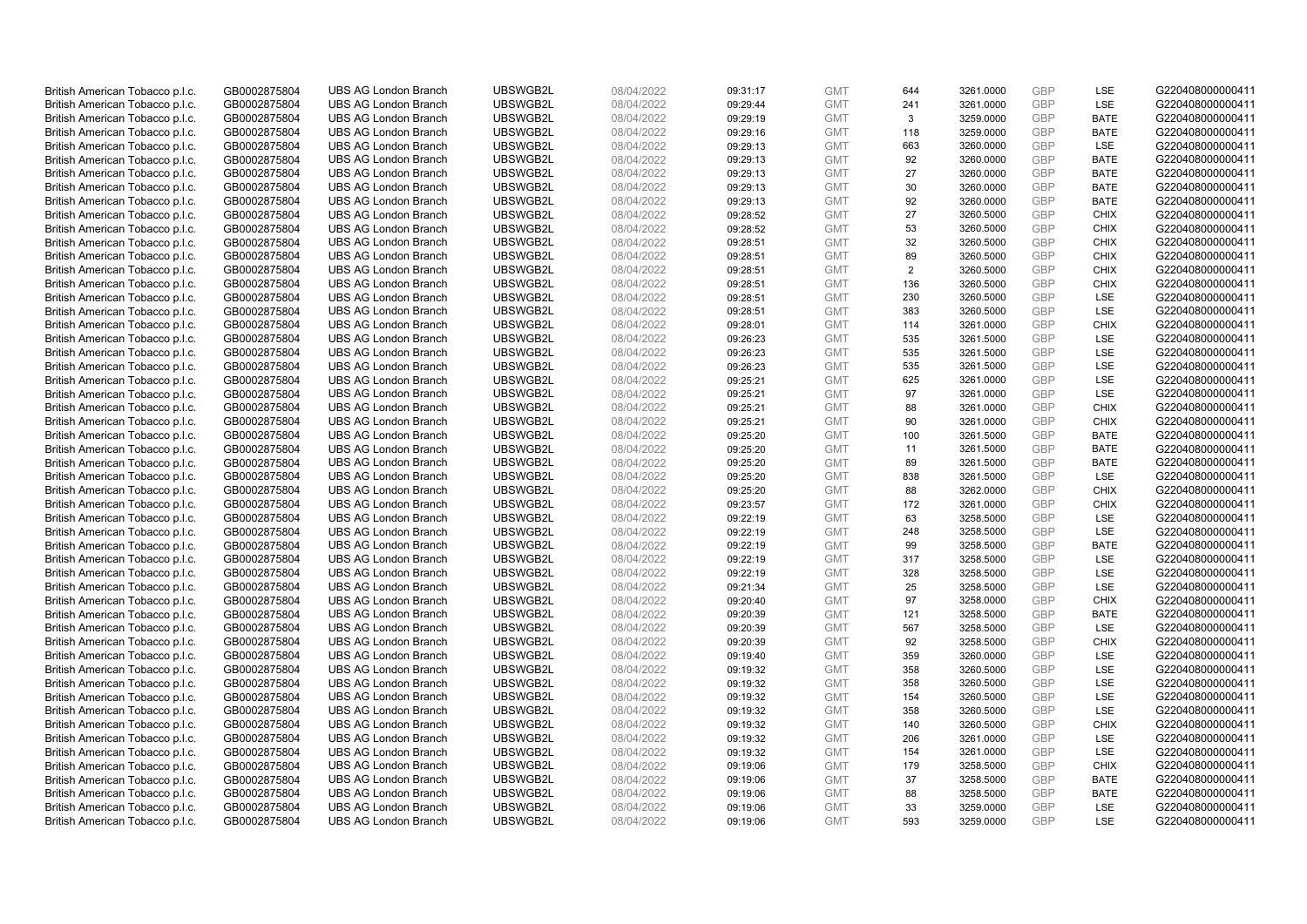| British American Tobacco p.l.c. | GB0002875804 | <b>UBS AG London Branch</b> | UBSWGB2L | 08/04/2022 | 09:19:06 | <b>GMT</b> | 250            | 3259.5000 | <b>GBP</b> | LSE         | G220408000000411 |
|---------------------------------|--------------|-----------------------------|----------|------------|----------|------------|----------------|-----------|------------|-------------|------------------|
| British American Tobacco p.l.c. | GB0002875804 | <b>UBS AG London Branch</b> | UBSWGB2L | 08/04/2022 | 09:19:06 | <b>GMT</b> | 154            | 3259.5000 | GBP        | LSE         | G220408000000411 |
| British American Tobacco p.l.c. | GB0002875804 | <b>UBS AG London Branch</b> | UBSWGB2L | 08/04/2022 | 09:19:06 | <b>GMT</b> | 381            | 3259.5000 | <b>GBP</b> | LSE         | G220408000000411 |
| British American Tobacco p.l.c. | GB0002875804 | <b>UBS AG London Branch</b> | UBSWGB2L | 08/04/2022 | 09:19:06 | <b>GMT</b> | 35             | 3259.5000 | GBP        | LSE         | G220408000000411 |
| British American Tobacco p.l.c. | GB0002875804 | <b>UBS AG London Branch</b> | UBSWGB2L | 08/04/2022 | 09:19:03 | <b>GMT</b> | 85             | 3259.5000 | <b>GBP</b> | <b>CHIX</b> | G220408000000411 |
| British American Tobacco p.l.c. | GB0002875804 | <b>UBS AG London Branch</b> | UBSWGB2L | 08/04/2022 | 09:18:02 | <b>GMT</b> | 13             | 3259.5000 | GBP        | <b>CHIX</b> | G220408000000411 |
| British American Tobacco p.l.c. | GB0002875804 | <b>UBS AG London Branch</b> | UBSWGB2L | 08/04/2022 | 09:18:02 | <b>GMT</b> | 165            | 3259.5000 | <b>GBP</b> | <b>CHIX</b> | G220408000000411 |
| British American Tobacco p.l.c. | GB0002875804 | <b>UBS AG London Branch</b> | UBSWGB2L | 08/04/2022 | 09:18:02 | <b>GMT</b> | 581            | 3259.0000 | <b>GBP</b> | <b>LSE</b>  | G220408000000411 |
| British American Tobacco p.l.c. | GB0002875804 | <b>UBS AG London Branch</b> | UBSWGB2L | 08/04/2022 | 09:18:02 | <b>GMT</b> | 506            | 3259.0000 | <b>GBP</b> | <b>LSE</b>  | G220408000000411 |
| British American Tobacco p.l.c. | GB0002875804 | <b>UBS AG London Branch</b> | UBSWGB2L | 08/04/2022 | 09:18:02 | <b>GMT</b> | 3              | 3259.0000 | GBP        | <b>LSE</b>  | G220408000000411 |
| British American Tobacco p.l.c. | GB0002875804 | <b>UBS AG London Branch</b> | UBSWGB2L | 08/04/2022 | 09:18:02 | <b>GMT</b> | 108            | 3259.0000 | GBP        | <b>BATE</b> | G220408000000411 |
| British American Tobacco p.l.c. | GB0002875804 | <b>UBS AG London Branch</b> | UBSWGB2L | 08/04/2022 | 09:18:02 | <b>GMT</b> | 122            | 3259.0000 | <b>GBP</b> | <b>BATE</b> | G220408000000411 |
| British American Tobacco p.l.c. | GB0002875804 | <b>UBS AG London Branch</b> | UBSWGB2L | 08/04/2022 | 09:17:34 | <b>GMT</b> | 89             | 3259.0000 | GBP        | LSE         | G220408000000411 |
| British American Tobacco p.l.c. | GB0002875804 | <b>UBS AG London Branch</b> | UBSWGB2L | 08/04/2022 | 09:14:36 | <b>GMT</b> | 48             | 3258.0000 | <b>GBP</b> | <b>BATE</b> | G220408000000411 |
| British American Tobacco p.l.c. | GB0002875804 | <b>UBS AG London Branch</b> | UBSWGB2L | 08/04/2022 | 09:14:23 | <b>GMT</b> | 137            | 3259.5000 | GBP        | <b>CHIX</b> | G220408000000411 |
| British American Tobacco p.l.c. | GB0002875804 | <b>UBS AG London Branch</b> | UBSWGB2L | 08/04/2022 | 09:14:23 | <b>GMT</b> | 128            | 3259.5000 | <b>GBP</b> | <b>CHIX</b> | G220408000000411 |
| British American Tobacco p.l.c. | GB0002875804 | <b>UBS AG London Branch</b> | UBSWGB2L | 08/04/2022 | 09:14:15 | <b>GMT</b> | 84             | 3259.0000 | GBP        | <b>LSE</b>  | G220408000000411 |
| British American Tobacco p.l.c. | GB0002875804 | <b>UBS AG London Branch</b> | UBSWGB2L | 08/04/2022 | 09:14:15 | <b>GMT</b> | 552            | 3259.0000 | GBP        | LSE         | G220408000000411 |
| British American Tobacco p.l.c. | GB0002875804 | <b>UBS AG London Branch</b> | UBSWGB2L | 08/04/2022 | 09:13:23 | <b>GMT</b> | 93             | 3259.5000 | GBP        | <b>CHIX</b> | G220408000000411 |
| British American Tobacco p.l.c. | GB0002875804 | <b>UBS AG London Branch</b> | UBSWGB2L | 08/04/2022 | 09:13:23 | <b>GMT</b> | 124            | 3259.5000 | <b>GBP</b> | <b>BATE</b> | G220408000000411 |
| British American Tobacco p.l.c. | GB0002875804 | <b>UBS AG London Branch</b> | UBSWGB2L | 08/04/2022 | 09:13:23 | <b>GMT</b> | $\overline{7}$ | 3259.5000 | GBP        | <b>BATE</b> | G220408000000411 |
| British American Tobacco p.l.c. | GB0002875804 | <b>UBS AG London Branch</b> | UBSWGB2L | 08/04/2022 | 09:13:23 | <b>GMT</b> | 50             | 3259.5000 | GBP        | <b>CHIX</b> | G220408000000411 |
| British American Tobacco p.l.c. | GB0002875804 | <b>UBS AG London Branch</b> | UBSWGB2L | 08/04/2022 | 09:13:23 | <b>GMT</b> | 101            | 3259.5000 | GBP        | <b>BATE</b> | G220408000000411 |
| British American Tobacco p.l.c. | GB0002875804 | <b>UBS AG London Branch</b> | UBSWGB2L | 08/04/2022 | 09:13:23 | <b>GMT</b> | 234            | 3259.5000 | <b>GBP</b> | LSE         | G220408000000411 |
| British American Tobacco p.l.c. | GB0002875804 | <b>UBS AG London Branch</b> | UBSWGB2L | 08/04/2022 | 09:13:23 | <b>GMT</b> | 372            | 3259.5000 | <b>GBP</b> | LSE         | G220408000000411 |
| British American Tobacco p.l.c. | GB0002875804 | <b>UBS AG London Branch</b> | UBSWGB2L | 08/04/2022 | 09:13:04 | <b>GMT</b> | 23             | 3259.5000 | GBP        | <b>CHIX</b> | G220408000000411 |
| British American Tobacco p.l.c. | GB0002875804 | <b>UBS AG London Branch</b> | UBSWGB2L | 08/04/2022 | 09:13:02 | <b>GMT</b> | 24             | 3259.5000 | <b>GBP</b> | <b>BATE</b> | G220408000000411 |
| British American Tobacco p.l.c. | GB0002875804 | <b>UBS AG London Branch</b> | UBSWGB2L | 08/04/2022 | 09:12:53 | <b>GMT</b> | 26             | 3259.5000 | GBP        | <b>CHIX</b> | G220408000000411 |
| British American Tobacco p.l.c. | GB0002875804 | <b>UBS AG London Branch</b> | UBSWGB2L | 08/04/2022 | 09:11:56 | <b>GMT</b> | 688            | 3260.0000 | GBP        | LSE         | G220408000000411 |
| British American Tobacco p.l.c. | GB0002875804 | <b>UBS AG London Branch</b> | UBSWGB2L | 08/04/2022 | 09:11:56 | <b>GMT</b> | 100            | 3260.0000 | GBP        | <b>BATE</b> | G220408000000411 |
| British American Tobacco p.l.c. | GB0002875804 | <b>UBS AG London Branch</b> | UBSWGB2L | 08/04/2022 | 09:11:56 | <b>GMT</b> | 110            | 3260.0000 | <b>GBP</b> | <b>BATE</b> | G220408000000411 |
| British American Tobacco p.l.c. | GB0002875804 | <b>UBS AG London Branch</b> | UBSWGB2L | 08/04/2022 | 09:11:56 | <b>GMT</b> | 742            | 3260.5000 | <b>GBP</b> | <b>LSE</b>  | G220408000000411 |
| British American Tobacco p.l.c. | GB0002875804 | <b>UBS AG London Branch</b> | UBSWGB2L | 08/04/2022 | 09:11:29 | <b>GMT</b> | 100            | 3260.5000 | GBP        | <b>CHIX</b> | G220408000000411 |
| British American Tobacco p.l.c. | GB0002875804 | <b>UBS AG London Branch</b> | UBSWGB2L | 08/04/2022 | 09:11:22 | <b>GMT</b> | 59             | 3261.0000 | <b>GBP</b> | <b>BATE</b> | G220408000000411 |
| British American Tobacco p.l.c. | GB0002875804 | <b>UBS AG London Branch</b> | UBSWGB2L | 08/04/2022 | 09:11:22 | <b>GMT</b> | 308            | 3261.0000 | <b>GBP</b> | <b>CHIX</b> | G220408000000411 |
| British American Tobacco p.l.c. | GB0002875804 | <b>UBS AG London Branch</b> | UBSWGB2L | 08/04/2022 | 09:11:22 | <b>GMT</b> | 18             | 3261.0000 | <b>GBP</b> | <b>LSE</b>  | G220408000000411 |
| British American Tobacco p.l.c. | GB0002875804 | <b>UBS AG London Branch</b> | UBSWGB2L | 08/04/2022 | 09:11:22 | <b>GMT</b> | 810            | 3261.0000 | GBP        | LSE         | G220408000000411 |
| British American Tobacco p.l.c. | GB0002875804 | <b>UBS AG London Branch</b> | UBSWGB2L | 08/04/2022 | 09:08:23 | <b>GMT</b> | 24             | 3258.0000 | <b>GBP</b> | <b>CHIX</b> | G220408000000411 |
| British American Tobacco p.l.c. | GB0002875804 | <b>UBS AG London Branch</b> | UBSWGB2L | 08/04/2022 | 09:08:23 | <b>GMT</b> | 114            | 3258.0000 | GBP        | <b>CHIX</b> | G220408000000411 |
| British American Tobacco p.l.c. | GB0002875804 | <b>UBS AG London Branch</b> | UBSWGB2L | 08/04/2022 | 09:08:23 | <b>GMT</b> | 97             | 3258.0000 | <b>GBP</b> | <b>CHIX</b> | G220408000000411 |
| British American Tobacco p.l.c. | GB0002875804 | <b>UBS AG London Branch</b> | UBSWGB2L | 08/04/2022 | 09:07:42 | <b>GMT</b> | 604            | 3257.0000 | GBP        | <b>LSE</b>  | G220408000000411 |
| British American Tobacco p.l.c. | GB0002875804 | <b>UBS AG London Branch</b> | UBSWGB2L | 08/04/2022 | 09:07:42 | <b>GMT</b> | 17             | 3257.0000 | GBP        | LSE         | G220408000000411 |
| British American Tobacco p.l.c. | GB0002875804 | <b>UBS AG London Branch</b> | UBSWGB2L | 08/04/2022 | 09:07:42 | <b>GMT</b> | 287            | 3257.0000 | <b>GBP</b> | LSE         | G220408000000411 |
| British American Tobacco p.l.c. | GB0002875804 | <b>UBS AG London Branch</b> | UBSWGB2L | 08/04/2022 | 09:07:42 | <b>GMT</b> | 311            | 3257.0000 | GBP        | LSE         | G220408000000411 |
| British American Tobacco p.l.c. | GB0002875804 | <b>UBS AG London Branch</b> | UBSWGB2L | 08/04/2022 | 09:05:29 | <b>GMT</b> | 123            | 3258.0000 | <b>GBP</b> | <b>BATE</b> | G220408000000411 |
| British American Tobacco p.l.c. | GB0002875804 | <b>UBS AG London Branch</b> | UBSWGB2L | 08/04/2022 | 09:05:29 | <b>GMT</b> | 92             | 3258.0000 | GBP        | <b>CHIX</b> | G220408000000411 |
| British American Tobacco p.l.c. | GB0002875804 | <b>UBS AG London Branch</b> | UBSWGB2L | 08/04/2022 | 09:05:29 | <b>GMT</b> | 324            | 3259.0000 | <b>GBP</b> | LSE         | G220408000000411 |
| British American Tobacco p.l.c. | GB0002875804 | <b>UBS AG London Branch</b> | UBSWGB2L | 08/04/2022 | 09:05:29 | <b>GMT</b> | 154            | 3259.0000 | <b>GBP</b> | LSE         | G220408000000411 |
| British American Tobacco p.l.c. | GB0002875804 | <b>UBS AG London Branch</b> | UBSWGB2L | 08/04/2022 | 09:05:29 | <b>GMT</b> | 202            | 3259.0000 | <b>GBP</b> | LSE         | G220408000000411 |
| British American Tobacco p.l.c. | GB0002875804 | <b>UBS AG London Branch</b> | UBSWGB2L | 08/04/2022 | 09:05:29 | <b>GMT</b> | 250            | 3258.5000 | GBP        | <b>LSE</b>  | G220408000000411 |
| British American Tobacco p.l.c. | GB0002875804 | <b>UBS AG London Branch</b> | UBSWGB2L | 08/04/2022 | 09:05:29 | <b>GMT</b> | 100            | 3258.5000 | GBP        | <b>CHIX</b> | G220408000000411 |
| British American Tobacco p.l.c. | GB0002875804 | <b>UBS AG London Branch</b> | UBSWGB2L | 08/04/2022 | 09:05:29 | <b>GMT</b> | 250            | 3259.0000 | <b>GBP</b> | LSE         | G220408000000411 |
| British American Tobacco p.l.c. | GB0002875804 | <b>UBS AG London Branch</b> | UBSWGB2L | 08/04/2022 | 09:05:29 | <b>GMT</b> | 31             | 3259.0000 | GBP        | LSE         | G220408000000411 |
| British American Tobacco p.l.c. | GB0002875804 | <b>UBS AG London Branch</b> | UBSWGB2L | 08/04/2022 | 09:05:29 | <b>GMT</b> | 35             | 3258.5000 | GBP        | <b>CHIX</b> | G220408000000411 |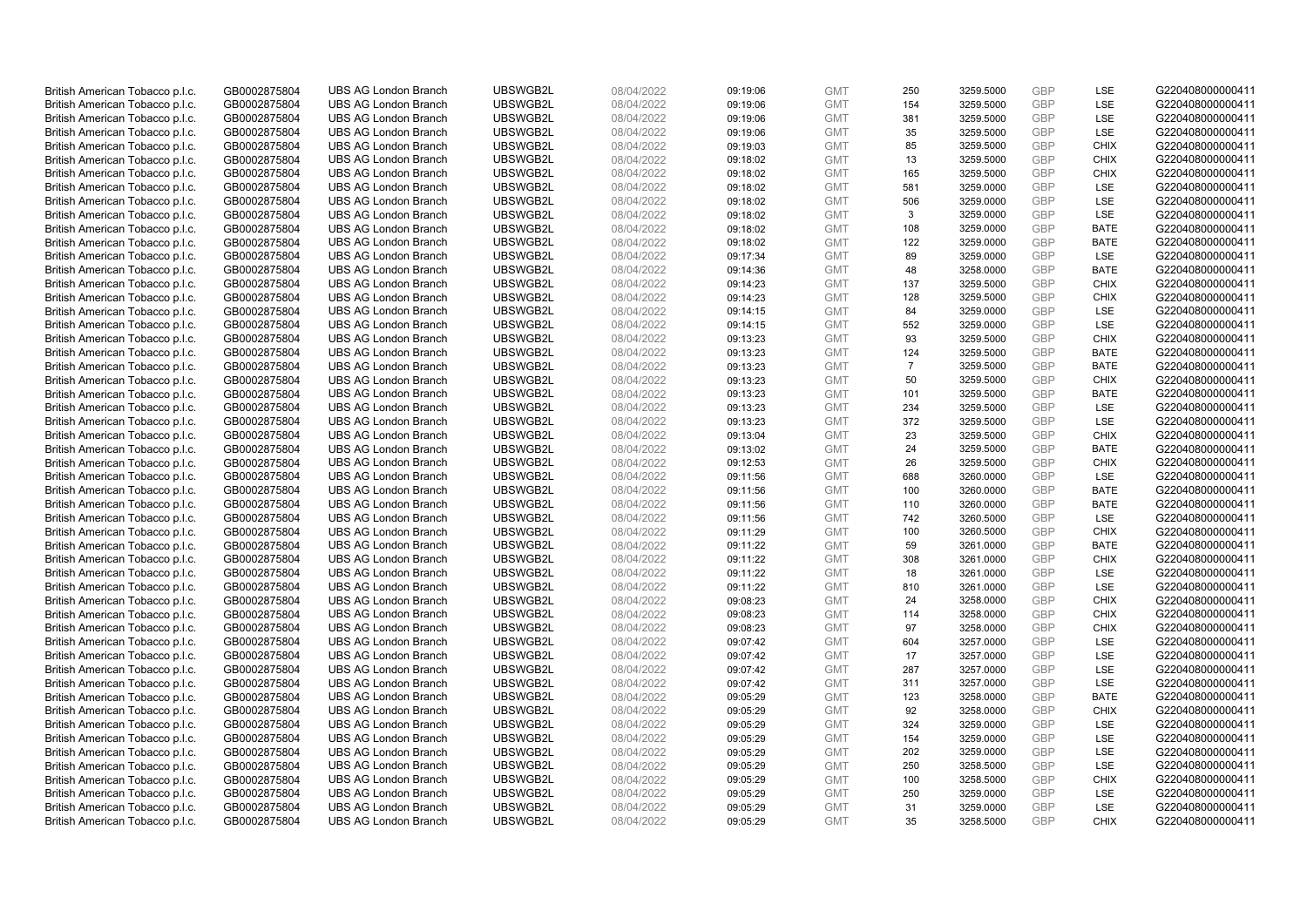| British American Tobacco p.l.c. | GB0002875804 | <b>UBS AG London Branch</b> | UBSWGB2L | 08/04/2022 | 09:05:29 | <b>GMT</b> | 100                  | 3258.5000 | <b>GBP</b> | <b>CHIX</b> | G220408000000411 |
|---------------------------------|--------------|-----------------------------|----------|------------|----------|------------|----------------------|-----------|------------|-------------|------------------|
| British American Tobacco p.l.c. | GB0002875804 | <b>UBS AG London Branch</b> | UBSWGB2L | 08/04/2022 | 09:05:29 | <b>GMT</b> | 118                  | 3258.5000 | GBP        | LSE         | G220408000000411 |
| British American Tobacco p.l.c. | GB0002875804 | <b>UBS AG London Branch</b> | UBSWGB2L | 08/04/2022 | 09:05:29 | <b>GMT</b> | 154                  | 3258.5000 | <b>GBP</b> | <b>LSE</b>  | G220408000000411 |
| British American Tobacco p.l.c. | GB0002875804 | <b>UBS AG London Branch</b> | UBSWGB2L | 08/04/2022 | 09:05:29 | <b>GMT</b> | 879                  | 3259.0000 | GBP        | LSE         | G220408000000411 |
| British American Tobacco p.l.c. | GB0002875804 | <b>UBS AG London Branch</b> | UBSWGB2L | 08/04/2022 | 09:05:29 | <b>GMT</b> | 75                   | 3259.0000 | <b>GBP</b> | <b>LSE</b>  | G220408000000411 |
| British American Tobacco p.l.c. | GB0002875804 | <b>UBS AG London Branch</b> | UBSWGB2L | 08/04/2022 | 09:05:29 | <b>GMT</b> | 500                  | 3259.0000 | GBP        | LSE         | G220408000000411 |
| British American Tobacco p.l.c. | GB0002875804 | <b>UBS AG London Branch</b> | UBSWGB2L | 08/04/2022 | 09:04:07 | <b>GMT</b> | 26                   | 3254.5000 | <b>GBP</b> | <b>CHIX</b> | G220408000000411 |
| British American Tobacco p.l.c. | GB0002875804 | <b>UBS AG London Branch</b> | UBSWGB2L | 08/04/2022 | 09:02:59 | <b>GMT</b> | 108                  | 3255.0000 | GBP        | <b>BATE</b> | G220408000000411 |
| British American Tobacco p.l.c. | GB0002875804 | <b>UBS AG London Branch</b> | UBSWGB2L | 08/04/2022 | 09:02:59 | <b>GMT</b> | 42                   | 3255.0000 | <b>GBP</b> | <b>BATE</b> | G220408000000411 |
| British American Tobacco p.l.c. | GB0002875804 | <b>UBS AG London Branch</b> | UBSWGB2L | 08/04/2022 | 09:02:58 | <b>GMT</b> | 17                   | 3255.0000 | GBP        | <b>CHIX</b> | G220408000000411 |
| British American Tobacco p.l.c. | GB0002875804 | <b>UBS AG London Branch</b> | UBSWGB2L | 08/04/2022 | 09:02:58 | <b>GMT</b> | 35                   | 3255.0000 | <b>GBP</b> | <b>CHIX</b> | G220408000000411 |
| British American Tobacco p.l.c. | GB0002875804 | <b>UBS AG London Branch</b> | UBSWGB2L | 08/04/2022 | 09:02:58 | <b>GMT</b> | 37                   | 3255.0000 | <b>GBP</b> | <b>CHIX</b> | G220408000000411 |
| British American Tobacco p.l.c. | GB0002875804 | <b>UBS AG London Branch</b> | UBSWGB2L | 08/04/2022 | 09:02:58 | <b>GMT</b> | 748                  | 3255.0000 | GBP        | LSE         | G220408000000411 |
| British American Tobacco p.l.c. | GB0002875804 | <b>UBS AG London Branch</b> | UBSWGB2L | 08/04/2022 | 09:02:58 | <b>GMT</b> | 96                   | 3255.0000 | <b>GBP</b> | <b>CHIX</b> | G220408000000411 |
| British American Tobacco p.l.c. | GB0002875804 | <b>UBS AG London Branch</b> | UBSWGB2L | 08/04/2022 | 09:02:58 | <b>GMT</b> | 64                   | 3255.0000 | GBP        | <b>BATE</b> | G220408000000411 |
| British American Tobacco p.l.c. | GB0002875804 | <b>UBS AG London Branch</b> | UBSWGB2L | 08/04/2022 | 09:02:58 | <b>GMT</b> | 38                   | 3255.5000 | <b>GBP</b> | <b>BATE</b> | G220408000000411 |
| British American Tobacco p.l.c. | GB0002875804 | <b>UBS AG London Branch</b> | UBSWGB2L | 08/04/2022 | 09:02:58 | <b>GMT</b> | 76                   | 3255.5000 | <b>GBP</b> | <b>BATE</b> | G220408000000411 |
| British American Tobacco p.l.c. | GB0002875804 | <b>UBS AG London Branch</b> | UBSWGB2L | 08/04/2022 | 09:02:30 | <b>GMT</b> | 158                  | 3255.5000 | GBP        | LSE         | G220408000000411 |
| British American Tobacco p.l.c. | GB0002875804 | <b>UBS AG London Branch</b> | UBSWGB2L | 08/04/2022 | 09:02:30 | <b>GMT</b> | 407                  | 3255.5000 | <b>GBP</b> | <b>LSE</b>  | G220408000000411 |
| British American Tobacco p.l.c. | GB0002875804 | <b>UBS AG London Branch</b> | UBSWGB2L | 08/04/2022 | 09:02:30 | <b>GMT</b> | 93                   | 3255.5000 | <b>GBP</b> | LSE         | G220408000000411 |
| British American Tobacco p.l.c. | GB0002875804 | <b>UBS AG London Branch</b> | UBSWGB2L | 08/04/2022 | 09:02:30 | <b>GMT</b> | 484                  | 3255.5000 | GBP        | LSE         | G220408000000411 |
| British American Tobacco p.l.c. | GB0002875804 | <b>UBS AG London Branch</b> | UBSWGB2L | 08/04/2022 | 09:02:17 | <b>GMT</b> | 6                    | 3256.0000 | GBP        | <b>CHIX</b> | G220408000000411 |
| British American Tobacco p.l.c. | GB0002875804 | <b>UBS AG London Branch</b> | UBSWGB2L | 08/04/2022 | 09:02:12 | <b>GMT</b> | $\blacktriangleleft$ | 3255.5000 | GBP        | <b>LSE</b>  | G220408000000411 |
| British American Tobacco p.l.c. | GB0002875804 | <b>UBS AG London Branch</b> | UBSWGB2L | 08/04/2022 | 09:02:12 | <b>GMT</b> | 2                    | 3255.5000 | <b>GBP</b> | LSE         | G220408000000411 |
| British American Tobacco p.l.c. | GB0002875804 | <b>UBS AG London Branch</b> | UBSWGB2L | 08/04/2022 | 09:02:12 | <b>GMT</b> | 154                  | 3255.5000 | <b>GBP</b> | LSE         | G220408000000411 |
| British American Tobacco p.l.c. | GB0002875804 | <b>UBS AG London Branch</b> | UBSWGB2L | 08/04/2022 | 09:02:12 | <b>GMT</b> | 144                  | 3255.5000 | <b>GBP</b> | LSE         | G220408000000411 |
| British American Tobacco p.l.c. | GB0002875804 | <b>UBS AG London Branch</b> | UBSWGB2L | 08/04/2022 | 09:02:12 | <b>GMT</b> | 50                   | 3255.5000 | <b>GBP</b> | LSE         | G220408000000411 |
| British American Tobacco p.l.c. | GB0002875804 | <b>UBS AG London Branch</b> | UBSWGB2L | 08/04/2022 | 09:02:12 | <b>GMT</b> | 76                   | 3255.0000 | GBP        | <b>CHIX</b> | G220408000000411 |
| British American Tobacco p.l.c. | GB0002875804 | <b>UBS AG London Branch</b> | UBSWGB2L | 08/04/2022 | 09:02:12 | <b>GMT</b> | 98                   | 3255.0000 | GBP        | <b>CHIX</b> | G220408000000411 |
| British American Tobacco p.l.c. | GB0002875804 | <b>UBS AG London Branch</b> | UBSWGB2L | 08/04/2022 | 09:01:50 | <b>GMT</b> | 124                  | 3255.5000 | GBP        | <b>BATE</b> | G220408000000411 |
| British American Tobacco p.l.c. | GB0002875804 | <b>UBS AG London Branch</b> | UBSWGB2L | 08/04/2022 | 09:01:50 | <b>GMT</b> | 38                   | 3255.5000 | <b>GBP</b> | <b>BATE</b> | G220408000000411 |
| British American Tobacco p.l.c. | GB0002875804 | <b>UBS AG London Branch</b> | UBSWGB2L | 08/04/2022 | 09:01:05 | <b>GMT</b> | 154                  | 3256.0000 | <b>GBP</b> | <b>LSE</b>  | G220408000000411 |
| British American Tobacco p.l.c. | GB0002875804 | <b>UBS AG London Branch</b> | UBSWGB2L | 08/04/2022 | 09:01:05 | <b>GMT</b> | 2                    | 3256.0000 | GBP        | LSE         | G220408000000411 |
| British American Tobacco p.l.c. | GB0002875804 | <b>UBS AG London Branch</b> | UBSWGB2L | 08/04/2022 | 09:01:05 | <b>GMT</b> | $\mathbf{1}$         | 3256.0000 | <b>GBP</b> | LSE         | G220408000000411 |
| British American Tobacco p.l.c. | GB0002875804 | <b>UBS AG London Branch</b> | UBSWGB2L | 08/04/2022 | 09:01:05 | <b>GMT</b> | 123                  | 3256.0000 | <b>GBP</b> | LSE         | G220408000000411 |
| British American Tobacco p.l.c. | GB0002875804 | <b>UBS AG London Branch</b> | UBSWGB2L | 08/04/2022 | 09:01:05 | <b>GMT</b> | 154                  | 3256.0000 | <b>GBP</b> | <b>LSE</b>  | G220408000000411 |
| British American Tobacco p.l.c. | GB0002875804 | <b>UBS AG London Branch</b> | UBSWGB2L | 08/04/2022 | 09:00:51 | <b>GMT</b> | 104                  | 3256.0000 | GBP        | <b>CHIX</b> | G220408000000411 |
| British American Tobacco p.l.c. | GB0002875804 | <b>UBS AG London Branch</b> | UBSWGB2L | 08/04/2022 | 09:00:51 | <b>GMT</b> | 48                   | 3256.0000 | <b>GBP</b> | <b>CHIX</b> | G220408000000411 |
| British American Tobacco p.l.c. | GB0002875804 | <b>UBS AG London Branch</b> | UBSWGB2L | 08/04/2022 | 09:00:51 | <b>GMT</b> | 110                  | 3256.0000 | GBP        | <b>CHIX</b> | G220408000000411 |
| British American Tobacco p.l.c. | GB0002875804 | <b>UBS AG London Branch</b> | UBSWGB2L | 08/04/2022 | 08:59:51 | <b>GMT</b> | 100                  | 3256.0000 | <b>GBP</b> | <b>CHIX</b> | G220408000000411 |
| British American Tobacco p.l.c. | GB0002875804 | <b>UBS AG London Branch</b> | UBSWGB2L | 08/04/2022 | 08:59:51 | <b>GMT</b> | 14                   | 3256.0000 | <b>GBP</b> | <b>CHIX</b> | G220408000000411 |
| British American Tobacco p.l.c. | GB0002875804 | <b>UBS AG London Branch</b> | UBSWGB2L | 08/04/2022 | 08:56:42 | <b>GMT</b> | 85                   | 3255.5000 | GBP        | <b>CHIX</b> | G220408000000411 |
| British American Tobacco p.l.c. | GB0002875804 | <b>UBS AG London Branch</b> | UBSWGB2L | 08/04/2022 | 08:56:42 | <b>GMT</b> | 6                    | 3255.5000 | GBP        | <b>CHIX</b> | G220408000000411 |
| British American Tobacco p.l.c. | GB0002875804 | <b>UBS AG London Branch</b> | UBSWGB2L | 08/04/2022 | 08:56:04 | <b>GMT</b> | 27                   | 3255.0000 | GBP        | <b>CHIX</b> | G220408000000411 |
| British American Tobacco p.l.c. | GB0002875804 | <b>UBS AG London Branch</b> | UBSWGB2L | 08/04/2022 | 08:56:04 | <b>GMT</b> | 64                   | 3255.0000 | <b>GBP</b> | <b>CHIX</b> | G220408000000411 |
| British American Tobacco p.l.c. | GB0002875804 | <b>UBS AG London Branch</b> | UBSWGB2L | 08/04/2022 | 08:56:02 | <b>GMT</b> | 579                  | 3255.5000 | GBP        | LSE         | G220408000000411 |
| British American Tobacco p.l.c. | GB0002875804 | <b>UBS AG London Branch</b> | UBSWGB2L | 08/04/2022 | 08:55:13 | <b>GMT</b> | 86                   | 3256.0000 | <b>GBP</b> | <b>CHIX</b> | G220408000000411 |
| British American Tobacco p.l.c. | GB0002875804 | <b>UBS AG London Branch</b> | UBSWGB2L | 08/04/2022 | 08:55:13 | <b>GMT</b> | 93                   | 3256.0000 | GBP        | <b>CHIX</b> | G220408000000411 |
| British American Tobacco p.l.c. | GB0002875804 | <b>UBS AG London Branch</b> | UBSWGB2L | 08/04/2022 | 08:55:13 | <b>GMT</b> | 118                  | 3256.0000 | <b>GBP</b> | <b>BATE</b> | G220408000000411 |
| British American Tobacco p.l.c. | GB0002875804 | <b>UBS AG London Branch</b> | UBSWGB2L | 08/04/2022 | 08:55:13 | <b>GMT</b> | 636                  | 3256.0000 | GBP        | LSE         | G220408000000411 |
| British American Tobacco p.l.c. | GB0002875804 | <b>UBS AG London Branch</b> | UBSWGB2L | 08/04/2022 | 08:53:39 | <b>GMT</b> | 22                   | 3256.5000 | <b>GBP</b> | LSE         | G220408000000411 |
| British American Tobacco p.l.c. | GB0002875804 | <b>UBS AG London Branch</b> | UBSWGB2L | 08/04/2022 | 08:53:39 | <b>GMT</b> | 250                  | 3256.0000 | <b>GBP</b> | LSE         | G220408000000411 |
| British American Tobacco p.l.c. | GB0002875804 | <b>UBS AG London Branch</b> | UBSWGB2L | 08/04/2022 | 08:53:39 | <b>GMT</b> | 50                   | 3256.0000 | GBP        | LSE         | G220408000000411 |
| British American Tobacco p.l.c. | GB0002875804 | <b>UBS AG London Branch</b> | UBSWGB2L | 08/04/2022 | 08:53:39 | <b>GMT</b> | 250                  | 3256.5000 | GBP        | <b>LSE</b>  | G220408000000411 |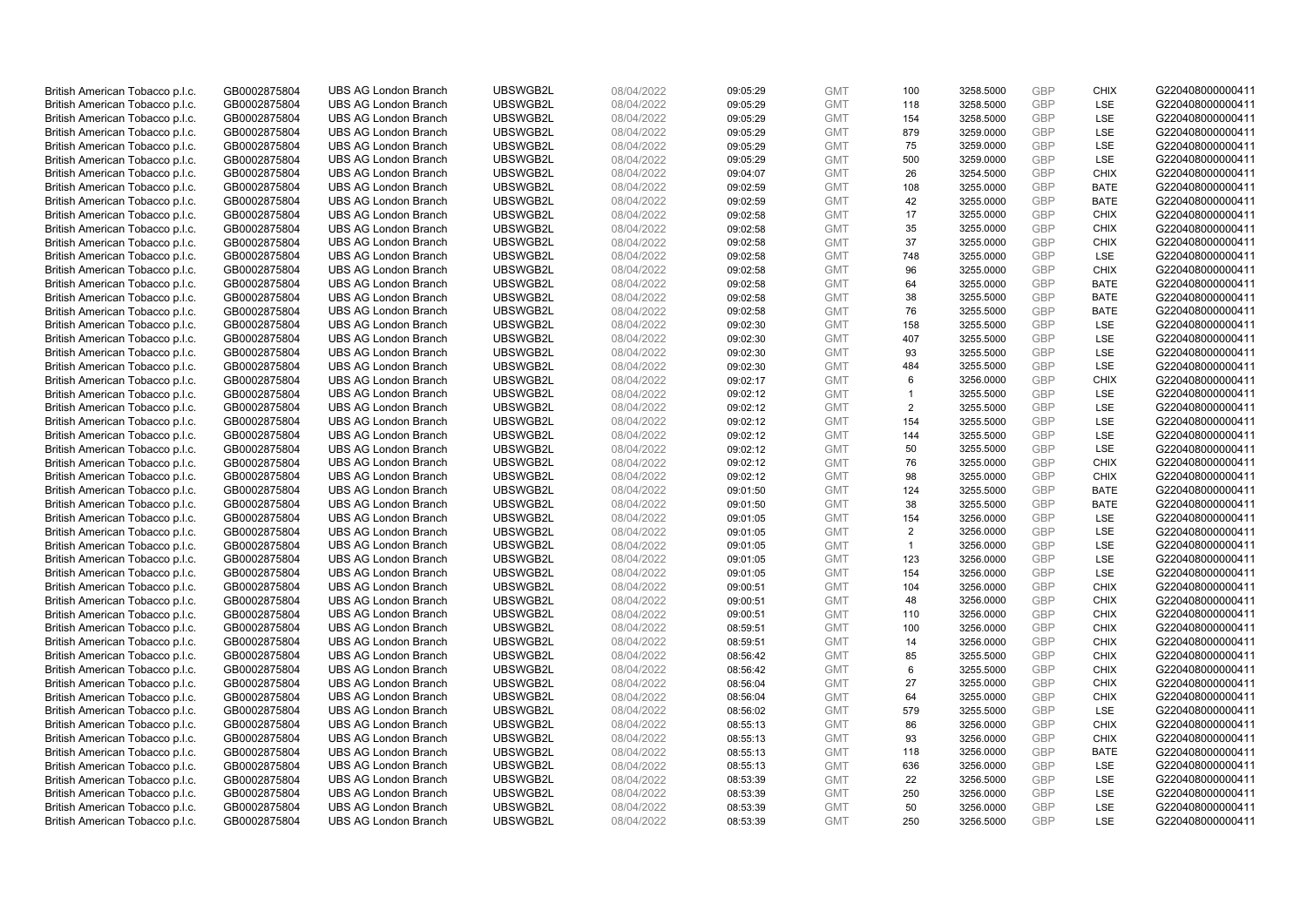| British American Tobacco p.l.c. | GB0002875804                 | <b>UBS AG London Branch</b> | UBSWGB2L             | 08/04/2022               | 08:53:39             | <b>GMT</b>               | 8              | 3256.5000              | <b>GBP</b> | LSE                        | G220408000000411 |
|---------------------------------|------------------------------|-----------------------------|----------------------|--------------------------|----------------------|--------------------------|----------------|------------------------|------------|----------------------------|------------------|
| British American Tobacco p.l.c. | GB0002875804                 | <b>UBS AG London Branch</b> | UBSWGB2L             | 08/04/2022               | 08:53:39             | <b>GMT</b>               | 82             | 3256.0000              | <b>GBP</b> | <b>CHIX</b>                | G220408000000411 |
| British American Tobacco p.l.c. | GB0002875804                 | <b>UBS AG London Branch</b> | UBSWGB2L             | 08/04/2022               | 08:53:39             | <b>GMT</b>               | 649            | 3256.5000              | GBP        | LSE                        | G220408000000411 |
| British American Tobacco p.l.c. | GB0002875804                 | <b>UBS AG London Branch</b> | UBSWGB2L             | 08/04/2022               | 08:53:39             | <b>GMT</b>               | 94             | 3256.0000              | GBP        | <b>CHIX</b>                | G220408000000411 |
| British American Tobacco p.l.c. | GB0002875804                 | <b>UBS AG London Branch</b> | UBSWGB2L             | 08/04/2022               | 08:53:24             | <b>GMT</b>               | 120            | 3257.0000              | <b>GBP</b> | <b>BATE</b>                | G220408000000411 |
| British American Tobacco p.l.c. | GB0002875804                 | <b>UBS AG London Branch</b> | UBSWGB2L             | 08/04/2022               | 08:53:24             | <b>GMT</b>               | 87             | 3257.0000              | <b>GBP</b> | <b>CHIX</b>                | G220408000000411 |
| British American Tobacco p.l.c. | GB0002875804                 | <b>UBS AG London Branch</b> | UBSWGB2L             | 08/04/2022               | 08:52:51             | <b>GMT</b>               | 246            | 3257.5000              | GBP        | LSE                        | G220408000000411 |
| British American Tobacco p.l.c. | GB0002875804                 | <b>UBS AG London Branch</b> | UBSWGB2L             | 08/04/2022               | 08:52:51             | <b>GMT</b>               | 403            | 3257.5000              | <b>GBP</b> | LSE                        | G220408000000411 |
| British American Tobacco p.l.c. | GB0002875804                 | <b>UBS AG London Branch</b> | UBSWGB2L             | 08/04/2022               | 08:52:51             | <b>GMT</b>               | 56             | 3257.5000              | <b>GBP</b> | LSE                        | G220408000000411 |
| British American Tobacco p.l.c. | GB0002875804                 | <b>UBS AG London Branch</b> | UBSWGB2L             | 08/04/2022               | 08:52:51             | <b>GMT</b>               | 75             | 3257.5000              | <b>GBP</b> | <b>LSE</b>                 | G220408000000411 |
| British American Tobacco p.l.c. | GB0002875804                 | <b>UBS AG London Branch</b> | UBSWGB2L             | 08/04/2022               | 08:52:51             | <b>GMT</b>               | 500            | 3257.5000              | GBP        | LSE                        | G220408000000411 |
| British American Tobacco p.l.c. | GB0002875804                 | <b>UBS AG London Branch</b> | UBSWGB2L             | 08/04/2022               | 08:52:43             | <b>GMT</b>               | 42             | 3258.0000              | <b>GBP</b> | <b>BATE</b>                | G220408000000411 |
| British American Tobacco p.l.c. | GB0002875804                 | <b>UBS AG London Branch</b> | UBSWGB2L             | 08/04/2022               | 08:52:43             | <b>GMT</b>               | 99             | 3258.0000              | GBP        | <b>BATE</b>                | G220408000000411 |
| British American Tobacco p.l.c. | GB0002875804                 | <b>UBS AG London Branch</b> | UBSWGB2L             | 08/04/2022               | 08:52:43             | <b>GMT</b>               | 157            | 3258.0000              | <b>GBP</b> | <b>CHIX</b>                | G220408000000411 |
| British American Tobacco p.l.c. | GB0002875804                 | <b>UBS AG London Branch</b> | UBSWGB2L             | 08/04/2022               | 08:52:43             | <b>GMT</b>               | 14             | 3258.0000              | <b>GBP</b> | <b>BATE</b>                | G220408000000411 |
| British American Tobacco p.l.c. | GB0002875804                 | <b>UBS AG London Branch</b> | UBSWGB2L             | 08/04/2022               | 08:52:43             | <b>GMT</b>               | 138            | 3258.0000              | GBP        | <b>BATE</b>                | G220408000000411 |
| British American Tobacco p.l.c. | GB0002875804                 | <b>UBS AG London Branch</b> | UBSWGB2L             | 08/04/2022               | 08:52:43             | <b>GMT</b>               | 115            | 3258.0000              | GBP        | <b>CHIX</b>                | G220408000000411 |
| British American Tobacco p.l.c. | GB0002875804                 | <b>UBS AG London Branch</b> | UBSWGB2L             | 08/04/2022               | 08:52:43             | <b>GMT</b>               | 39             | 3258.0000              | GBP        | <b>BATE</b>                | G220408000000411 |
| British American Tobacco p.l.c. | GB0002875804                 | <b>UBS AG London Branch</b> | UBSWGB2L             | 08/04/2022               | 08:51:20             | <b>GMT</b>               | 309            | 3258.5000              | <b>GBP</b> | <b>CHIX</b>                | G220408000000411 |
| British American Tobacco p.l.c. | GB0002875804                 | <b>UBS AG London Branch</b> | UBSWGB2L             | 08/04/2022               | 08:50:46             | <b>GMT</b>               | 582            | 3258.5000              | GBP        | LSE                        | G220408000000411 |
| British American Tobacco p.l.c. | GB0002875804                 | <b>UBS AG London Branch</b> | UBSWGB2L             | 08/04/2022               | 08:49:38             | <b>GMT</b>               | $\overline{2}$ | 3255.5000              | <b>GBP</b> | <b>CHIX</b>                | G220408000000411 |
| British American Tobacco p.l.c. | GB0002875804                 | <b>UBS AG London Branch</b> | UBSWGB2L             | 08/04/2022               | 08:49:15             | <b>GMT</b>               | 141            | 3255.5000              | GBP        | LSE                        | G220408000000411 |
| British American Tobacco p.l.c. | GB0002875804                 | <b>UBS AG London Branch</b> | UBSWGB2L             | 08/04/2022               | 08:49:15             | <b>GMT</b>               | 500            | 3255.5000              | <b>GBP</b> | LSE                        | G220408000000411 |
| British American Tobacco p.l.c. | GB0002875804                 | <b>UBS AG London Branch</b> | UBSWGB2L             | 08/04/2022               | 08:48:38             | <b>GMT</b>               | 113            | 3253.5000              | GBP        | <b>CHIX</b>                | G220408000000411 |
| British American Tobacco p.l.c. | GB0002875804                 | <b>UBS AG London Branch</b> | UBSWGB2L             | 08/04/2022               | 08:48:24             | <b>GMT</b>               | 95             | 3254.0000              | <b>GBP</b> | <b>CHIX</b>                | G220408000000411 |
| British American Tobacco p.l.c. | GB0002875804                 | <b>UBS AG London Branch</b> | UBSWGB2L             | 08/04/2022               | 08:48:13             | <b>GMT</b>               | $\mathbf{1}$   | 3254.0000              | GBP        | <b>CHIX</b>                | G220408000000411 |
| British American Tobacco p.l.c. | GB0002875804                 | <b>UBS AG London Branch</b> | UBSWGB2L             | 08/04/2022               | 08:48:13             | <b>GMT</b>               | $\mathbf{1}$   | 3254.0000              | <b>GBP</b> | <b>CHIX</b>                | G220408000000411 |
| British American Tobacco p.l.c. | GB0002875804                 | <b>UBS AG London Branch</b> | UBSWGB2L             | 08/04/2022               | 08:47:48             | <b>GMT</b>               | 102            | 3253.0000              | <b>GBP</b> | <b>BATE</b>                | G220408000000411 |
| British American Tobacco p.l.c. | GB0002875804                 | <b>UBS AG London Branch</b> | UBSWGB2L             | 08/04/2022               | 08:47:29             | <b>GMT</b>               | 110            | 3253.5000              | GBP        | <b>BATE</b>                | G220408000000411 |
| British American Tobacco p.l.c. | GB0002875804                 | <b>UBS AG London Branch</b> | UBSWGB2L             | 08/04/2022               | 08:47:29             | <b>GMT</b>               | 214            | 3253.5000              | <b>GBP</b> | LSE                        | G220408000000411 |
| British American Tobacco p.l.c. | GB0002875804                 | <b>UBS AG London Branch</b> | UBSWGB2L             | 08/04/2022               | 08:47:29             | <b>GMT</b>               | 194            | 3253.5000              | GBP        | LSE                        | G220408000000411 |
| British American Tobacco p.l.c. | GB0002875804                 | <b>UBS AG London Branch</b> | UBSWGB2L             | 08/04/2022               | 08:47:29             | <b>GMT</b>               | 154            | 3253.5000              | <b>GBP</b> | <b>LSE</b>                 | G220408000000411 |
| British American Tobacco p.l.c. | GB0002875804                 | <b>UBS AG London Branch</b> | UBSWGB2L             | 08/04/2022               | 08:47:29             | <b>GMT</b>               | 585            | 3253.5000              | GBP        | LSE                        | G220408000000411 |
| British American Tobacco p.l.c. | GB0002875804                 | <b>UBS AG London Branch</b> | UBSWGB2L             | 08/04/2022               | 08:45:17             | <b>GMT</b>               | 99             | 3253.0000              | GBP        | <b>CHIX</b>                | G220408000000411 |
| British American Tobacco p.l.c. | GB0002875804                 | <b>UBS AG London Branch</b> | UBSWGB2L             | 08/04/2022               | 08:45:17             | <b>GMT</b>               | 96             | 3253.0000              | GBP        | <b>CHIX</b>                | G220408000000411 |
| British American Tobacco p.l.c. | GB0002875804                 | <b>UBS AG London Branch</b> | UBSWGB2L             | 08/04/2022               | 08:45:13             | <b>GMT</b>               | 50             | 3253.5000              | <b>GBP</b> | <b>BATE</b>                | G220408000000411 |
| British American Tobacco p.l.c. | GB0002875804                 | <b>UBS AG London Branch</b> | UBSWGB2L             | 08/04/2022               | 08:45:13             | <b>GMT</b>               | 84             | 3253.5000              | GBP        | <b>BATE</b>                | G220408000000411 |
| British American Tobacco p.l.c. | GB0002875804                 | <b>UBS AG London Branch</b> | UBSWGB2L             | 08/04/2022               | 08:45:13             | <b>GMT</b>               | 416            | 3253.5000              | <b>GBP</b> | LSE                        | G220408000000411 |
| British American Tobacco p.l.c. | GB0002875804                 | <b>UBS AG London Branch</b> | UBSWGB2L             | 08/04/2022               | 08:45:13             | <b>GMT</b>               | 201            | 3253.5000              | GBP        | LSE                        | G220408000000411 |
| British American Tobacco p.l.c. | GB0002875804                 | <b>UBS AG London Branch</b> | UBSWGB2L             | 08/04/2022               | 08:44:54             | <b>GMT</b>               | 58             | 3254.0000              | <b>GBP</b> | <b>CHIX</b>                | G220408000000411 |
| British American Tobacco p.l.c. | GB0002875804                 | <b>UBS AG London Branch</b> | UBSWGB2L             | 08/04/2022               | 08:44:54             | <b>GMT</b>               | 22             | 3254.0000              | <b>GBP</b> | <b>CHIX</b>                | G220408000000411 |
| British American Tobacco p.l.c. | GB0002875804                 | <b>UBS AG London Branch</b> | UBSWGB2L             | 08/04/2022               | 08:44:49             | <b>GMT</b>               | 116            | 3254.5000              | GBP        | <b>BATE</b>                | G220408000000411 |
| British American Tobacco p.l.c. | GB0002875804                 | <b>UBS AG London Branch</b> | UBSWGB2L             | 08/04/2022               | 08:44:02             | <b>GMT</b>               | 96             | 3255.0000              | GBP        | <b>CHIX</b>                | G220408000000411 |
| British American Tobacco p.l.c. | GB0002875804                 | <b>UBS AG London Branch</b> | UBSWGB2L             | 08/04/2022               | 08:44:02             | <b>GMT</b>               | 44             | 3255.0000              | GBP        | <b>CHIX</b>                | G220408000000411 |
| British American Tobacco p.l.c. | GB0002875804                 | <b>UBS AG London Branch</b> | UBSWGB2L             | 08/04/2022               | 08:44:02             | <b>GMT</b>               | 677            | 3255.0000              | GBP        | <b>LSE</b>                 | G220408000000411 |
| British American Tobacco p.l.c. | GB0002875804                 | <b>UBS AG London Branch</b> | UBSWGB2L             | 08/04/2022               | 08:43:55             | <b>GMT</b>               | 47             | 3255.0000              | <b>GBP</b> | <b>CHIX</b>                | G220408000000411 |
| British American Tobacco p.l.c. | GB0002875804                 | <b>UBS AG London Branch</b> | UBSWGB2L             | 08/04/2022               | 08:43:22             | <b>GMT</b>               | 257            | 3254.5000              | <b>GBP</b> | LSE                        | G220408000000411 |
| British American Tobacco p.l.c. | GB0002875804                 | <b>UBS AG London Branch</b> | UBSWGB2L             | 08/04/2022               | 08:43:22             | <b>GMT</b>               | 302            | 3254.5000              | GBP        | LSE                        | G220408000000411 |
| British American Tobacco p.l.c. | GB0002875804                 | <b>UBS AG London Branch</b> | UBSWGB2L             | 08/04/2022               | 08:43:18             | <b>GMT</b>               | 68             | 3255.0000              | GBP        | <b>CHIX</b>                | G220408000000411 |
| British American Tobacco p.l.c. | GB0002875804                 | <b>UBS AG London Branch</b> | UBSWGB2L             | 08/04/2022               | 08:43:18             | <b>GMT</b>               | 12             | 3255.0000              | GBP        | <b>CHIX</b>                | G220408000000411 |
| British American Tobacco p.l.c. |                              | <b>UBS AG London Branch</b> | UBSWGB2L             | 08/04/2022               |                      | <b>GMT</b>               | 597            | 3255.0000              | <b>GBP</b> | LSE                        | G220408000000411 |
| British American Tobacco p.l.c. | GB0002875804                 | <b>UBS AG London Branch</b> | UBSWGB2L             | 08/04/2022               | 08:42:43<br>08:42:43 | <b>GMT</b>               | 120            | 3254.5000              | <b>GBP</b> | <b>BATE</b>                | G220408000000411 |
|                                 | GB0002875804                 |                             |                      |                          |                      |                          |                |                        | GBP        |                            |                  |
| British American Tobacco p.l.c. | GB0002875804<br>GB0002875804 | <b>UBS AG London Branch</b> | UBSWGB2L<br>UBSWGB2L | 08/04/2022<br>08/04/2022 | 08:42:43             | <b>GMT</b><br><b>GMT</b> | 86<br>84       | 3255.0000<br>3255.0000 | GBP        | <b>CHIX</b><br><b>CHIX</b> | G220408000000411 |
| British American Tobacco p.l.c. |                              | <b>UBS AG London Branch</b> |                      |                          | 08:42:43             |                          |                |                        |            |                            | G220408000000411 |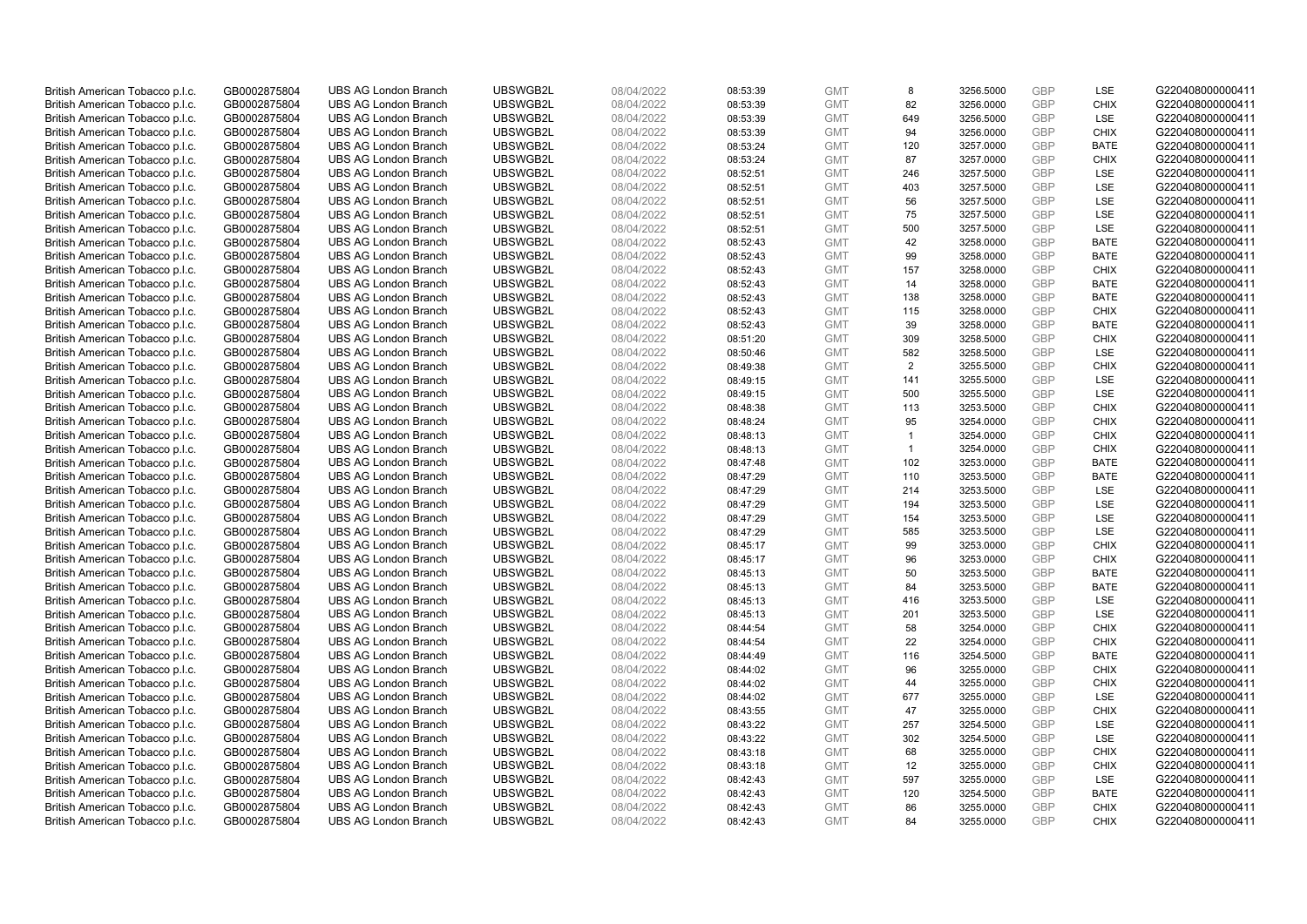| British American Tobacco p.l.c. | GB0002875804 | <b>UBS AG London Branch</b> | UBSWGB2L | 08/04/2022 | 08:42:07 | <b>GMT</b> | 88  | 3255.5000 | <b>GBP</b> | <b>CHIX</b> | G220408000000411 |
|---------------------------------|--------------|-----------------------------|----------|------------|----------|------------|-----|-----------|------------|-------------|------------------|
| British American Tobacco p.l.c. | GB0002875804 | <b>UBS AG London Branch</b> | UBSWGB2L | 08/04/2022 | 08:42:07 | <b>GMT</b> | 38  | 3256.0000 | <b>GBP</b> | <b>LSE</b>  | G220408000000411 |
| British American Tobacco p.l.c. | GB0002875804 | <b>UBS AG London Branch</b> | UBSWGB2L | 08/04/2022 | 08:42:07 | <b>GMT</b> | 615 | 3256.0000 | GBP        | LSE         | G220408000000411 |
| British American Tobacco p.l.c. | GB0002875804 | <b>UBS AG London Branch</b> | UBSWGB2L | 08/04/2022 | 08:40:02 | <b>GMT</b> | 88  | 3252.5000 | GBP        | <b>CHIX</b> | G220408000000411 |
| British American Tobacco p.l.c. | GB0002875804 | <b>UBS AG London Branch</b> | UBSWGB2L | 08/04/2022 | 08:39:43 | <b>GMT</b> | 26  | 3253.0000 | GBP        | <b>BATE</b> | G220408000000411 |
| British American Tobacco p.l.c. | GB0002875804 | <b>UBS AG London Branch</b> | UBSWGB2L | 08/04/2022 | 08:39:43 | <b>GMT</b> | 17  | 3253.0000 | <b>GBP</b> | <b>BATE</b> | G220408000000411 |
| British American Tobacco p.l.c. | GB0002875804 | <b>UBS AG London Branch</b> | UBSWGB2L | 08/04/2022 | 08:39:43 | <b>GMT</b> | 99  | 3253.0000 | GBP        | <b>CHIX</b> | G220408000000411 |
| British American Tobacco p.l.c. | GB0002875804 | <b>UBS AG London Branch</b> | UBSWGB2L | 08/04/2022 | 08:39:43 | <b>GMT</b> | 93  | 3253.5000 | <b>GBP</b> | <b>BATE</b> | G220408000000411 |
| British American Tobacco p.l.c. | GB0002875804 | <b>UBS AG London Branch</b> | UBSWGB2L | 08/04/2022 | 08:39:43 | <b>GMT</b> | 19  | 3253.5000 | GBP        | <b>BATE</b> | G220408000000411 |
| British American Tobacco p.l.c. | GB0002875804 | <b>UBS AG London Branch</b> | UBSWGB2L | 08/04/2022 | 08:39:34 | <b>GMT</b> | 81  | 3254.0000 | <b>GBP</b> | LSE         | G220408000000411 |
| British American Tobacco p.l.c. | GB0002875804 | <b>UBS AG London Branch</b> | UBSWGB2L | 08/04/2022 | 08:39:34 | <b>GMT</b> | 500 | 3254.0000 | GBP        | LSE         | G220408000000411 |
| British American Tobacco p.l.c. | GB0002875804 | <b>UBS AG London Branch</b> | UBSWGB2L | 08/04/2022 | 08:38:33 | <b>GMT</b> | 100 | 3254.5000 | <b>GBP</b> | <b>CHIX</b> | G220408000000411 |
| British American Tobacco p.l.c. | GB0002875804 | <b>UBS AG London Branch</b> | UBSWGB2L | 08/04/2022 | 08:38:33 | <b>GMT</b> | 91  | 3254.5000 | GBP        | <b>CHIX</b> | G220408000000411 |
| British American Tobacco p.l.c. | GB0002875804 | <b>UBS AG London Branch</b> | UBSWGB2L | 08/04/2022 | 08:38:33 | <b>GMT</b> | 111 | 3254.5000 | <b>GBP</b> | <b>BATE</b> | G220408000000411 |
| British American Tobacco p.l.c. | GB0002875804 | <b>UBS AG London Branch</b> | UBSWGB2L | 08/04/2022 | 08:38:31 | <b>GMT</b> | 616 | 3255.0000 | <b>GBP</b> | LSE         | G220408000000411 |
| British American Tobacco p.l.c. | GB0002875804 | <b>UBS AG London Branch</b> | UBSWGB2L | 08/04/2022 | 08:37:47 | <b>GMT</b> | 104 | 3255.0000 | GBP        | <b>BATE</b> | G220408000000411 |
| British American Tobacco p.l.c. | GB0002875804 | <b>UBS AG London Branch</b> | UBSWGB2L | 08/04/2022 | 08:37:47 | <b>GMT</b> | 99  | 3255.0000 | GBP        | <b>CHIX</b> | G220408000000411 |
| British American Tobacco p.l.c. | GB0002875804 | <b>UBS AG London Branch</b> | UBSWGB2L | 08/04/2022 | 08:37:17 | <b>GMT</b> | 292 | 3255.5000 | <b>GBP</b> | LSE         | G220408000000411 |
| British American Tobacco p.l.c. | GB0002875804 | <b>UBS AG London Branch</b> | UBSWGB2L | 08/04/2022 | 08:37:17 | <b>GMT</b> | 277 | 3255.5000 | <b>GBP</b> | <b>LSE</b>  | G220408000000411 |
| British American Tobacco p.l.c. | GB0002875804 | <b>UBS AG London Branch</b> | UBSWGB2L | 08/04/2022 | 08:36:28 | <b>GMT</b> | 18  | 3254.0000 | GBP        | <b>CHIX</b> | G220408000000411 |
| British American Tobacco p.l.c. | GB0002875804 | <b>UBS AG London Branch</b> | UBSWGB2L | 08/04/2022 | 08:36:26 | <b>GMT</b> | 22  | 3254.0000 | <b>GBP</b> | <b>CHIX</b> | G220408000000411 |
| British American Tobacco p.l.c. | GB0002875804 | <b>UBS AG London Branch</b> | UBSWGB2L | 08/04/2022 | 08:36:24 | <b>GMT</b> | 18  | 3254.0000 | GBP        | <b>CHIX</b> | G220408000000411 |
| British American Tobacco p.l.c. | GB0002875804 | <b>UBS AG London Branch</b> | UBSWGB2L | 08/04/2022 | 08:36:16 | <b>GMT</b> | 81  | 3255.0000 | <b>GBP</b> | <b>CHIX</b> | G220408000000411 |
| British American Tobacco p.l.c. | GB0002875804 | <b>UBS AG London Branch</b> | UBSWGB2L | 08/04/2022 | 08:36:15 | <b>GMT</b> | 8   | 3255.0000 | GBP        | <b>CHIX</b> | G220408000000411 |
| British American Tobacco p.l.c. | GB0002875804 | <b>UBS AG London Branch</b> | UBSWGB2L | 08/04/2022 | 08:35:46 | <b>GMT</b> | 51  | 3255.0000 | <b>GBP</b> | <b>BATE</b> | G220408000000411 |
| British American Tobacco p.l.c. | GB0002875804 | <b>UBS AG London Branch</b> | UBSWGB2L | 08/04/2022 | 08:35:40 | <b>GMT</b> | 28  | 3255.0000 | GBP        | <b>CHIX</b> | G220408000000411 |
| British American Tobacco p.l.c. | GB0002875804 | <b>UBS AG London Branch</b> | UBSWGB2L | 08/04/2022 | 08:35:40 | <b>GMT</b> | 100 | 3255.0000 | <b>GBP</b> | <b>CHIX</b> | G220408000000411 |
| British American Tobacco p.l.c. | GB0002875804 | <b>UBS AG London Branch</b> | UBSWGB2L | 08/04/2022 | 08:35:40 | <b>GMT</b> | 66  | 3255.0000 | GBP        | <b>BATE</b> | G220408000000411 |
| British American Tobacco p.l.c. | GB0002875804 | <b>UBS AG London Branch</b> | UBSWGB2L | 08/04/2022 | 08:35:40 | <b>GMT</b> | 598 | 3255.0000 | GBP        | LSE         | G220408000000411 |
| British American Tobacco p.l.c. | GB0002875804 | <b>UBS AG London Branch</b> | UBSWGB2L | 08/04/2022 | 08:35:40 | <b>GMT</b> | 124 | 3255.0000 | GBP        | <b>BATE</b> | G220408000000411 |
| British American Tobacco p.l.c. | GB0002875804 | <b>UBS AG London Branch</b> | UBSWGB2L | 08/04/2022 | 08:35:40 | <b>GMT</b> | 115 | 3255.0000 | GBP        | <b>CHIX</b> | G220408000000411 |
| British American Tobacco p.l.c. | GB0002875804 | <b>UBS AG London Branch</b> | UBSWGB2L | 08/04/2022 | 08:35:40 | <b>GMT</b> | 462 | 3255.0000 | GBP        | <b>LSE</b>  | G220408000000411 |
| British American Tobacco p.l.c. | GB0002875804 | <b>UBS AG London Branch</b> | UBSWGB2L | 08/04/2022 | 08:35:40 | <b>GMT</b> | 133 | 3255.0000 | GBP        | LSE         | G220408000000411 |
| British American Tobacco p.l.c. | GB0002875804 | <b>UBS AG London Branch</b> | UBSWGB2L | 08/04/2022 | 08:34:55 | <b>GMT</b> | 565 | 3255.0000 | GBP        | LSE         | G220408000000411 |
| British American Tobacco p.l.c. | GB0002875804 | <b>UBS AG London Branch</b> | UBSWGB2L | 08/04/2022 | 08:34:55 | <b>GMT</b> | 97  | 3255.0000 | GBP        | <b>CHIX</b> | G220408000000411 |
| British American Tobacco p.l.c. | GB0002875804 | <b>UBS AG London Branch</b> | UBSWGB2L | 08/04/2022 | 08:34:30 | <b>GMT</b> | 94  | 3254.5000 | <b>GBP</b> | <b>CHIX</b> | G220408000000411 |
| British American Tobacco p.l.c. | GB0002875804 | <b>UBS AG London Branch</b> | UBSWGB2L | 08/04/2022 | 08:34:28 | <b>GMT</b> | 8   | 3254.5000 | GBP        | <b>CHIX</b> | G220408000000411 |
| British American Tobacco p.l.c. | GB0002875804 | <b>UBS AG London Branch</b> | UBSWGB2L | 08/04/2022 | 08:34:28 | <b>GMT</b> | 19  | 3254.5000 | <b>GBP</b> | <b>CHIX</b> | G220408000000411 |
| British American Tobacco p.l.c. | GB0002875804 | <b>UBS AG London Branch</b> | UBSWGB2L | 08/04/2022 | 08:32:49 | <b>GMT</b> | 118 | 3252.0000 | GBP        | LSE         | G220408000000411 |
| British American Tobacco p.l.c. | GB0002875804 | <b>UBS AG London Branch</b> | UBSWGB2L | 08/04/2022 | 08:32:49 | <b>GMT</b> | 541 | 3252.0000 | GBP        | <b>LSE</b>  | G220408000000411 |
| British American Tobacco p.l.c. | GB0002875804 | <b>UBS AG London Branch</b> | UBSWGB2L | 08/04/2022 | 08:31:52 | <b>GMT</b> | 59  | 3250.5000 | <b>GBP</b> | <b>CHIX</b> | G220408000000411 |
| British American Tobacco p.l.c. | GB0002875804 | <b>UBS AG London Branch</b> | UBSWGB2L | 08/04/2022 | 08:31:52 | <b>GMT</b> | 199 | 3250.5000 | GBP        | <b>CHIX</b> | G220408000000411 |
| British American Tobacco p.l.c. | GB0002875804 | <b>UBS AG London Branch</b> | UBSWGB2L | 08/04/2022 | 08:30:52 | <b>GMT</b> | 108 | 3251.0000 | GBP        | <b>BATE</b> | G220408000000411 |
| British American Tobacco p.l.c. | GB0002875804 | <b>UBS AG London Branch</b> | UBSWGB2L | 08/04/2022 | 08:30:23 | <b>GMT</b> | 557 | 3252.5000 | GBP        | LSE         | G220408000000411 |
| British American Tobacco p.l.c. | GB0002875804 | <b>UBS AG London Branch</b> | UBSWGB2L | 08/04/2022 | 08:30:23 | <b>GMT</b> | 31  | 3252.5000 | GBP        | <b>LSE</b>  | G220408000000411 |
| British American Tobacco p.l.c. | GB0002875804 | <b>UBS AG London Branch</b> | UBSWGB2L | 08/04/2022 | 08:30:23 | <b>GMT</b> | 78  | 3252.5000 | GBP        | LSE         | G220408000000411 |
| British American Tobacco p.l.c. | GB0002875804 | <b>UBS AG London Branch</b> | UBSWGB2L | 08/04/2022 | 08:30:05 | <b>GMT</b> | 110 | 3253.0000 | GBP        | <b>BATE</b> | G220408000000411 |
| British American Tobacco p.l.c. | GB0002875804 | <b>UBS AG London Branch</b> | UBSWGB2L | 08/04/2022 | 08:30:01 | <b>GMT</b> | 95  | 3254.0000 | GBP        | <b>CHIX</b> | G220408000000411 |
| British American Tobacco p.l.c. | GB0002875804 | <b>UBS AG London Branch</b> | UBSWGB2L | 08/04/2022 | 08:30:01 | <b>GMT</b> | 80  | 3254.0000 | GBP        | <b>CHIX</b> | G220408000000411 |
| British American Tobacco p.l.c. | GB0002875804 | <b>UBS AG London Branch</b> | UBSWGB2L | 08/04/2022 | 08:30:01 | <b>GMT</b> | 114 | 3253.5000 | GBP        | <b>BATE</b> | G220408000000411 |
| British American Tobacco p.l.c. | GB0002875804 | <b>UBS AG London Branch</b> | UBSWGB2L | 08/04/2022 | 08:30:01 | <b>GMT</b> | 97  | 3254.0000 | <b>GBP</b> | <b>CHIX</b> | G220408000000411 |
| British American Tobacco p.l.c. | GB0002875804 | <b>UBS AG London Branch</b> | UBSWGB2L | 08/04/2022 | 08:29:11 | <b>GMT</b> | 81  | 3254.5000 | <b>GBP</b> | <b>CHIX</b> | G220408000000411 |
| British American Tobacco p.l.c. | GB0002875804 | <b>UBS AG London Branch</b> | UBSWGB2L | 08/04/2022 | 08:29:11 | <b>GMT</b> | 19  | 3254.5000 | GBP        | <b>CHIX</b> | G220408000000411 |
| British American Tobacco p.l.c. | GB0002875804 | <b>UBS AG London Branch</b> | UBSWGB2L | 08/04/2022 | 08:29:11 | <b>GMT</b> | 70  | 3254.5000 | GBP        | <b>CHIX</b> | G220408000000411 |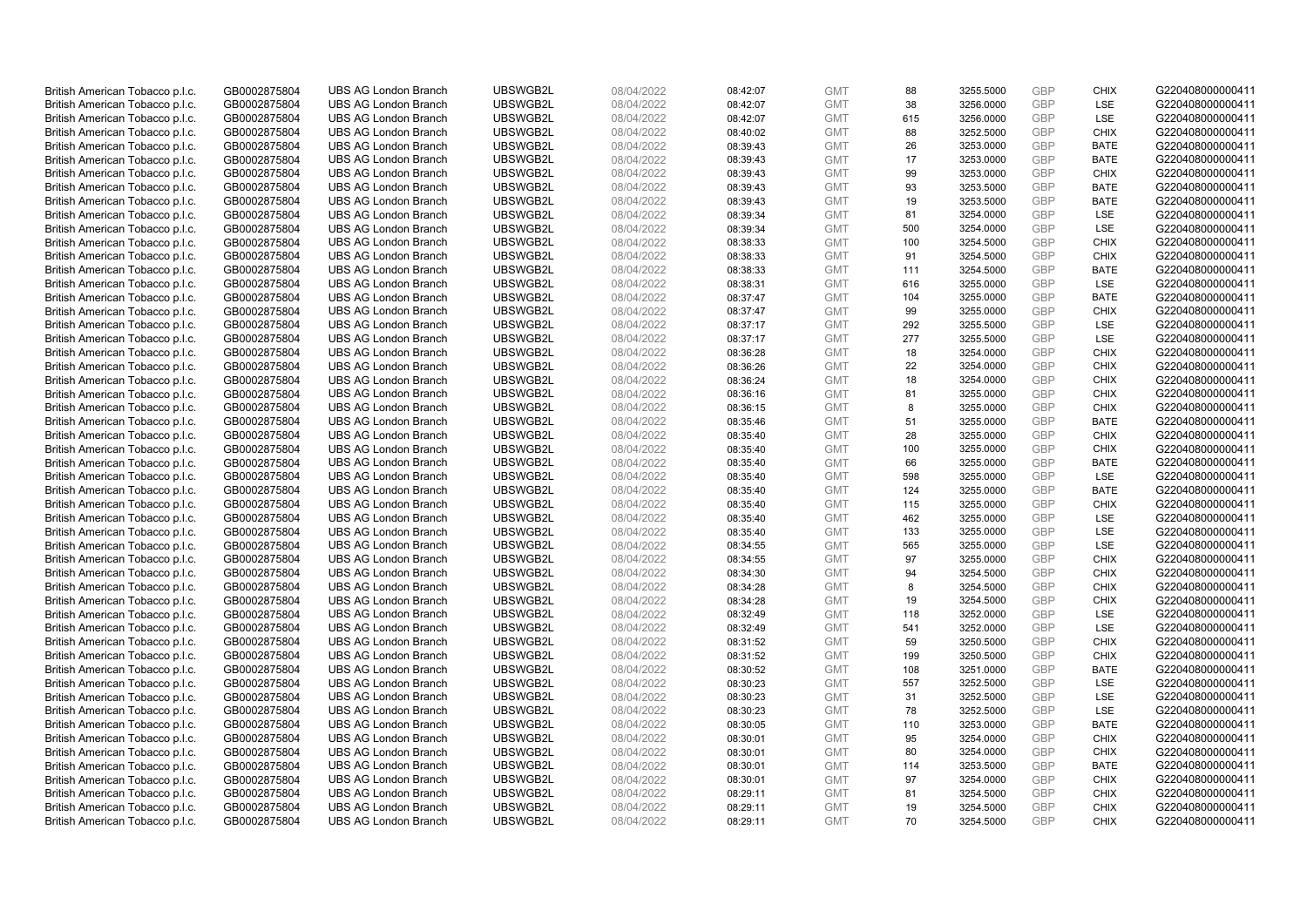| British American Tobacco p.l.c. | GB0002875804 | <b>UBS AG London Branch</b> | UBSWGB2L | 08/04/2022 | 08:29:11 | <b>GMT</b> | 614 | 3255.0000 | <b>GBP</b> | LSE         | G220408000000411 |
|---------------------------------|--------------|-----------------------------|----------|------------|----------|------------|-----|-----------|------------|-------------|------------------|
| British American Tobacco p.l.c. | GB0002875804 | <b>UBS AG London Branch</b> | UBSWGB2L | 08/04/2022 | 08:29:11 | <b>GMT</b> | 665 | 3255.0000 | GBP        | LSE         | G220408000000411 |
| British American Tobacco p.l.c. | GB0002875804 | <b>UBS AG London Branch</b> | UBSWGB2L | 08/04/2022 | 08:27:31 | <b>GMT</b> | 42  | 3253.5000 | <b>GBP</b> | <b>BATE</b> | G220408000000411 |
| British American Tobacco p.l.c. | GB0002875804 | <b>UBS AG London Branch</b> | UBSWGB2L | 08/04/2022 | 08:27:31 | <b>GMT</b> | 11  | 3253.5000 | GBP        | <b>BATE</b> | G220408000000411 |
| British American Tobacco p.l.c. | GB0002875804 | <b>UBS AG London Branch</b> | UBSWGB2L | 08/04/2022 | 08:27:31 | <b>GMT</b> | 94  | 3253.5000 | <b>GBP</b> | <b>CHIX</b> | G220408000000411 |
| British American Tobacco p.l.c. | GB0002875804 | <b>UBS AG London Branch</b> | UBSWGB2L | 08/04/2022 | 08:27:31 | <b>GMT</b> | 42  | 3253.5000 | GBP        | <b>BATE</b> | G220408000000411 |
| British American Tobacco p.l.c. | GB0002875804 | <b>UBS AG London Branch</b> | UBSWGB2L | 08/04/2022 | 08:27:31 | <b>GMT</b> | 12  | 3253.5000 | <b>GBP</b> | <b>BATE</b> | G220408000000411 |
| British American Tobacco p.l.c. | GB0002875804 | <b>UBS AG London Branch</b> | UBSWGB2L | 08/04/2022 | 08:27:11 | <b>GMT</b> | 106 | 3254.5000 | <b>GBP</b> | <b>CHIX</b> | G220408000000411 |
| British American Tobacco p.l.c. | GB0002875804 | <b>UBS AG London Branch</b> | UBSWGB2L | 08/04/2022 | 08:26:50 | <b>GMT</b> | 590 | 3255.0000 | <b>GBP</b> | <b>LSE</b>  | G220408000000411 |
| British American Tobacco p.l.c. | GB0002875804 | <b>UBS AG London Branch</b> | UBSWGB2L | 08/04/2022 | 08:26:49 | <b>GMT</b> | 134 | 3255.5000 | GBP        | <b>CHIX</b> | G220408000000411 |
| British American Tobacco p.l.c. | GB0002875804 | <b>UBS AG London Branch</b> | UBSWGB2L | 08/04/2022 | 08:26:15 | <b>GMT</b> | 673 | 3256.5000 | GBP        | LSE         | G220408000000411 |
| British American Tobacco p.l.c. | GB0002875804 | <b>UBS AG London Branch</b> | UBSWGB2L | 08/04/2022 | 08:26:15 | <b>GMT</b> | 92  | 3257.0000 | <b>GBP</b> | <b>CHIX</b> | G220408000000411 |
| British American Tobacco p.l.c. | GB0002875804 | <b>UBS AG London Branch</b> | UBSWGB2L | 08/04/2022 | 08:26:15 | <b>GMT</b> | 114 | 3257.0000 | GBP        | <b>BATE</b> | G220408000000411 |
| British American Tobacco p.l.c. | GB0002875804 | <b>UBS AG London Branch</b> | UBSWGB2L | 08/04/2022 | 08:26:14 | <b>GMT</b> | 590 | 3257.5000 | <b>GBP</b> | <b>LSE</b>  | G220408000000411 |
| British American Tobacco p.l.c. | GB0002875804 | <b>UBS AG London Branch</b> | UBSWGB2L | 08/04/2022 | 08:25:06 | <b>GMT</b> | 534 | 3256.0000 | GBP        | LSE         | G220408000000411 |
| British American Tobacco p.l.c. | GB0002875804 | <b>UBS AG London Branch</b> | UBSWGB2L | 08/04/2022 | 08:25:04 | <b>GMT</b> | 140 | 3256.0000 | <b>GBP</b> | LSE         | G220408000000411 |
| British American Tobacco p.l.c. | GB0002875804 | <b>UBS AG London Branch</b> | UBSWGB2L | 08/04/2022 | 08:25:04 | <b>GMT</b> | 25  | 3256.5000 | GBP        | <b>BATE</b> | G220408000000411 |
| British American Tobacco p.l.c. | GB0002875804 | <b>UBS AG London Branch</b> | UBSWGB2L | 08/04/2022 | 08:25:04 | <b>GMT</b> | 90  | 3256.5000 | GBP        | <b>BATE</b> | G220408000000411 |
| British American Tobacco p.l.c. | GB0002875804 | <b>UBS AG London Branch</b> | UBSWGB2L | 08/04/2022 | 08:25:04 | <b>GMT</b> | 96  | 3257.0000 | GBP        | <b>CHIX</b> | G220408000000411 |
| British American Tobacco p.l.c. | GB0002875804 | <b>UBS AG London Branch</b> | UBSWGB2L | 08/04/2022 | 08:25:04 | <b>GMT</b> | 106 | 3257.0000 | <b>GBP</b> | <b>BATE</b> | G220408000000411 |
| British American Tobacco p.l.c. | GB0002875804 | <b>UBS AG London Branch</b> | UBSWGB2L | 08/04/2022 | 08:25:04 | <b>GMT</b> | 94  | 3257.5000 | GBP        | <b>CHIX</b> | G220408000000411 |
| British American Tobacco p.l.c. | GB0002875804 | <b>UBS AG London Branch</b> | UBSWGB2L | 08/04/2022 | 08:24:31 | <b>GMT</b> | 92  | 3258.0000 | GBP        | <b>CHIX</b> | G220408000000411 |
| British American Tobacco p.l.c. | GB0002875804 | <b>UBS AG London Branch</b> | UBSWGB2L | 08/04/2022 | 08:24:24 | <b>GMT</b> | 677 | 3258.5000 | GBP        | <b>LSE</b>  | G220408000000411 |
| British American Tobacco p.l.c. | GB0002875804 | <b>UBS AG London Branch</b> | UBSWGB2L | 08/04/2022 | 08:24:01 | <b>GMT</b> | 660 | 3258.5000 | <b>GBP</b> | LSE         | G220408000000411 |
| British American Tobacco p.l.c. | GB0002875804 | <b>UBS AG London Branch</b> | UBSWGB2L | 08/04/2022 | 08:23:42 | <b>GMT</b> | 63  | 3255.5000 | <b>GBP</b> | <b>CHIX</b> | G220408000000411 |
| British American Tobacco p.l.c. | GB0002875804 | <b>UBS AG London Branch</b> | UBSWGB2L | 08/04/2022 | 08:23:29 | <b>GMT</b> | 152 | 3256.0000 | GBP        | <b>CHIX</b> | G220408000000411 |
| British American Tobacco p.l.c. | GB0002875804 | <b>UBS AG London Branch</b> | UBSWGB2L | 08/04/2022 | 08:23:27 | <b>GMT</b> | 233 | 3256.0000 | <b>GBP</b> | LSE         | G220408000000411 |
| British American Tobacco p.l.c. | GB0002875804 | <b>UBS AG London Branch</b> | UBSWGB2L | 08/04/2022 | 08:23:27 | <b>GMT</b> | 629 | 3256.0000 | <b>GBP</b> | LSE         | G220408000000411 |
| British American Tobacco p.l.c. | GB0002875804 | <b>UBS AG London Branch</b> | UBSWGB2L | 08/04/2022 | 08:23:27 | <b>GMT</b> | 48  | 3256.0000 | GBP        | <b>BATE</b> | G220408000000411 |
| British American Tobacco p.l.c. | GB0002875804 | <b>UBS AG London Branch</b> | UBSWGB2L | 08/04/2022 | 08:23:27 | <b>GMT</b> | 64  | 3256.0000 | GBP        | <b>BATE</b> | G220408000000411 |
| British American Tobacco p.l.c. | GB0002875804 | <b>UBS AG London Branch</b> | UBSWGB2L | 08/04/2022 | 08:23:27 | <b>GMT</b> | 121 | 3256.0000 | <b>GBP</b> | <b>BATE</b> | G220408000000411 |
| British American Tobacco p.l.c. | GB0002875804 | <b>UBS AG London Branch</b> | UBSWGB2L | 08/04/2022 | 08:23:27 | <b>GMT</b> | 146 | 3256.0000 | <b>GBP</b> | <b>BATE</b> | G220408000000411 |
| British American Tobacco p.l.c. | GB0002875804 | <b>UBS AG London Branch</b> | UBSWGB2L | 08/04/2022 | 08:23:12 | <b>GMT</b> | 441 | 3256.0000 | GBP        | <b>LSE</b>  | G220408000000411 |
| British American Tobacco p.l.c. | GB0002875804 | <b>UBS AG London Branch</b> | UBSWGB2L | 08/04/2022 | 08:21:34 | <b>GMT</b> | 81  | 3256.0000 | <b>GBP</b> | <b>CHIX</b> | G220408000000411 |
| British American Tobacco p.l.c. | GB0002875804 | <b>UBS AG London Branch</b> | UBSWGB2L | 08/04/2022 | 08:21:24 | <b>GMT</b> | 279 | 3256.5000 | <b>GBP</b> | LSE         | G220408000000411 |
| British American Tobacco p.l.c. | GB0002875804 | <b>UBS AG London Branch</b> | UBSWGB2L | 08/04/2022 | 08:21:24 | <b>GMT</b> | 280 | 3256.5000 | <b>GBP</b> | <b>LSE</b>  | G220408000000411 |
| British American Tobacco p.l.c. | GB0002875804 | <b>UBS AG London Branch</b> | UBSWGB2L | 08/04/2022 | 08:21:23 | <b>GMT</b> | 39  | 3256.5000 | GBP        | LSE         | G220408000000411 |
| British American Tobacco p.l.c. | GB0002875804 | <b>UBS AG London Branch</b> | UBSWGB2L | 08/04/2022 | 08:20:55 | <b>GMT</b> | 82  | 3257.0000 | <b>GBP</b> | <b>CHIX</b> | G220408000000411 |
| British American Tobacco p.l.c. | GB0002875804 | <b>UBS AG London Branch</b> | UBSWGB2L | 08/04/2022 | 08:20:55 | <b>GMT</b> | 102 | 3257.0000 | GBP        | <b>BATE</b> | G220408000000411 |
| British American Tobacco p.l.c. | GB0002875804 | <b>UBS AG London Branch</b> | UBSWGB2L | 08/04/2022 | 08:20:55 | <b>GMT</b> | 120 | 3257.0000 | <b>GBP</b> | <b>BATE</b> | G220408000000411 |
| British American Tobacco p.l.c. | GB0002875804 | <b>UBS AG London Branch</b> | UBSWGB2L | 08/04/2022 | 08:20:55 | <b>GMT</b> | 90  | 3257.0000 | <b>GBP</b> | <b>CHIX</b> | G220408000000411 |
| British American Tobacco p.l.c. | GB0002875804 | <b>UBS AG London Branch</b> | UBSWGB2L | 08/04/2022 | 08:20:16 | <b>GMT</b> | 650 | 3258.0000 | GBP        | LSE         | G220408000000411 |
| British American Tobacco p.l.c. | GB0002875804 | <b>UBS AG London Branch</b> | UBSWGB2L | 08/04/2022 | 08:20:16 | <b>GMT</b> | 80  | 3258.0000 | <b>GBP</b> | <b>CHIX</b> | G220408000000411 |
| British American Tobacco p.l.c. | GB0002875804 | <b>UBS AG London Branch</b> | UBSWGB2L | 08/04/2022 | 08:20:16 | <b>GMT</b> | 656 | 3258.0000 | GBP        | LSE         | G220408000000411 |
| British American Tobacco p.l.c. | GB0002875804 | <b>UBS AG London Branch</b> | UBSWGB2L | 08/04/2022 | 08:20:16 | <b>GMT</b> | 93  | 3258.0000 | <b>GBP</b> | <b>CHIX</b> | G220408000000411 |
| British American Tobacco p.l.c. | GB0002875804 | <b>UBS AG London Branch</b> | UBSWGB2L | 08/04/2022 | 08:20:16 | <b>GMT</b> | 99  | 3258.0000 | GBP        | <b>CHIX</b> | G220408000000411 |
| British American Tobacco p.l.c. | GB0002875804 | <b>UBS AG London Branch</b> | UBSWGB2L | 08/04/2022 | 08:20:16 | <b>GMT</b> | 608 | 3258.5000 | <b>GBP</b> | LSE         | G220408000000411 |
| British American Tobacco p.l.c. | GB0002875804 | <b>UBS AG London Branch</b> | UBSWGB2L | 08/04/2022 | 08:20:00 | <b>GMT</b> | 5   | 3259.5000 | GBP        | <b>CHIX</b> | G220408000000411 |
| British American Tobacco p.l.c. | GB0002875804 | <b>UBS AG London Branch</b> | UBSWGB2L | 08/04/2022 | 08:19:07 | <b>GMT</b> | 86  | 3257.0000 | <b>GBP</b> | <b>CHIX</b> | G220408000000411 |
| British American Tobacco p.l.c. | GB0002875804 | <b>UBS AG London Branch</b> | UBSWGB2L | 08/04/2022 | 08:19:07 | <b>GMT</b> | 56  | 3257.0000 | GBP        | <b>BATE</b> | G220408000000411 |
| British American Tobacco p.l.c. | GB0002875804 | <b>UBS AG London Branch</b> | UBSWGB2L | 08/04/2022 | 08:19:07 | <b>GMT</b> | 48  | 3257.0000 | <b>GBP</b> | <b>BATE</b> | G220408000000411 |
| British American Tobacco p.l.c. | GB0002875804 | <b>UBS AG London Branch</b> | UBSWGB2L | 08/04/2022 | 08:19:07 | <b>GMT</b> | 21  | 3257.5000 | GBP        | <b>BATE</b> | G220408000000411 |
| British American Tobacco p.l.c. | GB0002875804 | <b>UBS AG London Branch</b> | UBSWGB2L | 08/04/2022 | 08:19:07 | <b>GMT</b> | 82  | 3257.5000 | GBP        | <b>BATE</b> | G220408000000411 |
| British American Tobacco p.l.c. | GB0002875804 | <b>UBS AG London Branch</b> | UBSWGB2L | 08/04/2022 | 08:18:52 | <b>GMT</b> | 88  | 3258.0000 | GBP        | <b>CHIX</b> | G220408000000411 |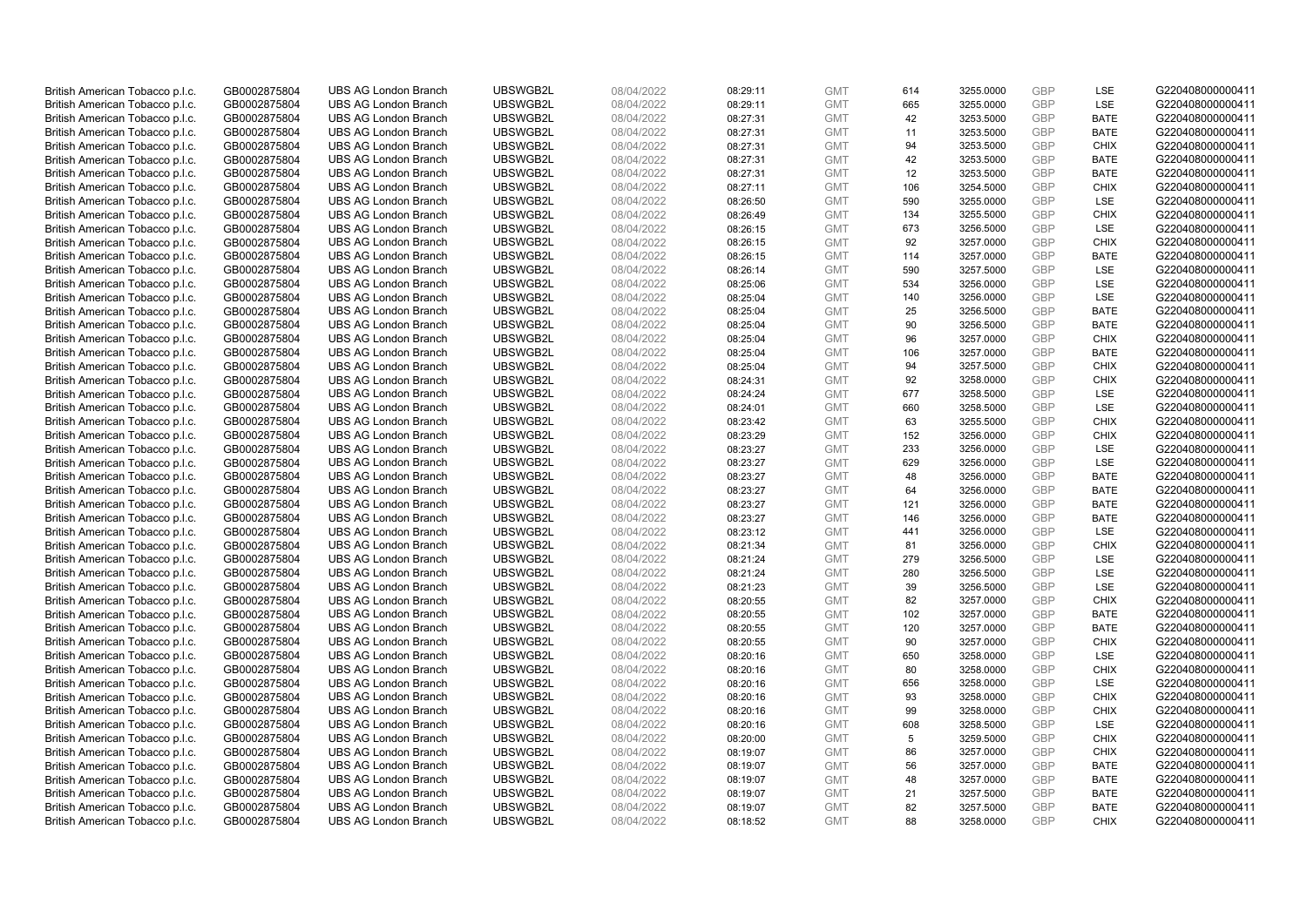| British American Tobacco p.l.c. | GB0002875804 | <b>UBS AG London Branch</b> | UBSWGB2L | 08/04/2022 | 08:18:52 | <b>GMT</b> | 575 | 3258.5000 | <b>GBP</b> | LSE         | G220408000000411 |
|---------------------------------|--------------|-----------------------------|----------|------------|----------|------------|-----|-----------|------------|-------------|------------------|
| British American Tobacco p.l.c. | GB0002875804 | <b>UBS AG London Branch</b> | UBSWGB2L | 08/04/2022 | 08:18:52 | <b>GMT</b> | 99  | 3258.5000 | GBP        | <b>CHIX</b> | G220408000000411 |
| British American Tobacco p.l.c. | GB0002875804 | <b>UBS AG London Branch</b> | UBSWGB2L | 08/04/2022 | 08:18:50 | <b>GMT</b> | 609 | 3259.0000 | <b>GBP</b> | <b>LSE</b>  | G220408000000411 |
| British American Tobacco p.l.c. | GB0002875804 | <b>UBS AG London Branch</b> | UBSWGB2L | 08/04/2022 | 08:17:39 | <b>GMT</b> | 100 | 3256.5000 | GBP        | <b>CHIX</b> | G220408000000411 |
| British American Tobacco p.l.c. | GB0002875804 | <b>UBS AG London Branch</b> | UBSWGB2L | 08/04/2022 | 08:17:39 | <b>GMT</b> | 178 | 3256.5000 | <b>GBP</b> | <b>LSE</b>  | G220408000000411 |
| British American Tobacco p.l.c. | GB0002875804 | <b>UBS AG London Branch</b> | UBSWGB2L | 08/04/2022 | 08:17:39 | <b>GMT</b> | 77  | 3256.5000 | GBP        | LSE         | G220408000000411 |
| British American Tobacco p.l.c. | GB0002875804 | <b>UBS AG London Branch</b> | UBSWGB2L | 08/04/2022 | 08:17:39 | <b>GMT</b> | 154 | 3256.5000 | <b>GBP</b> | LSE         | G220408000000411 |
| British American Tobacco p.l.c. | GB0002875804 | <b>UBS AG London Branch</b> | UBSWGB2L | 08/04/2022 | 08:17:39 | <b>GMT</b> | 204 | 3256.0000 | <b>GBP</b> | LSE         | G220408000000411 |
| British American Tobacco p.l.c. | GB0002875804 | <b>UBS AG London Branch</b> | UBSWGB2L | 08/04/2022 | 08:17:39 | <b>GMT</b> | 637 | 3256.5000 | <b>GBP</b> | LSE         | G220408000000411 |
| British American Tobacco p.l.c. | GB0002875804 | <b>UBS AG London Branch</b> | UBSWGB2L | 08/04/2022 | 08:17:39 | <b>GMT</b> | 118 | 3256.0000 | GBP        | <b>CHIX</b> | G220408000000411 |
| British American Tobacco p.l.c. | GB0002875804 | <b>UBS AG London Branch</b> | UBSWGB2L | 08/04/2022 | 08:17:39 | <b>GMT</b> | 138 | 3256.5000 | GBP        | <b>CHIX</b> | G220408000000411 |
| British American Tobacco p.l.c. | GB0002875804 | <b>UBS AG London Branch</b> | UBSWGB2L | 08/04/2022 | 08:16:42 | <b>GMT</b> | 123 | 3252.0000 | <b>GBP</b> | <b>CHIX</b> | G220408000000411 |
| British American Tobacco p.l.c. | GB0002875804 | <b>UBS AG London Branch</b> | UBSWGB2L | 08/04/2022 | 08:16:24 | <b>GMT</b> | 603 | 3251.0000 | GBP        | LSE         | G220408000000411 |
| British American Tobacco p.l.c. | GB0002875804 | <b>UBS AG London Branch</b> | UBSWGB2L | 08/04/2022 | 08:15:31 | <b>GMT</b> | 24  | 3250.0000 | <b>GBP</b> | <b>CHIX</b> | G220408000000411 |
| British American Tobacco p.l.c. | GB0002875804 | <b>UBS AG London Branch</b> | UBSWGB2L | 08/04/2022 | 08:15:19 | <b>GMT</b> | 12  | 3251.5000 | GBP        | <b>CHIX</b> | G220408000000411 |
| British American Tobacco p.l.c. | GB0002875804 | <b>UBS AG London Branch</b> | UBSWGB2L | 08/04/2022 | 08:15:19 | <b>GMT</b> | 76  | 3251.5000 | <b>GBP</b> | <b>CHIX</b> | G220408000000411 |
| British American Tobacco p.l.c. | GB0002875804 | <b>UBS AG London Branch</b> | UBSWGB2L | 08/04/2022 | 08:15:18 | <b>GMT</b> | 360 | 3252.0000 | <b>GBP</b> | <b>LSE</b>  | G220408000000411 |
| British American Tobacco p.l.c. | GB0002875804 | <b>UBS AG London Branch</b> | UBSWGB2L | 08/04/2022 | 08:15:18 | <b>GMT</b> | 270 | 3252.0000 | GBP        | LSE         | G220408000000411 |
| British American Tobacco p.l.c. | GB0002875804 | <b>UBS AG London Branch</b> | UBSWGB2L | 08/04/2022 | 08:15:18 | <b>GMT</b> | 640 | 3252.0000 | GBP        | <b>LSE</b>  | G220408000000411 |
| British American Tobacco p.l.c. | GB0002875804 | <b>UBS AG London Branch</b> | UBSWGB2L | 08/04/2022 | 08:14:59 | <b>GMT</b> | 86  | 3253.0000 | <b>GBP</b> | <b>CHIX</b> | G220408000000411 |
| British American Tobacco p.l.c. | GB0002875804 | <b>UBS AG London Branch</b> | UBSWGB2L | 08/04/2022 | 08:14:59 | <b>GMT</b> | 70  | 3252.5000 | GBP        | <b>BATE</b> | G220408000000411 |
| British American Tobacco p.l.c. | GB0002875804 | <b>UBS AG London Branch</b> | UBSWGB2L | 08/04/2022 | 08:14:59 | <b>GMT</b> | 45  | 3252.5000 | GBP        | <b>BATE</b> | G220408000000411 |
| British American Tobacco p.l.c. | GB0002875804 | <b>UBS AG London Branch</b> | UBSWGB2L | 08/04/2022 | 08:14:14 | <b>GMT</b> | 398 | 3254.0000 | GBP        | LSE         | G220408000000411 |
| British American Tobacco p.l.c. | GB0002875804 | <b>UBS AG London Branch</b> | UBSWGB2L | 08/04/2022 | 08:14:14 | <b>GMT</b> | 261 | 3254.0000 | <b>GBP</b> | LSE         | G220408000000411 |
| British American Tobacco p.l.c. | GB0002875804 | <b>UBS AG London Branch</b> | UBSWGB2L | 08/04/2022 | 08:13:49 | <b>GMT</b> | 95  | 3255.0000 | GBP        | <b>CHIX</b> | G220408000000411 |
| British American Tobacco p.l.c. | GB0002875804 | <b>UBS AG London Branch</b> | UBSWGB2L | 08/04/2022 | 08:13:49 | <b>GMT</b> | 107 | 3255.5000 | GBP        | <b>BATE</b> | G220408000000411 |
| British American Tobacco p.l.c. | GB0002875804 | <b>UBS AG London Branch</b> | UBSWGB2L | 08/04/2022 | 08:13:44 | <b>GMT</b> | 85  | 3256.0000 | <b>GBP</b> | <b>CHIX</b> | G220408000000411 |
| British American Tobacco p.l.c. | GB0002875804 | <b>UBS AG London Branch</b> | UBSWGB2L | 08/04/2022 | 08:13:08 | <b>GMT</b> | 40  | 3257.0000 | GBP        | <b>BATE</b> | G220408000000411 |
| British American Tobacco p.l.c. | GB0002875804 | <b>UBS AG London Branch</b> | UBSWGB2L | 08/04/2022 | 08:13:08 | <b>GMT</b> | 18  | 3257.0000 | GBP        | <b>BATE</b> | G220408000000411 |
| British American Tobacco p.l.c. | GB0002875804 | <b>UBS AG London Branch</b> | UBSWGB2L | 08/04/2022 | 08:13:08 | <b>GMT</b> | 18  | 3257.0000 | GBP        | <b>BATE</b> | G220408000000411 |
| British American Tobacco p.l.c. | GB0002875804 | <b>UBS AG London Branch</b> | UBSWGB2L | 08/04/2022 | 08:13:08 | <b>GMT</b> | 31  | 3257.0000 | <b>GBP</b> | <b>BATE</b> | G220408000000411 |
| British American Tobacco p.l.c. | GB0002875804 | <b>UBS AG London Branch</b> | UBSWGB2L | 08/04/2022 | 08:13:05 | <b>GMT</b> | 335 | 3257.5000 | <b>GBP</b> | <b>LSE</b>  | G220408000000411 |
| British American Tobacco p.l.c. | GB0002875804 | <b>UBS AG London Branch</b> | UBSWGB2L | 08/04/2022 | 08:13:05 | <b>GMT</b> | 89  | 3257.5000 | GBP        | LSE         | G220408000000411 |
| British American Tobacco p.l.c. | GB0002875804 | <b>UBS AG London Branch</b> | UBSWGB2L | 08/04/2022 | 08:13:05 | <b>GMT</b> | 250 | 3257.5000 | <b>GBP</b> | LSE         | G220408000000411 |
| British American Tobacco p.l.c. | GB0002875804 | <b>UBS AG London Branch</b> | UBSWGB2L | 08/04/2022 | 08:13:05 | <b>GMT</b> | 688 | 3257.5000 | <b>GBP</b> | <b>LSE</b>  | G220408000000411 |
| British American Tobacco p.l.c. | GB0002875804 | <b>UBS AG London Branch</b> | UBSWGB2L | 08/04/2022 | 08:13:04 | <b>GMT</b> | 100 | 3258.0000 | GBP        | <b>BATE</b> | G220408000000411 |
| British American Tobacco p.l.c. | GB0002875804 | <b>UBS AG London Branch</b> | UBSWGB2L | 08/04/2022 | 08:13:04 | <b>GMT</b> | 106 | 3258.0000 | GBP        | <b>BATE</b> | G220408000000411 |
| British American Tobacco p.l.c. | GB0002875804 | <b>UBS AG London Branch</b> | UBSWGB2L | 08/04/2022 | 08:13:04 | <b>GMT</b> | 61  | 3258.0000 | <b>GBP</b> | <b>BATE</b> | G220408000000411 |
| British American Tobacco p.l.c. | GB0002875804 | <b>UBS AG London Branch</b> | UBSWGB2L | 08/04/2022 | 08:13:04 | <b>GMT</b> | 13  | 3258.0000 | GBP        | <b>BATE</b> | G220408000000411 |
| British American Tobacco p.l.c. | GB0002875804 | <b>UBS AG London Branch</b> | UBSWGB2L | 08/04/2022 | 08:13:04 | <b>GMT</b> | 23  | 3258.0000 | <b>GBP</b> | <b>BATE</b> | G220408000000411 |
| British American Tobacco p.l.c. | GB0002875804 | <b>UBS AG London Branch</b> | UBSWGB2L | 08/04/2022 | 08:13:04 | <b>GMT</b> | 63  | 3258.0000 | <b>GBP</b> | <b>BATE</b> | G220408000000411 |
| British American Tobacco p.l.c. | GB0002875804 | <b>UBS AG London Branch</b> | UBSWGB2L | 08/04/2022 | 08:12:54 | <b>GMT</b> | 616 | 3258.5000 | GBP        | LSE         | G220408000000411 |
| British American Tobacco p.l.c. | GB0002875804 | <b>UBS AG London Branch</b> | UBSWGB2L | 08/04/2022 | 08:12:45 | <b>GMT</b> | 156 | 3259.0000 | <b>GBP</b> | LSE         | G220408000000411 |
| British American Tobacco p.l.c. | GB0002875804 | <b>UBS AG London Branch</b> | UBSWGB2L | 08/04/2022 | 08:12:45 | <b>GMT</b> | 280 | 3259.0000 | GBP        | LSE         | G220408000000411 |
| British American Tobacco p.l.c. | GB0002875804 | <b>UBS AG London Branch</b> | UBSWGB2L | 08/04/2022 | 08:12:44 | <b>GMT</b> | 100 | 3259.5000 | <b>GBP</b> | <b>CHIX</b> | G220408000000411 |
| British American Tobacco p.l.c. | GB0002875804 | <b>UBS AG London Branch</b> | UBSWGB2L | 08/04/2022 | 08:12:44 | <b>GMT</b> | 100 | 3259.5000 | GBP        | <b>CHIX</b> | G220408000000411 |
| British American Tobacco p.l.c. | GB0002875804 | <b>UBS AG London Branch</b> | UBSWGB2L | 08/04/2022 | 08:12:44 | <b>GMT</b> | 61  | 3259.5000 | <b>GBP</b> | <b>CHIX</b> | G220408000000411 |
| British American Tobacco p.l.c. | GB0002875804 | <b>UBS AG London Branch</b> | UBSWGB2L | 08/04/2022 | 08:12:44 | <b>GMT</b> | 37  | 3259.0000 | GBP        | <b>BATE</b> | G220408000000411 |
| British American Tobacco p.l.c. | GB0002875804 | <b>UBS AG London Branch</b> | UBSWGB2L | 08/04/2022 | 08:12:44 | <b>GMT</b> | 18  | 3259.0000 | <b>GBP</b> | <b>BATE</b> | G220408000000411 |
| British American Tobacco p.l.c. | GB0002875804 | <b>UBS AG London Branch</b> | UBSWGB2L | 08/04/2022 | 08:12:44 | <b>GMT</b> | 113 | 3259.0000 | GBP        | <b>BATE</b> | G220408000000411 |
| British American Tobacco p.l.c. | GB0002875804 | <b>UBS AG London Branch</b> | UBSWGB2L | 08/04/2022 | 08:12:44 | <b>GMT</b> | 137 | 3259.0000 | <b>GBP</b> | <b>CHIX</b> | G220408000000411 |
| British American Tobacco p.l.c. | GB0002875804 | <b>UBS AG London Branch</b> | UBSWGB2L | 08/04/2022 | 08:12:44 | <b>GMT</b> | 135 | 3259.0000 | GBP        | <b>CHIX</b> | G220408000000411 |
| British American Tobacco p.l.c. | GB0002875804 | <b>UBS AG London Branch</b> | UBSWGB2L | 08/04/2022 | 08:11:29 | <b>GMT</b> | 91  | 3254.0000 | GBP        | <b>CHIX</b> | G220408000000411 |
| British American Tobacco p.l.c. | GB0002875804 | <b>UBS AG London Branch</b> | UBSWGB2L | 08/04/2022 | 08:11:26 | <b>GMT</b> | 657 | 3254.5000 | GBP        | <b>LSE</b>  | G220408000000411 |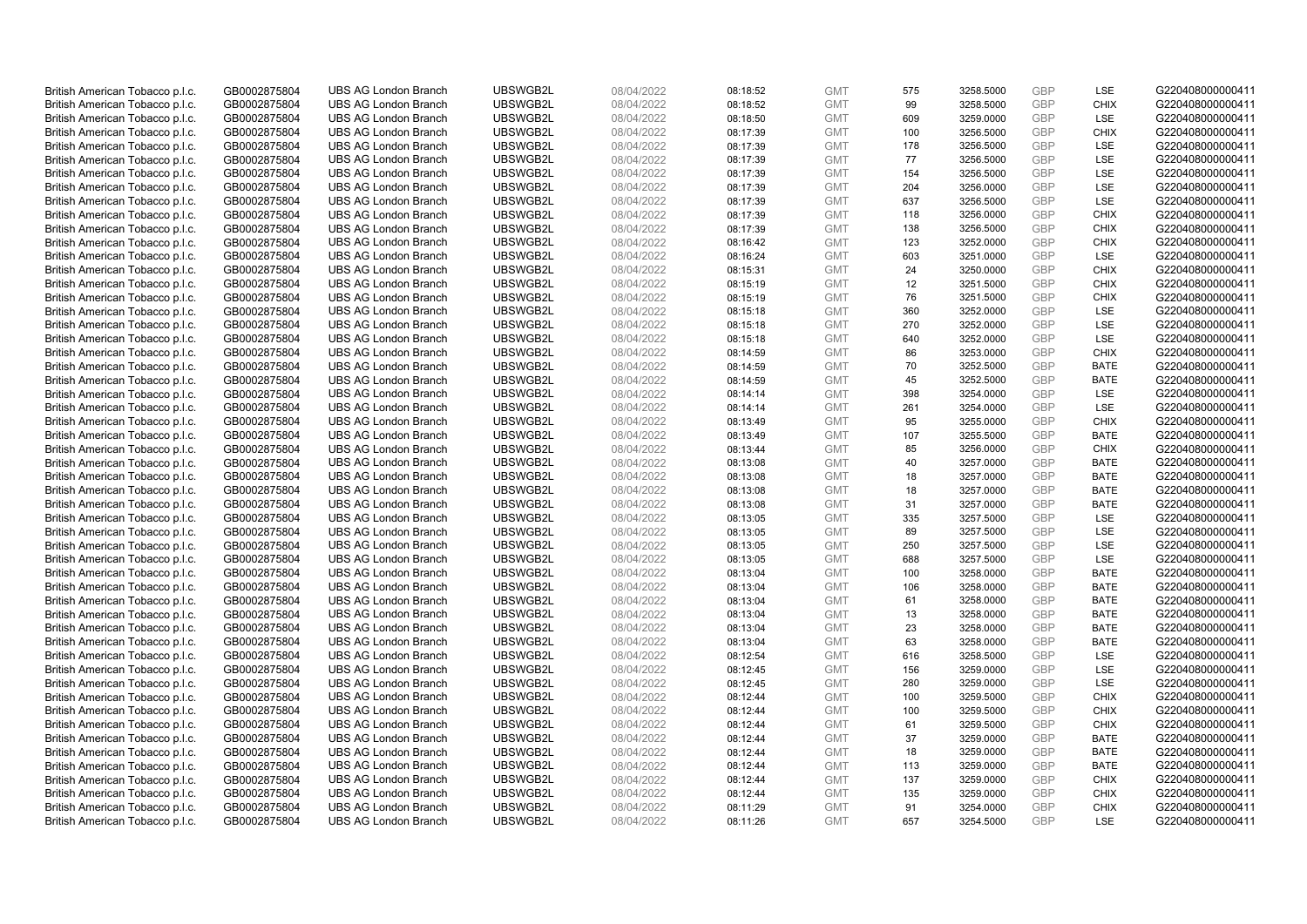| British American Tobacco p.l.c. | GB0002875804 | <b>UBS AG London Branch</b> | UBSWGB2L | 08/04/2022 | 08:11:16 | <b>GMT</b> | 586 | 3255.0000 | <b>GBP</b> | LSE         | G220408000000411 |
|---------------------------------|--------------|-----------------------------|----------|------------|----------|------------|-----|-----------|------------|-------------|------------------|
| British American Tobacco p.l.c. | GB0002875804 | <b>UBS AG London Branch</b> | UBSWGB2L | 08/04/2022 | 08:10:08 | <b>GMT</b> | 83  | 3252.0000 | <b>GBP</b> | <b>CHIX</b> | G220408000000411 |
| British American Tobacco p.l.c. | GB0002875804 | <b>UBS AG London Branch</b> | UBSWGB2L | 08/04/2022 | 08:10:07 | <b>GMT</b> | 82  | 3253.0000 | <b>GBP</b> | <b>CHIX</b> | G220408000000411 |
| British American Tobacco p.l.c. | GB0002875804 | <b>UBS AG London Branch</b> | UBSWGB2L | 08/04/2022 | 08:10:07 | <b>GMT</b> | 581 | 3253.0000 | GBP        | LSE         | G220408000000411 |
| British American Tobacco p.l.c. | GB0002875804 | <b>UBS AG London Branch</b> | UBSWGB2L | 08/04/2022 | 08:09:10 | <b>GMT</b> | 96  | 3252.5000 | <b>GBP</b> | <b>CHIX</b> | G220408000000411 |
| British American Tobacco p.l.c. | GB0002875804 | <b>UBS AG London Branch</b> | UBSWGB2L | 08/04/2022 | 08:09:06 | <b>GMT</b> | 87  | 3253.5000 | <b>GBP</b> | <b>CHIX</b> | G220408000000411 |
| British American Tobacco p.l.c. | GB0002875804 | <b>UBS AG London Branch</b> | UBSWGB2L | 08/04/2022 | 08:09:06 | <b>GMT</b> | 88  | 3253.5000 | <b>GBP</b> | <b>CHIX</b> | G220408000000411 |
| British American Tobacco p.l.c. | GB0002875804 | <b>UBS AG London Branch</b> | UBSWGB2L | 08/04/2022 | 08:09:06 | <b>GMT</b> | 83  | 3253.5000 | <b>GBP</b> | <b>CHIX</b> | G220408000000411 |
| British American Tobacco p.l.c. | GB0002875804 | <b>UBS AG London Branch</b> | UBSWGB2L | 08/04/2022 | 08:09:02 | <b>GMT</b> | 672 | 3254.0000 | <b>GBP</b> | LSE         | G220408000000411 |
| British American Tobacco p.l.c. | GB0002875804 | <b>UBS AG London Branch</b> | UBSWGB2L | 08/04/2022 | 08:08:20 | <b>GMT</b> | 118 | 3250.5000 | <b>GBP</b> | <b>BATE</b> | G220408000000411 |
| British American Tobacco p.l.c. | GB0002875804 | <b>UBS AG London Branch</b> | UBSWGB2L | 08/04/2022 | 08:08:20 | <b>GMT</b> | 89  | 3251.5000 | <b>GBP</b> | <b>CHIX</b> | G220408000000411 |
| British American Tobacco p.l.c. | GB0002875804 | <b>UBS AG London Branch</b> | UBSWGB2L | 08/04/2022 | 08:08:20 | <b>GMT</b> | 136 | 3251.5000 | <b>GBP</b> | <b>BATE</b> | G220408000000411 |
| British American Tobacco p.l.c. | GB0002875804 | <b>UBS AG London Branch</b> | UBSWGB2L | 08/04/2022 | 08:08:20 | <b>GMT</b> | 574 | 3251.5000 | <b>GBP</b> | LSE         | G220408000000411 |
| British American Tobacco p.l.c. | GB0002875804 | <b>UBS AG London Branch</b> | UBSWGB2L | 08/04/2022 | 08:08:06 | <b>GMT</b> | 35  | 3252.0000 | <b>GBP</b> | <b>BATE</b> | G220408000000411 |
| British American Tobacco p.l.c. | GB0002875804 | <b>UBS AG London Branch</b> | UBSWGB2L | 08/04/2022 | 08:08:06 | <b>GMT</b> | 101 | 3252.0000 | <b>GBP</b> | <b>BATE</b> | G220408000000411 |
| British American Tobacco p.l.c. | GB0002875804 | <b>UBS AG London Branch</b> | UBSWGB2L | 08/04/2022 | 08:08:06 | <b>GMT</b> | 83  | 3252.0000 | GBP        | <b>CHIX</b> | G220408000000411 |
| British American Tobacco p.l.c. | GB0002875804 | <b>UBS AG London Branch</b> | UBSWGB2L | 08/04/2022 | 08:08:06 | <b>GMT</b> | 111 | 3252.0000 | <b>GBP</b> | <b>BATE</b> | G220408000000411 |
| British American Tobacco p.l.c. | GB0002875804 | <b>UBS AG London Branch</b> | UBSWGB2L | 08/04/2022 | 08:08:06 | <b>GMT</b> | 134 | 3252.0000 | GBP        | <b>CHIX</b> | G220408000000411 |
| British American Tobacco p.l.c. | GB0002875804 | <b>UBS AG London Branch</b> | UBSWGB2L | 08/04/2022 | 08:08:06 | <b>GMT</b> | 154 | 3252.0000 | <b>GBP</b> | <b>CHIX</b> | G220408000000411 |
| British American Tobacco p.l.c. | GB0002875804 | <b>UBS AG London Branch</b> | UBSWGB2L | 08/04/2022 | 08:06:56 | <b>GMT</b> | 23  | 3246.5000 | <b>GBP</b> | <b>CHIX</b> | G220408000000411 |
| British American Tobacco p.l.c. | GB0002875804 | <b>UBS AG London Branch</b> | UBSWGB2L | 08/04/2022 | 08:06:42 | <b>GMT</b> | 26  | 3246.5000 | <b>GBP</b> | <b>CHIX</b> | G220408000000411 |
| British American Tobacco p.l.c. | GB0002875804 | <b>UBS AG London Branch</b> | UBSWGB2L | 08/04/2022 | 08:06:37 | <b>GMT</b> | 98  | 3247.0000 | <b>GBP</b> | <b>CHIX</b> | G220408000000411 |
| British American Tobacco p.l.c. | GB0002875804 | <b>UBS AG London Branch</b> | UBSWGB2L | 08/04/2022 | 08:06:37 | <b>GMT</b> | 247 | 3247.0000 | <b>GBP</b> | <b>BATE</b> | G220408000000411 |
| British American Tobacco p.l.c. | GB0002875804 | <b>UBS AG London Branch</b> | UBSWGB2L | 08/04/2022 | 08:06:03 | <b>GMT</b> | 93  | 3246.5000 | <b>GBP</b> | <b>CHIX</b> | G220408000000411 |
| British American Tobacco p.l.c. | GB0002875804 | <b>UBS AG London Branch</b> | UBSWGB2L | 08/04/2022 | 08:06:03 | <b>GMT</b> | 597 | 3247.5000 | <b>GBP</b> | LSE         | G220408000000411 |
| British American Tobacco p.l.c. | GB0002875804 | <b>UBS AG London Branch</b> | UBSWGB2L | 08/04/2022 | 08:05:08 | <b>GMT</b> | 121 | 3244.0000 | <b>GBP</b> | <b>BATE</b> | G220408000000411 |
| British American Tobacco p.l.c. | GB0002875804 | <b>UBS AG London Branch</b> | UBSWGB2L | 08/04/2022 | 08:05:08 | <b>GMT</b> | 580 | 3244.0000 | <b>GBP</b> | LSE         | G220408000000411 |
| British American Tobacco p.l.c. | GB0002875804 | <b>UBS AG London Branch</b> | UBSWGB2L | 08/04/2022 | 08:05:08 | <b>GMT</b> | 122 | 3244.0000 | <b>GBP</b> | <b>CHIX</b> | G220408000000411 |
| British American Tobacco p.l.c. | GB0002875804 | <b>UBS AG London Branch</b> | UBSWGB2L | 08/04/2022 | 08:05:04 | <b>GMT</b> | 96  | 3246.5000 | GBP        | <b>CHIX</b> | G220408000000411 |
| British American Tobacco p.l.c. | GB0002875804 | <b>UBS AG London Branch</b> | UBSWGB2L | 08/04/2022 | 08:05:04 | <b>GMT</b> | 91  | 3245.5000 | <b>GBP</b> | <b>CHIX</b> | G220408000000411 |
| British American Tobacco p.l.c. | GB0002875804 | <b>UBS AG London Branch</b> | UBSWGB2L | 08/04/2022 | 08:05:04 | <b>GMT</b> | 96  | 3245.5000 | GBP        | <b>CHIX</b> | G220408000000411 |
| British American Tobacco p.l.c. | GB0002875804 | <b>UBS AG London Branch</b> | UBSWGB2L | 08/04/2022 | 08:05:04 | <b>GMT</b> | 597 | 3246.0000 | <b>GBP</b> | <b>LSE</b>  | G220408000000411 |
| British American Tobacco p.l.c. | GB0002875804 | <b>UBS AG London Branch</b> | UBSWGB2L | 08/04/2022 | 08:04:44 | <b>GMT</b> | 98  | 3246.5000 | <b>GBP</b> | <b>CHIX</b> | G220408000000411 |
| British American Tobacco p.l.c. | GB0002875804 | <b>UBS AG London Branch</b> | UBSWGB2L | 08/04/2022 | 08:04:05 | <b>GMT</b> | 86  | 3241.0000 | GBP        | <b>CHIX</b> | G220408000000411 |
| British American Tobacco p.l.c. | GB0002875804 | <b>UBS AG London Branch</b> | UBSWGB2L | 08/04/2022 | 08:04:04 | <b>GMT</b> | 69  | 3241.5000 | GBP        | <b>CHIX</b> | G220408000000411 |
| British American Tobacco p.l.c. | GB0002875804 | <b>UBS AG London Branch</b> | UBSWGB2L | 08/04/2022 | 08:04:04 | <b>GMT</b> | 99  | 3241.5000 | <b>GBP</b> | <b>CHIX</b> | G220408000000411 |
| British American Tobacco p.l.c. | GB0002875804 | <b>UBS AG London Branch</b> | UBSWGB2L | 08/04/2022 | 08:03:35 | <b>GMT</b> | 83  | 3240.0000 | GBP        | <b>CHIX</b> | G220408000000411 |
| British American Tobacco p.l.c. | GB0002875804 | <b>UBS AG London Branch</b> | UBSWGB2L | 08/04/2022 | 08:03:29 | <b>GMT</b> | 563 | 3240.5000 | <b>GBP</b> | LSE         | G220408000000411 |
| British American Tobacco p.l.c. | GB0002875804 | <b>UBS AG London Branch</b> | UBSWGB2L | 08/04/2022 | 08:03:02 | <b>GMT</b> | 39  | 3236.0000 | GBP        | <b>CHIX</b> | G220408000000411 |
| British American Tobacco p.l.c. | GB0002875804 | <b>UBS AG London Branch</b> | UBSWGB2L | 08/04/2022 | 08:03:02 | <b>GMT</b> | 327 | 3236.0000 | <b>GBP</b> | <b>LSE</b>  | G220408000000411 |
| British American Tobacco p.l.c. | GB0002875804 | <b>UBS AG London Branch</b> | UBSWGB2L | 08/04/2022 | 08:03:00 | <b>GMT</b> | 109 | 3236.0000 | <b>GBP</b> | LSE         | G220408000000411 |
| British American Tobacco p.l.c. | GB0002875804 | <b>UBS AG London Branch</b> | UBSWGB2L | 08/04/2022 | 08:03:00 | <b>GMT</b> | 9   | 3236.0000 | GBP        | <b>CHIX</b> | G220408000000411 |
| British American Tobacco p.l.c. | GB0002875804 | <b>UBS AG London Branch</b> | UBSWGB2L | 08/04/2022 | 08:02:30 | <b>GMT</b> | 125 | 3239.5000 | GBP        | <b>BATE</b> | G220408000000411 |
| British American Tobacco p.l.c. | GB0002875804 | <b>UBS AG London Branch</b> | UBSWGB2L | 08/04/2022 | 08:02:30 | <b>GMT</b> | 95  | 3240.0000 | GBP        | <b>CHIX</b> | G220408000000411 |
| British American Tobacco p.l.c. | GB0002875804 | <b>UBS AG London Branch</b> | UBSWGB2L | 08/04/2022 | 08:02:30 | <b>GMT</b> | 93  | 3240.0000 | GBP        | <b>CHIX</b> | G220408000000411 |
| British American Tobacco p.l.c. | GB0002875804 | <b>UBS AG London Branch</b> | UBSWGB2L | 08/04/2022 | 08:02:30 | <b>GMT</b> | 546 | 3241.0000 | <b>GBP</b> | LSE         | G220408000000411 |
| British American Tobacco p.l.c. | GB0002875804 | <b>UBS AG London Branch</b> | UBSWGB2L | 08/04/2022 | 08:02:26 | <b>GMT</b> | 78  | 3241.0000 | <b>GBP</b> | LSE         | G220408000000411 |
| British American Tobacco p.l.c. | GB0002875804 | <b>UBS AG London Branch</b> | UBSWGB2L | 08/04/2022 | 08:02:26 | <b>GMT</b> | 567 | 3242.5000 | <b>GBP</b> | LSE         | G220408000000411 |
| British American Tobacco p.l.c. | GB0002875804 | <b>UBS AG London Branch</b> | UBSWGB2L | 08/04/2022 | 08:02:14 | <b>GMT</b> | 20  | 3242.5000 | GBP        | <b>CHIX</b> | G220408000000411 |
| British American Tobacco p.l.c. | GB0002875804 | <b>UBS AG London Branch</b> | UBSWGB2L | 08/04/2022 | 08:02:14 | <b>GMT</b> | 89  | 3242.5000 | GBP        | <b>CHIX</b> | G220408000000411 |
| British American Tobacco p.l.c. | GB0002875804 | <b>UBS AG London Branch</b> | UBSWGB2L | 08/04/2022 | 08:02:11 | <b>GMT</b> | 187 | 3243.0000 | <b>GBP</b> | <b>BATE</b> | G220408000000411 |
| British American Tobacco p.l.c. | GB0002875804 | <b>UBS AG London Branch</b> | UBSWGB2L | 08/04/2022 | 08:02:09 | <b>GMT</b> | 158 | 3243.5000 | <b>GBP</b> | <b>BATE</b> | G220408000000411 |
| British American Tobacco p.l.c. | GB0002875804 | <b>UBS AG London Branch</b> | UBSWGB2L | 08/04/2022 | 08:01:44 | <b>GMT</b> | 87  | 3245.5000 | GBP        | <b>CHIX</b> | G220408000000411 |
| British American Tobacco p.l.c. | GB0002875804 | <b>UBS AG London Branch</b> | UBSWGB2L | 08/04/2022 | 08:01:44 | <b>GMT</b> | 97  | 3245.5000 | GBP        | <b>CHIX</b> | G220408000000411 |
|                                 |              |                             |          |            |          |            |     |           |            |             |                  |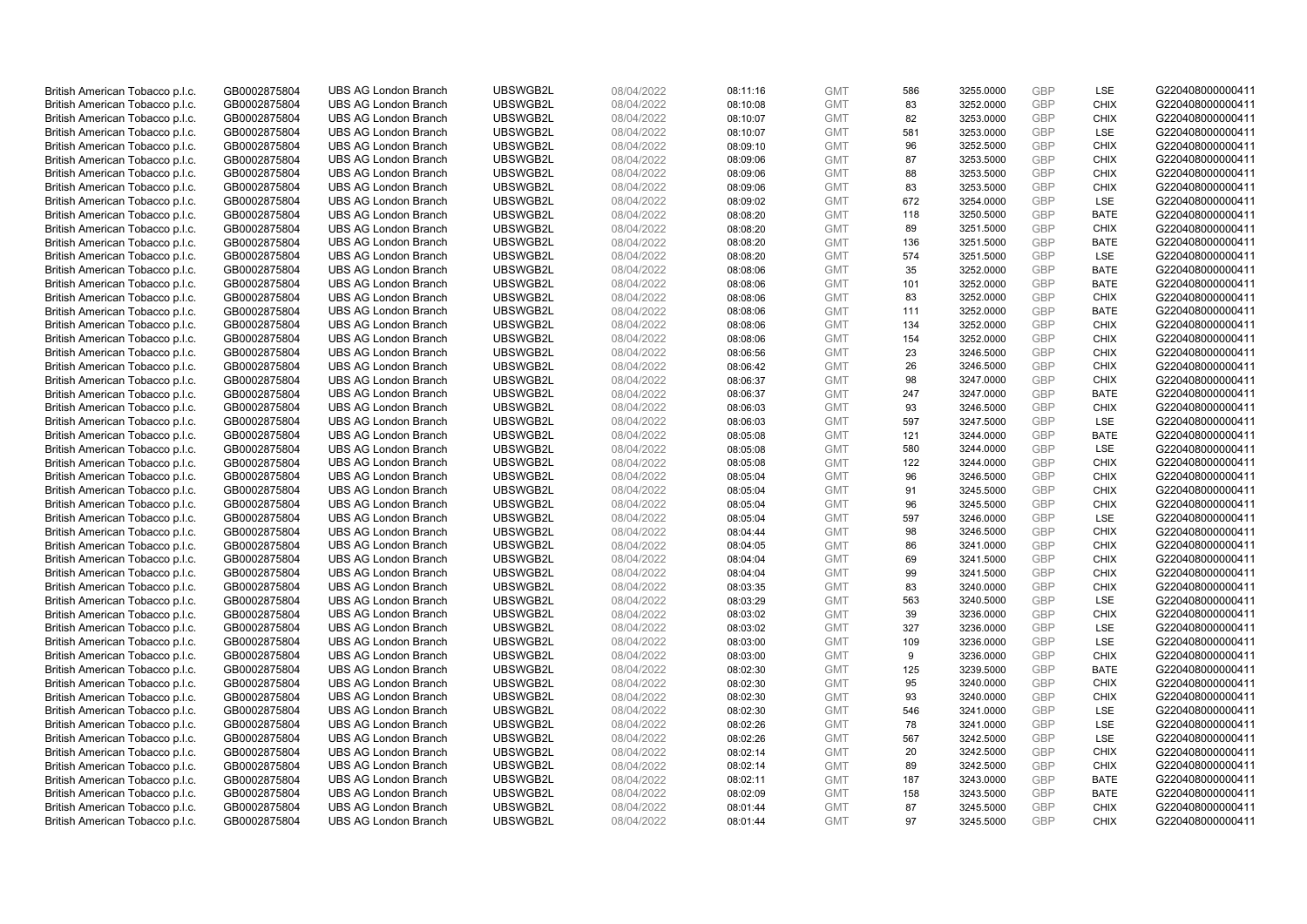| British American Tobacco p.l.c. | GB0002875804 | UBS AG London Branch | UBSWGB2L | 08/04/2022 | 08:01:44 | GM <sup>-</sup> | 617 | 3246.0000 | <b>GBP</b> | <b>LSE</b>  | G220408000000411 |
|---------------------------------|--------------|----------------------|----------|------------|----------|-----------------|-----|-----------|------------|-------------|------------------|
| British American Tobacco p.l.c. | GB0002875804 | UBS AG London Branch | UBSWGB2L | 08/04/2022 | 08:01:40 | GM <sub>1</sub> | 69  | 3247.5000 | <b>GBP</b> | <b>LSE</b>  | G220408000000411 |
| British American Tobacco p.l.c. | GB0002875804 | UBS AG London Branch | UBSWGB2L | 08/04/2022 | 08:01:40 | GM <sub>1</sub> | 600 | 3247.5000 | <b>GBP</b> | <b>LSE</b>  | G220408000000411 |
| British American Tobacco p.l.c. | GB0002875804 | UBS AG London Branch | UBSWGB2L | 08/04/2022 | 08:01:36 | GM <sub>1</sub> | 615 | 3248.0000 | <b>GBP</b> | <b>LSE</b>  | G220408000000411 |
| British American Tobacco p.l.c. | GB0002875804 | UBS AG London Branch | UBSWGB2L | 08/04/2022 | 08:01:10 | GM <sub>1</sub> | 93  | 3248.0000 | <b>GBP</b> | <b>CHIX</b> | G220408000000411 |
| British American Tobacco p.l.c. | GB0002875804 | UBS AG London Branch | UBSWGB2L | 08/04/2022 | 08:01:10 | <b>GMT</b>      | 297 | 3248.0000 | <b>GBP</b> | <b>CHIX</b> | G220408000000411 |
| British American Tobacco p.l.c. | GB0002875804 | UBS AG London Branch | UBSWGB2L | 08/04/2022 | 08:01:10 | <b>GMT</b>      | 353 | 3248.0000 | <b>GBP</b> | <b>LSE</b>  | G220408000000411 |
| British American Tobacco p.l.c. | GB0002875804 | UBS AG London Branch | UBSWGB2L | 08/04/2022 | 08:01:10 | GM <sub>1</sub> | 280 | 3248.0000 | <b>GBP</b> | <b>LSE</b>  | G220408000000411 |
| British American Tobacco p.l.c. | GB0002875804 | UBS AG London Branch | UBSWGB2L | 08/04/2022 | 08:00:29 | GM <sub>1</sub> | 141 | 3247.0000 | GBP        | <b>LSE</b>  | G220408000000411 |
| British American Tobacco p.l.c. | GB0002875804 | UBS AG London Branch | UBSWGB2L | 08/04/2022 | 08:00:29 | GM <sub>1</sub> | 500 | 3247.0000 | <b>GBP</b> | <b>LSE</b>  | G220408000000411 |
| British American Tobacco p.l.c. | GB0002875804 | UBS AG London Branch | UBSWGB2L | 08/04/2022 | 08:00:28 | GM <sub>1</sub> | 643 | 3249.0000 | <b>GBP</b> | <b>LSE</b>  | G220408000000411 |
| British American Tobacco p.l.c. | GB0002875804 | UBS AG London Branch | UBSWGB2L | 08/04/2022 | 08:00:08 | GM <sub>1</sub> | 636 | 3250.0000 | GBP        | <b>LSE</b>  | G220408000000411 |
| British American Tobacco p.l.c. | GB0002875804 | UBS AG London Branch | UBSWGB2L | 08/04/2022 | 08:00:08 | GM <sub>1</sub> | 16  | 3250.0000 | <b>GBP</b> | <b>LSE</b>  | G220408000000411 |